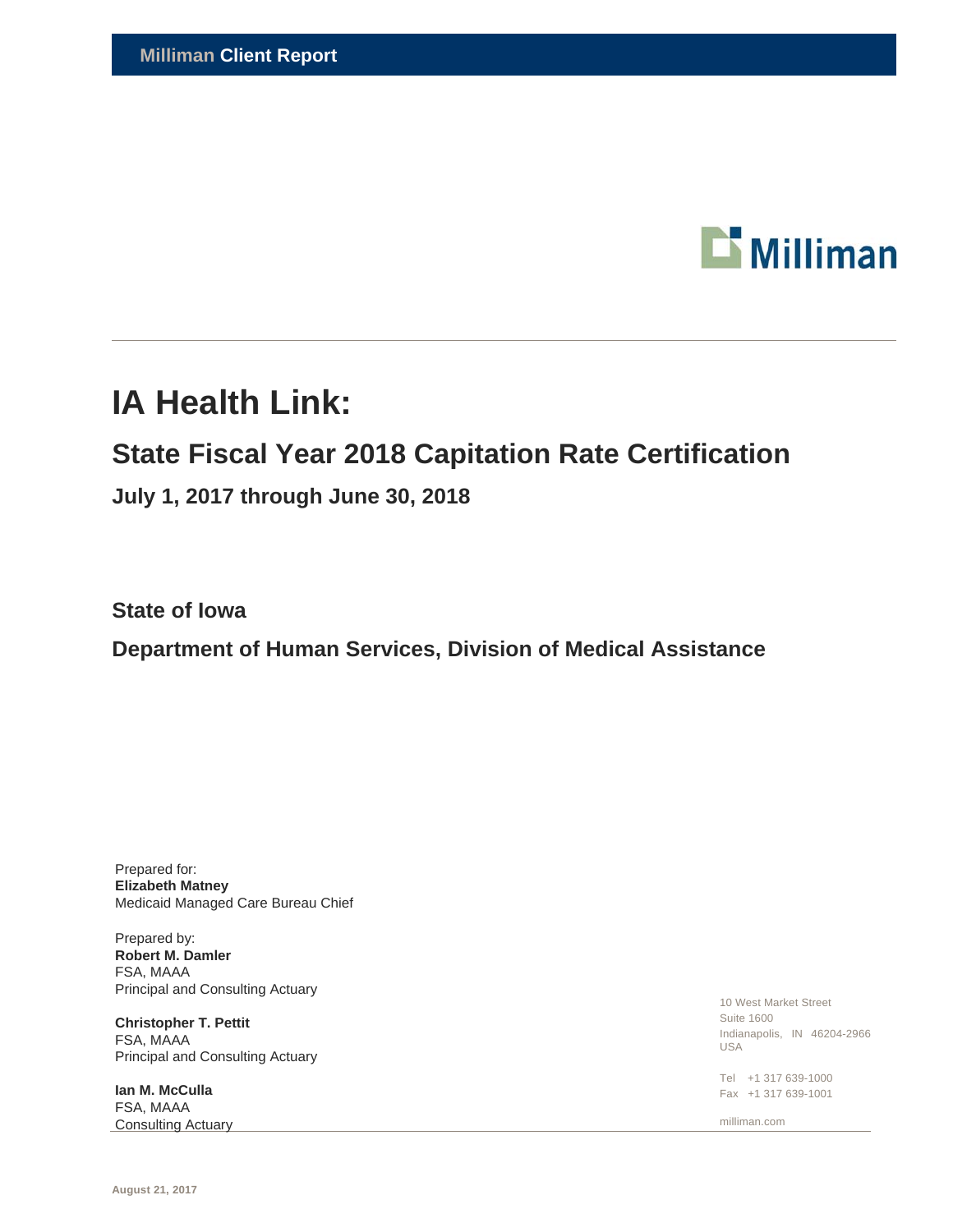# **Table of Contents**

| 1.          |  |
|-------------|--|
| А.          |  |
| i.          |  |
| ii.         |  |
| iii.        |  |
| iv.         |  |
| v.          |  |
| vi.         |  |
| vii.        |  |
|             |  |
| В.          |  |
| i.          |  |
| ii.         |  |
| iii.        |  |
| iv.         |  |
| v.          |  |
| 2.          |  |
| А.          |  |
| <b>B.</b>   |  |
|             |  |
| i.          |  |
| ii.<br>iii. |  |
|             |  |
| 3.          |  |
| A.          |  |
| i.          |  |
| ii.         |  |
| iii.        |  |
| iv.         |  |
| ν.          |  |
| vi.         |  |
| В.          |  |
| i.          |  |
| ii.         |  |
| iii.        |  |
| iv.         |  |
| v.          |  |
| vi.         |  |
| vii.        |  |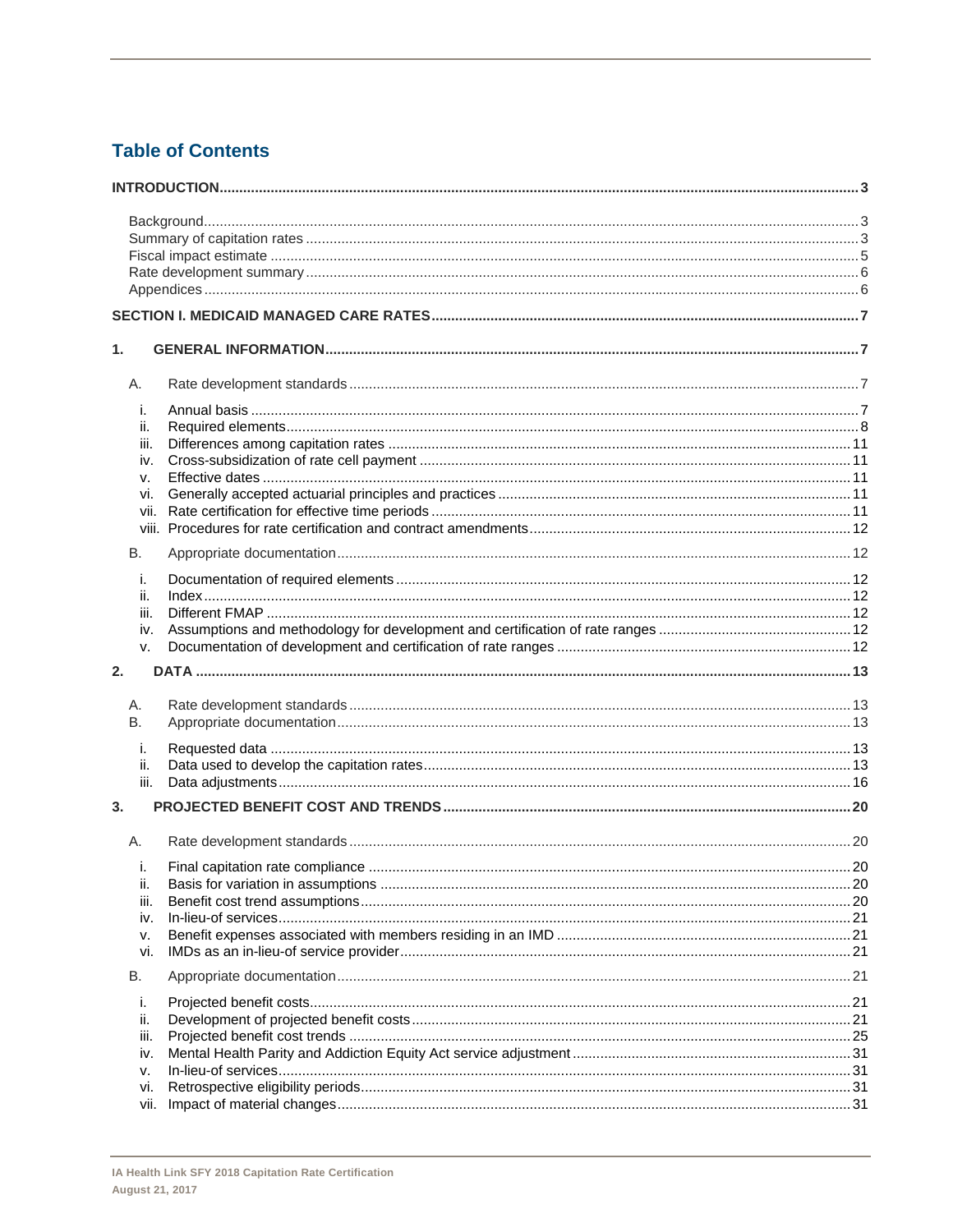| 4.          |                                                                                 |  |
|-------------|---------------------------------------------------------------------------------|--|
| Α.          |                                                                                 |  |
| В.          |                                                                                 |  |
| j.          |                                                                                 |  |
| ii.         |                                                                                 |  |
| C.          |                                                                                 |  |
| j.          |                                                                                 |  |
| ii.         |                                                                                 |  |
| D.<br>Е.    |                                                                                 |  |
|             |                                                                                 |  |
| j.<br>ii.   |                                                                                 |  |
| 5.          |                                                                                 |  |
|             |                                                                                 |  |
| Α.          |                                                                                 |  |
| j.          |                                                                                 |  |
| ii.         |                                                                                 |  |
| iii.<br>iv. |                                                                                 |  |
| В.          |                                                                                 |  |
| j.          |                                                                                 |  |
| ii.         |                                                                                 |  |
| iii.        |                                                                                 |  |
| 6.          |                                                                                 |  |
| А.          |                                                                                 |  |
| i.          |                                                                                 |  |
| ii.         |                                                                                 |  |
| В.          |                                                                                 |  |
| i.          |                                                                                 |  |
| ii.         |                                                                                 |  |
| iii.        |                                                                                 |  |
|             | SECTION II. MEDICAID MANAGED CARE RATES WITH LONG-TERM SERVICES AND SUPPORTS 44 |  |
|             |                                                                                 |  |
| 1.          |                                                                                 |  |
| Α.          |                                                                                 |  |
| В.          |                                                                                 |  |
| C.          |                                                                                 |  |
| j.          |                                                                                 |  |
| ii.         |                                                                                 |  |
| iii.        |                                                                                 |  |
|             |                                                                                 |  |
| 1.          |                                                                                 |  |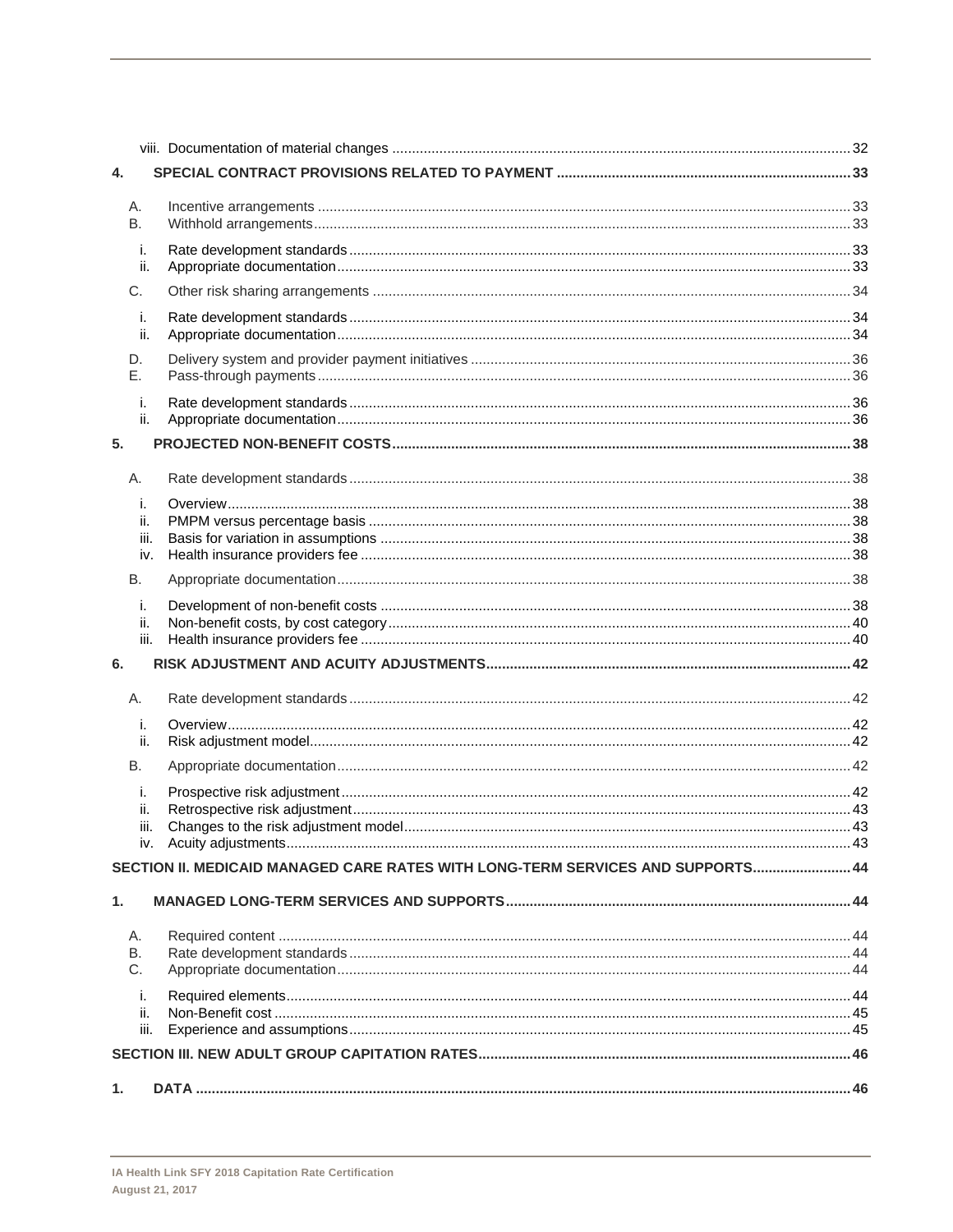| Α.<br>B.                              |                                              |  |
|---------------------------------------|----------------------------------------------|--|
| i.<br>ii.<br>iii.<br>iv.              |                                              |  |
| 2.                                    |                                              |  |
| Α.                                    |                                              |  |
| i.                                    |                                              |  |
| B.                                    |                                              |  |
| i.<br>ii.<br>iii.<br>iv.<br>v.<br>vi. |                                              |  |
| C.<br>D.                              |                                              |  |
| 3.                                    |                                              |  |
| Α.                                    |                                              |  |
| i.<br>ii.<br>iii.                     |                                              |  |
| 4.                                    |                                              |  |
| Α.                                    |                                              |  |
| i.<br>ii.                             |                                              |  |
| 5.                                    |                                              |  |
| А.<br><b>B.</b>                       |                                              |  |
| i.<br>ii.<br>iii.                     |                                              |  |
|                                       |                                              |  |
|                                       | <b>APPENDIX 1: SFY 2018 CAPITATION RATES</b> |  |

## APPENDIX 2: FFS AND VHMO ACTUARIAL MODELS

## **APPENDIX 3: BLENDED RATE DEVELOPMENT**

## **APPENDIX 4: NON-BENEFIT EXPENSE ADJUSTMENTS**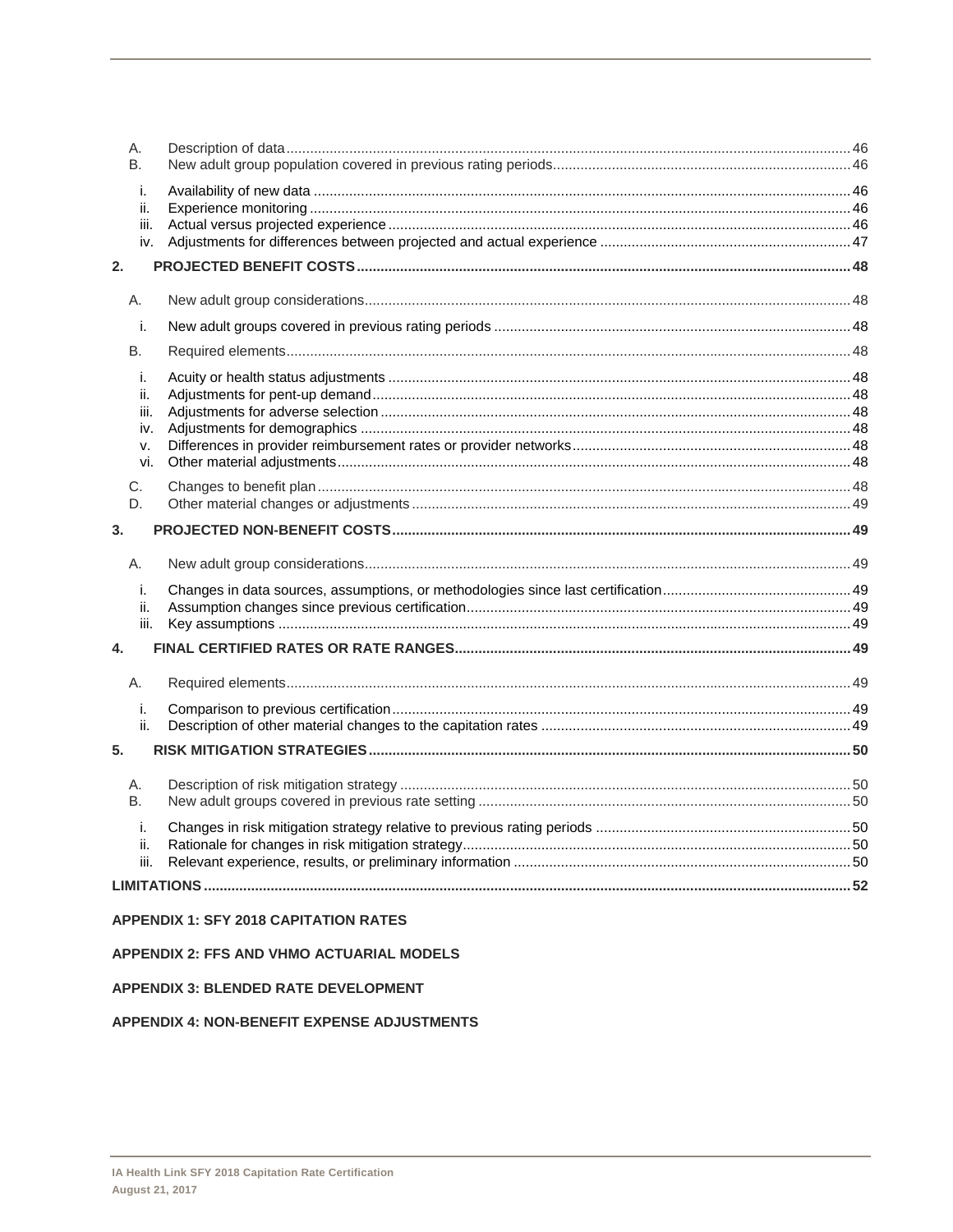# **INTRODUCTION**

# **BACKGROUND**

Milliman, Inc. (Milliman) has been retained by the State of Iowa, Department of Human Services, Division of Medical Assistance (DHS) to provide actuarial and consulting services related to the development of capitation rates for the Iowa Health Link program. This report provides documentation for the development of the actuarially sound capitation rates for the state fiscal year (SFY) 2018 rating period. It also includes the required actuarial certification.

To facilitate review, this document has been organized in the same manner as the 2017-2018 Medicaid Managed Care Rate Development Guide (CMS Guide), released by the Centers for Medicare & Medicaid Services (CMS) in April 2017. Section II of the CMS Guide is only applicable to the long-term services and supports (LTSS) provided to the noted waiver and institutional populations included in this certification. Section III of the CMS Guide is only applicable to the Iowa Health and Wellness (Wellness Plan) population in this certification.

In developing the capitation rates and supporting documentation herein, we have applied the three principles of the regulation outlined in the CMS Guide:

- The capitation rates are reasonable and comply with all applicable laws (statutes and regulations) for Medicaid managed care.
- The rate development process complies with all applicable laws (statutes and regulations) for the Medicaid program, including but not limited to eligibility, benefits, financing, any applicable waiver or demonstration requirements, and program integrity.
- The documentation is sufficient to demonstrate that the rate development process meets the requirements of 42 CFR 438 and generally accepted actuarial principles and practices.

# **SUMMARY OF CAPITATION RATES**

The certified capitation rates for the IA Health Link managed care program are illustrated in Appendix 1. These rates are effective for SFY 2018, from July 1, 2017 through June 30, 2018. Table 1 provides a comparison of the SFY 2018 rates relative to the rates effective July 1, 2016 to June 30, 2017 (SFY 2017) for the IA Health Link populations. The rates illustrated in Table 1, for both SFY 2017 and 2018, include payments for GME and University of Iowa UPL payments. The composite rates illustrated for both SFY 2017 and SFY 2018 have been developed based on estimated average monthly enrollment in SFY 2018. The rates illustrated for the LTSS populations include both medical and LTSS components.

The rates illustrated in this report are applicable to all MCOs participating in DHS's Medicaid managed care programs.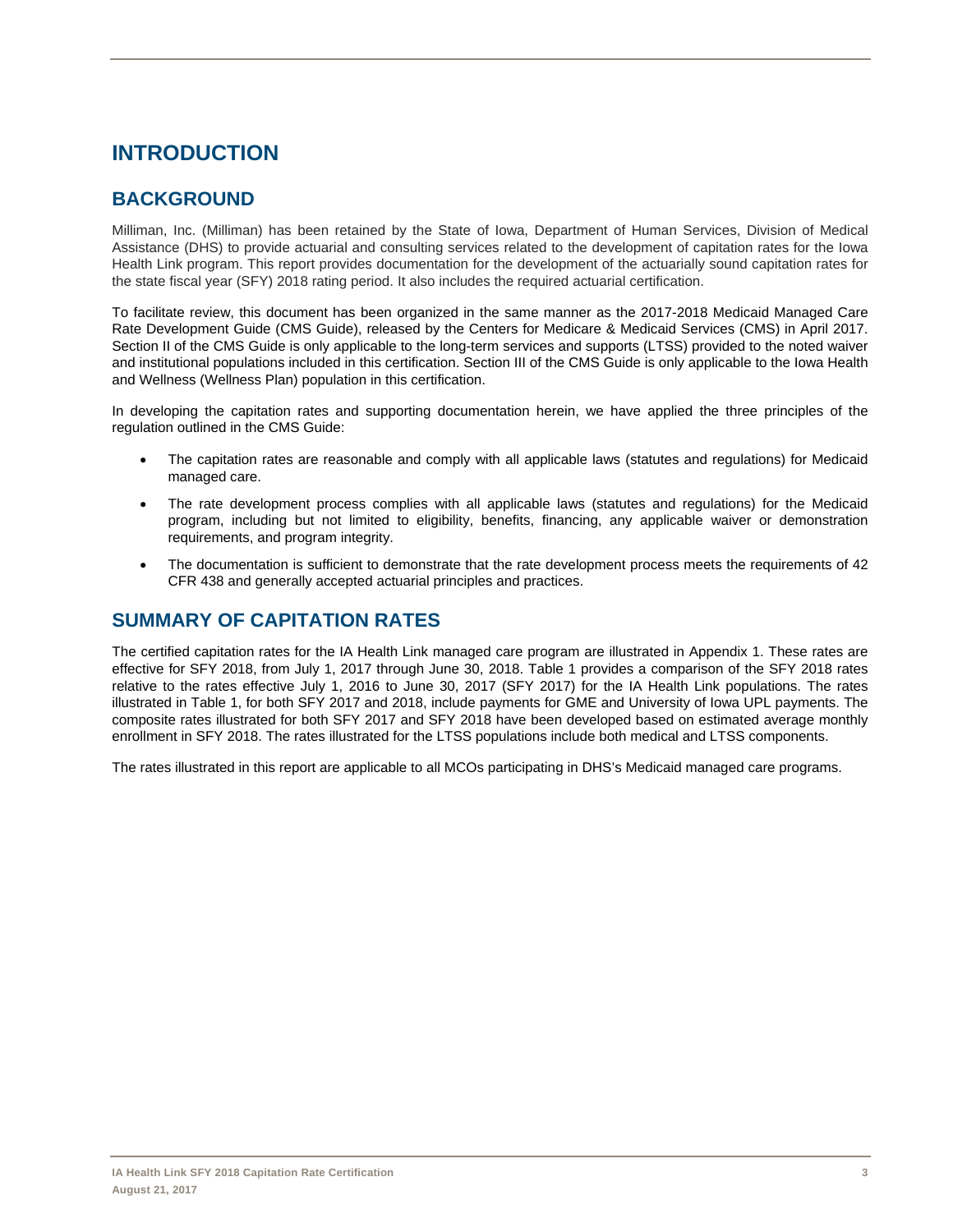| Table 1<br><b>State of lowa</b><br>Department of Human Services, Division of Medical Assistance<br>IA Health Link SFY 2018 Capitation Rate Development<br>Gross Capitation Rates Effective July 1, 2017<br><b>Comparison with June 2017 Rates (PMPM Rates)</b> |                                        |          |          |            |  |  |  |  |
|----------------------------------------------------------------------------------------------------------------------------------------------------------------------------------------------------------------------------------------------------------------|----------------------------------------|----------|----------|------------|--|--|--|--|
| <b>Estimated</b><br><b>Monthly Average</b><br>June 2017 Composite<br><b>SFY 2018 Composite</b><br><b>Enrollment</b><br><b>Capitation Rates</b><br><b>Capitation Rates</b><br>% Change<br><b>Population</b>                                                     |                                        |          |          |            |  |  |  |  |
| Children                                                                                                                                                                                                                                                       | 306,300                                | \$178.45 | \$182.01 | 2.0%       |  |  |  |  |
| <b>TANF Adult</b>                                                                                                                                                                                                                                              | 58,000                                 | 377.47   | 405.90   | 7.5%       |  |  |  |  |
| Pregnant Women                                                                                                                                                                                                                                                 | 7,000                                  | 351.11   | 376.03   | 7.1%       |  |  |  |  |
| <b>Maternity Case Rate</b>                                                                                                                                                                                                                                     | 1,100                                  | 5,750.75 | 5,930.93 | 3.1%       |  |  |  |  |
| <b>Wellness Plan</b>                                                                                                                                                                                                                                           | 148,600                                | 400.65   | 472.35   | 17.9%      |  |  |  |  |
| <b>Disabled</b>                                                                                                                                                                                                                                                | 29,500                                 | 1,039.62 | 1,221.18 | 17.5%      |  |  |  |  |
| Dual eligible                                                                                                                                                                                                                                                  | 34,300                                 | 415.44   | 426.38   | 2.6%       |  |  |  |  |
| <b>LTSS Elderly</b>                                                                                                                                                                                                                                            | 18,100                                 | 2,954.65 | 2,875.10 | (2.7%)     |  |  |  |  |
| <b>LTSS Physically Disabled</b>                                                                                                                                                                                                                                | 6,100                                  | 4,304.80 | 3,841.61 | $(10.8\%)$ |  |  |  |  |
| <b>LTSS Intellectually Disabled</b>                                                                                                                                                                                                                            | 1.3%<br>5,384.41<br>12,800<br>5,314.70 |          |          |            |  |  |  |  |
| <b>LTSS Children's Mental Health</b>                                                                                                                                                                                                                           | 1,300                                  | 3,791.95 | 3,093.77 | $(18.4\%)$ |  |  |  |  |
| <b>Composite</b>                                                                                                                                                                                                                                               | 622,000                                | \$550.48 | \$574.97 | 4.4%       |  |  |  |  |

#### **Notes:**

1. June 2017 and SFY 2018 composite rates were developed with monthly projected enrollment.<br>2. Values shown in Table 1 exclude amounts related to the Health Insurance Providers Fee (HIF)

2. Values shown in Table 1 exclude amounts related to the Health Insurance Providers Fee (HIF).

3. Member month values are rounded to the nearest hundred.<br>4. Maternity member months represent projected SFY 2018 d

4. Maternity member months represent projected SFY 2018 delivery counts and are not included in the composite member month figure.

5. Maternity rates reflect per delivery case rates.

6. Values include 1915(b)(3), GME, Physician ACR, and Habilitation risk pool amounts.

7. Children population includes: TANF Child, CHIP and hawk-i populations.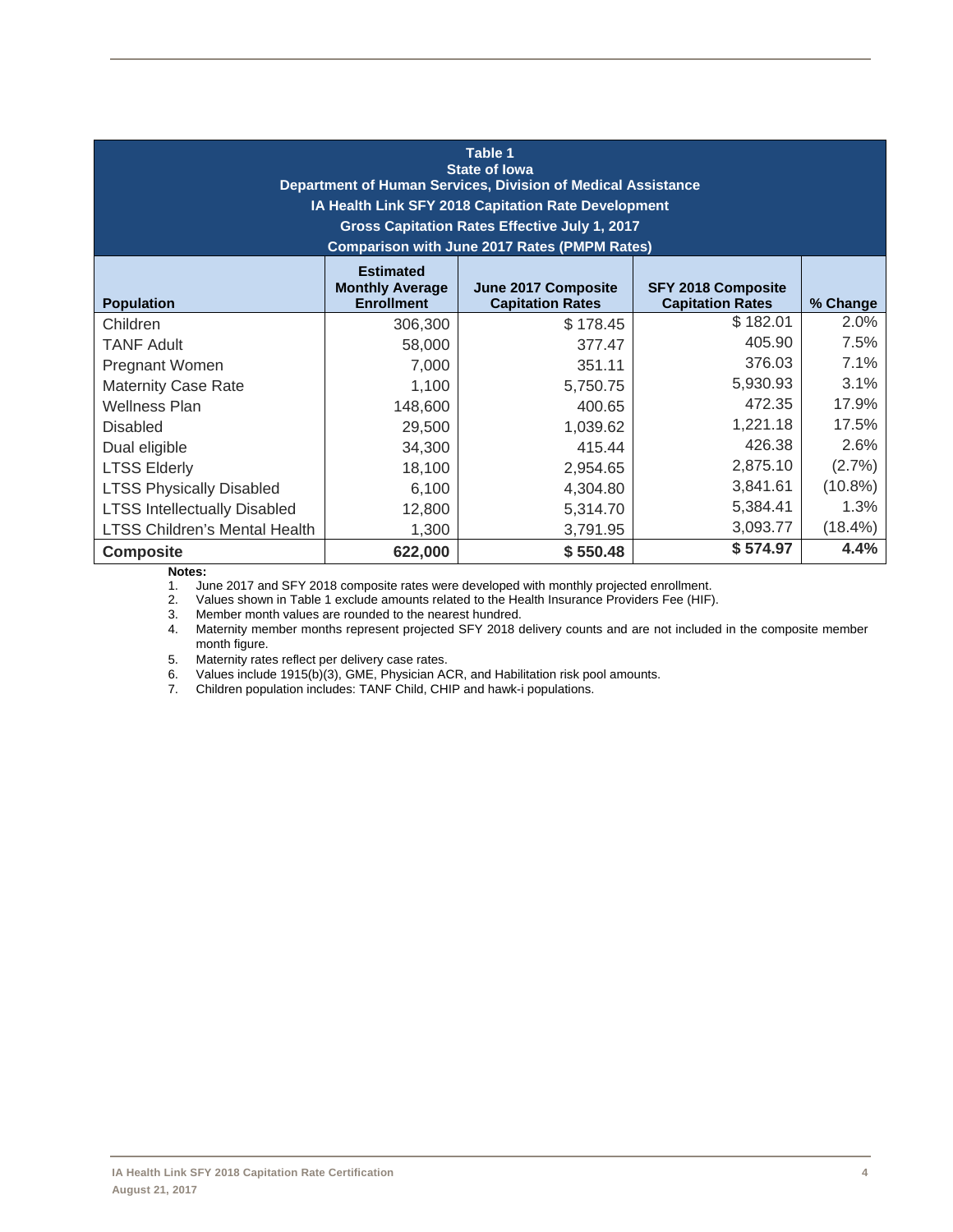# **FISCAL IMPACT ESTIMATE**

The estimated fiscal impact of the SFY 2018 IA Health Link rate changes on a state and federal basis is \$182.8 million based on projected monthly enrollment and the gross rates noted in Table 1. Development of estimated total expenditures, as well as federal only expenditures, is illustrated on a composite basis in Table 2. Table 2 compares the estimated federal and state expenditures under the June 2017 contracted capitation rates compared to the SFY 2018 contracted capitation rates, based on estimated enrollment in SFY 2018. Revenue shown in Table 2 includes the identified pass-through payments.

| <b>Table 2</b><br><b>State of lowa</b><br>Department of Human Services, Division of Medical Assistance<br>IA Health Link SFY 2018 Capitation Rate Development<br>Gross Capitation Rates Effective July 1, 2017<br>Comparison with June 2017 Rates (Aggregate Expenditures \$ Millions) |           |           |         |  |  |  |  |
|----------------------------------------------------------------------------------------------------------------------------------------------------------------------------------------------------------------------------------------------------------------------------------------|-----------|-----------|---------|--|--|--|--|
| <b>June 2017</b><br><b>SFY 2018</b><br><b>Annualized</b><br><b>Expenditure</b><br>Annualized<br><b>Population</b><br><b>Expenditures</b><br><b>Expenditures</b><br>Change                                                                                                              |           |           |         |  |  |  |  |
| Children                                                                                                                                                                                                                                                                               | \$655.9   | \$669.0   | \$13.1  |  |  |  |  |
| <b>TANF Adult</b>                                                                                                                                                                                                                                                                      | 262.9     | 282.7     | 19.8    |  |  |  |  |
| Pregnant Women                                                                                                                                                                                                                                                                         | 29.4      | 31.5      | 2.1     |  |  |  |  |
| <b>Maternity Case Rate</b>                                                                                                                                                                                                                                                             | 76.6      | 79.0      | 2.4     |  |  |  |  |
| <b>Wellness Plan</b>                                                                                                                                                                                                                                                                   | 714.6     | 842.5     | 127.9   |  |  |  |  |
| <b>Disabled</b>                                                                                                                                                                                                                                                                        | 367.6     | 431.8     | 64.2    |  |  |  |  |
| Dual eligible                                                                                                                                                                                                                                                                          | 170.9     | 175.4     | 4.5     |  |  |  |  |
| <b>LTSS Elderly</b>                                                                                                                                                                                                                                                                    | 642.6     | 625.3     | (17.3)  |  |  |  |  |
| <b>LTSS Physically Disabled</b>                                                                                                                                                                                                                                                        | 313.2     | 279.5     | (33.7)  |  |  |  |  |
| <b>LTSS Intellectually Disabled</b>                                                                                                                                                                                                                                                    | 815.7     | 826.4     | 10.7    |  |  |  |  |
| 59.2<br>48.3<br>(10.9)<br>LTSS Children's Mental Health                                                                                                                                                                                                                                |           |           |         |  |  |  |  |
| \$4,108.6<br>\$4,291.4<br>\$182.8<br><b>Composite</b>                                                                                                                                                                                                                                  |           |           |         |  |  |  |  |
| Federal                                                                                                                                                                                                                                                                                | \$2,673.8 | \$2,820.8 | \$147.0 |  |  |  |  |
| <b>State</b>                                                                                                                                                                                                                                                                           | \$1,434.8 | \$1,470.6 | \$35.8  |  |  |  |  |

**Notes:** 

1. June 2017 and SFY 2018 annualized expenditures were developed with projected enrollment.

2. Values shown in Table 2 exclude amounts related to the Health Insurance Providers Fee (HIF).

3. State expenditures based on Federal Fiscal Year (FFY) 2017 FMAP of 56.74% and FFY 2018 FMAP of 58.48% for non-CHIP and non-expansion populations.

4. State expenditures based on CY 2017 FMAP of 95% and CY 2018 FMAP of 94% for the Wellness plan population.

5. CHIP and Breast and Cervical cancer rate cell expenditures receive enhanced FMAPs.

6. Values include 1915(b)(3), GME, Physician ACR, and Habilitation risk pool amounts.

7. Children population includes: TANF Child, CHIP and hawk-i populations.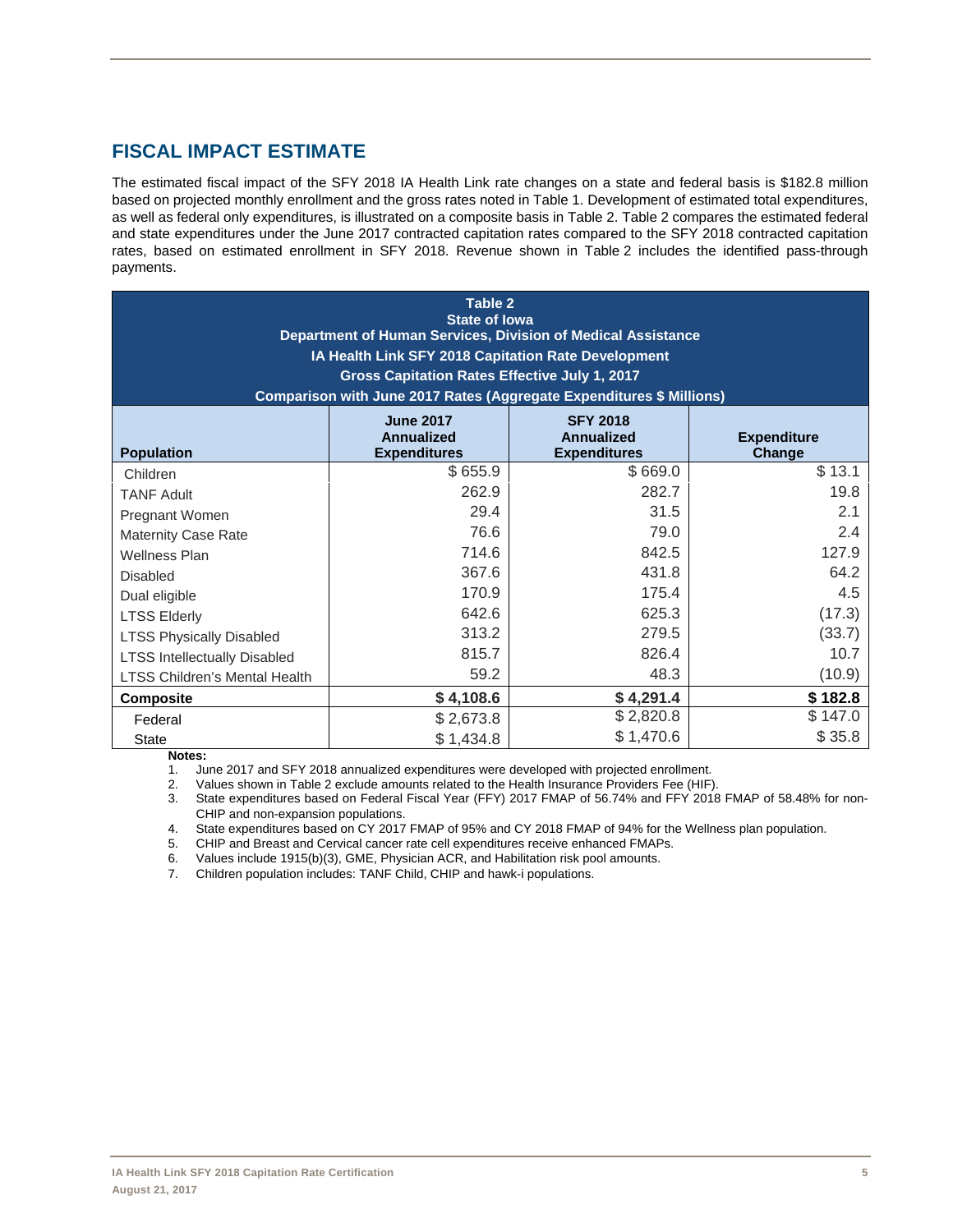# **RATE DEVELOPMENT SUMMARY**

Table 3 illustrates the changes from the SFY 2017 capitation rates to the SFY 2018 capitation rates by certain rate action items. The PMPM values reflected in Table 3 do not include pass-through payments.

| Table 3<br><b>State of lowa</b><br>Department of Human Services, Division of Medical Assistance<br><b>Capitation Rate Buildup</b> |          |           |          |           |          |           |  |  |
|-----------------------------------------------------------------------------------------------------------------------------------|----------|-----------|----------|-----------|----------|-----------|--|--|
| <b>Gross</b><br><b>Gross</b><br>Gross<br><b>LTSS</b><br><b>Medical</b><br><b>Total</b>                                            |          |           |          |           |          |           |  |  |
| <b>Projected Membership</b>                                                                                                       | 622,000  |           | 622,000  |           | 622,000  |           |  |  |
| Previous SFY 2017 Composite Rate                                                                                                  | \$311.03 |           | \$214.22 |           | \$525.25 |           |  |  |
| <b>Emerging Experience Rate Update</b>                                                                                            | 322.30   | 3.6%      | 217.22   | 1.4%      | 539.52   | 2.7%      |  |  |
| <b>Trend Period Update</b>                                                                                                        | 329.17   | 2.1%      | 220.02   | 1.3%      | 549.19   | 1.8%      |  |  |
| Base Data Update                                                                                                                  | 337.97   | 2.7%      | 213.78   | (2.8%)    | 551.75   | 0.5%      |  |  |
| <b>Trend Factors Update</b>                                                                                                       | 343.61   | 1.7%      | 211.53   | $(1.1\%)$ | 555.14   | $0.6\%$   |  |  |
| Managed Care Factor Update                                                                                                        | 362.52   | 5.5%      | 211.99   | 0.2%      | 574.50   | 3.5%      |  |  |
| Program Adjustment Update                                                                                                         | 360.68   | $(0.5\%)$ | 213.74   | 0.8%      | 574.42   | 0.0%      |  |  |
| Administrative Load Changes                                                                                                       | 357.19   | $(1.0\%)$ | 215.44   | 0.8%      | 572.63   | $(0.3\%)$ |  |  |
| <b>Cost Containment Initiatives</b>                                                                                               | 344.65   | $(3.5\%)$ | 215.44   | 0.0%      | 560.10   | $(2.2\%)$ |  |  |
| IHH/CCHH Administrative Load Adjustment                                                                                           | 349.85   | 1.5%      | 215.44   | 0.0%      | 565.29   | 0.9%      |  |  |
| Rate Change prior to Experience Update                                                                                            | 12.5%    |           | 0.6%     |           | 7.6%     |           |  |  |
| <b>Rate Change after Experience Update</b>                                                                                        | 8.5%     |           | (0.8%    |           | 4.8%     |           |  |  |

# **APPENDICES**

Appendix 1 illustrates state fiscal year 2018 capitation rates for each population by rate cell, split between medical and LTSS components. The cost of 1915(b)(3) services is illustrated separately for CMS reporting purposes. The habilitation services are shown separately as these amounts will be allocated to the risk pool.

Appendix 2 contains actuarial models for each population by rate cell which were used as the basis for the capitation rates. Separate models are illustrated for the FFS and voluntary managed care experience that was used as the base experience for the SFY 2018 capitation rate development. This model contains all adjustments including incomplete data adjustments, trend adjustments, managed care adjustments, program & policy adjustments, and other data adjustments.

Appendix 3 contains the development of the fully loaded capitation rates for each population by rate cell.

Appendix 4 provides a summary of the non-benefit costs assumptions applied to each rate cell.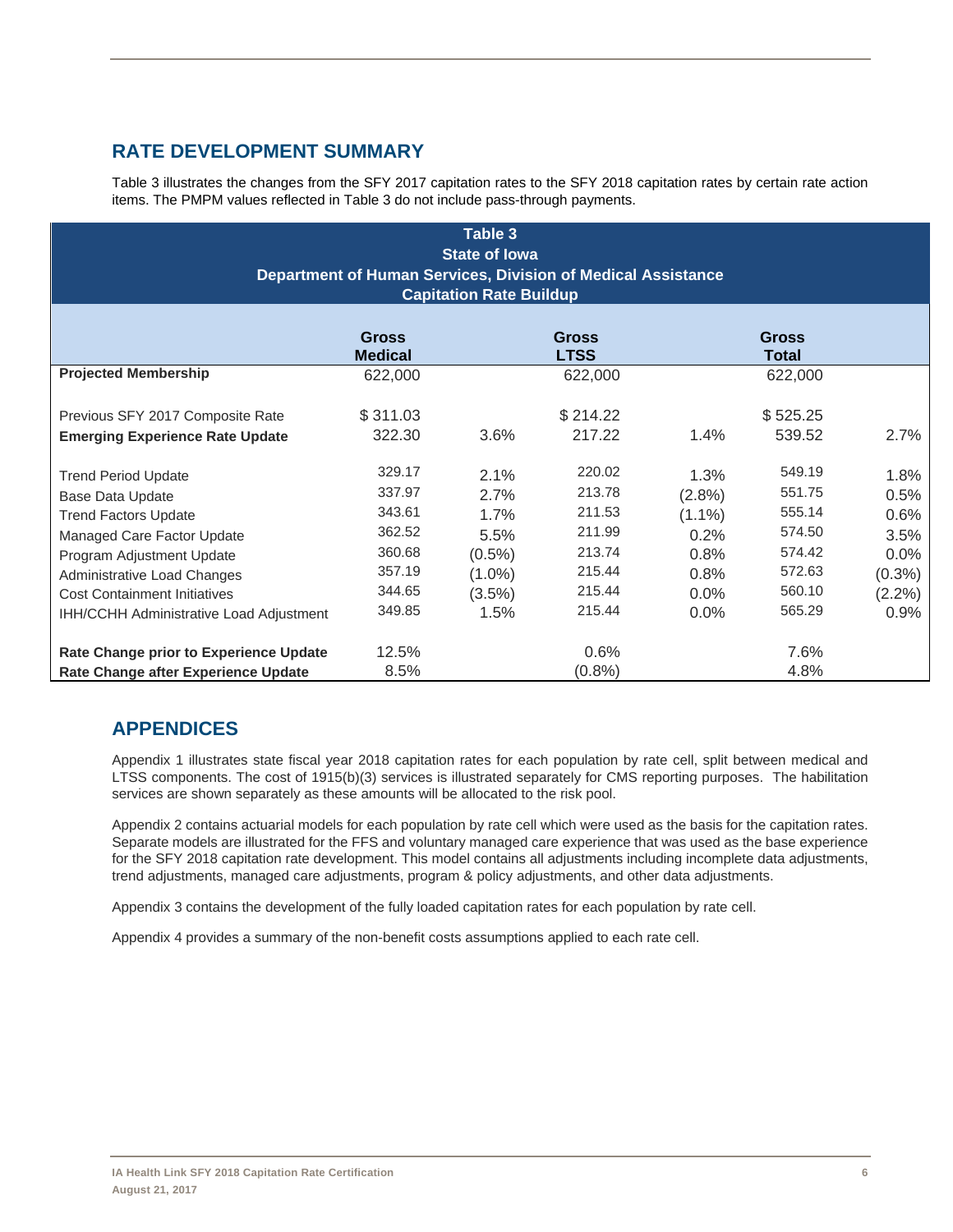# **SECTION I. MEDICAID MANAGED CARE RATES**

# **1. GENERAL INFORMATION**

This section provides information listed under the General Information section of the 2017-2018 Medicaid Managed Care Rate Development Guide, Section I.

The capitation rates provided under this certification are "actuarially sound" for purposes of 42 CFR 438.4(a), according to the following criteria:

 The capitation rates provide for all reasonable, appropriate, and attainable costs that are required under terms of the contract and for the operation of the managed care plan for the time period and population covered under the terms of the contract, and such capitation rates were developed in accordance with the requirements under 42 CFR 438.4(b).

To ensure compliance with generally accepted actuarial practices and regulatory requirements, we referred to published guidance from the American Academy of Actuaries (AAA), the Actuarial Standards Board (ASB), the Centers for Medicare and Medicaid Services (CMS), and federal regulations. Specifically, the following were referenced during rate development:

- Actuarial standards of practice applicable to Medicaid managed care rate setting which have been enacted as of the capitation rate certification date, including: ASOP 1 (Introductory Actuarial Standard of Practice); ASOP 5 (Incurred Health and Disability Claims); ASOP 23 (Data Quality); ASOP 25 (Credibility Procedures); ASOP 41 (Actuarial Communications); ASOP 45 (The Use of Health Status Based Risk Adjustment Methodologies); and ASOP 49 (Medicaid Managed Care Capitation Rate Development and Certification).
- Actuarial soundness and rate development requirements in the Medicaid and CHIP Managed Care Final Rule (CMS 2390-F) for the provisions effective as of January 1, 2017.
- The most recent *Medicaid Managed Care Rate Development Guide* published by CMS.
- Throughout this document and consistent with the requirements under 42 CFR 438.4(a), the term "actuarially sound" will be defined as in ASOP 49:

 *"Medicaid capitation rates are "actuarially sound" if, for business for which the certification is being prepared and for the period covered by the certification, projected capitation rates and other revenue sources provide for all reasonable, appropriate, and attainable costs. For purposes of this definition, other revenue sources include, but are not limited to, expected reinsurance and governmental stop-loss cash flows, governmental risk-adjustment cash flows, and investment income. For purposes of this definition, costs include, but are not limited to, expected health benefits; health benefit settlement expenses; administrative expenses; the cost of capital, and government-mandated assessments, fees, and taxes."1*

# **A. RATE DEVELOPMENT STANDARDS**

## i. Annual basis

 $\overline{a}$ 

The actuarial certification contained in this report is effective for the capitation rates for the one-year rating period from July 1, 2017 through June 30, 2018.

<sup>1</sup> http://www.actuarialstandardsboard.org/asops/medicaid-managed-care-capitation-rate-development-and-certification/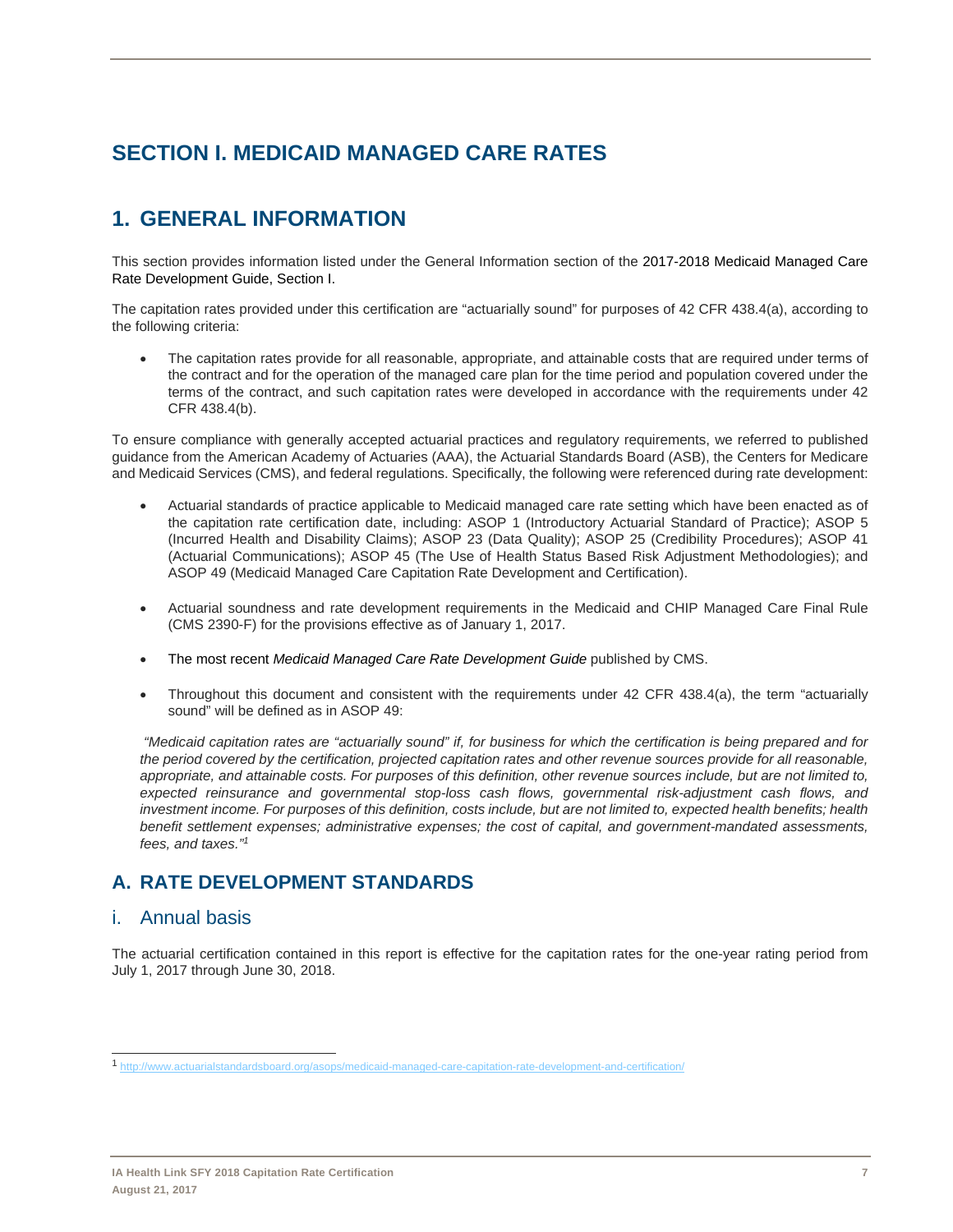# ii. Required elements

## (a) Actuarial certification

The actuarial certification, signed by Robert M. Damler, is included in this report. Mr. Damler meets the qualification standards established by the American Academy of Actuaries and follows the practice standards established by the Actuarial Standards Board, that certify that the final rates meet the standards in 42 CFR 438.4 and 42 CFR 438.5.

## (b) Certified capitation rates

The certified capitation rates are illustrated in Appendix 1 for each population by rate cell. Projected member months represent estimated values for SFY 2018. These rates are the contracted capitation rates prior to risk adjustment and rebalancing.

## (c) Certified rate range

Not applicable, a rate range was not developed.

## (d) Program information

#### (i) Managed care program

This certification was developed for the IA Health Link program, the Medicaid managed care program operated by the State of Iowa. The program covers all state plan services and long term services and supports with the exception of the following:

- Prescription drug claims for factor replacement products used for the treatment of hemophilia A, hemophilia B, and Von Willebrand's Disease, which include factor VII, VIII, and IX products. These drugs were covered under the IA Health Link contract effective April 1, 2016 through June 30, 2017.
- Prescription drug claims for Exondys-51™. These drugs were covered under the IA Health Link contract effective April 1, 2016 through June 30, 2017.
- Prescription drug claims for Spinraza™. These drugs were covered under the IA Health Link contract effective April 1, 2016 through June 30, 2017.
- Dental services billed on dental.
- Local Education Authority (LEA) claims.
- Residential care facility state supplementary assistance payments.
- Money Follows the Person waiver services.

Non-waiver habilitation services were covered under the IA Health Link contract effective April 1, 2016 through June 30, 2017. These services will be paid to the health plans through an amount allocated to a risk pool. The risk pool will be budget neutral to the state.

Health plans participating in the Medicaid managed care program are all classified as managed care organizations (MCOs) and are health maintenance organization (HMO) insurance companies registered with the National Association of Insurance Commissioners (NAIC) that provide comprehensive care to enrollees.

The IA Health Link program was established in April 2016 to modernize Iowa's Medicaid program by implementing a comprehensive statewide managed care program for a majority of the Medicaid eligible population. IA Health Link enrolls the Healthy Children, Healthy Parents and Caretakers, hawk-i members, Iowa Health and Wellness Plan, and Aged, Blind, or Disabled populations into full risk-based managed care plans. The program includes Medicare-Medicaid dual eligible members and individuals receiving long-term services and supports. The capitation rates shown in this report have been developed for the twelve month time period from July 1, 2017 through June 30, 2018.

## (ii) Rating period

This actuarial certification is effective for the one-year rating period July 1, 2017 through June 30, 2018.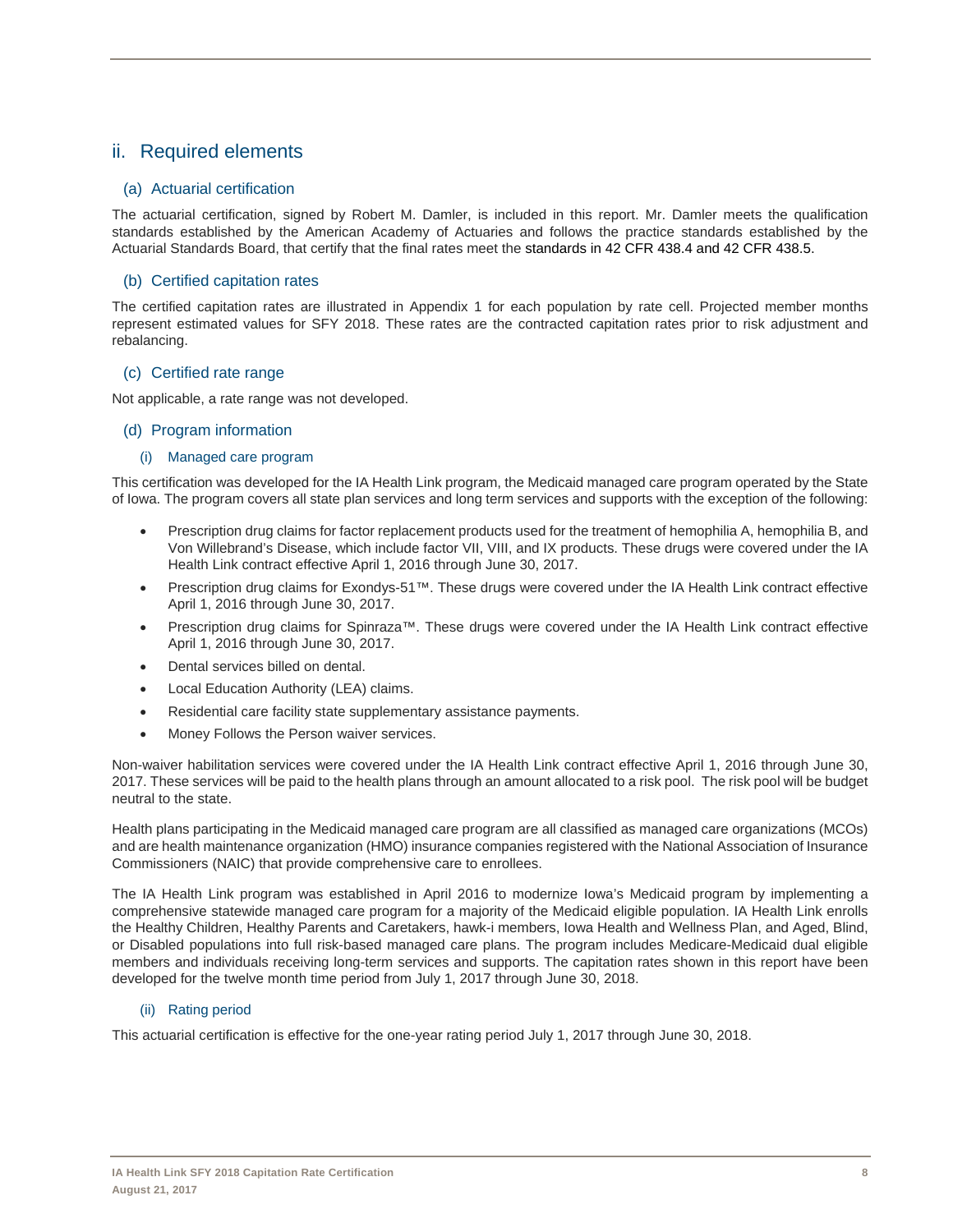#### (iii) Covered populations

The following populations are **included** in the IA Health Link program:

- **•** Breast and Cervical Cancer eligible population
- Healthy Children and Foster Care/Adoption Assistance
- Children's Health Insurance Program (including *hawk-i*)
- Healthy Parents / Caretakers
- Pregnant Women obtaining coverage under the Mothers and Children (MAC) program
- Home and Community Based Services (HCBS) Waiver enrolled populations
- Institutionalized Populations
- Iowa Health and Wellness Plan {Including those historically in Marketplace Choice}
	- o Medically Exempt
	- o Non-Medically Exempt
- Dual Eligibles (Medicare and Medicaid, excluding those only with Medicare Savings Program. That is, individuals not eligible for Medicaid benefits beyond coverage of Medicare premiums and cost sharing.)
- Non-Dual Aged, Blind, or Disabled (ABD) populations including Medicaid for employed persons with disabilities (MEPD)

The following populations are **excluded** from the IA Health Link program:

- Undocumented immigrants receiving time-limited emergency coverage
- Retroactive eligibility periods and individuals whose eligibility is only retroactive
- Medically Needy Spend-down and non-spend-down
- Program for All Inclusive Care for the Elderly (PACE) enrolled individuals
- Health Insurance Premium Payment Program (HIPP) enrolled individuals
- Individuals residing in Iowa Veterans Home
- Medicare Savings Program Only That is, individuals not eligible for Medicaid benefits beyond coverage of Medicare premiums and cost sharing.

Table 4 illustrates the capitation rate cells and the underlying populations. For the LTSS populations, a blended rate cell is established using the institutionalized and waiver capitation rates and a targeted rebalancing of the populations.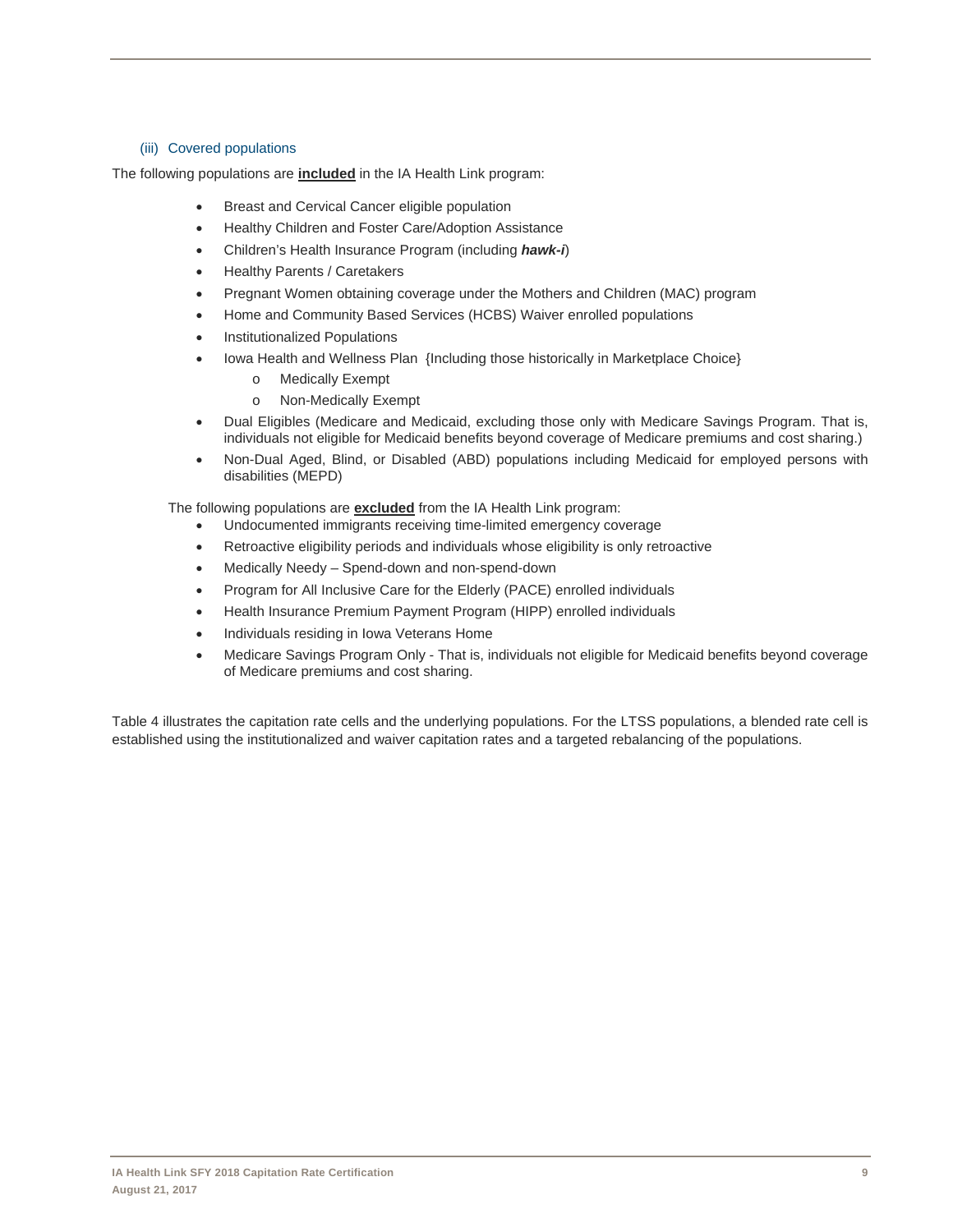|                                   | <b>Table 4</b><br><b>State of lowa</b>                                                                                                                              |  |  |  |
|-----------------------------------|---------------------------------------------------------------------------------------------------------------------------------------------------------------------|--|--|--|
|                                   |                                                                                                                                                                     |  |  |  |
|                                   | Department of Human Services, Division of Medical Assistance                                                                                                        |  |  |  |
|                                   | <b>Iowa Health Link Program</b><br><b>Rate Cell Definitions</b>                                                                                                     |  |  |  |
| <b>Capitation Rate Cell</b>       | <b>Description</b>                                                                                                                                                  |  |  |  |
| Children 0-59 days M&F            |                                                                                                                                                                     |  |  |  |
| Children 60-364 days M&F          |                                                                                                                                                                     |  |  |  |
| Children 1-4 M&F                  |                                                                                                                                                                     |  |  |  |
| Children 5-14 M&F                 |                                                                                                                                                                     |  |  |  |
| Children 15-20 F                  | Low-income Children, Foster Children, Adoption Assistance,                                                                                                          |  |  |  |
| Children 15-20 M                  | American Indian/Alaskan Native (Al/AN are voluntary), CHIP                                                                                                          |  |  |  |
| Non-Expansion Adults 21-34 F      |                                                                                                                                                                     |  |  |  |
| Non-Expansion Adults 21-34 M      |                                                                                                                                                                     |  |  |  |
| Non-Expansion Adults 35-49 F      |                                                                                                                                                                     |  |  |  |
| Non-Expansion Adults 35-49 M      |                                                                                                                                                                     |  |  |  |
| Non-Expansion Adults 50+ M&F      |                                                                                                                                                                     |  |  |  |
| Pregnant Women                    | Women eligible due to pregnancy up to 375% FPL                                                                                                                      |  |  |  |
| hawk-i                            | Children's Health Insurance Program (CHIP) enrollees                                                                                                                |  |  |  |
| Wellness Plan 19-24 F             |                                                                                                                                                                     |  |  |  |
| Wellness Plan 19-24 M             |                                                                                                                                                                     |  |  |  |
| Wellness Plan 25-34 F             | Medicaid expansion population covered under lowa's 1115                                                                                                             |  |  |  |
| Wellness Plan 25-34 M             | Waiver [capitation rates are split for two distinct populations:                                                                                                    |  |  |  |
| Wellness Plan 35-49 F             | medically exempt and non-medically exempt]                                                                                                                          |  |  |  |
| Wellness Plan 35-49 M             |                                                                                                                                                                     |  |  |  |
| Wellness Plan 50+ M&F             |                                                                                                                                                                     |  |  |  |
| ABD Non-Dual <21 M&F              | Aged, Blind or Disabled, not eligible for Medicare, and not                                                                                                         |  |  |  |
| ABD Non-Dual 21 + M&F             | institutionalized or on an HCBS waiver                                                                                                                              |  |  |  |
| <b>Breast and Cervical Cancer</b> | Individuals that qualify due to breast and cervical cancer<br>diagnosis                                                                                             |  |  |  |
| <b>Residential Care Facility</b>  | Individuals residing in a residential care facility                                                                                                                 |  |  |  |
| Dual Eligible 0-64 M&F            | Eligible for Medicare and full-benefit Medicaid without long-                                                                                                       |  |  |  |
| Dual Eligible 65+ M&F             | term services and supports                                                                                                                                          |  |  |  |
| LTSS – Elderly                    | Custodial Care 65+, Hospice 65+, Elderly waiver                                                                                                                     |  |  |  |
| LTSS - Non-Dual and/or Pre-65     | Custodial Care <65, Hospice<65, Non-Dual Skilled Nursing<br>Facility, Physical Disability waiver, Health and Disability<br>waiver, AIDS waiver, Brain Injury waiver |  |  |  |
| LTSS - Intellectual Disability    | ICF / MR, State Resource Center, Intellectual Disability waiver                                                                                                     |  |  |  |
| LTSS - Children's Mental Health   | Children in Psychiatric Mental Institute, Children's Mental<br>Health waiver                                                                                        |  |  |  |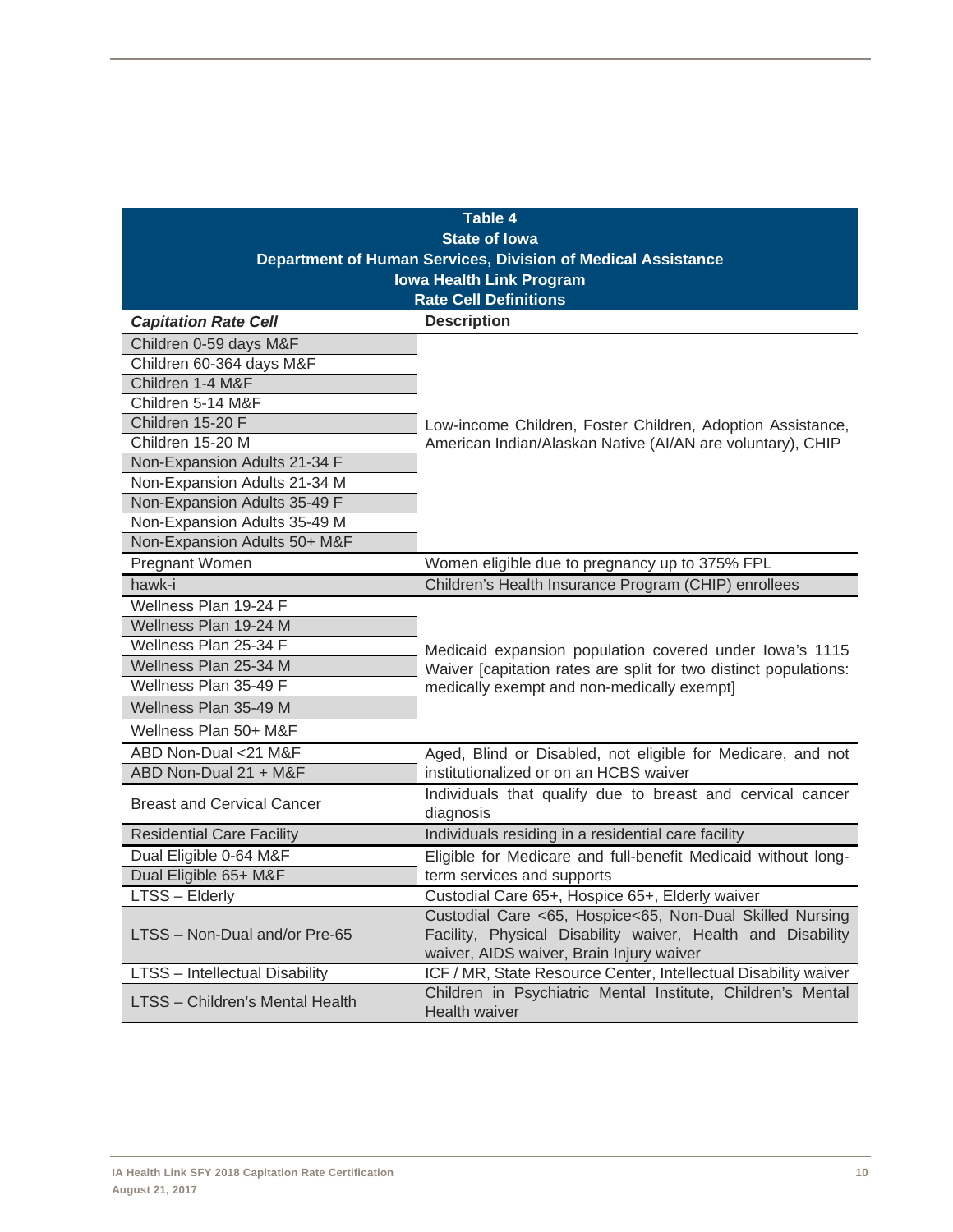#### (iv) Eligibility criteria

The Health and Wellness program includes two sets of capitation rates for those identified as Medically Exempt and those who are Non-Medically Exempt. The Medically Exempt population will have to meet specific diagnosis or activities of daily living limitation criteria, as defined in 42 CFR 440.315(f). The American Indian and Alaskan Native populations are voluntarily enrolled in the program. All other populations are mandatorily enrolled in the risk based managed care program.

#### (v) Special contract provisions

This rate certification report contains documentation of the following special contract provisions related to payment included within rate development:

- Withhold arrangement
- Minimum medical loss ratio requirement
- Non-waiver population habilitation services risk pool

Please refer to Section I, subsection 4 for additional detail and documentation.

#### (vi) Retroactive adjustment to capitation rates

This rate certification report does not include a retroactive adjustment to the SFY 2018 capitation rates.

## iii. Differences among capitation rates

Any proposed differences among capitation rates according to covered populations are based on valid rate development standards and are not based on the rate of federal financial participation associated with the covered populations.

## iv. Cross-subsidization of rate cell payment

The capitation rates were developed at the rate cell level and neither cross-subsidize nor are cross-subsidized by payments for any other rate cell.

## v. Effective dates

To the best of our knowledge, the effective dates of changes to the Medicaid managed care program are consistent with the assumptions used in the development of the certified SFY 2018 capitation rates.

## vi. Generally accepted actuarial principles and practices

#### (a) Reasonable, appropriate, and attainable

In our judgment, all adjustments to the capitation rates, or to any portion of the capitation rates, reflect reasonable, appropriate, and attainable costs.

#### (b) Outside the rate setting process

There are no adjustments to the rates performed outside the rate setting process.

#### (c) Final contracted rates

The SFY 2018 capitation rates certified in this report represent the final contracted rates by rate cell prior to risk adjustment.

## vii. Rate certification for effective time periods

This actuarial certification is effective for the one-year rating period July 1, 2017 through June 30, 2018.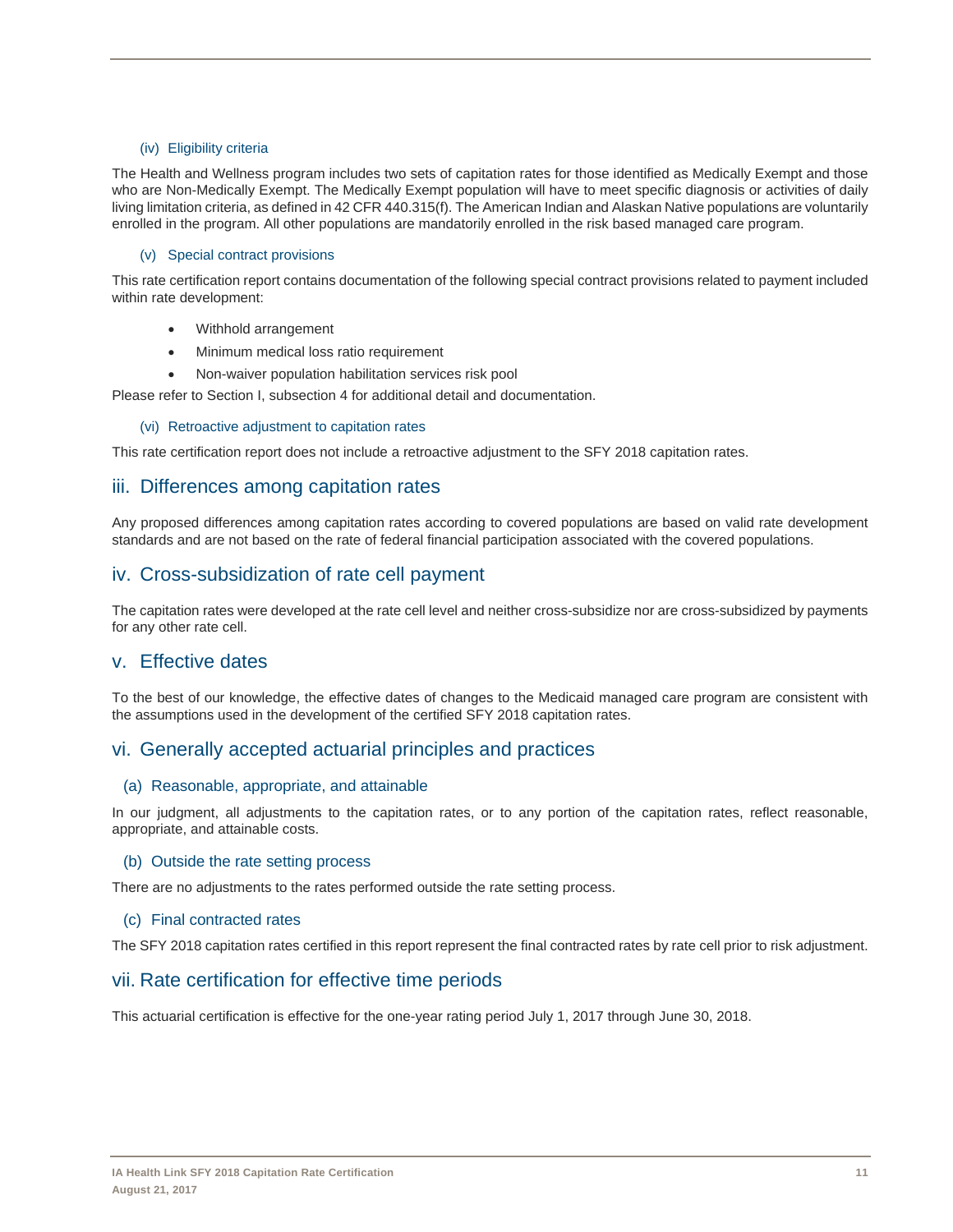# viii. Procedures for rate certification and contract amendments

In general, a new rate certification will be submitted when the rates change. The following exceptions are permitted:

- 1. A contract amendment that does not affect the rates.
- 2. Risk adjustment, under a methodology described in this certification, which possibly changes the rates paid to the plans.

In case 1 listed above, a contract amendment must still be submitted to CMS.

# **B. APPROPRIATE DOCUMENTATION**

## i. Documentation of required elements

This report contains appropriate documentation of all elements described in the rate certification, including data used, assumptions made, and methods for analyzing data and developing assumptions and adjustments.

## ii. Index

The index to this rate certification is the table of contents, found immediately after the title page. The index includes section numbers and related page numbers. Sections not relevant to this certification continue to be provided, with an explanation of why they are not applicable.

## iii. Different FMAP

Capitated payments made for children enrolled in IA Health Link who are eligible for Title XXI benefits receive an enhanced FMAP rate of 92.72% during federal fiscal year (FFY) 2017 and 93.94% during FFY 2018.

Capitated payments made for the Iowa Health and Wellness plan population receive an FMAP rate of 95.0% during CY 2017 and 94% in CY 2018. Capitated payments made for IA Health Link members enrolled in the Breast and Cervical Cancer rate cell receive an enhanced FMAP rate of 69.72% during FFY 2017 and 70.94% in FFY 2018. All other capitated payments made receive the regular state FMAP of 56.74% for FFY 2017 and 58.48% for FFY 2018. The capitation rates were developed without regard to the FMAP.

## iv. Assumptions and methodology for development and certification of rate ranges

Not applicable, a rate range was not developed.

## v. Documentation of development and certification of rate ranges

Not applicable, a rate range was not developed.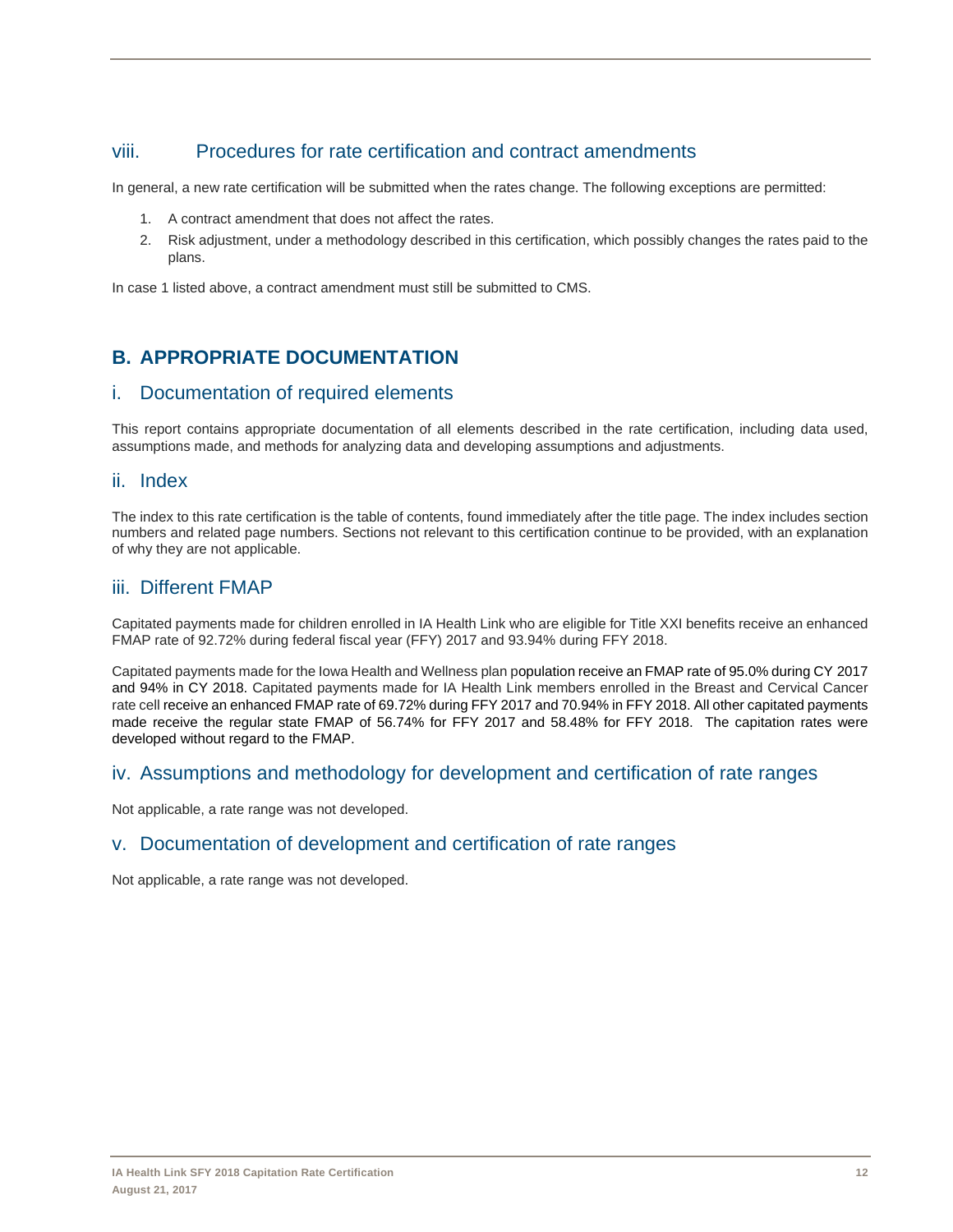# **2. DATA**

This section provides information on the base data used to develop the capitation rates. The base experience described in this section is illustrated in Appendix 2.

# **A. RATE DEVELOPMENT STANDARDS**

In accordance with 42 CFR 438.5(c), we have followed the rate development standards related to base data. The remainder of Section I, subsection 2 provides documentation of the data types, sources, validation processes, material adjustments, and other information relevant to the documentation standards required by CMS.

# **B. APPROPRIATE DOCUMENTATION**

# i. Requested data

As the actuary contracted by DHS to provide consulting services and associated financial analyses for many aspects of the Iowa Medicaid program (and not strictly limited to capitation rate development), Milliman intakes and summarizes eligibility and expenditure data on a monthly basis from DHS. As such, there is no separate data request from Milliman to the State pertaining specifically to the base data for capitation rate development. The remainder of this section details the base data and validation processes utilized in the SFY 2018 capitation rate development.

# ii. Data used to develop the capitation rates

## (a) Description of the data

## (i) Types of data

The capitation rate development for the IA Health Link populations utilized the following data sources:

- Historical capitation payment and eligibility files provided by DHS;
- Encounter data submitted by the IA Health Link MCOs;
- Fee-for-service (FFS) claims and enrollment data provided by DHS;
- Historical encounter data provided by MCOs operating in Iowa Medicaid prior to the IA Health Link program;
- Encounter Utilization Monitoring (EUM) cost report data submitted by the MCOs;
- MCO surveys submitted by the MCOs; and,
- CY 2016 statutory financials reported by the MCOs.

## (ii) Age of the data

The data utilized as the base experience in the capitation rate development represents benefit expenses incurred during CY 2015, which includes FFS experience provided by DHS and encounter data from MCOs prior to the implementation of the IA Health Link program. The fee-for-service data used in our rate development process reflects adjudicated data through February 2017.

Encounter data and EUM cost report data submitted by current IA Health Link MCOs is specific to the time period following implementation of the IA Health Link program. Encounter data reflects claims incurred through CY 2016, paid through February 2017, and EUM reports with incurred dates for April to September 2016, paid through December 31, 2016.

For the purposes of evaluating the impact of policy and program adjustments, we utilized MCO-submitted encounter data and fee-for-service (FFS) data incurred in CY 2015. The encounter and FFS data used in our rate development process reflects claims adjudicated through February 28, 2017.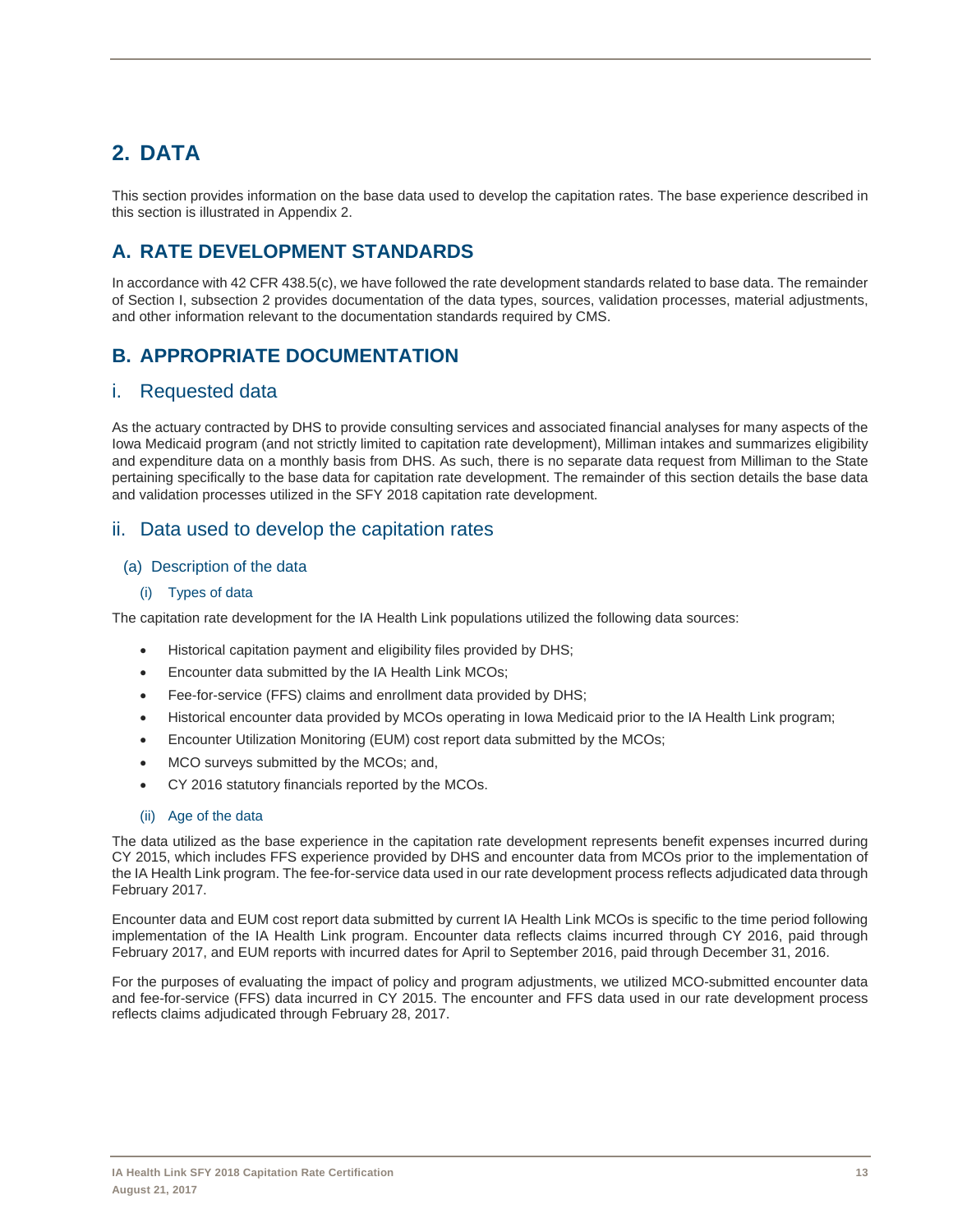For the purposes of additional trend and managed care adjustment factor development, we reviewed emerging CY 2016 encounter data and quarterly EUM cost report data on an incurred basis over the period from April 2016 to December 2016 (where available).

#### (iii) Data sources

#### Eligibility information

We received eligibility and enrollment extracts from DHS for the CY 2015 and 2016 experience.

#### FFS and MCO encounter data

We received FFS claim and MCO encounter data extracts from the State. The data was provided through a process of monthly data extracts that were composited for the entire base data time period. CY 2015 encounter data was specific to behavioral health services, a voluntary managed care program, and the hawk-i population. Additional data subsequent to CY 2015 was utilized to review emerging experience and trends in the data.

#### Encounter utilization monitoring report expenditure data

We received quarterly EUM cost report data that each MCO submitted to DHS for the April to September 30, 2016 time period. EUM expenditures are submitted to DHS for services that require encounter reporting by the MCOs for the IA Health Link program.

#### MCO survey data

Each MCO was requested to complete a managed care survey (MCO survey) in March 2017. The MCO survey captured information related to subcapitated arrangements, affiliated party contracts, non-benefit expense costs, reimbursement and utilization during April to December 2016, and other information pertinent to the SFY 2018 rate development.

#### Financial data

CY 2016 audited statutory financial statements were accessed through SNL Financial.

#### (iv) Subcapitated arrangements

The CY 2015 FFS base data did not include subcapitation payments. The CY 2015 encounter data for the voluntary MCO and behavioral health contracts was assumed to be complete and reflect all claims incurred by the providers. For the EUM analysis, we requested subcapitation amounts be identified in the EUM reports provided by the MCOs and separately requested details regarding subcapitated arrangements in the MCO survey. As part of the MCO Survey, each MCO was required to provide the following information in the subcapitation reporting template for each subcapitated arrangement effective in the base period:

- 1. Vendor;
- 2. Contract type (ASO or subcapitated);
- 3. Subcapitated amount;
- 4. Shadow priced amount;
- 5. Delegated administrative costs within arrangement;
- 6. Amount reported in encounter data;

#### (b) Availability and quality of the data

#### (i) Steps taken to validate the data

The base experience used to develop the capitation rates is comprised of historical fee-for-service data and encounter data from the voluntary HMO program and behavioral health HMO for time periods prior to implementation of the IA Health Link program. FFS data was reviewed in comparison to summaries prepared by the state. Encounter data was reviewed relative to statutory financial experience for CY 2015 as the vendors providing services during the base period are no longer in operation within the State of Iowa. Additional consideration was given to expenditure data provided through the EUM reports and encounter data during CY 2016.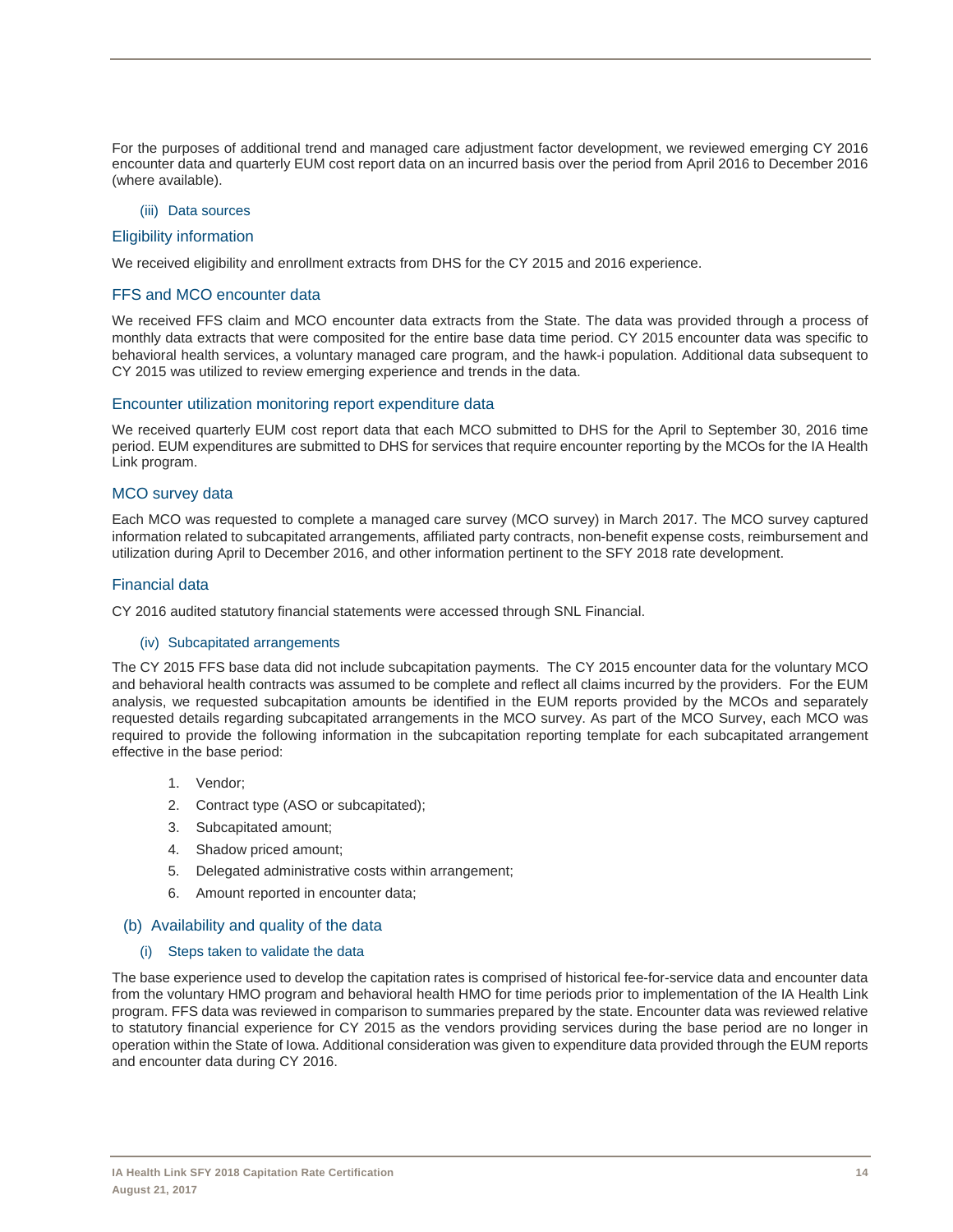We affirmed the data was reasonable in relation to historical summaries based on a detailed review by category of service and population.

#### **Completeness**

The FFS data was deemed to be complete based on our analyses and review of the data.

#### **Accuracy**

We summarized and reviewed base period data to ensure that the data for each service group is consistent across experience period and with prior historical periods. Stratification by rate cell facilitated this review, as it minimized the impact of changes in population mix.

We validated membership levels and high level PMPM expenditures to alternative sources, including: independent information posted to the DHS website and NAIC statutory statements.

#### Consistency of data across data sources

We compared data across all sources during our base data review and analysis. Through the data validation process, we identified several inconsistencies in reported data across sources. Namely, we identified issues with IA Health Link MCO submitted encounter data that limited our ability to utilize that source of data as the base experience for development of the SFY 2018 rates.

#### (ii) Actuary's assessment

As required by Actuarial Standard of Practice (ASOP) No. 23, Data Quality, we disclose that we have relied upon certain data and information provided by DHS and their vendors. The values presented in this letter are dependent upon this reliance.

We find the data used to develop the SFY 2018 capitation rates to be suitable for the purpose of developing actuarially sound rates. The data have been reviewed by multiple parties for completeness, accuracy, and consistency. The base data used in the development of the SFY 2018 capitation rates is reasonably consistent with historical payments made by the State of Iowa and MCOs that were in operation during the base experience period.

#### (iii) Data concerns

We found disparity between MCO encounter utilization, EUM reported utilization, and MCO reported expenditures for the time period for which the IA Health Link program was in effect. We believe the encounter data quality is inadequate for purposes of capitation rate development and thus have relied upon other sources as outlined in Section I, subsection 2.B.ii.(a).(iii) of this report. We found variances between reported amounts of utilization and expenditures, and certain data that appeared to be missing or misreported from MCO encounter data, rendering the direct usage of IA Health Link encounter data as the base experience for rate development not possible.

We will continue to work with the State and current MCOs to ensure that encounter data is suitable for future rate development processes.

#### (c) Appropriate data

#### (i) Use of encounter and fee-for-service data

The source of data utilized in the SFY 2018 capitation rate development was primarily FFS claims data and managed care encounter data for CY 2015.

Managed care encounter data for current MCOs was used in the development of managed care adjustment factors, trend, and policy and program adjustment factors to the extent encounter data was of sufficient quality for those purposes. Managed care encounter data did not have sufficient quality or consistency to be used as the base experience in the rate development.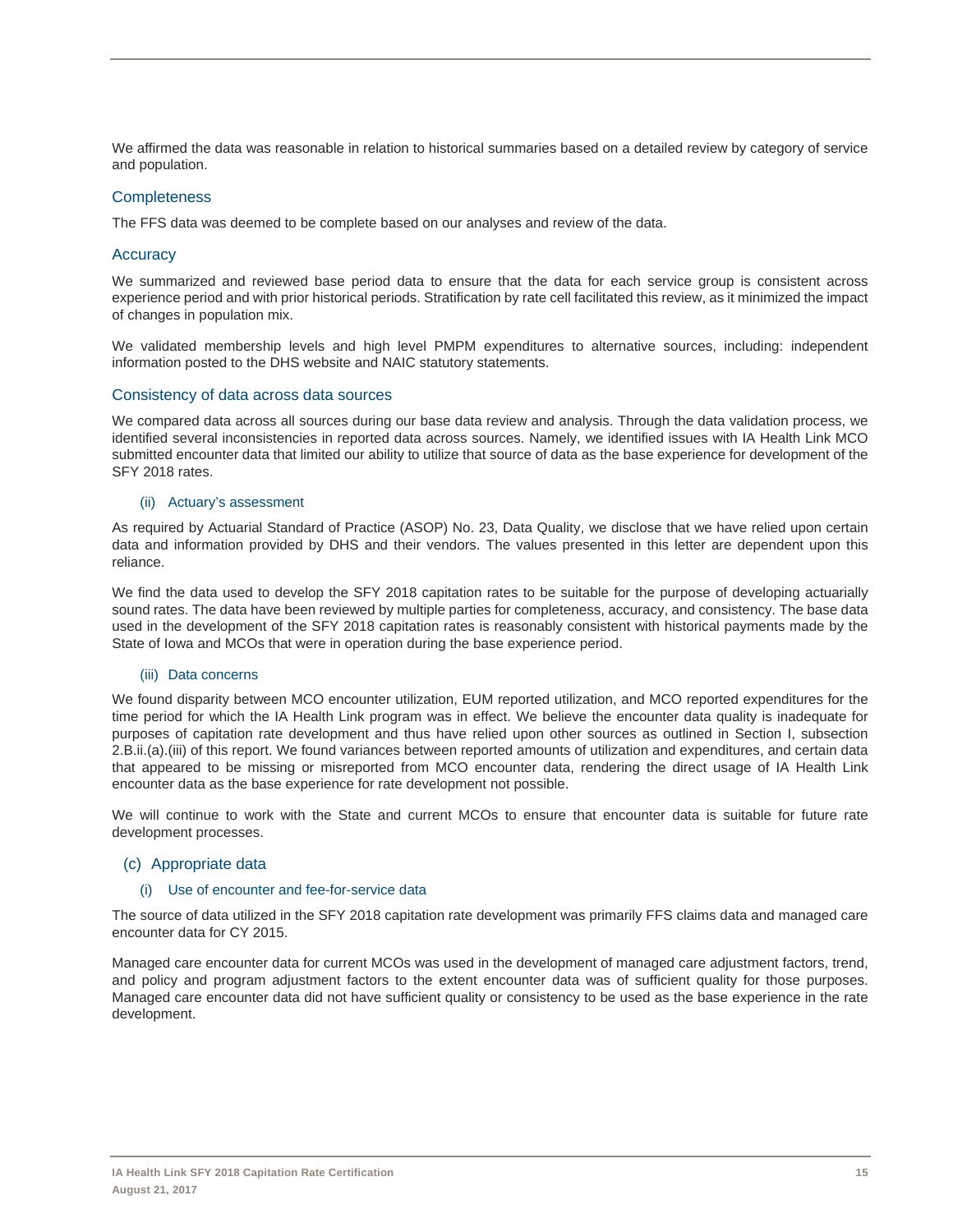#### (ii) Use of managed care encounter data

Managed care encounter data for the programs in effect during CY 2015 were used in the development of the base experience. Managed care encounter data specific to the IA Health Link program (April 1, 2016 and forward) did not have sufficient quality or consistency to be used as the base experience in the rate development.

#### (d) Reliance on a data book

Development of the capitation rates did not rely on a data book or other summarized data source. We were provided with detailed fee-for-service and encounter claims data and enrollment for all covered services and populations.

## iii. Data adjustments

Capitation rates were developed from CY 2015 FFS experience and managed care encounter data along with additional consideration of EUM expenditure data, current MCO encounter data, and MCO survey data. Adjustments were made to the base experience for completion, policy & program changes, and other data adjustments.

#### (a) Credibility adjustment

The CY 2015 FFS data and MCO encounter data, in aggregate, was considered fully credible. No adjustments were made for credibility.

#### (b) Completion adjustment

Capitation rates were developed from FFS and managed care encounter data incurred in CY 2015 and paid through February 28, 2017.

Historical claims experience was run through an internal Milliman claims reserving system to estimate completion factors. Separate sets of factors were developed for each population and category of service. The development of the completion factors for CY 2015 experience was based on traditional actuarial techniques utilizing paid data through February 2017. Average adjustments were applied to CY 2015 experience to account for the runout applicable to each of the experience periods. Applied completion factors are illustrated in Appendix 2.

## (c) Errors found in the data

We relied on data sources from CY 2015 experience as outlined in Section I, subsection 2.B.ii.(a).(iii) of this report. No explicit adjustments were made to the FFS or managed care encounter data from CY 2015 for errors.

#### (d) Program change adjustments

The following list provides program and reimbursement changes that occurred in the State of Iowa Medicaid program since January 1, 2015, the beginning of the base experience period used in the capitation rate development. The purpose of these adjustments was to align historical costs to the most appropriate time period based on reimbursement changes employed in the state's Medicaid program. Each of the program adjustments applied are described below.

## *Inpatient Hospital Repricing*

Inpatient hospital claims for all populations were repriced to the Medicaid FFS fee schedule effective October 1, 2015. We utilized the fee schedule provided by DHS to calculate a repriced paid amount for each of the inpatient claims summarized in the base experience data. The adjustments to the inpatient service lines were developed on a composite basis across rating groups. Dual eligible members were excluded from this adjustment due to coordination of benefit issues with Medicare.

The next inpatient hospital fee schedule update is scheduled for October 1, 2018, so no further adjustment was made for inpatient hospital unit cost changes.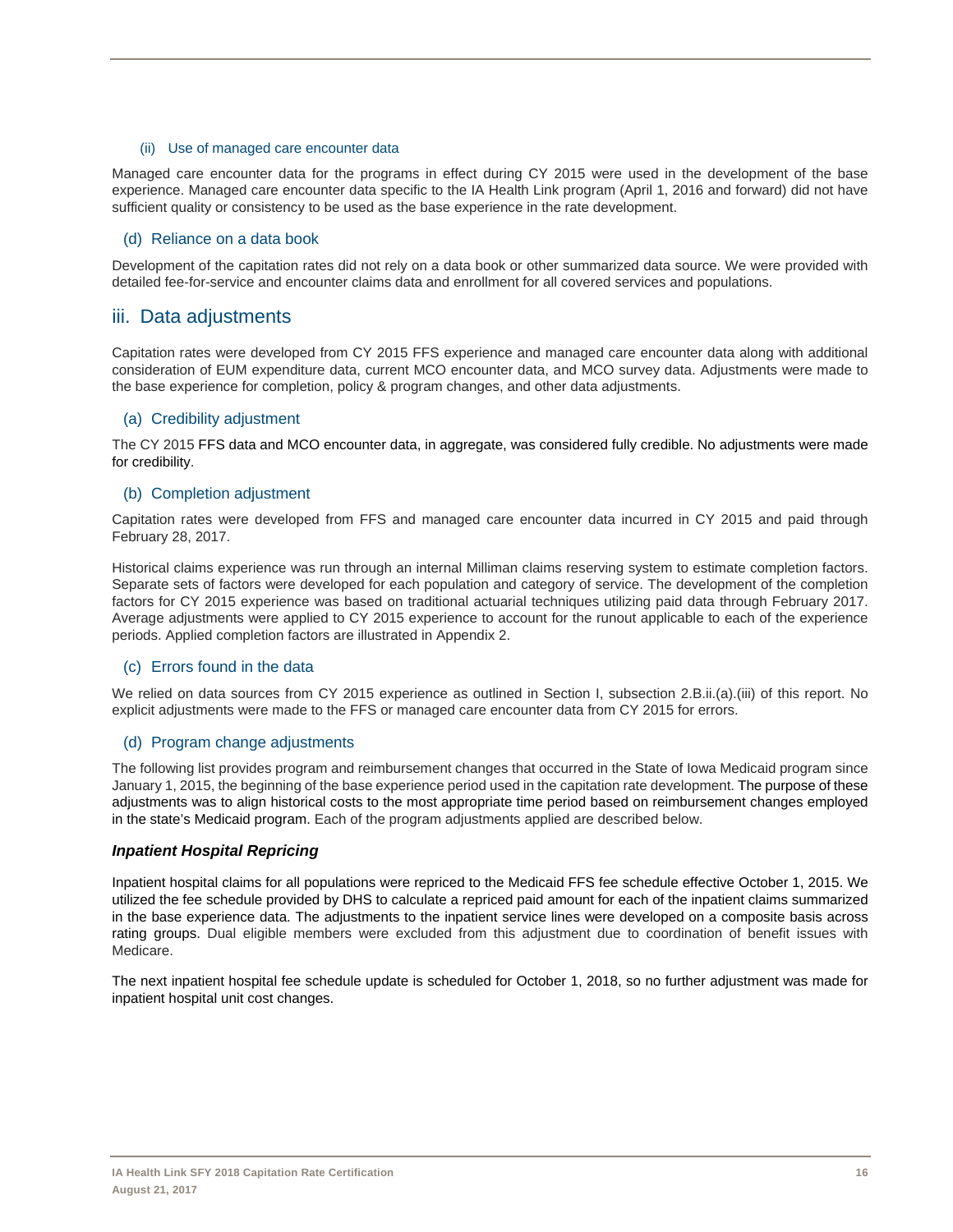## *Pharmacy Dispensing Fee*

Based on a change in the dispensing fee from \$11.73 to \$10.02 effective August 1, 2016, we have adjusted the historical pharmacy expenditures to reflect the reduced cost.

## *FQHC/RHC Reimbursement*

An adjustment was applied to reflect changes in the reimbursement for Federally Qualified Health Centers (FQHC) and Rural Health Clinics (RHC). Historical experience for services provided in an FQHC or RHC setting were adjusted to the prospective payment system (PPS) reimbursement levels effective January 1, 2017. This adjustment is reflected in the Office/Home Visits/Consults service category. Dual eligible members were excluded from this adjustment due to coordination of benefit issues with Medicare.

## *Topical Fluoride Varnish*

Effective July 1, 2017, MCOs will be required to cover the application of topical fluoride varnish during well child visits. The estimated cost of coverage for this service is approximately \$0.6 million dollars. An adjustment was applied to the physician physical exams service category for the TANF and CHIP populations for the one- through four-year old rate cells to reflect this program change.

## *Home Health Low Utilization Payment Adjustment (LUPA)*

A rate adjustment was made for home health agency low utilization payment adjustment (LUPA) rates. The historical claims experience was adjusted to the LUPA rates effective July 1, 2017. Medicare crossover claims were excluded from this adjustment due to coordination of benefit issues.

## *Nursing Facility Reimbursement*

Claims related to Nursing Facility utilization were repriced to the Medicaid FFS fee schedule effective January 1, 2017. We utilized the fee schedule provided by DHS to calculate a repriced paid amount for each of the nursing facility cost per day rates summarized in the base experience data. The nursing facility per diem rates will be rebased effective July 1, 2017, pending CMS approval of the state plan amendment. We will review the impact of the change in the nursing facility rates effective July 1, 2017 to determine whether the SFY 2018 capitation rates will be updated for this program adjustment.

## *Hospice Reimbursement*

Claims related to hospice utilization were repriced to the Medicaid FFS fee schedule effective October 1, 2016. We utilized the fee schedule provided by DHS to calculate a repriced paid amount for each of the hospice rates summarized in the base experience data. The next hospice rate update is scheduled to be effective October 1, 2017. We estimated a 2.0% increase in hospice reimbursement October 1, 2017, which impacts the last 9 months of the SFY 2018 rating period. This adjustment is included within the hospice rate cell and service category program adjustment factor.

## *Intermediate Care Facilities for the Intellectually Disabled (ICF/ID)*

Claims related to intermediate care facilities for the intellectually disabled (ICF/ID) utilization were repriced to the Medicaid FFS fee schedule effective as of January 1, 2017. We utilized the current fee schedule provided by DHS to calculate a repriced paid amount for each of the ICF/ID rates summarized in the base experience data. Based on data repriced to the January 1, 2017 fee schedule, we estimated no further change in aggregate ICF/ID reimbursement from the rates effective January 1, 2017 through SFY 2018.

## *State Resource Center (SRC)*

Claims related to state resource centers (SRC) utilization were repriced to the Medicaid FFS fee schedule effective as of January 1, 2017. We utilized the current fee schedule provided by DHS to calculate a repriced paid amount for each of the SRC rates summarized in the base experience data. State resource center fee schedules are updated approximately every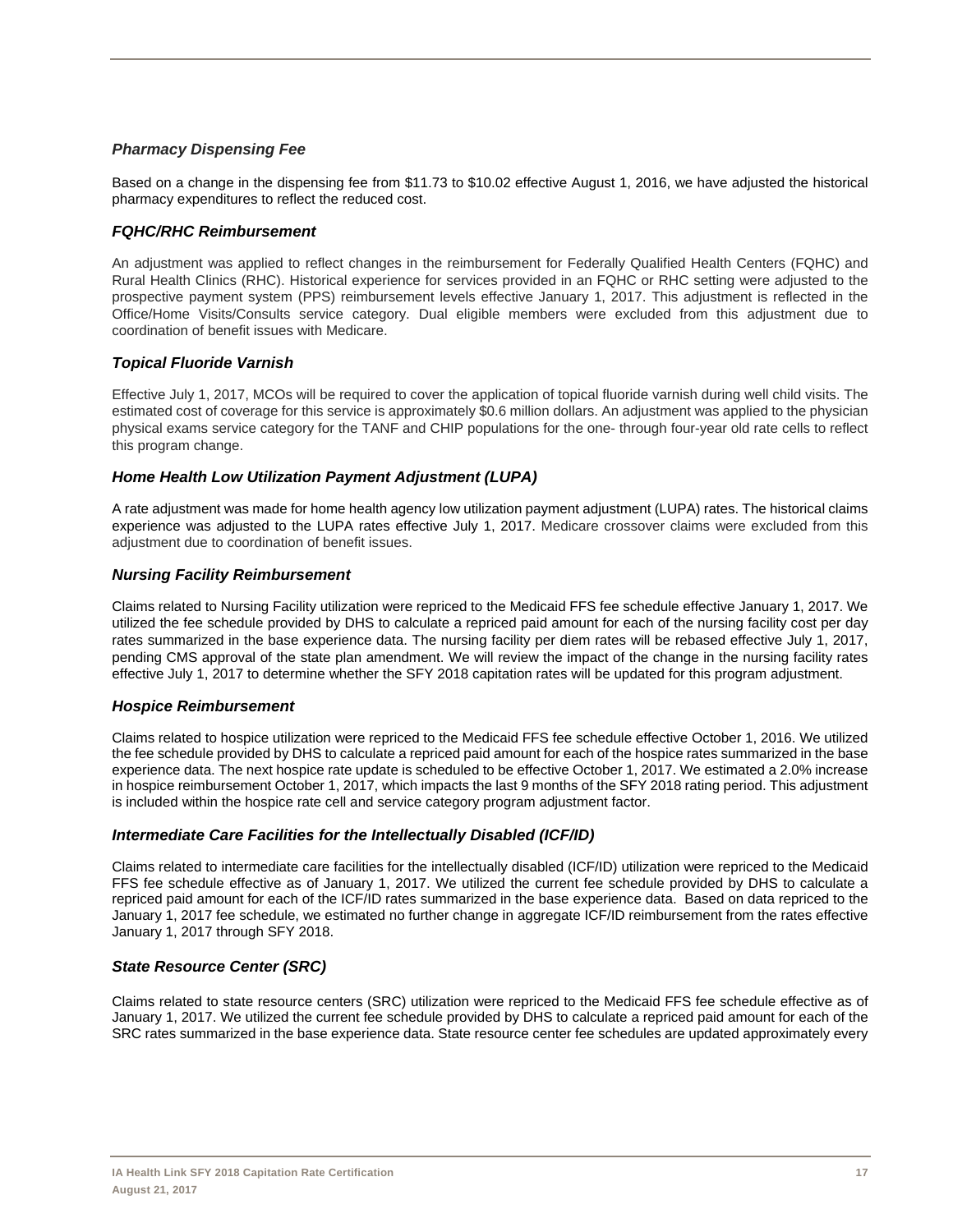six months. We estimated a 2.0% increase in SRC reimbursement effective in SFY 2018 relative to the reimbursement to the rates effective January 1, 2017, and this adjustment is included within the SRC program adjustment factor.

## *Home and Community Based Services (HCBS) Rate Floor*

Home and community based services (HCBS) covered under the HCBS rate floor were repriced to the floor effective July 1, 2016. We utilized the HCBS rate floor provided by DHS to apply a repriced paid amount for the HCBS services summarized in the base experience data.

## *Community Mental Health Centers (CMHC)*

An adjustment for cost settlements paid to community mental health centers (CMHC) for SFY 2015, paid by the prior behavioral health managed care vendor, was included as a program adjustment to the behavioral service categories. Aggregate expenditures of \$5.8 million for the CMHC adjustment were allocated proportionally to the behavioral health expenditures for each rate cell.

## *Consumer Choice Option (CCO) Recoveries*

In CY 2015, the state pre-funded Consumer Choice Option (CCO) individual budgets allotted to waiver members for purchase of waiver services and supports. To the extent the budgets are unspent, DHS recoups these amounts. Separate recoupments are made for unspent amounts, which were not reflected included in the base data source used for capitation rate setting. The aggregate recoupment is estimated to be \$12.9 million in CY 2015. The recoupment was applied in the program adjustment factor for HCBS services and was allocated based on CY 2015 CCO expenditures. Members of the intellectual disability, brain injury, and non-dual HCBS waivers utilize approximately 95% of the CCO services.

## *Institution for Mental Disease (IMD)*

For enrollees aged 21 to 64 years residing in an institution for mental disease (IMD), experience specific to beneficiaries residing in an IMD for less than fifteen days during the base period have been identified by DHS. We estimated total IMD expenditures using CY 2016 utilization of IMD services and comparable state plan service cost per day metrics. We estimated an average per diem of comparable state plan providers of \$919.42 using inpatient psychiatric per diem rates. No change in utilization of services was estimated between CY 2016 and SFY 2018.

The SFY 2018 aggregate cost of IMD services was estimated to be \$1.9 million. This amount was allocated across the Wellness Plan and Disabled populations as a program adjustment to the Inpatient MH/SA service category. Approximately 83% of the estimated SFY 2018 IMD cost was attributed to the Wellness Plan population with the remainder attributed to the Disabled population.

## *Marketplace Choice Adjustment*

Adjustments have been applied to the Wellness Plan rate cells for inclusion of Marketplace Choice enrollees who were enrolled in the Health Insurance Marketplace during CY 2015. Due to the lack of historical experience for these beneficiaries in CY 2015, we applied adjustments based on relative estimated morbidity for members once they transitioned into the Wellness Plan. We have incorporated adjustments to adjust the base experience to the estimated CY 2015 morbidity level inclusive of Marketplace Choice members.

We estimated these factors to be 1.0016 for medically exempt members and 0.9920 for non-medically exempt members. These factors were applied in aggregate across all service categories.

## *Intellectual Disability Waiver Tiered Rates*

The provider reimbursement structure is anticipated to be modified for supported community living, day habilitation, and adult day services provided to the Intellectual Disability Waiver population. The reimbursement will change in SFY 2018 to a tiered rate structure that reflects member support needs. The reimbursement rates are being finalized at this time. We will review the fiscal impact of the final tiered reimbursement rates and determine whether an adjustment to the SFY 2018 capitation rates is necessary beyond the cost per unit trend incorporated into the capitation rate development.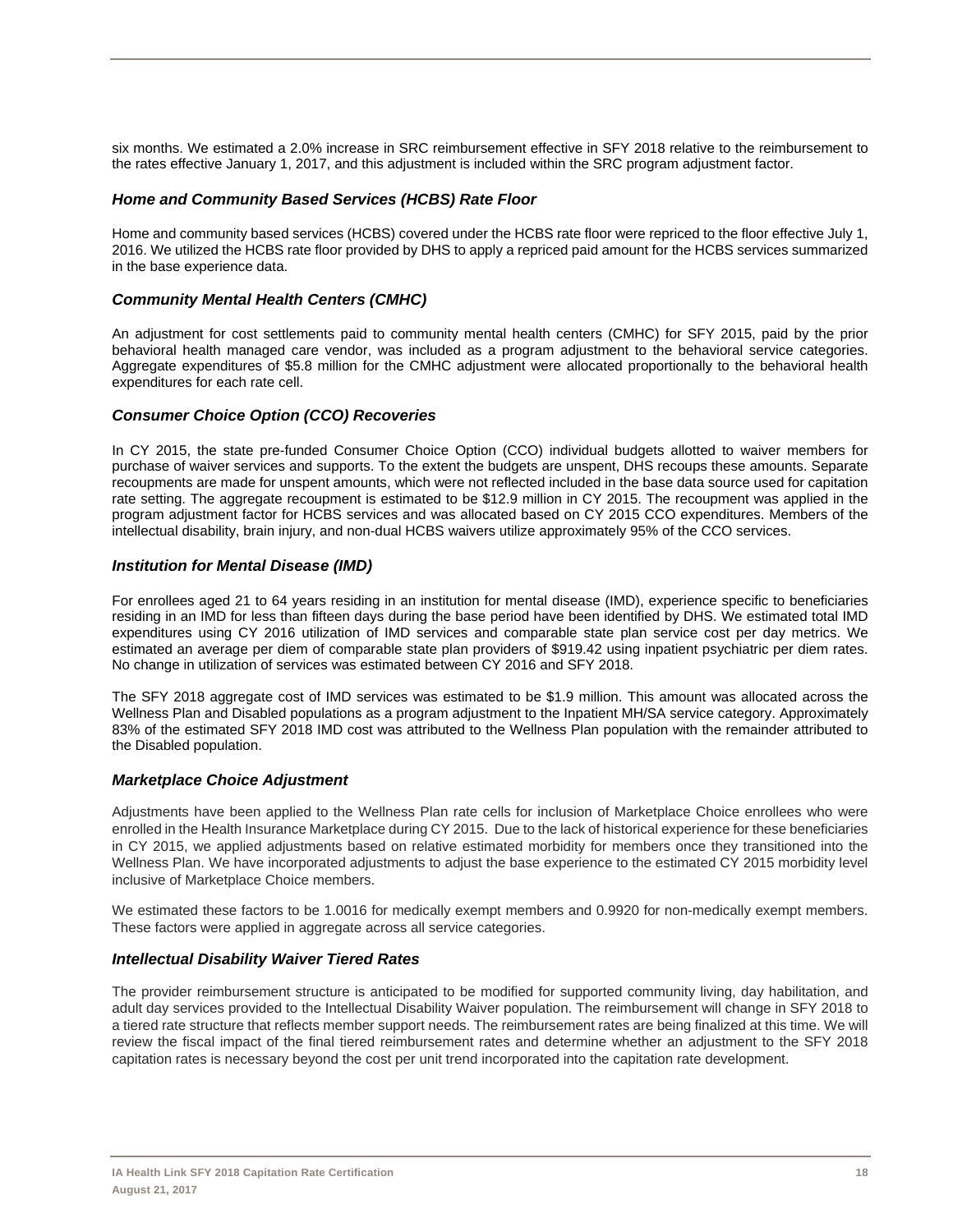Transportation services are being carved out of the supported community living tiered rates. Providers will bill for transportation services separately beginning the effective date of the supported community living tiered rate, which is anticipated to be October 1, 2017. We have included a budget neutral program adjustment to reflect an estimated shift of \$2.2 million in SFY 2018 from residential services to LTSS transportation services.

## *SFY 2018 Legislative Cost Containment Initiatives*

Six legislatively mandated cost-containment initiatives are to be implemented within the Iowa Medicaid program effective July 1, 2017. The aggregate percentage savings of the cost containment initiatives was developed and applied to the estimated SFY 2018 benefit cost. The adjustment is illustrated in Appendix 3. The six legislatively mandated costcontainment initiatives are as follows:

- **Coordination of Benefits for Medicare Part A and Part B Crossover Claims** The Medicaid reimbursement amount for Medicare Part A and Part B crossover claims will be limited to the lesser of the Medicare cost sharing amount and the difference between the Medicaid fee schedule amount and the sum of the payment Medicare and all other third parties. Prior to this policy, Iowa Medicaid paid the full Medicare cost sharing amount. Estimated savings from this cost containment initiative is \$27.0 million in SFY 2018 in the IA Health Link program.
- **Increase in Diagnosis-Related Group (DRG) Cost Outlier Threshold** The DRG cost outlier threshold will be increased to the greater of two times the statewide average DRG payment for the claim- and hospital-specific DRG payment plus \$75,000. The previous outlier threshold utilized a constant amount of \$16,000 as opposed to \$75,000. Historical claims were repriced using the increased threshold. Estimated savings from this cost containment initiative is \$34.6 million in SFY 2018 in the IA Health Link program.
- **Elimination of Current Procedural Terminology (CPT) Codes for Consultation Services** Consultation procedure codes are no longer payable under the Iowa Medicaid program. Services previously billed via a consultation code will be billed through a different visit code, as specified in Iowa DHS Informational Letter No. 1798-MC-FFS. Historical consultation claims were repriced to a weighted average, when applicable, of comparable visit codes. For example, the office consults were repriced to a weighted average of new patient and established patient office visit codes. Estimated savings from this cost containment initiative is \$2.3 million in SFY 2018.
- **Site of Service Differential** A site of service payment differential will be applied for claims eligible for the Medicare site of service differential program. Historical claims were repriced using the site of service differentials in the applicable places of services as outlined in Informational Letter No. 1800-MC-FFS. Estimated savings from this cost containment initiative is \$12.7 million in SFY 2018.
- **Elimination of Increased Payments to Qualifying Primary Care Physicians for Certain Services** The enhanced payment to primary care physicians for certain services (identified as factor code "Y" or "Z" on the DHS fee schedules web page) will end June 30, 2017. Historical enhanced payment amounts were identified and repriced to estimate the savings of transitioning to the normal fee schedule amount. Estimated savings from this cost containment initiative is \$14.3 million in SFY 2018.
- **Anesthesia Conversion Factor** The Medicaid anesthesia conversion factor will be changed from \$1.76 per minute to \$1.40 per minute effective July 1, 2017. Historical anesthesia claims experience was repriced to estimate the savings of the lower conversion factor. Estimated savings from this cost containment initiative is \$2.8 million in SFY 2018.

## *Program changes deemed immaterial to benefit expenses in the rate period*

All policy changes provided to us by DHS were analyzed for their effect on the Medicaid managed care program. Program adjustments that were made in the SFY 2018 rate development had policy or reimbursement changes that were deemed to have a material cost impact to the MCOs. Adjustment factors that did not warrant an adjustment factor were deemed immaterial and were not applied to the base experience.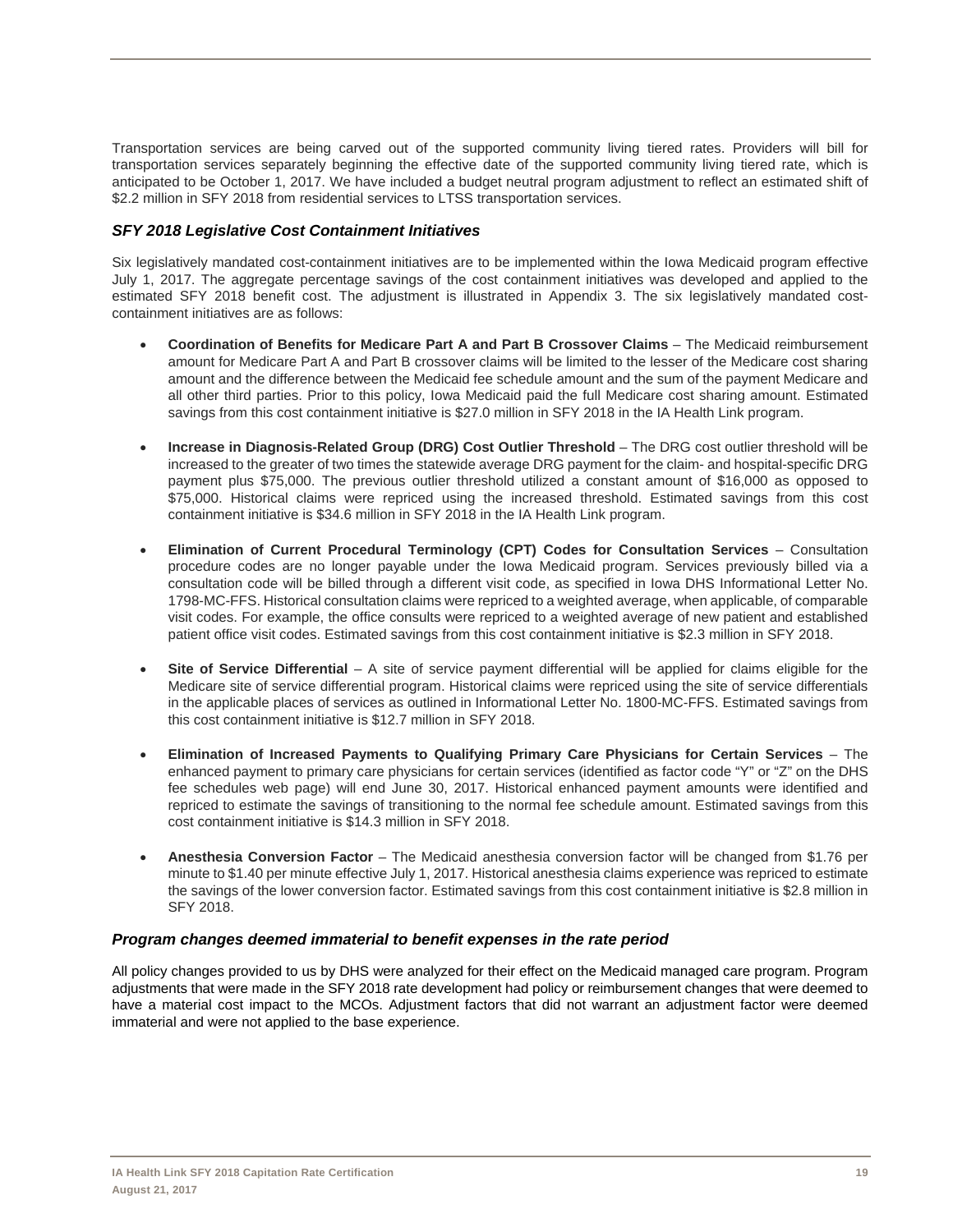We evaluated the composite impact of all immaterial items to assess whether an aggregate impact should be applied in the SFY 2018 rate development process. Based on this analysis, the impact of the immaterial program adjustments is immaterial on a composite basis and no further adjustments are warranted.

#### (e) Exclusion of payments or services from the data

The data utilized to establish the base experience was net of member copays and certain third party liability recoveries. Additional adjustments were made to the data to reflect the impact of pay-and-chase third party liability recoveries and other wrap around services that will continue to be covered by DHS for MCO enrolled members. The list of services that will continue to be paid on a FFS basis for MCO enrollees includes:

- Prescription drug claims for factor replacement products used for the treatment of hemophilia A, hemophilia B, and Von Willebrand's Disease, which include factor VII, VIII, and IX products;
- Prescription drug claims for Exondys-51™;
- Prescription drug claims for Spinraza<sup>™</sup>;;
- Dental services billed on dental;
- Local Education Authority (LEA) claims;
- Residential care facility state supplementary assistance payments; and,
- Money Follows the Person waiver services.

Expenditures for MediPASS PCCM fees and services of Iowa Veteran's home were also excluded from the base experience.

# **3. PROJECTED BENEFIT COST AND TRENDS**

This section of the report outlines the data, assumptions, and methodology used to project the benefit costs to the rating period for the development of capitation rates.

# **A. RATE DEVELOPMENT STANDARDS**

## i. Final capitation rate compliance

The final capitation rates are in compliance with 42 CFR 438.4(b)(6) and are only based on services outlined in 42 CFR 438.36(c)(1)(ii) and 438.3(e). Costs related to non-state plan services were not included in the base experience period data. An adjustment was made to the base experience to include estimated costs for beneficiaries that utilize institutions for mental disease (IMD), which the MCOs may utilize as an approved in-lieu-of service.

## ii. Basis for variation in assumptions

Any assumption variation between covered populations is the result of program differences and is in no way based on the rate of Federal financial participation associated with the population.

## iii. Benefit cost trend assumptions

Projected benefit cost trend assumptions are developed in accordance with generally accepted actuarial principles and practices. The primary data used to develop benefit cost trends is historical claims and enrollment from the covered populations. Additionally, consideration of other factors and data sources appropriate for benefit cost trend development is further documented in Section I, subsection 3.B.iii of this report.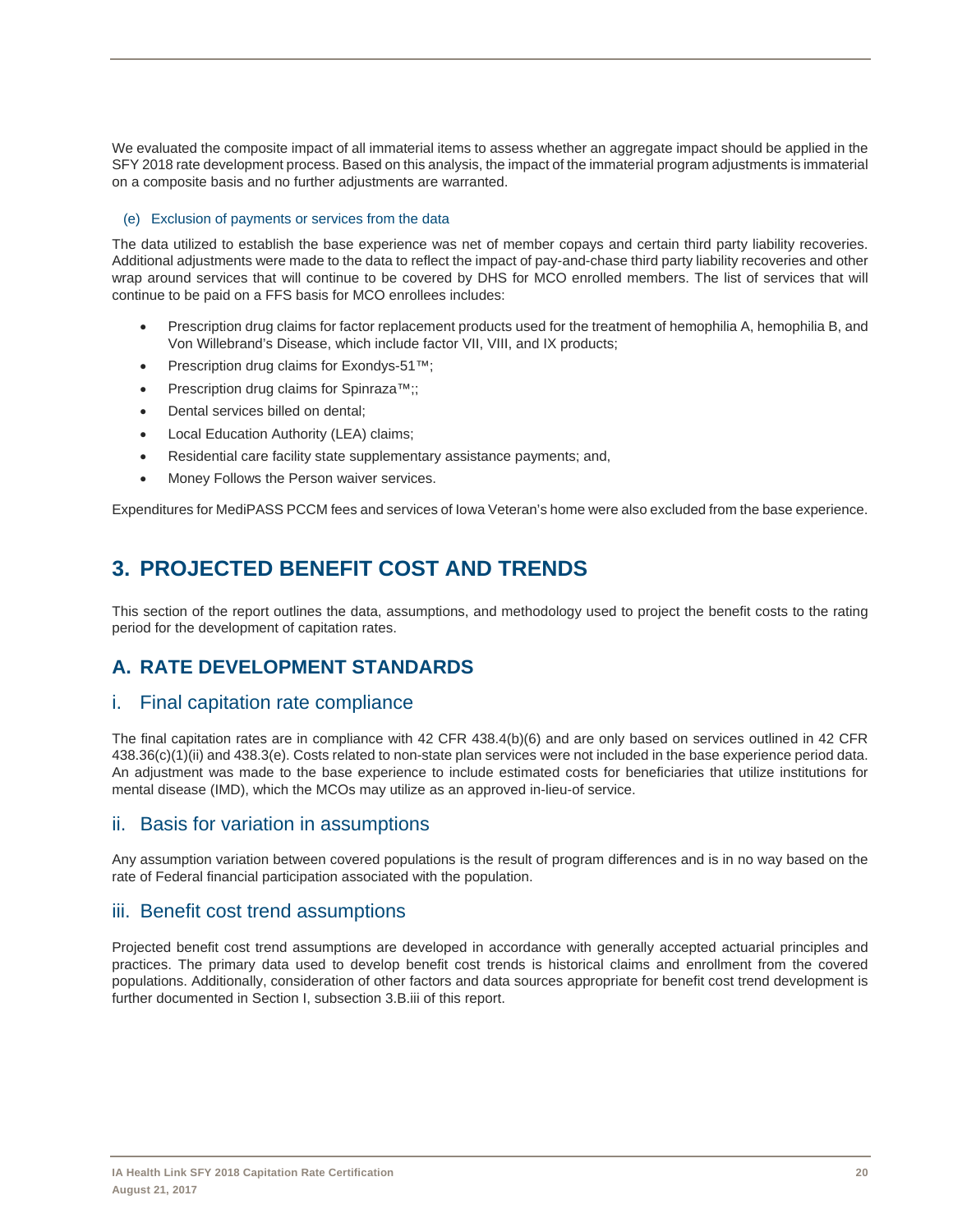# iv. In-lieu-of services

The projected benefit costs include costs for in-lieu-of services associated with beneficiaries residing in an IMD up to fifteen days during a given month.

## v. Benefit expenses associated with members residing in an IMD

For enrollees aged 21 to 64 years residing in an institution for mental disease (IMD), experience specific to beneficiaries residing in an IMD for less than fifteen days during the base period have been identified by DHS. These beneficiaries and all associated managed care expenditures, both related to IMD stays and other services rendered, have been included in the SFY 2018 capitation rates.

# vi. IMDs as an in-lieu-of service provider

The projected benefit costs include costs for in-lieu-of services associated with beneficiaries residing in an IMD up to fifteen days during a given month.

# **B. APPROPRIATE DOCUMENTATION**

## i. Projected benefit costs

This section provides the documentation of the methodology utilized to develop the benefit cost component of the capitation rates at the rate cell level.

# ii. Development of projected benefit costs

## (a) Description of the data, assumptions, and methodologies

The baseline benefit costs were developed using the following steps:

## **Step 1: Create per member per month (PMPM) cost summaries.**

The capitation rates were developed from historical claims and enrollment data from the populations that are now enrolled in the IA Health Link managed care program. This data consisted of CY 2015 incurred FFS claims data and MCO encounter data for managed care programs in place during CY 2015.

## **Step 2: Apply historical and other adjustments to cost summaries.**

As documented in the previous section, utilization and cost per service rates from the base experience period were adjusted for a number of items, including but not limited to, incomplete data adjustments and policy and program changes that occurred over the course of the base experience period (CY 2015).

## **Step 3: Adjust for prospective program and policy changes and trend to SFY 2018.**

We adjusted the CY 2015 base experience for known policy and program changes that have occurred or are expected to be implemented between January 1, 2016 and June 30, 2018. These adjustments are documented in Section 1, subsection 2.B.iii.(d) of this report. The adjusted per member per month (PMPM) values from the base experience period were trended forward from the midpoint of the base experience period to the midpoint of the rating period (January 1, 2018). We applied 30 months of trend based on an experience period midpoint of July 1, 2015. The trend rate development is outlined in Section 1, subsection 3.B.iii of this report.

There were no changes to covered populations or services other than those outlined in the program change adjustments in Section 1, subsection 2.B.iii.(d) of this report.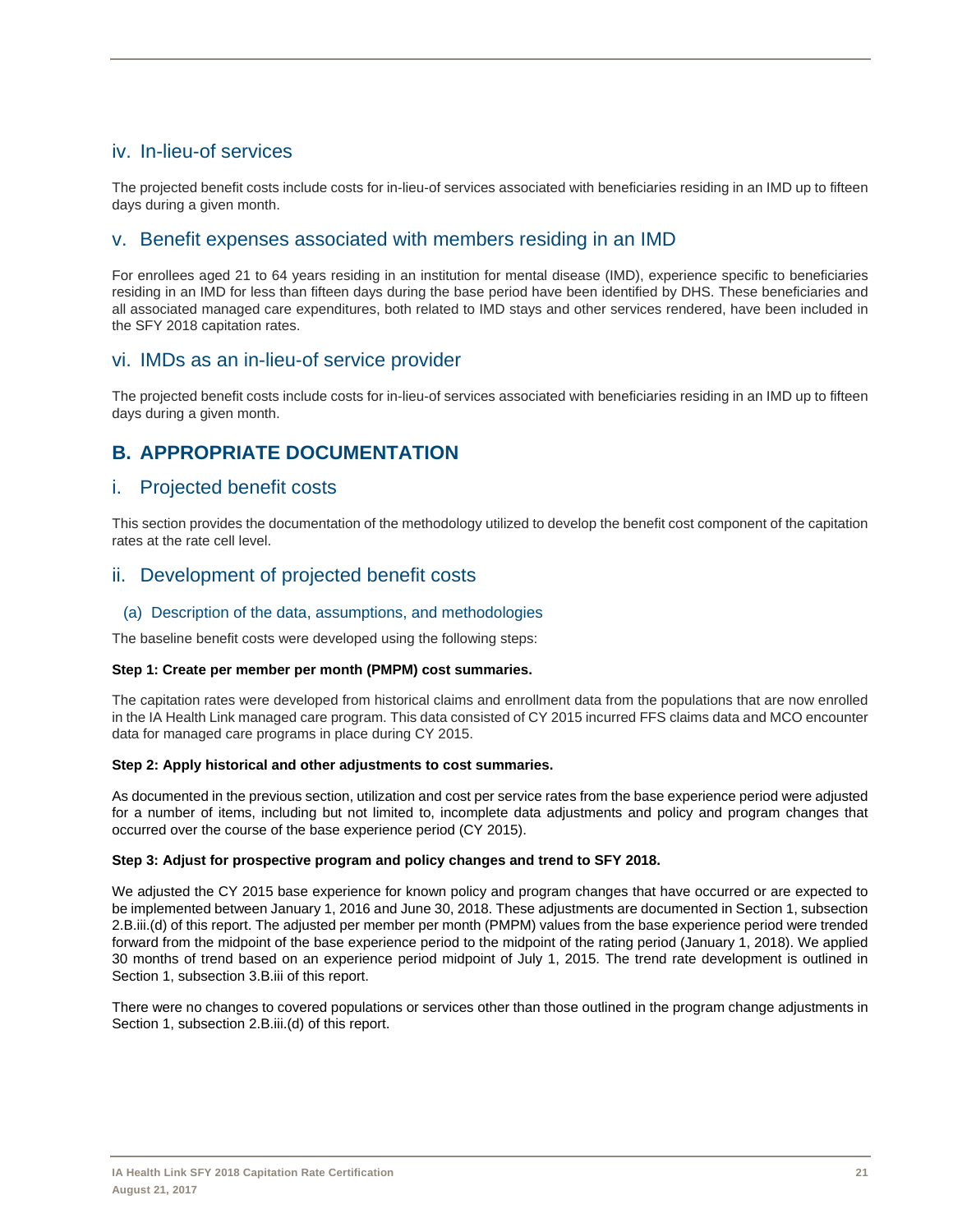Additionally, we targeted improvements in managed care efficiencies for specific service categories that are estimated to impact projected SFY 2018 benefit expense. The resulting PMPMs established the adjusted benefit expense by rate cell for the rating period. The following section outlines the development of managed care efficiency adjustments.

## **Managed care efficiency adjustments**

We calculated adjustments to the experience data to reflect the utilization and cost per unit differential between the base period and the levels targeted for the rating period managed care environment.

We developed the managed care efficiency adjustments by reviewing CY 2015 utilization levels by major category of service. The managed care efficiency adjustments applied to the CY 2015 data are illustrated by service line detail and population in Appendix 3. The following provides a description of our process for evaluating and identifying the opportunities for managed care efficiencies.

#### **PRM Analytics Potentially Avoidable Costs**

#### *Introduction*

Milliman PRM Analytics (PRM) has developed a proprietary algorithm to retrospectively identify potentially avoidable healthcare expenses. The term 'potentially avoidable' healthcare expenses refers to the acute services related to chronic conditions that have potential to be avoided via appropriate care in an ambulatory setting. An algorithm to identify these expenses was developed based upon Milliman and published clinical research. This algorithm identifies inpatient admissions and emergency room visits for conditions such as heart failure, chronic obstructive pulmonary disease, diabetes, and other conditions that clinical literature indicates are sensitive to appropriate care in the ambulatory setting. The algorithm does not identify services as potentially avoidable based upon cost, but rather on the designation of the condition associated with the service as being ambulatory care sensitive.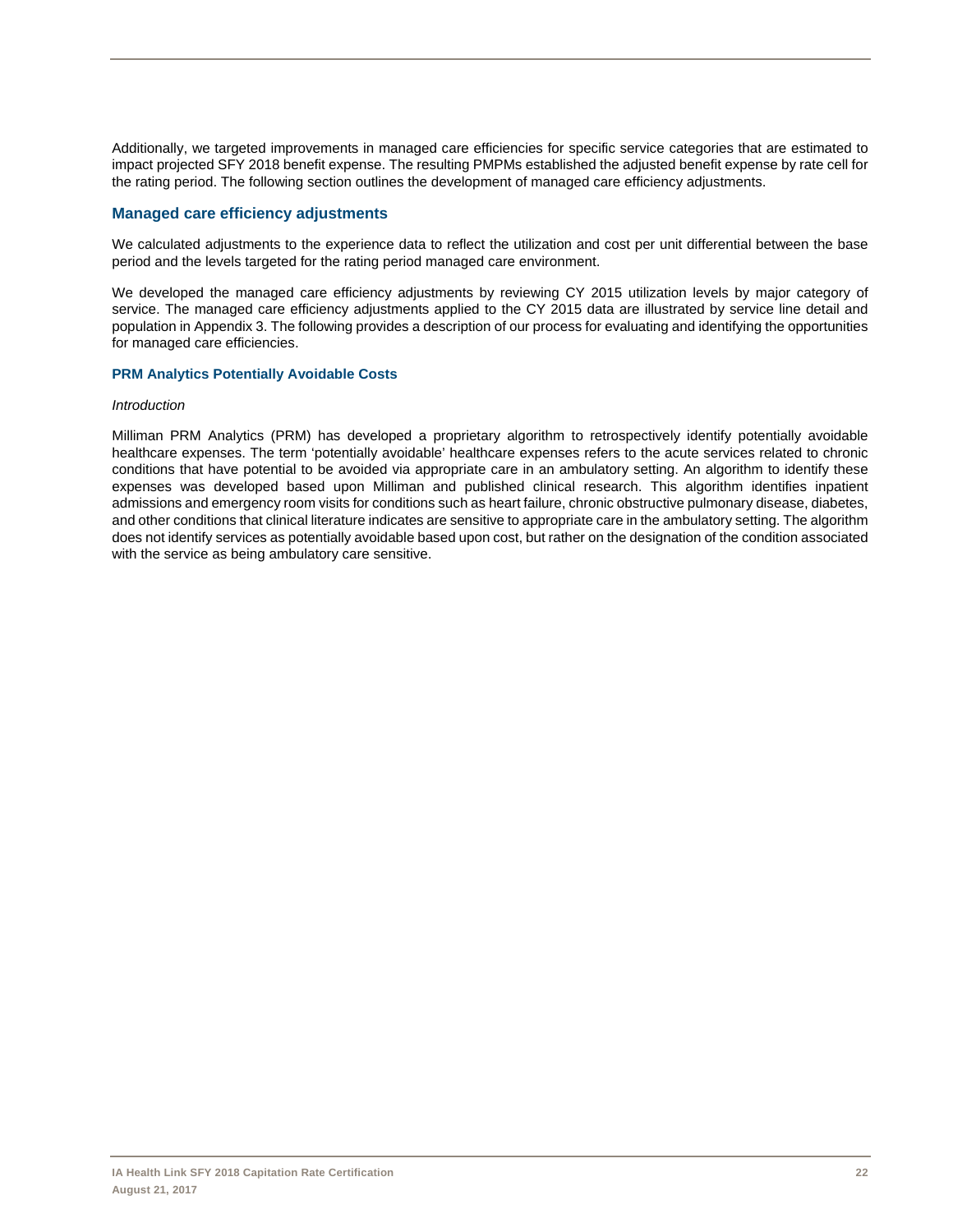#### *Background*

#### Managed Care Risk Adjustment

Risk adjustment in managed care describes patient morbidity and management burden - and estimates the associated cost - of patient populations through the use of risk scores. A risk score is a number calculated based on a patient's demographics and diagnosis history that provides an estimate of the expected cost of a given patient, relative to a benchmark or population average. Risk scores are useful in describing the expected cost of patients and populations, though they do not identify the risks and costs in the patient population that may be reduced through improved patient management. Research has indicated that up to approximately 30% of healthcare expenses for certain chronic conditions may potentially be avoided through improved patient management.

Milliman PRM Analytics' potentially avoidable expenses algorithm complements risk score methodology to estimate not only the total expected cost of a patient population, but also the amount of that cost that may be potentially avoidable through improved patient management. The potentially avoidable cost algorithm, therefore, identifies not only the cost burden represented by the patient population, but also the effects of local patient management practices and the influence of managed care.

#### *Algorithm development*

To develop the potentially avoidable expenses algorithm, Milliman consultants performed a review of clinical literature using MEDLINE. The literature review was designed to identify research that was conducted on potentially avoidable healthcare expenses within the last ten years and reported in the clinical literature. Search terms related to potentially avoidable expenses were used. Additional material was included in the literature review through internet searches, reviews of the research base supporting quality measures and third-party algorithms to identify avoidable costs such as the NYU algorithm and input from Milliman and external clinical consultants.

The clinical literature suggested that potentially avoidable expenses are associated with certain chronic conditions that have been identified as ambulatory care sensitive conditions. The Agency for Healthcare Research and Quality (AHRQ) defines ambulatory care sensitive conditions as, "conditions for which good outpatient care can potentially prevent the need for hospitalization, or for which early intervention can prevent complications or more severe disease." Milliman utilized AHRQ's Prevention Quality Indicator (PQI) measures, sources available in the clinical literature, and clinical expertise from Milliman's consulting staff to develop code sets to identify potentially avoidable expenses in healthcare claims data. PQIs were developed by AHRQ to identify ambulatory care sensitive conditions in hospital discharge data. PQIs are used to flag potential quality issues in a community and to help health agencies, data organizations, health systems, and others improve health care quality in their communities.

The code sets were reviewed and validated by clinical consultants from multiple Milliman offices. To test the results of the algorithm, Milliman ran the algorithm against third-party national data sets and internal client data across multiple lines of business including fee-for-service and managed Medicaid, Medicare, and commercial populations. Milliman actuaries validated the results of the algorithm against Milliman well-managed and loosely-managed benchmarks.

#### *Potentially Avoidable Expenses*

#### Description of Potentially Avoidable Expenses

Milliman describes potentially avoidable expenses as those healthcare expenditures occurring in an acute setting that may have been avoided had the patient received appropriate care in an ambulatory setting. Potentially avoidable expenses are associated with facility charges for certain chronic conditions, including but not limited to: asthma, chronic obstructive pulmonary disease (COPD), diabetes, and congestive heart failure (CHF).

Note that potentially avoidable expenses are independent of the cost of the condition. Traditionally high-cost conditions such as malignancies and hemophilia are not identified as potentially avoidable. Although these conditions may result in higher risk scores, the facility expenses associated with these conditions were not shown by the clinical research Milliman reviewed to be influenced by care provided in an ambulatory setting.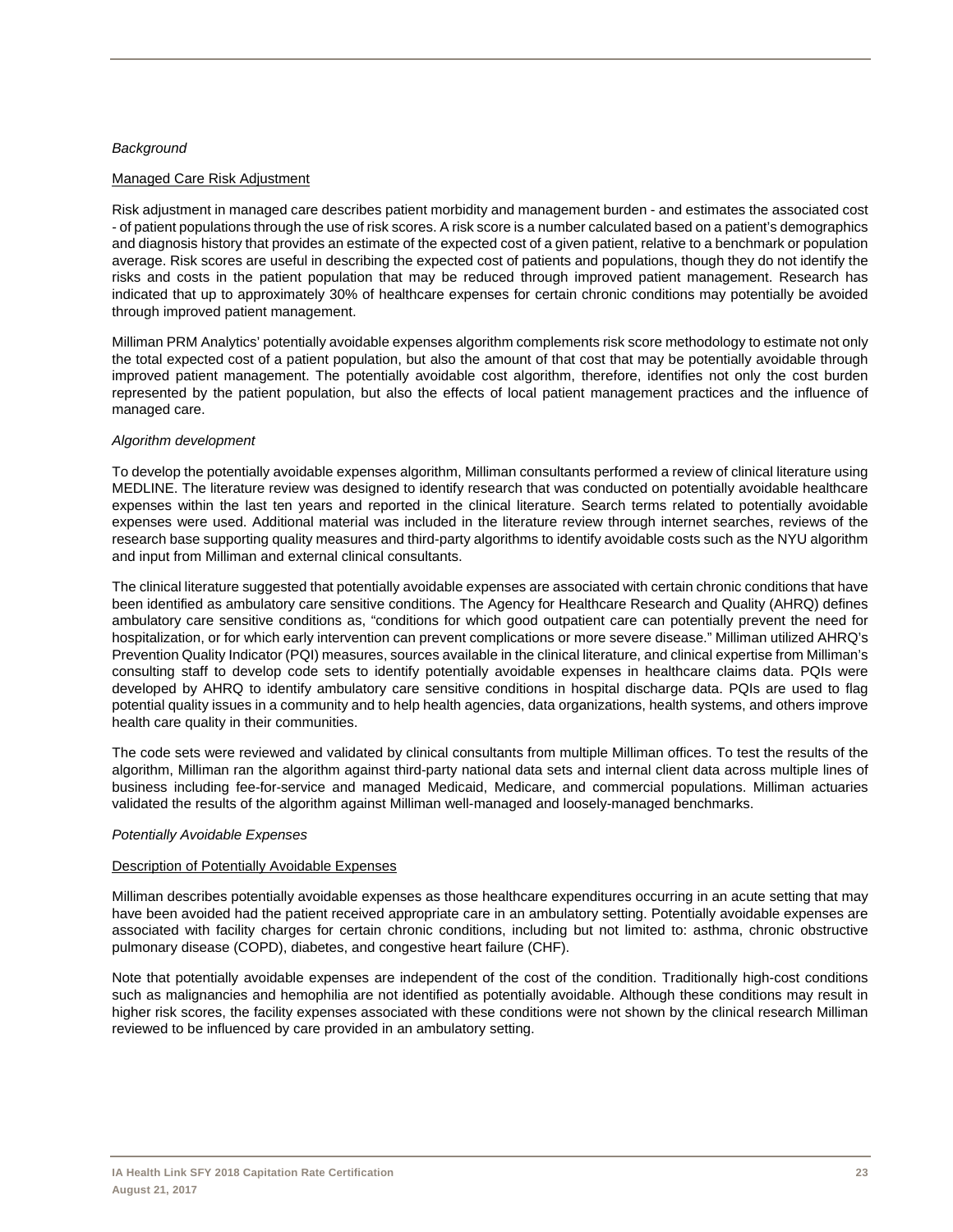Identification of potentially avoidable healthcare expenses requires more effort than simply flagging claims against a reference table. Not all potentially avoidable claims have diagnosis or procedure codes to indicate their potentially avoidable status. For example, a skilled nursing facility claim may only contain a diagnosis of 'rehabilitation', regardless of whether the claim is potentially avoidable. PRM associates skilled nursing facility claims, transportation claims, physician claims, and any other applicable claim with an inpatient or emergency department claim to create a potentially avoidable episode.

#### Example of Care Management Impacting Potentially Avoidable Expenses

A case study from Milliman PRM's client work illustrates how potentially avoidable expenses can be impacted by appropriate care management in a non-acute setting. In this example, a patient routinely received treatment in an inpatient setting that could have been provided in an outpatient setting. The patient had been diagnosed with a chronic, ambulatory-sensitive chronic condition. Based on the avoidable costs, the client targeted the patient for care management. The care manager intervened with the patient and discovered that the patient was dissatisfied with their outpatient treatment facility and did not show up to scheduled outpatient treatment. The result was that the patient's condition deteriorated until it required the patient to receive treatment in the emergency department and in the inpatient setting. The care manager was able to find an alternative outpatient treatment facility for the patient, and thereby saved the health system thousands of dollars of healthcare expense.

A description of specific categories of service where we have identified managed care efficiencies are listed below:

#### **Inpatient hospital**

We developed managed care adjustments to reflect higher levels of care management during the rating period relative to the base period. Inpatient hospital managed care adjustments were developed by applying assumed reductions to same-DRG readmissions and potentially avoidable inpatient admissions. We analyzed the frequency of short term readmissions for each DRG, where the original admission and readmission used the same DRG. We also identified potentially avoidable admissions using the Agency for Healthcare Research and Quality (AHRQ) prevention quality indicators (PQI).

#### **Emergency room**

For the outpatient hospital 'Emergency Room' service categories and the corresponding physician 'ER Visits' category, we reviewed the following: (1) CY 2015 managed care utilization levels and (2) the resulting classification of claims using the New York University Center for Health and Public Service Research (NYU CHPSR) Emergency Department Algorithm. The NYU CHPSR tool classifies emergency room utilization into four primary categories as well as categories that are excluded from the grouping. The four primary categories are: Non-emergent, Emergent – Primary Care Treatable, Emergent – Preventable/Avoidable, and Emergent – Not Preventable/Avoidable. Subsequent to the review of the experience into these defined categories, we developed specific adjustments for the first three categories to reflect the target utilization levels for the managed care plans.

When applying the adjustments listed above, higher reductions were taken from lower intensity emergency room claims than higher intensity emergency room claims. In coordination with determination of the managed care adjustments for hospital outpatient emergency room services, we assumed that most emergency room visits reduced would be replaced with an office visit. The utilization of professional office visits and consults was increased by approximately 75% of the outpatient emergency room utilization reductions.

#### **Pharmacy services**

Based on the State's preferred drug listing (PDL), we have not made any adjustments to reflect generic drug dispensing switches outside of the State's anticipated PDL changes. We have developed pharmacy managed care efficiency adjustments by rate cell to reflect utilization reductions, but have not applied any efficiencies related to cost.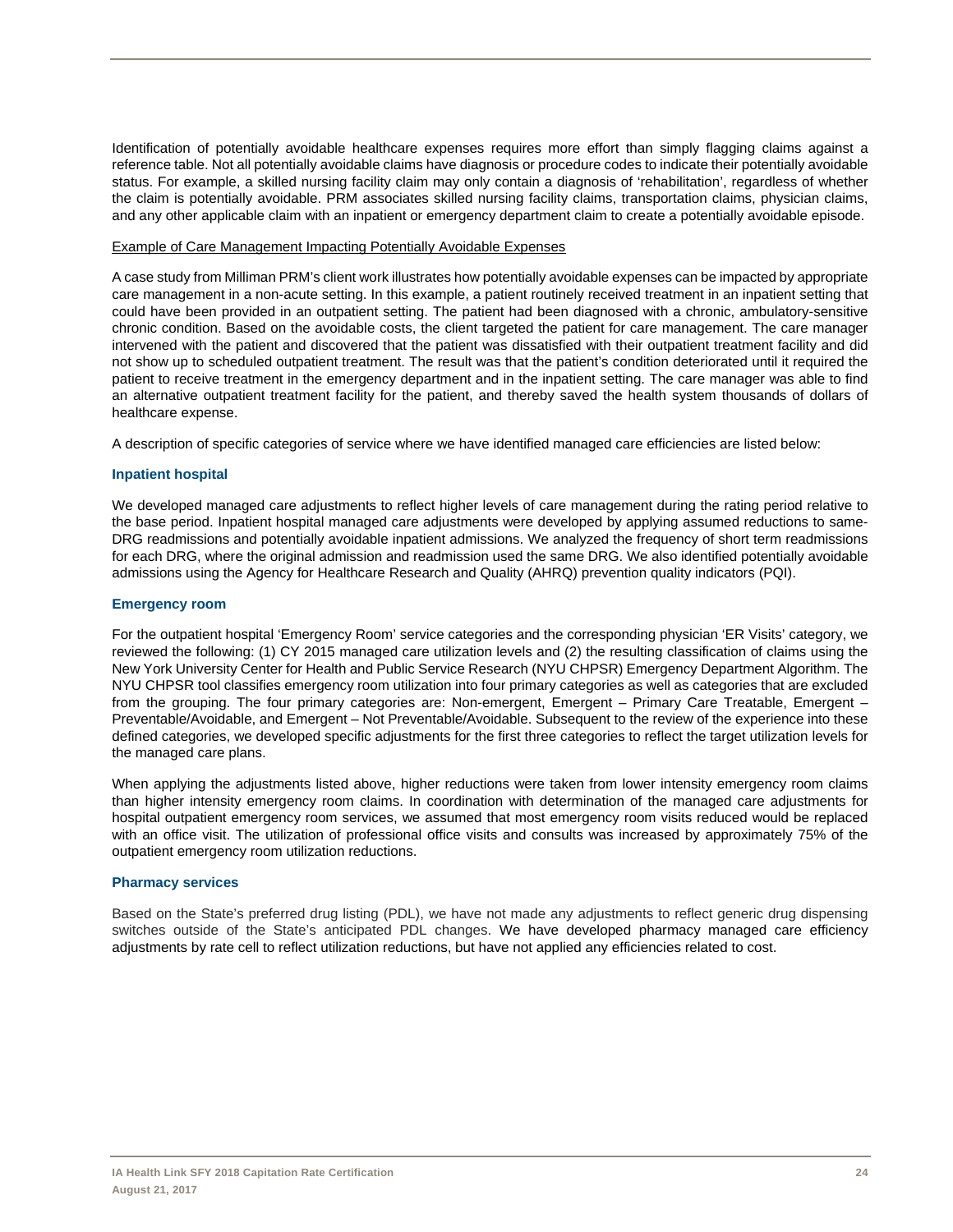#### **Maternity delivery case rate**

We reviewed the mix of vaginal and cesarean section deliveries present in the base experience data and emerging reported information from the MCOs to determine appropriate efficiency adjustments for the maternity delivery case rate. Vaginal delivery percentages were adjusted to levels achieved by MCOs with a minimum assumed percentage of 73.5%. Managed care savings were estimated by evaluating the cost per delivery difference between cesarean and vaginal deliveries. No adjustments were made to the total number of deliveries.

#### **Professional and Ancillary Services**

Utilization and cost adjustments specific to the professional and ancillary service categories were developed based on a review of benchmark utilization statistics in other state Medicaid programs operating under managed care environments. We developed efficiency adjustments for specific service lines where it was deemed that historical FFS utilization was above the targeted managed care benchmark. Note that adjustments to the visit lines for inpatient and emergency room under the professional category of service were based on parallel adjustments in the respective facility category of service. The office visits line reflects assumed additional visits based on reductions in emergency room utilization.

#### (b) Material changes to the data, assumptions, and methodologies

Material changes to the rate development methodology include the following items:

#### Base experience

The program year 1 capitation rates paid through June 30, 2017 were based on FFS and MCO experience from SFY 2014, trended and adjusted to the rating period from April 1, 2016 to June 30, 2017. We have rebased all IA Health Link populations and rate cells utilizing FFS and MCO experience for dates of service in CY 2015.

#### Institution for mental disease

Historical utilization and expenditures for Medicaid beneficiaries between the ages of 21 and 64 which have been provided services in an IMD for stays less than 15 days in a month were added to the base experience data for SFY 2018. Adjustments specific to the inclusion of this experience are reflected in the Wellness Plan and Disabled rate cells in Appendix 2.

#### Managed care efficiencies

We have developed managed care efficiency adjustments utilizing available FFS and MCO encounter data for SFY 2018 capitation rates. All managed care efficiency adjustments have been developed uniquely for the SFY 2018 capitation rates, separate from analyses performed for the program year 1 rates.

#### LTSS rebalancing

The program year 1 rate development included a rebalancing of LTSS members between institutional and waiver settings. We have reviewed emerging enrollment by MCO since inception of the IA Health Link program and have made updates to the rebalancing assumptions. Separate baseline enrollment is reflected in Appendix 1 for purposes of rebalancing the LTSS rates.

## iii. Projected benefit cost trends

This section discusses the data, assumptions, and methodologies used to develop the benefit cost trends, i.e., the annualized projected change in benefit costs from the historical base period to the rating period of this certification. We evaluated prospective trend rates using base experience, as well as external data sources.

Trends were developed separately by service category for utilization and unit cost. Total effective benefit cost trends are illustrated in Tables 5-9.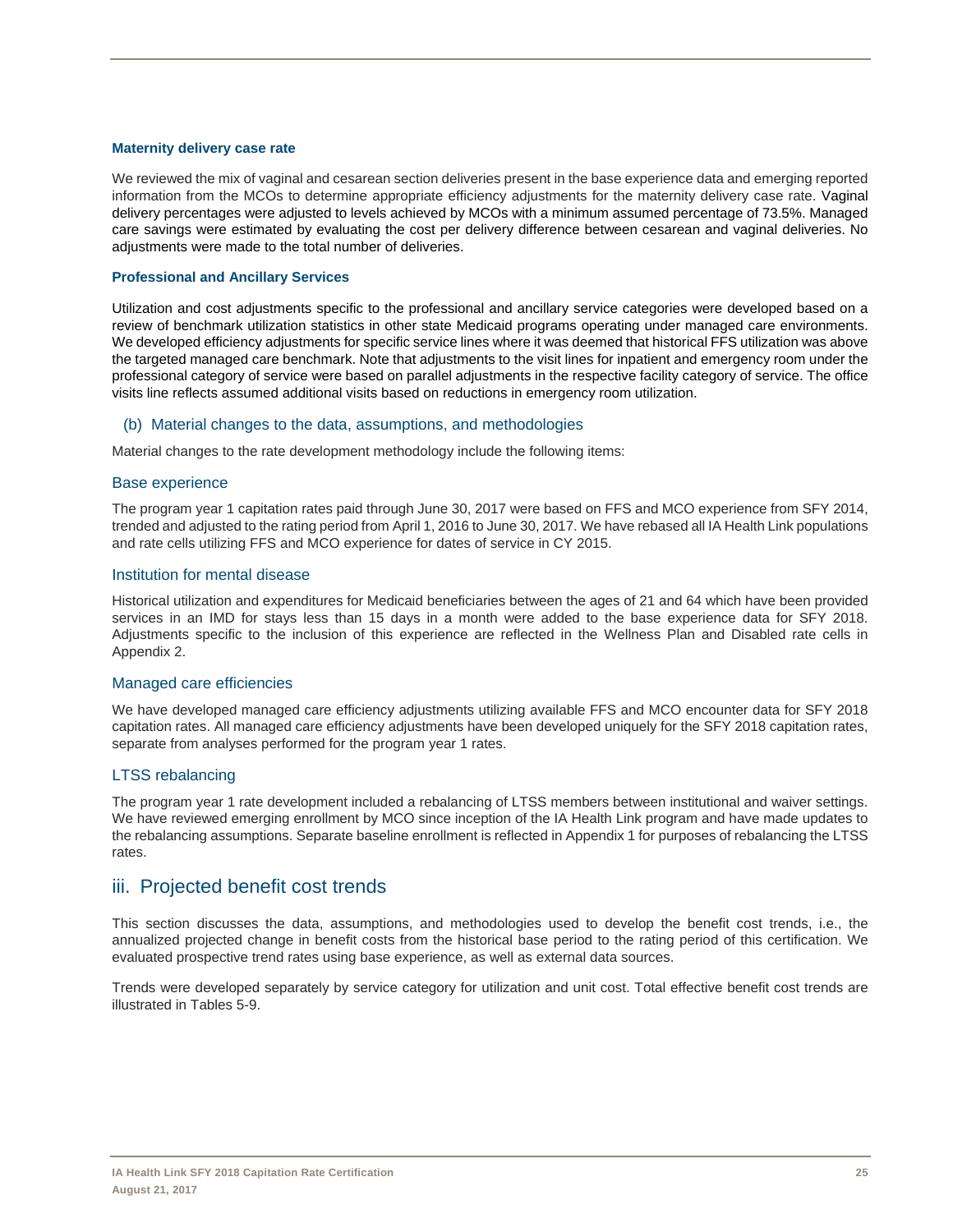## (a) Required elements

## (i) Data

CY 2015 FFS and MCO experience, FFS experience for January to March 2016, and emerging MCO experience in CY 2016 were analyzed to develop estimated, prospective non-pharmacy trend rates.

Similar data sets and prospective changes in pharmacy coverage were used to develop prospective pharmacy trend rates. We reviewed FFS and MCO experience for incurred months from January 2015 through December 2016 with paid dates through February 28, 2017. We relied upon emerging MCO experience in CY 2016 to establish targeted PMPM levels commensurate with trending from the most recent experience months.

External data sources that were referenced include:

 *National Health Expenditure (NHE) projections* developed by the CMS office of the actuary, specifically those related to Medicaid. Please note that as these are expenditure projections, projected growth reflects not only unit cost and utilization, but also aggregate enrollment growth and enrollment mix changes such as aging. For trends used in this certification, we are interested only in unit cost and utilization trends, so in general, our combinations of unit cost and utilization trends should be lower than NHE trends. NHE tables and documentation may be found in the location listed below: https://www.cms.gov/research-statistics-data-and-systems/statistics-trends-and-

reports/nationalhealthexpenddata/nationalhealthaccountsprojected.html

 *Other sources:* We also reviewed internal sources that are not publicly available, such as historical experience from other programs and trends used by other Milliman actuaries.

#### (ii) Methodology

#### Non-pharmacy trends

To evaluate prospective non-pharmacy trend for the IA Health Link populations, we stratified summarized experience by population and rating group, and then summarized by major category of service on a monthly basis. The data were adjusted for completion. The resulting utilization per 1,000 and cost per service data points were compared to historical experience, internal sources from other managed care programs, and NHE projections. We used the resulting analysis, along with actuarial judgment, to estimate the prospective trend rates for the period from the midpoint of the base period to the midpoint of the rating period.

#### Pharmacy trends

We developed a Medicaid Pharmacy Trend tool (trend tool) for the purpose of studying and projecting detailed pharmacy trend information. The trend tool summarizes pharmacy claims data by month, drug type (brand, generic, specialty brand, and specialty generic), covered population, and therapeutic class (according to GPI-4 assignments). For this analysis, we used data with dates of service incurred through March 2017, and projected through SFY 2018. Projected values were estimated using the base period data as a starting point and applying anticipated shifts and trends. There are several areas for consideration.

#### **Brand patent loss**

When a brand drug loses patent, the utilization often shifts from the brand drug to the new generic alternatives. When selecting which brand drugs would experience a utilization shift as a result of patent loss, we only selected brand drugs that are expected to be non-preferred on the Iowa Medicaid drug list by the end of SFY 2018. We received guidance that none of the new generics expected to launch in the next 12 months would be preferred for their first year on the market. As a result, we did not assume a utilization shift for brand drugs that will come off patent prior to June 2018. We did model a utilization shift for brand name drugs that became non-preferred on the Iowa Medicaid PDL between March 2016 and March 2017.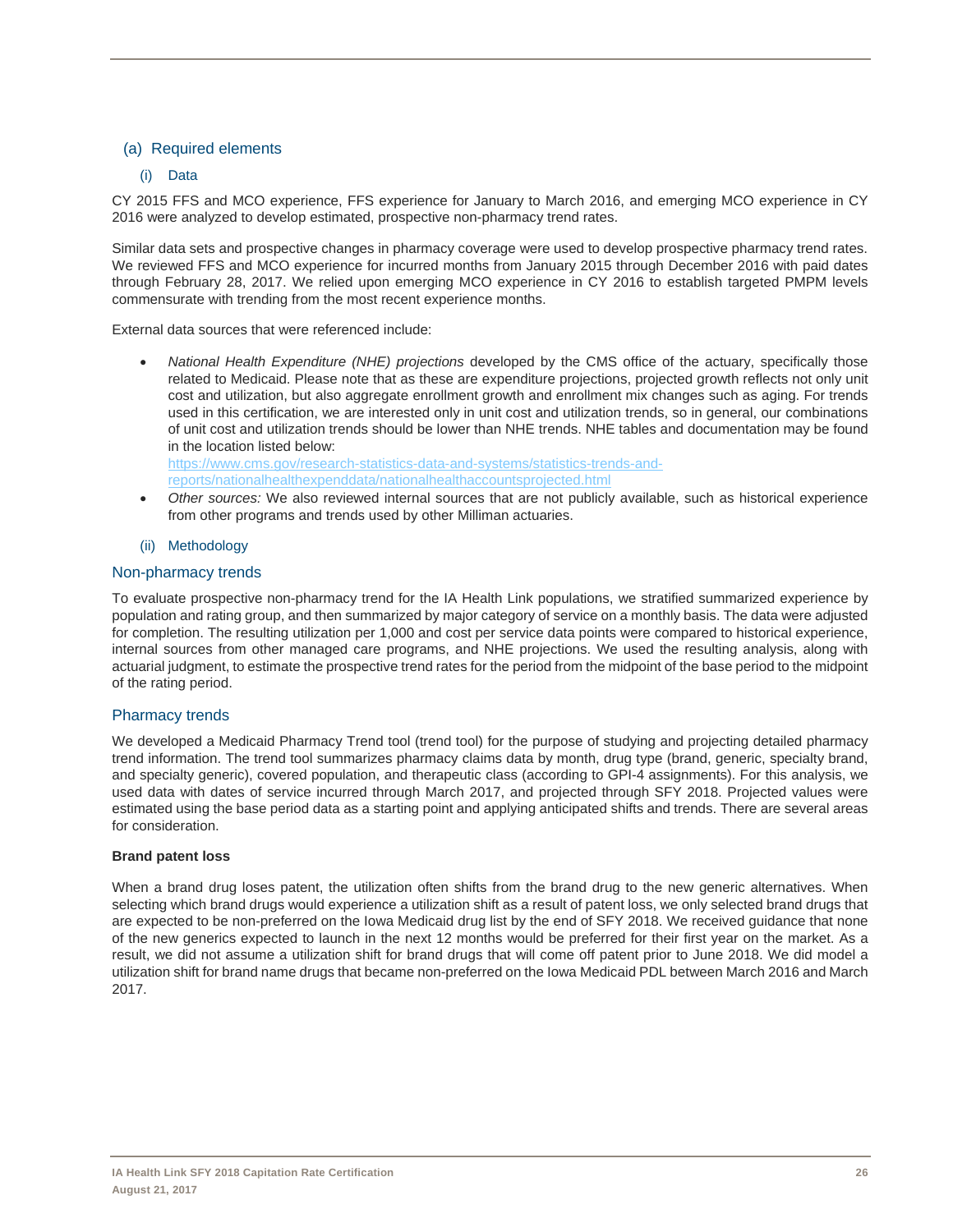#### **Cost per script trends**

Projected costs per script in the first month of the projection period are based on the average costs per script in the most recent three months of the experience period, adjusted for any anomalies in the data. These costs are trended forward using separate cost trend assumptions by therapeutic class for brand, generic, and specialty products.

In developing cost trends, we relied on a combination of Milliman research, publicly available industry trend reports, and the historical average wholesale price (AWP) trends using historical FFS data. Generic drugs, which historically had modest price increases, have experienced more significant price increases in recent years, due to ingredient shortages, changes to legislation, and consolidation of generic manufacturers resulting in reduction in competition. However, this pattern has begun to slow, and generic trends are expected by the industry to return to more typical levels over the next few years. As a result, generic cost trends were dampened for therapeutic classes that experienced significant price increases in recent years.

#### **Changes in utilization**

Utilization levels for the first month of the projection period were set based on the average utilization in the experience period. We applied monthly utilization trends to this starting point to project the remainder of the projection period. To set these utilization trends, we relied on a combination of Milliman research, publicly available industry trend reports, and the historical utilization trends using Iowa Medicaid encounter data. Monthly seasonality is accounted for in our trend development. Each month is projected separately (rather than relying on an average value across all months) such that our projection period accounts for the appropriate seasonality.

#### **Carved-out drugs**

The carved-out hemophilia and Von Willebrand's disease drugs, Spinraza™, and Exondys-51™ were removed from the claims analysis based on these drugs being paid on a carve-out basis from the managed care contract. The cost impact of other high cost drugs included in the IA Health Link program was reviewed and included within the pharmacy trend rates.

#### (iii) Comparisons

Historical trends should not be used in a simple formulaic manner to determine future trends; a great deal of actuarial judgment is also needed. We did not explicitly rely on the trend projections due to anomalies observed in the data. We referred to the sources listed in the prior section as well as considered changing practice patterns, the impact of reimbursement changes on utilization in the managed care populations, and shifting population mix.

Explicit adjustments were made outside of trend to reflect all recent or planned changes in reimbursement from the base period to the rating period.

#### (b) Benefit cost trend components

Table 5 illustrates the utilization component of the trend rate assumptions by population and category of service for nonpharmacy services.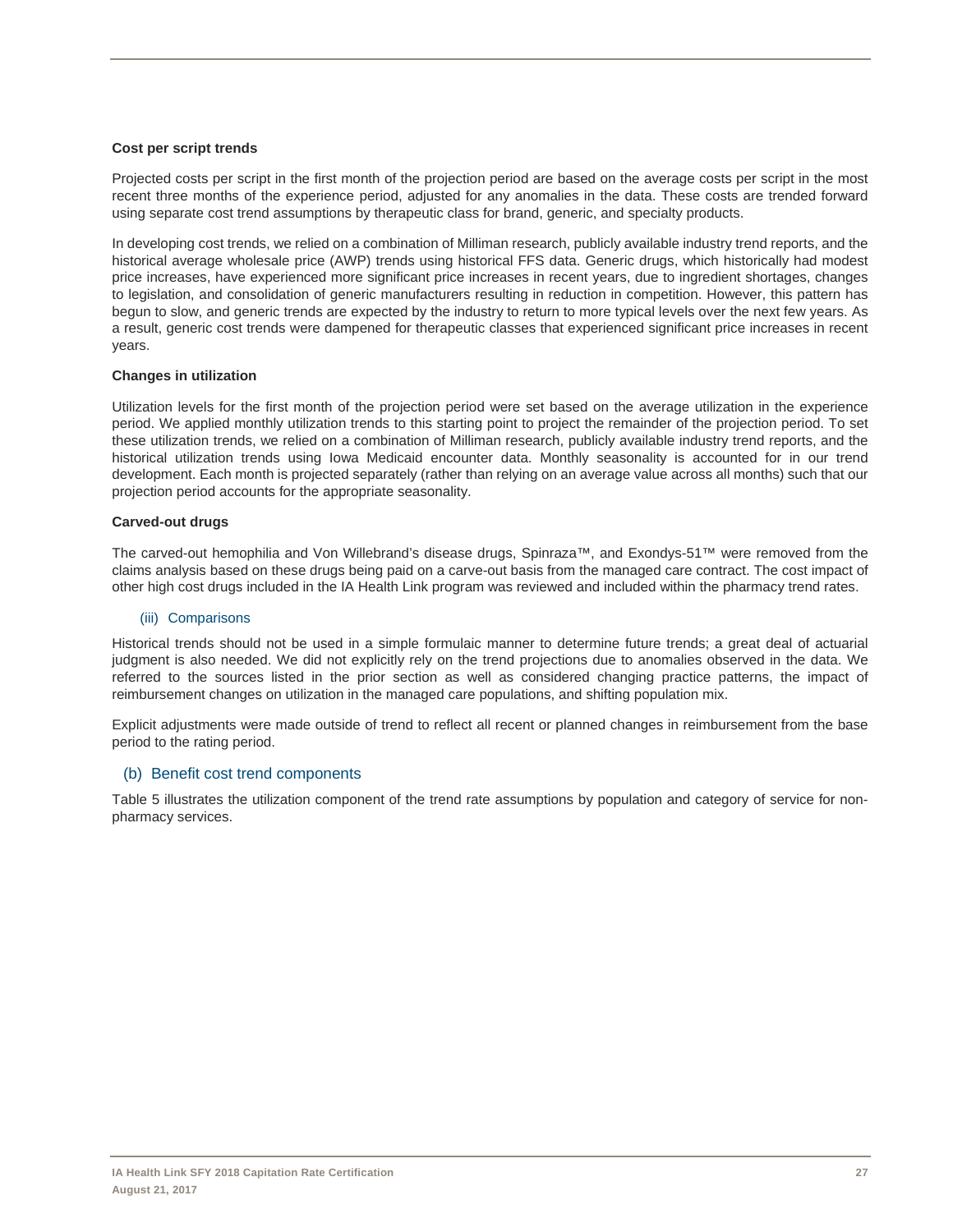| Table 5<br><b>State of lowa</b><br>Department of Human Services, Division of Medical Assistance<br><b>Selected Utilization Trend by Population and COS</b>                                                                                         |            |          |          |          |            |          |          |
|----------------------------------------------------------------------------------------------------------------------------------------------------------------------------------------------------------------------------------------------------|------------|----------|----------|----------|------------|----------|----------|
| IP and<br><b>OP</b><br><b>Outpatient</b><br><b>Prof</b><br><b>Other</b><br><b>Prof</b><br>Inpatient<br><b>Hospital</b><br><b>MH/SA</b><br><b>Population</b><br><b>Hospital</b><br><b>Visits</b><br><b>Ancillary</b><br><b>MH/SA</b><br><b>Prof</b> |            |          |          |          |            |          |          |
| TANF Child                                                                                                                                                                                                                                         | $(0.50\%)$ | 1.50%    | 1.00%    | 1.50%    | 0.50%      | 1.00%    | 2.00%    |
| TANF Adult                                                                                                                                                                                                                                         | 1.00%      | 1.50%    | 1.00%    | 1.50%    | 1.00%      | 1.00%    | 2.00%    |
| Pregnant Women                                                                                                                                                                                                                                     | $0.00\%$   | 0.50%    | 2.00%    | 1.00%    | 0.75%      | $1.00\%$ | 2.00%    |
| Wellness Plan                                                                                                                                                                                                                                      | 1.00%      | 1.50%    | 1.00%    | 1.50%    | 1.00%      | 2.00%    | 2.50%    |
| Disabled                                                                                                                                                                                                                                           | $1.00\%$   | $1.00\%$ | 1.50%    | 1.00%    | $(1.00\%)$ | 2.00%    | 2.50%    |
| Dual                                                                                                                                                                                                                                               | $(1.00\%)$ | $1.00\%$ | $0.50\%$ | 1.00%    | 1.00%      | 2.00%    | 2.50%    |
| <b>LTSS Elderly</b>                                                                                                                                                                                                                                | $(1.00\%)$ | 1.00%    | 0.50%    | 1.00%    | 1.00%      | 1.00%    | 1.00%    |
| <b>LTSS Physically Disabled</b>                                                                                                                                                                                                                    | $(1.00\%)$ | 1.00%    | 0.50%    | $1.00\%$ | 1.00%      | 1.00%    | 1.00%    |
| <b>LTSS Intellectually Disabled</b>                                                                                                                                                                                                                | $0.00\%$   | $0.00\%$ | 2.00%    | 2.00%    | 1.00%      | 1.00%    | 1.00%    |
| <b>LTSS Children's Mental Health</b>                                                                                                                                                                                                               | $0.00\%$   | $0.00\%$ | 2.00%    | 2.00%    | 1.00%      | 1.00%    | 1.00%    |
| <b>Maternity Case Rate</b>                                                                                                                                                                                                                         | 0.50%      | $0.00\%$ | $0.00\%$ | 1.00%    | $0.00\%$   | $0.00\%$ | $0.00\%$ |

Table 6 illustrates the unit cost component of the trend rate assumptions by population and category of service for nonpharmacy services. The unit cost component reflects the estimated future mix or intensity of services provided.

| Table 6<br><b>State of Iowa</b><br>Department of Human Services, Division of Medical Assistance<br><b>Selected Cost Per Service Trend by Population and COS</b>                                                                                    |            |          |          |          |            |          |          |  |
|----------------------------------------------------------------------------------------------------------------------------------------------------------------------------------------------------------------------------------------------------|------------|----------|----------|----------|------------|----------|----------|--|
| IP and<br><b>OP</b><br><b>Outpatient</b><br><b>Prof</b><br><b>Other</b><br><b>Prof</b><br>Inpatient<br><b>Hospital</b><br><b>MH/SA</b><br><b>Hospital</b><br><b>Ancillary</b><br><b>MH/SA</b><br><b>Population</b><br><b>Visits</b><br><b>Prof</b> |            |          |          |          |            |          |          |  |
| <b>TANF Child</b>                                                                                                                                                                                                                                  | $0.00\%$   | 0.50%    | $0.00\%$ | 0.50%    | 1.00%      | 0.50%    | 0.50%    |  |
| TANF Adult                                                                                                                                                                                                                                         | $0.00\%$   | 0.50%    | 0.25%    | $0.00\%$ | 0.50%      | 0.50%    | 0.50%    |  |
| Pregnant Women                                                                                                                                                                                                                                     | 1.00%      | $0.00\%$ | $0.00\%$ | $0.00\%$ | 0.00%      | 0.50%    | 0.50%    |  |
| Wellness Plan                                                                                                                                                                                                                                      | $0.00\%$   | 0.50%    | 0.25%    | $0.00\%$ | 0.50%      | 1.00%    | 1.00%    |  |
| <b>Disabled</b>                                                                                                                                                                                                                                    | $(1.00\%)$ | 0.50%    | 0.50%    | 0.00%    | 1.00%      | 1.00%    | 1.00%    |  |
| Dual                                                                                                                                                                                                                                               | $0.00\%$   | 0.50%    | 0.25%    | 0.50%    | 0.50%      | 1.00%    | 1.00%    |  |
| <b>LTSS Elderly</b>                                                                                                                                                                                                                                | $0.00\%$   | 0.50%    | 0.25%    | 0.50%    | 0.50%      | 0.50%    | 0.50%    |  |
| <b>LTSS Physically Disabled</b>                                                                                                                                                                                                                    | $0.00\%$   | 0.50%    | 0.25%    | 0.50%    | 0.50%      | 0.50%    | 0.50%    |  |
| <b>LTSS Intellectually Disabled</b>                                                                                                                                                                                                                | $(0.50\%)$ | 0.50%    | 0.50%    | 0.50%    | $(0.50\%)$ | 0.50%    | 0.50%    |  |
| <b>LTSS Children's Mental Health</b>                                                                                                                                                                                                               | $(0.50\%)$ | 0.50%    | 0.50%    | 0.50%    | $(0.50\%)$ | 0.50%    | 0.50%    |  |
| <b>Maternity Case Rate</b>                                                                                                                                                                                                                         | 0.50%      | $0.00\%$ | $0.00\%$ | 0.50%    | $0.00\%$   | $0.00\%$ | $0.00\%$ |  |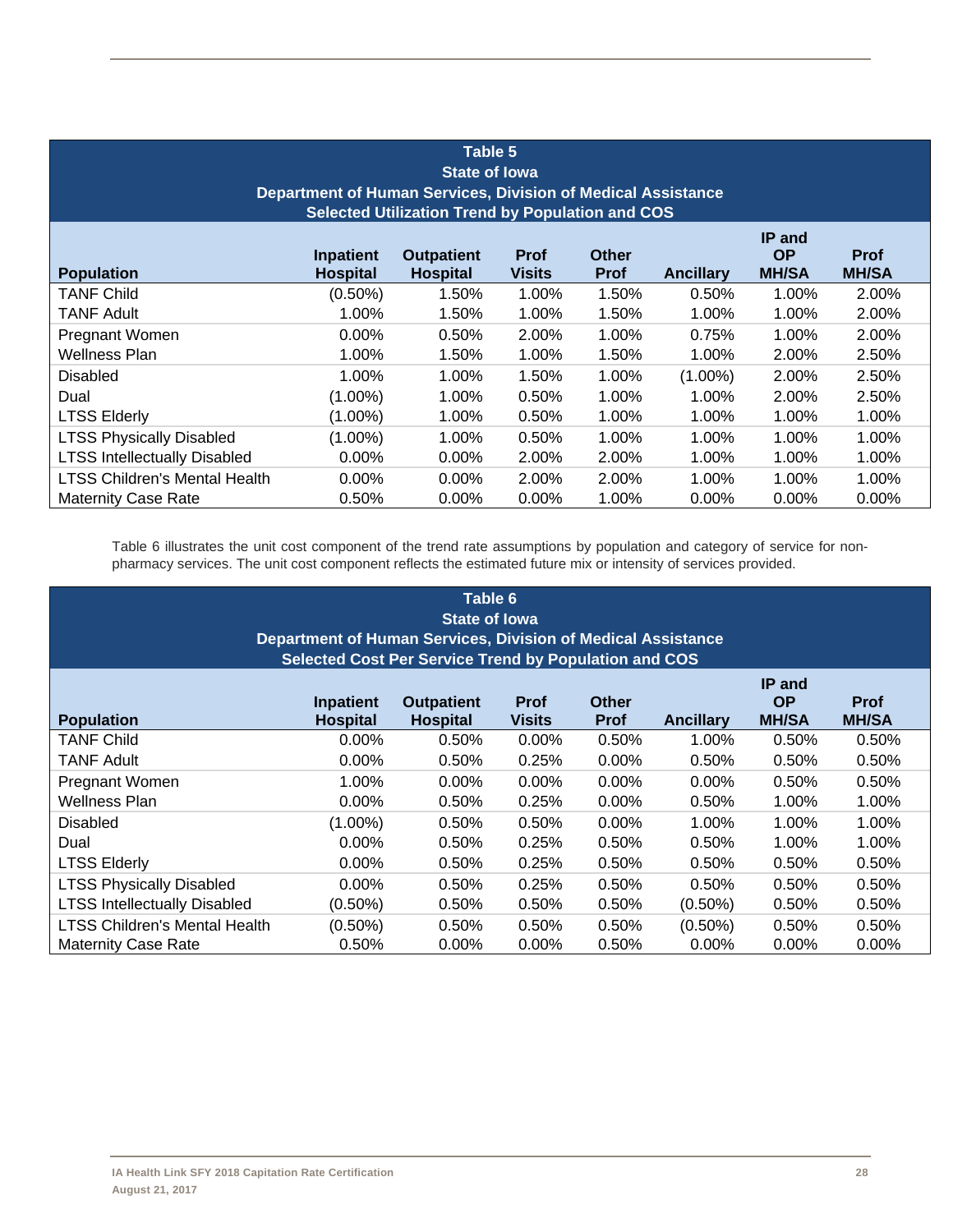Table 7 illustrates the utilization and unit cost components of the pharmacy trend rate assumptions by population. Note, the pharmacy trend assumptions illustrated in Table 7 reflect the annualized trend from the CY 2015 base experience period to the SFY 2018 rate period. These trend assumptions reflect a combination of our review of emerging pharmacy claims data through March 2017, as well as prospective trend rates through June 2018 developed from our Medicaid Pharmacy Trend tool.

| Table 7<br><b>State of lowa</b>                                                               |                                                            |         |        |  |  |  |  |
|-----------------------------------------------------------------------------------------------|------------------------------------------------------------|---------|--------|--|--|--|--|
| Department of Human Services, Division of Medical Assistance<br><b>RX Trend by Population</b> |                                                            |         |        |  |  |  |  |
| <b>Population</b>                                                                             | <b>Utilization</b><br><b>Unit Cost</b><br><b>Composite</b> |         |        |  |  |  |  |
| Disabled                                                                                      | 1.69%                                                      | 6.09%   | 7.88%  |  |  |  |  |
| Dual                                                                                          | 1.81%                                                      | 4.44%   | 6.34%  |  |  |  |  |
| <b>LTSS Children's Mental Health</b>                                                          | 3.49%                                                      | (1.19%) | 2.26%  |  |  |  |  |
| <b>LTSS Intellectually Disabled</b>                                                           | 2.15%                                                      | 0.94%   | 3.11%  |  |  |  |  |
| Pregnant Women                                                                                | 1.17%                                                      | 7.30%   | 8.56%  |  |  |  |  |
| <b>TANF Adult</b>                                                                             | 3.64%                                                      | 5.02%   | 8.84%  |  |  |  |  |
| <b>TANF Child</b>                                                                             | 1.16%                                                      | 4.29%   | 5.50%  |  |  |  |  |
| <b>Wellness Plan</b>                                                                          | 4.18%                                                      | 5.71%   | 10.12% |  |  |  |  |

Tables 8 and 9 provide the assumed HCBS waiver trends and institutional trends, respectively.

| Table 8<br><b>State of lowa</b><br><b>Department of Human Services, Division of Medical Assistance</b><br><b>HCBS LTSS Trend by Rate Cell</b> |                    |                  |                  |  |  |  |
|-----------------------------------------------------------------------------------------------------------------------------------------------|--------------------|------------------|------------------|--|--|--|
| <b>Rate Cell</b>                                                                                                                              | <b>Utilization</b> | <b>Unit Cost</b> | <b>Composite</b> |  |  |  |
| <b>Elderly HCBS Waiver</b>                                                                                                                    | 0.50%              | 0.50%            | 1.00%            |  |  |  |
| Dual HCBS Waivers: PD; H&D                                                                                                                    | 1.00%              | 0.50%            | 1.51%            |  |  |  |
| Non-Dual HCBS Waivers: PD; H&D AIDS                                                                                                           | $1.00\%$           | 0.50%            | 1.51%            |  |  |  |
| <b>Brain Injury HCBS Waiver</b><br>$1.00\%$<br>0.50%<br>1.51%                                                                                 |                    |                  |                  |  |  |  |
| <b>Intellectual Disability HCBS Waiver</b>                                                                                                    | $1.00\%$           | 1.50%            | 2.52%            |  |  |  |
| <b>Children's Mental Health HCBS Waiver</b>                                                                                                   | $(0.50\%)$         | 0.50%            | $(0.00\%)$       |  |  |  |
| Custodial Care Nursing Facility 65+                                                                                                           | 0.50%              | 0.50%            | 1.00%            |  |  |  |
| Hospice 65+                                                                                                                                   | 0.50%              | 0.50%            | 1.00%            |  |  |  |
| Custodial Care Nursing Facility <65                                                                                                           | $1.00\%$           | 0.50%            | 1.51%            |  |  |  |
| Hospice $<$ 65                                                                                                                                | 1.00%              | 0.50%            | 1.51%            |  |  |  |
| Non-Dual Skilled Nursing Facility                                                                                                             | 1.00%              | 0.50%            | 1.51%            |  |  |  |
| <b>ICF/MR</b>                                                                                                                                 | 1.00%              | 1.50%            | 2.52%            |  |  |  |
| State Resource Center                                                                                                                         | 1.00%              | 1.50%            | 2.52%            |  |  |  |
| <b>PMIC</b>                                                                                                                                   | (0.50%)            | 0.50%            | (0.00%)          |  |  |  |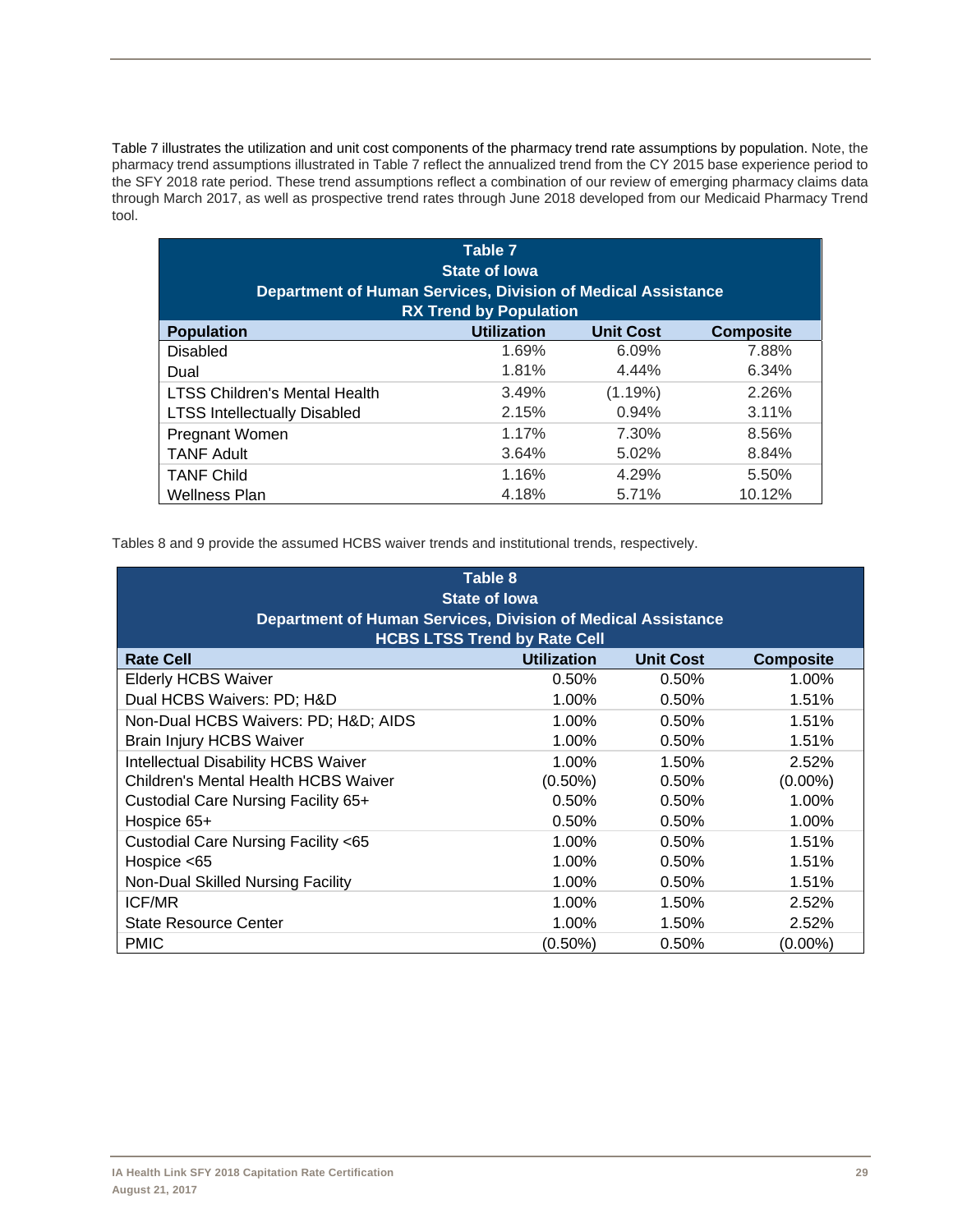| Table 9<br><b>State of lowa</b><br><b>Department of Human Services, Division of Medical Assistance</b><br><b>Institutional LTSS Trend by Rate Cell</b> |                    |                  |                  |  |  |  |
|--------------------------------------------------------------------------------------------------------------------------------------------------------|--------------------|------------------|------------------|--|--|--|
| <b>Rate Cell</b>                                                                                                                                       | <b>Utilization</b> | <b>Unit Cost</b> | <b>Composite</b> |  |  |  |
| <b>Elderly HCBS Waiver</b>                                                                                                                             | $0.00\%$           | $0.00\%$         | $0.00\%$         |  |  |  |
| Dual HCBS Waivers: PD; H&D                                                                                                                             | (0.25%)            | $0.00\%$         | (0.25%)          |  |  |  |
| Non-Dual HCBS Waivers: PD; H&D AIDS                                                                                                                    | (0.25%)            | $0.00\%$         | (0.25%)          |  |  |  |
| <b>Brain Injury HCBS Waiver</b><br>(0.25%)<br>(0.25%)<br>$0.00\%$                                                                                      |                    |                  |                  |  |  |  |
| <b>Intellectual Disability HCBS Waiver</b>                                                                                                             | $0.00\%$           | $0.00\%$         | $0.00\%$         |  |  |  |
| Children's Mental Health HCBS Waiver                                                                                                                   | $0.00\%$           | $0.00\%$         | $0.00\%$         |  |  |  |
| Custodial Care Nursing Facility 65+                                                                                                                    | $0.00\%$           | $0.00\%$         | $0.00\%$         |  |  |  |
| Hospice 65+                                                                                                                                            | (0.25%)            | $0.00\%$         | (0.25%)          |  |  |  |
| Custodial Care Nursing Facility <65                                                                                                                    | (0.25%)            | $0.00\%$         | (0.25%)          |  |  |  |
| Hospice $<$ 65                                                                                                                                         | 0.25%              | $0.00\%$         | 0.25%            |  |  |  |
| Non-Dual Skilled Nursing Facility                                                                                                                      | 0.25%              | 1.25%            | 1.50%            |  |  |  |
| <b>ICF/MR</b>                                                                                                                                          | $0.00\%$           | $0.00\%$         | $0.00\%$         |  |  |  |
| <b>State Resource Center</b>                                                                                                                           | 0.25%              | $0.00\%$         | 0.25%            |  |  |  |
| <b>PMIC</b>                                                                                                                                            | $0.00\%$           | $0.00\%$         | $0.00\%$         |  |  |  |

## (c) Variation

We developed trends by population and major category of service as outlined in Section 1, subsection 3.B.iii.(a).(ii) of this report. The estimated trend rates reflect variation due to mix of services and the case-mix for each population. We did not observe significant variation within a credible population and have made no further delineations in the application of trend rates other than those outlined herein. The trend rate assumptions outlined in the previous section were applied to all populations accordingly.

## (d) Material adjustments

Historical trends should not be used in a simple formulaic manner to determine future trends; a great deal of actuarial judgment is also needed. We did not explicitly rely on the historical trend projections due to anomalies observed in the data. We referred to the sources listed in the prior section, considered changing practice patterns, the impact of reimbursement changes on utilization in the Medicaid managed care populations, and shifting population mix.

We made adjustments to the non-pharmacy trend rates derived from historical experience in cases where the resulting trends did not appear reasonably sustainable, or were not within consensus parameters derived from other sources. For many rate cells and categories of services, raw model output was outside of a range of reasonable results. In these situations, we relied on the methodologies identified to develop prospective trend.

## (e) Any other adjustments

## (i) Impact of managed care

We did not adjust the trend rates to reflect impacts related to managed care efficiencies for utilization or unit cost. The capitation rates have separate, explicit adjustments for the managed care efficiencies. However, we did make consideration of the managed care efficiencies and emerging data when evaluating the trends applied to the CY 2015 base experience.

#### (ii) Trend changes other than utilization and unit cost

We did not adjust the benefit cost trend for changes other than utilization or unit cost.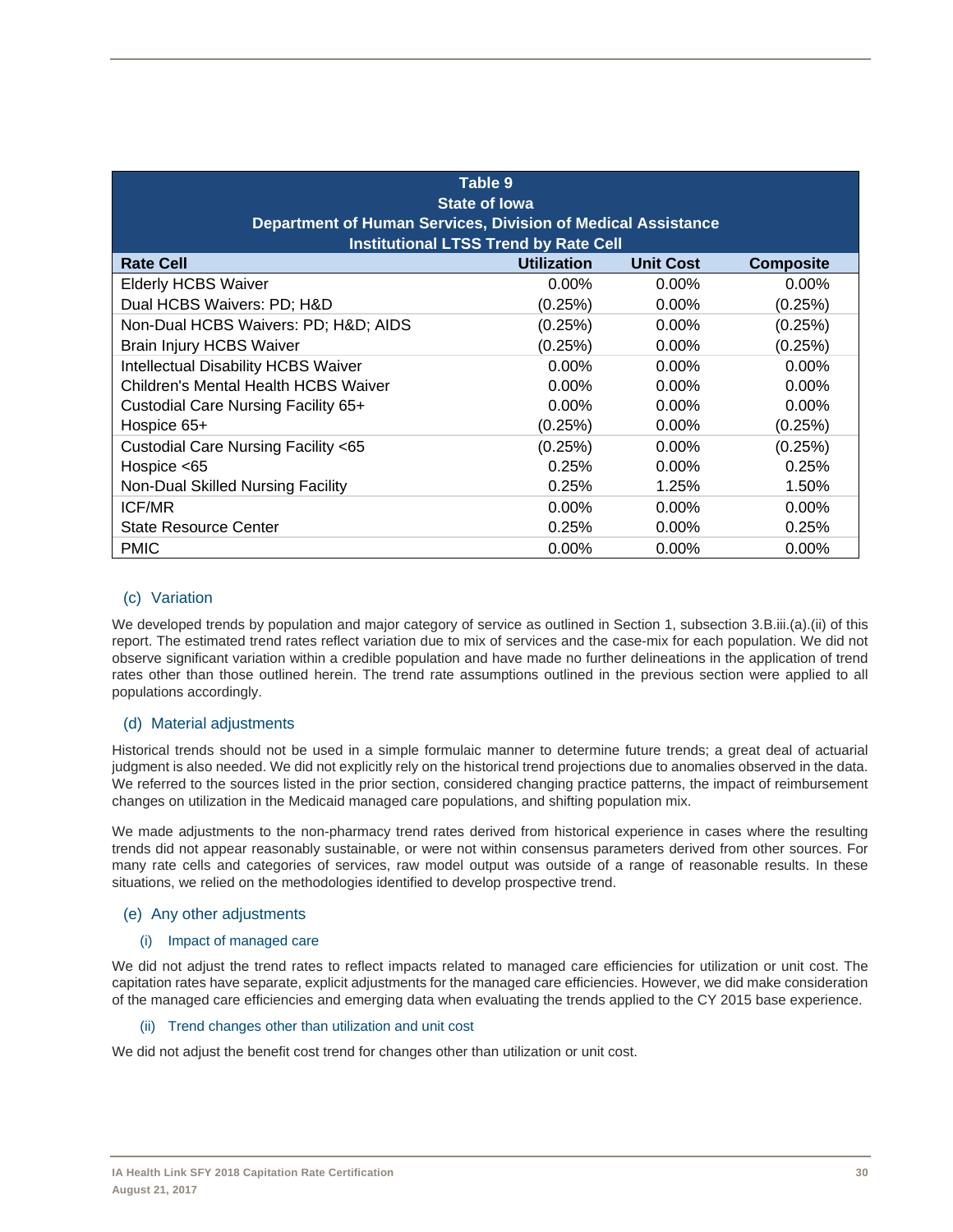# iv. Mental Health Parity and Addiction Equity Act service adjustment

We are not aware of any considerable policy changes at this time that would require an adjustment for compliance with the Mental Health Parity and Addiction Equity Act as required by 42 CFR 438.3(c)(ii).

## v. In-lieu-of services

The projected benefit costs include costs for in-lieu-of services associated with beneficiaries residing in an IMD up to fifteen days during a given month.

# vi. Retrospective eligibility periods

## (a) Health plan responsibility

During program year 1 of the IA Health Link program, MCOs were not responsible for periods of retroactive eligibility. We have made an adjustment to remove the first 3 months of a member's FFS experience (if in the base experience period) in developing the capitation rates. MCO requirements for the rating period are consistent with the program year 1 rates, and MCOs continue to not be responsible for periods of retroactive eligibility.

## (b) Claims treatment

As noted above, MCOs are not responsible for paying claims incurred during the retrospective eligibility period; therefore, we have made an adjustment to remove the first 3 months of a member's FFS claims experience during the base experience period in developing the capitation rates.

## (c) Enrollment treatment

Enrollment is treated consistently with claims. We have excluded the first 3 months of a member's FFS eligibility experience during the base experience period in developing the capitation rates.

## (d) Adjustments

As the base experience used in the SFY 2018 rate development is FFS and MCO experience data, we made adjustments to the FFS experience to remove the first 3 months of a beneficiary's claims and enrollment.

## vii. Impact of material changes

This section pertains to material changes in covered benefits or services since the previous rate certification. The previous rate certification for the IA Health Link program was for the April 1, 2016 to June 30, 2017 rating period. The previous certification was subsequently amended to reflect emerging experience adjustments.

## (a) Change to covered benefits

Material changes to covered benefits have been described in program adjustments outlined in Section I, subsection 2.B.iii.(d).

## (b) Recoveries of overpayments

To the best of our knowledge, all information related to any payment recoveries not reflected in the base period encounter data was provided to us by the MCOs in their survey responses and an adjustment factor was applied to reflect any such recoveries.

## (c) Change to payment requirements

Material changes to required provider payments have been described in program adjustments outlined in Section I, subsection 2.B.iii.(d).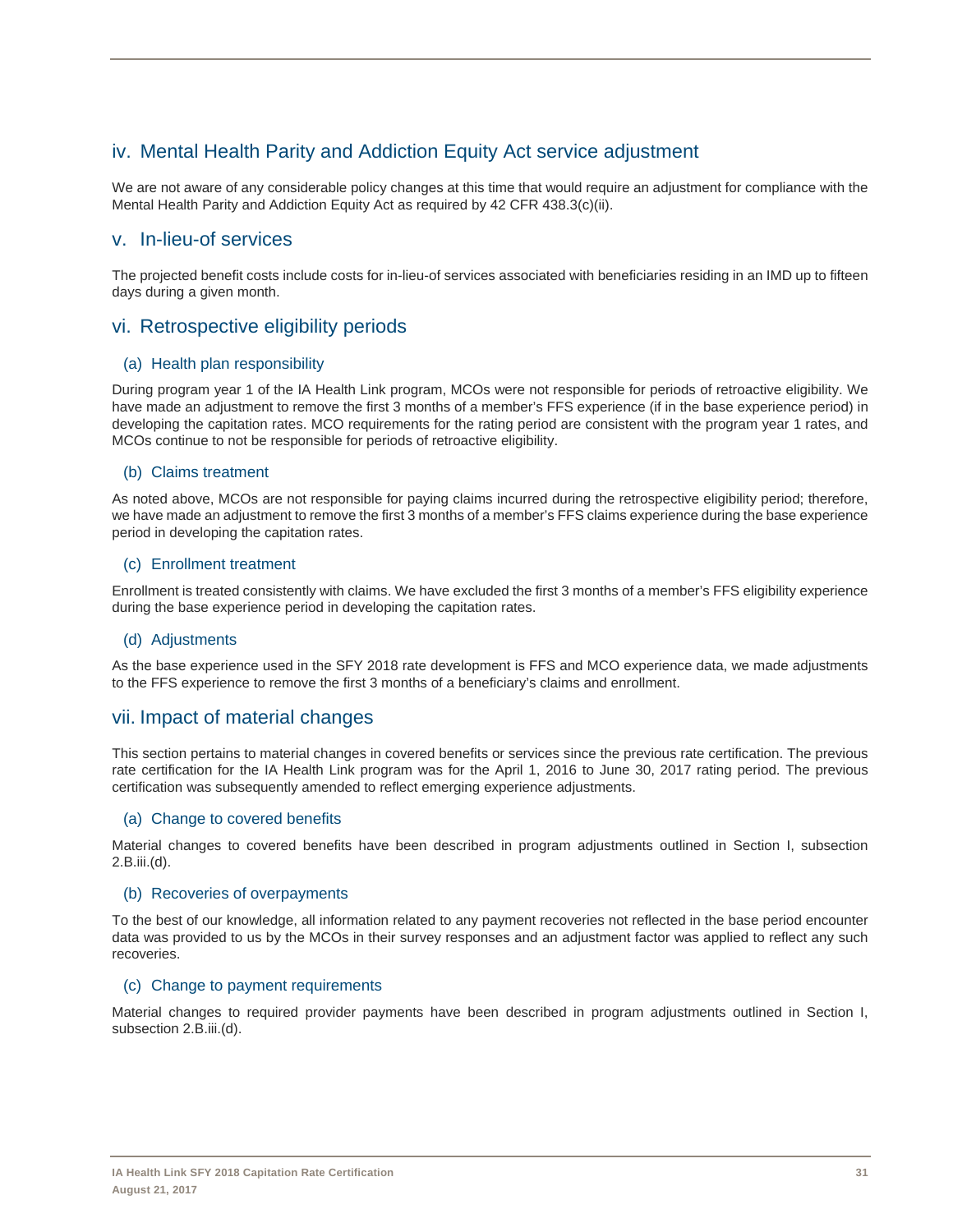#### (d) Change to waiver requirements

There were no material changes related to waiver requirements or conditions.

## (e) Change due to litigation

There were no material changes due to litigation.

# viii. Documentation of material changes

Material changes to covered benefits and provider payments have been outlined in Section I, subsection 2.B.iii.(d). This information includes the estimated impact of the change on the amount of projected benefit costs and a description of the data, assumptions, and methodology used to develop the adjustment for each program change. Estimated impacts are illustrated by rate cell in Appendix 2. Immaterial changes to covered benefits or provider payments have also been described in Section I, subsection 2.B.iii.(d). of the report.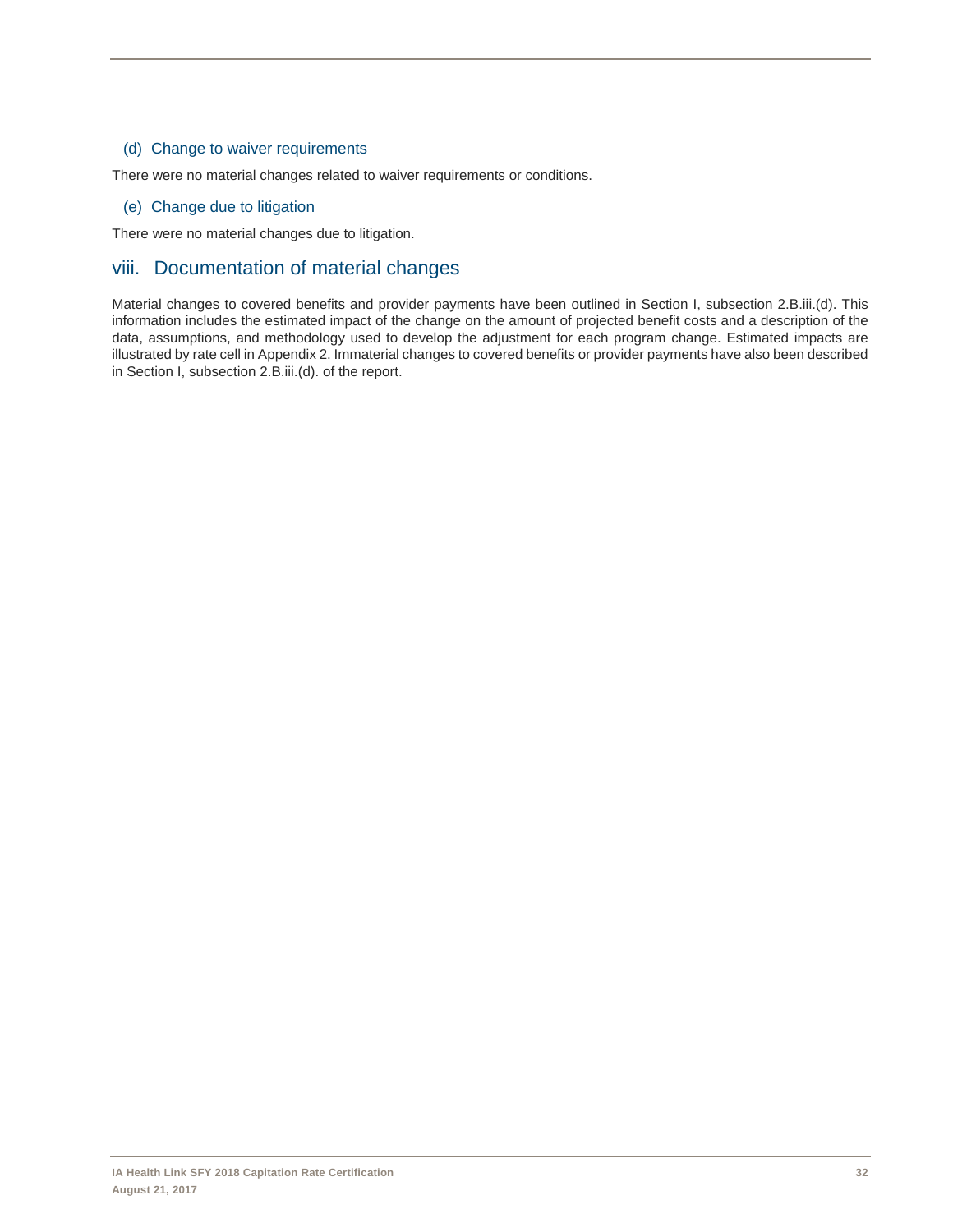# **4. SPECIAL CONTRACT PROVISIONS RELATED TO PAYMENT**

# **A. INCENTIVE ARRANGEMENTS**

There are no incentive payments in the certified rates paid under the contract.

# **B. WITHHOLD ARRANGEMENTS**

## i. Rate development standards

This section provides documentation of the withhold arrangement in the IA Health Link managed care program.

## ii. Appropriate documentation

#### (a) Description of the withhold arrangement

#### (i) Time period and purpose

The withhold arrangement is measured on a program year basis. For the SFY 2018 rating period, the time period of the withhold arrangement is SFY 2018 dates of service. The withholds primarily relate to value based purchasing, access to care, network distance standards, and the appeal process.

#### (ii) Description of total percentage withheld

In SFY 2018, MCOs will be eligible for pay-for-performance (P4P) payments up to 2.5% of medical capitation revenue and 0.5% of LTSS capitation revenue for members enrolled in a waiver rate cell. Payment for the medical withhold will be divided equally between five applicable measures, and payment for the LTSS waiver withhold is attributable to one withhold measure.

The 0.5% of LTSS capitation withhold for members enrolled in a waiver rate cell is developed at the rate cell level. The LTSS capitation payment net of the withhold will be blended and rebalanced consistent with the LTSS capitation payment gross of the withhold.

The capitation rates illustrated in this letter are shown before offset for the withhold amount; however, the SFY 2018 capitation rates documented in this report are actuarially sound after adjustment for the amount of the withhold not expected to be earned.

The overall composite withhold is 1.75% of the total medical plus LTSS capitation rates for SFY 2018 contract year. This is a slight decrease from the 2.0% withhold in contract year 1 of the IA Health Link program.

## (iii) Estimate of percentage to be returned

We have not estimated an exact percentage of withhold to be returned in contract year 1. As of the time of this report, DHS has not calculated the result of measures in place during contract year 1. However, based on discussions with DHS, we anticipate that the measures in place for SFY 2018 will be attainable by the contracted health plans. We anticipate that the health plans will receive 75% or more of the withhold.

Based on emerging experience of the MCOs during program year 1 of IA Health Link, we do not anticipate that health plans, in aggregate, will receive the full 2% of SFY 2017 withhold amounts. In discussions with the health plans, the health plans are estimating a return of 50% to 75% of the program year 1 withhold.

#### (iv) Reasonableness of withhold arrangement

Our review of the total withhold percentage of 2.5% of medical capitation revenue and 0.5% of LTSS capitation revenue indicates that it is reasonable within the context of the capitation rate development.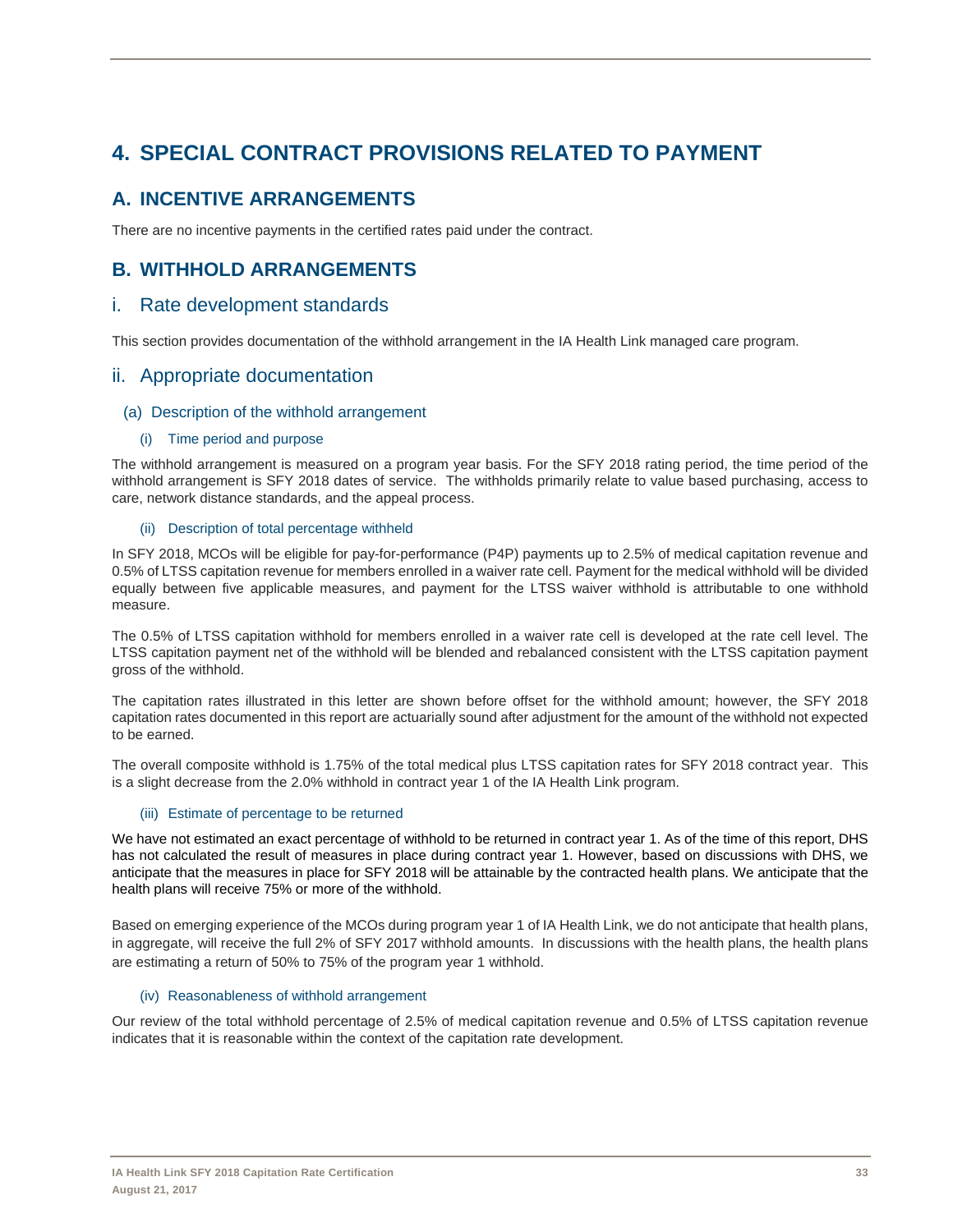#### (v) Effect on capitation rate development

The capitation rates in this report are certified as actuarially sound after adjustment for the amount of the withhold not expected to be earned back.

# **C. OTHER RISK SHARING ARRANGEMENTS**

## i. Rate development standards

This section provides documentation of the risk-sharing mechanisms in the IA Health Link managed care program.

## ii. Appropriate documentation

The IA Health Link care capitation rates have been developed as full risk rates. The MCOs assume risk for the cost of services covered under the contract and incur gains or losses if the cost of furnishing the services is less than or exceeds the payments under the contract.

Rebalancing for the LTSS population helps account for differences in distribution of lives across the different rate cells within an LTSS rating group.

Non-waiver member habilitation services, as defined by HCPCS code H2016, have been carved out of the base capitation rates. DHS will instead establish a risk pool to reimburse MCOs for the amount of habilitation services incurred. The risk pool will be budget neutral.

#### (a) Description of risk-sharing mechanism

#### **LTSS Rebalancing**

The LTSS population will include rebalancing assumptions to reflect a shift of members from institutional settings to waiverbased settings. The rebalancing assumptions will be applicable to experience observed during SFY 2017. Table 10 provides a summary of the rebalancing assumptions applied to the LTSS populations for SFY 2018.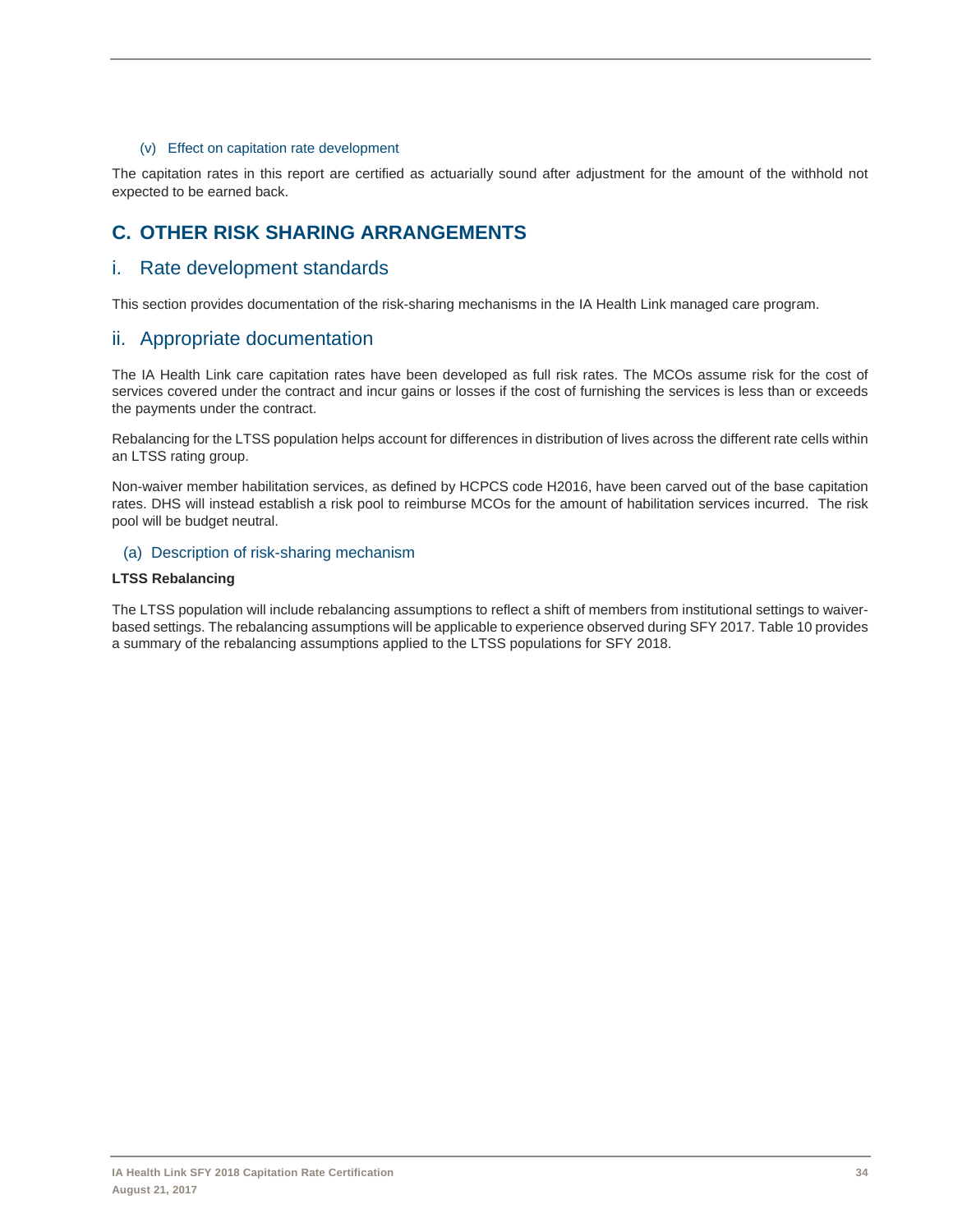| Table 10<br><b>State of lowa</b><br>Department of Human Services, Division of Medical<br><b>Assistance</b><br>IA Health Link LTSS Rebalancing<br><b>Allocation by Rate Cell</b> |                                   |  |  |  |  |  |  |  |  |  |  |
|---------------------------------------------------------------------------------------------------------------------------------------------------------------------------------|-----------------------------------|--|--|--|--|--|--|--|--|--|--|
| <b>Capitation Rate Cell</b>                                                                                                                                                     | <b>Population</b><br><b>Shift</b> |  |  |  |  |  |  |  |  |  |  |
| Custodial Care Nursing Facility 65+<br>Hospice 65+                                                                                                                              | (3.25%)                           |  |  |  |  |  |  |  |  |  |  |
| <b>Elderly HCBS Waiver</b>                                                                                                                                                      | 3.25%                             |  |  |  |  |  |  |  |  |  |  |
| Custodial Care Nursing Facility <65<br>Hospice $<$ 65<br>Non-Dual Skilled Nursing Facility                                                                                      | $(1.80\%)$                        |  |  |  |  |  |  |  |  |  |  |
| Dual HCBS Waivers: PD; H&D                                                                                                                                                      | 0.60%                             |  |  |  |  |  |  |  |  |  |  |
| Non-Dual HCBS Waivers: PD; H&D AIDS                                                                                                                                             | 0.60%                             |  |  |  |  |  |  |  |  |  |  |
| <b>Brain Injury HCBS Waiver</b>                                                                                                                                                 | 0.60%                             |  |  |  |  |  |  |  |  |  |  |
| <b>ICF/MR</b>                                                                                                                                                                   | $(0.80\%)$                        |  |  |  |  |  |  |  |  |  |  |
| State Resource Center                                                                                                                                                           | $(0.20\%)$                        |  |  |  |  |  |  |  |  |  |  |
| <b>Intellectual Disability HCBS Waiver</b><br><b>PMIC</b>                                                                                                                       | 1.00%<br>$(1.50\%)$               |  |  |  |  |  |  |  |  |  |  |
| Children's Mental Health HCBS Waiver                                                                                                                                            | 1.50%                             |  |  |  |  |  |  |  |  |  |  |

#### **Non-Waiver Member Habilitation Services Risk Pool**

DHS will establish a risk pool for non-waiver member habilitation services to more accurately allocate the costs of these services to the separate MCOs. The carve out of habilitation services from the capitation rates is estimated to result in a fiscal impact to the rates of approximately \$113 million. The MCOs will continue to administer the claims for habilitation services, but then will get reimbursed for benefit expenditures from the risk pool. Due to the continued administration of these claims, the non-benefit costs were set to be equivalent to the non-benefit expense levels prior to the habilitation services carve out. Section I, subsection 5 includes further description of the administrative expense load. The risk pool is projected to be budget neutral.

Further specifications of the risk pool remittance and the timing of remittances will be specified in the SFY 2018 contract.

#### (b) Medical loss ratio

#### (i) Description

DHS requires all MCOs participating in the Medicaid managed care program to maintain a minimum medical loss ratio (MLR) of 88%. Benefit costs and revenue included in the MLR calculation will be accrued on an incurred basis for the calculation of MLR for the SFY 2018 rating period. The specific language from the provider agreement between DHS and the MCOs should be referenced for final contract specifications and definitions.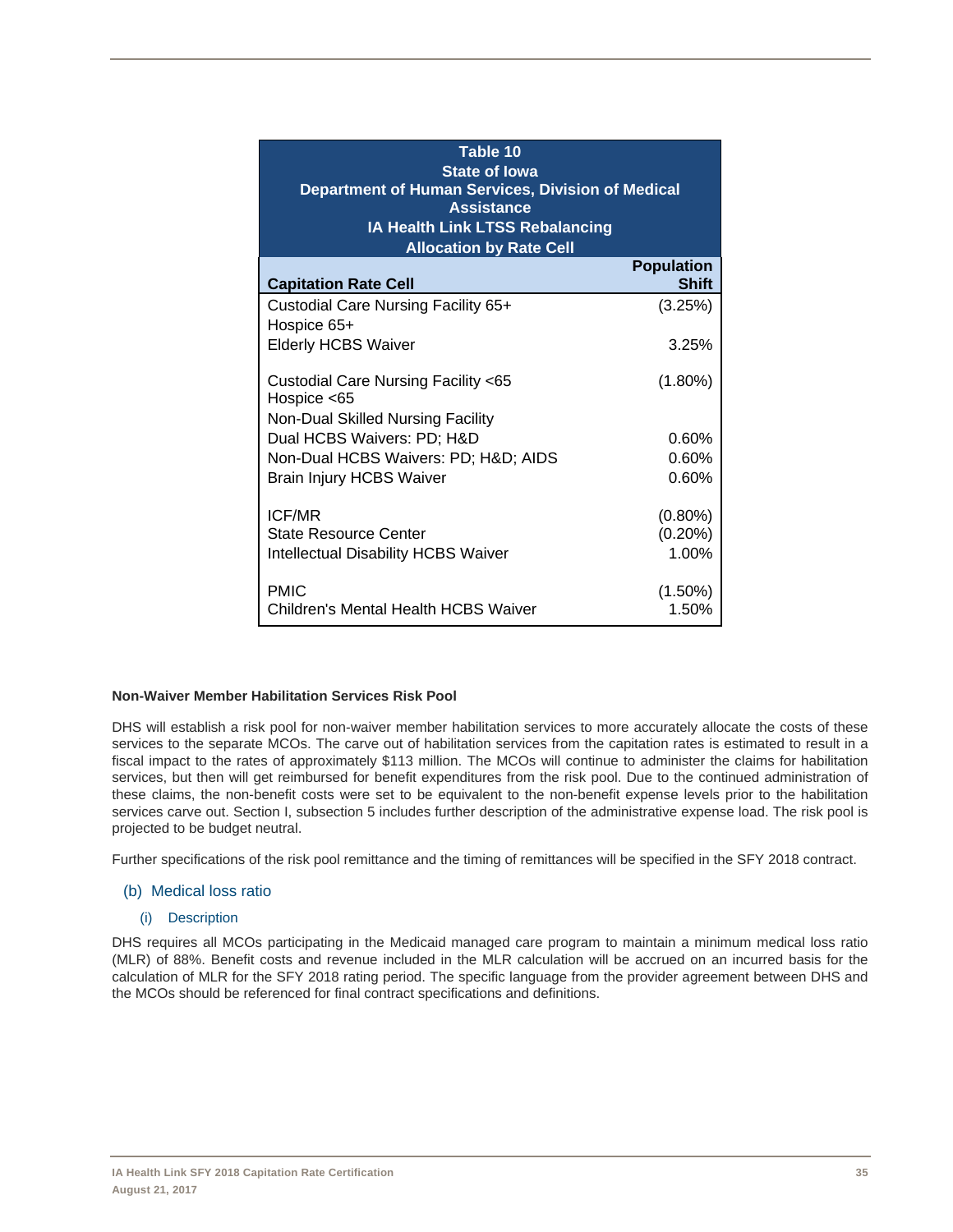#### (ii) Financial consequences

If an MCO does not meet the minimum MLR threshold, then DHS will recoup the capitation revenue that represents the difference between the total capitation revenue multiplied by the minimum medical loss ratio, less actual medical expenses incurred for State plan, 1915(b)(3), and 1915(c) covered services.

#### (c) Reinsurance requirements and effect on capitation rates

(i) Description

The contracts between DHS and the MCOs require that the MCOs shall comply with reinsurance requirements of 191 Iowa Administrative Code §40.17 and shall file with the Agency all contracts of reinsurance or a summary of the plan of selfinsurance. The Contractor shall provide to the Agency the risk analysis, assumptions, cost estimates, and rationale supporting its proposed reinsurance arrangement.

#### (ii) Effect on capitation rate development

We have not developed the reinsurance premium amounts pertaining to these certified rates.

#### (iii) Generally accepted actuarial principles and practices

We have not developed the reinsurance premium amounts pertaining to these certified rates.

(iv) Reinsurance premium methodology

Not applicable.

## **D. DELIVERY SYSTEM AND PROVIDER PAYMENT INITIATIVES**

The IA Health Link program includes a performance withhold that includes a measurement threshold related to value based purchasing. The withhold parameter indicates the following: "The Contractor must have at least 40% of the population defined by the Agency in a value based purchasing arrangement (use of VIS and TCOC or MLR) with the healthcare delivery system by the end of calendar year 2018." This withhold parameter is 20% of the 2.5% medical performance withhold, or 0.5% of the medical component of the capitation rate. No explicit adjustment has been included in the rate setting parameters for this requirement.

## **E. PASS-THROUGH PAYMENTS**

### i. Rate development standards

This section provides information on the pass-through payments reflected in the capitation rates for the SFY 2018 rating period. Graduate Medical Education (GME) and University of Iowa Physician ACR payments are pass-through payments included in the SFY 2018 capitation rates.

### ii. Appropriate documentation

### (a) Description of pass-through payments

#### (i) Description

GME payments made in the State of Iowa Medicaid program are done so on a pass-through basis. The payments are made to teaching hospitals for purposes of funding graduate medical education within the state. The GME payments are received by teaching hospitals with an accredited medical education program. The GME payments are funded with direct State appropriations to the Medicaid agency. These amounts are paid to the teaching hospitals by the MCOs, but are not included in the contracted rates between the plans and the hospitals.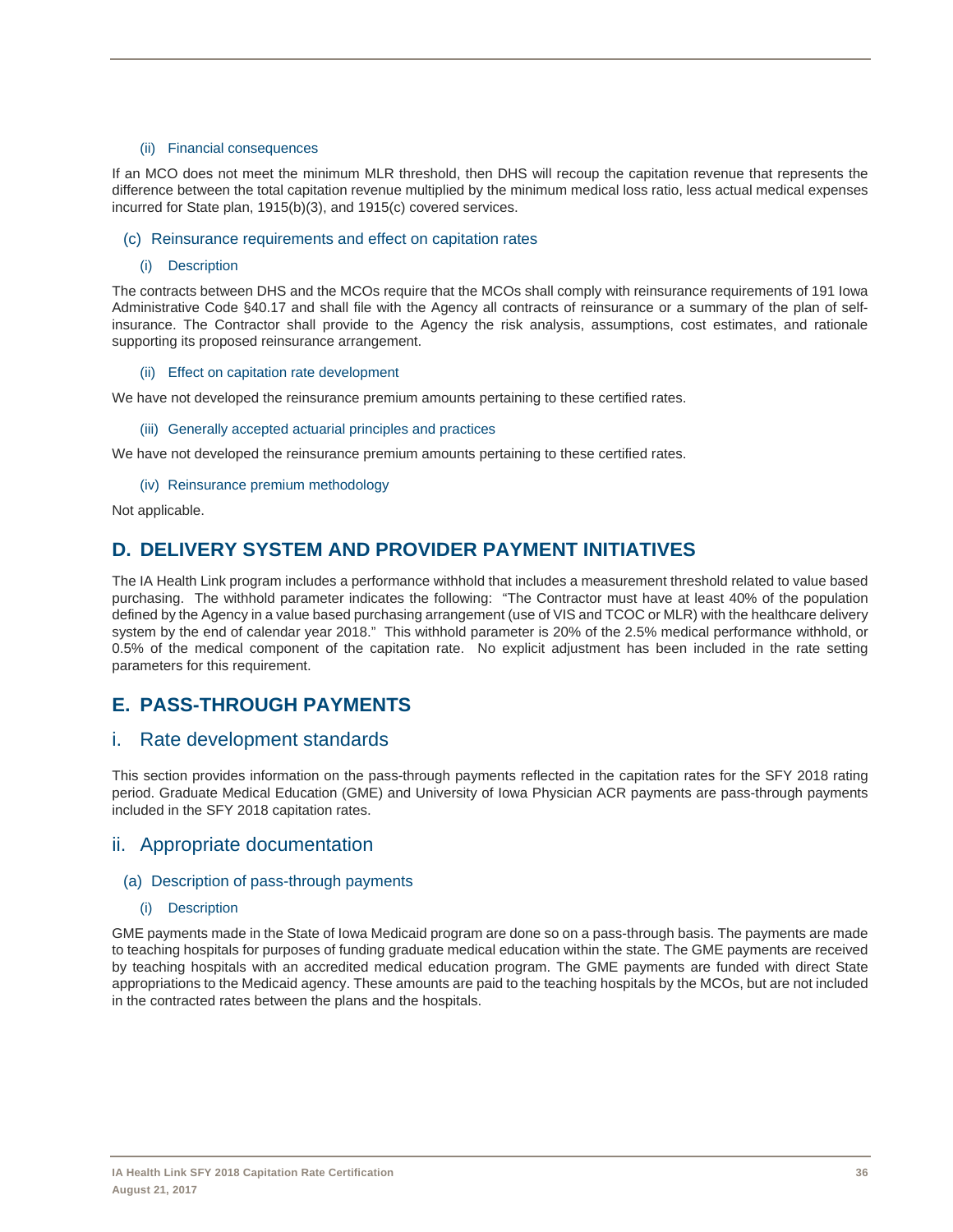The University of Iowa Physician ACR payments are made to qualifying physicians with the University of Iowa. University of Iowa physicians are key healthcare providers serving Medicaid beneficiaries. The additional payments made to the physicians provide support for contracting and maintain access for Medicaid beneficiaries to the University of Iowa physicians and the MCOs.

#### (ii) Amount

The amount of GME payments included in the SFY 2018 rates is approximately \$22.7 million utilizing a PMPM of \$5.28 for the medical component of all rate cells. The allocated amount of GME payments on a PMPM basis is consistent with the amount included in the SFY 2017 capitation rates for the IA Health Link program. The estimated amount for University of Iowa ACR payments is \$49.6 million and is allocated across the rate cells based on utilization of services by qualifying physicians.

#### (iii) Providers receiving the payment

The providers receiving the GME payments are teaching hospitals. The providers receiving the adjusted UPL payments are University of Iowa qualifying physicians.

#### (iv) Financing mechanism

GME payments are funded with direct State appropriations to the Medicaid agency. The University of Iowa UPL payments are funded through intergovernmental transfers (IGT).

#### (v) Pass-through payments in the previous rating period

The GME payment amount in SFY 2017 capitation rates was approximately \$22.3 million utilizing a PMPM of \$5.28. The University of Iowa ACR payment amount was estimated to be \$57.0 million in the SFY 2017 IA Health Link capitation rates.

#### (vi) Pass-through payments for the rating period in effect on July 5, 2016.

The rating period in effect on July 5, 2016 was the program year 1 rating period.

The GME payment amount in the SFY 2017 capitation rates was approximately \$22.3 million utilizing a PMPM of \$5.28. The University of Iowa ACR payment amount was estimated to be \$57.0 million in the SFY 2017 IA Health Link capitation rates.

### (b) Hospital pass-through payments

Not applicable, there are no hospital pass-through payments in the IA Health Link managed care program.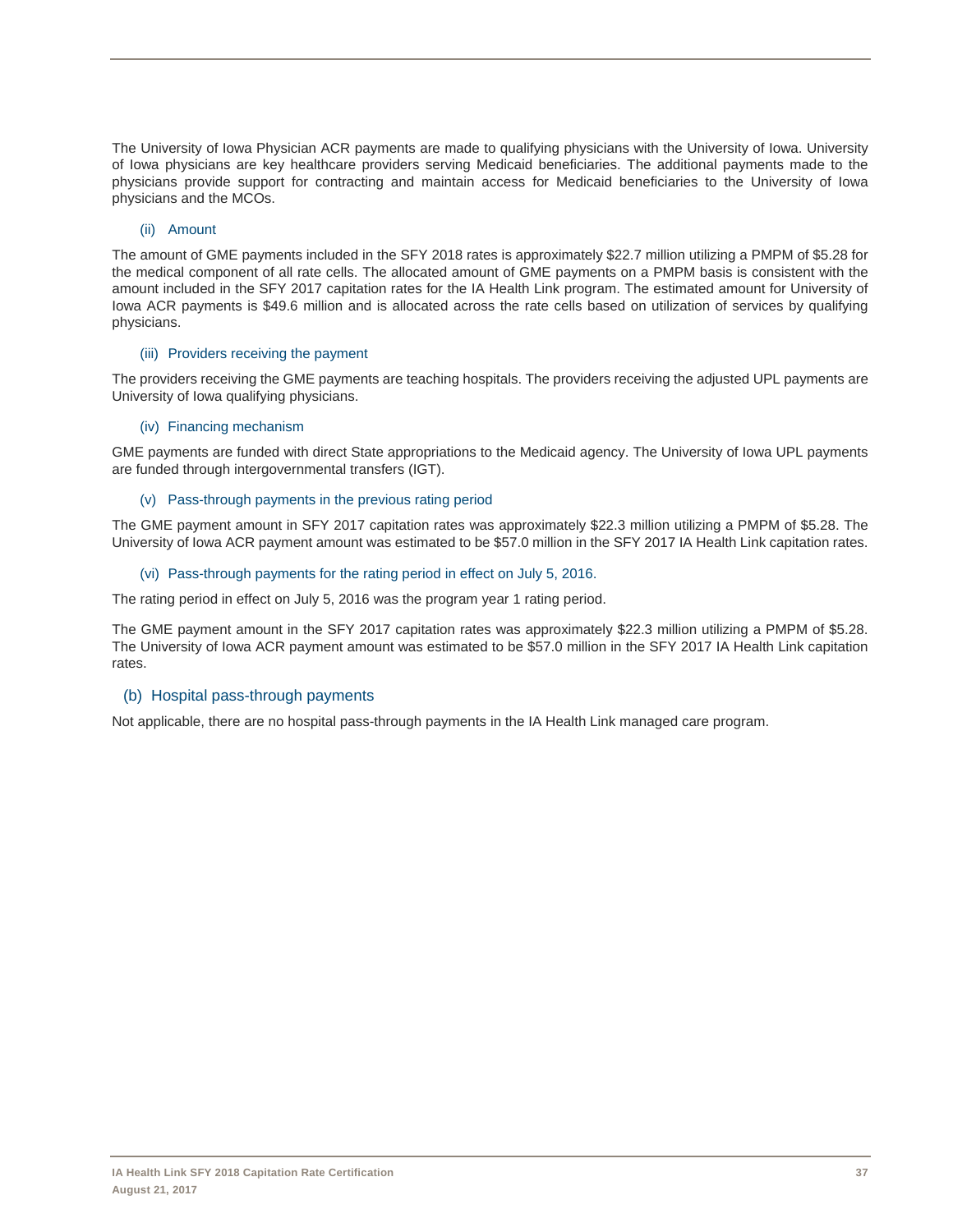# **5. PROJECTED NON-BENEFIT COSTS**

# **A. RATE DEVELOPMENT STANDARDS**

## i. Overview

In accordance with 42 CFR 438.5(e), the non-benefit component of the capitation rate includes reasonable, appropriate, and attainable expenses related to MCO operation of the IA Health Link managed care program.

The remainder of Section I, subsection 5 documents the data, assumptions, and methodology utilized to develop the nonbenefit cost component of the capitation rates.

## ii. PMPM versus percentage basis

The non-benefit cost was developed as a percentage for the medical capitation rates and as a PMPM amount for the LTSS capitation rates.

## iii. Basis for variation in assumptions

We developed non-benefit costs to meet the needs of the IA Health Link program on a combination basis using both fixed administration components on a per member per month basis and percentage of capitation rate basis. The fixed administration component amounts are used for the long-term services and supports (LTSS) capitation rate cells. The percentage of capitation rates also vary by capitation rate cell. The Integrated Health Home and Chronic Condition Health Home amounts were included on a per member per month basis to the medical capitation rate cells. Also, the percentage of capitation rate values were developed with the inclusion of the non-waiver member habilitation amounts to reflect the health plan management of these services.

## iv. Health insurance providers fee

Details regarding the health insurance providers fee are provided in Section I, subsection 5.B.iii of this report.

## **B. APPROPRIATE DOCUMENTATION**

### i. Development of non-benefit costs

### (a) Description of the data, assumptions, and methodologies

### **Data**

The primary data sources used in the development of the SFY 2018 non-benefit costs are listed below:

- Historical non-benefit expense loads;
- CY 2016 MCO survey responses;
- Allocated statutory financial statement data; and,
- Supplemental MCO data related to subcapitated arrangements.

In addition, we reviewed average costs from the financial statements of Medicaid health plans nationally, as summarized by Palmer, Pettit, and McCulla. These reports date from 2012 through 2016, analyzing financial results from 2011 through 2015. The 2016 report analyzing administrative costs for 2015 may be accessed at the following address: http://www.milliman.com/insight/2016/Medicaid-risk-based-managed-care-Analysis-of-administrative-costs-for-2015/

MCO encounter data and historical capitation payments were used to determine adjustments for Integrated Health Home and Chronic Condition Health Home payments.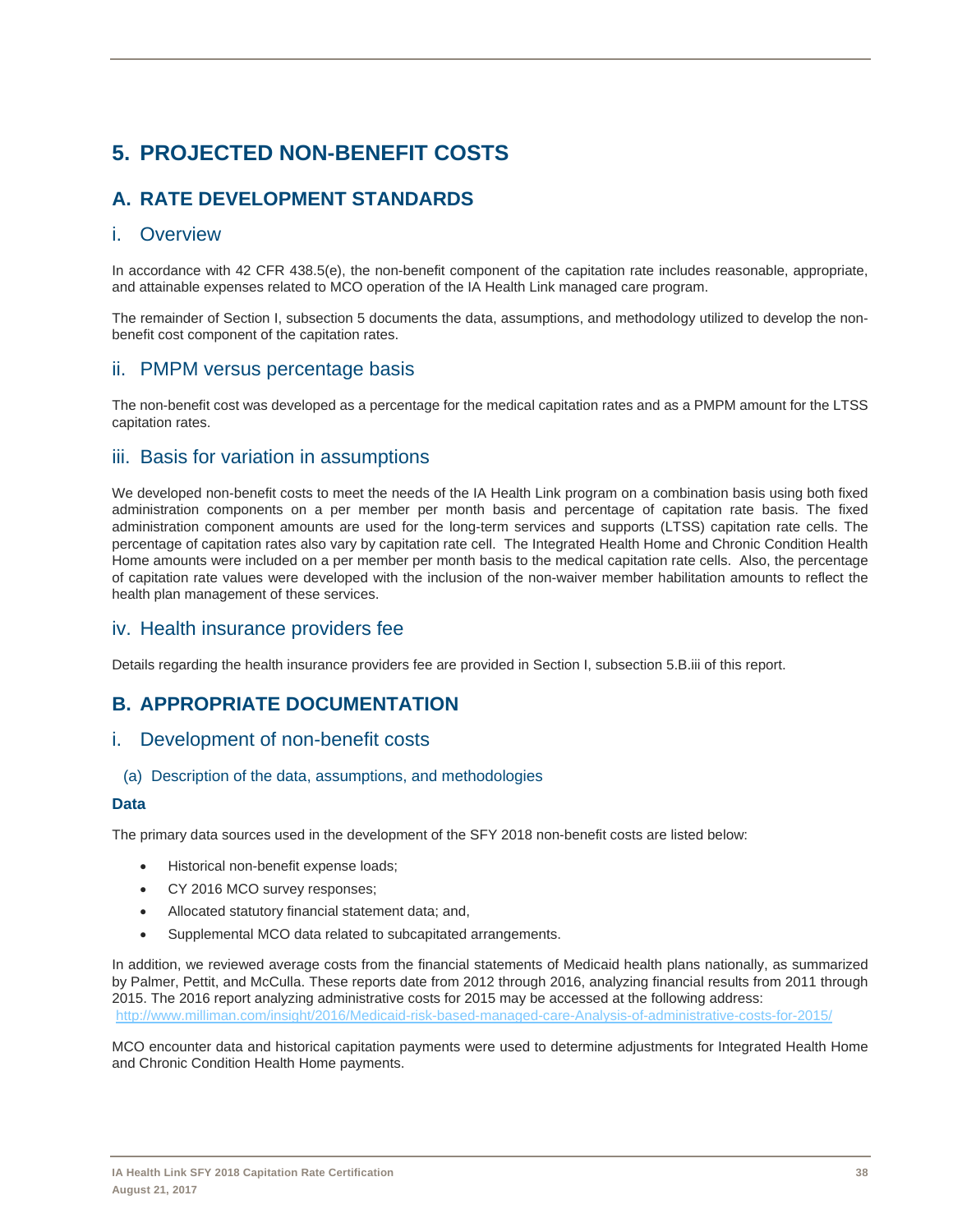### **Assumptions and methodology**

In developing the non-benefit costs, we reviewed historical MCO administrative and healthcare quality initiative (HQI) expenses for the Medicaid managed care program along with national Medicaid health plan administrative expenses. We considered the size of participating health plans and the resulting economies of scale that could be achieved, along with the benefits covered and the demographics of IA Health Link populations.

Appendix 4 provides a summary of the non-benefit costs utilized in the SFY 2018 capitation rate development. The costs are also included in Appendix 3 for the specific rate cell development. Note, the percentage amounts illustrated in Appendix 4 were applied to the base capitation rate amounts prior to application of the cost containment initiatives.

Historical non-benefit expense assumptions were utilized as the baseline for SFY 2018 capitation rates. Administrative and HQI expenses reported in the CY 2016 MCO survey were analyzed for reasonableness and completeness. This data was supplemented with delegated administrative and care coordination costs related to subcapitated arrangements that were otherwise reported as benefit expense in the EUM and/or statutory financial data. There is a significant amount of variation in the reporting of non-benefit expenses among the MCOs, both in the magnitude of expenses and in the allocation methodology utilized.

### (b) Material changes

We relied on MCO reported non-benefit expenditures for the allocation of non-benefit expense assumptions across different rating groups in the SFY 2018 rate development. This detail was not available for the IA Health Link program before its implementation; therefore, we previously relied on national MCO non-benefit expenditures balanced with the expectations of the MCOs in the IA Health Link program.

### (c) Other material adjustments

The following material adjustments are applicable to the non-benefit cost component of the capitation rates.

#### *Non-Waiver Member Habilitation Services*

An adjustment for the non-waiver member habilitation services carve out was developed using CY15 FFS claims data. While these services are allocated to a separate risk pool, MCOs will continue to administer the claims, and manage the services with reimbursement from the risk pool. Therefore, we developed the non-benefit expense load inclusive of the expenditures associated with the habilitation services. However, the non-benefit expense load will not be allocated to the risk pool. Only the benefit cost for habilitation services will be allocated to the risk pool. The non-benefit expense load will be paid inclusive of the amount of the habilitation services.

### *Integrated Health Home (IHH)*

An adjustment for integrated health home (IHH) payments was developed using MCO encounter data from the IA Health Link program. IHH payments observed in the IA Health Link encounter data were annualized to estimate a service cost of \$35.5 million dollars for SFY 2018. The adjustment was applied to each rate cell proportionally to the IHH expenditures observed in the MCO encounter data. Historical IHH expenditures were reviewed for reasonability of this adjustment, and were not included in the base experience illustrated in the CY 2015 cost models. This service has been moved from a medical claim expense to an administrative expense.

### *Chronic Condition Health Home (CCHH)*

An adjustment for the chronic condition health home (CCHH) program was included consistent with the IHH adjustment. CCHHs provide care coordination for members with chronic conditions, which primarily include members in the disabled and dual eligible IA Health Link populations. The CCHH program is estimated to cost \$3.2 million across all populations in SFY 2018 based on historical capitation payments made to these providers and anticipated plans for expanding the program. This service has been moved from a medical claim expense to an administrative expense.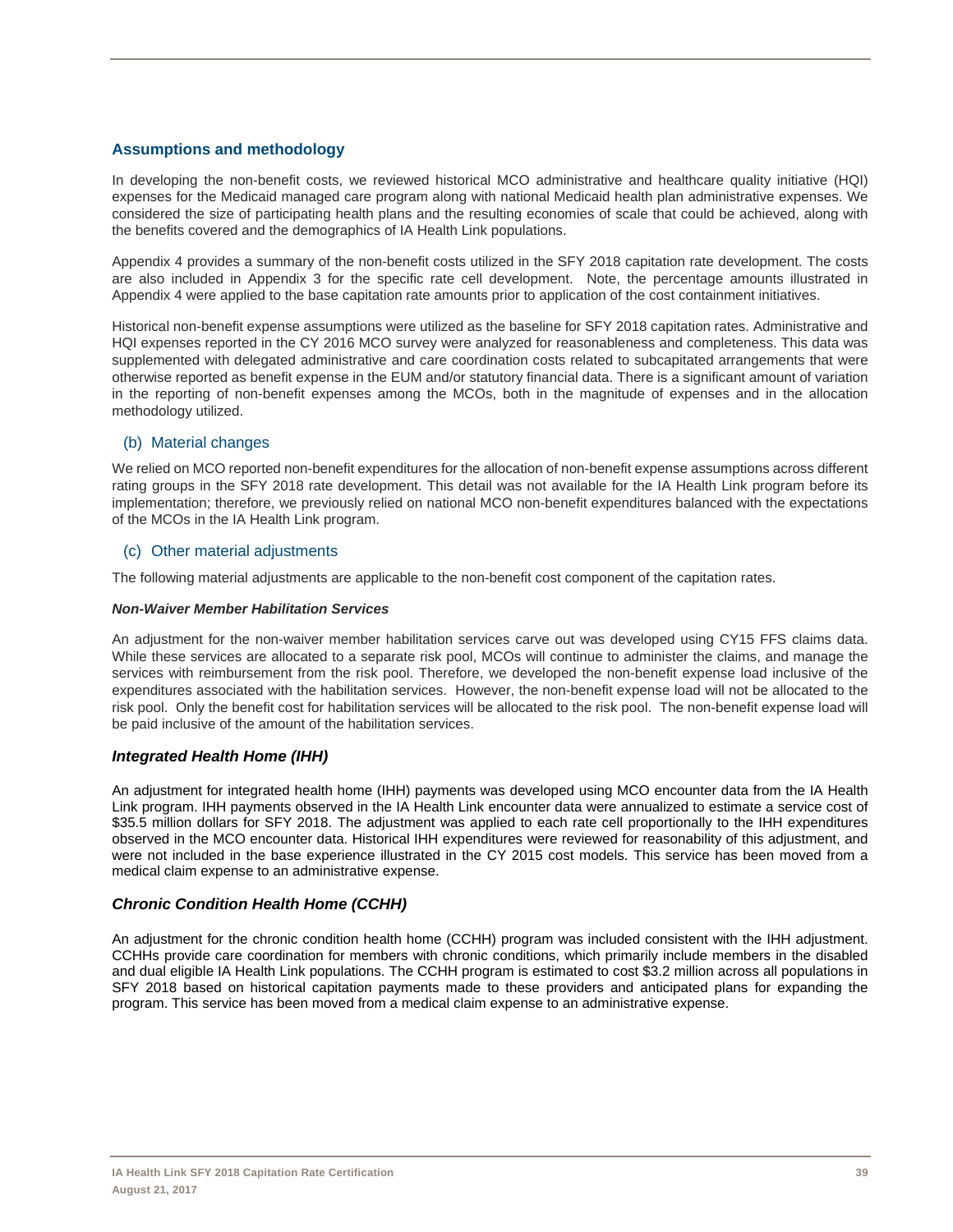## ii. Non-benefit costs, by cost category

Non-benefit expenses were developed based on individual components, utilizing historically applied non-benefit expense assumptions and allocated based upon MCO survey responses. The SFY 2018 non-benefit cost allowance was reviewed by population, and non-benefit expense assumptions were developed by category and rate cell on a percentage basis for the medical capitation rates and on a PMPM basis for the LTSS capitation rates. The resulting non-benefit costs are illustrated by rate cell in Appendix 4.

The following table illustrates the combined medical and LTSS administrative load by cost category on a composite basis across all populations:

| Table 11<br><b>State of lowa</b><br>Department of Human Services, Division of Medical Assistance<br><b>Administrative Load by Cost Category</b> |             |
|-------------------------------------------------------------------------------------------------------------------------------------------------|-------------|
| <b>Cost Category</b>                                                                                                                            | <b>PMPM</b> |
| <b>Administrative Costs</b>                                                                                                                     | \$42.55     |
| Provision for Margin                                                                                                                            | 3.84        |
| Taxes, Fees, and Assessments                                                                                                                    |             |
| <b>Other Material Non-Benefit Costs</b>                                                                                                         |             |
| <b>Total Non-Benefit Costs</b>                                                                                                                  |             |

Note: Certain MCOs reported a nominal amount of expenses categorized as "taxes, fees, and assessments". For purposes of reviewing the non-benefit expense allocation, these expenses were included under the "administrative costs" category.

### iii. Health insurance providers fee

### (a) Whether the fee is incorporated in the rates

Historically, DHS has compensated MCOs liable for the health insurance providers fee (HIF) by adjusting the rates for the data year. Therefore, we anticipate making adjustments to the SFY 2018 capitation rates for the HIF once the amount associated with these rates is known. Based on the timing of the capitation rates, we will make adjustments to the July to December 2017 payments for amounts due on September 30, 2018, and adjustments to the January to June 2018 payments for amounts due on September 30, 2019.

### (b) Fee year or data year

The HIF for each insurer is calculated based on the data year. Amended SFY 2018 capitation rates will be based on the HIF payments due on September 30, 2018 and September 30, 2019 for July to December 2017 payments and January to June 2018 payments, respectively.

### (c) Fee impact to rates

The calculation of the HIF reimbursement for each MCO subject to the HIF will be based on the final Form 8963 premium amounts reported by the insurer, HIF premium base, final HIF IRS invoices provided to the MCOs, Form 8963 premium amounts attributable to DHS, data year HIF tax percentages, and adjustments for premium revenue based on benefits described in 26 CFR §57.2(h)(2)(ix) such as nursing home and home health care. Final fee amounts are adjusted for the applicable income tax impact to reflect the non-tax deductible status of the HIF. The SFY 2018 capitation rates will be amended based on the HIF payments due on September 30, 2018 and September 30, 2019 for July to December 2017 payments and January to June 2018 payments, respectively.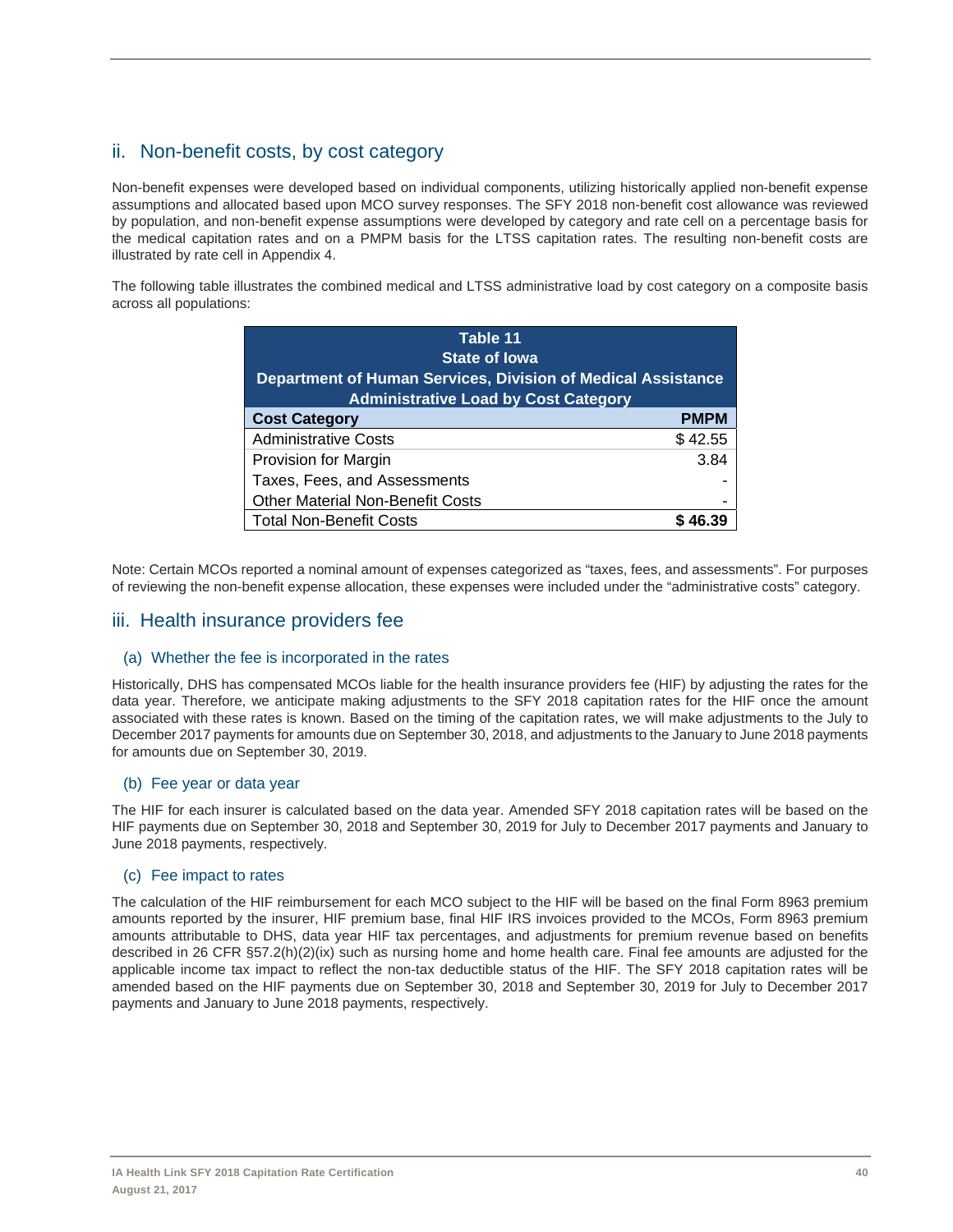### (d) Timing of adjustment

The SFY 2018 capitation rates illustrated in this certification do not reflect an adjustment for HIF reimbursement. After the actual amount of the HIF is known, the capitation rates will be retrospectively adjusted as appropriate to include the HIF amount. We anticipate completing the analysis to amend the SFY 2018 rates for July to December 2017 payments in the last quarter of calendar year 2018, and completing the analysis to amend the January to June 2018 payments in the last quarter of calendar year 2019.

### (e) Identification of long-term care benefits

Long-term care benefits are provided for members in the LTSS capitation rate cells. The medical capitation rate cells do not contain benefits for long-term care services.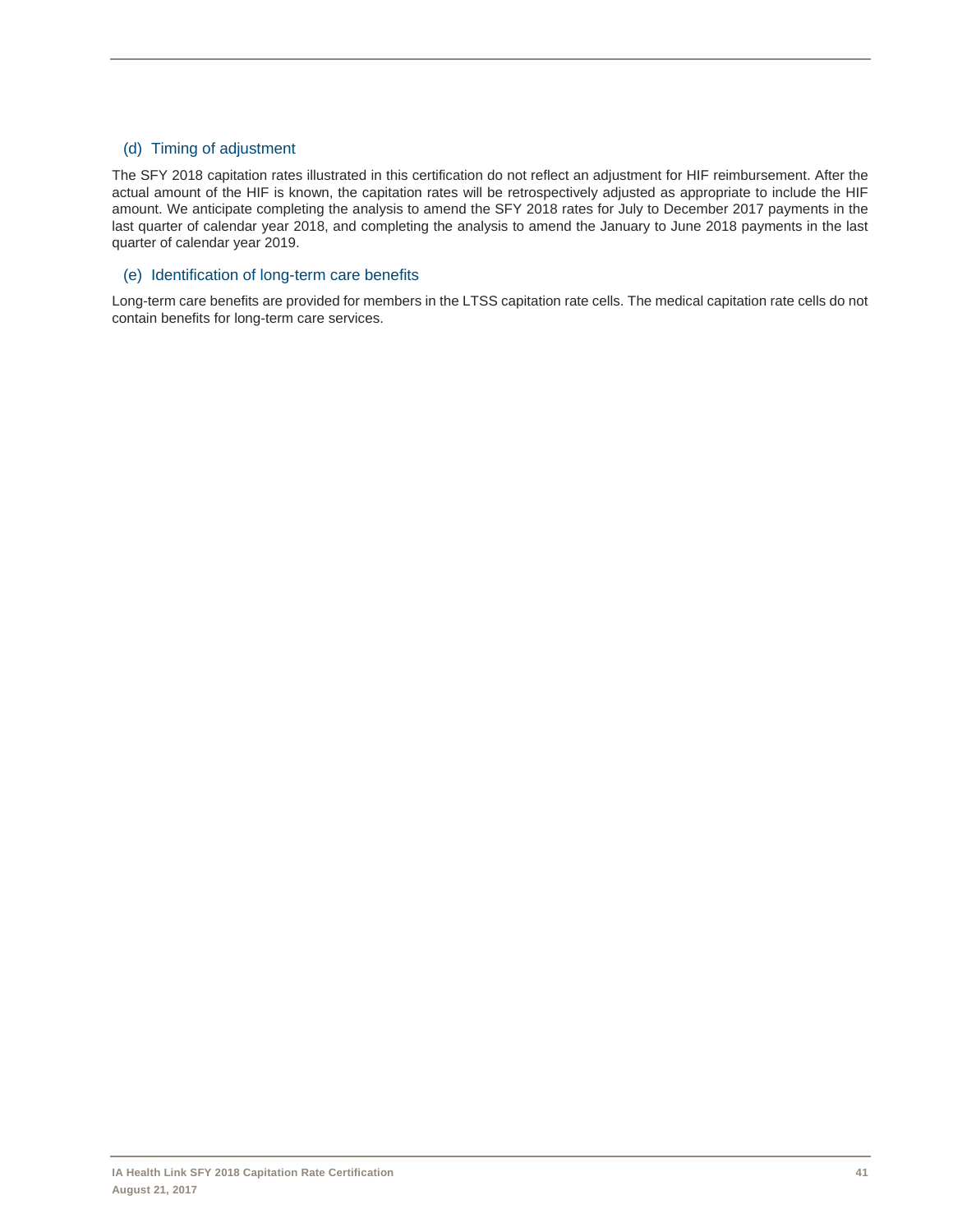# **6. RISK ADJUSTMENT AND ACUITY ADJUSTMENTS**

This section provides information on the risk adjustment included in the contract.

# **A. RATE DEVELOPMENT STANDARDS**

### i. Overview

In accordance with 42 CFR 438.5(g), we will follow the rate development standards related to budget-neutral risk adjustment for the IA Health Link managed care program. The composite rates for each of the TANF Children, TANF Adults, Wellness Plan, Disabled Children, Disabled Adults, dual eligible, and LTSS populations will be prospectively risk adjusted by MCO to reflect estimated prospective morbidity differences in the underlying population enrolling with each MCO.

## ii. Risk adjustment model

We will perform risk adjustment for populations in the rating period July 1, 2017 through June 30, 2018. For populations other than the LTSS population, we will use the Combined Chronic Illness and Pharmacy Payment System (CDPS+Rx) version 6.2.

For the LTSS population, we will risk adjust the MCO LTSS rates based on an MCO's CY 2015 base cost relative to the statewide composite for each LTSS rate cell.

## **B. APPROPRIATE DOCUMENTATION**

## i. Prospective risk adjustment

### (a) Data and adjustments

The risk adjustment analysis for populations other than LTSS will use October 1, 2015 through September 30, 2016 FFS and encounter data for medical risk adjustment purposes. We will provide full documentation of the results and methodology for the risk adjustment analysis, including any adjustments, when it is complete.

The risk adjustment analysis for the LTSS population will use the calendar year 2015 base data used in the SFY 2018 capitation rate development. The calendar year 2015 time period will be used rather than the October 1, 2015 through September 30, 2016 time period due to the sensitivity of the LTSS risk adjustment methodology to the management of the LTSS populations by the MCOs, and due to the quality of the reported reimbursement on the encounter data. Utilizing calendar year 2015 data mitigates these issues.

### (b) Risk adjustment model

Risk scores will be calculated for each MCO by rate group. The rate groups for purposes of medical risk adjustment will be TANF Children, TANF Adults, Wellness Plan, Disabled Children, Disabled Adults, dual eligible, and LTSS populations. Medical risk adjustment will not be performed for the maternity case rates, pregnant women, or newborn rate cells.

For the LTSS populations, we will risk adjust the MCO LTSS rates based on an MCO's cost relative to the statewide composite for each LTSS rate cell. The results of the LTSS risk adjustment process will be incorporated into the blended LTSS capitation rate, which will be specific to each MCO's mix of beneficiaries by rate cell. To maintain cost neutrality for the risk adjustment process, we will make adjustments, to the extent necessary, which will result in the composite blended LTSS rate across MCOs being equal before and after the risk adjustment is applied.

### (c) Risk adjustment methodology

The DHS risk adjustment is designed to be cost neutral for each of the defined populations. Relative scores will be normalized in a manner to result in an estimated composite prospective risk score of 1.000 for each population group, across all MCOs. The risk adjustment methodology uses generally accepted actuarial principles and practices.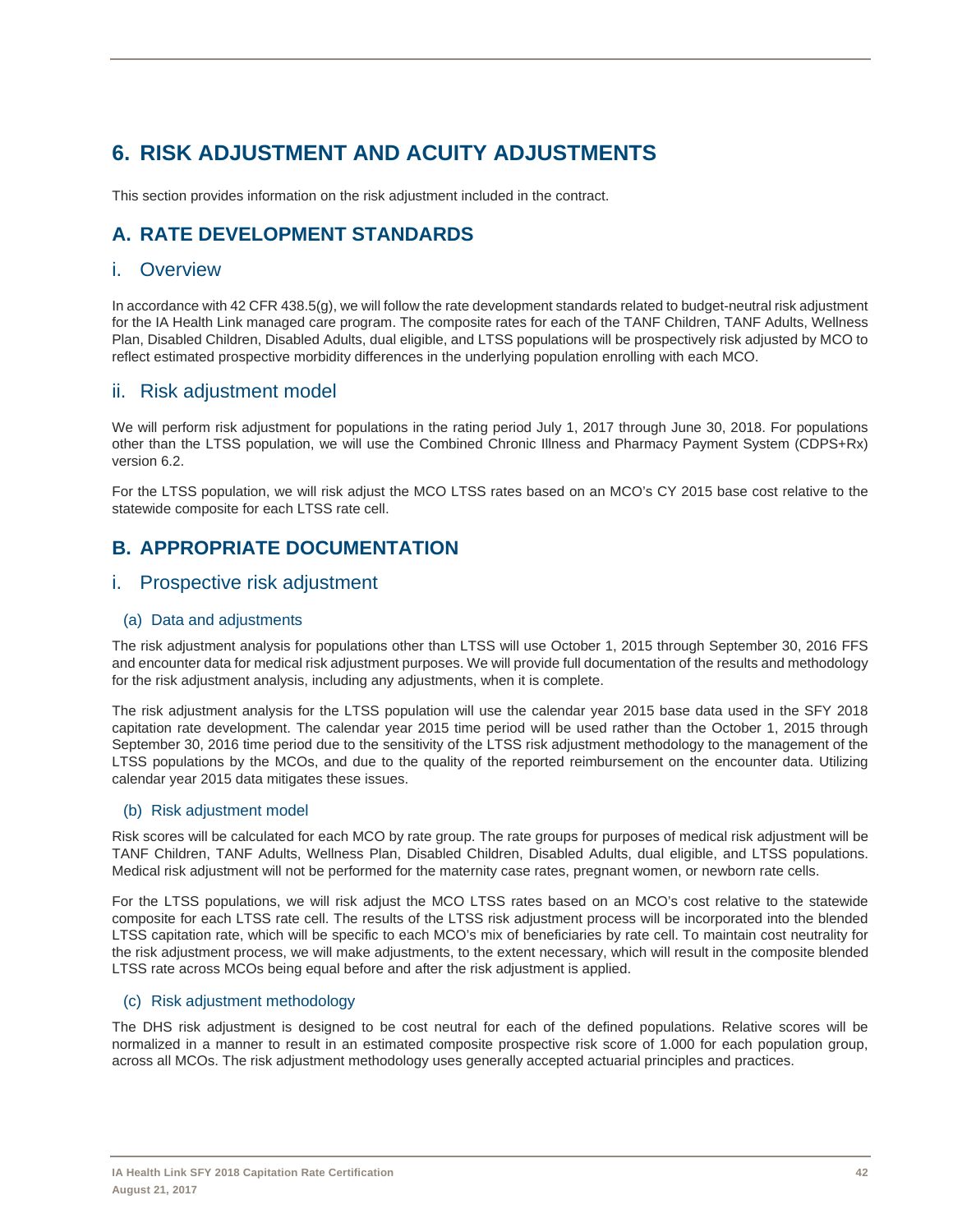### (d) Magnitude of the adjustment

The magnitude of the adjustment per MCO is not known at this time. We will provide full documentation of the results and methodology for the risk adjustment analysis when it is complete.

#### (e) Assessment of predictive value

We will provide full documentation of the results and methodology for the risk adjustment analysis when it is complete.

#### (f) Concerns with the risk adjustment process

At this time, we have no concerns with the risk adjustment process.

### ii. Retrospective risk adjustment

Not applicable, the risk adjustment analysis will use a prospective methodology.

### iii. Changes to the risk adjustment model

In SFY 2018, we will apply risk adjustment to the dual and LTSS populations.

### iv. Acuity adjustments

Not applicable, no acuity adjustments are proposed for the SFY 2018 capitation rates.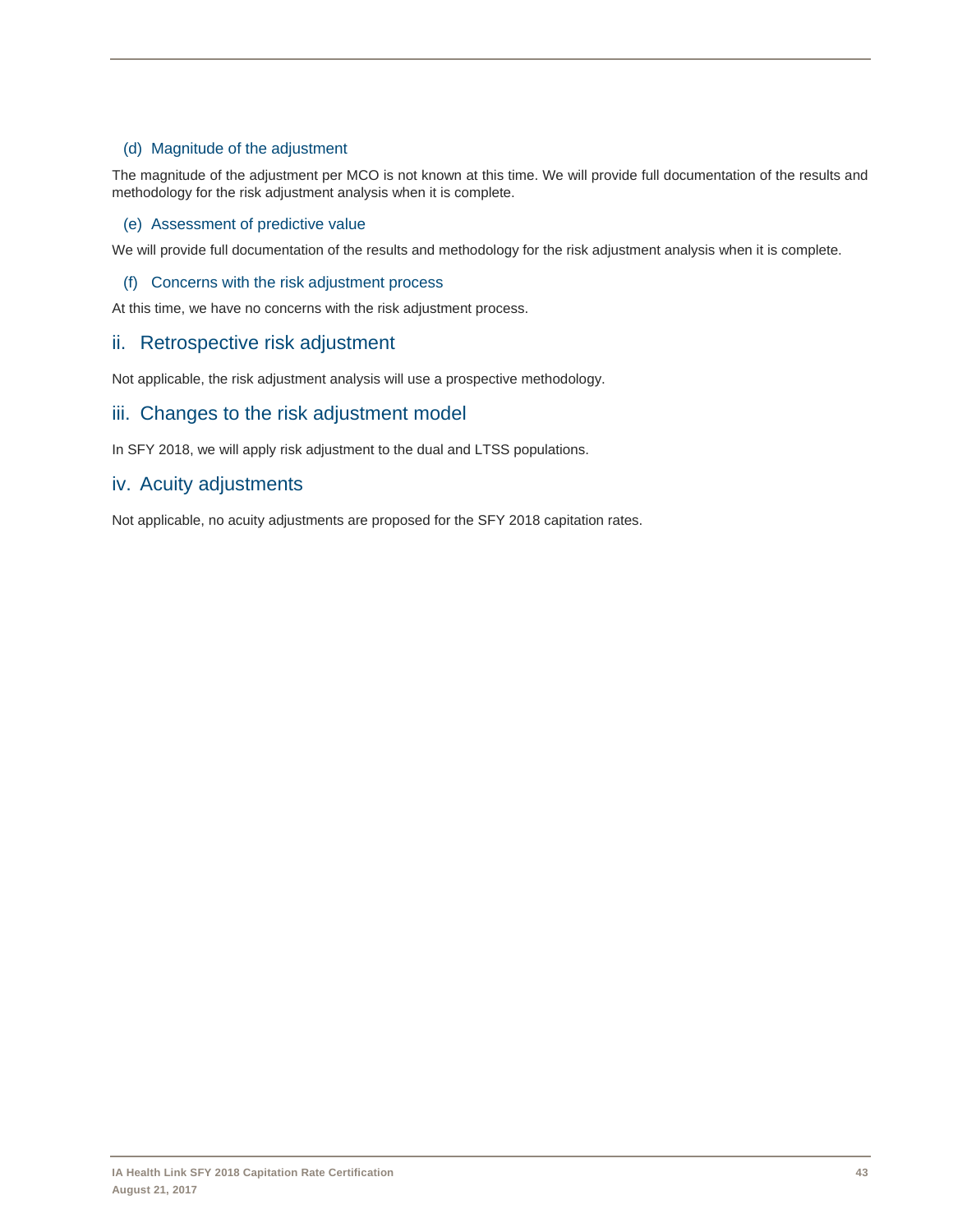# **SECTION II. MEDICAID MANAGED CARE RATES WITH LONG-TERM SERVICES AND SUPPORTS**

# **1. MANAGED LONG-TERM SERVICES AND SUPPORTS**

## **A. REQUIRED CONTENT**

The development of capitation rates for the LTSS portion of the IA Health Link managed care program is consistent with all requirements outlined in Section I of this report.

This section provides information about included managed long-term services and supports (LTSS) provided to certain beneficiaries enrolled in the IA Health Link managed care program. The IA Health Link program covers individuals receiving these services across several rating cells. Beneficiaries in these rate cells include elderly and disabled individuals age 19 and older who do not qualify for Medicare coverage and are receiving Medicaid assistance, including all home and community based waiver enrollees. A significant portion of services provided to these members are LTSS benefits including nursing facility, home care, and home and community based (HCBS) waiver services. IA Health Link includes individuals receiving the following services:

- Intermediate care facility or nursing home care
- ICF/ID facilities
- State resource centers
- **Hospice**
- Psychiatric mental institutions for children
- Home and Community Based Waiver Services, including:
	- o Physical Disability waiver
	- o Health and Disability waiver
	- o AIDS waiver
	- o Brain Injury waiver
	- o Elderly waiver
	- o Children's Mental Health waiver
	- o Intellectual Disability waiver

The capitation rates were developed with the LTSS benefits separate from the medical services. The LTSS managed care program will include individuals that are either dual eligible for both Medicare and Medicaid or Medicaid only eligible. Separate payments were developed for these services and are identified in Appendix 1.

We completed Section I of this report for MLTSS and other medical services.

## **B. RATE DEVELOPMENT STANDARDS**

The LTSS capitation rates for the IA Health Link managed care program have been developed as a single blended capitation rate for each LTSS rating group.

## **C. APPROPRIATE DOCUMENTATION**

### i. Required elements

This section contains documentation of the required elements of the LTSS managed care capitation rate development.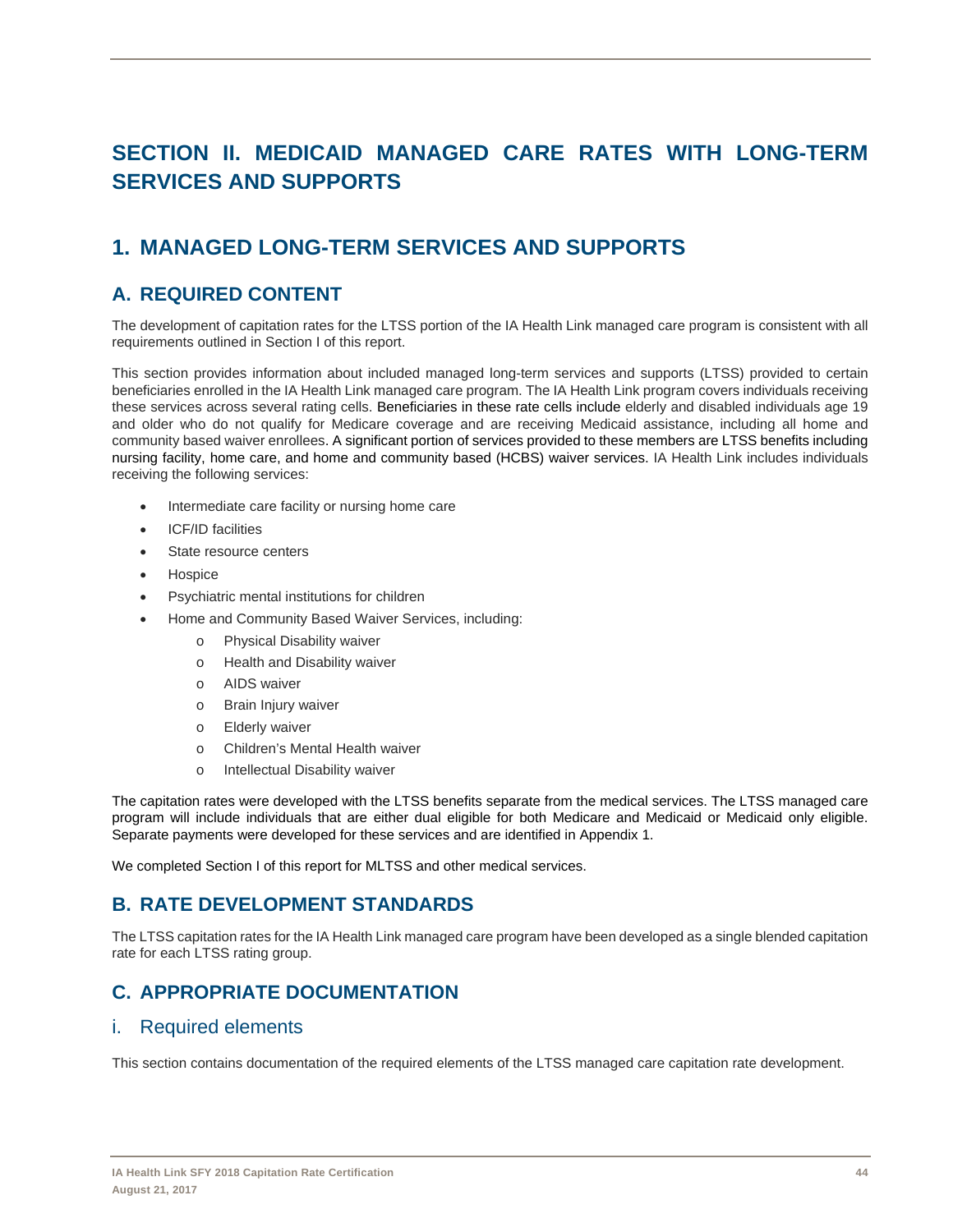### (a) Capitation rate structure

Capitation payments for LTSS benefits will be paid as a single capitation rate for each LTSS rating group though the rate will vary by MCO. MCO payments will vary based on actual MCO enrollment mix. The capitation rates for those eligible for LTSS benefits will be separated into two components: (i) base medical expenditure capitation rate, and (ii) LTSS capitation rate. The LTSS capitation rate will be a blend of the institutional component and the home and community based services component. The blend will reflect a targeted transition during the contract period from institutional setting to HCBS setting. The targeted blending is shown in Appendix 1 and varies by institutional and waiver type. The capitation rate for acute care services will not be blended.

### (b) Structure, data, assumptions, and methodology

The structure, data, assumptions, and methodology used to develop the LTSS capitation rates are discussed in (a) above.

### (c) Other payment structures

The LTSS capitation rate payments will have a withhold incentive component as discussed in Section I of this report. There are no other payment structures, incentives, or disincentives used to pay the MCOs.

### (d) Expected effect of managed LTSS

The rate cell structure encourages MCOs to manage the population toward lower cost settings by way of the blended LTSS rate. This is the basis for management efficiencies in LTSS programs. The transition between settings (e.g. nursing facility to HCBS) is gradual in nature and is not an immediate transition. Most often, individuals who reside in a nursing facility for a long period of time have lost their community supports and it becomes difficult to transition from an institutional setting.

### (e) Expected effect of care management by care setting and on level of care

We have assumed that manage care will impact utilization level of waiver services as the base data is from a FFS program. Additionally, we have assumed rebalancing between site of service. The rebalancing values are shown in Table 10.

## ii. Non-Benefit cost

As documented in Section I of this report, non-benefit costs will be provided for both the base medical services capitation rate and the LTSS capitation rate. The LTSS non-benefit costs will be included on a per member per month basis. The LTSS non-benefit costs primarily reflect care management services, along with a portion for general costs of health plans (e.g., claims processing, overhead support, and risk / contingency margin).

## iii. Experience and assumptions

The LTSS capitation rates were developed from historical FFS experience. For LTSS benefits, we used a combination of population rebalancing assumptions from other state Medicaid programs and requirements included in the IA Health Link program to determine the percentage shift of each LTSS population from an institutional setting of care to a community setting of care. Blended LTSS rate cells were determined using peer groups, matching the HCBS waiver populations with similar institutionalized populations. The percentage shift represents the average goal of rebalancing over the contract period.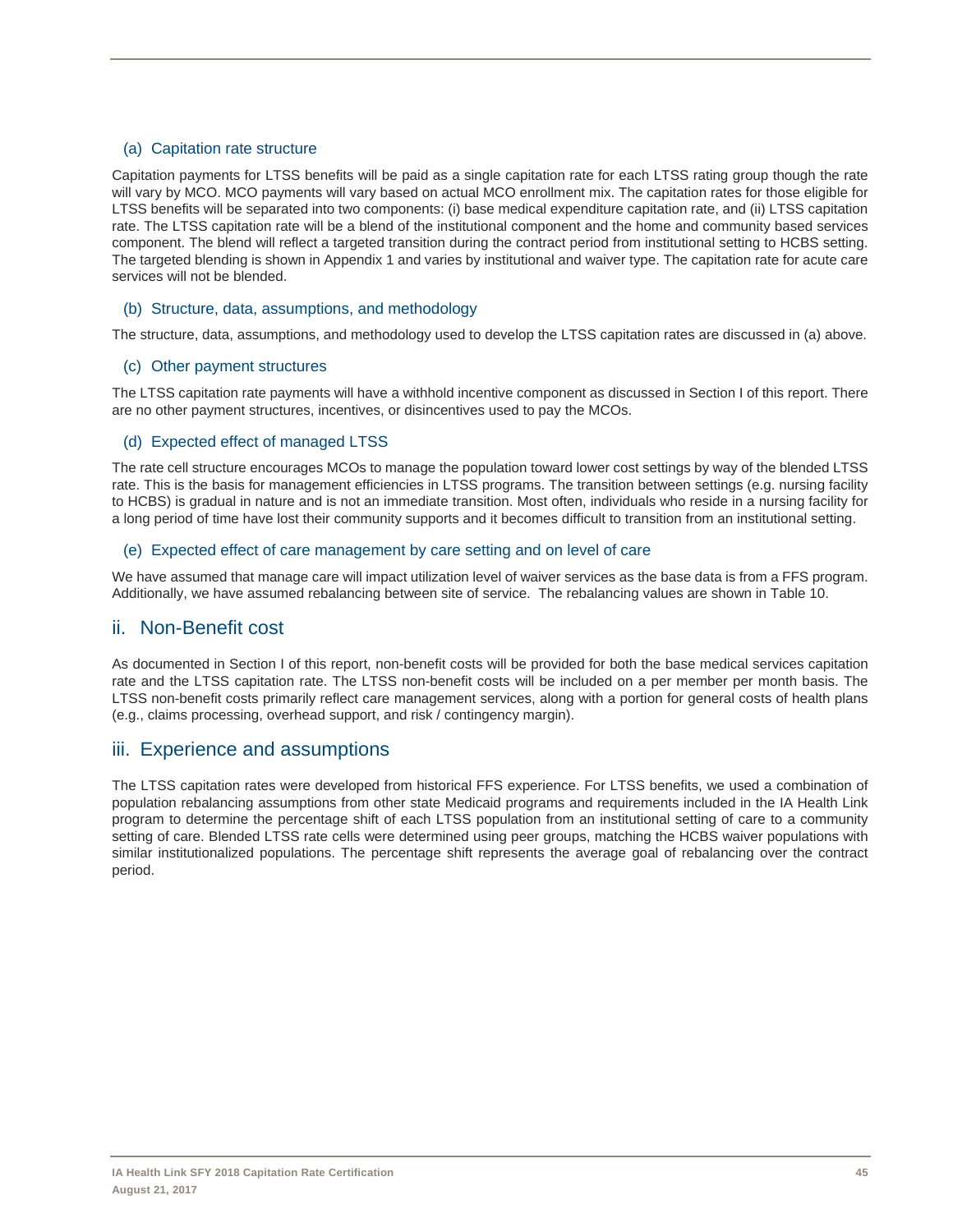# **SECTION III. NEW ADULT GROUP CAPITATION RATES**

# **1. DATA**

## **A. DESCRIPTION OF DATA**

The new adult group capitation rates were developed from experience for the population from CY 2015 experience consistent with discussion in Section I of this report. The experience is primarily from the FFS delivery system and a voluntary HMO population. A portion of the population was enrolled in the health insurance marketplace. Data and information for the population enrolled in the health insurance marketplace was not available, but assumptions were developed based on the relative morbidity of the population once they transitioned to the Iowa Health and Wellness Plan.

Section I, subsection 2 of this report thoroughly describes the data used in developing actuarially sound SFY 2018 capitation rates for the Wellness Plan population.

## **B. NEW ADULT GROUP POPULATION COVERED IN PREVIOUS RATING PERIODS**

## i. Availability of new data

For the SFY 2018 Wellness Plan rate development, we relied on FFS and MCO experience data specific to the population from CY 2015. New data sources available for the SFY 2018 rate development include emerging MCO encounter data, EUM expenditure data, and MCO survey information. MCO encounter data was used primarily to evaluate emerging experience for this population.

## ii. Experience monitoring

In the course of the SFY 2018 rate development, we reviewed emerging experience for each MCO during program year 1 of the IA Health Link program. We identified that an adjustment was necessary to account for higher than initially projected experience for this population. Additionally, we have reviewed emerging encounter data through December 2016. With improvement in encounter data, we anticipate having a greater ability to evaluate emerging experience data and utilize the emerging data for rate setting purposes in the future.

## iii. Actual versus projected experience

Table 12 illustrates the changes in projected enrollment for the Wellness Plan population from the prior certification.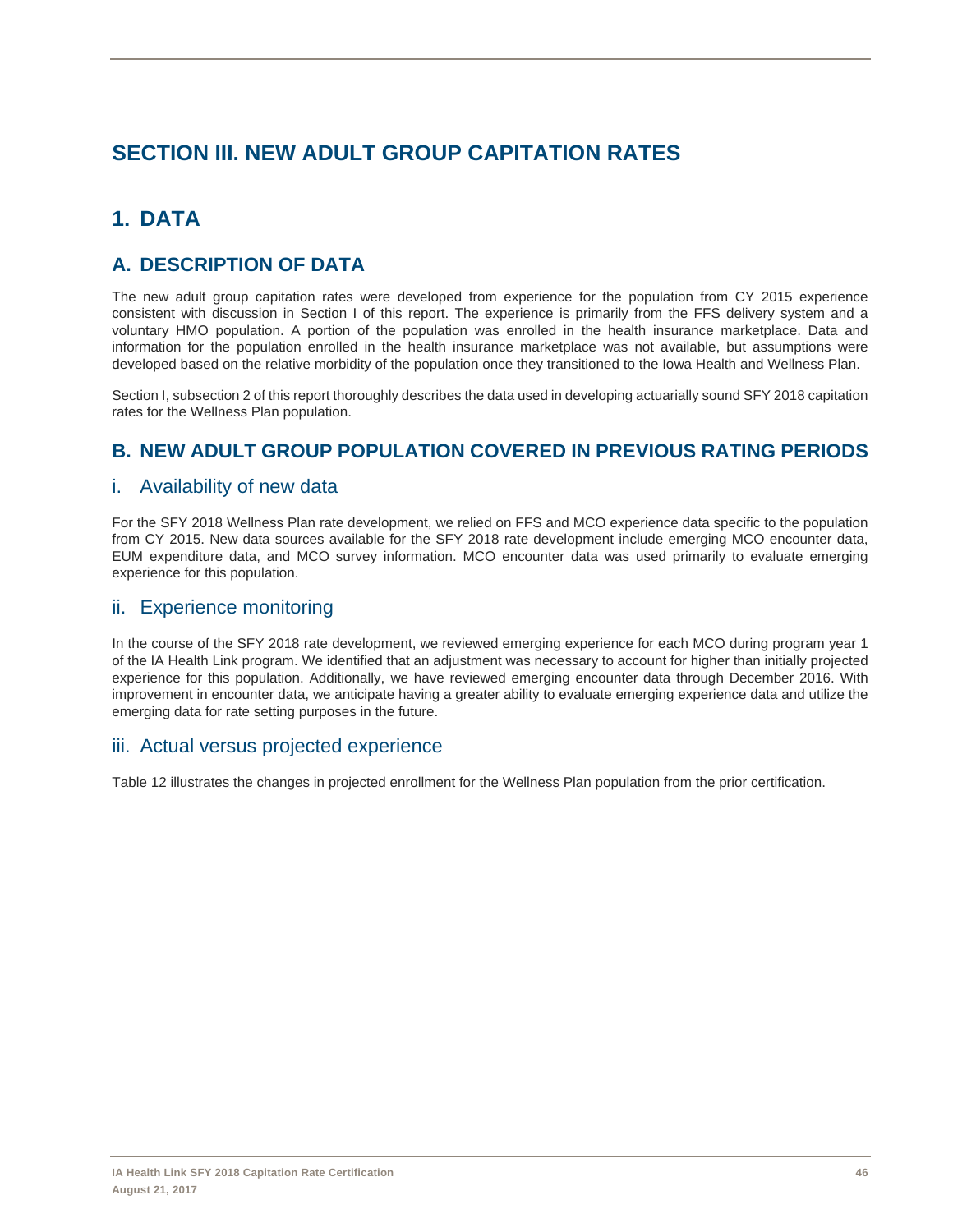| Table 12<br><b>State of lowa</b><br>Department of Human Services, Division of Medical Assistance<br><b>Wellness Plan Enrollment Projection Differences</b> |                                      |                                     |          |  |  |  |  |  |  |  |  |
|------------------------------------------------------------------------------------------------------------------------------------------------------------|--------------------------------------|-------------------------------------|----------|--|--|--|--|--|--|--|--|
| <b>Rate Cell</b>                                                                                                                                           | <b>SFY 2014</b><br><b>Enrollment</b> | <b>Current</b><br><b>Projection</b> | % Change |  |  |  |  |  |  |  |  |
| WP 19-24 F (Medically Exempt)                                                                                                                              | 700                                  | 1,125                               | 60.7%    |  |  |  |  |  |  |  |  |
| WP 19-24 M (Medically Exempt)                                                                                                                              | 649                                  | 838                                 | 29.1%    |  |  |  |  |  |  |  |  |
| WP 25-34 F (Medically Exempt)                                                                                                                              | 1,056                                | 2,271                               | 115.1%   |  |  |  |  |  |  |  |  |
| WP 25-34 M (Medically Exempt)                                                                                                                              | 1,161                                | 2,000                               | 72.3%    |  |  |  |  |  |  |  |  |
| WP 35-49 F (Medically Exempt)                                                                                                                              | 1,375                                | 3,470                               | 152.4%   |  |  |  |  |  |  |  |  |
| WP 35-49 M (Medically Exempt)                                                                                                                              | 1,347                                | 2,862                               | 112.5%   |  |  |  |  |  |  |  |  |
| WP 50+ M&F (Medically Exempt)                                                                                                                              | 2,500                                | 5,427                               | 117.1%   |  |  |  |  |  |  |  |  |
| WP 19-24 F (Non-Medically Exempt)                                                                                                                          | 6,303                                | 15,813                              | 150.9%   |  |  |  |  |  |  |  |  |
| WP 19-24 M (Non-Medically Exempt)                                                                                                                          | 5,839                                | 12,625                              | 116.2%   |  |  |  |  |  |  |  |  |
| WP 25-34 F (Non-Medically Exempt)                                                                                                                          | 9,508                                | 19,289                              | 102.9%   |  |  |  |  |  |  |  |  |
| WP 25-34 M (Non-Medically Exempt)                                                                                                                          | 10,448                               | 15,500                              | 48.4%    |  |  |  |  |  |  |  |  |
| WP 35-49 F (Non-Medically Exempt)                                                                                                                          | 12,372                               | 19,118                              | 54.5%    |  |  |  |  |  |  |  |  |
| WP 35-49 M (Non-Medically Exempt)                                                                                                                          | 12,122                               | 16,939                              | 39.7%    |  |  |  |  |  |  |  |  |
| WP 50+ M&F (Non-Medically Exempt)                                                                                                                          | 22,503                               | 31,358                              | 39.4%    |  |  |  |  |  |  |  |  |

Additionally, the program year 1 capitation rates were developed based on a composite Wellness Plan population (medically and non-medically exempt combined) for each rate cell with a relativity factor applied to develop separate rates based on the medically exempt status. We have utilized actual experience specific to each population in developing the SFY 2018 capitation rates.

## iv. Adjustments for differences between projected and actual experience

The SFY 2018 Wellness Plan capitation rates are based on CY 2015 FFS and MCO experience. We have considered emerging experience through December 2016 based upon reported MCO information. We have otherwise made no specific adjustments to reflect differences in projected vs. actual experience.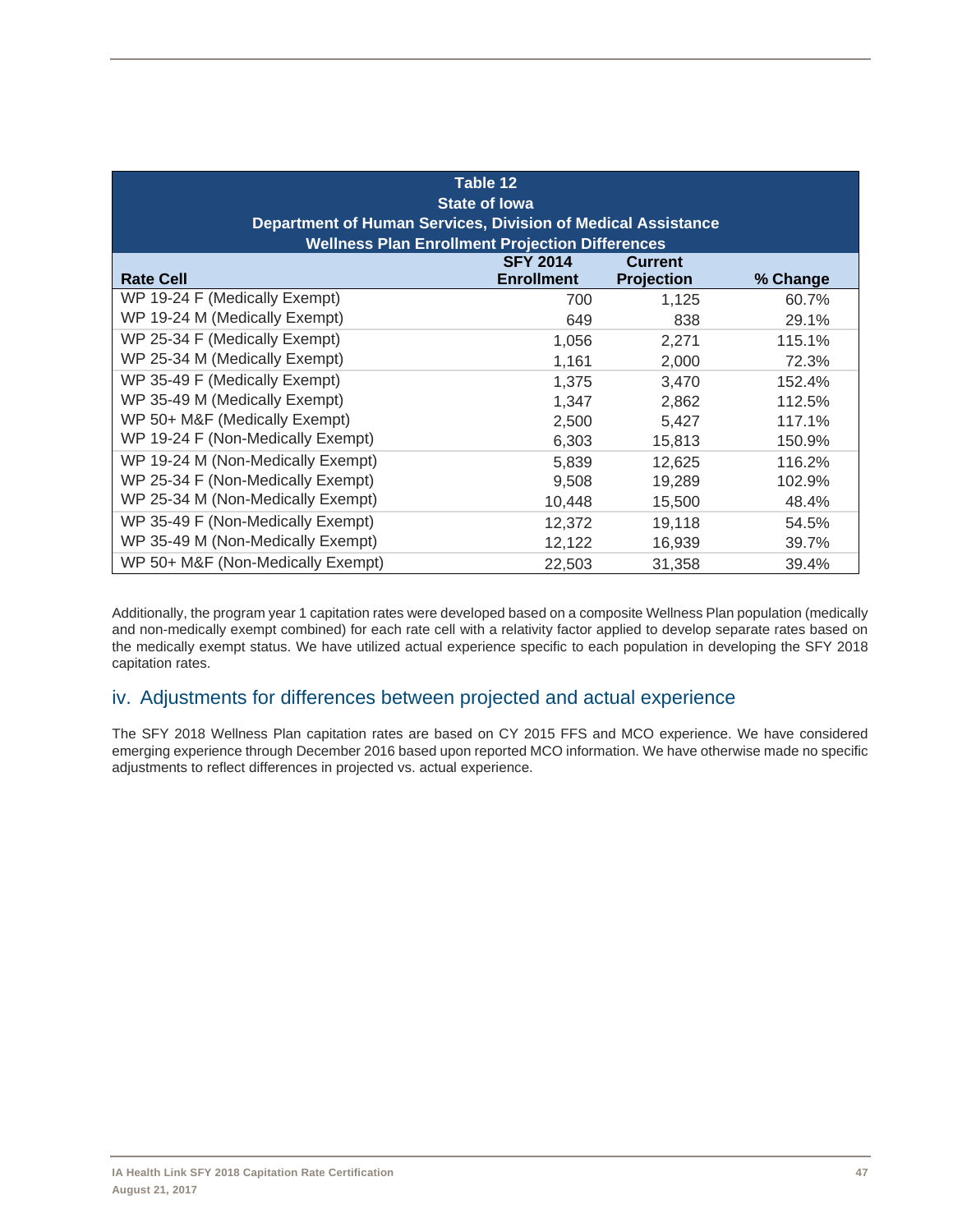# **2. PROJECTED BENEFIT COSTS**

# **A. NEW ADULT GROUP CONSIDERATIONS**

## i. New adult groups covered in previous rating periods

### (a) Experience specific to newly eligible adults

CY 2015 experience for the Wellness Plan population comprised the underlying data used in the development of the SFY 2018 capitation rates as outlined in Section I of this report.

### (b) Changes in data sources, assumptions, or methodologies since last certification

The data sources, assumptions, and methodologies are consistent with the program year 1 certification, but with additional acknowledgement of emerging MCO experience as outlined in Section I of this report.

### (c) Assumption changes since last certification

Assumptions were developed using FFS and MCO experience for the Wellness Plan population as outlined in Section I of this report. Assumptions in the program year 1 capitation rate certification and corresponding rate amendments were based on a blend of FFS and MCO experience.

## **B. REQUIRED ELEMENTS**

## i. Acuity or health status adjustments

Not applicable, no acuity adjustments were applied in the development of Wellness Plan capitation rates.

## ii. Adjustments for pent-up demand

Not applicable, no pent-up demand adjustments were applied in the development of Wellness Plan capitation rates.

## iii. Adjustments for adverse selection

Not applicable, no adverse selection adjustments were applied in the development of Wellness Plan capitation rates.

## iv. Adjustments for demographics

Not applicable, no demographic adjustments were applied in the development of Wellness Plan capitation rates.

## v. Differences in provider reimbursement rates or provider networks

No adjustments for provider reimbursement or provider network were applied in the development of Wellness Plan capitation rates, other than those documented in Section I of this report.

## vi. Other material adjustments

No other material adjustments were applied in the development of Wellness Plan capitation rates.

## **C. CHANGES TO BENEFIT PLAN**

No benefit changes have been made to services covered under the Wellness Plan, other than those documented in Section I of this report.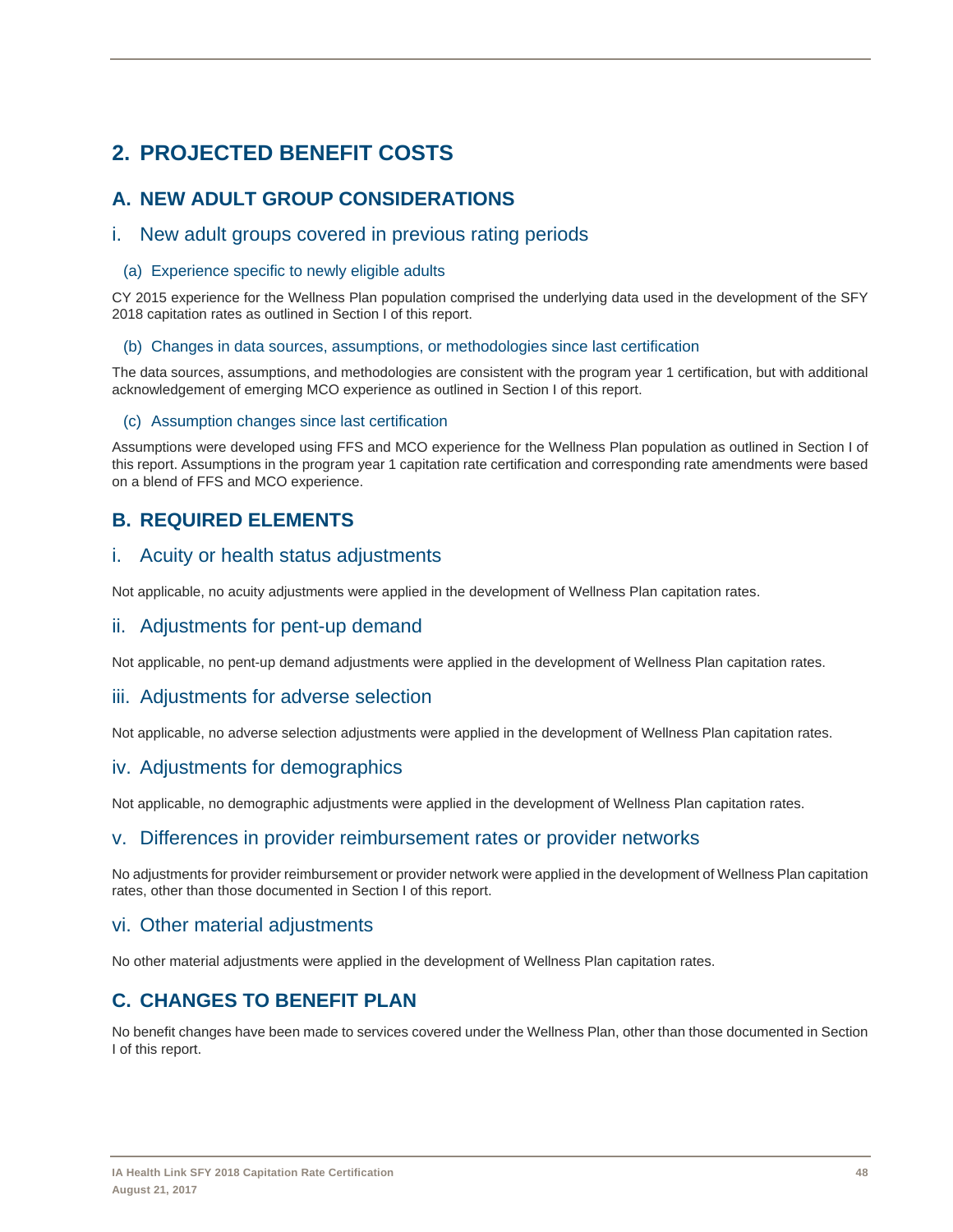# **D. OTHER MATERIAL CHANGES OR ADJUSTMENTS**

In developing capitation rates for previous rating periods, we applied a relativity factor for medically exempt and nonmedically exempt beneficiaries. We have removed the relativity factor for SFY 2018 capitation rate development based on establishing capitation rates specific to those populations by utilizing historical experience only for those individuals.

We relied upon FFS and MCO experience from CY 2015 for the SFY 2018 rate development for the Wellness Plan.

All other material adjustments or changes in the Wellness Plan rate development are documented in Section I of this report.

# **3. PROJECTED NON-BENEFIT COSTS**

# **A. NEW ADULT GROUP CONSIDERATIONS**

## i. Changes in data sources, assumptions, or methodologies since last certification

Non-benefit cost development for the Wellness Plan population is consistent with the development documented in Section I of this report. The resulting non-benefit cost assumptions are not materially different from the assumptions developed for SFY 2017 capitation rates.

## ii. Assumption changes since previous certification

Assumption changes for the Wellness Plan population since the previous certification are documented in Section I of this report.

## iii. Key assumptions

Key assumptions related to the Wellness Plan population are documented in Section I of this report.

# **4. FINAL CERTIFIED RATES OR RATE RANGES**

## **A. REQUIRED ELEMENTS**

## i. Comparison to previous certification

Tables 1 and 2 illustrate the changes in estimated capitation rates from the June 2017 rates to the SFY 2018 capitation rates. On an aggregate basis, the Wellness Plan rates are estimated to increase by 17.9% from the June 2017 rates.

## ii. Description of other material changes to the capitation rates

All material changes to the Wellness Plan rate development methodology have been documented in Section I of this report.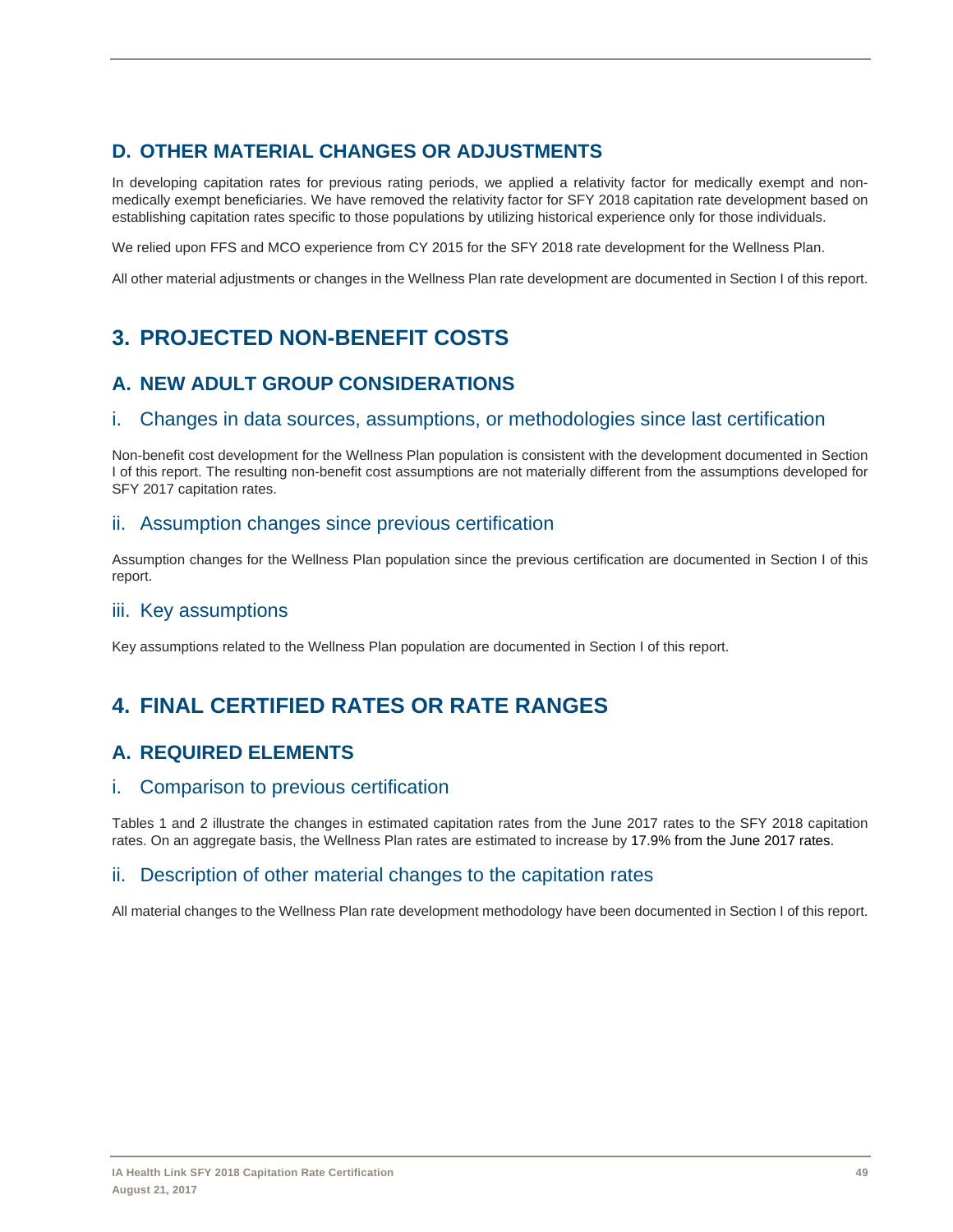# **5. RISK MITIGATION STRATEGIES**

# **A. DESCRIPTION OF RISK MITIGATION STRATEGY**

The risk mitigation strategy for the Wellness Plan population is documented in Section I, subsection 6 of this report. No additional risk mitigation strategies are in effect for the SFY 2018 rating period.

## **B. NEW ADULT GROUPS COVERED IN PREVIOUS RATE SETTING**

## i. Changes in risk mitigation strategy relative to previous rating periods

A risk corridor had been proposed for the Wellness population in the contract year 1. The risk corridor is still under CMS review. A risk corridor will not be used in contract year 2.

## ii. Rationale for changes in risk mitigation strategy

Not with additional data available, we do not anticipate changes in the population experience from the baseline data.

## iii. Relevant experience, results, or preliminary information

Experience for contract year 1 is still under review.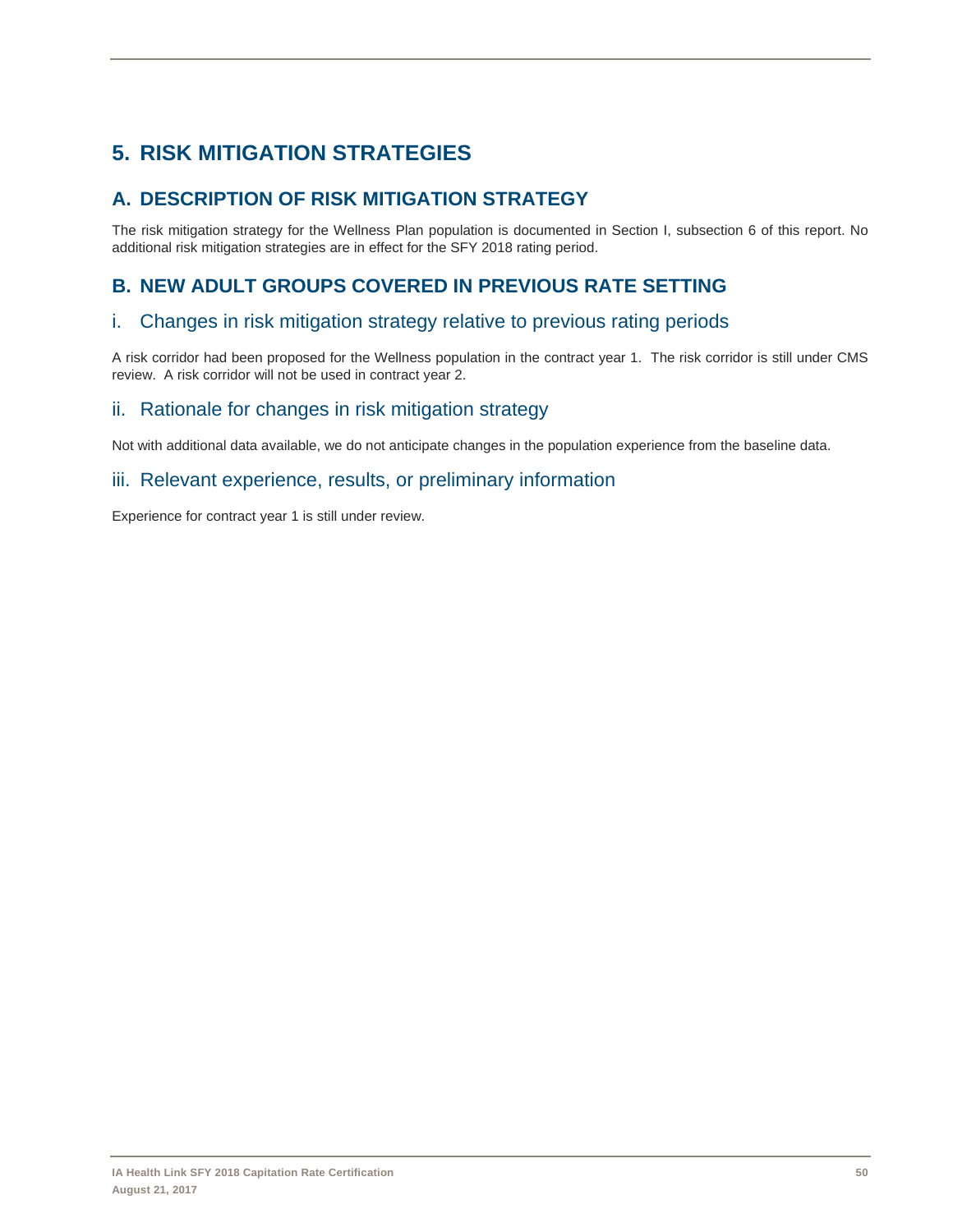### **State of Iowa Department of Human Services, Division of Medical Assistance IA Health Link Program SFY 2018 Capitation Rates Actuarial Certification**

I, Robert M. Damler, am a Principal and Consulting Actuary with the firm of Milliman, Inc. I am a Member of the American Academy of Actuaries and a Fellow of the Society of Actuaries. I meet the qualification standards established by the American Academy of Actuaries and have followed the standards of practice established by the Actuarial Standards Board. I have been employed by the State of Iowa, Department of Human Services, Division of Medical Assistance to perform an actuarial review and certification regarding the development of capitation rates for the IA Health Link program effective July 1, 2017 for the covered populations. I am generally familiar with the state-specific Medicaid program, eligibility rules, and benefit provisions.

The capitation rates provided with this certification are considered "actuarially sound" for purposes of 42 CFR 438.4(a), according to the following criteria:

 the capitation rates provide for all reasonable, appropriate, and attainable costs that are required under terms of the contract and for the operation of the MCO for the time period and population covered under the terms of the contract, and such capitation rates were developed in accordance with the requirements under 42 CFR 438.4(b).

For the purposes of this certification and consistent with the requirements under 42 CFR 438.4(a), "actuarial soundness" is defined as in ASOP 49:

*"Medicaid capitation rates are "actuarially sound" if, for business for which the certification is being prepared and for the period covered by the certification, projected capitation rates and other revenue sources provide for all reasonable, appropriate, and attainable costs. For purposes of this definition, other revenue sources include, but are not limited to, expected reinsurance and governmental stop-loss cash flows, governmental risk-adjustment cash flows, and investment income. For purposes of this definition, costs include, but are not limited to, expected health benefits; health benefit settlement expenses; administrative expenses; the cost of capital, and government-mandated assessments, fees, and taxes."*

The assumptions used in the development of the actuarially sound capitation rates have been documented in my correspondence with the State of Iowa. The actuarially sound capitation rates that are associated with this certification are effective for state fiscal year 2018, July 1, 2017 to June 30, 2018.

The actuarially sound capitation rates are based on a projection of future events. Actual experience may be expected to vary from the experience assumed in the rates.

In developing the actuarially sound capitation rates, I have relied upon data and information provided by the State. I have relied upon the State for audit of the data. However, I did review the data for reasonableness and consistency.

The capitation rates developed may not be appropriate for any specific health plan. An individual health plan will need to review the rates in relation to the benefits that it will be obligated to provide. The health plan should evaluate the rates in the context of its own experience, expenses, capital and surplus, and profit requirements prior to agreeing to contract with the State. The health plan may require rates above, equal to, or below the actuarially sound capitation rates that are associated with this certification.

 $\overline{a}$ 

Robert M. Damler, FSA Member, American Academy of Actuaries

August 21, 2017 Date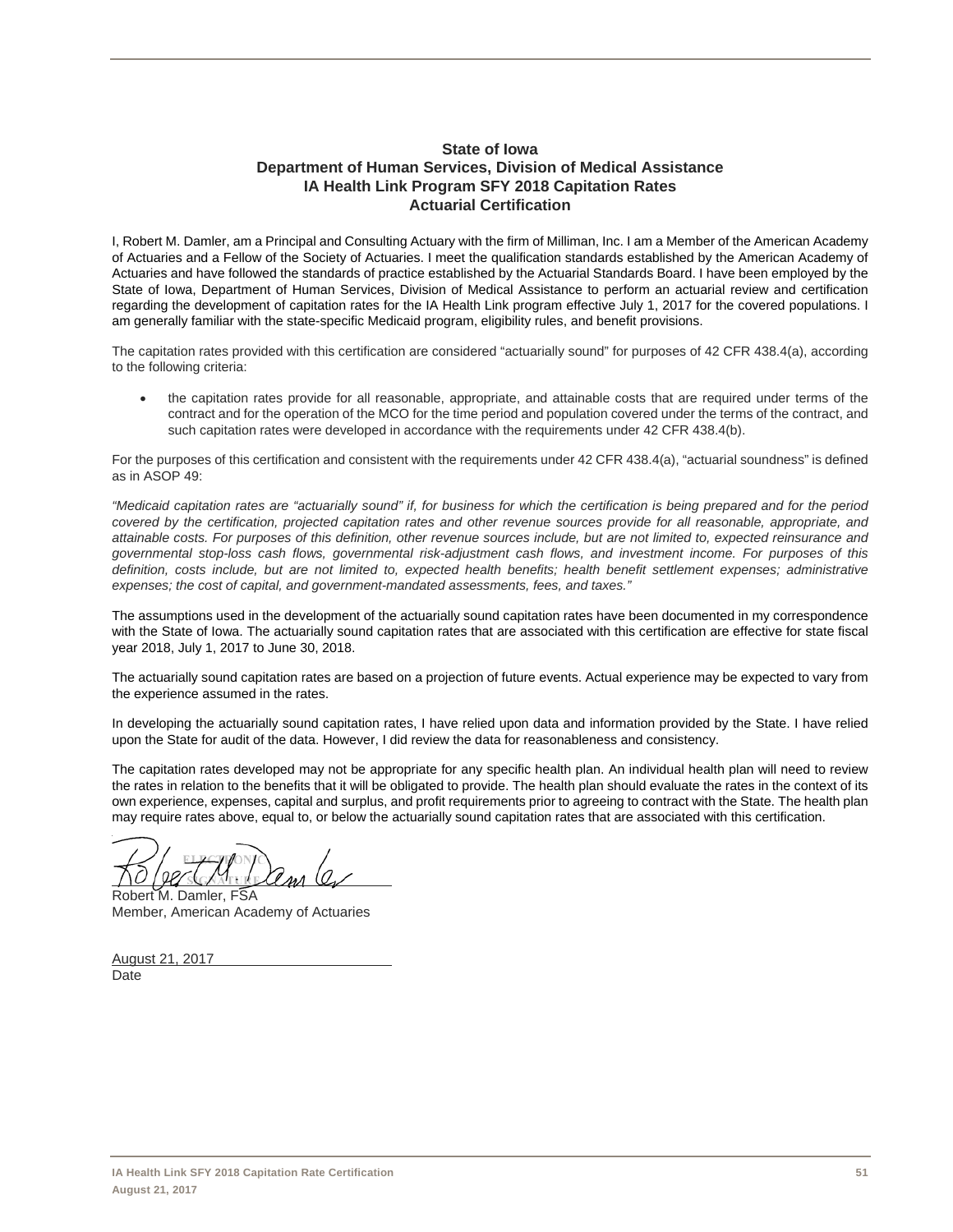# **LIMITATIONS**

The services provided for this project were performed under the contract between Milliman and the State of Iowa dated June 14, 2017.

The information contained in this report has been prepared for the State of Iowa, Department of Human Services, Division of Medical Assistance (DHS) and their consultants and advisors to provide documentation of the development of the state fiscal year 2018 actuarially sound capitation rates for IA Health Link program populations served under the Medicaid managed care program. The data and information presented may not be appropriate for any other purpose.

It is our understanding that the information contained in this letter will be shared with CMS and may be utilized in a public document. Any distribution of the information should be in its entirety. Any user of the data must possess a certain level of expertise in actuarial science and healthcare modeling so as not to misinterpret the information presented.

Milliman makes no representations or warranties regarding the contents of this letter to third parties. Likewise, third parties are instructed that they are to place no reliance upon this letter prepared for DHS by Milliman that would result in the creation of any duty or liability under any theory of law by Milliman or its employees to third parties. Other parties receiving this letter must rely upon their own experts in drawing conclusions about the capitation rates, assumptions, and trends.

Milliman has relied upon certain data and information provided by DHS and the participating Medicaid MCOs in the development of the state fiscal year 2018 capitation rates. The information may not be appropriate for any other purpose. Milliman has relied upon DHS and the MCOs for the accuracy of the data and accepted it without audit. To the extent that the data provided is not accurate, the capitation rate development would need to be modified to reflect revised information. Although the capitation rates have been certified as actuarially sound, the capitation rates may not be appropriate for any individual MCO. Results will differ if actual experience is different from the assumptions contained in the capitation rate setting documentation. DHS and Milliman provide no guarantee, either written or implied, that the data and information is 100% accurate or error free.

It should be emphasized that capitation rates are a projection of future costs based on a set of assumptions. Results will differ if actual experience is different from the assumptions contained in this report.

Guidelines issued by the American Academy of Actuaries require actuaries to include their professional qualifications in all actuarial communications. The authors of this report are members of the American Academy of Actuaries and meet the qualification standards for performing the analyses contained herein.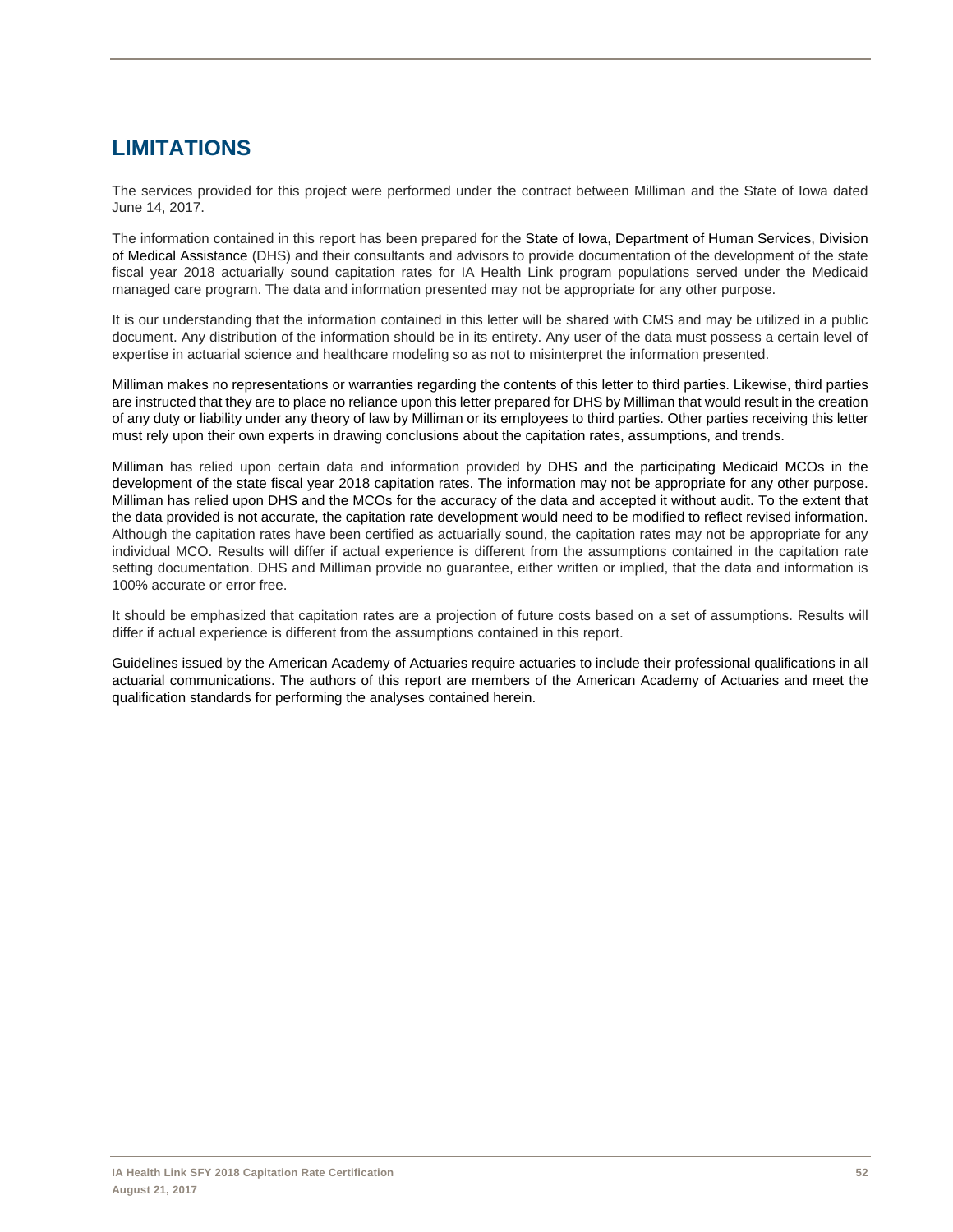# **APPENDIX 1: SFY 2018 CAPITATION RATES**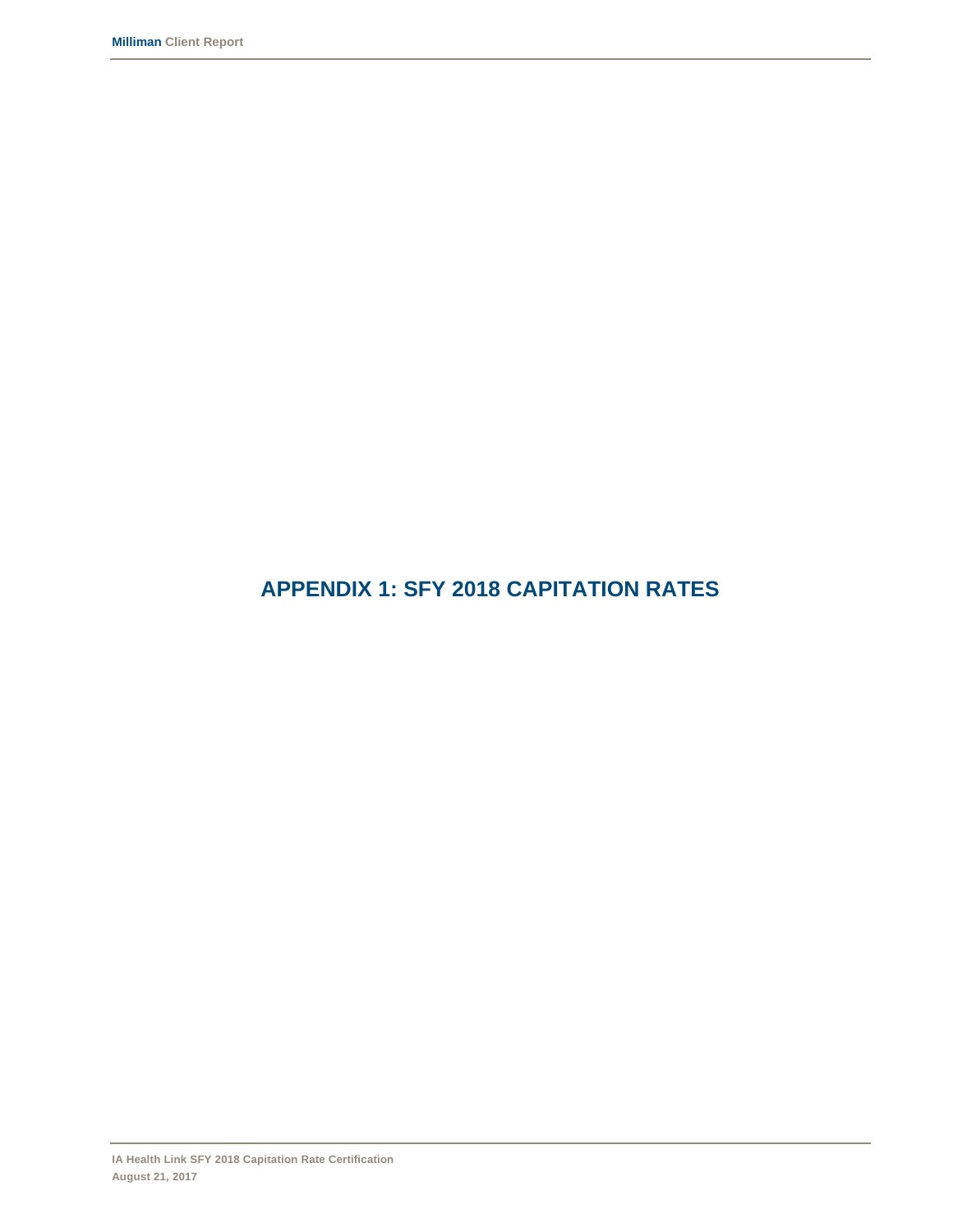|                                               |                   |                      |                |                                    | <b>Medical Gross Capitation</b> |                 |                        |                          |                      |
|-----------------------------------------------|-------------------|----------------------|----------------|------------------------------------|---------------------------------|-----------------|------------------------|--------------------------|----------------------|
|                                               | SFY18             | <b>Gross Base</b>    |                | <b>Habilitation</b>                | <b>GME</b>                      | <b>UIHC</b>     |                        |                          | Habilitation         |
|                                               | Monthly           | Medical              |                | <b>Services Risk</b>               | Supplemental                    | Supplemental    | <b>Gross Total</b>     |                          | <b>Services Risk</b> |
| <b>Capitation Rate Cell</b>                   | <b>Enrollment</b> | Capitation           | 1915b(3)       | Pool                               | <b>PMPM</b>                     | <b>PMPM</b>     | <b>State Plan Rate</b> | 1915b(3)                 | Pool                 |
| Children 0-59 days M&F                        | 4,018             |                      |                |                                    |                                 |                 |                        | \$0.00                   |                      |
| Children 60-364 days M&F                      | 17,116            | \$1,838.52<br>210.02 | \$0.00         | \$0.00<br>$\overline{\phantom{a}}$ | \$5.28<br>5.28                  | \$50.24<br>8.69 | \$1,894.04<br>223.99   | ٠                        | \$0.00               |
| Children 1-4 M&F                              | 61,875            | 127.97               |                |                                    | 5.28                            | 3.59            | 136.84                 | $\ddot{\phantom{1}}$     |                      |
| Children 5-14 M&F                             | 122,890           | 141.72               | (0.43)         | (0.04)                             | 5.28                            | 2.37            | 148.90                 | 0.43                     | 0.04                 |
| Children 15-20 F                              | 20,897            | 229.96               | (2.99)         | (2.55)                             | 5.28                            | 3.77            | 233.47                 | 2.99                     | 2.55                 |
| Children 15-20 M                              | 18,973            | 203.44               | (4.07)         | (2.81)                             | 5.28                            | 2.84            | 204.68                 | 4.07                     | 2.81                 |
| Non-Expansion Adults 21-34 F                  | 27,764            | 336.66               | (8.75)         | (0.45)                             | 5.28                            | 8.29            | 341.03                 | 8.75                     | 0.45                 |
| Non-Expansion Adults 21-34 M                  | 6,092             | 218.14               | (1.75)         | (0.27)                             | 5.28                            | 5.08            | 226.48                 | 1.75                     | 0.27                 |
| Non-Expansion Adults 35-49 F                  | 14,949            | 517.44               | (5.17)         | (0.53)                             | 5.28                            | 9.53            | 526.55                 | 5.17                     | 0.53                 |
| Non-Expansion Adults 35-49 M                  | 6,183             | 386.49               | (1.55)         | (0.27)                             | 5.28                            | 11.52           | 401.47                 | 1.55                     | 0.27                 |
| Non-Expansion Adults 50+ M&F                  | 3,052             | 635.65               | (1.91)         | (0.38)                             | 5.28                            | 13.13           | 651.77                 | 1.91                     | 0.38                 |
| Pregnant Women                                | 6,972             | 351.63               | (5.63)         | (0.22)                             | 5.28                            | 19.12           | 370.18                 | 5.63                     | 0.22                 |
| CHIP - Children 0-59 days M&F                 | 9                 | \$1,838.52           | \$0.00         | \$0.00                             | \$0.00                          | \$0.00          | \$1,838.52             | \$0.00                   | \$0.00               |
| CHIP - Children 60-364 days M&F               | 163               | 210.02               |                | $\overline{\phantom{a}}$           |                                 |                 | 210.02                 | $\overline{\phantom{a}}$ |                      |
| CHIP - Children 1-4 M&F                       | 53                | 127.97               |                | $\sim$                             |                                 | ä               | 127.97                 | ÷,                       | $\sim$               |
| CHIP - Children 5-14 M&F                      | 12,015            | 141.72               | (0.43)         | (0.04)                             |                                 |                 | 141.25                 | 0.43                     | 0.04                 |
| CHIP - Children 15-20 F                       | 2,023             | 229.96               | (2.99)         | (2.55)                             |                                 | ٠               | 224.42                 | 2.99                     | 2.55                 |
| CHIP - Children 15-20 M                       | 2,021             | 203.44               | (4.07)         | (2.81)                             |                                 | ٠               | 196.56                 | 4.07                     | 2.81                 |
| CHIP - Hawk-i                                 | 44,246            | 131.99               |                | $\sim$                             |                                 | ä,              | 131.99                 | ٠                        | $\sim$               |
| <b>TANF Maternity Case Rate</b>               | 445               | \$6,258.82           | \$0.00         | \$0.00                             | \$0.00                          | \$0.00          | \$6,258.82             | \$0.00                   | \$0.00               |
| Pregnant Women Maternity Case Rate            | 665               | 5,707.37             |                |                                    |                                 |                 | 5,707.37               |                          |                      |
| WP 19-24 F (Medically Exempt)                 | 1,125             | \$595.78             | \$ (24.43)     | \$ (41.41)                         | \$0.00                          | \$7.40          | \$537.34               | \$24.43                  | \$41.41              |
| WP 19-24 M (Medically Exempt)                 | 838               | 544.29               | (8.16)         | (50.76)                            |                                 | 4.67            | 490.04                 | 8.16                     | 50.76                |
| WP 25-34 F (Medically Exempt)                 | 2,271             | 776.16               | (44.24)        | (12.33)                            |                                 | 11.55           | 731.14                 | 44.24                    | 12.33                |
| WP 25-34 M (Medically Exempt)                 | 2,000             | 725.80               | (18.87)        | (28.13)                            |                                 | 8.75            | 687.55                 | 18.87                    | 28.13                |
| WP 35-49 F (Medically Exempt)                 | 3,470             | 1,086.65             | (23.91)        | (12.78)                            |                                 | 18.62           | 1,068.58               | 23.91                    | 12.78                |
| WP 35-49 M (Medically Exempt)                 | 2,862             | 1,054.35             | (15.82)        | (24.31)                            |                                 | 19.19           | 1,033.41               | 15.82                    | 24.31                |
| WP 50+ M&F (Medically Exempt)                 | 5,427             | 1,329.04             | (2.66)         | (22.20)                            |                                 | 27.52           | 1,331.70               | 2.66                     | 22.20                |
| WP 19-24 F (Non-Medically Exempt)             | 15,813            | \$204.96             | \$0.00         | \$0.00                             | \$0.00                          | \$3.89          | \$208.85               | \$0.00                   | \$0.00               |
| WP 19-24 M (Non-Medically Exempt)             | 12,625            | 155.52               |                |                                    |                                 | 3.84            | 159.36                 |                          |                      |
| WP 25-34 F (Non-Medically Exempt)             | 19,289            | 266.04               |                |                                    |                                 | 5.99            | 272.03                 |                          |                      |
| WP 25-34 M (Non-Medically Exempt)             | 15,500            | 232.34               |                |                                    |                                 | 6.02            | 238.36                 |                          |                      |
| WP 35-49 F (Non-Medically Exempt)             | 19,118            | 453.27               |                |                                    |                                 | 9.99            | 463.26                 |                          |                      |
| WP 35-49 M (Non-Medically Exempt)             | 16,939            | 406.02               |                |                                    |                                 | 9.85            | 415.87                 |                          |                      |
| WP 50+ M&F (Non-Medically Exempt)             | 31,358            | 665.26               |                |                                    |                                 | 16.72           | 681.98                 |                          |                      |
| ABD Non-Dual <21 M&F                          | 9,082             | \$774.81             | \$ (3.10)      | \$ (46.31)                         | \$5.28                          | \$27.40         | \$758.08               | \$3.10                   | \$46.31              |
| ABD Non-Dual 21+ M&F                          | 19,666            | 1,332.01             | (10.66)        | (122.49)                           | 5.28                            | 26.11           | 1,230.25               | 10.66                    | 122.49               |
| <b>Breast and Cervical Cancer</b>             | 143               | 1,827.28             | (1.83)         |                                    |                                 | 34.06           | 1,859.51               | 1.83                     |                      |
| <b>Residential Care Facility</b>              | 575               | 2,716.79             | (46.19)        | (1,430.05)                         | 5.28                            | 5.06            | 1,250.89               | 46.19                    | 1,430.05             |
| Dual Eligible 0-64 M&F                        | 27,774            | \$475.59             | \$(15.69)      | \$(176.02)                         | \$0.00                          | \$0.00          | \$283.88               | \$15.69                  | \$176.02             |
| Dual Eligible 65+ M&F                         | 6,507             | 216.80               | (1.08)         | (46.79)                            |                                 | ٠               | 168.93                 | 1.08                     | 46.79                |
| Custodial Care Nursing Facility 65+           | 8,678             | \$127.56             | \$ (0.13)      | \$0.00                             | \$0.00                          | \$0.00          | \$127.43               | \$0.13                   | \$0.00               |
| Hospice 65+                                   | 656               | 127.56               | (0.13)         |                                    |                                 |                 | 127.43                 | 0.13                     |                      |
| <b>Elderly HCBS Waiver</b>                    | 8,790             | 239.66               | (1.44)         |                                    |                                 |                 | 238.22                 | 1.44                     |                      |
| Custodial Care Nursing Facility <65           | 1,570             | \$803.78             | \$(2.41)       | \$0.00                             | \$5.28                          | \$14.42         | \$821.07               | \$2.41                   | \$0.00               |
| Hospice <65                                   | 55                | 803.78               | (2.41)         |                                    | 5.28                            | 14.42           | 821.07                 | 2.41                     |                      |
| Non-Dual Skilled Nursing Facility             | 142               | 2,288.14             | $\blacksquare$ |                                    | 5.28                            | 30.71           | 2,324.13               |                          |                      |
| Dual HCBS Waivers: PD; H&D                    | 1,450             | 321.50               | (5.14)         |                                    | $\overline{\phantom{a}}$        | 0.01            | 316.37                 | 5.14                     |                      |
| Non-Dual HCBS Waivers: PD; H&D AIDS           | 1,472             | 1,356.83             | (1.36)         |                                    | 5.28                            | 37.01           | 1,397.76               | 1.36                     |                      |
| <b>Brain Injury HCBS Waiver</b>               | 1,374             | 719.99               | (5.76)         |                                    | 5.28                            | 14.62           | 734.13                 | 5.76                     |                      |
|                                               |                   |                      |                |                                    |                                 |                 |                        |                          |                      |
| <b>ICF/MR</b><br><b>State Resource Center</b> | 1,209             | \$473.04             | \$0.00         | \$0.00                             | \$5.28<br>5.28                  | \$3.81          | \$482.13<br>152.95     | \$0.00                   | \$0.00               |
| <b>Intellectual Disability HCBS Waiver</b>    | 332<br>11,249     | 147.55<br>357.89     | (3.94)         | $\overline{\phantom{a}}$           | 5.28                            | 0.12<br>7.01    | 366.24                 | 3.94                     |                      |
|                                               |                   |                      |                |                                    |                                 |                 |                        |                          |                      |
|                                               |                   |                      |                |                                    |                                 |                 |                        |                          |                      |
| <b>PMIC</b>                                   | 308               | \$814.70             | \$ (30.14)     | \$0.00                             | \$5.28                          | \$3.15          | \$792.99               | \$30.14                  | \$0.00               |
| Children's Mental Health HCBS Waiver          | 993               | 732.86               | (3.66)         |                                    | 5.28                            | 6.00            | 740.48                 | 3.66                     |                      |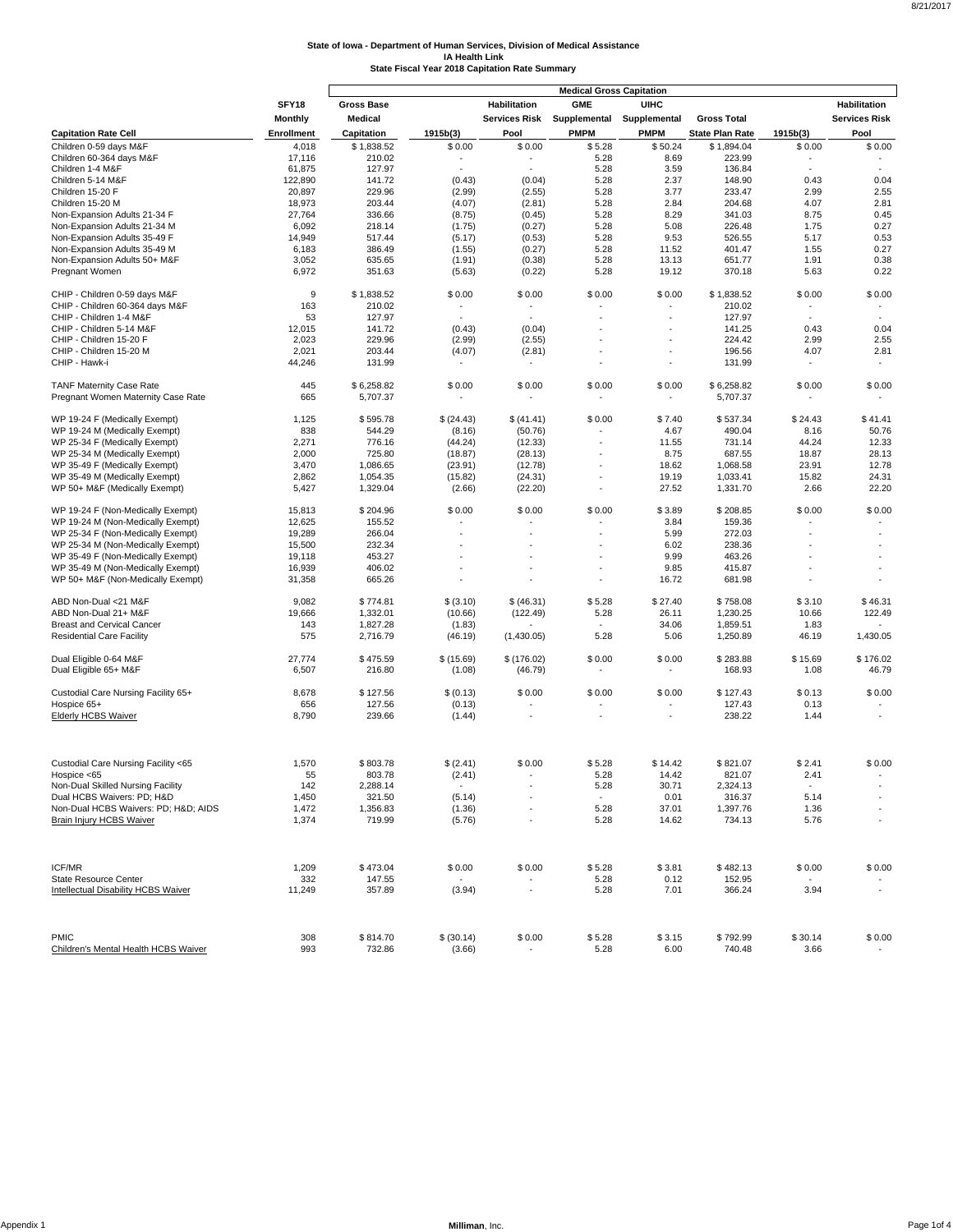|                                            |                   |                 |            |               | <b>Medical Net Capitation</b> |             |                                           |          |                      |
|--------------------------------------------|-------------------|-----------------|------------|---------------|-------------------------------|-------------|-------------------------------------------|----------|----------------------|
|                                            | SFY18             | <b>Net Base</b> |            | Habilitation  | <b>GME</b>                    | <b>UIHC</b> |                                           |          | Habilitation         |
|                                            | <b>Monthly</b>    | Medical         |            | Services Risk |                               |             | Supplemental Supplemental Net Total State |          | <b>Services Risk</b> |
| <b>Capitation Rate Cell</b>                | <b>Enrollment</b> | Capitation      | 1915b(3)   | Pool          | <b>PMPM</b>                   | <b>PMPM</b> | <b>Plan Rate</b>                          | 1915b(3) | Pool                 |
| Children 0-59 days M&F                     | 4,018             | \$1,792.56      | \$0.00     | \$0.00        | \$5.28                        | \$50.24     | \$1,848.08                                | \$0.00   | \$0.00               |
| Children 60-364 days M&F                   | 17,116            | 204.77          |            |               | 5.28                          | 8.69        | 218.74                                    |          |                      |
| Children 1-4 M&F                           | 61,875            | 124.77          |            |               | 5.28                          | 3.59        | 133.64                                    | $\sim$   |                      |
| Children 5-14 M&F                          | 122,890           | 138.18          | (0.42)     | (0.04)        | 5.28                          | 2.37        | 145.37                                    | 0.42     | 0.04                 |
| Children 15-20 F                           | 20,897            | 224.21          | (2.92)     | (2.49)        | 5.28                          | 3.77        | 227.85                                    | 2.92     | 2.49                 |
| Children 15-20 M                           | 18,973            | 198.35          | (3.97)     | (2.74)        | 5.28                          | 2.84        | 199.76                                    | 3.97     | 2.74                 |
| Non-Expansion Adults 21-34 F               | 27,764            | 328.24          | (8.53)     | (0.44)        | 5.28                          | 8.29        | 332.84                                    | 8.53     | 0.44                 |
| Non-Expansion Adults 21-34 M               | 6,092             | 212.69          | (1.71)     | (0.27)        | 5.28                          | 5.08        | 221.07                                    | 1.71     | 0.27                 |
| Non-Expansion Adults 35-49 F               | 14,949            | 504.50          | (5.04)     | (0.51)        | 5.28                          | 9.53        | 513.76                                    | 5.04     | 0.51                 |
| Non-Expansion Adults 35-49 M               | 6,183             | 376.83          | (1.51)     | (0.27)        | 5.28                          | 11.52       | 391.85                                    | 1.51     | 0.27                 |
| Non-Expansion Adults 50+ M&F               | 3,052             | 619.76          | (1.86)     | (0.37)        | 5.28                          | 13.13       | 635.94                                    | 1.86     | 0.37                 |
| Pregnant Women                             | 6,972             | 342.84          | (5.49)     | (0.22)        | 5.28                          | 19.12       | 361.53                                    | 5.49     | 0.22                 |
| CHIP - Children 0-59 days M&F              | 9                 | \$1,792.56      | \$0.00     | \$0.00        | \$0.00                        | \$0.00      | \$1,792.56                                | \$0.00   | \$0.00               |
| CHIP - Children 60-364 days M&F            | 163               | 204.77          |            |               |                               |             | 204.77                                    |          |                      |
| CHIP - Children 1-4 M&F                    | 53                | 124.77          |            |               |                               | ÷           | 124.77                                    | ä,       |                      |
| CHIP - Children 5-14 M&F                   | 12,015            | 138.18          | (0.42)     | (0.04)        |                               |             | 137.72                                    | 0.42     | 0.04                 |
| CHIP - Children 15-20 F                    | 2,023             | 224.21          | (2.92)     | (2.49)        |                               | ä,          | 218.80                                    | 2.92     | 2.49                 |
| CHIP - Children 15-20 M                    | 2,021             | 198.35          | (3.97)     | (2.74)        |                               |             | 191.64                                    | 3.97     | 2.74                 |
| CHIP - Hawk-i                              | 44,246            | 128.69          |            |               |                               | ٠           | 128.69                                    | ÷,       |                      |
| <b>TANF Maternity Case Rate</b>            | 445               | \$6,102.35      | \$0.00     | \$0.00        | \$0.00                        | \$0.00      | \$6,102.35                                | \$0.00   | \$0.00               |
| Pregnant Women Maternity Case Rate         | 665               | 5,564.69        |            |               |                               | ٠           | 5,564.69                                  |          |                      |
| WP 19-24 F (Medically Exempt)              | 1,125             | \$580.89        | \$ (23.82) | \$ (40.38)    | \$0.00                        | \$7.40      | \$524.09                                  | \$23.82  | \$40.38              |
| WP 19-24 M (Medically Exempt)              | 838               | 530.68          | (7.96)     | (49.49)       |                               | 4.67        | 477.90                                    | 7.96     | 49.49                |
| WP 25-34 F (Medically Exempt)              | 2,271             | 756.76          | (43.13)    | (12.03)       |                               | 11.55       | 713.15                                    | 43.13    | 12.03                |
| WP 25-34 M (Medically Exempt)              | 2,000             | 707.65          | (18.40)    | (27.42)       |                               | 8.75        | 670.58                                    | 18.40    | 27.42                |
| WP 35-49 F (Medically Exempt)              | 3,470             | 1,059.48        | (23.31)    | (12.46)       |                               | 18.62       | 1,042.33                                  | 23.31    | 12.46                |
| WP 35-49 M (Medically Exempt)              | 2,862             | 1,027.99        | (15.42)    | (23.70)       |                               | 19.19       | 1,008.06                                  | 15.42    | 23.70                |
| WP 50+ M&F (Medically Exempt)              | 5,427             | 1,295.81        | (2.59)     | (21.64)       |                               | 27.52       | 1,299.10                                  | 2.59     | 21.64                |
| WP 19-24 F (Non-Medically Exempt)          | 15,813            | \$199.84        | \$0.00     | \$0.00        | \$0.00                        | \$3.89      | \$203.73                                  | \$0.00   | \$0.00               |
| WP 19-24 M (Non-Medically Exempt)          | 12,625            | 151.63          |            |               |                               | 3.84        | 155.47                                    |          |                      |
| WP 25-34 F (Non-Medically Exempt)          | 19,289            | 259.39          |            |               |                               | 5.99        | 265.38                                    | ÷        |                      |
| WP 25-34 M (Non-Medically Exempt)          | 15,500            | 226.53          |            |               |                               | 6.02        | 232.55                                    |          |                      |
| WP 35-49 F (Non-Medically Exempt)          | 19,118            | 441.94          |            |               |                               | 9.99        | 451.93                                    |          |                      |
| WP 35-49 M (Non-Medically Exempt)          | 16,939            | 395.87          |            |               |                               | 9.85        | 405.72                                    |          |                      |
| WP 50+ M&F (Non-Medically Exempt)          | 31,358            | 648.63          |            |               |                               | 16.72       | 665.35                                    |          |                      |
| ABD Non-Dual <21 M&F                       | 9,082             | \$755.44        | \$ (3.02)  | \$ (45.15)    | \$5.28                        | \$27.40     | \$739.95                                  | \$3.02   | \$45.15              |
| ABD Non-Dual 21+ M&F                       | 19,666            | 1,298.71        | (10.39)    | (119.43)      | 5.28                          | 26.11       | 1,200.28                                  | 10.39    | 119.43               |
| <b>Breast and Cervical Cancer</b>          | 143               | 1,781.60        | (1.78)     |               |                               | 34.06       | 1,813.88                                  | 1.78     |                      |
| <b>Residential Care Facility</b>           | 575               | 2,648.87        | (45.04)    | (1,394.30)    | 5.28                          | 5.06        | 1,219.87                                  | 45.04    | 1,394.30             |
| Dual Eligible 0-64 M&F                     | 27,774            | \$463.70        | \$(15.30)  | \$(171.62)    | \$0.00                        | \$0.00      | \$276.78                                  | \$15.30  | \$171.62             |
| Dual Eligible 65+ M&F                      | 6,507             | 211.38          | (1.05)     | (45.62)       |                               |             | 164.71                                    | 1.05     | 45.62                |
| Custodial Care Nursing Facility 65+        | 8,678             | \$124.37        | \$ (0.13)  | \$0.00        | \$0.00                        | \$0.00      | \$124.24                                  | \$0.13   | \$0.00               |
| Hospice 65+                                | 656               | 124.37          | (0.13)     |               |                               |             | 124.24                                    | 0.13     |                      |
| <b>Elderly HCBS Waiver</b>                 | 8,790             | 233.67          | (1.40)     |               |                               |             | 232.27                                    | 1.40     |                      |
|                                            |                   |                 |            |               |                               |             |                                           |          |                      |
| Custodial Care Nursing Facility <65        | 1,570             | \$783.69        | \$(2.35)   | \$0.00        | \$5.28                        | \$14.42     | \$801.04                                  | \$2.35   | \$0.00               |
| Hospice <65                                | 55                | 783.69          | (2.35)     |               | 5.28                          | 14.42       | 801.04                                    | 2.35     |                      |
| Non-Dual Skilled Nursing Facility          | 142               | 2,230.94        | $\sim$     |               | 5.28                          | 30.71       | 2,266.93                                  |          |                      |
| Dual HCBS Waivers: PD; H&D                 | 1,450             | 313.46          | (5.01)     |               |                               | 0.01        | 308.46                                    | 5.01     |                      |
| Non-Dual HCBS Waivers: PD; H&D AIDS        | 1,472             | 1,322.91        | (1.33)     |               | 5.28                          | 37.01       | 1,363.87                                  | 1.33     |                      |
| <b>Brain Injury HCBS Waiver</b>            | 1,374             | 701.99          | (5.62)     |               | 5.28                          | 14.62       | 716.27                                    | 5.62     |                      |
|                                            |                   |                 |            |               |                               |             |                                           |          |                      |
|                                            |                   |                 |            |               |                               |             |                                           |          |                      |
| ICF/MR                                     | 1,209             | \$461.21        | \$0.00     | \$0.00        | \$5.28                        | \$3.81      | \$470.30                                  | \$0.00   | \$0.00               |
| <b>State Resource Center</b>               | 332               | 143.86          |            |               | 5.28                          | 0.12        | 149.26                                    |          |                      |
| <b>Intellectual Disability HCBS Waiver</b> | 11,249            | 348.94          | (3.84)     |               | 5.28                          | 7.01        | 357.39                                    | 3.84     |                      |
|                                            |                   |                 |            |               |                               |             |                                           |          |                      |
| <b>PMIC</b>                                | 308               | \$794.33        | \$ (29.39) | \$0.00        | \$5.28                        | \$3.15      | \$773.37                                  | \$29.39  | \$0.00               |
| Children's Mental Health HCBS Waiver       | 993               | 714.54          | (3.57)     |               | 5.28                          | 6.00        | 722.25                                    | 3.57     |                      |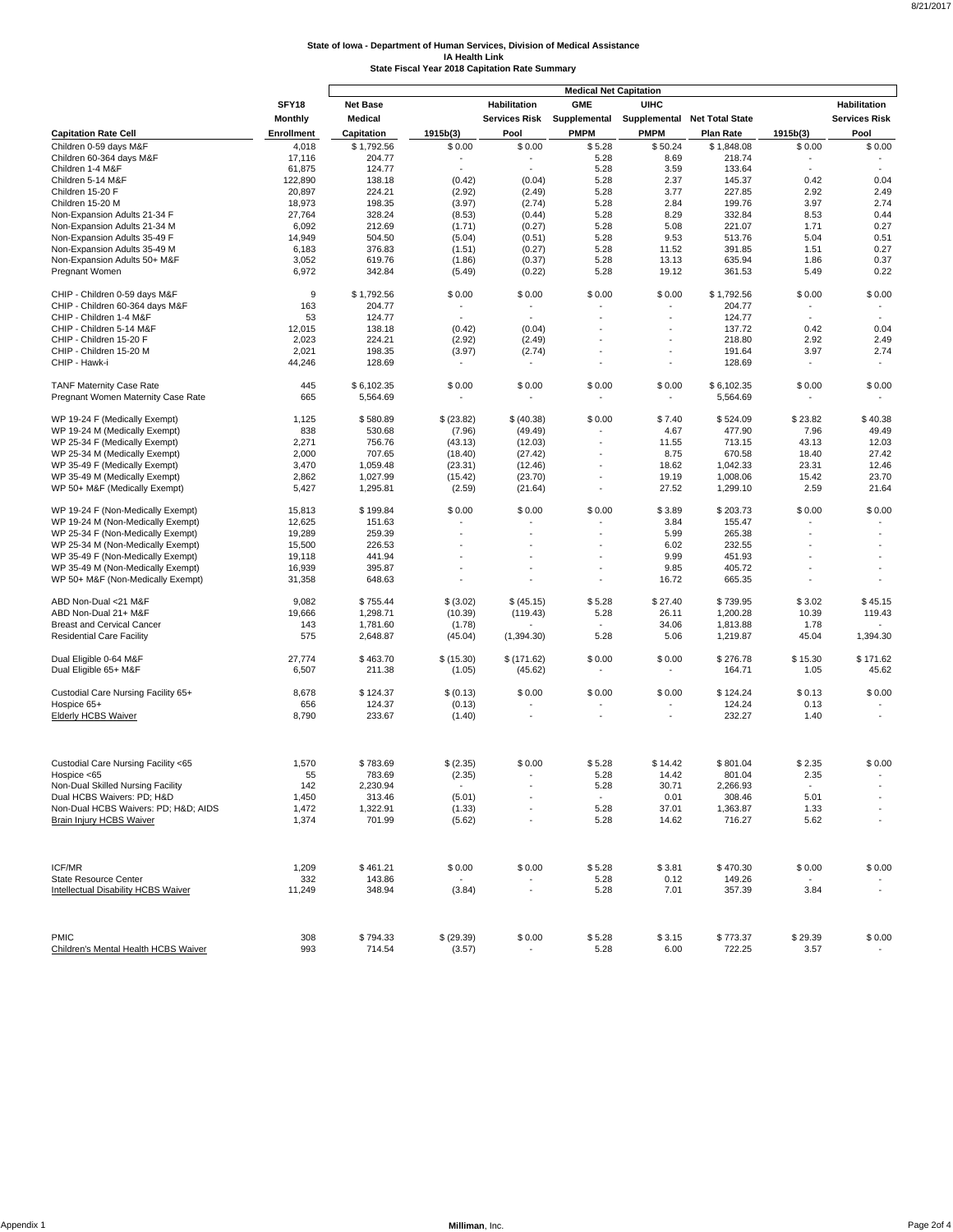|                                                                                          |                   |                   |                   |                          |                          | <b>Gross LTSS Capitation</b> |                          |                          |                          |                          |
|------------------------------------------------------------------------------------------|-------------------|-------------------|-------------------|--------------------------|--------------------------|------------------------------|--------------------------|--------------------------|--------------------------|--------------------------|
|                                                                                          | SFY18             | <b>LTSS</b>       |                   |                          | Habilitation             | <b>GME</b>                   | <b>UIHC</b>              |                          |                          | Habilitation             |
|                                                                                          | Monthly           | <b>Baseline</b>   | <b>Gross LTSS</b> |                          | <b>Services Risk</b>     | Supplemental                 | Supplemental             | <b>Gross Total</b>       |                          | <b>Services Risk</b>     |
| <b>Capitation Rate Cell</b>                                                              | <b>Enrollment</b> | <b>Enrollment</b> | Capitation        | 1915b(3)                 | Pool                     | <b>PMPM</b>                  | <b>PMPM</b>              | <b>State Plan Rate</b>   | 1915b(3)                 | Pool                     |
| Children 0-59 days M&F                                                                   | 4,018             |                   | \$0.00            | \$0.00                   | \$0.00                   | \$0.00                       | \$0.00                   | \$0.00                   | \$0.00                   | \$0.00                   |
| Children 60-364 days M&F                                                                 | 17,116            |                   | ٠                 |                          |                          |                              |                          |                          |                          |                          |
| Children 1-4 M&F                                                                         | 61,875            |                   |                   |                          |                          |                              |                          |                          |                          |                          |
| Children 5-14 M&F                                                                        | 122,890           |                   |                   |                          |                          |                              |                          |                          |                          |                          |
| Children 15-20 F                                                                         | 20,897            |                   |                   |                          |                          |                              |                          |                          |                          |                          |
| Children 15-20 M                                                                         | 18,973            |                   |                   |                          |                          |                              |                          |                          |                          |                          |
| Non-Expansion Adults 21-34 F                                                             | 27,764            |                   |                   |                          |                          |                              |                          |                          |                          |                          |
| Non-Expansion Adults 21-34 M                                                             | 6,092             |                   |                   |                          |                          |                              |                          |                          |                          |                          |
| Non-Expansion Adults 35-49 F                                                             | 14,949            |                   |                   |                          |                          |                              |                          |                          |                          |                          |
| Non-Expansion Adults 35-49 M                                                             | 6,183             |                   |                   |                          |                          |                              |                          |                          |                          |                          |
| Non-Expansion Adults 50+ M&F                                                             | 3,052             |                   |                   |                          |                          |                              |                          |                          |                          |                          |
| Pregnant Women                                                                           | 6,972             |                   |                   |                          |                          |                              |                          |                          |                          |                          |
|                                                                                          |                   |                   |                   |                          |                          |                              |                          |                          |                          |                          |
| CHIP - Children 0-59 days M&F                                                            | 9                 |                   | \$0.00            | \$0.00                   | \$0.00                   | \$0.00                       | \$0.00                   | \$0.00                   | \$0.00                   | \$0.00                   |
| CHIP - Children 60-364 days M&F<br>CHIP - Children 1-4 M&F                               | 163<br>53         |                   |                   |                          |                          |                              |                          |                          |                          |                          |
| CHIP - Children 5-14 M&F                                                                 | 12,015            |                   |                   |                          |                          |                              |                          |                          |                          |                          |
| CHIP - Children 15-20 F                                                                  | 2,023             |                   |                   |                          |                          |                              |                          |                          |                          |                          |
| CHIP - Children 15-20 M                                                                  | 2,021             |                   |                   |                          |                          |                              |                          |                          |                          |                          |
| CHIP - Hawk-i                                                                            | 44,246            |                   |                   |                          |                          |                              |                          |                          |                          |                          |
|                                                                                          |                   |                   |                   |                          |                          |                              |                          |                          |                          |                          |
| <b>TANF Maternity Case Rate</b>                                                          | 445               |                   | \$0.00            | \$0.00                   | \$0.00                   | \$0.00                       | \$0.00                   | \$0.00                   | \$0.00                   | \$0.00                   |
| Pregnant Women Maternity Case Rate                                                       | 665               |                   |                   |                          |                          |                              |                          |                          | ٠                        |                          |
|                                                                                          |                   |                   |                   |                          |                          |                              |                          |                          |                          |                          |
| WP 19-24 F (Medically Exempt)                                                            | 1,125             |                   | \$0.00            | \$0.00                   | \$0.00                   | \$0.00                       | \$0.00                   | \$0.00                   | \$0.00                   | \$0.00                   |
| WP 19-24 M (Medically Exempt)                                                            | 838               |                   |                   |                          |                          |                              |                          |                          |                          |                          |
| WP 25-34 F (Medically Exempt)                                                            | 2,271             |                   |                   |                          |                          |                              |                          | $\overline{\phantom{a}}$ |                          | $\overline{\phantom{a}}$ |
| WP 25-34 M (Medically Exempt)                                                            | 2,000             |                   |                   |                          |                          |                              |                          |                          |                          |                          |
| WP 35-49 F (Medically Exempt)                                                            | 3,470             |                   |                   |                          |                          |                              |                          |                          |                          |                          |
| WP 35-49 M (Medically Exempt)                                                            | 2,862             |                   |                   |                          |                          |                              |                          |                          |                          |                          |
| WP 50+ M&F (Medically Exempt)                                                            | 5,427             |                   |                   |                          |                          |                              |                          |                          |                          |                          |
|                                                                                          |                   |                   |                   | \$0.00                   | \$0.00                   | \$0.00                       | \$0.00                   | \$0.00                   |                          |                          |
| WP 19-24 F (Non-Medically Exempt)<br>WP 19-24 M (Non-Medically Exempt)                   | 15,813<br>12,625  |                   | \$0.00            |                          |                          |                              |                          |                          | \$0.00                   | \$0.00<br>$\sim$         |
| WP 25-34 F (Non-Medically Exempt)                                                        | 19,289            |                   |                   |                          |                          |                              |                          |                          |                          |                          |
| WP 25-34 M (Non-Medically Exempt)                                                        | 15,500            |                   |                   |                          |                          |                              |                          |                          |                          |                          |
| WP 35-49 F (Non-Medically Exempt)                                                        | 19,118            |                   |                   |                          |                          |                              |                          |                          |                          |                          |
| WP 35-49 M (Non-Medically Exempt)                                                        | 16,939            |                   |                   |                          |                          |                              |                          |                          |                          |                          |
| WP 50+ M&F (Non-Medically Exempt)                                                        | 31,358            |                   |                   |                          |                          |                              |                          |                          |                          |                          |
|                                                                                          |                   |                   |                   |                          |                          |                              |                          |                          |                          |                          |
| ABD Non-Dual <21 M&F                                                                     | 9,082             |                   | \$0.00            | \$0.00                   | \$0.00                   | \$0.00                       | \$0.00                   | \$0.00                   | \$0.00                   | \$0.00                   |
| ABD Non-Dual 21+ M&F                                                                     | 19,666            |                   |                   |                          |                          |                              |                          |                          |                          | $\blacksquare$           |
| <b>Breast and Cervical Cancer</b>                                                        | 143               |                   |                   |                          |                          |                              |                          |                          |                          | $\overline{\phantom{a}}$ |
| <b>Residential Care Facility</b>                                                         | 575               |                   |                   |                          | ä,                       |                              |                          |                          |                          |                          |
|                                                                                          |                   |                   |                   |                          |                          |                              |                          |                          |                          |                          |
| Dual Eligible 0-64 M&F                                                                   | 27,774            |                   | \$0.00            | \$0.00                   | \$0.00                   | \$0.00                       | \$0.00                   | \$0.00                   | \$0.00                   | \$0.00                   |
| Dual Eligible 65+ M&F                                                                    | 6,507             |                   |                   |                          | ٠                        | ٠                            |                          |                          |                          | $\blacksquare$           |
| Custodial Care Nursing Facility 65+                                                      |                   |                   | \$4,113.42        |                          |                          |                              |                          |                          |                          |                          |
| Hospice 65+                                                                              | 8,678<br>656      | 9,440<br>639      | 3,059.44          | \$0.00<br>٠              | \$0.00<br>٠              | \$0.00<br>٠                  | \$0.00                   | \$4,113.42<br>3,059.44   | \$0.00                   | \$0.00<br>$\sim$         |
| <b>Elderly HCBS Waiver</b>                                                               | 8,790             | 7,746             | 1,153.03          |                          |                          |                              |                          | 1,153.03                 |                          |                          |
|                                                                                          | 18,124            | 17,825            | \$2,789.22        |                          |                          | \$0.00                       | \$0.00                   | \$2,789.22               |                          | \$0.00                   |
| LTSS blended with actual membership mix<br>LTSS blended with 3.25% rebalanced membership |                   |                   | \$2,693.09        | \$0.00<br>\$0.00         | \$0.00<br>\$0.00         | \$0.00                       | \$0.00                   |                          | \$0.00<br>\$0.00         | \$0.00                   |
|                                                                                          |                   |                   |                   |                          |                          |                              |                          | \$2,693.09               |                          |                          |
| Custodial Care Nursing Facility <65                                                      | 1,570             | 1,757             | \$4.342.43        | \$0.00                   | \$0.00                   | \$0.00                       | \$0.00                   | \$4.342.43               | \$0.00                   | \$0.00                   |
| Hospice <65                                                                              | 55                | 55                | 4,817.87          | $\overline{\phantom{a}}$ | ٠                        | $\sim$                       | $\sim$                   | 4,817.87                 | $\sim$                   | $\sim$                   |
| Non-Dual Skilled Nursing Facility                                                        | 142               | 141               | 18,505.41         | ٠                        |                          | ٠                            | $\overline{\phantom{a}}$ | 18,505.41                |                          |                          |
| Dual HCBS Waivers: PD; H&D                                                               | 1,450             | 1,352             | 1,297.11          | $\blacksquare$           |                          | ٠                            | ٠                        | 1,297.11                 | $\overline{\phantom{a}}$ |                          |
| Non-Dual HCBS Waivers: PD; H&D AIDS                                                      | 1,472             | 1,375             | 1,686.90          |                          | ٠                        |                              | $\sim$                   | 1,686.90                 | $\overline{\phantom{a}}$ |                          |
| <b>Brain Injury HCBS Waiver</b>                                                          | 1,374             | 1,285             | 2,703.10          | ٠                        |                          | ٠                            |                          | 2,703.10                 |                          | $\sim$                   |
| LTSS blended with actual membership mix                                                  | 6,063             | 5,964             | \$3,026.11        | \$0.00                   | \$0.00                   | \$0.00                       | \$0.00                   | \$3,026.11               | \$0.00                   | \$0.00                   |
| LTSS blended with 1.80% rebalanced membership                                            |                   |                   | \$2,981.79        | \$0.00                   | \$0.00                   | \$0.00                       | \$0.00                   | \$2,981.79               | \$0.00                   | \$0.00                   |
|                                                                                          |                   |                   |                   |                          |                          |                              |                          |                          |                          |                          |
| ICF/MR                                                                                   | 1,209             | 1,375             | \$9,919.02        | \$0.00                   | \$0.00                   | \$0.00                       | \$0.00                   | \$9,919.02               | \$0.00                   | \$0.00                   |
| State Resource Center                                                                    | 332               | 353               | 28,463.93         |                          |                          |                              |                          | 28,463.93                |                          |                          |
| <b>Intellectual Disability HCBS Waiver</b>                                               | 11,249            | 11,062            | 3,766.29          | $\blacksquare$           | $\overline{\phantom{a}}$ | $\sim$                       | $\blacksquare$           | 3,766.29                 | $\blacksquare$           | $\sim$                   |
| LTSS blended with actual membership mix                                                  | 12,790            | 12,789            | \$5,109.26        | \$0.00                   | \$0.00                   | \$0.00                       | \$0.00                   | \$5,109.26               | \$0.00                   | \$0.00                   |
| LTSS blended with 1.00% rebalanced membership                                            |                   |                   | \$5,009.44        | \$0.00                   | \$0.00                   | \$0.00                       | \$0.00                   | \$5,009.44               | \$0.00                   | \$0.00                   |
|                                                                                          |                   |                   |                   |                          |                          |                              |                          |                          |                          |                          |
| <b>PMIC</b>                                                                              | 308               | 370               | \$5,938.67        | \$0.00                   | \$0.00                   | \$0.00                       | \$0.00                   | \$5,938.67               | \$0.00                   | \$0.00                   |
| Children's Mental Health HCBS Waiver                                                     | 993               | 911               | 977.33            |                          |                          |                              |                          | 977.33                   |                          |                          |
| LTSS blended with actual membership mix                                                  | 1,301             | 1,280             | \$2,409.53        | \$0.00                   | \$0.00                   | \$0.00                       | \$0.00                   | \$2,409.53               | \$0.00                   | \$0.00                   |
| LTSS blended with 1.50% rebalanced membership                                            |                   |                   | \$2,333.95        | \$0.00                   | \$0.00                   | \$0.00                       | \$0.00                   | \$2,333.95               | \$0.00                   | \$0.00                   |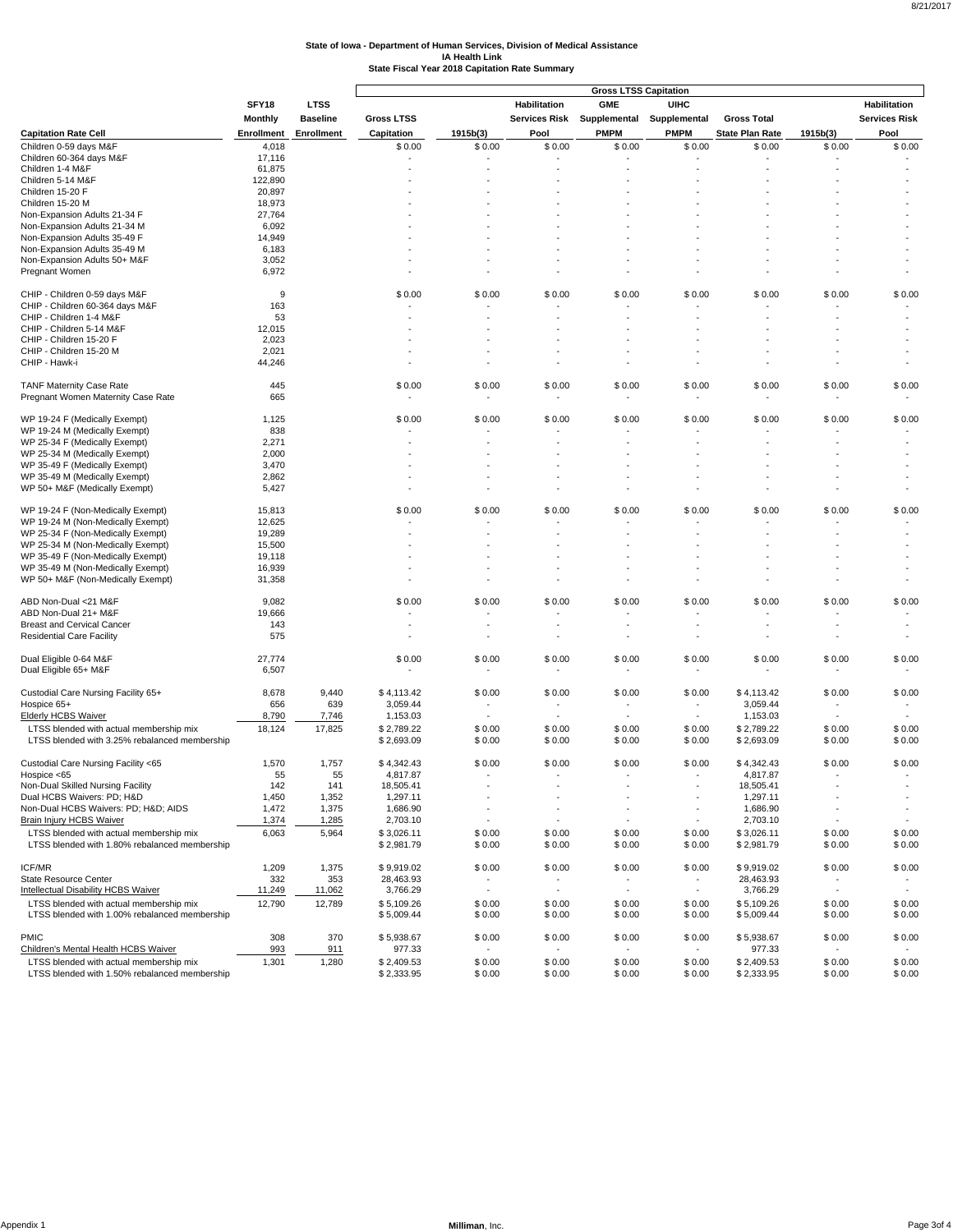|                                                              |                   |                   |                 |                          |                       | <b>Net LTSS Capitation</b> |                              |                  |                          |                      |
|--------------------------------------------------------------|-------------------|-------------------|-----------------|--------------------------|-----------------------|----------------------------|------------------------------|------------------|--------------------------|----------------------|
|                                                              | SFY18             | <b>LTSS</b>       |                 |                          | Habilitation          | <b>GME</b>                 | <b>UIHC</b>                  |                  |                          | Habilitation         |
|                                                              | Monthly           | <b>Baseline</b>   | <b>Net LTSS</b> |                          | Services Risk         | Supplemental               | Supplemental Net Total State |                  |                          | <b>Services Risk</b> |
| <b>Capitation Rate Cell</b>                                  | <b>Enrollment</b> | <b>Enrollment</b> | Capitation      | 1915b(3)                 | Pool                  | <b>PMPM</b>                | <b>PMPM</b>                  | <b>Plan Rate</b> | 1915b(3)                 | Pool                 |
| Children 0-59 days M&F                                       | 4,018             |                   | \$0.00          | \$0.00                   | \$0.00                | \$0.00                     | \$0.00                       | \$0.00           | \$0.00                   | \$0.00               |
| Children 60-364 days M&F                                     | 17,116            |                   | ÷,              |                          |                       | ٠.                         |                              |                  |                          |                      |
| Children 1-4 M&F                                             | 61,875            |                   |                 |                          |                       |                            |                              |                  |                          |                      |
| Children 5-14 M&F                                            | 122,890           |                   |                 |                          |                       |                            |                              |                  |                          |                      |
| Children 15-20 F                                             | 20,897            |                   |                 |                          |                       |                            |                              |                  |                          |                      |
| Children 15-20 M                                             | 18,973            |                   |                 |                          |                       |                            |                              |                  |                          |                      |
| Non-Expansion Adults 21-34 F                                 | 27,764            |                   |                 |                          |                       |                            |                              |                  |                          |                      |
| Non-Expansion Adults 21-34 M                                 | 6,092             |                   |                 |                          |                       |                            |                              |                  |                          |                      |
| Non-Expansion Adults 35-49 F                                 | 14,949            |                   |                 |                          |                       |                            |                              |                  |                          |                      |
| Non-Expansion Adults 35-49 M<br>Non-Expansion Adults 50+ M&F | 6,183<br>3,052    |                   |                 |                          |                       |                            |                              |                  |                          |                      |
| Pregnant Women                                               | 6,972             |                   |                 |                          |                       |                            |                              |                  |                          |                      |
|                                                              |                   |                   |                 |                          |                       |                            |                              |                  |                          |                      |
| CHIP - Children 0-59 days M&F                                | 9                 |                   | \$0.00          | \$0.00                   | \$0.00                | \$0.00                     | \$0.00                       | \$0.00           | \$0.00                   | \$0.00               |
| CHIP - Children 60-364 days M&F                              | 163               |                   |                 |                          |                       |                            |                              |                  |                          |                      |
| CHIP - Children 1-4 M&F                                      | 53                |                   |                 |                          |                       |                            |                              |                  |                          |                      |
| CHIP - Children 5-14 M&F                                     | 12,015            |                   |                 |                          |                       |                            |                              |                  |                          |                      |
| CHIP - Children 15-20 F                                      | 2,023             |                   |                 |                          |                       |                            |                              |                  |                          |                      |
| CHIP - Children 15-20 M                                      | 2,021             |                   |                 |                          |                       |                            |                              |                  |                          |                      |
| CHIP - Hawk-i                                                | 44,246            |                   |                 |                          |                       |                            |                              |                  |                          |                      |
|                                                              |                   |                   |                 |                          |                       |                            |                              |                  |                          |                      |
| <b>TANF Maternity Case Rate</b>                              | 445               |                   | \$0.00          | \$0.00                   | \$0.00                | \$0.00                     | \$0.00                       | \$0.00           | \$0.00                   | \$0.00               |
| Pregnant Women Maternity Case Rate                           | 665               |                   |                 |                          |                       |                            |                              |                  |                          |                      |
| WP 19-24 F (Medically Exempt)                                | 1,125             |                   | \$0.00          | \$0.00                   | \$0.00                | \$0.00                     | \$0.00                       | \$0.00           | \$0.00                   | \$0.00               |
| WP 19-24 M (Medically Exempt)                                | 838               |                   |                 |                          |                       |                            |                              |                  |                          |                      |
| WP 25-34 F (Medically Exempt)                                | 2,271             |                   |                 |                          |                       |                            |                              |                  |                          |                      |
| WP 25-34 M (Medically Exempt)                                | 2,000             |                   |                 |                          |                       |                            |                              |                  |                          |                      |
| WP 35-49 F (Medically Exempt)                                | 3,470             |                   |                 |                          |                       |                            |                              |                  |                          |                      |
| WP 35-49 M (Medically Exempt)                                | 2,862             |                   |                 |                          |                       |                            |                              |                  |                          |                      |
| WP 50+ M&F (Medically Exempt)                                | 5,427             |                   |                 |                          |                       |                            |                              |                  |                          |                      |
|                                                              |                   |                   |                 |                          |                       |                            |                              |                  |                          |                      |
| WP 19-24 F (Non-Medically Exempt)                            | 15,813            |                   | \$0.00          | \$0.00                   | \$0.00                | \$0.00                     | \$0.00                       | \$0.00           | \$0.00                   | \$0.00               |
| WP 19-24 M (Non-Medically Exempt)                            | 12,625            |                   |                 |                          |                       |                            |                              |                  |                          | $\sim$               |
| WP 25-34 F (Non-Medically Exempt)                            | 19,289            |                   |                 |                          |                       |                            |                              |                  |                          |                      |
| WP 25-34 M (Non-Medically Exempt)                            | 15,500            |                   |                 |                          |                       |                            |                              |                  |                          |                      |
| WP 35-49 F (Non-Medically Exempt)                            | 19,118            |                   |                 |                          |                       |                            |                              |                  |                          |                      |
| WP 35-49 M (Non-Medically Exempt)                            | 16,939            |                   |                 |                          |                       |                            |                              |                  |                          |                      |
| WP 50+ M&F (Non-Medically Exempt)                            | 31,358            |                   |                 |                          |                       |                            |                              |                  |                          |                      |
| ABD Non-Dual <21 M&F                                         | 9,082             |                   | \$0.00          | \$0.00                   | \$0.00                | \$0.00                     | \$0.00                       | \$0.00           | \$0.00                   | \$0.00               |
| ABD Non-Dual 21+ M&F                                         | 19,666            |                   |                 |                          |                       |                            |                              |                  |                          |                      |
| <b>Breast and Cervical Cancer</b>                            | 143               |                   |                 |                          |                       |                            |                              |                  |                          |                      |
| <b>Residential Care Facility</b>                             | 575               |                   |                 |                          |                       |                            |                              |                  |                          |                      |
|                                                              |                   |                   |                 |                          |                       |                            |                              |                  |                          |                      |
| Dual Eligible 0-64 M&F                                       | 27,774            |                   | \$0.00          | \$0.00                   | \$0.00                | \$0.00                     | \$0.00                       | \$0.00           | \$0.00                   | \$0.00               |
| Dual Eligible 65+ M&F                                        | 6,507             |                   |                 |                          | ٠                     | $\overline{\phantom{a}}$   |                              |                  |                          |                      |
|                                                              |                   |                   |                 |                          |                       |                            |                              |                  |                          |                      |
| Custodial Care Nursing Facility 65+                          | 8,678             | 9,440             | \$4,113.42      | \$0.00                   | \$0.00                | \$0.00                     | \$0.00                       | \$4,113.42       | \$0.00                   | \$0.00               |
| Hospice 65+                                                  | 656               | 639               | 3,059.44        |                          |                       | $\sim$                     |                              | 3,059.44         |                          |                      |
| <b>Elderly HCBS Waiver</b>                                   | 8,790             | 7,746             | 1,147.26        |                          |                       |                            |                              | 1,147.26         |                          |                      |
| LTSS blended with actual membership mix                      | 18,124            | 17,825            | \$2,786.71      | \$0.00                   | \$0.00                | \$0.00                     | \$0.00                       | \$2,786.71       | \$0.00                   | \$0.00               |
| LTSS blended with 3.25% rebalanced membership                |                   |                   | \$2,690.39      | \$0.00                   | \$0.00                | \$0.00                     | \$0.00                       | \$2,690.39       | \$0.00                   | \$0.00               |
|                                                              |                   |                   |                 |                          |                       |                            |                              |                  |                          |                      |
| Custodial Care Nursing Facility <65                          | 1,570             | 1,757             | \$4,342.43      | \$0.00                   | \$0.00                | \$0.00                     | \$0.00                       | \$4,342.43       | \$0.00                   | \$0.00               |
| Hospice <65                                                  | 55                | 55                | 4,817.87        | $\overline{\phantom{a}}$ | ٠                     | $\sim$                     | $\sim$                       | 4,817.87         |                          |                      |
| Non-Dual Skilled Nursing Facility                            | 142               | 141               | 18,505.41       | ٠                        |                       |                            | $\overline{\phantom{a}}$     | 18,505.41        |                          |                      |
| Dual HCBS Waivers: PD; H&D                                   | 1,450             | 1,352             | 1,290.62        | $\overline{\phantom{a}}$ | $\tilde{\phantom{a}}$ | $\overline{\phantom{a}}$   | $\blacksquare$<br>$\sim$     | 1,290.62         |                          |                      |
| Non-Dual HCBS Waivers: PD; H&D AIDS                          | 1,472             | 1,375             | 1,678.47        |                          |                       | $\overline{\phantom{a}}$   |                              | 1,678.47         |                          |                      |
| <b>Brain Injury HCBS Waiver</b>                              | 1,374             | 1,285             | 2,689.58        | ٠                        |                       | $\blacksquare$             |                              | 2,689.58         |                          |                      |
| LTSS blended with actual membership mix                      | 6,063             | 5,964             | \$3,019.78      | \$0.00                   | \$0.00                | \$0.00                     | \$0.00                       | \$3,019.78       | \$0.00                   | \$0.00               |
| LTSS blended with 1.80% rebalanced membership                |                   |                   | \$2,975.30      | \$0.00                   | \$0.00                | \$0.00                     | \$0.00                       | \$2,975.30       | \$0.00                   | \$0.00               |
| ICF/MR                                                       | 1,209             | 1,375             | \$9,919.02      | \$0.00                   | \$0.00                | \$0.00                     | \$0.00                       | \$9,919.02       | \$0.00                   | \$0.00               |
| State Resource Center                                        | 332               | 353               | 28,463.93       |                          |                       |                            |                              | 28,463.93        |                          |                      |
| <b>Intellectual Disability HCBS Waiver</b>                   | 11,249            | 11,062            | 3,747.46        | $\overline{\phantom{a}}$ | $\blacksquare$        | $\blacksquare$             | $\sim$                       | 3,747.46         | $\overline{\phantom{a}}$ | $\sim$               |
| LTSS blended with actual membership mix                      | 12,790            | 12,789            | \$5,092.97      | \$0.00                   | \$0.00                | \$0.00                     | \$0.00                       | \$5,092.97       | \$0.00                   | \$0.00               |
| LTSS blended with 1.00% rebalanced membership                |                   |                   | \$4,992.96      | \$0.00                   | \$0.00                | \$0.00                     | \$0.00                       | \$4,992.96       | \$0.00                   | \$0.00               |
|                                                              |                   |                   |                 |                          |                       |                            |                              |                  |                          |                      |
| <b>PMIC</b>                                                  | 308               | 370               | \$5,938.67      | \$0.00                   | \$0.00                | \$0.00                     | \$0.00                       | \$5,938.67       | \$0.00                   | \$0.00               |
| Children's Mental Health HCBS Waiver                         | 993               | 911               | 972.44          |                          |                       |                            |                              | 972.44           |                          |                      |
| LTSS blended with actual membership mix                      | 1,301             | 1,280             | \$2,406.05      | \$0.00                   | \$0.00                | \$0.00                     | \$0.00                       | \$2,406.05       | \$0.00                   | \$0.00               |
| LTSS blended with 1.50% rebalanced membership                |                   |                   | \$2,330.39      | \$0.00                   | \$0.00                | \$0.00                     | \$0.00                       | \$2,330.39       | \$0.00                   | \$0.00               |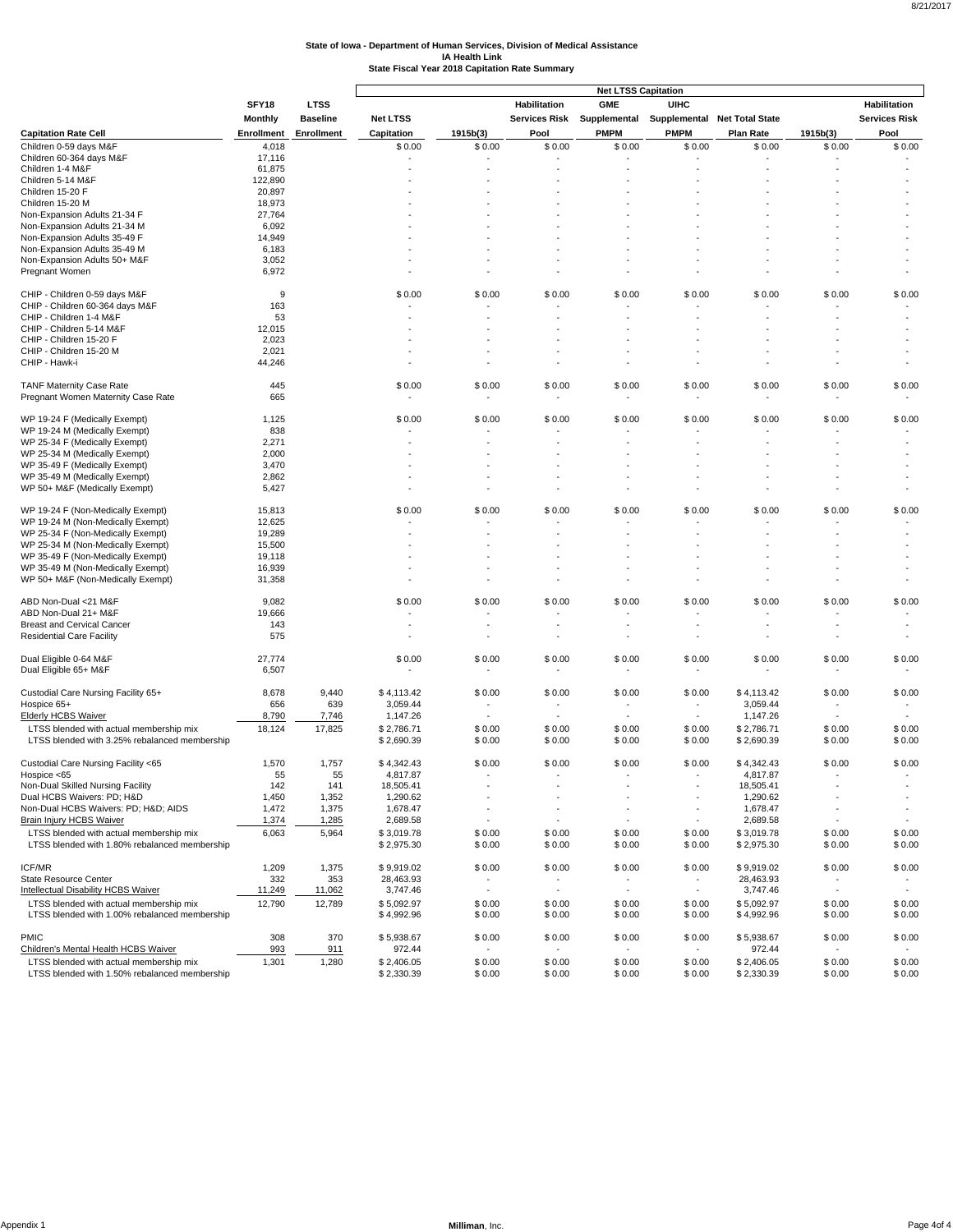# **APPENDIX 2: FFS AND VHMO ACTUARIAL MODELS**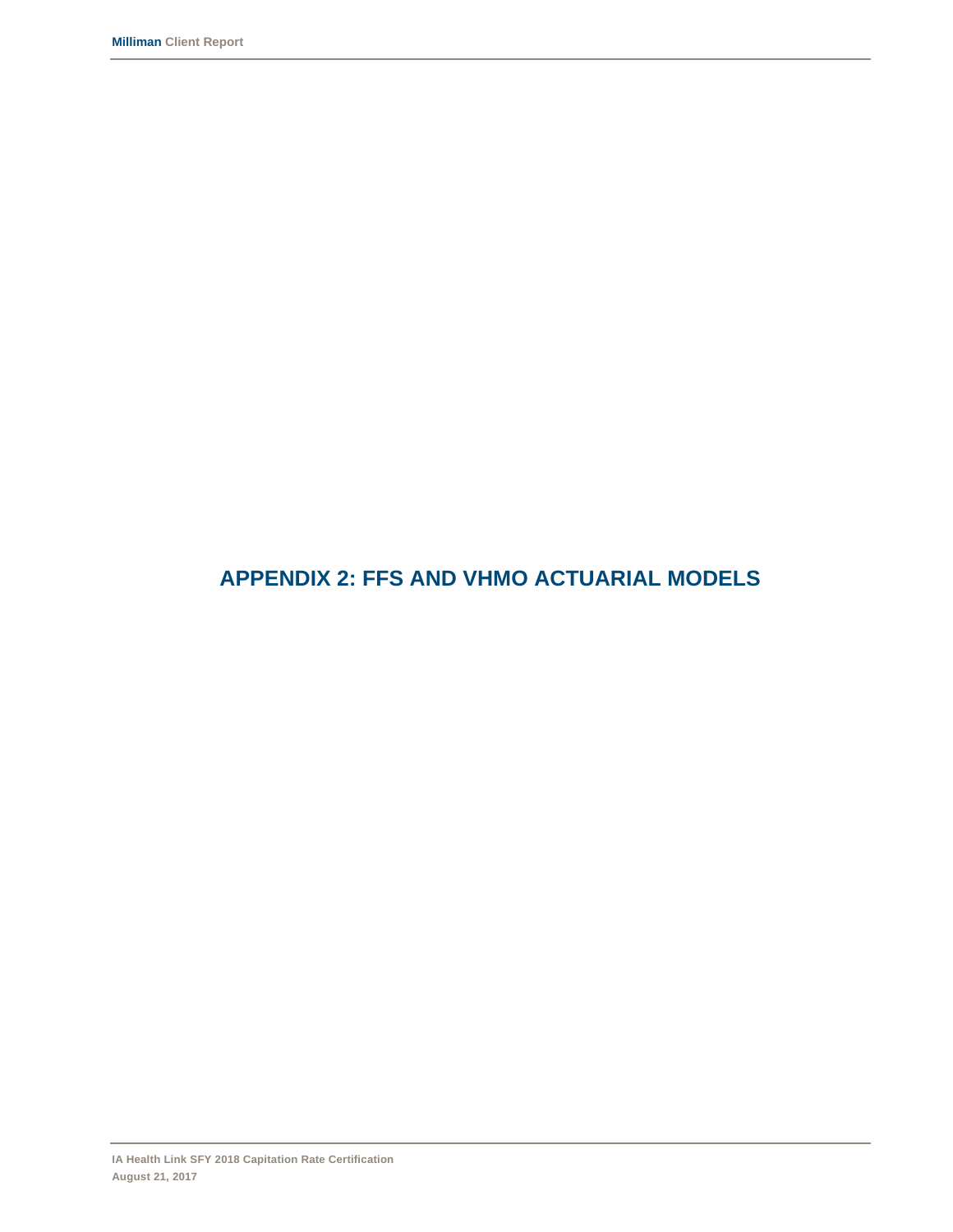| <b>FFS</b><br>Children 0-59 days M&F                 |                                 | CY 2015<br><b>Base Experience</b> |                          | Prospective<br><b>Data Adjustments</b> |                                    |                           |                                |                         |                           |                       |                                 | <b>SFY 2018</b><br><b>Adjusted MCO Experience</b> |                  |  |  |
|------------------------------------------------------|---------------------------------|-----------------------------------|--------------------------|----------------------------------------|------------------------------------|---------------------------|--------------------------------|-------------------------|---------------------------|-----------------------|---------------------------------|---------------------------------------------------|------------------|--|--|
| <b>Category of Service</b>                           | <b>Utilization</b><br>per 1,000 | Cost per<br>Service               | <b>PMPM</b>              | Completion<br>Factor                   | <b>Utilization</b><br><b>Trend</b> | <b>Unit Cost</b><br>Trend | <b>Mad Care</b><br>Utilization | <b>Mad Care</b><br>Cost | Contracting<br>Adjustment | Policy &<br>Prog Adj. | <b>Utilization</b><br>per 1,000 | Cost per<br>Service                               | <b>PMPM</b>      |  |  |
|                                                      |                                 |                                   |                          |                                        |                                    |                           |                                |                         |                           |                       |                                 |                                                   |                  |  |  |
| Inpatient<br>Inpatient Medical/Surgical/Non-Delivery | 11,073.5                        | \$1,386.29                        | \$1,279.26               | 1.0000                                 | 0.9875                             | 1.0000                    | 0.9700                         | 0.9900                  | 1.0000                    | 0.9740                | 10,607.0                        | \$1,336.75                                        | \$1,181.58       |  |  |
| Inpatient MH/SA                                      |                                 |                                   |                          | 1.0000                                 | 0.9875                             | 1.0000                    | 0.9700                         | 0.9900                  | 1.0000                    | 0.9740                |                                 |                                                   |                  |  |  |
| Inpatient Well Newborn                               | 5,108.2                         | 792.21                            | 337.23                   | 1.0000                                 | 0.9875                             | 1.0000                    | 0.9700                         | 0.9900                  | 1.0000                    | 0.9740                | 4,893.0                         | 763.90                                            | 311.48           |  |  |
| <b>Inpatient Maternity Delivery</b>                  |                                 |                                   |                          | 1.0000                                 | 0.9875                             | 1.0000                    | 0.9700                         | 0.9900                  | 1.0000                    | 0.9740                | ٠                               |                                                   |                  |  |  |
| Other Inpatient                                      | 196.2                           | 2,188.60                          | 35.78                    | 1.0000                                 | 0.9875                             | 1.0000                    | 0.9700                         | 0.9900                  | 1.0000                    | 0.9740                | 187.9                           | 2,110.47                                          | 33.05            |  |  |
| <b>Subtotal</b>                                      |                                 |                                   | \$1.652.27               |                                        |                                    |                           |                                |                         |                           |                       |                                 |                                                   | \$1,526.11       |  |  |
| <b>Outpatient</b>                                    |                                 |                                   |                          |                                        |                                    |                           |                                |                         |                           |                       |                                 |                                                   |                  |  |  |
| Outpatient Emergency Room                            | 957.8                           | \$253.70                          | \$20.25                  | 1.0000                                 | 1.0379                             | 1.0125                    | 0.7800                         | 1.0100                  | 1.0000                    | 1.0000                | 775.4                           | \$259.37                                          | \$16.76          |  |  |
| <b>Outpatient Surgery</b>                            | 40.4                            | 1.503.71                          | 5.06                     | 1.0000                                 | 1.0379                             | 1.0125                    | 0.8500                         | 1.0100                  | 1.0000                    | 1.0000                | 35.6                            | 1.539.58                                          | 4.57             |  |  |
| <b>Outpatient Radiology</b>                          | 268.6                           | 135.36                            | 3.03                     | 1.0000                                 | 1.0379                             | 1.0125                    | 0.8500                         | 1.0100                  | 1.0000                    | 1.0000                | 237.0                           | 138.25                                            | 2.73             |  |  |
| Outpatient Pathology/Lab                             | 2.271.2                         | 18.55                             | 3.51                     | 1.0000                                 | 1.0379                             | 1.0125                    | 0.8500                         | 1.0100                  | 1.0000                    | 1.0000                | 2.003.7                         | 18.98                                             | 3.17             |  |  |
| <b>Outpatient Pharmacy</b>                           | 473.3                           | 8.62                              | 0.34                     | 1.0000                                 | 1.0379                             | 1.0125                    | 0.8500                         | 1.0100                  | 1.0000                    | 1.0000                | 417.6                           | 8.91                                              | 0.31             |  |  |
| Outpatient MH/SA                                     | 0.7                             |                                   | ÷.                       | 1.0000                                 | 1.0379                             | 1.0125                    | 0.8500                         | 1.0100                  | 1.0000                    | 1.0000                | 0.6                             |                                                   | $\sim$           |  |  |
| Other Outpatient<br>Subtotal                         | 1,973.6                         | 92.42                             | 15.20<br>\$47.39         | 1.0000                                 | 1.0379                             | 1.0125                    | 0.8500                         | 1.0100                  | 1.0000                    | 1.0027                | 1,741.2                         | 94.76                                             | 13.75<br>\$41.29 |  |  |
|                                                      |                                 |                                   |                          |                                        |                                    |                           |                                |                         |                           |                       |                                 |                                                   |                  |  |  |
| Pharmacy<br>Pharmacy                                 | 2,128.0                         | \$24.19                           | \$4.29                   | 1.0000                                 | 1.0292                             | 1.1107                    | 0.9250                         | 1.0000                  | 1.0000                    | 0.9855                | 2.025.9                         | \$26.48                                           | \$4.47           |  |  |
| Subtotal                                             |                                 |                                   | \$4.29                   |                                        |                                    |                           |                                |                         |                           |                       |                                 |                                                   | \$4.47           |  |  |
|                                                      |                                 |                                   |                          |                                        |                                    |                           |                                |                         |                           |                       |                                 |                                                   |                  |  |  |
| <b>Ancillaries</b>                                   |                                 |                                   |                          |                                        |                                    |                           |                                |                         |                           |                       |                                 |                                                   |                  |  |  |
| Transportation                                       | 119.0                           | \$314.65                          | \$3.12                   | 1.0000                                 | 1.0125                             | 1.0252                    | 0.9250                         | 1.0050                  | 1.0000                    | 1.0000                | 111.4                           | \$324.12                                          | \$3.01           |  |  |
| <b>DME/Prosthetics</b>                               | 326.8                           | 168.54                            | 4.59                     | 1.0000                                 | 1.0125                             | 1.0252                    | 0.9250                         | 1.0050                  | 1.0000                    | 1.0000                | 306.1                           | 173.69                                            | 4.43             |  |  |
| Dental<br>Other Ancillary                            | 1,330.3<br>142.5                | 11.55<br>114.53                   | 1.28<br>1.36             | 1.0000<br>1.0000                       | 1.0125<br>1.0125                   | 1.0252<br>1.0252          | 0.9250<br>0.9250               | 1.0050<br>1.0050        | 1.0000<br>1.0000          | 1.0000<br>0.9999      | 1,245.9<br>133.5                | 11.94<br>117.79                                   | 1.24<br>1.31     |  |  |
| Subtotal                                             |                                 |                                   | \$10.35                  |                                        |                                    |                           |                                |                         |                           |                       |                                 |                                                   | \$9.99           |  |  |
|                                                      |                                 |                                   |                          |                                        |                                    |                           |                                |                         |                           |                       |                                 |                                                   |                  |  |  |
| Physician<br>Inpatient and Outpatient Surgery        | 1,803.1                         | \$183.88                          | \$27.63                  | 1.0000                                 | 1.0379                             | 1.0125                    | 0.9700                         | 0.9900                  | 1.0000                    | 1.0000                | 1,815.3                         | \$184.30                                          | \$27.88          |  |  |
| Anesthesia                                           | 79.8                            | 446.62                            | 2.97                     | 1.0000                                 | 1.0379                             | 1.0125                    | 0.9700                         | 1.0000                  | 1.0000                    | 1.0000                | 80.3                            | 452.58                                            | 3.03             |  |  |
| <b>Inpatient Visits</b>                              | 7,212.2                         | 281.69                            | 169.30                   | 1.0000                                 | 1.0252                             | 1.0000                    | 0.9700                         | 0.9900                  | 1.0000                    | 1.0000                | 7,172.1                         | 278.88                                            | 166.68           |  |  |
| MH/SA                                                |                                 | $\overline{\phantom{a}}$          | $\overline{\phantom{a}}$ | 1.0000                                 | 1.0252                             | 1.0000                    | 0.9250                         | 1.0000                  | 1.0000                    | 1.0000                | $\overline{\phantom{a}}$        | $\overline{\phantom{a}}$                          | $\sim$           |  |  |
| <b>Emergency Room</b>                                | 1,110.8                         | 75.19                             | 6.96                     | 1.0000                                 | 1.0252                             | 1.0000                    | 0.7800                         | 1.0100                  | 1.0000                    | 1.0000                | 888.3                           | 75.92                                             | 5.62             |  |  |
| Office/Home Visits/Consults                          | 6,509.9                         | 111.91                            | 60.71                    | 1.0000                                 | 1.0252                             | 1.0000                    | 1.0300                         | 1.0400                  | 1.0000                    | 0.9594                | 6,874.2                         | 111.65                                            | 63.96            |  |  |
| Maternity                                            |                                 |                                   |                          | 1.0000                                 | 1.0379                             | 1.0125                    | 1.0000                         | 1.0000                  | 1.0000                    | 1.0000                |                                 |                                                   |                  |  |  |
| Pathology/Lab                                        | 1,708.1                         | 49.04                             | 6.98                     | 1.0000                                 | 1.0379                             | 1.0125                    | 0.9250                         | 1.0000                  | 1.0000                    | 1.0000                | 1,639.9                         | 49.61                                             | 6.78             |  |  |
| Radiology                                            | 3.801.9                         | 15.34                             | 4.86                     | 1.0000                                 | 1.0379                             | 1.0125                    | 0.9250                         | 1.0000                  | 1.0000                    | 1.0000                | 3,650.1                         | 15.52                                             | 4.72             |  |  |
| Office Administered Drugs                            | 33.0                            | 3.64                              | 0.01                     | 1.0000                                 | 1.0379                             | 1.0125                    | 0.9500                         | 1.0000                  | 1.0000                    | 1.0000                | 32.6                            | 3.69                                              | 0.01             |  |  |
| <b>Physical Exams</b>                                | 11,043.1<br>308.5               | 79.26                             | 72.94<br>1.02            | 1.0000<br>1.0000                       | 1.0252<br>1.0252                   | 1.0000<br>1.0000          | 1.0500<br>0.9250               | 1.0000<br>1.0000        | 1.0000                    | 1.0000<br>1.0000      | 11,887.5<br>292.6               | 79.26<br>39.79                                    | 78.52<br>0.97    |  |  |
| Therapy<br>Vision                                    | 8.1                             | 39.67<br>74.26                    | 0.05                     | 1.0000                                 | 1.0252                             | 1.0000                    | 1.0000                         | 1.0000                  | 1.0000<br>1.0000          | 1.0000                | 8.3                             | 72.46                                             | 0.05             |  |  |
| Other Professional                                   | 1,608.4                         | 46.86                             | 6.28                     | 1.0000                                 | 1.0379                             | 1.0125                    | 0.9250                         | 1.0000                  | 1.0000                    | 1.0000                | 1,544.1                         | 47.41                                             | 6.10             |  |  |
| Subtotal                                             |                                 |                                   | \$359.71                 |                                        |                                    |                           |                                |                         |                           |                       |                                 |                                                   | \$364.32         |  |  |
| <b>Behavioral Health</b>                             |                                 |                                   |                          |                                        |                                    |                           |                                |                         |                           |                       |                                 |                                                   |                  |  |  |
| Inpatient and Outpatient MH/SA                       | 0.2                             | \$0.00                            | \$0.00                   | 1.0000                                 | 1.0252                             | 1.0125                    | 0.9000                         | 1.0000                  | 1.0000                    | 1.0000                | 0.2                             | \$0.00                                            | \$0.00           |  |  |
| Professional MH/SA                                   | 0.2                             |                                   |                          | 1.0000                                 | 1.0508                             | 1.0125                    | 0.9250                         | 1.0000                  | 1.0000                    | 1.0000                | 0.2                             |                                                   |                  |  |  |
| <b>Subtotal</b>                                      |                                 |                                   | \$0.00                   |                                        |                                    |                           |                                |                         |                           |                       |                                 |                                                   | \$0.00           |  |  |
| <b>Total Medical Cost</b>                            |                                 |                                   | \$2,074.01               |                                        |                                    |                           |                                |                         |                           |                       |                                 |                                                   | \$1,946.18       |  |  |
| <b>Long Term Supports and Services</b>               |                                 |                                   |                          |                                        |                                    |                           |                                |                         |                           |                       |                                 |                                                   |                  |  |  |
| Nursing Home/Hospice                                 |                                 | \$0.00                            | \$0.00                   | 1.0000                                 | 1.0000                             | 1.0000                    | 1.0000                         | 1.0000                  | 1.0000                    | 1.0000                |                                 | \$0.00                                            | \$0.00           |  |  |
| Home Health                                          |                                 |                                   |                          | 1.0000                                 | 1.0000                             | 1.0000                    | 1.0000                         | 1.0000                  | 1.0000                    | 1.0000                |                                 |                                                   |                  |  |  |
| <b>Residential Services</b>                          |                                 |                                   |                          | 1.0000                                 | 1.0000                             | 1.0000                    | 1.0000                         | 1.0000                  | 1.0000                    | 1.0000                |                                 |                                                   |                  |  |  |
| Dav Services                                         |                                 |                                   |                          | 1.0000                                 | 1.0000                             | 1.0000                    | 1.0000                         | 1.0000                  | 1.0000                    | 1.0000                |                                 |                                                   |                  |  |  |
| <b>LTSS Transportation</b>                           |                                 |                                   |                          | 1.0000                                 | 1.0000                             | 1.0000                    | 1.0000                         | 1.0000                  | 1.0000                    | 1.0000                |                                 |                                                   |                  |  |  |
| Other HCBS Services<br>Subtotal                      |                                 |                                   | \$0.00                   | 1.0000                                 | 1.0000                             | 1.0000                    | 1.0000                         | 1.0000                  | 1.0000                    | 1.0000                |                                 |                                                   | \$0.00           |  |  |
|                                                      |                                 |                                   |                          |                                        |                                    |                           |                                |                         |                           |                       |                                 |                                                   |                  |  |  |

Page 1 of 98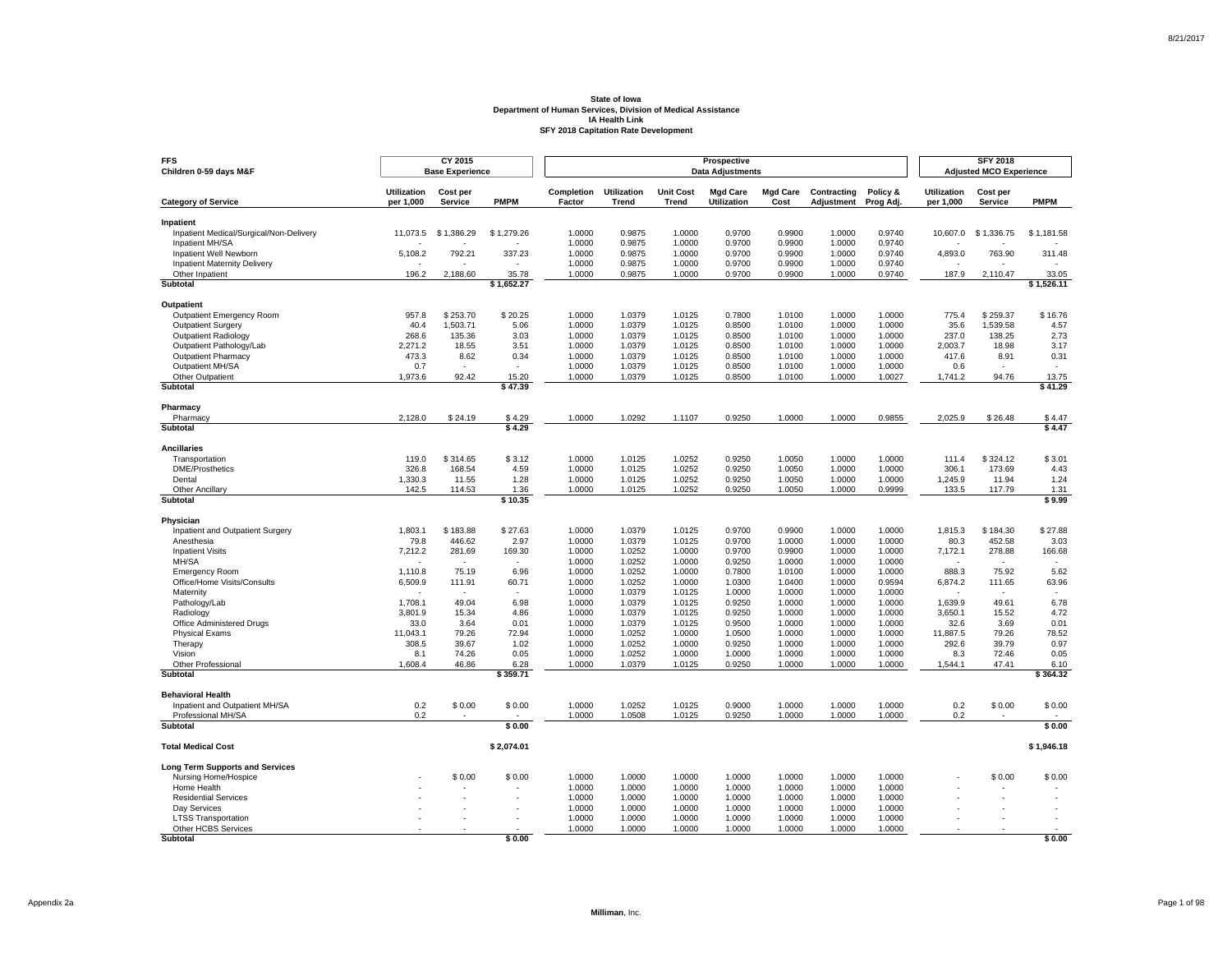| <b>FFS</b><br>Children 60-364 days M&F               |                                 | CY 2015<br><b>Base Experience</b> |                          | Prospective<br><b>Data Adjustments</b> |                             |                                  |                                |                         |                                  |                       |                                 | <b>SFY 2018</b><br><b>Adjusted MCO Experience</b> |                  |  |  |
|------------------------------------------------------|---------------------------------|-----------------------------------|--------------------------|----------------------------------------|-----------------------------|----------------------------------|--------------------------------|-------------------------|----------------------------------|-----------------------|---------------------------------|---------------------------------------------------|------------------|--|--|
| <b>Category of Service</b>                           | <b>Utilization</b><br>per 1,000 | Cost per<br><b>Service</b>        | <b>PMPM</b>              | Completion<br>Factor                   | <b>Utilization</b><br>Trend | <b>Unit Cost</b><br><b>Trend</b> | <b>Mgd Care</b><br>Utilization | <b>Mgd Care</b><br>Cost | Contracting<br><b>Adjustment</b> | Policy &<br>Prog Adj. | <b>Utilization</b><br>per 1,000 | Cost per<br><b>Service</b>                        | <b>PMPM</b>      |  |  |
|                                                      |                                 |                                   |                          |                                        |                             |                                  |                                |                         |                                  |                       |                                 |                                                   |                  |  |  |
| Inpatient<br>Inpatient Medical/Surgical/Non-Delivery | 222.8                           | \$1.714.52                        | \$31.83                  | 1.0000                                 | 0.9875                      | 1.0000                           | 0.9700                         | 0.9900                  | 1.0000                           | 0.9740                | 213.4                           | \$1,653.23                                        | \$29.40          |  |  |
| Inpatient MH/SA                                      |                                 |                                   |                          | 1.0000                                 | 0.9875                      | 1.0000                           | 0.9700                         | 0.9900                  | 1.0000                           | 0.9740                |                                 |                                                   |                  |  |  |
| Inpatient Well Newborn                               |                                 | ä,                                |                          | 1.0000                                 | 0.9875                      | 1.0000                           | 0.9700                         | 0.9900                  | 1.0000                           | 0.9740                | Ĭ.                              |                                                   | ä,               |  |  |
| <b>Inpatient Maternity Delivery</b>                  |                                 |                                   | $\overline{a}$           | 1.0000                                 | 0.9875                      | 1.0000                           | 0.9700                         | 0.9900                  | 1.0000                           | 0.9740                | $\overline{\phantom{a}}$        |                                                   |                  |  |  |
| Other Inpatient                                      | 8.7                             | 2.131.49                          | 1.54                     | 1.0000                                 | 0.9875                      | 1.0000                           | 0.9700                         | 0.9900                  | 1.0000                           | 0.9740                | 8.3                             | 2.053.01                                          | 1.42             |  |  |
| <b>Subtotal</b>                                      |                                 |                                   | \$33.37                  |                                        |                             |                                  |                                |                         |                                  |                       |                                 |                                                   | \$30.82          |  |  |
| Outpatient                                           |                                 |                                   |                          |                                        |                             |                                  |                                |                         |                                  |                       |                                 |                                                   |                  |  |  |
| Outpatient Emergency Room                            | 1,148.5                         | \$239.16                          | \$22.89                  | 1.0000                                 | 1.0379                      | 1.0125                           | 0.7800                         | 1.0100                  | 1.0000                           | 1.0000                | 929.8                           | \$244.57                                          | \$18.95          |  |  |
| <b>Outpatient Surgery</b>                            | 62.6                            | 2,191.05                          | 11.43                    | 1.0000                                 | 1.0379                      | 1.0125                           | 0.8500                         | 1.0100                  | 1.0000                           | 1.0000                | 55.2                            | 2.240.09                                          | 10.31            |  |  |
| <b>Outpatient Radiology</b>                          | 172.3                           | 139.31                            | 2.00                     | 1.0000                                 | 1.0379                      | 1.0125                           | 0.8500                         | 1.0100                  | 1.0000                           | 1.0000                | 152.0                           | 142.11                                            | 1.80             |  |  |
| Outpatient Pathology/Lab                             | 1,039.8                         | 25.39                             | 2.20                     | 1.0000                                 | 1.0379                      | 1.0125                           | 0.8500                         | 1.0100                  | 1.0000                           | 1.0000                | 917.3                           | 25.90                                             | 1.98             |  |  |
| <b>Outpatient Pharmacy</b><br>Outpatient MH/SA       | 581.1<br>19.5                   | 7.85<br>61.66                     | 0.38<br>0.10             | 1.0000<br>1.0000                       | 1.0379<br>1.0379            | 1.0125<br>1.0125                 | 0.8500<br>0.8500               | 1.0100<br>1.0100        | 1.0000<br>1.0000                 | 1.0000<br>1.0000      | 512.7<br>17.2                   | 7.96<br>62.90                                     | 0.34<br>0.09     |  |  |
| Other Outpatient                                     | 1,697.2                         | 65.19                             | 9.22                     | 1.0000                                 | 1.0379                      | 1.0125                           | 0.8500                         | 1.0100                  | 1.0000                           | 1.0027                | 1,497.3                         | 66.84                                             | 8.34             |  |  |
| <b>Subtotal</b>                                      |                                 |                                   | \$48.22                  |                                        |                             |                                  |                                |                         |                                  |                       |                                 |                                                   | \$41.81          |  |  |
|                                                      |                                 |                                   |                          |                                        |                             |                                  |                                |                         |                                  |                       |                                 |                                                   |                  |  |  |
| Pharmacy<br>Pharmacy                                 | 5,001.9                         | \$43.16                           | \$17.99                  | 1.0000                                 | 1.0292                      | 1.1107                           | 0.9250                         | 1.0000                  | 1.0000                           | 0.9855                | 4,761.8                         | \$47.25                                           | \$18.75          |  |  |
| Subtotal                                             |                                 |                                   | 517.99                   |                                        |                             |                                  |                                |                         |                                  |                       |                                 |                                                   | \$18.75          |  |  |
| <b>Ancillaries</b>                                   |                                 |                                   |                          |                                        |                             |                                  |                                |                         |                                  |                       |                                 |                                                   |                  |  |  |
| Transportation                                       | 34.5                            | \$233.25                          | \$0.67                   | 1.0000                                 | 1.0125                      | 1.0252                           | 0.9250                         | 1.0050                  | 1.0000                           | 1.0000                | 32.3                            | \$241.64                                          | \$0.65           |  |  |
| <b>DME/Prosthetics</b>                               | 565.2                           | 115.92                            | 5.46                     | 1.0000                                 | 1.0125                      | 1.0252                           | 0.9250                         | 1.0050                  | 1.0000                           | 1.0000                | 529.4                           | 119.46                                            | 5.27             |  |  |
| Dental                                               | 1,246.6                         | 11.46                             | 1.19                     | 1.0000                                 | 1.0125                      | 1.0252                           | 0.9250                         | 1.0050                  | 1.0000                           | 1.0000                | 1,167.5                         | 11.82                                             | 1.15             |  |  |
| <b>Other Ancillary</b>                               | 33.7                            | 117.61                            | 0.33                     | 1.0000                                 | 1.0125                      | 1.0252                           | 0.9250                         | 1.0050                  | 1.0000                           | 0.9999                | 31.5                            | 121.79                                            | 0.32             |  |  |
| Subtotal                                             |                                 |                                   | \$7.65                   |                                        |                             |                                  |                                |                         |                                  |                       |                                 |                                                   | \$7.39           |  |  |
| Physician                                            |                                 |                                   |                          |                                        |                             |                                  |                                |                         |                                  |                       |                                 |                                                   |                  |  |  |
| Inpatient and Outpatient Surgery                     | 224.3                           | \$245.02                          | \$4.58                   | 1.0000                                 | 1.0379                      | 1.0125                           | 0.9400                         | 0.9900                  | 1.0000                           | 1.0000                | 218.8                           | \$245.66                                          | \$4.48           |  |  |
| Anesthesia                                           | 94.5                            | 203.13                            | 1.60                     | 1.0000                                 | 1.0379                      | 1.0125                           | 0.9700                         | 1.0000                  | 1.0000                           | 1.0000                | 95.2                            | 205.55                                            | 1.63             |  |  |
| <b>Inpatient Visits</b>                              | 301.9                           | 300.55                            | 7.56                     | 1.0000                                 | 1.0252                      | 1.0000                           | 0.9700                         | 0.9900                  | 1.0000                           | 1.0000                | 300.2                           | 297.43                                            | 7.44             |  |  |
| MH/SA                                                | 0.4                             | $\epsilon$                        | $\overline{\phantom{a}}$ | 1.0000                                 | 1.0252                      | 1.0000                           | 0.9250                         | 1.0000                  | 1.0000                           | 1.0000                | 0.3                             | $\sim$                                            | $\sim$           |  |  |
| <b>Emergency Room</b>                                | 1,153.6                         | 66.88                             | 6.43                     | 1.0000                                 | 1.0252                      | 1.0000                           | 0.7800                         | 1.0100                  | 1.0000                           | 1.0000                | 922.5                           | 67.51                                             | 5.19             |  |  |
| Office/Home Visits/Consults<br>Maternity             | 5,667.7                         | 92.06                             | 43.48                    | 1.0000<br>1.0000                       | 1.0252<br>1.0379            | 1.0000<br>1.0125                 | 1.0300<br>1.0000               | 1.0400<br>1.0000        | 1.0000<br>1.0000                 | 0.9594<br>1.0000      | 5,984.8                         | 91.85                                             | 45.81            |  |  |
| Pathology/Lab                                        | 1,574.3                         | 15.93                             | 2.09                     | 1.0000                                 | 1.0379                      | 1.0125                           | 0.9250                         | 1.0000                  | 1.0000                           | 1.0000                | 1,511.4                         | 16.12                                             | 2.03             |  |  |
| Radiology                                            | 735.9                           | 19.73                             | 1.21                     | 1.0000                                 | 1.0379                      | 1.0125                           | 0.9250                         | 1.0000                  | 1.0000                           | 1.0000                | 706.5                           | 20.04                                             | 1.18             |  |  |
| Office Administered Drugs                            | 202.2                           | 8.90                              | 0.15                     | 1.0000                                 | 1.0379                      | 1.0125                           | 0.9500                         | 1.0000                  | 1.0000                           | 1.0000                | 199.3                           | 9.03                                              | 0.15             |  |  |
| <b>Physical Exams</b>                                | 4,750.0                         | 66.34                             | 26.26                    | 1.0000                                 | 1.0252                      | 1.0000                           | 1.0500                         | 1.0000                  | 1.0000                           | 1.0000                | 5,113.1                         | 66.35                                             | 28.27            |  |  |
| Therapy                                              | 273.2                           | 36.89                             | 0.84                     | 1.0000                                 | 1.0252                      | 1.0000                           | 0.9250                         | 1.0000                  | 1.0000                           | 1.0000                | 259.1                           | 37.05                                             | 0.80             |  |  |
| Vision                                               | 24.3                            | 74.17                             | 0.15                     | 1.0000                                 | 1.0252                      | 1.0000                           | 1.0000                         | 1.0000                  | 1.0000                           | 1.0000                | 24.9                            | 72.35                                             | 0.15             |  |  |
| Other Professional<br>Subtotal                       | 952.9                           | 48.99                             | 3.89<br>\$98.24          | 1.0000                                 | 1.0379                      | 1.0125                           | 0.9250                         | 1.0000                  | 1.0000                           | 1.0000                | 914.8                           | 49.58                                             | 3.78<br>\$100.91 |  |  |
|                                                      |                                 |                                   |                          |                                        |                             |                                  |                                |                         |                                  |                       |                                 |                                                   |                  |  |  |
| <b>Behavioral Health</b>                             |                                 |                                   |                          |                                        |                             |                                  |                                |                         |                                  |                       |                                 |                                                   |                  |  |  |
| Inpatient and Outpatient MH/SA                       | 0.2<br>1.5                      | \$0.00                            | \$0.00                   | 1.0000                                 | 1.0252                      | 1.0125                           | 0.9000                         | 1.0000                  | 1.0000                           | 1.0000                | 0.2                             | \$0.00                                            | \$0.00           |  |  |
| Professional MH/SA<br>Subtotal                       |                                 | 82.19                             | 0.01<br>\$0.01           | 1.0000                                 | 1.0508                      | 1.0125                           | 0.9250                         | 1.0000                  | 1.0000                           | 1.0000                | 1.4                             | 84.51                                             | 0.01<br>\$0.01   |  |  |
|                                                      |                                 |                                   |                          |                                        |                             |                                  |                                |                         |                                  |                       |                                 |                                                   |                  |  |  |
| <b>Total Medical Cost</b>                            |                                 |                                   | \$205.48                 |                                        |                             |                                  |                                |                         |                                  |                       |                                 |                                                   | \$199.69         |  |  |
| <b>Long Term Supports and Services</b>               |                                 |                                   |                          |                                        |                             |                                  |                                |                         |                                  |                       |                                 |                                                   |                  |  |  |
| Nursing Home/Hospice                                 |                                 | \$0.00                            | \$0.00                   | 1.0000                                 | 1.0000                      | 1.0000                           | 1.0000                         | 1.0000                  | 1.0000                           | 1.0000                |                                 | \$0.00                                            | \$0.00           |  |  |
| Home Health                                          |                                 |                                   |                          | 1.0000                                 | 1.0000                      | 1.0000                           | 1.0000                         | 1.0000                  | 1.0000                           | 1.0000                |                                 |                                                   |                  |  |  |
| <b>Residential Services</b><br>Dav Services          |                                 |                                   |                          | 1.0000<br>1.0000                       | 1.0000<br>1.0000            | 1.0000<br>1.0000                 | 1.0000<br>1.0000               | 1.0000<br>1.0000        | 1.0000<br>1.0000                 | 1.0000<br>1.0000      |                                 |                                                   |                  |  |  |
| <b>LTSS Transportation</b>                           |                                 |                                   |                          | 1.0000                                 | 1.0000                      | 1.0000                           | 1.0000                         | 1.0000                  | 1.0000                           | 1.0000                |                                 |                                                   |                  |  |  |
| Other HCBS Services                                  |                                 |                                   |                          | 1.0000                                 | 1.0000                      | 1.0000                           | 1.0000                         | 1.0000                  | 1.0000                           | 1.0000                |                                 |                                                   |                  |  |  |
| Subtotal                                             |                                 |                                   | \$0.00                   |                                        |                             |                                  |                                |                         |                                  |                       |                                 |                                                   | \$0.00           |  |  |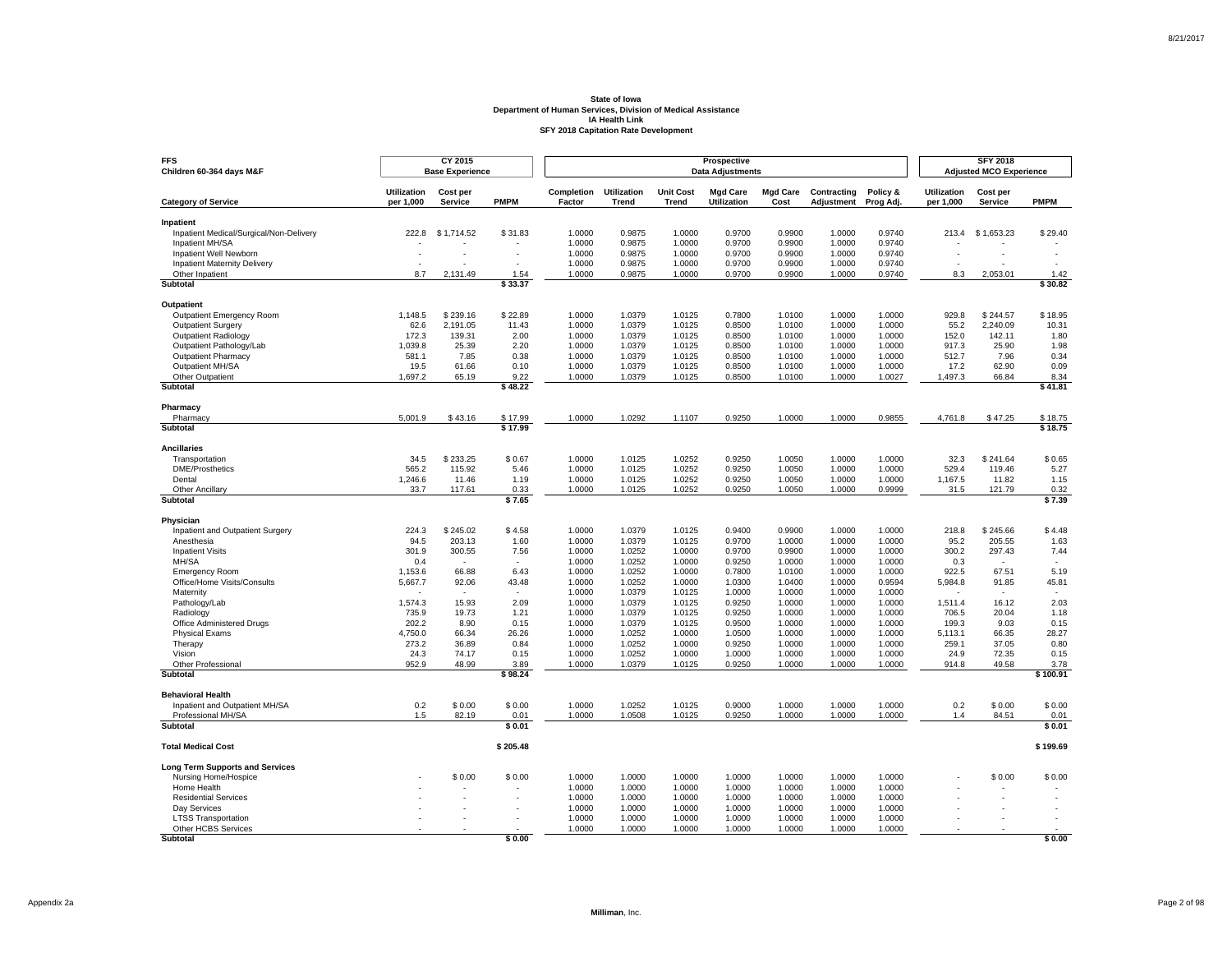| <b>FFS</b><br>Children 1-4 M&F                       |                                 | CY 2015<br><b>Base Experience</b> |                          | Prospective<br><b>Data Adjustments</b> |                                    |                           |                                       |                         |                           |                       |                                 | <b>SFY 2018</b><br><b>Adjusted MCO Experience</b> |                 |  |
|------------------------------------------------------|---------------------------------|-----------------------------------|--------------------------|----------------------------------------|------------------------------------|---------------------------|---------------------------------------|-------------------------|---------------------------|-----------------------|---------------------------------|---------------------------------------------------|-----------------|--|
| <b>Category of Service</b>                           | <b>Utilization</b><br>per 1,000 | Cost per<br>Service               | <b>PMPM</b>              | Completion<br>Factor                   | <b>Utilization</b><br><b>Trend</b> | <b>Unit Cost</b><br>Trend | <b>Mgd Care</b><br><b>Utilization</b> | <b>Mgd Care</b><br>Cost | Contracting<br>Adjustment | Policy &<br>Prog Adj. | <b>Utilization</b><br>per 1,000 | Cost per<br><b>Service</b>                        | <b>PMPM</b>     |  |
|                                                      |                                 |                                   |                          |                                        |                                    |                           |                                       |                         |                           |                       |                                 |                                                   |                 |  |
| Inpatient<br>Inpatient Medical/Surgical/Non-Delivery | 73.8                            | \$2.175.16                        | \$13.37                  | 1.0000                                 | 0.9875                             | 1.0000                    | 0.9700                                | 0.9900                  | 1.0000                    | 0.9740                | 70.7                            | \$2.097.66                                        | \$12.35         |  |
| Inpatient MH/SA                                      | 0.1                             | 1,200.00                          | 0.01                     | 1.0000                                 | 0.9875                             | 1.0000                    | 0.9700                                | 0.9900                  | 1.0000                    | 0.9740                | 0.1                             | 1,200.00                                          | 0.01            |  |
| Inpatient Well Newborn                               |                                 |                                   |                          | 1.0000                                 | 0.9875                             | 1.0000                    | 0.9700                                | 0.9900                  | 1.0000                    | 0.9740                |                                 |                                                   |                 |  |
| <b>Inpatient Maternity Delivery</b>                  | $\overline{\phantom{a}}$        |                                   | $\overline{\phantom{a}}$ | 1.0000                                 | 0.9875                             | 1.0000                    | 0.9700                                | 0.9900                  | 1.0000                    | 0.9740                | ÷,                              |                                                   |                 |  |
| Other Inpatient                                      | 14                              | 4.985.92                          | 0.59                     | 1.0000                                 | 0.9875                             | 1.0000                    | 0.9700                                | 0.9900                  | 1.0000                    | 0.9740                | 1.4                             | 4.764.71                                          | 0.54            |  |
| Subtotal                                             |                                 |                                   | \$13.97                  |                                        |                                    |                           |                                       |                         |                           |                       |                                 |                                                   | \$12.90         |  |
| Outpatient                                           |                                 |                                   |                          |                                        |                                    |                           |                                       |                         |                           |                       |                                 |                                                   |                 |  |
| Outpatient Emergency Room                            | 764.3                           | \$240.53                          | \$15.32                  | 1.0000                                 | 1.0379                             | 1.0125                    | 0.7800                                | 1.0100                  | 1.0000                    | 1.0000                | 618.8                           | \$245.92                                          | \$12.68         |  |
| Outpatient Surgery                                   | 88.5                            | 2,198.96                          | 16.21                    | 1.0000                                 | 1.0379                             | 1.0125                    | 0.8500                                | 1.0100                  | 1.0000                    | 1.0000                | 78.0                            | 2.248.08                                          | 14.62           |  |
| <b>Outpatient Radiology</b>                          | 86.4                            | 133.29                            | 0.96                     | 1.0000                                 | 1.0379                             | 1.0125                    | 0.8500                                | 1.0100                  | 1.0000                    | 1.0000                | 76.3                            | 136.92                                            | 0.87            |  |
| Outpatient Pathology/Lab                             | 847.7                           | 22.93                             | 1.62                     | 1.0000                                 | 1.0379                             | 1.0125                    | 0.8500                                | 1.0100                  | 1.0000                    | 1.0000                | 747.9                           | 23.43                                             | 1.46            |  |
| <b>Outpatient Pharmacy</b>                           | 165.0                           | 20.36                             | 0.28                     | 1.0000                                 | 1.0379                             | 1.0125                    | 0.8500                                | 1.0100                  | 1.0000                    | 1.0000                | 145.6                           | 20.60                                             | 0.25            |  |
| Outpatient MH/SA                                     | 9.9                             | 84.76                             | 0.07                     | 1.0000                                 | 1.0379                             | 1.0125                    | 0.8500                                | 1.0100                  | 1.0000                    | 1.0000                | 8.7                             | 82.38                                             | 0.06            |  |
| Other Outpatient                                     | 1,532.4                         | 76.67                             | 9.79                     | 1.0000                                 | 1.0379                             | 1.0125                    | 0.8500                                | 1.0100                  | 1.0000                    | 1.0027                | 1,351.9                         | 78.65                                             | 8.86            |  |
| Subtotal                                             |                                 |                                   | \$44.25                  |                                        |                                    |                           |                                       |                         |                           |                       |                                 |                                                   | \$38.80         |  |
| Pharmacy                                             |                                 |                                   |                          |                                        |                                    |                           |                                       |                         |                           |                       |                                 |                                                   |                 |  |
| Pharmacy                                             | 3,835.8                         | \$42.11                           | \$13.46                  | 1.0000                                 | 1.0292                             | 1.1107                    | 0.9250                                | 1.0000                  | 1.0000                    | 0.9855                | 3,651.7                         | \$46.10                                           | \$14.03         |  |
| Subtotal                                             |                                 |                                   | \$13.46                  |                                        |                                    |                           |                                       |                         |                           |                       |                                 |                                                   | \$14.03         |  |
| <b>Ancillaries</b>                                   |                                 |                                   |                          |                                        |                                    |                           |                                       |                         |                           |                       |                                 |                                                   |                 |  |
| Transportation                                       | 20.0                            | \$215.57                          | \$0.36                   | 1.0000                                 | 1.0125                             | 1.0252                    | 0.9250                                | 1.0050                  | 1.0000                    | 1.0000                | 18.8                            | \$223.76                                          | \$0.35          |  |
| <b>DME/Prosthetics</b>                               | 216.6                           | 100.84                            | 1.82                     | 1.0000                                 | 1.0125                             | 1.0252                    | 0.9250                                | 1.0050                  | 1.0000                    | 1.0000                | 202.8                           | 104.13                                            | 1.76            |  |
| Dental                                               | 1,362.9                         | 10.83                             | 1.23                     | 1.0000                                 | 1.0125                             | 1.0252                    | 0.9250                                | 1.0050                  | 1.0000                    | 1.0000                | 1,276.4                         | 11.19                                             | 1.19            |  |
| <b>Other Ancillary</b><br>Subtotal                   | 5.5                             | 87.59                             | 0.04<br>\$3.45           | 1.0000                                 | 1.0125                             | 1.0252                    | 0.9250                                | 1.0050                  | 1.0000                    | 0.9999                | 5.1                             | 93.57                                             | 0.04<br>\$3.34  |  |
|                                                      |                                 |                                   |                          |                                        |                                    |                           |                                       |                         |                           |                       |                                 |                                                   |                 |  |
| Physician                                            |                                 |                                   |                          |                                        |                                    |                           |                                       |                         |                           |                       |                                 |                                                   |                 |  |
| Inpatient and Outpatient Surgery                     | 257.1                           | \$231.55                          | \$4.96                   | 1.0000                                 | 1.0379                             | 1.0125                    | 0.9000                                | 1.0000                  | 1.0000                    | 1.0000                | 240.1                           | \$234.39                                          | \$4.69          |  |
| Anesthesia                                           | 130.2                           | 190.78                            | 2.07<br>1.05             | 1.0000                                 | 1.0379<br>1.0252                   | 1.0125                    | 0.9700<br>0.9700                      | 1.0000<br>0.9900        | 1.0000<br>1.0000          | 1.0000                | 131.1<br>67.9                   | 193.16<br>182.14                                  | 2.11            |  |
| <b>Inpatient Visits</b><br>MH/SA                     | 68.2<br>2.1                     | 184.64<br>112.68                  | 0.02                     | 1.0000<br>1.0000                       | 1.0252                             | 1.0000<br>1.0000          | 0.9250                                | 1.0000                  | 1.0000                    | 1.0000<br>1.0000      | 2.0                             | 118.81                                            | 1.03<br>0.02    |  |
| <b>Emergency Room</b>                                | 733.1                           | 64.17                             | 3.92                     | 1.0000                                 | 1.0252                             | 1.0000                    | 0.7800                                | 1.0100                  | 1.0000                    | 1.0000                | 586.2                           | 64.89                                             | 3.17            |  |
| Office/Home Visits/Consults                          | 3,570.3                         | 83.42                             | 24.82                    | 1.0000                                 | 1.0252                             | 1.0000                    | 1.0300                                | 1.0400                  | 1.0000                    | 0.9594                | 3,770.1                         | 83.23                                             | 26.15           |  |
| Maternity                                            |                                 |                                   |                          | 1.0000                                 | 1.0379                             | 1.0125                    | 1.0000                                | 1.0000                  | 1.0000                    | 1.0000                |                                 |                                                   |                 |  |
| Pathology/Lab                                        | 1,469.0                         | 13.81                             | 1.69                     | 1.0000                                 | 1.0379                             | 1.0125                    | 0.9250                                | 1.0000                  | 1.0000                    | 1.0000                | 1.410.3                         | 13.95                                             | 1.64            |  |
| Radiology                                            | 379.7                           | 19.59                             | 0.62                     | 1.0000                                 | 1.0379                             | 1.0125                    | 0.9250                                | 1.0000                  | 1.0000                    | 1.0000                | 364.6                           | 19.75                                             | 0.60            |  |
| Office Administered Drugs                            | 95.4                            | 13.84                             | 0.11                     | 1.0000                                 | 1.0379                             | 1.0125                    | 0.9500                                | 1.0000                  | 1.0000                    | 1.0000                | 94.1                            | 14.04                                             | 0.11            |  |
| <b>Physical Exams</b>                                | 1,349.7                         | 63.48                             | 7.14                     | 1.0000                                 | 1.0252                             | 1.0000                    | 1.0500                                | 1.0000                  | 1.0000                    | 1.1503                | 1,452.8                         | 73.02                                             | 8.84            |  |
| Therapy                                              | 181.5                           | 39.67                             | 0.60                     | 1.0000                                 | 1.0252                             | 1.0000                    | 0.9250                                | 1.0000                  | 1.0000                    | 1.0000                | 172.1                           | 39.74                                             | 0.57            |  |
| Vision                                               | 137.4                           | 69.02                             | 0.79                     | 1.0000                                 | 1.0252                             | 1.0000                    | 1.0000                                | 1.0000                  | 1.0000                    | 1.0000                | 140.8                           | 69.02                                             | 0.81            |  |
| Other Professional<br>Subtotal                       | 560.6                           | 48.80                             | 2.28<br>\$50.07          | 1.0000                                 | 1.0379                             | 1.0125                    | 0.9250                                | 1.0000                  | 1.0000                    | 1.0000                | 538.2                           | 49.50                                             | 2.22<br>\$51.96 |  |
|                                                      |                                 |                                   |                          |                                        |                                    |                           |                                       |                         |                           |                       |                                 |                                                   |                 |  |
| <b>Behavioral Health</b>                             |                                 |                                   |                          |                                        |                                    |                           |                                       |                         |                           |                       |                                 |                                                   |                 |  |
| Inpatient and Outpatient MH/SA                       | 6.2                             | \$97.40                           | \$0.05                   | 1.0000                                 | 1.0252                             | 1.0125                    | 0.9000                                | 1.0000                  | 1.0000                    | 1.0000                | 5.7                             | \$105.63                                          | \$0.05          |  |
| Professional MH/SA<br>Subtotal                       | 440.7                           | 75.97                             | 2.79<br>\$2.84           | 1.0000                                 | 1.0508                             | 1.0125                    | 0.9250                                | 1.0000                  | 1.0000                    | 1.0000                | 428.4                           | 77.04                                             | 2.75<br>\$2.80  |  |
|                                                      |                                 |                                   | \$128.04                 |                                        |                                    |                           |                                       |                         |                           |                       |                                 |                                                   | \$123.83        |  |
| <b>Total Medical Cost</b>                            |                                 |                                   |                          |                                        |                                    |                           |                                       |                         |                           |                       |                                 |                                                   |                 |  |
| <b>Long Term Supports and Services</b>               |                                 |                                   |                          |                                        |                                    |                           |                                       |                         |                           |                       |                                 |                                                   |                 |  |
| Nursing Home/Hospice                                 |                                 | \$0.00                            | \$0.00                   | 1.0000                                 | 1.0000                             | 1.0000                    | 1.0000                                | 1.0000                  | 1.0000                    | 1.0000                |                                 | \$0.00                                            | \$0.00          |  |
| Home Health                                          |                                 |                                   |                          | 1.0000                                 | 1.0000                             | 1.0000                    | 1.0000<br>1.0000                      | 1.0000                  | 1.0000                    | 1.0000                |                                 |                                                   |                 |  |
| <b>Residential Services</b><br>Dav Services          |                                 |                                   |                          | 1.0000<br>1.0000                       | 1.0000<br>1.0000                   | 1.0000<br>1.0000          | 1.0000                                | 1.0000<br>1.0000        | 1.0000<br>1.0000          | 1.0000<br>1.0000      |                                 |                                                   |                 |  |
| <b>LTSS Transportation</b>                           |                                 |                                   |                          | 1.0000                                 | 1.0000                             | 1.0000                    | 1.0000                                | 1.0000                  | 1.0000                    | 1.0000                |                                 |                                                   |                 |  |
| Other HCBS Services                                  |                                 |                                   |                          | 1.0000                                 | 1.0000                             | 1.0000                    | 1.0000                                | 1.0000                  | 1.0000                    | 1.0000                |                                 |                                                   |                 |  |
| Subtotal                                             |                                 |                                   | \$0.00                   |                                        |                                    |                           |                                       |                         |                           |                       |                                 |                                                   | \$0.00          |  |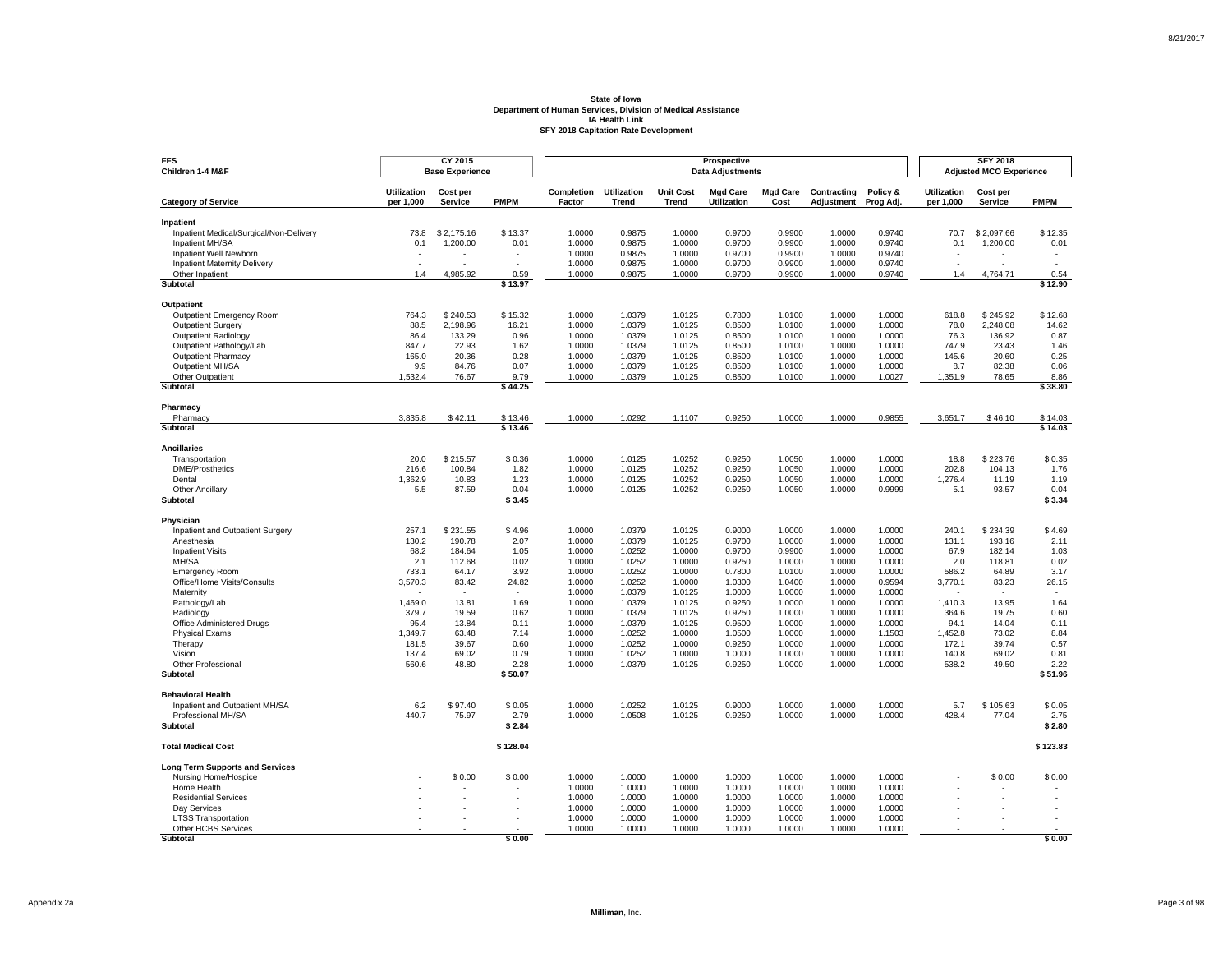| <b>FFS</b><br>Children 5-14 M&F                      |                                 | CY 2015<br><b>Base Experience</b> |                                    | Prospective<br><b>Data Adjustments</b> |                                    |                                  |                                       |                         |                           |                       |                                 | <b>SFY 2018</b><br><b>Adjusted MCO Experience</b> |                  |  |
|------------------------------------------------------|---------------------------------|-----------------------------------|------------------------------------|----------------------------------------|------------------------------------|----------------------------------|---------------------------------------|-------------------------|---------------------------|-----------------------|---------------------------------|---------------------------------------------------|------------------|--|
| <b>Category of Service</b>                           | <b>Utilization</b><br>per 1,000 | Cost per<br>Service               | <b>PMPM</b>                        | Completion<br>Factor                   | <b>Utilization</b><br><b>Trend</b> | <b>Unit Cost</b><br><b>Trend</b> | <b>Mgd Care</b><br><b>Utilization</b> | <b>Mgd Care</b><br>Cost | Contracting<br>Adjustment | Policy &<br>Prog Adj. | <b>Utilization</b><br>per 1,000 | Cost per<br><b>Service</b>                        | <b>PMPM</b>      |  |
|                                                      |                                 |                                   |                                    |                                        |                                    |                                  |                                       |                         |                           |                       |                                 |                                                   |                  |  |
| Inpatient<br>Inpatient Medical/Surgical/Non-Delivery | 34.0                            | \$2.025.29                        | \$5.74                             | 1.0000                                 | 0.9875                             | 1.0000                           | 0.9700                                | 0.9900                  | 1.0000                    | 0.9740                | 32.6                            | \$1.952.12                                        | \$5.30           |  |
| Inpatient MH/SA                                      | 0.2                             | 750.00                            | 0.01                               | 1.0000                                 | 0.9875                             | 1.0000                           | 0.9700                                | 0.9900                  | 1.0000                    | 0.9740                | 0.2                             | 800.00                                            | 0.01             |  |
| Inpatient Well Newborn                               |                                 |                                   |                                    | 1.0000                                 | 0.9875                             | 1.0000                           | 0.9700                                | 0.9900                  | 1.0000                    | 0.9740                |                                 |                                                   |                  |  |
| <b>Inpatient Maternity Delivery</b>                  | $\overline{\phantom{a}}$        |                                   | $\overline{\phantom{a}}$           | 1.0000                                 | 0.9875                             | 1.0000                           | 0.9700                                | 0.9900                  | 1.0000                    | 0.9740                | $\sim$                          |                                                   | $\mathbf{r}$     |  |
| Other Inpatient                                      | 3.1                             | 705.88                            | 0.18                               | 1.0000                                 | 0.9875                             | 1.0000                           | 0.9700                                | 0.9900                  | 1.0000                    | 0.9740                | 2.9                             | 696.25                                            | 0.17             |  |
| Subtotal                                             |                                 |                                   | \$5.93                             |                                        |                                    |                                  |                                       |                         |                           |                       |                                 |                                                   | \$5.48           |  |
| Outpatient                                           |                                 |                                   |                                    |                                        |                                    |                                  |                                       |                         |                           |                       |                                 |                                                   |                  |  |
| Outpatient Emergency Room                            | 361.2                           | \$301.64                          | \$9.08                             | 1.0000                                 | 1.0379                             | 1.0125                           | 0.7800                                | 1.0100                  | 1.0000                    | 1.0000                | 292.4                           | \$308.58                                          | \$7.52           |  |
| Outpatient Surgery                                   | 34.4                            | 2,148.21                          | 6.16                               | 1.0000                                 | 1.0379                             | 1.0125                           | 0.8500                                | 1.0100                  | 1.0000                    | 1.0000                | 30.4                            | 2.197.63                                          | 5.56             |  |
| <b>Outpatient Radiology</b>                          | 112.4                           | 159.15                            | 1.49                               | 1.0000                                 | 1.0379                             | 1.0125                           | 0.8500                                | 1.0100                  | 1.0000                    | 1.0000                | 99.1                            | 162.23                                            | 1.34             |  |
| Outpatient Pathology/Lab                             | 646.1                           | 22.47                             | 1.21                               | 1.0000                                 | 1.0379                             | 1.0125                           | 0.8500                                | 1.0100                  | 1.0000                    | 1.0000                | 570.0                           | 22.95                                             | 1.09             |  |
| <b>Outpatient Pharmacy</b>                           | 74.1                            | 113.33                            | 0.70                               | 1.0000                                 | 1.0379                             | 1.0125                           | 0.8500                                | 1.0100                  | 1.0000                    | 1.0000                | 65.4                            | 115.61                                            | 0.63             |  |
| Outpatient MH/SA                                     | 2.4                             | 199.17                            | 0.04                               | 1.0000                                 | 1.0379                             | 1.0125                           | 0.8500                                | 1.0100                  | 1.0000                    | 1.0000                | 2.1                             | 225.35                                            | 0.04             |  |
| Other Outpatient                                     | 769.5                           | 71.89                             | 4.61                               | 1.0000                                 | 1.0379                             | 1.0125                           | 0.8500                                | 1.0100                  | 1.0000                    | 1.0027                | 678.9                           | 73.71                                             | 4.17             |  |
| Subtotal                                             |                                 |                                   | \$23.29                            |                                        |                                    |                                  |                                       |                         |                           |                       |                                 |                                                   | \$20.35          |  |
| Pharmacy                                             |                                 |                                   |                                    |                                        |                                    |                                  |                                       |                         |                           |                       |                                 |                                                   |                  |  |
| Pharmacy                                             | 5,546.6                         | \$85.24                           | \$39.40                            | 1.0000                                 | 1.0292                             | 1.1107                           | 0.9250                                | 1.0000                  | 1.0000                    | 0.9855                | 5,280.4                         | \$93.31                                           | \$41.06          |  |
| Subtotal                                             |                                 |                                   | \$39.40                            |                                        |                                    |                                  |                                       |                         |                           |                       |                                 |                                                   | \$41.06          |  |
| <b>Ancillaries</b>                                   |                                 |                                   |                                    |                                        |                                    |                                  |                                       |                         |                           |                       |                                 |                                                   |                  |  |
| Transportation                                       | 10.5                            | \$194.29                          | \$0.17                             | 1.0000                                 | 1.0125                             | 1.0252                           | 0.9250                                | 1.0050                  | 1.0000                    | 1.0000                | 9.8                             | \$195.32                                          | \$0.16           |  |
| <b>DME/Prosthetics</b>                               | 149.5                           | 111.61                            | 1.39                               | 1.0000                                 | 1.0125                             | 1.0252                           | 0.9250                                | 1.0050                  | 1.0000                    | 1.0000                | 140.0                           | 114.88                                            | 1.34             |  |
| Dental                                               | 272.3                           | 21.15                             | 0.48                               | 1.0000                                 | 1.0125                             | 1.0252                           | 0.9250                                | 1.0050                  | 1.0000                    | 1.0000                | 255.0                           | 21.64                                             | 0.46             |  |
| <b>Other Ancillary</b><br>Subtotal                   | 0.8                             |                                   | $\overline{\phantom{a}}$<br>\$2.04 | 1.0000                                 | 1.0125                             | 1.0252                           | 0.9250                                | 1.0050                  | 1.0000                    | 0.9999                | 0.8                             |                                                   | $\sim$<br>\$1.96 |  |
|                                                      |                                 |                                   |                                    |                                        |                                    |                                  |                                       |                         |                           |                       |                                 |                                                   |                  |  |
| Physician                                            |                                 |                                   |                                    |                                        |                                    |                                  |                                       |                         |                           |                       |                                 |                                                   |                  |  |
| Inpatient and Outpatient Surgery                     | 180.5                           | \$182.84                          | \$2.75                             | 1.0000                                 | 1.0379                             | 1.0125                           | 0.9100                                | 1.0000                  | 1.0000                    | 1.0000                | 170.5                           | \$185.14                                          | \$2.63           |  |
| Anesthesia                                           | 50.7                            | 194.27<br>148.91                  | 0.82                               | 1.0000                                 | 1.0379<br>1.0252                   | 1.0125                           | 0.9700<br>0.9700                      | 1.0000<br>0.9900        | 1.0000<br>1.0000          | 1.0000<br>1.0000      | 51.0                            | 197.69                                            | 0.84             |  |
| <b>Inpatient Visits</b><br>MH/SA                     | 29.0<br>3.2                     | 150.94                            | 0.36<br>0.04                       | 1.0000<br>1.0000                       | 1.0252                             | 1.0000<br>1.0000                 | 0.9250                                | 1.0000                  | 1.0000                    | 1.0000                | 28.9<br>3.0                     | 145.58<br>158.94                                  | 0.35<br>0.04     |  |
| <b>Emergency Room</b>                                | 346.6                           | 65.78                             | 1.90                               | 1.0000                                 | 1.0252                             | 1.0000                           | 0.7800                                | 1.0100                  | 1.0000                    | 1.0000                | 277.2                           | 66.24                                             | 1.53             |  |
| Office/Home Visits/Consults                          | 2,150.0                         | 86.40                             | 15.48                              | 1.0000                                 | 1.0252                             | 1.0000                           | 1.0300                                | 1.0400                  | 1.0000                    | 0.9594                | 2,270.3                         | 86.21                                             | 16.31            |  |
| Maternity                                            | 0.3                             |                                   |                                    | 1.0000                                 | 1.0379                             | 1.0125                           | 1.0000                                | 1.0000                  | 1.0000                    | 1.0000                | 0.3                             |                                                   |                  |  |
| Pathology/Lab                                        | 886.6                           | 13.67                             | 1.01                               | 1.0000                                 | 1.0379                             | 1.0125                           | 0.9250                                | 1.0000                  | 1.0000                    | 1.0000                | 851.2                           | 13.82                                             | 0.98             |  |
| Radiology                                            | 414.2                           | 24.05                             | 0.83                               | 1.0000                                 | 1.0379                             | 1.0125                           | 0.9250                                | 1.0000                  | 1.0000                    | 1.0000                | 397.7                           | 24.44                                             | 0.81             |  |
| Office Administered Drugs                            | 41.8                            | 158.08                            | 0.55                               | 1.0000                                 | 1.0379                             | 1.0125                           | 0.9500                                | 1.0000                  | 1.0000                    | 1.0000                | 41.2                            | 160.31                                            | 0.55             |  |
| <b>Physical Exams</b>                                | 565.2                           | 60.30                             | 2.84                               | 1.0000                                 | 1.0252                             | 1.0000                           | 1.0500                                | 1.0000                  | 1.0000                    | 1.0000                | 608.4                           | 60.35                                             | 3.06             |  |
| Therapy                                              | 277.3                           | 40.68                             | 0.94                               | 1.0000                                 | 1.0252                             | 1.0000                           | 0.9250                                | 1.0000                  | 1.0000                    | 1.0000                | 263.0                           | 40.61                                             | 0.89             |  |
| Vision                                               | 480.3                           | 66.47                             | 2.66                               | 1.0000                                 | 1.0252                             | 1.0000                           | 1.0000                                | 1.0000                  | 1.0000                    | 1.0000                | 492.4                           | 66.54                                             | 2.73             |  |
| Other Professional<br>Subtotal                       | 289.2                           | 49.38                             | 1.19<br>\$31.37                    | 1.0000                                 | 1.0379                             | 1.0125                           | 0.9250                                | 1.0000                  | 1.0000                    | 1.0000                | 277.7                           | 50.13                                             | 1.16<br>\$31.88  |  |
|                                                      |                                 |                                   |                                    |                                        |                                    |                                  |                                       |                         |                           |                       |                                 |                                                   |                  |  |
| <b>Behavioral Health</b>                             |                                 |                                   |                                    |                                        |                                    |                                  |                                       |                         |                           |                       |                                 |                                                   |                  |  |
| Inpatient and Outpatient MH/SA                       | 81.5                            | \$397.55                          | \$2.70                             | 1.0000                                 | 1.0252                             | 1.0125                           | 0.9000                                | 1.0000                  | 1.0000                    | 1.0000                | 75.2                            | \$402.13                                          | \$2.52           |  |
| Professional MH/SA<br><b>Subtotal</b>                | 3,913.8                         | 86.37                             | 28.17<br>\$30.87                   | 1.0000                                 | 1.0508                             | 1.0125                           | 0.9250                                | 1.0000                  | 1.0000                    | 1.0000                | 3,804.2                         | 87.44                                             | 27.72<br>\$30.24 |  |
|                                                      |                                 |                                   |                                    |                                        |                                    |                                  |                                       |                         |                           |                       |                                 |                                                   |                  |  |
| <b>Total Medical Cost</b>                            |                                 |                                   | \$132.90                           |                                        |                                    |                                  |                                       |                         |                           |                       |                                 |                                                   | \$130.97         |  |
| <b>Long Term Supports and Services</b>               |                                 |                                   |                                    |                                        |                                    |                                  |                                       |                         |                           |                       |                                 |                                                   |                  |  |
| Nursing Home/Hospice                                 |                                 | \$0.00                            | \$0.00                             | 1.0000                                 | 1.0000                             | 1.0000                           | 1.0000                                | 1.0000                  | 1.0000                    | 1.0000                |                                 | \$0.00                                            | \$0.00           |  |
| Home Health                                          |                                 |                                   |                                    | 1.0000                                 | 1.0000                             | 1.0000                           | 1.0000                                | 1.0000                  | 1.0000                    | 1.0000                |                                 |                                                   |                  |  |
| <b>Residential Services</b>                          |                                 |                                   |                                    | 1.0000                                 | 1.0000                             | 1.0000                           | 1.0000                                | 1.0000                  | 1.0000                    | 1.0000                |                                 |                                                   |                  |  |
| Dav Services                                         |                                 |                                   |                                    | 1.0000                                 | 1.0000                             | 1.0000                           | 1.0000                                | 1.0000                  | 1.0000                    | 1.0000                |                                 |                                                   |                  |  |
| <b>LTSS Transportation</b>                           |                                 |                                   |                                    | 1.0000                                 | 1.0000                             | 1.0000                           | 1.0000                                | 1.0000                  | 1.0000                    | 1.0000                |                                 |                                                   |                  |  |
| Other HCBS Services<br><b>Subtotal</b>               |                                 |                                   | \$0.00                             | 1.0000                                 | 1.0000                             | 1.0000                           | 1.0000                                | 1.0000                  | 1.0000                    | 1.0000                |                                 |                                                   | \$0.00           |  |
|                                                      |                                 |                                   |                                    |                                        |                                    |                                  |                                       |                         |                           |                       |                                 |                                                   |                  |  |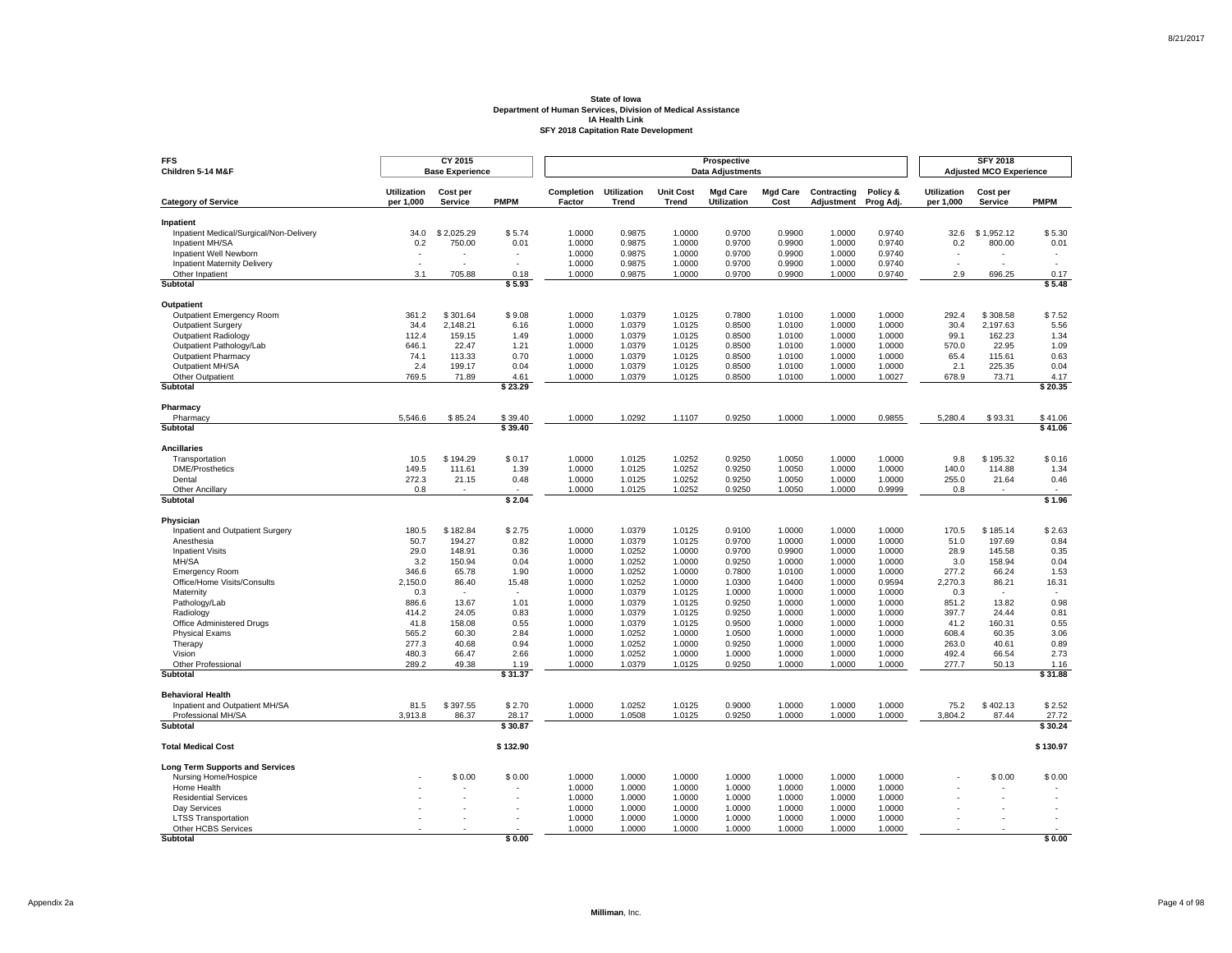| <b>FFS</b><br>Children 15-20 F                       |                                 | CY 2015<br><b>Base Experience</b> |                  | Prospective<br><b>Data Adjustments</b> |                             |                                  |                                       |                         |                           |                       |                                 | <b>SFY 2018</b><br><b>Adjusted MCO Experience</b> |                          |  |  |
|------------------------------------------------------|---------------------------------|-----------------------------------|------------------|----------------------------------------|-----------------------------|----------------------------------|---------------------------------------|-------------------------|---------------------------|-----------------------|---------------------------------|---------------------------------------------------|--------------------------|--|--|
| <b>Category of Service</b>                           | <b>Utilization</b><br>per 1,000 | Cost per<br><b>Service</b>        | <b>PMPM</b>      | Completion<br>Factor                   | <b>Utilization</b><br>Trend | <b>Unit Cost</b><br><b>Trend</b> | <b>Mgd Care</b><br><b>Utilization</b> | <b>Mgd Care</b><br>Cost | Contracting<br>Adjustment | Policy &<br>Prog Adj. | <b>Utilization</b><br>per 1,000 | Cost per<br>Service                               | <b>PMPM</b>              |  |  |
|                                                      |                                 |                                   |                  |                                        |                             |                                  |                                       |                         |                           |                       |                                 |                                                   |                          |  |  |
| Inpatient<br>Inpatient Medical/Surgical/Non-Delivery | 68.0                            | \$2.016.18                        | \$11.42          | 1.0000                                 | 0.9875                      | 1.0000                           | 0.9700                                | 0.9900                  | 1.0000                    | 0.9740                | 65.1                            | \$1.944.40                                        | \$10.55                  |  |  |
| Inpatient MH/SA                                      | 0.9                             | 558.14                            | 0.04             | 1.0000                                 | 0.9875                      | 1.0000                           | 0.9700                                | 0.9900                  | 1.0000                    | 0.9740                | 0.8                             | 585.37                                            | 0.04                     |  |  |
| Inpatient Well Newborn                               |                                 |                                   |                  | 1.0000                                 | 0.9875                      | 1.0000                           | 0.9700                                | 0.9900                  | 1.0000                    | 0.9740                |                                 |                                                   |                          |  |  |
| <b>Inpatient Maternity Delivery</b>                  | $\overline{a}$                  | ٠                                 | $\overline{a}$   | 1.0000                                 | 0.9875                      | 1.0000                           | 0.9700                                | 0.9900                  | 1.0000                    | 0.9740                | $\epsilon$                      | ٠                                                 | $\overline{\phantom{a}}$ |  |  |
| Other Inpatient                                      | 8.0                             | 973.78                            | 0.65             | 1.0000                                 | 0.9875                      | 1.0000                           | 0.9700                                | 0.9900                  | 1.0000                    | 0.9740                | 7.7                             | 938.72                                            | 0.60                     |  |  |
| Subtotal                                             |                                 |                                   | \$12.11          |                                        |                             |                                  |                                       |                         |                           |                       |                                 |                                                   | \$11.19                  |  |  |
| Outpatient                                           |                                 |                                   |                  |                                        |                             |                                  |                                       |                         |                           |                       |                                 |                                                   |                          |  |  |
| Outpatient Emergency Room                            | 748.3                           | \$374.29                          | \$23.34          | 1.0000                                 | 1.0379                      | 1.0125                           | 0.7800                                | 1.0100                  | 1.0000                    | 1.0000                | 605.8                           | \$382.70                                          | \$19.32                  |  |  |
| <b>Outpatient Surgery</b>                            | 49.0                            | 2,559.35                          | 10.44            | 1.0000                                 | 1.0379                      | 1.0125                           | 0.8500                                | 1.0100                  | 1.0000                    | 1.0000                | 43.2                            | 2.617.88                                          | 9.42                     |  |  |
| <b>Outpatient Radiology</b>                          | 322.2                           | 198.11                            | 5.32             | 1.0000                                 | 1.0379                      | 1.0125                           | 0.8500                                | 1.0100                  | 1.0000                    | 1.0000                | 284.3                           | 202.62                                            | 4.80                     |  |  |
| Outpatient Pathology/Lab                             | 2,431.5                         | 26.01                             | 5.27             | 1.0000                                 | 1.0379                      | 1.0125                           | 0.8500                                | 1.0100                  | 1.0000                    | 1.0000                | 2,145.1                         | 26.57                                             | 4.75                     |  |  |
| <b>Outpatient Pharmacy</b>                           | 177.9                           | 127.48                            | 1.89             | 1.0000                                 | 1.0379                      | 1.0125                           | 0.8500                                | 1.0100                  | 1.0000                    | 1.0000                | 157.0                           | 130.74                                            | 1.71                     |  |  |
| Outpatient MH/SA                                     | 1.3                             | 186.05                            | 0.02             | 1.0000                                 | 1.0379                      | 1.0125                           | 0.8500                                | 1.0100                  | 1.0000                    | 1.0000                | 1.1                             | 210.53                                            | 0.02                     |  |  |
| Other Outpatient                                     | 1,046.6                         | 75.33                             | 6.57             | 1.0000                                 | 1.0379                      | 1.0125                           | 0.8500                                | 1.0100                  | 1.0000                    | 1.0027                | 923.3                           | 77.20                                             | 5.94                     |  |  |
| Subtotal                                             |                                 |                                   | \$52.85          |                                        |                             |                                  |                                       |                         |                           |                       |                                 |                                                   | \$45.96                  |  |  |
| Pharmacy                                             |                                 |                                   |                  |                                        |                             |                                  |                                       |                         |                           |                       |                                 |                                                   |                          |  |  |
| Pharmacy                                             | 9,229.7                         | \$50.52                           | \$38.86          | 1.0000                                 | 1.0292                      | 1.1107                           | 0.9250                                | 1.0000                  | 1.0000                    | 0.9855                | 8,786.8                         | \$55.30                                           | \$40.49                  |  |  |
| Subtotal                                             |                                 |                                   | \$38.86          |                                        |                             |                                  |                                       |                         |                           |                       |                                 |                                                   | \$40.49                  |  |  |
| <b>Ancillaries</b>                                   |                                 |                                   |                  |                                        |                             |                                  |                                       |                         |                           |                       |                                 |                                                   |                          |  |  |
| Transportation                                       | 47.6                            | \$191.56                          | \$0.76           | 1.0000                                 | 1.0125                      | 1.0252                           | 0.9250                                | 1.0050                  | 1.0000                    | 1.0000                | 44.6                            | \$196.46                                          | \$0.73                   |  |  |
| <b>DME/Prosthetics</b>                               | 176.8                           | 116.04                            | 1.71             | 1.0000                                 | 1.0125                      | 1.0252                           | 0.9250                                | 1.0050                  | 1.0000                    | 1.0000                | 165.6                           | 119.55                                            | 1.65                     |  |  |
| Dental                                               | 51.3                            | 11.71                             | 0.05             | 1.0000                                 | 1.0125                      | 1.0252                           | 0.9250                                | 1.0050                  | 1.0000                    | 1.0000                | 48.0                            | 12.50                                             | 0.05                     |  |  |
| <b>Other Ancillary</b><br>Subtotal                   | 15.2                            | 173.57                            | 0.22<br>\$2.74   | 1.0000                                 | 1.0125                      | 1.0252                           | 0.9250                                | 1.0050                  | 1.0000                    | 0.9999                | 14.3                            | 176.84                                            | 0.21<br>\$2.64           |  |  |
|                                                      |                                 |                                   |                  |                                        |                             |                                  |                                       |                         |                           |                       |                                 |                                                   |                          |  |  |
| Physician                                            |                                 |                                   |                  |                                        |                             |                                  |                                       |                         |                           |                       |                                 |                                                   |                          |  |  |
| Inpatient and Outpatient Surgery                     | 298.6                           | \$184.46                          | \$4.59           | 1.0000                                 | 1.0379                      | 1.0125                           | 0.9200                                | 1.0000                  | 1.0000                    | 1.0000                | 285.1                           | \$186.87                                          | \$4.44                   |  |  |
| Anesthesia                                           | 96.6                            | 250.91                            | 2.02             | 1.0000                                 | 1.0379                      | 1.0125                           | 0.9700                                | 1.0000                  | 1.0000                    | 1.0000                | 97.3                            | 254.16                                            | 2.06                     |  |  |
| <b>Inpatient Visits</b>                              | 80.7                            | 129.43                            | 0.87             | 1.0000                                 | 1.0252                      | 1.0000                           | 0.9700                                | 0.9900                  | 1.0000                    | 1.0000                | 80.2                            | 128.66                                            | 0.86                     |  |  |
| MH/SA                                                | 30.5                            | 59.07                             | 0.15             | 1.0000                                 | 1.0252                      | 1.0000                           | 0.9250                                | 1.0000                  | 1.0000                    | 1.0000                | 28.9                            | 58.13                                             | 0.14                     |  |  |
| <b>Emergency Room</b>                                | 713.3                           | 77.05                             | 4.58             | 1.0000                                 | 1.0252                      | 1.0000                           | 0.7800                                | 1.0100                  | 1.0000                    | 1.0000                | 570.4                           | 77.84                                             | 3.70                     |  |  |
| Office/Home Visits/Consults<br>Maternity             | 3,277.5<br>114.0                | 88.16<br>75.78                    | 24.08<br>0.72    | 1.0000<br>1.0000                       | 1.0252<br>1.0379            | 1.0000<br>1.0125                 | 1.0300<br>1.0000                      | 1.0400<br>1.0000        | 1.0000<br>1.0000          | 0.9594<br>1.0000      | 3,460.9<br>118.3                | 87.97<br>77.07                                    | 25.37<br>0.76            |  |  |
| Pathology/Lab                                        | 2,887.8                         | 18.24                             | 4.39             | 1.0000                                 | 1.0379                      | 1.0125                           | 0.9250                                | 1.0000                  | 1.0000                    | 1.0000                | 2.772.4                         | 18.48                                             | 4.27                     |  |  |
| Radiology                                            | 1,055.1                         | 41.63                             | 3.66             | 1.0000                                 | 1.0379                      | 1.0125                           | 0.9250                                | 1.0000                  | 1.0000                    | 1.0000                | 1,012.9                         | 42.17                                             | 3.56                     |  |  |
| Office Administered Drugs                            | 605.5                           | 26.56                             | 1.34             | 1.0000                                 | 1.0379                      | 1.0125                           | 0.9500                                | 1.0000                  | 1.0000                    | 1.0000                | 597.0                           | 26.93                                             | 1.34                     |  |  |
| <b>Physical Exams</b>                                | 498.8                           | 57.98                             | 2.41             | 1.0000                                 | 1.0252                      | 1.0000                           | 1.0500                                | 1.0000                  | 1.0000                    | 1.0000                | 537.0                           | 57.88                                             | 2.59                     |  |  |
| Therapy                                              | 795.9                           | 44.03                             | 2.92             | 1.0000                                 | 1.0252                      | 1.0000                           | 0.9250                                | 1.0000                  | 1.0000                    | 1.0000                | 754.8                           | 44.04                                             | 2.77                     |  |  |
| Vision                                               | 547.2                           | 67.11                             | 3.06             | 1.0000                                 | 1.0252                      | 1.0000                           | 1.0000                                | 1.0000                  | 1.0000                    | 1.0000                | 561.0                           | 67.17                                             | 3.14                     |  |  |
| Other Professional                                   | 410.3                           | 120.80                            | 4.13             | 1.0000                                 | 1.0379                      | 1.0125                           | 0.9250                                | 1.0000                  | 1.0000                    | 1.0000                | 393.9                           | 122.17                                            | 4.01                     |  |  |
| Subtotal                                             |                                 |                                   | \$58.92          |                                        |                             |                                  |                                       |                         |                           |                       |                                 |                                                   | \$59.01                  |  |  |
| <b>Behavioral Health</b>                             |                                 |                                   |                  |                                        |                             |                                  |                                       |                         |                           |                       |                                 |                                                   |                          |  |  |
| Inpatient and Outpatient MH/SA                       | 323.0                           | \$391.58                          | \$10.54          | 1.0000                                 | 1.0252                      | 1.0125                           | 0.9000                                | 1.0000                  | 1.0000                    | 1.0000                | 298.0                           | \$396.60                                          | \$9.85                   |  |  |
| Professional MH/SA<br><b>Subtotal</b>                | 4,921.0                         | 108.37                            | 44.44<br>\$54.98 | 1.0000                                 | 1.0508                      | 1.0125                           | 0.9250                                | 1.0000                  | 1.0000                    | 1.0000                | 4,783.2                         | 109.74                                            | 43.74<br>\$53.59         |  |  |
|                                                      |                                 |                                   |                  |                                        |                             |                                  |                                       |                         |                           |                       |                                 |                                                   |                          |  |  |
| <b>Total Medical Cost</b>                            |                                 |                                   | \$220.46         |                                        |                             |                                  |                                       |                         |                           |                       |                                 |                                                   | \$212.88                 |  |  |
| <b>Long Term Supports and Services</b>               |                                 |                                   |                  |                                        |                             |                                  |                                       |                         |                           |                       |                                 |                                                   |                          |  |  |
| Nursing Home/Hospice                                 |                                 | \$0.00                            | \$0.00           | 1.0000                                 | 1.0000                      | 1.0000                           | 1.0000                                | 1.0000                  | 1.0000                    | 1.0000                |                                 | \$0.00                                            | \$0.00                   |  |  |
| Home Health                                          |                                 |                                   |                  | 1.0000                                 | 1.0000                      | 1.0000                           | 1.0000                                | 1.0000                  | 1.0000                    | 1.0000                |                                 |                                                   |                          |  |  |
| <b>Residential Services</b>                          |                                 |                                   |                  | 1.0000                                 | 1.0000                      | 1.0000                           | 1.0000                                | 1.0000                  | 1.0000                    | 1.0000                |                                 |                                                   |                          |  |  |
| Dav Services                                         |                                 |                                   |                  | 1.0000                                 | 1.0000                      | 1.0000                           | 1.0000                                | 1.0000                  | 1.0000                    | 1.0000                |                                 |                                                   |                          |  |  |
| <b>LTSS Transportation</b>                           |                                 |                                   |                  | 1.0000                                 | 1.0000                      | 1.0000                           | 1.0000                                | 1.0000                  | 1.0000                    | 1.0000                |                                 |                                                   |                          |  |  |
| Other HCBS Services                                  |                                 |                                   |                  | 1.0000                                 | 1.0000                      | 1.0000                           | 1.0000                                | 1.0000                  | 1.0000                    | 1.0000                |                                 |                                                   |                          |  |  |
| Subtotal                                             |                                 |                                   | \$0.00           |                                        |                             |                                  |                                       |                         |                           |                       |                                 |                                                   | \$0.00                   |  |  |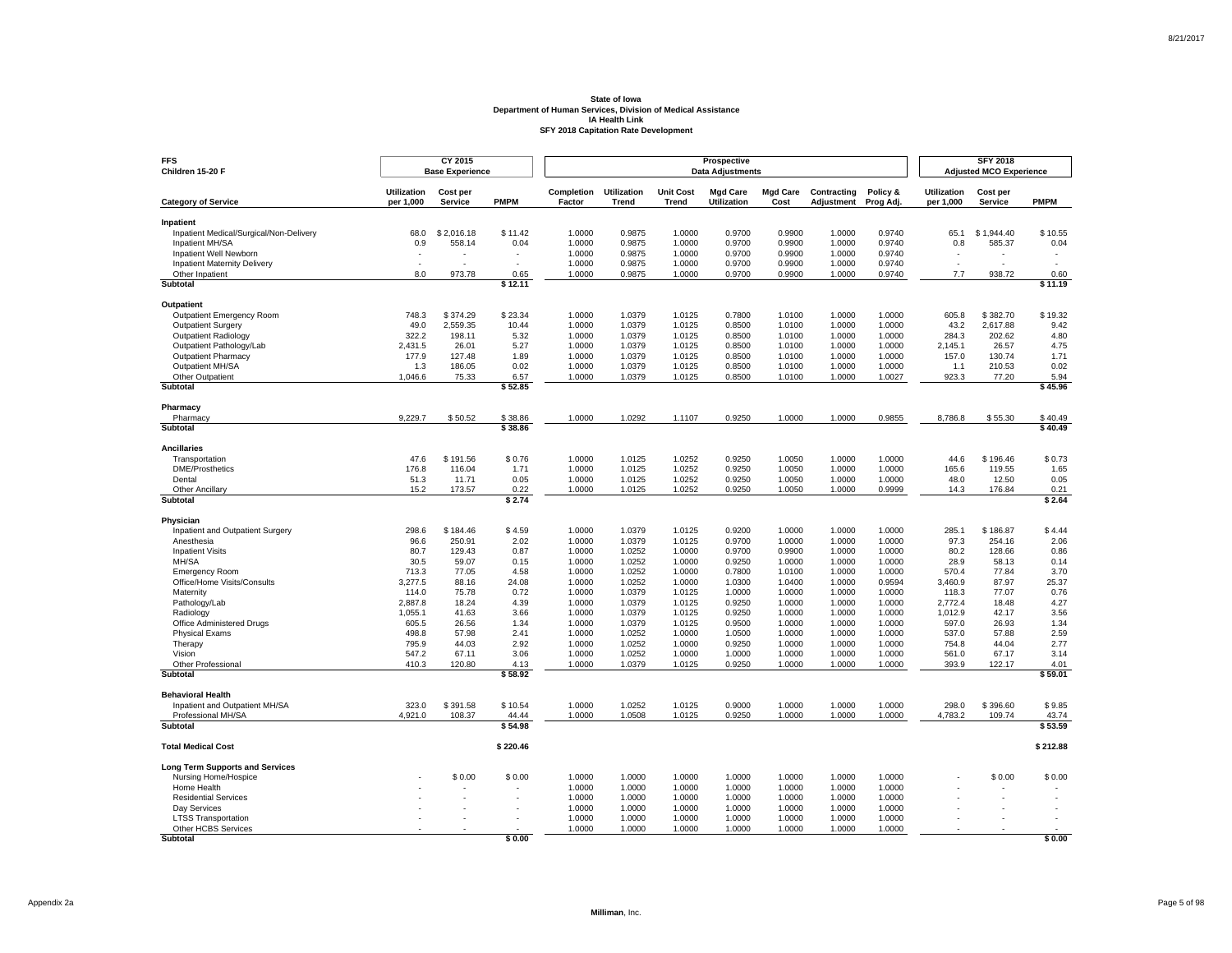| <b>FFS</b><br>Children 15-20 M                       |                                 | CY 2015<br><b>Base Experience</b> |                          | Prospective<br><b>Data Adjustments</b> |                             |                                  |                                       |                         |                           |                       |                                 | <b>SFY 2018</b><br><b>Adjusted MCO Experience</b> |                          |  |  |
|------------------------------------------------------|---------------------------------|-----------------------------------|--------------------------|----------------------------------------|-----------------------------|----------------------------------|---------------------------------------|-------------------------|---------------------------|-----------------------|---------------------------------|---------------------------------------------------|--------------------------|--|--|
| <b>Category of Service</b>                           | <b>Utilization</b><br>per 1,000 | Cost per<br><b>Service</b>        | <b>PMPM</b>              | Completion<br>Factor                   | <b>Utilization</b><br>Trend | <b>Unit Cost</b><br><b>Trend</b> | <b>Mgd Care</b><br><b>Utilization</b> | <b>Mgd Care</b><br>Cost | Contracting<br>Adjustment | Policy &<br>Prog Adj. | <b>Utilization</b><br>per 1,000 | Cost per<br>Service                               | <b>PMPM</b>              |  |  |
|                                                      |                                 |                                   |                          |                                        |                             |                                  |                                       |                         |                           |                       |                                 |                                                   |                          |  |  |
| Inpatient<br>Inpatient Medical/Surgical/Non-Delivery | 54.4                            | \$2.529.80                        | \$11.46                  | 1.0000                                 | 0.9875                      | 1.0000                           | 0.9700                                | 0.9900                  | 1.0000                    | 0.9740                | 52.1                            | \$2.438.26                                        | \$10.58                  |  |  |
| Inpatient MH/SA                                      | 1.1                             | 750.00                            | 0.07                     | 1.0000                                 | 0.9875                      | 1.0000                           | 0.9700                                | 0.9900                  | 1.0000                    | 0.9740                | 1.1                             | 672.90                                            | 0.06                     |  |  |
| Inpatient Well Newborn                               |                                 |                                   |                          | 1.0000                                 | 0.9875                      | 1.0000                           | 0.9700                                | 0.9900                  | 1.0000                    | 0.9740                |                                 |                                                   |                          |  |  |
| <b>Inpatient Maternity Delivery</b>                  | $\overline{a}$                  |                                   | $\overline{a}$           | 1.0000                                 | 0.9875                      | 1.0000                           | 0.9700                                | 0.9900                  | 1.0000                    | 0.9740                | $\sim$                          |                                                   | $\overline{\phantom{a}}$ |  |  |
| Other Inpatient                                      | 3.7                             | 1.019.18                          | 0.31                     | 1.0000                                 | 0.9875                      | 1.0000                           | 0.9700                                | 0.9900                  | 1.0000                    | 0.9740                | 3.5                             | 994.29                                            | 0.29                     |  |  |
| Subtotal                                             |                                 |                                   | \$11.84                  |                                        |                             |                                  |                                       |                         |                           |                       |                                 |                                                   | \$10.93                  |  |  |
| Outpatient                                           |                                 |                                   |                          |                                        |                             |                                  |                                       |                         |                           |                       |                                 |                                                   |                          |  |  |
| Outpatient Emergency Room                            | 404.0                           | \$414.67                          | \$13.96                  | 1.0000                                 | 1.0379                      | 1.0125                           | 0.7800                                | 1.0100                  | 1.0000                    | 1.0000                | 327.1                           | \$424.16                                          | \$11.56                  |  |  |
| <b>Outpatient Surgery</b>                            | 34.4                            | 2,846.51                          | 8.16                     | 1.0000                                 | 1.0379                      | 1.0125                           | 0.8500                                | 1.0100                  | 1.0000                    | 1.0000                | 30.4                            | 2.910.05                                          | 7.36                     |  |  |
| <b>Outpatient Radiology</b>                          | 176.3                           | 194.69                            | 2.86                     | 1.0000                                 | 1.0379                      | 1.0125                           | 0.8500                                | 1.0100                  | 1.0000                    | 1.0000                | 155.5                           | 199.07                                            | 2.58                     |  |  |
| Outpatient Pathology/Lab                             | 791.7                           | 24.10                             | 1.59                     | 1.0000                                 | 1.0379                      | 1.0125                           | 0.8500                                | 1.0100                  | 1.0000                    | 1.0000                | 698.4                           | 24.57                                             | 1.43                     |  |  |
| <b>Outpatient Pharmacy</b>                           | 108.9                           | 222.59                            | 2.02                     | 1.0000                                 | 1.0379                      | 1.0125                           | 0.8500                                | 1.0100                  | 1.0000                    | 1.0000                | 96.1                            | 227.33                                            | 1.82                     |  |  |
| Outpatient MH/SA                                     | 1.7                             | 210.53                            | 0.03                     | 1.0000                                 | 1.0379                      | 1.0125                           | 0.8500                                | 1.0100                  | 1.0000                    | 1.0000                | 1.5                             | 238.41                                            | 0.03                     |  |  |
| Other Outpatient                                     | 675.2                           | 63.45                             | 3.57                     | 1.0000                                 | 1.0379                      | 1.0125                           | 0.8500                                | 1.0100                  | 1.0000                    | 1.0027                | 595.6                           | 65.07                                             | 3.23                     |  |  |
| Subtotal                                             |                                 |                                   | \$32.19                  |                                        |                             |                                  |                                       |                         |                           |                       |                                 |                                                   | \$28.01                  |  |  |
| Pharmacy                                             |                                 |                                   |                          |                                        |                             |                                  |                                       |                         |                           |                       |                                 |                                                   |                          |  |  |
| Pharmacy                                             | 6,818.1                         | \$86.58                           | \$49.19                  | 1.0000                                 | 1.0292                      | 1.1107                           | 0.9250                                | 1.0000                  | 1.0000                    | 0.9855                | 6,490.9                         | \$94.77                                           | \$51.26                  |  |  |
| Subtotal                                             |                                 |                                   | \$49.19                  |                                        |                             |                                  |                                       |                         |                           |                       |                                 |                                                   | \$51.26                  |  |  |
| <b>Ancillaries</b>                                   |                                 |                                   |                          |                                        |                             |                                  |                                       |                         |                           |                       |                                 |                                                   |                          |  |  |
| Transportation                                       | 32.4                            | \$174.13                          | \$0.47                   | 1.0000                                 | 1.0125                      | 1.0252                           | 0.9250                                | 1.0050                  | 1.0000                    | 1.0000                | 30.3                            | \$177.98                                          | \$0.45                   |  |  |
| <b>DME/Prosthetics</b>                               | 171.7                           | 125.81                            | 1.80                     | 1.0000                                 | 1.0125                      | 1.0252                           | 0.9250                                | 1.0050                  | 1.0000                    | 1.0000                | 160.8                           | 129.85                                            | 1.74                     |  |  |
| Dental                                               | 7.9                             | 15.21                             | 0.01                     | 1.0000                                 | 1.0125                      | 1.0252                           | 0.9250                                | 1.0050                  | 1.0000                    | 1.0000                | 7.4                             | 16.24                                             | 0.01                     |  |  |
| <b>Other Ancillary</b><br>Subtotal                   | 0.3                             | 413.79                            | 0.01<br>\$2.29           | 1.0000                                 | 1.0125                      | 1.0252                           | 0.9250                                | 1.0050                  | 1.0000                    | 0.9999                | 0.3                             | 444.44                                            | 0.01<br>\$2.21           |  |  |
|                                                      |                                 |                                   |                          |                                        |                             |                                  |                                       |                         |                           |                       |                                 |                                                   |                          |  |  |
| Physician                                            |                                 |                                   |                          |                                        |                             |                                  |                                       |                         |                           |                       |                                 |                                                   |                          |  |  |
| Inpatient and Outpatient Surgery                     | 235.8                           | \$204.05                          | \$4.01                   | 1.0000                                 | 1.0379                      | 1.0125                           | 0.9300                                | 1.0000                  | 1.0000                    | 1.0000                | 227.6                           | \$206.65                                          | \$3.92<br>0.93           |  |  |
| Anesthesia                                           | 47.8<br>54.9                    | 228.60<br>135.54                  | 0.91<br>0.62             | 1.0000<br>1.0000                       | 1.0379<br>1.0252            | 1.0125<br>1.0000                 | 0.9700<br>0.9700                      | 1.0000<br>0.9900        | 1.0000                    | 1.0000<br>1.0000      | 48.1                            | 232.06<br>134.09                                  | 0.61                     |  |  |
| <b>Inpatient Visits</b><br>MH/SA                     | 3.9                             | 277.63                            | 0.09                     | 1.0000                                 | 1.0252                      | 1.0000                           | 0.9250                                | 1.0000                  | 1.0000<br>1.0000          | 1.0000                | 54.6<br>3.7                     | 292.68                                            | 0.09                     |  |  |
| <b>Emergency Room</b>                                | 391.3                           | 72.68                             | 2.37                     | 1.0000                                 | 1.0252                      | 1.0000                           | 0.7800                                | 1.0100                  | 1.0000                    | 1.0000                | 312.9                           | 73.25                                             | 1.91                     |  |  |
| Office/Home Visits/Consults                          | 1,888.9                         | 86.02                             | 13.54                    | 1.0000                                 | 1.0252                      | 1.0000                           | 1.0300                                | 1.0400                  | 1.0000                    | 0.9594                | 1,994.6                         | 85.85                                             | 14.27                    |  |  |
| Maternity                                            |                                 |                                   | $\overline{\phantom{a}}$ | 1.0000                                 | 1.0379                      | 1.0125                           | 1.0000                                | 1.0000                  | 1.0000                    | 1.0000                |                                 |                                                   |                          |  |  |
| Pathology/Lab                                        | 1,037.9                         | 18.27                             | 1.58                     | 1.0000                                 | 1.0379                      | 1.0125                           | 0.9250                                | 1.0000                  | 1.0000                    | 1.0000                | 996.5                           | 18.55                                             | 1.54                     |  |  |
| Radiology                                            | 732.2                           | 30.81                             | 1.88                     | 1.0000                                 | 1.0379                      | 1.0125                           | 0.9250                                | 1.0000                  | 1.0000                    | 1.0000                | 702.9                           | 31.24                                             | 1.83                     |  |  |
| Office Administered Drugs                            | 47.4                            | 81.00                             | 0.32                     | 1.0000                                 | 1.0379                      | 1.0125                           | 0.9500                                | 1.0000                  | 1.0000                    | 1.0000                | 46.8                            | 82.14                                             | 0.32                     |  |  |
| <b>Physical Exams</b>                                | 407.4                           | 62.74                             | 2.13                     | 1.0000                                 | 1.0252                      | 1.0000                           | 1.0500                                | 1.0000                  | 1.0000                    | 1.0000                | 438.6                           | 62.66                                             | 2.29                     |  |  |
| Therapy                                              | 585.0                           | 45.95                             | 2.24                     | 1.0000                                 | 1.0252                      | 1.0000                           | 0.9250                                | 1.0000                  | 1.0000                    | 1.0000                | 554.7                           | 45.86                                             | 2.12                     |  |  |
| Vision                                               | 411.4                           | 65.64                             | 2.25                     | 1.0000                                 | 1.0252                      | 1.0000                           | 1.0000                                | 1.0000                  | 1.0000                    | 1.0000                | 421.7                           | 65.73                                             | 2.31                     |  |  |
| Other Professional<br>Subtotal                       | 269.5                           | 46.76                             | 1.05<br>\$32.99          | 1.0000                                 | 1.0379                      | 1.0125                           | 0.9250                                | 1.0000                  | 1.0000                    | 1.0000                | 258.7                           | 47.31                                             | 1.02<br>\$33.16          |  |  |
|                                                      |                                 |                                   |                          |                                        |                             |                                  |                                       |                         |                           |                       |                                 |                                                   |                          |  |  |
| <b>Behavioral Health</b>                             |                                 |                                   |                          |                                        |                             |                                  |                                       |                         |                           |                       |                                 |                                                   |                          |  |  |
| Inpatient and Outpatient MH/SA                       | 309.0                           | \$316.53                          | \$8.15                   | 1.0000                                 | 1.0252                      | 1.0125                           | 0.9000                                | 1.0000                  | 1.0000                    | 1.0000                | 285.1                           | \$320.32                                          | \$7.61                   |  |  |
| Professional MH/SA<br><b>Subtotal</b>                | 8,102.1                         | 92.01                             | 62.12<br>\$70.27         | 1.0000                                 | 1.0508                      | 1.0125                           | 0.9250                                | 1.0000                  | 1.0000                    | 1.0000                | 7,875.2                         | 93.15                                             | 61.13<br>\$68.74         |  |  |
|                                                      |                                 |                                   |                          |                                        |                             |                                  |                                       |                         |                           |                       |                                 |                                                   |                          |  |  |
| <b>Total Medical Cost</b>                            |                                 |                                   | \$198.77                 |                                        |                             |                                  |                                       |                         |                           |                       |                                 |                                                   | \$194.31                 |  |  |
| <b>Long Term Supports and Services</b>               |                                 |                                   |                          |                                        |                             |                                  |                                       |                         |                           |                       |                                 |                                                   |                          |  |  |
| Nursing Home/Hospice                                 |                                 | \$0.00                            | \$0.00                   | 1.0000                                 | 1.0000                      | 1.0000                           | 1.0000                                | 1.0000                  | 1.0000                    | 1.0000                |                                 | \$0.00                                            | \$0.00                   |  |  |
| Home Health                                          |                                 |                                   |                          | 1.0000                                 | 1.0000                      | 1.0000                           | 1.0000                                | 1.0000                  | 1.0000                    | 1.0000                |                                 |                                                   |                          |  |  |
| <b>Residential Services</b>                          |                                 |                                   |                          | 1.0000                                 | 1.0000                      | 1.0000                           | 1.0000                                | 1.0000                  | 1.0000                    | 1.0000                |                                 |                                                   |                          |  |  |
| Dav Services                                         |                                 |                                   |                          | 1.0000<br>1.0000                       | 1.0000<br>1.0000            | 1.0000<br>1.0000                 | 1.0000<br>1.0000                      | 1.0000<br>1.0000        | 1.0000<br>1.0000          | 1.0000<br>1.0000      |                                 |                                                   |                          |  |  |
| <b>LTSS Transportation</b><br>Other HCBS Services    |                                 |                                   |                          | 1.0000                                 | 1.0000                      | 1.0000                           | 1.0000                                | 1.0000                  | 1.0000                    | 1.0000                |                                 |                                                   |                          |  |  |
| Subtotal                                             |                                 |                                   | \$0.00                   |                                        |                             |                                  |                                       |                         |                           |                       |                                 |                                                   | \$0.00                   |  |  |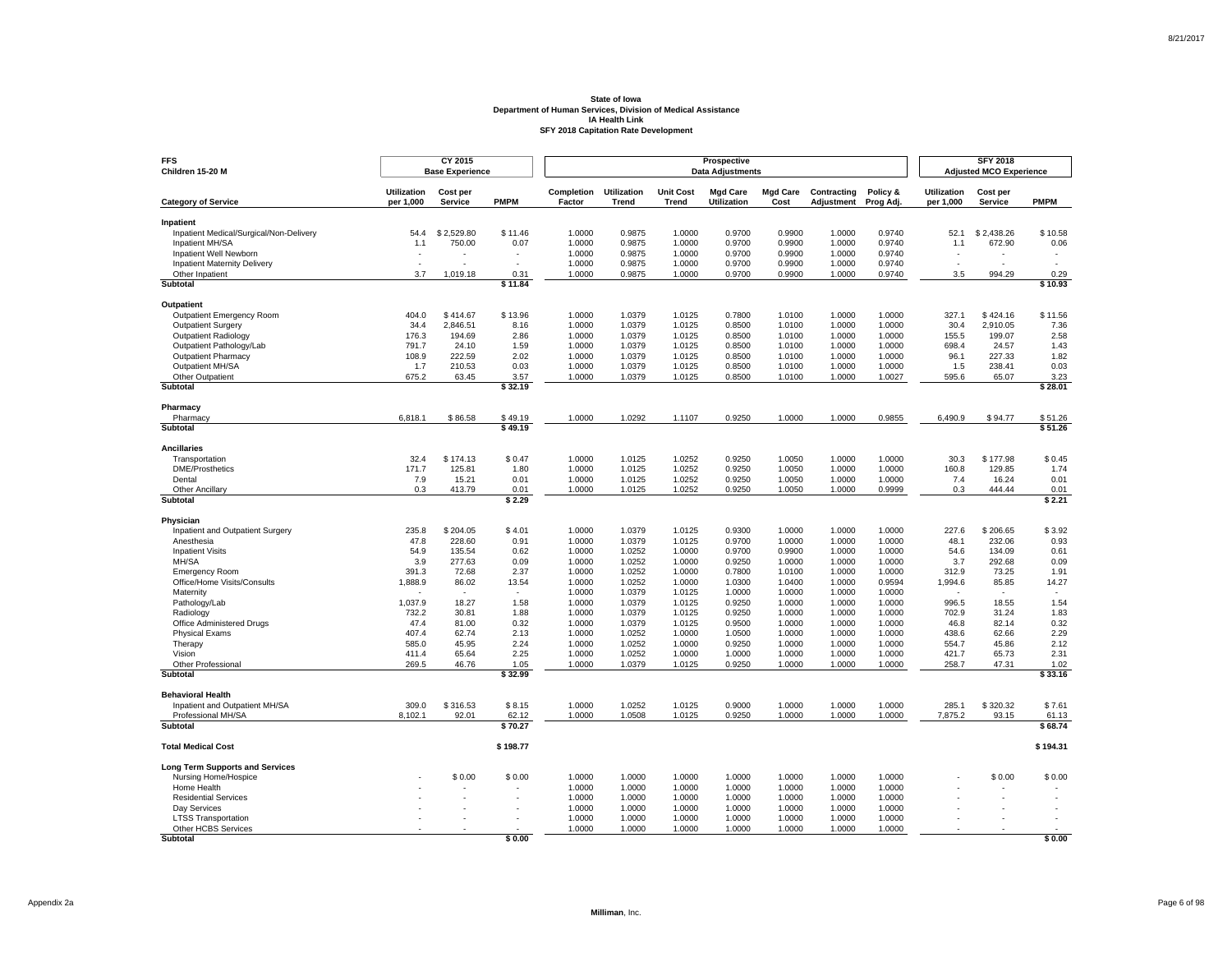| <b>FFS</b><br>Non-Expansion Adults 21-34 F           |                                 | CY 2015<br><b>Base Experience</b> |                   |                      |                             |                                  | <b>SFY 2018</b><br><b>Adjusted MCO Experience</b> |                         |                           |                       |                                 |                     |                          |
|------------------------------------------------------|---------------------------------|-----------------------------------|-------------------|----------------------|-----------------------------|----------------------------------|---------------------------------------------------|-------------------------|---------------------------|-----------------------|---------------------------------|---------------------|--------------------------|
| <b>Category of Service</b>                           | <b>Utilization</b><br>per 1,000 | Cost per<br><b>Service</b>        | <b>PMPM</b>       | Completion<br>Factor | <b>Utilization</b><br>Trend | <b>Unit Cost</b><br><b>Trend</b> | <b>Mgd Care</b><br><b>Utilization</b>             | <b>Mgd Care</b><br>Cost | Contracting<br>Adjustment | Policy &<br>Prog Adj. | <b>Utilization</b><br>per 1,000 | Cost per<br>Service | <b>PMPM</b>              |
|                                                      |                                 |                                   |                   |                      |                             |                                  |                                                   |                         |                           |                       |                                 |                     |                          |
| Inpatient<br>Inpatient Medical/Surgical/Non-Delivery | 153.0                           | \$2.293.03                        | \$29.24           | 1.0000               | 1.0252                      | 1.0000                           | 0.9000                                            | 0.9800                  | 1.0000                    | 1.0133                | 141.2                           | \$2.276.93          | \$26.79                  |
| Inpatient MH/SA                                      | 0.7                             | 1,253.73                          | 0.07              | 1.0000               | 1.0252                      | 1.0000                           | 0.9000                                            | 0.9800                  | 1.0000                    | 1.0133                | 0.6                             | 1,161.29            | 0.06                     |
| Inpatient Well Newborn                               |                                 |                                   |                   | 1.0000               | 1.0252                      | 1.0000                           | 0.9000                                            | 0.9800                  | 1.0000                    | 1.0133                |                                 |                     |                          |
| <b>Inpatient Maternity Delivery</b>                  | $\overline{a}$                  | ٠                                 | ÷.                | 1.0000               | 1.0252                      | 1.0000                           | 0.9000                                            | 0.9800                  | 1.0000                    | 1.0133                | $\sim$                          |                     | $\overline{\phantom{a}}$ |
| Other Inpatient                                      | 2.2                             | 818.18                            | 0.15              | 1.0000               | 1.0252                      | 1.0000                           | 0.9000                                            | 0.9800                  | 1.0000                    | 1.0133                | 2.0                             | 827.59              | 0.14                     |
| Subtotal                                             |                                 |                                   | \$29.46           |                      |                             |                                  |                                                   |                         |                           |                       |                                 |                     | \$26.99                  |
| Outpatient                                           |                                 |                                   |                   |                      |                             |                                  |                                                   |                         |                           |                       |                                 |                     |                          |
| Outpatient Emergency Room                            | 1,318.5                         | \$412.55                          | \$45.33           | 1.0000               | 1.0379                      | 1.0125                           | 0.7800                                            | 1.0100                  | 1.0000                    | 1.0000                | 1,067.4                         | \$421.91            | \$37.53                  |
| <b>Outpatient Surgery</b>                            | 128.1                           | 2,711.64                          | 28.94             | 1.0000               | 1.0379                      | 1.0125                           | 0.8500                                            | 1.0100                  | 1.0000                    | 1.0000                | 113.0                           | 2.772.99            | 26.11                    |
| <b>Outpatient Radiology</b>                          | 642.5                           | 207.89                            | 11.13             | 1.0000               | 1.0379                      | 1.0125                           | 0.8500                                            | 1.0100                  | 1.0000                    | 1.0000                | 566.8                           | 212.56              | 10.04                    |
| Outpatient Pathology/Lab                             | 4,391.6                         | 26.64                             | 9.75              | 1.0000               | 1.0379                      | 1.0125                           | 0.8500                                            | 1.0100                  | 1.0000                    | 1.0000                | 3,874.3                         | 27.26               | 8.80                     |
| <b>Outpatient Pharmacy</b>                           | 377.6                           | 102.01                            | 3.21              | 1.0000               | 1.0379                      | 1.0125                           | 0.8500                                            | 1.0100                  | 1.0000                    | 1.0000                | 333.1                           | 104.46              | 2.90                     |
| Outpatient MH/SA                                     | 1.1                             | 114.29                            | 0.01              | 1.0000               | 1.0379                      | 1.0125<br>1.0125                 | 0.8500                                            | 1.0100                  | 1.0000<br>1.0000          | 1.0000<br>0.9997      | 0.9                             | 129.03              | 0.01                     |
| Other Outpatient<br>Subtotal                         | 1,518.0                         | 86.49                             | 10.94<br>\$109.31 | 1.0000               | 1.0379                      |                                  | 0.8500                                            | 1.0100                  |                           |                       | 1,339.2                         | 88.44               | 9.87<br>\$95.26          |
|                                                      |                                 |                                   |                   |                      |                             |                                  |                                                   |                         |                           |                       |                                 |                     |                          |
| Pharmacy<br>Pharmacy                                 | 14,071.8                        | \$47.35                           | \$55.52           | 1.0000               | 1.0935                      | 1.1302                           | 0.9250                                            | 1.0000                  | 1.0000                    | 0.9763                | 14,233.5                        | \$52.25             | \$61.97                  |
| Subtotal                                             |                                 |                                   | \$55.52           |                      |                             |                                  |                                                   |                         |                           |                       |                                 |                     | \$61.97                  |
| <b>Ancillaries</b>                                   |                                 |                                   |                   |                      |                             |                                  |                                                   |                         |                           |                       |                                 |                     |                          |
| Transportation                                       | 77.9                            | \$172.53                          | \$1.12            | 1.0000               | 1.0252                      | 1.0125                           | 0.9250                                            | 1.0050                  | 1.0000                    | 1.0000                | 73.9                            | \$175.44            | \$1.08                   |
| <b>DME/Prosthetics</b>                               | 245.6                           | 131.93                            | 2.70              | 1.0000               | 1.0252                      | 1.0125                           | 0.9250                                            | 1.0050                  | 1.0000                    | 1.0000                | 232.9                           | 134.48              | 2.61                     |
| Dental                                               | 53.0                            | 13.58                             | 0.06              | 1.0000               | 1.0252                      | 1.0125                           | 0.9250                                            | 1.0050                  | 1.0000                    | 1.0000                | 50.3                            | 14.33               | 0.06                     |
| <b>Other Ancillary</b><br>Subtotal                   | 12.1                            | 168.04                            | 0.17<br>\$4.05    | 1.0000               | 1.0252                      | 1.0125                           | 0.9250                                            | 1.0050                  | 1.0000                    | 1.0000                | 11.5                            | 166.81              | 0.16<br>\$3.91           |
|                                                      |                                 |                                   |                   |                      |                             |                                  |                                                   |                         |                           |                       |                                 |                     |                          |
| Physician                                            |                                 |                                   | \$12.08           | 1.0000               | 1.0379                      | 1.0000                           |                                                   | 0.9900                  |                           |                       |                                 |                     | \$10.92                  |
| Inpatient and Outpatient Surgery<br>Anesthesia       | 629.4<br>255.9                  | \$230.31<br>258.42                | 5.51              | 1.0000               | 1.0379                      | 1.0000                           | 0.8800<br>0.9000                                  | 1.0000                  | 1.0000<br>1.0000          | 1.0000<br>1.0000      | 574.9<br>239.0                  | \$227.94<br>258.58  | 5.15                     |
| <b>Inpatient Visits</b>                              | 171.1                           | 112.93                            | 1.61              | 1.0000               | 1.0252                      | 1.0063                           | 0.9000                                            | 0.9800                  | 1.0000                    | 1.0000                | 157.9                           | 110.99              | 1.46                     |
| MH/SA                                                | 43.1                            | 58.52                             | 0.21              | 1.0000               | 1.0252                      | 1.0063                           | 0.9000                                            | 1.0000                  | 1.0000                    | 1.0000                | 39.7                            | 57.39               | 0.19                     |
| <b>Emergency Room</b>                                | 1,272.0                         | 81.61                             | 8.65              | 1.0000               | 1.0252                      | 1.0063                           | 0.7800                                            | 1.0100                  | 1.0000                    | 1.0000                | 1,017.2                         | 82.94               | 7.03                     |
| Office/Home Visits/Consults                          | 4,492.2                         | 92.21                             | 34.52             | 1.0000               | 1.0252                      | 1.0063                           | 1.0350                                            | 1.0400                  | 1.0000                    | 0.9645                | 4,766.6                         | 93.07               | 36.97                    |
| Maternity                                            | 271.6                           | 77.31                             | 1.75              | 1.0000               | 1.0379                      | 1.0000                           | 1.0000                                            | 1.0000                  | 1.0000                    | 1.0000                | 281.9                           | 77.47               | 1.82                     |
| Pathology/Lab                                        | 4.839.4                         | 20.36                             | 8.21              | 1.0000               | 1.0379                      | 1.0000                           | 0.9250                                            | 1.0000                  | 1.0000                    | 1.0000                | 4,646.1                         | 20.35               | 7.88                     |
| Radiology                                            | 2,211.7                         | 46.61                             | 8.59              | 1.0000               | 1.0379                      | 1.0000                           | 0.9250                                            | 1.0000                  | 1.0000                    | 1.0000                | 2,123.4                         | 46.62               | 8.25                     |
| Office Administered Drugs                            | 672.1                           | 61.25                             | 3.43              | 1.0000               | 1.0379                      | 1.0000                           | 0.9250                                            | 1.0000                  | 1.0000                    | 1.0000                | 645.2                           | 61.19               | 3.29                     |
| <b>Physical Exams</b>                                | 389.4                           | 65.33                             | 2.12              | 1.0000               | 1.0252                      | 1.0063                           | 1.0500                                            | 1.0000                  | 1.0000                    | 1.0000                | 419.2                           | 65.84               | 2.30                     |
| Therapy                                              | 996.6                           | 43.59                             | 3.62              | 1.0000               | 1.0252                      | 1.0063                           | 0.9250                                            | 1.0000                  | 1.0000                    | 1.0000                | 945.1                           | 43.81               | 3.45                     |
| Vision                                               | 405.6                           | 68.63                             | 2.32              | 1.0000               | 1.0252                      | 1.0063                           | 1.0000                                            | 1.0000                  | 1.0000                    | 1.0000                | 415.9                           | 68.97               | 2.39                     |
| Other Professional<br>Subtotal                       | 553.0                           | 113.28                            | 5.22<br>\$97.84   | 1.0000               | 1.0379                      | 1.0000                           | 0.9250                                            | 1.0000                  | 1.0000                    | 1.0000                | 530.9                           | 113.25              | 5.01<br>\$96.11          |
| <b>Behavioral Health</b>                             |                                 |                                   |                   |                      |                             |                                  |                                                   |                         |                           |                       |                                 |                     |                          |
| Inpatient and Outpatient MH/SA                       | 512.3                           | \$209.18                          | \$8.93            | 1.0000               | 1.0252                      | 1.0125                           | 0.9000                                            | 1.0000                  | 1.0000                    | 1.0000                | 472.7                           | \$211.73            | \$8.34                   |
| Professional MH/SA                                   | 2,658.4                         | 112.98                            | 25.03             | 1.0000               | 1.0508                      | 1.0125                           | 0.9250                                            | 1.0000                  | 1.0000                    | 1.0000                | 2,584.0                         | 114.38              | 24.63                    |
| <b>Subtotal</b>                                      |                                 |                                   | \$33.96           |                      |                             |                                  |                                                   |                         |                           |                       |                                 |                     | \$32.97                  |
| <b>Total Medical Cost</b>                            |                                 |                                   | \$330.14          |                      |                             |                                  |                                                   |                         |                           |                       |                                 |                     | \$317.21                 |
| <b>Long Term Supports and Services</b>               |                                 |                                   |                   |                      |                             |                                  |                                                   |                         |                           |                       |                                 |                     |                          |
| Nursing Home/Hospice                                 |                                 | \$0.00                            | \$0.00            | 1.0000               | 1.0000                      | 1.0000                           | 1.0000                                            | 1.0000                  | 1.0000                    | 1.0000                |                                 | \$0.00              | \$0.00                   |
| Home Health                                          |                                 |                                   |                   | 1.0000               | 1.0000                      | 1.0000                           | 1.0000                                            | 1.0000                  | 1.0000                    | 1.0000                |                                 |                     |                          |
| <b>Residential Services</b><br>Dav Services          |                                 |                                   |                   | 1.0000<br>1.0000     | 1.0000<br>1.0000            | 1.0000<br>1.0000                 | 1.0000<br>1.0000                                  | 1.0000<br>1.0000        | 1.0000<br>1.0000          | 1.0000<br>1.0000      |                                 |                     |                          |
| <b>LTSS Transportation</b>                           |                                 |                                   |                   | 1.0000               | 1.0000                      | 1.0000                           | 1.0000                                            | 1.0000                  | 1.0000                    | 1.0000                |                                 |                     |                          |
| Other HCBS Services                                  |                                 |                                   |                   | 1.0000               | 1.0000                      | 1.0000                           | 1.0000                                            | 1.0000                  | 1.0000                    | 1.0000                |                                 |                     |                          |
| Subtotal                                             |                                 |                                   | \$0.00            |                      |                             |                                  |                                                   |                         |                           |                       |                                 |                     | \$0.00                   |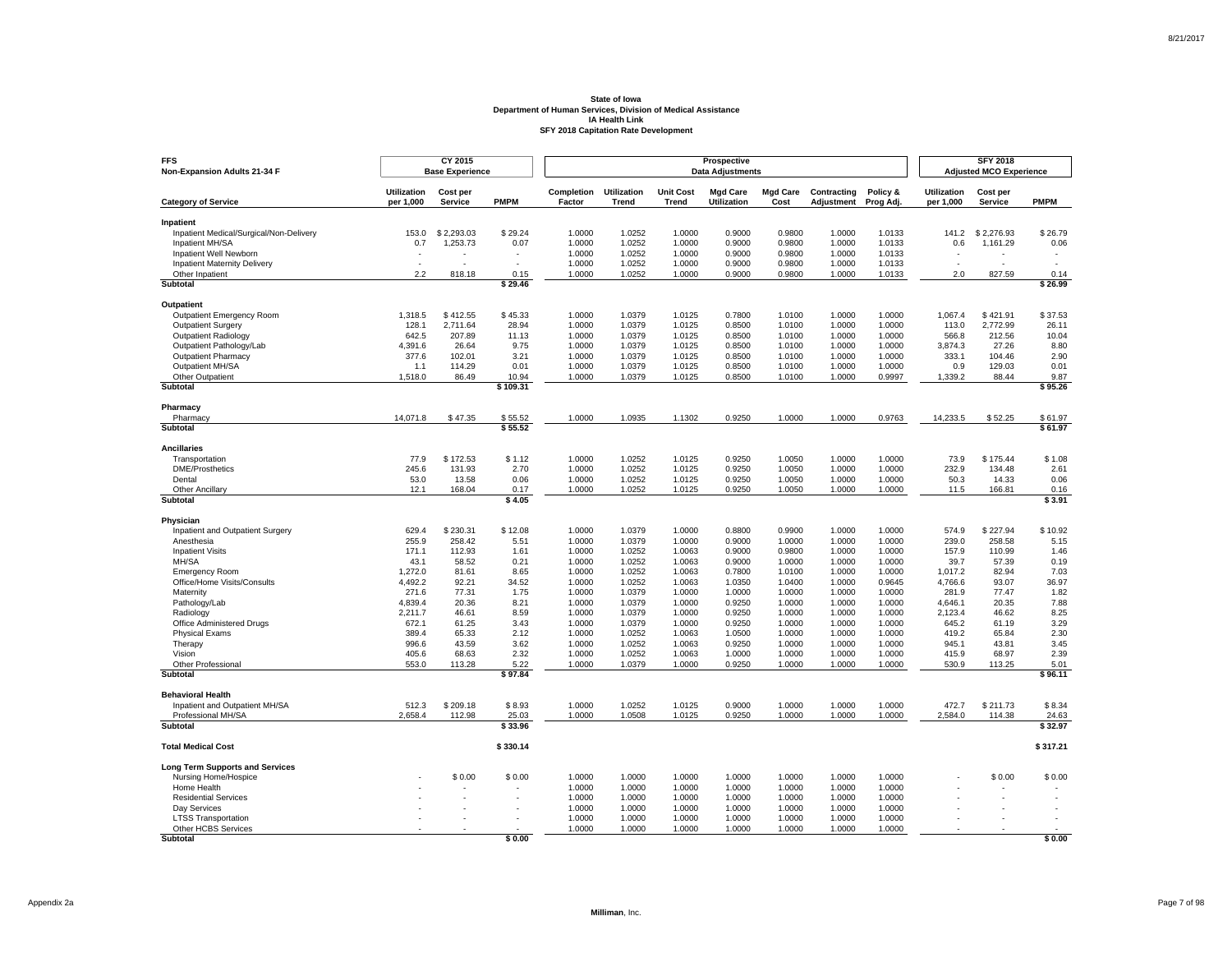| <b>FFS</b><br>Non-Expansion Adults 21-34 M           |                                 | CY 2015<br><b>Base Experience</b> |                  |                      |                             |                                  | <b>SFY 2018</b><br><b>Adjusted MCO Experience</b> |                         |                           |                       |                                 |                     |                          |
|------------------------------------------------------|---------------------------------|-----------------------------------|------------------|----------------------|-----------------------------|----------------------------------|---------------------------------------------------|-------------------------|---------------------------|-----------------------|---------------------------------|---------------------|--------------------------|
| <b>Category of Service</b>                           | <b>Utilization</b><br>per 1,000 | Cost per<br><b>Service</b>        | <b>PMPM</b>      | Completion<br>Factor | <b>Utilization</b><br>Trend | <b>Unit Cost</b><br><b>Trend</b> | <b>Mgd Care</b><br><b>Utilization</b>             | <b>Mgd Care</b><br>Cost | Contracting<br>Adjustment | Policy &<br>Prog Adj. | <b>Utilization</b><br>per 1,000 | Cost per<br>Service | <b>PMPM</b>              |
|                                                      |                                 |                                   |                  |                      |                             |                                  |                                                   |                         |                           |                       |                                 |                     |                          |
| Inpatient<br>Inpatient Medical/Surgical/Non-Delivery | 147.4                           | \$2.419.86                        | \$29.73          | 1.0000               | 1.0252                      | 1.0000                           | 0.9000                                            | 0.9800                  | 1.0000                    | 1.0133                | 136.0                           | \$2.403.00          | \$27.24                  |
| Inpatient MH/SA                                      | 0.2                             | 545.45                            | 0.01             | 1.0000               | 1.0252                      | 1.0000                           | 0.9000                                            | 0.9800                  | 1.0000                    | 1.0133                | 0.2                             | 600.00              | 0.01                     |
| Inpatient Well Newborn                               |                                 |                                   |                  | 1.0000               | 1.0252                      | 1.0000                           | 0.9000                                            | 0.9800                  | 1.0000                    | 1.0133                |                                 |                     |                          |
| <b>Inpatient Maternity Delivery</b>                  | $\overline{a}$                  |                                   | $\overline{a}$   | 1.0000               | 1.0252                      | 1.0000                           | 0.9000                                            | 0.9800                  | 1.0000                    | 1.0133                | $\sim$                          |                     | $\overline{\phantom{a}}$ |
| Other Inpatient                                      | 0.9                             | 1.078.65                          | 0.08             | 1.0000               | 1.0252                      | 1.0000                           | 0.9000                                            | 0.9800                  | 1.0000                    | 1.0133                | 0.8                             | 1.024.39            | 0.07                     |
| Subtotal                                             |                                 |                                   | \$29.82          |                      |                             |                                  |                                                   |                         |                           |                       |                                 |                     | \$27.32                  |
| Outpatient                                           |                                 |                                   |                  |                      |                             |                                  |                                                   |                         |                           |                       |                                 |                     |                          |
| Outpatient Emergency Room                            | 914.4                           | \$421.28                          | \$32.10          | 1.0000               | 1.0379                      | 1.0125                           | 0.7800                                            | 1.0100                  | 1.0000                    | 1.0000                | 740.2                           | \$430.74            | \$26.57                  |
| Outpatient Surgery                                   | 83.6                            | 2.068.17                          | 14.41            | 1.0000               | 1.0379                      | 1.0125                           | 0.8500                                            | 1.0100                  | 1.0000                    | 1.0000                | 73.8                            | 2.114.97            | 13.00                    |
| <b>Outpatient Radiology</b>                          | 268.8                           | 245.50                            | 5.50             | 1.0000               | 1.0379                      | 1.0125                           | 0.8500                                            | 1.0100                  | 1.0000                    | 1.0000                | 237.2                           | 250.96              | 4.96                     |
| Outpatient Pathology/Lab                             | 1,154.5                         | 25.57                             | 2.46             | 1.0000               | 1.0379                      | 1.0125                           | 0.8500                                            | 1.0100                  | 1.0000                    | 1.0000                | 1,018.5                         | 26.16               | 2.22                     |
| <b>Outpatient Pharmacy</b>                           | 165.7                           | 79.68                             | 1.10             | 1.0000               | 1.0379                      | 1.0125                           | 0.8500                                            | 1.0100                  | 1.0000                    | 1.0000                | 146.2                           | 81.29               | 0.99                     |
| Outpatient MH/SA                                     | 0.7                             | 179.10                            | 0.01             | 1.0000               | 1.0379                      | 1.0125                           | 0.8500                                            | 1.0100                  | 1.0000                    | 1.0000                | 0.6                             | 203.39              | 0.01                     |
| Other Outpatient                                     | 781.6                           | 92.58                             | 6.03             | 1.0000               | 1.0379                      | 1.0125                           | 0.8500                                            | 1.0100                  | 1.0000                    | 0.9997                | 689.5                           | 94.67               | 5.44                     |
| Subtotal                                             |                                 |                                   | \$61.61          |                      |                             |                                  |                                                   |                         |                           |                       |                                 |                     | \$53.19                  |
| Pharmacy                                             |                                 |                                   |                  |                      |                             |                                  |                                                   |                         |                           |                       |                                 |                     |                          |
| Pharmacy                                             | 8,353.7                         | \$57.63                           | \$40.12          | 1.0000               | 1.0935                      | 1.1302                           | 0.9250                                            | 1.0000                  | 1.0000                    | 0.9763                | 8,449.7                         | \$63.60             | \$44.78                  |
| Subtotal                                             |                                 |                                   | \$40.12          |                      |                             |                                  |                                                   |                         |                           |                       |                                 |                     | \$44.78                  |
| <b>Ancillaries</b>                                   |                                 |                                   |                  |                      |                             |                                  |                                                   |                         |                           |                       |                                 |                     |                          |
| Transportation                                       | 57.4                            | \$190.34                          | \$0.91           | 1.0000               | 1.0252                      | 1.0125                           | 0.9250                                            | 1.0050                  | 1.0000                    | 1.0000                | 54.4                            | \$194.12            | \$0.88                   |
| <b>DME/Prosthetics</b>                               | 281.1                           | 167.79                            | 3.93             | 1.0000               | 1.0252                      | 1.0125                           | 0.9250                                            | 1.0050                  | 1.0000                    | 1.0000                | 266.5                           | 170.63              | 3.79                     |
| Dental                                               | 0.4                             |                                   | $\sim$           | 1.0000               | 1.0252                      | 1.0125                           | 0.9250                                            | 1.0050                  | 1.0000                    | 1.0000                | 0.4                             |                     |                          |
| <b>Other Ancillary</b><br>Subtotal                   | 0.7                             | 537.31                            | 0.03<br>\$4.87   | 1.0000               | 1.0252                      | 1.0125                           | 0.9250                                            | 1.0050                  | 1.0000                    | 1.0000                | 0.6                             | 562.50              | 0.03<br>\$4.70           |
|                                                      |                                 |                                   |                  |                      |                             |                                  |                                                   |                         |                           |                       |                                 |                     |                          |
| Physician                                            | 398.7                           |                                   |                  | 1.0000               | 1.0379                      | 1.0000                           |                                                   | 0.9900                  |                           |                       |                                 |                     |                          |
| Inpatient and Outpatient Surgery<br>Anesthesia       | 73.8                            | \$229.95<br>230.83                | \$7.64<br>1.42   | 1.0000               | 1.0379                      | 1.0000                           | 0.8800<br>0.9000                                  | 1.0000                  | 1.0000<br>1.0000          | 1.0000<br>1.0000      | 364.2<br>69.0                   | \$227.71<br>231.44  | \$6.91<br>1.33           |
| <b>Inpatient Visits</b>                              | 158.3                           | 119.76                            | 1.58             | 1.0000               | 1.0252                      | 1.0063                           | 0.9000                                            | 0.9800                  | 1.0000                    | 1.0000                | 146.1                           | 118.29              | 1.44                     |
| MH/SA                                                | 2.7                             | 89.89                             | 0.02             | 1.0000               | 1.0252                      | 1.0063                           | 0.9000                                            | 1.0000                  | 1.0000                    | 1.0000                | 2.5                             | 97.56               | 0.02                     |
| <b>Emergency Room</b>                                | 901.5                           | 76.94                             | 5.78             | 1.0000               | 1.0252                      | 1.0063                           | 0.7800                                            | 1.0100                  | 1.0000                    | 1.0000                | 720.9                           | 78.24               | 4.70                     |
| Office/Home Visits/Consults                          | 2,285.0                         | 86.18                             | 16.41            | 1.0000               | 1.0252                      | 1.0063                           | 1.0350                                            | 1.0400                  | 1.0000                    | 0.9645                | 2,424.6                         | 87.01               | 17.58                    |
| Maternity                                            |                                 |                                   |                  | 1.0000               | 1.0379                      | 1.0000                           | 1.0000                                            | 1.0000                  | 1.0000                    | 1.0000                |                                 |                     | $\overline{\phantom{a}}$ |
| Pathology/Lab                                        | 1,261.9                         | 18.35                             | 1.93             | 1.0000               | 1.0379                      | 1.0000                           | 0.9250                                            | 1.0000                  | 1.0000                    | 1.0000                | 1,211.5                         | 18.32               | 1.85                     |
| Radiology                                            | 1,199.0                         | 35.63                             | 3.56             | 1.0000               | 1.0379                      | 1.0000                           | 0.9250                                            | 1.0000                  | 1.0000                    | 1.0000                | 1,151.1                         | 35.65               | 3.42                     |
| Office Administered Drugs                            | 139.6                           | 113.43                            | 1.32             | 1.0000               | 1.0379                      | 1.0000                           | 0.9250                                            | 1.0000                  | 1.0000                    | 1.0000                | 134.1                           | 113.68              | 1.27                     |
| <b>Physical Exams</b>                                | 97.6                            | 70.07                             | 0.57             | 1.0000               | 1.0252                      | 1.0063                           | 1.0500                                            | 1.0000                  | 1.0000                    | 1.0000                | 105.1                           | 70.80               | 0.62                     |
| Therapy                                              | 606.2                           | 43.95                             | 2.22             | 1.0000               | 1.0252                      | 1.0063                           | 0.9250                                            | 1.0000                  | 1.0000                    | 1.0000                | 574.8                           | 44.26               | 2.12                     |
| Vision                                               | 238.4                           | 70.48                             | 1.40             | 1.0000               | 1.0252                      | 1.0063                           | 1.0000                                            | 1.0000                  | 1.0000                    | 1.0000                | 244.4                           | 70.71               | 1.44                     |
| Other Professional<br>Subtotal                       | 343.1                           | 58.76                             | 1.68<br>\$45.53  | 1.0000               | 1.0379                      | 1.0000                           | 0.9250                                            | 1.0000                  | 1.0000                    | 1.0000                | 329.4                           | 58.65               | 1.61<br>\$44.31          |
|                                                      |                                 |                                   |                  |                      |                             |                                  |                                                   |                         |                           |                       |                                 |                     |                          |
| <b>Behavioral Health</b>                             |                                 |                                   |                  |                      |                             |                                  |                                                   |                         |                           |                       |                                 |                     |                          |
| Inpatient and Outpatient MH/SA                       | 376.2                           | \$214.97                          | \$6.74           | 1.0000               | 1.0252                      | 1.0125                           | 0.9000                                            | 1.0000                  | 1.0000                    | 1.0000                | 347.2                           | \$217.77            | \$6.30                   |
| Professional MH/SA<br><b>Subtotal</b>                | 1,784.2                         | 101.09                            | 15.03<br>\$21.77 | 1.0000               | 1.0508                      | 1.0125                           | 0.9250                                            | 1.0000                  | 1.0000                    | 1.0000                | 1,734.3                         | 102.34              | 14.79<br>\$21.09         |
|                                                      |                                 |                                   |                  |                      |                             |                                  |                                                   |                         |                           |                       |                                 |                     |                          |
| <b>Total Medical Cost</b>                            |                                 |                                   | \$203.72         |                      |                             |                                  |                                                   |                         |                           |                       |                                 |                     | \$195.39                 |
| <b>Long Term Supports and Services</b>               |                                 |                                   |                  |                      |                             |                                  |                                                   |                         |                           |                       |                                 |                     |                          |
| Nursing Home/Hospice                                 |                                 | \$0.00                            | \$0.00           | 1.0000               | 1.0000                      | 1.0000                           | 1.0000                                            | 1.0000                  | 1.0000                    | 1.0000                |                                 | \$0.00              | \$0.00                   |
| Home Health                                          |                                 |                                   |                  | 1.0000               | 1.0000                      | 1.0000<br>1.0000                 | 1.0000<br>1.0000                                  | 1.0000                  | 1.0000                    | 1.0000<br>1.0000      |                                 |                     |                          |
| <b>Residential Services</b><br>Dav Services          |                                 |                                   |                  | 1.0000<br>1.0000     | 1.0000<br>1.0000            | 1.0000                           | 1.0000                                            | 1.0000<br>1.0000        | 1.0000<br>1.0000          | 1.0000                |                                 |                     |                          |
| <b>LTSS Transportation</b>                           |                                 |                                   |                  | 1.0000               | 1.0000                      | 1.0000                           | 1.0000                                            | 1.0000                  | 1.0000                    | 1.0000                |                                 |                     |                          |
| Other HCBS Services                                  |                                 |                                   |                  | 1.0000               | 1.0000                      | 1.0000                           | 1.0000                                            | 1.0000                  | 1.0000                    | 1.0000                |                                 |                     |                          |
| Subtotal                                             |                                 |                                   | \$0.00           |                      |                             |                                  |                                                   |                         |                           |                       |                                 |                     | \$0.00                   |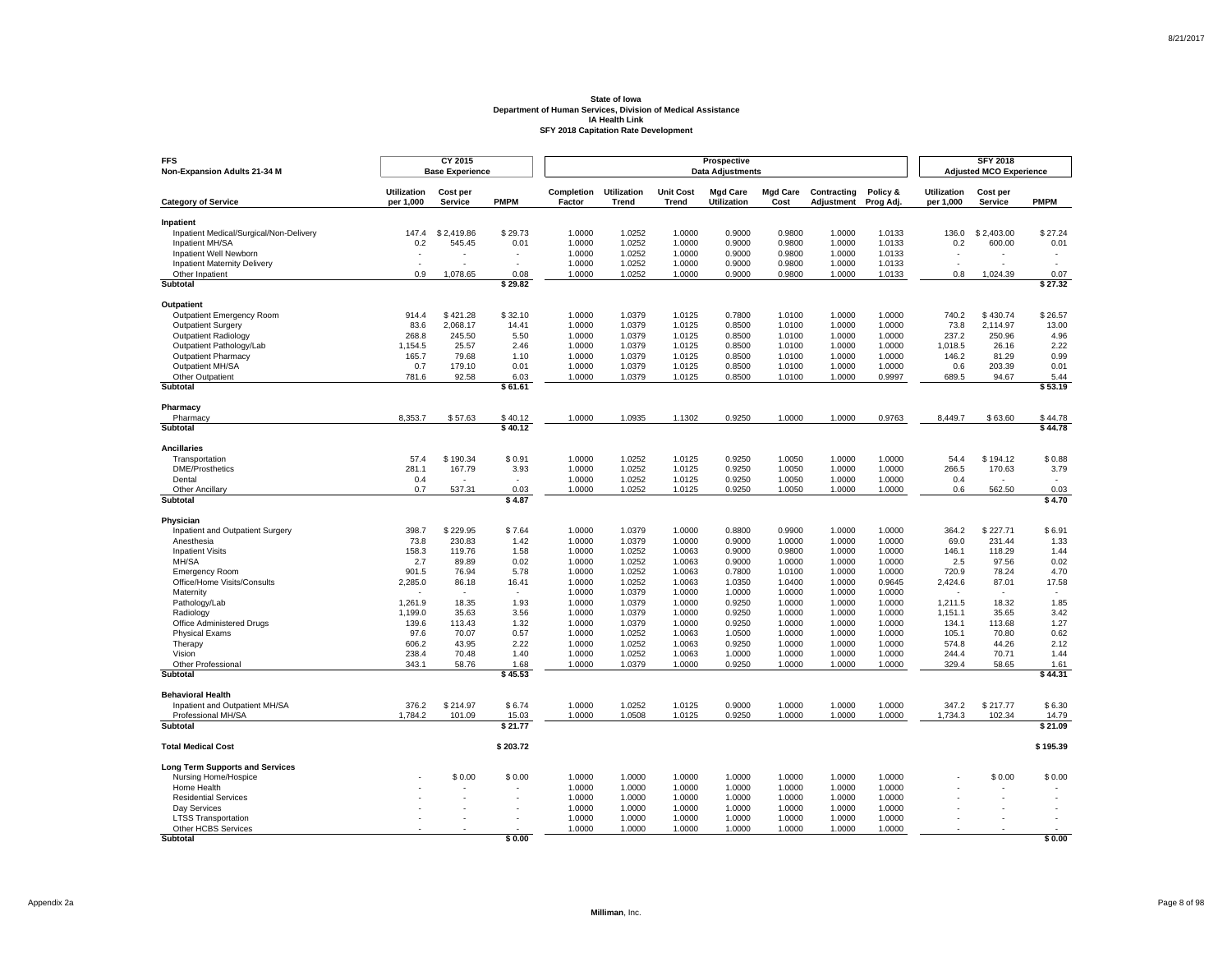| <b>Utilization</b><br>Completion<br><b>Utilization</b><br><b>Unit Cost</b><br><b>Mgd Care</b><br><b>Mgd Care</b><br>Contracting<br>Policy &<br><b>Utilization</b><br>Cost per<br>Cost per<br><b>PMPM</b><br><b>PMPM</b><br>per 1,000<br>Factor<br><b>Utilization</b><br>Cost<br>per 1,000<br><b>Category of Service</b><br><b>Service</b><br>Trend<br><b>Trend</b><br>Adjustment<br>Prog Adj.<br>Service<br>Inpatient<br>Inpatient Medical/Surgical/Non-Delivery<br>318.3<br>\$2.541.16<br>\$67.40<br>1.0000<br>1.0252<br>1.0000<br>0.9000<br>0.9800<br>1.0000<br>1.0133<br>293.7<br>\$2.523.65<br>\$61.76<br>1.0252<br>1.0000<br>0.9000<br>0.9800<br>1.0000<br>0.05<br>Inpatient MH/SA<br>571.43<br>0.05<br>1.0000<br>1.0133<br>1.0<br>618.56<br>1.1<br>Inpatient Well Newborn<br>1.0000<br>1.0252<br>1.0000<br>0.9000<br>0.9800<br>1.0000<br>1.0133<br>1.0000<br>1.0252<br>1.0000<br>0.9000<br>0.9800<br>1.0000<br>1.0133<br><b>Inpatient Maternity Delivery</b><br>$\sim$<br>$\overline{a}$<br>٠<br>$\overline{a}$<br>$\overline{\phantom{a}}$<br>Other Inpatient<br>6.5<br>406.78<br>0.22<br>1.0000<br>1.0252<br>1.0000<br>0.9000<br>0.9800<br>1.0000<br>1.0133<br>6.0<br>400.67<br>0.20<br>Subtotal<br>\$67.67<br>\$62.01<br>Outpatient<br>\$44.59<br>\$36.92<br>1,090.0<br>\$490.91<br>1.0000<br>1.0379<br>1.0125<br>0.7800<br>1.0100<br>1.0000<br>1.0000<br>882.4<br>\$502.09<br>Outpatient Emergency Room<br>42.31<br><b>Outpatient Surgery</b><br>222.3<br>2,532.06<br>46.90<br>1.0000<br>1.0379<br>1.0125<br>0.8500<br>1.0100<br>1.0000<br>1.0000<br>196.1<br>2,589.22<br>1,008.9<br>195.19<br>1.0000<br>1.0379<br>1.0125<br>0.8500<br>1.0100<br>1.0000<br>1.0000<br>890.0<br>199.55<br>14.80<br><b>Outpatient Radiology</b><br>16.41<br>Outpatient Pathology/Lab<br>1.0125<br>8.40<br>4,373.7<br>25.54<br>9.31<br>1.0000<br>1.0379<br>0.8500<br>1.0100<br>1.0000<br>1.0000<br>3,858.6<br>26.12<br>5.60<br><b>Outpatient Pharmacy</b><br>471.5<br>6.21<br>1.0000<br>1.0379<br>1.0125<br>0.8500<br>1.0100<br>1.0000<br>1.0000<br>415.9<br>158.07<br>161.57<br>Outpatient MH/SA<br>3.3<br>179.64<br>0.05<br>1.0000<br>1.0379<br>1.0125<br>0.8500<br>1.0100<br>1.0000<br>1.0000<br>3.0<br>203.39<br>0.05<br>1.0125<br>1.0000<br>0.9997<br>85.22<br>Other Outpatient<br>2,414.9<br>83.38<br>16.78<br>1.0000<br>1.0379<br>0.8500<br>1.0100<br>2,130.5<br>15.13<br>Subtotal<br>\$123.21<br>\$140.25<br>Pharmacy<br>26,291.8<br>\$57.39<br>\$125.74<br>1.0000<br>1.0935<br>1.1302<br>0.9250<br>1.0000<br>1.0000<br>0.9763<br>26,593.8<br>\$63.33<br>\$140.34<br>Pharmacy<br>Subtotal<br>\$125.74<br>\$140.34<br><b>Ancillaries</b><br>89.9<br>\$1.33<br>1.0000<br>1.0252<br>1.0125<br>0.9250<br>1.0000<br>\$1.28<br>Transportation<br>\$177.53<br>1.0050<br>1.0000<br>85.3<br>\$180.18<br><b>DME/Prosthetics</b><br>666.5<br>6.92<br>1.0252<br>1.0125<br>0.9250<br>1.0000<br>632.1<br>6.68<br>124.59<br>1.0000<br>1.0050<br>1.0000<br>126.82<br>0.01<br>1.0125<br>0.9250<br>0.01<br>Dental<br>5.3<br>22.47<br>1.0000<br>1.0252<br>1.0050<br>1.0000<br>1.0000<br>5.1<br>23.72<br>1.0000<br>1.0252<br>1.0125<br>0.9250<br>1.0050<br>1.0000<br>1.0000<br>10.2<br><b>Other Ancillary</b><br>10.8<br>144.71<br>0.13<br>152.64<br>0.13<br>Subtotal<br>\$8.39<br>\$8.10<br>Physician<br>1.0000<br>1.0379<br>1.0000<br>0.9900<br>\$19.00<br>Inpatient and Outpatient Surgery<br>1,012.2<br>\$249.08<br>\$21.01<br>0.8800<br>1.0000<br>1.0000<br>924.5<br>\$246.62<br>Anesthesia<br>220.9<br>233.56<br>4.30<br>1.0000<br>1.0379<br>1.0000<br>0.9000<br>1.0000<br>1.0000<br>1.0000<br>206.4<br>233.75<br>4.02<br>289.6<br>122.67<br>2.96<br>1.0000<br>1.0252<br>1.0063<br>0.9000<br>0.9800<br>1.0000<br>267.2<br>120.83<br>2.69<br><b>Inpatient Visits</b><br>1.0000<br>MH/SA<br>0.07<br>1.0252<br>0.06<br>11.5<br>73.36<br>1.0000<br>1.0063<br>0.9000<br>1.0000<br>1.0000<br>1.0000<br>10.6<br>68.18<br>1,125.2<br>86.49<br>8.11<br>1.0000<br>1.0252<br>1.0063<br>0.7800<br>1.0100<br>1.0000<br>899.8<br>87.89<br>6.59<br><b>Emergency Room</b><br>1.0000<br>39.32<br>42.11<br>Office/Home Visits/Consults<br>5,503.0<br>85.74<br>1.0000<br>1.0252<br>1.0063<br>1.0350<br>1.0400<br>1.0000<br>0.9645<br>5,839.2<br>86.54<br>Maternity<br>74.5<br>67.61<br>0.42<br>1.0000<br>1.0379<br>1.0000<br>1.0000<br>1.0000<br>1.0000<br>1.0000<br>77.4<br>68.24<br>0.44<br>7.81<br>20.31<br>8.14<br>1.0000<br>1.0379<br>1.0000<br>0.9250<br>1.0000<br>1.0000<br>1.0000<br>4.617.4<br>20.30<br>Pathology/Lab<br>4,809.5<br>2,717.6<br>42.35<br>9.59<br>1.0000<br>1.0379<br>1.0000<br>0.9250<br>1.0000<br>1.0000<br>1.0000<br>2,609.1<br>42.36<br>9.21<br>Radiology<br>799.9<br>1.0000<br>1.0000<br>0.9250<br>1.0000<br>768.0<br>8.12<br>Office Administered Drugs<br>126.91<br>8.46<br>1.0379<br>1.0000<br>1.0000<br>126.88<br>345.8<br>74.97<br>1.0252<br>1.0063<br>1.0500<br>372.2<br>2.34<br><b>Physical Exams</b><br>2.16<br>1.0000<br>1.0000<br>1.0000<br>1.0000<br>75.44<br>0.9250<br>1,299.3<br>5.07<br>Therapy<br>1,370.1<br>46.51<br>5.31<br>1.0000<br>1.0252<br>1.0063<br>1.0000<br>1.0000<br>1.0000<br>46.83<br>Vision<br>487.1<br>70.70<br>2.87<br>1.0000<br>1.0252<br>1.0063<br>1.0000<br>1.0000<br>1.0000<br>1.0000<br>499.4<br>71.13<br>2.96<br>956.6<br>65.36<br>5.21<br>1.0000<br>1.0379<br>1.0000<br>0.9250<br>1.0000<br>1.0000<br>1.0000<br>918.3<br>65.34<br>5.00<br>Other Professional<br>\$115.42<br>Subtotal<br>\$117.93<br><b>Behavioral Health</b><br>Inpatient and Outpatient MH/SA<br>464.7<br>\$228.54<br>\$8.85<br>1.0000<br>1.0252<br>1.0125<br>0.9000<br>1.0000<br>1.0000<br>1.0000<br>428.8<br>\$231.46<br>\$8.27<br>Professional MH/SA<br>3,295.9<br>99.72<br>27.39<br>1.0000<br>1.0508<br>1.0125<br>0.9250<br>1.0000<br>1.0000<br>1.0000<br>3,203.6<br>100.99<br>26.96<br>\$35.23<br><b>Subtotal</b><br>\$36.24<br>\$496.22<br>\$484.31<br><b>Total Medical Cost</b><br><b>Long Term Supports and Services</b><br>\$0.00<br>1.0000<br>1.0000<br>1.0000<br>1.0000<br>1.0000<br>1.0000<br>1.0000<br>\$0.00<br>\$0.00<br>Nursing Home/Hospice<br>\$0.00<br>1.0000<br>1.0000<br>1.0000<br>1.0000<br>1.0000<br>1.0000<br>Home Health<br>1.0000<br>1.0000<br>1.0000<br>1.0000<br><b>Residential Services</b><br>1.0000<br>1.0000<br>1.0000<br>1.0000<br>Dav Services<br>1.0000<br>1.0000<br>1.0000<br>1.0000<br>1.0000<br>1.0000<br>1.0000<br>1.0000<br>1.0000<br>1.0000<br>1.0000<br>1.0000<br>1.0000<br>1.0000<br><b>LTSS Transportation</b><br>Other HCBS Services<br>1.0000<br>1.0000<br>1.0000<br>1.0000<br>1.0000<br>1.0000<br>1.0000<br><b>Subtotal</b><br>\$0.00<br>\$0.00 | <b>FFS</b><br>Non-Expansion Adults 35-49 F | CY 2015<br><b>Base Experience</b> |  |  | <b>SFY 2018</b><br><b>Adjusted MCO Experience</b> |  |  |  |  |
|-----------------------------------------------------------------------------------------------------------------------------------------------------------------------------------------------------------------------------------------------------------------------------------------------------------------------------------------------------------------------------------------------------------------------------------------------------------------------------------------------------------------------------------------------------------------------------------------------------------------------------------------------------------------------------------------------------------------------------------------------------------------------------------------------------------------------------------------------------------------------------------------------------------------------------------------------------------------------------------------------------------------------------------------------------------------------------------------------------------------------------------------------------------------------------------------------------------------------------------------------------------------------------------------------------------------------------------------------------------------------------------------------------------------------------------------------------------------------------------------------------------------------------------------------------------------------------------------------------------------------------------------------------------------------------------------------------------------------------------------------------------------------------------------------------------------------------------------------------------------------------------------------------------------------------------------------------------------------------------------------------------------------------------------------------------------------------------------------------------------------------------------------------------------------------------------------------------------------------------------------------------------------------------------------------------------------------------------------------------------------------------------------------------------------------------------------------------------------------------------------------------------------------------------------------------------------------------------------------------------------------------------------------------------------------------------------------------------------------------------------------------------------------------------------------------------------------------------------------------------------------------------------------------------------------------------------------------------------------------------------------------------------------------------------------------------------------------------------------------------------------------------------------------------------------------------------------------------------------------------------------------------------------------------------------------------------------------------------------------------------------------------------------------------------------------------------------------------------------------------------------------------------------------------------------------------------------------------------------------------------------------------------------------------------------------------------------------------------------------------------------------------------------------------------------------------------------------------------------------------------------------------------------------------------------------------------------------------------------------------------------------------------------------------------------------------------------------------------------------------------------------------------------------------------------------------------------------------------------------------------------------------------------------------------------------------------------------------------------------------------------------------------------------------------------------------------------------------------------------------------------------------------------------------------------------------------------------------------------------------------------------------------------------------------------------------------------------------------------------------------------------------------------------------------------------------------------------------------------------------------------------------------------------------------------------------------------------------------------------------------------------------------------------------------------------------------------------------------------------------------------------------------------------------------------------------------------------------------------------------------------------------------------------------------------------------------------------------------------------------------------------------------------------------------------------------------------------------------------------------------------------------------------------------------------------------------------------------------------------------------------------------------------------------------------------------------------------------------------------------------------------------------------------------------------------------------------------------------------------------------------------------------------------------------------------------------------------------------------------------------------------------------------------------------------------------------------------------------------------------------------------------------------------------------------------------------------------------------------------------------------------------------------------------------------------------------------------------------------------------------------------------------------------------------------------------------------------------------------------------------------------------------------------------------------------------------------------------------|--------------------------------------------|-----------------------------------|--|--|---------------------------------------------------|--|--|--|--|
|                                                                                                                                                                                                                                                                                                                                                                                                                                                                                                                                                                                                                                                                                                                                                                                                                                                                                                                                                                                                                                                                                                                                                                                                                                                                                                                                                                                                                                                                                                                                                                                                                                                                                                                                                                                                                                                                                                                                                                                                                                                                                                                                                                                                                                                                                                                                                                                                                                                                                                                                                                                                                                                                                                                                                                                                                                                                                                                                                                                                                                                                                                                                                                                                                                                                                                                                                                                                                                                                                                                                                                                                                                                                                                                                                                                                                                                                                                                                                                                                                                                                                                                                                                                                                                                                                                                                                                                                                                                                                                                                                                                                                                                                                                                                                                                                                                                                                                                                                                                                                                                                                                                                                                                                                                                                                                                                                                                                                                                                                                                                                                                                                                                                                                                                                                                                                                                                                                                                                                                                                                                                                                                                                                                                                                                                                                                                                                                                                                                                                                                                                                                               |                                            |                                   |  |  |                                                   |  |  |  |  |
|                                                                                                                                                                                                                                                                                                                                                                                                                                                                                                                                                                                                                                                                                                                                                                                                                                                                                                                                                                                                                                                                                                                                                                                                                                                                                                                                                                                                                                                                                                                                                                                                                                                                                                                                                                                                                                                                                                                                                                                                                                                                                                                                                                                                                                                                                                                                                                                                                                                                                                                                                                                                                                                                                                                                                                                                                                                                                                                                                                                                                                                                                                                                                                                                                                                                                                                                                                                                                                                                                                                                                                                                                                                                                                                                                                                                                                                                                                                                                                                                                                                                                                                                                                                                                                                                                                                                                                                                                                                                                                                                                                                                                                                                                                                                                                                                                                                                                                                                                                                                                                                                                                                                                                                                                                                                                                                                                                                                                                                                                                                                                                                                                                                                                                                                                                                                                                                                                                                                                                                                                                                                                                                                                                                                                                                                                                                                                                                                                                                                                                                                                                                               |                                            |                                   |  |  |                                                   |  |  |  |  |
|                                                                                                                                                                                                                                                                                                                                                                                                                                                                                                                                                                                                                                                                                                                                                                                                                                                                                                                                                                                                                                                                                                                                                                                                                                                                                                                                                                                                                                                                                                                                                                                                                                                                                                                                                                                                                                                                                                                                                                                                                                                                                                                                                                                                                                                                                                                                                                                                                                                                                                                                                                                                                                                                                                                                                                                                                                                                                                                                                                                                                                                                                                                                                                                                                                                                                                                                                                                                                                                                                                                                                                                                                                                                                                                                                                                                                                                                                                                                                                                                                                                                                                                                                                                                                                                                                                                                                                                                                                                                                                                                                                                                                                                                                                                                                                                                                                                                                                                                                                                                                                                                                                                                                                                                                                                                                                                                                                                                                                                                                                                                                                                                                                                                                                                                                                                                                                                                                                                                                                                                                                                                                                                                                                                                                                                                                                                                                                                                                                                                                                                                                                                               |                                            |                                   |  |  |                                                   |  |  |  |  |
|                                                                                                                                                                                                                                                                                                                                                                                                                                                                                                                                                                                                                                                                                                                                                                                                                                                                                                                                                                                                                                                                                                                                                                                                                                                                                                                                                                                                                                                                                                                                                                                                                                                                                                                                                                                                                                                                                                                                                                                                                                                                                                                                                                                                                                                                                                                                                                                                                                                                                                                                                                                                                                                                                                                                                                                                                                                                                                                                                                                                                                                                                                                                                                                                                                                                                                                                                                                                                                                                                                                                                                                                                                                                                                                                                                                                                                                                                                                                                                                                                                                                                                                                                                                                                                                                                                                                                                                                                                                                                                                                                                                                                                                                                                                                                                                                                                                                                                                                                                                                                                                                                                                                                                                                                                                                                                                                                                                                                                                                                                                                                                                                                                                                                                                                                                                                                                                                                                                                                                                                                                                                                                                                                                                                                                                                                                                                                                                                                                                                                                                                                                                               |                                            |                                   |  |  |                                                   |  |  |  |  |
|                                                                                                                                                                                                                                                                                                                                                                                                                                                                                                                                                                                                                                                                                                                                                                                                                                                                                                                                                                                                                                                                                                                                                                                                                                                                                                                                                                                                                                                                                                                                                                                                                                                                                                                                                                                                                                                                                                                                                                                                                                                                                                                                                                                                                                                                                                                                                                                                                                                                                                                                                                                                                                                                                                                                                                                                                                                                                                                                                                                                                                                                                                                                                                                                                                                                                                                                                                                                                                                                                                                                                                                                                                                                                                                                                                                                                                                                                                                                                                                                                                                                                                                                                                                                                                                                                                                                                                                                                                                                                                                                                                                                                                                                                                                                                                                                                                                                                                                                                                                                                                                                                                                                                                                                                                                                                                                                                                                                                                                                                                                                                                                                                                                                                                                                                                                                                                                                                                                                                                                                                                                                                                                                                                                                                                                                                                                                                                                                                                                                                                                                                                                               |                                            |                                   |  |  |                                                   |  |  |  |  |
|                                                                                                                                                                                                                                                                                                                                                                                                                                                                                                                                                                                                                                                                                                                                                                                                                                                                                                                                                                                                                                                                                                                                                                                                                                                                                                                                                                                                                                                                                                                                                                                                                                                                                                                                                                                                                                                                                                                                                                                                                                                                                                                                                                                                                                                                                                                                                                                                                                                                                                                                                                                                                                                                                                                                                                                                                                                                                                                                                                                                                                                                                                                                                                                                                                                                                                                                                                                                                                                                                                                                                                                                                                                                                                                                                                                                                                                                                                                                                                                                                                                                                                                                                                                                                                                                                                                                                                                                                                                                                                                                                                                                                                                                                                                                                                                                                                                                                                                                                                                                                                                                                                                                                                                                                                                                                                                                                                                                                                                                                                                                                                                                                                                                                                                                                                                                                                                                                                                                                                                                                                                                                                                                                                                                                                                                                                                                                                                                                                                                                                                                                                                               |                                            |                                   |  |  |                                                   |  |  |  |  |
|                                                                                                                                                                                                                                                                                                                                                                                                                                                                                                                                                                                                                                                                                                                                                                                                                                                                                                                                                                                                                                                                                                                                                                                                                                                                                                                                                                                                                                                                                                                                                                                                                                                                                                                                                                                                                                                                                                                                                                                                                                                                                                                                                                                                                                                                                                                                                                                                                                                                                                                                                                                                                                                                                                                                                                                                                                                                                                                                                                                                                                                                                                                                                                                                                                                                                                                                                                                                                                                                                                                                                                                                                                                                                                                                                                                                                                                                                                                                                                                                                                                                                                                                                                                                                                                                                                                                                                                                                                                                                                                                                                                                                                                                                                                                                                                                                                                                                                                                                                                                                                                                                                                                                                                                                                                                                                                                                                                                                                                                                                                                                                                                                                                                                                                                                                                                                                                                                                                                                                                                                                                                                                                                                                                                                                                                                                                                                                                                                                                                                                                                                                                               |                                            |                                   |  |  |                                                   |  |  |  |  |
|                                                                                                                                                                                                                                                                                                                                                                                                                                                                                                                                                                                                                                                                                                                                                                                                                                                                                                                                                                                                                                                                                                                                                                                                                                                                                                                                                                                                                                                                                                                                                                                                                                                                                                                                                                                                                                                                                                                                                                                                                                                                                                                                                                                                                                                                                                                                                                                                                                                                                                                                                                                                                                                                                                                                                                                                                                                                                                                                                                                                                                                                                                                                                                                                                                                                                                                                                                                                                                                                                                                                                                                                                                                                                                                                                                                                                                                                                                                                                                                                                                                                                                                                                                                                                                                                                                                                                                                                                                                                                                                                                                                                                                                                                                                                                                                                                                                                                                                                                                                                                                                                                                                                                                                                                                                                                                                                                                                                                                                                                                                                                                                                                                                                                                                                                                                                                                                                                                                                                                                                                                                                                                                                                                                                                                                                                                                                                                                                                                                                                                                                                                                               |                                            |                                   |  |  |                                                   |  |  |  |  |
|                                                                                                                                                                                                                                                                                                                                                                                                                                                                                                                                                                                                                                                                                                                                                                                                                                                                                                                                                                                                                                                                                                                                                                                                                                                                                                                                                                                                                                                                                                                                                                                                                                                                                                                                                                                                                                                                                                                                                                                                                                                                                                                                                                                                                                                                                                                                                                                                                                                                                                                                                                                                                                                                                                                                                                                                                                                                                                                                                                                                                                                                                                                                                                                                                                                                                                                                                                                                                                                                                                                                                                                                                                                                                                                                                                                                                                                                                                                                                                                                                                                                                                                                                                                                                                                                                                                                                                                                                                                                                                                                                                                                                                                                                                                                                                                                                                                                                                                                                                                                                                                                                                                                                                                                                                                                                                                                                                                                                                                                                                                                                                                                                                                                                                                                                                                                                                                                                                                                                                                                                                                                                                                                                                                                                                                                                                                                                                                                                                                                                                                                                                                               |                                            |                                   |  |  |                                                   |  |  |  |  |
|                                                                                                                                                                                                                                                                                                                                                                                                                                                                                                                                                                                                                                                                                                                                                                                                                                                                                                                                                                                                                                                                                                                                                                                                                                                                                                                                                                                                                                                                                                                                                                                                                                                                                                                                                                                                                                                                                                                                                                                                                                                                                                                                                                                                                                                                                                                                                                                                                                                                                                                                                                                                                                                                                                                                                                                                                                                                                                                                                                                                                                                                                                                                                                                                                                                                                                                                                                                                                                                                                                                                                                                                                                                                                                                                                                                                                                                                                                                                                                                                                                                                                                                                                                                                                                                                                                                                                                                                                                                                                                                                                                                                                                                                                                                                                                                                                                                                                                                                                                                                                                                                                                                                                                                                                                                                                                                                                                                                                                                                                                                                                                                                                                                                                                                                                                                                                                                                                                                                                                                                                                                                                                                                                                                                                                                                                                                                                                                                                                                                                                                                                                                               |                                            |                                   |  |  |                                                   |  |  |  |  |
|                                                                                                                                                                                                                                                                                                                                                                                                                                                                                                                                                                                                                                                                                                                                                                                                                                                                                                                                                                                                                                                                                                                                                                                                                                                                                                                                                                                                                                                                                                                                                                                                                                                                                                                                                                                                                                                                                                                                                                                                                                                                                                                                                                                                                                                                                                                                                                                                                                                                                                                                                                                                                                                                                                                                                                                                                                                                                                                                                                                                                                                                                                                                                                                                                                                                                                                                                                                                                                                                                                                                                                                                                                                                                                                                                                                                                                                                                                                                                                                                                                                                                                                                                                                                                                                                                                                                                                                                                                                                                                                                                                                                                                                                                                                                                                                                                                                                                                                                                                                                                                                                                                                                                                                                                                                                                                                                                                                                                                                                                                                                                                                                                                                                                                                                                                                                                                                                                                                                                                                                                                                                                                                                                                                                                                                                                                                                                                                                                                                                                                                                                                                               |                                            |                                   |  |  |                                                   |  |  |  |  |
|                                                                                                                                                                                                                                                                                                                                                                                                                                                                                                                                                                                                                                                                                                                                                                                                                                                                                                                                                                                                                                                                                                                                                                                                                                                                                                                                                                                                                                                                                                                                                                                                                                                                                                                                                                                                                                                                                                                                                                                                                                                                                                                                                                                                                                                                                                                                                                                                                                                                                                                                                                                                                                                                                                                                                                                                                                                                                                                                                                                                                                                                                                                                                                                                                                                                                                                                                                                                                                                                                                                                                                                                                                                                                                                                                                                                                                                                                                                                                                                                                                                                                                                                                                                                                                                                                                                                                                                                                                                                                                                                                                                                                                                                                                                                                                                                                                                                                                                                                                                                                                                                                                                                                                                                                                                                                                                                                                                                                                                                                                                                                                                                                                                                                                                                                                                                                                                                                                                                                                                                                                                                                                                                                                                                                                                                                                                                                                                                                                                                                                                                                                                               |                                            |                                   |  |  |                                                   |  |  |  |  |
|                                                                                                                                                                                                                                                                                                                                                                                                                                                                                                                                                                                                                                                                                                                                                                                                                                                                                                                                                                                                                                                                                                                                                                                                                                                                                                                                                                                                                                                                                                                                                                                                                                                                                                                                                                                                                                                                                                                                                                                                                                                                                                                                                                                                                                                                                                                                                                                                                                                                                                                                                                                                                                                                                                                                                                                                                                                                                                                                                                                                                                                                                                                                                                                                                                                                                                                                                                                                                                                                                                                                                                                                                                                                                                                                                                                                                                                                                                                                                                                                                                                                                                                                                                                                                                                                                                                                                                                                                                                                                                                                                                                                                                                                                                                                                                                                                                                                                                                                                                                                                                                                                                                                                                                                                                                                                                                                                                                                                                                                                                                                                                                                                                                                                                                                                                                                                                                                                                                                                                                                                                                                                                                                                                                                                                                                                                                                                                                                                                                                                                                                                                                               |                                            |                                   |  |  |                                                   |  |  |  |  |
|                                                                                                                                                                                                                                                                                                                                                                                                                                                                                                                                                                                                                                                                                                                                                                                                                                                                                                                                                                                                                                                                                                                                                                                                                                                                                                                                                                                                                                                                                                                                                                                                                                                                                                                                                                                                                                                                                                                                                                                                                                                                                                                                                                                                                                                                                                                                                                                                                                                                                                                                                                                                                                                                                                                                                                                                                                                                                                                                                                                                                                                                                                                                                                                                                                                                                                                                                                                                                                                                                                                                                                                                                                                                                                                                                                                                                                                                                                                                                                                                                                                                                                                                                                                                                                                                                                                                                                                                                                                                                                                                                                                                                                                                                                                                                                                                                                                                                                                                                                                                                                                                                                                                                                                                                                                                                                                                                                                                                                                                                                                                                                                                                                                                                                                                                                                                                                                                                                                                                                                                                                                                                                                                                                                                                                                                                                                                                                                                                                                                                                                                                                                               |                                            |                                   |  |  |                                                   |  |  |  |  |
|                                                                                                                                                                                                                                                                                                                                                                                                                                                                                                                                                                                                                                                                                                                                                                                                                                                                                                                                                                                                                                                                                                                                                                                                                                                                                                                                                                                                                                                                                                                                                                                                                                                                                                                                                                                                                                                                                                                                                                                                                                                                                                                                                                                                                                                                                                                                                                                                                                                                                                                                                                                                                                                                                                                                                                                                                                                                                                                                                                                                                                                                                                                                                                                                                                                                                                                                                                                                                                                                                                                                                                                                                                                                                                                                                                                                                                                                                                                                                                                                                                                                                                                                                                                                                                                                                                                                                                                                                                                                                                                                                                                                                                                                                                                                                                                                                                                                                                                                                                                                                                                                                                                                                                                                                                                                                                                                                                                                                                                                                                                                                                                                                                                                                                                                                                                                                                                                                                                                                                                                                                                                                                                                                                                                                                                                                                                                                                                                                                                                                                                                                                                               |                                            |                                   |  |  |                                                   |  |  |  |  |
|                                                                                                                                                                                                                                                                                                                                                                                                                                                                                                                                                                                                                                                                                                                                                                                                                                                                                                                                                                                                                                                                                                                                                                                                                                                                                                                                                                                                                                                                                                                                                                                                                                                                                                                                                                                                                                                                                                                                                                                                                                                                                                                                                                                                                                                                                                                                                                                                                                                                                                                                                                                                                                                                                                                                                                                                                                                                                                                                                                                                                                                                                                                                                                                                                                                                                                                                                                                                                                                                                                                                                                                                                                                                                                                                                                                                                                                                                                                                                                                                                                                                                                                                                                                                                                                                                                                                                                                                                                                                                                                                                                                                                                                                                                                                                                                                                                                                                                                                                                                                                                                                                                                                                                                                                                                                                                                                                                                                                                                                                                                                                                                                                                                                                                                                                                                                                                                                                                                                                                                                                                                                                                                                                                                                                                                                                                                                                                                                                                                                                                                                                                                               |                                            |                                   |  |  |                                                   |  |  |  |  |
|                                                                                                                                                                                                                                                                                                                                                                                                                                                                                                                                                                                                                                                                                                                                                                                                                                                                                                                                                                                                                                                                                                                                                                                                                                                                                                                                                                                                                                                                                                                                                                                                                                                                                                                                                                                                                                                                                                                                                                                                                                                                                                                                                                                                                                                                                                                                                                                                                                                                                                                                                                                                                                                                                                                                                                                                                                                                                                                                                                                                                                                                                                                                                                                                                                                                                                                                                                                                                                                                                                                                                                                                                                                                                                                                                                                                                                                                                                                                                                                                                                                                                                                                                                                                                                                                                                                                                                                                                                                                                                                                                                                                                                                                                                                                                                                                                                                                                                                                                                                                                                                                                                                                                                                                                                                                                                                                                                                                                                                                                                                                                                                                                                                                                                                                                                                                                                                                                                                                                                                                                                                                                                                                                                                                                                                                                                                                                                                                                                                                                                                                                                                               |                                            |                                   |  |  |                                                   |  |  |  |  |
|                                                                                                                                                                                                                                                                                                                                                                                                                                                                                                                                                                                                                                                                                                                                                                                                                                                                                                                                                                                                                                                                                                                                                                                                                                                                                                                                                                                                                                                                                                                                                                                                                                                                                                                                                                                                                                                                                                                                                                                                                                                                                                                                                                                                                                                                                                                                                                                                                                                                                                                                                                                                                                                                                                                                                                                                                                                                                                                                                                                                                                                                                                                                                                                                                                                                                                                                                                                                                                                                                                                                                                                                                                                                                                                                                                                                                                                                                                                                                                                                                                                                                                                                                                                                                                                                                                                                                                                                                                                                                                                                                                                                                                                                                                                                                                                                                                                                                                                                                                                                                                                                                                                                                                                                                                                                                                                                                                                                                                                                                                                                                                                                                                                                                                                                                                                                                                                                                                                                                                                                                                                                                                                                                                                                                                                                                                                                                                                                                                                                                                                                                                                               |                                            |                                   |  |  |                                                   |  |  |  |  |
|                                                                                                                                                                                                                                                                                                                                                                                                                                                                                                                                                                                                                                                                                                                                                                                                                                                                                                                                                                                                                                                                                                                                                                                                                                                                                                                                                                                                                                                                                                                                                                                                                                                                                                                                                                                                                                                                                                                                                                                                                                                                                                                                                                                                                                                                                                                                                                                                                                                                                                                                                                                                                                                                                                                                                                                                                                                                                                                                                                                                                                                                                                                                                                                                                                                                                                                                                                                                                                                                                                                                                                                                                                                                                                                                                                                                                                                                                                                                                                                                                                                                                                                                                                                                                                                                                                                                                                                                                                                                                                                                                                                                                                                                                                                                                                                                                                                                                                                                                                                                                                                                                                                                                                                                                                                                                                                                                                                                                                                                                                                                                                                                                                                                                                                                                                                                                                                                                                                                                                                                                                                                                                                                                                                                                                                                                                                                                                                                                                                                                                                                                                                               |                                            |                                   |  |  |                                                   |  |  |  |  |
|                                                                                                                                                                                                                                                                                                                                                                                                                                                                                                                                                                                                                                                                                                                                                                                                                                                                                                                                                                                                                                                                                                                                                                                                                                                                                                                                                                                                                                                                                                                                                                                                                                                                                                                                                                                                                                                                                                                                                                                                                                                                                                                                                                                                                                                                                                                                                                                                                                                                                                                                                                                                                                                                                                                                                                                                                                                                                                                                                                                                                                                                                                                                                                                                                                                                                                                                                                                                                                                                                                                                                                                                                                                                                                                                                                                                                                                                                                                                                                                                                                                                                                                                                                                                                                                                                                                                                                                                                                                                                                                                                                                                                                                                                                                                                                                                                                                                                                                                                                                                                                                                                                                                                                                                                                                                                                                                                                                                                                                                                                                                                                                                                                                                                                                                                                                                                                                                                                                                                                                                                                                                                                                                                                                                                                                                                                                                                                                                                                                                                                                                                                                               |                                            |                                   |  |  |                                                   |  |  |  |  |
|                                                                                                                                                                                                                                                                                                                                                                                                                                                                                                                                                                                                                                                                                                                                                                                                                                                                                                                                                                                                                                                                                                                                                                                                                                                                                                                                                                                                                                                                                                                                                                                                                                                                                                                                                                                                                                                                                                                                                                                                                                                                                                                                                                                                                                                                                                                                                                                                                                                                                                                                                                                                                                                                                                                                                                                                                                                                                                                                                                                                                                                                                                                                                                                                                                                                                                                                                                                                                                                                                                                                                                                                                                                                                                                                                                                                                                                                                                                                                                                                                                                                                                                                                                                                                                                                                                                                                                                                                                                                                                                                                                                                                                                                                                                                                                                                                                                                                                                                                                                                                                                                                                                                                                                                                                                                                                                                                                                                                                                                                                                                                                                                                                                                                                                                                                                                                                                                                                                                                                                                                                                                                                                                                                                                                                                                                                                                                                                                                                                                                                                                                                                               |                                            |                                   |  |  |                                                   |  |  |  |  |
|                                                                                                                                                                                                                                                                                                                                                                                                                                                                                                                                                                                                                                                                                                                                                                                                                                                                                                                                                                                                                                                                                                                                                                                                                                                                                                                                                                                                                                                                                                                                                                                                                                                                                                                                                                                                                                                                                                                                                                                                                                                                                                                                                                                                                                                                                                                                                                                                                                                                                                                                                                                                                                                                                                                                                                                                                                                                                                                                                                                                                                                                                                                                                                                                                                                                                                                                                                                                                                                                                                                                                                                                                                                                                                                                                                                                                                                                                                                                                                                                                                                                                                                                                                                                                                                                                                                                                                                                                                                                                                                                                                                                                                                                                                                                                                                                                                                                                                                                                                                                                                                                                                                                                                                                                                                                                                                                                                                                                                                                                                                                                                                                                                                                                                                                                                                                                                                                                                                                                                                                                                                                                                                                                                                                                                                                                                                                                                                                                                                                                                                                                                                               |                                            |                                   |  |  |                                                   |  |  |  |  |
|                                                                                                                                                                                                                                                                                                                                                                                                                                                                                                                                                                                                                                                                                                                                                                                                                                                                                                                                                                                                                                                                                                                                                                                                                                                                                                                                                                                                                                                                                                                                                                                                                                                                                                                                                                                                                                                                                                                                                                                                                                                                                                                                                                                                                                                                                                                                                                                                                                                                                                                                                                                                                                                                                                                                                                                                                                                                                                                                                                                                                                                                                                                                                                                                                                                                                                                                                                                                                                                                                                                                                                                                                                                                                                                                                                                                                                                                                                                                                                                                                                                                                                                                                                                                                                                                                                                                                                                                                                                                                                                                                                                                                                                                                                                                                                                                                                                                                                                                                                                                                                                                                                                                                                                                                                                                                                                                                                                                                                                                                                                                                                                                                                                                                                                                                                                                                                                                                                                                                                                                                                                                                                                                                                                                                                                                                                                                                                                                                                                                                                                                                                                               |                                            |                                   |  |  |                                                   |  |  |  |  |
|                                                                                                                                                                                                                                                                                                                                                                                                                                                                                                                                                                                                                                                                                                                                                                                                                                                                                                                                                                                                                                                                                                                                                                                                                                                                                                                                                                                                                                                                                                                                                                                                                                                                                                                                                                                                                                                                                                                                                                                                                                                                                                                                                                                                                                                                                                                                                                                                                                                                                                                                                                                                                                                                                                                                                                                                                                                                                                                                                                                                                                                                                                                                                                                                                                                                                                                                                                                                                                                                                                                                                                                                                                                                                                                                                                                                                                                                                                                                                                                                                                                                                                                                                                                                                                                                                                                                                                                                                                                                                                                                                                                                                                                                                                                                                                                                                                                                                                                                                                                                                                                                                                                                                                                                                                                                                                                                                                                                                                                                                                                                                                                                                                                                                                                                                                                                                                                                                                                                                                                                                                                                                                                                                                                                                                                                                                                                                                                                                                                                                                                                                                                               |                                            |                                   |  |  |                                                   |  |  |  |  |
|                                                                                                                                                                                                                                                                                                                                                                                                                                                                                                                                                                                                                                                                                                                                                                                                                                                                                                                                                                                                                                                                                                                                                                                                                                                                                                                                                                                                                                                                                                                                                                                                                                                                                                                                                                                                                                                                                                                                                                                                                                                                                                                                                                                                                                                                                                                                                                                                                                                                                                                                                                                                                                                                                                                                                                                                                                                                                                                                                                                                                                                                                                                                                                                                                                                                                                                                                                                                                                                                                                                                                                                                                                                                                                                                                                                                                                                                                                                                                                                                                                                                                                                                                                                                                                                                                                                                                                                                                                                                                                                                                                                                                                                                                                                                                                                                                                                                                                                                                                                                                                                                                                                                                                                                                                                                                                                                                                                                                                                                                                                                                                                                                                                                                                                                                                                                                                                                                                                                                                                                                                                                                                                                                                                                                                                                                                                                                                                                                                                                                                                                                                                               |                                            |                                   |  |  |                                                   |  |  |  |  |
|                                                                                                                                                                                                                                                                                                                                                                                                                                                                                                                                                                                                                                                                                                                                                                                                                                                                                                                                                                                                                                                                                                                                                                                                                                                                                                                                                                                                                                                                                                                                                                                                                                                                                                                                                                                                                                                                                                                                                                                                                                                                                                                                                                                                                                                                                                                                                                                                                                                                                                                                                                                                                                                                                                                                                                                                                                                                                                                                                                                                                                                                                                                                                                                                                                                                                                                                                                                                                                                                                                                                                                                                                                                                                                                                                                                                                                                                                                                                                                                                                                                                                                                                                                                                                                                                                                                                                                                                                                                                                                                                                                                                                                                                                                                                                                                                                                                                                                                                                                                                                                                                                                                                                                                                                                                                                                                                                                                                                                                                                                                                                                                                                                                                                                                                                                                                                                                                                                                                                                                                                                                                                                                                                                                                                                                                                                                                                                                                                                                                                                                                                                                               |                                            |                                   |  |  |                                                   |  |  |  |  |
|                                                                                                                                                                                                                                                                                                                                                                                                                                                                                                                                                                                                                                                                                                                                                                                                                                                                                                                                                                                                                                                                                                                                                                                                                                                                                                                                                                                                                                                                                                                                                                                                                                                                                                                                                                                                                                                                                                                                                                                                                                                                                                                                                                                                                                                                                                                                                                                                                                                                                                                                                                                                                                                                                                                                                                                                                                                                                                                                                                                                                                                                                                                                                                                                                                                                                                                                                                                                                                                                                                                                                                                                                                                                                                                                                                                                                                                                                                                                                                                                                                                                                                                                                                                                                                                                                                                                                                                                                                                                                                                                                                                                                                                                                                                                                                                                                                                                                                                                                                                                                                                                                                                                                                                                                                                                                                                                                                                                                                                                                                                                                                                                                                                                                                                                                                                                                                                                                                                                                                                                                                                                                                                                                                                                                                                                                                                                                                                                                                                                                                                                                                                               |                                            |                                   |  |  |                                                   |  |  |  |  |
|                                                                                                                                                                                                                                                                                                                                                                                                                                                                                                                                                                                                                                                                                                                                                                                                                                                                                                                                                                                                                                                                                                                                                                                                                                                                                                                                                                                                                                                                                                                                                                                                                                                                                                                                                                                                                                                                                                                                                                                                                                                                                                                                                                                                                                                                                                                                                                                                                                                                                                                                                                                                                                                                                                                                                                                                                                                                                                                                                                                                                                                                                                                                                                                                                                                                                                                                                                                                                                                                                                                                                                                                                                                                                                                                                                                                                                                                                                                                                                                                                                                                                                                                                                                                                                                                                                                                                                                                                                                                                                                                                                                                                                                                                                                                                                                                                                                                                                                                                                                                                                                                                                                                                                                                                                                                                                                                                                                                                                                                                                                                                                                                                                                                                                                                                                                                                                                                                                                                                                                                                                                                                                                                                                                                                                                                                                                                                                                                                                                                                                                                                                                               |                                            |                                   |  |  |                                                   |  |  |  |  |
|                                                                                                                                                                                                                                                                                                                                                                                                                                                                                                                                                                                                                                                                                                                                                                                                                                                                                                                                                                                                                                                                                                                                                                                                                                                                                                                                                                                                                                                                                                                                                                                                                                                                                                                                                                                                                                                                                                                                                                                                                                                                                                                                                                                                                                                                                                                                                                                                                                                                                                                                                                                                                                                                                                                                                                                                                                                                                                                                                                                                                                                                                                                                                                                                                                                                                                                                                                                                                                                                                                                                                                                                                                                                                                                                                                                                                                                                                                                                                                                                                                                                                                                                                                                                                                                                                                                                                                                                                                                                                                                                                                                                                                                                                                                                                                                                                                                                                                                                                                                                                                                                                                                                                                                                                                                                                                                                                                                                                                                                                                                                                                                                                                                                                                                                                                                                                                                                                                                                                                                                                                                                                                                                                                                                                                                                                                                                                                                                                                                                                                                                                                                               |                                            |                                   |  |  |                                                   |  |  |  |  |
|                                                                                                                                                                                                                                                                                                                                                                                                                                                                                                                                                                                                                                                                                                                                                                                                                                                                                                                                                                                                                                                                                                                                                                                                                                                                                                                                                                                                                                                                                                                                                                                                                                                                                                                                                                                                                                                                                                                                                                                                                                                                                                                                                                                                                                                                                                                                                                                                                                                                                                                                                                                                                                                                                                                                                                                                                                                                                                                                                                                                                                                                                                                                                                                                                                                                                                                                                                                                                                                                                                                                                                                                                                                                                                                                                                                                                                                                                                                                                                                                                                                                                                                                                                                                                                                                                                                                                                                                                                                                                                                                                                                                                                                                                                                                                                                                                                                                                                                                                                                                                                                                                                                                                                                                                                                                                                                                                                                                                                                                                                                                                                                                                                                                                                                                                                                                                                                                                                                                                                                                                                                                                                                                                                                                                                                                                                                                                                                                                                                                                                                                                                                               |                                            |                                   |  |  |                                                   |  |  |  |  |
|                                                                                                                                                                                                                                                                                                                                                                                                                                                                                                                                                                                                                                                                                                                                                                                                                                                                                                                                                                                                                                                                                                                                                                                                                                                                                                                                                                                                                                                                                                                                                                                                                                                                                                                                                                                                                                                                                                                                                                                                                                                                                                                                                                                                                                                                                                                                                                                                                                                                                                                                                                                                                                                                                                                                                                                                                                                                                                                                                                                                                                                                                                                                                                                                                                                                                                                                                                                                                                                                                                                                                                                                                                                                                                                                                                                                                                                                                                                                                                                                                                                                                                                                                                                                                                                                                                                                                                                                                                                                                                                                                                                                                                                                                                                                                                                                                                                                                                                                                                                                                                                                                                                                                                                                                                                                                                                                                                                                                                                                                                                                                                                                                                                                                                                                                                                                                                                                                                                                                                                                                                                                                                                                                                                                                                                                                                                                                                                                                                                                                                                                                                                               |                                            |                                   |  |  |                                                   |  |  |  |  |
|                                                                                                                                                                                                                                                                                                                                                                                                                                                                                                                                                                                                                                                                                                                                                                                                                                                                                                                                                                                                                                                                                                                                                                                                                                                                                                                                                                                                                                                                                                                                                                                                                                                                                                                                                                                                                                                                                                                                                                                                                                                                                                                                                                                                                                                                                                                                                                                                                                                                                                                                                                                                                                                                                                                                                                                                                                                                                                                                                                                                                                                                                                                                                                                                                                                                                                                                                                                                                                                                                                                                                                                                                                                                                                                                                                                                                                                                                                                                                                                                                                                                                                                                                                                                                                                                                                                                                                                                                                                                                                                                                                                                                                                                                                                                                                                                                                                                                                                                                                                                                                                                                                                                                                                                                                                                                                                                                                                                                                                                                                                                                                                                                                                                                                                                                                                                                                                                                                                                                                                                                                                                                                                                                                                                                                                                                                                                                                                                                                                                                                                                                                                               |                                            |                                   |  |  |                                                   |  |  |  |  |
|                                                                                                                                                                                                                                                                                                                                                                                                                                                                                                                                                                                                                                                                                                                                                                                                                                                                                                                                                                                                                                                                                                                                                                                                                                                                                                                                                                                                                                                                                                                                                                                                                                                                                                                                                                                                                                                                                                                                                                                                                                                                                                                                                                                                                                                                                                                                                                                                                                                                                                                                                                                                                                                                                                                                                                                                                                                                                                                                                                                                                                                                                                                                                                                                                                                                                                                                                                                                                                                                                                                                                                                                                                                                                                                                                                                                                                                                                                                                                                                                                                                                                                                                                                                                                                                                                                                                                                                                                                                                                                                                                                                                                                                                                                                                                                                                                                                                                                                                                                                                                                                                                                                                                                                                                                                                                                                                                                                                                                                                                                                                                                                                                                                                                                                                                                                                                                                                                                                                                                                                                                                                                                                                                                                                                                                                                                                                                                                                                                                                                                                                                                                               |                                            |                                   |  |  |                                                   |  |  |  |  |
|                                                                                                                                                                                                                                                                                                                                                                                                                                                                                                                                                                                                                                                                                                                                                                                                                                                                                                                                                                                                                                                                                                                                                                                                                                                                                                                                                                                                                                                                                                                                                                                                                                                                                                                                                                                                                                                                                                                                                                                                                                                                                                                                                                                                                                                                                                                                                                                                                                                                                                                                                                                                                                                                                                                                                                                                                                                                                                                                                                                                                                                                                                                                                                                                                                                                                                                                                                                                                                                                                                                                                                                                                                                                                                                                                                                                                                                                                                                                                                                                                                                                                                                                                                                                                                                                                                                                                                                                                                                                                                                                                                                                                                                                                                                                                                                                                                                                                                                                                                                                                                                                                                                                                                                                                                                                                                                                                                                                                                                                                                                                                                                                                                                                                                                                                                                                                                                                                                                                                                                                                                                                                                                                                                                                                                                                                                                                                                                                                                                                                                                                                                                               |                                            |                                   |  |  |                                                   |  |  |  |  |
|                                                                                                                                                                                                                                                                                                                                                                                                                                                                                                                                                                                                                                                                                                                                                                                                                                                                                                                                                                                                                                                                                                                                                                                                                                                                                                                                                                                                                                                                                                                                                                                                                                                                                                                                                                                                                                                                                                                                                                                                                                                                                                                                                                                                                                                                                                                                                                                                                                                                                                                                                                                                                                                                                                                                                                                                                                                                                                                                                                                                                                                                                                                                                                                                                                                                                                                                                                                                                                                                                                                                                                                                                                                                                                                                                                                                                                                                                                                                                                                                                                                                                                                                                                                                                                                                                                                                                                                                                                                                                                                                                                                                                                                                                                                                                                                                                                                                                                                                                                                                                                                                                                                                                                                                                                                                                                                                                                                                                                                                                                                                                                                                                                                                                                                                                                                                                                                                                                                                                                                                                                                                                                                                                                                                                                                                                                                                                                                                                                                                                                                                                                                               |                                            |                                   |  |  |                                                   |  |  |  |  |
|                                                                                                                                                                                                                                                                                                                                                                                                                                                                                                                                                                                                                                                                                                                                                                                                                                                                                                                                                                                                                                                                                                                                                                                                                                                                                                                                                                                                                                                                                                                                                                                                                                                                                                                                                                                                                                                                                                                                                                                                                                                                                                                                                                                                                                                                                                                                                                                                                                                                                                                                                                                                                                                                                                                                                                                                                                                                                                                                                                                                                                                                                                                                                                                                                                                                                                                                                                                                                                                                                                                                                                                                                                                                                                                                                                                                                                                                                                                                                                                                                                                                                                                                                                                                                                                                                                                                                                                                                                                                                                                                                                                                                                                                                                                                                                                                                                                                                                                                                                                                                                                                                                                                                                                                                                                                                                                                                                                                                                                                                                                                                                                                                                                                                                                                                                                                                                                                                                                                                                                                                                                                                                                                                                                                                                                                                                                                                                                                                                                                                                                                                                                               |                                            |                                   |  |  |                                                   |  |  |  |  |
|                                                                                                                                                                                                                                                                                                                                                                                                                                                                                                                                                                                                                                                                                                                                                                                                                                                                                                                                                                                                                                                                                                                                                                                                                                                                                                                                                                                                                                                                                                                                                                                                                                                                                                                                                                                                                                                                                                                                                                                                                                                                                                                                                                                                                                                                                                                                                                                                                                                                                                                                                                                                                                                                                                                                                                                                                                                                                                                                                                                                                                                                                                                                                                                                                                                                                                                                                                                                                                                                                                                                                                                                                                                                                                                                                                                                                                                                                                                                                                                                                                                                                                                                                                                                                                                                                                                                                                                                                                                                                                                                                                                                                                                                                                                                                                                                                                                                                                                                                                                                                                                                                                                                                                                                                                                                                                                                                                                                                                                                                                                                                                                                                                                                                                                                                                                                                                                                                                                                                                                                                                                                                                                                                                                                                                                                                                                                                                                                                                                                                                                                                                                               |                                            |                                   |  |  |                                                   |  |  |  |  |
|                                                                                                                                                                                                                                                                                                                                                                                                                                                                                                                                                                                                                                                                                                                                                                                                                                                                                                                                                                                                                                                                                                                                                                                                                                                                                                                                                                                                                                                                                                                                                                                                                                                                                                                                                                                                                                                                                                                                                                                                                                                                                                                                                                                                                                                                                                                                                                                                                                                                                                                                                                                                                                                                                                                                                                                                                                                                                                                                                                                                                                                                                                                                                                                                                                                                                                                                                                                                                                                                                                                                                                                                                                                                                                                                                                                                                                                                                                                                                                                                                                                                                                                                                                                                                                                                                                                                                                                                                                                                                                                                                                                                                                                                                                                                                                                                                                                                                                                                                                                                                                                                                                                                                                                                                                                                                                                                                                                                                                                                                                                                                                                                                                                                                                                                                                                                                                                                                                                                                                                                                                                                                                                                                                                                                                                                                                                                                                                                                                                                                                                                                                                               |                                            |                                   |  |  |                                                   |  |  |  |  |
|                                                                                                                                                                                                                                                                                                                                                                                                                                                                                                                                                                                                                                                                                                                                                                                                                                                                                                                                                                                                                                                                                                                                                                                                                                                                                                                                                                                                                                                                                                                                                                                                                                                                                                                                                                                                                                                                                                                                                                                                                                                                                                                                                                                                                                                                                                                                                                                                                                                                                                                                                                                                                                                                                                                                                                                                                                                                                                                                                                                                                                                                                                                                                                                                                                                                                                                                                                                                                                                                                                                                                                                                                                                                                                                                                                                                                                                                                                                                                                                                                                                                                                                                                                                                                                                                                                                                                                                                                                                                                                                                                                                                                                                                                                                                                                                                                                                                                                                                                                                                                                                                                                                                                                                                                                                                                                                                                                                                                                                                                                                                                                                                                                                                                                                                                                                                                                                                                                                                                                                                                                                                                                                                                                                                                                                                                                                                                                                                                                                                                                                                                                                               |                                            |                                   |  |  |                                                   |  |  |  |  |
|                                                                                                                                                                                                                                                                                                                                                                                                                                                                                                                                                                                                                                                                                                                                                                                                                                                                                                                                                                                                                                                                                                                                                                                                                                                                                                                                                                                                                                                                                                                                                                                                                                                                                                                                                                                                                                                                                                                                                                                                                                                                                                                                                                                                                                                                                                                                                                                                                                                                                                                                                                                                                                                                                                                                                                                                                                                                                                                                                                                                                                                                                                                                                                                                                                                                                                                                                                                                                                                                                                                                                                                                                                                                                                                                                                                                                                                                                                                                                                                                                                                                                                                                                                                                                                                                                                                                                                                                                                                                                                                                                                                                                                                                                                                                                                                                                                                                                                                                                                                                                                                                                                                                                                                                                                                                                                                                                                                                                                                                                                                                                                                                                                                                                                                                                                                                                                                                                                                                                                                                                                                                                                                                                                                                                                                                                                                                                                                                                                                                                                                                                                                               |                                            |                                   |  |  |                                                   |  |  |  |  |
|                                                                                                                                                                                                                                                                                                                                                                                                                                                                                                                                                                                                                                                                                                                                                                                                                                                                                                                                                                                                                                                                                                                                                                                                                                                                                                                                                                                                                                                                                                                                                                                                                                                                                                                                                                                                                                                                                                                                                                                                                                                                                                                                                                                                                                                                                                                                                                                                                                                                                                                                                                                                                                                                                                                                                                                                                                                                                                                                                                                                                                                                                                                                                                                                                                                                                                                                                                                                                                                                                                                                                                                                                                                                                                                                                                                                                                                                                                                                                                                                                                                                                                                                                                                                                                                                                                                                                                                                                                                                                                                                                                                                                                                                                                                                                                                                                                                                                                                                                                                                                                                                                                                                                                                                                                                                                                                                                                                                                                                                                                                                                                                                                                                                                                                                                                                                                                                                                                                                                                                                                                                                                                                                                                                                                                                                                                                                                                                                                                                                                                                                                                                               |                                            |                                   |  |  |                                                   |  |  |  |  |
|                                                                                                                                                                                                                                                                                                                                                                                                                                                                                                                                                                                                                                                                                                                                                                                                                                                                                                                                                                                                                                                                                                                                                                                                                                                                                                                                                                                                                                                                                                                                                                                                                                                                                                                                                                                                                                                                                                                                                                                                                                                                                                                                                                                                                                                                                                                                                                                                                                                                                                                                                                                                                                                                                                                                                                                                                                                                                                                                                                                                                                                                                                                                                                                                                                                                                                                                                                                                                                                                                                                                                                                                                                                                                                                                                                                                                                                                                                                                                                                                                                                                                                                                                                                                                                                                                                                                                                                                                                                                                                                                                                                                                                                                                                                                                                                                                                                                                                                                                                                                                                                                                                                                                                                                                                                                                                                                                                                                                                                                                                                                                                                                                                                                                                                                                                                                                                                                                                                                                                                                                                                                                                                                                                                                                                                                                                                                                                                                                                                                                                                                                                                               |                                            |                                   |  |  |                                                   |  |  |  |  |
|                                                                                                                                                                                                                                                                                                                                                                                                                                                                                                                                                                                                                                                                                                                                                                                                                                                                                                                                                                                                                                                                                                                                                                                                                                                                                                                                                                                                                                                                                                                                                                                                                                                                                                                                                                                                                                                                                                                                                                                                                                                                                                                                                                                                                                                                                                                                                                                                                                                                                                                                                                                                                                                                                                                                                                                                                                                                                                                                                                                                                                                                                                                                                                                                                                                                                                                                                                                                                                                                                                                                                                                                                                                                                                                                                                                                                                                                                                                                                                                                                                                                                                                                                                                                                                                                                                                                                                                                                                                                                                                                                                                                                                                                                                                                                                                                                                                                                                                                                                                                                                                                                                                                                                                                                                                                                                                                                                                                                                                                                                                                                                                                                                                                                                                                                                                                                                                                                                                                                                                                                                                                                                                                                                                                                                                                                                                                                                                                                                                                                                                                                                                               |                                            |                                   |  |  |                                                   |  |  |  |  |
|                                                                                                                                                                                                                                                                                                                                                                                                                                                                                                                                                                                                                                                                                                                                                                                                                                                                                                                                                                                                                                                                                                                                                                                                                                                                                                                                                                                                                                                                                                                                                                                                                                                                                                                                                                                                                                                                                                                                                                                                                                                                                                                                                                                                                                                                                                                                                                                                                                                                                                                                                                                                                                                                                                                                                                                                                                                                                                                                                                                                                                                                                                                                                                                                                                                                                                                                                                                                                                                                                                                                                                                                                                                                                                                                                                                                                                                                                                                                                                                                                                                                                                                                                                                                                                                                                                                                                                                                                                                                                                                                                                                                                                                                                                                                                                                                                                                                                                                                                                                                                                                                                                                                                                                                                                                                                                                                                                                                                                                                                                                                                                                                                                                                                                                                                                                                                                                                                                                                                                                                                                                                                                                                                                                                                                                                                                                                                                                                                                                                                                                                                                                               |                                            |                                   |  |  |                                                   |  |  |  |  |
|                                                                                                                                                                                                                                                                                                                                                                                                                                                                                                                                                                                                                                                                                                                                                                                                                                                                                                                                                                                                                                                                                                                                                                                                                                                                                                                                                                                                                                                                                                                                                                                                                                                                                                                                                                                                                                                                                                                                                                                                                                                                                                                                                                                                                                                                                                                                                                                                                                                                                                                                                                                                                                                                                                                                                                                                                                                                                                                                                                                                                                                                                                                                                                                                                                                                                                                                                                                                                                                                                                                                                                                                                                                                                                                                                                                                                                                                                                                                                                                                                                                                                                                                                                                                                                                                                                                                                                                                                                                                                                                                                                                                                                                                                                                                                                                                                                                                                                                                                                                                                                                                                                                                                                                                                                                                                                                                                                                                                                                                                                                                                                                                                                                                                                                                                                                                                                                                                                                                                                                                                                                                                                                                                                                                                                                                                                                                                                                                                                                                                                                                                                                               |                                            |                                   |  |  |                                                   |  |  |  |  |
|                                                                                                                                                                                                                                                                                                                                                                                                                                                                                                                                                                                                                                                                                                                                                                                                                                                                                                                                                                                                                                                                                                                                                                                                                                                                                                                                                                                                                                                                                                                                                                                                                                                                                                                                                                                                                                                                                                                                                                                                                                                                                                                                                                                                                                                                                                                                                                                                                                                                                                                                                                                                                                                                                                                                                                                                                                                                                                                                                                                                                                                                                                                                                                                                                                                                                                                                                                                                                                                                                                                                                                                                                                                                                                                                                                                                                                                                                                                                                                                                                                                                                                                                                                                                                                                                                                                                                                                                                                                                                                                                                                                                                                                                                                                                                                                                                                                                                                                                                                                                                                                                                                                                                                                                                                                                                                                                                                                                                                                                                                                                                                                                                                                                                                                                                                                                                                                                                                                                                                                                                                                                                                                                                                                                                                                                                                                                                                                                                                                                                                                                                                                               |                                            |                                   |  |  |                                                   |  |  |  |  |
|                                                                                                                                                                                                                                                                                                                                                                                                                                                                                                                                                                                                                                                                                                                                                                                                                                                                                                                                                                                                                                                                                                                                                                                                                                                                                                                                                                                                                                                                                                                                                                                                                                                                                                                                                                                                                                                                                                                                                                                                                                                                                                                                                                                                                                                                                                                                                                                                                                                                                                                                                                                                                                                                                                                                                                                                                                                                                                                                                                                                                                                                                                                                                                                                                                                                                                                                                                                                                                                                                                                                                                                                                                                                                                                                                                                                                                                                                                                                                                                                                                                                                                                                                                                                                                                                                                                                                                                                                                                                                                                                                                                                                                                                                                                                                                                                                                                                                                                                                                                                                                                                                                                                                                                                                                                                                                                                                                                                                                                                                                                                                                                                                                                                                                                                                                                                                                                                                                                                                                                                                                                                                                                                                                                                                                                                                                                                                                                                                                                                                                                                                                                               |                                            |                                   |  |  |                                                   |  |  |  |  |
|                                                                                                                                                                                                                                                                                                                                                                                                                                                                                                                                                                                                                                                                                                                                                                                                                                                                                                                                                                                                                                                                                                                                                                                                                                                                                                                                                                                                                                                                                                                                                                                                                                                                                                                                                                                                                                                                                                                                                                                                                                                                                                                                                                                                                                                                                                                                                                                                                                                                                                                                                                                                                                                                                                                                                                                                                                                                                                                                                                                                                                                                                                                                                                                                                                                                                                                                                                                                                                                                                                                                                                                                                                                                                                                                                                                                                                                                                                                                                                                                                                                                                                                                                                                                                                                                                                                                                                                                                                                                                                                                                                                                                                                                                                                                                                                                                                                                                                                                                                                                                                                                                                                                                                                                                                                                                                                                                                                                                                                                                                                                                                                                                                                                                                                                                                                                                                                                                                                                                                                                                                                                                                                                                                                                                                                                                                                                                                                                                                                                                                                                                                                               |                                            |                                   |  |  |                                                   |  |  |  |  |
|                                                                                                                                                                                                                                                                                                                                                                                                                                                                                                                                                                                                                                                                                                                                                                                                                                                                                                                                                                                                                                                                                                                                                                                                                                                                                                                                                                                                                                                                                                                                                                                                                                                                                                                                                                                                                                                                                                                                                                                                                                                                                                                                                                                                                                                                                                                                                                                                                                                                                                                                                                                                                                                                                                                                                                                                                                                                                                                                                                                                                                                                                                                                                                                                                                                                                                                                                                                                                                                                                                                                                                                                                                                                                                                                                                                                                                                                                                                                                                                                                                                                                                                                                                                                                                                                                                                                                                                                                                                                                                                                                                                                                                                                                                                                                                                                                                                                                                                                                                                                                                                                                                                                                                                                                                                                                                                                                                                                                                                                                                                                                                                                                                                                                                                                                                                                                                                                                                                                                                                                                                                                                                                                                                                                                                                                                                                                                                                                                                                                                                                                                                                               |                                            |                                   |  |  |                                                   |  |  |  |  |
|                                                                                                                                                                                                                                                                                                                                                                                                                                                                                                                                                                                                                                                                                                                                                                                                                                                                                                                                                                                                                                                                                                                                                                                                                                                                                                                                                                                                                                                                                                                                                                                                                                                                                                                                                                                                                                                                                                                                                                                                                                                                                                                                                                                                                                                                                                                                                                                                                                                                                                                                                                                                                                                                                                                                                                                                                                                                                                                                                                                                                                                                                                                                                                                                                                                                                                                                                                                                                                                                                                                                                                                                                                                                                                                                                                                                                                                                                                                                                                                                                                                                                                                                                                                                                                                                                                                                                                                                                                                                                                                                                                                                                                                                                                                                                                                                                                                                                                                                                                                                                                                                                                                                                                                                                                                                                                                                                                                                                                                                                                                                                                                                                                                                                                                                                                                                                                                                                                                                                                                                                                                                                                                                                                                                                                                                                                                                                                                                                                                                                                                                                                                               |                                            |                                   |  |  |                                                   |  |  |  |  |
|                                                                                                                                                                                                                                                                                                                                                                                                                                                                                                                                                                                                                                                                                                                                                                                                                                                                                                                                                                                                                                                                                                                                                                                                                                                                                                                                                                                                                                                                                                                                                                                                                                                                                                                                                                                                                                                                                                                                                                                                                                                                                                                                                                                                                                                                                                                                                                                                                                                                                                                                                                                                                                                                                                                                                                                                                                                                                                                                                                                                                                                                                                                                                                                                                                                                                                                                                                                                                                                                                                                                                                                                                                                                                                                                                                                                                                                                                                                                                                                                                                                                                                                                                                                                                                                                                                                                                                                                                                                                                                                                                                                                                                                                                                                                                                                                                                                                                                                                                                                                                                                                                                                                                                                                                                                                                                                                                                                                                                                                                                                                                                                                                                                                                                                                                                                                                                                                                                                                                                                                                                                                                                                                                                                                                                                                                                                                                                                                                                                                                                                                                                                               |                                            |                                   |  |  |                                                   |  |  |  |  |
|                                                                                                                                                                                                                                                                                                                                                                                                                                                                                                                                                                                                                                                                                                                                                                                                                                                                                                                                                                                                                                                                                                                                                                                                                                                                                                                                                                                                                                                                                                                                                                                                                                                                                                                                                                                                                                                                                                                                                                                                                                                                                                                                                                                                                                                                                                                                                                                                                                                                                                                                                                                                                                                                                                                                                                                                                                                                                                                                                                                                                                                                                                                                                                                                                                                                                                                                                                                                                                                                                                                                                                                                                                                                                                                                                                                                                                                                                                                                                                                                                                                                                                                                                                                                                                                                                                                                                                                                                                                                                                                                                                                                                                                                                                                                                                                                                                                                                                                                                                                                                                                                                                                                                                                                                                                                                                                                                                                                                                                                                                                                                                                                                                                                                                                                                                                                                                                                                                                                                                                                                                                                                                                                                                                                                                                                                                                                                                                                                                                                                                                                                                                               |                                            |                                   |  |  |                                                   |  |  |  |  |
|                                                                                                                                                                                                                                                                                                                                                                                                                                                                                                                                                                                                                                                                                                                                                                                                                                                                                                                                                                                                                                                                                                                                                                                                                                                                                                                                                                                                                                                                                                                                                                                                                                                                                                                                                                                                                                                                                                                                                                                                                                                                                                                                                                                                                                                                                                                                                                                                                                                                                                                                                                                                                                                                                                                                                                                                                                                                                                                                                                                                                                                                                                                                                                                                                                                                                                                                                                                                                                                                                                                                                                                                                                                                                                                                                                                                                                                                                                                                                                                                                                                                                                                                                                                                                                                                                                                                                                                                                                                                                                                                                                                                                                                                                                                                                                                                                                                                                                                                                                                                                                                                                                                                                                                                                                                                                                                                                                                                                                                                                                                                                                                                                                                                                                                                                                                                                                                                                                                                                                                                                                                                                                                                                                                                                                                                                                                                                                                                                                                                                                                                                                                               |                                            |                                   |  |  |                                                   |  |  |  |  |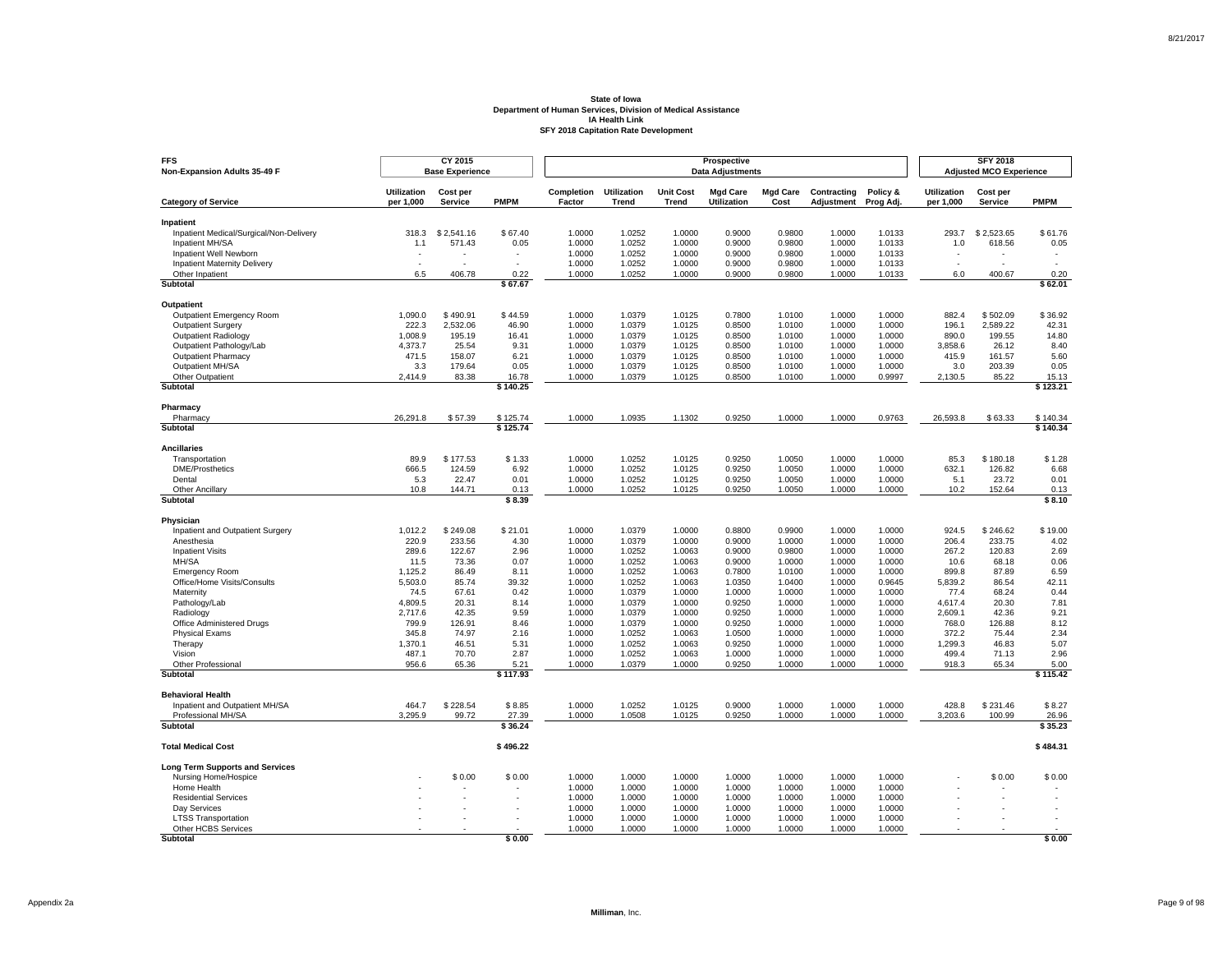| <b>FFS</b><br>Non-Expansion Adults 35-49 M           |                                 | CY 2015<br><b>Base Experience</b> |                  |                      |                             |                                  | <b>SFY 2018</b><br><b>Adjusted MCO Experience</b> |                         |                           |                       |                                 |                     |                          |
|------------------------------------------------------|---------------------------------|-----------------------------------|------------------|----------------------|-----------------------------|----------------------------------|---------------------------------------------------|-------------------------|---------------------------|-----------------------|---------------------------------|---------------------|--------------------------|
| <b>Category of Service</b>                           | <b>Utilization</b><br>per 1,000 | Cost per<br><b>Service</b>        | <b>PMPM</b>      | Completion<br>Factor | <b>Utilization</b><br>Trend | <b>Unit Cost</b><br><b>Trend</b> | <b>Mgd Care</b><br><b>Utilization</b>             | <b>Mgd Care</b><br>Cost | Contracting<br>Adjustment | Policy &<br>Prog Adj. | <b>Utilization</b><br>per 1,000 | Cost per<br>Service | <b>PMPM</b>              |
|                                                      |                                 |                                   |                  |                      |                             |                                  |                                                   |                         |                           |                       |                                 |                     |                          |
| Inpatient<br>Inpatient Medical/Surgical/Non-Delivery | 340.7                           | \$2.615.99                        | \$74.27          | 1.0000               | 1.0252                      | 1.0000                           | 0.9000                                            | 0.9800                  | 1.0000                    | 1.0133                | 314.4                           | \$2.597.74          | \$68.05                  |
| Inpatient MH/SA                                      | 2.2                             | 1,333.33                          | 0.24             | 1.0000               | 1.0252                      | 1.0000                           | 0.9000                                            | 0.9800                  | 1.0000                    | 1.0133                | 2.0                             | 1,326.63            | 0.22                     |
| Inpatient Well Newborn                               |                                 |                                   |                  | 1.0000               | 1.0252                      | 1.0000                           | 0.9000                                            | 0.9800                  | 1.0000                    | 1.0133                |                                 |                     |                          |
| <b>Inpatient Maternity Delivery</b>                  | $\overline{a}$                  | ٠                                 | ÷.               | 1.0000               | 1.0252                      | 1.0000                           | 0.9000                                            | 0.9800                  | 1.0000                    | 1.0133                | $\sim$                          |                     | $\overline{\phantom{a}}$ |
| Other Inpatient                                      | 37.2                            | 860.37                            | 2.67             | 1.0000               | 1.0252                      | 1.0000                           | 0.9000                                            | 0.9800                  | 1.0000                    | 1.0133                | 34.4                            | 855.65              | 2.45                     |
| Subtotal                                             |                                 |                                   | \$77.18          |                      |                             |                                  |                                                   |                         |                           |                       |                                 |                     | \$70.72                  |
| Outpatient                                           |                                 |                                   |                  |                      |                             |                                  |                                                   |                         |                           |                       |                                 |                     |                          |
| Outpatient Emergency Room                            | 763.1                           | \$525.87                          | \$33.44          | 1.0000               | 1.0379                      | 1.0125                           | 0.7800                                            | 1.0100                  | 1.0000                    | 1.0000                | 617.8                           | \$537.68            | \$27.68                  |
| <b>Outpatient Surgery</b>                            | 153.3                           | 2,653.01                          | 33.89            | 1.0000               | 1.0379                      | 1.0125                           | 0.8500                                            | 1.0100                  | 1.0000                    | 1.0000                | 135.2                           | 2.712.71            | 30.57                    |
| <b>Outpatient Radiology</b>                          | 470.4                           | 277.53                            | 10.88            | 1.0000               | 1.0379                      | 1.0125                           | 0.8500                                            | 1.0100                  | 1.0000                    | 1.0000                | 415.0                           | 283.93              | 9.82                     |
| Outpatient Pathology/Lab                             | 2,402.9                         | 23.52                             | 4.71             | 1.0000               | 1.0379                      | 1.0125                           | 0.8500                                            | 1.0100                  | 1.0000                    | 1.0000                | 2,119.9                         | 24.06               | 4.25                     |
| <b>Outpatient Pharmacy</b>                           | 385.4                           | 166.28                            | 5.34             | 1.0000               | 1.0379                      | 1.0125                           | 0.8500                                            | 1.0100                  | 1.0000                    | 1.0000                | 340.0                           | 170.12              | 4.82                     |
| Outpatient MH/SA                                     | 2.2                             | 111.11                            | 0.02             | 1.0000               | 1.0379                      | 1.0125                           | 0.8500                                            | 1.0100                  | 1.0000                    | 1.0000                | 1.9                             | 125.65              | 0.02                     |
| Other Outpatient                                     | 1,933.9                         | 91.59                             | 14.76            | 1.0000               | 1.0379                      | 1.0125                           | 0.8500                                            | 1.0100                  | 1.0000                    | 0.9997                | 1,706.1                         | 93.62               | 13.31                    |
| Subtotal                                             |                                 |                                   | \$103.04         |                      |                             |                                  |                                                   |                         |                           |                       |                                 |                     | \$90.47                  |
| Pharmacy                                             |                                 |                                   |                  |                      |                             |                                  |                                                   |                         |                           |                       |                                 |                     |                          |
| Pharmacy                                             | 17,635.4                        | \$59.86                           | \$87.97          | 1.0000               | 1.0935                      | 1.1302                           | 0.9250                                            | 1.0000                  | 1.0000                    | 0.9763                | 17,838.0                        | \$66.05             | \$98.18                  |
| Subtotal                                             |                                 |                                   | \$87.97          |                      |                             |                                  |                                                   |                         |                           |                       |                                 |                     | \$98.18                  |
| <b>Ancillaries</b>                                   |                                 |                                   |                  |                      |                             |                                  |                                                   |                         |                           |                       |                                 |                     |                          |
| Transportation                                       | 85.3                            | \$206.82                          | \$1.47           | 1.0000               | 1.0252                      | 1.0125                           | 0.9250                                            | 1.0050                  | 1.0000                    | 1.0000                | 80.9                            | \$210.68            | \$1.42                   |
| <b>DME/Prosthetics</b>                               | 877.2                           | 145.83                            | 10.66            | 1.0000               | 1.0252                      | 1.0125                           | 0.9250                                            | 1.0050                  | 1.0000                    | 1.0000                | 831.9                           | 148.44              | 10.29                    |
| Dental                                               | 0.5                             | ٠                                 | $\mathbf{r}$     | 1.0000               | 1.0252                      | 1.0125                           | 0.9250                                            | 1.0050                  | 1.0000                    | 1.0000                | 0.5                             |                     |                          |
| <b>Other Ancillary</b><br>Subtotal                   | 1.2                             | 700.00                            | 0.07<br>\$12.20  | 1.0000               | 1.0252                      | 1.0125                           | 0.9250                                            | 1.0050                  | 1.0000                    | 1.0000                | 1.1                             | 736.84              | 0.07<br>\$11.78          |
|                                                      |                                 |                                   |                  |                      |                             |                                  |                                                   |                         |                           |                       |                                 |                     |                          |
| Physician<br>Inpatient and Outpatient Surgery        | 742.7                           | \$245.93                          | \$15.22          | 1.0000               | 1.0379                      | 1.0000                           | 0.8800                                            | 0.9900                  | 1.0000                    | 1.0000                | 678.3                           | \$243.43            | \$13.76                  |
| Anesthesia                                           | 131.2                           | 252.48                            | 2.76             | 1.0000               | 1.0379                      | 1.0000                           | 0.9000                                            | 1.0000                  | 1.0000                    | 1.0000                | 122.5                           | 252.65              | 2.58                     |
| <b>Inpatient Visits</b>                              | 339.7                           | 130.69                            | 3.70             | 1.0000               | 1.0252                      | 1.0063                           | 0.9000                                            | 0.9800                  | 1.0000                    | 1.0000                | 313.5                           | 129.01              | 3.37                     |
| MH/SA                                                | 3.6                             | 100.00                            | 0.03             | 1.0000               | 1.0252                      | 1.0063                           | 0.9000                                            | 1.0000                  | 1.0000                    | 1.0000                | 3.3                             | 108.43              | 0.03                     |
| <b>Emergency Room</b>                                | 805.1                           | 86.89                             | 5.83             | 1.0000               | 1.0252                      | 1.0063                           | 0.7800                                            | 1.0100                  | 1.0000                    | 1.0000                | 643.8                           | 88.35               | 4.74                     |
| Office/Home Visits/Consults                          | 3,613.1                         | 86.52                             | 26.05            | 1.0000               | 1.0252                      | 1.0063                           | 1.0350                                            | 1.0400                  | 1.0000                    | 0.9645                | 3,833.8                         | 87.33               | 27.90                    |
| Maternity                                            |                                 |                                   |                  | 1.0000               | 1.0379                      | 1.0000                           | 1.0000                                            | 1.0000                  | 1.0000                    | 1.0000                |                                 |                     |                          |
| Pathology/Lab                                        | 2,510.8                         | 16.92                             | 3.54             | 1.0000               | 1.0379                      | 1.0000                           | 0.9250                                            | 1.0000                  | 1.0000                    | 1.0000                | 2.410.5                         | 16.93               | 3.40                     |
| Radiology                                            | 1,717.4                         | 41.78                             | 5.98             | 1.0000               | 1.0379                      | 1.0000                           | 0.9250                                            | 1.0000                  | 1.0000                    | 1.0000                | 1,648.8                         | 41.78               | 5.74                     |
| Office Administered Drugs                            | 387.8                           | 92.52                             | 2.99             | 1.0000               | 1.0379                      | 1.0000                           | 0.9250                                            | 1.0000                  | 1.0000                    | 1.0000                | 372.3                           | 92.51               | 2.87                     |
| <b>Physical Exams</b>                                | 159.3                           | 70.81                             | 0.94             | 1.0000               | 1.0252                      | 1.0063                           | 1.0500                                            | 1.0000                  | 1.0000                    | 1.0000                | 171.5                           | 71.38               | 1.02                     |
| Therapy                                              | 962.7                           | 46.49                             | 3.73             | 1.0000               | 1.0252                      | 1.0063                           | 0.9250                                            | 1.0000                  | 1.0000                    | 1.0000                | 913.0                           | 46.79               | 3.56                     |
| Vision                                               | 373.6                           | 70.66                             | 2.20             | 1.0000               | 1.0252                      | 1.0063                           | 1.0000                                            | 1.0000                  | 1.0000                    | 1.0000                | 383.0                           | 71.12               | 2.27                     |
| Other Professional<br>Subtotal                       | 793.4                           | 55.81                             | 3.69<br>\$76.66  | 1.0000               | 1.0379                      | 1.0000                           | 0.9250                                            | 1.0000                  | 1.0000                    | 1.0000                | 761.7                           | 55.77               | 3.54<br>\$74.78          |
|                                                      |                                 |                                   |                  |                      |                             |                                  |                                                   |                         |                           |                       |                                 |                     |                          |
| <b>Behavioral Health</b>                             |                                 |                                   |                  |                      |                             |                                  |                                                   |                         |                           |                       |                                 |                     |                          |
| Inpatient and Outpatient MH/SA                       | 338.5                           | \$283.58                          | \$8.00           | 1.0000               | 1.0252                      | 1.0125                           | 0.9000                                            | 1.0000                  | 1.0000                    | 1.0000                | 312.4                           | \$286.99            | \$7.47                   |
| Professional MH/SA<br><b>Subtotal</b>                | 2,055.0                         | 102.89                            | 17.62<br>\$25.62 | 1.0000               | 1.0508                      | 1.0125                           | 0.9250                                            | 1.0000                  | 1.0000                    | 1.0000                | 1,997.4                         | 104.17              | 17.34<br>\$24.81         |
|                                                      |                                 |                                   |                  |                      |                             |                                  |                                                   |                         |                           |                       |                                 |                     |                          |
| <b>Total Medical Cost</b>                            |                                 |                                   | \$382.67         |                      |                             |                                  |                                                   |                         |                           |                       |                                 |                     | \$370.74                 |
| <b>Long Term Supports and Services</b>               |                                 |                                   |                  |                      |                             |                                  |                                                   |                         |                           |                       |                                 |                     |                          |
| Nursing Home/Hospice                                 |                                 | \$0.00                            | \$0.00           | 1.0000               | 1.0000                      | 1.0000                           | 1.0000                                            | 1.0000                  | 1.0000                    | 1.0000                |                                 | \$0.00              | \$0.00                   |
| Home Health                                          |                                 |                                   |                  | 1.0000               | 1.0000                      | 1.0000<br>1.0000                 | 1.0000<br>1.0000                                  | 1.0000                  | 1.0000                    | 1.0000<br>1.0000      |                                 |                     |                          |
| <b>Residential Services</b><br>Dav Services          |                                 |                                   |                  | 1.0000<br>1.0000     | 1.0000<br>1.0000            | 1.0000                           | 1.0000                                            | 1.0000<br>1.0000        | 1.0000<br>1.0000          | 1.0000                |                                 |                     |                          |
| <b>LTSS Transportation</b>                           |                                 |                                   |                  | 1.0000               | 1.0000                      | 1.0000                           | 1.0000                                            | 1.0000                  | 1.0000                    | 1.0000                |                                 |                     |                          |
| Other HCBS Services                                  |                                 |                                   |                  | 1.0000               | 1.0000                      | 1.0000                           | 1.0000                                            | 1.0000                  | 1.0000                    | 1.0000                |                                 |                     |                          |
| <b>Subtotal</b>                                      |                                 |                                   | \$0.00           |                      |                             |                                  |                                                   |                         |                           |                       |                                 |                     | \$0.00                   |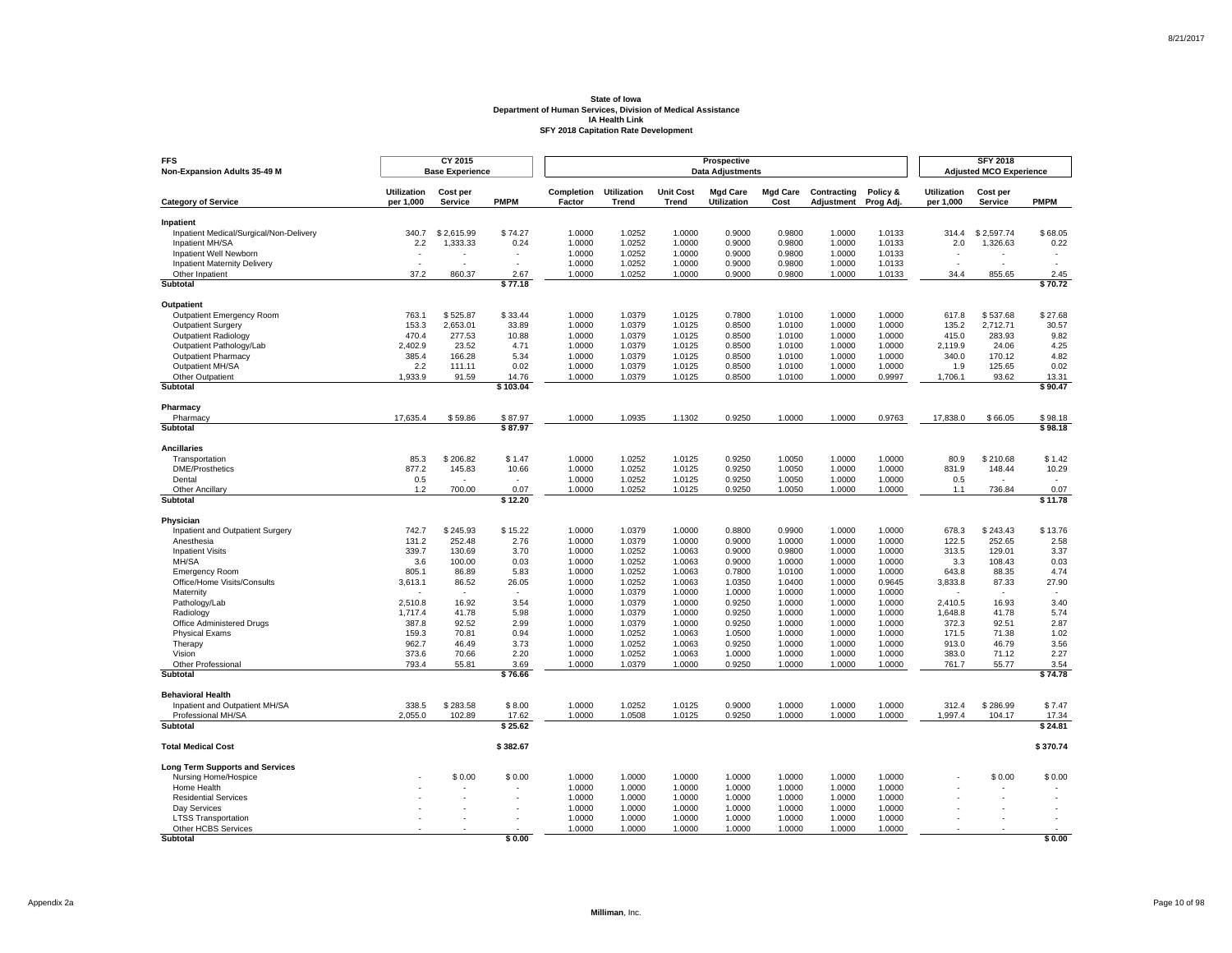| <b>FFS</b><br>Non-Expansion Adults 50+ M&F                 |                                 | CY 2015<br><b>Base Experience</b> |                          |                      |                                    |                                  | <b>SFY 2018</b><br><b>Adjusted MCO Experience</b> |                         |                           |                       |                                 |                            |                   |
|------------------------------------------------------------|---------------------------------|-----------------------------------|--------------------------|----------------------|------------------------------------|----------------------------------|---------------------------------------------------|-------------------------|---------------------------|-----------------------|---------------------------------|----------------------------|-------------------|
| <b>Category of Service</b>                                 | <b>Utilization</b><br>per 1,000 | Cost per<br><b>Service</b>        | <b>PMPM</b>              | Completion<br>Factor | <b>Utilization</b><br><b>Trend</b> | <b>Unit Cost</b><br><b>Trend</b> | <b>Mgd Care</b><br>Utilization                    | <b>Mgd Care</b><br>Cost | Contracting<br>Adjustment | Policy &<br>Prog Adj. | <b>Utilization</b><br>per 1,000 | Cost per<br><b>Service</b> | <b>PMPM</b>       |
|                                                            |                                 |                                   |                          |                      |                                    |                                  |                                                   |                         |                           |                       |                                 |                            |                   |
| Inpatient                                                  |                                 |                                   |                          |                      |                                    |                                  |                                                   |                         |                           |                       |                                 |                            |                   |
| Inpatient Medical/Surgical/Non-Delivery<br>Inpatient MH/SA | 468.5<br>3.6                    | \$2,687.16<br>972.07              | \$104.90<br>0.29         | 1.0000<br>1.0000     | 1.0252<br>1.0252                   | 1.0000<br>1.0000                 | 0.9000<br>0.9000                                  | 0.9800<br>0.9800        | 1.0000<br>1.0000          | 1.0133<br>1.0133      | 432.2<br>3.3                    | \$2,668.30<br>981.82       | \$96.11<br>0.27   |
| Inpatient Well Newborn                                     | $\blacksquare$                  |                                   | $\blacksquare$           | 1.0000               | 1.0252                             | 1.0000                           | 0.9000                                            | 0.9800                  | 1.0000                    | 1.0133                | $\sim$                          |                            |                   |
| <b>Inpatient Maternity Delivery</b>                        |                                 |                                   |                          | 1.0000               | 1.0252                             | 1.0000                           | 0.9000                                            | 0.9800                  | 1.0000                    | 1.0133                |                                 |                            |                   |
| Other Inpatient                                            | 47.1                            | 2,420.38                          | 9.50                     | 1.0000               | 1.0252                             | 1.0000                           | 0.9000                                            | 0.9800                  | 1.0000                    | 1.0133                | 43.5                            | 2,402.21                   | 8.70              |
| Subtotal                                                   |                                 |                                   | \$114.69                 |                      |                                    |                                  |                                                   |                         |                           |                       |                                 |                            | \$105.08          |
| Outpatient                                                 |                                 |                                   |                          |                      |                                    |                                  |                                                   |                         |                           |                       |                                 |                            |                   |
| Outpatient Emergency Room                                  | 640.5                           | \$569.77                          | \$30.41                  | 1.0000               | 1.0379                             | 1.0125                           | 0.7800                                            | 1.0100                  | 1.0000                    | 1.0000                | 518.5                           | \$582.76                   | \$25.18           |
| <b>Outpatient Surgery</b>                                  | 299.0                           | 2,289.71                          | 57.05                    | 1.0000               | 1.0379                             | 1.0125                           | 0.8500                                            | 1.0100                  | 1.0000                    | 1.0000                | 263.8                           | 2,341.59                   | 51.47             |
| <b>Outpatient Radiology</b>                                | 1,254.8                         | 214.69                            | 22.45                    | 1.0000               | 1.0379                             | 1.0125                           | 0.8500                                            | 1.0100                  | 1.0000                    | 1.0000                | 1,107.0                         | 219.51                     | 20.25             |
| Outpatient Pathology/Lab                                   | 4,815.6                         | 25.47                             | 10.22                    | 1.0000               | 1.0379                             | 1.0125                           | 0.8500                                            | 1.0100                  | 1.0000                    | 1.0000                | 4,248.4                         | 26.04                      | 9.22              |
| <b>Outpatient Pharmacy</b>                                 | 862.2                           | 248.87                            | 17.88                    | 1.0000               | 1.0379                             | 1.0125                           | 0.8500                                            | 1.0100                  | 1.0000                    | 1.0000                | 760.6                           | 254.48                     | 16.13             |
| Outpatient MH/SA                                           | 3.6                             | 167.60                            | 0.05                     | 1.0000               | 1.0379                             | 1.0125                           | 0.8500                                            | 1.0100                  | 1.0000                    | 1.0000                | 3.2                             | 189.87                     | 0.05              |
| Other Outpatient<br><b>Subtotal</b>                        | 3,716.4                         | 85.63                             | 26.52<br>\$164.58        | 1.0000               | 1.0379                             | 1.0125                           | 0.8500                                            | 1.0100                  | 1.0000                    | 0.9997                | 3,278.6                         | 87.55                      | 23.92<br>\$146.22 |
|                                                            |                                 |                                   |                          |                      |                                    |                                  |                                                   |                         |                           |                       |                                 |                            |                   |
| Pharmacy<br>Pharmacy                                       | 31.538.7                        | \$62.64                           | \$164.63                 | 1.0000               | 1.0935                             | 1.1302                           | 0.9250                                            | 1.0000                  | 1.0000                    | 0.9763                | 31,901.0                        | \$69.12                    | \$183.74          |
| Subtotal                                                   |                                 |                                   | \$164.63                 |                      |                                    |                                  |                                                   |                         |                           |                       |                                 |                            | \$183.74          |
| <b>Ancillaries</b>                                         |                                 |                                   |                          |                      |                                    |                                  |                                                   |                         |                           |                       |                                 |                            |                   |
| Transportation                                             | 92.2                            | \$183.61                          | \$1.41                   | 1.0000               | 1.0252                             | 1.0125                           | 0.9250                                            | 1.0050                  | 1.0000                    | 1.0000                | 87.4                            | \$186.75                   | \$1.36            |
| DME/Prosthetics                                            | 1,203.1                         | 118.09                            | 11.84                    | 1.0000               | 1.0252                             | 1.0125                           | 0.9250                                            | 1.0050                  | 1.0000                    | 1.0000                | 1,140.9                         | 120.22                     | 11.43             |
| Dental                                                     |                                 |                                   | $\overline{\phantom{a}}$ | 1.0000               | 1.0252                             | 1.0125                           | 0.9250                                            | 1.0050                  | 1.0000                    | 1.0000                |                                 |                            |                   |
| Other Ancillary                                            | 8.7                             | 1,020.69                          | 0.74                     | 1.0000               | 1.0252                             | 1.0125                           | 0.9250                                            | 1.0050                  | 1.0000                    | 1.0000                | 8.3                             | 1,032.73                   | 0.71              |
| Subtotal                                                   |                                 |                                   | \$13.99                  |                      |                                    |                                  |                                                   |                         |                           |                       |                                 |                            | \$13.50           |
| Physician                                                  |                                 |                                   |                          |                      |                                    |                                  |                                                   |                         |                           |                       |                                 |                            |                   |
| Inpatient and Outpatient Surgery                           | 1,243.6                         | \$278.20                          | \$28.83                  | 1.0000               | 1.0379                             | 1.0000                           | 0.8800                                            | 0.9900                  | 1.0000                    | 1.0000                | 1,135.8                         | \$275.43                   | \$26.07           |
| Anesthesia                                                 | 237.0                           | 243.00                            | 4.80                     | 1.0000               | 1.0379                             | 1.0000                           | 0.9000                                            | 1.0000                  | 1.0000                    | 1.0000                | 221.4                           | 242.80                     | 4.48              |
| <b>Inpatient Visits</b>                                    | 456.2                           | 127.06                            | 4.83                     | 1.0000               | 1.0252                             | 1.0063                           | 0.9000                                            | 0.9800                  | 1.0000                    | 1.0000                | 420.9                           | 125.16                     | 4.39              |
| MH/SA                                                      | 1.5                             | 155.84                            | 0.02                     | 1.0000               | 1.0252                             | 1.0063                           | 0.9000                                            | 1.0000                  | 1.0000                    | 1.0000                | 1.4                             | 169.01                     | 0.02              |
| <b>Emergency Room</b>                                      | 705.0                           | 91.58                             | 5.38                     | 1.0000               | 1.0252                             | 1.0063                           | 0.7800                                            | 1.0100                  | 1.0000                    | 1.0000                | 563.7                           | 93.02                      | 4.37              |
| Office/Home Visits/Consults<br>Maternity                   | 5,538.5                         | 88.68                             | 40.93                    | 1.0000<br>1.0000     | 1.0252<br>1.0379                   | 1.0063<br>1.0000                 | 1.0350<br>1.0000                                  | 1.0400<br>1.0000        | 1.0000<br>1.0000          | 0.9645<br>1.0000      | 5,876.8                         | 89.52                      | 43.84             |
| Pathology/Lab                                              | 4,509.9                         | 17.85                             | 6.71                     | 1.0000               | 1.0379                             | 1.0000                           | 0.9250                                            | 1.0000                  | 1.0000                    | 1.0000                | 4,329.8                         | 17.85                      | 6.44              |
| Radiology                                                  | 2,791.8                         | 41.91                             | 9.75                     | 1.0000               | 1.0379                             | 1.0000                           | 0.9250                                            | 1.0000                  | 1.0000                    | 1.0000                | 2,680.3                         | 41.91                      | 9.36              |
| Office Administered Drugs                                  | 731.1                           | 130.65                            | 7.96                     | 1.0000               | 1.0379                             | 1.0000                           | 0.9250                                            | 1.0000                  | 1.0000                    | 1.0000                | 701.9                           | 130.62                     | 7.64              |
| <b>Physical Exams</b>                                      | 319.0                           | 75.24                             | 2.00                     | 1.0000               | 1.0252                             | 1.0063                           | 1.0500                                            | 1.0000                  | 1.0000                    | 1.0000                | 343.4                           | 75.84                      | 2.17              |
| Therapy                                                    | 1,231.3                         | 50.97                             | 5.23                     | 1.0000               | 1.0252                             | 1.0063                           | 0.9250                                            | 1.0000                  | 1.0000                    | 1.0000                | 1,167.6                         | 51.28                      | 4.99              |
| Vision                                                     | 530.9                           | 71.42                             | 3.16                     | 1.0000               | 1.0252                             | 1.0063                           | 1.0000                                            | 1.0000                  | 1.0000                    | 1.0000                | 544.3                           | 71.87                      | 3.26              |
| <b>Other Professional</b><br>Subtotal                      | 1,427.9                         | 57.65                             | 6.86<br>\$126.46         | 1.0000               | 1.0379                             | 1.0000                           | 0.9250                                            | 1.0000                  | 1.0000                    | 1.0000                | 1,370.9                         | 57.69                      | 6.59<br>\$123.62  |
|                                                            |                                 |                                   |                          |                      |                                    |                                  |                                                   |                         |                           |                       |                                 |                            |                   |
| <b>Behavioral Health</b>                                   |                                 |                                   |                          |                      |                                    |                                  |                                                   |                         |                           |                       |                                 |                            |                   |
| Inpatient and Outpatient MH/SA                             | 178.7                           | \$319.68                          | \$4.76                   | 1.0000               | 1.0252                             | 1.0125                           | 0.9000                                            | 1.0000                  | 1.0000                    | 1.0000                | 164.9                           | \$323.91                   | \$4.45            |
| Professional MH/SA<br>Subtotal                             | 1,930.6                         | 96.53                             | 15.53<br>\$20.29         | 1.0000               | 1.0508                             | 1.0125                           | 0.9250                                            | 1.0000                  | 1.0000                    | 1.0000                | 1,876.6                         | 97.71                      | 15.28<br>\$19.73  |
|                                                            |                                 |                                   |                          |                      |                                    |                                  |                                                   |                         |                           |                       |                                 |                            |                   |
| <b>Total Medical Cost</b>                                  |                                 |                                   | \$604.64                 |                      |                                    |                                  |                                                   |                         |                           |                       |                                 |                            | \$591.89          |
| <b>Long Term Supports and Services</b>                     |                                 |                                   |                          |                      |                                    |                                  |                                                   |                         |                           |                       |                                 |                            |                   |
| Nursing Home/Hospice                                       |                                 | \$0.00                            | \$0.00                   | 1.0000               | 1.0000                             | 1.0000                           | 1.0000                                            | 1.0000                  | 1.0000                    | 1.0000                |                                 | \$0.00                     | \$0.00            |
| Home Health                                                |                                 |                                   |                          | 1.0000               | 1.0000                             | 1.0000                           | 1.0000                                            | 1.0000                  | 1.0000                    | 1.0000                |                                 |                            |                   |
| <b>Residential Services</b>                                |                                 |                                   |                          | 1.0000               | 1.0000                             | 1.0000                           | 1.0000                                            | 1.0000                  | 1.0000                    | 1.0000                |                                 |                            |                   |
| Day Services                                               |                                 |                                   |                          | 1.0000<br>1.0000     | 1.0000<br>1.0000                   | 1.0000<br>1.0000                 | 1.0000<br>1.0000                                  | 1.0000<br>1.0000        | 1.0000<br>1.0000          | 1.0000<br>1.0000      |                                 |                            |                   |
| <b>LTSS Transportation</b><br>Other HCBS Services          |                                 |                                   |                          | 1.0000               | 1.0000                             | 1.0000                           | 1.0000                                            | 1.0000                  | 1.0000                    | 1.0000                |                                 |                            |                   |
| <b>Subtotal</b>                                            |                                 |                                   | \$0.00                   |                      |                                    |                                  |                                                   |                         |                           |                       |                                 |                            | \$0.00            |

Page 11 of 98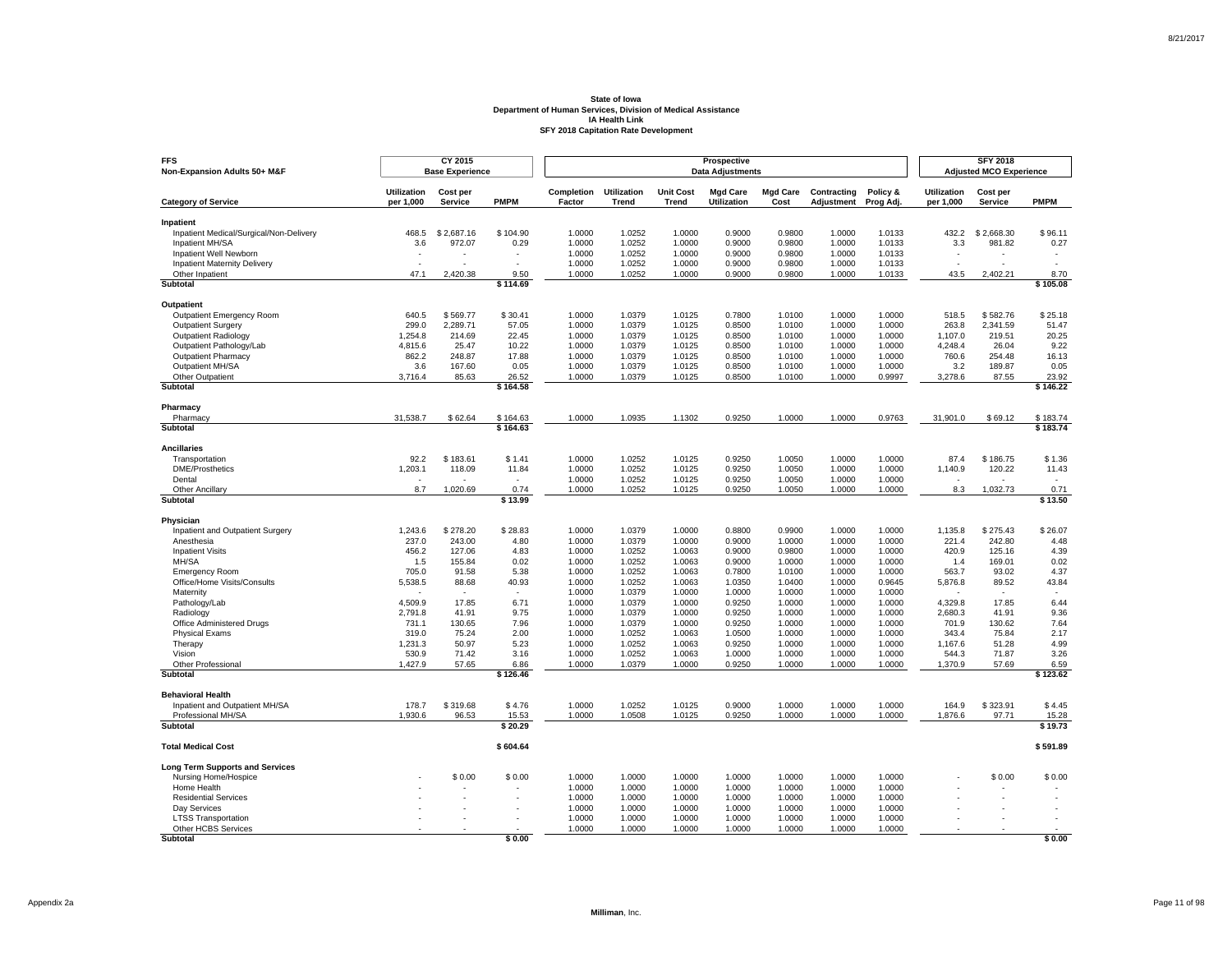| <b>FFS</b><br><b>Pregnant Women</b>                            |                                 | CY 2015<br><b>Base Experience</b> |                          |                      |                                    |                                  | <b>SFY 2018</b><br><b>Adjusted MCO Experience</b> |                         |                           |                       |                                 |                            |                    |
|----------------------------------------------------------------|---------------------------------|-----------------------------------|--------------------------|----------------------|------------------------------------|----------------------------------|---------------------------------------------------|-------------------------|---------------------------|-----------------------|---------------------------------|----------------------------|--------------------|
| <b>Category of Service</b>                                     | <b>Utilization</b><br>per 1,000 | Cost per<br>Service               | <b>PMPM</b>              | Completion<br>Factor | <b>Utilization</b><br><b>Trend</b> | <b>Unit Cost</b><br><b>Trend</b> | <b>Mgd Care</b><br>Utilization                    | <b>Mgd Care</b><br>Cost | Contracting<br>Adjustment | Policy &<br>Prog Adj. | <b>Utilization</b><br>per 1,000 | Cost per<br><b>Service</b> | <b>PMPM</b>        |
|                                                                |                                 |                                   |                          |                      |                                    |                                  |                                                   |                         |                           |                       |                                 |                            |                    |
| Inpatient                                                      | 177.1                           | \$1,658,63                        | \$24.48                  | 1.0000               | 1.0000                             | 1.0252                           | 0.9500                                            | 0.9800                  | 1.0000                    | 1.0319                | 168.3                           | \$1.719.58                 | \$24.11            |
| Inpatient Medical/Surgical/Non-Delivery<br>Inpatient MH/SA     |                                 |                                   |                          | 1.0000               | 1.0000                             | 1.0252                           | 0.9500                                            | 0.9800                  | 1.0000                    | 1.0319                |                                 |                            |                    |
| Inpatient Well Newborn                                         | 0.2                             | 1,411.76                          | 0.02                     | 1.0000               | 1.0000                             | 1.0252                           | 0.9500                                            | 0.9800                  | 1.0000                    | 1.0319                | 0.2                             | 1,500.00                   | 0.02               |
| <b>Inpatient Maternity Delivery</b>                            | $\overline{\phantom{a}}$        |                                   | $\overline{\phantom{a}}$ | 1.0000               | 1.0000                             | 1.0252                           | 0.9500                                            | 0.9800                  | 1.0000                    | 1.0319                |                                 |                            | ٠                  |
| Other Inpatient                                                | 1.9                             | 1.290.32                          | 0.20                     | 1.0000               | 1.0000                             | 1.0252                           | 0.9500                                            | 0.9800                  | 1.0000                    | 1.0319                | 1.8                             | 1.355.93                   | 0.20               |
| Subtotal                                                       |                                 |                                   | \$24.70                  |                      |                                    |                                  |                                                   |                         |                           |                       |                                 |                            | \$24.33            |
| Outpatient                                                     |                                 |                                   |                          |                      |                                    |                                  |                                                   |                         |                           |                       |                                 |                            |                    |
| Outpatient Emergency Room                                      | 1,171.4                         | \$422.99                          | \$41.29                  | 1.0000               | 1.0125                             | 1.0000                           | 0.8800                                            | 1.0300                  | 1.0000                    | 1.0000                | 1,043.7                         | \$435.65                   | \$37.89            |
| <b>Outpatient Surgery</b>                                      | 75.0                            | 2,473.27                          | 15.46                    | 1.0000               | 1.0125                             | 1.0000                           | 0.8500                                            | 1.0100                  | 1.0000                    | 1.0000                | 64.6                            | 2.498.14                   | 13.44              |
| <b>Outpatient Radiology</b>                                    | 1,420.4                         | 164.06                            | 19.42                    | 1.0000               | 1.0125                             | 1.0000                           | 0.8500                                            | 1.0100                  | 1.0000                    | 1.0000                | 1,222.5                         | 165.70                     | 16.88              |
| Outpatient Pathology/Lab                                       | 9,341.1                         | 23.93                             | 18.63                    | 1.0000               | 1.0125                             | 1.0000                           | 0.8500                                            | 1.0100                  | 1.0000                    | 1.0000                | 8,039.2                         | 24.17                      | 16.19              |
| <b>Outpatient Pharmacy</b>                                     | 922.0                           | 62.35                             | 4.79                     | 1.0000               | 1.0125                             | 1.0000                           | 0.8500                                            | 1.0100                  | 1.0000                    | 1.0000                | 793.5                           | 62.91                      | 4.16               |
| Outpatient MH/SA                                               | 1.2                             |                                   |                          | 1.0000               | 1.0125                             | 1.0000                           | 0.8500                                            | 1.0100                  | 1.0000                    | 1.0000                | 1.0                             |                            |                    |
| Other Outpatient                                               | 3,309.2                         | 95.62                             | 26.37                    | 1.0000               | 1.0125                             | 1.0000                           | 0.8500                                            | 1.0100                  | 1.0000                    | 0.9996                | 2,848.0                         | 96.53                      | 22.91              |
| Subtotal                                                       |                                 |                                   | \$125.96                 |                      |                                    |                                  |                                                   |                         |                           |                       |                                 |                            | \$111.47           |
| Pharmacy                                                       |                                 |                                   |                          |                      |                                    |                                  |                                                   |                         |                           |                       |                                 |                            |                    |
| Pharmacy<br>Subtotal                                           | 8,669.6                         | \$31.24                           | \$22.57<br>\$22.57       | 1.0000               | 1.0296                             | 1.1927                           | 0.9250                                            | 1.0000                  | 1.0000                    | 0.9691                | 8,256.8                         | \$36.12                    | \$24.85<br>\$24.85 |
|                                                                |                                 |                                   |                          |                      |                                    |                                  |                                                   |                         |                           |                       |                                 |                            |                    |
| <b>Ancillaries</b>                                             |                                 |                                   |                          |                      |                                    |                                  |                                                   |                         |                           |                       |                                 |                            |                    |
| Transportation                                                 | 83.1                            | \$199.18                          | \$1.38                   | 1.0000               | 1.0189                             | 1.0000                           | 0.9250                                            | 1.0050                  | 1.0000                    | 1.0000                | 78.4                            | \$200.61                   | \$1.31             |
| <b>DME/Prosthetics</b>                                         | 190.3                           | 117.28                            | 1.86                     | 1.0000               | 1.0189                             | 1.0000                           | 0.9250                                            | 1.0050                  | 1.0000                    | 1.0000                | 179.4                           | 117.75                     | 1.76               |
| Dental                                                         | 462.3                           | 12.72                             | 0.49                     | 1.0000               | 1.0189                             | 1.0000                           | 0.9250                                            | 1.0050                  | 1.0000                    | 1.0000                | 435.7                           | 12.67                      | 0.46               |
| <b>Other Ancillary</b><br>Subtotal                             | 85.9                            | 114.62                            | 0.82<br>\$4.55           | 1.0000               | 1.0189                             | 1.0000                           | 0.9250                                            | 1.0050                  | 1.0000                    | 1.0000                | 80.9                            | 115.68                     | 0.78<br>\$4.31     |
|                                                                |                                 |                                   |                          |                      |                                    |                                  |                                                   |                         |                           |                       |                                 |                            |                    |
| Physician                                                      |                                 |                                   |                          |                      |                                    |                                  |                                                   |                         |                           |                       |                                 |                            |                    |
| Inpatient and Outpatient Surgery                               | 431.8                           | \$188.16                          | \$6.77                   | 1.0000               | 1.0252                             | 1.0000                           | 0.9200                                            | 0.9900                  | 1.0000                    | 1.0000                | 407.2                           | \$186.23                   | \$6.32             |
| Anesthesia                                                     | 904.4                           | 289.80<br>87.88                   | 21.84<br>2.32            | 1.0000<br>1.0000     | 1.0252<br>1.0508                   | 1.0000<br>1.0000                 | 0.9500<br>0.9500                                  | 1.0000<br>0.9800        | 1.0000<br>1.0000          | 1.0000<br>1.0000      | 880.8<br>316.3                  | 289.79<br>86.13            | 21.27<br>2.27      |
| <b>Inpatient Visits</b><br>MH/SA                               | 316.8<br>351.7                  | 54.25                             | 1.59                     | 1.0000               | 1.0508                             | 1.0000                           | 0.9000                                            | 1.0000                  | 1.0000                    | 1.0000                | 332.6                           | 54.12                      | 1.50               |
| <b>Emergency Room</b>                                          | 984.8                           | 83.96                             | 6.89                     | 1.0000               | 1.0508                             | 1.0000                           | 0.8800                                            | 1.0300                  | 1.0000                    | 1.0000                | 910.6                           | 86.45                      | 6.56               |
| Office/Home Visits/Consults                                    | 4,284.4                         | 122.09                            | 43.59                    | 1.0000               | 1.0508                             | 1.0000                           | 1.0150                                            | 1.0400                  | 1.0000                    | 0.9714                | 4,569.5                         | 123.35                     | 46.97              |
| Maternity                                                      | 1,775.0                         | 74.16                             | 10.97                    | 1.0000               | 1.0252                             | 1.0000                           | 1.0000                                            | 1.0000                  | 1.0000                    | 1.0000                | 1,819.7                         | 74.19                      | 11.25              |
| Pathology/Lab                                                  | 8,135.6                         | 18.50                             | 12.54                    | 1.0000               | 1.0252                             | 1.0000                           | 0.9250                                            | 1.0000                  | 1.0000                    | 1.0000                | 7,715.0                         | 18.49                      | 11.89              |
| Radiology                                                      | 4,098.3                         | 61.96                             | 21.16                    | 1.0000               | 1.0252                             | 1.0000                           | 0.9250                                            | 1.0000                  | 1.0000                    | 1.0000                | 3,886.4                         | 61.97                      | 20.07              |
| Office Administered Drugs                                      | 476.1                           | 64.27                             | 2.55                     | 1.0000               | 1.0252                             | 1.0000                           | 0.9250                                            | 1.0000                  | 1.0000                    | 1.0000                | 451.5                           | 64.32                      | 2.42               |
| <b>Physical Exams</b>                                          | 798.7                           | 34.86                             | 2.32                     | 1.0000               | 1.0508                             | 1.0000                           | 1.0500                                            | 1.0000                  | 1.0000                    | 1.0000                | 881.2                           | 34.86                      | 2.56               |
| Therapy                                                        | 952.6                           | 42.33                             | 3.36                     | 1.0000               | 1.0508                             | 1.0000                           | 0.9250                                            | 1.0000                  | 1.0000                    | 1.0000                | 925.9                           | 42.38                      | 3.27               |
| Vision                                                         | 338.5                           | 68.43                             | 1.93                     | 1.0000               | 1.0508                             | 1.0000                           | 1.0000                                            | 1.0000                  | 1.0000                    | 1.0000                | 355.7                           | 68.49                      | 2.03               |
| Other Professional<br>Subtotal                                 | 547.9                           | 174.55                            | 7.97<br>\$145.80         | 1.0000               | 1.0252                             | 1.0000                           | 0.9250                                            | 1.0000                  | 1.0000                    | 1.0000                | 519.6                           | 174.59                     | 7.56<br>\$145.94   |
|                                                                |                                 |                                   |                          |                      |                                    |                                  |                                                   |                         |                           |                       |                                 |                            |                    |
| <b>Behavioral Health</b>                                       |                                 |                                   |                          |                      |                                    |                                  |                                                   |                         |                           |                       |                                 |                            |                    |
| Inpatient and Outpatient MH/SA                                 | 270.8                           | \$248.20                          | \$5.60                   | 1.0000               | 1.0252                             | 1.0125                           | 0.9000                                            | 1.0000                  | 1.0000<br>1.0000          | 1.0000                | 249.8                           | \$251.22                   | \$5.23             |
| Professional MH/SA<br><b>Subtotal</b>                          | 1,037.3                         | 117.42                            | 10.15<br>\$15.75         | 1.0000               | 1.0508                             | 1.0125                           | 0.9250                                            | 1.0000                  |                           | 1.0000                | 1,008.2                         | 118.90                     | 9.99<br>\$15.22    |
| <b>Total Medical Cost</b>                                      |                                 |                                   | \$339.33                 |                      |                                    |                                  |                                                   |                         |                           |                       |                                 |                            | \$326.12           |
|                                                                |                                 |                                   |                          |                      |                                    |                                  |                                                   |                         |                           |                       |                                 |                            |                    |
| <b>Long Term Supports and Services</b><br>Nursing Home/Hospice |                                 | \$0.00                            | \$0.00                   | 1.0000               | 1.0000                             | 1.0000                           | 1.0000                                            | 1.0000                  | 1.0000                    | 1.0000                |                                 | \$0.00                     | \$0.00             |
| Home Health                                                    |                                 |                                   |                          | 1.0000               | 1.0000                             | 1.0000                           | 1.0000                                            | 1.0000                  | 1.0000                    | 1.0000                |                                 |                            |                    |
| <b>Residential Services</b>                                    |                                 |                                   |                          | 1.0000               | 1.0000                             | 1.0000                           | 1.0000                                            | 1.0000                  | 1.0000                    | 1.0000                |                                 |                            |                    |
| Dav Services                                                   |                                 |                                   |                          | 1.0000               | 1.0000                             | 1.0000                           | 1.0000                                            | 1.0000                  | 1.0000                    | 1.0000                |                                 |                            |                    |
| <b>LTSS Transportation</b>                                     |                                 |                                   |                          | 1.0000               | 1.0000                             | 1.0000                           | 1.0000                                            | 1.0000                  | 1.0000                    | 1.0000                |                                 |                            |                    |
| Other HCBS Services                                            |                                 |                                   |                          | 1.0000               | 1.0000                             | 1.0000                           | 1.0000                                            | 1.0000                  | 1.0000                    | 1.0000                |                                 |                            |                    |
| <b>Subtotal</b>                                                |                                 |                                   | \$0.00                   |                      |                                    |                                  |                                                   |                         |                           |                       |                                 |                            | \$0.00             |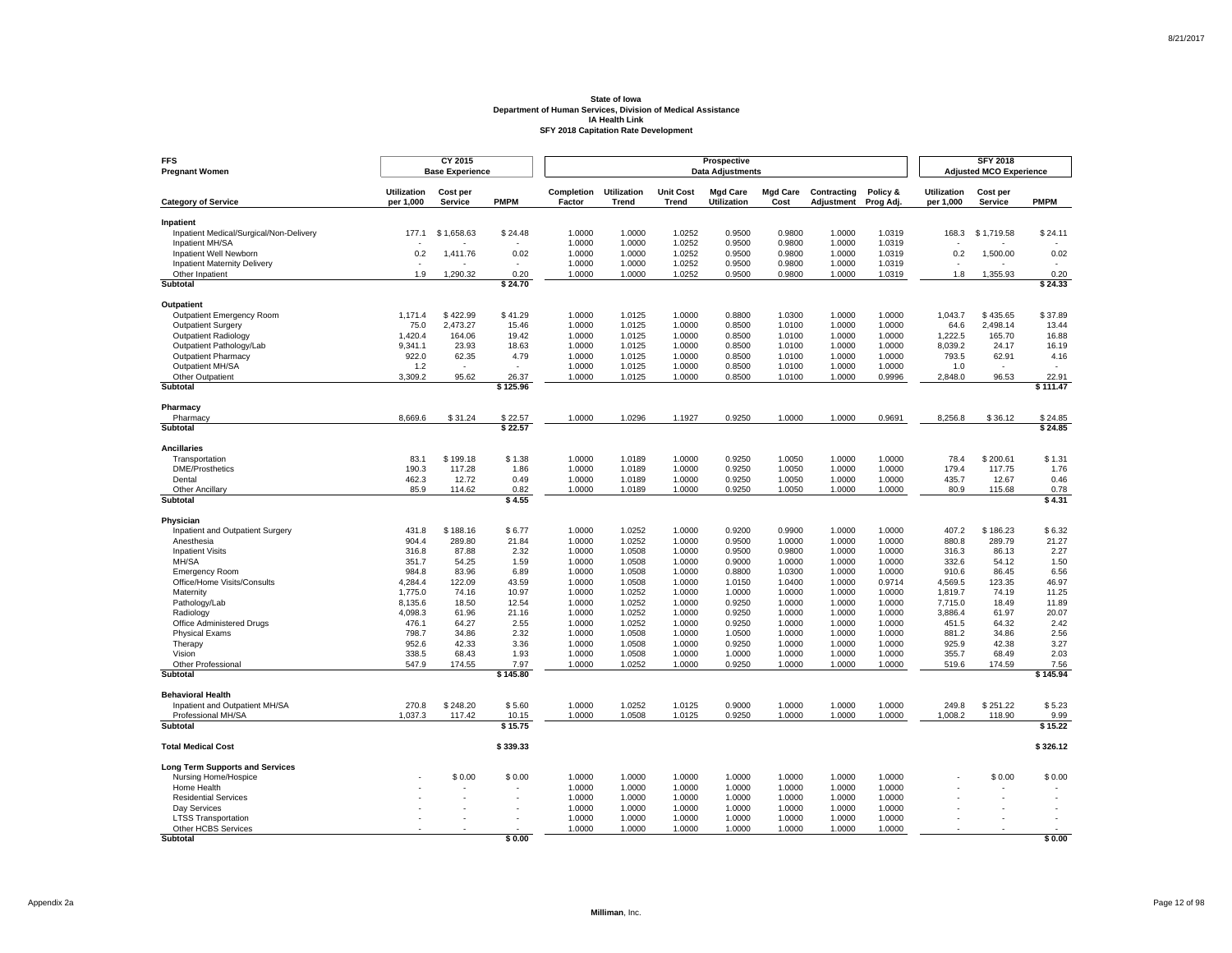| <b>FFS</b><br>CHIP - hawk-i                          |                                 | CY 2015<br><b>Base Experience</b> |                |                      |                             |                                  | Prospective<br><b>Data Adjustments</b> |                         |                           |                       |                                 | <b>SFY 2018</b><br><b>Adjusted MCO Experience</b> |                |
|------------------------------------------------------|---------------------------------|-----------------------------------|----------------|----------------------|-----------------------------|----------------------------------|----------------------------------------|-------------------------|---------------------------|-----------------------|---------------------------------|---------------------------------------------------|----------------|
| <b>Category of Service</b>                           | <b>Utilization</b><br>per 1,000 | Cost per<br>Service               | <b>PMPM</b>    | Completion<br>Factor | <b>Utilization</b><br>Trend | <b>Unit Cost</b><br><b>Trend</b> | <b>Mgd Care</b><br>Utilization         | <b>Mgd Care</b><br>Cost | Contracting<br>Adjustment | Policy &<br>Prog Adj. | <b>Utilization</b><br>per 1,000 | Cost per<br><b>Service</b>                        | <b>PMPM</b>    |
|                                                      |                                 |                                   |                |                      |                             |                                  |                                        |                         |                           |                       |                                 |                                                   |                |
| Inpatient<br>Inpatient Medical/Surgical/Non-Delivery | 40.8                            | \$2.719.92                        | \$9.25         | 1.0000               | 0.9875                      | 1.0000                           | 0.9900                                 | 1.0100                  | 0.6000                    | 0.9740                | 39.9                            | \$1,606.02                                        | \$5.34         |
| Inpatient MH/SA                                      | 2.4                             | 1,195.02                          | 0.24           | 1.0000               | 0.9875                      | 1.0000                           | 0.9900                                 | 1.0100                  | 0.6000                    | 0.9740                | 2.4                             | 711.86                                            | 0.14           |
| Inpatient Well Newborn                               |                                 |                                   |                | 1.0000               | 0.9875                      | 1.0000                           | 0.9900                                 | 1.0100                  | 0.6000                    | 0.9740                |                                 |                                                   |                |
| <b>Inpatient Maternity Delivery</b>                  | 0.3                             | 1,384.62                          | 0.03           | 1.0000               | 0.9875                      | 1.0000                           | 0.9900                                 | 1.0100                  | 0.6000                    | 0.9740                | 0.3                             | 960.00                                            | 0.02           |
| Other Inpatient                                      | 34.0                            | 1.947.00                          | 5.51           | 1.0000               | 0.9875                      | 1.0000                           | 0.9900                                 | 1.0100                  | 0.6000                    | 0.9740                | 33.2                            | 1,149.40                                          | 3.18           |
| Subtotal                                             |                                 |                                   | \$15.03        |                      |                             |                                  |                                        |                         |                           |                       |                                 |                                                   | \$8.68         |
| Outpatient                                           |                                 |                                   |                |                      |                             |                                  |                                        |                         |                           |                       |                                 |                                                   |                |
| <b>Outpatient Emergency Room</b>                     | 278.7                           | \$576.53                          | \$13.39        | 1.0000               | 1.0379                      | 1.0125                           | 0.8200                                 | 1.0100                  | 0.5400                    | 1.0000                | 237.2                           | \$318.21                                          | \$6.29         |
| Outpatient Surgery                                   | 62.6                            | 3,431.03                          | 17.91          | 1.0000               | 1.0379                      | 1.0125                           | 0.9250                                 | 1.0025                  | 0.5400                    | 1.0000                | 60.1                            | 1.879.61                                          | 9.42           |
| <b>Outpatient Radiology</b>                          | 146.3                           | 310.83                            | 3.79           | 1.0000               | 1.0379                      | 1.0125                           | 0.9250                                 | 1.0025                  | 0.5400                    | 1.0000                | 140.5                           | 169.99                                            | 1.99           |
| Outpatient Pathology/Lab                             | 596.2                           | 39.05                             | 1.94           | 1.0000               | 1.0379                      | 1.0125                           | 0.9250                                 | 1.0025                  | 0.5400                    | 1.0000                | 572.4                           | 21.38                                             | 1.02           |
| <b>Outpatient Pharmacy</b>                           | 49.0                            | 367.57                            | 1.50           | 1.0000               | 1.0379                      | 1.0125                           | 0.9250                                 | 1.0025                  | 0.5400                    | 1.0000                | 47.0                            | 201.66                                            | 0.79           |
| Outpatient MH/SA                                     | 54.5                            | 380.92                            | 1.73           | 1.0000               | 1.0379                      | 1.0125                           | 0.9250                                 | 1.0025                  | 0.5400                    | 1.0000                | 52.3                            | 208.72                                            | 0.91           |
| Other Outpatient                                     | 358.1                           | 200.74                            | 5.99           | 1.0000               | 1.0379                      | 1.0125                           | 0.9250                                 | 1.0025                  | 0.5400                    | 1.0027                | 343.8                           | 110.31                                            | 3.16           |
| Subtotal                                             |                                 |                                   | \$46.25        |                      |                             |                                  |                                        |                         |                           |                       |                                 |                                                   | \$23.58        |
| Pharmacy                                             |                                 |                                   |                |                      |                             |                                  |                                        |                         |                           |                       |                                 |                                                   |                |
| Pharmacy                                             | 4,678.3                         | \$74.98                           | \$29.23        | 1.0000               | 1.0292                      | 1.1107                           | 0.9500                                 | 1.0000                  | 1.1700                    | 0.9855                | 4,574.1                         | \$96.02                                           | \$36.60        |
| Subtotal                                             |                                 |                                   | \$29.23        |                      |                             |                                  |                                        |                         |                           |                       |                                 |                                                   | \$36.60        |
| <b>Ancillaries</b>                                   |                                 |                                   |                |                      |                             |                                  |                                        |                         |                           |                       |                                 |                                                   |                |
| Transportation                                       | 11.6                            | \$1,461.14                        | \$1.41         | 1.0000               | 1.0125                      | 1.0252                           | 0.9500                                 | 1.0050                  | 0.4000                    | 1.0000                | 11.1                            | \$603.23                                          | \$0.56         |
| <b>DME/Prosthetics</b>                               | 137.8                           | 189.04                            | 2.17           | 1.0000               | 1.0125                      | 1.0252                           | 0.9500                                 | 1.0050                  | 0.4000                    | 1.0000                | 132.5                           | 77.89                                             | 0.86           |
| Dental                                               | 1.5                             | 248.28                            | 0.03           | 1.0000               | 1.0125                      | 1.0252                           | 0.9500                                 | 1.0050                  | 0.4000                    | 1.0000                | 1.4                             | 86.33                                             | 0.01           |
| <b>Other Ancillary</b><br>Subtotal                   | 13.5                            | 204.29                            | 0.23<br>\$3.84 | 1.0000               | 1.0125                      | 1.0252                           | 0.9500                                 | 1.0050                  | 0.4000                    | 0.9999                | 13.0                            | 83.14                                             | 0.09<br>\$1.52 |
|                                                      |                                 |                                   |                |                      |                             |                                  |                                        |                         |                           |                       |                                 |                                                   |                |
| Physician                                            |                                 |                                   |                |                      |                             |                                  |                                        |                         |                           |                       |                                 |                                                   |                |
| Inpatient and Outpatient Surgery                     | 259.7                           | \$295.76                          | \$6.40         | 1.0000               | 1.0379                      | 1.0125                           | 1.0000                                 | 1.0000                  | 0.7400                    | 1.0000                | 269.5                           | \$221.74                                          | \$4.98         |
| Anesthesia                                           | 72.3                            | 454.71                            | 2.74           | 1.0000               | 1.0379                      | 1.0125                           | 0.9900                                 | 1.0000                  | 0.7400                    | 1.0000                | 74.3                            | 340.78                                            | 2.11           |
| <b>Inpatient Visits</b>                              | 74.0                            | 142.80                            | 0.88           | 1.0000               | 1.0252                      | 1.0000                           | 0.9900                                 | 1.0100                  | 0.7400                    | 1.0000                | 75.1                            | 107.11                                            | 0.67           |
| MH/SA                                                | 717.9                           | 111.15                            | 6.65           | 1.0000               | 1.0252                      | 1.0000                           | 0.9500                                 | 1.0000                  | 0.7400                    | 1.0000                | 699.2                           | 82.20                                             | 4.79           |
| <b>Emergency Room</b>                                | 277.6                           | 115.42                            | 2.67           | 1.0000               | 1.0252                      | 1.0000                           | 0.8200                                 | 1.0100                  | 0.7400                    | 1.0000                | 233.4                           | 86.39                                             | 1.68           |
| Office/Home Visits/Consults                          | 2,700.2                         | 102.93                            | 23.16          | 1.0000               | 1.0252                      | 1.0000                           | 1.0300                                 | 1.0300                  | 0.7400                    | 0.9594                | 2,851.3                         | 75.25                                             | 17.88          |
| Maternity<br>Pathology/Lab                           | 0.8<br>1,531.3                  | 623.38<br>17.32                   | 0.04<br>2.21   | 1.0000<br>1.0000     | 1.0379<br>1.0379            | 1.0125<br>1.0125                 | 1.0000<br>0.9500                       | 1.0000<br>1.0000        | 0.7400<br>0.7400          | 1.0000<br>1.0000      | 0.8<br>1,509.9                  | 450.00<br>12.95                                   | 0.03<br>1.63   |
| Radiology                                            | 502.7                           | 53.47                             | 2.24           | 1.0000               | 1.0379                      | 1.0125                           | 0.9500                                 | 1.0000                  | 0.7400                    | 1.0000                | 495.6                           | 39.95                                             | 1.65           |
| Office Administered Drugs                            | 132.9                           | 72.24                             | 0.80           | 1.0000               | 1.0379                      | 1.0125                           | 0.9500                                 | 1.0000                  | 0.7400                    | 1.0000                | 131.0                           | 54.03                                             | 0.59           |
| <b>Physical Exams</b>                                | 1,020.0                         | 139.06                            | 11.82          | 1.0000               | 1.0252                      | 1.0000                           | 1.0250                                 | 1.0000                  | 0.7400                    | 1.0000                | 1,071.8                         | 102.89                                            | 9.19           |
| Therapy                                              | 259.8                           | 84.05                             | 1.82           | 1.0000               | 1.0252                      | 1.0000                           | 0.9500                                 | 1.0000                  | 0.7400                    | 1.0000                | 253.1                           | 62.12                                             | 1.31           |
| Vision                                               | 343.8                           | 104.03                            | 2.98           | 1.0000               | 1.0252                      | 1.0000                           | 1.0000                                 | 1.0000                  | 0.7400                    | 1.0000                | 352.4                           | 76.96                                             | 2.26           |
| Other Professional                                   | 373.6                           | 87.05                             | 2.71           | 1.0000               | 1.0379                      | 1.0125                           | 0.9500                                 | 1.0000                  | 0.7400                    | 1.0000                | 368.4                           | 65.15                                             | 2.00           |
| Subtotal                                             |                                 |                                   | \$67.12        |                      |                             |                                  |                                        |                         |                           |                       |                                 |                                                   | \$50.77        |
| <b>Behavioral Health</b>                             |                                 |                                   |                |                      |                             |                                  |                                        |                         |                           |                       |                                 |                                                   |                |
| Inpatient and Outpatient MH/SA                       |                                 | \$0.00                            | \$0.00         | 1.0000               | 1.0252                      | 1.0125                           | 0.9000                                 | 1.0000                  | 0.6000                    | 1.0000                |                                 | \$0.00                                            | \$0.00         |
| Professional MH/SA                                   |                                 |                                   |                | 1.0000               | 1.0508                      | 1.0125                           | 0.9250                                 | 1.0000                  | 0.7400                    | 1.0000                |                                 |                                                   |                |
| Subtotal                                             |                                 |                                   | \$0.00         |                      |                             |                                  |                                        |                         |                           |                       |                                 |                                                   | \$0.00         |
| <b>Total Medical Cost</b>                            |                                 |                                   | \$161.47       |                      |                             |                                  |                                        |                         |                           |                       |                                 |                                                   | \$121.15       |
| <b>Long Term Supports and Services</b>               |                                 |                                   |                |                      |                             |                                  |                                        |                         |                           |                       |                                 |                                                   |                |
| Nursing Home/Hospice                                 |                                 | \$0.00                            | \$0.00         | 1.0000               | 1.0000                      | 1.0000                           | 1.0000                                 | 1.0000                  | 1.0000                    | 1.0000                |                                 | \$0.00                                            | \$0.00         |
| Home Health                                          |                                 |                                   |                | 1.0000               | 1.0000                      | 1.0000                           | 1.0000                                 | 1.0000                  | 1.0000                    | 1.0000                |                                 |                                                   |                |
| <b>Residential Services</b>                          |                                 |                                   |                | 1.0000               | 1.0000                      | 1.0000                           | 1.0000                                 | 1.0000                  | 1.0000                    | 1.0000                |                                 |                                                   |                |
| Dav Services                                         |                                 |                                   |                | 1.0000               | 1.0000                      | 1.0000                           | 1.0000                                 | 1.0000                  | 1.0000                    | 1.0000                |                                 |                                                   |                |
| <b>LTSS Transportation</b>                           |                                 |                                   |                | 1.0000               | 1.0000                      | 1.0000                           | 1.0000                                 | 1.0000                  | 1.0000                    | 1.0000                |                                 |                                                   |                |
| Other HCBS Services<br>Subtotal                      |                                 |                                   | \$0.00         | 1.0000               | 1.0000                      | 1.0000                           | 1.0000                                 | 1.0000                  | 1.0000                    | 1.0000                |                                 |                                                   | \$0.00         |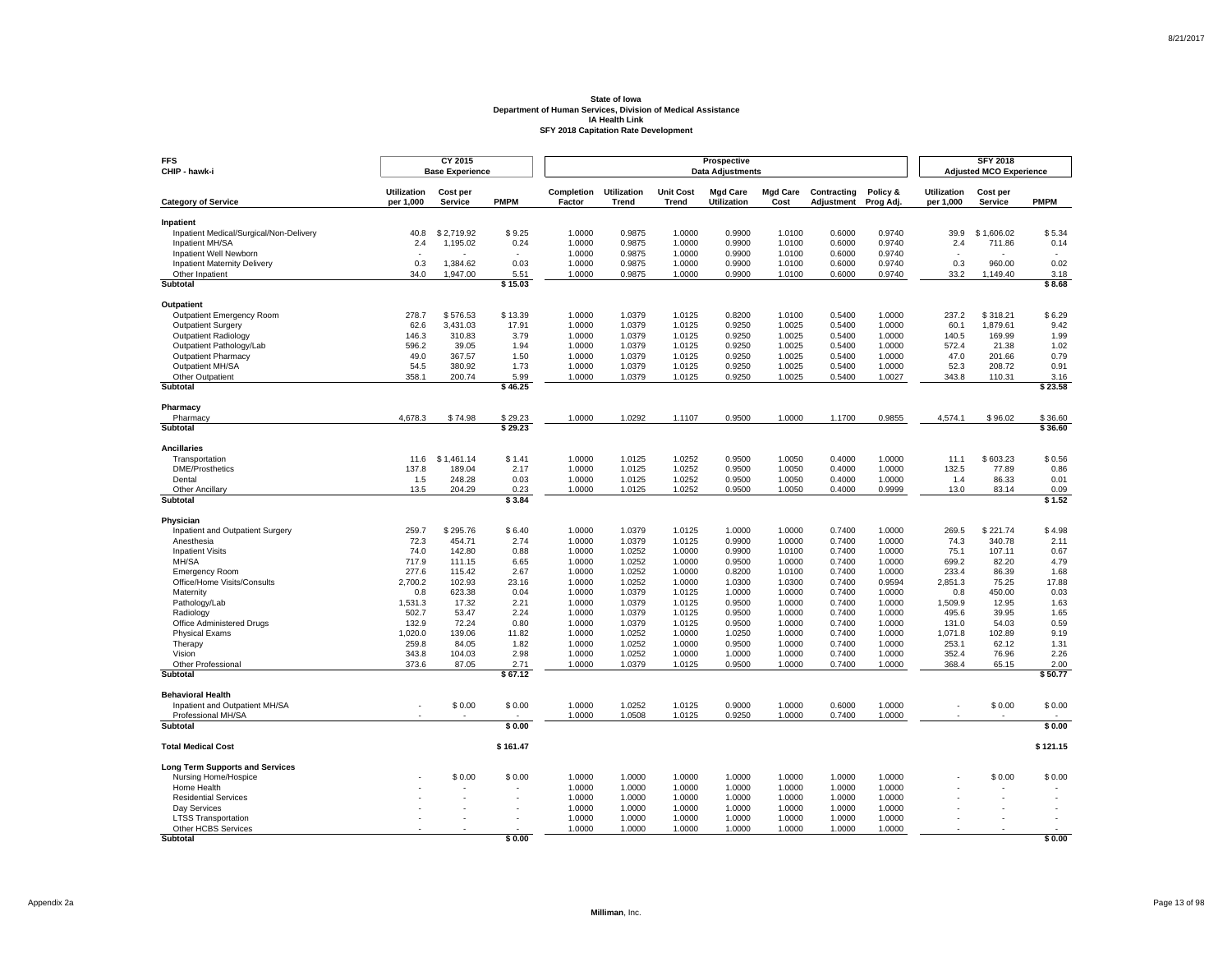| <b>Utilization</b><br>Completion<br><b>Utilization</b><br><b>Unit Cost</b><br><b>Mgd Care</b><br><b>Mgd Care</b><br>Contracting<br>Policy &<br><b>Utilization</b><br>Cost per<br>Cost per<br><b>PMPM</b><br>per 1,000<br>Factor<br><b>Trend</b><br>Utilization<br>Cost<br>per 1,000<br><b>Category of Service</b><br><b>Service</b><br><b>Trend</b><br><b>Adjustment</b><br>Prog Adj.<br>Service<br>Inpatient<br>Inpatient Medical/Surgical/Non-Delivery<br>\$0.00<br>\$0.00<br>1.0002<br>1.0125<br>1.0125<br>1.0000<br>1.0000<br>1.0000<br>1.0299<br>\$0.00<br>1.0002<br>1.0125<br>1.0000<br>1.0000<br>1.0000<br>1.0299<br>Inpatient MH/SA<br>1.0125<br>Inpatient Well Newborn<br>1.0002<br>1.0125<br>1.0125<br>1.0000<br>1.0000<br>1.0000<br>1.0299<br><b>Inpatient Maternity Delivery</b><br>29,958.4<br>1,915.37<br>4,781.78<br>1.0002<br>1.0125<br>1.0125<br>1.0000<br>0.9900<br>1.0000<br>1.0299<br>30,338.9<br>1,977.32<br>Other Inpatient<br>1.0002<br>1.0125<br>1.0125<br>1.0000<br>1.0000<br>1.0000<br>1.0299<br>Subtotal<br>\$4,781.78<br>Outpatient<br>\$0.00<br>\$0.00<br>1.0000<br>1.0000<br>1.0000<br>1.0000<br>1.0000<br>1.0000<br>1.0000<br>\$0.00<br><b>Outpatient Emergency Room</b><br>Outpatient Surgery<br>1.0000<br>1.0000<br>1.0000<br>1.0000<br>1.0000<br>1.0000<br>1.0000<br>1.0000<br>1.0000<br>1.0000<br>1.0000<br>1.0000<br>1.0000<br>1.0000<br><b>Outpatient Radiology</b><br>Outpatient Pathology/Lab<br>1.0000<br>1.0000<br>1.0000<br>1.0000<br>1.0000<br>1.0000<br>1.0000<br>1.0000<br>1.0000<br><b>Outpatient Pharmacy</b><br>1.0000<br>1.0000<br>1.0000<br>1.0000<br>1.0000<br>Outpatient MH/SA<br>1.0000<br>1.0000<br>1.0000<br>1.0000<br>1.0000<br>1.0000<br>1.0000<br>1.0000<br>1.0000<br>1.0000<br>Other Outpatient<br>1.0000<br>1.0000<br>1.0000<br>1.0000<br>Subtotal<br>\$0.00<br>Pharmacy<br>Pharmacy<br>\$0.00<br>\$0.00<br>1.0000<br>1.0000<br>1.0000<br>1.0000<br>1.0000<br>1.0000<br>1.0000<br>\$0.00<br>Subtotal<br>\$0.00<br><b>Ancillaries</b><br>\$0.00<br>\$0.00<br>1.0000<br>1.0000<br>1.0000<br>1.0000<br>1.0000<br>1.0000<br>\$0.00<br>Transportation<br>1.0000<br>DME/Prosthetics<br>1.0000<br>1.0000<br>1.0000<br>1.0000<br>1.0000<br>1.0000<br>1.0000<br>1.0000<br>1.0000<br>Dental<br>1.0000<br>1.0000<br>1.0000<br>1.0000<br>1.0000<br>ä,<br>1.0000<br>1.0000<br>1.0000<br>1.0000<br>1.0000<br><b>Other Ancillary</b><br>1.0000<br>1.0000 | <b>PMPM</b><br>\$0.00<br>4,999.16 |
|-------------------------------------------------------------------------------------------------------------------------------------------------------------------------------------------------------------------------------------------------------------------------------------------------------------------------------------------------------------------------------------------------------------------------------------------------------------------------------------------------------------------------------------------------------------------------------------------------------------------------------------------------------------------------------------------------------------------------------------------------------------------------------------------------------------------------------------------------------------------------------------------------------------------------------------------------------------------------------------------------------------------------------------------------------------------------------------------------------------------------------------------------------------------------------------------------------------------------------------------------------------------------------------------------------------------------------------------------------------------------------------------------------------------------------------------------------------------------------------------------------------------------------------------------------------------------------------------------------------------------------------------------------------------------------------------------------------------------------------------------------------------------------------------------------------------------------------------------------------------------------------------------------------------------------------------------------------------------------------------------------------------------------------------------------------------------------------------------------------------------------------------------------------------------------------------------------------------------------------------------------------------------------------------------------------------------------------------------------------------------------------------------------|-----------------------------------|
|                                                                                                                                                                                                                                                                                                                                                                                                                                                                                                                                                                                                                                                                                                                                                                                                                                                                                                                                                                                                                                                                                                                                                                                                                                                                                                                                                                                                                                                                                                                                                                                                                                                                                                                                                                                                                                                                                                                                                                                                                                                                                                                                                                                                                                                                                                                                                                                                       |                                   |
|                                                                                                                                                                                                                                                                                                                                                                                                                                                                                                                                                                                                                                                                                                                                                                                                                                                                                                                                                                                                                                                                                                                                                                                                                                                                                                                                                                                                                                                                                                                                                                                                                                                                                                                                                                                                                                                                                                                                                                                                                                                                                                                                                                                                                                                                                                                                                                                                       |                                   |
|                                                                                                                                                                                                                                                                                                                                                                                                                                                                                                                                                                                                                                                                                                                                                                                                                                                                                                                                                                                                                                                                                                                                                                                                                                                                                                                                                                                                                                                                                                                                                                                                                                                                                                                                                                                                                                                                                                                                                                                                                                                                                                                                                                                                                                                                                                                                                                                                       |                                   |
|                                                                                                                                                                                                                                                                                                                                                                                                                                                                                                                                                                                                                                                                                                                                                                                                                                                                                                                                                                                                                                                                                                                                                                                                                                                                                                                                                                                                                                                                                                                                                                                                                                                                                                                                                                                                                                                                                                                                                                                                                                                                                                                                                                                                                                                                                                                                                                                                       |                                   |
|                                                                                                                                                                                                                                                                                                                                                                                                                                                                                                                                                                                                                                                                                                                                                                                                                                                                                                                                                                                                                                                                                                                                                                                                                                                                                                                                                                                                                                                                                                                                                                                                                                                                                                                                                                                                                                                                                                                                                                                                                                                                                                                                                                                                                                                                                                                                                                                                       |                                   |
|                                                                                                                                                                                                                                                                                                                                                                                                                                                                                                                                                                                                                                                                                                                                                                                                                                                                                                                                                                                                                                                                                                                                                                                                                                                                                                                                                                                                                                                                                                                                                                                                                                                                                                                                                                                                                                                                                                                                                                                                                                                                                                                                                                                                                                                                                                                                                                                                       |                                   |
|                                                                                                                                                                                                                                                                                                                                                                                                                                                                                                                                                                                                                                                                                                                                                                                                                                                                                                                                                                                                                                                                                                                                                                                                                                                                                                                                                                                                                                                                                                                                                                                                                                                                                                                                                                                                                                                                                                                                                                                                                                                                                                                                                                                                                                                                                                                                                                                                       |                                   |
|                                                                                                                                                                                                                                                                                                                                                                                                                                                                                                                                                                                                                                                                                                                                                                                                                                                                                                                                                                                                                                                                                                                                                                                                                                                                                                                                                                                                                                                                                                                                                                                                                                                                                                                                                                                                                                                                                                                                                                                                                                                                                                                                                                                                                                                                                                                                                                                                       | \$4,999.16                        |
|                                                                                                                                                                                                                                                                                                                                                                                                                                                                                                                                                                                                                                                                                                                                                                                                                                                                                                                                                                                                                                                                                                                                                                                                                                                                                                                                                                                                                                                                                                                                                                                                                                                                                                                                                                                                                                                                                                                                                                                                                                                                                                                                                                                                                                                                                                                                                                                                       |                                   |
|                                                                                                                                                                                                                                                                                                                                                                                                                                                                                                                                                                                                                                                                                                                                                                                                                                                                                                                                                                                                                                                                                                                                                                                                                                                                                                                                                                                                                                                                                                                                                                                                                                                                                                                                                                                                                                                                                                                                                                                                                                                                                                                                                                                                                                                                                                                                                                                                       | \$0.00                            |
|                                                                                                                                                                                                                                                                                                                                                                                                                                                                                                                                                                                                                                                                                                                                                                                                                                                                                                                                                                                                                                                                                                                                                                                                                                                                                                                                                                                                                                                                                                                                                                                                                                                                                                                                                                                                                                                                                                                                                                                                                                                                                                                                                                                                                                                                                                                                                                                                       |                                   |
|                                                                                                                                                                                                                                                                                                                                                                                                                                                                                                                                                                                                                                                                                                                                                                                                                                                                                                                                                                                                                                                                                                                                                                                                                                                                                                                                                                                                                                                                                                                                                                                                                                                                                                                                                                                                                                                                                                                                                                                                                                                                                                                                                                                                                                                                                                                                                                                                       |                                   |
|                                                                                                                                                                                                                                                                                                                                                                                                                                                                                                                                                                                                                                                                                                                                                                                                                                                                                                                                                                                                                                                                                                                                                                                                                                                                                                                                                                                                                                                                                                                                                                                                                                                                                                                                                                                                                                                                                                                                                                                                                                                                                                                                                                                                                                                                                                                                                                                                       |                                   |
|                                                                                                                                                                                                                                                                                                                                                                                                                                                                                                                                                                                                                                                                                                                                                                                                                                                                                                                                                                                                                                                                                                                                                                                                                                                                                                                                                                                                                                                                                                                                                                                                                                                                                                                                                                                                                                                                                                                                                                                                                                                                                                                                                                                                                                                                                                                                                                                                       |                                   |
|                                                                                                                                                                                                                                                                                                                                                                                                                                                                                                                                                                                                                                                                                                                                                                                                                                                                                                                                                                                                                                                                                                                                                                                                                                                                                                                                                                                                                                                                                                                                                                                                                                                                                                                                                                                                                                                                                                                                                                                                                                                                                                                                                                                                                                                                                                                                                                                                       |                                   |
|                                                                                                                                                                                                                                                                                                                                                                                                                                                                                                                                                                                                                                                                                                                                                                                                                                                                                                                                                                                                                                                                                                                                                                                                                                                                                                                                                                                                                                                                                                                                                                                                                                                                                                                                                                                                                                                                                                                                                                                                                                                                                                                                                                                                                                                                                                                                                                                                       | \$0.00                            |
|                                                                                                                                                                                                                                                                                                                                                                                                                                                                                                                                                                                                                                                                                                                                                                                                                                                                                                                                                                                                                                                                                                                                                                                                                                                                                                                                                                                                                                                                                                                                                                                                                                                                                                                                                                                                                                                                                                                                                                                                                                                                                                                                                                                                                                                                                                                                                                                                       |                                   |
|                                                                                                                                                                                                                                                                                                                                                                                                                                                                                                                                                                                                                                                                                                                                                                                                                                                                                                                                                                                                                                                                                                                                                                                                                                                                                                                                                                                                                                                                                                                                                                                                                                                                                                                                                                                                                                                                                                                                                                                                                                                                                                                                                                                                                                                                                                                                                                                                       | \$0.00                            |
|                                                                                                                                                                                                                                                                                                                                                                                                                                                                                                                                                                                                                                                                                                                                                                                                                                                                                                                                                                                                                                                                                                                                                                                                                                                                                                                                                                                                                                                                                                                                                                                                                                                                                                                                                                                                                                                                                                                                                                                                                                                                                                                                                                                                                                                                                                                                                                                                       | \$0.00                            |
|                                                                                                                                                                                                                                                                                                                                                                                                                                                                                                                                                                                                                                                                                                                                                                                                                                                                                                                                                                                                                                                                                                                                                                                                                                                                                                                                                                                                                                                                                                                                                                                                                                                                                                                                                                                                                                                                                                                                                                                                                                                                                                                                                                                                                                                                                                                                                                                                       |                                   |
|                                                                                                                                                                                                                                                                                                                                                                                                                                                                                                                                                                                                                                                                                                                                                                                                                                                                                                                                                                                                                                                                                                                                                                                                                                                                                                                                                                                                                                                                                                                                                                                                                                                                                                                                                                                                                                                                                                                                                                                                                                                                                                                                                                                                                                                                                                                                                                                                       |                                   |
|                                                                                                                                                                                                                                                                                                                                                                                                                                                                                                                                                                                                                                                                                                                                                                                                                                                                                                                                                                                                                                                                                                                                                                                                                                                                                                                                                                                                                                                                                                                                                                                                                                                                                                                                                                                                                                                                                                                                                                                                                                                                                                                                                                                                                                                                                                                                                                                                       | \$0.00                            |
|                                                                                                                                                                                                                                                                                                                                                                                                                                                                                                                                                                                                                                                                                                                                                                                                                                                                                                                                                                                                                                                                                                                                                                                                                                                                                                                                                                                                                                                                                                                                                                                                                                                                                                                                                                                                                                                                                                                                                                                                                                                                                                                                                                                                                                                                                                                                                                                                       |                                   |
|                                                                                                                                                                                                                                                                                                                                                                                                                                                                                                                                                                                                                                                                                                                                                                                                                                                                                                                                                                                                                                                                                                                                                                                                                                                                                                                                                                                                                                                                                                                                                                                                                                                                                                                                                                                                                                                                                                                                                                                                                                                                                                                                                                                                                                                                                                                                                                                                       |                                   |
| Subtotal<br>\$0.00                                                                                                                                                                                                                                                                                                                                                                                                                                                                                                                                                                                                                                                                                                                                                                                                                                                                                                                                                                                                                                                                                                                                                                                                                                                                                                                                                                                                                                                                                                                                                                                                                                                                                                                                                                                                                                                                                                                                                                                                                                                                                                                                                                                                                                                                                                                                                                                    | \$0.00                            |
|                                                                                                                                                                                                                                                                                                                                                                                                                                                                                                                                                                                                                                                                                                                                                                                                                                                                                                                                                                                                                                                                                                                                                                                                                                                                                                                                                                                                                                                                                                                                                                                                                                                                                                                                                                                                                                                                                                                                                                                                                                                                                                                                                                                                                                                                                                                                                                                                       |                                   |
| Physician<br>\$0.00<br>1.0003<br>1.0252<br>1.0125<br>1.0000<br>Inpatient and Outpatient Surgery<br>\$0.00<br>1.0000<br>1.0000<br>1.0000<br>\$0.00                                                                                                                                                                                                                                                                                                                                                                                                                                                                                                                                                                                                                                                                                                                                                                                                                                                                                                                                                                                                                                                                                                                                                                                                                                                                                                                                                                                                                                                                                                                                                                                                                                                                                                                                                                                                                                                                                                                                                                                                                                                                                                                                                                                                                                                     | \$0.00                            |
| 1.0125<br>Anesthesia<br>1.0003<br>1.0252<br>1.0000<br>1.0000<br>1.0000<br>1.0000                                                                                                                                                                                                                                                                                                                                                                                                                                                                                                                                                                                                                                                                                                                                                                                                                                                                                                                                                                                                                                                                                                                                                                                                                                                                                                                                                                                                                                                                                                                                                                                                                                                                                                                                                                                                                                                                                                                                                                                                                                                                                                                                                                                                                                                                                                                      |                                   |
| 1.0003<br>1.0000<br>1.0000<br>1.0000<br>1.0000<br>1.0000<br><b>Inpatient Visits</b><br>1.0000                                                                                                                                                                                                                                                                                                                                                                                                                                                                                                                                                                                                                                                                                                                                                                                                                                                                                                                                                                                                                                                                                                                                                                                                                                                                                                                                                                                                                                                                                                                                                                                                                                                                                                                                                                                                                                                                                                                                                                                                                                                                                                                                                                                                                                                                                                         |                                   |
| MH/SA<br>1.0000<br>1.0003<br>1.0000<br>1.0000<br>1.0000<br>1.0000<br>1.0000                                                                                                                                                                                                                                                                                                                                                                                                                                                                                                                                                                                                                                                                                                                                                                                                                                                                                                                                                                                                                                                                                                                                                                                                                                                                                                                                                                                                                                                                                                                                                                                                                                                                                                                                                                                                                                                                                                                                                                                                                                                                                                                                                                                                                                                                                                                           |                                   |
| 1.0003<br>1.0000<br>1.0000<br>1.0000<br>1.0000<br>1.0000<br>1.0000<br><b>Emergency Room</b>                                                                                                                                                                                                                                                                                                                                                                                                                                                                                                                                                                                                                                                                                                                                                                                                                                                                                                                                                                                                                                                                                                                                                                                                                                                                                                                                                                                                                                                                                                                                                                                                                                                                                                                                                                                                                                                                                                                                                                                                                                                                                                                                                                                                                                                                                                           |                                   |
| 1.0000<br>Office/Home Visits/Consults<br>1.0003<br>1.0000<br>1.0000<br>1.0000<br>1.0000<br>1.0000                                                                                                                                                                                                                                                                                                                                                                                                                                                                                                                                                                                                                                                                                                                                                                                                                                                                                                                                                                                                                                                                                                                                                                                                                                                                                                                                                                                                                                                                                                                                                                                                                                                                                                                                                                                                                                                                                                                                                                                                                                                                                                                                                                                                                                                                                                     |                                   |
| Maternity<br>12,281.9<br>1,144.95<br>1,171.85<br>1.0003<br>1.0252<br>1.0125<br>1.0000<br>1.0000<br>1.0000<br>1.0000<br>12,595.2<br>1,159.26                                                                                                                                                                                                                                                                                                                                                                                                                                                                                                                                                                                                                                                                                                                                                                                                                                                                                                                                                                                                                                                                                                                                                                                                                                                                                                                                                                                                                                                                                                                                                                                                                                                                                                                                                                                                                                                                                                                                                                                                                                                                                                                                                                                                                                                           | 1,216.76                          |
| 1.0125<br>1.0003<br>1.0252<br>1.0000<br>1.0000<br>1.0000<br>1.0000<br>Pathology/Lab                                                                                                                                                                                                                                                                                                                                                                                                                                                                                                                                                                                                                                                                                                                                                                                                                                                                                                                                                                                                                                                                                                                                                                                                                                                                                                                                                                                                                                                                                                                                                                                                                                                                                                                                                                                                                                                                                                                                                                                                                                                                                                                                                                                                                                                                                                                   |                                   |
| 1.0003<br>1.0252<br>1.0125<br>1.0000<br>1.0000<br>1.0000<br>1.0000<br>Radiology                                                                                                                                                                                                                                                                                                                                                                                                                                                                                                                                                                                                                                                                                                                                                                                                                                                                                                                                                                                                                                                                                                                                                                                                                                                                                                                                                                                                                                                                                                                                                                                                                                                                                                                                                                                                                                                                                                                                                                                                                                                                                                                                                                                                                                                                                                                       |                                   |
| 1.0003<br>1.0125<br>1.0000<br>1.0000<br>1.0000<br>Office Administered Drugs<br>1.0252<br>1.0000                                                                                                                                                                                                                                                                                                                                                                                                                                                                                                                                                                                                                                                                                                                                                                                                                                                                                                                                                                                                                                                                                                                                                                                                                                                                                                                                                                                                                                                                                                                                                                                                                                                                                                                                                                                                                                                                                                                                                                                                                                                                                                                                                                                                                                                                                                       |                                   |
| 1.0000<br>1.0000<br>1.0000<br><b>Physical Exams</b><br>1.0003<br>1.0000<br>1.0000<br>1.0000                                                                                                                                                                                                                                                                                                                                                                                                                                                                                                                                                                                                                                                                                                                                                                                                                                                                                                                                                                                                                                                                                                                                                                                                                                                                                                                                                                                                                                                                                                                                                                                                                                                                                                                                                                                                                                                                                                                                                                                                                                                                                                                                                                                                                                                                                                           |                                   |
| 1.0000<br>1.0000<br>Therapy<br>1.0003<br>1.0000<br>1.0000<br>1.0000<br>1.0000                                                                                                                                                                                                                                                                                                                                                                                                                                                                                                                                                                                                                                                                                                                                                                                                                                                                                                                                                                                                                                                                                                                                                                                                                                                                                                                                                                                                                                                                                                                                                                                                                                                                                                                                                                                                                                                                                                                                                                                                                                                                                                                                                                                                                                                                                                                         |                                   |
| Vision<br>1.0003<br>1.0000<br>1.0000<br>1.0000<br>1.0000<br>1.0000<br>1.0000<br>1.0003<br>1.0252<br>1.0125<br>1.0000<br>1.0000<br>1.0000<br>1.0000                                                                                                                                                                                                                                                                                                                                                                                                                                                                                                                                                                                                                                                                                                                                                                                                                                                                                                                                                                                                                                                                                                                                                                                                                                                                                                                                                                                                                                                                                                                                                                                                                                                                                                                                                                                                                                                                                                                                                                                                                                                                                                                                                                                                                                                    |                                   |
| Other Professional<br>Subtotal<br>\$1,171.85                                                                                                                                                                                                                                                                                                                                                                                                                                                                                                                                                                                                                                                                                                                                                                                                                                                                                                                                                                                                                                                                                                                                                                                                                                                                                                                                                                                                                                                                                                                                                                                                                                                                                                                                                                                                                                                                                                                                                                                                                                                                                                                                                                                                                                                                                                                                                          | \$1,216.76                        |
|                                                                                                                                                                                                                                                                                                                                                                                                                                                                                                                                                                                                                                                                                                                                                                                                                                                                                                                                                                                                                                                                                                                                                                                                                                                                                                                                                                                                                                                                                                                                                                                                                                                                                                                                                                                                                                                                                                                                                                                                                                                                                                                                                                                                                                                                                                                                                                                                       |                                   |
| <b>Behavioral Health</b>                                                                                                                                                                                                                                                                                                                                                                                                                                                                                                                                                                                                                                                                                                                                                                                                                                                                                                                                                                                                                                                                                                                                                                                                                                                                                                                                                                                                                                                                                                                                                                                                                                                                                                                                                                                                                                                                                                                                                                                                                                                                                                                                                                                                                                                                                                                                                                              |                                   |
| Inpatient and Outpatient MH/SA<br>\$0.00<br>\$0.00<br>1.0002<br>1.0000<br>1.0000<br>1.0000<br>1.0000<br>1.0000<br>1.0000<br>\$0.00<br>1.0003                                                                                                                                                                                                                                                                                                                                                                                                                                                                                                                                                                                                                                                                                                                                                                                                                                                                                                                                                                                                                                                                                                                                                                                                                                                                                                                                                                                                                                                                                                                                                                                                                                                                                                                                                                                                                                                                                                                                                                                                                                                                                                                                                                                                                                                          | \$0.00                            |
| Professional MH/SA<br>1.0000<br>1.0000<br>1.0000<br>1.0000<br>1.0000<br>1.0000<br>\$0.00<br>Subtotal                                                                                                                                                                                                                                                                                                                                                                                                                                                                                                                                                                                                                                                                                                                                                                                                                                                                                                                                                                                                                                                                                                                                                                                                                                                                                                                                                                                                                                                                                                                                                                                                                                                                                                                                                                                                                                                                                                                                                                                                                                                                                                                                                                                                                                                                                                  | \$0.00                            |
|                                                                                                                                                                                                                                                                                                                                                                                                                                                                                                                                                                                                                                                                                                                                                                                                                                                                                                                                                                                                                                                                                                                                                                                                                                                                                                                                                                                                                                                                                                                                                                                                                                                                                                                                                                                                                                                                                                                                                                                                                                                                                                                                                                                                                                                                                                                                                                                                       |                                   |
| <b>Total Medical Cost</b><br>\$5,953.63                                                                                                                                                                                                                                                                                                                                                                                                                                                                                                                                                                                                                                                                                                                                                                                                                                                                                                                                                                                                                                                                                                                                                                                                                                                                                                                                                                                                                                                                                                                                                                                                                                                                                                                                                                                                                                                                                                                                                                                                                                                                                                                                                                                                                                                                                                                                                               | \$6,215.92                        |
| <b>Long Term Supports and Services</b>                                                                                                                                                                                                                                                                                                                                                                                                                                                                                                                                                                                                                                                                                                                                                                                                                                                                                                                                                                                                                                                                                                                                                                                                                                                                                                                                                                                                                                                                                                                                                                                                                                                                                                                                                                                                                                                                                                                                                                                                                                                                                                                                                                                                                                                                                                                                                                |                                   |
| \$0.00<br>1.0000<br>1.0000<br>1.0000<br>1.0000<br>1.0000<br>1.0000<br>1.0000<br>\$0.00<br>Nursing Home/Hospice<br>\$0.00                                                                                                                                                                                                                                                                                                                                                                                                                                                                                                                                                                                                                                                                                                                                                                                                                                                                                                                                                                                                                                                                                                                                                                                                                                                                                                                                                                                                                                                                                                                                                                                                                                                                                                                                                                                                                                                                                                                                                                                                                                                                                                                                                                                                                                                                              | \$0.00                            |
| 1.0000<br>1.0000<br>1.0000<br>1.0000<br>1.0000<br>1.0000<br>Home Health<br>1.0000                                                                                                                                                                                                                                                                                                                                                                                                                                                                                                                                                                                                                                                                                                                                                                                                                                                                                                                                                                                                                                                                                                                                                                                                                                                                                                                                                                                                                                                                                                                                                                                                                                                                                                                                                                                                                                                                                                                                                                                                                                                                                                                                                                                                                                                                                                                     |                                   |
| 1.0000<br>1.0000<br>1.0000<br><b>Residential Services</b><br>1.0000<br>1.0000<br>1.0000<br>1.0000                                                                                                                                                                                                                                                                                                                                                                                                                                                                                                                                                                                                                                                                                                                                                                                                                                                                                                                                                                                                                                                                                                                                                                                                                                                                                                                                                                                                                                                                                                                                                                                                                                                                                                                                                                                                                                                                                                                                                                                                                                                                                                                                                                                                                                                                                                     |                                   |
| Dav Services<br>1.0000<br>1.0000<br>1.0000<br>1.0000<br>1.0000<br>1.0000<br>1.0000                                                                                                                                                                                                                                                                                                                                                                                                                                                                                                                                                                                                                                                                                                                                                                                                                                                                                                                                                                                                                                                                                                                                                                                                                                                                                                                                                                                                                                                                                                                                                                                                                                                                                                                                                                                                                                                                                                                                                                                                                                                                                                                                                                                                                                                                                                                    |                                   |
| 1.0000<br>1.0000<br>1.0000<br>1.0000<br>1.0000<br>1.0000<br>1.0000<br><b>LTSS Transportation</b>                                                                                                                                                                                                                                                                                                                                                                                                                                                                                                                                                                                                                                                                                                                                                                                                                                                                                                                                                                                                                                                                                                                                                                                                                                                                                                                                                                                                                                                                                                                                                                                                                                                                                                                                                                                                                                                                                                                                                                                                                                                                                                                                                                                                                                                                                                      |                                   |
| Other HCBS Services<br>1.0000<br>1.0000<br>1.0000<br>1.0000<br>1.0000<br>1.0000<br>1.0000<br>Subtotal<br>\$0.00                                                                                                                                                                                                                                                                                                                                                                                                                                                                                                                                                                                                                                                                                                                                                                                                                                                                                                                                                                                                                                                                                                                                                                                                                                                                                                                                                                                                                                                                                                                                                                                                                                                                                                                                                                                                                                                                                                                                                                                                                                                                                                                                                                                                                                                                                       |                                   |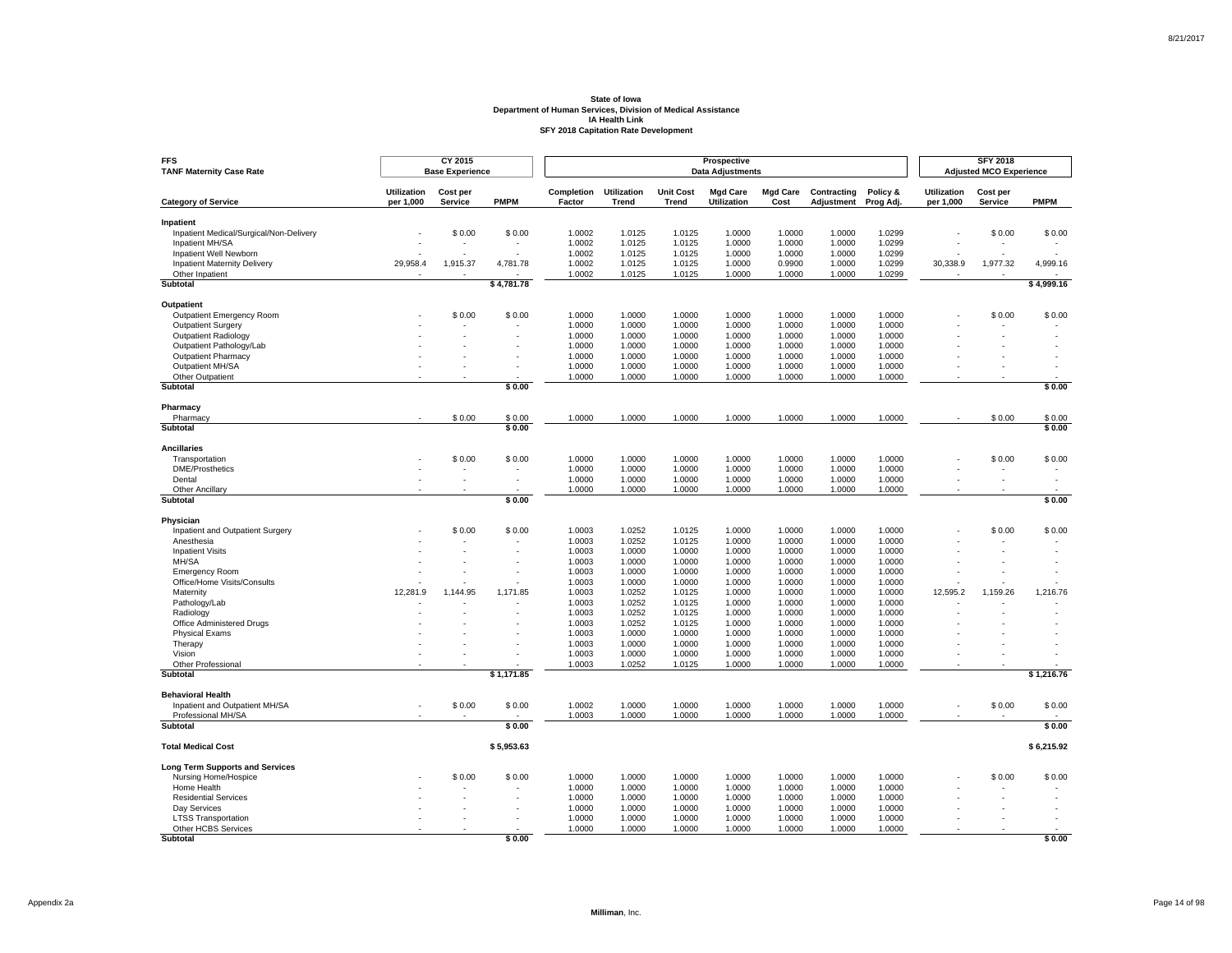| <b>FFS</b><br><b>Pregnant Women Maternity Case Rate</b> |                                 | CY 2015<br><b>Base Experience</b> |                  |                      |                             |                                  | <b>Prospective</b><br><b>Data Adjustments</b> |                         |                           |                       |                                 | <b>SFY 2018</b><br><b>Adjusted MCO Experience</b> |                  |
|---------------------------------------------------------|---------------------------------|-----------------------------------|------------------|----------------------|-----------------------------|----------------------------------|-----------------------------------------------|-------------------------|---------------------------|-----------------------|---------------------------------|---------------------------------------------------|------------------|
| <b>Category of Service</b>                              | <b>Utilization</b><br>per 1,000 | Cost per<br><b>Service</b>        | <b>PMPM</b>      | Completion<br>Factor | <b>Utilization</b><br>Trend | <b>Unit Cost</b><br><b>Trend</b> | <b>Mgd Care</b><br>Utilization                | <b>Mgd Care</b><br>Cost | Contracting<br>Adjustment | Policy &<br>Prog Adj. | <b>Utilization</b><br>per 1,000 | Cost per<br><b>Service</b>                        | <b>PMPM</b>      |
|                                                         |                                 |                                   |                  |                      |                             |                                  |                                               |                         |                           |                       |                                 |                                                   |                  |
| Inpatient<br>Inpatient Medical/Surgical/Non-Delivery    |                                 | \$0.00                            | \$0.00           | 1.0002               | 1.0125                      | 1.0125                           | 1.0000                                        | 1.0000                  | 1.0000                    | 1.0299                |                                 | \$0.00                                            | \$0.00           |
| Inpatient MH/SA                                         |                                 |                                   |                  | 1.0002               | 1.0125                      | 1.0125                           | 1.0000                                        | 1.0000                  | 1.0000                    | 1.0299                |                                 |                                                   |                  |
| Inpatient Well Newborn                                  |                                 |                                   |                  | 1.0002               | 1.0125                      | 1.0125                           | 1.0000                                        | 1.0000                  | 1.0000                    | 1.0299                |                                 |                                                   |                  |
| <b>Inpatient Maternity Delivery</b>                     | 30,774.1                        | 1,684.90                          | 4,320.94         | 1.0002               | 1.0125                      | 1.0125                           | 1.0000                                        | 0.9800                  | 1.0000                    | 1.0299                | 31,165.0                        | 1,721.83                                          | 4,471.74         |
| Other Inpatient                                         |                                 |                                   |                  | 1.0002               | 1.0125                      | 1.0125                           | 1.0000                                        | 1.0000                  | 1.0000                    | 1.0299                |                                 |                                                   |                  |
| <b>Subtotal</b>                                         |                                 |                                   | \$4,320.94       |                      |                             |                                  |                                               |                         |                           |                       |                                 |                                                   | \$4,471.74       |
| Outpatient                                              |                                 |                                   |                  |                      |                             |                                  |                                               |                         |                           |                       |                                 |                                                   |                  |
| Outpatient Emergency Room                               |                                 | \$0.00                            | \$0.00           | 1.0000               | 1.0000                      | 1.0000                           | 1.0000                                        | 1.0000                  | 1.0000                    | 1.0000                |                                 | \$0.00                                            | \$0.00           |
| <b>Outpatient Surgery</b>                               |                                 |                                   |                  | 1.0000               | 1.0000                      | 1.0000                           | 1.0000                                        | 1.0000                  | 1.0000                    | 1.0000                |                                 |                                                   |                  |
| Outpatient Radiology                                    |                                 |                                   |                  | 1.0000               | 1.0000                      | 1.0000                           | 1.0000                                        | 1.0000                  | 1.0000                    | 1.0000                |                                 |                                                   |                  |
| Outpatient Pathology/Lab                                |                                 |                                   |                  | 1.0000               | 1.0000                      | 1.0000                           | 1.0000                                        | 1.0000                  | 1.0000                    | 1.0000                |                                 |                                                   |                  |
| <b>Outpatient Pharmacy</b>                              |                                 |                                   |                  | 1.0000               | 1.0000                      | 1.0000                           | 1.0000                                        | 1.0000                  | 1.0000                    | 1.0000                |                                 |                                                   |                  |
| Outpatient MH/SA                                        |                                 |                                   |                  | 1.0000               | 1.0000                      | 1.0000                           | 1.0000                                        | 1.0000                  | 1.0000                    | 1.0000                |                                 |                                                   |                  |
| Other Outpatient<br><b>Subtotal</b>                     |                                 |                                   | \$0.00           | 1.0000               | 1.0000                      | 1.0000                           | 1.0000                                        | 1.0000                  | 1.0000                    | 1.0000                |                                 |                                                   | \$0.00           |
|                                                         |                                 |                                   |                  |                      |                             |                                  |                                               |                         |                           |                       |                                 |                                                   |                  |
| Pharmacy                                                |                                 |                                   |                  |                      |                             |                                  |                                               |                         |                           |                       |                                 |                                                   |                  |
| Pharmacy<br>Subtotal                                    |                                 | \$0.00                            | \$0.00<br>\$0.00 | 1.0000               | 1.0000                      | 1.0000                           | 1.0000                                        | 1.0000                  | 1.0000                    | 1.0000                |                                 | \$0.00                                            | \$0.00<br>\$0.00 |
|                                                         |                                 |                                   |                  |                      |                             |                                  |                                               |                         |                           |                       |                                 |                                                   |                  |
| <b>Ancillaries</b>                                      |                                 |                                   |                  |                      |                             |                                  |                                               |                         |                           |                       |                                 |                                                   |                  |
| Transportation                                          |                                 | \$0.00                            | \$0.00           | 1.0000               | 1.0000                      | 1.0000                           | 1.0000                                        | 1.0000                  | 1.0000                    | 1.0000                |                                 | \$0.00                                            | \$0.00           |
| <b>DME/Prosthetics</b>                                  |                                 | $\overline{\phantom{a}}$          |                  | 1.0000               | 1.0000                      | 1.0000                           | 1.0000                                        | 1.0000                  | 1.0000                    | 1.0000                |                                 | ٠                                                 |                  |
| Dental<br><b>Other Ancillary</b>                        |                                 |                                   |                  | 1.0000<br>1.0000     | 1.0000<br>1.0000            | 1.0000<br>1.0000                 | 1.0000<br>1.0000                              | 1.0000<br>1.0000        | 1.0000<br>1.0000          | 1.0000<br>1.0000      |                                 |                                                   |                  |
| Subtotal                                                |                                 |                                   | \$0.00           |                      |                             |                                  |                                               |                         |                           |                       |                                 |                                                   | \$0.00           |
|                                                         |                                 |                                   |                  |                      |                             |                                  |                                               |                         |                           |                       |                                 |                                                   |                  |
| Physician<br>Inpatient and Outpatient Surgery           |                                 | \$0.00                            | \$0.00           | 1.0003               | 1.0252                      | 1.0125                           | 1.0000                                        | 1.0000                  | 1.0000                    | 1.0000                |                                 | \$0.00                                            | \$0.00           |
| Anesthesia                                              |                                 |                                   |                  | 1.0003               | 1.0252                      | 1.0125                           | 1.0000                                        | 1.0000                  | 1.0000                    | 1.0000                |                                 |                                                   |                  |
| <b>Inpatient Visits</b>                                 |                                 | ÷.                                |                  | 1.0003               | 1.0000                      | 1.0000                           | 1.0000                                        | 1.0000                  | 1.0000                    | 1.0000                |                                 |                                                   |                  |
| MH/SA                                                   |                                 |                                   |                  | 1.0003               | 1.0000                      | 1.0000                           | 1.0000                                        | 1.0000                  | 1.0000                    | 1.0000                |                                 |                                                   |                  |
| <b>Emergency Room</b>                                   |                                 |                                   |                  | 1.0003               | 1.0000                      | 1.0000                           | 1.0000                                        | 1.0000                  | 1.0000                    | 1.0000                |                                 |                                                   |                  |
| Office/Home Visits/Consults                             |                                 |                                   |                  | 1.0003               | 1.0000                      | 1.0000                           | 1.0000                                        | 1.0000                  | 1.0000                    | 1.0000                |                                 |                                                   |                  |
| Maternity                                               | 11,102.5                        | 1,134.33                          | 1,049.49         | 1.0003               | 1.0252                      | 1.0125                           | 1.0000                                        | 1.0000                  | 1.0000                    | 1.0000                | 11,385.7                        | 1,148.50                                          | 1,089.71         |
| Pathology/Lab                                           |                                 |                                   |                  | 1.0003               | 1.0252                      | 1.0125                           | 1.0000                                        | 1.0000                  | 1.0000                    | 1.0000                |                                 |                                                   |                  |
| Radiology                                               |                                 |                                   |                  | 1.0003               | 1.0252                      | 1.0125                           | 1.0000                                        | 1.0000                  | 1.0000                    | 1.0000                |                                 |                                                   |                  |
| Office Administered Drugs                               |                                 |                                   |                  | 1.0003               | 1.0252                      | 1.0125                           | 1.0000                                        | 1.0000                  | 1.0000                    | 1.0000                |                                 |                                                   |                  |
| <b>Physical Exams</b><br>Therapy                        |                                 |                                   |                  | 1.0003<br>1.0003     | 1.0000<br>1.0000            | 1.0000<br>1.0000                 | 1.0000<br>1.0000                              | 1.0000<br>1.0000        | 1.0000<br>1.0000          | 1.0000<br>1.0000      |                                 |                                                   |                  |
| Vision                                                  |                                 |                                   |                  | 1.0003               | 1.0000                      | 1.0000                           | 1.0000                                        | 1.0000                  | 1.0000                    | 1.0000                |                                 |                                                   |                  |
| Other Professional                                      |                                 |                                   |                  | 1.0003               | 1.0252                      | 1.0125                           | 1.0000                                        | 1.0000                  | 1.0000                    | 1.0000                |                                 |                                                   |                  |
| Subtotal                                                |                                 |                                   | \$1.049.49       |                      |                             |                                  |                                               |                         |                           |                       |                                 |                                                   | \$1.089.71       |
| <b>Behavioral Health</b>                                |                                 |                                   |                  |                      |                             |                                  |                                               |                         |                           |                       |                                 |                                                   |                  |
| Inpatient and Outpatient MH/SA                          |                                 | \$0.00                            | \$0.00           | 1.0002               | 1.0000                      | 1.0000                           | 1.0000                                        | 1.0000                  | 1.0000                    | 1.0000                |                                 | \$0.00                                            | \$0.00           |
| Professional MH/SA                                      |                                 |                                   |                  | 1.0003               | 1.0000                      | 1.0000                           | 1.0000                                        | 1.0000                  | 1.0000                    | 1.0000                |                                 |                                                   |                  |
| Subtotal                                                |                                 |                                   | \$0.00           |                      |                             |                                  |                                               |                         |                           |                       |                                 |                                                   | \$0.00           |
| <b>Total Medical Cost</b>                               |                                 |                                   | \$5,370.43       |                      |                             |                                  |                                               |                         |                           |                       |                                 |                                                   | \$5,561.45       |
| <b>Long Term Supports and Services</b>                  |                                 |                                   |                  |                      |                             |                                  |                                               |                         |                           |                       |                                 |                                                   |                  |
| Nursing Home/Hospice                                    |                                 | \$0.00                            | \$0.00           | 1.0000               | 1.0000                      | 1.0000                           | 1.0000                                        | 1.0000                  | 1.0000                    | 1.0000                |                                 | \$0.00                                            | \$0.00           |
| Home Health                                             |                                 |                                   |                  | 1.0000               | 1.0000                      | 1.0000                           | 1.0000                                        | 1.0000                  | 1.0000                    | 1.0000                |                                 |                                                   |                  |
| <b>Residential Services</b>                             |                                 |                                   |                  | 1.0000               | 1.0000                      | 1.0000                           | 1.0000                                        | 1.0000                  | 1.0000                    | 1.0000                |                                 |                                                   |                  |
| Dav Services                                            |                                 |                                   |                  | 1.0000               | 1.0000                      | 1.0000                           | 1.0000                                        | 1.0000                  | 1.0000                    | 1.0000                |                                 |                                                   |                  |
| <b>LTSS Transportation</b>                              |                                 |                                   |                  | 1.0000               | 1.0000                      | 1.0000                           | 1.0000                                        | 1.0000                  | 1.0000                    | 1.0000                |                                 |                                                   |                  |
| Other HCBS Services                                     |                                 |                                   |                  | 1.0000               | 1.0000                      | 1.0000                           | 1.0000                                        | 1.0000                  | 1.0000                    | 1.0000                |                                 |                                                   |                  |
| Subtotal                                                |                                 |                                   | \$0.00           |                      |                             |                                  |                                               |                         |                           |                       |                                 |                                                   | \$0.00           |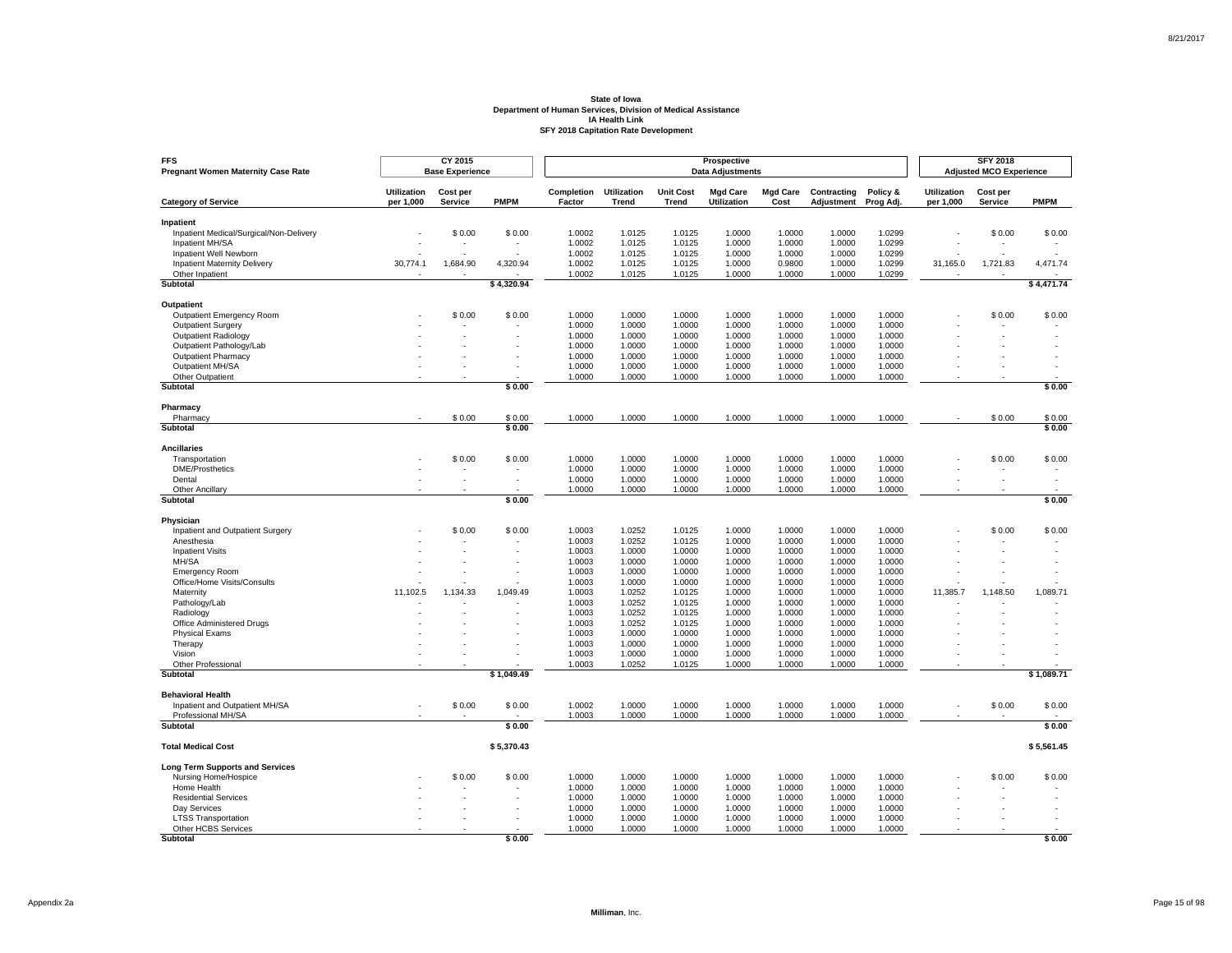| <b>FFS</b><br>WP 19-24 F (Medically Exempt)          |                                 | CY 2015<br><b>Base Experience</b> |                    |                      |                             |                                  | Prospective<br><b>Data Adjustments</b> |                         |                           |                       |                                 | <b>SFY 2018</b><br><b>Adjusted MCO Experience</b> |                    |
|------------------------------------------------------|---------------------------------|-----------------------------------|--------------------|----------------------|-----------------------------|----------------------------------|----------------------------------------|-------------------------|---------------------------|-----------------------|---------------------------------|---------------------------------------------------|--------------------|
| <b>Category of Service</b>                           | <b>Utilization</b><br>per 1,000 | Cost per<br><b>Service</b>        | <b>PMPM</b>        | Completion<br>Factor | <b>Utilization</b><br>Trend | <b>Unit Cost</b><br><b>Trend</b> | <b>Mgd Care</b><br>Utilization         | <b>Mgd Care</b><br>Cost | Contracting<br>Adjustment | Policy &<br>Prog Adj. | <b>Utilization</b><br>per 1,000 | Cost per<br>Service                               | <b>PMPM</b>        |
|                                                      |                                 |                                   |                    |                      |                             |                                  |                                        |                         |                           |                       |                                 |                                                   |                    |
| Inpatient<br>Inpatient Medical/Surgical/Non-Delivery | 178.4                           | \$2.103.36                        | \$31.27            | 1.0000               | 1.0252                      | 1.0000                           | 0.9000                                 | 1.0000                  | 1.0000                    | 1.0037                | 164.6                           | \$2.111.17                                        | \$28.96            |
| Inpatient MH/SA                                      | 1.7                             | 2,790.70                          | 0.40               | 1.0000               | 1.0252                      | 1.0000                           | 0.9000                                 | 1.0000                  | 1.0000                    | 4.0771                | 1.6                             | 11,320.75                                         | 1.50               |
| Inpatient Well Newborn                               |                                 |                                   |                    | 1.0000               | 1.0252                      | 1.0000                           | 0.9000                                 | 1.0000                  | 1.0000                    | 1.0037                |                                 |                                                   |                    |
| <b>Inpatient Maternity Delivery</b>                  | $\overline{a}$                  |                                   | $\overline{a}$     | 1.0000               | 1.0252                      | 1.0000                           | 0.9000                                 | 1.0000                  | 1.0000                    | 1.0037                | ÷.                              |                                                   |                    |
| Other Inpatient                                      | 3.5                             | 1.008.70                          | 0.29               | 1.0000               | 1.0252                      | 1.0000                           | 0.9000                                 | 1.0000                  | 1.0000                    | 1.0037                | 3.2                             | 1.018.87                                          | 0.27               |
| Subtotal                                             |                                 |                                   | \$31.96            |                      |                             |                                  |                                        |                         |                           |                       |                                 |                                                   | \$30.73            |
| Outpatient                                           |                                 |                                   |                    |                      |                             |                                  |                                        |                         |                           |                       |                                 |                                                   |                    |
| <b>Outpatient Emergency Room</b>                     | 1.938.2                         | \$400.51                          | \$64.69            | 1.0000               | 1.0379                      | 1.0125                           | 0.8000                                 | 1.0100                  | 1.0000                    | 1.0016                | 1,609.4                         | \$410.25                                          | \$55.02            |
| <b>Outpatient Surgery</b>                            | 108.6                           | 2.455.47                          | 22.22              | 1.0000               | 1.0379                      | 1.0125                           | 0.8500                                 | 1.0100                  | 1.0000                    | 1.0016                | 95.8                            | 2.515.24                                          | 20.08              |
| <b>Outpatient Radiology</b>                          | 579.1                           | 220.05                            | 10.62              | 1.0000               | 1.0379                      | 1.0125                           | 0.8500                                 | 1.0100                  | 1.0000                    | 1.0016                | 510.9                           | 225.47                                            | 9.60               |
| Outpatient Pathology/Lab                             | 4,445.3                         | 25.97                             | 9.62               | 1.0000               | 1.0379                      | 1.0125                           | 0.8500                                 | 1.0100                  | 1.0000                    | 1.0016                | 3,921.7                         | 26.59                                             | 8.69               |
| <b>Outpatient Pharmacy</b>                           | 340.4                           | 306.33                            | 8.69               | 1.0000               | 1.0379                      | 1.0125                           | 0.8500                                 | 1.0100                  | 1.0000                    | 1.0016                | 300.3                           | 313.67                                            | 7.85               |
| Outpatient MH/SA                                     | 0.9                             |                                   |                    | 1.0000               | 1.0379                      | 1.0125                           | 0.8500                                 | 1.0100                  | 1.0000                    | 1.0016                | 0.8                             |                                                   |                    |
| Other Outpatient<br>Subtotal                         | 1,734.9                         | 70.21                             | 10.15<br>\$125.99  | 1.0000               | 1.0379                      | 1.0125                           | 0.8500                                 | 1.0100                  | 1.0000                    | 0.9910                | 1,530.5                         | 71.11                                             | 9.07<br>\$110.31   |
|                                                      |                                 |                                   |                    |                      |                             |                                  |                                        |                         |                           |                       |                                 |                                                   |                    |
| Pharmacy<br>Pharmacy                                 | 22,229.8                        | \$49.13                           | \$91.02            | 1.0000               | 1.1078                      | 1.1488                           | 0.9000                                 | 1.0000                  | 1.0000                    | 0.9800                | 22,163.6                        | \$55.32                                           | \$102.17           |
| Subtotal                                             |                                 |                                   | \$91.02            |                      |                             |                                  |                                        |                         |                           |                       |                                 |                                                   | \$102.17           |
| <b>Ancillaries</b>                                   |                                 |                                   |                    |                      |                             |                                  |                                        |                         |                           |                       |                                 |                                                   |                    |
| Transportation                                       | 144.8                           | \$150.84                          | \$1.82             | 1.0000               | 1.0252                      | 1.0125                           | 0.9250                                 | 1.0050                  | 1.0000                    | 1.0016                | 137.3                           | \$153.81                                          | \$1.76             |
| <b>DME/Prosthetics</b>                               | 359.4                           | 151.59                            | 4.54               | 1.0000               | 1.0252                      | 1.0125                           | 0.9250                                 | 1.0050                  | 1.0000                    | 1.0016                | 340.8                           | 154.58                                            | 4.39               |
| Dental                                               | 37.1                            | 12.95                             | 0.04               | 1.0000               | 1.0252                      | 1.0125                           | 0.9250                                 | 1.0050                  | 1.0000                    | 1.0016                | 35.1                            | 13.66                                             | 0.04               |
| <b>Other Ancillary</b>                               | 6.0                             | 99.50                             | 0.05               | 1.0000               | 1.0252                      | 1.0125                           | 0.9250                                 | 1.0050                  | 1.0000                    | 0.9891                | 5.7                             | 104.90                                            | 0.05               |
| Subtotal                                             |                                 |                                   | \$6.45             |                      |                             |                                  |                                        |                         |                           |                       |                                 |                                                   | \$6.24             |
| Physician                                            |                                 |                                   |                    |                      |                             |                                  |                                        |                         |                           |                       |                                 |                                                   |                    |
| Inpatient and Outpatient Surgery                     | 592.9                           | \$219.59                          | \$10.85            | 1.0000               | 1.0379                      | 1.0000                           | 0.8800                                 | 1.0000                  | 1.0000                    | 1.0016                | 541.6                           | \$220.04                                          | \$9.93             |
| Anesthesia                                           | 126.7                           | 217.85                            | 2.30               | 1.0000               | 1.0379                      | 1.0000                           | 0.9000                                 | 1.0000                  | 1.0000                    | 1.0016                | 118.3                           | 218.02                                            | 2.15               |
| <b>Inpatient Visits</b>                              | 199.1                           | 139.24                            | 2.31               | 1.0000               | 1.0252                      | 1.0063                           | 0.9000                                 | 1.0000                  | 1.0000                    | 1.0016                | 183.7                           | 140.45                                            | 2.15               |
| MH/SA                                                | 32.8                            | 73.28                             | 0.20               | 1.0000               | 1.0252                      | 1.0063                           | 0.9000                                 | 1.0000                  | 1.0000                    | 1.0016                | 30.2                            | 75.45                                             | 0.19               |
| <b>Emergency Room</b>                                | 1,965.0                         | 83.18                             | 13.62              | 1.0000               | 1.0252                      | 1.0063                           | 0.8000                                 | 1.0100                  | 1.0000                    | 1.0016                | 1,611.6                         | 84.66                                             | 11.37              |
| Office/Home Visits/Consults                          | 5,423.4                         | 87.31                             | 39.46              | 1.0000               | 1.0252                      | 1.0063                           | 1.0300                                 | 1.0400                  | 1.0000                    | 0.9782                | 5,726.9                         | 89.39                                             | 42.66              |
| Maternity<br>Pathology/Lab                           | 71.5<br>6,120.7                 | 104.01<br>21.02                   | 0.62<br>10.72      | 1.0000<br>1.0000     | 1.0379<br>1.0379            | 1.0000<br>1.0000                 | 1.0000<br>0.9250                       | 1.0000<br>1.0000        | 1.0000<br>1.0000          | 1.0016<br>1.0016      | 74.2<br>5,876.2                 | 103.45<br>21.05                                   | 0.64<br>10.31      |
| Radiology                                            | 2,362.3                         | 41.96                             | 8.26               | 1.0000               | 1.0379                      | 1.0000                           | 0.9250                                 | 1.0000                  | 1.0000                    | 1.0016                | 2,267.9                         | 42.01                                             | 7.94               |
| Office Administered Drugs                            | 762.7                           | 26.27                             | 1.67               | 1.0000               | 1.0379                      | 1.0000                           | 0.9250                                 | 1.0000                  | 1.0000                    | 1.0016                | 732.3                           | 26.38                                             | 1.61               |
| <b>Physical Exams</b>                                | 412.0                           | 78.65                             | 2.70               | 1.0000               | 1.0252                      | 1.0063                           | 1.0500                                 | 1.0000                  | 1.0000                    | 1.0016                | 443.5                           | 79.29                                             | 2.93               |
| Therapy                                              | 1,151.4                         | 40.65                             | 3.90               | 1.0000               | 1.0252                      | 1.0063                           | 0.9250                                 | 1.0000                  | 1.0000                    | 1.0016                | 1,091.9                         | 40.99                                             | 3.73               |
| Vision                                               | 433.5                           | 66.99                             | 2.42               | 1.0000               | 1.0252                      | 1.0063                           | 1.0000                                 | 1.0000                  | 1.0000                    | 1.0016                | 444.4                           | 67.50                                             | 2.50               |
| Other Professional                                   | 736.0                           | 82.34                             | 5.05               | 1.0000               | 1.0379                      | 1.0000                           | 0.9250                                 | 1.0000                  | 1.0000                    | 1.0016                | 706.6                           | 82.54                                             | 4.86               |
| Subtotal                                             |                                 |                                   | \$104.08           |                      |                             |                                  |                                        |                         |                           |                       |                                 |                                                   | \$102.97           |
| <b>Behavioral Health</b>                             |                                 |                                   |                    |                      |                             |                                  |                                        |                         |                           |                       |                                 |                                                   |                    |
| Inpatient and Outpatient MH/SA                       | 1,478.0                         | \$366.17                          | \$45.10            | 1.0000               | 1.0508                      | 1.0252                           | 0.9000                                 | 1.0000                  | 1.0000                    | 1.0000                | 1,397.8                         | \$375.42                                          | \$43.73            |
| Professional MH/SA<br><b>Subtotal</b>                | 12,060.3                        | 143.00                            | 143.72<br>\$188.82 | 1.0000               | 1.0637                      | 1.0252                           | 0.9250                                 | 1.0000                  | 1.0000                    | 1.0000                | 11,866.4                        | 146.60                                            | 144.97<br>\$188.70 |
|                                                      |                                 |                                   |                    |                      |                             |                                  |                                        |                         |                           |                       |                                 |                                                   |                    |
| <b>Total Medical Cost</b>                            |                                 |                                   | \$548.32           |                      |                             |                                  |                                        |                         |                           |                       |                                 |                                                   | \$541.12           |
| <b>Long Term Supports and Services</b>               |                                 |                                   |                    |                      |                             |                                  |                                        |                         |                           |                       |                                 |                                                   |                    |
| Nursing Home/Hospice                                 |                                 | \$0.00                            | \$0.00             | 1.0000               | 1.0000                      | 1.0000                           | 1.0000                                 | 1.0000                  | 1.0000                    | 1.0000                |                                 | \$0.00                                            | \$0.00             |
| Home Health                                          |                                 |                                   |                    | 1.0000               | 1.0000                      | 1.0000                           | 1.0000                                 | 1.0000                  | 1.0000                    | 1.0000                |                                 |                                                   |                    |
| <b>Residential Services</b>                          |                                 |                                   |                    | 1.0000               | 1.0000                      | 1.0000                           | 1.0000                                 | 1.0000                  | 1.0000                    | 1.0000                |                                 |                                                   |                    |
| Dav Services                                         |                                 |                                   |                    | 1.0000<br>1.0000     | 1.0000<br>1.0000            | 1.0000<br>1.0000                 | 1.0000<br>1.0000                       | 1.0000<br>1.0000        | 1.0000<br>1.0000          | 1.0000<br>1.0000      |                                 |                                                   |                    |
| <b>LTSS Transportation</b><br>Other HCBS Services    |                                 |                                   |                    | 1.0000               | 1.0000                      | 1.0000                           | 1.0000                                 | 1.0000                  | 1.0000                    | 1.0000                |                                 |                                                   |                    |
| Subtotal                                             |                                 |                                   | \$0.00             |                      |                             |                                  |                                        |                         |                           |                       |                                 |                                                   | \$0.00             |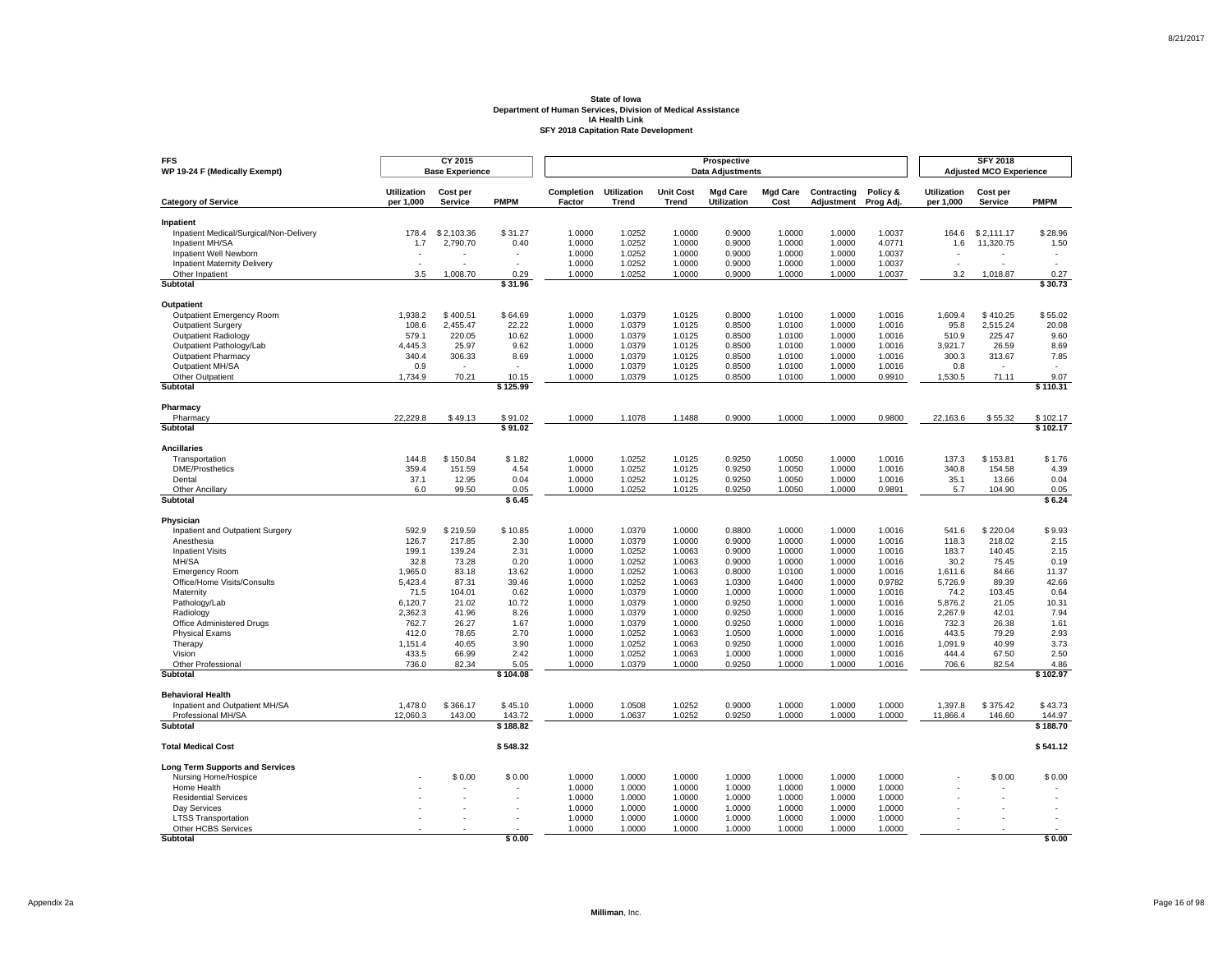| <b>FFS</b><br>WP 19-24 M (Medically Exempt)          |                                 | CY 2015<br><b>Base Experience</b> |                          |                      |                             |                                  | Prospective<br><b>Data Adjustments</b> |                         |                           |                       |                                 | <b>SFY 2018</b><br><b>Adjusted MCO Experience</b> |                          |
|------------------------------------------------------|---------------------------------|-----------------------------------|--------------------------|----------------------|-----------------------------|----------------------------------|----------------------------------------|-------------------------|---------------------------|-----------------------|---------------------------------|---------------------------------------------------|--------------------------|
| <b>Category of Service</b>                           | <b>Utilization</b><br>per 1,000 | Cost per<br><b>Service</b>        | <b>PMPM</b>              | Completion<br>Factor | <b>Utilization</b><br>Trend | <b>Unit Cost</b><br><b>Trend</b> | <b>Mgd Care</b><br>Utilization         | <b>Mgd Care</b><br>Cost | Contracting<br>Adjustment | Policy &<br>Prog Adj. | <b>Utilization</b><br>per 1,000 | Cost per<br>Service                               | <b>PMPM</b>              |
|                                                      |                                 |                                   |                          |                      |                             |                                  |                                        |                         |                           |                       |                                 |                                                   |                          |
| Inpatient<br>Inpatient Medical/Surgical/Non-Delivery | 212.0                           | \$2.225.62                        | \$39.31                  | 1.0000               | 1.0252                      | 1.0000                           | 0.9000                                 | 1.0000                  | 1.0000                    | 1.0037                | 195.6                           | \$2.233.59                                        | \$36.40                  |
| Inpatient MH/SA                                      | 35.1                            | 758.11                            | 2.22                     | 1.0000               | 1.0252                      | 1.0000                           | 0.9000                                 | 1.0000                  | 1.0000                    | 4.0771                | 32.4                            | 3,090.68                                          | 8.35                     |
| Inpatient Well Newborn                               |                                 |                                   |                          | 1.0000               | 1.0252                      | 1.0000                           | 0.9000                                 | 1.0000                  | 1.0000                    | 1.0037                |                                 |                                                   |                          |
| <b>Inpatient Maternity Delivery</b>                  | $\overline{\phantom{a}}$        |                                   | $\overline{a}$           | 1.0000               | 1.0252                      | 1.0000                           | 0.9000                                 | 1.0000                  | 1.0000                    | 1.0037                | $\epsilon$                      |                                                   | $\overline{\phantom{a}}$ |
| Other Inpatient                                      | 4.4                             | 2.487.47                          | 0.91                     | 1.0000               | 1.0252                      | 1.0000                           | 0.9000                                 | 1.0000                  | 1.0000                    | 1.0037                | 4.1                             | 2.488.89                                          | 0.84                     |
| Subtotal                                             |                                 |                                   | \$42.44                  |                      |                             |                                  |                                        |                         |                           |                       |                                 |                                                   | \$45.59                  |
| Outpatient                                           |                                 |                                   |                          |                      |                             |                                  |                                        |                         |                           |                       |                                 |                                                   |                          |
| <b>Outpatient Emergency Room</b>                     | 1,292.6                         | \$367.73                          | \$39.61                  | 1.0000               | 1.0379                      | 1.0125                           | 0.8000                                 | 1.0100                  | 1.0000                    | 1.0016                | 1,073.3                         | \$376.68                                          | \$33.69                  |
| Outpatient Surgery                                   | 64.8                            | 2,983.79                          | 16.11                    | 1.0000               | 1.0379                      | 1.0125                           | 0.8500                                 | 1.0100                  | 1.0000                    | 1.0016                | 57.2                            | 3,056.68                                          | 14.56                    |
| <b>Outpatient Radiology</b>                          | 232.8                           | 202.04                            | 3.92                     | 1.0000               | 1.0379                      | 1.0125                           | 0.8500                                 | 1.0100                  | 1.0000                    | 1.0016                | 205.4                           | 206.82                                            | 3.54                     |
| Outpatient Pathology/Lab                             | 1,827.4                         | 23.51                             | 3.58                     | 1.0000               | 1.0379                      | 1.0125                           | 0.8500                                 | 1.0100                  | 1.0000                    | 1.0016                | 1,612.2                         | 24.04                                             | 3.23                     |
| <b>Outpatient Pharmacy</b>                           | 239.4                           | 221.54                            | 4.42                     | 1.0000               | 1.0379                      | 1.0125                           | 0.8500                                 | 1.0100                  | 1.0000                    | 1.0016                | 211.2                           | 226.69                                            | 3.99                     |
| Outpatient MH/SA                                     | 3.3                             | 145.90                            | 0.04                     | 1.0000               | 1.0379                      | 1.0125                           | 0.8500                                 | 1.0100                  | 1.0000                    | 1.0016                | 2.9                             | 165.52                                            | 0.04                     |
| Other Outpatient                                     | 1,086.1                         | 91.59                             | 8.29                     | 1.0000               | 1.0379                      | 1.0125                           | 0.8500                                 | 1.0100                  | 1.0000                    | 0.9910                | 958.2                           | 92.80                                             | 7.41                     |
| <b>Subtotal</b>                                      |                                 |                                   | \$75.97                  |                      |                             |                                  |                                        |                         |                           |                       |                                 |                                                   | \$66.46                  |
| Pharmacy                                             |                                 |                                   |                          |                      |                             |                                  |                                        |                         |                           |                       |                                 |                                                   |                          |
| Pharmacy<br>Subtotal                                 | 16,425.7                        | \$70.84                           | \$96.97<br>\$96.97       | 1.0000               | 1.1078                      | 1.1488                           | 0.9000                                 | 1.0000                  | 1.0000                    | 0.9800                | 16,376.8                        | \$79.76                                           | \$108.85<br>\$108.85     |
|                                                      |                                 |                                   |                          |                      |                             |                                  |                                        |                         |                           |                       |                                 |                                                   |                          |
| <b>Ancillaries</b>                                   |                                 |                                   |                          |                      |                             |                                  |                                        |                         |                           |                       |                                 |                                                   |                          |
| Transportation                                       | 185.6                           | \$151.94                          | \$2.35                   | 1.0000               | 1.0252                      | 1.0125                           | 0.9250                                 | 1.0050                  | 1.0000                    | 1.0016                | 176.0                           | \$154.76                                          | \$2.27                   |
| <b>DME/Prosthetics</b>                               | 228.4                           | 149.72                            | 2.85                     | 1.0000               | 1.0252                      | 1.0125                           | 0.9250                                 | 1.0050                  | 1.0000                    | 1.0016                | 216.6                           | 152.34                                            | 2.75                     |
| Dental                                               | $\mathbf{r}$                    |                                   | $\overline{\phantom{a}}$ | 1.0000               | 1.0252                      | 1.0125                           | 0.9250                                 | 1.0050                  | 1.0000                    | 1.0016                | ÷.                              | ٠                                                 | $\overline{\phantom{a}}$ |
| <b>Other Ancillary</b><br>Subtotal                   |                                 |                                   | \$5.20                   | 1.0000               | 1.0252                      | 1.0125                           | 0.9250                                 | 1.0050                  | 1.0000                    | 0.9891                |                                 |                                                   | $\sim$<br>\$5.02         |
|                                                      |                                 |                                   |                          |                      |                             |                                  |                                        |                         |                           |                       |                                 |                                                   |                          |
| Physician                                            |                                 |                                   |                          |                      |                             |                                  |                                        |                         |                           |                       |                                 |                                                   |                          |
| Inpatient and Outpatient Surgery                     | 369.0                           | \$226.67                          | \$6.97                   | 1.0000               | 1.0379                      | 1.0000                           | 0.8900                                 | 1.0000                  | 1.0000                    | 1.0016                | 340.9                           | \$227.08                                          | \$6.45                   |
| Anesthesia                                           | 69.2                            | 215.06                            | 1.24                     | 1.0000               | 1.0379                      | 1.0000                           | 0.9000                                 | 1.0000<br>1.0000        | 1.0000                    | 1.0016                | 64.6                            | 215.38                                            | 1.16                     |
| <b>Inpatient Visits</b><br>MH/SA                     | 272.4<br>8.8                    | 124.25<br>68.26                   | 2.82<br>0.05             | 1.0000<br>1.0000     | 1.0252<br>1.0252            | 1.0063<br>1.0063                 | 0.9000<br>0.9000                       | 1.0000                  | 1.0000<br>1.0000          | 1.0016<br>1.0016      | 251.3<br>8.1                    | 125.11<br>73.98                                   | 2.62<br>0.05             |
| <b>Emergency Room</b>                                | 1,336.5                         | 82.42                             | 9.18                     | 1.0000               | 1.0252                      | 1.0063                           | 0.8000                                 | 1.0100                  | 1.0000                    | 1.0016                | 1,096.2                         | 83.86                                             | 7.66                     |
| Office/Home Visits/Consults                          | 2,614.8                         | 89.77                             | 19.56                    | 1.0000               | 1.0252                      | 1.0063                           | 1.0300                                 | 1.0400                  | 1.0000                    | 0.9782                | 2,761.1                         | 91.88                                             | 21.14                    |
| Maternity                                            |                                 |                                   | $\blacksquare$           | 1.0000               | 1.0379                      | 1.0000                           | 1.0000                                 | 1.0000                  | 1.0000                    | 1.0016                |                                 |                                                   | $\overline{\phantom{a}}$ |
| Pathology/Lab                                        | 1,694.5                         | 20.11                             | 2.84                     | 1.0000               | 1.0379                      | 1.0000                           | 0.9250                                 | 1.0000                  | 1.0000                    | 1.0016                | 1,626.8                         | 20.14                                             | 2.73                     |
| Radiology                                            | 1,312.4                         | 31.27                             | 3.42                     | 1.0000               | 1.0379                      | 1.0000                           | 0.9250                                 | 1.0000                  | 1.0000                    | 1.0016                | 1,259.9                         | 31.34                                             | 3.29                     |
| Office Administered Drugs                            | 145.0                           | 42.22                             | 0.51                     | 1.0000               | 1.0379                      | 1.0000                           | 0.9250                                 | 1.0000                  | 1.0000                    | 1.0016                | 139.2                           | 42.25                                             | 0.49                     |
| <b>Physical Exams</b>                                | 105.4                           | 84.23                             | 0.74                     | 1.0000               | 1.0252                      | 1.0063                           | 1.0500                                 | 1.0000                  | 1.0000                    | 1.0016                | 113.5                           | 84.59                                             | 0.80                     |
| Therapy                                              | 452.5                           | 40.58                             | 1.53                     | 1.0000               | 1.0252                      | 1.0063                           | 0.9250                                 | 1.0000                  | 1.0000                    | 1.0016                | 429.1                           | 40.83                                             | 1.46                     |
| Vision                                               | 324.0                           | 71.12                             | 1.92                     | 1.0000               | 1.0252                      | 1.0063                           | 1.0000                                 | 1.0000                  | 1.0000                    | 1.0016                | 332.1                           | 71.54                                             | 1.98                     |
| Other Professional<br>Subtotal                       | 550.2                           | 43.40                             | 1.99<br>\$52.77          | 1.0000               | 1.0379                      | 1.0000                           | 0.9250                                 | 1.0000                  | 1.0000                    | 1.0016                | 528.2                           | 43.39                                             | 1.91<br>\$51.74          |
|                                                      |                                 |                                   |                          |                      |                             |                                  |                                        |                         |                           |                       |                                 |                                                   |                          |
| <b>Behavioral Health</b>                             |                                 |                                   |                          |                      |                             |                                  |                                        |                         |                           |                       |                                 |                                                   |                          |
| Inpatient and Outpatient MH/SA                       | 2,215.1                         | \$385.29                          | \$71.12                  | 1.0000               | 1.0508                      | 1.0252                           | 0.9000                                 | 1.0000                  | 1.0000                    | 1.0000                | 2,094.8                         | \$394.97                                          | \$68.95                  |
| Professional MH/SA<br><b>Subtotal</b>                | 10,920.5                        | 151.76                            | 138.11<br>\$209.23       | 1.0000               | 1.0637                      | 1.0252                           | 0.9250                                 | 1.0000                  | 1.0000                    | 1.0000                | 10,744.9                        | 155.58                                            | 139.31<br>\$208.26       |
|                                                      |                                 |                                   |                          |                      |                             |                                  |                                        |                         |                           |                       |                                 |                                                   |                          |
| <b>Total Medical Cost</b>                            |                                 |                                   | \$482.58                 |                      |                             |                                  |                                        |                         |                           |                       |                                 |                                                   | \$485.92                 |
| <b>Long Term Supports and Services</b>               |                                 |                                   |                          |                      |                             |                                  |                                        |                         |                           |                       |                                 |                                                   |                          |
| Nursing Home/Hospice                                 |                                 | \$0.00                            | \$0.00                   | 1.0000               | 1.0000                      | 1.0000                           | 1.0000                                 | 1.0000                  | 1.0000                    | 1.0000                |                                 | \$0.00                                            | \$0.00                   |
| Home Health                                          |                                 |                                   |                          | 1.0000               | 1.0000                      | 1.0000                           | 1.0000                                 | 1.0000                  | 1.0000                    | 1.0000                |                                 |                                                   |                          |
| <b>Residential Services</b>                          |                                 |                                   |                          | 1.0000               | 1.0000                      | 1.0000                           | 1.0000                                 | 1.0000                  | 1.0000                    | 1.0000                |                                 |                                                   |                          |
| Dav Services                                         |                                 |                                   |                          | 1.0000<br>1.0000     | 1.0000<br>1.0000            | 1.0000<br>1.0000                 | 1.0000<br>1.0000                       | 1.0000<br>1.0000        | 1.0000<br>1.0000          | 1.0000<br>1.0000      |                                 |                                                   |                          |
| <b>LTSS Transportation</b><br>Other HCBS Services    |                                 |                                   |                          | 1.0000               | 1.0000                      | 1.0000                           | 1.0000                                 | 1.0000                  | 1.0000                    | 1.0000                |                                 |                                                   |                          |
| Subtotal                                             |                                 |                                   | \$0.00                   |                      |                             |                                  |                                        |                         |                           |                       |                                 |                                                   | \$0.00                   |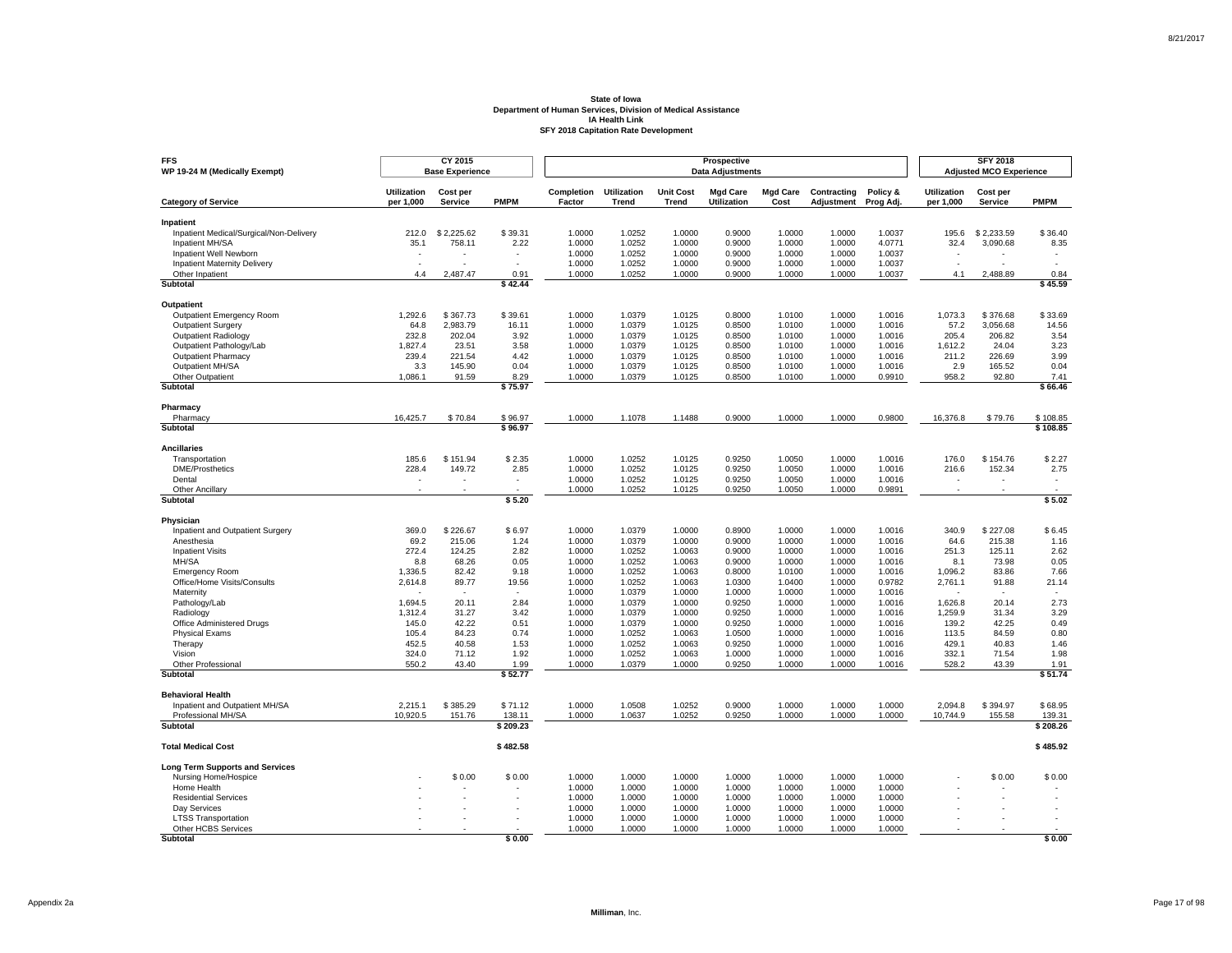| <b>FFS</b><br>WP 25-34 F (Medically Exempt)          |                                 | CY 2015<br><b>Base Experience</b> |               |                      |                             |                                  | Prospective<br><b>Data Adjustments</b> |                         |                           |                       |                                 | <b>SFY 2018</b><br><b>Adjusted MCO Experience</b> |                          |
|------------------------------------------------------|---------------------------------|-----------------------------------|---------------|----------------------|-----------------------------|----------------------------------|----------------------------------------|-------------------------|---------------------------|-----------------------|---------------------------------|---------------------------------------------------|--------------------------|
| <b>Category of Service</b>                           | <b>Utilization</b><br>per 1,000 | Cost per<br><b>Service</b>        | <b>PMPM</b>   | Completion<br>Factor | <b>Utilization</b><br>Trend | <b>Unit Cost</b><br><b>Trend</b> | <b>Mgd Care</b><br>Utilization         | <b>Mgd Care</b><br>Cost | Contracting<br>Adjustment | Policy &<br>Prog Adj. | <b>Utilization</b><br>per 1,000 | Cost per<br>Service                               | <b>PMPM</b>              |
|                                                      |                                 |                                   |               |                      |                             |                                  |                                        |                         |                           |                       |                                 |                                                   |                          |
| Inpatient<br>Inpatient Medical/Surgical/Non-Delivery | 450.6                           | \$1.911.63                        | \$71.78       | 1.0000               | 1.0252                      | 1.0000                           | 0.9000                                 | 1.0000                  | 1.0000                    | 1.0037                | 415.8                           | \$1.918.85                                        | \$66.48                  |
| Inpatient MH/SA                                      | 7.1                             | 810.13                            | 0.48          | 1.0000               | 1.0252                      | 1.0000                           | 0.9000                                 | 1.0000                  | 1.0000                    | 4.0771                | 6.6                             | 3,310.98                                          | 1.81                     |
| Inpatient Well Newborn                               |                                 |                                   |               | 1.0000               | 1.0252                      | 1.0000                           | 0.9000                                 | 1.0000                  | 1.0000                    | 1.0037                |                                 |                                                   |                          |
| <b>Inpatient Maternity Delivery</b>                  | $\overline{a}$                  |                                   | ÷.            | 1.0000               | 1.0252                      | 1.0000                           | 0.9000                                 | 1.0000                  | 1.0000                    | 1.0037                | ÷.                              |                                                   | $\overline{\phantom{a}}$ |
| Other Inpatient                                      | 45.1                            | 1.358.19                          | 5.10          | 1.0000               | 1.0252                      | 1.0000                           | 0.9000                                 | 1.0000                  | 1.0000                    | 1.0037                | 41.6                            | 1.362.19                                          | 4.72                     |
| Subtotal                                             |                                 |                                   | \$77.36       |                      |                             |                                  |                                        |                         |                           |                       |                                 |                                                   | \$73.01                  |
| Outpatient                                           |                                 |                                   |               |                      |                             |                                  |                                        |                         |                           |                       |                                 |                                                   |                          |
| <b>Outpatient Emergency Room</b>                     | 2,039.1                         | \$391.59                          | \$66.54       | 1.0000               | 1.0379                      | 1.0125                           | 0.8000                                 | 1.0100                  | 1.0000                    | 1.0016                | 1,693.1                         | \$401.10                                          | \$56.59                  |
| <b>Outpatient Surgery</b>                            | 223.9                           | 2,155.36                          | 40.21         | 1.0000               | 1.0379                      | 1.0125                           | 0.8500                                 | 1.0100                  | 1.0000                    | 1.0016                | 197.5                           | 2.207.39                                          | 36.33                    |
| <b>Outpatient Radiology</b>                          | 752.7                           | 207.09                            | 12.99         | 1.0000               | 1.0379                      | 1.0125                           | 0.8500                                 | 1.0100                  | 1.0000                    | 1.0016                | 664.1                           | 212.15                                            | 11.74                    |
| Outpatient Pathology/Lab                             | 5,237.3                         | 25.16                             | 10.98         | 1.0000               | 1.0379                      | 1.0125                           | 0.8500                                 | 1.0100                  | 1.0000                    | 1.0016                | 4,620.4                         | 25.76                                             | 9.92                     |
| <b>Outpatient Pharmacy</b>                           | 606.2                           | 161.34                            | 8.15          | 1.0000               | 1.0379                      | 1.0125                           | 0.8500                                 | 1.0100                  | 1.0000                    | 1.0016                | 534.8                           | 165.16                                            | 7.36                     |
| Outpatient MH/SA<br>Other Outpatient                 | 2.9<br>2,802.2                  | 126.32<br>82.73                   | 0.03<br>19.32 | 1.0000<br>1.0000     | 1.0379<br>1.0379            | 1.0125<br>1.0125                 | 0.8500<br>0.8500                       | 1.0100<br>1.0100        | 1.0000<br>1.0000          | 1.0016<br>0.9910      | 2.5<br>2,472.2                  | 143.43<br>83.83                                   | 0.03                     |
| Subtotal                                             |                                 |                                   | \$158.22      |                      |                             |                                  |                                        |                         |                           |                       |                                 |                                                   | 17.27<br>\$139.24        |
|                                                      |                                 |                                   |               |                      |                             |                                  |                                        |                         |                           |                       |                                 |                                                   |                          |
| Pharmacy<br>Pharmacy                                 | 34,550.5                        | \$51.79                           | \$149.12      | 1.0000               | 1.1078                      | 1.1488                           | 0.9000                                 | 1.0000                  | 1.0000                    | 0.9800                | 34,447.6                        | \$58.31                                           | \$167.38                 |
| Subtotal                                             |                                 |                                   | \$149.12      |                      |                             |                                  |                                        |                         |                           |                       |                                 |                                                   | \$167.38                 |
|                                                      |                                 |                                   |               |                      |                             |                                  |                                        |                         |                           |                       |                                 |                                                   |                          |
| <b>Ancillaries</b><br>Transportation                 | 189.7                           | \$184.69                          | \$2.92        | 1.0000               | 1.0252                      | 1.0125                           | 0.9250                                 | 1.0050                  | 1.0000                    | 1.0016                | 179.9                           | \$188.09                                          | \$2.82                   |
| <b>DME/Prosthetics</b>                               | 755.1                           | 162.42                            | 10.22         | 1.0000               | 1.0252                      | 1.0125                           | 0.9250                                 | 1.0050                  | 1.0000                    | 1.0016                | 716.1                           | 165.57                                            | 9.88                     |
| Dental                                               | 23.7                            | 10.12                             | 0.02          | 1.0000               | 1.0252                      | 1.0125                           | 0.9250                                 | 1.0050                  | 1.0000                    | 1.0016                | 22.5                            | 10.67                                             | 0.02                     |
| <b>Other Ancillary</b>                               | 130.9                           | 74.25                             | 0.81          | 1.0000               | 1.0252                      | 1.0125                           | 0.9250                                 | 1.0050                  | 1.0000                    | 0.9891                | 124.1                           | 74.43                                             | 0.77                     |
| Subtotal                                             |                                 |                                   | \$13.97       |                      |                             |                                  |                                        |                         |                           |                       |                                 |                                                   | \$13.49                  |
| Physician                                            |                                 |                                   |               |                      |                             |                                  |                                        |                         |                           |                       |                                 |                                                   |                          |
| Inpatient and Outpatient Surgery                     | 1,026.4                         | \$234.88                          | \$20.09       | 1.0000               | 1.0379                      | 1.0000                           | 0.8800                                 | 1.0000                  | 1.0000                    | 1.0016                | 937.5                           | \$235.27                                          | \$18.38                  |
| Anesthesia                                           | 219.6                           | 213.66                            | 3.91          | 1.0000               | 1.0379                      | 1.0000                           | 0.9000                                 | 1.0000                  | 1.0000                    | 1.0016                | 205.1                           | 214.11                                            | 3.66                     |
| <b>Inpatient Visits</b>                              | 519.4                           | 126.85                            | 5.49          | 1.0000               | 1.0252                      | 1.0063                           | 0.9000                                 | 1.0000                  | 1.0000                    | 1.0016                | 479.2                           | 127.96                                            | 5.11                     |
| MH/SA                                                | 26.6                            | 81.33                             | 0.18          | 1.0000               | 1.0252                      | 1.0063                           | 0.9000                                 | 1.0000                  | 1.0000                    | 1.0016                | 24.5                            | 83.23                                             | 0.17                     |
| <b>Emergency Room</b>                                | 2,136.8                         | 85.14                             | 15.16         | 1.0000               | 1.0252                      | 1.0063                           | 0.8000                                 | 1.0100                  | 1.0000                    | 1.0016                | 1,752.5                         | 86.69                                             | 12.66                    |
| Office/Home Visits/Consults                          | 6,527.4                         | 87.80                             | 47.76         | 1.0000               | 1.0252                      | 1.0063                           | 1.0300                                 | 1.0400                  | 1.0000                    | 0.9782                | 6,892.7                         | 89.89                                             | 51.63                    |
| Maternity                                            | 47.9                            | 87.66                             | 0.35          | 1.0000               | 1.0379                      | 1.0000                           | 1.0000                                 | 1.0000                  | 1.0000                    | 1.0016                | 49.7                            | 86.87                                             | 0.36                     |
| Pathology/Lab                                        | 6.884.6<br>2.982.5              | 21.32<br>38.95                    | 12.23<br>9.68 | 1.0000<br>1.0000     | 1.0379<br>1.0379            | 1.0000<br>1.0000                 | 0.9250<br>0.9250                       | 1.0000<br>1.0000        | 1.0000<br>1.0000          | 1.0016<br>1.0016      | 6,609.6<br>2,863.3              | 21.35<br>39.02                                    | 11.76<br>9.31            |
| Radiology<br>Office Administered Drugs               | 899.8                           | 48.01                             | 3.60          | 1.0000               | 1.0379                      | 1.0000                           | 0.9250                                 | 1.0000                  | 1.0000                    | 1.0016                | 863.8                           | 48.07                                             | 3.46                     |
| <b>Physical Exams</b>                                | 374.7                           | 72.06                             | 2.25          | 1.0000               | 1.0252                      | 1.0063                           | 1.0500                                 | 1.0000                  | 1.0000                    | 1.0016                | 403.4                           | 72.59                                             | 2.44                     |
| Therapy                                              | 1,512.1                         | 46.90                             | 5.91          | 1.0000               | 1.0252                      | 1.0063                           | 0.9250                                 | 1.0000                  | 1.0000                    | 1.0016                | 1,433.9                         | 47.28                                             | 5.65                     |
| Vision                                               | 443.5                           | 71.44                             | 2.64          | 1.0000               | 1.0252                      | 1.0063                           | 1.0000                                 | 1.0000                  | 1.0000                    | 1.0016                | 454.7                           | 72.05                                             | 2.73                     |
| Other Professional                                   | 988.5                           | 74.05                             | 6.10          | 1.0000               | 1.0379                      | 1.0000                           | 0.9250                                 | 1.0000                  | 1.0000                    | 1.0016                | 949.0                           | 74.23                                             | 5.87                     |
| Subtotal                                             |                                 |                                   | \$135.35      |                      |                             |                                  |                                        |                         |                           |                       |                                 |                                                   | \$133.19                 |
| <b>Behavioral Health</b>                             |                                 |                                   |               |                      |                             |                                  |                                        |                         |                           |                       |                                 |                                                   |                          |
| Inpatient and Outpatient MH/SA                       | 2,764.3                         | \$247.83                          | \$57.09       | 1.0000               | 1.0508                      | 1.0252                           | 0.9000                                 | 1.0000                  | 1.0000                    | 1.0000                | 2,614.2                         | \$254.07                                          | \$55.35                  |
| Professional MH/SA                                   | 13,015.0                        | 120.91                            | 131.14        | 1.0000               | 1.0637                      | 1.0252                           | 0.9250                                 | 1.0000                  | 1.0000                    | 1.0000                | 12,805.8                        | 123.96                                            | 132.28                   |
| <b>Subtotal</b>                                      |                                 |                                   | \$188.23      |                      |                             |                                  |                                        |                         |                           |                       |                                 |                                                   | \$187.63                 |
| <b>Total Medical Cost</b>                            |                                 |                                   | \$722.25      |                      |                             |                                  |                                        |                         |                           |                       |                                 |                                                   | \$713.94                 |
| <b>Long Term Supports and Services</b>               |                                 |                                   |               |                      |                             |                                  |                                        |                         |                           |                       |                                 |                                                   |                          |
| Nursing Home/Hospice                                 |                                 | \$0.00                            | \$0.00        | 1.0000               | 1.0000                      | 1.0000                           | 1.0000                                 | 1.0000                  | 1.0000                    | 1.0000                |                                 | \$0.00                                            | \$0.00                   |
| Home Health                                          |                                 |                                   |               | 1.0000               | 1.0000                      | 1.0000                           | 1.0000                                 | 1.0000                  | 1.0000                    | 1.0000                |                                 |                                                   |                          |
| <b>Residential Services</b>                          |                                 |                                   |               | 1.0000               | 1.0000                      | 1.0000                           | 1.0000                                 | 1.0000                  | 1.0000                    | 1.0000                |                                 |                                                   |                          |
| Dav Services                                         |                                 |                                   |               | 1.0000<br>1.0000     | 1.0000<br>1.0000            | 1.0000<br>1.0000                 | 1.0000<br>1.0000                       | 1.0000<br>1.0000        | 1.0000<br>1.0000          | 1.0000<br>1.0000      |                                 |                                                   |                          |
| <b>LTSS Transportation</b><br>Other HCBS Services    |                                 |                                   |               | 1.0000               | 1.0000                      | 1.0000                           | 1.0000                                 | 1.0000                  | 1.0000                    | 1.0000                |                                 |                                                   |                          |
| Subtotal                                             |                                 |                                   | \$0.00        |                      |                             |                                  |                                        |                         |                           |                       |                                 |                                                   | \$0.00                   |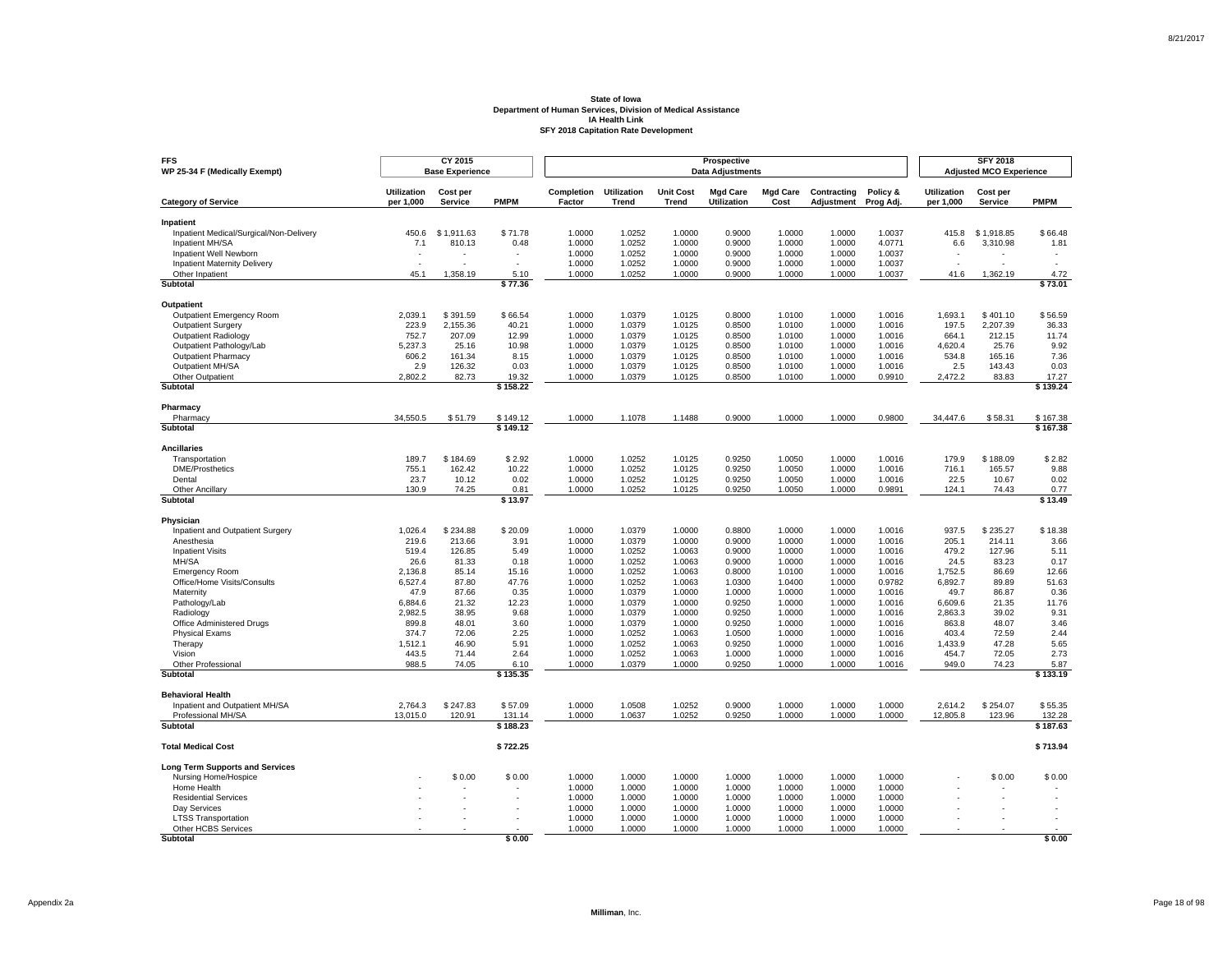| <b>FFS</b><br>WP 25-34 M (Medically Exempt)          |                                 | CY 2015<br><b>Base Experience</b> |                          |                      |                                    |                           | Prospective<br><b>Data Adjustments</b> |                         |                           |                       |                                 | <b>SFY 2018</b><br><b>Adjusted MCO Experience</b> |                    |
|------------------------------------------------------|---------------------------------|-----------------------------------|--------------------------|----------------------|------------------------------------|---------------------------|----------------------------------------|-------------------------|---------------------------|-----------------------|---------------------------------|---------------------------------------------------|--------------------|
| <b>Category of Service</b>                           | <b>Utilization</b><br>per 1,000 | Cost per<br>Service               | <b>PMPM</b>              | Completion<br>Factor | <b>Utilization</b><br><b>Trend</b> | <b>Unit Cost</b><br>Trend | <b>Mad Care</b><br>Utilization         | <b>Mad Care</b><br>Cost | Contracting<br>Adjustment | Policy &<br>Prog Adj. | <b>Utilization</b><br>per 1,000 | Cost per<br>Service                               | <b>PMPM</b>        |
|                                                      |                                 |                                   |                          |                      |                                    |                           |                                        |                         |                           |                       |                                 |                                                   |                    |
| Inpatient<br>Inpatient Medical/Surgical/Non-Delivery | 635.2                           | \$1,760.09                        | \$93.16                  | 1.0000               | 1.0252                             | 1.0000                    | 0.9000                                 | 1.0000                  | 1.0000                    | 1.0037                | 586.0                           | \$1,766.50                                        | \$86.27            |
| Inpatient MH/SA                                      | 37.6                            | 725.24                            | 2.27                     | 1.0000               | 1.0252                             | 1.0000                    | 0.9000                                 | 1.0000                  | 1.0000                    | 4.0771                | 34.7                            | 2,956.72                                          | 8.54               |
| Inpatient Well Newborn                               |                                 |                                   | $\overline{\phantom{a}}$ | 1.0000               | 1.0252                             | 1.0000                    | 0.9000                                 | 1.0000                  | 1.0000                    | 1.0037                |                                 |                                                   |                    |
| <b>Inpatient Maternity Delivery</b>                  |                                 |                                   |                          | 1.0000               | 1.0252                             | 1.0000                    | 0.9000                                 | 1.0000                  | 1.0000                    | 1.0037                | Ĭ.                              |                                                   |                    |
| Other Inpatient                                      | 21.0                            | 886.14                            | 1.55                     | 1.0000               | 1.0252                             | 1.0000                    | 0.9000                                 | 1.0000                  | 1.0000                    | 1.0037                | 19.4                            | 892.10                                            | 1.44               |
| <b>Subtotal</b>                                      |                                 |                                   | \$96.98                  |                      |                                    |                           |                                        |                         |                           |                       |                                 |                                                   | \$96.25            |
| <b>Outpatient</b>                                    |                                 |                                   |                          |                      |                                    |                           |                                        |                         |                           |                       |                                 |                                                   |                    |
| Outpatient Emergency Room                            | 1,412.3                         | \$428.76                          | \$50.46                  | 1.0000               | 1.0379                             | 1.0125                    | 0.8000                                 | 1.0100                  | 1.0000                    | 1.0016                | 1,172.6                         | \$439.12                                          | \$42.91            |
| <b>Outpatient Surgery</b>                            | 152.4                           | 2,101.81                          | 26.70                    | 1.0000               | 1.0379                             | 1.0125                    | 0.8500                                 | 1.0100                  | 1.0000                    | 1.0016                | 134.5                           | 2.153.18                                          | 24.13              |
| <b>Outpatient Radiology</b>                          | 340.2                           | 193.29                            | 5.48                     | 1.0000               | 1.0379                             | 1.0125                    | 0.8500                                 | 1.0100                  | 1.0000                    | 1.0016                | 300.2                           | 197.90                                            | 4.95               |
| Outpatient Pathology/Lab                             | 2.577.6                         | 22.21                             | 4.77                     | 1.0000               | 1.0379                             | 1.0125                    | 0.8500                                 | 1.0100                  | 1.0000                    | 1.0016                | 2.274.0                         | 22.74                                             | 4.31               |
| <b>Outpatient Pharmacy</b>                           | 296.0                           | 346.17                            | 8.54                     | 1.0000               | 1.0379                             | 1.0125                    | 0.8500                                 | 1.0100                  | 1.0000                    | 1.0016                | 261.2                           | 354.71                                            | 7.72               |
| Outpatient MH/SA                                     | 2.2                             | 162.90                            | 0.03                     | 1.0000               | 1.0379                             | 1.0125                    | 0.8500                                 | 1.0100                  | 1.0000                    | 1.0016                | 2.0                             | 184.62                                            | 0.03               |
| Other Outpatient                                     | 1,742.5                         | 90.35                             | 13.12                    | 1.0000               | 1.0379                             | 1.0125                    | 0.8500                                 | 1.0100                  | 1.0000                    | 0.9910                | 1,537.3                         | 91.56                                             | 11.73              |
| Subtotal                                             |                                 |                                   | \$109.10                 |                      |                                    |                           |                                        |                         |                           |                       |                                 |                                                   | \$95.78            |
| Pharmacy                                             |                                 |                                   |                          |                      |                                    |                           |                                        |                         |                           |                       |                                 |                                                   |                    |
| Pharmacy                                             | 23,958.6                        | \$66.16                           | \$132.09                 | 1.0000               | 1.1078                             | 1.1488                    | 0.9000                                 | 1.0000                  | 1.0000                    | 0.9800                | 23,887.2                        | \$74.49                                           | \$148.27           |
| Subtotal                                             |                                 |                                   | \$132.09                 |                      |                                    |                           |                                        |                         |                           |                       |                                 |                                                   | \$148.27           |
| <b>Ancillaries</b>                                   |                                 |                                   |                          |                      |                                    |                           |                                        |                         |                           |                       |                                 |                                                   |                    |
| Transportation                                       | 271.7                           | \$162.07                          | \$3.67                   | 1.0000               | 1.0252                             | 1.0125                    | 0.9250                                 | 1.0050                  | 1.0000                    | 1.0016                | 257.7                           | \$165.31                                          | \$3.55             |
| <b>DME/Prosthetics</b>                               | 588.8                           | 127.59                            | 6.26                     | 1.0000               | 1.0252                             | 1.0125                    | 0.9250                                 | 1.0050                  | 1.0000                    | 1.0016                | 558.3                           | 130.03                                            | 6.05               |
| Dental                                               | $\overline{\phantom{a}}$        |                                   | $\epsilon$               | 1.0000               | 1.0252                             | 1.0125                    | 0.9250                                 | 1.0050                  | 1.0000                    | 1.0016                | $\sim$                          |                                                   |                    |
| Other Ancillary                                      | 34.8                            | 182.76                            | 0.53                     | 1.0000               | 1.0252                             | 1.0125                    | 0.9250                                 | 1.0050                  | 1.0000                    | 0.9891                | 33.0                            | 185.45                                            | 0.51               |
| Subtotal                                             |                                 |                                   | \$10.46                  |                      |                                    |                           |                                        |                         |                           |                       |                                 |                                                   | \$10.11            |
| Physician                                            |                                 |                                   |                          |                      |                                    |                           |                                        |                         |                           |                       |                                 |                                                   |                    |
| Inpatient and Outpatient Surgery                     | 674.9                           | \$238.78                          | \$13.43                  | 1.0000               | 1.0379                             | 1.0000                    | 0.8900                                 | 1.0000                  | 1.0000                    | 1.0016                | 623.4                           | \$239.25                                          | \$12.43            |
| Anesthesia                                           | 126.5                           | 242.88                            | 2.56                     | 1.0000               | 1.0379                             | 1.0000                    | 0.9000                                 | 1.0000                  | 1.0000                    | 1.0016                | 118.2                           | 243.76                                            | 2.40               |
| <b>Inpatient Visits</b>                              | 649.0                           | 120.38                            | 6.51                     | 1.0000               | 1.0252                             | 1.0063                    | 0.9000                                 | 1.0000                  | 1.0000                    | 1.0016                | 598.8                           | 121.25                                            | 6.05               |
| MH/SA                                                | 10.5                            | 91.52                             | 0.08                     | 1.0000               | 1.0252                             | 1.0063                    | 0.9000                                 | 1.0000                  | 1.0000                    | 1.0016                | 9.7                             | 86.78                                             | 0.07               |
| <b>Emergency Room</b>                                | 1,597.3                         | 87.60                             | 11.66                    | 1.0000               | 1.0252                             | 1.0063                    | 0.8000                                 | 1.0100                  | 1.0000                    | 1.0016                | 1,310.0                         | 89.22                                             | 9.74               |
| Office/Home Visits/Consults                          | 3,566.8                         | 90.94                             | 27.03                    | 1.0000               | 1.0252                             | 1.0063                    | 1.0300                                 | 1.0400                  | 1.0000                    | 0.9782                | 3,766.4                         | 93.10                                             | 29.22              |
| Maternity                                            |                                 |                                   |                          | 1.0000               | 1.0379                             | 1.0000                    | 1.0000                                 | 1.0000                  | 1.0000                    | 1.0016                |                                 |                                                   |                    |
| Pathology/Lab                                        | 3,611.0                         | 20.40                             | 6.14                     | 1.0000               | 1.0379                             | 1.0000                    | 0.9250                                 | 1.0000                  | 1.0000                    | 1.0016                | 3,466.8                         | 20.42                                             | 5.90               |
| Radiology                                            | 1,988.3                         | 33.31                             | 5.52                     | 1.0000               | 1.0379                             | 1.0000                    | 0.9250                                 | 1.0000                  | 1.0000                    | 1.0016                | 1,908.9                         | 33.38                                             | 5.31               |
| Office Administered Drugs                            | 387.7                           | 51.07                             | 1.65                     | 1.0000               | 1.0379                             | 1.0000                    | 0.9250                                 | 1.0000                  | 1.0000                    | 1.0016                | 372.2                           | 51.26                                             | 1.59               |
| <b>Physical Exams</b>                                | 132.0                           | 72.73                             | 0.80                     | 1.0000               | 1.0252                             | 1.0063                    | 1.0500                                 | 1.0000                  | 1.0000                    | 1.0016                | 142.1                           | 73.47                                             | 0.87               |
| Therapy                                              | 729.1                           | 49.71                             | 3.02                     | 1.0000               | 1.0252                             | 1.0063                    | 0.9250                                 | 1.0000                  | 1.0000                    | 1.0016                | 691.4                           | 50.16                                             | 2.89               |
| Vision                                               | 275.6                           | 70.97                             | 1.63                     | 1.0000               | 1.0252                             | 1.0063                    | 1.0000                                 | 1.0000                  | 1.0000                    | 1.0016                | 282.6                           | 71.35                                             | 1.68               |
| Other Professional<br>Subtotal                       | 937.8                           | 59.37                             | 4.64<br>\$84.67          | 1.0000               | 1.0379                             | 1.0000                    | 0.9250                                 | 1.0000                  | 1.0000                    | 1.0016                | 900.4                           | 59.44                                             | 4.46<br>\$82.61    |
|                                                      |                                 |                                   |                          |                      |                                    |                           |                                        |                         |                           |                       |                                 |                                                   |                    |
| <b>Behavioral Health</b>                             |                                 |                                   |                          |                      |                                    |                           |                                        |                         |                           |                       |                                 |                                                   |                    |
| Inpatient and Outpatient MH/SA                       | 3,396.7                         | \$336.50                          | \$95.25                  | 1.0000               | 1.0508                             | 1.0252                    | 0.9000                                 | 1.0000                  | 1.0000                    | 1.0000                | 3,212.3                         | \$344.98                                          | \$92.35            |
| Professional MH/SA<br><b>Subtotal</b>                | 12,609.2                        | 133.09                            | 139.85<br>\$235.10       | 1.0000               | 1.0637                             | 1.0252                    | 0.9250                                 | 1.0000                  | 1.0000                    | 1.0000                | 12,406.5                        | 136.45                                            | 141.07<br>\$233.42 |
|                                                      |                                 |                                   |                          |                      |                                    |                           |                                        |                         |                           |                       |                                 |                                                   |                    |
| <b>Total Medical Cost</b>                            |                                 |                                   | \$668.40                 |                      |                                    |                           |                                        |                         |                           |                       |                                 |                                                   | \$666.44           |
| <b>Long Term Supports and Services</b>               |                                 |                                   |                          |                      |                                    |                           |                                        |                         |                           |                       |                                 |                                                   |                    |
| Nursing Home/Hospice                                 |                                 | \$0.00                            | \$0.00                   | 1.0000               | 1.0000                             | 1.0000                    | 1.0000                                 | 1.0000                  | 1.0000                    | 1.0000                |                                 | \$0.00                                            | \$0.00             |
| Home Health                                          |                                 |                                   |                          | 1.0000               | 1.0000                             | 1.0000                    | 1.0000                                 | 1.0000                  | 1.0000                    | 1.0000                |                                 |                                                   |                    |
| <b>Residential Services</b>                          |                                 |                                   |                          | 1.0000               | 1.0000                             | 1.0000                    | 1.0000                                 | 1.0000                  | 1.0000                    | 1.0000                |                                 |                                                   |                    |
| Dav Services                                         |                                 |                                   |                          | 1.0000               | 1.0000                             | 1.0000                    | 1.0000                                 | 1.0000                  | 1.0000                    | 1.0000                |                                 |                                                   |                    |
| <b>LTSS Transportation</b>                           |                                 |                                   |                          | 1.0000               | 1.0000                             | 1.0000                    | 1.0000                                 | 1.0000                  | 1.0000                    | 1.0000                |                                 |                                                   |                    |
| Other HCBS Services                                  |                                 |                                   |                          | 1.0000               | 1.0000                             | 1.0000                    | 1.0000                                 | 1.0000                  | 1.0000                    | 1.0000                |                                 |                                                   |                    |
| Subtotal                                             |                                 |                                   | \$0.00                   |                      |                                    |                           |                                        |                         |                           |                       |                                 |                                                   | \$0.00             |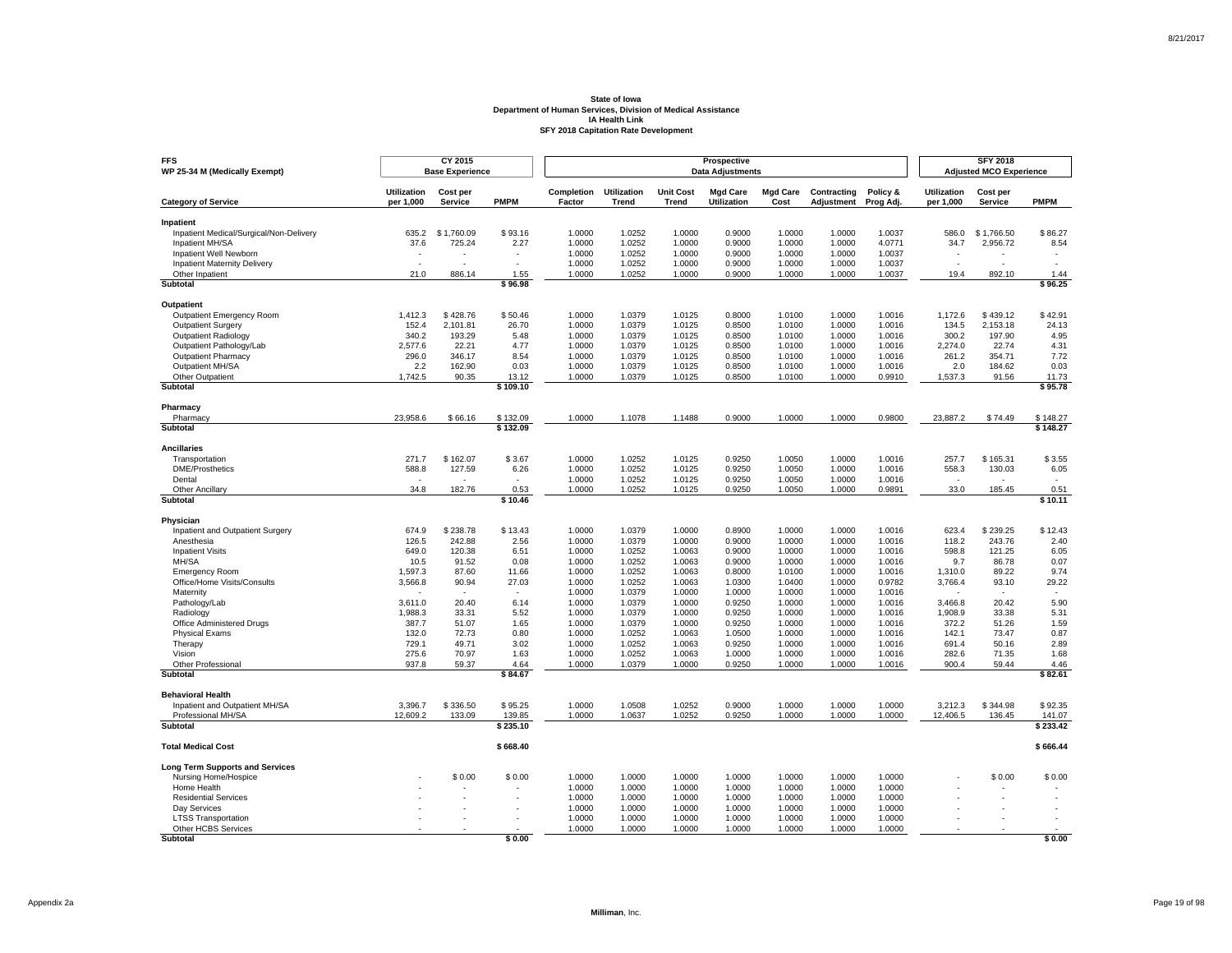| <b>FFS</b><br>WP 35-49 F (Medically Exempt)          |                                 | CY 2015<br><b>Base Experience</b> |                    |                      |                             |                                  | Prospective<br><b>Data Adjustments</b> |                         |                           |                       |                                 | <b>SFY 2018</b><br><b>Adjusted MCO Experience</b> |                    |
|------------------------------------------------------|---------------------------------|-----------------------------------|--------------------|----------------------|-----------------------------|----------------------------------|----------------------------------------|-------------------------|---------------------------|-----------------------|---------------------------------|---------------------------------------------------|--------------------|
| <b>Category of Service</b>                           | <b>Utilization</b><br>per 1,000 | Cost per<br><b>Service</b>        | <b>PMPM</b>        | Completion<br>Factor | <b>Utilization</b><br>Trend | <b>Unit Cost</b><br><b>Trend</b> | <b>Mgd Care</b><br>Utilization         | <b>Mgd Care</b><br>Cost | Contracting<br>Adjustment | Policy &<br>Prog Adj. | <b>Utilization</b><br>per 1,000 | Cost per<br>Service                               | <b>PMPM</b>        |
|                                                      |                                 |                                   |                    |                      |                             |                                  |                                        |                         |                           |                       |                                 |                                                   |                    |
| Inpatient<br>Inpatient Medical/Surgical/Non-Delivery | 670.7                           | \$2.262.76                        | \$126.46           | 1.0000               | 1.0252                      | 1.0000                           | 0.9000                                 | 1.0000                  | 1.0000                    | 1.0037                | 618.8                           | \$2.271.04                                        | \$117.11           |
| Inpatient MH/SA                                      | 2.3                             | 2,882.10                          | 0.55               | 1.0000               | 1.0252                      | 1.0000                           | 0.9000                                 | 1.0000                  | 1.0000                    | 4.0771                | 2.1                             | 11,772.51                                         | 2.07               |
| Inpatient Well Newborn                               |                                 |                                   |                    | 1.0000               | 1.0252                      | 1.0000                           | 0.9000                                 | 1.0000                  | 1.0000                    | 1.0037                |                                 |                                                   |                    |
| <b>Inpatient Maternity Delivery</b>                  |                                 |                                   | $\overline{a}$     | 1.0000               | 1.0252                      | 1.0000                           | 0.9000                                 | 1.0000                  | 1.0000                    | 1.0037                | ÷.                              |                                                   |                    |
| Other Inpatient                                      | 34.4                            | 1.228.62                          | 3.52               | 1.0000               | 1.0252                      | 1.0000                           | 0.9000                                 | 1.0000                  | 1.0000                    | 1.0037                | 31.7                            | 1.233.29                                          | 3.26               |
| Subtotal                                             |                                 |                                   | \$130.53           |                      |                             |                                  |                                        |                         |                           |                       |                                 |                                                   | \$122.44           |
| Outpatient                                           |                                 |                                   |                    |                      |                             |                                  |                                        |                         |                           |                       |                                 |                                                   |                    |
| <b>Outpatient Emergency Room</b>                     | 1,764.1                         | \$453.39                          | \$66.65            | 1.0000               | 1.0379                      | 1.0125                           | 0.8000                                 | 1.0100                  | 1.0000                    | 1.0016                | 1,464.7                         | \$464.36                                          | \$56.68            |
| <b>Outpatient Surgery</b>                            | 401.5                           | 2,479.69                          | 82.96              | 1.0000               | 1.0379                      | 1.0125                           | 0.8500                                 | 1.0100                  | 1.0000                    | 1.0016                | 354.2                           | 2,539.73                                          | 74.96              |
| <b>Outpatient Radiology</b>                          | 1,710.4                         | 177.86                            | 25.35              | 1.0000               | 1.0379                      | 1.0125                           | 0.8500                                 | 1.0100                  | 1.0000                    | 1.0016                | 1,508.9                         | 182.20                                            | 22.91              |
| Outpatient Pathology/Lab                             | 6,533.9                         | 23.42                             | 12.75              | 1.0000               | 1.0379                      | 1.0125                           | 0.8500                                 | 1.0100                  | 1.0000                    | 1.0016                | 5,764.3                         | 23.98                                             | 11.52              |
| <b>Outpatient Pharmacy</b>                           | 801.3                           | 178.66                            | 11.93              | 1.0000               | 1.0379                      | 1.0125                           | 0.8500                                 | 1.0100                  | 1.0000                    | 1.0016                | 706.9                           | 182.99                                            | 10.78              |
| Outpatient MH/SA                                     | 5.2                             | 160.31                            | 0.07               | 1.0000               | 1.0379                      | 1.0125                           | 0.8500                                 | 1.0100                  | 1.0000                    | 1.0016                | 4.6                             | 155.84                                            | 0.06               |
| Other Outpatient                                     | 5,405.5                         | 88.13                             | 39.70              | 1.0000               | 1.0379                      | 1.0125                           | 0.8500                                 | 1.0100                  | 1.0000                    | 0.9910                | 4,768.8                         | 89.31                                             | 35.49              |
| Subtotal                                             |                                 |                                   | \$239.41           |                      |                             |                                  |                                        |                         |                           |                       |                                 |                                                   | \$212.40           |
| Pharmacy                                             |                                 |                                   |                    |                      |                             |                                  |                                        |                         |                           |                       |                                 |                                                   |                    |
| Pharmacy                                             | 57,607.5                        | \$56.61                           | \$271.78           | 1.0000               | 1.1078                      | 1.1488                           | 0.9000                                 | 1.0000                  | 1.0000                    | 0.9800                | 57,435.9                        | \$63.74                                           | \$305.06           |
| Subtotal                                             |                                 |                                   | \$271.78           |                      |                             |                                  |                                        |                         |                           |                       |                                 |                                                   | \$305.06           |
| <b>Ancillaries</b>                                   |                                 |                                   |                    |                      |                             |                                  |                                        |                         |                           |                       |                                 |                                                   |                    |
| Transportation                                       | 237.4                           | \$168.32                          | \$3.33             | 1.0000               | 1.0252                      | 1.0125                           | 0.9250                                 | 1.0050                  | 1.0000                    | 1.0016                | 225.1                           | \$171.63                                          | \$3.22             |
| <b>DME/Prosthetics</b>                               | 1,576.8                         | 125.04                            | 16.43              | 1.0000               | 1.0252                      | 1.0125                           | 0.9250                                 | 1.0050                  | 1.0000                    | 1.0016                | 1,495.3                         | 127.44                                            | 15.88              |
| Dental                                               | 2.3                             | ٠                                 | $\mathbf{r}$       | 1.0000               | 1.0252                      | 1.0125                           | 0.9250                                 | 1.0050                  | 1.0000                    | 1.0016                | 2.2                             |                                                   |                    |
| <b>Other Ancillary</b><br>Subtotal                   | 57.6                            | 212.39                            | 1.02<br>\$20.78    | 1.0000               | 1.0252                      | 1.0125                           | 0.9250                                 | 1.0050                  | 1.0000                    | 0.9891                | 54.7                            | 212.99                                            | 0.97<br>\$20.07    |
|                                                      |                                 |                                   |                    |                      |                             |                                  |                                        |                         |                           |                       |                                 |                                                   |                    |
| Physician<br>Inpatient and Outpatient Surgery        | 1,840.0                         | \$247.50                          | \$37.95            | 1.0000               | 1.0379                      | 1.0000                           | 0.8800                                 | 1.0000                  | 1.0000                    | 1.0016                | 1,680.6                         | \$247.91                                          | \$34.72            |
| Anesthesia                                           | 344.5                           | 233.04                            | 6.69               | 1.0000               | 1.0379                      | 1.0000                           | 0.9000                                 | 1.0000                  | 1.0000                    | 1.0016                | 321.8                           | 233.44                                            | 6.26               |
| <b>Inpatient Visits</b>                              | 626.8                           | 126.36                            | 6.60               | 1.0000               | 1.0252                      | 1.0063                           | 0.9000                                 | 1.0000                  | 1.0000                    | 1.0016                | 578.3                           | 127.41                                            | 6.14               |
| MH/SA                                                | 13.1                            | 100.76                            | 0.11               | 1.0000               | 1.0252                      | 1.0063                           | 0.9000                                 | 1.0000                  | 1.0000                    | 1.0016                | 12.1                            | 99.26                                             | 0.10               |
| <b>Emergency Room</b>                                | 1,963.8                         | 89.83                             | 14.70              | 1.0000               | 1.0252                      | 1.0063                           | 0.8000                                 | 1.0100                  | 1.0000                    | 1.0016                | 1,610.6                         | 91.42                                             | 12.27              |
| Office/Home Visits/Consults                          | 8,350.4                         | 88.67                             | 61.70              | 1.0000               | 1.0252                      | 1.0063                           | 1.0300                                 | 1.0400                  | 1.0000                    | 0.9782                | 8,817.6                         | 90.77                                             | 66.70              |
| Maternity                                            | 8.8                             | 95.02                             | 0.07               | 1.0000               | 1.0379                      | 1.0000                           | 1.0000                                 | 1.0000                  | 1.0000                    | 1.0016                | 9.2                             | 91.50                                             | 0.07               |
| Pathology/Lab                                        | 7,403.7                         | 20.60                             | 12.71              | 1.0000               | 1.0379                      | 1.0000                           | 0.9250                                 | 1.0000                  | 1.0000                    | 1.0016                | 7.108.0                         | 20.63                                             | 12.22              |
| Radiology                                            | 4,345.2                         | 39.74                             | 14.39              | 1.0000               | 1.0379                      | 1.0000                           | 0.9250                                 | 1.0000                  | 1.0000                    | 1.0016                | 4,171.6                         | 39.81                                             | 13.84              |
| Office Administered Drugs                            | 972.3                           | 97.38                             | 7.89               | 1.0000               | 1.0379                      | 1.0000                           | 0.9250                                 | 1.0000                  | 1.0000                    | 1.0016                | 933.4                           | 97.58                                             | 7.59               |
| <b>Physical Exams</b>                                | 380.2                           | 75.12                             | 2.38               | 1.0000               | 1.0252                      | 1.0063                           | 1.0500                                 | 1.0000                  | 1.0000                    | 1.0016                | 409.3                           | 75.65                                             | 2.58               |
| Therapy                                              | 1,930.1                         | 49.86                             | 8.02               | 1.0000               | 1.0252                      | 1.0063                           | 0.9250                                 | 1.0000                  | 1.0000                    | 1.0016                | 1,830.3                         | 50.29                                             | 7.67               |
| Vision                                               | 537.7                           | 72.98                             | 3.27               | 1.0000               | 1.0252                      | 1.0063                           | 1.0000                                 | 1.0000                  | 1.0000                    | 1.0016                | 551.3                           | 73.58                                             | 3.38               |
| Other Professional<br>Subtotal                       | 1,677.0                         | 63.11                             | 8.82<br>\$185.30   | 1.0000               | 1.0379                      | 1.0000                           | 0.9250                                 | 1.0000                  | 1.0000                    | 1.0016                | 1,610.0                         | 63.21                                             | 8.48<br>\$182.02   |
|                                                      |                                 |                                   |                    |                      |                             |                                  |                                        |                         |                           |                       |                                 |                                                   |                    |
| <b>Behavioral Health</b>                             |                                 |                                   |                    |                      |                             |                                  |                                        |                         |                           |                       |                                 |                                                   |                    |
| Inpatient and Outpatient MH/SA                       | 1,795.8                         | \$313.06                          | \$46.85            | 1.0000               | 1.0508                      | 1.0252                           | 0.9000                                 | 1.0000                  | 1.0000                    | 1.0000                | 1,698.3                         | \$320.93                                          | \$45.42            |
| Professional MH/SA<br><b>Subtotal</b>                | 12,779.7                        | 107.81                            | 114.81<br>\$161.66 | 1.0000               | 1.0637                      | 1.0252                           | 0.9250                                 | 1.0000                  | 1.0000                    | 1.0000                | 12,574.2                        | 110.52                                            | 115.81<br>\$161.23 |
|                                                      |                                 |                                   |                    |                      |                             |                                  |                                        |                         |                           |                       |                                 |                                                   |                    |
| <b>Total Medical Cost</b>                            |                                 |                                   | \$1,009.46         |                      |                             |                                  |                                        |                         |                           |                       |                                 |                                                   | \$1,003.22         |
| <b>Long Term Supports and Services</b>               |                                 |                                   |                    |                      |                             |                                  |                                        |                         |                           |                       |                                 |                                                   |                    |
| Nursing Home/Hospice                                 |                                 | \$0.00                            | \$0.00             | 1.0000               | 1.0000                      | 1.0000                           | 1.0000                                 | 1.0000                  | 1.0000                    | 1.0000                |                                 | \$0.00                                            | \$0.00             |
| Home Health                                          |                                 |                                   |                    | 1.0000               | 1.0000                      | 1.0000<br>1.0000                 | 1.0000<br>1.0000                       | 1.0000                  | 1.0000                    | 1.0000<br>1.0000      |                                 |                                                   |                    |
| <b>Residential Services</b><br>Dav Services          |                                 |                                   |                    | 1.0000<br>1.0000     | 1.0000<br>1.0000            | 1.0000                           | 1.0000                                 | 1.0000<br>1.0000        | 1.0000<br>1.0000          | 1.0000                |                                 |                                                   |                    |
| <b>LTSS Transportation</b>                           |                                 |                                   |                    | 1.0000               | 1.0000                      | 1.0000                           | 1.0000                                 | 1.0000                  | 1.0000                    | 1.0000                |                                 |                                                   |                    |
| Other HCBS Services                                  |                                 |                                   |                    | 1.0000               | 1.0000                      | 1.0000                           | 1.0000                                 | 1.0000                  | 1.0000                    | 1.0000                |                                 |                                                   |                    |
| Subtotal                                             |                                 |                                   | \$0.00             |                      |                             |                                  |                                        |                         |                           |                       |                                 |                                                   | \$0.00             |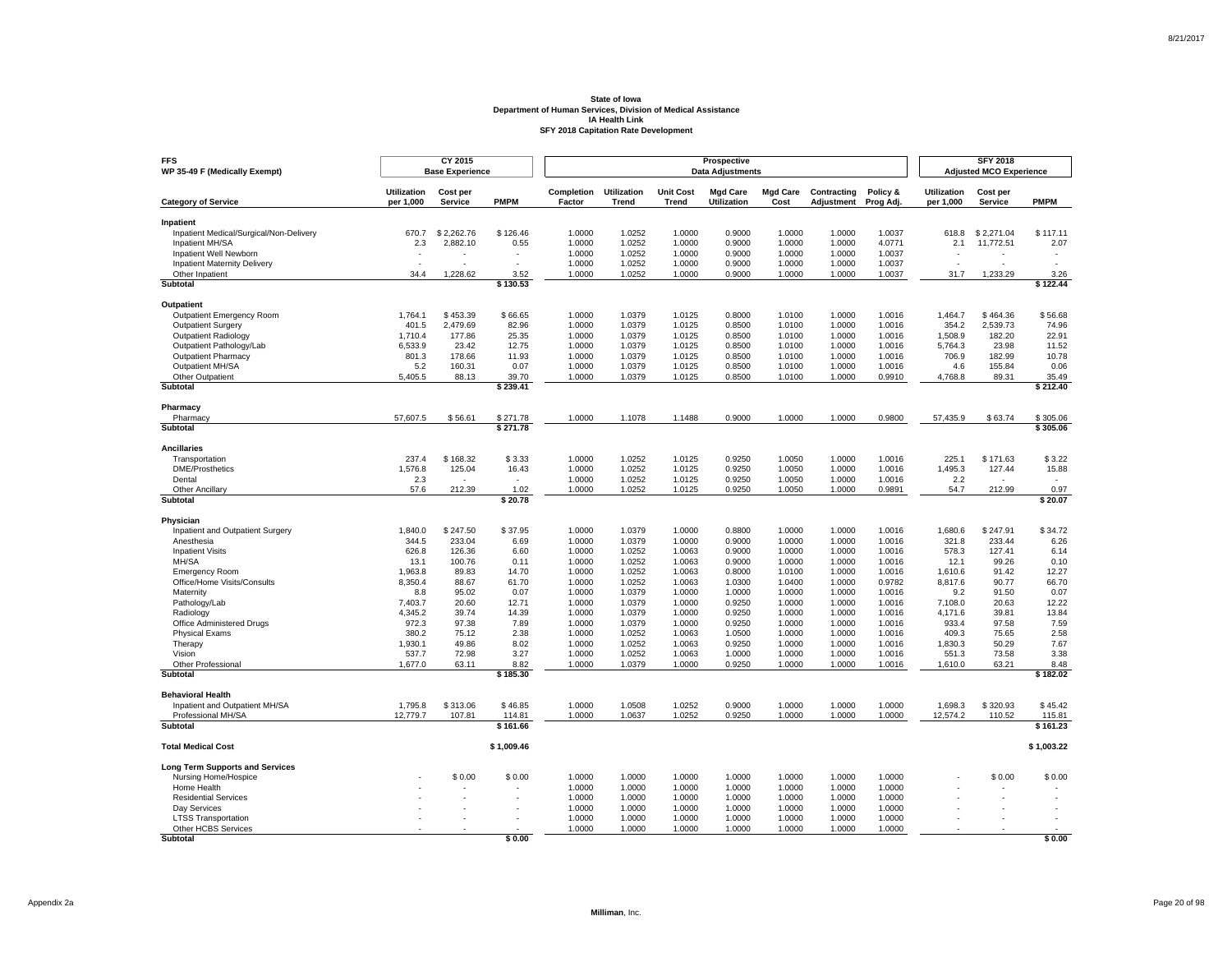| <b>FFS</b><br>WP 35-49 M (Medically Exempt)          |                                 | CY 2015<br><b>Base Experience</b> |                   |                      |                             |                                  | Prospective<br><b>Data Adjustments</b> |                         |                           |                       |                                 | <b>SFY 2018</b><br><b>Adjusted MCO Experience</b> |                   |
|------------------------------------------------------|---------------------------------|-----------------------------------|-------------------|----------------------|-----------------------------|----------------------------------|----------------------------------------|-------------------------|---------------------------|-----------------------|---------------------------------|---------------------------------------------------|-------------------|
| <b>Category of Service</b>                           | <b>Utilization</b><br>per 1,000 | Cost per<br><b>Service</b>        | <b>PMPM</b>       | Completion<br>Factor | <b>Utilization</b><br>Trend | <b>Unit Cost</b><br><b>Trend</b> | <b>Mgd Care</b><br>Utilization         | <b>Mgd Care</b><br>Cost | Contracting<br>Adjustment | Policy &<br>Prog Adj. | <b>Utilization</b><br>per 1,000 | Cost per<br>Service                               | <b>PMPM</b>       |
| Inpatient                                            |                                 |                                   |                   |                      |                             |                                  |                                        |                         |                           |                       |                                 |                                                   |                   |
| Inpatient Medical/Surgical/Non-Delivery              | 1.019.1                         | \$2.135.23                        | \$181.34          | 1.0000               | 1.0252                      | 1.0000                           | 0.9000                                 | 1.0000                  | 1.0000                    | 1.0037                | 940.3                           | \$2.143.16                                        | \$167.94          |
| Inpatient MH/SA                                      | 33.2                            | 838.55                            | 2.32              | 1.0000               | 1.0252                      | 1.0000                           | 0.9000                                 | 1.0000                  | 1.0000                    | 4.0771                | 30.6                            | 3,420.18                                          | 8.73              |
| Inpatient Well Newborn                               |                                 |                                   |                   | 1.0000               | 1.0252                      | 1.0000                           | 0.9000                                 | 1.0000                  | 1.0000                    | 1.0037                |                                 |                                                   |                   |
| <b>Inpatient Maternity Delivery</b>                  |                                 |                                   | $\overline{a}$    | 1.0000               | 1.0252                      | 1.0000                           | 0.9000                                 | 1.0000                  | 1.0000                    | 1.0037                | $\sim$                          |                                                   |                   |
| Other Inpatient                                      | 134.8                           | 1.019.06                          | 11.45             | 1.0000               | 1.0252                      | 1.0000                           | 0.9000                                 | 1.0000                  | 1.0000                    | 1.0037                | 124.4                           | 1.022.51                                          | 10.60             |
| Subtotal                                             |                                 |                                   | \$195.11          |                      |                             |                                  |                                        |                         |                           |                       |                                 |                                                   | \$187.27          |
| Outpatient                                           |                                 |                                   |                   |                      |                             |                                  |                                        |                         |                           |                       |                                 |                                                   |                   |
| <b>Outpatient Emergency Room</b>                     | 1,539.4                         | \$488.28                          | \$62.64           | 1.0000               | 1.0379                      | 1.0125                           | 0.8000                                 | 1.0100                  | 1.0000                    | 1.0016                | 1,278.2                         | \$500.10                                          | \$53.27           |
| <b>Outpatient Surgery</b>                            | 255.5                           | 2,254.02                          | 47.99             | 1.0000               | 1.0379                      | 1.0125                           | 0.8500                                 | 1.0100                  | 1.0000                    | 1.0016                | 225.4                           | 2.308.43                                          | 43.36             |
| <b>Outpatient Radiology</b>                          | 760.8                           | 235.64                            | 14.94             | 1.0000               | 1.0379                      | 1.0125                           | 0.8500                                 | 1.0100                  | 1.0000                    | 1.0016                | 671.2                           | 241.36                                            | 13.50             |
| Outpatient Pathology/Lab                             | 4,423.9                         | 20.40                             | 7.52              | 1.0000               | 1.0379                      | 1.0125                           | 0.8500                                 | 1.0100                  | 1.0000                    | 1.0016                | 3,902.9                         | 20.91                                             | 6.80              |
| <b>Outpatient Pharmacy</b><br>Outpatient MH/SA       | 625.2<br>5.7                    | 236.68<br>126.98                  | 12.33<br>0.06     | 1.0000<br>1.0000     | 1.0379<br>1.0379            | 1.0125<br>1.0125                 | 0.8500<br>0.8500                       | 1.0100<br>1.0100        | 1.0000<br>1.0000          | 1.0016<br>1.0016      | 551.5<br>5.0                    | 242.38<br>120.00                                  | 11.14<br>0.05     |
| Other Outpatient                                     | 3,797.6                         | 118.31                            | 37.44             | 1.0000               | 1.0379                      | 1.0125                           | 0.8500                                 | 1.0100                  | 1.0000                    | 0.9910                | 3,350.3                         | 119.88                                            | 33.47             |
| Subtotal                                             |                                 |                                   | \$182.92          |                      |                             |                                  |                                        |                         |                           |                       |                                 |                                                   | \$161.59          |
|                                                      |                                 |                                   |                   |                      |                             |                                  |                                        |                         |                           |                       |                                 |                                                   |                   |
| Pharmacy<br>Pharmacy                                 | 39,758.7                        | \$68.19                           | \$225.93          | 1.0000               | 1.1078                      | 1.1488                           | 0.9000                                 | 1.0000                  | 1.0000                    | 0.9800                | 39,640.2                        | \$76.77                                           | \$253.60          |
| Subtotal                                             |                                 |                                   | \$225.93          |                      |                             |                                  |                                        |                         |                           |                       |                                 |                                                   | \$253.60          |
| <b>Ancillaries</b>                                   |                                 |                                   |                   |                      |                             |                                  |                                        |                         |                           |                       |                                 |                                                   |                   |
| Transportation                                       | 409.4                           | \$162.99                          | \$5.56            | 1.0000               | 1.0252                      | 1.0125                           | 0.9250                                 | 1.0050                  | 1.0000                    | 1.0016                | 388.2                           | \$166.00                                          | \$5.37            |
| <b>DME/Prosthetics</b>                               | 1,489.2                         | 134.41                            | 16.68             | 1.0000               | 1.0252                      | 1.0125                           | 0.9250                                 | 1.0050                  | 1.0000                    | 1.0016                | 1,412.2                         | 136.97                                            | 16.12             |
| Dental                                               | $\mathbf{r}$                    |                                   | $\sim$            | 1.0000               | 1.0252                      | 1.0125                           | 0.9250                                 | 1.0050                  | 1.0000                    | 1.0016                | $\sim$                          |                                                   |                   |
| <b>Other Ancillary</b>                               | 160.8                           | 407.59                            | 5.46              | 1.0000               | 1.0252                      | 1.0125                           | 0.9250                                 | 1.0050                  | 1.0000                    | 0.9891                | 152.4                           | 410.13                                            | 5.21              |
| Subtotal                                             |                                 |                                   | \$27.70           |                      |                             |                                  |                                        |                         |                           |                       |                                 |                                                   | \$26.70           |
| Physician                                            |                                 |                                   |                   |                      |                             |                                  |                                        |                         |                           |                       |                                 |                                                   |                   |
| Inpatient and Outpatient Surgery                     | 1,272.6                         | \$241.02                          | \$25.56           | 1.0000               | 1.0379                      | 1.0000                           | 0.8900                                 | 1.0000                  | 1.0000                    | 1.0016                | 1,175.5                         | \$241.42                                          | \$23.65           |
| Anesthesia                                           | 207.3                           | 246.59                            | 4.26              | 1.0000               | 1.0379                      | 1.0000                           | 0.9000                                 | 1.0000                  | 1.0000                    | 1.0016                | 193.7                           | 247.25                                            | 3.99              |
| <b>Inpatient Visits</b>                              | 1,181.9                         | 126.10                            | 12.42             | 1.0000               | 1.0252                      | 1.0063                           | 0.9000                                 | 1.0000                  | 1.0000                    | 1.0016                | 1,090.5                         | 127.10                                            | 11.55             |
| MH/SA                                                | 13.4<br>1,863.4                 | 98.80<br>94.80                    | 0.11<br>14.72     | 1.0000<br>1.0000     | 1.0252<br>1.0252            | 1.0063<br>1.0063                 | 0.9000<br>0.8000                       | 1.0000<br>1.0100        | 1.0000<br>1.0000          | 1.0016<br>1.0016      | 12.3<br>1,528.3                 | 97.32<br>96.50                                    | 0.10<br>12.29     |
| <b>Emergency Room</b><br>Office/Home Visits/Consults | 5,570.6                         | 92.16                             | 42.78             | 1.0000               | 1.0252                      | 1.0063                           | 1.0300                                 | 1.0400                  | 1.0000                    | 0.9782                | 5,882.3                         | 94.35                                             | 46.25             |
| Maternity                                            |                                 |                                   |                   | 1.0000               | 1.0379                      | 1.0000                           | 1.0000                                 | 1.0000                  | 1.0000                    | 1.0016                |                                 |                                                   |                   |
| Pathology/Lab                                        | 4,767.7                         | 18.60                             | 7.39              | 1.0000               | 1.0379                      | 1.0000                           | 0.9250                                 | 1.0000                  | 1.0000                    | 1.0016                | 4,577.3                         | 18.64                                             | 7.11              |
| Radiology                                            | 3,318.6                         | 38.33                             | 10.60             | 1.0000               | 1.0379                      | 1.0000                           | 0.9250                                 | 1.0000                  | 1.0000                    | 1.0016                | 3,186.0                         | 38.38                                             | 10.19             |
| Office Administered Drugs                            | 510.2                           | 123.49                            | 5.25              | 1.0000               | 1.0379                      | 1.0000                           | 0.9250                                 | 1.0000                  | 1.0000                    | 1.0016                | 489.8                           | 123.73                                            | 5.05              |
| <b>Physical Exams</b>                                | 194.0                           | 73.63                             | 1.19              | 1.0000               | 1.0252                      | 1.0063                           | 1.0500                                 | 1.0000                  | 1.0000                    | 1.0016                | 208.8                           | 74.15                                             | 1.29              |
| Therapy                                              | 939.4                           | 50.84                             | 3.98              | 1.0000               | 1.0252                      | 1.0063                           | 0.9250                                 | 1.0000                  | 1.0000                    | 1.0016                | 890.8                           | 51.19                                             | 3.80              |
| Vision                                               | 370.1                           | 73.28                             | 2.26              | 1.0000               | 1.0252                      | 1.0063                           | 1.0000                                 | 1.0000                  | 1.0000                    | 1.0016                | 379.4                           | 74.01                                             | 2.34              |
| Other Professional<br>Subtotal                       | 1,669.8                         | 53.68                             | 7.47<br>\$137.99  | 1.0000               | 1.0379                      | 1.0000                           | 0.9250                                 | 1.0000                  | 1.0000                    | 1.0016                | 1,603.1                         | 53.75                                             | 7.18<br>\$134.79  |
|                                                      |                                 |                                   |                   |                      |                             |                                  |                                        |                         |                           |                       |                                 |                                                   |                   |
| <b>Behavioral Health</b>                             |                                 |                                   |                   |                      |                             |                                  |                                        |                         |                           |                       |                                 |                                                   |                   |
| Inpatient and Outpatient MH/SA<br>Professional MH/SA | 3,318.6<br>12,584.3             | \$280.28<br>133.63                | \$77.51<br>140.14 | 1.0000<br>1.0000     | 1.0508<br>1.0637            | 1.0252<br>1.0252                 | 0.9000<br>0.9250                       | 1.0000<br>1.0000        | 1.0000<br>1.0000          | 1.0000<br>1.0000      | 3,138.4<br>12,382.0             | \$287.34<br>137.00                                | \$75.15<br>141.36 |
| <b>Subtotal</b>                                      |                                 |                                   | \$217.65          |                      |                             |                                  |                                        |                         |                           |                       |                                 |                                                   | \$216.51          |
| <b>Total Medical Cost</b>                            |                                 |                                   |                   |                      |                             |                                  |                                        |                         |                           |                       |                                 |                                                   |                   |
|                                                      |                                 |                                   | \$987.30          |                      |                             |                                  |                                        |                         |                           |                       |                                 |                                                   | \$980.46          |
| <b>Long Term Supports and Services</b>               |                                 |                                   |                   |                      |                             |                                  |                                        |                         |                           |                       |                                 |                                                   |                   |
| Nursing Home/Hospice                                 |                                 | \$0.00                            | \$0.00            | 1.0000               | 1.0000                      | 1.0000                           | 1.0000                                 | 1.0000                  | 1.0000                    | 1.0000                |                                 | \$0.00                                            | \$0.00            |
| Home Health                                          |                                 |                                   |                   | 1.0000               | 1.0000                      | 1.0000<br>1.0000                 | 1.0000<br>1.0000                       | 1.0000                  | 1.0000                    | 1.0000<br>1.0000      |                                 |                                                   |                   |
| <b>Residential Services</b><br>Dav Services          |                                 |                                   |                   | 1.0000<br>1.0000     | 1.0000<br>1.0000            | 1.0000                           | 1.0000                                 | 1.0000<br>1.0000        | 1.0000<br>1.0000          | 1.0000                |                                 |                                                   |                   |
| <b>LTSS Transportation</b>                           |                                 |                                   |                   | 1.0000               | 1.0000                      | 1.0000                           | 1.0000                                 | 1.0000                  | 1.0000                    | 1.0000                |                                 |                                                   |                   |
| Other HCBS Services                                  |                                 |                                   |                   | 1.0000               | 1.0000                      | 1.0000                           | 1.0000                                 | 1.0000                  | 1.0000                    | 1.0000                |                                 |                                                   |                   |
| Subtotal                                             |                                 |                                   | \$0.00            |                      |                             |                                  |                                        |                         |                           |                       |                                 |                                                   | \$0.00            |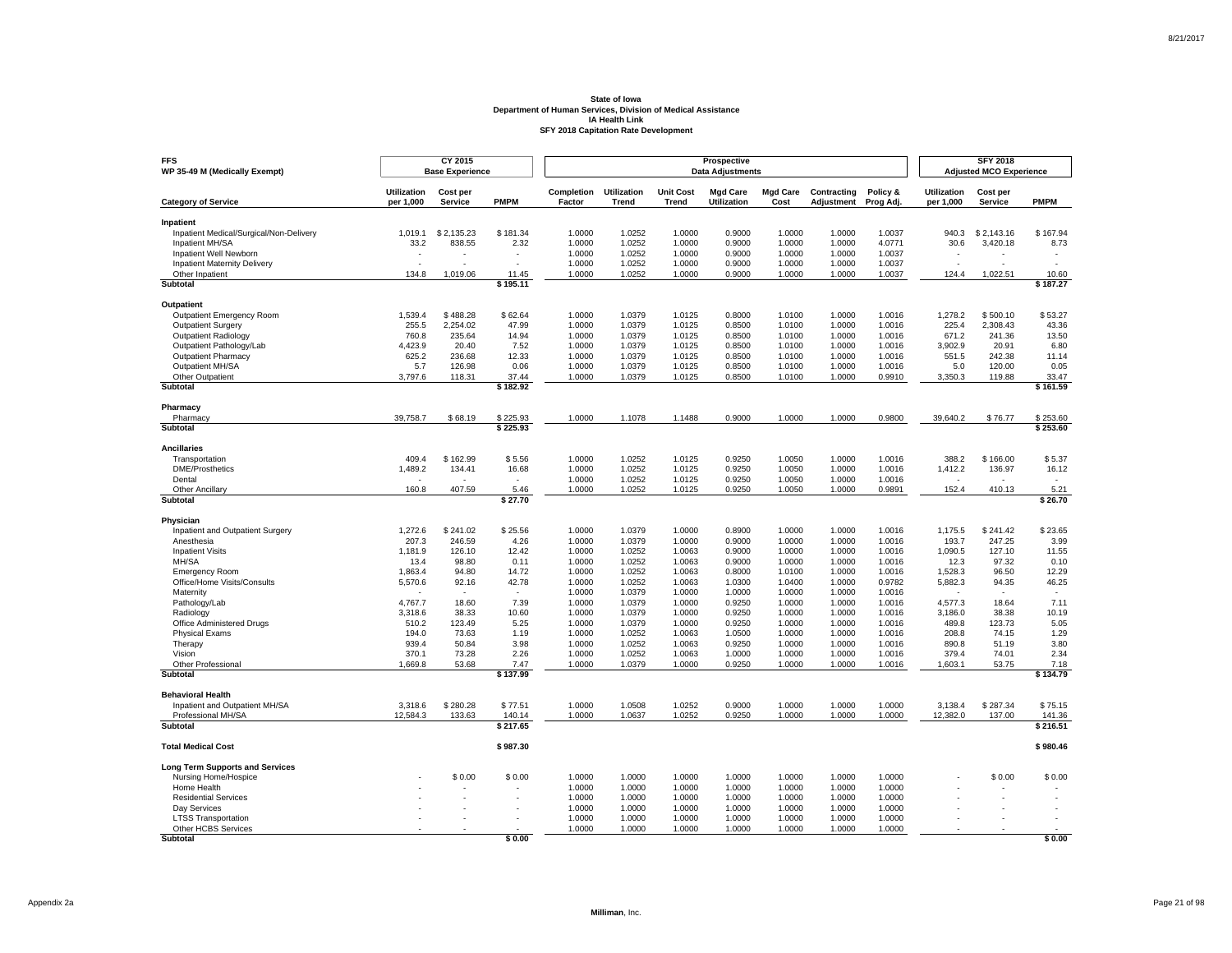| <b>Utilization</b><br>Completion<br><b>Utilization</b><br><b>Unit Cost</b><br><b>Mgd Care</b><br><b>Mgd Care</b><br>Contracting<br>Policy &<br><b>Utilization</b><br>Cost per<br>Cost per<br><b>PMPM</b><br>per 1,000<br>Factor<br>Trend<br>Utilization<br>Cost<br>per 1,000<br><b>Category of Service</b><br><b>Service</b><br><b>Trend</b><br>Adjustment<br>Prog Adj.<br>Service<br>Inpatient<br>Inpatient Medical/Surgical/Non-Delivery<br>1.327.0<br>\$2.082.02<br>\$230.23<br>1.0000<br>1.0252<br>1.0000<br>0.9000<br>1.0000<br>1.0000<br>1.0037<br>1.224.4<br>\$2.089.68<br>1.0252<br>1.0000<br>0.9000<br>1.0000<br>4.0771<br>4,659.79<br>Inpatient MH/SA<br>3.2<br>1,142.86<br>0.30<br>1.0000<br>1.0000<br>2.9<br>Inpatient Well Newborn<br>1.0000<br>1.0252<br>1.0000<br>0.9000<br>1.0000<br>1.0000<br>1.0037<br>1.0000<br>1.0252<br>1.0000<br>0.9000<br>1.0000<br>1.0000<br>1.0037<br><b>Inpatient Maternity Delivery</b><br>$\sim$<br>٠<br>$\overline{a}$<br>1.0252<br>Other Inpatient<br>246.4<br>586.90<br>12.05<br>1.0000<br>1.0000<br>0.9000<br>1.0000<br>1.0000<br>1.0037<br>227.3<br>589.10<br>Subtotal<br>\$242.58<br>Outpatient<br>1,194.1<br>\$589.09<br>\$58.62<br>1.0000<br>1.0379<br>1.0125<br>0.8000<br>1.0100<br>1.0000<br>1.0016<br>991.5<br>\$603.33<br><b>Outpatient Emergency Room</b><br><b>Outpatient Surgery</b><br>485.1<br>2,139.47<br>86.49<br>1.0000<br>1.0379<br>1.0125<br>0.8500<br>1.0100<br>1.0000<br>1.0016<br>428.0<br>2.191.28<br>207.72<br>34.90<br>1.0000<br>1.0379<br>1.0125<br>0.8500<br>1.0100<br>1.0000<br>1.0016<br>212.78<br><b>Outpatient Radiology</b><br>2,016.2<br>1,778.7<br>Outpatient Pathology/Lab<br>1.0125<br>8,313.1<br>20.97<br>14.53<br>1.0000<br>1.0379<br>0.8500<br>1.0100<br>1.0000<br>1.0016<br>7,334.0<br>21.48<br><b>Outpatient Pharmacy</b><br>1,318.7<br>176.36<br>19.38<br>1.0000<br>1.0379<br>1.0125<br>0.8500<br>1.0100<br>1.0000<br>1.0016<br>1,163.3<br>180.62<br>Outpatient MH/SA<br>7.2<br>133.52<br>0.08<br>1.0000<br>1.0379<br>1.0125<br>0.8500<br>1.0100<br>1.0000<br>1.0016<br>6.3<br>132.49<br>1.0125<br>1.0000<br>0.9910<br>Other Outpatient<br>7,296.6<br>100.48<br>1.0000<br>1.0379<br>0.8500<br>1.0100<br>6,437.2<br>101.84<br>61.10<br>Subtotal<br>\$275.10<br>Pharmacy<br>Pharmacy<br>62,096.4<br>\$63.71<br>\$329.68<br>1.0000<br>1.1078<br>1.1488<br>0.9000<br>1.0000<br>1.0000<br>0.9800<br>61,911.4<br>\$71.73<br>Subtotal<br>\$329.68<br><b>Ancillaries</b><br>354.1<br>\$165.40<br>\$4.88<br>1.0000<br>1.0252<br>1.0125<br>0.9250<br>1.0016<br>335.8<br>\$168.70<br>Transportation<br>1.0050<br>1.0000<br><b>DME/Prosthetics</b><br>122.79<br>25.60<br>1.0252<br>1.0125<br>0.9250<br>1.0016<br>2,372.4<br>2,501.7<br>1.0000<br>1.0050<br>1.0000<br>125.14<br>1.0252<br>1.0125<br>0.9250<br>Dental<br>1.0000<br>1.0050<br>1.0000<br>1.0016<br>$\overline{a}$<br>٠<br>$\mathbf{r}$<br>259.9<br>198.11<br>1.0000<br>1.0252<br>1.0125<br>0.9250<br>1.0050<br>1.0000<br>0.9891<br>246.4<br>199.16<br><b>Other Ancillary</b><br>4.29<br>Subtotal<br>\$34.77<br>Physician<br>\$44.92<br>1.0000<br>1.0379<br>1.0000<br>\$41.56<br>Inpatient and Outpatient Surgery<br>2,152.9<br>\$250.38<br>0.8900<br>1.0000<br>1.0000<br>1.0016<br>1,988.7<br>\$250.78<br>348.4<br>6.82<br>1.0000<br>325.5<br>Anesthesia<br>234.88<br>1.0000<br>1.0379<br>0.9000<br>1.0000<br>1.0000<br>1.0016<br>235.23<br>1,409.2<br>1.0000<br>1.0252<br>1.0063<br>0.9000<br>1.0000<br>1.0016<br>1,300.3<br>125.60<br><b>Inpatient Visits</b><br>124.58<br>14.63<br>1.0000<br>MH/SA<br>0.07<br>1.0252<br>1.0063<br>8.5<br>98.36<br>1.0000<br>0.9000<br>1.0000<br>1.0000<br>1.0016<br>7.9<br>106.60<br>1,508.6<br>99.11<br>12.46<br>1.0000<br>1.0252<br>1.0063<br>0.8000<br>1.0100<br>1.0000<br>1.0016<br>1,237.3<br>100.87<br><b>Emergency Room</b><br>Office/Home Visits/Consults<br>8,472.7<br>90.30<br>63.76<br>1.0000<br>1.0252<br>1.0063<br>1.0300<br>1.0400<br>1.0000<br>0.9782<br>8,946.8<br>92.45<br>Maternity<br>1.0000<br>1.0379<br>1.0000<br>1.0000<br>1.0000<br>1.0000<br>1.0016<br>6,999.7<br>19.08<br>11.13<br>1.0000<br>1.0379<br>1.0000<br>0.9250<br>1.0000<br>1.0000<br>1.0016<br>6,720.1<br>19.11<br>Pathology/Lab<br>4,842.8<br>42.52<br>1.0000<br>1.0379<br>1.0000<br>0.9250<br>1.0000<br>1.0000<br>1.0016<br>4,649.3<br>42.59<br>Radiology<br>17.16<br>225.53<br>25.81<br>1.0000<br>1.0000<br>0.9250<br>Office Administered Drugs<br>1,373.3<br>1.0379<br>1.0000<br>1.0000<br>1.0016<br>1,318.4<br>225.91<br>356.8<br>1.0252<br>1.0063<br>1.0500<br><b>Physical Exams</b><br>76.69<br>2.28<br>1.0000<br>1.0000<br>1.0000<br>1.0016<br>384.0<br>77.18<br>0.9250<br>1.0016<br>1,383.5<br>Therapy<br>1,458.9<br>53.88<br>6.55<br>1.0000<br>1.0252<br>1.0063<br>1.0000<br>1.0000<br>54.30<br>Vision<br>550.8<br>75.39<br>3.46<br>1.0000<br>1.0252<br>1.0063<br>1.0000<br>1.0000<br>1.0000<br>1.0016<br>564.6<br>76.09<br>2,520.6<br>1.0000<br>1.0379<br>1.0000<br>0.9250<br>1.0000<br>1.0000<br>1.0016<br>2,419.9<br>54.75<br>Other Professional<br>54.65<br>11.48<br>\$220.53<br>Subtotal<br><b>Behavioral Health</b><br>Inpatient and Outpatient MH/SA<br>1,601.2<br>\$319.56<br>\$42.64<br>1.0000<br>1.0508<br>1.0252<br>0.9000<br>1.0000<br>1.0000<br>1.0000<br>1,514.3<br>\$327.60<br>Professional MH/SA<br>10,515.2<br>123.44<br>108.17<br>1.0000<br>1.0637<br>1.0252<br>0.9250<br>1.0000<br>1.0000<br>1.0000<br>10,346.2<br>126.55<br><b>Subtotal</b><br>\$150.81<br><b>Total Medical Cost</b><br>\$1,253.47<br><b>Long Term Supports and Services</b><br>\$0.00<br>1.0000<br>1.0000<br>1.0000<br>1.0000<br>1.0000<br>1.0000<br>1.0000<br>\$0.00<br>Nursing Home/Hospice<br>\$0.00<br>1.0000<br>1.0000<br>1.0000<br>1.0000<br>1.0000<br>1.0000<br>Home Health<br>1.0000<br>1.0000<br>1.0000<br>1.0000<br><b>Residential Services</b><br>1.0000<br>1.0000<br>1.0000<br>1.0000<br>Dav Services<br>1.0000<br>1.0000<br>1.0000<br>1.0000<br>1.0000<br>1.0000<br>1.0000<br>1.0000<br>1.0000<br>1.0000<br>1.0000<br>1.0000<br>1.0000<br>1.0000<br><b>LTSS Transportation</b> | <b>FFS</b><br>WP 50+ M&F (Medically Exempt) | CY 2015<br><b>Base Experience</b> |  |  | Prospective<br><b>Data Adjustments</b> |  |  | <b>SFY 2018</b><br><b>Adjusted MCO Experience</b> |                    |
|-----------------------------------------------------------------------------------------------------------------------------------------------------------------------------------------------------------------------------------------------------------------------------------------------------------------------------------------------------------------------------------------------------------------------------------------------------------------------------------------------------------------------------------------------------------------------------------------------------------------------------------------------------------------------------------------------------------------------------------------------------------------------------------------------------------------------------------------------------------------------------------------------------------------------------------------------------------------------------------------------------------------------------------------------------------------------------------------------------------------------------------------------------------------------------------------------------------------------------------------------------------------------------------------------------------------------------------------------------------------------------------------------------------------------------------------------------------------------------------------------------------------------------------------------------------------------------------------------------------------------------------------------------------------------------------------------------------------------------------------------------------------------------------------------------------------------------------------------------------------------------------------------------------------------------------------------------------------------------------------------------------------------------------------------------------------------------------------------------------------------------------------------------------------------------------------------------------------------------------------------------------------------------------------------------------------------------------------------------------------------------------------------------------------------------------------------------------------------------------------------------------------------------------------------------------------------------------------------------------------------------------------------------------------------------------------------------------------------------------------------------------------------------------------------------------------------------------------------------------------------------------------------------------------------------------------------------------------------------------------------------------------------------------------------------------------------------------------------------------------------------------------------------------------------------------------------------------------------------------------------------------------------------------------------------------------------------------------------------------------------------------------------------------------------------------------------------------------------------------------------------------------------------------------------------------------------------------------------------------------------------------------------------------------------------------------------------------------------------------------------------------------------------------------------------------------------------------------------------------------------------------------------------------------------------------------------------------------------------------------------------------------------------------------------------------------------------------------------------------------------------------------------------------------------------------------------------------------------------------------------------------------------------------------------------------------------------------------------------------------------------------------------------------------------------------------------------------------------------------------------------------------------------------------------------------------------------------------------------------------------------------------------------------------------------------------------------------------------------------------------------------------------------------------------------------------------------------------------------------------------------------------------------------------------------------------------------------------------------------------------------------------------------------------------------------------------------------------------------------------------------------------------------------------------------------------------------------------------------------------------------------------------------------------------------------------------------------------------------------------------------------------------------------------------------------------------------------------------------------------------------------------------------------------------------------------------------------------------------------------------------------------------------------------------------------------------------------------------------------------------------------------------------------------------------------------------------------------------------------------------------------------------------------------------------------------------------------------------------------------------------------------------------------------------------------|---------------------------------------------|-----------------------------------|--|--|----------------------------------------|--|--|---------------------------------------------------|--------------------|
|                                                                                                                                                                                                                                                                                                                                                                                                                                                                                                                                                                                                                                                                                                                                                                                                                                                                                                                                                                                                                                                                                                                                                                                                                                                                                                                                                                                                                                                                                                                                                                                                                                                                                                                                                                                                                                                                                                                                                                                                                                                                                                                                                                                                                                                                                                                                                                                                                                                                                                                                                                                                                                                                                                                                                                                                                                                                                                                                                                                                                                                                                                                                                                                                                                                                                                                                                                                                                                                                                                                                                                                                                                                                                                                                                                                                                                                                                                                                                                                                                                                                                                                                                                                                                                                                                                                                                                                                                                                                                                                                                                                                                                                                                                                                                                                                                                                                                                                                                                                                                                                                                                                                                                                                                                                                                                                                                                                                                                                                                                                                                                                                                                                                                                                                                                                                                                                                                                                                                                                                                                                           |                                             |                                   |  |  |                                        |  |  |                                                   | <b>PMPM</b>        |
|                                                                                                                                                                                                                                                                                                                                                                                                                                                                                                                                                                                                                                                                                                                                                                                                                                                                                                                                                                                                                                                                                                                                                                                                                                                                                                                                                                                                                                                                                                                                                                                                                                                                                                                                                                                                                                                                                                                                                                                                                                                                                                                                                                                                                                                                                                                                                                                                                                                                                                                                                                                                                                                                                                                                                                                                                                                                                                                                                                                                                                                                                                                                                                                                                                                                                                                                                                                                                                                                                                                                                                                                                                                                                                                                                                                                                                                                                                                                                                                                                                                                                                                                                                                                                                                                                                                                                                                                                                                                                                                                                                                                                                                                                                                                                                                                                                                                                                                                                                                                                                                                                                                                                                                                                                                                                                                                                                                                                                                                                                                                                                                                                                                                                                                                                                                                                                                                                                                                                                                                                                                           |                                             |                                   |  |  |                                        |  |  |                                                   |                    |
|                                                                                                                                                                                                                                                                                                                                                                                                                                                                                                                                                                                                                                                                                                                                                                                                                                                                                                                                                                                                                                                                                                                                                                                                                                                                                                                                                                                                                                                                                                                                                                                                                                                                                                                                                                                                                                                                                                                                                                                                                                                                                                                                                                                                                                                                                                                                                                                                                                                                                                                                                                                                                                                                                                                                                                                                                                                                                                                                                                                                                                                                                                                                                                                                                                                                                                                                                                                                                                                                                                                                                                                                                                                                                                                                                                                                                                                                                                                                                                                                                                                                                                                                                                                                                                                                                                                                                                                                                                                                                                                                                                                                                                                                                                                                                                                                                                                                                                                                                                                                                                                                                                                                                                                                                                                                                                                                                                                                                                                                                                                                                                                                                                                                                                                                                                                                                                                                                                                                                                                                                                                           |                                             |                                   |  |  |                                        |  |  |                                                   | \$213.21           |
|                                                                                                                                                                                                                                                                                                                                                                                                                                                                                                                                                                                                                                                                                                                                                                                                                                                                                                                                                                                                                                                                                                                                                                                                                                                                                                                                                                                                                                                                                                                                                                                                                                                                                                                                                                                                                                                                                                                                                                                                                                                                                                                                                                                                                                                                                                                                                                                                                                                                                                                                                                                                                                                                                                                                                                                                                                                                                                                                                                                                                                                                                                                                                                                                                                                                                                                                                                                                                                                                                                                                                                                                                                                                                                                                                                                                                                                                                                                                                                                                                                                                                                                                                                                                                                                                                                                                                                                                                                                                                                                                                                                                                                                                                                                                                                                                                                                                                                                                                                                                                                                                                                                                                                                                                                                                                                                                                                                                                                                                                                                                                                                                                                                                                                                                                                                                                                                                                                                                                                                                                                                           |                                             |                                   |  |  |                                        |  |  |                                                   | 1.13               |
|                                                                                                                                                                                                                                                                                                                                                                                                                                                                                                                                                                                                                                                                                                                                                                                                                                                                                                                                                                                                                                                                                                                                                                                                                                                                                                                                                                                                                                                                                                                                                                                                                                                                                                                                                                                                                                                                                                                                                                                                                                                                                                                                                                                                                                                                                                                                                                                                                                                                                                                                                                                                                                                                                                                                                                                                                                                                                                                                                                                                                                                                                                                                                                                                                                                                                                                                                                                                                                                                                                                                                                                                                                                                                                                                                                                                                                                                                                                                                                                                                                                                                                                                                                                                                                                                                                                                                                                                                                                                                                                                                                                                                                                                                                                                                                                                                                                                                                                                                                                                                                                                                                                                                                                                                                                                                                                                                                                                                                                                                                                                                                                                                                                                                                                                                                                                                                                                                                                                                                                                                                                           |                                             |                                   |  |  |                                        |  |  |                                                   |                    |
|                                                                                                                                                                                                                                                                                                                                                                                                                                                                                                                                                                                                                                                                                                                                                                                                                                                                                                                                                                                                                                                                                                                                                                                                                                                                                                                                                                                                                                                                                                                                                                                                                                                                                                                                                                                                                                                                                                                                                                                                                                                                                                                                                                                                                                                                                                                                                                                                                                                                                                                                                                                                                                                                                                                                                                                                                                                                                                                                                                                                                                                                                                                                                                                                                                                                                                                                                                                                                                                                                                                                                                                                                                                                                                                                                                                                                                                                                                                                                                                                                                                                                                                                                                                                                                                                                                                                                                                                                                                                                                                                                                                                                                                                                                                                                                                                                                                                                                                                                                                                                                                                                                                                                                                                                                                                                                                                                                                                                                                                                                                                                                                                                                                                                                                                                                                                                                                                                                                                                                                                                                                           |                                             |                                   |  |  |                                        |  |  |                                                   | $\overline{a}$     |
|                                                                                                                                                                                                                                                                                                                                                                                                                                                                                                                                                                                                                                                                                                                                                                                                                                                                                                                                                                                                                                                                                                                                                                                                                                                                                                                                                                                                                                                                                                                                                                                                                                                                                                                                                                                                                                                                                                                                                                                                                                                                                                                                                                                                                                                                                                                                                                                                                                                                                                                                                                                                                                                                                                                                                                                                                                                                                                                                                                                                                                                                                                                                                                                                                                                                                                                                                                                                                                                                                                                                                                                                                                                                                                                                                                                                                                                                                                                                                                                                                                                                                                                                                                                                                                                                                                                                                                                                                                                                                                                                                                                                                                                                                                                                                                                                                                                                                                                                                                                                                                                                                                                                                                                                                                                                                                                                                                                                                                                                                                                                                                                                                                                                                                                                                                                                                                                                                                                                                                                                                                                           |                                             |                                   |  |  |                                        |  |  |                                                   | 11.16              |
|                                                                                                                                                                                                                                                                                                                                                                                                                                                                                                                                                                                                                                                                                                                                                                                                                                                                                                                                                                                                                                                                                                                                                                                                                                                                                                                                                                                                                                                                                                                                                                                                                                                                                                                                                                                                                                                                                                                                                                                                                                                                                                                                                                                                                                                                                                                                                                                                                                                                                                                                                                                                                                                                                                                                                                                                                                                                                                                                                                                                                                                                                                                                                                                                                                                                                                                                                                                                                                                                                                                                                                                                                                                                                                                                                                                                                                                                                                                                                                                                                                                                                                                                                                                                                                                                                                                                                                                                                                                                                                                                                                                                                                                                                                                                                                                                                                                                                                                                                                                                                                                                                                                                                                                                                                                                                                                                                                                                                                                                                                                                                                                                                                                                                                                                                                                                                                                                                                                                                                                                                                                           |                                             |                                   |  |  |                                        |  |  |                                                   | \$225.50           |
|                                                                                                                                                                                                                                                                                                                                                                                                                                                                                                                                                                                                                                                                                                                                                                                                                                                                                                                                                                                                                                                                                                                                                                                                                                                                                                                                                                                                                                                                                                                                                                                                                                                                                                                                                                                                                                                                                                                                                                                                                                                                                                                                                                                                                                                                                                                                                                                                                                                                                                                                                                                                                                                                                                                                                                                                                                                                                                                                                                                                                                                                                                                                                                                                                                                                                                                                                                                                                                                                                                                                                                                                                                                                                                                                                                                                                                                                                                                                                                                                                                                                                                                                                                                                                                                                                                                                                                                                                                                                                                                                                                                                                                                                                                                                                                                                                                                                                                                                                                                                                                                                                                                                                                                                                                                                                                                                                                                                                                                                                                                                                                                                                                                                                                                                                                                                                                                                                                                                                                                                                                                           |                                             |                                   |  |  |                                        |  |  |                                                   |                    |
|                                                                                                                                                                                                                                                                                                                                                                                                                                                                                                                                                                                                                                                                                                                                                                                                                                                                                                                                                                                                                                                                                                                                                                                                                                                                                                                                                                                                                                                                                                                                                                                                                                                                                                                                                                                                                                                                                                                                                                                                                                                                                                                                                                                                                                                                                                                                                                                                                                                                                                                                                                                                                                                                                                                                                                                                                                                                                                                                                                                                                                                                                                                                                                                                                                                                                                                                                                                                                                                                                                                                                                                                                                                                                                                                                                                                                                                                                                                                                                                                                                                                                                                                                                                                                                                                                                                                                                                                                                                                                                                                                                                                                                                                                                                                                                                                                                                                                                                                                                                                                                                                                                                                                                                                                                                                                                                                                                                                                                                                                                                                                                                                                                                                                                                                                                                                                                                                                                                                                                                                                                                           |                                             |                                   |  |  |                                        |  |  |                                                   | \$49.85            |
|                                                                                                                                                                                                                                                                                                                                                                                                                                                                                                                                                                                                                                                                                                                                                                                                                                                                                                                                                                                                                                                                                                                                                                                                                                                                                                                                                                                                                                                                                                                                                                                                                                                                                                                                                                                                                                                                                                                                                                                                                                                                                                                                                                                                                                                                                                                                                                                                                                                                                                                                                                                                                                                                                                                                                                                                                                                                                                                                                                                                                                                                                                                                                                                                                                                                                                                                                                                                                                                                                                                                                                                                                                                                                                                                                                                                                                                                                                                                                                                                                                                                                                                                                                                                                                                                                                                                                                                                                                                                                                                                                                                                                                                                                                                                                                                                                                                                                                                                                                                                                                                                                                                                                                                                                                                                                                                                                                                                                                                                                                                                                                                                                                                                                                                                                                                                                                                                                                                                                                                                                                                           |                                             |                                   |  |  |                                        |  |  |                                                   | 78.15              |
|                                                                                                                                                                                                                                                                                                                                                                                                                                                                                                                                                                                                                                                                                                                                                                                                                                                                                                                                                                                                                                                                                                                                                                                                                                                                                                                                                                                                                                                                                                                                                                                                                                                                                                                                                                                                                                                                                                                                                                                                                                                                                                                                                                                                                                                                                                                                                                                                                                                                                                                                                                                                                                                                                                                                                                                                                                                                                                                                                                                                                                                                                                                                                                                                                                                                                                                                                                                                                                                                                                                                                                                                                                                                                                                                                                                                                                                                                                                                                                                                                                                                                                                                                                                                                                                                                                                                                                                                                                                                                                                                                                                                                                                                                                                                                                                                                                                                                                                                                                                                                                                                                                                                                                                                                                                                                                                                                                                                                                                                                                                                                                                                                                                                                                                                                                                                                                                                                                                                                                                                                                                           |                                             |                                   |  |  |                                        |  |  |                                                   | 31.54              |
|                                                                                                                                                                                                                                                                                                                                                                                                                                                                                                                                                                                                                                                                                                                                                                                                                                                                                                                                                                                                                                                                                                                                                                                                                                                                                                                                                                                                                                                                                                                                                                                                                                                                                                                                                                                                                                                                                                                                                                                                                                                                                                                                                                                                                                                                                                                                                                                                                                                                                                                                                                                                                                                                                                                                                                                                                                                                                                                                                                                                                                                                                                                                                                                                                                                                                                                                                                                                                                                                                                                                                                                                                                                                                                                                                                                                                                                                                                                                                                                                                                                                                                                                                                                                                                                                                                                                                                                                                                                                                                                                                                                                                                                                                                                                                                                                                                                                                                                                                                                                                                                                                                                                                                                                                                                                                                                                                                                                                                                                                                                                                                                                                                                                                                                                                                                                                                                                                                                                                                                                                                                           |                                             |                                   |  |  |                                        |  |  |                                                   | 13.13              |
|                                                                                                                                                                                                                                                                                                                                                                                                                                                                                                                                                                                                                                                                                                                                                                                                                                                                                                                                                                                                                                                                                                                                                                                                                                                                                                                                                                                                                                                                                                                                                                                                                                                                                                                                                                                                                                                                                                                                                                                                                                                                                                                                                                                                                                                                                                                                                                                                                                                                                                                                                                                                                                                                                                                                                                                                                                                                                                                                                                                                                                                                                                                                                                                                                                                                                                                                                                                                                                                                                                                                                                                                                                                                                                                                                                                                                                                                                                                                                                                                                                                                                                                                                                                                                                                                                                                                                                                                                                                                                                                                                                                                                                                                                                                                                                                                                                                                                                                                                                                                                                                                                                                                                                                                                                                                                                                                                                                                                                                                                                                                                                                                                                                                                                                                                                                                                                                                                                                                                                                                                                                           |                                             |                                   |  |  |                                        |  |  |                                                   | 17.51              |
|                                                                                                                                                                                                                                                                                                                                                                                                                                                                                                                                                                                                                                                                                                                                                                                                                                                                                                                                                                                                                                                                                                                                                                                                                                                                                                                                                                                                                                                                                                                                                                                                                                                                                                                                                                                                                                                                                                                                                                                                                                                                                                                                                                                                                                                                                                                                                                                                                                                                                                                                                                                                                                                                                                                                                                                                                                                                                                                                                                                                                                                                                                                                                                                                                                                                                                                                                                                                                                                                                                                                                                                                                                                                                                                                                                                                                                                                                                                                                                                                                                                                                                                                                                                                                                                                                                                                                                                                                                                                                                                                                                                                                                                                                                                                                                                                                                                                                                                                                                                                                                                                                                                                                                                                                                                                                                                                                                                                                                                                                                                                                                                                                                                                                                                                                                                                                                                                                                                                                                                                                                                           |                                             |                                   |  |  |                                        |  |  |                                                   | 0.07               |
|                                                                                                                                                                                                                                                                                                                                                                                                                                                                                                                                                                                                                                                                                                                                                                                                                                                                                                                                                                                                                                                                                                                                                                                                                                                                                                                                                                                                                                                                                                                                                                                                                                                                                                                                                                                                                                                                                                                                                                                                                                                                                                                                                                                                                                                                                                                                                                                                                                                                                                                                                                                                                                                                                                                                                                                                                                                                                                                                                                                                                                                                                                                                                                                                                                                                                                                                                                                                                                                                                                                                                                                                                                                                                                                                                                                                                                                                                                                                                                                                                                                                                                                                                                                                                                                                                                                                                                                                                                                                                                                                                                                                                                                                                                                                                                                                                                                                                                                                                                                                                                                                                                                                                                                                                                                                                                                                                                                                                                                                                                                                                                                                                                                                                                                                                                                                                                                                                                                                                                                                                                                           |                                             |                                   |  |  |                                        |  |  |                                                   | 54.63              |
|                                                                                                                                                                                                                                                                                                                                                                                                                                                                                                                                                                                                                                                                                                                                                                                                                                                                                                                                                                                                                                                                                                                                                                                                                                                                                                                                                                                                                                                                                                                                                                                                                                                                                                                                                                                                                                                                                                                                                                                                                                                                                                                                                                                                                                                                                                                                                                                                                                                                                                                                                                                                                                                                                                                                                                                                                                                                                                                                                                                                                                                                                                                                                                                                                                                                                                                                                                                                                                                                                                                                                                                                                                                                                                                                                                                                                                                                                                                                                                                                                                                                                                                                                                                                                                                                                                                                                                                                                                                                                                                                                                                                                                                                                                                                                                                                                                                                                                                                                                                                                                                                                                                                                                                                                                                                                                                                                                                                                                                                                                                                                                                                                                                                                                                                                                                                                                                                                                                                                                                                                                                           |                                             |                                   |  |  |                                        |  |  |                                                   | \$244.88           |
|                                                                                                                                                                                                                                                                                                                                                                                                                                                                                                                                                                                                                                                                                                                                                                                                                                                                                                                                                                                                                                                                                                                                                                                                                                                                                                                                                                                                                                                                                                                                                                                                                                                                                                                                                                                                                                                                                                                                                                                                                                                                                                                                                                                                                                                                                                                                                                                                                                                                                                                                                                                                                                                                                                                                                                                                                                                                                                                                                                                                                                                                                                                                                                                                                                                                                                                                                                                                                                                                                                                                                                                                                                                                                                                                                                                                                                                                                                                                                                                                                                                                                                                                                                                                                                                                                                                                                                                                                                                                                                                                                                                                                                                                                                                                                                                                                                                                                                                                                                                                                                                                                                                                                                                                                                                                                                                                                                                                                                                                                                                                                                                                                                                                                                                                                                                                                                                                                                                                                                                                                                                           |                                             |                                   |  |  |                                        |  |  |                                                   |                    |
|                                                                                                                                                                                                                                                                                                                                                                                                                                                                                                                                                                                                                                                                                                                                                                                                                                                                                                                                                                                                                                                                                                                                                                                                                                                                                                                                                                                                                                                                                                                                                                                                                                                                                                                                                                                                                                                                                                                                                                                                                                                                                                                                                                                                                                                                                                                                                                                                                                                                                                                                                                                                                                                                                                                                                                                                                                                                                                                                                                                                                                                                                                                                                                                                                                                                                                                                                                                                                                                                                                                                                                                                                                                                                                                                                                                                                                                                                                                                                                                                                                                                                                                                                                                                                                                                                                                                                                                                                                                                                                                                                                                                                                                                                                                                                                                                                                                                                                                                                                                                                                                                                                                                                                                                                                                                                                                                                                                                                                                                                                                                                                                                                                                                                                                                                                                                                                                                                                                                                                                                                                                           |                                             |                                   |  |  |                                        |  |  |                                                   | \$370.06           |
|                                                                                                                                                                                                                                                                                                                                                                                                                                                                                                                                                                                                                                                                                                                                                                                                                                                                                                                                                                                                                                                                                                                                                                                                                                                                                                                                                                                                                                                                                                                                                                                                                                                                                                                                                                                                                                                                                                                                                                                                                                                                                                                                                                                                                                                                                                                                                                                                                                                                                                                                                                                                                                                                                                                                                                                                                                                                                                                                                                                                                                                                                                                                                                                                                                                                                                                                                                                                                                                                                                                                                                                                                                                                                                                                                                                                                                                                                                                                                                                                                                                                                                                                                                                                                                                                                                                                                                                                                                                                                                                                                                                                                                                                                                                                                                                                                                                                                                                                                                                                                                                                                                                                                                                                                                                                                                                                                                                                                                                                                                                                                                                                                                                                                                                                                                                                                                                                                                                                                                                                                                                           |                                             |                                   |  |  |                                        |  |  |                                                   | \$370.06           |
|                                                                                                                                                                                                                                                                                                                                                                                                                                                                                                                                                                                                                                                                                                                                                                                                                                                                                                                                                                                                                                                                                                                                                                                                                                                                                                                                                                                                                                                                                                                                                                                                                                                                                                                                                                                                                                                                                                                                                                                                                                                                                                                                                                                                                                                                                                                                                                                                                                                                                                                                                                                                                                                                                                                                                                                                                                                                                                                                                                                                                                                                                                                                                                                                                                                                                                                                                                                                                                                                                                                                                                                                                                                                                                                                                                                                                                                                                                                                                                                                                                                                                                                                                                                                                                                                                                                                                                                                                                                                                                                                                                                                                                                                                                                                                                                                                                                                                                                                                                                                                                                                                                                                                                                                                                                                                                                                                                                                                                                                                                                                                                                                                                                                                                                                                                                                                                                                                                                                                                                                                                                           |                                             |                                   |  |  |                                        |  |  |                                                   |                    |
|                                                                                                                                                                                                                                                                                                                                                                                                                                                                                                                                                                                                                                                                                                                                                                                                                                                                                                                                                                                                                                                                                                                                                                                                                                                                                                                                                                                                                                                                                                                                                                                                                                                                                                                                                                                                                                                                                                                                                                                                                                                                                                                                                                                                                                                                                                                                                                                                                                                                                                                                                                                                                                                                                                                                                                                                                                                                                                                                                                                                                                                                                                                                                                                                                                                                                                                                                                                                                                                                                                                                                                                                                                                                                                                                                                                                                                                                                                                                                                                                                                                                                                                                                                                                                                                                                                                                                                                                                                                                                                                                                                                                                                                                                                                                                                                                                                                                                                                                                                                                                                                                                                                                                                                                                                                                                                                                                                                                                                                                                                                                                                                                                                                                                                                                                                                                                                                                                                                                                                                                                                                           |                                             |                                   |  |  |                                        |  |  |                                                   | \$4.72             |
|                                                                                                                                                                                                                                                                                                                                                                                                                                                                                                                                                                                                                                                                                                                                                                                                                                                                                                                                                                                                                                                                                                                                                                                                                                                                                                                                                                                                                                                                                                                                                                                                                                                                                                                                                                                                                                                                                                                                                                                                                                                                                                                                                                                                                                                                                                                                                                                                                                                                                                                                                                                                                                                                                                                                                                                                                                                                                                                                                                                                                                                                                                                                                                                                                                                                                                                                                                                                                                                                                                                                                                                                                                                                                                                                                                                                                                                                                                                                                                                                                                                                                                                                                                                                                                                                                                                                                                                                                                                                                                                                                                                                                                                                                                                                                                                                                                                                                                                                                                                                                                                                                                                                                                                                                                                                                                                                                                                                                                                                                                                                                                                                                                                                                                                                                                                                                                                                                                                                                                                                                                                           |                                             |                                   |  |  |                                        |  |  |                                                   | 24.74              |
|                                                                                                                                                                                                                                                                                                                                                                                                                                                                                                                                                                                                                                                                                                                                                                                                                                                                                                                                                                                                                                                                                                                                                                                                                                                                                                                                                                                                                                                                                                                                                                                                                                                                                                                                                                                                                                                                                                                                                                                                                                                                                                                                                                                                                                                                                                                                                                                                                                                                                                                                                                                                                                                                                                                                                                                                                                                                                                                                                                                                                                                                                                                                                                                                                                                                                                                                                                                                                                                                                                                                                                                                                                                                                                                                                                                                                                                                                                                                                                                                                                                                                                                                                                                                                                                                                                                                                                                                                                                                                                                                                                                                                                                                                                                                                                                                                                                                                                                                                                                                                                                                                                                                                                                                                                                                                                                                                                                                                                                                                                                                                                                                                                                                                                                                                                                                                                                                                                                                                                                                                                                           |                                             |                                   |  |  |                                        |  |  |                                                   |                    |
|                                                                                                                                                                                                                                                                                                                                                                                                                                                                                                                                                                                                                                                                                                                                                                                                                                                                                                                                                                                                                                                                                                                                                                                                                                                                                                                                                                                                                                                                                                                                                                                                                                                                                                                                                                                                                                                                                                                                                                                                                                                                                                                                                                                                                                                                                                                                                                                                                                                                                                                                                                                                                                                                                                                                                                                                                                                                                                                                                                                                                                                                                                                                                                                                                                                                                                                                                                                                                                                                                                                                                                                                                                                                                                                                                                                                                                                                                                                                                                                                                                                                                                                                                                                                                                                                                                                                                                                                                                                                                                                                                                                                                                                                                                                                                                                                                                                                                                                                                                                                                                                                                                                                                                                                                                                                                                                                                                                                                                                                                                                                                                                                                                                                                                                                                                                                                                                                                                                                                                                                                                                           |                                             |                                   |  |  |                                        |  |  |                                                   | 4.09<br>\$33.55    |
|                                                                                                                                                                                                                                                                                                                                                                                                                                                                                                                                                                                                                                                                                                                                                                                                                                                                                                                                                                                                                                                                                                                                                                                                                                                                                                                                                                                                                                                                                                                                                                                                                                                                                                                                                                                                                                                                                                                                                                                                                                                                                                                                                                                                                                                                                                                                                                                                                                                                                                                                                                                                                                                                                                                                                                                                                                                                                                                                                                                                                                                                                                                                                                                                                                                                                                                                                                                                                                                                                                                                                                                                                                                                                                                                                                                                                                                                                                                                                                                                                                                                                                                                                                                                                                                                                                                                                                                                                                                                                                                                                                                                                                                                                                                                                                                                                                                                                                                                                                                                                                                                                                                                                                                                                                                                                                                                                                                                                                                                                                                                                                                                                                                                                                                                                                                                                                                                                                                                                                                                                                                           |                                             |                                   |  |  |                                        |  |  |                                                   |                    |
|                                                                                                                                                                                                                                                                                                                                                                                                                                                                                                                                                                                                                                                                                                                                                                                                                                                                                                                                                                                                                                                                                                                                                                                                                                                                                                                                                                                                                                                                                                                                                                                                                                                                                                                                                                                                                                                                                                                                                                                                                                                                                                                                                                                                                                                                                                                                                                                                                                                                                                                                                                                                                                                                                                                                                                                                                                                                                                                                                                                                                                                                                                                                                                                                                                                                                                                                                                                                                                                                                                                                                                                                                                                                                                                                                                                                                                                                                                                                                                                                                                                                                                                                                                                                                                                                                                                                                                                                                                                                                                                                                                                                                                                                                                                                                                                                                                                                                                                                                                                                                                                                                                                                                                                                                                                                                                                                                                                                                                                                                                                                                                                                                                                                                                                                                                                                                                                                                                                                                                                                                                                           |                                             |                                   |  |  |                                        |  |  |                                                   |                    |
|                                                                                                                                                                                                                                                                                                                                                                                                                                                                                                                                                                                                                                                                                                                                                                                                                                                                                                                                                                                                                                                                                                                                                                                                                                                                                                                                                                                                                                                                                                                                                                                                                                                                                                                                                                                                                                                                                                                                                                                                                                                                                                                                                                                                                                                                                                                                                                                                                                                                                                                                                                                                                                                                                                                                                                                                                                                                                                                                                                                                                                                                                                                                                                                                                                                                                                                                                                                                                                                                                                                                                                                                                                                                                                                                                                                                                                                                                                                                                                                                                                                                                                                                                                                                                                                                                                                                                                                                                                                                                                                                                                                                                                                                                                                                                                                                                                                                                                                                                                                                                                                                                                                                                                                                                                                                                                                                                                                                                                                                                                                                                                                                                                                                                                                                                                                                                                                                                                                                                                                                                                                           |                                             |                                   |  |  |                                        |  |  |                                                   | 6.38               |
|                                                                                                                                                                                                                                                                                                                                                                                                                                                                                                                                                                                                                                                                                                                                                                                                                                                                                                                                                                                                                                                                                                                                                                                                                                                                                                                                                                                                                                                                                                                                                                                                                                                                                                                                                                                                                                                                                                                                                                                                                                                                                                                                                                                                                                                                                                                                                                                                                                                                                                                                                                                                                                                                                                                                                                                                                                                                                                                                                                                                                                                                                                                                                                                                                                                                                                                                                                                                                                                                                                                                                                                                                                                                                                                                                                                                                                                                                                                                                                                                                                                                                                                                                                                                                                                                                                                                                                                                                                                                                                                                                                                                                                                                                                                                                                                                                                                                                                                                                                                                                                                                                                                                                                                                                                                                                                                                                                                                                                                                                                                                                                                                                                                                                                                                                                                                                                                                                                                                                                                                                                                           |                                             |                                   |  |  |                                        |  |  |                                                   | 13.61              |
|                                                                                                                                                                                                                                                                                                                                                                                                                                                                                                                                                                                                                                                                                                                                                                                                                                                                                                                                                                                                                                                                                                                                                                                                                                                                                                                                                                                                                                                                                                                                                                                                                                                                                                                                                                                                                                                                                                                                                                                                                                                                                                                                                                                                                                                                                                                                                                                                                                                                                                                                                                                                                                                                                                                                                                                                                                                                                                                                                                                                                                                                                                                                                                                                                                                                                                                                                                                                                                                                                                                                                                                                                                                                                                                                                                                                                                                                                                                                                                                                                                                                                                                                                                                                                                                                                                                                                                                                                                                                                                                                                                                                                                                                                                                                                                                                                                                                                                                                                                                                                                                                                                                                                                                                                                                                                                                                                                                                                                                                                                                                                                                                                                                                                                                                                                                                                                                                                                                                                                                                                                                           |                                             |                                   |  |  |                                        |  |  |                                                   | 0.07               |
|                                                                                                                                                                                                                                                                                                                                                                                                                                                                                                                                                                                                                                                                                                                                                                                                                                                                                                                                                                                                                                                                                                                                                                                                                                                                                                                                                                                                                                                                                                                                                                                                                                                                                                                                                                                                                                                                                                                                                                                                                                                                                                                                                                                                                                                                                                                                                                                                                                                                                                                                                                                                                                                                                                                                                                                                                                                                                                                                                                                                                                                                                                                                                                                                                                                                                                                                                                                                                                                                                                                                                                                                                                                                                                                                                                                                                                                                                                                                                                                                                                                                                                                                                                                                                                                                                                                                                                                                                                                                                                                                                                                                                                                                                                                                                                                                                                                                                                                                                                                                                                                                                                                                                                                                                                                                                                                                                                                                                                                                                                                                                                                                                                                                                                                                                                                                                                                                                                                                                                                                                                                           |                                             |                                   |  |  |                                        |  |  |                                                   | 10.40              |
|                                                                                                                                                                                                                                                                                                                                                                                                                                                                                                                                                                                                                                                                                                                                                                                                                                                                                                                                                                                                                                                                                                                                                                                                                                                                                                                                                                                                                                                                                                                                                                                                                                                                                                                                                                                                                                                                                                                                                                                                                                                                                                                                                                                                                                                                                                                                                                                                                                                                                                                                                                                                                                                                                                                                                                                                                                                                                                                                                                                                                                                                                                                                                                                                                                                                                                                                                                                                                                                                                                                                                                                                                                                                                                                                                                                                                                                                                                                                                                                                                                                                                                                                                                                                                                                                                                                                                                                                                                                                                                                                                                                                                                                                                                                                                                                                                                                                                                                                                                                                                                                                                                                                                                                                                                                                                                                                                                                                                                                                                                                                                                                                                                                                                                                                                                                                                                                                                                                                                                                                                                                           |                                             |                                   |  |  |                                        |  |  |                                                   | 68.93              |
|                                                                                                                                                                                                                                                                                                                                                                                                                                                                                                                                                                                                                                                                                                                                                                                                                                                                                                                                                                                                                                                                                                                                                                                                                                                                                                                                                                                                                                                                                                                                                                                                                                                                                                                                                                                                                                                                                                                                                                                                                                                                                                                                                                                                                                                                                                                                                                                                                                                                                                                                                                                                                                                                                                                                                                                                                                                                                                                                                                                                                                                                                                                                                                                                                                                                                                                                                                                                                                                                                                                                                                                                                                                                                                                                                                                                                                                                                                                                                                                                                                                                                                                                                                                                                                                                                                                                                                                                                                                                                                                                                                                                                                                                                                                                                                                                                                                                                                                                                                                                                                                                                                                                                                                                                                                                                                                                                                                                                                                                                                                                                                                                                                                                                                                                                                                                                                                                                                                                                                                                                                                           |                                             |                                   |  |  |                                        |  |  |                                                   |                    |
|                                                                                                                                                                                                                                                                                                                                                                                                                                                                                                                                                                                                                                                                                                                                                                                                                                                                                                                                                                                                                                                                                                                                                                                                                                                                                                                                                                                                                                                                                                                                                                                                                                                                                                                                                                                                                                                                                                                                                                                                                                                                                                                                                                                                                                                                                                                                                                                                                                                                                                                                                                                                                                                                                                                                                                                                                                                                                                                                                                                                                                                                                                                                                                                                                                                                                                                                                                                                                                                                                                                                                                                                                                                                                                                                                                                                                                                                                                                                                                                                                                                                                                                                                                                                                                                                                                                                                                                                                                                                                                                                                                                                                                                                                                                                                                                                                                                                                                                                                                                                                                                                                                                                                                                                                                                                                                                                                                                                                                                                                                                                                                                                                                                                                                                                                                                                                                                                                                                                                                                                                                                           |                                             |                                   |  |  |                                        |  |  |                                                   | 10.70              |
|                                                                                                                                                                                                                                                                                                                                                                                                                                                                                                                                                                                                                                                                                                                                                                                                                                                                                                                                                                                                                                                                                                                                                                                                                                                                                                                                                                                                                                                                                                                                                                                                                                                                                                                                                                                                                                                                                                                                                                                                                                                                                                                                                                                                                                                                                                                                                                                                                                                                                                                                                                                                                                                                                                                                                                                                                                                                                                                                                                                                                                                                                                                                                                                                                                                                                                                                                                                                                                                                                                                                                                                                                                                                                                                                                                                                                                                                                                                                                                                                                                                                                                                                                                                                                                                                                                                                                                                                                                                                                                                                                                                                                                                                                                                                                                                                                                                                                                                                                                                                                                                                                                                                                                                                                                                                                                                                                                                                                                                                                                                                                                                                                                                                                                                                                                                                                                                                                                                                                                                                                                                           |                                             |                                   |  |  |                                        |  |  |                                                   | 16.50              |
|                                                                                                                                                                                                                                                                                                                                                                                                                                                                                                                                                                                                                                                                                                                                                                                                                                                                                                                                                                                                                                                                                                                                                                                                                                                                                                                                                                                                                                                                                                                                                                                                                                                                                                                                                                                                                                                                                                                                                                                                                                                                                                                                                                                                                                                                                                                                                                                                                                                                                                                                                                                                                                                                                                                                                                                                                                                                                                                                                                                                                                                                                                                                                                                                                                                                                                                                                                                                                                                                                                                                                                                                                                                                                                                                                                                                                                                                                                                                                                                                                                                                                                                                                                                                                                                                                                                                                                                                                                                                                                                                                                                                                                                                                                                                                                                                                                                                                                                                                                                                                                                                                                                                                                                                                                                                                                                                                                                                                                                                                                                                                                                                                                                                                                                                                                                                                                                                                                                                                                                                                                                           |                                             |                                   |  |  |                                        |  |  |                                                   | 24.82              |
|                                                                                                                                                                                                                                                                                                                                                                                                                                                                                                                                                                                                                                                                                                                                                                                                                                                                                                                                                                                                                                                                                                                                                                                                                                                                                                                                                                                                                                                                                                                                                                                                                                                                                                                                                                                                                                                                                                                                                                                                                                                                                                                                                                                                                                                                                                                                                                                                                                                                                                                                                                                                                                                                                                                                                                                                                                                                                                                                                                                                                                                                                                                                                                                                                                                                                                                                                                                                                                                                                                                                                                                                                                                                                                                                                                                                                                                                                                                                                                                                                                                                                                                                                                                                                                                                                                                                                                                                                                                                                                                                                                                                                                                                                                                                                                                                                                                                                                                                                                                                                                                                                                                                                                                                                                                                                                                                                                                                                                                                                                                                                                                                                                                                                                                                                                                                                                                                                                                                                                                                                                                           |                                             |                                   |  |  |                                        |  |  |                                                   | 2.47               |
|                                                                                                                                                                                                                                                                                                                                                                                                                                                                                                                                                                                                                                                                                                                                                                                                                                                                                                                                                                                                                                                                                                                                                                                                                                                                                                                                                                                                                                                                                                                                                                                                                                                                                                                                                                                                                                                                                                                                                                                                                                                                                                                                                                                                                                                                                                                                                                                                                                                                                                                                                                                                                                                                                                                                                                                                                                                                                                                                                                                                                                                                                                                                                                                                                                                                                                                                                                                                                                                                                                                                                                                                                                                                                                                                                                                                                                                                                                                                                                                                                                                                                                                                                                                                                                                                                                                                                                                                                                                                                                                                                                                                                                                                                                                                                                                                                                                                                                                                                                                                                                                                                                                                                                                                                                                                                                                                                                                                                                                                                                                                                                                                                                                                                                                                                                                                                                                                                                                                                                                                                                                           |                                             |                                   |  |  |                                        |  |  |                                                   | 6.26               |
|                                                                                                                                                                                                                                                                                                                                                                                                                                                                                                                                                                                                                                                                                                                                                                                                                                                                                                                                                                                                                                                                                                                                                                                                                                                                                                                                                                                                                                                                                                                                                                                                                                                                                                                                                                                                                                                                                                                                                                                                                                                                                                                                                                                                                                                                                                                                                                                                                                                                                                                                                                                                                                                                                                                                                                                                                                                                                                                                                                                                                                                                                                                                                                                                                                                                                                                                                                                                                                                                                                                                                                                                                                                                                                                                                                                                                                                                                                                                                                                                                                                                                                                                                                                                                                                                                                                                                                                                                                                                                                                                                                                                                                                                                                                                                                                                                                                                                                                                                                                                                                                                                                                                                                                                                                                                                                                                                                                                                                                                                                                                                                                                                                                                                                                                                                                                                                                                                                                                                                                                                                                           |                                             |                                   |  |  |                                        |  |  |                                                   | 3.58               |
|                                                                                                                                                                                                                                                                                                                                                                                                                                                                                                                                                                                                                                                                                                                                                                                                                                                                                                                                                                                                                                                                                                                                                                                                                                                                                                                                                                                                                                                                                                                                                                                                                                                                                                                                                                                                                                                                                                                                                                                                                                                                                                                                                                                                                                                                                                                                                                                                                                                                                                                                                                                                                                                                                                                                                                                                                                                                                                                                                                                                                                                                                                                                                                                                                                                                                                                                                                                                                                                                                                                                                                                                                                                                                                                                                                                                                                                                                                                                                                                                                                                                                                                                                                                                                                                                                                                                                                                                                                                                                                                                                                                                                                                                                                                                                                                                                                                                                                                                                                                                                                                                                                                                                                                                                                                                                                                                                                                                                                                                                                                                                                                                                                                                                                                                                                                                                                                                                                                                                                                                                                                           |                                             |                                   |  |  |                                        |  |  |                                                   | 11.04<br>\$216.32  |
|                                                                                                                                                                                                                                                                                                                                                                                                                                                                                                                                                                                                                                                                                                                                                                                                                                                                                                                                                                                                                                                                                                                                                                                                                                                                                                                                                                                                                                                                                                                                                                                                                                                                                                                                                                                                                                                                                                                                                                                                                                                                                                                                                                                                                                                                                                                                                                                                                                                                                                                                                                                                                                                                                                                                                                                                                                                                                                                                                                                                                                                                                                                                                                                                                                                                                                                                                                                                                                                                                                                                                                                                                                                                                                                                                                                                                                                                                                                                                                                                                                                                                                                                                                                                                                                                                                                                                                                                                                                                                                                                                                                                                                                                                                                                                                                                                                                                                                                                                                                                                                                                                                                                                                                                                                                                                                                                                                                                                                                                                                                                                                                                                                                                                                                                                                                                                                                                                                                                                                                                                                                           |                                             |                                   |  |  |                                        |  |  |                                                   |                    |
|                                                                                                                                                                                                                                                                                                                                                                                                                                                                                                                                                                                                                                                                                                                                                                                                                                                                                                                                                                                                                                                                                                                                                                                                                                                                                                                                                                                                                                                                                                                                                                                                                                                                                                                                                                                                                                                                                                                                                                                                                                                                                                                                                                                                                                                                                                                                                                                                                                                                                                                                                                                                                                                                                                                                                                                                                                                                                                                                                                                                                                                                                                                                                                                                                                                                                                                                                                                                                                                                                                                                                                                                                                                                                                                                                                                                                                                                                                                                                                                                                                                                                                                                                                                                                                                                                                                                                                                                                                                                                                                                                                                                                                                                                                                                                                                                                                                                                                                                                                                                                                                                                                                                                                                                                                                                                                                                                                                                                                                                                                                                                                                                                                                                                                                                                                                                                                                                                                                                                                                                                                                           |                                             |                                   |  |  |                                        |  |  |                                                   |                    |
|                                                                                                                                                                                                                                                                                                                                                                                                                                                                                                                                                                                                                                                                                                                                                                                                                                                                                                                                                                                                                                                                                                                                                                                                                                                                                                                                                                                                                                                                                                                                                                                                                                                                                                                                                                                                                                                                                                                                                                                                                                                                                                                                                                                                                                                                                                                                                                                                                                                                                                                                                                                                                                                                                                                                                                                                                                                                                                                                                                                                                                                                                                                                                                                                                                                                                                                                                                                                                                                                                                                                                                                                                                                                                                                                                                                                                                                                                                                                                                                                                                                                                                                                                                                                                                                                                                                                                                                                                                                                                                                                                                                                                                                                                                                                                                                                                                                                                                                                                                                                                                                                                                                                                                                                                                                                                                                                                                                                                                                                                                                                                                                                                                                                                                                                                                                                                                                                                                                                                                                                                                                           |                                             |                                   |  |  |                                        |  |  |                                                   | \$41.34            |
|                                                                                                                                                                                                                                                                                                                                                                                                                                                                                                                                                                                                                                                                                                                                                                                                                                                                                                                                                                                                                                                                                                                                                                                                                                                                                                                                                                                                                                                                                                                                                                                                                                                                                                                                                                                                                                                                                                                                                                                                                                                                                                                                                                                                                                                                                                                                                                                                                                                                                                                                                                                                                                                                                                                                                                                                                                                                                                                                                                                                                                                                                                                                                                                                                                                                                                                                                                                                                                                                                                                                                                                                                                                                                                                                                                                                                                                                                                                                                                                                                                                                                                                                                                                                                                                                                                                                                                                                                                                                                                                                                                                                                                                                                                                                                                                                                                                                                                                                                                                                                                                                                                                                                                                                                                                                                                                                                                                                                                                                                                                                                                                                                                                                                                                                                                                                                                                                                                                                                                                                                                                           |                                             |                                   |  |  |                                        |  |  |                                                   | 109.11<br>\$150.45 |
|                                                                                                                                                                                                                                                                                                                                                                                                                                                                                                                                                                                                                                                                                                                                                                                                                                                                                                                                                                                                                                                                                                                                                                                                                                                                                                                                                                                                                                                                                                                                                                                                                                                                                                                                                                                                                                                                                                                                                                                                                                                                                                                                                                                                                                                                                                                                                                                                                                                                                                                                                                                                                                                                                                                                                                                                                                                                                                                                                                                                                                                                                                                                                                                                                                                                                                                                                                                                                                                                                                                                                                                                                                                                                                                                                                                                                                                                                                                                                                                                                                                                                                                                                                                                                                                                                                                                                                                                                                                                                                                                                                                                                                                                                                                                                                                                                                                                                                                                                                                                                                                                                                                                                                                                                                                                                                                                                                                                                                                                                                                                                                                                                                                                                                                                                                                                                                                                                                                                                                                                                                                           |                                             |                                   |  |  |                                        |  |  |                                                   |                    |
|                                                                                                                                                                                                                                                                                                                                                                                                                                                                                                                                                                                                                                                                                                                                                                                                                                                                                                                                                                                                                                                                                                                                                                                                                                                                                                                                                                                                                                                                                                                                                                                                                                                                                                                                                                                                                                                                                                                                                                                                                                                                                                                                                                                                                                                                                                                                                                                                                                                                                                                                                                                                                                                                                                                                                                                                                                                                                                                                                                                                                                                                                                                                                                                                                                                                                                                                                                                                                                                                                                                                                                                                                                                                                                                                                                                                                                                                                                                                                                                                                                                                                                                                                                                                                                                                                                                                                                                                                                                                                                                                                                                                                                                                                                                                                                                                                                                                                                                                                                                                                                                                                                                                                                                                                                                                                                                                                                                                                                                                                                                                                                                                                                                                                                                                                                                                                                                                                                                                                                                                                                                           |                                             |                                   |  |  |                                        |  |  |                                                   | \$1,240.76         |
|                                                                                                                                                                                                                                                                                                                                                                                                                                                                                                                                                                                                                                                                                                                                                                                                                                                                                                                                                                                                                                                                                                                                                                                                                                                                                                                                                                                                                                                                                                                                                                                                                                                                                                                                                                                                                                                                                                                                                                                                                                                                                                                                                                                                                                                                                                                                                                                                                                                                                                                                                                                                                                                                                                                                                                                                                                                                                                                                                                                                                                                                                                                                                                                                                                                                                                                                                                                                                                                                                                                                                                                                                                                                                                                                                                                                                                                                                                                                                                                                                                                                                                                                                                                                                                                                                                                                                                                                                                                                                                                                                                                                                                                                                                                                                                                                                                                                                                                                                                                                                                                                                                                                                                                                                                                                                                                                                                                                                                                                                                                                                                                                                                                                                                                                                                                                                                                                                                                                                                                                                                                           |                                             |                                   |  |  |                                        |  |  |                                                   |                    |
|                                                                                                                                                                                                                                                                                                                                                                                                                                                                                                                                                                                                                                                                                                                                                                                                                                                                                                                                                                                                                                                                                                                                                                                                                                                                                                                                                                                                                                                                                                                                                                                                                                                                                                                                                                                                                                                                                                                                                                                                                                                                                                                                                                                                                                                                                                                                                                                                                                                                                                                                                                                                                                                                                                                                                                                                                                                                                                                                                                                                                                                                                                                                                                                                                                                                                                                                                                                                                                                                                                                                                                                                                                                                                                                                                                                                                                                                                                                                                                                                                                                                                                                                                                                                                                                                                                                                                                                                                                                                                                                                                                                                                                                                                                                                                                                                                                                                                                                                                                                                                                                                                                                                                                                                                                                                                                                                                                                                                                                                                                                                                                                                                                                                                                                                                                                                                                                                                                                                                                                                                                                           |                                             |                                   |  |  |                                        |  |  |                                                   | \$0.00             |
|                                                                                                                                                                                                                                                                                                                                                                                                                                                                                                                                                                                                                                                                                                                                                                                                                                                                                                                                                                                                                                                                                                                                                                                                                                                                                                                                                                                                                                                                                                                                                                                                                                                                                                                                                                                                                                                                                                                                                                                                                                                                                                                                                                                                                                                                                                                                                                                                                                                                                                                                                                                                                                                                                                                                                                                                                                                                                                                                                                                                                                                                                                                                                                                                                                                                                                                                                                                                                                                                                                                                                                                                                                                                                                                                                                                                                                                                                                                                                                                                                                                                                                                                                                                                                                                                                                                                                                                                                                                                                                                                                                                                                                                                                                                                                                                                                                                                                                                                                                                                                                                                                                                                                                                                                                                                                                                                                                                                                                                                                                                                                                                                                                                                                                                                                                                                                                                                                                                                                                                                                                                           |                                             |                                   |  |  |                                        |  |  |                                                   |                    |
|                                                                                                                                                                                                                                                                                                                                                                                                                                                                                                                                                                                                                                                                                                                                                                                                                                                                                                                                                                                                                                                                                                                                                                                                                                                                                                                                                                                                                                                                                                                                                                                                                                                                                                                                                                                                                                                                                                                                                                                                                                                                                                                                                                                                                                                                                                                                                                                                                                                                                                                                                                                                                                                                                                                                                                                                                                                                                                                                                                                                                                                                                                                                                                                                                                                                                                                                                                                                                                                                                                                                                                                                                                                                                                                                                                                                                                                                                                                                                                                                                                                                                                                                                                                                                                                                                                                                                                                                                                                                                                                                                                                                                                                                                                                                                                                                                                                                                                                                                                                                                                                                                                                                                                                                                                                                                                                                                                                                                                                                                                                                                                                                                                                                                                                                                                                                                                                                                                                                                                                                                                                           |                                             |                                   |  |  |                                        |  |  |                                                   |                    |
|                                                                                                                                                                                                                                                                                                                                                                                                                                                                                                                                                                                                                                                                                                                                                                                                                                                                                                                                                                                                                                                                                                                                                                                                                                                                                                                                                                                                                                                                                                                                                                                                                                                                                                                                                                                                                                                                                                                                                                                                                                                                                                                                                                                                                                                                                                                                                                                                                                                                                                                                                                                                                                                                                                                                                                                                                                                                                                                                                                                                                                                                                                                                                                                                                                                                                                                                                                                                                                                                                                                                                                                                                                                                                                                                                                                                                                                                                                                                                                                                                                                                                                                                                                                                                                                                                                                                                                                                                                                                                                                                                                                                                                                                                                                                                                                                                                                                                                                                                                                                                                                                                                                                                                                                                                                                                                                                                                                                                                                                                                                                                                                                                                                                                                                                                                                                                                                                                                                                                                                                                                                           |                                             |                                   |  |  |                                        |  |  |                                                   |                    |
|                                                                                                                                                                                                                                                                                                                                                                                                                                                                                                                                                                                                                                                                                                                                                                                                                                                                                                                                                                                                                                                                                                                                                                                                                                                                                                                                                                                                                                                                                                                                                                                                                                                                                                                                                                                                                                                                                                                                                                                                                                                                                                                                                                                                                                                                                                                                                                                                                                                                                                                                                                                                                                                                                                                                                                                                                                                                                                                                                                                                                                                                                                                                                                                                                                                                                                                                                                                                                                                                                                                                                                                                                                                                                                                                                                                                                                                                                                                                                                                                                                                                                                                                                                                                                                                                                                                                                                                                                                                                                                                                                                                                                                                                                                                                                                                                                                                                                                                                                                                                                                                                                                                                                                                                                                                                                                                                                                                                                                                                                                                                                                                                                                                                                                                                                                                                                                                                                                                                                                                                                                                           |                                             |                                   |  |  |                                        |  |  |                                                   |                    |
| Other HCBS Services<br>1.0000<br>1.0000<br>1.0000<br>1.0000<br>1.0000<br>1.0000<br>1.0000<br>Subtotal<br>\$0.00                                                                                                                                                                                                                                                                                                                                                                                                                                                                                                                                                                                                                                                                                                                                                                                                                                                                                                                                                                                                                                                                                                                                                                                                                                                                                                                                                                                                                                                                                                                                                                                                                                                                                                                                                                                                                                                                                                                                                                                                                                                                                                                                                                                                                                                                                                                                                                                                                                                                                                                                                                                                                                                                                                                                                                                                                                                                                                                                                                                                                                                                                                                                                                                                                                                                                                                                                                                                                                                                                                                                                                                                                                                                                                                                                                                                                                                                                                                                                                                                                                                                                                                                                                                                                                                                                                                                                                                                                                                                                                                                                                                                                                                                                                                                                                                                                                                                                                                                                                                                                                                                                                                                                                                                                                                                                                                                                                                                                                                                                                                                                                                                                                                                                                                                                                                                                                                                                                                                           |                                             |                                   |  |  |                                        |  |  |                                                   | \$0.00             |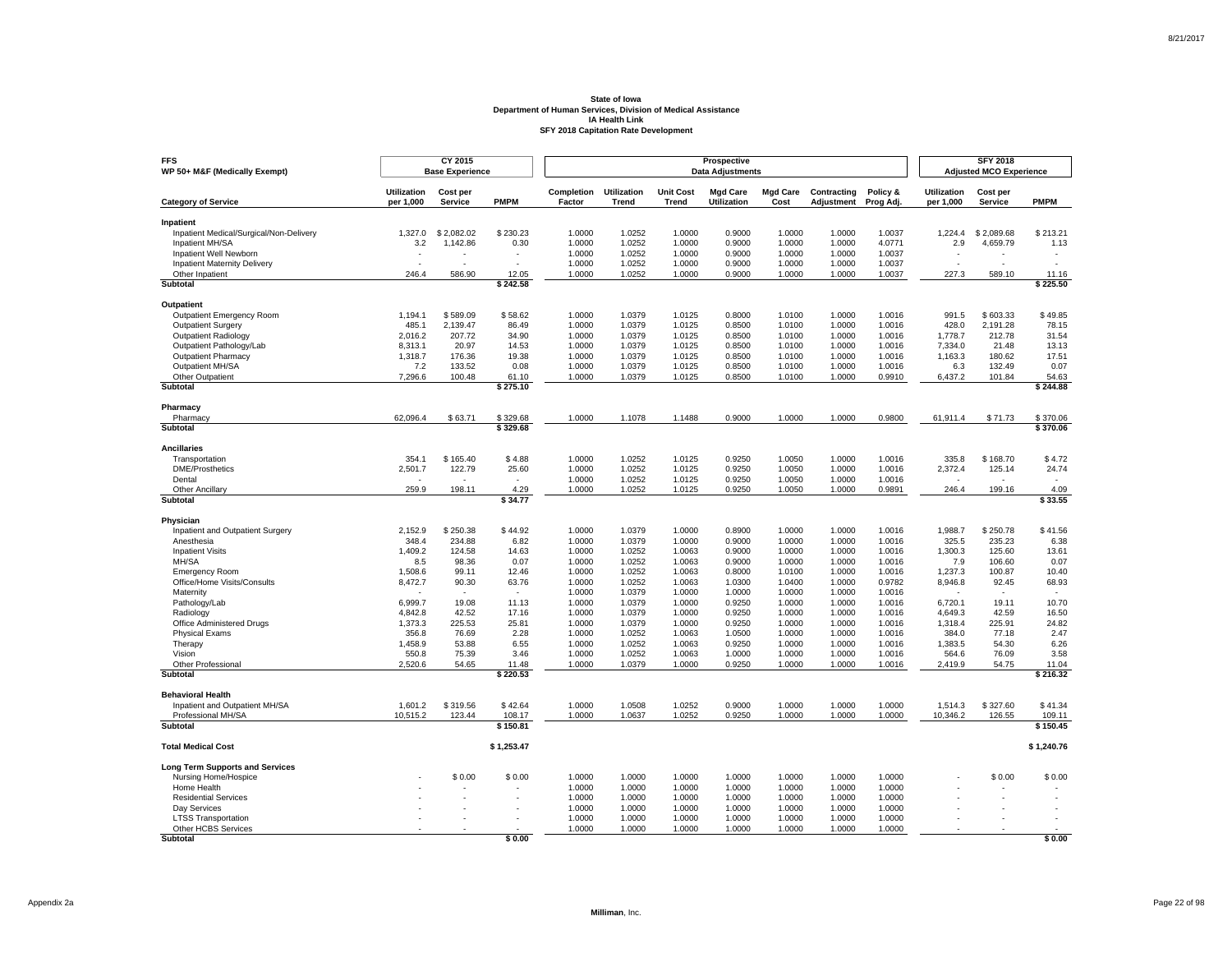| <b>FFS</b><br>WP 19-24 F (Non-Medically Exempt)      |                                 | CY 2015<br><b>Base Experience</b> |                 |                      |                             |                                  | Prospective<br><b>Data Adjustments</b> |                         |                           |                       |                                 | <b>SFY 2018</b><br><b>Adjusted MCO Experience</b> |                          |
|------------------------------------------------------|---------------------------------|-----------------------------------|-----------------|----------------------|-----------------------------|----------------------------------|----------------------------------------|-------------------------|---------------------------|-----------------------|---------------------------------|---------------------------------------------------|--------------------------|
| <b>Category of Service</b>                           | <b>Utilization</b><br>per 1,000 | Cost per<br><b>Service</b>        | <b>PMPM</b>     | Completion<br>Factor | <b>Utilization</b><br>Trend | <b>Unit Cost</b><br><b>Trend</b> | <b>Mgd Care</b><br>Utilization         | <b>Mgd Care</b><br>Cost | Contracting<br>Adjustment | Policy &<br>Prog Adj. | <b>Utilization</b><br>per 1,000 | Cost per<br>Service                               | <b>PMPM</b>              |
|                                                      |                                 |                                   |                 |                      |                             |                                  |                                        |                         |                           |                       |                                 |                                                   |                          |
| Inpatient<br>Inpatient Medical/Surgical/Non-Delivery | 105.8                           | \$2.077.10                        | \$18.32         | 1.0000               | 1.0252                      | 1.0000                           | 0.9000                                 | 1.0000                  | 1.0000                    | 1.0037                | 97.7                            | \$2.085.19                                        | \$16.97                  |
| Inpatient MH/SA                                      | 1.1                             | 660.55                            | 0.06            | 1.0000               | 1.0252                      | 1.0000                           | 0.9000                                 | 1.0000                  | 1.0000                    | 4.0771                | 1.0                             | 2,732.67                                          | 0.23                     |
| Inpatient Well Newborn                               |                                 |                                   |                 | 1.0000               | 1.0252                      | 1.0000                           | 0.9000                                 | 1.0000                  | 1.0000                    | 1.0037                |                                 |                                                   |                          |
| <b>Inpatient Maternity Delivery</b>                  | $\overline{a}$                  |                                   | $\overline{a}$  | 1.0000               | 1.0252                      | 1.0000                           | 0.9000                                 | 1.0000                  | 1.0000                    | 1.0037                | ÷.                              |                                                   | $\overline{\phantom{a}}$ |
| Other Inpatient                                      | 7.1                             | 1.164.56                          | 0.69            | 1.0000               | 1.0252                      | 1.0000                           | 0.9000                                 | 1.0000                  | 1.0000                    | 1.0037                | 6.6                             | 1.170.73                                          | 0.64                     |
| Subtotal                                             |                                 |                                   | \$19.07         |                      |                             |                                  |                                        |                         |                           |                       |                                 |                                                   | \$17.84                  |
| Outpatient                                           |                                 |                                   |                 |                      |                             |                                  |                                        |                         |                           |                       |                                 |                                                   |                          |
| <b>Outpatient Emergency Room</b>                     | 933.3                           | \$374.41                          | \$29.12         | 1.0000               | 1.0379                      | 1.0125                           | 0.8000                                 | 1.0100                  | 1.0000                    | 1.0016                | 775.0                           | \$383.56                                          | \$24.77                  |
| <b>Outpatient Surgery</b>                            | 66.3                            | 2,363.06                          | 13.05           | 1.0000               | 1.0379                      | 1.0125                           | 0.8500                                 | 1.0100                  | 1.0000                    | 1.0016                | 58.5                            | 2,420.12                                          | 11.79                    |
| <b>Outpatient Radiology</b>                          | 361.9                           | 211.88                            | 6.39            | 1.0000               | 1.0379                      | 1.0125                           | 0.8500                                 | 1.0100                  | 1.0000                    | 1.0016                | 319.3                           | 216.86                                            | 5.77                     |
| Outpatient Pathology/Lab                             | 3,029.8                         | 26.81                             | 6.77            | 1.0000               | 1.0379                      | 1.0125                           | 0.8500                                 | 1.0100                  | 1.0000                    | 1.0016                | 2,672.9                         | 27.48                                             | 6.12                     |
| <b>Outpatient Pharmacy</b>                           | 201.9                           | 246.63                            | 4.15            | 1.0000               | 1.0379                      | 1.0125                           | 0.8500                                 | 1.0100                  | 1.0000                    | 1.0016                | 178.1                           | 252.61                                            | 3.75                     |
| Outpatient MH/SA                                     | 0.6                             | 187.50                            | 0.01            | 1.0000               | 1.0379                      | 1.0125                           | 0.8500                                 | 1.0100                  | 1.0000                    | 1.0016                | 0.6                             | 214.29                                            | 0.01                     |
| Other Outpatient<br>Subtotal                         | 925.0                           | 69.66                             | 5.37<br>\$64.86 | 1.0000               | 1.0379                      | 1.0125                           | 0.8500                                 | 1.0100                  | 1.0000                    | 0.9910                | 816.1                           | 70.58                                             | 4.80<br>\$57.01          |
|                                                      |                                 |                                   |                 |                      |                             |                                  |                                        |                         |                           |                       |                                 |                                                   |                          |
| Pharmacy<br>Pharmacy                                 | 8,552.6                         | \$46.61                           | \$33.22         | 1.0000               | 1.1078                      | 1.1488                           | 0.9000                                 | 1.0000                  | 1.0000                    | 0.9800                | 8,527.1                         | \$52.48                                           | \$37.29                  |
| Subtotal                                             |                                 |                                   | \$33.22         |                      |                             |                                  |                                        |                         |                           |                       |                                 |                                                   | \$37.29                  |
| <b>Ancillaries</b>                                   |                                 |                                   |                 |                      |                             |                                  |                                        |                         |                           |                       |                                 |                                                   |                          |
| Transportation                                       | 41.0                            | \$175.52                          | \$0.60          | 1.0000               | 1.0252                      | 1.0125                           | 0.9250                                 | 1.0050                  | 1.0000                    | 1.0016                | 38.9                            | \$178.92                                          | \$0.58                   |
| <b>DME/Prosthetics</b>                               | 144.2                           | 116.49                            | 1.40            | 1.0000               | 1.0252                      | 1.0125                           | 0.9250                                 | 1.0050                  | 1.0000                    | 1.0016                | 136.8                           | 118.45                                            | 1.35                     |
| Dental                                               | 24.6                            | 14.63                             | 0.03            | 1.0000               | 1.0252                      | 1.0125                           | 0.9250                                 | 1.0050                  | 1.0000                    | 1.0016                | 23.3                            | 15.42                                             | 0.03                     |
| <b>Other Ancillary</b><br>Subtotal                   | 2.9                             | 123.29                            | 0.03<br>\$2.06  | 1.0000               | 1.0252                      | 1.0125                           | 0.9250                                 | 1.0050                  | 1.0000                    | 0.9891                | 2.8                             | 129.96                                            | 0.03                     |
|                                                      |                                 |                                   |                 |                      |                             |                                  |                                        |                         |                           |                       |                                 |                                                   | \$1.99                   |
| Physician                                            |                                 |                                   |                 |                      |                             |                                  |                                        |                         |                           |                       |                                 |                                                   |                          |
| Inpatient and Outpatient Surgery                     | 369.8                           | \$202.52                          | \$6.24          | 1.0000               | 1.0379                      | 1.0000                           | 0.8800                                 | 1.0000                  | 1.0000                    | 1.0016                | 337.7                           | \$202.90                                          | \$5.71                   |
| Anesthesia                                           | 75.3                            | 219.92                            | 1.38            | 1.0000               | 1.0379                      | 1.0000                           | 0.9000                                 | 1.0000                  | 1.0000                    | 1.0016                | 70.3                            | 220.07                                            | 1.29                     |
| <b>Inpatient Visits</b>                              | 91.9                            | 133.20                            | 1.02            | 1.0000               | 1.0252                      | 1.0063                           | 0.9000                                 | 1.0000                  | 1.0000                    | 1.0016                | 84.8                            | 134.45                                            | 0.95<br>0.07             |
| MH/SA<br><b>Emergency Room</b>                       | 16.0<br>895.9                   | 60.19<br>79.29                    | 0.08<br>5.92    | 1.0000<br>1.0000     | 1.0252<br>1.0252            | 1.0063<br>1.0063                 | 0.9000<br>0.8000                       | 1.0000<br>1.0100        | 1.0000<br>1.0000          | 1.0016<br>1.0016      | 14.7<br>734.8                   | 57.07<br>80.67                                    | 4.94                     |
| Office/Home Visits/Consults                          | 3,278.8                         | 86.78                             | 23.71           | 1.0000               | 1.0252                      | 1.0063                           | 1.0300                                 | 1.0400                  | 1.0000                    | 0.9782                | 3,462.3                         | 88.83                                             | 25.63                    |
| Maternity                                            | 56.8                            | 124.67                            | 0.59            | 1.0000               | 1.0379                      | 1.0000                           | 1.0000                                 | 1.0000                  | 1.0000                    | 1.0016                | 58.9                            | 124.19                                            | 0.61                     |
| Pathology/Lab                                        | 3,451.6                         | 19.99                             | 5.75            | 1.0000               | 1.0379                      | 1.0000                           | 0.9250                                 | 1.0000                  | 1.0000                    | 1.0016                | 3,313.7                         | 20.03                                             | 5.53                     |
| Radiology                                            | 1,282.4                         | 43.98                             | 4.70            | 1.0000               | 1.0379                      | 1.0000                           | 0.9250                                 | 1.0000                  | 1.0000                    | 1.0016                | 1,231.2                         | 44.06                                             | 4.52                     |
| Office Administered Drugs                            | 681.6                           | 52.64                             | 2.99            | 1.0000               | 1.0379                      | 1.0000                           | 0.9250                                 | 1.0000                  | 1.0000                    | 1.0016                | 654.4                           | 52.81                                             | 2.88                     |
| <b>Physical Exams</b>                                | 400.2                           | 81.86                             | 2.73            | 1.0000               | 1.0252                      | 1.0063                           | 1.0500                                 | 1.0000                  | 1.0000                    | 1.0016                | 430.8                           | 82.45                                             | 2.96                     |
| Therapy                                              | 751.6                           | 45.34                             | 2.84            | 1.0000               | 1.0252                      | 1.0063                           | 0.9250                                 | 1.0000                  | 1.0000                    | 1.0016                | 712.8                           | 45.62                                             | 2.71                     |
| Vision                                               | 253.5                           | 70.05                             | 1.48            | 1.0000               | 1.0252                      | 1.0063                           | 1.0000                                 | 1.0000                  | 1.0000                    | 1.0016                | 259.9                           | 70.64                                             | 1.53                     |
| Other Professional<br>Subtotal                       | 375.3                           | 105.51                            | 3.30<br>\$62.73 | 1.0000               | 1.0379                      | 1.0000                           | 0.9250                                 | 1.0000                  | 1.0000                    | 1.0016                | 360.3                           | 105.57                                            | 3.17<br>\$62.50          |
|                                                      |                                 |                                   |                 |                      |                             |                                  |                                        |                         |                           |                       |                                 |                                                   |                          |
| <b>Behavioral Health</b>                             |                                 |                                   |                 |                      |                             |                                  |                                        |                         |                           |                       |                                 |                                                   |                          |
| Inpatient and Outpatient MH/SA<br>Professional MH/SA | 160.8<br>1,114.2                | \$361.17<br>108.24                | \$4.84<br>10.05 | 1.0000<br>1.0000     | 1.0508<br>1.0637            | 1.0252<br>1.0252                 | 0.9000<br>0.9250                       | 1.0000<br>1.0000        | 1.0000<br>1.0000          | 1.0000<br>1.0000      | 152.1<br>1,096.3                | \$370.07<br>110.99                                | \$4.69<br>10.14          |
| <b>Subtotal</b>                                      |                                 |                                   | \$14.89         |                      |                             |                                  |                                        |                         |                           |                       |                                 |                                                   | \$14.83                  |
| <b>Total Medical Cost</b>                            |                                 |                                   | \$196.83        |                      |                             |                                  |                                        |                         |                           |                       |                                 |                                                   | \$191.46                 |
| <b>Long Term Supports and Services</b>               |                                 |                                   |                 |                      |                             |                                  |                                        |                         |                           |                       |                                 |                                                   |                          |
| Nursing Home/Hospice                                 |                                 | \$0.00                            | \$0.00          | 1.0000               | 1.0000                      | 1.0000                           | 1.0000                                 | 1.0000                  | 1.0000                    | 1.0000                |                                 | \$0.00                                            | \$0.00                   |
| Home Health                                          |                                 |                                   |                 | 1.0000               | 1.0000                      | 1.0000                           | 1.0000                                 | 1.0000                  | 1.0000                    | 1.0000                |                                 |                                                   |                          |
| <b>Residential Services</b>                          |                                 |                                   |                 | 1.0000               | 1.0000                      | 1.0000                           | 1.0000                                 | 1.0000                  | 1.0000                    | 1.0000                |                                 |                                                   |                          |
| Dav Services                                         |                                 |                                   |                 | 1.0000               | 1.0000                      | 1.0000                           | 1.0000                                 | 1.0000                  | 1.0000                    | 1.0000                |                                 |                                                   |                          |
| <b>LTSS Transportation</b>                           |                                 |                                   |                 | 1.0000               | 1.0000                      | 1.0000                           | 1.0000                                 | 1.0000                  | 1.0000                    | 1.0000                |                                 |                                                   |                          |
| Other HCBS Services                                  |                                 |                                   |                 | 1.0000               | 1.0000                      | 1.0000                           | 1.0000                                 | 1.0000                  | 1.0000                    | 1.0000                |                                 |                                                   |                          |
| Subtotal                                             |                                 |                                   | \$0.00          |                      |                             |                                  |                                        |                         |                           |                       |                                 |                                                   | \$0.00                   |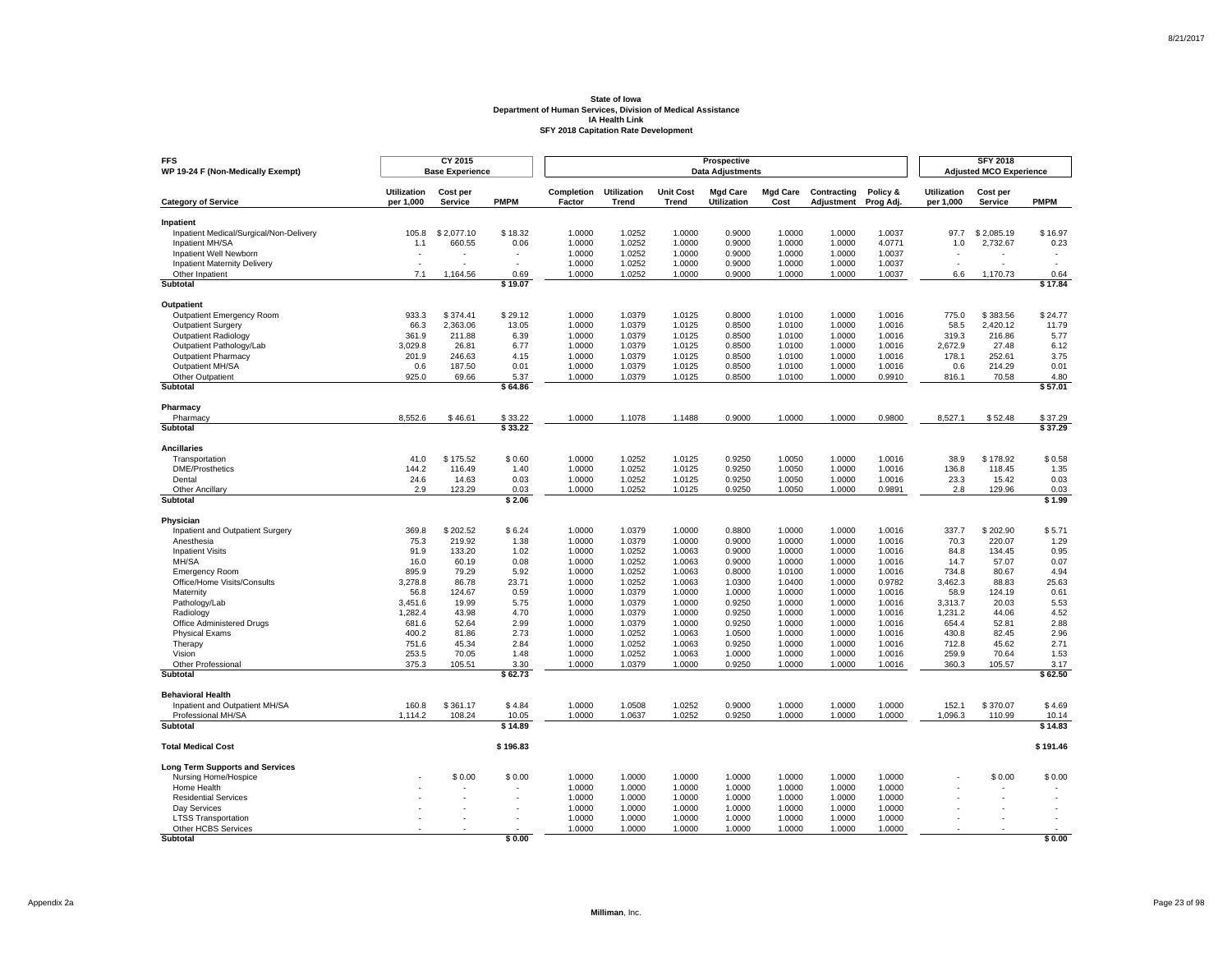| <b>FFS</b><br>WP 19-24 M (Non-Medically Exempt)      |                                 | CY 2015<br><b>Base Experience</b> |                          |                      |                             |                                  | Prospective<br><b>Data Adjustments</b> |                         |                                  |                       |                                 | <b>SFY 2018</b><br><b>Adjusted MCO Experience</b> |              |
|------------------------------------------------------|---------------------------------|-----------------------------------|--------------------------|----------------------|-----------------------------|----------------------------------|----------------------------------------|-------------------------|----------------------------------|-----------------------|---------------------------------|---------------------------------------------------|--------------|
| <b>Category of Service</b>                           | <b>Utilization</b><br>per 1,000 | Cost per<br><b>Service</b>        | <b>PMPM</b>              | Completion<br>Factor | <b>Utilization</b><br>Trend | <b>Unit Cost</b><br><b>Trend</b> | <b>Mgd Care</b><br>Utilization         | <b>Mgd Care</b><br>Cost | Contracting<br><b>Adjustment</b> | Policy &<br>Prog Adj. | <b>Utilization</b><br>per 1,000 | Cost per<br><b>Service</b>                        | <b>PMPM</b>  |
|                                                      |                                 |                                   |                          |                      |                             |                                  |                                        |                         |                                  |                       |                                 |                                                   |              |
| Inpatient<br>Inpatient Medical/Surgical/Non-Delivery | 119.4                           | \$2.208.23                        | \$21.97                  | 1.0000               | 1.0252                      | 1.0000                           | 0.9000                                 | 1.0000                  | 1.0000                           | 1.0037                | 110.2                           | \$2.216.78                                        | \$20.35      |
| Inpatient MH/SA                                      | 1.9                             | 1,102.70                          | 0.17                     | 1.0000               | 1.0252                      | 1.0000                           | 0.9000                                 | 1.0000                  | 1.0000                           | 4.0771                | 1.7                             | 4,491.23                                          | 0.64         |
| Inpatient Well Newborn                               |                                 |                                   |                          | 1.0000               | 1.0252                      | 1.0000                           | 0.9000                                 | 1.0000                  | 1.0000                           | 1.0037                |                                 |                                                   |              |
| <b>Inpatient Maternity Delivery</b>                  |                                 |                                   |                          | 1.0000               | 1.0252                      | 1.0000                           | 0.9000                                 | 1.0000                  | 1.0000                           | 1.0037                | $\overline{\phantom{a}}$        |                                                   |              |
| Other Inpatient                                      | 2.0                             | 1.340.10                          | 0.22                     | 1.0000               | 1.0252                      | 1.0000                           | 0.9000                                 | 1.0000                  | 1.0000                           | 1.0037                | 1.8                             | 1.318.68                                          | 0.20         |
| Subtotal                                             |                                 |                                   | \$22.36                  |                      |                             |                                  |                                        |                         |                                  |                       |                                 |                                                   | \$21.19      |
| Outpatient                                           |                                 |                                   |                          |                      |                             |                                  |                                        |                         |                                  |                       |                                 |                                                   |              |
| Outpatient Emergency Room                            | 665.4                           | \$399.09                          | \$22.13                  | 1.0000               | 1.0379                      | 1.0125                           | 0.8000                                 | 1.0100                  | 1.0000                           | 1.0016                | 552.5                           | \$408.76                                          | \$18.82      |
| <b>Outpatient Surgery</b>                            | 44.8                            | 2,571.43                          | 9.60                     | 1.0000               | 1.0379                      | 1.0125                           | 0.8500                                 | 1.0100                  | 1.0000                           | 1.0016                | 39.5                            | 2.632.59                                          | 8.67         |
| <b>Outpatient Radiology</b>                          | 170.2                           | 186.81                            | 2.65                     | 1.0000               | 1.0379                      | 1.0125                           | 0.8500                                 | 1.0100                  | 1.0000                           | 1.0016                | 150.2                           | 190.97                                            | 2.39         |
| Outpatient Pathology/Lab                             | 993.7                           | 25.60                             | 2.12                     | 1.0000               | 1.0379                      | 1.0125                           | 0.8500                                 | 1.0100                  | 1.0000                           | 1.0016                | 876.6                           | 26.28                                             | 1.92         |
| <b>Outpatient Pharmacy</b>                           | 135.8                           | 293.46                            | 3.32                     | 1.0000               | 1.0379                      | 1.0125                           | 0.8500                                 | 1.0100                  | 1.0000                           | 1.0016                | 119.8                           | 300.58                                            | 3.00         |
| Outpatient MH/SA                                     | 0.5                             | 244.90                            | 0.01                     | 1.0000               | 1.0379                      | 1.0125                           | 0.8500                                 | 1.0100                  | 1.0000                           | 1.0016                | 0.4                             | 279.07                                            | 0.01         |
| Other Outpatient                                     | 557.0                           | 80.58                             | 3.74                     | 1.0000               | 1.0379                      | 1.0125                           | 0.8500                                 | 1.0100                  | 1.0000                           | 0.9910                | 491.4                           | 81.57                                             | 3.34         |
| <b>Subtotal</b>                                      |                                 |                                   | \$43.57                  |                      |                             |                                  |                                        |                         |                                  |                       |                                 |                                                   | \$38.15      |
| Pharmacy                                             |                                 |                                   |                          |                      |                             |                                  |                                        |                         |                                  |                       |                                 |                                                   |              |
| Pharmacy                                             | 4,603.2                         | \$74.48                           | \$28.57                  | 1.0000               | 1.1078                      | 1.1488                           | 0.9000                                 | 1.0000                  | 1.0000                           | 0.9800                | 4,589.5                         | \$83.85                                           | \$32.07      |
| Subtotal                                             |                                 |                                   | \$28.57                  |                      |                             |                                  |                                        |                         |                                  |                       |                                 |                                                   | \$32.07      |
| <b>Ancillaries</b>                                   |                                 |                                   |                          |                      |                             |                                  |                                        |                         |                                  |                       |                                 |                                                   |              |
| Transportation                                       | 54.8                            | \$175.28                          | \$0.80                   | 1.0000               | 1.0252                      | 1.0125                           | 0.9250                                 | 1.0050                  | 1.0000                           | 1.0016                | 51.9                            | \$177.90                                          | \$0.77       |
| <b>DME/Prosthetics</b>                               | 137.5                           | 154.48                            | 1.77                     | 1.0000               | 1.0252                      | 1.0125                           | 0.9250                                 | 1.0050                  | 1.0000                           | 1.0016                | 130.4                           | 157.39                                            | 1.71         |
| Dental<br><b>Other Ancillary</b>                     | 0.3<br>$\sim$                   | ٠                                 | $\overline{\phantom{a}}$ | 1.0000<br>1.0000     | 1.0252<br>1.0252            | 1.0125<br>1.0125                 | 0.9250<br>0.9250                       | 1.0050<br>1.0050        | 1.0000<br>1.0000                 | 1.0016<br>0.9891      | 0.2<br>$\sim$                   | ÷.                                                |              |
| Subtotal                                             |                                 |                                   | \$2.57                   |                      |                             |                                  |                                        |                         |                                  |                       |                                 |                                                   | \$2.48       |
|                                                      |                                 |                                   |                          |                      |                             |                                  |                                        |                         |                                  |                       |                                 |                                                   |              |
| Physician<br>Inpatient and Outpatient Surgery        | 270.3                           | \$238.40                          | \$5.37                   | 1.0000               | 1.0379                      | 1.0000                           | 0.8900                                 | 1.0000                  | 1.0000                           | 1.0016                | 249.7                           | \$238.87                                          | \$4.97       |
| Anesthesia                                           | 56.1                            | 241.58                            | 1.13                     | 1.0000               | 1.0379                      | 1.0000                           | 0.9000                                 | 1.0000                  | 1.0000                           | 1.0016                | 52.4                            | 242.61                                            | 1.06         |
| <b>Inpatient Visits</b>                              | 108.0                           | 132.28                            | 1.19                     | 1.0000               | 1.0252                      | 1.0063                           | 0.9000                                 | 1.0000                  | 1.0000                           | 1.0016                | 99.6                            | 133.73                                            | 1.11         |
| MH/SA                                                | 1.5                             | 81.08                             | 0.01                     | 1.0000               | 1.0252                      | 1.0063                           | 0.9000                                 | 1.0000                  | 1.0000                           | 1.0016                | 1.4                             | 87.59                                             | 0.01         |
| <b>Emergency Room</b>                                | 639.9                           | 76.70                             | 4.09                     | 1.0000               | 1.0252                      | 1.0063                           | 0.8000                                 | 1.0100                  | 1.0000                           | 1.0016                | 524.8                           | 77.97                                             | 3.41         |
| Office/Home Visits/Consults                          | 1,606.8                         | 86.78                             | 11.62                    | 1.0000               | 1.0252                      | 1.0063                           | 1.0300                                 | 1.0400                  | 1.0000                           | 0.9782                | 1,696.7                         | 88.83                                             | 12.56        |
| Maternity                                            |                                 |                                   |                          | 1.0000               | 1.0379                      | 1.0000                           | 1.0000                                 | 1.0000                  | 1.0000                           | 1.0016                |                                 |                                                   |              |
| Pathology/Lab                                        | 883.9                           | 17.38                             | 1.28                     | 1.0000               | 1.0379                      | 1.0000                           | 0.9250                                 | 1.0000                  | 1.0000                           | 1.0016                | 848.6                           | 17.39                                             | 1.23         |
| Radiology                                            | 857.7                           | 33.86                             | 2.42                     | 1.0000               | 1.0379                      | 1.0000                           | 0.9250                                 | 1.0000                  | 1.0000                           | 1.0016                | 823.4                           | 33.96                                             | 2.33         |
| Office Administered Drugs                            | 134.7                           | 88.22                             | 0.99                     | 1.0000               | 1.0379                      | 1.0000                           | 0.9250                                 | 1.0000                  | 1.0000                           | 1.0016                | 129.3                           | 88.18                                             | 0.95         |
| <b>Physical Exams</b>                                | 150.3                           | 90.23                             | 1.13                     | 1.0000               | 1.0252                      | 1.0063                           | 1.0500                                 | 1.0000                  | 1.0000                           | 1.0016                | 161.8                           | 91.24                                             | 1.23         |
| Therapy<br>Vision                                    | 446.7<br>156.0                  | 47.82<br>71.56                    | 1.78<br>0.93             | 1.0000<br>1.0000     | 1.0252<br>1.0252            | 1.0063<br>1.0063                 | 0.9250<br>1.0000                       | 1.0000<br>1.0000        | 1.0000<br>1.0000                 | 1.0016<br>1.0016      | 423.6<br>159.9                  | 48.16<br>72.05                                    | 1.70<br>0.96 |
| Other Professional                                   | 237.2                           | 50.59                             | 1.00                     | 1.0000               | 1.0379                      | 1.0000                           | 0.9250                                 | 1.0000                  | 1.0000                           | 1.0016                | 227.7                           | 50.59                                             | 0.96         |
| Subtotal                                             |                                 |                                   | \$32.94                  |                      |                             |                                  |                                        |                         |                                  |                       |                                 |                                                   | \$32.48      |
| <b>Behavioral Health</b>                             |                                 |                                   |                          |                      |                             |                                  |                                        |                         |                                  |                       |                                 |                                                   |              |
| Inpatient and Outpatient MH/SA                       | 316.5                           | \$210.45                          | \$5.55                   | 1.0000               | 1.0508                      | 1.0252                           | 0.9000                                 | 1.0000                  | 1.0000                           | 1.0000                | 299.3                           | \$215.72                                          | \$5.38       |
| Professional MH/SA                                   | 1,199.9                         | 103.31                            | 10.33                    | 1.0000               | 1.0637                      | 1.0252                           | 0.9250                                 | 1.0000                  | 1.0000                           | 1.0000                | 1,180.6                         | 105.92                                            | 10.42        |
| Subtotal                                             |                                 |                                   | \$15.88                  |                      |                             |                                  |                                        |                         |                                  |                       |                                 |                                                   | \$15.80      |
| <b>Total Medical Cost</b>                            |                                 |                                   | \$145.89                 |                      |                             |                                  |                                        |                         |                                  |                       |                                 |                                                   | \$142.17     |
| <b>Long Term Supports and Services</b>               |                                 |                                   |                          |                      |                             |                                  |                                        |                         |                                  |                       |                                 |                                                   |              |
| Nursing Home/Hospice                                 |                                 | \$0.00                            | \$0.00                   | 1.0000               | 1.0000                      | 1.0000                           | 1.0000                                 | 1.0000                  | 1.0000                           | 1.0000                |                                 | \$0.00                                            | \$0.00       |
| Home Health                                          |                                 |                                   |                          | 1.0000               | 1.0000                      | 1.0000                           | 1.0000                                 | 1.0000                  | 1.0000                           | 1.0000                |                                 |                                                   |              |
| <b>Residential Services</b>                          |                                 |                                   |                          | 1.0000               | 1.0000                      | 1.0000                           | 1.0000                                 | 1.0000                  | 1.0000                           | 1.0000                |                                 |                                                   |              |
| Dav Services                                         |                                 |                                   |                          | 1.0000               | 1.0000                      | 1.0000                           | 1.0000                                 | 1.0000                  | 1.0000                           | 1.0000                |                                 |                                                   |              |
| <b>LTSS Transportation</b>                           |                                 |                                   |                          | 1.0000               | 1.0000                      | 1.0000                           | 1.0000                                 | 1.0000                  | 1.0000                           | 1.0000                |                                 |                                                   |              |
| Other HCBS Services<br>Subtotal                      |                                 |                                   | \$0.00                   | 1.0000               | 1.0000                      | 1.0000                           | 1.0000                                 | 1.0000                  | 1.0000                           | 1.0000                |                                 |                                                   | \$0.00       |
|                                                      |                                 |                                   |                          |                      |                             |                                  |                                        |                         |                                  |                       |                                 |                                                   |              |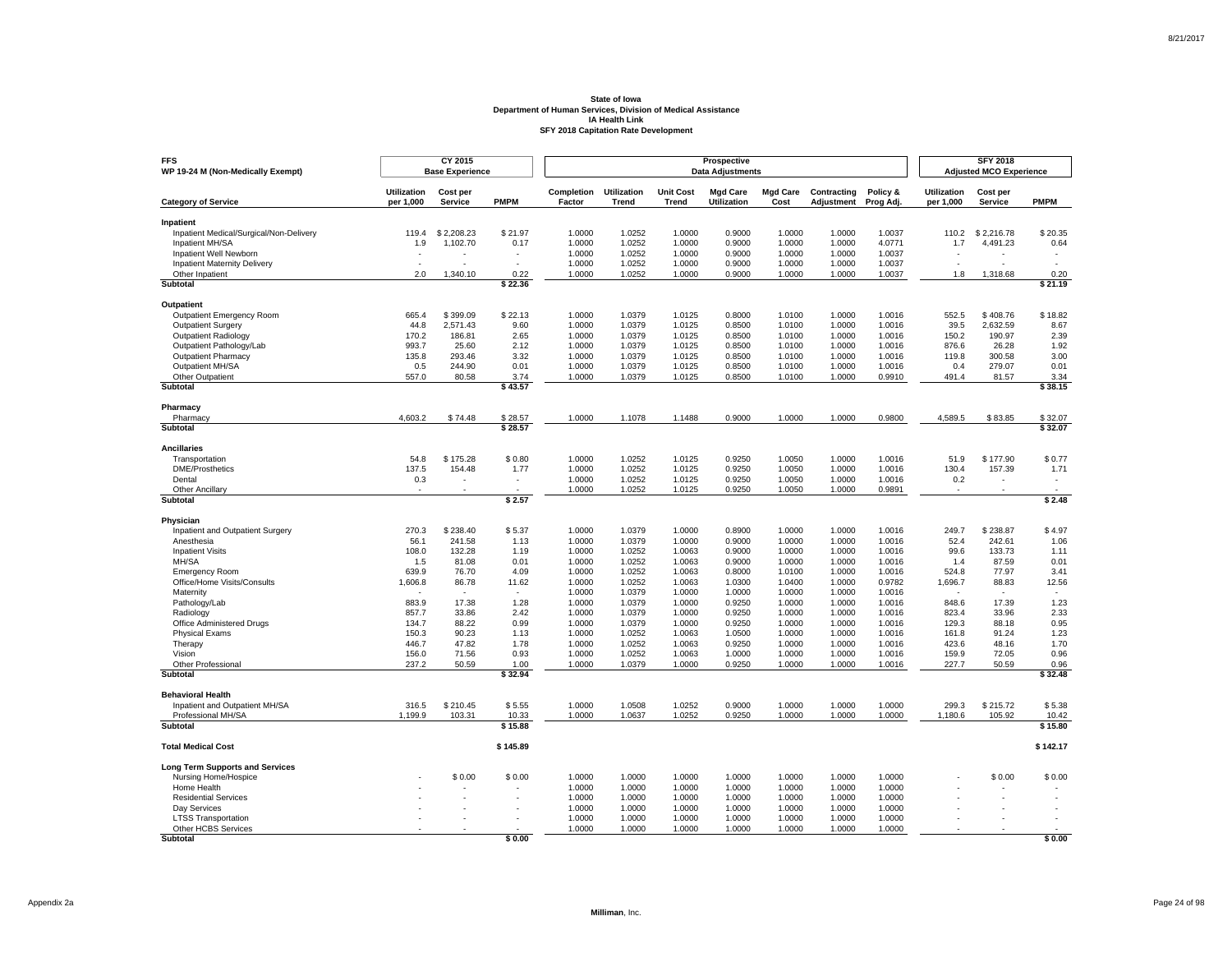| <b>FFS</b><br>WP 25-34 F (Non-Medically Exempt)        |                                 | CY 2015<br><b>Base Experience</b> |                |                      |                             |                                  | Prospective<br><b>Data Adjustments</b> |                         |                           |                       |                                 | <b>SFY 2018</b><br><b>Adjusted MCO Experience</b> |                |
|--------------------------------------------------------|---------------------------------|-----------------------------------|----------------|----------------------|-----------------------------|----------------------------------|----------------------------------------|-------------------------|---------------------------|-----------------------|---------------------------------|---------------------------------------------------|----------------|
| <b>Category of Service</b>                             | <b>Utilization</b><br>per 1,000 | Cost per<br><b>Service</b>        | <b>PMPM</b>    | Completion<br>Factor | <b>Utilization</b><br>Trend | <b>Unit Cost</b><br><b>Trend</b> | <b>Mgd Care</b><br>Utilization         | <b>Mgd Care</b><br>Cost | Contracting<br>Adjustment | Policy &<br>Prog Adj. | <b>Utilization</b><br>per 1,000 | Cost per<br>Service                               | <b>PMPM</b>    |
|                                                        |                                 |                                   |                |                      |                             |                                  |                                        |                         |                           |                       |                                 |                                                   |                |
| Inpatient<br>Inpatient Medical/Surgical/Non-Delivery   | 139.3                           | \$2.052.56                        | \$23.82        | 1.0000               | 1.0252                      | 1.0000                           | 0.9000                                 | 1.0000                  | 1.0000                    | 1.0037                | 128.5                           | \$2.060.24                                        | \$22.06        |
| Inpatient MH/SA                                        | 3.6                             | 793.39                            | 0.24           | 1.0000               | 1.0252                      | 1.0000                           | 0.9000                                 | 1.0000                  | 1.0000                    | 4.0771                | 3.4                             | 3,223.88                                          | 0.90           |
| Inpatient Well Newborn                                 |                                 |                                   |                | 1.0000               | 1.0252                      | 1.0000                           | 0.9000                                 | 1.0000                  | 1.0000                    | 1.0037                |                                 |                                                   |                |
| <b>Inpatient Maternity Delivery</b>                    | $\overline{a}$                  |                                   | ÷.             | 1.0000               | 1.0252                      | 1.0000                           | 0.9000                                 | 1.0000                  | 1.0000                    | 1.0037                | $\sim$                          |                                                   |                |
| Other Inpatient                                        | 7.2                             | 1.721.45                          | 1.03           | 1.0000               | 1.0252                      | 1.0000                           | 0.9000                                 | 1.0000                  | 1.0000                    | 1.0037                | 6.6                             | 1.722.05                                          | 0.95           |
| Subtotal                                               |                                 |                                   | \$25.09        |                      |                             |                                  |                                        |                         |                           |                       |                                 |                                                   | \$23.91        |
| Outpatient                                             |                                 |                                   |                |                      |                             |                                  |                                        |                         |                           |                       |                                 |                                                   |                |
| <b>Outpatient Emergency Room</b>                       | 910.0                           | \$419.86                          | \$31.84        | 1.0000               | 1.0379                      | 1.0125                           | 0.8000                                 | 1.0100                  | 1.0000                    | 1.0016                | 755.6                           | \$430.07                                          | \$27.08        |
| <b>Outpatient Surgery</b>                              | 120.2                           | 2,702.62                          | 27.06          | 1.0000               | 1.0379                      | 1.0125                           | 0.8500                                 | 1.0100                  | 1.0000                    | 1.0016                | 106.0                           | 2,767.92                                          | 24.45          |
| <b>Outpatient Radiology</b>                            | 492.5                           | 228.04                            | 9.36           | 1.0000               | 1.0379                      | 1.0125                           | 0.8500                                 | 1.0100                  | 1.0000                    | 1.0016                | 434.5                           | 233.63                                            | 8.46           |
| Outpatient Pathology/Lab<br><b>Outpatient Pharmacy</b> | 3,242.3<br>241.8                | 25.91<br>120.60                   | 7.00<br>2.43   | 1.0000<br>1.0000     | 1.0379<br>1.0379            | 1.0125<br>1.0125                 | 0.8500<br>0.8500                       | 1.0100<br>1.0100        | 1.0000<br>1.0000          | 1.0016<br>1.0016      | 2,860.4<br>213.3                | 26.56<br>123.76                                   | 6.33<br>2.20   |
| Outpatient MH/SA                                       | 1.1                             | 108.11                            | 0.01           | 1.0000               | 1.0379                      | 1.0125                           | 0.8500                                 | 1.0100                  | 1.0000                    | 1.0016                | 1.0                             | 122.45                                            | 0.01           |
| Other Outpatient                                       | 1,350.7                         | 72.14                             | 8.12           | 1.0000               | 1.0379                      | 1.0125                           | 0.8500                                 | 1.0100                  | 1.0000                    | 0.9910                | 1,191.6                         | 73.11                                             | 7.26           |
| Subtotal                                               |                                 |                                   | \$85.82        |                      |                             |                                  |                                        |                         |                           |                       |                                 |                                                   | \$75.79        |
| Pharmacy                                               |                                 |                                   |                |                      |                             |                                  |                                        |                         |                           |                       |                                 |                                                   |                |
| Pharmacy                                               | 12,289.6                        | \$45.18                           | \$46.27        | 1.0000               | 1.1078                      | 1.1488                           | 0.9000                                 | 1.0000                  | 1.0000                    | 0.9800                | 12,253.0                        | \$50.87                                           | \$51.94        |
| Subtotal                                               |                                 |                                   | \$46.27        |                      |                             |                                  |                                        |                         |                           |                       |                                 |                                                   | \$51.94        |
| <b>Ancillaries</b>                                     |                                 |                                   |                |                      |                             |                                  |                                        |                         |                           |                       |                                 |                                                   |                |
| Transportation                                         | 53.5                            | \$168.13                          | \$0.75         | 1.0000               | 1.0252                      | 1.0125                           | 0.9250                                 | 1.0050                  | 1.0000                    | 1.0016                | 50.8                            | \$170.21                                          | \$0.72         |
| <b>DME/Prosthetics</b>                                 | 232.5                           | 126.99                            | 2.46           | 1.0000               | 1.0252                      | 1.0125                           | 0.9250                                 | 1.0050                  | 1.0000                    | 1.0016                | 220.4                           | 129.56                                            | 2.38           |
| Dental                                                 | 11.0                            | 10.95                             | 0.01           | 1.0000               | 1.0252                      | 1.0125                           | 0.9250                                 | 1.0050                  | 1.0000                    | 1.0016                | 10.4                            | 11.55                                             | 0.01           |
| <b>Other Ancillary</b><br>Subtotal                     | 0.8                             | 148.15                            | 0.01<br>\$3.23 | 1.0000               | 1.0252                      | 1.0125                           | 0.9250                                 | 1.0050                  | 1.0000                    | 0.9891                | 0.8                             | 155.84                                            | 0.01<br>\$3.12 |
|                                                        |                                 |                                   |                |                      |                             |                                  |                                        |                         |                           |                       |                                 |                                                   |                |
| Physician                                              |                                 |                                   |                |                      |                             |                                  |                                        |                         |                           |                       |                                 |                                                   |                |
| Inpatient and Outpatient Surgery                       | 565.1                           | \$229.13                          | \$10.79        | 1.0000               | 1.0379                      | 1.0000                           | 0.8800                                 | 1.0000                  | 1.0000                    | 1.0016                | 516.1                           | \$229.48                                          | \$9.87         |
| Anesthesia                                             | 121.1                           | 224.90<br>127.29                  | 2.27           | 1.0000               | 1.0379                      | 1.0000                           | 0.9000                                 | 1.0000<br>1.0000        | 1.0000                    | 1.0016                | 113.1                           | 224.85                                            | 2.12           |
| <b>Inpatient Visits</b><br>MH/SA                       | 134.8<br>10.4                   | 68.97                             | 1.43<br>0.06   | 1.0000<br>1.0000     | 1.0252<br>1.0252            | 1.0063<br>1.0063                 | 0.9000<br>0.9000                       | 1.0000                  | 1.0000<br>1.0000          | 1.0016<br>1.0016      | 124.4<br>9.6                    | 128.31<br>74.77                                   | 1.33<br>0.06   |
| <b>Emergency Room</b>                                  | 892.8                           | 82.26                             | 6.12           | 1.0000               | 1.0252                      | 1.0063                           | 0.8000                                 | 1.0100                  | 1.0000                    | 1.0016                | 732.3                           | 83.74                                             | 5.11           |
| Office/Home Visits/Consults                            | 3,899.7                         | 87.85                             | 28.55          | 1.0000               | 1.0252                      | 1.0063                           | 1.0300                                 | 1.0400                  | 1.0000                    | 0.9782                | 4,118.0                         | 89.93                                             | 30.86          |
| Maternity                                              | 38.6                            | 115.12                            | 0.37           | 1.0000               | 1.0379                      | 1.0000                           | 1.0000                                 | 1.0000                  | 1.0000                    | 1.0016                | 40.0                            | 113.91                                            | 0.38           |
| Pathology/Lab                                          | 3,593.9                         | 20.94                             | 6.27           | 1.0000               | 1.0379                      | 1.0000                           | 0.9250                                 | 1.0000                  | 1.0000                    | 1.0016                | 3.450.4                         | 20.97                                             | 6.03           |
| Radiology                                              | 1,585.3                         | 44.74                             | 5.91           | 1.0000               | 1.0379                      | 1.0000                           | 0.9250                                 | 1.0000                  | 1.0000                    | 1.0016                | 1,522.0                         | 44.78                                             | 5.68           |
| Office Administered Drugs                              | 572.6                           | 62.45                             | 2.98           | 1.0000               | 1.0379                      | 1.0000                           | 0.9250                                 | 1.0000                  | 1.0000                    | 1.0016                | 549.8                           | 62.64                                             | 2.87           |
| <b>Physical Exams</b>                                  | 398.8                           | 76.13                             | 2.53           | 1.0000               | 1.0252                      | 1.0063                           | 1.0500                                 | 1.0000                  | 1.0000                    | 1.0016                | 429.3                           | 76.59                                             | 2.74           |
| Therapy<br>Vision                                      | 1,045.2<br>192.6                | 45.92<br>73.51                    | 4.00<br>1.18   | 1.0000<br>1.0000     | 1.0252<br>1.0252            | 1.0063<br>1.0063                 | 0.9250<br>1.0000                       | 1.0000<br>1.0000        | 1.0000<br>1.0000          | 1.0016<br>1.0016      | 991.2<br>197.5                  | 46.25<br>74.13                                    | 3.82<br>1.22   |
| Other Professional                                     | 506.9                           | 89.49                             | 3.78           | 1.0000               | 1.0379                      | 1.0000                           | 0.9250                                 | 1.0000                  | 1.0000                    | 1.0016                | 486.7                           | 89.51                                             | 3.63           |
| Subtotal                                               |                                 |                                   | \$76.24        |                      |                             |                                  |                                        |                         |                           |                       |                                 |                                                   | \$75.72        |
| <b>Behavioral Health</b>                               |                                 |                                   |                |                      |                             |                                  |                                        |                         |                           |                       |                                 |                                                   |                |
| Inpatient and Outpatient MH/SA                         | 243.5                           | \$221.28                          | \$4.49         | 1.0000               | 1.0508                      | 1.0252                           | 0.9000                                 | 1.0000                  | 1.0000                    | 1.0000                | 230.3                           | \$226.69                                          | \$4.35         |
| Professional MH/SA                                     | 1,666.7                         | 98.78                             | 13.72          | 1.0000               | 1.0637                      | 1.0252                           | 0.9250                                 | 1.0000                  | 1.0000                    | 1.0000                | 1,639.9                         | 101.28                                            | 13.84          |
| <b>Subtotal</b>                                        |                                 |                                   | \$18.21        |                      |                             |                                  |                                        |                         |                           |                       |                                 |                                                   | \$18.19        |
| <b>Total Medical Cost</b>                              |                                 |                                   | \$254.86       |                      |                             |                                  |                                        |                         |                           |                       |                                 |                                                   | \$248.67       |
| <b>Long Term Supports and Services</b>                 |                                 |                                   |                |                      |                             |                                  |                                        |                         |                           |                       |                                 |                                                   |                |
| Nursing Home/Hospice                                   |                                 | \$0.00                            | \$0.00         | 1.0000               | 1.0000                      | 1.0000                           | 1.0000                                 | 1.0000                  | 1.0000                    | 1.0000                |                                 | \$0.00                                            | \$0.00         |
| Home Health                                            |                                 |                                   |                | 1.0000               | 1.0000                      | 1.0000                           | 1.0000                                 | 1.0000                  | 1.0000                    | 1.0000                |                                 |                                                   |                |
| <b>Residential Services</b>                            |                                 |                                   |                | 1.0000               | 1.0000                      | 1.0000                           | 1.0000                                 | 1.0000                  | 1.0000                    | 1.0000                |                                 |                                                   |                |
| Dav Services<br><b>LTSS Transportation</b>             |                                 |                                   |                | 1.0000<br>1.0000     | 1.0000<br>1.0000            | 1.0000<br>1.0000                 | 1.0000<br>1.0000                       | 1.0000<br>1.0000        | 1.0000<br>1.0000          | 1.0000<br>1.0000      |                                 |                                                   |                |
| Other HCBS Services                                    |                                 |                                   |                | 1.0000               | 1.0000                      | 1.0000                           | 1.0000                                 | 1.0000                  | 1.0000                    | 1.0000                |                                 |                                                   |                |
| Subtotal                                               |                                 |                                   | \$0.00         |                      |                             |                                  |                                        |                         |                           |                       |                                 |                                                   | \$0.00         |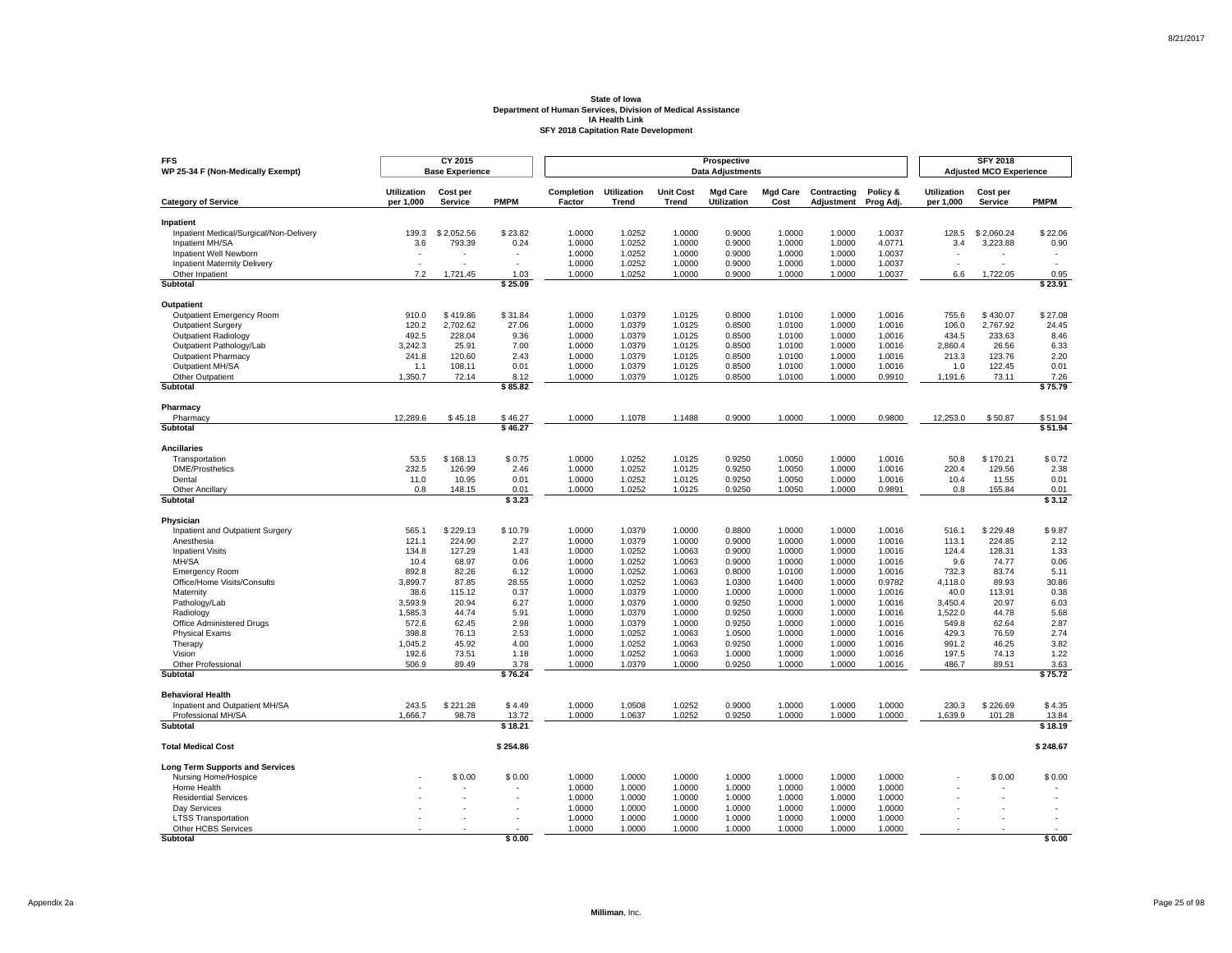| <b>FFS</b><br>WP 25-34 M (Non-Medically Exempt)      |                                 | CY 2015<br><b>Base Experience</b> |                  |                      |                                    |                           | Prospective<br><b>Data Adjustments</b> |                         |                           |                       |                                 | <b>SFY 2018</b><br><b>Adjusted MCO Experience</b> |                          |
|------------------------------------------------------|---------------------------------|-----------------------------------|------------------|----------------------|------------------------------------|---------------------------|----------------------------------------|-------------------------|---------------------------|-----------------------|---------------------------------|---------------------------------------------------|--------------------------|
| <b>Category of Service</b>                           | <b>Utilization</b><br>per 1,000 | Cost per<br>Service               | <b>PMPM</b>      | Completion<br>Factor | <b>Utilization</b><br><b>Trend</b> | <b>Unit Cost</b><br>Trend | <b>Mad Care</b><br>Utilization         | <b>Mad Care</b><br>Cost | Contracting<br>Adjustment | Policy &<br>Prog Adj. | <b>Utilization</b><br>per 1,000 | Cost per<br>Service                               | <b>PMPM</b>              |
|                                                      |                                 |                                   |                  |                      |                                    |                           |                                        |                         |                           |                       |                                 |                                                   |                          |
| Inpatient<br>Inpatient Medical/Surgical/Non-Delivery | 211.5                           | \$2,154.84                        | \$37.97          | 1.0000               | 1.0252                             | 1.0000                    | 0.9000                                 | 1.0000                  | 1.0000                    | 1.0037                | 195.1                           | \$2,162.58                                        | \$35.16                  |
| Inpatient MH/SA                                      | 2.0                             | 1,611.94                          | 0.27             | 1.0000               | 1.0252                             | 1.0000                    | 0.9000                                 | 1.0000                  | 1.0000                    | 4.0771                | 1.9                             | 6,616.22                                          | 1.02                     |
| Inpatient Well Newborn                               |                                 |                                   |                  | 1.0000               | 1.0252                             | 1.0000                    | 0.9000                                 | 1.0000                  | 1.0000                    | 1.0037                |                                 |                                                   | $\overline{\phantom{a}}$ |
| <b>Inpatient Maternity Delivery</b>                  |                                 |                                   |                  | 1.0000               | 1.0252                             | 1.0000                    | 0.9000                                 | 1.0000                  | 1.0000                    | 1.0037                | ٠                               |                                                   |                          |
| Other Inpatient                                      | 13.5                            | 808.89                            | 0.91             | 1.0000               | 1.0252                             | 1.0000                    | 0.9000                                 | 1.0000                  | 1.0000                    | 1.0037                | 12.5                            | 808.99                                            | 0.84                     |
| <b>Subtotal</b>                                      |                                 |                                   | \$39.15          |                      |                                    |                           |                                        |                         |                           |                       |                                 |                                                   | \$37.02                  |
| <b>Outpatient</b>                                    |                                 |                                   |                  |                      |                                    |                           |                                        |                         |                           |                       |                                 |                                                   |                          |
| Outpatient Emergency Room                            | 789.2                           | \$407.78                          | \$26.82          | 1.0000               | 1.0379                             | 1.0125                    | 0.8000                                 | 1.0100                  | 1.0000                    | 1.0016                | 655.3                           | \$417.69                                          | \$22.81                  |
| <b>Outpatient Surgery</b>                            | 86.4                            | 2,228.14                          | 16.05            | 1.0000               | 1.0379                             | 1.0125                    | 0.8500                                 | 1.0100                  | 1.0000                    | 1.0016                | 76.3                            | 2.281.67                                          | 14.50                    |
| <b>Outpatient Radiology</b>                          | 275.4                           | 234.86                            | 5.39             | 1.0000               | 1.0379                             | 1.0125                    | 0.8500                                 | 1.0100                  | 1.0000                    | 1.0016                | 243.0                           | 240.53                                            | 4.87                     |
| Outpatient Pathology/Lab                             | 1.559.1                         | 23.24                             | 3.02             | 1.0000               | 1.0379                             | 1.0125                    | 0.8500                                 | 1.0100                  | 1.0000                    | 1.0016                | 1.375.4                         | 23.82                                             | 2.73                     |
| <b>Outpatient Pharmacy</b>                           | 154.9                           | 158.06                            | 2.04             | 1.0000               | 1.0379                             | 1.0125                    | 0.8500                                 | 1.0100                  | 1.0000                    | 1.0016                | 136.6                           | 161.59                                            | 1.84                     |
| Outpatient MH/SA                                     | 0.6                             | 210.53                            | 0.01             | 1.0000               | 1.0379                             | 1.0125                    | 0.8500                                 | 1.0100                  | 1.0000                    | 1.0016                | 0.5                             | 240.00                                            | 0.01                     |
| Other Outpatient                                     | 1,080.3                         | 84.53                             | 7.61             | 1.0000               | 1.0379                             | 1.0125                    | 0.8500                                 | 1.0100                  | 1.0000                    | 0.9910                | 953.1                           | 85.62                                             | 6.80                     |
| Subtotal                                             |                                 |                                   | \$60.94          |                      |                                    |                           |                                        |                         |                           |                       |                                 |                                                   | \$53.56                  |
| Pharmacy                                             |                                 |                                   |                  |                      |                                    |                           |                                        |                         |                           |                       |                                 |                                                   |                          |
| Pharmacy                                             | 8,125.7                         | \$69.31                           | \$46.93          | 1.0000               | 1.1078                             | 1.1488                    | 0.9000                                 | 1.0000                  | 1.0000                    | 0.9800                | 8,101.5                         | \$78.03                                           | \$52.68                  |
| Subtotal                                             |                                 |                                   | \$46.93          |                      |                                    |                           |                                        |                         |                           |                       |                                 |                                                   | \$52.68                  |
| <b>Ancillaries</b>                                   |                                 |                                   |                  |                      |                                    |                           |                                        |                         |                           |                       |                                 |                                                   |                          |
| Transportation                                       | 70.4                            | \$187.61                          | \$1.10           | 1.0000               | 1.0252                             | 1.0125                    | 0.9250                                 | 1.0050                  | 1.0000                    | 1.0016                | 66.7                            | \$190.65                                          | \$1.06                   |
| <b>DME/Prosthetics</b>                               | 330.2                           | 140.66                            | 3.87             | 1.0000               | 1.0252                             | 1.0125                    | 0.9250                                 | 1.0050                  | 1.0000                    | 1.0016                | 313.1                           | 143.35                                            | 3.74                     |
| Dental                                               | $\epsilon$                      |                                   | $\epsilon$       | 1.0000               | 1.0252                             | 1.0125                    | 0.9250                                 | 1.0050                  | 1.0000                    | 1.0016                | ٠                               |                                                   |                          |
| Other Ancillary<br>Subtotal                          | 6.3                             | 151.90                            | 0.08<br>\$5.05   | 1.0000               | 1.0252                             | 1.0125                    | 0.9250                                 | 1.0050                  | 1.0000                    | 0.9891                | 6.0                             | 160.27                                            | 0.08<br>\$4.88           |
|                                                      |                                 |                                   |                  |                      |                                    |                           |                                        |                         |                           |                       |                                 |                                                   |                          |
| Physician                                            |                                 |                                   |                  |                      |                                    |                           |                                        |                         |                           |                       |                                 |                                                   |                          |
| Inpatient and Outpatient Surgery                     | 415.4                           | \$247.26                          | \$8.56           | 1.0000               | 1.0379                             | 1.0000                    | 0.8900                                 | 1.0000                  | 1.0000                    | 1.0016                | 383.8                           | \$247.66                                          | \$7.92                   |
| Anesthesia                                           | 85.2                            | 243.69                            | 1.73             | 1.0000               | 1.0379                             | 1.0000                    | 0.9000                                 | 1.0000                  | 1.0000                    | 1.0016                | 79.6                            | 244.28                                            | 1.62                     |
| <b>Inpatient Visits</b><br>MH/SA                     | 217.7<br>4.6                    | 120.18<br>104.58                  | 2.18<br>0.04     | 1.0000<br>1.0000     | 1.0252<br>1.0252                   | 1.0063<br>1.0063          | 0.9000<br>0.9000                       | 1.0000<br>1.0000        | 1.0000<br>1.0000          | 1.0016<br>1.0016      | 200.9<br>4.2                    | 121.28<br>113.21                                  | 2.03<br>0.04             |
| <b>Emergency Room</b>                                | 776.5                           | 79.59                             | 5.15             | 1.0000               | 1.0252                             | 1.0063                    | 0.8000                                 | 1.0100                  | 1.0000                    | 1.0016                | 636.9                           | 81.02                                             | 4.30                     |
| Office/Home Visits/Consults                          | 2,296.6                         | 89.40                             | 17.11            | 1.0000               | 1.0252                             | 1.0063                    | 1.0300                                 | 1.0400                  | 1.0000                    | 0.9782                | 2,425.1                         | 91.54                                             | 18.50                    |
| Maternity                                            |                                 |                                   |                  | 1.0000               | 1.0379                             | 1.0000                    | 1.0000                                 | 1.0000                  | 1.0000                    | 1.0016                |                                 |                                                   |                          |
| Pathology/Lab                                        | 1,368.9                         | 18.41                             | 2.10             | 1.0000               | 1.0379                             | 1.0000                    | 0.9250                                 | 1.0000                  | 1.0000                    | 1.0016                | 1,314.2                         | 18.45                                             | 2.02                     |
| Radiology                                            | 1.148.1                         | 37.10                             | 3.55             | 1.0000               | 1.0379                             | 1.0000                    | 0.9250                                 | 1.0000                  | 1.0000                    | 1.0016                | 1.102.3                         | 37.12                                             | 3.41                     |
| Office Administered Drugs                            | 125.1                           | 199.50                            | 2.08             | 1.0000               | 1.0379                             | 1.0000                    | 0.9250                                 | 1.0000                  | 1.0000                    | 1.0016                | 120.1                           | 199.82                                            | 2.00                     |
| <b>Physical Exams</b>                                | 161.4                           | 78.07                             | 1.05             | 1.0000               | 1.0252                             | 1.0063                    | 1.0500                                 | 1.0000                  | 1.0000                    | 1.0016                | 173.7                           | 78.74                                             | 1.14                     |
| Therapy                                              | 613.7                           | 46.15                             | 2.36             | 1.0000               | 1.0252                             | 1.0063                    | 0.9250                                 | 1.0000                  | 1.0000                    | 1.0016                | 582.0                           | 46.60                                             | 2.26                     |
| Vision                                               | 114.2                           | 76.71                             | 0.73             | 1.0000               | 1.0252                             | 1.0063                    | 1.0000                                 | 1.0000                  | 1.0000                    | 1.0016                | 117.1                           | 76.87                                             | 0.75                     |
| Other Professional                                   | 377.7                           | 52.42                             | 1.65<br>\$48.29  | 1.0000               | 1.0379                             | 1.0000                    | 0.9250                                 | 1.0000                  | 1.0000                    | 1.0016                | 362.6                           | 52.61                                             | 1.59<br>\$47.58          |
| Subtotal                                             |                                 |                                   |                  |                      |                                    |                           |                                        |                         |                           |                       |                                 |                                                   |                          |
| <b>Behavioral Health</b>                             |                                 |                                   |                  |                      |                                    |                           |                                        |                         |                           |                       |                                 |                                                   |                          |
| Inpatient and Outpatient MH/SA                       | 472.6                           | \$233.10                          | \$9.18           | 1.0000               | 1.0508                             | 1.0252                    | 0.9000                                 | 1.0000                  | 1.0000                    | 1.0000                | 446.9                           | \$238.96                                          | \$8.90                   |
| Professional MH/SA<br><b>Subtotal</b>                | 1,745.3                         | 105.61                            | 15.36<br>\$24.54 | 1.0000               | 1.0637                             | 1.0252                    | 0.9250                                 | 1.0000                  | 1.0000                    | 1.0000                | 1,717.3                         | 108.24                                            | 15.49<br>\$24.39         |
|                                                      |                                 |                                   |                  |                      |                                    |                           |                                        |                         |                           |                       |                                 |                                                   |                          |
| <b>Total Medical Cost</b>                            |                                 |                                   | \$224.90         |                      |                                    |                           |                                        |                         |                           |                       |                                 |                                                   | \$220.11                 |
| <b>Long Term Supports and Services</b>               |                                 |                                   |                  |                      |                                    |                           |                                        |                         |                           |                       |                                 |                                                   |                          |
| Nursing Home/Hospice                                 |                                 | \$0.00                            | \$0.00           | 1.0000               | 1.0000                             | 1.0000                    | 1.0000                                 | 1.0000                  | 1.0000                    | 1.0000                |                                 | \$0.00                                            | \$0.00                   |
| Home Health                                          |                                 |                                   |                  | 1.0000               | 1.0000                             | 1.0000                    | 1.0000                                 | 1.0000                  | 1.0000                    | 1.0000                |                                 |                                                   |                          |
| <b>Residential Services</b>                          |                                 |                                   |                  | 1.0000               | 1.0000                             | 1.0000                    | 1.0000                                 | 1.0000                  | 1.0000                    | 1.0000                |                                 |                                                   |                          |
| Dav Services                                         |                                 |                                   |                  | 1.0000               | 1.0000                             | 1.0000                    | 1.0000                                 | 1.0000                  | 1.0000                    | 1.0000                |                                 |                                                   |                          |
| <b>LTSS Transportation</b><br>Other HCBS Services    |                                 |                                   |                  | 1.0000<br>1.0000     | 1.0000<br>1.0000                   | 1.0000<br>1.0000          | 1.0000<br>1.0000                       | 1.0000<br>1.0000        | 1.0000<br>1.0000          | 1.0000<br>1.0000      |                                 |                                                   |                          |
| Subtotal                                             |                                 |                                   | \$0.00           |                      |                                    |                           |                                        |                         |                           |                       |                                 |                                                   | \$0.00                   |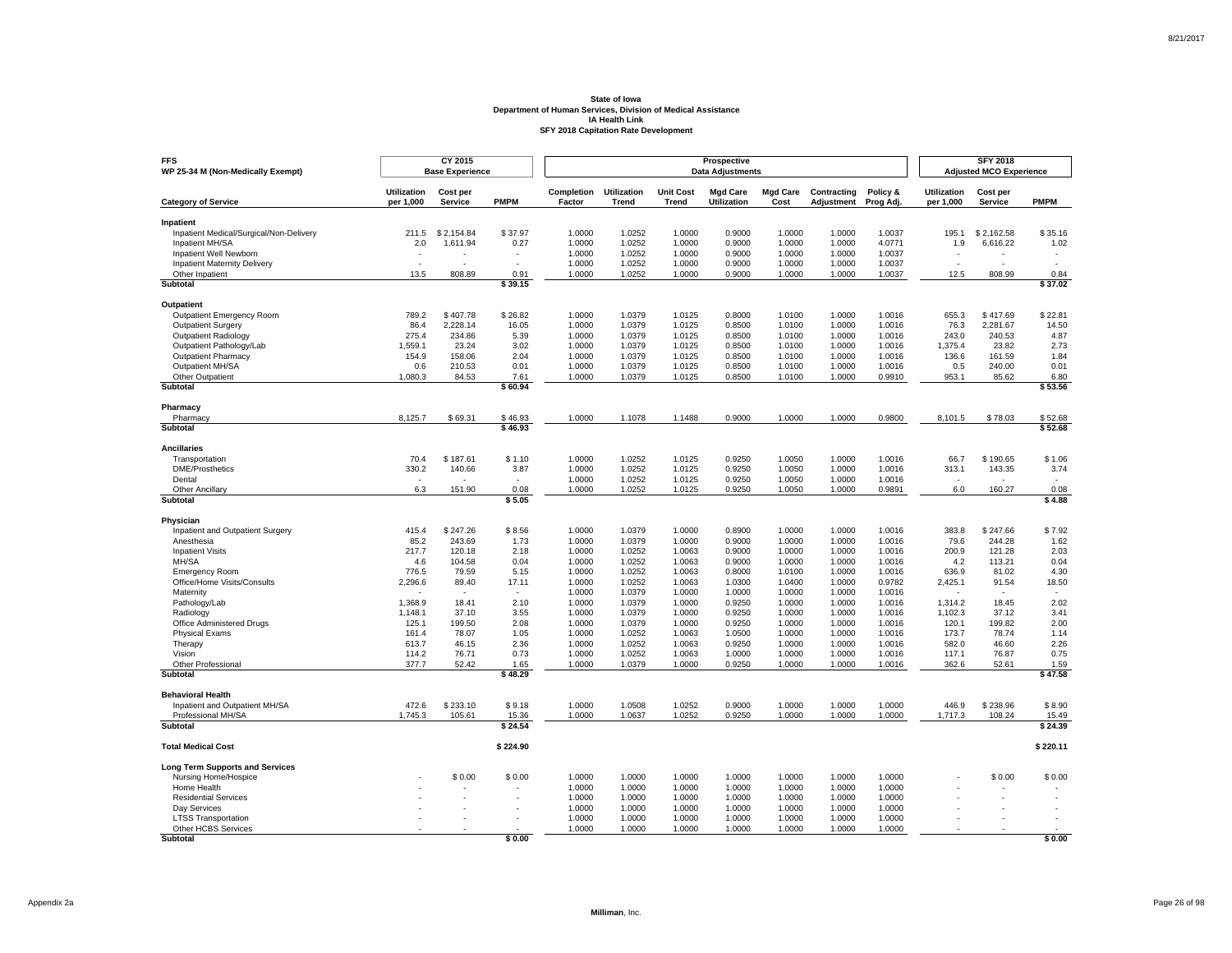| <b>FFS</b><br>WP 35-49 F (Non-Medically Exempt)      |                                 | CY 2015<br><b>Base Experience</b> |                   |                      |                             |                                  | Prospective<br><b>Data Adjustments</b> |                         |                           |                       |                                 | <b>SFY 2018</b><br><b>Adjusted MCO Experience</b> |                          |
|------------------------------------------------------|---------------------------------|-----------------------------------|-------------------|----------------------|-----------------------------|----------------------------------|----------------------------------------|-------------------------|---------------------------|-----------------------|---------------------------------|---------------------------------------------------|--------------------------|
| <b>Category of Service</b>                           | <b>Utilization</b><br>per 1,000 | Cost per<br><b>Service</b>        | <b>PMPM</b>       | Completion<br>Factor | <b>Utilization</b><br>Trend | <b>Unit Cost</b><br><b>Trend</b> | <b>Mgd Care</b><br>Utilization         | <b>Mgd Care</b><br>Cost | Contracting<br>Adjustment | Policy &<br>Prog Adj. | <b>Utilization</b><br>per 1,000 | Cost per<br>Service                               | <b>PMPM</b>              |
|                                                      |                                 |                                   |                   |                      |                             |                                  |                                        |                         |                           |                       |                                 |                                                   |                          |
| Inpatient<br>Inpatient Medical/Surgical/Non-Delivery | 319.9                           | \$2.259.03                        | \$60.22           | 1.0000               | 1.0252                      | 1.0000                           | 0.9000                                 | 1.0000                  | 1.0000                    | 1.0037                | 295.2                           | \$2.267.38                                        | \$55.77                  |
| Inpatient MH/SA                                      | 1.6                             | 1,267.08                          | 0.17              | 1.0000               | 1.0252                      | 1.0000                           | 0.9000                                 | 1.0000                  | 1.0000                    | 4.0771                | 1.5                             | 5,154.36                                          | 0.64                     |
| Inpatient Well Newborn                               |                                 |                                   |                   | 1.0000               | 1.0252                      | 1.0000                           | 0.9000                                 | 1.0000                  | 1.0000                    | 1.0037                |                                 |                                                   |                          |
| <b>Inpatient Maternity Delivery</b>                  | $\overline{a}$                  | ÷                                 | ÷.                | 1.0000               | 1.0252                      | 1.0000                           | 0.9000                                 | 1.0000                  | 1.0000                    | 1.0037                | $\sim$                          |                                                   | $\overline{\phantom{a}}$ |
| Other Inpatient                                      | 27.2                            | 927.84                            | 2.10              | 1.0000               | 1.0252                      | 1.0000                           | 0.9000                                 | 1.0000                  | 1.0000                    | 1.0037                | 25.1                            | 928.97                                            | 1.94                     |
| Subtotal                                             |                                 |                                   | \$62.49           |                      |                             |                                  |                                        |                         |                           |                       |                                 |                                                   | \$58.35                  |
| Outpatient                                           |                                 |                                   |                   |                      |                             |                                  |                                        |                         |                           |                       |                                 |                                                   |                          |
| <b>Outpatient Emergency Room</b>                     | 853.2                           | \$494.39                          | \$35.15           | 1.0000               | 1.0379                      | 1.0125                           | 0.8000                                 | 1.0100                  | 1.0000                    | 1.0016                | 708.4                           | \$506.32                                          | \$29.89                  |
| <b>Outpatient Surgery</b>                            | 232.2                           | 2,746.84                          | 53.14             | 1.0000               | 1.0379                      | 1.0125                           | 0.8500                                 | 1.0100                  | 1.0000                    | 1.0016                | 204.8                           | 2.813.53                                          | 48.02                    |
| <b>Outpatient Radiology</b>                          | 1,161.7                         | 182.53                            | 17.67             | 1.0000               | 1.0379                      | 1.0125                           | 0.8500                                 | 1.0100                  | 1.0000                    | 1.0016                | 1,024.9                         | 186.99                                            | 15.97                    |
| Outpatient Pathology/Lab                             | 4,280.0                         | 24.48                             | 8.73              | 1.0000               | 1.0379                      | 1.0125                           | 0.8500                                 | 1.0100                  | 1.0000                    | 1.0016                | 3,775.9                         | 25.07                                             | 7.89                     |
| <b>Outpatient Pharmacy</b>                           | 476.3                           | 137.80                            | 5.47              | 1.0000               | 1.0379                      | 1.0125                           | 0.8500                                 | 1.0100                  | 1.0000                    | 1.0016                | 420.2                           | 141.07                                            | 4.94                     |
| Outpatient MH/SA<br>Other Outpatient                 | 1.3<br>2,586.8                  | 91.60<br>81.04                    | 0.01              | 1.0000<br>1.0000     | 1.0379<br>1.0379            | 1.0125<br>1.0125                 | 0.8500<br>0.8500                       | 1.0100<br>1.0100        | 1.0000<br>1.0000          | 1.0016                | 1.2<br>2,282.1                  | 103.45<br>82.13                                   | 0.01                     |
| Subtotal                                             |                                 |                                   | 17.47<br>\$137.64 |                      |                             |                                  |                                        |                         |                           | 0.9910                |                                 |                                                   | 15.62<br>\$122.34        |
|                                                      |                                 |                                   |                   |                      |                             |                                  |                                        |                         |                           |                       |                                 |                                                   |                          |
| Pharmacy<br>Pharmacy                                 | 23,249.5                        | \$52.55                           | \$101.81          | 1.0000               | 1.1078                      | 1.1488                           | 0.9000                                 | 1.0000                  | 1.0000                    | 0.9800                | 23,180.3                        | \$59.16                                           | \$114.28                 |
| Subtotal                                             |                                 |                                   | \$101.81          |                      |                             |                                  |                                        |                         |                           |                       |                                 |                                                   | \$114.28                 |
| <b>Ancillaries</b>                                   |                                 |                                   |                   |                      |                             |                                  |                                        |                         |                           |                       |                                 |                                                   |                          |
| Transportation                                       | 71.3                            | \$181.89                          | \$1.08            | 1.0000               | 1.0252                      | 1.0125                           | 0.9250                                 | 1.0050                  | 1.0000                    | 1.0016                | 67.6                            | \$184.70                                          | \$1.04                   |
| <b>DME/Prosthetics</b>                               | 616.7                           | 127.07                            | 6.53              | 1.0000               | 1.0252                      | 1.0125                           | 0.9250                                 | 1.0050                  | 1.0000                    | 1.0016                | 584.8                           | 129.48                                            | 6.31                     |
| Dental                                               | 2.0                             |                                   | $\sim$            | 1.0000               | 1.0252                      | 1.0125                           | 0.9250                                 | 1.0050                  | 1.0000                    | 1.0016                | 1.9                             |                                                   |                          |
| <b>Other Ancillary</b><br>Subtotal                   | 6.5                             | 203.08                            | 0.11<br>\$7.72    | 1.0000               | 1.0252                      | 1.0125                           | 0.9250                                 | 1.0050                  | 1.0000                    | 0.9891                | 6.2                             | 194.81                                            | 0.10<br>\$7.45           |
|                                                      |                                 |                                   |                   |                      |                             |                                  |                                        |                         |                           |                       |                                 |                                                   |                          |
| Physician                                            |                                 |                                   |                   |                      |                             |                                  |                                        |                         |                           |                       |                                 |                                                   |                          |
| Inpatient and Outpatient Surgery                     | 1,008.2                         | \$251.27                          | \$21.11           | 1.0000               | 1.0379                      | 1.0000                           | 0.8800                                 | 1.0000                  | 1.0000                    | 1.0016                | 920.8                           | \$251.65                                          | \$19.31<br>3.55          |
| Anesthesia<br><b>Inpatient Visits</b>                | 198.4<br>279.5                  | 229.29<br>130.54                  | 3.79<br>3.04      | 1.0000<br>1.0000     | 1.0379<br>1.0252            | 1.0000<br>1.0063                 | 0.9000<br>0.9000                       | 1.0000<br>1.0000        | 1.0000<br>1.0000          | 1.0016<br>1.0016      | 185.3<br>257.8                  | 229.92<br>131.71                                  | 2.83                     |
| MH/SA                                                | 6.4                             | 93.46                             | 0.05              | 1.0000               | 1.0252                      | 1.0063                           | 0.9000                                 | 1.0000                  | 1.0000                    | 1.0016                | 5.9                             | 101.35                                            | 0.05                     |
| <b>Emergency Room</b>                                | 881.4                           | 86.72                             | 6.37              | 1.0000               | 1.0252                      | 1.0063                           | 0.8000                                 | 1.0100                  | 1.0000                    | 1.0016                | 722.9                           | 88.31                                             | 5.32                     |
| Office/Home Visits/Consults                          | 5,024.3                         | 89.73                             | 37.57             | 1.0000               | 1.0252                      | 1.0063                           | 1.0300                                 | 1.0400                  | 1.0000                    | 0.9782                | 5,305.4                         | 91.85                                             | 40.61                    |
| Maternity                                            | 8.8                             | 149.49                            | 0.11              | 1.0000               | 1.0379                      | 1.0000                           | 1.0000                                 | 1.0000                  | 1.0000                    | 1.0016                | 9.2                             | 144.10                                            | 0.11                     |
| Pathology/Lab                                        | 4,014.8                         | 20.59                             | 6.89              | 1.0000               | 1.0379                      | 1.0000                           | 0.9250                                 | 1.0000                  | 1.0000                    | 1.0016                | 3,854.4                         | 20.64                                             | 6.63                     |
| Radiology                                            | 2,593.7                         | 40.02                             | 8.65              | 1.0000               | 1.0379                      | 1.0000                           | 0.9250                                 | 1.0000                  | 1.0000                    | 1.0016                | 2,490.1                         | 40.09                                             | 8.32                     |
| Office Administered Drugs                            | 671.5                           | 117.59                            | 6.58              | 1.0000               | 1.0379                      | 1.0000                           | 0.9250                                 | 1.0000                  | 1.0000                    | 1.0016                | 644.7                           | 117.83                                            | 6.33                     |
| <b>Physical Exams</b>                                | 385.6                           | 79.36                             | 2.55              | 1.0000               | 1.0252                      | 1.0063                           | 1.0500                                 | 1.0000                  | 1.0000                    | 1.0016                | 415.1                           | 80.08                                             | 2.77                     |
| Therapy                                              | 1,301.7                         | 47.38                             | 5.14              | 1.0000               | 1.0252                      | 1.0063                           | 0.9250                                 | 1.0000                  | 1.0000                    | 1.0016                | 1,234.4                         | 47.73                                             | 4.91                     |
| Vision<br>Other Professional                         | 229.4<br>921.8                  | 74.81<br>63.27                    | 1.43<br>4.86      | 1.0000<br>1.0000     | 1.0252<br>1.0379            | 1.0063<br>1.0000                 | 1.0000<br>0.9250                       | 1.0000<br>1.0000        | 1.0000<br>1.0000          | 1.0016<br>1.0016      | 235.2<br>885.0                  | 75.53<br>63.32                                    | 1.48<br>4.67             |
| Subtotal                                             |                                 |                                   | \$108.14          |                      |                             |                                  |                                        |                         |                           |                       |                                 |                                                   | \$106.89                 |
| <b>Behavioral Health</b>                             |                                 |                                   |                   |                      |                             |                                  |                                        |                         |                           |                       |                                 |                                                   |                          |
| Inpatient and Outpatient MH/SA                       | 186.2                           | \$306.72                          | \$4.76            | 1.0000               | 1.0508                      | 1.0252                           | 0.9000                                 | 1.0000                  | 1.0000                    | 1.0000                | 176.1                           | \$314.79                                          | \$4.62                   |
| Professional MH/SA                                   | 1,568.7                         | 97.30                             | 12.72             | 1.0000               | 1.0637                      | 1.0252                           | 0.9250                                 | 1.0000                  | 1.0000                    | 1.0000                | 1,543.5                         | 99.75                                             | 12.83                    |
| <b>Subtotal</b>                                      |                                 |                                   | \$17.48           |                      |                             |                                  |                                        |                         |                           |                       |                                 |                                                   | \$17.45                  |
| <b>Total Medical Cost</b>                            |                                 |                                   | \$435.28          |                      |                             |                                  |                                        |                         |                           |                       |                                 |                                                   | \$426.76                 |
| <b>Long Term Supports and Services</b>               |                                 |                                   |                   |                      |                             |                                  |                                        |                         |                           |                       |                                 |                                                   |                          |
| Nursing Home/Hospice                                 |                                 | \$0.00                            | \$0.00            | 1.0000               | 1.0000                      | 1.0000                           | 1.0000                                 | 1.0000                  | 1.0000                    | 1.0000                |                                 | \$0.00                                            | \$0.00                   |
| Home Health                                          |                                 |                                   |                   | 1.0000               | 1.0000                      | 1.0000                           | 1.0000                                 | 1.0000                  | 1.0000                    | 1.0000                |                                 |                                                   |                          |
| <b>Residential Services</b>                          |                                 |                                   |                   | 1.0000               | 1.0000                      | 1.0000                           | 1.0000                                 | 1.0000                  | 1.0000                    | 1.0000                |                                 |                                                   |                          |
| Dav Services                                         |                                 |                                   |                   | 1.0000<br>1.0000     | 1.0000<br>1.0000            | 1.0000<br>1.0000                 | 1.0000<br>1.0000                       | 1.0000<br>1.0000        | 1.0000<br>1.0000          | 1.0000<br>1.0000      |                                 |                                                   |                          |
| <b>LTSS Transportation</b><br>Other HCBS Services    |                                 |                                   |                   | 1.0000               | 1.0000                      | 1.0000                           | 1.0000                                 | 1.0000                  | 1.0000                    | 1.0000                |                                 |                                                   |                          |
| Subtotal                                             |                                 |                                   | \$0.00            |                      |                             |                                  |                                        |                         |                           |                       |                                 |                                                   | \$0.00                   |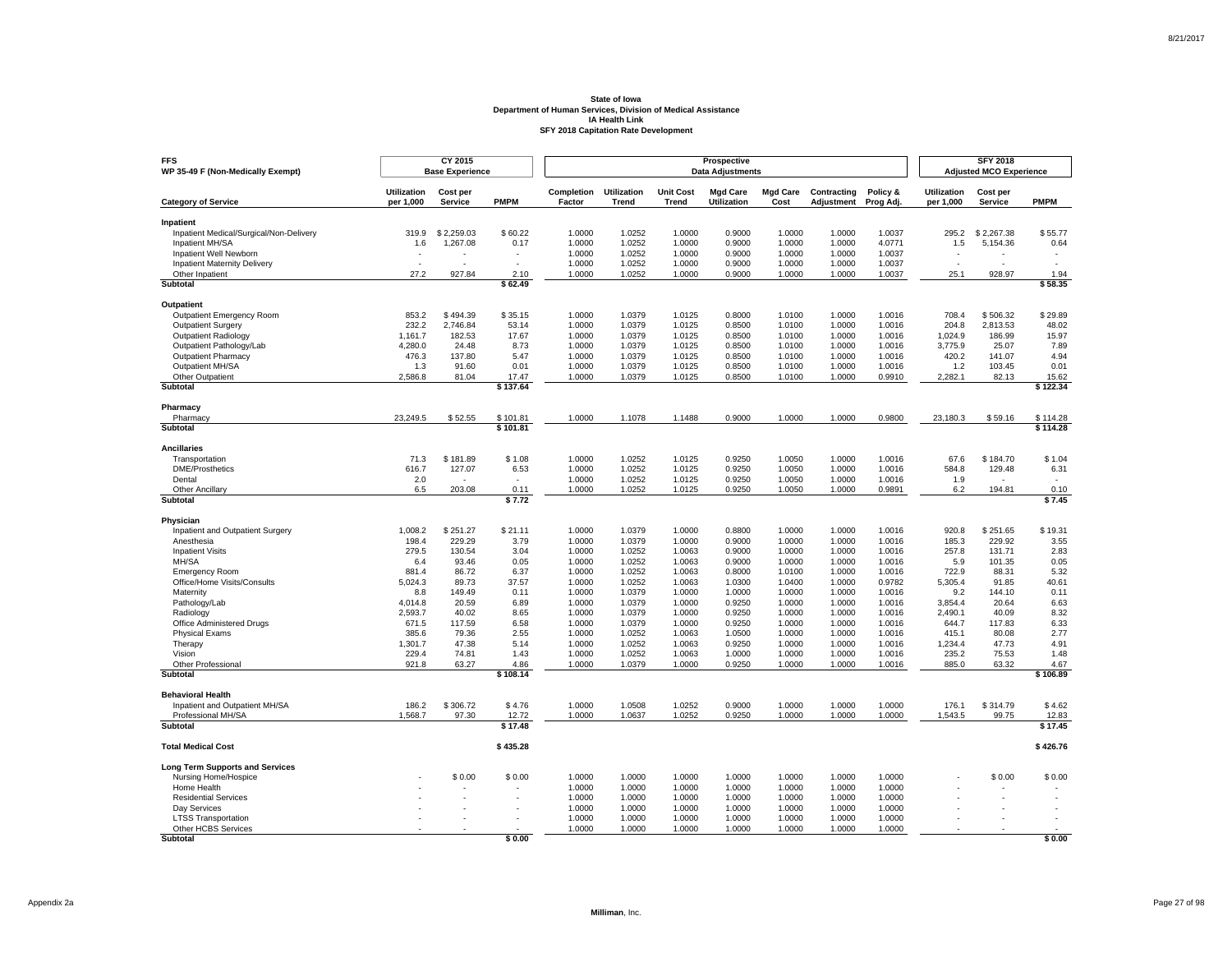| <b>Utilization</b><br>Completion<br><b>Utilization</b><br><b>Unit Cost</b><br><b>Mad Care</b><br><b>Mad Care</b><br>Contracting<br>Policy &<br><b>Utilization</b><br>Cost per<br>Cost per<br>per 1,000<br>Service<br><b>PMPM</b><br>Factor<br><b>Trend</b><br>Trend<br>Utilization<br>Cost<br>Adjustment<br>per 1,000<br>Service<br><b>PMPM</b><br><b>Category of Service</b><br>Prog Adj.<br>Inpatient<br>\$73.30<br>Inpatient Medical/Surgical/Non-Delivery<br>414.2<br>\$2,293.10<br>\$79.15<br>1.0000<br>1.0252<br>1.0000<br>0.9000<br>1.0000<br>1.0000<br>1.0037<br>382.2<br>\$2,301.59<br>Inpatient MH/SA<br>4.2<br>1,416.87<br>0.49<br>1.0000<br>1.0252<br>1.0000<br>0.9000<br>1.0000<br>1.0000<br>4.0771<br>3.8<br>5,765.01<br>1.84<br>1.0000<br>1.0037<br>Inpatient Well Newborn<br>1.0000<br>1.0252<br>0.9000<br>1.0000<br>1.0000<br><b>Inpatient Maternity Delivery</b><br>1.0000<br>1.0252<br>1.0000<br>0.9000<br>1.0000<br>1.0000<br>1.0037<br>$\overline{\phantom{a}}$<br>٠<br>1.0252<br>20.3<br>22.0<br>648.21<br>1.19<br>1.0000<br>1.0000<br>0.9000<br>1.0000<br>1.0000<br>1.0037<br>649.29<br>Other Inpatient<br>1.10<br><b>Subtotal</b><br>\$80.83<br>\$76.24<br><b>Outpatient</b><br>\$32.66<br>\$27.78<br>766.4<br>\$511.38<br>1.0000<br>1.0379<br>1.0125<br>0.8000<br>1.0100<br>1.0000<br>1.0016<br>636.4<br>\$523.86<br>Outpatient Emergency Room<br><b>Outpatient Surgery</b><br>165.2<br>2,326.47<br>32.02<br>1.0000<br>1.0379<br>1.0125<br>0.8500<br>1.0100<br>1.0000<br>1.0016<br>145.7<br>2.382.54<br>28.93<br>495.0<br>260.38<br>10.74<br>1.0000<br>1.0379<br>1.0125<br>0.8500<br>1.0100<br>1.0000<br>1.0016<br>436.7<br>266.56<br>9.70<br><b>Outpatient Radiology</b><br>Outpatient Pathology/Lab<br>2.939.1<br>22.25<br>5.45<br>1.0000<br>1.0379<br>1.0125<br>0.8500<br>1.0100<br>1.0000<br>1.0016<br>2.592.9<br>22.77<br>4.92<br><b>Outpatient Pharmacy</b><br>410.7<br>127.70<br>4.37<br>1.0000<br>1.0379<br>1.0125<br>0.8500<br>1.0100<br>1.0000<br>1.0016<br>362.3<br>130.83<br>3.95<br>0.02<br>0.02<br>Outpatient MH/SA<br>1.3<br>184.62<br>1.0000<br>1.0379<br>1.0125<br>0.8500<br>1.0100<br>1.0000<br>1.0016<br>1.2<br>208.70<br>Other Outpatient<br>2,176.1<br>92.75<br>16.82<br>1.0000<br>1.0379<br>1.0125<br>0.8500<br>1.0100<br>1.0000<br>0.9910<br>1,919.8<br>94.01<br>15.04<br>Subtotal<br>\$102.08<br>\$90.34<br>Pharmacy<br>\$67.38<br>1.0000<br>1.1078<br>1.1488<br>0.9000<br>1.0000<br>0.9800<br>16,676.8<br>\$75.86<br>Pharmacy<br>16,726.7<br>\$93.92<br>1.0000<br>\$105.42<br>\$93.92<br>\$105.42<br>Subtotal<br><b>Ancillaries</b><br>98.1<br>\$179.76<br>\$1.47<br>1.0000<br>1.0252<br>1.0125<br>0.9250<br>1.0050<br>1.0000<br>1.0016<br>93.1<br>\$183.11<br>\$1.42<br>Transportation<br>9.52<br><b>DME/Prosthetics</b><br>775.1<br>152.49<br>9.85<br>1.0000<br>1.0252<br>1.0125<br>0.9250<br>1.0050<br>1.0000<br>1.0016<br>735.0<br>155.42<br>1.0000<br>1.0252<br>1.0125<br>0.9250<br>1.0050<br>1.0016<br>Dental<br>1.0000<br>$\epsilon$<br>$\sim$<br>٠<br>2.4<br>495.87<br>1.0000<br>1.0252<br>1.0125<br>0.9250<br>1.0050<br>1.0000<br>0.9891<br>2.3<br>524.02<br>Other Ancillary<br>0.10<br>0.10<br>\$11.42<br>\$11.04<br>Subtotal<br>Physician<br>Inpatient and Outpatient Surgery<br>726.7<br>\$258.74<br>\$15.67<br>1.0000<br>1.0379<br>1.0000<br>0.8900<br>1.0000<br>1.0000<br>1.0016<br>671.3<br>\$259.19<br>\$14.50<br>Anesthesia<br>233.09<br>2.74<br>1.0000<br>1.0379<br>1.0000<br>0.9000<br>1.0000<br>1.0000<br>233.13<br>2.56<br>141.1<br>1.0016<br>131.8<br><b>Inpatient Visits</b><br>405.0<br>124.75<br>4.21<br>1.0000<br>1.0252<br>1.0063<br>0.9000<br>1.0000<br>1.0000<br>1.0016<br>373.7<br>125.89<br>3.92<br>MH/SA<br>0.02<br>0.02<br>2.3<br>103.00<br>1.0000<br>1.0252<br>1.0063<br>0.9000<br>1.0000<br>1.0000<br>1.0016<br>2.2<br>111.63<br>4.99<br><b>Emergency Room</b><br>818.8<br>87.64<br>5.98<br>1.0000<br>1.0252<br>1.0063<br>0.8000<br>1.0100<br>1.0000<br>1.0016<br>671.6<br>89.17<br>Office/Home Visits/Consults<br>3,470.2<br>26.39<br>1.0000<br>1.0252<br>1.0063<br>1.0300<br>0.9782<br>93.43<br>28.53<br>91.26<br>1.0400<br>1.0000<br>3,664.4<br>1.0000<br>1.0379<br>1.0000<br>1.0000<br>1.0000<br>Maternity<br>1.0000<br>1.0016<br>$\overline{\phantom{a}}$<br>3.06<br>2,275.7<br>16.77<br>3.18<br>1.0000<br>1.0379<br>1.0000<br>0.9250<br>16.81<br>Pathology/Lab<br>1.0000<br>1.0000<br>1.0016<br>2,184.8<br>Radiology<br>1.645.2<br>40.70<br>5.58<br>1.0000<br>1.0379<br>1.0000<br>0.9250<br>1.0000<br>1.0000<br>1.0016<br>1,579.5<br>40.80<br>5.37<br>311.2<br>127.23<br>3.30<br>1.0000<br>1.0379<br>1.0000<br>0.9250<br>1.0000<br>1.0000<br>1.0016<br>298.8<br>127.30<br>3.17<br>Office Administered Drugs<br>222.7<br>78.67<br>1.46<br>1.0000<br>1.0252<br>1.0063<br>1.0500<br>239.7<br>79.09<br>1.58<br><b>Physical Exams</b><br>1.0000<br>1.0000<br>1.0016<br>809.2<br>3.25<br>1.0000<br>1.0252<br>1.0063<br>0.9250<br>1.0000<br>1.0016<br>767.4<br>48.63<br>3.11<br>Therapy<br>48.19<br>1.0000<br>0.98<br>Vision<br>151.5<br>77.62<br>1.0000<br>1.0252<br>1.0063<br>1.0000<br>1.0000<br>1.0000<br>1.0016<br>155.3<br>78.03<br>1.01<br>843.1<br>59.92<br>4.21<br>1.0000<br>1.0379<br>1.0000<br>0.9250<br>1.0000<br>1.0000<br>1.0016<br>809.4<br>60.04<br>4.05<br>Other Professional<br>\$76.97<br>\$75.87<br>Subtotal<br><b>Behavioral Health</b><br>Inpatient and Outpatient MH/SA<br>371.1<br>\$249.31<br>\$7.71<br>1.0000<br>1.0508<br>1.0252<br>0.9000<br>1.0000<br>1.0000<br>1.0000<br>351.0<br>\$255.76<br>\$7.48<br>1.0000<br>1.0252<br>0.9250<br>1.0000<br>1.0000<br>1.0000<br>13.07<br>Professional MH/SA<br>1,417.1<br>109.74<br>12.96<br>1.0637<br>1,394.3<br>112.48<br>\$20.55<br><b>Subtotal</b><br>\$20.67<br><b>Total Medical Cost</b><br>\$385.89<br>\$379.46<br><b>Long Term Supports and Services</b><br>\$0.00<br>\$0.00<br>\$0.00<br>1.0000<br>1.0000<br>1.0000<br>1.0000<br>1.0000<br>1.0000<br>1.0000<br>\$0.00<br>Nursing Home/Hospice<br>1.0000<br>1.0000<br>1.0000<br>1.0000<br>1.0000<br>1.0000<br>Home Health<br>1.0000<br>1.0000<br>1.0000<br>1.0000<br><b>Residential Services</b><br>1.0000<br>1.0000<br>1.0000<br>1.0000<br>Dav Services<br>1.0000<br>1.0000<br>1.0000<br>1.0000<br>1.0000<br>1.0000<br>1.0000<br>1.0000<br>1.0000<br>1.0000<br>1.0000<br>1.0000<br>1.0000<br>1.0000<br><b>LTSS Transportation</b><br>Other HCBS Services<br>1.0000<br>1.0000<br>1.0000<br>1.0000<br>1.0000<br>1.0000<br>1.0000<br>Subtotal<br>\$0.00<br>\$0.00 | <b>FFS</b><br>WP 35-49 M (Non-Medically Exempt) | CY 2015<br><b>Base Experience</b> |  |  | Prospective<br><b>Data Adjustments</b> |  |  | <b>SFY 2018</b><br><b>Adjusted MCO Experience</b> |  |
|-------------------------------------------------------------------------------------------------------------------------------------------------------------------------------------------------------------------------------------------------------------------------------------------------------------------------------------------------------------------------------------------------------------------------------------------------------------------------------------------------------------------------------------------------------------------------------------------------------------------------------------------------------------------------------------------------------------------------------------------------------------------------------------------------------------------------------------------------------------------------------------------------------------------------------------------------------------------------------------------------------------------------------------------------------------------------------------------------------------------------------------------------------------------------------------------------------------------------------------------------------------------------------------------------------------------------------------------------------------------------------------------------------------------------------------------------------------------------------------------------------------------------------------------------------------------------------------------------------------------------------------------------------------------------------------------------------------------------------------------------------------------------------------------------------------------------------------------------------------------------------------------------------------------------------------------------------------------------------------------------------------------------------------------------------------------------------------------------------------------------------------------------------------------------------------------------------------------------------------------------------------------------------------------------------------------------------------------------------------------------------------------------------------------------------------------------------------------------------------------------------------------------------------------------------------------------------------------------------------------------------------------------------------------------------------------------------------------------------------------------------------------------------------------------------------------------------------------------------------------------------------------------------------------------------------------------------------------------------------------------------------------------------------------------------------------------------------------------------------------------------------------------------------------------------------------------------------------------------------------------------------------------------------------------------------------------------------------------------------------------------------------------------------------------------------------------------------------------------------------------------------------------------------------------------------------------------------------------------------------------------------------------------------------------------------------------------------------------------------------------------------------------------------------------------------------------------------------------------------------------------------------------------------------------------------------------------------------------------------------------------------------------------------------------------------------------------------------------------------------------------------------------------------------------------------------------------------------------------------------------------------------------------------------------------------------------------------------------------------------------------------------------------------------------------------------------------------------------------------------------------------------------------------------------------------------------------------------------------------------------------------------------------------------------------------------------------------------------------------------------------------------------------------------------------------------------------------------------------------------------------------------------------------------------------------------------------------------------------------------------------------------------------------------------------------------------------------------------------------------------------------------------------------------------------------------------------------------------------------------------------------------------------------------------------------------------------------------------------------------------------------------------------------------------------------------------------------------------------------------------------------------------------------------------------------------------------------------------------------------------------------------------------------------------------------------------------------------------------------------------------------------------------------------------------------------------------------------------------------------------------------------------------------------------------------------------------------------------------------------------------------------------------------------------------------------------------------------------------------------------------------------------------------------------------------------------------------------------------------------------------------------------------------------------------------------------------------------------------------------------------------------------------------------------------------------------------------------------------|-------------------------------------------------|-----------------------------------|--|--|----------------------------------------|--|--|---------------------------------------------------|--|
|                                                                                                                                                                                                                                                                                                                                                                                                                                                                                                                                                                                                                                                                                                                                                                                                                                                                                                                                                                                                                                                                                                                                                                                                                                                                                                                                                                                                                                                                                                                                                                                                                                                                                                                                                                                                                                                                                                                                                                                                                                                                                                                                                                                                                                                                                                                                                                                                                                                                                                                                                                                                                                                                                                                                                                                                                                                                                                                                                                                                                                                                                                                                                                                                                                                                                                                                                                                                                                                                                                                                                                                                                                                                                                                                                                                                                                                                                                                                                                                                                                                                                                                                                                                                                                                                                                                                                                                                                                                                                                                                                                                                                                                                                                                                                                                                                                                                                                                                                                                                                                                                                                                                                                                                                                                                                                                                                                                                                                                                                                                                                                                                                                                                                                                                                                                                                                                                                                                                                                                                                                                                                                                                                                                                                                                                                                                                                                                                                                                                               |                                                 |                                   |  |  |                                        |  |  |                                                   |  |
|                                                                                                                                                                                                                                                                                                                                                                                                                                                                                                                                                                                                                                                                                                                                                                                                                                                                                                                                                                                                                                                                                                                                                                                                                                                                                                                                                                                                                                                                                                                                                                                                                                                                                                                                                                                                                                                                                                                                                                                                                                                                                                                                                                                                                                                                                                                                                                                                                                                                                                                                                                                                                                                                                                                                                                                                                                                                                                                                                                                                                                                                                                                                                                                                                                                                                                                                                                                                                                                                                                                                                                                                                                                                                                                                                                                                                                                                                                                                                                                                                                                                                                                                                                                                                                                                                                                                                                                                                                                                                                                                                                                                                                                                                                                                                                                                                                                                                                                                                                                                                                                                                                                                                                                                                                                                                                                                                                                                                                                                                                                                                                                                                                                                                                                                                                                                                                                                                                                                                                                                                                                                                                                                                                                                                                                                                                                                                                                                                                                                               |                                                 |                                   |  |  |                                        |  |  |                                                   |  |
|                                                                                                                                                                                                                                                                                                                                                                                                                                                                                                                                                                                                                                                                                                                                                                                                                                                                                                                                                                                                                                                                                                                                                                                                                                                                                                                                                                                                                                                                                                                                                                                                                                                                                                                                                                                                                                                                                                                                                                                                                                                                                                                                                                                                                                                                                                                                                                                                                                                                                                                                                                                                                                                                                                                                                                                                                                                                                                                                                                                                                                                                                                                                                                                                                                                                                                                                                                                                                                                                                                                                                                                                                                                                                                                                                                                                                                                                                                                                                                                                                                                                                                                                                                                                                                                                                                                                                                                                                                                                                                                                                                                                                                                                                                                                                                                                                                                                                                                                                                                                                                                                                                                                                                                                                                                                                                                                                                                                                                                                                                                                                                                                                                                                                                                                                                                                                                                                                                                                                                                                                                                                                                                                                                                                                                                                                                                                                                                                                                                                               |                                                 |                                   |  |  |                                        |  |  |                                                   |  |
|                                                                                                                                                                                                                                                                                                                                                                                                                                                                                                                                                                                                                                                                                                                                                                                                                                                                                                                                                                                                                                                                                                                                                                                                                                                                                                                                                                                                                                                                                                                                                                                                                                                                                                                                                                                                                                                                                                                                                                                                                                                                                                                                                                                                                                                                                                                                                                                                                                                                                                                                                                                                                                                                                                                                                                                                                                                                                                                                                                                                                                                                                                                                                                                                                                                                                                                                                                                                                                                                                                                                                                                                                                                                                                                                                                                                                                                                                                                                                                                                                                                                                                                                                                                                                                                                                                                                                                                                                                                                                                                                                                                                                                                                                                                                                                                                                                                                                                                                                                                                                                                                                                                                                                                                                                                                                                                                                                                                                                                                                                                                                                                                                                                                                                                                                                                                                                                                                                                                                                                                                                                                                                                                                                                                                                                                                                                                                                                                                                                                               |                                                 |                                   |  |  |                                        |  |  |                                                   |  |
|                                                                                                                                                                                                                                                                                                                                                                                                                                                                                                                                                                                                                                                                                                                                                                                                                                                                                                                                                                                                                                                                                                                                                                                                                                                                                                                                                                                                                                                                                                                                                                                                                                                                                                                                                                                                                                                                                                                                                                                                                                                                                                                                                                                                                                                                                                                                                                                                                                                                                                                                                                                                                                                                                                                                                                                                                                                                                                                                                                                                                                                                                                                                                                                                                                                                                                                                                                                                                                                                                                                                                                                                                                                                                                                                                                                                                                                                                                                                                                                                                                                                                                                                                                                                                                                                                                                                                                                                                                                                                                                                                                                                                                                                                                                                                                                                                                                                                                                                                                                                                                                                                                                                                                                                                                                                                                                                                                                                                                                                                                                                                                                                                                                                                                                                                                                                                                                                                                                                                                                                                                                                                                                                                                                                                                                                                                                                                                                                                                                                               |                                                 |                                   |  |  |                                        |  |  |                                                   |  |
|                                                                                                                                                                                                                                                                                                                                                                                                                                                                                                                                                                                                                                                                                                                                                                                                                                                                                                                                                                                                                                                                                                                                                                                                                                                                                                                                                                                                                                                                                                                                                                                                                                                                                                                                                                                                                                                                                                                                                                                                                                                                                                                                                                                                                                                                                                                                                                                                                                                                                                                                                                                                                                                                                                                                                                                                                                                                                                                                                                                                                                                                                                                                                                                                                                                                                                                                                                                                                                                                                                                                                                                                                                                                                                                                                                                                                                                                                                                                                                                                                                                                                                                                                                                                                                                                                                                                                                                                                                                                                                                                                                                                                                                                                                                                                                                                                                                                                                                                                                                                                                                                                                                                                                                                                                                                                                                                                                                                                                                                                                                                                                                                                                                                                                                                                                                                                                                                                                                                                                                                                                                                                                                                                                                                                                                                                                                                                                                                                                                                               |                                                 |                                   |  |  |                                        |  |  |                                                   |  |
|                                                                                                                                                                                                                                                                                                                                                                                                                                                                                                                                                                                                                                                                                                                                                                                                                                                                                                                                                                                                                                                                                                                                                                                                                                                                                                                                                                                                                                                                                                                                                                                                                                                                                                                                                                                                                                                                                                                                                                                                                                                                                                                                                                                                                                                                                                                                                                                                                                                                                                                                                                                                                                                                                                                                                                                                                                                                                                                                                                                                                                                                                                                                                                                                                                                                                                                                                                                                                                                                                                                                                                                                                                                                                                                                                                                                                                                                                                                                                                                                                                                                                                                                                                                                                                                                                                                                                                                                                                                                                                                                                                                                                                                                                                                                                                                                                                                                                                                                                                                                                                                                                                                                                                                                                                                                                                                                                                                                                                                                                                                                                                                                                                                                                                                                                                                                                                                                                                                                                                                                                                                                                                                                                                                                                                                                                                                                                                                                                                                                               |                                                 |                                   |  |  |                                        |  |  |                                                   |  |
|                                                                                                                                                                                                                                                                                                                                                                                                                                                                                                                                                                                                                                                                                                                                                                                                                                                                                                                                                                                                                                                                                                                                                                                                                                                                                                                                                                                                                                                                                                                                                                                                                                                                                                                                                                                                                                                                                                                                                                                                                                                                                                                                                                                                                                                                                                                                                                                                                                                                                                                                                                                                                                                                                                                                                                                                                                                                                                                                                                                                                                                                                                                                                                                                                                                                                                                                                                                                                                                                                                                                                                                                                                                                                                                                                                                                                                                                                                                                                                                                                                                                                                                                                                                                                                                                                                                                                                                                                                                                                                                                                                                                                                                                                                                                                                                                                                                                                                                                                                                                                                                                                                                                                                                                                                                                                                                                                                                                                                                                                                                                                                                                                                                                                                                                                                                                                                                                                                                                                                                                                                                                                                                                                                                                                                                                                                                                                                                                                                                                               |                                                 |                                   |  |  |                                        |  |  |                                                   |  |
|                                                                                                                                                                                                                                                                                                                                                                                                                                                                                                                                                                                                                                                                                                                                                                                                                                                                                                                                                                                                                                                                                                                                                                                                                                                                                                                                                                                                                                                                                                                                                                                                                                                                                                                                                                                                                                                                                                                                                                                                                                                                                                                                                                                                                                                                                                                                                                                                                                                                                                                                                                                                                                                                                                                                                                                                                                                                                                                                                                                                                                                                                                                                                                                                                                                                                                                                                                                                                                                                                                                                                                                                                                                                                                                                                                                                                                                                                                                                                                                                                                                                                                                                                                                                                                                                                                                                                                                                                                                                                                                                                                                                                                                                                                                                                                                                                                                                                                                                                                                                                                                                                                                                                                                                                                                                                                                                                                                                                                                                                                                                                                                                                                                                                                                                                                                                                                                                                                                                                                                                                                                                                                                                                                                                                                                                                                                                                                                                                                                                               |                                                 |                                   |  |  |                                        |  |  |                                                   |  |
|                                                                                                                                                                                                                                                                                                                                                                                                                                                                                                                                                                                                                                                                                                                                                                                                                                                                                                                                                                                                                                                                                                                                                                                                                                                                                                                                                                                                                                                                                                                                                                                                                                                                                                                                                                                                                                                                                                                                                                                                                                                                                                                                                                                                                                                                                                                                                                                                                                                                                                                                                                                                                                                                                                                                                                                                                                                                                                                                                                                                                                                                                                                                                                                                                                                                                                                                                                                                                                                                                                                                                                                                                                                                                                                                                                                                                                                                                                                                                                                                                                                                                                                                                                                                                                                                                                                                                                                                                                                                                                                                                                                                                                                                                                                                                                                                                                                                                                                                                                                                                                                                                                                                                                                                                                                                                                                                                                                                                                                                                                                                                                                                                                                                                                                                                                                                                                                                                                                                                                                                                                                                                                                                                                                                                                                                                                                                                                                                                                                                               |                                                 |                                   |  |  |                                        |  |  |                                                   |  |
|                                                                                                                                                                                                                                                                                                                                                                                                                                                                                                                                                                                                                                                                                                                                                                                                                                                                                                                                                                                                                                                                                                                                                                                                                                                                                                                                                                                                                                                                                                                                                                                                                                                                                                                                                                                                                                                                                                                                                                                                                                                                                                                                                                                                                                                                                                                                                                                                                                                                                                                                                                                                                                                                                                                                                                                                                                                                                                                                                                                                                                                                                                                                                                                                                                                                                                                                                                                                                                                                                                                                                                                                                                                                                                                                                                                                                                                                                                                                                                                                                                                                                                                                                                                                                                                                                                                                                                                                                                                                                                                                                                                                                                                                                                                                                                                                                                                                                                                                                                                                                                                                                                                                                                                                                                                                                                                                                                                                                                                                                                                                                                                                                                                                                                                                                                                                                                                                                                                                                                                                                                                                                                                                                                                                                                                                                                                                                                                                                                                                               |                                                 |                                   |  |  |                                        |  |  |                                                   |  |
|                                                                                                                                                                                                                                                                                                                                                                                                                                                                                                                                                                                                                                                                                                                                                                                                                                                                                                                                                                                                                                                                                                                                                                                                                                                                                                                                                                                                                                                                                                                                                                                                                                                                                                                                                                                                                                                                                                                                                                                                                                                                                                                                                                                                                                                                                                                                                                                                                                                                                                                                                                                                                                                                                                                                                                                                                                                                                                                                                                                                                                                                                                                                                                                                                                                                                                                                                                                                                                                                                                                                                                                                                                                                                                                                                                                                                                                                                                                                                                                                                                                                                                                                                                                                                                                                                                                                                                                                                                                                                                                                                                                                                                                                                                                                                                                                                                                                                                                                                                                                                                                                                                                                                                                                                                                                                                                                                                                                                                                                                                                                                                                                                                                                                                                                                                                                                                                                                                                                                                                                                                                                                                                                                                                                                                                                                                                                                                                                                                                                               |                                                 |                                   |  |  |                                        |  |  |                                                   |  |
|                                                                                                                                                                                                                                                                                                                                                                                                                                                                                                                                                                                                                                                                                                                                                                                                                                                                                                                                                                                                                                                                                                                                                                                                                                                                                                                                                                                                                                                                                                                                                                                                                                                                                                                                                                                                                                                                                                                                                                                                                                                                                                                                                                                                                                                                                                                                                                                                                                                                                                                                                                                                                                                                                                                                                                                                                                                                                                                                                                                                                                                                                                                                                                                                                                                                                                                                                                                                                                                                                                                                                                                                                                                                                                                                                                                                                                                                                                                                                                                                                                                                                                                                                                                                                                                                                                                                                                                                                                                                                                                                                                                                                                                                                                                                                                                                                                                                                                                                                                                                                                                                                                                                                                                                                                                                                                                                                                                                                                                                                                                                                                                                                                                                                                                                                                                                                                                                                                                                                                                                                                                                                                                                                                                                                                                                                                                                                                                                                                                                               |                                                 |                                   |  |  |                                        |  |  |                                                   |  |
|                                                                                                                                                                                                                                                                                                                                                                                                                                                                                                                                                                                                                                                                                                                                                                                                                                                                                                                                                                                                                                                                                                                                                                                                                                                                                                                                                                                                                                                                                                                                                                                                                                                                                                                                                                                                                                                                                                                                                                                                                                                                                                                                                                                                                                                                                                                                                                                                                                                                                                                                                                                                                                                                                                                                                                                                                                                                                                                                                                                                                                                                                                                                                                                                                                                                                                                                                                                                                                                                                                                                                                                                                                                                                                                                                                                                                                                                                                                                                                                                                                                                                                                                                                                                                                                                                                                                                                                                                                                                                                                                                                                                                                                                                                                                                                                                                                                                                                                                                                                                                                                                                                                                                                                                                                                                                                                                                                                                                                                                                                                                                                                                                                                                                                                                                                                                                                                                                                                                                                                                                                                                                                                                                                                                                                                                                                                                                                                                                                                                               |                                                 |                                   |  |  |                                        |  |  |                                                   |  |
|                                                                                                                                                                                                                                                                                                                                                                                                                                                                                                                                                                                                                                                                                                                                                                                                                                                                                                                                                                                                                                                                                                                                                                                                                                                                                                                                                                                                                                                                                                                                                                                                                                                                                                                                                                                                                                                                                                                                                                                                                                                                                                                                                                                                                                                                                                                                                                                                                                                                                                                                                                                                                                                                                                                                                                                                                                                                                                                                                                                                                                                                                                                                                                                                                                                                                                                                                                                                                                                                                                                                                                                                                                                                                                                                                                                                                                                                                                                                                                                                                                                                                                                                                                                                                                                                                                                                                                                                                                                                                                                                                                                                                                                                                                                                                                                                                                                                                                                                                                                                                                                                                                                                                                                                                                                                                                                                                                                                                                                                                                                                                                                                                                                                                                                                                                                                                                                                                                                                                                                                                                                                                                                                                                                                                                                                                                                                                                                                                                                                               |                                                 |                                   |  |  |                                        |  |  |                                                   |  |
|                                                                                                                                                                                                                                                                                                                                                                                                                                                                                                                                                                                                                                                                                                                                                                                                                                                                                                                                                                                                                                                                                                                                                                                                                                                                                                                                                                                                                                                                                                                                                                                                                                                                                                                                                                                                                                                                                                                                                                                                                                                                                                                                                                                                                                                                                                                                                                                                                                                                                                                                                                                                                                                                                                                                                                                                                                                                                                                                                                                                                                                                                                                                                                                                                                                                                                                                                                                                                                                                                                                                                                                                                                                                                                                                                                                                                                                                                                                                                                                                                                                                                                                                                                                                                                                                                                                                                                                                                                                                                                                                                                                                                                                                                                                                                                                                                                                                                                                                                                                                                                                                                                                                                                                                                                                                                                                                                                                                                                                                                                                                                                                                                                                                                                                                                                                                                                                                                                                                                                                                                                                                                                                                                                                                                                                                                                                                                                                                                                                                               |                                                 |                                   |  |  |                                        |  |  |                                                   |  |
|                                                                                                                                                                                                                                                                                                                                                                                                                                                                                                                                                                                                                                                                                                                                                                                                                                                                                                                                                                                                                                                                                                                                                                                                                                                                                                                                                                                                                                                                                                                                                                                                                                                                                                                                                                                                                                                                                                                                                                                                                                                                                                                                                                                                                                                                                                                                                                                                                                                                                                                                                                                                                                                                                                                                                                                                                                                                                                                                                                                                                                                                                                                                                                                                                                                                                                                                                                                                                                                                                                                                                                                                                                                                                                                                                                                                                                                                                                                                                                                                                                                                                                                                                                                                                                                                                                                                                                                                                                                                                                                                                                                                                                                                                                                                                                                                                                                                                                                                                                                                                                                                                                                                                                                                                                                                                                                                                                                                                                                                                                                                                                                                                                                                                                                                                                                                                                                                                                                                                                                                                                                                                                                                                                                                                                                                                                                                                                                                                                                                               |                                                 |                                   |  |  |                                        |  |  |                                                   |  |
|                                                                                                                                                                                                                                                                                                                                                                                                                                                                                                                                                                                                                                                                                                                                                                                                                                                                                                                                                                                                                                                                                                                                                                                                                                                                                                                                                                                                                                                                                                                                                                                                                                                                                                                                                                                                                                                                                                                                                                                                                                                                                                                                                                                                                                                                                                                                                                                                                                                                                                                                                                                                                                                                                                                                                                                                                                                                                                                                                                                                                                                                                                                                                                                                                                                                                                                                                                                                                                                                                                                                                                                                                                                                                                                                                                                                                                                                                                                                                                                                                                                                                                                                                                                                                                                                                                                                                                                                                                                                                                                                                                                                                                                                                                                                                                                                                                                                                                                                                                                                                                                                                                                                                                                                                                                                                                                                                                                                                                                                                                                                                                                                                                                                                                                                                                                                                                                                                                                                                                                                                                                                                                                                                                                                                                                                                                                                                                                                                                                                               |                                                 |                                   |  |  |                                        |  |  |                                                   |  |
|                                                                                                                                                                                                                                                                                                                                                                                                                                                                                                                                                                                                                                                                                                                                                                                                                                                                                                                                                                                                                                                                                                                                                                                                                                                                                                                                                                                                                                                                                                                                                                                                                                                                                                                                                                                                                                                                                                                                                                                                                                                                                                                                                                                                                                                                                                                                                                                                                                                                                                                                                                                                                                                                                                                                                                                                                                                                                                                                                                                                                                                                                                                                                                                                                                                                                                                                                                                                                                                                                                                                                                                                                                                                                                                                                                                                                                                                                                                                                                                                                                                                                                                                                                                                                                                                                                                                                                                                                                                                                                                                                                                                                                                                                                                                                                                                                                                                                                                                                                                                                                                                                                                                                                                                                                                                                                                                                                                                                                                                                                                                                                                                                                                                                                                                                                                                                                                                                                                                                                                                                                                                                                                                                                                                                                                                                                                                                                                                                                                                               |                                                 |                                   |  |  |                                        |  |  |                                                   |  |
|                                                                                                                                                                                                                                                                                                                                                                                                                                                                                                                                                                                                                                                                                                                                                                                                                                                                                                                                                                                                                                                                                                                                                                                                                                                                                                                                                                                                                                                                                                                                                                                                                                                                                                                                                                                                                                                                                                                                                                                                                                                                                                                                                                                                                                                                                                                                                                                                                                                                                                                                                                                                                                                                                                                                                                                                                                                                                                                                                                                                                                                                                                                                                                                                                                                                                                                                                                                                                                                                                                                                                                                                                                                                                                                                                                                                                                                                                                                                                                                                                                                                                                                                                                                                                                                                                                                                                                                                                                                                                                                                                                                                                                                                                                                                                                                                                                                                                                                                                                                                                                                                                                                                                                                                                                                                                                                                                                                                                                                                                                                                                                                                                                                                                                                                                                                                                                                                                                                                                                                                                                                                                                                                                                                                                                                                                                                                                                                                                                                                               |                                                 |                                   |  |  |                                        |  |  |                                                   |  |
|                                                                                                                                                                                                                                                                                                                                                                                                                                                                                                                                                                                                                                                                                                                                                                                                                                                                                                                                                                                                                                                                                                                                                                                                                                                                                                                                                                                                                                                                                                                                                                                                                                                                                                                                                                                                                                                                                                                                                                                                                                                                                                                                                                                                                                                                                                                                                                                                                                                                                                                                                                                                                                                                                                                                                                                                                                                                                                                                                                                                                                                                                                                                                                                                                                                                                                                                                                                                                                                                                                                                                                                                                                                                                                                                                                                                                                                                                                                                                                                                                                                                                                                                                                                                                                                                                                                                                                                                                                                                                                                                                                                                                                                                                                                                                                                                                                                                                                                                                                                                                                                                                                                                                                                                                                                                                                                                                                                                                                                                                                                                                                                                                                                                                                                                                                                                                                                                                                                                                                                                                                                                                                                                                                                                                                                                                                                                                                                                                                                                               |                                                 |                                   |  |  |                                        |  |  |                                                   |  |
|                                                                                                                                                                                                                                                                                                                                                                                                                                                                                                                                                                                                                                                                                                                                                                                                                                                                                                                                                                                                                                                                                                                                                                                                                                                                                                                                                                                                                                                                                                                                                                                                                                                                                                                                                                                                                                                                                                                                                                                                                                                                                                                                                                                                                                                                                                                                                                                                                                                                                                                                                                                                                                                                                                                                                                                                                                                                                                                                                                                                                                                                                                                                                                                                                                                                                                                                                                                                                                                                                                                                                                                                                                                                                                                                                                                                                                                                                                                                                                                                                                                                                                                                                                                                                                                                                                                                                                                                                                                                                                                                                                                                                                                                                                                                                                                                                                                                                                                                                                                                                                                                                                                                                                                                                                                                                                                                                                                                                                                                                                                                                                                                                                                                                                                                                                                                                                                                                                                                                                                                                                                                                                                                                                                                                                                                                                                                                                                                                                                                               |                                                 |                                   |  |  |                                        |  |  |                                                   |  |
|                                                                                                                                                                                                                                                                                                                                                                                                                                                                                                                                                                                                                                                                                                                                                                                                                                                                                                                                                                                                                                                                                                                                                                                                                                                                                                                                                                                                                                                                                                                                                                                                                                                                                                                                                                                                                                                                                                                                                                                                                                                                                                                                                                                                                                                                                                                                                                                                                                                                                                                                                                                                                                                                                                                                                                                                                                                                                                                                                                                                                                                                                                                                                                                                                                                                                                                                                                                                                                                                                                                                                                                                                                                                                                                                                                                                                                                                                                                                                                                                                                                                                                                                                                                                                                                                                                                                                                                                                                                                                                                                                                                                                                                                                                                                                                                                                                                                                                                                                                                                                                                                                                                                                                                                                                                                                                                                                                                                                                                                                                                                                                                                                                                                                                                                                                                                                                                                                                                                                                                                                                                                                                                                                                                                                                                                                                                                                                                                                                                                               |                                                 |                                   |  |  |                                        |  |  |                                                   |  |
|                                                                                                                                                                                                                                                                                                                                                                                                                                                                                                                                                                                                                                                                                                                                                                                                                                                                                                                                                                                                                                                                                                                                                                                                                                                                                                                                                                                                                                                                                                                                                                                                                                                                                                                                                                                                                                                                                                                                                                                                                                                                                                                                                                                                                                                                                                                                                                                                                                                                                                                                                                                                                                                                                                                                                                                                                                                                                                                                                                                                                                                                                                                                                                                                                                                                                                                                                                                                                                                                                                                                                                                                                                                                                                                                                                                                                                                                                                                                                                                                                                                                                                                                                                                                                                                                                                                                                                                                                                                                                                                                                                                                                                                                                                                                                                                                                                                                                                                                                                                                                                                                                                                                                                                                                                                                                                                                                                                                                                                                                                                                                                                                                                                                                                                                                                                                                                                                                                                                                                                                                                                                                                                                                                                                                                                                                                                                                                                                                                                                               |                                                 |                                   |  |  |                                        |  |  |                                                   |  |
|                                                                                                                                                                                                                                                                                                                                                                                                                                                                                                                                                                                                                                                                                                                                                                                                                                                                                                                                                                                                                                                                                                                                                                                                                                                                                                                                                                                                                                                                                                                                                                                                                                                                                                                                                                                                                                                                                                                                                                                                                                                                                                                                                                                                                                                                                                                                                                                                                                                                                                                                                                                                                                                                                                                                                                                                                                                                                                                                                                                                                                                                                                                                                                                                                                                                                                                                                                                                                                                                                                                                                                                                                                                                                                                                                                                                                                                                                                                                                                                                                                                                                                                                                                                                                                                                                                                                                                                                                                                                                                                                                                                                                                                                                                                                                                                                                                                                                                                                                                                                                                                                                                                                                                                                                                                                                                                                                                                                                                                                                                                                                                                                                                                                                                                                                                                                                                                                                                                                                                                                                                                                                                                                                                                                                                                                                                                                                                                                                                                                               |                                                 |                                   |  |  |                                        |  |  |                                                   |  |
|                                                                                                                                                                                                                                                                                                                                                                                                                                                                                                                                                                                                                                                                                                                                                                                                                                                                                                                                                                                                                                                                                                                                                                                                                                                                                                                                                                                                                                                                                                                                                                                                                                                                                                                                                                                                                                                                                                                                                                                                                                                                                                                                                                                                                                                                                                                                                                                                                                                                                                                                                                                                                                                                                                                                                                                                                                                                                                                                                                                                                                                                                                                                                                                                                                                                                                                                                                                                                                                                                                                                                                                                                                                                                                                                                                                                                                                                                                                                                                                                                                                                                                                                                                                                                                                                                                                                                                                                                                                                                                                                                                                                                                                                                                                                                                                                                                                                                                                                                                                                                                                                                                                                                                                                                                                                                                                                                                                                                                                                                                                                                                                                                                                                                                                                                                                                                                                                                                                                                                                                                                                                                                                                                                                                                                                                                                                                                                                                                                                                               |                                                 |                                   |  |  |                                        |  |  |                                                   |  |
|                                                                                                                                                                                                                                                                                                                                                                                                                                                                                                                                                                                                                                                                                                                                                                                                                                                                                                                                                                                                                                                                                                                                                                                                                                                                                                                                                                                                                                                                                                                                                                                                                                                                                                                                                                                                                                                                                                                                                                                                                                                                                                                                                                                                                                                                                                                                                                                                                                                                                                                                                                                                                                                                                                                                                                                                                                                                                                                                                                                                                                                                                                                                                                                                                                                                                                                                                                                                                                                                                                                                                                                                                                                                                                                                                                                                                                                                                                                                                                                                                                                                                                                                                                                                                                                                                                                                                                                                                                                                                                                                                                                                                                                                                                                                                                                                                                                                                                                                                                                                                                                                                                                                                                                                                                                                                                                                                                                                                                                                                                                                                                                                                                                                                                                                                                                                                                                                                                                                                                                                                                                                                                                                                                                                                                                                                                                                                                                                                                                                               |                                                 |                                   |  |  |                                        |  |  |                                                   |  |
|                                                                                                                                                                                                                                                                                                                                                                                                                                                                                                                                                                                                                                                                                                                                                                                                                                                                                                                                                                                                                                                                                                                                                                                                                                                                                                                                                                                                                                                                                                                                                                                                                                                                                                                                                                                                                                                                                                                                                                                                                                                                                                                                                                                                                                                                                                                                                                                                                                                                                                                                                                                                                                                                                                                                                                                                                                                                                                                                                                                                                                                                                                                                                                                                                                                                                                                                                                                                                                                                                                                                                                                                                                                                                                                                                                                                                                                                                                                                                                                                                                                                                                                                                                                                                                                                                                                                                                                                                                                                                                                                                                                                                                                                                                                                                                                                                                                                                                                                                                                                                                                                                                                                                                                                                                                                                                                                                                                                                                                                                                                                                                                                                                                                                                                                                                                                                                                                                                                                                                                                                                                                                                                                                                                                                                                                                                                                                                                                                                                                               |                                                 |                                   |  |  |                                        |  |  |                                                   |  |
|                                                                                                                                                                                                                                                                                                                                                                                                                                                                                                                                                                                                                                                                                                                                                                                                                                                                                                                                                                                                                                                                                                                                                                                                                                                                                                                                                                                                                                                                                                                                                                                                                                                                                                                                                                                                                                                                                                                                                                                                                                                                                                                                                                                                                                                                                                                                                                                                                                                                                                                                                                                                                                                                                                                                                                                                                                                                                                                                                                                                                                                                                                                                                                                                                                                                                                                                                                                                                                                                                                                                                                                                                                                                                                                                                                                                                                                                                                                                                                                                                                                                                                                                                                                                                                                                                                                                                                                                                                                                                                                                                                                                                                                                                                                                                                                                                                                                                                                                                                                                                                                                                                                                                                                                                                                                                                                                                                                                                                                                                                                                                                                                                                                                                                                                                                                                                                                                                                                                                                                                                                                                                                                                                                                                                                                                                                                                                                                                                                                                               |                                                 |                                   |  |  |                                        |  |  |                                                   |  |
|                                                                                                                                                                                                                                                                                                                                                                                                                                                                                                                                                                                                                                                                                                                                                                                                                                                                                                                                                                                                                                                                                                                                                                                                                                                                                                                                                                                                                                                                                                                                                                                                                                                                                                                                                                                                                                                                                                                                                                                                                                                                                                                                                                                                                                                                                                                                                                                                                                                                                                                                                                                                                                                                                                                                                                                                                                                                                                                                                                                                                                                                                                                                                                                                                                                                                                                                                                                                                                                                                                                                                                                                                                                                                                                                                                                                                                                                                                                                                                                                                                                                                                                                                                                                                                                                                                                                                                                                                                                                                                                                                                                                                                                                                                                                                                                                                                                                                                                                                                                                                                                                                                                                                                                                                                                                                                                                                                                                                                                                                                                                                                                                                                                                                                                                                                                                                                                                                                                                                                                                                                                                                                                                                                                                                                                                                                                                                                                                                                                                               |                                                 |                                   |  |  |                                        |  |  |                                                   |  |
|                                                                                                                                                                                                                                                                                                                                                                                                                                                                                                                                                                                                                                                                                                                                                                                                                                                                                                                                                                                                                                                                                                                                                                                                                                                                                                                                                                                                                                                                                                                                                                                                                                                                                                                                                                                                                                                                                                                                                                                                                                                                                                                                                                                                                                                                                                                                                                                                                                                                                                                                                                                                                                                                                                                                                                                                                                                                                                                                                                                                                                                                                                                                                                                                                                                                                                                                                                                                                                                                                                                                                                                                                                                                                                                                                                                                                                                                                                                                                                                                                                                                                                                                                                                                                                                                                                                                                                                                                                                                                                                                                                                                                                                                                                                                                                                                                                                                                                                                                                                                                                                                                                                                                                                                                                                                                                                                                                                                                                                                                                                                                                                                                                                                                                                                                                                                                                                                                                                                                                                                                                                                                                                                                                                                                                                                                                                                                                                                                                                                               |                                                 |                                   |  |  |                                        |  |  |                                                   |  |
|                                                                                                                                                                                                                                                                                                                                                                                                                                                                                                                                                                                                                                                                                                                                                                                                                                                                                                                                                                                                                                                                                                                                                                                                                                                                                                                                                                                                                                                                                                                                                                                                                                                                                                                                                                                                                                                                                                                                                                                                                                                                                                                                                                                                                                                                                                                                                                                                                                                                                                                                                                                                                                                                                                                                                                                                                                                                                                                                                                                                                                                                                                                                                                                                                                                                                                                                                                                                                                                                                                                                                                                                                                                                                                                                                                                                                                                                                                                                                                                                                                                                                                                                                                                                                                                                                                                                                                                                                                                                                                                                                                                                                                                                                                                                                                                                                                                                                                                                                                                                                                                                                                                                                                                                                                                                                                                                                                                                                                                                                                                                                                                                                                                                                                                                                                                                                                                                                                                                                                                                                                                                                                                                                                                                                                                                                                                                                                                                                                                                               |                                                 |                                   |  |  |                                        |  |  |                                                   |  |
|                                                                                                                                                                                                                                                                                                                                                                                                                                                                                                                                                                                                                                                                                                                                                                                                                                                                                                                                                                                                                                                                                                                                                                                                                                                                                                                                                                                                                                                                                                                                                                                                                                                                                                                                                                                                                                                                                                                                                                                                                                                                                                                                                                                                                                                                                                                                                                                                                                                                                                                                                                                                                                                                                                                                                                                                                                                                                                                                                                                                                                                                                                                                                                                                                                                                                                                                                                                                                                                                                                                                                                                                                                                                                                                                                                                                                                                                                                                                                                                                                                                                                                                                                                                                                                                                                                                                                                                                                                                                                                                                                                                                                                                                                                                                                                                                                                                                                                                                                                                                                                                                                                                                                                                                                                                                                                                                                                                                                                                                                                                                                                                                                                                                                                                                                                                                                                                                                                                                                                                                                                                                                                                                                                                                                                                                                                                                                                                                                                                                               |                                                 |                                   |  |  |                                        |  |  |                                                   |  |
|                                                                                                                                                                                                                                                                                                                                                                                                                                                                                                                                                                                                                                                                                                                                                                                                                                                                                                                                                                                                                                                                                                                                                                                                                                                                                                                                                                                                                                                                                                                                                                                                                                                                                                                                                                                                                                                                                                                                                                                                                                                                                                                                                                                                                                                                                                                                                                                                                                                                                                                                                                                                                                                                                                                                                                                                                                                                                                                                                                                                                                                                                                                                                                                                                                                                                                                                                                                                                                                                                                                                                                                                                                                                                                                                                                                                                                                                                                                                                                                                                                                                                                                                                                                                                                                                                                                                                                                                                                                                                                                                                                                                                                                                                                                                                                                                                                                                                                                                                                                                                                                                                                                                                                                                                                                                                                                                                                                                                                                                                                                                                                                                                                                                                                                                                                                                                                                                                                                                                                                                                                                                                                                                                                                                                                                                                                                                                                                                                                                                               |                                                 |                                   |  |  |                                        |  |  |                                                   |  |
|                                                                                                                                                                                                                                                                                                                                                                                                                                                                                                                                                                                                                                                                                                                                                                                                                                                                                                                                                                                                                                                                                                                                                                                                                                                                                                                                                                                                                                                                                                                                                                                                                                                                                                                                                                                                                                                                                                                                                                                                                                                                                                                                                                                                                                                                                                                                                                                                                                                                                                                                                                                                                                                                                                                                                                                                                                                                                                                                                                                                                                                                                                                                                                                                                                                                                                                                                                                                                                                                                                                                                                                                                                                                                                                                                                                                                                                                                                                                                                                                                                                                                                                                                                                                                                                                                                                                                                                                                                                                                                                                                                                                                                                                                                                                                                                                                                                                                                                                                                                                                                                                                                                                                                                                                                                                                                                                                                                                                                                                                                                                                                                                                                                                                                                                                                                                                                                                                                                                                                                                                                                                                                                                                                                                                                                                                                                                                                                                                                                                               |                                                 |                                   |  |  |                                        |  |  |                                                   |  |
|                                                                                                                                                                                                                                                                                                                                                                                                                                                                                                                                                                                                                                                                                                                                                                                                                                                                                                                                                                                                                                                                                                                                                                                                                                                                                                                                                                                                                                                                                                                                                                                                                                                                                                                                                                                                                                                                                                                                                                                                                                                                                                                                                                                                                                                                                                                                                                                                                                                                                                                                                                                                                                                                                                                                                                                                                                                                                                                                                                                                                                                                                                                                                                                                                                                                                                                                                                                                                                                                                                                                                                                                                                                                                                                                                                                                                                                                                                                                                                                                                                                                                                                                                                                                                                                                                                                                                                                                                                                                                                                                                                                                                                                                                                                                                                                                                                                                                                                                                                                                                                                                                                                                                                                                                                                                                                                                                                                                                                                                                                                                                                                                                                                                                                                                                                                                                                                                                                                                                                                                                                                                                                                                                                                                                                                                                                                                                                                                                                                                               |                                                 |                                   |  |  |                                        |  |  |                                                   |  |
|                                                                                                                                                                                                                                                                                                                                                                                                                                                                                                                                                                                                                                                                                                                                                                                                                                                                                                                                                                                                                                                                                                                                                                                                                                                                                                                                                                                                                                                                                                                                                                                                                                                                                                                                                                                                                                                                                                                                                                                                                                                                                                                                                                                                                                                                                                                                                                                                                                                                                                                                                                                                                                                                                                                                                                                                                                                                                                                                                                                                                                                                                                                                                                                                                                                                                                                                                                                                                                                                                                                                                                                                                                                                                                                                                                                                                                                                                                                                                                                                                                                                                                                                                                                                                                                                                                                                                                                                                                                                                                                                                                                                                                                                                                                                                                                                                                                                                                                                                                                                                                                                                                                                                                                                                                                                                                                                                                                                                                                                                                                                                                                                                                                                                                                                                                                                                                                                                                                                                                                                                                                                                                                                                                                                                                                                                                                                                                                                                                                                               |                                                 |                                   |  |  |                                        |  |  |                                                   |  |
|                                                                                                                                                                                                                                                                                                                                                                                                                                                                                                                                                                                                                                                                                                                                                                                                                                                                                                                                                                                                                                                                                                                                                                                                                                                                                                                                                                                                                                                                                                                                                                                                                                                                                                                                                                                                                                                                                                                                                                                                                                                                                                                                                                                                                                                                                                                                                                                                                                                                                                                                                                                                                                                                                                                                                                                                                                                                                                                                                                                                                                                                                                                                                                                                                                                                                                                                                                                                                                                                                                                                                                                                                                                                                                                                                                                                                                                                                                                                                                                                                                                                                                                                                                                                                                                                                                                                                                                                                                                                                                                                                                                                                                                                                                                                                                                                                                                                                                                                                                                                                                                                                                                                                                                                                                                                                                                                                                                                                                                                                                                                                                                                                                                                                                                                                                                                                                                                                                                                                                                                                                                                                                                                                                                                                                                                                                                                                                                                                                                                               |                                                 |                                   |  |  |                                        |  |  |                                                   |  |
|                                                                                                                                                                                                                                                                                                                                                                                                                                                                                                                                                                                                                                                                                                                                                                                                                                                                                                                                                                                                                                                                                                                                                                                                                                                                                                                                                                                                                                                                                                                                                                                                                                                                                                                                                                                                                                                                                                                                                                                                                                                                                                                                                                                                                                                                                                                                                                                                                                                                                                                                                                                                                                                                                                                                                                                                                                                                                                                                                                                                                                                                                                                                                                                                                                                                                                                                                                                                                                                                                                                                                                                                                                                                                                                                                                                                                                                                                                                                                                                                                                                                                                                                                                                                                                                                                                                                                                                                                                                                                                                                                                                                                                                                                                                                                                                                                                                                                                                                                                                                                                                                                                                                                                                                                                                                                                                                                                                                                                                                                                                                                                                                                                                                                                                                                                                                                                                                                                                                                                                                                                                                                                                                                                                                                                                                                                                                                                                                                                                                               |                                                 |                                   |  |  |                                        |  |  |                                                   |  |
|                                                                                                                                                                                                                                                                                                                                                                                                                                                                                                                                                                                                                                                                                                                                                                                                                                                                                                                                                                                                                                                                                                                                                                                                                                                                                                                                                                                                                                                                                                                                                                                                                                                                                                                                                                                                                                                                                                                                                                                                                                                                                                                                                                                                                                                                                                                                                                                                                                                                                                                                                                                                                                                                                                                                                                                                                                                                                                                                                                                                                                                                                                                                                                                                                                                                                                                                                                                                                                                                                                                                                                                                                                                                                                                                                                                                                                                                                                                                                                                                                                                                                                                                                                                                                                                                                                                                                                                                                                                                                                                                                                                                                                                                                                                                                                                                                                                                                                                                                                                                                                                                                                                                                                                                                                                                                                                                                                                                                                                                                                                                                                                                                                                                                                                                                                                                                                                                                                                                                                                                                                                                                                                                                                                                                                                                                                                                                                                                                                                                               |                                                 |                                   |  |  |                                        |  |  |                                                   |  |
|                                                                                                                                                                                                                                                                                                                                                                                                                                                                                                                                                                                                                                                                                                                                                                                                                                                                                                                                                                                                                                                                                                                                                                                                                                                                                                                                                                                                                                                                                                                                                                                                                                                                                                                                                                                                                                                                                                                                                                                                                                                                                                                                                                                                                                                                                                                                                                                                                                                                                                                                                                                                                                                                                                                                                                                                                                                                                                                                                                                                                                                                                                                                                                                                                                                                                                                                                                                                                                                                                                                                                                                                                                                                                                                                                                                                                                                                                                                                                                                                                                                                                                                                                                                                                                                                                                                                                                                                                                                                                                                                                                                                                                                                                                                                                                                                                                                                                                                                                                                                                                                                                                                                                                                                                                                                                                                                                                                                                                                                                                                                                                                                                                                                                                                                                                                                                                                                                                                                                                                                                                                                                                                                                                                                                                                                                                                                                                                                                                                                               |                                                 |                                   |  |  |                                        |  |  |                                                   |  |
|                                                                                                                                                                                                                                                                                                                                                                                                                                                                                                                                                                                                                                                                                                                                                                                                                                                                                                                                                                                                                                                                                                                                                                                                                                                                                                                                                                                                                                                                                                                                                                                                                                                                                                                                                                                                                                                                                                                                                                                                                                                                                                                                                                                                                                                                                                                                                                                                                                                                                                                                                                                                                                                                                                                                                                                                                                                                                                                                                                                                                                                                                                                                                                                                                                                                                                                                                                                                                                                                                                                                                                                                                                                                                                                                                                                                                                                                                                                                                                                                                                                                                                                                                                                                                                                                                                                                                                                                                                                                                                                                                                                                                                                                                                                                                                                                                                                                                                                                                                                                                                                                                                                                                                                                                                                                                                                                                                                                                                                                                                                                                                                                                                                                                                                                                                                                                                                                                                                                                                                                                                                                                                                                                                                                                                                                                                                                                                                                                                                                               |                                                 |                                   |  |  |                                        |  |  |                                                   |  |
|                                                                                                                                                                                                                                                                                                                                                                                                                                                                                                                                                                                                                                                                                                                                                                                                                                                                                                                                                                                                                                                                                                                                                                                                                                                                                                                                                                                                                                                                                                                                                                                                                                                                                                                                                                                                                                                                                                                                                                                                                                                                                                                                                                                                                                                                                                                                                                                                                                                                                                                                                                                                                                                                                                                                                                                                                                                                                                                                                                                                                                                                                                                                                                                                                                                                                                                                                                                                                                                                                                                                                                                                                                                                                                                                                                                                                                                                                                                                                                                                                                                                                                                                                                                                                                                                                                                                                                                                                                                                                                                                                                                                                                                                                                                                                                                                                                                                                                                                                                                                                                                                                                                                                                                                                                                                                                                                                                                                                                                                                                                                                                                                                                                                                                                                                                                                                                                                                                                                                                                                                                                                                                                                                                                                                                                                                                                                                                                                                                                                               |                                                 |                                   |  |  |                                        |  |  |                                                   |  |
|                                                                                                                                                                                                                                                                                                                                                                                                                                                                                                                                                                                                                                                                                                                                                                                                                                                                                                                                                                                                                                                                                                                                                                                                                                                                                                                                                                                                                                                                                                                                                                                                                                                                                                                                                                                                                                                                                                                                                                                                                                                                                                                                                                                                                                                                                                                                                                                                                                                                                                                                                                                                                                                                                                                                                                                                                                                                                                                                                                                                                                                                                                                                                                                                                                                                                                                                                                                                                                                                                                                                                                                                                                                                                                                                                                                                                                                                                                                                                                                                                                                                                                                                                                                                                                                                                                                                                                                                                                                                                                                                                                                                                                                                                                                                                                                                                                                                                                                                                                                                                                                                                                                                                                                                                                                                                                                                                                                                                                                                                                                                                                                                                                                                                                                                                                                                                                                                                                                                                                                                                                                                                                                                                                                                                                                                                                                                                                                                                                                                               |                                                 |                                   |  |  |                                        |  |  |                                                   |  |
|                                                                                                                                                                                                                                                                                                                                                                                                                                                                                                                                                                                                                                                                                                                                                                                                                                                                                                                                                                                                                                                                                                                                                                                                                                                                                                                                                                                                                                                                                                                                                                                                                                                                                                                                                                                                                                                                                                                                                                                                                                                                                                                                                                                                                                                                                                                                                                                                                                                                                                                                                                                                                                                                                                                                                                                                                                                                                                                                                                                                                                                                                                                                                                                                                                                                                                                                                                                                                                                                                                                                                                                                                                                                                                                                                                                                                                                                                                                                                                                                                                                                                                                                                                                                                                                                                                                                                                                                                                                                                                                                                                                                                                                                                                                                                                                                                                                                                                                                                                                                                                                                                                                                                                                                                                                                                                                                                                                                                                                                                                                                                                                                                                                                                                                                                                                                                                                                                                                                                                                                                                                                                                                                                                                                                                                                                                                                                                                                                                                                               |                                                 |                                   |  |  |                                        |  |  |                                                   |  |
|                                                                                                                                                                                                                                                                                                                                                                                                                                                                                                                                                                                                                                                                                                                                                                                                                                                                                                                                                                                                                                                                                                                                                                                                                                                                                                                                                                                                                                                                                                                                                                                                                                                                                                                                                                                                                                                                                                                                                                                                                                                                                                                                                                                                                                                                                                                                                                                                                                                                                                                                                                                                                                                                                                                                                                                                                                                                                                                                                                                                                                                                                                                                                                                                                                                                                                                                                                                                                                                                                                                                                                                                                                                                                                                                                                                                                                                                                                                                                                                                                                                                                                                                                                                                                                                                                                                                                                                                                                                                                                                                                                                                                                                                                                                                                                                                                                                                                                                                                                                                                                                                                                                                                                                                                                                                                                                                                                                                                                                                                                                                                                                                                                                                                                                                                                                                                                                                                                                                                                                                                                                                                                                                                                                                                                                                                                                                                                                                                                                                               |                                                 |                                   |  |  |                                        |  |  |                                                   |  |
|                                                                                                                                                                                                                                                                                                                                                                                                                                                                                                                                                                                                                                                                                                                                                                                                                                                                                                                                                                                                                                                                                                                                                                                                                                                                                                                                                                                                                                                                                                                                                                                                                                                                                                                                                                                                                                                                                                                                                                                                                                                                                                                                                                                                                                                                                                                                                                                                                                                                                                                                                                                                                                                                                                                                                                                                                                                                                                                                                                                                                                                                                                                                                                                                                                                                                                                                                                                                                                                                                                                                                                                                                                                                                                                                                                                                                                                                                                                                                                                                                                                                                                                                                                                                                                                                                                                                                                                                                                                                                                                                                                                                                                                                                                                                                                                                                                                                                                                                                                                                                                                                                                                                                                                                                                                                                                                                                                                                                                                                                                                                                                                                                                                                                                                                                                                                                                                                                                                                                                                                                                                                                                                                                                                                                                                                                                                                                                                                                                                                               |                                                 |                                   |  |  |                                        |  |  |                                                   |  |
|                                                                                                                                                                                                                                                                                                                                                                                                                                                                                                                                                                                                                                                                                                                                                                                                                                                                                                                                                                                                                                                                                                                                                                                                                                                                                                                                                                                                                                                                                                                                                                                                                                                                                                                                                                                                                                                                                                                                                                                                                                                                                                                                                                                                                                                                                                                                                                                                                                                                                                                                                                                                                                                                                                                                                                                                                                                                                                                                                                                                                                                                                                                                                                                                                                                                                                                                                                                                                                                                                                                                                                                                                                                                                                                                                                                                                                                                                                                                                                                                                                                                                                                                                                                                                                                                                                                                                                                                                                                                                                                                                                                                                                                                                                                                                                                                                                                                                                                                                                                                                                                                                                                                                                                                                                                                                                                                                                                                                                                                                                                                                                                                                                                                                                                                                                                                                                                                                                                                                                                                                                                                                                                                                                                                                                                                                                                                                                                                                                                                               |                                                 |                                   |  |  |                                        |  |  |                                                   |  |
|                                                                                                                                                                                                                                                                                                                                                                                                                                                                                                                                                                                                                                                                                                                                                                                                                                                                                                                                                                                                                                                                                                                                                                                                                                                                                                                                                                                                                                                                                                                                                                                                                                                                                                                                                                                                                                                                                                                                                                                                                                                                                                                                                                                                                                                                                                                                                                                                                                                                                                                                                                                                                                                                                                                                                                                                                                                                                                                                                                                                                                                                                                                                                                                                                                                                                                                                                                                                                                                                                                                                                                                                                                                                                                                                                                                                                                                                                                                                                                                                                                                                                                                                                                                                                                                                                                                                                                                                                                                                                                                                                                                                                                                                                                                                                                                                                                                                                                                                                                                                                                                                                                                                                                                                                                                                                                                                                                                                                                                                                                                                                                                                                                                                                                                                                                                                                                                                                                                                                                                                                                                                                                                                                                                                                                                                                                                                                                                                                                                                               |                                                 |                                   |  |  |                                        |  |  |                                                   |  |
|                                                                                                                                                                                                                                                                                                                                                                                                                                                                                                                                                                                                                                                                                                                                                                                                                                                                                                                                                                                                                                                                                                                                                                                                                                                                                                                                                                                                                                                                                                                                                                                                                                                                                                                                                                                                                                                                                                                                                                                                                                                                                                                                                                                                                                                                                                                                                                                                                                                                                                                                                                                                                                                                                                                                                                                                                                                                                                                                                                                                                                                                                                                                                                                                                                                                                                                                                                                                                                                                                                                                                                                                                                                                                                                                                                                                                                                                                                                                                                                                                                                                                                                                                                                                                                                                                                                                                                                                                                                                                                                                                                                                                                                                                                                                                                                                                                                                                                                                                                                                                                                                                                                                                                                                                                                                                                                                                                                                                                                                                                                                                                                                                                                                                                                                                                                                                                                                                                                                                                                                                                                                                                                                                                                                                                                                                                                                                                                                                                                                               |                                                 |                                   |  |  |                                        |  |  |                                                   |  |
|                                                                                                                                                                                                                                                                                                                                                                                                                                                                                                                                                                                                                                                                                                                                                                                                                                                                                                                                                                                                                                                                                                                                                                                                                                                                                                                                                                                                                                                                                                                                                                                                                                                                                                                                                                                                                                                                                                                                                                                                                                                                                                                                                                                                                                                                                                                                                                                                                                                                                                                                                                                                                                                                                                                                                                                                                                                                                                                                                                                                                                                                                                                                                                                                                                                                                                                                                                                                                                                                                                                                                                                                                                                                                                                                                                                                                                                                                                                                                                                                                                                                                                                                                                                                                                                                                                                                                                                                                                                                                                                                                                                                                                                                                                                                                                                                                                                                                                                                                                                                                                                                                                                                                                                                                                                                                                                                                                                                                                                                                                                                                                                                                                                                                                                                                                                                                                                                                                                                                                                                                                                                                                                                                                                                                                                                                                                                                                                                                                                                               |                                                 |                                   |  |  |                                        |  |  |                                                   |  |
|                                                                                                                                                                                                                                                                                                                                                                                                                                                                                                                                                                                                                                                                                                                                                                                                                                                                                                                                                                                                                                                                                                                                                                                                                                                                                                                                                                                                                                                                                                                                                                                                                                                                                                                                                                                                                                                                                                                                                                                                                                                                                                                                                                                                                                                                                                                                                                                                                                                                                                                                                                                                                                                                                                                                                                                                                                                                                                                                                                                                                                                                                                                                                                                                                                                                                                                                                                                                                                                                                                                                                                                                                                                                                                                                                                                                                                                                                                                                                                                                                                                                                                                                                                                                                                                                                                                                                                                                                                                                                                                                                                                                                                                                                                                                                                                                                                                                                                                                                                                                                                                                                                                                                                                                                                                                                                                                                                                                                                                                                                                                                                                                                                                                                                                                                                                                                                                                                                                                                                                                                                                                                                                                                                                                                                                                                                                                                                                                                                                                               |                                                 |                                   |  |  |                                        |  |  |                                                   |  |
|                                                                                                                                                                                                                                                                                                                                                                                                                                                                                                                                                                                                                                                                                                                                                                                                                                                                                                                                                                                                                                                                                                                                                                                                                                                                                                                                                                                                                                                                                                                                                                                                                                                                                                                                                                                                                                                                                                                                                                                                                                                                                                                                                                                                                                                                                                                                                                                                                                                                                                                                                                                                                                                                                                                                                                                                                                                                                                                                                                                                                                                                                                                                                                                                                                                                                                                                                                                                                                                                                                                                                                                                                                                                                                                                                                                                                                                                                                                                                                                                                                                                                                                                                                                                                                                                                                                                                                                                                                                                                                                                                                                                                                                                                                                                                                                                                                                                                                                                                                                                                                                                                                                                                                                                                                                                                                                                                                                                                                                                                                                                                                                                                                                                                                                                                                                                                                                                                                                                                                                                                                                                                                                                                                                                                                                                                                                                                                                                                                                                               |                                                 |                                   |  |  |                                        |  |  |                                                   |  |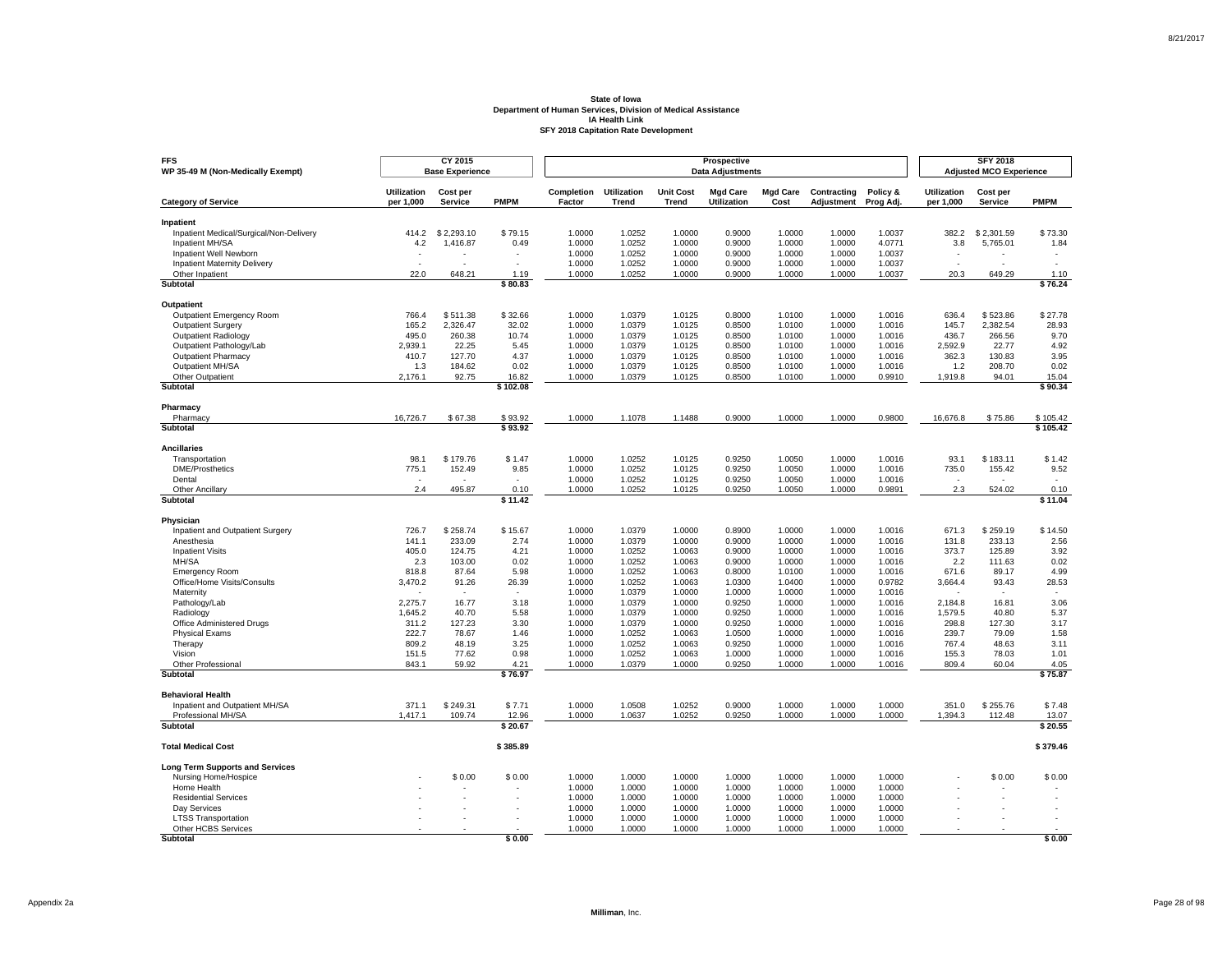| <b>FFS</b><br>WP 50+ M&F (Non-Medically Exempt)      |                                 | CY 2015<br><b>Base Experience</b> |                  |                      |                             |                                  | Prospective<br><b>Data Adjustments</b> |                         |                           |                       |                                 | <b>SFY 2018</b><br><b>Adjusted MCO Experience</b> |                          |
|------------------------------------------------------|---------------------------------|-----------------------------------|------------------|----------------------|-----------------------------|----------------------------------|----------------------------------------|-------------------------|---------------------------|-----------------------|---------------------------------|---------------------------------------------------|--------------------------|
| <b>Category of Service</b>                           | <b>Utilization</b><br>per 1,000 | Cost per<br><b>Service</b>        | <b>PMPM</b>      | Completion<br>Factor | <b>Utilization</b><br>Trend | <b>Unit Cost</b><br><b>Trend</b> | <b>Mgd Care</b><br>Utilization         | <b>Mgd Care</b><br>Cost | Contracting<br>Adjustment | Policy &<br>Prog Adj. | <b>Utilization</b><br>per 1,000 | Cost per<br>Service                               | <b>PMPM</b>              |
|                                                      |                                 |                                   |                  |                      |                             |                                  |                                        |                         |                           |                       |                                 |                                                   |                          |
| Inpatient<br>Inpatient Medical/Surgical/Non-Delivery | 728.8                           | \$2.411.56                        | \$146.46         | 1.0000               | 1.0252                      | 1.0000                           | 0.9000                                 | 1.0000                  | 1.0000                    | 1.0037                | 672.4                           | \$2,420.56                                        | \$135.64                 |
| Inpatient MH/SA                                      | 0.6                             | 1,448.28                          | 0.07             | 1.0000               | 1.0252                      | 1.0000                           | 0.9000                                 | 1.0000                  | 1.0000                    | 4.0771                | 0.5                             | 5,777.78                                          | 0.26                     |
| Inpatient Well Newborn                               |                                 |                                   |                  | 1.0000               | 1.0252                      | 1.0000                           | 0.9000                                 | 1.0000                  | 1.0000                    | 1.0037                |                                 |                                                   |                          |
| <b>Inpatient Maternity Delivery</b>                  | $\overline{a}$                  | ÷                                 | $\overline{a}$   | 1.0000               | 1.0252                      | 1.0000                           | 0.9000                                 | 1.0000                  | 1.0000                    | 1.0037                | $\sim$                          |                                                   | $\overline{\phantom{a}}$ |
| Other Inpatient                                      | 92.3                            | 726.92                            | 5.59             | 1.0000               | 1.0252                      | 1.0000                           | 0.9000                                 | 1.0000                  | 1.0000                    | 1.0037                | 85.1                            | 730.09                                            | 5.18                     |
| Subtotal                                             |                                 |                                   | \$152.12         |                      |                             |                                  |                                        |                         |                           |                       |                                 |                                                   | \$141.08                 |
| Outpatient                                           |                                 |                                   |                  |                      |                             |                                  |                                        |                         |                           |                       |                                 |                                                   |                          |
| <b>Outpatient Emergency Room</b>                     | 546.7                           | \$651.68                          | \$29.69          | 1.0000               | 1.0379                      | 1.0125                           | 0.8000                                 | 1.0100                  | 1.0000                    | 1.0016                | 453.9                           | \$667.49                                          | \$25.25                  |
| Outpatient Surgery                                   | 352.1                           | 2,192.45                          | 64.33            | 1.0000               | 1.0379                      | 1.0125                           | 0.8500                                 | 1.0100                  | 1.0000                    | 1.0016                | 310.6                           | 2.245.63                                          | 58.13                    |
| <b>Outpatient Radiology</b>                          | 1,496.2                         | 211.41                            | 26.36            | 1.0000               | 1.0379                      | 1.0125                           | 0.8500                                 | 1.0100                  | 1.0000                    | 1.0016                | 1,320.0                         | 216.55                                            | 23.82                    |
| Outpatient Pathology/Lab                             | 5,787.0                         | 22.64                             | 10.92            | 1.0000               | 1.0379                      | 1.0125                           | 0.8500                                 | 1.0100                  | 1.0000                    | 1.0016                | 5,105.4                         | 23.20                                             | 9.87                     |
| <b>Outpatient Pharmacy</b>                           | 901.5                           | 194.35                            | 14.60            | 1.0000               | 1.0379                      | 1.0125                           | 0.8500                                 | 1.0100                  | 1.0000                    | 1.0016                | 795.3                           | 199.02                                            | 13.19                    |
| Outpatient MH/SA                                     | 1.7                             | 145.45                            | 0.02             | 1.0000               | 1.0379                      | 1.0125                           | 0.8500                                 | 1.0100                  | 1.0000                    | 1.0016                | 1.5                             | 164.38                                            | 0.02                     |
| Other Outpatient                                     | 4,285.1                         | 90.31                             | 32.25            | 1.0000               | 1.0379                      | 1.0125                           | 0.8500                                 | 1.0100                  | 1.0000                    | 0.9910                | 3,780.4                         | 91.51                                             | 28.83                    |
| Subtotal                                             |                                 |                                   | \$178.17         |                      |                             |                                  |                                        |                         |                           |                       |                                 |                                                   | \$159.11                 |
| Pharmacy                                             |                                 |                                   |                  |                      |                             |                                  |                                        |                         |                           |                       |                                 |                                                   |                          |
| Pharmacy                                             | 31,516.0                        | \$59.09                           | \$155.18         | 1.0000               | 1.1078                      | 1.1488                           | 0.9000                                 | 1.0000                  | 1.0000                    | 0.9800                | 31,422.0                        | \$66.52                                           | \$174.18                 |
| Subtotal                                             |                                 |                                   | \$155.18         |                      |                             |                                  |                                        |                         |                           |                       |                                 |                                                   | \$174.18                 |
| <b>Ancillaries</b>                                   |                                 |                                   |                  |                      |                             |                                  |                                        |                         |                           |                       |                                 |                                                   |                          |
| Transportation                                       | 101.5                           | \$195.02                          | \$1.65           | 1.0000               | 1.0252                      | 1.0125                           | 0.9250                                 | 1.0050                  | 1.0000                    | 1.0016                | 96.3                            | \$198.17                                          | \$1.59                   |
| <b>DME/Prosthetics</b>                               | 1,100.1                         | 130.02                            | 11.92            | 1.0000               | 1.0252                      | 1.0125                           | 0.9250                                 | 1.0050                  | 1.0000                    | 1.0016                | 1,043.3                         | 132.51                                            | 11.52                    |
| Dental                                               |                                 | ٠                                 | $\mathbf{r}$     | 1.0000               | 1.0252                      | 1.0125                           | 0.9250                                 | 1.0050                  | 1.0000                    | 1.0016                | ÷.                              |                                                   |                          |
| <b>Other Ancillary</b><br>Subtotal                   | 60.5                            | 240.08                            | 1.21<br>\$14.78  | 1.0000               | 1.0252                      | 1.0125                           | 0.9250                                 | 1.0050                  | 1.0000                    | 0.9891                | 57.4                            | 240.63                                            | 1.15<br>\$14.26          |
|                                                      |                                 |                                   |                  |                      |                             |                                  |                                        |                         |                           |                       |                                 |                                                   |                          |
| Physician<br>Inpatient and Outpatient Surgery        | 1,387.2                         | \$278.20                          | \$32.16          | 1.0000               | 1.0379                      | 1.0000                           | 0.8900                                 | 1.0000                  | 1.0000                    | 1.0016                | 1,281.4                         | \$278.61                                          | \$29.75                  |
| Anesthesia                                           | 250.8                           | 241.64                            | 5.05             | 1.0000               | 1.0379                      | 1.0000                           | 0.9000                                 | 1.0000                  | 1.0000                    | 1.0016                | 234.3                           | 241.77                                            | 4.72                     |
| <b>Inpatient Visits</b>                              | 685.3                           | 127.49                            | 7.28             | 1.0000               | 1.0252                      | 1.0063                           | 0.9000                                 | 1.0000                  | 1.0000                    | 1.0016                | 632.3                           | 128.49                                            | 6.77                     |
| MH/SA                                                | 2.1                             | 114.83                            | 0.02             | 1.0000               | 1.0252                      | 1.0063                           | 0.9000                                 | 1.0000                  | 1.0000                    | 1.0016                | 1.9                             | 124.35                                            | 0.02                     |
| <b>Emergency Room</b>                                | 644.4                           | 95.16                             | 5.11             | 1.0000               | 1.0252                      | 1.0063                           | 0.8000                                 | 1.0100                  | 1.0000                    | 1.0016                | 528.5                           | 96.95                                             | 4.27                     |
| Office/Home Visits/Consults                          | 5,429.1                         | 91.33                             | 41.32            | 1.0000               | 1.0252                      | 1.0063                           | 1.0300                                 | 1.0400                  | 1.0000                    | 0.9782                | 5,732.9                         | 93.50                                             | 44.67                    |
| Maternity                                            |                                 |                                   |                  | 1.0000               | 1.0379                      | 1.0000                           | 1.0000                                 | 1.0000                  | 1.0000                    | 1.0016                |                                 |                                                   |                          |
| Pathology/Lab                                        | 4.222.2                         | 19.44                             | 6.84             | 1.0000               | 1.0379                      | 1.0000                           | 0.9250                                 | 1.0000                  | 1.0000                    | 1.0016                | 4,053.6                         | 19.48                                             | 6.58                     |
| Radiology                                            | 3,060.7                         | 44.22                             | 11.28            | 1.0000               | 1.0379                      | 1.0000                           | 0.9250                                 | 1.0000                  | 1.0000                    | 1.0016                | 2,938.5                         | 44.31                                             | 10.85                    |
| Office Administered Drugs                            | 737.4                           | 235.80                            | 14.49            | 1.0000               | 1.0379                      | 1.0000                           | 0.9250                                 | 1.0000                  | 1.0000                    | 1.0016                | 708.0                           | 236.11                                            | 13.93                    |
| <b>Physical Exams</b>                                | 414.3                           | 79.95                             | 2.76             | 1.0000               | 1.0252                      | 1.0063                           | 1.0500                                 | 1.0000                  | 1.0000                    | 1.0016                | 446.0                           | 80.46                                             | 2.99                     |
| Therapy                                              | 1,168.6                         | 50.52                             | 4.92             | 1.0000               | 1.0252                      | 1.0063                           | 0.9250                                 | 1.0000                  | 1.0000                    | 1.0016                | 1,108.2                         | 50.89                                             | 4.70                     |
| Vision                                               | 212.9                           | 77.20                             | 1.37             | 1.0000               | 1.0252                      | 1.0063                           | 1.0000                                 | 1.0000                  | 1.0000                    | 1.0016                | 218.3                           | 78.05                                             | 1.42                     |
| Other Professional<br>Subtotal                       | 1,434.6                         | 51.95                             | 6.21<br>\$138.81 | 1.0000               | 1.0379                      | 1.0000                           | 0.9250                                 | 1.0000                  | 1.0000                    | 1.0016                | 1,377.3                         | 52.02                                             | 5.97<br>\$136.64         |
|                                                      |                                 |                                   |                  |                      |                             |                                  |                                        |                         |                           |                       |                                 |                                                   |                          |
| <b>Behavioral Health</b>                             |                                 |                                   |                  |                      |                             |                                  |                                        |                         |                           |                       |                                 |                                                   |                          |
| Inpatient and Outpatient MH/SA                       | 143.4                           | \$302.87                          | \$3.62           | 1.0000               | 1.0508                      | 1.0252                           | 0.9000                                 | 1.0000                  | 1.0000                    | 1.0000                | 135.6                           | \$310.53                                          | \$3.51                   |
| Professional MH/SA<br><b>Subtotal</b>                | 910.3                           | 106.51                            | 8.08<br>\$11.70  | 1.0000               | 1.0637                      | 1.0252                           | 0.9250                                 | 1.0000                  | 1.0000                    | 1.0000                | 895.7                           | 109.19                                            | 8.15<br>\$11.66          |
|                                                      |                                 |                                   |                  |                      |                             |                                  |                                        |                         |                           |                       |                                 |                                                   |                          |
| <b>Total Medical Cost</b>                            |                                 |                                   | \$650.76         |                      |                             |                                  |                                        |                         |                           |                       |                                 |                                                   | \$636.93                 |
| <b>Long Term Supports and Services</b>               |                                 |                                   |                  |                      |                             |                                  |                                        |                         |                           |                       |                                 |                                                   |                          |
| Nursing Home/Hospice                                 |                                 | \$0.00                            | \$0.00           | 1.0000               | 1.0000                      | 1.0000                           | 1.0000                                 | 1.0000                  | 1.0000                    | 1.0000                |                                 | \$0.00                                            | \$0.00                   |
| Home Health                                          |                                 |                                   |                  | 1.0000               | 1.0000                      | 1.0000                           | 1.0000                                 | 1.0000                  | 1.0000                    | 1.0000                |                                 |                                                   |                          |
| <b>Residential Services</b><br>Dav Services          |                                 |                                   |                  | 1.0000<br>1.0000     | 1.0000<br>1.0000            | 1.0000<br>1.0000                 | 1.0000<br>1.0000                       | 1.0000<br>1.0000        | 1.0000<br>1.0000          | 1.0000<br>1.0000      |                                 |                                                   |                          |
| <b>LTSS Transportation</b>                           |                                 |                                   |                  | 1.0000               | 1.0000                      | 1.0000                           | 1.0000                                 | 1.0000                  | 1.0000                    | 1.0000                |                                 |                                                   |                          |
| Other HCBS Services                                  |                                 |                                   |                  | 1.0000               | 1.0000                      | 1.0000                           | 1.0000                                 | 1.0000                  | 1.0000                    | 1.0000                |                                 |                                                   |                          |
| Subtotal                                             |                                 |                                   | \$0.00           |                      |                             |                                  |                                        |                         |                           |                       |                                 |                                                   | \$0.00                   |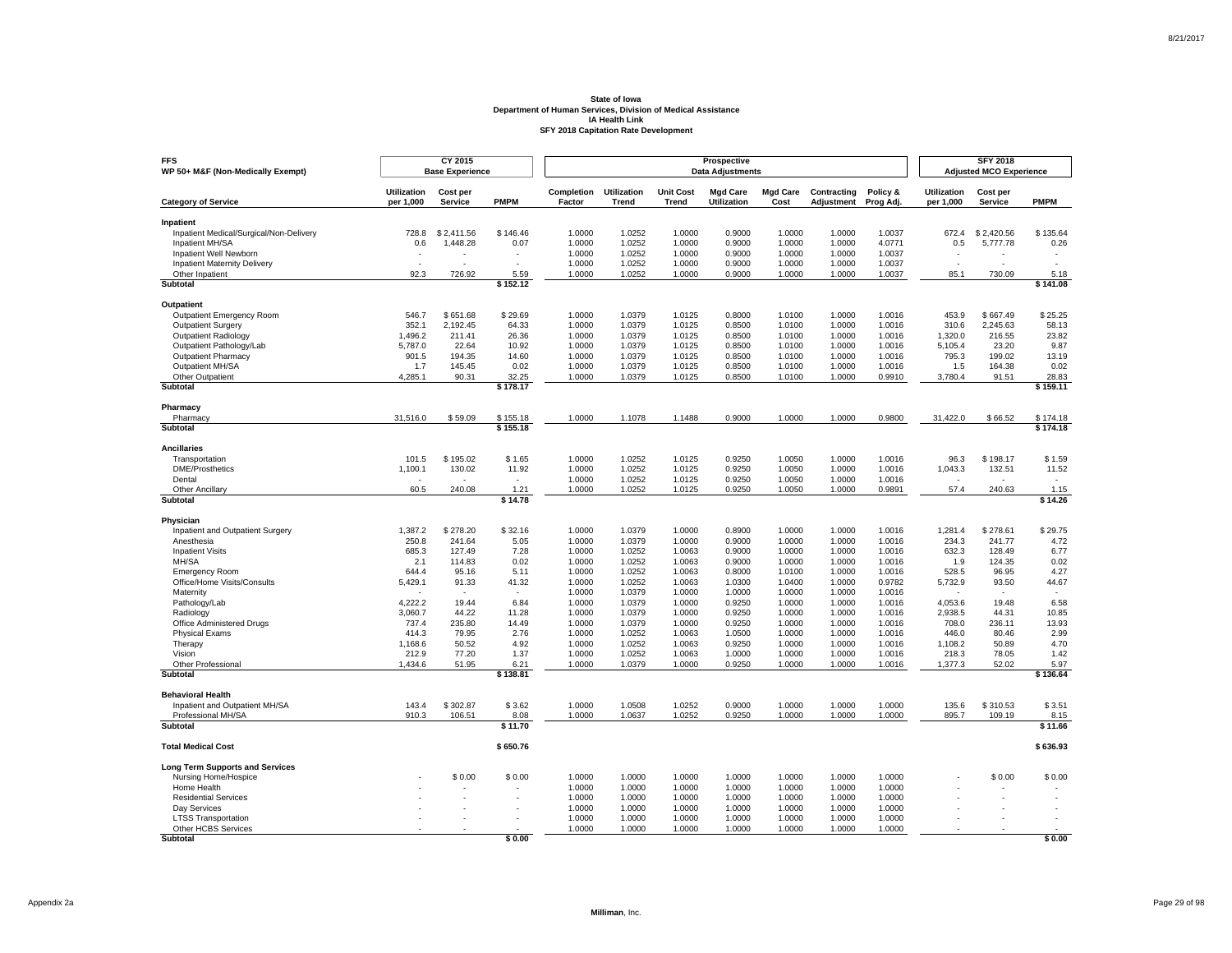| <b>FFS</b><br>ABD Non-Dual 21+ M&F                   |                                 | CY 2015<br><b>Base Experience</b> |                    |                      |                             |                                  | Prospective<br><b>Data Adjustments</b> |                         |                           |                       |                                 | <b>SFY 2018</b><br><b>Adjusted MCO Experience</b> |                    |
|------------------------------------------------------|---------------------------------|-----------------------------------|--------------------|----------------------|-----------------------------|----------------------------------|----------------------------------------|-------------------------|---------------------------|-----------------------|---------------------------------|---------------------------------------------------|--------------------|
| <b>Category of Service</b>                           | <b>Utilization</b><br>per 1,000 | Cost per<br><b>Service</b>        | <b>PMPM</b>        | Completion<br>Factor | <b>Utilization</b><br>Trend | <b>Unit Cost</b><br><b>Trend</b> | <b>Mgd Care</b><br>Utilization         | <b>Mgd Care</b><br>Cost | Contracting<br>Adjustment | Policy &<br>Prog Adj. | <b>Utilization</b><br>per 1,000 | Cost per<br>Service                               | <b>PMPM</b>        |
|                                                      |                                 |                                   |                    |                      |                             |                                  |                                        |                         |                           |                       |                                 |                                                   |                    |
| Inpatient<br>Inpatient Medical/Surgical/Non-Delivery | 1.346.4                         | \$2.015.67                        | \$226.16           | 1.0000               | 1.0252                      | 0.9752                           | 0.9400                                 | 0.9600                  | 1.0000                    | 1.0019                | 1.297.5                         | \$1.890.65                                        | \$204.43           |
| Inpatient MH/SA                                      | 3.5                             | 726.22                            | 0.21               | 1.0000               | 1.0252                      | 0.9752                           | 0.9400                                 | 0.9600                  | 1.0000                    | 3.0421                | 3.3                             | 2,083.83                                          | 0.58               |
| Inpatient Well Newborn                               |                                 |                                   |                    | 1.0000               | 1.0252                      | 0.9752                           | 0.9400                                 | 0.9600                  | 1.0000                    | 1.0019                |                                 |                                                   |                    |
| <b>Inpatient Maternity Delivery</b>                  | 25.4                            | 1,925.11                          | 4.07               | 1.0000               | 1.0252                      | 0.9752                           | 0.9400                                 | 0.9600                  | 1.0000                    | 1.0019                | 24.5                            | 1,806.13                                          | 3.68               |
| Other Inpatient                                      | 376.7                           | 703.76                            | 22.09              | 1.0000               | 1.0252                      | 0.9752                           | 0.9400                                 | 0.9600                  | 1.0000                    | 1.0019                | 363.0                           | 660.20                                            | 19.97              |
| <b>Subtotal</b>                                      |                                 |                                   | \$252.53           |                      |                             |                                  |                                        |                         |                           |                       |                                 |                                                   | \$228.66           |
| Outpatient                                           |                                 |                                   |                    |                      |                             |                                  |                                        |                         |                           |                       |                                 |                                                   |                    |
| <b>Outpatient Emergency Room</b>                     | 1,399.9                         | \$503.10                          | \$58.69            | 1.0000               | 1.0252                      | 1.0125                           | 0.8100                                 | 1.0200                  | 1.0000                    | 1.0000                | 1,162.5                         | \$519.54                                          | \$50.33            |
| <b>Outpatient Surgery</b>                            | 300.4                           | 2,410.31                          | 60.33              | 1.0000               | 1.0252                      | 1.0125                           | 0.8500                                 | 1.0100                  | 1.0000                    | 1.0000                | 261.7                           | 2.464.74                                          | 53.76              |
| <b>Outpatient Radiology</b>                          | 1,313.7                         | 232.93                            | 25.50              | 1.0000               | 1.0252                      | 1.0125                           | 0.8500                                 | 1.0100                  | 1.0000                    | 1.0000                | 1,144.8                         | 238.16                                            | 22.72              |
| Outpatient Pathology/Lab                             | 7,088.9                         | 22.16                             | 13.09              | 1.0000               | 1.0252                      | 1.0125                           | 0.8500                                 | 1.0100                  | 1.0000                    | 1.0000                | 6,177.4                         | 22.65                                             | 11.66              |
| <b>Outpatient Pharmacy</b>                           | 1,577.4                         | 201.75                            | 26.52              | 1.0000               | 1.0252                      | 1.0125                           | 0.8500                                 | 1.0100                  | 1.0000                    | 1.0000                | 1,374.6                         | 206.29                                            | 23.63              |
| Outpatient MH/SA                                     | 4.4                             | 192.66                            | 0.07               | 1.0000               | 1.0252                      | 1.0125                           | 0.8500                                 | 1.0100                  | 1.0000                    | 1.0000                | 3.8                             | 189.47                                            | 0.06               |
| Other Outpatient                                     | 5,351.4                         | 122.73                            | 54.73              | 1.0000               | 1.0252                      | 1.0125                           | 0.8500                                 | 1.0100                  | 1.0000                    | 0.9979                | 4,663.3                         | 125.24                                            | 48.67              |
| Subtotal                                             |                                 |                                   | \$238.93           |                      |                             |                                  |                                        |                         |                           |                       |                                 |                                                   | \$210.83           |
| Pharmacy                                             |                                 |                                   |                    |                      |                             |                                  |                                        |                         |                           |                       |                                 |                                                   |                    |
| Pharmacy                                             | 51,839.2                        | \$83.27                           | \$359.71           | 1.0000               | 1.0428                      | 1.1592                           | 0.9000                                 | 1.0000                  | 1.0000                    | 0.9861                | 48,652.1                        | \$95.18                                           | \$385.90           |
| Subtotal                                             |                                 |                                   | \$359.71           |                      |                             |                                  |                                        |                         |                           |                       |                                 |                                                   | \$385.90           |
| <b>Ancillaries</b>                                   |                                 |                                   |                    |                      |                             |                                  |                                        |                         |                           |                       |                                 |                                                   |                    |
| Transportation                                       | 338.3                           | \$165.32                          | \$4.66             | 1.0000               | 0.9752                      | 1.0252                           | 0.9000                                 | 1.0050                  | 1.0000                    | 1.0000                | 296.9                           | \$170.17                                          | \$4.21             |
| <b>DME/Prosthetics</b>                               | 3,345.2                         | 120.24                            | 33.52              | 1.0000               | 0.9752                      | 1.0252                           | 0.9000                                 | 1.0050                  | 1.0000                    | 1.0000                | 2,936.0                         | 123.88                                            | 30.31              |
| Dental                                               | 5.9                             | 20.51                             | 0.01               | 1.0000               | 0.9752                      | 1.0252                           | 0.9000                                 | 1.0050                  | 1.0000                    | 1.0000                | 5.1                             | 23.39                                             | 0.01               |
| <b>Other Ancillary</b><br>Subtotal                   | 792.8                           | 174.07                            | 11.50<br>\$49.69   | 1.0000               | 0.9752                      | 1.0252                           | 0.9000                                 | 1.0050                  | 1.0000                    | 1.0009                | 695.8                           | 179.53                                            | 10.41<br>\$44.94   |
|                                                      |                                 |                                   |                    |                      |                             |                                  |                                        |                         |                           |                       |                                 |                                                   |                    |
| Physician<br>Inpatient and Outpatient Surgery        | 1,483.8                         | \$240.68                          | \$29.76            | 1.0000               | 1.0252                      | 1.0000                           | 0.9200                                 | 0.9700                  | 1.0000                    | 1.0000                | 1,399.5                         | \$233.48                                          | \$27.23            |
| Anesthesia                                           | 254.9                           | 247.61                            | 5.26               | 1.0000               | 1.0252                      | 1.0000                           | 0.9400                                 | 1.0000                  | 1.0000                    | 1.0000                | 245.7                           | 247.66                                            | 5.07               |
| <b>Inpatient Visits</b>                              | 1,433.4                         | 129.59                            | 15.48              | 1.0000               | 1.0379                      | 1.0125                           | 0.9400                                 | 0.9600                  | 1.0000                    | 1.0000                | 1,398.5                         | 125.97                                            | 14.68              |
| MH/SA                                                | 35.6                            | 4,234.70                          | 12.57              | 1.0000               | 1.0379                      | 1.0125                           | 0.9000                                 | 1.0000                  | 1.0000                    | 1.0000                | 33.3                            | 4,288.55                                          | 11.89              |
| <b>Emergency Room</b>                                | 1,653.5                         | 93.62                             | 12.90              | 1.0000               | 1.0379                      | 1.0125                           | 0.8100                                 | 1.0200                  | 1.0000                    | 1.0000                | 1,390.1                         | 96.68                                             | 11.20              |
| Office/Home Visits/Consults                          | 6,636.1                         | 87.45                             | 48.36              | 1.0000               | 1.0379                      | 1.0125                           | 1.0250                                 | 1.0400                  | 1.0000                    | 0.9775                | 7,059.8                         | 90.02                                             | 52.96              |
| Maternity                                            | 37.2                            | 348.76                            | 1.08               | 1.0000               | 1.0252                      | 1.0000                           | 1.0000                                 | 1.0000                  | 1.0000                    | 1.0000                | 38.1                            | 349.61                                            | 1.11               |
| Pathology/Lab                                        | 6,557.1                         | 17.88                             | 9.77               | 1.0000               | 1.0252                      | 1.0000                           | 0.9250                                 | 1.0000                  | 1.0000                    | 1.0000                | 6,218.1                         | 17.87                                             | 9.26               |
| Radiology                                            | 3,868.3                         | 40.20                             | 12.96              | 1.0000               | 1.0252                      | 1.0000                           | 0.9250                                 | 1.0000                  | 1.0000                    | 1.0000                | 3.668.4                         | 40.20                                             | 12.29              |
| Office Administered Drugs                            | 1,419.1                         | 198.72                            | 23.50              | 1.0000               | 1.0252                      | 1.0000                           | 0.9500                                 | 1.0000                  | 1.0000                    | 1.0000                | 1,382.1                         | 198.75                                            | 22.89              |
| <b>Physical Exams</b>                                | 292.4                           | 71.40                             | 1.74               | 1.0000               | 1.0379                      | 1.0125                           | 1.0500                                 | 1.0000                  | 1.0000                    | 1.0000                | 318.7                           | 72.30                                             | 1.92               |
| Therapy                                              | 960.8                           | 47.46                             | 3.80               | 1.0000               | 1.0379                      | 1.0125                           | 0.9250                                 | 1.0000                  | 1.0000                    | 1.0000                | 922.5                           | 48.00                                             | 3.69               |
| Vision                                               | 492.5                           | 69.68                             | 2.86               | 1.0000               | 1.0379                      | 1.0125                           | 1.0000                                 | 1.0000                  | 1.0000                    | 1.0000                | 511.2                           | 70.66                                             | 3.01               |
| Other Professional<br>Subtotal                       | 2,431.1                         | 64.56                             | 13.08<br>\$193.12  | 1.0000               | 1.0252                      | 1.0000                           | 0.9250                                 | 1.0000                  | 1.0000                    | 1.0000                | 2,305.4                         | 64.54                                             | 12.40<br>\$189.60  |
|                                                      |                                 |                                   |                    |                      |                             |                                  |                                        |                         |                           |                       |                                 |                                                   |                    |
| <b>Behavioral Health</b>                             |                                 |                                   |                    |                      |                             |                                  |                                        |                         |                           |                       |                                 |                                                   |                    |
| Inpatient and Outpatient MH/SA                       | 625.2                           | \$464.08                          | \$24.18            | 1.0000               | 1.0508                      | 1.0252                           | 0.9000                                 | 1.0000                  | 1.0000                    | 1.0000                | 591.3                           | \$475.70                                          | \$23.44            |
| Professional MH/SA<br><b>Subtotal</b>                | 13,148.1                        | 164.39                            | 180.12<br>\$204.30 | 1.0000               | 1.0637                      | 1.0252                           | 0.9500                                 | 1.0000                  | 1.0000                    | 1.0000                | 13,286.4                        | 168.53                                            | 186.60<br>\$210.04 |
|                                                      |                                 |                                   |                    |                      |                             |                                  |                                        |                         |                           |                       |                                 |                                                   |                    |
| <b>Total Medical Cost</b>                            |                                 |                                   | \$1,298.28         |                      |                             |                                  |                                        |                         |                           |                       |                                 |                                                   | \$1,269.97         |
| <b>Long Term Supports and Services</b>               |                                 |                                   |                    |                      |                             |                                  |                                        |                         |                           |                       |                                 |                                                   |                    |
| Nursing Home/Hospice                                 |                                 | \$0.00                            | \$0.00             | 1.0000               | 1.0000                      | 1.0000                           | 1.0000                                 | 1.0000                  | 1.0000                    | 1.0000                |                                 | \$0.00                                            | \$0.00             |
| Home Health                                          |                                 |                                   |                    | 1.0000               | 1.0000                      | 1.0000                           | 1.0000                                 | 1.0000                  | 1.0000                    | 1.0000                |                                 |                                                   |                    |
| <b>Residential Services</b>                          |                                 |                                   |                    | 1.0000               | 1.0000                      | 1.0000                           | 1.0000                                 | 1.0000                  | 1.0000                    | 1.0000                |                                 |                                                   |                    |
| Dav Services                                         |                                 |                                   |                    | 1.0000               | 1.0000                      | 1.0000                           | 1.0000                                 | 1.0000                  | 1.0000                    | 1.0000                |                                 |                                                   |                    |
| <b>LTSS Transportation</b>                           |                                 |                                   |                    | 1.0000               | 1.0000                      | 1.0000                           | 1.0000                                 | 1.0000                  | 1.0000                    | 1.0000                |                                 |                                                   |                    |
| Other HCBS Services<br>Subtotal                      |                                 |                                   | \$0.00             | 1.0000               | 1.0000                      | 1.0000                           | 1.0000                                 | 1.0000                  | 1.0000                    | 1.0000                |                                 |                                                   | \$0.00             |
|                                                      |                                 |                                   |                    |                      |                             |                                  |                                        |                         |                           |                       |                                 |                                                   |                    |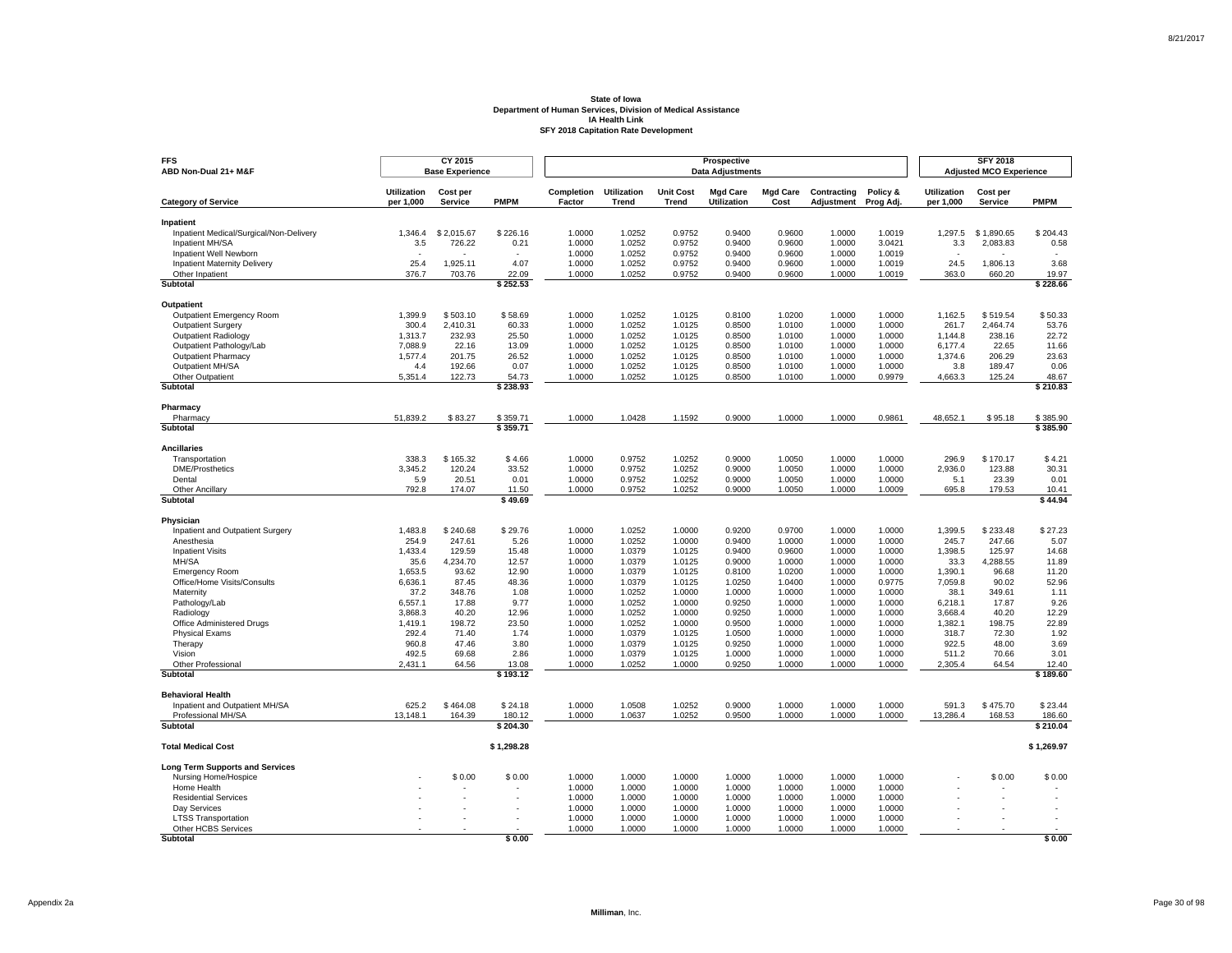| <b>FFS</b><br>ABD Non-Dual <21 M&F                   |                                 | CY 2015<br><b>Base Experience</b> |                    |                      |                             |                                  | Prospective<br><b>Data Adjustments</b> |                         |                           |                       |                                 | <b>SFY 2018</b><br><b>Adjusted MCO Experience</b> |                    |
|------------------------------------------------------|---------------------------------|-----------------------------------|--------------------|----------------------|-----------------------------|----------------------------------|----------------------------------------|-------------------------|---------------------------|-----------------------|---------------------------------|---------------------------------------------------|--------------------|
| <b>Category of Service</b>                           | <b>Utilization</b><br>per 1,000 | Cost per<br><b>Service</b>        | <b>PMPM</b>        | Completion<br>Factor | <b>Utilization</b><br>Trend | <b>Unit Cost</b><br><b>Trend</b> | <b>Mgd Care</b><br>Utilization         | <b>Mgd Care</b><br>Cost | Contracting<br>Adjustment | Policy &<br>Prog Adj. | <b>Utilization</b><br>per 1,000 | Cost per<br>Service                               | <b>PMPM</b>        |
|                                                      |                                 |                                   |                    |                      |                             |                                  |                                        |                         |                           |                       |                                 |                                                   |                    |
| Inpatient<br>Inpatient Medical/Surgical/Non-Delivery | 922.1                           | \$1.819.92                        | \$139.84           | 1.0000               | 1.0252                      | 0.9752                           | 0.9400                                 | 0.9600                  | 1.0000                    | 1.0019                | 888.6                           | \$1,706.99                                        | \$126.40           |
| Inpatient MH/SA                                      | 8.6                             | 940.35                            | 0.67               | 1.0000               | 1.0252                      | 0.9752                           | 0.9400                                 | 0.9600                  | 1.0000                    | 3.0421                | 8.2                             | 2,679.61                                          | 1.84               |
| Inpatient Well Newborn                               | 0.3                             |                                   |                    | 1.0000               | 1.0252                      | 0.9752                           | 0.9400                                 | 0.9600                  | 1.0000                    | 1.0019                | 0.3                             |                                                   |                    |
| <b>Inpatient Maternity Delivery</b>                  | 20.4                            | 1,686.49                          | 2.86               | 1.0000               | 1.0252                      | 0.9752                           | 0.9400                                 | 0.9600                  | 1.0000                    | 1.0019                | 19.6                            | 1,584.91                                          | 2.59               |
| Other Inpatient                                      | 164.8                           | 1.756.83                          | 24.13              | 1.0000               | 1.0252                      | 0.9752                           | 0.9400                                 | 0.9600                  | 1.0000                    | 1.0019                | 158.8                           | 1,647.70                                          | 21.81              |
| Subtotal                                             |                                 |                                   | \$167.50           |                      |                             |                                  |                                        |                         |                           |                       |                                 |                                                   | \$152.64           |
| Outpatient                                           |                                 |                                   |                    |                      |                             |                                  |                                        |                         |                           |                       |                                 |                                                   |                    |
| <b>Outpatient Emergency Room</b>                     | 759.6                           | \$312.47                          | \$19.78            | 1.0000               | 1.0252                      | 1.0125                           | 0.8100                                 | 1.0200                  | 1.0000                    | 1.0000                | 630.8                           | \$322.64                                          | \$16.96            |
| <b>Outpatient Surgery</b>                            | 103.9                           | 2,529.60                          | 21.90              | 1.0000               | 1.0252                      | 1.0125                           | 0.8500                                 | 1.0100                  | 1.0000                    | 1.0000                | 90.5                            | 2,587.43                                          | 19.52              |
| <b>Outpatient Radiology</b>                          | 293.2                           | 183.78                            | 4.49               | 1.0000               | 1.0252                      | 1.0125                           | 0.8500                                 | 1.0100                  | 1.0000                    | 1.0000                | 255.5                           | 187.88                                            | 4.00               |
| Outpatient Pathology/Lab                             | 2,843.5                         | 21.78                             | 5.16               | 1.0000               | 1.0252                      | 1.0125                           | 0.8500                                 | 1.0100                  | 1.0000                    | 1.0000                | 2,477.9                         | 22.28                                             | 4.60               |
| <b>Outpatient Pharmacy</b>                           | 523.4                           | 176.32                            | 7.69               | 1.0000               | 1.0252                      | 1.0125                           | 0.8500                                 | 1.0100                  | 1.0000                    | 1.0000                | 456.1                           | 180.23                                            | 6.85               |
| Outpatient MH/SA                                     | 35.6                            | 117.94                            | 0.35               | 1.0000               | 1.0252                      | 1.0125                           | 0.8500                                 | 1.0100                  | 1.0000                    | 1.0000                | 31.0                            | 119.88                                            | 0.31               |
| Other Outpatient                                     | 7,431.9                         | 161.81                            | 100.21             | 1.0000               | 1.0252                      | 1.0125                           | 0.8500                                 | 1.0100                  | 1.0000                    | 0.9979                | 6,476.3                         | 165.11                                            | 89.11              |
| Subtotal                                             |                                 |                                   | \$159.58           |                      |                             |                                  |                                        |                         |                           |                       |                                 |                                                   | \$141.35           |
| Pharmacy                                             |                                 |                                   |                    |                      |                             |                                  |                                        |                         |                           |                       |                                 |                                                   |                    |
| Pharmacy                                             | 16,781.8                        | \$129.04                          | \$180.46           | 1.0000               | 1.0428                      | 1.1592                           | 0.9000                                 | 1.0000                  | 1.0000                    | 0.9861                | 15,750.1                        | \$147.50                                          | \$193.60           |
| Subtotal                                             |                                 |                                   | \$180.46           |                      |                             |                                  |                                        |                         |                           |                       |                                 |                                                   | \$193.60           |
| <b>Ancillaries</b>                                   |                                 |                                   |                    |                      |                             |                                  |                                        |                         |                           |                       |                                 |                                                   |                    |
| Transportation                                       | 82.0                            | \$238.45                          | \$1.63             | 1.0000               | 0.9752                      | 1.0252                           | 0.9000                                 | 1.0050                  | 1.0000                    | 1.0000                | 72.0                            | \$245.00                                          | \$1.47             |
| <b>DME/Prosthetics</b>                               | 2,523.6                         | 163.29                            | 34.34              | 1.0000               | 0.9752                      | 1.0252                           | 0.9000                                 | 1.0050                  | 1.0000                    | 1.0000                | 2,214.9                         | 168.23                                            | 31.05              |
| Dental                                               | 324.7                           | 14.41                             | 0.39               | 1.0000               | 0.9752                      | 1.0252                           | 0.9000                                 | 1.0050                  | 1.0000                    | 1.0000                | 285.0                           | 14.74                                             | 0.35               |
| <b>Other Ancillary</b><br>Subtotal                   | 90.0                            | 215.90                            | 1.62<br>\$37.98    | 1.0000               | 0.9752                      | 1.0252                           | 0.9000                                 | 1.0050                  | 1.0000                    | 1.0009                | 79.0                            | 223.21                                            | 1.47<br>\$34.34    |
|                                                      |                                 |                                   |                    |                      |                             |                                  |                                        |                         |                           |                       |                                 |                                                   |                    |
| Physician                                            |                                 |                                   |                    |                      |                             |                                  |                                        |                         |                           |                       |                                 |                                                   |                    |
| Inpatient and Outpatient Surgery                     | 432.5                           | \$251.95                          | \$9.08             | 1.0000               | 1.0252                      | 1.0000                           | 0.9300                                 | 0.9700                  | 1.0000                    | 1.0000                | 412.3                           | \$244.47                                          | \$8.40             |
| Anesthesia                                           | 169.0                           | 293.19<br>279.91                  | 4.13               | 1.0000               | 1.0252<br>1.0379            | 1.0000                           | 0.9400<br>0.9400                       | 1.0000<br>0.9600        | 1.0000                    | 1.0000<br>1.0000      | 162.9<br>670.0                  | 293.19<br>272.04                                  | 3.98               |
| <b>Inpatient Visits</b><br>MH/SA                     | 686.8<br>28.5                   | 1,539.00                          | 16.02<br>3.65      | 1.0000<br>1.0000     | 1.0379                      | 1.0125<br>1.0125                 | 0.9000                                 | 1.0000                  | 1.0000<br>1.0000          | 1.0000                | 26.6                            | 1,557.56                                          | 15.19<br>3.45      |
| <b>Emergency Room</b>                                | 806.3                           | 78.29                             | 5.26               | 1.0000               | 1.0379                      | 1.0125                           | 0.8100                                 | 1.0200                  | 1.0000                    | 1.0000                | 677.8                           | 80.91                                             | 4.57               |
| Office/Home Visits/Consults                          | 3,456.8                         | 82.38                             | 23.73              | 1.0000               | 1.0379                      | 1.0125                           | 1.0250                                 | 1.0400                  | 1.0000                    | 0.9775                | 3,677.5                         | 84.78                                             | 25.98              |
| Maternity                                            | 20.7                            | 429.61                            | 0.74               | 1.0000               | 1.0252                      | 1.0000                           | 1.0000                                 | 1.0000                  | 1.0000                    | 1.0000                | 21.2                            | 430.39                                            | 0.76               |
| Pathology/Lab                                        | 1,926.2                         | 16.38                             | 2.63               | 1.0000               | 1.0252                      | 1.0000                           | 0.9250                                 | 1.0000                  | 1.0000                    | 1.0000                | 1,826.6                         | 16.36                                             | 2.49               |
| Radiology                                            | 1,325.7                         | 26.52                             | 2.93               | 1.0000               | 1.0252                      | 1.0000                           | 0.9250                                 | 1.0000                  | 1.0000                    | 1.0000                | 1,257.2                         | 26.54                                             | 2.78               |
| Office Administered Drugs                            | 195.0                           | 60.30                             | 0.98               | 1.0000               | 1.0252                      | 1.0000                           | 0.9500                                 | 1.0000                  | 1.0000                    | 1.0000                | 189.9                           | 60.02                                             | 0.95               |
| <b>Physical Exams</b>                                | 611.7                           | 62.19                             | 3.17               | 1.0000               | 1.0379                      | 1.0125                           | 1.0500                                 | 1.0000                  | 1.0000                    | 1.0000                | 666.6                           | 63.01                                             | 3.50               |
| Therapy                                              | 393.1                           | 45.79                             | 1.50               | 1.0000               | 1.0379                      | 1.0125                           | 0.9250                                 | 1.0000                  | 1.0000                    | 1.0000                | 377.4                           | 46.43                                             | 1.46               |
| Vision                                               | 457.6                           | 64.25                             | 2.45               | 1.0000               | 1.0379                      | 1.0125                           | 1.0000                                 | 1.0000                  | 1.0000                    | 1.0000                | 474.9                           | 64.94                                             | 2.57               |
| Other Professional<br>Subtotal                       | 1,384.1                         | 82.97                             | 9.57<br>\$85.84    | 1.0000               | 1.0252                      | 1.0000                           | 0.9250                                 | 1.0000                  | 1.0000                    | 1.0000                | 1,312.5                         | 83.02                                             | 9.08<br>\$85.16    |
|                                                      |                                 |                                   |                    |                      |                             |                                  |                                        |                         |                           |                       |                                 |                                                   |                    |
| <b>Behavioral Health</b>                             |                                 |                                   |                    |                      |                             |                                  |                                        |                         |                           |                       |                                 |                                                   |                    |
| Inpatient and Outpatient MH/SA                       | 622.9                           | \$426.69                          | \$22.15            | 1.0000               | 1.0508                      | 1.0252                           | 0.9000                                 | 1.0000                  | 1.0000                    | 1.0000                | 589.1                           | \$437.53                                          | \$21.48            |
| Professional MH/SA<br><b>Subtotal</b>                | 9,300.7                         | 144.49                            | 111.99<br>\$134.14 | 1.0000               | 1.0637                      | 1.0252                           | 0.9500                                 | 1.0000                  | 1.0000                    | 1.0000                | 9,398.5                         | 148.13                                            | 116.02<br>\$137.50 |
|                                                      |                                 |                                   |                    |                      |                             |                                  |                                        |                         |                           |                       |                                 |                                                   |                    |
| <b>Total Medical Cost</b>                            |                                 |                                   | \$765.50           |                      |                             |                                  |                                        |                         |                           |                       |                                 |                                                   | \$744.59           |
| <b>Long Term Supports and Services</b>               |                                 |                                   |                    |                      |                             |                                  |                                        |                         |                           |                       |                                 |                                                   |                    |
| Nursing Home/Hospice                                 |                                 | \$0.00                            | \$0.00             | 1.0000               | 1.0000                      | 1.0000                           | 1.0000                                 | 1.0000                  | 1.0000                    | 1.0000                |                                 | \$0.00                                            | \$0.00             |
| Home Health                                          |                                 |                                   |                    | 1.0000               | 1.0000                      | 1.0000                           | 1.0000                                 | 1.0000                  | 1.0000                    | 1.0000                |                                 |                                                   |                    |
| <b>Residential Services</b>                          |                                 |                                   |                    | 1.0000               | 1.0000                      | 1.0000                           | 1.0000                                 | 1.0000                  | 1.0000                    | 1.0000                |                                 |                                                   |                    |
| Dav Services                                         |                                 |                                   |                    | 1.0000               | 1.0000                      | 1.0000                           | 1.0000                                 | 1.0000                  | 1.0000                    | 1.0000                |                                 |                                                   |                    |
| <b>LTSS Transportation</b><br>Other HCBS Services    |                                 |                                   |                    | 1.0000<br>1.0000     | 1.0000<br>1.0000            | 1.0000<br>1.0000                 | 1.0000<br>1.0000                       | 1.0000<br>1.0000        | 1.0000<br>1.0000          | 1.0000<br>1.0000      |                                 |                                                   |                    |
| Subtotal                                             |                                 |                                   | \$0.00             |                      |                             |                                  |                                        |                         |                           |                       |                                 |                                                   | \$0.00             |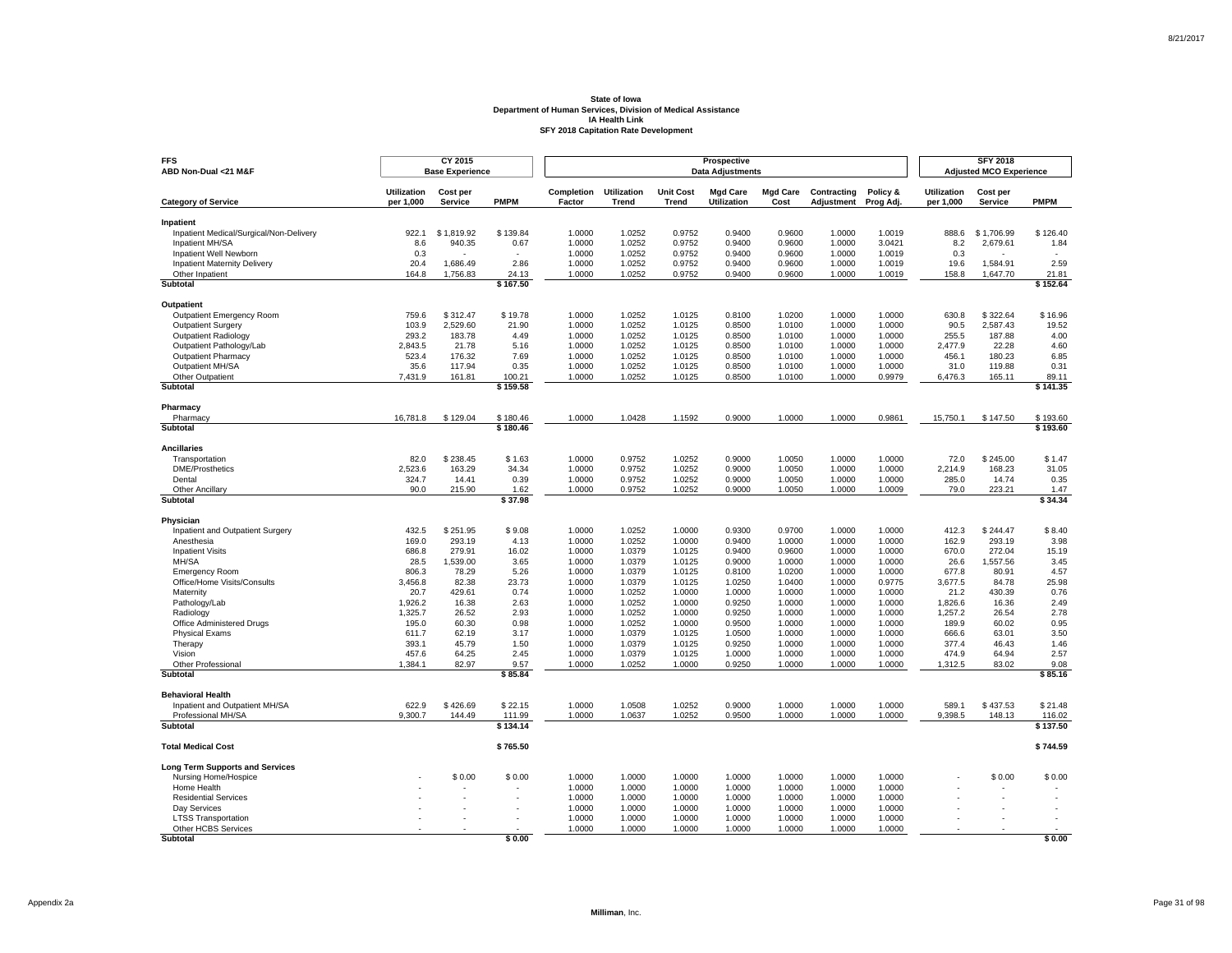| <b>FFS</b><br><b>Breast and Cervical Cancer</b>      |                                 | CY 2015<br><b>Base Experience</b> |                          |                             |                                    |                           | Prospective<br><b>Data Adjustments</b> |                         |                           |                       |                                 | <b>SFY 2018</b><br><b>Adjusted MCO Experience</b> |                      |
|------------------------------------------------------|---------------------------------|-----------------------------------|--------------------------|-----------------------------|------------------------------------|---------------------------|----------------------------------------|-------------------------|---------------------------|-----------------------|---------------------------------|---------------------------------------------------|----------------------|
| <b>Category of Service</b>                           | <b>Utilization</b><br>per 1,000 | Cost per<br>Service               | <b>PMPM</b>              | <b>Completion</b><br>Factor | <b>Utilization</b><br><b>Trend</b> | <b>Unit Cost</b><br>Trend | <b>Mad Care</b><br>Utilization         | <b>Mad Care</b><br>Cost | Contracting<br>Adjustment | Policy &<br>Prog Adj. | <b>Utilization</b><br>per 1,000 | Cost per<br>Service                               | <b>PMPM</b>          |
|                                                      |                                 |                                   |                          |                             |                                    |                           |                                        |                         |                           |                       |                                 |                                                   |                      |
| Inpatient<br>Inpatient Medical/Surgical/Non-Delivery | 1.390.7                         | \$2,346.45                        | \$271.94                 | 1.0000                      | 1.0252                             | 0.9752                    | 0.9400                                 | 0.9600                  | 1.0000                    | 1.0019                |                                 | 1,340.2 \$2,200.91                                | \$245.81             |
| Inpatient MH/SA                                      |                                 |                                   |                          | 1.0000                      | 1.0252                             | 0.9752                    | 0.9400                                 | 0.9600                  | 1.0000                    | 1.0019                |                                 |                                                   |                      |
| Inpatient Well Newborn                               |                                 | ä,                                |                          | 1.0000                      | 1.0252                             | 0.9752                    | 0.9400                                 | 0.9600                  | 1.0000                    | 1.0019                |                                 |                                                   |                      |
| <b>Inpatient Maternity Delivery</b>                  |                                 |                                   |                          | 1.0000                      | 1.0252                             | 0.9752                    | 0.9400                                 | 0.9600                  | 1.0000                    | 1.0019                |                                 |                                                   |                      |
| Other Inpatient                                      |                                 |                                   |                          | 1.0000                      | 1.0252                             | 0.9752                    | 0.9400                                 | 0.9600                  | 1.0000                    | 1.0019                |                                 |                                                   |                      |
| <b>Subtotal</b>                                      |                                 |                                   | \$271.94                 |                             |                                    |                           |                                        |                         |                           |                       |                                 |                                                   | \$245.81             |
| <b>Outpatient</b>                                    |                                 |                                   |                          |                             |                                    |                           |                                        |                         |                           |                       |                                 |                                                   |                      |
| Outpatient Emergency Room                            | 720.9                           | \$708.27                          | \$42.55                  | 1.0000                      | 1.0252                             | 1.0125                    | 0.8100                                 | 1.0200                  | 1.0000                    | 1.0000                | 598.7                           | \$731.45                                          | \$36.49              |
| <b>Outpatient Surgery</b>                            | 590.4                           | 2,900.04                          | 142.67                   | 1.0000                      | 1.0252                             | 1.0125                    | 0.8500                                 | 1.0100                  | 1.0000                    | 1.0000                | 514.4                           | 2.965.71                                          | 127.14               |
| <b>Outpatient Radiology</b>                          | 7,890.3                         | 262.49                            | 172.59                   | 1.0000                      | 1.0252                             | 1.0125                    | 0.8500                                 | 1.0100                  | 1.0000                    | 1.0000                | 6,875.7                         | 268.42                                            | 153.80               |
| Outpatient Pathology/Lab                             | 10.898.8                        | 22.04                             | 20.02                    | 1.0000                      | 1.0252                             | 1.0125                    | 0.8500                                 | 1.0100                  | 1.0000                    | 1.0000                | 9.497.4                         | 22.54                                             | 17.84                |
| <b>Outpatient Pharmacy</b>                           | 5,971.6                         | 281.91                            | 140.29                   | 1.0000                      | 1.0252                             | 1.0125                    | 0.8500                                 | 1.0100                  | 1.0000                    | 1.0000                | 5,203.8                         | 288.30                                            | 125.02               |
| Outpatient MH/SA                                     | 5.7                             | 126.76                            | 0.06                     | 1.0000                      | 1.0252                             | 1.0125                    | 0.8500                                 | 1.0100                  | 1.0000                    | 1.0000                | 5.0                             | 121.21                                            | 0.05                 |
| Other Outpatient                                     | 9,036.9                         | 75.48                             | 56.84                    | 1.0000                      | 1.0252                             | 1.0125                    | 0.8500                                 | 1.0100                  | 1.0000                    | 0.9979                | 7,874.9                         | 77.03                                             | 50.55                |
| Subtotal                                             |                                 |                                   | \$575.02                 |                             |                                    |                           |                                        |                         |                           |                       |                                 |                                                   | \$510.89             |
| Pharmacy                                             |                                 |                                   |                          |                             |                                    |                           |                                        |                         |                           |                       |                                 |                                                   |                      |
| Pharmacy<br>Subtotal                                 | 44,327.3                        | \$109.87                          | \$405.86<br>\$405.86     | 1.0000                      | 1.0428                             | 1.1592                    | 0.9000                                 | 1.0000                  | 1.0000                    | 0.9861                | 41,602.1                        | \$125.59                                          | \$435.41<br>\$435.41 |
|                                                      |                                 |                                   |                          |                             |                                    |                           |                                        |                         |                           |                       |                                 |                                                   |                      |
| <b>Ancillaries</b>                                   |                                 |                                   |                          |                             |                                    |                           |                                        |                         |                           |                       |                                 |                                                   |                      |
| Transportation                                       | 90.8                            | \$177.05                          | \$1.34                   | 1.0000                      | 0.9752                             | 1.0252                    | 0.9000                                 | 1.0050                  | 1.0000                    | 1.0000                | 79.7                            | \$182.16                                          | \$1.21               |
| <b>DME/Prosthetics</b>                               | 2,202.5                         | 122.26                            | 22.44                    | 1.0000                      | 0.9752                             | 1.0252                    | 0.9000                                 | 1.0050                  | 1.0000                    | 1.0000                | 1,933.1                         | 125.96                                            | 20.29                |
| Dental                                               | $\overline{\phantom{a}}$        |                                   | $\overline{\phantom{a}}$ | 1.0000                      | 0.9752                             | 1.0252                    | 0.9000                                 | 1.0050                  | 1.0000                    | 1.0000                |                                 |                                                   | $\sim$               |
| Other Ancillary<br>Subtotal                          | 79.5                            | 1,253.30                          | 8.30<br>\$32.08          | 1.0000                      | 0.9752                             | 1.0252                    | 0.9000                                 | 1.0050                  | 1.0000                    | 1.0009                | 69.8                            | 1,292.04                                          | 7.51<br>\$29.01      |
|                                                      |                                 |                                   |                          |                             |                                    |                           |                                        |                         |                           |                       |                                 |                                                   |                      |
| Physician                                            |                                 |                                   |                          |                             |                                    |                           |                                        |                         |                           |                       |                                 |                                                   |                      |
| Inpatient and Outpatient Surgery<br>Anesthesia       | 2,310.3<br>505.2                | \$334.14<br>294.77                | \$64.33<br>12.41         | 1.0000<br>1.0000            | 1.0252<br>1.0252                   | 1.0000<br>1.0000          | 0.9100<br>0.9400                       | 0.9700<br>1.0000        | 1.0000<br>1.0000          | 1.0000<br>1.0000      | 2,155.4<br>486.9                | \$324.14<br>294.79                                | \$58.22<br>11.96     |
| <b>Inpatient Visits</b>                              | 1,106.9                         | 149.17                            | 13.76                    | 1.0000                      | 1.0379                             | 1.0125                    | 0.9400                                 | 0.9600                  | 1.0000                    | 1.0000                | 1,079.9                         | 145.01                                            | 13.05                |
| MH/SA                                                | 5.7                             | 105.63                            | 0.05                     | 1.0000                      | 1.0379                             | 1.0125                    | 0.9000                                 | 1.0000                  | 1.0000                    | 1.0000                | 5.3                             | 112.99                                            | 0.05                 |
| <b>Emergency Room</b>                                | 925.3                           | 94.03                             | 7.25                     | 1.0000                      | 1.0379                             | 1.0125                    | 0.8100                                 | 1.0200                  | 1.0000                    | 1.0000                | 777.9                           | 97.03                                             | 6.29                 |
| Office/Home Visits/Consults                          | 10,456.0                        | 72.80                             | 63.43                    | 1.0000                      | 1.0379                             | 1.0125                    | 1.0250                                 | 1.0400                  | 1.0000                    | 0.9775                | 11,123.6                        | 74.93                                             | 69.46                |
| Maternity                                            |                                 |                                   |                          | 1.0000                      | 1.0252                             | 1.0000                    | 1.0000                                 | 1.0000                  | 1.0000                    | 1.0000                |                                 |                                                   |                      |
| Pathology/Lab                                        | 13,720.0                        | 20.96                             | 23.96                    | 1.0000                      | 1.0252                             | 1.0000                    | 0.9250                                 | 1.0000                  | 1.0000                    | 1.0000                | 13,010.8                        | 20.95                                             | 22.72                |
| Radiology                                            | 9.082.3                         | 77.86                             | 58.93                    | 1.0000                      | 1.0252                             | 1.0000                    | 0.9250                                 | 1.0000                  | 1.0000                    | 1.0000                | 8.612.9                         | 77.86                                             | 55.88                |
| Office Administered Drugs                            | 6,556.3                         | 500.40                            | 273.40                   | 1.0000                      | 1.0252                             | 1.0000                    | 0.9500                                 | 1.0000                  | 1.0000                    | 1.0000                | 6,385.4                         | 500.41                                            | 266.28               |
| <b>Physical Exams</b>                                | 403.0                           | 72.65                             | 2.44                     | 1.0000                      | 1.0379                             | 1.0125                    | 1.0500                                 | 1.0000                  | 1.0000                    | 1.0000                | 439.2                           | 73.49                                             | 2.69                 |
| Therapy                                              | 2,202.5                         | 43.70                             | 8.02                     | 1.0000                      | 1.0379                             | 1.0125                    | 0.9250                                 | 1.0000                  | 1.0000                    | 1.0000                | 2,114.5                         | 44.27                                             | 7.80                 |
| Vision                                               | 510.9                           | 70.47                             | 3.00                     | 1.0000                      | 1.0379                             | 1.0125                    | 1.0000                                 | 1.0000                  | 1.0000                    | 1.0000                | 530.2                           | 71.29                                             | 3.15                 |
| Other Professional<br>Subtotal                       | 1,663.2                         | 57.07                             | 7.91<br>\$538.89         | 1.0000                      | 1.0252                             | 1.0000                    | 0.9250                                 | 1.0000                  | 1.0000                    | 1.0000                | 1,577.2                         | 57.06                                             | 7.50<br>\$525.05     |
|                                                      |                                 |                                   |                          |                             |                                    |                           |                                        |                         |                           |                       |                                 |                                                   |                      |
| <b>Behavioral Health</b>                             |                                 |                                   |                          |                             |                                    |                           |                                        |                         |                           |                       |                                 |                                                   |                      |
| Inpatient and Outpatient MH/SA                       | 272.5                           | \$234.74                          | \$5.33                   | 1.0000                      | 1.0508                             | 1.0252                    | 0.9000                                 | 1.0000                  | 1.0000                    | 1.0000                | 257.7                           | \$240.76                                          | \$5.17               |
| Professional MH/SA<br><b>Subtotal</b>                | 1,998.1                         | 106.00                            | 17.65<br>\$22.98         | 1.0000                      | 1.0637                             | 1.0252                    | 0.9500                                 | 1.0000                  | 1.0000                    | 1.0000                | 2,019.1                         | 108.70                                            | 18.29<br>\$23.46     |
|                                                      |                                 |                                   |                          |                             |                                    |                           |                                        |                         |                           |                       |                                 |                                                   |                      |
| <b>Total Medical Cost</b>                            |                                 |                                   | \$1,846.77               |                             |                                    |                           |                                        |                         |                           |                       |                                 |                                                   | \$1,769.63           |
| <b>Long Term Supports and Services</b>               |                                 |                                   |                          |                             |                                    |                           |                                        |                         |                           |                       |                                 |                                                   |                      |
| Nursing Home/Hospice                                 |                                 | \$0.00                            | \$0.00                   | 1.0000                      | 1.0000                             | 1.0000                    | 1.0000                                 | 1.0000                  | 1.0000                    | 1.0000                |                                 | \$0.00                                            | \$0.00               |
| Home Health                                          |                                 |                                   |                          | 1.0000                      | 1.0000                             | 1.0000                    | 1.0000                                 | 1.0000                  | 1.0000                    | 1.0000                |                                 |                                                   |                      |
| <b>Residential Services</b>                          |                                 |                                   |                          | 1.0000                      | 1.0000                             | 1.0000                    | 1.0000                                 | 1.0000                  | 1.0000                    | 1.0000                |                                 |                                                   |                      |
| Dav Services                                         |                                 |                                   |                          | 1.0000                      | 1.0000                             | 1.0000                    | 1.0000                                 | 1.0000                  | 1.0000                    | 1.0000                |                                 |                                                   |                      |
| <b>LTSS Transportation</b>                           |                                 |                                   |                          | 1.0000<br>1.0000            | 1.0000<br>1.0000                   | 1.0000<br>1.0000          | 1.0000<br>1.0000                       | 1.0000<br>1.0000        | 1.0000<br>1.0000          | 1.0000<br>1.0000      |                                 |                                                   |                      |
| Other HCBS Services<br>Subtotal                      |                                 |                                   | \$0.00                   |                             |                                    |                           |                                        |                         |                           |                       |                                 |                                                   | \$0.00               |

Page 32 of 98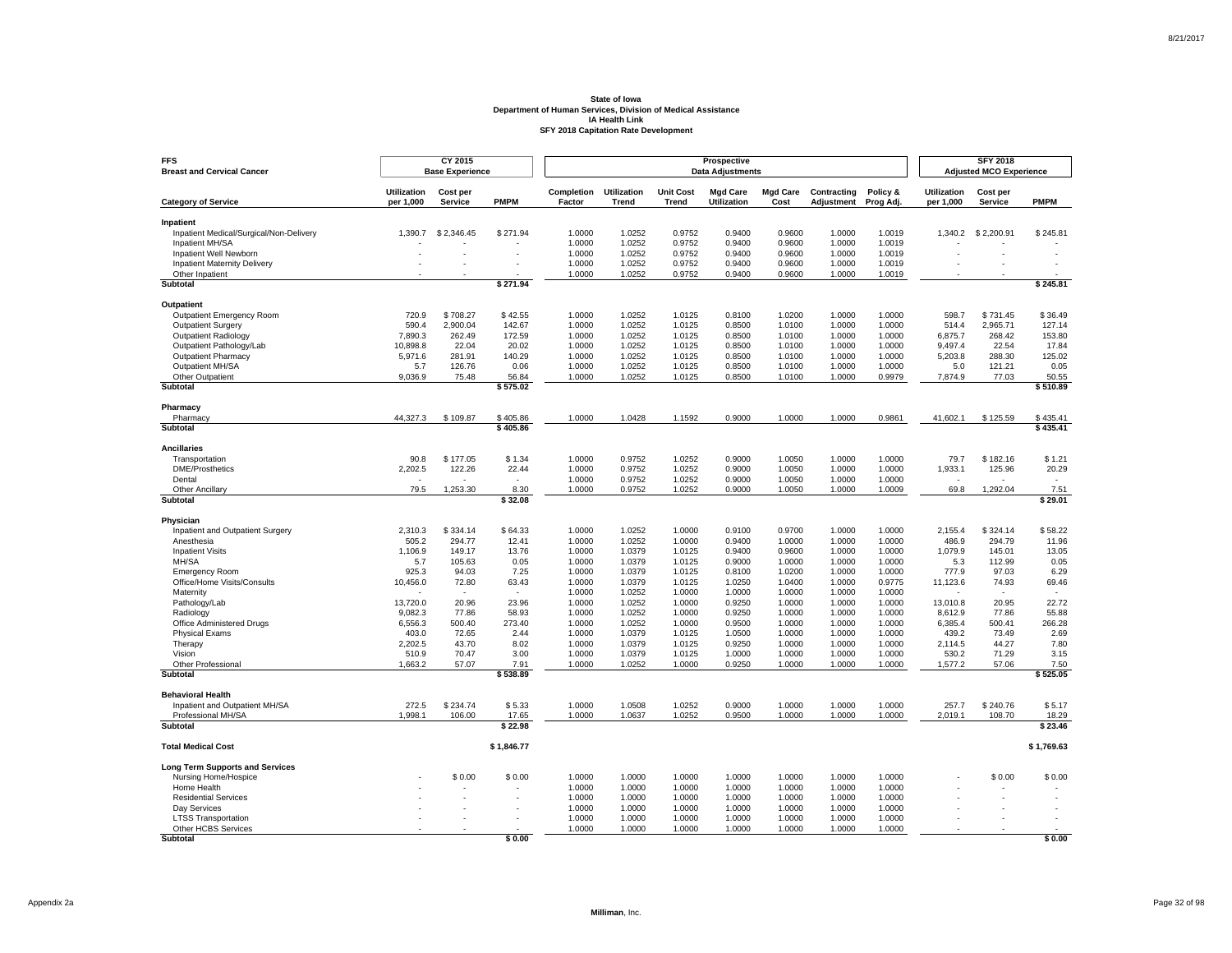| <b>FFS</b><br><b>Residential Care Facility</b>       |                                 | CY 2015<br><b>Base Experience</b> |                        |                      |                                    |                                  | Prospective<br><b>Data Adjustments</b> |                         |                           |                       |                                 | <b>SFY 2018</b><br><b>Adjusted MCO Experience</b> |                        |
|------------------------------------------------------|---------------------------------|-----------------------------------|------------------------|----------------------|------------------------------------|----------------------------------|----------------------------------------|-------------------------|---------------------------|-----------------------|---------------------------------|---------------------------------------------------|------------------------|
| <b>Category of Service</b>                           | <b>Utilization</b><br>per 1,000 | Cost per<br><b>Service</b>        | <b>PMPM</b>            | Completion<br>Factor | <b>Utilization</b><br><b>Trend</b> | <b>Unit Cost</b><br><b>Trend</b> | <b>Mgd Care</b><br><b>Utilization</b>  | <b>Mgd Care</b><br>Cost | Contracting<br>Adjustment | Policy &<br>Prog Adj. | <b>Utilization</b><br>per 1,000 | Cost per<br>Service                               | <b>PMPM</b>            |
|                                                      |                                 |                                   |                        |                      |                                    |                                  |                                        |                         |                           |                       |                                 |                                                   |                        |
| Inpatient<br>Inpatient Medical/Surgical/Non-Delivery | 544.5                           | \$1,441.49                        | \$65.41                | 1.0000               | 1.0252                             | 0.9752                           | 0.9400                                 | 0.9600                  | 1.0000                    | 1.0019                | 524.8                           | \$1,351.96                                        | \$59.12                |
| Inpatient MH/SA                                      |                                 |                                   |                        | 1.0000               | 1.0252                             | 0.9752                           | 0.9400                                 | 0.9600                  | 1.0000                    | 1.0019                |                                 |                                                   |                        |
| Inpatient Well Newborn                               | ÷,                              |                                   | J.                     | 1.0000               | 1.0252                             | 0.9752                           | 0.9400                                 | 0.9600                  | 1.0000                    | 1.0019                | ä,                              |                                                   | ÷,                     |
| <b>Inpatient Maternity Delivery</b>                  | 2.4                             | 1,728.40                          | 0.35                   | 1.0000               | 1.0252                             | 0.9752                           | 0.9400                                 | 0.9600                  | 1.0000                    | 1.0019                | 2.3                             | 1,641.03                                          | 0.32                   |
| Other Inpatient                                      | 2.514.7                         | 167.11                            | 35.02                  | 1.0000               | 1.0252                             | 0.9752                           | 0.9400                                 | 0.9600                  | 1.0000                    | 1.0019                | 2.423.4                         | 156.72                                            | 31.65                  |
| Subtotal                                             |                                 |                                   | \$100.78               |                      |                                    |                                  |                                        |                         |                           |                       |                                 |                                                   | \$91.09                |
| Outpatient                                           |                                 |                                   |                        |                      |                                    |                                  |                                        |                         |                           |                       |                                 |                                                   |                        |
| Outpatient Emergency Room                            | 931.0                           | \$337.95                          | \$26.22                | 1.0000               | 1.0252                             | 1.0125                           | 0.8100                                 | 1.0200                  | 1.0000                    | 1.0000                | 773.1                           | \$349.07                                          | \$22.49                |
| <b>Outpatient Surgery</b>                            | 200.6                           | 803.59                            | 13.43                  | 1.0000               | 1.0252                             | 1.0125                           | 0.8500                                 | 1.0100                  | 1.0000                    | 1.0000                | 174.8                           | 821.93                                            | 11.97                  |
| <b>Outpatient Radiology</b>                          | 888.5                           | 115.21                            | 8.53                   | 1.0000               | 1.0252                             | 1.0125                           | 0.8500                                 | 1.0100                  | 1.0000                    | 1.0000                | 774.2                           | 117.79                                            | 7.60                   |
| Outpatient Pathology/Lab                             | 9,295.7                         | 21.73                             | 16.83                  | 1.0000               | 1.0252                             | 1.0125                           | 0.8500                                 | 1.0100                  | 1.0000                    | 1.0000                | 8,100.4                         | 22.22                                             | 15.00                  |
| <b>Outpatient Pharmacy</b>                           | 1,809.8                         | 111.99                            | 16.89                  | 1.0000               | 1.0252                             | 1.0125                           | 0.8500                                 | 1.0100                  | 1.0000                    | 1.0000                | 1,577.1                         | 114.52                                            | 15.05                  |
| Outpatient MH/SA                                     | 164.1                           | 43.88                             | 0.60                   | 1.0000               | 1.0252                             | 1.0125                           | 0.8500                                 | 1.0100                  | 1.0000                    | 1.0000                | 143.0                           | 44.48                                             | 0.53                   |
| Other Outpatient                                     | 7,474.9                         | 55.63                             | 34.65                  | 1.0000               | 1.0252                             | 1.0125                           | 0.8500                                 | 1.0100                  | 1.0000                    | 0.9979                | 6,513.8                         | 56.76                                             | 30.81                  |
| <b>Subtotal</b>                                      |                                 |                                   | \$117.15               |                      |                                    |                                  |                                        |                         |                           |                       |                                 |                                                   | \$103.45               |
| Pharmacy                                             |                                 |                                   |                        |                      |                                    |                                  |                                        |                         |                           |                       |                                 |                                                   |                        |
| Pharmacy                                             | 48,634.5                        | \$70.84                           | \$287.09               | 1.0000               | 1.0428                             | 1.1592                           | 0.9000                                 | 1.0000                  | 1.0000                    | 0.9861                | 45,644.4                        | \$80.97                                           | \$307.99               |
| Subtotal                                             |                                 |                                   | \$287.09               |                      |                                    |                                  |                                        |                         |                           |                       |                                 |                                                   | \$307.99               |
| <b>Ancillaries</b>                                   |                                 |                                   |                        |                      |                                    |                                  |                                        |                         |                           |                       |                                 |                                                   |                        |
| Transportation                                       | 470.4                           | \$142.87                          | \$5.60                 | 1.0000               | 0.9752                             | 1.0252                           | 0.9000                                 | 1.0050                  | 1.0000                    | 1.0000                | 412.8                           | \$147.08                                          | \$5.06                 |
| <b>DME/Prosthetics</b>                               | 3,611.1                         | 44.73                             | 13.46                  | 1.0000               | 0.9752                             | 1.0252                           | 0.9000                                 | 1.0050                  | 1.0000                    | 1.0000                | 3,169.4                         | 46.08                                             | 12.17                  |
| Dental                                               |                                 |                                   | ÷.                     | 1.0000               | 0.9752                             | 1.0252                           | 0.9000                                 | 1.0050                  | 1.0000                    | 1.0000                |                                 |                                                   |                        |
| <b>Other Ancillary</b><br>Subtotal                   | 912.8                           | 516.13                            | 39.26<br>\$58.32       | 1.0000               | 0.9752                             | 1.0252                           | 0.9000                                 | 1.0050                  | 1.0000                    | 1.0009                | 801.1                           | 532.19                                            | 35.53<br>\$52.76       |
|                                                      |                                 |                                   |                        |                      |                                    |                                  |                                        |                         |                           |                       |                                 |                                                   |                        |
| Physician                                            |                                 |                                   |                        |                      |                                    |                                  |                                        |                         |                           |                       |                                 |                                                   |                        |
| Inpatient and Outpatient Surgery                     | 2,049.2                         | \$56.74                           | \$9.69                 | 1.0000               | 1.0252                             | 1.0000                           | 0.9200                                 | 0.9700                  | 1.0000                    | 1.0000                | 1,932.8                         | \$55.07                                           | \$8.87                 |
| Anesthesia                                           | 286.8                           | 80.32                             | 1.92                   | 1.0000               | 1.0252                             | 1.0000                           | 0.9400                                 | 1.0000                  | 1.0000                    | 1.0000                | 276.4                           | 80.31                                             | 1.85                   |
| <b>Inpatient Visits</b><br>MH/SA                     | 2,726.2                         | 45.78                             | 10.40                  | 1.0000               | 1.0379                             | 1.0125                           | 0.9400                                 | 0.9600                  | 1.0000                    | 1.0000                | 2,659.8                         | 44.49                                             | 9.86<br>305.50         |
|                                                      | 2,642.4<br>974.8                | 1,466.92<br>49.98                 | 323.01<br>4.06         | 1.0000<br>1.0000     | 1.0379<br>1.0379                   | 1.0125<br>1.0125                 | 0.9000<br>0.8100                       | 1.0000<br>1.0200        | 1.0000<br>1.0000          | 1.0000<br>1.0000      | 2,468.3<br>819.5                | 1,485.26<br>51.69                                 | 3.53                   |
| <b>Emergency Room</b><br>Office/Home Visits/Consults | 7,250.1                         | 43.99                             | 26.58                  | 1.0000               | 1.0379                             | 1.0125                           | 1.0250                                 | 1.0400                  | 1.0000                    | 0.9775                | 7,713.0                         | 45.29                                             | 29.11                  |
| Maternity                                            | 4.9                             | 370.37                            | 0.15                   | 1.0000               | 1.0252                             | 1.0000                           | 1.0000                                 | 1.0000                  | 1.0000                    | 1.0000                | 5.0                             | 361.45                                            | 0.15                   |
| Pathology/Lab                                        | 2,356.7                         | 15.28                             | 3.00                   | 1.0000               | 1.0252                             | 1.0000                           | 0.9500                                 | 1.0000                  | 1.0000                    | 1.0000                | 2.295.3                         | 15.27                                             | 2.92                   |
| Radiology                                            | 2,785.8                         | 14.99                             | 3.48                   | 1.0000               | 1.0252                             | 1.0000                           | 0.9500                                 | 1.0000                  | 1.0000                    | 1.0000                | 2.713.2                         | 14.99                                             | 3.39                   |
| Office Administered Drugs                            | 863.0                           | 41.16                             | 2.96                   | 1.0000               | 1.0252                             | 1.0000                           | 0.9500                                 | 1.0000                  | 1.0000                    | 1.0000                | 840.5                           | 41.12                                             | 2.88                   |
| <b>Physical Exams</b>                                | 221.2                           | 87.88                             | 1.62                   | 1.0000               | 1.0379                             | 1.0125                           | 1.0500                                 | 1.0000                  | 1.0000                    | 1.0000                | 241.1                           | 89.10                                             | 1.79                   |
| Therapy                                              | 1,183.8                         | 24.83                             | 2.45                   | 1.0000               | 1.0379                             | 1.0125                           | 0.9250                                 | 1.0000                  | 1.0000                    | 1.0000                | 1,136.5                         | 25.13                                             | 2.38                   |
| Vision                                               | 1,007.6                         | 47.04                             | 3.95                   | 1.0000               | 1.0379                             | 1.0125                           | 1.0000                                 | 1.0000                  | 1.0000                    | 1.0000                | 1.045.8                         | 47.62                                             | 4.15                   |
| Other Professional                                   | 2,968.1                         | 208.58                            | 51.59                  | 1.0000               | 1.0252                             | 1.0000                           | 0.9250                                 | 1.0000                  | 1.0000                    | 1.0000                | 2,814.7                         | 208.56                                            | 48.92                  |
| Subtotal                                             |                                 |                                   | \$444.86               |                      |                                    |                                  |                                        |                         |                           |                       |                                 |                                                   | \$425.30               |
| <b>Behavioral Health</b>                             |                                 |                                   |                        |                      |                                    |                                  |                                        |                         |                           |                       |                                 |                                                   |                        |
| Inpatient and Outpatient MH/SA                       | 904.3                           | \$544.34                          | \$41.02                | 1.0000               | 1.0508                             | 1.0252                           | 0.9000                                 | 1.0000                  | 1.0000                    | 1.0000                | 855.2                           | \$558.04                                          | \$39.77                |
| Professional MH/SA<br><b>Subtotal</b>                | 76,412.0                        | 222.76                            | 1,418.46<br>\$1,459.48 | 1.0000               | 1.0637                             | 1.0252                           | 0.9500                                 | 1.0000                  | 1.0000                    | 1.0000                | 77,215.5                        | 228.37                                            | 1,469.50<br>\$1,509.27 |
|                                                      |                                 |                                   |                        |                      |                                    |                                  |                                        |                         |                           |                       |                                 |                                                   |                        |
| <b>Total Medical Cost</b>                            |                                 |                                   | \$2,467.68             |                      |                                    |                                  |                                        |                         |                           |                       |                                 |                                                   | \$2,489.86             |
| <b>Long Term Supports and Services</b>               |                                 |                                   |                        |                      |                                    |                                  |                                        |                         |                           |                       |                                 |                                                   |                        |
| Nursing Home/Hospice                                 |                                 | \$0.00                            | \$0.00                 | 1.0000               | 1.0000                             | 1.0000                           | 1.0000                                 | 1.0000                  | 1.0000                    | 1.0000                |                                 | \$0.00                                            | \$0.00                 |
| Home Health                                          |                                 |                                   |                        | 1.0000               | 1.0000                             | 1.0000                           | 1.0000                                 | 1.0000                  | 1.0000                    | 1.0000                |                                 |                                                   |                        |
| <b>Residential Services</b>                          |                                 |                                   |                        | 1.0000               | 1.0000                             | 1.0000                           | 1.0000                                 | 1.0000                  | 1.0000                    | 1.0000                |                                 |                                                   |                        |
| Dav Services                                         |                                 |                                   |                        | 1.0000<br>1.0000     | 1.0000<br>1.0000                   | 1.0000<br>1.0000                 | 1.0000<br>1.0000                       | 1.0000<br>1.0000        | 1.0000<br>1.0000          | 1.0000<br>1.0000      |                                 |                                                   |                        |
| <b>LTSS Transportation</b><br>Other HCBS Services    |                                 |                                   |                        | 1.0000               | 1.0000                             | 1.0000                           | 1.0000                                 | 1.0000                  | 1.0000                    | 1.0000                |                                 |                                                   |                        |
| Subtotal                                             |                                 |                                   | \$0.00                 |                      |                                    |                                  |                                        |                         |                           |                       |                                 |                                                   | \$0.00                 |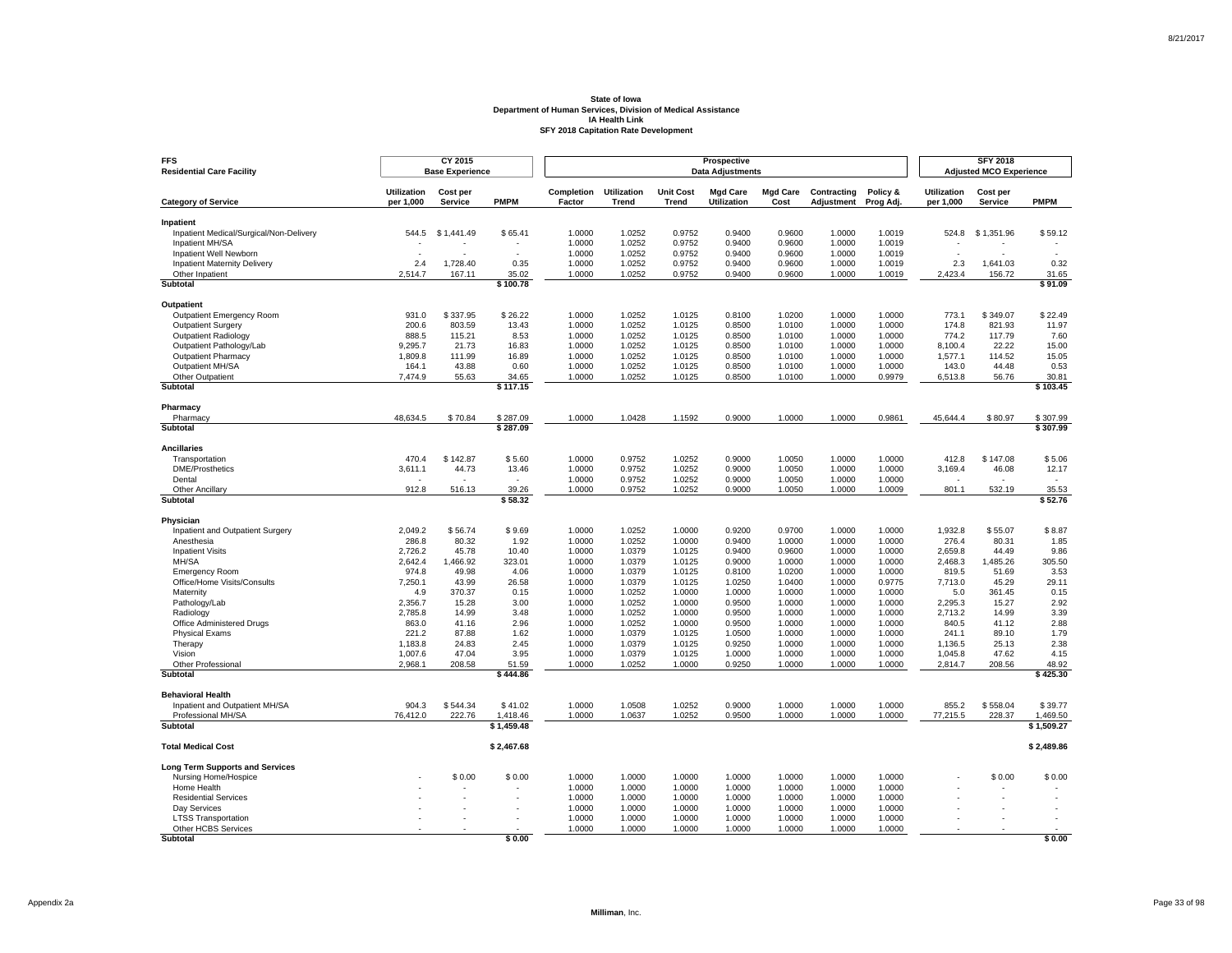| <b>FFS</b><br>Dual Eligible 0-64 M&F                 |                                 | CY 2015<br><b>Base Experience</b> |                    |                      |                                    |                                  | Prospective<br><b>Data Adjustments</b> |                         |                           |                       |                                 | <b>SFY 2018</b><br><b>Adjusted MCO Experience</b> |                    |
|------------------------------------------------------|---------------------------------|-----------------------------------|--------------------|----------------------|------------------------------------|----------------------------------|----------------------------------------|-------------------------|---------------------------|-----------------------|---------------------------------|---------------------------------------------------|--------------------|
| <b>Category of Service</b>                           | <b>Utilization</b><br>per 1,000 | Cost per<br><b>Service</b>        | <b>PMPM</b>        | Completion<br>Factor | <b>Utilization</b><br><b>Trend</b> | <b>Unit Cost</b><br><b>Trend</b> | <b>Mgd Care</b><br><b>Utilization</b>  | <b>Mgd Care</b><br>Cost | Contracting<br>Adjustment | Policy &<br>Prog Adj. | <b>Utilization</b><br>per 1,000 | Cost per<br>Service                               | <b>PMPM</b>        |
|                                                      |                                 |                                   |                    |                      |                                    |                                  |                                        |                         |                           |                       |                                 |                                                   |                    |
| Inpatient<br>Inpatient Medical/Surgical/Non-Delivery | 11.8                            | \$1.446.52                        | \$1.42             | 1.0000               | 0.9752                             | 1.0000                           | 0.9200                                 | 0.9900                  | 1.0000                    | 1.0000                | 10.6                            | \$1,430.46                                        | \$1.26             |
| Inpatient MH/SA                                      |                                 |                                   |                    | 1.0000               | 0.9752                             | 1.0000                           | 0.9200                                 | 0.9900                  | 1.0000                    | 1.0000                |                                 |                                                   |                    |
| Inpatient Well Newborn                               | $\overline{\phantom{a}}$        |                                   | J.                 | 1.0000               | 0.9752                             | 1.0000                           | 0.9200                                 | 0.9900                  | 1.0000                    | 1.0000                | ä,                              |                                                   |                    |
| <b>Inpatient Maternity Delivery</b>                  | 0.1                             | 2,571.43                          | 0.03               | 1.0000               | 0.9752                             | 1.0000                           | 0.9200                                 | 0.9900                  | 1.0000                    | 1.0000                | 0.1                             | 2,769.23                                          | 0.03               |
| Other Inpatient                                      | 1.511.0                         | 268.19                            | 33.77              | 1.0000               | 0.9752                             | 1.0000                           | 0.9200                                 | 0.9900                  | 1.0000                    | 1.0000                | 1.355.7                         | 265.46                                            | 29.99              |
| Subtotal                                             |                                 |                                   | \$35.22            |                      |                                    |                                  |                                        |                         |                           |                       |                                 |                                                   | \$31.28            |
| Outpatient                                           |                                 |                                   |                    |                      |                                    |                                  |                                        |                         |                           |                       |                                 |                                                   |                    |
| Outpatient Emergency Room                            | 1,328.3                         | \$164.79                          | \$18.24            | 1.0000               | 1.0252                             | 1.0125                           | 0.8200                                 | 1.0200                  | 1.0000                    | 1.0000                | 1,116.6                         | \$170.23                                          | \$15.84            |
| <b>Outpatient Surgery</b>                            | 377.8                           | 481.84                            | 15.17              | 1.0000               | 1.0252                             | 1.0125                           | 0.8750                                 | 1.0100                  | 1.0000                    | 1.0000                | 338.9                           | 492.87                                            | 13.92              |
| <b>Outpatient Radiology</b>                          | 1,174.2                         | 73.17                             | 7.16               | 1.0000               | 1.0252                             | 1.0125                           | 0.8750                                 | 1.0100                  | 1.0000                    | 1.0000                | 1,053.4                         | 74.85                                             | 6.57               |
| Outpatient Pathology/Lab                             | 5,147.3                         | 3.59                              | 1.54               | 1.0000               | 1.0252                             | 1.0125                           | 0.8750                                 | 1.0100                  | 1.0000                    | 1.0000                | 4,617.4                         | 3.66                                              | 1.41               |
| <b>Outpatient Pharmacy</b>                           | 4,292.7                         | 30.05                             | 10.75              | 1.0000               | 1.0252                             | 1.0125                           | 0.8750                                 | 1.0100                  | 1.0000                    | 1.0000                | 3,850.7                         | 30.73                                             | 9.86               |
| Outpatient MH/SA                                     | 189.6                           | 52.52                             | 0.83               | 1.0000               | 1.0252                             | 1.0125                           | 0.8750                                 | 1.0100                  | 1.0000                    | 1.0000                | 170.1                           | 53.61                                             | 0.76               |
| Other Outpatient                                     | 10,667.8                        | 41.41                             | 36.81              | 1.0000               | 1.0252                             | 1.0125                           | 0.8750                                 | 1.0100                  | 1.0000                    | 1.0000                | 9,569.5                         | 42.35                                             | 33.77              |
| <b>Subtotal</b>                                      |                                 |                                   | \$90.50            |                      |                                    |                                  |                                        |                         |                           |                       |                                 |                                                   | \$82.13            |
| Pharmacy                                             |                                 |                                   |                    |                      |                                    |                                  |                                        |                         |                           |                       |                                 |                                                   |                    |
| Pharmacy                                             | 2,677.1                         | \$38.46                           | \$8.58             | 1.0000               | 1.0459                             | 1.1148                           | 0.9250                                 | 1.0000                  | 1.0000                    | 0.9707                | 2,590.0                         | \$41.61                                           | \$8.98             |
| Subtotal                                             |                                 |                                   | \$8.58             |                      |                                    |                                  |                                        |                         |                           |                       |                                 |                                                   | \$8.98             |
| <b>Ancillaries</b>                                   |                                 |                                   |                    |                      |                                    |                                  |                                        |                         |                           |                       |                                 |                                                   |                    |
| Transportation                                       | 365.5                           | \$130.99                          | \$3.99             | 1.0031               | 1.0252                             | 1.0125                           | 0.9000                                 | 1.0050                  | 1.0000                    | 1.0000                | 338.3                           | \$133.37                                          | \$3.76             |
| <b>DME/Prosthetics</b>                               | 4,502.0                         | 34.17                             | 12.82              | 1.0031               | 1.0252                             | 1.0125                           | 0.9000                                 | 1.0050                  | 1.0000                    | 1.0000                | 4,166.8                         | 34.76                                             | 12.07              |
| Dental                                               | 3.1                             |                                   | ÷.                 | 1.0031               | 1.0252                             | 1.0125                           | 0.9000                                 | 1.0050                  | 1.0000                    | 1.0000                | 2.9                             |                                                   | $\sim$             |
| <b>Other Ancillary</b><br>Subtotal                   | 1,311.1                         | 165.94                            | 18.13<br>\$34.94   | 1.0031               | 1.0252                             | 1.0125                           | 0.9000                                 | 1.0050                  | 1.0000                    | 1.0000                | 1,213.4                         | 168.81                                            | 17.07<br>\$32.90   |
|                                                      |                                 |                                   |                    |                      |                                    |                                  |                                        |                         |                           |                       |                                 |                                                   |                    |
| Physician                                            |                                 |                                   |                    |                      |                                    |                                  |                                        |                         |                           |                       |                                 |                                                   |                    |
| Inpatient and Outpatient Surgery                     | 2,053.9                         | \$47.97                           | \$8.21             | 1.0000               | 1.0252                             | 1.0125                           | 0.8800                                 | 1.0100                  | 1.0000                    | 1.0000                | 1,853.0                         | \$49.02                                           | \$7.57             |
| Anesthesia                                           | 317.4                           | 49.53                             | 1.31               | 1.0000               | 1.0252                             | 1.0125                           | 0.9200                                 | 1.0000                  | 1.0000                    | 1.0000                | 299.4                           | 50.11                                             | 1.25               |
| <b>Inpatient Visits</b><br>MH/SA                     | 1,956.6<br>1,596.2              | 30.97<br>218.85                   | 5.05<br>29.11      | 1.0000<br>1.0000     | 1.0125<br>1.0125                   | 1.0063<br>1.0063                 | 0.9200<br>0.9000                       | 0.9900<br>1.0000        | 1.0000<br>1.0000          | 1.0000<br>1.0000      | 1,822.6<br>1,454.5              | 30.88<br>220.20                                   | 4.69<br>26.69      |
| <b>Emergency Room</b>                                | 1,372.4                         | 27.11                             | 3.10               | 1.0000               | 1.0125                             | 1.0063                           | 0.8200                                 | 1.0200                  | 1.0000                    | 1.0000                | 1,139.4                         | 27.80                                             | 2.64               |
| Office/Home Visits/Consults                          | 8,342.5                         | 21.56                             | 14.99              | 1.0000               | 1.0125                             | 1.0063                           | 1.0150                                 | 1.0300                  | 1.0000                    | 1.0000                | 8,573.5                         | 22.35                                             | 15.97              |
| Maternity                                            | 18.6                            | 109.62                            | 0.17               | 1.0000               | 1.0252                             | 1.0125                           | 1.0000                                 | 1.0000                  | 1.0000                    | 1.0000                | 19.1                            | 113.21                                            | 0.18               |
| Pathology/Lab                                        | 695.8                           | 13.62                             | 0.79               | 1.0000               | 1.0252                             | 1.0125                           | 0.9500                                 | 1.0000                  | 1.0000                    | 1.0000                | 677.7                           | 13.81                                             | 0.78               |
| Radiology                                            | 3,783.1                         | 10.18                             | 3.21               | 1.0000               | 1.0252                             | 1.0125                           | 0.9500                                 | 1.0000                  | 1.0000                    | 1.0000                | 3.684.5                         | 10.32                                             | 3.17               |
| Office Administered Drugs                            | 1,669.3                         | 61.89                             | 8.61               | 1.0000               | 1.0252                             | 1.0125                           | 0.9500                                 | 1.0000                  | 1.0000                    | 1.0000                | 1,625.8                         | 62.66                                             | 8.49               |
| <b>Physical Exams</b>                                | 91.1                            | 80.40                             | 0.61               | 1.0000               | 1.0125                             | 1.0063                           | 1.0500                                 | 1.0000                  | 1.0000                    | 1.0000                | 96.8                            | 80.58                                             | 0.65               |
| Therapy                                              | 1,825.7                         | 13.54                             | 2.06               | 1.0000               | 1.0125                             | 1.0063                           | 0.9250                                 | 1.0000                  | 1.0000                    | 1.0000                | 1,709.9                         | 13.61                                             | 1.94               |
| Vision                                               | 780.0                           | 41.38                             | 2.69               | 1.0000               | 1.0125                             | 1.0063                           | 1.0000                                 | 1.0000                  | 1.0000                    | 1.0000                | 789.8                           | 41.63                                             | 2.74               |
| Other Professional<br>Subtotal                       | 3,263.9                         | 26.21                             | 7.13<br>\$87.04    | 1.0000               | 1.0252                             | 1.0125                           | 0.9250                                 | 1.0000                  | 1.0000                    | 1.0000                | 3,095.2                         | 26.56                                             | 6.85<br>\$83.61    |
|                                                      |                                 |                                   |                    |                      |                                    |                                  |                                        |                         |                           |                       |                                 |                                                   |                    |
| <b>Behavioral Health</b>                             |                                 |                                   |                    |                      |                                    |                                  |                                        |                         |                           |                       |                                 |                                                   |                    |
| Inpatient and Outpatient MH/SA                       | 225.1                           | \$124.72                          | \$2.34             | 1.0000               | 1.0508                             | 1.0252                           | 0.9000                                 | 1.0000                  | 1.0000                    | 1.0000                | 212.9                           | \$127.94                                          | \$2.27             |
| Professional MH/SA<br><b>Subtotal</b>                | 16,288.5                        | 152.51                            | 207.01<br>\$209.35 | 1.0000               | 1.0637                             | 1.0252                           | 0.9250                                 | 1.0000                  | 1.0000                    | 1.0000                | 16,026.6                        | 156.35                                            | 208.81<br>\$211.08 |
|                                                      |                                 |                                   |                    |                      |                                    |                                  |                                        |                         |                           |                       |                                 |                                                   |                    |
| <b>Total Medical Cost</b>                            |                                 |                                   | \$465.63           |                      |                                    |                                  |                                        |                         |                           |                       |                                 |                                                   | \$449.98           |
| <b>Long Term Supports and Services</b>               |                                 |                                   |                    |                      |                                    |                                  |                                        |                         |                           |                       |                                 |                                                   |                    |
| Nursing Home/Hospice                                 |                                 | \$0.00                            | \$0.00             | 1.0000               | 1.0000                             | 1.0000                           | 1.0000                                 | 1.0000                  | 1.0000                    | 1.0000                |                                 | \$0.00                                            | \$0.00             |
| Home Health                                          |                                 |                                   |                    | 1.0000               | 1.0000                             | 1.0000                           | 0.9500                                 | 1.0000                  | 1.0000                    | 1.0000                |                                 |                                                   |                    |
| <b>Residential Services</b>                          |                                 |                                   |                    | 1.0000               | 1.0000                             | 1.0000                           | 0.9500                                 | 1.0000                  | 1.0000                    | 1.0000                |                                 |                                                   |                    |
| Dav Services                                         |                                 |                                   |                    | 1.0000<br>1.0000     | 1.0000<br>1.0000                   | 1.0000<br>1.0000                 | 0.9500<br>0.9500                       | 1.0000<br>1.0000        | 1.0000<br>1.0000          | 1.0000<br>1.0000      |                                 |                                                   |                    |
| <b>LTSS Transportation</b><br>Other HCBS Services    |                                 |                                   |                    | 1.0000               | 1.0000                             | 1.0000                           | 0.9500                                 | 1.0000                  | 1.0000                    | 1.0000                |                                 |                                                   |                    |
| Subtotal                                             |                                 |                                   | \$0.00             |                      |                                    |                                  |                                        |                         |                           |                       |                                 |                                                   | \$0.00             |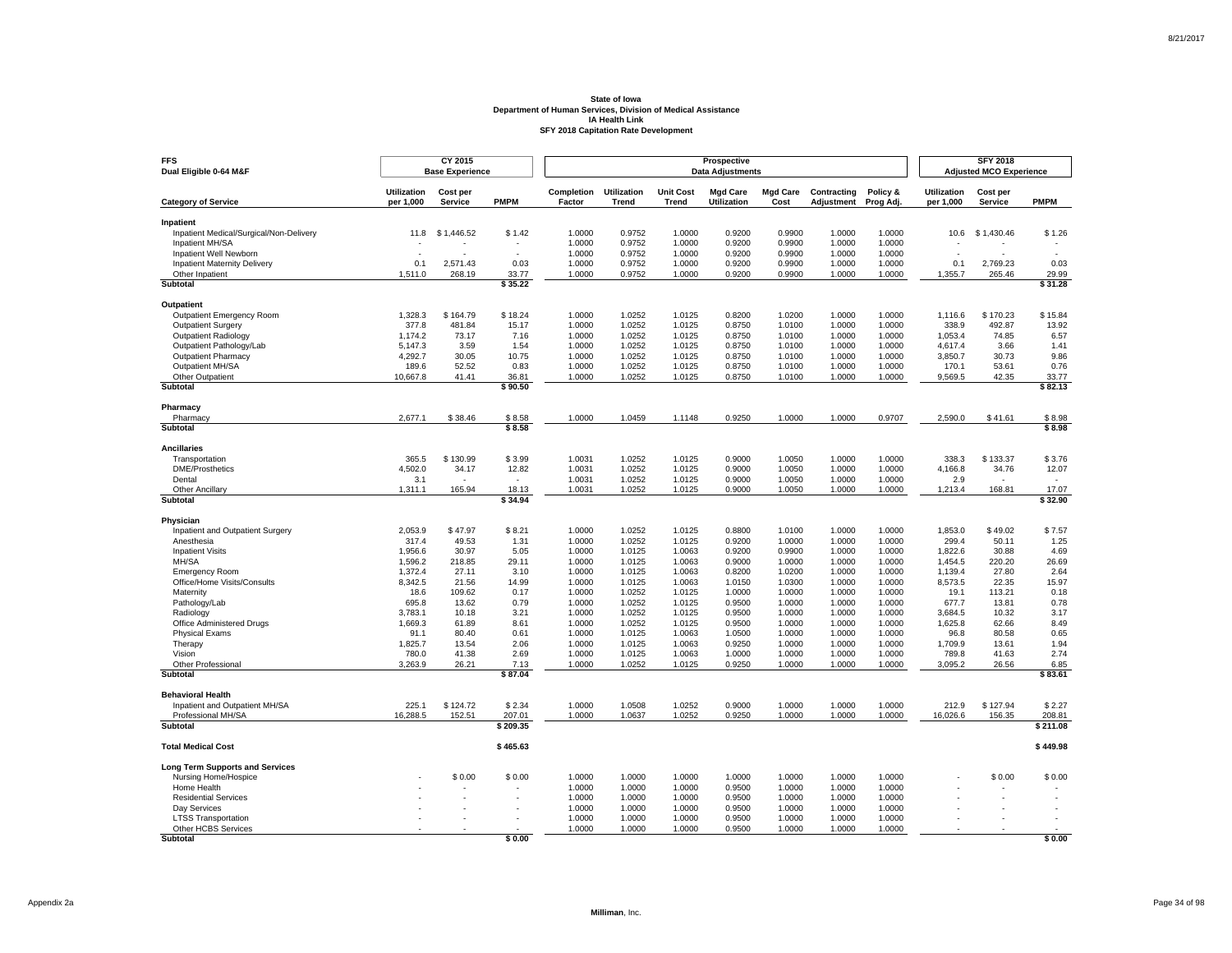| <b>FFS</b><br>Dual Eligible 65+ M&F                  |                                 | CY 2015<br><b>Base Experience</b> |                  |                      |                             |                                  | Prospective<br><b>Data Adjustments</b> |                         |                           |                       |                                 | <b>SFY 2018</b><br><b>Adjusted MCO Experience</b> |                          |
|------------------------------------------------------|---------------------------------|-----------------------------------|------------------|----------------------|-----------------------------|----------------------------------|----------------------------------------|-------------------------|---------------------------|-----------------------|---------------------------------|---------------------------------------------------|--------------------------|
| <b>Category of Service</b>                           | <b>Utilization</b><br>per 1,000 | Cost per<br><b>Service</b>        | <b>PMPM</b>      | Completion<br>Factor | <b>Utilization</b><br>Trend | <b>Unit Cost</b><br><b>Trend</b> | <b>Mgd Care</b><br>Utilization         | <b>Mgd Care</b><br>Cost | Contracting<br>Adjustment | Policy &<br>Prog Adj. | <b>Utilization</b><br>per 1,000 | Cost per<br>Service                               | <b>PMPM</b>              |
|                                                      |                                 |                                   |                  |                      |                             |                                  |                                        |                         |                           |                       |                                 |                                                   |                          |
| Inpatient<br>Inpatient Medical/Surgical/Non-Delivery | 12.9                            | \$1.919.63                        | \$2.07           | 1.0000               | 0.9752                      | 1.0000                           | 0.9200                                 | 0.9900                  | 1.0000                    | 1.0000                | 11.6                            | \$1.901.81                                        | \$1.84                   |
| Inpatient MH/SA                                      | 0.2                             | 1,500.00                          | 0.02             | 1.0000               | 0.9752                      | 1.0000                           | 0.9200                                 | 0.9900                  | 1.0000                    | 1.0000                | 0.1                             | 1,714.29                                          | 0.02                     |
| Inpatient Well Newborn                               |                                 |                                   |                  | 1.0000               | 0.9752                      | 1.0000                           | 0.9200                                 | 0.9900                  | 1.0000                    | 1.0000                |                                 |                                                   |                          |
| <b>Inpatient Maternity Delivery</b>                  | $\overline{a}$                  | ÷                                 | $\overline{a}$   | 1.0000               | 0.9752                      | 1.0000                           | 0.9200                                 | 0.9900                  | 1.0000                    | 1.0000                | ÷                               |                                                   | $\overline{\phantom{a}}$ |
| Other Inpatient                                      | 1.877.9                         | 216.56                            | 33.89            | 1.0000               | 0.9752                      | 1.0000                           | 0.9200                                 | 0.9900                  | 1.0000                    | 1.0000                | 1.684.8                         | 214.39                                            | 30.10                    |
| Subtotal                                             |                                 |                                   | \$35.98          |                      |                             |                                  |                                        |                         |                           |                       |                                 |                                                   | \$31.96                  |
| Outpatient                                           |                                 |                                   |                  |                      |                             |                                  |                                        |                         |                           |                       |                                 |                                                   |                          |
| Outpatient Emergency Room                            | 614.2                           | \$223.91                          | \$11.46          | 1.0000               | 1.0252                      | 1.0125                           | 0.8200                                 | 1.0200                  | 1.0000                    | 1.0000                | 516.3                           | \$231.26                                          | \$9.95                   |
| <b>Outpatient Surgery</b>                            | 251.1                           | 474.61                            | 9.93             | 1.0000               | 1.0252                      | 1.0125                           | 0.8750                                 | 1.0100                  | 1.0000                    | 1.0000                | 225.2                           | 485.39                                            | 9.11                     |
| <b>Outpatient Radiology</b>                          | 981.4                           | 76.67                             | 6.27             | 1.0000               | 1.0252                      | 1.0125                           | 0.8750                                 | 1.0100                  | 1.0000                    | 1.0000                | 880.3                           | 78.38                                             | 5.75                     |
| Outpatient Pathology/Lab                             | 3,305.0                         | 4.03                              | 1.11             | 1.0000               | 1.0252                      | 1.0125                           | 0.8750                                 | 1.0100                  | 1.0000                    | 1.0000                | 2,964.8                         | 4.13                                              | 1.02                     |
| <b>Outpatient Pharmacy</b>                           | 2,074.6                         | 31.76                             | 5.49             | 1.0000               | 1.0252                      | 1.0125                           | 0.8750                                 | 1.0100                  | 1.0000                    | 1.0000                | 1,861.0                         | 32.50                                             | 5.04                     |
| Outpatient MH/SA                                     | 32.3                            | 137.63                            | 0.37             | 1.0000               | 1.0252                      | 1.0125                           | 0.8750                                 | 1.0100                  | 1.0000                    | 1.0000                | 28.9                            | 140.98                                            | 0.34                     |
| Other Outpatient                                     | 7,728.2                         | 43.94                             | 28.30            | 1.0000               | 1.0252                      | 1.0125                           | 0.8750                                 | 1.0100                  | 1.0000                    | 1.0000                | 6,932.6                         | 44.94                                             | 25.96                    |
| <b>Subtotal</b>                                      |                                 |                                   | \$62.93          |                      |                             |                                  |                                        |                         |                           |                       |                                 |                                                   | \$57.17                  |
| Pharmacy                                             |                                 |                                   |                  |                      |                             |                                  |                                        |                         |                           |                       |                                 |                                                   |                          |
| Pharmacy                                             | 1,846.4                         | \$15.40                           | \$2.37           | 1.0000               | 1.0459                      | 1.1148                           | 0.9250                                 | 1.0000                  | 1.0000                    | 0.9707                | 1,786.3                         | \$16.66                                           | \$2.48                   |
| Subtotal                                             |                                 |                                   | \$2.37           |                      |                             |                                  |                                        |                         |                           |                       |                                 |                                                   | \$2.48                   |
| <b>Ancillaries</b>                                   |                                 |                                   |                  |                      |                             |                                  |                                        |                         |                           |                       |                                 |                                                   |                          |
| Transportation                                       | 322.2                           | \$128.88                          | \$3.46           | 1.0031               | 1.0252                      | 1.0125                           | 0.9000                                 | 1.0050                  | 1.0000                    | 1.0000                | 298.2                           | \$131.20                                          | \$3.26                   |
| <b>DME/Prosthetics</b>                               | 3,755.1                         | 30.10                             | 9.42             | 1.0031               | 1.0252                      | 1.0125                           | 0.9000                                 | 1.0050                  | 1.0000                    | 1.0000                | 3,475.5                         | 30.63                                             | 8.87                     |
| Dental                                               |                                 |                                   | $\sim$           | 1.0031               | 1.0252                      | 1.0125                           | 0.9000                                 | 1.0050                  | 1.0000                    | 1.0000                |                                 |                                                   | ÷.                       |
| <b>Other Ancillary</b><br>Subtotal                   | 1,505.0                         | 148.07                            | 18.57<br>\$31.45 | 1.0031               | 1.0252                      | 1.0125                           | 0.9000                                 | 1.0050                  | 1.0000                    | 1.0000                | 1,392.9                         | 150.68                                            | 17.49<br>\$29.62         |
|                                                      |                                 |                                   |                  |                      |                             |                                  |                                        |                         |                           |                       |                                 |                                                   |                          |
| Physician                                            |                                 |                                   |                  |                      |                             |                                  |                                        |                         |                           |                       |                                 |                                                   |                          |
| Inpatient and Outpatient Surgery                     | 1,703.8                         | \$44.09                           | \$6.26           | 1.0000               | 1.0252                      | 1.0125                           | 0.8800                                 | 1.0100                  | 1.0000                    | 1.0000                | 1,537.1                         | \$45.12                                           | \$5.78                   |
| Anesthesia                                           | 202.4                           | 48.61                             | 0.82             | 1.0000               | 1.0252                      | 1.0125                           | 0.9200                                 | 1.0000<br>0.9900        | 1.0000                    | 1.0000<br>1.0000      | 190.9                           | 49.02<br>30.46                                    | 0.78                     |
| <b>Inpatient Visits</b><br>MH/SA                     | 1,962.4<br>237.0                | 30.57<br>875.48                   | 5.00<br>17.29    | 1.0000<br>1.0000     | 1.0125<br>1.0125            | 1.0063<br>1.0063                 | 0.9200<br>0.9000                       | 1.0000                  | 1.0000<br>1.0000          | 1.0000                | 1,828.0<br>216.0                | 880.72                                            | 4.64<br>15.85            |
| <b>Emergency Room</b>                                | 707.0                           | 29.87                             | 1.76             | 1.0000               | 1.0125                      | 1.0063                           | 0.8200                                 | 1.0200                  | 1.0000                    | 1.0000                | 587.0                           | 30.66                                             | 1.50                     |
| Office/Home Visits/Consults                          | 5,615.5                         | 23.10                             | 10.81            | 1.0000               | 1.0125                      | 1.0063                           | 1.0150                                 | 1.0300                  | 1.0000                    | 1.0000                | 5,770.9                         | 23.93                                             | 11.51                    |
| Maternity                                            |                                 |                                   |                  | 1.0000               | 1.0252                      | 1.0125                           | 1.0000                                 | 1.0000                  | 1.0000                    | 1.0000                |                                 |                                                   |                          |
| Pathology/Lab                                        | 543.6                           | 11.70                             | 0.53             | 1.0000               | 1.0252                      | 1.0125                           | 0.9500                                 | 1.0000                  | 1.0000                    | 1.0000                | 529.4                           | 11.79                                             | 0.52                     |
| Radiology                                            | 3,144.9                         | 10.34                             | 2.71             | 1.0000               | 1.0252                      | 1.0125                           | 0.9500                                 | 1.0000                  | 1.0000                    | 1.0000                | 3,062.9                         | 10.46                                             | 2.67                     |
| Office Administered Drugs                            | 1,322.0                         | 51.29                             | 5.65             | 1.0000               | 1.0252                      | 1.0125                           | 0.9500                                 | 1.0000                  | 1.0000                    | 1.0000                | 1,287.6                         | 51.91                                             | 5.57                     |
| <b>Physical Exams</b>                                | 35.9                            | 63.56                             | 0.19             | 1.0000               | 1.0125                      | 1.0063                           | 1.0500                                 | 1.0000                  | 1.0000                    | 1.0000                | 38.1                            | 62.94                                             | 0.20                     |
| Therapy                                              | 832.7                           | 13.40                             | 0.93             | 1.0000               | 1.0125                      | 1.0063                           | 0.9250                                 | 1.0000                  | 1.0000                    | 1.0000                | 779.8                           | 13.54                                             | 0.88                     |
| Vision                                               | 791.2                           | 36.85                             | 2.43             | 1.0000               | 1.0125                      | 1.0063                           | 1.0000                                 | 1.0000                  | 1.0000                    | 1.0000                | 801.1                           | 37.15                                             | 2.48                     |
| Other Professional<br>Subtotal                       | 2,927.0                         | 36.41                             | 8.88<br>\$63.26  | 1.0000               | 1.0252                      | 1.0125                           | 0.9250                                 | 1.0000                  | 1.0000                    | 0.9986                | 2,775.7                         | 36.79                                             | 8.51<br>\$60.89          |
|                                                      |                                 |                                   |                  |                      |                             |                                  |                                        |                         |                           |                       |                                 |                                                   |                          |
| <b>Behavioral Health</b>                             |                                 |                                   |                  |                      |                             |                                  |                                        |                         |                           |                       |                                 |                                                   |                          |
| Inpatient and Outpatient MH/SA                       | 56.0                            | \$96.41                           | \$0.45           | 1.0000               | 1.0508                      | 1.0252                           | 0.9000                                 | 1.0000                  | 1.0000                    | 1.0000                | 53.0                            | \$99.68                                           | \$0.44                   |
| Professional MH/SA<br><b>Subtotal</b>                | 1,978.3                         | 230.14                            | 37.94<br>\$38.39 | 1.0000               | 1.0637                      | 1.0252                           | 0.9250                                 | 1.0000                  | 1.0000                    | 1.0000                | 1,946.5                         | 235.94                                            | 38.27<br>\$38.71         |
|                                                      |                                 |                                   |                  |                      |                             |                                  |                                        |                         |                           |                       |                                 |                                                   |                          |
| <b>Total Medical Cost</b>                            |                                 |                                   | \$234.38         |                      |                             |                                  |                                        |                         |                           |                       |                                 |                                                   | \$220.83                 |
| <b>Long Term Supports and Services</b>               |                                 |                                   |                  |                      |                             |                                  |                                        |                         |                           |                       |                                 |                                                   |                          |
| Nursing Home/Hospice                                 |                                 | \$0.00                            | \$0.00           | 1.0000               | 1.0000                      | 1.0000                           | 1.0000                                 | 1.0000                  | 1.0000                    | 1.0000                |                                 | \$0.00                                            | \$0.00                   |
| Home Health                                          |                                 |                                   |                  | 1.0000               | 1.0000                      | 1.0000                           | 0.9500                                 | 1.0000                  | 1.0000                    | 1.0000                |                                 |                                                   |                          |
| <b>Residential Services</b><br>Dav Services          |                                 |                                   |                  | 1.0000<br>1.0000     | 1.0000<br>1.0000            | 1.0000<br>1.0000                 | 0.9500<br>0.9500                       | 1.0000<br>1.0000        | 1.0000<br>1.0000          | 1.0000<br>1.0000      |                                 |                                                   |                          |
| <b>LTSS Transportation</b>                           |                                 |                                   |                  | 1.0000               | 1.0000                      | 1.0000                           | 0.9500                                 | 1.0000                  | 1.0000                    | 1.0000                |                                 |                                                   |                          |
| Other HCBS Services                                  |                                 |                                   |                  | 1.0000               | 1.0000                      | 1.0000                           | 0.9500                                 | 1.0000                  | 1.0000                    | 1.0000                |                                 |                                                   |                          |
| Subtotal                                             |                                 |                                   | \$0.00           |                      |                             |                                  |                                        |                         |                           |                       |                                 |                                                   | \$0.00                   |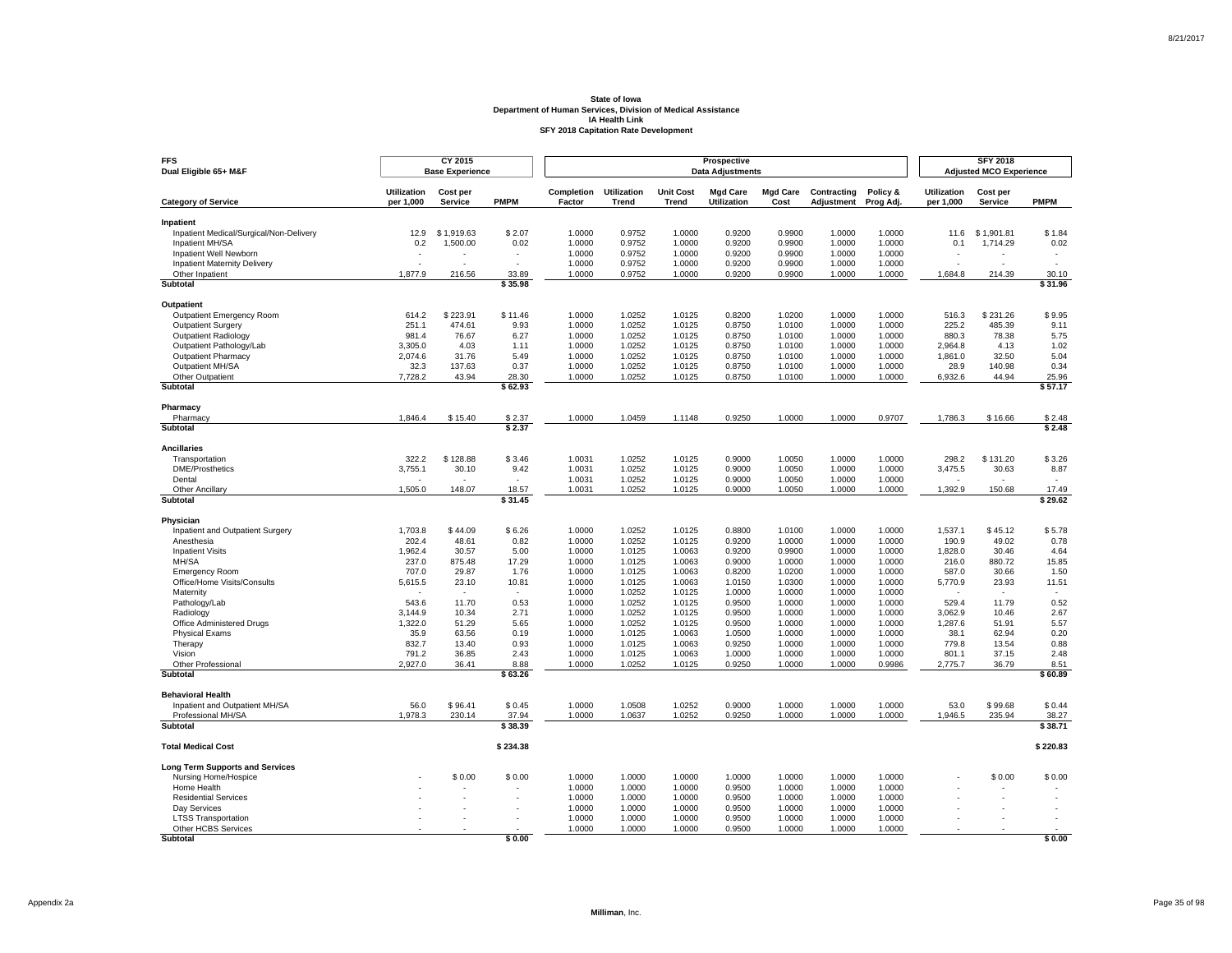| <b>FFS</b><br><b>Custodial Care Nursing Facility 65+</b>   |                                 | CY 2015<br><b>Base Experience</b> |                          |                      |                                    |                                  | <b>Prospective</b><br><b>Data Adjustments</b> |                         |                           |                       |                                 | <b>SFY 2018</b><br><b>Adjusted MCO Experience</b> |                          |
|------------------------------------------------------------|---------------------------------|-----------------------------------|--------------------------|----------------------|------------------------------------|----------------------------------|-----------------------------------------------|-------------------------|---------------------------|-----------------------|---------------------------------|---------------------------------------------------|--------------------------|
| <b>Category of Service</b>                                 | <b>Utilization</b><br>per 1,000 | Cost per<br><b>Service</b>        | <b>PMPM</b>              | Completion<br>Factor | <b>Utilization</b><br><b>Trend</b> | <b>Unit Cost</b><br><b>Trend</b> | <b>Mgd Care</b><br>Utilization                | <b>Mgd Care</b><br>Cost | Contracting<br>Adjustment | Policy &<br>Prog Adj. | <b>Utilization</b><br>per 1,000 | Cost per<br><b>Service</b>                        | <b>PMPM</b>              |
|                                                            |                                 |                                   |                          |                      |                                    |                                  |                                               |                         |                           |                       |                                 |                                                   |                          |
| Inpatient                                                  | 5.7                             | \$1,081.27                        | \$0.51                   | 1.0000               | 0.9752                             | 1.0000                           | 0.8500                                        | 1.0200                  | 1.0000                    | 1.0325                | 4.7                             | \$1,151.39                                        | \$0.45                   |
| Inpatient Medical/Surgical/Non-Delivery<br>Inpatient MH/SA |                                 |                                   |                          | 1.0000               | 0.9752                             | 1.0000                           | 0.8500                                        | 1.0200                  | 1.0000                    | 1.0325                |                                 |                                                   |                          |
| Inpatient Well Newborn                                     |                                 |                                   |                          | 1.0000               | 0.9752                             | 1.0000                           | 0.8500                                        | 1.0200                  | 1.0000                    | 1.0325                |                                 |                                                   |                          |
| Inpatient Maternity Delivery                               |                                 |                                   |                          | 1.0000               | 0.9752                             | 1.0000                           | 0.8500                                        | 1.0200                  | 1.0000                    | 1.0325                |                                 |                                                   | $\overline{\phantom{a}}$ |
| Other Inpatient                                            |                                 |                                   |                          | 1.0000               | 0.9752                             | 1.0000                           | 0.8500                                        | 1.0200                  | 1.0000                    | 1.0325                |                                 |                                                   |                          |
| <b>Subtotal</b>                                            |                                 |                                   | \$0.51                   |                      |                                    |                                  |                                               |                         |                           |                       |                                 |                                                   | \$0.45                   |
| Outpatient                                                 |                                 |                                   |                          |                      |                                    |                                  |                                               |                         |                           |                       |                                 |                                                   |                          |
| <b>Outpatient Emergency Room</b>                           | 515.0                           | \$543.18                          | \$23.31                  | 1.0000               | 1.0252                             | 1.0125                           | 0.8900                                        | 1.0300                  | 1.0000                    | 1.0000                | 469.9                           | \$566.45                                          | \$22.18                  |
| <b>Outpatient Surgery</b>                                  | 135.3                           | 559.77                            | 6.31                     | 1.0000               | 1.0252                             | 1.0125                           | 0.8500                                        | 1.0100                  | 1.0000                    | 1.0000                | 117.9                           | 572.11                                            | 5.62                     |
| Outpatient Radiology                                       | 406.0                           | 70.64                             | 2.39                     | 1.0000               | 1.0252                             | 1.0125                           | 0.8500                                        | 1.0100                  | 1.0000                    | 1.0000                | 353.8                           | 72.24                                             | 2.13                     |
| Outpatient Pathology/Lab                                   | 1,570.4                         | 3.82                              | 0.50                     | 1.0000               | 1.0252                             | 1.0125                           | 0.8500                                        | 1.0100                  | 1.0000                    | 1.0000                | 1,368.5                         | 3.95                                              | 0.45                     |
| <b>Outpatient Pharmacy</b>                                 | 1,710.2                         | 19.16                             | 2.73                     | 1.0000               | 1.0252                             | 1.0125                           | 0.8500                                        | 1.0100                  | 1.0000                    | 1.0000                | 1,490.3                         | 19.57                                             | 2.43                     |
| Outpatient MH/SA                                           | 18.0                            | 73.33                             | 0.11                     | 1.0000               | 1.0252                             | 1.0125                           | 0.8500                                        | 1.0100                  | 1.0000                    | 1.0000                | 15.7                            | 76.48                                             | 0.10                     |
| Other Outpatient                                           | 23,017.7                        | 9.03                              | 17.32                    | 1.0000               | 1.0252                             | 1.0125                           | 0.8500                                        | 1.0100                  | 1.0000                    | 0.9991                | 20,058.1                        | 9.23                                              | 15.42                    |
| <b>Subtotal</b>                                            |                                 |                                   | \$52.67                  |                      |                                    |                                  |                                               |                         |                           |                       |                                 |                                                   | \$48.33                  |
| Pharmacy                                                   |                                 |                                   |                          |                      |                                    |                                  |                                               |                         |                           |                       |                                 |                                                   |                          |
| Pharmacy                                                   | 15,522.9                        | \$10.74                           | \$13.89                  | 1.0000               | 1.0459                             | 1.1148                           | 0.9000                                        | 1.0000                  | 1.0000                    | 0.9414                | 14,611.9                        | \$11.27                                           | \$13.72                  |
| Subtotal                                                   |                                 |                                   | \$13.89                  |                      |                                    |                                  |                                               |                         |                           |                       |                                 |                                                   | \$13.72                  |
| <b>Ancillaries</b>                                         |                                 |                                   |                          |                      |                                    |                                  |                                               |                         |                           |                       |                                 |                                                   |                          |
| Transportation                                             | 646.0                           | \$108.11                          | \$5.82                   | 1.0016               | 1.0252                             | 1.0125                           | 0.9000                                        | 1.0050                  | 1.0000                    | 1.0000                | 597.0                           | \$109.95                                          | \$5.47                   |
| DME/Prosthetics                                            | 3,374.8                         | 105.82                            | 29.76                    | 1.0016               | 1.0252                             | 1.0125                           | 0.9000                                        | 1.0050                  | 1.0000                    | 1.0000                | 3,118.8                         | 107.69                                            | 27.99                    |
| Dental                                                     | 0.2                             | ٠                                 | $\overline{\phantom{a}}$ | 1.0016               | 1.0252                             | 1.0125                           | 0.9000                                        | 1.0050                  | 1.0000                    | 1.0000                | 0.2                             |                                                   |                          |
| <b>Other Ancillary</b><br>Subtotal                         | 849.7                           | 176.95                            | 12.53<br>\$48.11         | 1.0016               | 1.0252                             | 1.0125                           | 0.9000                                        | 1.0050                  | 1.0000                    | 1.0001                | 785.3                           | 180.02                                            | 11.78<br>\$45.24         |
|                                                            |                                 |                                   |                          |                      |                                    |                                  |                                               |                         |                           |                       |                                 |                                                   |                          |
| Physician                                                  |                                 |                                   |                          |                      |                                    |                                  |                                               |                         |                           |                       |                                 |                                                   |                          |
| Inpatient and Outpatient Surgery<br>Anesthesia             | 2,379.9<br>107.6                | \$21.33<br>41.26                  | \$4.23<br>0.37           | 1.0000<br>1.0000     | 1.0252<br>1.0252                   | 1.0125<br>1.0125                 | 0.8500<br>0.8500                              | 1.0100<br>1.0000        | 1.0000<br>1.0000          | 1.0000<br>1.0000      | 2,073.9<br>93.8                 | \$21.81<br>42.24                                  | \$3.77<br>0.33           |
| <b>Inpatient Visits</b>                                    | 5,840.0                         | 24.66                             | 12.00                    | 1.0000               | 1.0125                             | 1.0063                           | 0.8500                                        | 1.0200                  | 1.0000                    | 1.0000                | 5,026.1                         | 25.31                                             | 10.60                    |
| MH/SA                                                      | 1,214.0                         | 19.57                             | 1.98                     | 1.0000               | 1.0125                             | 1.0063                           | 0.9500                                        | 1.0000                  | 1.0000                    | 1.0000                | 1,167.7                         | 19.73                                             | 1.92                     |
| <b>Emergency Room</b>                                      | 432.9                           | 29.11                             | 1.05                     | 1.0000               | 1.0125                             | 1.0063                           | 0.8900                                        | 1.0300                  | 1.0000                    | 1.0000                | 390.1                           | 30.15                                             | 0.98                     |
| Office/Home Visits/Consults                                | 1,984.9                         | 21.95                             | 3.63                     | 1.0000               | 1.0125                             | 1.0063                           | 1.0150                                        | 1.0300                  | 1.0000                    | 0.9990                | 2,039.8                         | 22.71                                             | 3.86                     |
| Maternity                                                  |                                 |                                   |                          | 1.0000               | 1.0252                             | 1.0125                           | 1.0000                                        | 1.0000                  | 1.0000                    | 1.0000                |                                 |                                                   |                          |
| Pathology/Lab                                              | 251.3                           | 10.03                             | 0.21                     | 1.0000               | 1.0252                             | 1.0125                           | 0.9500                                        | 1.0000                  | 1.0000                    | 1.0000                | 244.8                           | 10.30                                             | 0.21                     |
| Radiology                                                  | 2.816.8                         | 7.84                              | 1.84                     | 1.0000               | 1.0252                             | 1.0125                           | 0.9500                                        | 1.0000                  | 1.0000                    | 1.0000                | 2.743.4                         | 7.92                                              | 1.81                     |
| Office Administered Drugs                                  | 318.0                           | 89.44                             | 2.37                     | 1.0000               | 1.0252                             | 1.0125                           | 0.9500                                        | 1.0000                  | 1.0000                    | 1.0000                | 309.7                           | 90.67                                             | 2.34                     |
| <b>Physical Exams</b>                                      | 2.1                             | 116.50                            | 0.02                     | 1.0000               | 1.0125                             | 1.0063                           | 1.0100                                        | 1.0000                  | 1.0000                    | 1.0000                | 2.1                             | 113.74                                            | 0.02                     |
| Therapy                                                    | 100.2                           | 11.98                             | 0.10                     | 1.0000               | 1.0125                             | 1.0063                           | 0.9250                                        | 1.0000                  | 1.0000                    | 1.0000                | 93.8                            | 11.51                                             | 0.09                     |
| Vision                                                     | 540.7                           | 31.96                             | 1.44                     | 1.0000               | 1.0125                             | 1.0063                           | 1.0000                                        | 1.0000                  | 1.0000                    | 1.0000                | 547.5                           | 32.22                                             | 1.47                     |
| Other Professional<br>Subtotal                             | 2,062.9                         | 34.61                             | 5.95<br>\$35.19          | 1.0000               | 1.0252                             | 1.0125                           | 0.9250                                        | 1.0000                  | 1.0000                    | 1.0000                | 1,956.2                         | 35.03                                             | 5.71<br>\$33.11          |
|                                                            |                                 |                                   |                          |                      |                                    |                                  |                                               |                         |                           |                       |                                 |                                                   |                          |
| <b>Behavioral Health</b>                                   |                                 |                                   |                          |                      |                                    |                                  |                                               |                         |                           |                       |                                 |                                                   |                          |
| Inpatient and Outpatient MH/SA                             | 0.1                             | \$1,200,00                        | \$0.01                   | 1.0000               | 1.0252                             | 1.0125                           | 0.9000                                        | 1.0000                  | 1.0000                    | 1.0000                | 0.1                             | \$1.333.33                                        | \$0.01                   |
| Professional MH/SA<br><b>Subtotal</b>                      | 94.7                            | 189.99                            | 1.50<br>\$1.51           | 1.0000               | 1.0252                             | 1.0125                           | 0.9250                                        | 1.0000                  | 1.0000                    | 1.0000                | 89.8                            | 192.34                                            | 1.44<br>\$1.45           |
|                                                            |                                 |                                   |                          |                      |                                    |                                  |                                               |                         |                           |                       |                                 |                                                   |                          |
| <b>Total Medical Cost</b>                                  |                                 |                                   | \$151.88                 |                      |                                    |                                  |                                               |                         |                           |                       |                                 |                                                   | \$142.30                 |
| <b>Long Term Supports and Services</b>                     |                                 |                                   |                          |                      |                                    |                                  |                                               |                         |                           |                       |                                 |                                                   |                          |
| Nursing Home/Hospice                                       | 336,423.2                       | \$140.04                          | \$3,925.93               | 1.0000               | 1.0000                             | 1.0000                           | 1.0000                                        | 1.0000                  | 1.0000                    | 1.0284                | 336,423.2                       | \$144.01                                          | \$4,037.43               |
| Home Health                                                | 99.6                            | 124.12                            | 1.03                     | 1.0000               | 1.0125                             | 1.0125                           | 0.9500                                        | 1.0000                  | 1.0000                    | 0.9879                | 95.8                            | 124.03                                            | 0.99                     |
| <b>Residential Services</b>                                |                                 |                                   |                          | 1.0000               | 1.0125                             | 1.0125                           | 0.9500                                        | 1.0000                  | 1.0000                    | 0.9879                |                                 |                                                   |                          |
| Day Services                                               |                                 | ÷.                                |                          | 1.0000               | 1.0125                             | 1.0125                           | 0.9500                                        | 1.0000                  | 1.0000                    | 0.9879                | J.                              |                                                   |                          |
| <b>LTSS Transportation</b><br>Other HCBS Services          |                                 |                                   |                          | 1.0000<br>1.0000     | 1.0125<br>1.0125                   | 1.0125<br>1.0125                 | 0.9500<br>0.9500                              | 1.0000<br>1.0000        | 1.0000<br>1.0000          | 0.9879<br>0.9879      |                                 |                                                   |                          |
| Subtotal                                                   |                                 |                                   | \$3.926.96               |                      |                                    |                                  |                                               |                         |                           |                       |                                 |                                                   | \$4,038.42               |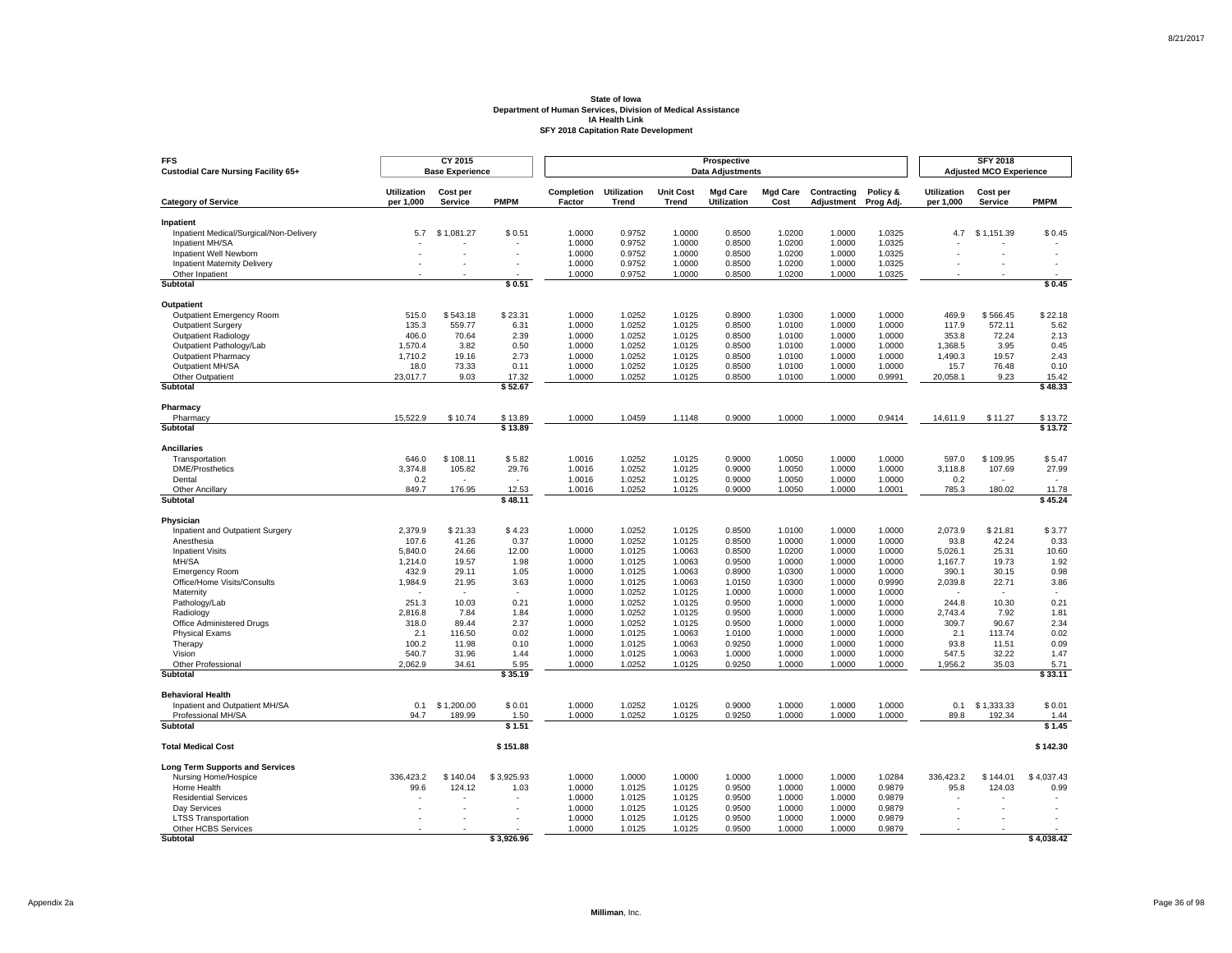| <b>FFS</b><br>Hospice 65+                                  |                                 | CY 2015<br><b>Base Experience</b> |                          |                      |                             |                                  | Prospective<br><b>Data Adjustments</b> |                         |                           |                       |                                 | <b>SFY 2018</b><br><b>Adjusted MCO Experience</b> |                 |
|------------------------------------------------------------|---------------------------------|-----------------------------------|--------------------------|----------------------|-----------------------------|----------------------------------|----------------------------------------|-------------------------|---------------------------|-----------------------|---------------------------------|---------------------------------------------------|-----------------|
| <b>Category of Service</b>                                 | <b>Utilization</b><br>per 1,000 | Cost per<br>Service               | <b>PMPM</b>              | Completion<br>Factor | <b>Utilization</b><br>Trend | <b>Unit Cost</b><br><b>Trend</b> | <b>Mgd Care</b><br>Utilization         | <b>Mgd Care</b><br>Cost | Contracting<br>Adjustment | Policy &<br>Prog Adj. | <b>Utilization</b><br>per 1,000 | Cost per<br>Service                               | <b>PMPM</b>     |
|                                                            |                                 |                                   |                          |                      |                             |                                  |                                        |                         |                           |                       |                                 |                                                   |                 |
| Inpatient                                                  |                                 | \$0.00                            |                          |                      |                             |                                  |                                        |                         |                           |                       |                                 |                                                   |                 |
| Inpatient Medical/Surgical/Non-Delivery<br>Inpatient MH/SA |                                 |                                   | \$0.00                   | 1.0000<br>1.0000     | 0.9752<br>0.9752            | 1.0000<br>1.0000                 | 0.8500<br>0.8500                       | 1.0200<br>1.0200        | 1.0000<br>1.0000          | 1.0325<br>1.0325      |                                 | \$0.00                                            | \$0.00          |
| Inpatient Well Newborn                                     |                                 | ä,                                |                          | 1.0000               | 0.9752                      | 1.0000                           | 0.8500                                 | 1.0200                  | 1.0000                    | 1.0325                |                                 |                                                   | ä,              |
| <b>Inpatient Maternity Delivery</b>                        |                                 | ٠                                 | $\overline{\phantom{a}}$ | 1.0000               | 0.9752                      | 1.0000                           | 0.8500                                 | 1.0200                  | 1.0000                    | 1.0325                |                                 |                                                   | ÷.              |
| Other Inpatient                                            |                                 |                                   |                          | 1.0000               | 0.9752                      | 1.0000                           | 0.8500                                 | 1.0200                  | 1.0000                    | 1.0325                |                                 |                                                   |                 |
| <b>Subtotal</b>                                            |                                 |                                   | \$0.00                   |                      |                             |                                  |                                        |                         |                           |                       |                                 |                                                   | \$0.00          |
| Outpatient                                                 |                                 |                                   |                          |                      |                             |                                  |                                        |                         |                           |                       |                                 |                                                   |                 |
| Outpatient Emergency Room                                  | 158.3                           | \$366.97                          | \$4.84                   | 1.0000               | 1.0252                      | 1.0125                           | 0.8900                                 | 1.0300                  | 1.0000                    | 1.0000                | 144.4                           | \$383.08                                          | \$4.61          |
| <b>Outpatient Surgery</b>                                  | 30.3                            | 744.31                            | 1.88                     | 1.0000               | 1.0252                      | 1.0125                           | 0.8500                                 | 1.0100                  | 1.0000                    | 1.0000                | 26.4                            | 763.35                                            | 1.68            |
| <b>Outpatient Radiology</b>                                | 42.1                            | 51.32                             | 0.18                     | 1.0000               | 1.0252                      | 1.0125                           | 0.8500                                 | 1.0100                  | 1.0000                    | 1.0000                | 36.7                            | 52.34                                             | 0.16            |
| Outpatient Pathology/Lab                                   | 218.9                           | 2.19                              | 0.04                     | 1.0000               | 1.0252                      | 1.0125                           | 0.8500                                 | 1.0100                  | 1.0000                    | 1.0000                | 190.8                           | 2.52                                              | 0.04            |
| <b>Outpatient Pharmacy</b>                                 | 53.9                            | 91.31                             | 0.41                     | 1.0000               | 1.0252                      | 1.0125                           | 0.8500                                 | 1.0100                  | 1.0000                    | 1.0000                | 47.0                            | 94.57                                             | 0.37            |
| Outpatient MH/SA                                           | 1.7                             |                                   |                          | 1.0000               | 1.0252                      | 1.0125                           | 0.8500                                 | 1.0100                  | 1.0000                    | 1.0000                | 1.5                             |                                                   |                 |
| Other Outpatient                                           | 1,565.9                         | 39.01                             | 5.09                     | 1.0000               | 1.0252                      | 1.0125                           | 0.8500                                 | 1.0100                  | 1.0000                    | 0.9991                | 1,364.5                         | 39.84                                             | 4.53            |
| Subtotal                                                   |                                 |                                   | \$12.44                  |                      |                             |                                  |                                        |                         |                           |                       |                                 |                                                   | \$11.39         |
| Pharmacy                                                   |                                 |                                   |                          |                      |                             |                                  |                                        |                         |                           |                       |                                 |                                                   |                 |
| Pharmacy                                                   | 2,788.3                         | \$11.84                           | \$2.75                   | 1.0000               | 1.0459                      | 1.1148                           | 0.9000                                 | 1.0000                  | 1.0000                    | 0.9414                | 2,624.6                         | \$12.44                                           | \$2.72          |
| Subtotal                                                   |                                 |                                   | \$2.75                   |                      |                             |                                  |                                        |                         |                           |                       |                                 |                                                   | \$2.72          |
| <b>Ancillaries</b>                                         |                                 |                                   |                          |                      |                             |                                  |                                        |                         |                           |                       |                                 |                                                   |                 |
| Transportation                                             | 181.8                           | \$93.05                           | \$1.41                   | 1.0016               | 1.0252                      | 1.0125                           | 0.9000                                 | 1.0050                  | 1.0000                    | 1.0000                | 168.1                           | \$94.97                                           | \$1.33          |
| <b>DME/Prosthetics</b>                                     | 1,735.9                         | 42.86                             | 6.20                     | 1.0016               | 1.0252                      | 1.0125                           | 0.9000                                 | 1.0050                  | 1.0000                    | 1.0000                | 1,604.3                         | 43.61                                             | 5.83            |
| Dental                                                     | $\overline{\phantom{a}}$        |                                   | $\sim$                   | 1.0016               | 1.0252                      | 1.0125                           | 0.9000                                 | 1.0050                  | 1.0000                    | 1.0000                |                                 |                                                   |                 |
| Other Ancillary<br>Subtotal                                | 133.0                           | 193.96                            | 2.15<br>\$9.76           | 1.0016               | 1.0252                      | 1.0125                           | 0.9000                                 | 1.0050                  | 1.0000                    | 1.0001                | 122.9                           | 197.19                                            | 2.02<br>\$9.18  |
|                                                            |                                 |                                   |                          |                      |                             |                                  |                                        |                         |                           |                       |                                 |                                                   |                 |
| Physician                                                  |                                 |                                   |                          |                      |                             |                                  |                                        |                         |                           |                       |                                 |                                                   |                 |
| Inpatient and Outpatient Surgery                           | 1,377.3                         | \$15.42                           | \$1.77                   | 1.0000               | 1.0252                      | 1.0125                           | 0.8500                                 | 1.0100                  | 1.0000                    | 1.0000                | 1,200.2                         | \$15.80                                           | \$1.58          |
| Anesthesia                                                 | 11.8                            | 40.71                             | 0.04                     | 1.0000               | 1.0252                      | 1.0125                           | 0.8500                                 | 1.0000                  | 1.0000                    | 1.0000                | 10.3                            | 46.74                                             | 0.04            |
| <b>Inpatient Visits</b><br>MH/SA                           | 3,599.8<br>592.7                | 23.23<br>13.97                    | 6.97<br>0.69             | 1.0000               | 1.0125                      | 1.0063<br>1.0063                 | 0.8500<br>0.9500                       | 1.0200<br>1.0000        | 1.0000                    | 1.0000                | 3,098.1<br>570.1                | 23.86                                             | 6.16<br>0.67    |
|                                                            | 114.5                           | 27.25                             | 0.26                     | 1.0000<br>1.0000     | 1.0125<br>1.0125            | 1.0063                           | 0.8900                                 | 1.0300                  | 1.0000<br>1.0000          | 1.0000<br>1.0000      | 103.2                           | 14.10<br>27.92                                    | 0.24            |
| <b>Emergency Room</b><br>Office/Home Visits/Consults       | 740.8                           | 21.54                             | 1.33                     | 1.0000               | 1.0125                      | 1.0063                           | 1.0150                                 | 1.0300                  | 1.0000                    | 0.9990                | 761.4                           | 22.38                                             | 1.42            |
| Maternity                                                  |                                 |                                   |                          | 1.0000               | 1.0252                      | 1.0125                           | 1.0000                                 | 1.0000                  | 1.0000                    | 1.0000                |                                 |                                                   |                 |
| Pathology/Lab                                              | 52.2                            | 16.09                             | 0.07                     | 1.0000               | 1.0252                      | 1.0125                           | 0.9500                                 | 1.0000                  | 1.0000                    | 1.0000                | 50.8                            | 16.52                                             | 0.07            |
| Radiology                                                  | 985.0                           | 9.50                              | 0.78                     | 1.0000               | 1.0252                      | 1.0125                           | 0.9500                                 | 1.0000                  | 1.0000                    | 1.0000                | 959.3                           | 9.63                                              | 0.77            |
| Office Administered Drugs                                  | 94.3                            | 73.81                             | 0.58                     | 1.0000               | 1.0252                      | 1.0125                           | 0.9500                                 | 1.0000                  | 1.0000                    | 1.0000                | 91.8                            | 74.49                                             | 0.57            |
| <b>Physical Exams</b>                                      |                                 |                                   |                          | 1.0000               | 1.0125                      | 1.0063                           | 1.0100                                 | 1.0000                  | 1.0000                    | 1.0000                |                                 |                                                   |                 |
| Therapy                                                    | 32.0                            | 7.50                              | 0.02                     | 1.0000               | 1.0125                      | 1.0063                           | 0.9250                                 | 1.0000                  | 1.0000                    | 1.0000                | 30.0                            | 8.01                                              | 0.02            |
| Vision                                                     | 242.5                           | 34.64                             | 0.70                     | 1.0000               | 1.0125                      | 1.0063                           | 1.0000                                 | 1.0000                  | 1.0000                    | 1.0000                | 245.5                           | 34.71                                             | 0.71            |
| Other Professional<br>Subtotal                             | 754.3                           | 30.70                             | 1.93<br>\$15.14          | 1.0000               | 1.0252                      | 1.0125                           | 0.9250                                 | 1.0000                  | 1.0000                    | 1.0000                | 715.3                           | 31.04                                             | 1.85<br>\$14.10 |
|                                                            |                                 |                                   |                          |                      |                             |                                  |                                        |                         |                           |                       |                                 |                                                   |                 |
| <b>Behavioral Health</b>                                   |                                 |                                   |                          |                      |                             |                                  |                                        |                         |                           |                       |                                 |                                                   |                 |
| Inpatient and Outpatient MH/SA                             |                                 | \$0.00                            | \$0.00                   | 1.0000               | 1.0252                      | 1.0125                           | 0.9000                                 | 1.0000                  | 1.0000                    | 1.0000                |                                 | \$0.00                                            | \$0.00          |
| Professional MH/SA<br>Subtotal                             | 40.4                            | 74.24                             | 0.25<br>\$0.25           | 1.0000               | 1.0252                      | 1.0125                           | 0.9250                                 | 1.0000                  | 1.0000                    | 1.0000                | 38.3                            | 75.16                                             | 0.24<br>\$0.24  |
|                                                            |                                 |                                   |                          |                      |                             |                                  |                                        |                         |                           |                       |                                 |                                                   |                 |
| <b>Total Medical Cost</b>                                  |                                 |                                   | \$40.34                  |                      |                             |                                  |                                        |                         |                           |                       |                                 |                                                   | \$37.63         |
| <b>Long Term Supports and Services</b>                     |                                 |                                   |                          |                      |                             |                                  |                                        |                         |                           |                       |                                 |                                                   |                 |
| Nursing Home/Hospice                                       | 295,751.9                       | \$118.00                          | \$2,908.25               | 1.0000               | 0.9938                      | 1.0000                           | 1.0000                                 | 1.0000                  | 1.0000                    | 1.0326                | 293,918.3                       | \$121.85                                          | \$2,984.44      |
| Home Health                                                |                                 |                                   |                          | 1.0000               | 1.0125                      | 1.0125                           | 0.9500                                 | 1.0000                  | 1.0000                    | 1.0000                |                                 |                                                   |                 |
| <b>Residential Services</b>                                |                                 |                                   |                          | 1.0000               | 1.0125                      | 1.0125                           | 0.9500                                 | 1.0000                  | 1.0000                    | 1.0000                |                                 |                                                   |                 |
| Day Services                                               |                                 |                                   |                          | 1.0000               | 1.0125                      | 1.0125                           | 0.9500                                 | 1.0000                  | 1.0000                    | 1.0000                |                                 |                                                   |                 |
| <b>LTSS Transportation</b>                                 |                                 |                                   |                          | 1.0000               | 1.0125                      | 1.0125                           | 0.9500                                 | 1.0000                  | 1.0000                    | 1.0000                |                                 |                                                   |                 |
| Other HCBS Services<br>Subtotal                            |                                 |                                   | \$2.908.25               | 1.0000               | 1.0125                      | 1.0125                           | 0.9500                                 | 1.0000                  | 1.0000                    | 1.0000                |                                 |                                                   | \$2.984.44      |
|                                                            |                                 |                                   |                          |                      |                             |                                  |                                        |                         |                           |                       |                                 |                                                   |                 |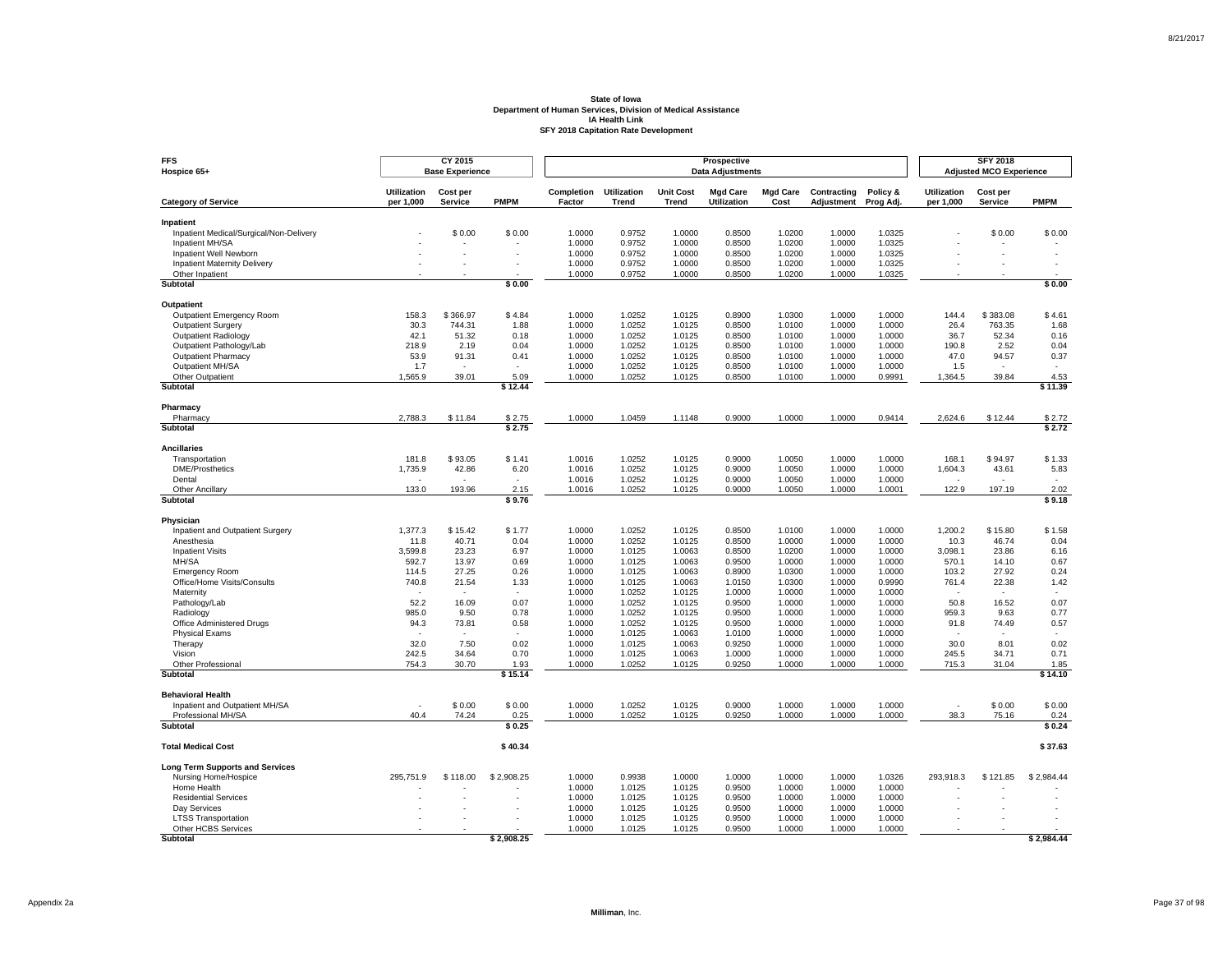| <b>FFS</b><br><b>Elderly HCBS Waiver</b>             |                                 | CY 2015<br><b>Base Experience</b> |                          |                      |                                    |                           | Prospective<br><b>Data Adjustments</b> |                         |                           |                       |                                 | <b>SFY 2018</b><br><b>Adjusted MCO Experience</b> |                  |
|------------------------------------------------------|---------------------------------|-----------------------------------|--------------------------|----------------------|------------------------------------|---------------------------|----------------------------------------|-------------------------|---------------------------|-----------------------|---------------------------------|---------------------------------------------------|------------------|
| <b>Category of Service</b>                           | <b>Utilization</b><br>per 1,000 | Cost per<br>Service               | <b>PMPM</b>              | Completion<br>Factor | <b>Utilization</b><br><b>Trend</b> | <b>Unit Cost</b><br>Trend | <b>Mgd Care</b><br><b>Utilization</b>  | <b>Mgd Care</b><br>Cost | Contracting<br>Adjustment | Policy &<br>Prog Adj. | <b>Utilization</b><br>per 1,000 | Cost per<br>Service                               | <b>PMPM</b>      |
|                                                      |                                 |                                   |                          |                      |                                    |                           |                                        |                         |                           |                       |                                 |                                                   |                  |
| Inpatient<br>Inpatient Medical/Surgical/Non-Delivery | 23.0                            | \$1,745.55                        | \$3.35                   | 1.0000               | 0.9752                             | 1.0000                    | 0.8500                                 | 1.0200                  | 1.0000                    | 1.0325                | 19.1                            | \$1,835.52                                        | \$2.92           |
| Inpatient MH/SA                                      |                                 |                                   |                          | 1.0000               | 0.9752                             | 1.0000                    | 0.8500                                 | 1.0200                  | 1.0000                    | 1.0325                |                                 |                                                   |                  |
| Inpatient Well Newborn                               |                                 | ÷.                                | ÷,                       | 1.0000               | 0.9752                             | 1.0000                    | 0.8500                                 | 1.0200                  | 1.0000                    | 1.0325                |                                 |                                                   | ä,               |
| <b>Inpatient Maternity Delivery</b>                  |                                 |                                   | ٠                        | 1.0000               | 0.9752                             | 1.0000                    | 0.8500                                 | 1.0200                  | 1.0000                    | 1.0325                |                                 |                                                   | ٠                |
| Other Inpatient                                      |                                 |                                   |                          | 1.0000               | 0.9752                             | 1.0000                    | 0.8500                                 | 1.0200                  | 1.0000                    | 1.0325                |                                 |                                                   |                  |
| <b>Subtotal</b>                                      |                                 |                                   | \$3.35                   |                      |                                    |                           |                                        |                         |                           |                       |                                 |                                                   | \$2.92           |
| Outpatient                                           |                                 |                                   |                          |                      |                                    |                           |                                        |                         |                           |                       |                                 |                                                   |                  |
| Outpatient Emergency Room                            | 1,100.8                         | \$464.51                          | \$42.61                  | 1.0000               | 1.0252                             | 1.0125                    | 0.8900                                 | 1.0300                  | 1.0000                    | 1.0000                | 1,004.4                         | \$484.48                                          | \$40.55          |
| <b>Outpatient Surgery</b>                            | 359.6                           | 562.32                            | 16.85                    | 1.0000               | 1.0252                             | 1.0125                    | 0.8500                                 | 1.0100                  | 1.0000                    | 1.0000                | 313.4                           | 575.20                                            | 15.02            |
| <b>Outpatient Radiology</b>                          | 1,021.0                         | 82.98                             | 7.06                     | 1.0000               | 1.0252                             | 1.0125                    | 0.8500                                 | 1.0100                  | 1.0000                    | 1.0000                | 889.8                           | 84.83                                             | 6.29             |
| Outpatient Pathology/Lab                             | 4,429.1                         | 3.74                              | 1.38                     | 1.0000               | 1.0252                             | 1.0125                    | 0.8500                                 | 1.0100                  | 1.0000                    | 1.0000                | 3.859.6                         | 3.82                                              | 1.23             |
| <b>Outpatient Pharmacy</b>                           | 4,133.3                         | 19.51                             | 6.72                     | 1.0000               | 1.0252                             | 1.0125                    | 0.8500                                 | 1.0100                  | 1.0000                    | 1.0000                | 3,601.8                         | 19.96                                             | 5.99             |
| Outpatient MH/SA                                     | 46.4                            | 240.36                            | 0.93                     | 1.0000               | 1.0252                             | 1.0125                    | 0.8500                                 | 1.0100                  | 1.0000                    | 1.0000                | 40.5                            | 246.17                                            | 0.83             |
| Other Outpatient                                     | 9,956.6                         | 34.87                             | 28.93                    | 1.0000               | 1.0252                             | 1.0125                    | 0.8500                                 | 1.0100                  | 1.0000                    | 0.9991                | 8,676.4                         | 35.63                                             | 25.76            |
| Subtotal                                             |                                 |                                   | \$104.48                 |                      |                                    |                           |                                        |                         |                           |                       |                                 |                                                   | \$95.67          |
| Pharmacy                                             |                                 |                                   |                          |                      |                                    |                           |                                        |                         |                           |                       |                                 |                                                   |                  |
| Pharmacy                                             | 3,873.3                         | \$14.34                           | \$4.63                   | 1.0000               | 1.0459                             | 1.1148                    | 0.9000                                 | 1.0000                  | 1.0000                    | 0.9414                | 3,645.9                         | \$15.04                                           | \$4.57           |
| Subtotal                                             |                                 |                                   | \$4.63                   |                      |                                    |                           |                                        |                         |                           |                       |                                 |                                                   | \$4.57           |
| <b>Ancillaries</b>                                   |                                 |                                   |                          |                      |                                    |                           |                                        |                         |                           |                       |                                 |                                                   |                  |
| Transportation                                       | 741.7                           | \$125.23                          | \$7.74                   | 1.0016               | 1.0252                             | 1.0125                    | 0.9000                                 | 1.0050                  | 1.0000                    | 1.0000                | 685.4                           | \$127.45                                          | \$7.28           |
| <b>DME/Prosthetics</b>                               | 11,341.9                        | 39.85                             | 37.66                    | 1.0016               | 1.0252                             | 1.0125                    | 0.9000                                 | 1.0050                  | 1.0000                    | 1.0000                | 10,481.7                        | 40.54                                             | 35.41            |
| Dental                                               |                                 | ٠                                 | $\overline{\phantom{a}}$ | 1.0016               | 1.0252                             | 1.0125                    | 0.9000                                 | 1.0050                  | 1.0000                    | 1.0000                |                                 |                                                   |                  |
| Other Ancillary<br>Subtotal                          | 1,076.6                         | 221.03                            | 19.83<br>\$65.23         | 1.0016               | 1.0252                             | 1.0125                    | 0.9000                                 | 1.0050                  | 1.0000                    | 1.0001                | 995.0                           | 224.93                                            | 18.65<br>\$61.34 |
|                                                      |                                 |                                   |                          |                      |                                    |                           |                                        |                         |                           |                       |                                 |                                                   |                  |
| Physician                                            |                                 |                                   |                          |                      |                                    |                           |                                        |                         |                           |                       |                                 |                                                   |                  |
| Inpatient and Outpatient Surgery<br>Anesthesia       | 2,806.2                         | \$35.54                           | \$8.31<br>0.90           | 1.0000               | 1.0252<br>1.0252                   | 1.0125                    | 0.8500<br>0.8500                       | 1.0100<br>1.0000        | 1.0000<br>1.0000          | 1.0000<br>1.0000      | 2,445.3                         | \$36.36<br>44.58                                  | \$7.41<br>0.79   |
| <b>Inpatient Visits</b>                              | 244.1<br>2,983.4                | 44.25<br>29.08                    | 7.23                     | 1.0000<br>1.0000     | 1.0125                             | 1.0125<br>1.0063          | 0.8500                                 | 1.0200                  | 1.0000                    | 1.0000                | 212.7<br>2,567.6                | 29.87                                             | 6.39             |
| MH/SA                                                | 213.3                           | 21.37                             | 0.38                     | 1.0000               | 1.0125                             | 1.0063                    | 0.9500                                 | 1.0000                  | 1.0000                    | 1.0000                | 205.2                           | 21.64                                             | 0.37             |
| <b>Emergency Room</b>                                | 1,065.2                         | 28.95                             | 2.57                     | 1.0000               | 1.0125                             | 1.0063                    | 0.8900                                 | 1.0300                  | 1.0000                    | 1.0000                | 959.9                           | 30.00                                             | 2.40             |
| Office/Home Visits/Consults                          | 8,207.7                         | 21.74                             | 14.87                    | 1.0000               | 1.0125                             | 1.0063                    | 1.0150                                 | 1.0300                  | 1.0000                    | 0.9990                | 8,435.0                         | 22.51                                             | 15.82            |
| Maternity                                            |                                 |                                   |                          | 1.0000               | 1.0252                             | 1.0125                    | 1.0000                                 | 1.0000                  | 1.0000                    | 1.0000                |                                 |                                                   |                  |
| Pathology/Lab                                        | 635.5                           | 11.14                             | 0.59                     | 1.0000               | 1.0252                             | 1.0125                    | 0.9500                                 | 1.0000                  | 1.0000                    | 1.0000                | 618.9                           | 11.25                                             | 0.58             |
| Radiology                                            | 4,232.7                         | 9.04                              | 3.19                     | 1.0000               | 1.0252                             | 1.0125                    | 0.9500                                 | 1.0000                  | 1.0000                    | 1.0000                | 4,122.4                         | 9.17                                              | 3.15             |
| Office Administered Drugs                            | 1,786.7                         | 52.05                             | 7.75                     | 1.0000               | 1.0252                             | 1.0125                    | 0.9500                                 | 1.0000                  | 1.0000                    | 1.0000                | 1,740.2                         | 52.68                                             | 7.64             |
| Physical Exams                                       | 26.5                            | 67.92                             | 0.15                     | 1.0000               | 1.0125                             | 1.0063                    | 1.0250                                 | 1.0000                  | 1.0000                    | 1.0000                | 27.5                            | 69.82                                             | 0.16             |
| Therapy                                              | 870.2                           | 14.07                             | 1.02                     | 1.0000               | 1.0125                             | 1.0063                    | 0.9250                                 | 1.0000                  | 1.0000                    | 1.0000                | 815.0                           | 14.13                                             | 0.96             |
| Vision                                               | 847.3                           | 32.86                             | 2.32                     | 1.0000               | 1.0125                             | 1.0063                    | 1.0000                                 | 1.0000                  | 1.0000                    | 1.0000                | 857.9                           | 33.01                                             | 2.36             |
| Other Professional<br>Subtotal                       | 4,516.0                         | 23.76                             | 8.94<br>\$58.22          | 1.0000               | 1.0252                             | 1.0125                    | 0.9250                                 | 1.0000                  | 1.0000                    | 1.0000                | 4,282.6                         | 24.04                                             | 8.58<br>\$56.61  |
|                                                      |                                 |                                   |                          |                      |                                    |                           |                                        |                         |                           |                       |                                 |                                                   |                  |
| <b>Behavioral Health</b>                             |                                 |                                   |                          |                      |                                    |                           |                                        |                         |                           |                       |                                 |                                                   |                  |
| Inpatient and Outpatient MH/SA                       | 3.6                             | \$167.13                          | \$0.05                   | 1.0000               | 1.0252                             | 1.0125                    | 0.9000                                 | 1.0000                  | 1.0000                    | 1.0000                | 3.3                             | \$181.27                                          | \$0.05           |
| Professional MH/SA<br><b>Subtotal</b>                | 1,528.6                         | 202.70                            | 25.82<br>\$25.87         | 1.0000               | 1.0252                             | 1.0125                    | 0.9250                                 | 1.0000                  | 1.0000                    | 1.0000                | 1,449.6                         | 205.22                                            | 24.79<br>\$24.84 |
|                                                      |                                 |                                   |                          |                      |                                    |                           |                                        |                         |                           |                       |                                 |                                                   |                  |
| <b>Total Medical Cost</b>                            |                                 |                                   | \$261.78                 |                      |                                    |                           |                                        |                         |                           |                       |                                 |                                                   | \$245.95         |
| <b>Long Term Supports and Services</b>               |                                 |                                   |                          |                      |                                    |                           |                                        |                         |                           |                       |                                 |                                                   |                  |
| Nursing Home/Hospice                                 | 1,712.2                         | \$186.29                          | \$26.58                  | 1.0000               | 1.0000                             | 1.0000                    | 1.0000                                 | 1.0000                  | 1.0000                    | 1.0278                | 1,712.2                         | \$191.47                                          | \$27.32          |
| Home Health                                          | 28,478.6                        | 127.01                            | 301.43                   | 1.0000               | 1.0125                             | 1.0125                    | 0.9500                                 | 1.0050                  | 1.0000                    | 0.9936                | 27,392.9                        | 128.42                                            | 293.14           |
| <b>Residential Services</b>                          | 24,809.7                        | 305.00                            | 630.57                   | 1.0000               | 1.0125                             | 1.0125                    | 0.9500                                 | 1.0050                  | 1.0000                    | 0.9936                | 23,863.8                        | 308.36                                            | 613.23           |
| Day Services                                         | 207.0                           | 448.05                            | 7.73                     | 1.0000               | 1.0125                             | 1.0125                    | 0.9500                                 | 1.0050                  | 1.0000                    | 0.9936                | 199.1                           | 453.15                                            | 7.52             |
| <b>LTSS Transportation</b><br>Other HCBS Services    | 1,123.2<br>8,202.4              | 112.72<br>62.53                   | 10.55<br>42.74           | 1.0000<br>1.0000     | 1.0125<br>1.0125                   | 1.0125<br>1.0125          | 0.9500<br>0.9500                       | 1.0050<br>1.0050        | 1.0000<br>1.0000          | 0.9936<br>0.9936      | 1,080.4<br>7,889.7              | 113.96<br>63.21                                   | 10.26<br>41.56   |
| Subtotal                                             |                                 |                                   | \$1,019.60               |                      |                                    |                           |                                        |                         |                           |                       |                                 |                                                   | \$993.03         |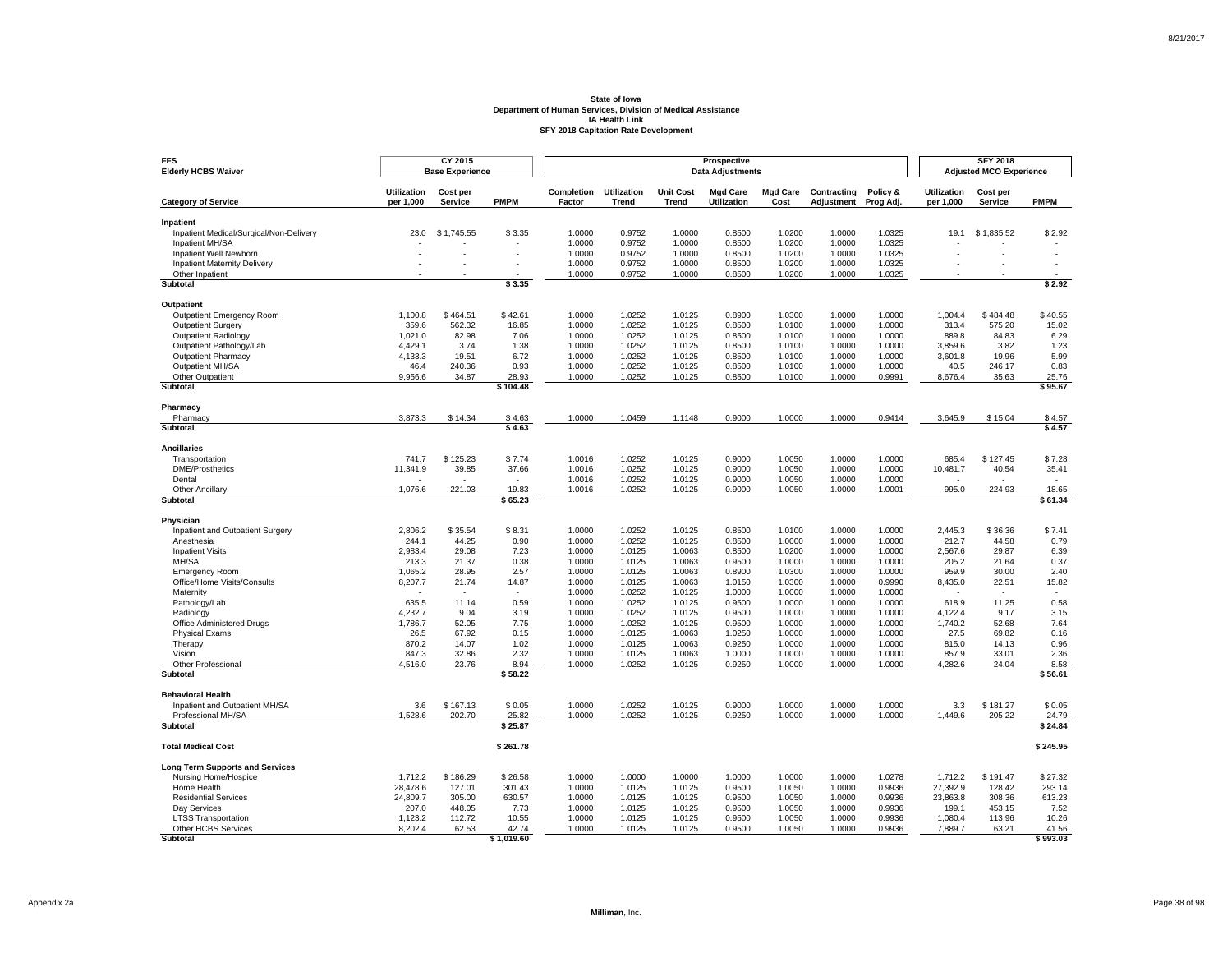| <b>FFS</b><br>Custodial Care Nursing Facility <65 |                                 | CY 2015<br><b>Base Experience</b> |                          |                      |                    |                           | Prospective<br><b>Data Adjustments</b> |                         |                  |                  |                                 | <b>SFY 2018</b><br><b>Adjusted MCO Experience</b> |                   |
|---------------------------------------------------|---------------------------------|-----------------------------------|--------------------------|----------------------|--------------------|---------------------------|----------------------------------------|-------------------------|------------------|------------------|---------------------------------|---------------------------------------------------|-------------------|
|                                                   | <b>Utilization</b><br>per 1,000 | Cost per<br>Service               | <b>PMPM</b>              | Completion<br>Factor | <b>Utilization</b> | <b>Unit Cost</b><br>Trend | <b>Mgd Care</b><br><b>Utilization</b>  | <b>Mgd Care</b><br>Cost | Contracting      | Policy &         | <b>Utilization</b><br>per 1,000 | Cost per<br>Service                               | <b>PMPM</b>       |
| <b>Category of Service</b>                        |                                 |                                   |                          |                      | <b>Trend</b>       |                           |                                        |                         | Adjustment       | Prog Adj.        |                                 |                                                   |                   |
| Inpatient                                         |                                 |                                   |                          |                      |                    |                           |                                        |                         |                  |                  |                                 |                                                   |                   |
| Inpatient Medical/Surgical/Non-Delivery           | 1,281.6                         | \$1,847.02                        | \$197.26                 | 1.0000               | 0.9752             | 1.0000                    | 0.8600                                 | 1.0000                  | 1.0000           | 0.9911           | 1,074.8                         | \$1,830.54                                        | \$163.96          |
| Inpatient MH/SA<br>Inpatient Well Newborn         |                                 | ÷.                                | J.                       | 1.0000<br>1.0000     | 0.9752<br>0.9752   | 1.0000<br>1.0000          | 0.8600<br>0.8600                       | 1.0000<br>1.0000        | 1.0000<br>1.0000 | 0.9911<br>0.9911 | ×.                              |                                                   | ÷.                |
| <b>Inpatient Maternity Delivery</b>               |                                 |                                   | ٠                        | 1.0000               | 0.9752             | 1.0000                    | 0.8600                                 | 1.0000                  | 1.0000           | 0.9911           |                                 |                                                   |                   |
| Other Inpatient                                   |                                 |                                   |                          | 1.0000               | 0.9752             | 1.0000                    | 0.8600                                 | 1.0000                  | 1.0000           | 0.9911           |                                 |                                                   |                   |
| <b>Subtotal</b>                                   |                                 |                                   | \$197.26                 |                      |                    |                           |                                        |                         |                  |                  |                                 |                                                   | \$163.96          |
| Outpatient                                        |                                 |                                   |                          |                      |                    |                           |                                        |                         |                  |                  |                                 |                                                   |                   |
| Outpatient Emergency Room                         | 1,100.6                         | \$587.14                          | \$53.85                  | 1.0000               | 1.0252             | 1.0125                    | 0.8700                                 | 1.0300                  | 1.0000           | 1.0000           | 981.6                           | \$612.32                                          | \$50.09           |
| <b>Outpatient Surgery</b>                         | 567.7                           | 1.016.79                          | 48.10                    | 1.0000               | 1.0252             | 1.0125                    | 0.8500                                 | 1.0100                  | 1.0000           | 1.0000           | 494.7                           | 1.039.70                                          | 42.86             |
| Outpatient Radiology                              | 1,184.7                         | 114.87                            | 11.34                    | 1.0000               | 1.0252             | 1.0125                    | 0.8500                                 | 1.0100                  | 1.0000           | 1.0000           | 1,032.3                         | 117.52                                            | 10.11             |
| Outpatient Pathology/Lab                          | 11,613.3                        | 13.30                             | 12.87                    | 1.0000               | 1.0252             | 1.0125                    | 0.8500                                 | 1.0100                  | 1.0000           | 1.0000           | 10.120.1                        | 13.60                                             | 11.47             |
| <b>Outpatient Pharmacy</b>                        | 6,902.8                         | 29.54                             | 16.99                    | 1.0000               | 1.0252             | 1.0125                    | 0.8500                                 | 1.0100                  | 1.0000           | 1.0000           | 6,015.2                         | 30.20                                             | 15.14             |
| Outpatient MH/SA                                  | 64.4                            | 57.73                             | 0.31                     | 1.0000               | 1.0252             | 1.0125                    | 0.8500                                 | 1.0100                  | 1.0000           | 1.0000           | 56.2                            | 59.84                                             | 0.28              |
| Other Outpatient                                  | 43,134.2                        | 18.96                             | 68.15                    | 1.0000               | 1.0252             | 1.0125                    | 0.8500                                 | 1.0100                  | 1.0000           | 0.9973           | 37,588.0                        | 19.34                                             | 60.57             |
| Subtotal                                          |                                 |                                   | \$211.61                 |                      |                    |                           |                                        |                         |                  |                  |                                 |                                                   | \$190.52          |
| Pharmacy                                          |                                 |                                   |                          |                      |                    |                           |                                        |                         |                  |                  |                                 |                                                   |                   |
| Pharmacy                                          | 50,717.9                        | \$49.74                           | \$210.23                 | 1.0000               | 1.0428             | 1.1592                    | 0.9000                                 | 1.0000                  | 1.0000           | 0.9848           | 47,599.7                        | \$56.78                                           | \$225.24          |
| Subtotal                                          |                                 |                                   | \$210.23                 |                      |                    |                           |                                        |                         |                  |                  |                                 |                                                   | \$225.24          |
| <b>Ancillaries</b>                                |                                 |                                   |                          |                      |                    |                           |                                        |                         |                  |                  |                                 |                                                   |                   |
| Transportation                                    | 1.632.4                         | \$127.91                          | \$17.40                  | 1.0000               | 1.0252             | 1.0125                    | 0.9000                                 | 1.0050                  | 1.0000           | 1.0000           | 1.506.2                         | \$130.18                                          | \$16.34           |
| <b>DME/Prosthetics</b>                            | 7,845.3                         | 153.89                            | 100.61                   | 1.0000               | 1.0252             | 1.0125                    | 0.9000                                 | 1.0050                  | 1.0000           | 1.0000           | 7,238.7                         | 156.59                                            | 94.46             |
| Dental                                            |                                 | ٠                                 | $\overline{\phantom{a}}$ | 1.0000               | 1.0252             | 1.0125                    | 0.9000                                 | 1.0050                  | 1.0000           | 1.0000           |                                 | $\sim$                                            |                   |
| Other Ancillary<br>Subtotal                       | 589.5                           | 223.50                            | 10.98<br>\$128.99        | 1.0000               | 1.0252             | 1.0125                    | 0.9000                                 | 1.0050                  | 1.0000           | 1.0001           | 543.9                           | 227.45                                            | 10.31<br>\$121.11 |
|                                                   |                                 |                                   |                          |                      |                    |                           |                                        |                         |                  |                  |                                 |                                                   |                   |
| Physician<br>Inpatient and Outpatient Surgery     | 4,259.5                         | \$59.28                           | \$21.04                  | 1.0000               | 1.0252             | 1.0125                    | 0.8600                                 | 1.0000                  | 1.0000           | 1.0000           | 3,755.5                         | \$60.01                                           | \$18.78           |
| Anesthesia                                        | 381.1                           | 110.53                            | 3.51                     | 1.0000               | 1.0252             | 1.0125                    | 0.8600                                 | 1.0000                  | 1.0000           | 1.0000           | 336.0                           | 111.80                                            | 3.13              |
| <b>Inpatient Visits</b>                           | 11,364.5                        | 40.89                             | 38.72                    | 1.0000               | 1.0125             | 1.0063                    | 0.8600                                 | 1.0000                  | 1.0000           | 1.0000           | 9,895.7                         | 41.15                                             | 33.93             |
| MH/SA                                             | 2,784.5                         | 50.90                             | 11.81                    | 1.0000               | 1.0125             | 1.0063                    | 0.9500                                 | 1.0000                  | 1.0000           | 1.0000           | 2,678.4                         | 51.21                                             | 11.43             |
| <b>Emergency Room</b>                             | 1,230.6                         | 55.49                             | 5.69                     | 1.0000               | 1.0125             | 1.0063                    | 0.8700                                 | 1.0300                  | 1.0000           | 1.0000           | 1,084.0                         | 57.56                                             | 5.20              |
| Office/Home Visits/Consults                       | 5,462.0                         | 44.01                             | 20.03                    | 1.0000               | 1.0125             | 1.0063                    | 1.0150                                 | 1.0300                  | 1.0000           | 0.9840           | 5,613.3                         | 44.87                                             | 20.99             |
| Maternity                                         |                                 |                                   |                          | 1.0000               | 1.0252             | 1.0125                    | 1.0000                                 | 1.0000                  | 1.0000           | 1.0000           |                                 |                                                   |                   |
| Pathology/Lab                                     | 3,054.1                         | 12.57                             | 3.20                     | 1.0000               | 1.0252             | 1.0125                    | 0.9500                                 | 1.0000                  | 1.0000           | 1.0000           | 2,974.5                         | 12.75                                             | 3.16              |
| Radiology                                         | 6,076.8                         | 15.01                             | 7.60                     | 1.0000               | 1.0252             | 1.0125                    | 0.9500                                 | 1.0000                  | 1.0000           | 1.0000           | 5,918.4                         | 15.19                                             | 7.49              |
| Office Administered Drugs                         | 1,144.3                         | 122.38                            | 11.67                    | 1.0000               | 1.0252             | 1.0125                    | 0.9500                                 | 1.0000                  | 1.0000           | 1.0000           | 1,114.5                         | 123.93                                            | 11.51             |
| <b>Physical Exams</b>                             | 52.7                            | 86.56                             | 0.38                     | 1.0000               | 1.0125             | 1.0063                    | 1.0100                                 | 1.0000                  | 1.0000           | 1.0000           | 53.9                            | 86.88                                             | 0.39              |
| Therapy                                           | 265.1                           | 24.90                             | 0.55                     | 1.0000               | 1.0125             | 1.0063                    | 0.9250                                 | 1.0000                  | 1.0000           | 1.0000           | 248.3                           | 25.14                                             | 0.52              |
| Vision                                            | 833.3                           | 40.75                             | 2.83                     | 1.0000               | 1.0125             | 1.0063                    | 1.0000                                 | 1.0000                  | 1.0000           | 1.0000           | 843.7                           | 40.96                                             | 2.88              |
| Other Professional<br>Subtotal                    | 4,757.1                         | 37.38                             | 14.82<br>\$141.85        | 1.0000               | 1.0252             | 1.0125                    | 0.9250                                 | 1.0000                  | 1.0000           | 1.0000           | 4,511.2                         | 37.85                                             | 14.23<br>\$133.64 |
| <b>Behavioral Health</b>                          |                                 |                                   |                          |                      |                    |                           |                                        |                         |                  |                  |                                 |                                                   |                   |
| Inpatient and Outpatient MH/SA                    | 28.0                            | \$411.13                          | \$0.96                   | 1.0000               | 1.0252             | 1.0125                    | 0.9000                                 | 1.0000                  | 1.0000           | 1.0000           | 25.9                            | \$417.79                                          | \$0.90            |
| Professional MH/SA                                | 1,575.2                         | 141.54                            | 18.58                    | 1.0000               | 1.0252             | 1.0125                    | 0.9250                                 | 1.0000                  | 1.0000           | 1.0000           | 1,493.8                         | 143.31                                            | 17.84             |
| <b>Subtotal</b>                                   |                                 |                                   | \$19.54                  |                      |                    |                           |                                        |                         |                  |                  |                                 |                                                   | \$18.74           |
| <b>Total Medical Cost</b>                         |                                 |                                   | \$909.48                 |                      |                    |                           |                                        |                         |                  |                  |                                 |                                                   | \$853.21          |
| <b>Long Term Supports and Services</b>            |                                 |                                   |                          |                      |                    |                           |                                        |                         |                  |                  |                                 |                                                   |                   |
| Nursing Home/Hospice                              | 324,142.9                       | \$153.48                          | \$4,145.82               | 1.0000               | 0.9938             | 1.0000                    | 1.0000                                 | 1.0000                  | 1.0000           | 1.0333           | 322,133.2                       | \$158.59                                          | \$4,257.32        |
| Home Health                                       | 659.6                           | 178.48                            | 9.81                     | 1.0000               | 1.0252             | 1.0125                    | 1.0000                                 | 1.0000                  | 1.0000           | 0.9924           | 676.2                           | 179.42                                            | 10.11             |
| <b>Residential Services</b>                       |                                 |                                   |                          | 1.0000               | 1.0252             | 1.0125                    | 1.0000                                 | 1.0000                  | 1.0000           | 0.9924           |                                 |                                                   |                   |
| Day Services                                      |                                 | ×.                                |                          | 1.0000               | 1.0252             | 1.0125                    | 1.0000                                 | 1.0000                  | 1.0000           | 0.9924           | ×.                              |                                                   |                   |
| <b>LTSS Transportation</b>                        |                                 |                                   |                          | 1.0000               | 1.0252             | 1.0125                    | 1.0000                                 | 1.0000                  | 1.0000           | 0.9924           |                                 |                                                   |                   |
| Other HCBS Services                               |                                 |                                   |                          | 1.0000               | 1.0252             | 1.0125                    | 1.0000                                 | 1.0000                  | 1.0000           | 0.9924           |                                 |                                                   |                   |
| Subtotal                                          |                                 |                                   | \$4,155.63               |                      |                    |                           |                                        |                         |                  |                  |                                 |                                                   | \$4,267.43        |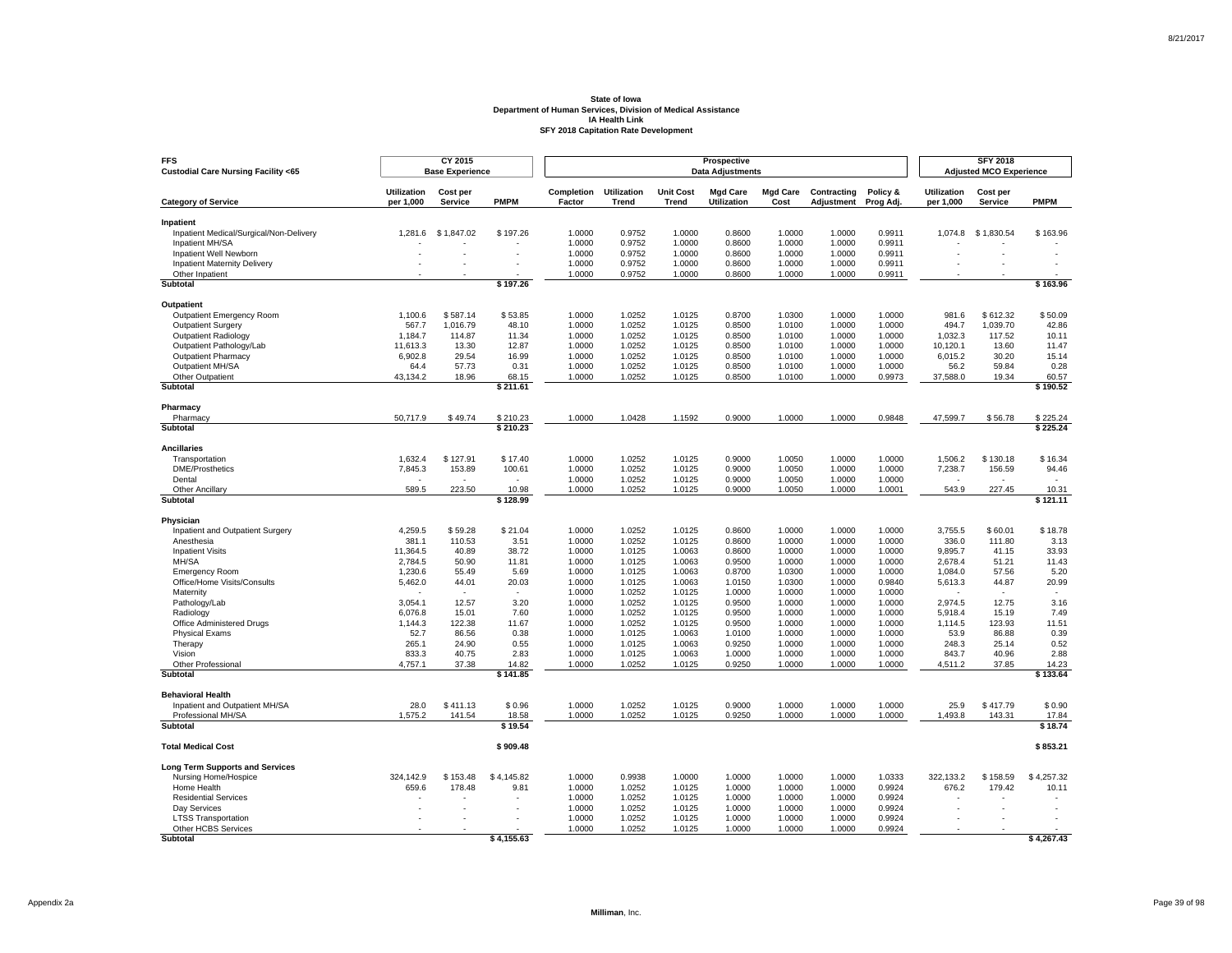| <b>FFS</b><br>Hospice <65                            |                                 | CY 2015<br><b>Base Experience</b> |                          |                             |                             |                           | Prospective<br><b>Data Adjustments</b> |                         |                           |                       |                                 | <b>SFY 2018</b><br><b>Adjusted MCO Experience</b> |                 |
|------------------------------------------------------|---------------------------------|-----------------------------------|--------------------------|-----------------------------|-----------------------------|---------------------------|----------------------------------------|-------------------------|---------------------------|-----------------------|---------------------------------|---------------------------------------------------|-----------------|
| <b>Category of Service</b>                           | <b>Utilization</b><br>per 1,000 | Cost per<br>Service               | <b>PMPM</b>              | <b>Completion</b><br>Factor | <b>Utilization</b><br>Trend | <b>Unit Cost</b><br>Trend | <b>Mad Care</b><br>Utilization         | <b>Mad Care</b><br>Cost | Contracting<br>Adjustment | Policy &<br>Prog Adj. | <b>Utilization</b><br>per 1,000 | Cost per<br>Service                               | <b>PMPM</b>     |
|                                                      |                                 |                                   |                          |                             |                             |                           |                                        |                         |                           |                       |                                 |                                                   |                 |
| Inpatient<br>Inpatient Medical/Surgical/Non-Delivery | 94.4                            | \$2,888.09                        | \$22.71                  | 1.0000                      | 0.9752                      | 1.0000                    | 0.8600                                 | 1.0000                  | 1.0000                    | 0.9911                | 79.1                            | \$2,862.77                                        | \$18.88         |
| Inpatient MH/SA                                      |                                 |                                   |                          | 1.0000                      | 0.9752                      | 1.0000                    | 0.8600                                 | 1.0000                  | 1.0000                    | 0.9911                |                                 |                                                   |                 |
| Inpatient Well Newborn                               |                                 | ٠                                 |                          | 1.0000                      | 0.9752                      | 1.0000                    | 0.8600                                 | 1.0000                  | 1.0000                    | 0.9911                |                                 |                                                   |                 |
| Inpatient Maternity Delivery                         |                                 |                                   |                          | 1.0000                      | 0.9752                      | 1.0000                    | 0.8600                                 | 1.0000                  | 1.0000                    | 0.9911                |                                 |                                                   |                 |
| Other Inpatient                                      |                                 |                                   |                          | 1.0000                      | 0.9752                      | 1.0000                    | 0.8600                                 | 1.0000                  | 1.0000                    | 0.9911                |                                 |                                                   |                 |
| Subtotal                                             |                                 |                                   | \$22.71                  |                             |                             |                           |                                        |                         |                           |                       |                                 |                                                   | \$18.88         |
| Outpatient                                           |                                 |                                   |                          |                             |                             |                           |                                        |                         |                           |                       |                                 |                                                   |                 |
| Outpatient Emergency Room                            |                                 | 393.2 \$1,044.71                  | \$34.23                  | 1.0000                      | 1.0252                      | 1.0125                    | 0.8700                                 | 1.0300                  | 1.0000                    | 1.0000                |                                 | 350.7 \$1,089.51                                  | \$31.84         |
| <b>Outpatient Surgery</b>                            | 31.5                            | 1.148.49                          | 3.01                     | 1.0000                      | 1.0252                      | 1.0125                    | 0.8500                                 | 1.0100                  | 1.0000                    | 1.0000                | 27.4                            | 1.173.29                                          | 2.68            |
| <b>Outpatient Radiology</b>                          | 235.9                           | 56.97                             | 1.12                     | 1.0000                      | 1.0252                      | 1.0125                    | 0.8500                                 | 1.0100                  | 1.0000                    | 1.0000                | 205.6                           | 58.37                                             | 1.00            |
| Outpatient Pathology/Lab                             | 3,224.1                         | 27.47                             | 7.38                     | 1.0000                      | 1.0252                      | 1.0125                    | 0.8500                                 | 1.0100                  | 1.0000                    | 1.0000                | 2,809.6                         | 28.10                                             | 6.58            |
| <b>Outpatient Pharmacy</b>                           | 267.4                           | 4.04                              | 0.09                     | 1.0000                      | 1.0252                      | 1.0125                    | 0.8500                                 | 1.0100                  | 1.0000                    | 1.0000                | 233.0                           | 4.12                                              | 0.08            |
| Outpatient MH/SA                                     |                                 |                                   | $\sim$                   | 1.0000                      | 1.0252                      | 1.0125                    | 0.8500                                 | 1.0100                  | 1.0000                    | 1.0000                |                                 |                                                   | ×.              |
| Other Outpatient<br>Subtotal                         | 3,648.8                         | 14.77                             | 4.49<br>\$50.32          | 1.0000                      | 1.0252                      | 1.0125                    | 0.8500                                 | 1.0100                  | 1.0000                    | 0.9973                | 3,179.6                         | 15.06                                             | 3.99<br>\$46.17 |
|                                                      |                                 |                                   |                          |                             |                             |                           |                                        |                         |                           |                       |                                 |                                                   |                 |
| Pharmacy                                             |                                 |                                   |                          |                             |                             |                           |                                        |                         |                           |                       |                                 |                                                   |                 |
| Pharmacy                                             | 14.264.7                        | \$50.05                           | \$59.50                  | 1.0000                      | 1.0428                      | 1.1592                    | 0.9000                                 | 1.0000                  | 1.0000                    | 0.9848                | 13,387.7                        | \$57.14                                           | \$63.75         |
| Subtotal                                             |                                 |                                   | \$59.50                  |                             |                             |                           |                                        |                         |                           |                       |                                 |                                                   | \$63.75         |
| <b>Ancillaries</b>                                   |                                 |                                   |                          |                             |                             |                           |                                        |                         |                           |                       |                                 |                                                   |                 |
| Transportation                                       | 581.9                           | \$124.76                          | \$6.05                   | 1.0000                      | 1.0252                      | 1.0125                    | 0.9000                                 | 1.0050                  | 1.0000                    | 1.0000                | 536.9                           | \$126.95                                          | \$5.68          |
| <b>DME/Prosthetics</b>                               | 3,397.1                         | 62.98                             | 17.83                    | 1.0000                      | 1.0252                      | 1.0125                    | 0.9000                                 | 1.0050                  | 1.0000                    | 1.0000                | 3,134.5                         | 64.09                                             | 16.74           |
| Dental                                               | $\overline{\phantom{a}}$        |                                   | $\overline{\phantom{a}}$ | 1.0000                      | 1.0252                      | 1.0125                    | 0.9000                                 | 1.0050                  | 1.0000                    | 1.0000                |                                 |                                                   |                 |
| Other Ancillary<br>Subtotal                          | 125.8                           | 220.31                            | 2.31<br>\$26.19          | 1.0000                      | 1.0252                      | 1.0125                    | 0.9000                                 | 1.0050                  | 1.0000                    | 1.0001                | 116.1                           | 224.31                                            | 2.17<br>\$24.59 |
|                                                      |                                 |                                   |                          |                             |                             |                           |                                        |                         |                           |                       |                                 |                                                   |                 |
| Physician                                            |                                 |                                   |                          |                             |                             |                           |                                        |                         |                           |                       |                                 |                                                   |                 |
| Inpatient and Outpatient Surgery                     | 1,384.0                         | \$34.51                           | \$3.98                   | 1.0000                      | 1.0252                      | 1.0125                    | 0.8600                                 | 1.0000                  | 1.0000                    | 1.0000                | 1,220.2                         | \$34.91                                           | \$3.55          |
| Anesthesia                                           | 78.6                            | 53.41                             | 0.35                     | 1.0000                      | 1.0252                      | 1.0125                    | 0.8600                                 | 1.0000                  | 1.0000                    | 1.0000                | 69.3                            | 53.66                                             | 0.31            |
| <b>Inpatient Visits</b><br>MH/SA                     | 6,904.3<br>865.0                | 36.46<br>13.46                    | 20.98<br>0.97            | 1.0000<br>1.0000            | 1.0125<br>1.0125            | 1.0063<br>1.0063          | 0.8600<br>0.9500                       | 1.0000<br>1.0000        | 1.0000<br>1.0000          | 1.0000<br>1.0000      | 6,012.0<br>832.0                | 36.69<br>13.56                                    | 18.38<br>0.94   |
| <b>Emergency Room</b>                                | 408.9                           | 49.89                             | 1.70                     | 1.0000                      | 1.0125                      | 1.0063                    | 0.8700                                 | 1.0300                  | 1.0000                    | 1.0000                | 360.2                           | 51.64                                             | 1.55            |
| Office/Home Visits/Consults                          | 1,541.3                         | 63.06                             | 8.10                     | 1.0000                      | 1.0125                      | 1.0063                    | 1.0150                                 | 1.0300                  | 1.0000                    | 0.9840                | 1,584.0                         | 64.32                                             | 8.49            |
| Maternity                                            |                                 |                                   | $\overline{\phantom{a}}$ | 1.0000                      | 1.0252                      | 1.0125                    | 1.0000                                 | 1.0000                  | 1.0000                    | 1.0000                |                                 |                                                   |                 |
| Pathology/Lab                                        | 786.4                           | 9.31                              | 0.61                     | 1.0000                      | 1.0252                      | 1.0125                    | 0.9500                                 | 1.0000                  | 1.0000                    | 1.0000                | 765.9                           | 9.40                                              | 0.60            |
| Radiology                                            | 1,855.8                         | 10.35                             | 1.60                     | 1.0000                      | 1.0252                      | 1.0125                    | 0.9500                                 | 1.0000                  | 1.0000                    | 1.0000                | 1,807.5                         | 10.49                                             | 1.58            |
| Office Administered Drugs                            |                                 |                                   | $\overline{\phantom{a}}$ | 1.0000                      | 1.0252                      | 1.0125                    | 0.9500                                 | 1.0000                  | 1.0000                    | 1.0000                |                                 |                                                   | ٠               |
| <b>Physical Exams</b>                                |                                 |                                   |                          | 1.0000                      | 1.0125                      | 1.0063                    | 1.0100                                 | 1.0000                  | 1.0000                    | 1.0000                |                                 |                                                   |                 |
| Therapy                                              |                                 |                                   |                          | 1.0000                      | 1.0125                      | 1.0063                    | 0.9250                                 | 1.0000                  | 1.0000                    | 1.0000                |                                 |                                                   |                 |
| Vision                                               | 377.5                           | 48.64                             | 1.53                     | 1.0000                      | 1.0125                      | 1.0063                    | 1.0000                                 | 1.0000                  | 1.0000                    | 1.0000                | 382.2                           | 48.98                                             | 1.56            |
| Other Professional<br><b>Subtotal</b>                | 1,258.2                         | 12.78                             | 1.34<br>\$41.16          | 1.0000                      | 1.0252                      | 1.0125                    | 0.9250                                 | 1.0000                  | 1.0000                    | 1.0000                | 1,193.2                         | 12.97                                             | 1.29<br>\$38.25 |
|                                                      |                                 |                                   |                          |                             |                             |                           |                                        |                         |                           |                       |                                 |                                                   |                 |
| <b>Behavioral Health</b>                             |                                 |                                   |                          |                             |                             |                           |                                        |                         |                           |                       |                                 |                                                   |                 |
| Inpatient and Outpatient MH/SA<br>Professional MH/SA | 15.7<br>519.0                   | \$15.26<br>76.30                  | \$0.02<br>3.30           | 1.0000<br>1.0000            | 1.0252<br>1.0252            | 1.0125<br>1.0125          | 0.9000<br>0.9250                       | 1.0000<br>1.0000        | 1.0000<br>1.0000          | 1.0000<br>1.0000      | 14.5<br>492.2                   | \$16.54<br>77.29                                  | \$0.02<br>3.17  |
| Subtotal                                             |                                 |                                   | \$3.32                   |                             |                             |                           |                                        |                         |                           |                       |                                 |                                                   | \$3.19          |
|                                                      |                                 |                                   |                          |                             |                             |                           |                                        |                         |                           |                       |                                 |                                                   |                 |
| <b>Total Medical Cost</b>                            |                                 |                                   | \$203.20                 |                             |                             |                           |                                        |                         |                           |                       |                                 |                                                   | \$194.83        |
| <b>Long Term Supports and Services</b>               |                                 |                                   |                          |                             |                             |                           |                                        |                         |                           |                       |                                 |                                                   |                 |
| Nursing Home/Hospice                                 | 378,605.5                       | \$139.63                          | \$4,405.25               | 1.0000                      | 1.0063                      | 1.0000                    | 1.0000                                 | 1.0000                  | 1.0000                    | 1.0699                | 380.990.7                       | \$149.39                                          | \$4,742.87      |
| Home Health                                          |                                 |                                   |                          | 1.0000                      | 1.0252                      | 1.0125                    | 1.0000                                 | 1.0000                  | 1.0000                    | 1.0000                |                                 |                                                   |                 |
| <b>Residential Services</b>                          |                                 |                                   |                          | 1.0000                      | 1.0252                      | 1.0125                    | 1.0000                                 | 1.0000                  | 1.0000                    | 1.0000                |                                 |                                                   |                 |
| Day Services                                         |                                 |                                   |                          | 1.0000                      | 1.0252                      | 1.0125                    | 1.0000                                 | 1.0000                  | 1.0000                    | 1.0000                |                                 |                                                   |                 |
| <b>LTSS Transportation</b><br>Other HCBS Services    |                                 |                                   |                          | 1.0000<br>1.0000            | 1.0252<br>1.0252            | 1.0125<br>1.0125          | 1.0000<br>1.0000                       | 1.0000<br>1.0000        | 1.0000<br>1.0000          | 1.0000<br>1.0000      |                                 |                                                   |                 |
| Subtotal                                             |                                 |                                   | \$4.405.25               |                             |                             |                           |                                        |                         |                           |                       |                                 |                                                   | \$4,742.87      |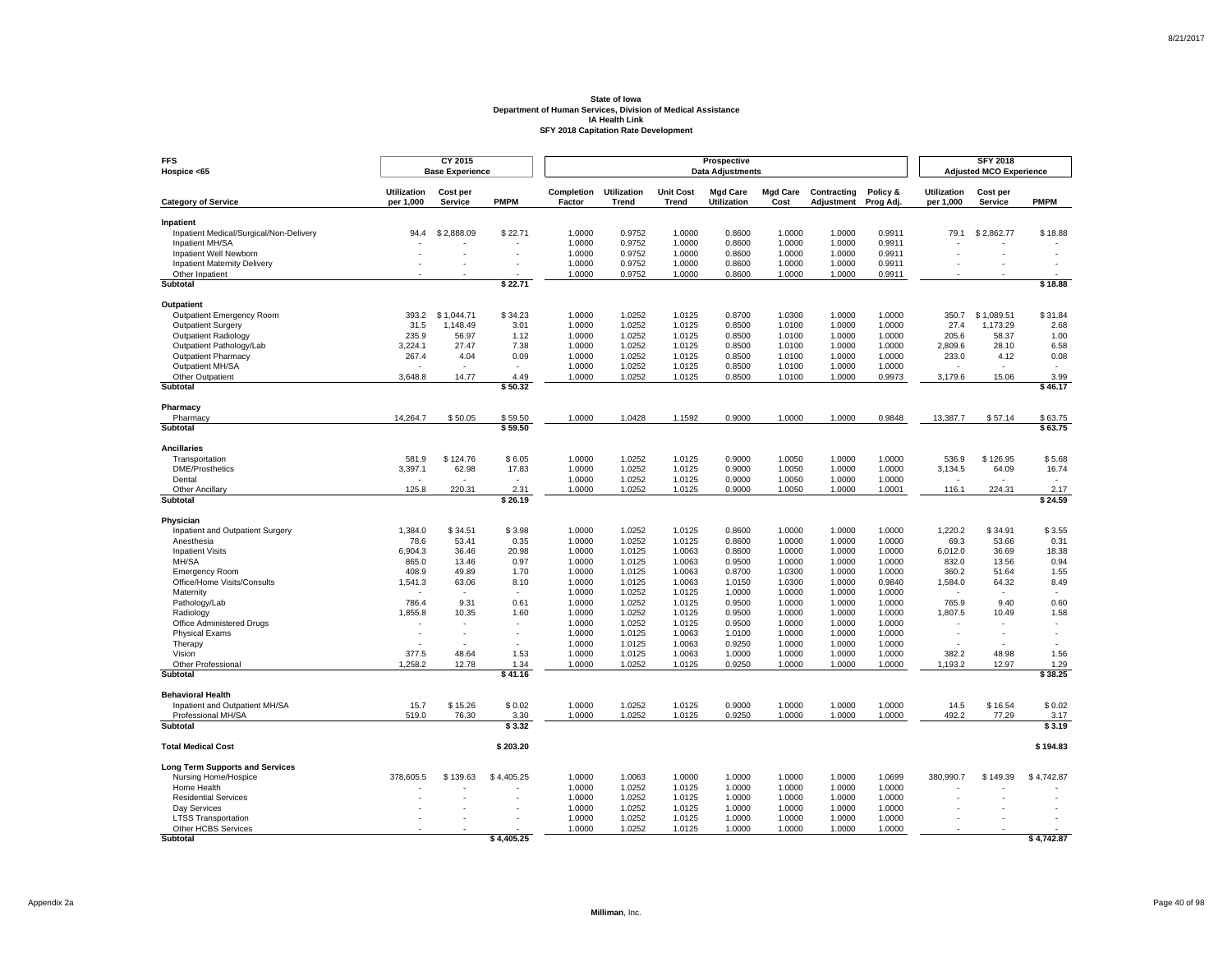| <b>FFS</b><br><b>Non-Dual Skilled Nursing Facility</b>     |                                 | CY 2015<br><b>Base Experience</b> |                          |                      |                             |                                  | Prospective<br><b>Data Adjustments</b> |                         |                           |                       |                                 | <b>SFY 2018</b><br><b>Adjusted MCO Experience</b> |                      |
|------------------------------------------------------------|---------------------------------|-----------------------------------|--------------------------|----------------------|-----------------------------|----------------------------------|----------------------------------------|-------------------------|---------------------------|-----------------------|---------------------------------|---------------------------------------------------|----------------------|
| <b>Category of Service</b>                                 | <b>Utilization</b><br>per 1,000 | Cost per<br>Service               | <b>PMPM</b>              | Completion<br>Factor | <b>Utilization</b><br>Trend | <b>Unit Cost</b><br><b>Trend</b> | <b>Mgd Care</b><br>Utilization         | <b>Mgd Care</b><br>Cost | Contracting<br>Adjustment | Policy &<br>Prog Adj. | <b>Utilization</b><br>per 1,000 | Cost per<br>Service                               | <b>PMPM</b>          |
|                                                            |                                 |                                   |                          |                      |                             |                                  |                                        |                         |                           |                       |                                 |                                                   |                      |
| Inpatient                                                  |                                 |                                   |                          |                      |                             |                                  |                                        |                         |                           |                       |                                 |                                                   |                      |
| Inpatient Medical/Surgical/Non-Delivery<br>Inpatient MH/SA | 3,583.3                         | \$2,696.62                        | \$805.23                 | 1.0000<br>1.0000     | 0.9752<br>0.9752            | 1.0000<br>1.0000                 | 0.8600<br>0.8600                       | 1.0000<br>1.0000        | 1.0000<br>1.0000          | 0.9911<br>0.9911      |                                 | 3,005.2 \$2,672.61                                | \$669.31             |
| Inpatient Well Newborn                                     |                                 | ä,                                |                          | 1.0000               | 0.9752                      | 1.0000                           | 0.8600                                 | 1.0000                  | 1.0000                    | 0.9911                |                                 |                                                   |                      |
| <b>Inpatient Maternity Delivery</b>                        |                                 | ÷                                 |                          | 1.0000               | 0.9752                      | 1.0000                           | 0.8600                                 | 1.0000                  | 1.0000                    | 0.9911                |                                 |                                                   | $\overline{a}$       |
| Other Inpatient                                            |                                 |                                   |                          | 1.0000               | 0.9752                      | 1.0000                           | 0.8600                                 | 1.0000                  | 1.0000                    | 0.9911                |                                 |                                                   |                      |
| <b>Subtotal</b>                                            |                                 |                                   | \$805.23                 |                      |                             |                                  |                                        |                         |                           |                       |                                 |                                                   | \$669.31             |
| Outpatient                                                 |                                 |                                   |                          |                      |                             |                                  |                                        |                         |                           |                       |                                 |                                                   |                      |
| Outpatient Emergency Room                                  | 909.2                           | \$438.72                          | \$33.24                  | 1.0000               | 1.0252                      | 1.0125                           | 0.8700                                 | 1.0300                  | 1.0000                    | 1.0000                | 810.9                           | \$457.55                                          | \$30.92              |
| <b>Outpatient Surgery</b>                                  | 441.2                           | 3.661.22                          | 134.62                   | 1.0000               | 1.0252                      | 1.0125                           | 0.8500                                 | 1.0100                  | 1.0000                    | 1.0000                | 384.5                           | 3.743.88                                          | 119.96               |
| <b>Outpatient Radiology</b>                                | 1,143.2                         | 146.64                            | 13.97                    | 1.0000               | 1.0252                      | 1.0125                           | 0.8500                                 | 1.0100                  | 1.0000                    | 1.0000                | 996.2                           | 149.97                                            | 12.45                |
| Outpatient Pathology/Lab                                   | 11.050.7                        | 19.08                             | 17.57                    | 1.0000               | 1.0252                      | 1.0125                           | 0.8500                                 | 1.0100                  | 1.0000                    | 1.0000                | 9.629.8                         | 19.51                                             | 15.66                |
| <b>Outpatient Pharmacy</b>                                 | 3,028.4                         | 100.17                            | 25.28                    | 1.0000               | 1.0252                      | 1.0125                           | 0.8500                                 | 1.0100                  | 1.0000                    | 1.0000                | 2,639.0                         | 102.45                                            | 22.53                |
| Outpatient MH/SA                                           | 20.1                            | 23.93                             | 0.04                     | 1.0000               | 1.0252                      | 1.0125                           | 0.8500                                 | 1.0100                  | 1.0000                    | 1.0000                | 17.5                            | 27.46                                             | 0.04                 |
| Other Outpatient                                           | 13,838.4                        | 317.78                            | 366.46                   | 1.0000               | 1.0252                      | 1.0125                           | 0.8500                                 | 1.0100                  | 1.0000                    | 0.9973                | 12,059.1                        | 324.08                                            | 325.68               |
| Subtotal                                                   |                                 |                                   | \$591.18                 |                      |                             |                                  |                                        |                         |                           |                       |                                 |                                                   | \$527.24             |
| Pharmacy                                                   |                                 |                                   |                          |                      |                             |                                  |                                        |                         |                           |                       |                                 |                                                   |                      |
| Pharmacy<br>Subtotal                                       | 71,485.2                        | \$77.19                           | \$459.82<br>\$459.82     | 1.0000               | 1.0428                      | 1.1592                           | 0.9000                                 | 1.0000                  | 1.0000                    | 0.9848                | 67,090.3                        | \$88.12                                           | \$492.65<br>\$492.65 |
|                                                            |                                 |                                   |                          |                      |                             |                                  |                                        |                         |                           |                       |                                 |                                                   |                      |
| <b>Ancillaries</b>                                         |                                 |                                   |                          |                      |                             |                                  |                                        |                         |                           |                       |                                 |                                                   |                      |
| Transportation                                             | 1.169.9                         | \$155.40                          | \$15.15                  | 1.0000               | 1.0252                      | 1.0125                           | 0.9000                                 | 1.0050                  | 1.0000                    | 1.0000                | 1.079.5                         | \$158.08                                          | \$14.22              |
| <b>DME/Prosthetics</b>                                     | 16,084.7                        | 191.30                            | 256.41                   | 1.0000               | 1.0252                      | 1.0125                           | 0.9000                                 | 1.0050                  | 1.0000                    | 1.0000                | 14,841.0                        | 194.66                                            | 240.74               |
| Dental                                                     |                                 |                                   | $\overline{\phantom{a}}$ | 1.0000               | 1.0252                      | 1.0125                           | 0.9000                                 | 1.0050                  | 1.0000                    | 1.0000                |                                 |                                                   |                      |
| Other Ancillary<br>Subtotal                                | 1,136.5                         | 153.42                            | 14.53<br>\$286.09        | 1.0000               | 1.0252                      | 1.0125                           | 0.9000                                 | 1.0050                  | 1.0000                    | 1.0001                | 1,048.6                         | 156.09                                            | 13.64<br>\$268.60    |
|                                                            |                                 |                                   |                          |                      |                             |                                  |                                        |                         |                           |                       |                                 |                                                   |                      |
| Physician                                                  |                                 |                                   |                          |                      |                             |                                  |                                        |                         |                           |                       |                                 |                                                   |                      |
| Inpatient and Outpatient Surgery<br>Anesthesia             | 3,229.0<br>762.1                | \$198.42<br>241.85                | \$53.39<br>15.36         | 1.0000<br>1.0000     | 1.0252<br>1.0252            | 1.0125<br>1.0125                 | 0.8600<br>0.8600                       | 1.0000<br>1.0000        | 1.0000<br>1.0000          | 1.0000<br>1.0000      | 2,846.9<br>671.9                | \$200.89<br>244.84                                | \$47.66<br>13.71     |
| <b>Inpatient Visits</b>                                    | 16.800.0                        | 103.34                            | 144.68                   | 1.0000               | 1.0125                      | 1.0063                           | 0.8600                                 | 1.0000                  | 1.0000                    | 1.0000                | 14,628.6                        | 103.99                                            | 126.77               |
| MH/SA                                                      | 240.7                           | 2,793.20                          | 56.02                    | 1.0000               | 1.0125                      | 1.0063                           | 0.9500                                 | 1.0000                  | 1.0000                    | 1.0000                | 231.5                           | 2,810.66                                          | 54.22                |
| <b>Emergency Room</b>                                      | 728.7                           | 80.20                             | 4.87                     | 1.0000               | 1.0125                      | 1.0063                           | 0.8700                                 | 1.0300                  | 1.0000                    | 1.0000                | 641.9                           | 83.19                                             | 4.45                 |
| Office/Home Visits/Consults                                | 5,461.8                         | 62.46                             | 28.43                    | 1.0000               | 1.0125                      | 1.0063                           | 1.0150                                 | 1.0300                  | 1.0000                    | 0.9840                | 5,613.1                         | 63.71                                             | 29.80                |
| Maternity                                                  |                                 |                                   |                          | 1.0000               | 1.0252                      | 1.0125                           | 1.0000                                 | 1.0000                  | 1.0000                    | 1.0000                |                                 |                                                   |                      |
| Pathology/Lab                                              | 4,713.1                         | 13.55                             | 5.32                     | 1.0000               | 1.0252                      | 1.0125                           | 0.9500                                 | 1.0000                  | 1.0000                    | 1.0000                | 4,590.3                         | 13.72                                             | 5.25                 |
| Radiology                                                  | 6,123.7                         | 20.28                             | 10.35                    | 1.0000               | 1.0252                      | 1.0125                           | 0.9500                                 | 1.0000                  | 1.0000                    | 1.0000                | 5,964.1                         | 20.54                                             | 10.21                |
| Office Administered Drugs                                  | 702.0                           | 539.70                            | 31.57                    | 1.0000               | 1.0252                      | 1.0125                           | 0.9500                                 | 1.0000                  | 1.0000                    | 1.0000                | 683.7                           | 546.41                                            | 31.13                |
| <b>Physical Exams</b>                                      | 80.2                            | 70.31                             | 0.47                     | 1.0000               | 1.0125                      | 1.0063                           | 1.0100                                 | 1.0000                  | 1.0000                    | 1.0000                | 82.0                            | 70.22                                             | 0.48                 |
| Therapy                                                    | 387.7                           | 46.11                             | 1.49                     | 1.0000               | 1.0125                      | 1.0063                           | 0.9250                                 | 1.0000                  | 1.0000                    | 1.0000                | 363.1                           | 46.26                                             | 1.40                 |
| Vision                                                     | 514.8                           | 53.85                             | 2.31                     | 1.0000               | 1.0125                      | 1.0063                           | 1.0000                                 | 1.0000                  | 1.0000                    | 1.0000                | 521.2                           | 54.11                                             | 2.35                 |
| Other Professional<br>Subtotal                             | 4,626.2                         | 54.24                             | 20.91<br>\$375.17        | 1.0000               | 1.0252                      | 1.0125                           | 0.9250                                 | 1.0000                  | 1.0000                    | 0.9932                | 4,387.1                         | 54.54                                             | 19.94<br>\$347.37    |
|                                                            |                                 |                                   |                          |                      |                             |                                  |                                        |                         |                           |                       |                                 |                                                   |                      |
| <b>Behavioral Health</b>                                   |                                 |                                   |                          |                      |                             |                                  |                                        |                         |                           |                       |                                 |                                                   |                      |
| Inpatient and Outpatient MH/SA<br>Professional MH/SA       | 80.2<br>735.4                   | \$50.86<br>92.52                  | \$0.34<br>5.67           | 1.0000<br>1.0000     | 1.0252<br>1.0252            | 1.0125<br>1.0125                 | 0.9000<br>0.9250                       | 1.0000<br>1.0000        | 1.0000<br>1.0000          | 1.0000<br>1.0000      | 74.0<br>697.4                   | \$51.88<br>93.61                                  | \$0.32<br>5.44       |
| <b>Subtotal</b>                                            |                                 |                                   | \$6.01                   |                      |                             |                                  |                                        |                         |                           |                       |                                 |                                                   | \$5.76               |
|                                                            |                                 |                                   |                          |                      |                             |                                  |                                        |                         |                           |                       |                                 |                                                   |                      |
| <b>Total Medical Cost</b>                                  |                                 |                                   | \$2,523.50               |                      |                             |                                  |                                        |                         |                           |                       |                                 |                                                   | \$2,310.93           |
| <b>Long Term Supports and Services</b>                     |                                 |                                   |                          |                      |                             |                                  |                                        |                         |                           |                       |                                 |                                                   |                      |
| Nursing Home/Hospice                                       | 282,825.6                       | \$751.42                          | \$17,710.10              | 1.0000               | 1.0063                      | 1.0315                           | 1.0000                                 | 1.0000                  | 1.0000                    | 1.0003                | 284,607.4                       | \$775.32                                          | \$18,388.57          |
| Home Health                                                | 1,925.4                         | 250.68                            | 40.22                    | 1.0000               | 1.0252                      | 1.0125                           | 1.0000                                 | 1.0000                  | 1.0000                    | 1.0021                | 1,973.9                         | 254.36                                            | 41.84                |
| <b>Residential Services</b>                                |                                 |                                   |                          | 1.0000               | 1.0252                      | 1.0125                           | 1.0000                                 | 1.0000                  | 1.0000                    | 1.0021                |                                 |                                                   |                      |
| Day Services                                               |                                 |                                   |                          | 1.0000<br>1.0000     | 1.0252<br>1.0252            | 1.0125                           | 1.0000                                 | 1.0000<br>1.0000        | 1.0000                    | 1.0021<br>1.0021      |                                 |                                                   |                      |
| <b>LTSS Transportation</b><br>Other HCBS Services          |                                 |                                   |                          | 1.0000               | 1.0252                      | 1.0125<br>1.0125                 | 1.0000<br>1.0000                       | 1.0000                  | 1.0000<br>1.0000          | 1.0021                |                                 |                                                   |                      |
| Subtotal                                                   |                                 |                                   | \$17,750.32              |                      |                             |                                  |                                        |                         |                           |                       |                                 |                                                   | \$18,430.41          |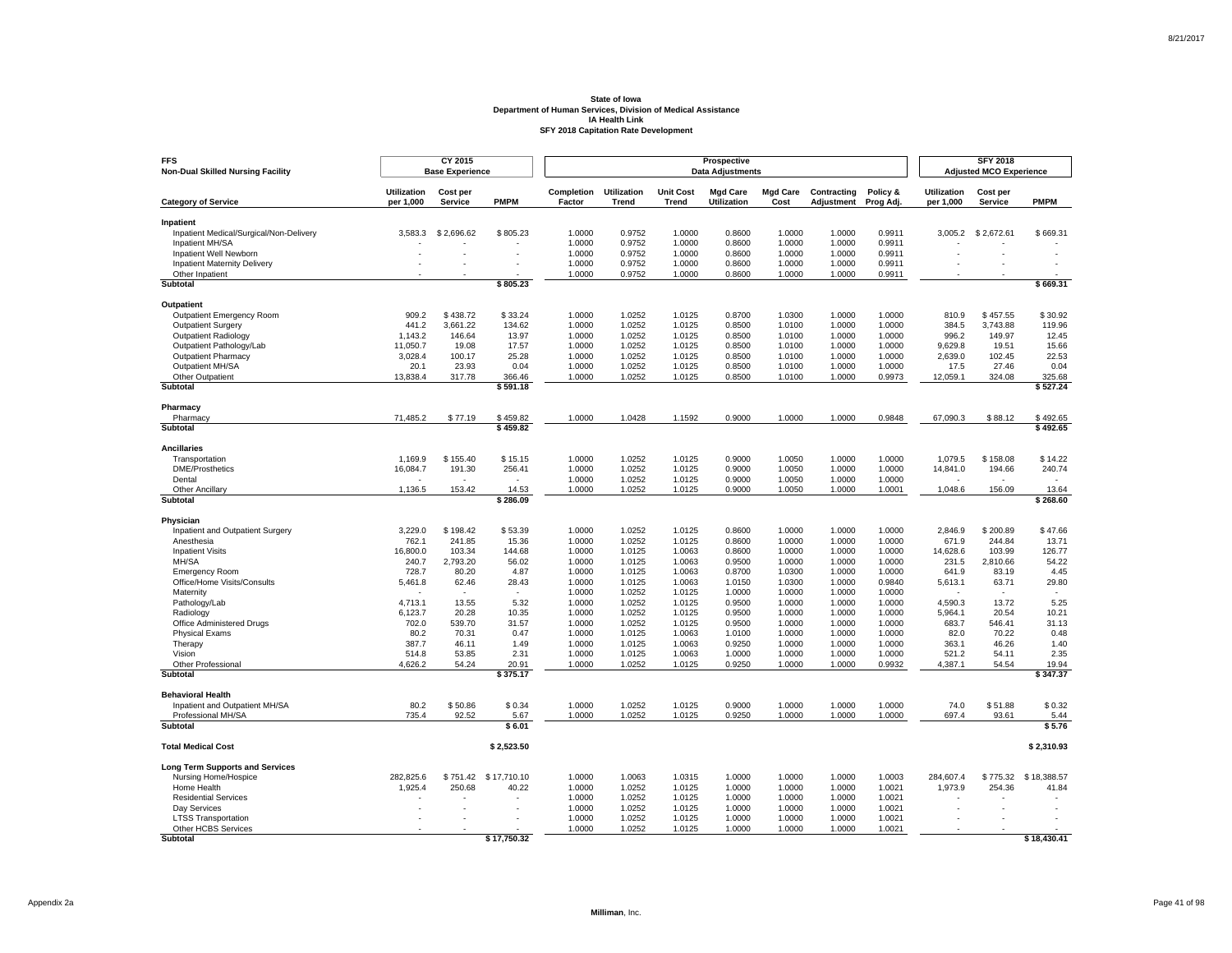| <b>Utilization</b><br>Cost per<br>Completion<br><b>Utilization</b><br><b>Unit Cost</b><br><b>Mgd Care</b><br><b>Mgd Care</b><br>Contracting<br>Policy &<br><b>Utilization</b><br>Cost per<br><b>PMPM</b><br><b>PMPM</b><br>per 1,000<br>Service<br>Factor<br><b>Trend</b><br>Trend<br><b>Utilization</b><br>Cost<br>per 1,000<br>Service<br><b>Category of Service</b><br>Adjustment<br>Prog Adj.<br>Inpatient<br>Inpatient Medical/Surgical/Non-Delivery<br>113.7<br>\$664.91<br>\$6.30<br>1.0000<br>0.9752<br>1.0000<br>0.8600<br>1.0000<br>1.0000<br>0.9911<br>95.4<br>\$659.40<br>\$5.24<br>1.0000<br>0.9752<br>1.0000<br>0.8600<br>1.0000<br>1.0000<br>0.9911<br>Inpatient MH/SA<br>1.0000<br>0.9911<br>Inpatient Well Newborn<br>1.0000<br>0.9752<br>1.0000<br>0.8600<br>1.0000<br>÷,<br>ä,<br>÷,<br>ä,<br>ä,<br><b>Inpatient Maternity Delivery</b><br>1.0000<br>0.9752<br>1.0000<br>0.8600<br>1.0000<br>1.0000<br>0.9911<br>÷<br>٠<br>٠<br>Other Inpatient<br>1.0000<br>0.9752<br>1.0000<br>0.8600<br>1.0000<br>1.0000<br>0.9911<br>\$5.24<br><b>Subtotal</b><br>\$6.30<br>Outpatient<br>\$45.07<br>1.0000<br>1.0252<br>0.8700<br>1.0300<br>1.0000<br>\$41.92<br>Outpatient Emergency Room<br>1,519.5<br>\$355.94<br>1.0125<br>1.0000<br>1,355.3<br>\$371.17<br>27.32<br>24.35<br><b>Outpatient Surgery</b><br>688.3<br>476.34<br>1.0000<br>1.0252<br>1.0125<br>0.8500<br>1.0100<br>1.0000<br>1.0000<br>599.8<br>487.20<br>6.38<br>65.97<br>7.16<br>1.0000<br>1.0252<br>1.0125<br>0.8500<br>1.0100<br>1.0000<br>1.0000<br><b>Outpatient Radiology</b><br>1,302.4<br>1,135.0<br>67.46<br>Outpatient Pathology/Lab<br>6,376.0<br>3.37<br>1.79<br>1.0000<br>1.0252<br>1.0125<br>0.8500<br>1.0100<br>1.0000<br>1.0000<br>5,556.2<br>1.60<br>3.46<br><b>Outpatient Pharmacy</b><br>32.42<br>18.31<br>1.0000<br>1.0252<br>1.0125<br>0.8500<br>1.0100<br>1.0000<br>1.0000<br>5,906.7<br>33.16<br>16.32<br>6,778.3<br>Outpatient MH/SA<br>123.2<br>34.10<br>0.35<br>1.0000<br>1.0252<br>1.0125<br>0.8500<br>1.0100<br>1.0000<br>1.0000<br>107.3<br>34.66<br>0.31<br>1.0000<br>1.0252<br>1.0125<br>0.8500<br>1.0100<br>1.0000<br>0.9973<br>11,931.3<br>Other Outpatient<br>13,691.8<br>35.63<br>40.65<br>36.34<br>36.13<br>Subtotal<br>\$140.65<br>\$127.01<br>Pharmacy<br>1.0000<br>1.0459<br>1.0000<br>0.9848<br>3,540.9<br>Pharmacy<br>3,761.7<br>\$15.22<br>\$4.77<br>1.1148<br>0.9000<br>1.0000<br>\$16.71<br>\$4.93<br>\$4.93<br>\$4.77<br>Subtotal<br><b>Ancillaries</b><br>797.7<br>\$122.61<br>\$8.15<br>1.0000<br>1.0252<br>1.0125<br>0.9000<br>1.0050<br>1.0000<br>1.0000<br>736.0<br>\$124.73<br>\$7.65<br>Transportation<br><b>DME/Prosthetics</b><br>19,573.3<br>42.85<br>69.90<br>1.0000<br>1.0252<br>1.0125<br>0.9000<br>1.0050<br>1.0000<br>1.0000<br>18,059.9<br>43.61<br>65.63<br>1.0000<br>1.0252<br>1.0125<br>0.9000<br>1.0050<br>1.0000<br>1.0000<br>Dental<br>$\overline{\phantom{a}}$<br>$\sim$<br>679.6<br>265.20<br>15.02<br>1.0000<br>1.0252<br>1.0125<br>0.9000<br>1.0050<br>1.0000<br>1.0001<br>627.1<br>269.82<br>Other Ancillary<br>14.10<br>Subtotal<br>\$93.07<br>\$87.38<br>Physician<br>Inpatient and Outpatient Surgery<br>3,323.2<br>\$37.08<br>\$10.27<br>1.0000<br>1.0252<br>1.0125<br>0.8500<br>1.0100<br>1.0000<br>1.0000<br>2,895.9<br>\$37.92<br>\$9.15<br>Anesthesia<br>377.3<br>47.39<br>1.49<br>1.0000<br>1.0252<br>1.0125<br>0.8600<br>1.0000<br>1.0000<br>1.0000<br>332.7<br>47.98<br>1.33<br><b>Inpatient Visits</b><br>3,866.8<br>29.67<br>9.56<br>1.0000<br>1.0125<br>1.0063<br>0.8600<br>1.0000<br>1.0000<br>1.0000<br>3,367.0<br>29.87<br>8.38<br>MH/SA<br>1.0000<br>942.9<br>1.63<br>980.3<br>20.57<br>1.68<br>1.0125<br>1.0063<br>0.9500<br>1.0000<br>1.0000<br>1.0000<br>20.74<br>3.22<br>1.0000<br>0.8700<br>1,293.0<br>2.94<br><b>Emergency Room</b><br>1,467.8<br>26.32<br>1.0125<br>1.0063<br>1.0300<br>1.0000<br>1.0000<br>27.29<br>16.50<br>17.29<br>Office/Home Visits/Consults<br>10,168.7<br>19.47<br>1.0000<br>1.0125<br>1.0063<br>1.0150<br>1.0300<br>1.0000<br>0.9840<br>10,450.2<br>19.85<br>1.0000<br>1.0252<br>1.0125<br>1.0000<br>1.0000<br>1.0000<br>1.0000<br>Maternity<br>$\overline{\phantom{a}}$<br>0.74<br>719.3<br>12.51<br>0.75<br>1.0000<br>1.0252<br>1.0125<br>0.9500<br>1.0000<br>1.0000<br>1.0000<br>700.5<br>12.68<br>Pathology/Lab<br>Radiology<br>5,091.7<br>8.01<br>3.40<br>1.0000<br>1.0252<br>1.0125<br>0.9500<br>1.0000<br>1.0000<br>1.0000<br>4,959.0<br>8.11<br>3.35<br>1,686.6<br>1.0000<br>1.0252<br>1.0125<br>0.9500<br>1.0000<br>1,642.7<br>42.08<br>5.76<br>Office Administered Drugs<br>41.55<br>5.84<br>1.0000<br>1.0000<br>Physical Exams<br>41.4<br>81.26<br>0.28<br>1.0000<br>1.0125<br>1.0063<br>1.0250<br>1.0000<br>1.0000<br>1.0000<br>42.9<br>81.10<br>0.29<br>1,895.9<br>13.54<br>2.14<br>1.0000<br>1.0125<br>1.0063<br>0.9250<br>1.0000<br>1.0000<br>1.0000<br>1,775.7<br>13.65<br>2.02<br>Therapy<br>2.37<br>2.41<br>Vision<br>766.6<br>37.10<br>1.0000<br>1.0125<br>1.0063<br>1.0000<br>1.0000<br>1.0000<br>1.0000<br>776.2<br>37.26<br>1.0252<br>0.9250<br>4,649.6<br>Other Professional<br>4,903.0<br>15.05<br>6.15<br>1.0000<br>1.0125<br>1.0000<br>1.0000<br>1.0000<br>15.25<br>5.91<br>\$61.20<br>\$63.65<br>Subtotal<br><b>Behavioral Health</b><br>\$82.71<br>\$0.38<br>1.0000<br>1.0252<br>0.9000<br>1.0000<br>1.0000<br>1.0000<br>50.9<br>\$84.92<br>\$0.36<br>Inpatient and Outpatient MH/SA<br>55.1<br>1.0125<br>1.0000<br>1.0252<br>0.9250<br>1.0000<br>1.0000<br>1.0000<br>Professional MH/SA<br>4,838.4<br>118.40<br>47.74<br>1.0125<br>4,588.3<br>119.89<br>45.84<br><b>Subtotal</b><br>\$48.12<br>\$46.20<br>\$356.56<br>\$331.96<br><b>Total Medical Cost</b><br><b>Long Term Supports and Services</b><br>Nursing Home/Hospice<br>716.7<br>\$199.25<br>\$11.90<br>1.0000<br>0.9938<br>1.0000<br>1.0000<br>1.0000<br>1.0000<br>1.0296<br>712.2<br>\$205.21<br>\$12.18<br>515.34<br>Home Health<br>37,713.3<br>166.99<br>524.82<br>1.0000<br>1.0252<br>1.0125<br>0.9500<br>1.0050<br>1.0000<br>0.9908<br>36,730.5<br>168.36<br><b>Residential Services</b><br>14,610.0<br>458.27<br>557.94<br>1.0000<br>1.0252<br>1.0125<br>0.9500<br>1.0050<br>1.0000<br>0.9908<br>14,229.3<br>462.03<br>547.86<br>2.46<br>1.0000<br>1.0252<br>0.9500<br>1.0050<br>1.0000<br>0.9908<br>75.5<br>384.64<br>2.42<br>Day Services<br>77.5<br>380.80<br>1.0125<br>128.4<br>157.07<br>1.68<br>1.0000<br>1.0252<br>1.0125<br>0.9500<br>1.0050<br>1.0000<br>0.9908<br>125.0<br>158.39<br>1.65<br><b>LTSS Transportation</b><br>Other HCBS Services<br>4,861.7<br>144.94<br>58.72<br>1.0000<br>1.0252<br>1.0125<br>0.9500<br>1.0050<br>1.0000<br>0.9908<br>4,735.0<br>146.13<br>57.66<br>Subtotal<br>\$1,157.52<br>\$1,137.11 | <b>FFS</b><br>Dual HCBS Waivers: PD; H&D | CY 2015<br><b>Base Experience</b> |  |  | Prospective<br><b>Data Adjustments</b> |  |  | <b>SFY 2018</b><br><b>Adjusted MCO Experience</b> |  |
|-------------------------------------------------------------------------------------------------------------------------------------------------------------------------------------------------------------------------------------------------------------------------------------------------------------------------------------------------------------------------------------------------------------------------------------------------------------------------------------------------------------------------------------------------------------------------------------------------------------------------------------------------------------------------------------------------------------------------------------------------------------------------------------------------------------------------------------------------------------------------------------------------------------------------------------------------------------------------------------------------------------------------------------------------------------------------------------------------------------------------------------------------------------------------------------------------------------------------------------------------------------------------------------------------------------------------------------------------------------------------------------------------------------------------------------------------------------------------------------------------------------------------------------------------------------------------------------------------------------------------------------------------------------------------------------------------------------------------------------------------------------------------------------------------------------------------------------------------------------------------------------------------------------------------------------------------------------------------------------------------------------------------------------------------------------------------------------------------------------------------------------------------------------------------------------------------------------------------------------------------------------------------------------------------------------------------------------------------------------------------------------------------------------------------------------------------------------------------------------------------------------------------------------------------------------------------------------------------------------------------------------------------------------------------------------------------------------------------------------------------------------------------------------------------------------------------------------------------------------------------------------------------------------------------------------------------------------------------------------------------------------------------------------------------------------------------------------------------------------------------------------------------------------------------------------------------------------------------------------------------------------------------------------------------------------------------------------------------------------------------------------------------------------------------------------------------------------------------------------------------------------------------------------------------------------------------------------------------------------------------------------------------------------------------------------------------------------------------------------------------------------------------------------------------------------------------------------------------------------------------------------------------------------------------------------------------------------------------------------------------------------------------------------------------------------------------------------------------------------------------------------------------------------------------------------------------------------------------------------------------------------------------------------------------------------------------------------------------------------------------------------------------------------------------------------------------------------------------------------------------------------------------------------------------------------------------------------------------------------------------------------------------------------------------------------------------------------------------------------------------------------------------------------------------------------------------------------------------------------------------------------------------------------------------------------------------------------------------------------------------------------------------------------------------------------------------------------------------------------------------------------------------------------------------------------------------------------------------------------------------------------------------------------------------------------------------------------------------------------------------------------------------------------------------------------------------------------------------------------------------------------------------------------------------------------------------------------------------------------------------------------------------------------------------------------------------------------------------------------------------------------------------------------------------------------------------------------------------------------------------------------------------------------------------------------------------------------------------------------------------------------------------------------------------------------------------------------------------------------------------------------------------------------------------------------------------------------------------------------------------------------------------------------------------------------------------------------------------------------------------------------------------------------------------------------------------------------------------------------------------------------------------------------------------------------------------------------------------------------------------------------------------------------------------------------------------------------------------------------|------------------------------------------|-----------------------------------|--|--|----------------------------------------|--|--|---------------------------------------------------|--|
|                                                                                                                                                                                                                                                                                                                                                                                                                                                                                                                                                                                                                                                                                                                                                                                                                                                                                                                                                                                                                                                                                                                                                                                                                                                                                                                                                                                                                                                                                                                                                                                                                                                                                                                                                                                                                                                                                                                                                                                                                                                                                                                                                                                                                                                                                                                                                                                                                                                                                                                                                                                                                                                                                                                                                                                                                                                                                                                                                                                                                                                                                                                                                                                                                                                                                                                                                                                                                                                                                                                                                                                                                                                                                                                                                                                                                                                                                                                                                                                                                                                                                                                                                                                                                                                                                                                                                                                                                                                                                                                                                                                                                                                                                                                                                                                                                                                                                                                                                                                                                                                                                                                                                                                                                                                                                                                                                                                                                                                                                                                                                                                                                                                                                                                                                                                                                                                                                                                                                                                                                                                                                                                                                                                                                                                                                                                                                                                                                                                                                                                                                                                                                                                                                                                                     |                                          |                                   |  |  |                                        |  |  |                                                   |  |
|                                                                                                                                                                                                                                                                                                                                                                                                                                                                                                                                                                                                                                                                                                                                                                                                                                                                                                                                                                                                                                                                                                                                                                                                                                                                                                                                                                                                                                                                                                                                                                                                                                                                                                                                                                                                                                                                                                                                                                                                                                                                                                                                                                                                                                                                                                                                                                                                                                                                                                                                                                                                                                                                                                                                                                                                                                                                                                                                                                                                                                                                                                                                                                                                                                                                                                                                                                                                                                                                                                                                                                                                                                                                                                                                                                                                                                                                                                                                                                                                                                                                                                                                                                                                                                                                                                                                                                                                                                                                                                                                                                                                                                                                                                                                                                                                                                                                                                                                                                                                                                                                                                                                                                                                                                                                                                                                                                                                                                                                                                                                                                                                                                                                                                                                                                                                                                                                                                                                                                                                                                                                                                                                                                                                                                                                                                                                                                                                                                                                                                                                                                                                                                                                                                                                     |                                          |                                   |  |  |                                        |  |  |                                                   |  |
|                                                                                                                                                                                                                                                                                                                                                                                                                                                                                                                                                                                                                                                                                                                                                                                                                                                                                                                                                                                                                                                                                                                                                                                                                                                                                                                                                                                                                                                                                                                                                                                                                                                                                                                                                                                                                                                                                                                                                                                                                                                                                                                                                                                                                                                                                                                                                                                                                                                                                                                                                                                                                                                                                                                                                                                                                                                                                                                                                                                                                                                                                                                                                                                                                                                                                                                                                                                                                                                                                                                                                                                                                                                                                                                                                                                                                                                                                                                                                                                                                                                                                                                                                                                                                                                                                                                                                                                                                                                                                                                                                                                                                                                                                                                                                                                                                                                                                                                                                                                                                                                                                                                                                                                                                                                                                                                                                                                                                                                                                                                                                                                                                                                                                                                                                                                                                                                                                                                                                                                                                                                                                                                                                                                                                                                                                                                                                                                                                                                                                                                                                                                                                                                                                                                                     |                                          |                                   |  |  |                                        |  |  |                                                   |  |
|                                                                                                                                                                                                                                                                                                                                                                                                                                                                                                                                                                                                                                                                                                                                                                                                                                                                                                                                                                                                                                                                                                                                                                                                                                                                                                                                                                                                                                                                                                                                                                                                                                                                                                                                                                                                                                                                                                                                                                                                                                                                                                                                                                                                                                                                                                                                                                                                                                                                                                                                                                                                                                                                                                                                                                                                                                                                                                                                                                                                                                                                                                                                                                                                                                                                                                                                                                                                                                                                                                                                                                                                                                                                                                                                                                                                                                                                                                                                                                                                                                                                                                                                                                                                                                                                                                                                                                                                                                                                                                                                                                                                                                                                                                                                                                                                                                                                                                                                                                                                                                                                                                                                                                                                                                                                                                                                                                                                                                                                                                                                                                                                                                                                                                                                                                                                                                                                                                                                                                                                                                                                                                                                                                                                                                                                                                                                                                                                                                                                                                                                                                                                                                                                                                                                     |                                          |                                   |  |  |                                        |  |  |                                                   |  |
|                                                                                                                                                                                                                                                                                                                                                                                                                                                                                                                                                                                                                                                                                                                                                                                                                                                                                                                                                                                                                                                                                                                                                                                                                                                                                                                                                                                                                                                                                                                                                                                                                                                                                                                                                                                                                                                                                                                                                                                                                                                                                                                                                                                                                                                                                                                                                                                                                                                                                                                                                                                                                                                                                                                                                                                                                                                                                                                                                                                                                                                                                                                                                                                                                                                                                                                                                                                                                                                                                                                                                                                                                                                                                                                                                                                                                                                                                                                                                                                                                                                                                                                                                                                                                                                                                                                                                                                                                                                                                                                                                                                                                                                                                                                                                                                                                                                                                                                                                                                                                                                                                                                                                                                                                                                                                                                                                                                                                                                                                                                                                                                                                                                                                                                                                                                                                                                                                                                                                                                                                                                                                                                                                                                                                                                                                                                                                                                                                                                                                                                                                                                                                                                                                                                                     |                                          |                                   |  |  |                                        |  |  |                                                   |  |
|                                                                                                                                                                                                                                                                                                                                                                                                                                                                                                                                                                                                                                                                                                                                                                                                                                                                                                                                                                                                                                                                                                                                                                                                                                                                                                                                                                                                                                                                                                                                                                                                                                                                                                                                                                                                                                                                                                                                                                                                                                                                                                                                                                                                                                                                                                                                                                                                                                                                                                                                                                                                                                                                                                                                                                                                                                                                                                                                                                                                                                                                                                                                                                                                                                                                                                                                                                                                                                                                                                                                                                                                                                                                                                                                                                                                                                                                                                                                                                                                                                                                                                                                                                                                                                                                                                                                                                                                                                                                                                                                                                                                                                                                                                                                                                                                                                                                                                                                                                                                                                                                                                                                                                                                                                                                                                                                                                                                                                                                                                                                                                                                                                                                                                                                                                                                                                                                                                                                                                                                                                                                                                                                                                                                                                                                                                                                                                                                                                                                                                                                                                                                                                                                                                                                     |                                          |                                   |  |  |                                        |  |  |                                                   |  |
|                                                                                                                                                                                                                                                                                                                                                                                                                                                                                                                                                                                                                                                                                                                                                                                                                                                                                                                                                                                                                                                                                                                                                                                                                                                                                                                                                                                                                                                                                                                                                                                                                                                                                                                                                                                                                                                                                                                                                                                                                                                                                                                                                                                                                                                                                                                                                                                                                                                                                                                                                                                                                                                                                                                                                                                                                                                                                                                                                                                                                                                                                                                                                                                                                                                                                                                                                                                                                                                                                                                                                                                                                                                                                                                                                                                                                                                                                                                                                                                                                                                                                                                                                                                                                                                                                                                                                                                                                                                                                                                                                                                                                                                                                                                                                                                                                                                                                                                                                                                                                                                                                                                                                                                                                                                                                                                                                                                                                                                                                                                                                                                                                                                                                                                                                                                                                                                                                                                                                                                                                                                                                                                                                                                                                                                                                                                                                                                                                                                                                                                                                                                                                                                                                                                                     |                                          |                                   |  |  |                                        |  |  |                                                   |  |
|                                                                                                                                                                                                                                                                                                                                                                                                                                                                                                                                                                                                                                                                                                                                                                                                                                                                                                                                                                                                                                                                                                                                                                                                                                                                                                                                                                                                                                                                                                                                                                                                                                                                                                                                                                                                                                                                                                                                                                                                                                                                                                                                                                                                                                                                                                                                                                                                                                                                                                                                                                                                                                                                                                                                                                                                                                                                                                                                                                                                                                                                                                                                                                                                                                                                                                                                                                                                                                                                                                                                                                                                                                                                                                                                                                                                                                                                                                                                                                                                                                                                                                                                                                                                                                                                                                                                                                                                                                                                                                                                                                                                                                                                                                                                                                                                                                                                                                                                                                                                                                                                                                                                                                                                                                                                                                                                                                                                                                                                                                                                                                                                                                                                                                                                                                                                                                                                                                                                                                                                                                                                                                                                                                                                                                                                                                                                                                                                                                                                                                                                                                                                                                                                                                                                     |                                          |                                   |  |  |                                        |  |  |                                                   |  |
|                                                                                                                                                                                                                                                                                                                                                                                                                                                                                                                                                                                                                                                                                                                                                                                                                                                                                                                                                                                                                                                                                                                                                                                                                                                                                                                                                                                                                                                                                                                                                                                                                                                                                                                                                                                                                                                                                                                                                                                                                                                                                                                                                                                                                                                                                                                                                                                                                                                                                                                                                                                                                                                                                                                                                                                                                                                                                                                                                                                                                                                                                                                                                                                                                                                                                                                                                                                                                                                                                                                                                                                                                                                                                                                                                                                                                                                                                                                                                                                                                                                                                                                                                                                                                                                                                                                                                                                                                                                                                                                                                                                                                                                                                                                                                                                                                                                                                                                                                                                                                                                                                                                                                                                                                                                                                                                                                                                                                                                                                                                                                                                                                                                                                                                                                                                                                                                                                                                                                                                                                                                                                                                                                                                                                                                                                                                                                                                                                                                                                                                                                                                                                                                                                                                                     |                                          |                                   |  |  |                                        |  |  |                                                   |  |
|                                                                                                                                                                                                                                                                                                                                                                                                                                                                                                                                                                                                                                                                                                                                                                                                                                                                                                                                                                                                                                                                                                                                                                                                                                                                                                                                                                                                                                                                                                                                                                                                                                                                                                                                                                                                                                                                                                                                                                                                                                                                                                                                                                                                                                                                                                                                                                                                                                                                                                                                                                                                                                                                                                                                                                                                                                                                                                                                                                                                                                                                                                                                                                                                                                                                                                                                                                                                                                                                                                                                                                                                                                                                                                                                                                                                                                                                                                                                                                                                                                                                                                                                                                                                                                                                                                                                                                                                                                                                                                                                                                                                                                                                                                                                                                                                                                                                                                                                                                                                                                                                                                                                                                                                                                                                                                                                                                                                                                                                                                                                                                                                                                                                                                                                                                                                                                                                                                                                                                                                                                                                                                                                                                                                                                                                                                                                                                                                                                                                                                                                                                                                                                                                                                                                     |                                          |                                   |  |  |                                        |  |  |                                                   |  |
|                                                                                                                                                                                                                                                                                                                                                                                                                                                                                                                                                                                                                                                                                                                                                                                                                                                                                                                                                                                                                                                                                                                                                                                                                                                                                                                                                                                                                                                                                                                                                                                                                                                                                                                                                                                                                                                                                                                                                                                                                                                                                                                                                                                                                                                                                                                                                                                                                                                                                                                                                                                                                                                                                                                                                                                                                                                                                                                                                                                                                                                                                                                                                                                                                                                                                                                                                                                                                                                                                                                                                                                                                                                                                                                                                                                                                                                                                                                                                                                                                                                                                                                                                                                                                                                                                                                                                                                                                                                                                                                                                                                                                                                                                                                                                                                                                                                                                                                                                                                                                                                                                                                                                                                                                                                                                                                                                                                                                                                                                                                                                                                                                                                                                                                                                                                                                                                                                                                                                                                                                                                                                                                                                                                                                                                                                                                                                                                                                                                                                                                                                                                                                                                                                                                                     |                                          |                                   |  |  |                                        |  |  |                                                   |  |
|                                                                                                                                                                                                                                                                                                                                                                                                                                                                                                                                                                                                                                                                                                                                                                                                                                                                                                                                                                                                                                                                                                                                                                                                                                                                                                                                                                                                                                                                                                                                                                                                                                                                                                                                                                                                                                                                                                                                                                                                                                                                                                                                                                                                                                                                                                                                                                                                                                                                                                                                                                                                                                                                                                                                                                                                                                                                                                                                                                                                                                                                                                                                                                                                                                                                                                                                                                                                                                                                                                                                                                                                                                                                                                                                                                                                                                                                                                                                                                                                                                                                                                                                                                                                                                                                                                                                                                                                                                                                                                                                                                                                                                                                                                                                                                                                                                                                                                                                                                                                                                                                                                                                                                                                                                                                                                                                                                                                                                                                                                                                                                                                                                                                                                                                                                                                                                                                                                                                                                                                                                                                                                                                                                                                                                                                                                                                                                                                                                                                                                                                                                                                                                                                                                                                     |                                          |                                   |  |  |                                        |  |  |                                                   |  |
|                                                                                                                                                                                                                                                                                                                                                                                                                                                                                                                                                                                                                                                                                                                                                                                                                                                                                                                                                                                                                                                                                                                                                                                                                                                                                                                                                                                                                                                                                                                                                                                                                                                                                                                                                                                                                                                                                                                                                                                                                                                                                                                                                                                                                                                                                                                                                                                                                                                                                                                                                                                                                                                                                                                                                                                                                                                                                                                                                                                                                                                                                                                                                                                                                                                                                                                                                                                                                                                                                                                                                                                                                                                                                                                                                                                                                                                                                                                                                                                                                                                                                                                                                                                                                                                                                                                                                                                                                                                                                                                                                                                                                                                                                                                                                                                                                                                                                                                                                                                                                                                                                                                                                                                                                                                                                                                                                                                                                                                                                                                                                                                                                                                                                                                                                                                                                                                                                                                                                                                                                                                                                                                                                                                                                                                                                                                                                                                                                                                                                                                                                                                                                                                                                                                                     |                                          |                                   |  |  |                                        |  |  |                                                   |  |
|                                                                                                                                                                                                                                                                                                                                                                                                                                                                                                                                                                                                                                                                                                                                                                                                                                                                                                                                                                                                                                                                                                                                                                                                                                                                                                                                                                                                                                                                                                                                                                                                                                                                                                                                                                                                                                                                                                                                                                                                                                                                                                                                                                                                                                                                                                                                                                                                                                                                                                                                                                                                                                                                                                                                                                                                                                                                                                                                                                                                                                                                                                                                                                                                                                                                                                                                                                                                                                                                                                                                                                                                                                                                                                                                                                                                                                                                                                                                                                                                                                                                                                                                                                                                                                                                                                                                                                                                                                                                                                                                                                                                                                                                                                                                                                                                                                                                                                                                                                                                                                                                                                                                                                                                                                                                                                                                                                                                                                                                                                                                                                                                                                                                                                                                                                                                                                                                                                                                                                                                                                                                                                                                                                                                                                                                                                                                                                                                                                                                                                                                                                                                                                                                                                                                     |                                          |                                   |  |  |                                        |  |  |                                                   |  |
|                                                                                                                                                                                                                                                                                                                                                                                                                                                                                                                                                                                                                                                                                                                                                                                                                                                                                                                                                                                                                                                                                                                                                                                                                                                                                                                                                                                                                                                                                                                                                                                                                                                                                                                                                                                                                                                                                                                                                                                                                                                                                                                                                                                                                                                                                                                                                                                                                                                                                                                                                                                                                                                                                                                                                                                                                                                                                                                                                                                                                                                                                                                                                                                                                                                                                                                                                                                                                                                                                                                                                                                                                                                                                                                                                                                                                                                                                                                                                                                                                                                                                                                                                                                                                                                                                                                                                                                                                                                                                                                                                                                                                                                                                                                                                                                                                                                                                                                                                                                                                                                                                                                                                                                                                                                                                                                                                                                                                                                                                                                                                                                                                                                                                                                                                                                                                                                                                                                                                                                                                                                                                                                                                                                                                                                                                                                                                                                                                                                                                                                                                                                                                                                                                                                                     |                                          |                                   |  |  |                                        |  |  |                                                   |  |
|                                                                                                                                                                                                                                                                                                                                                                                                                                                                                                                                                                                                                                                                                                                                                                                                                                                                                                                                                                                                                                                                                                                                                                                                                                                                                                                                                                                                                                                                                                                                                                                                                                                                                                                                                                                                                                                                                                                                                                                                                                                                                                                                                                                                                                                                                                                                                                                                                                                                                                                                                                                                                                                                                                                                                                                                                                                                                                                                                                                                                                                                                                                                                                                                                                                                                                                                                                                                                                                                                                                                                                                                                                                                                                                                                                                                                                                                                                                                                                                                                                                                                                                                                                                                                                                                                                                                                                                                                                                                                                                                                                                                                                                                                                                                                                                                                                                                                                                                                                                                                                                                                                                                                                                                                                                                                                                                                                                                                                                                                                                                                                                                                                                                                                                                                                                                                                                                                                                                                                                                                                                                                                                                                                                                                                                                                                                                                                                                                                                                                                                                                                                                                                                                                                                                     |                                          |                                   |  |  |                                        |  |  |                                                   |  |
|                                                                                                                                                                                                                                                                                                                                                                                                                                                                                                                                                                                                                                                                                                                                                                                                                                                                                                                                                                                                                                                                                                                                                                                                                                                                                                                                                                                                                                                                                                                                                                                                                                                                                                                                                                                                                                                                                                                                                                                                                                                                                                                                                                                                                                                                                                                                                                                                                                                                                                                                                                                                                                                                                                                                                                                                                                                                                                                                                                                                                                                                                                                                                                                                                                                                                                                                                                                                                                                                                                                                                                                                                                                                                                                                                                                                                                                                                                                                                                                                                                                                                                                                                                                                                                                                                                                                                                                                                                                                                                                                                                                                                                                                                                                                                                                                                                                                                                                                                                                                                                                                                                                                                                                                                                                                                                                                                                                                                                                                                                                                                                                                                                                                                                                                                                                                                                                                                                                                                                                                                                                                                                                                                                                                                                                                                                                                                                                                                                                                                                                                                                                                                                                                                                                                     |                                          |                                   |  |  |                                        |  |  |                                                   |  |
|                                                                                                                                                                                                                                                                                                                                                                                                                                                                                                                                                                                                                                                                                                                                                                                                                                                                                                                                                                                                                                                                                                                                                                                                                                                                                                                                                                                                                                                                                                                                                                                                                                                                                                                                                                                                                                                                                                                                                                                                                                                                                                                                                                                                                                                                                                                                                                                                                                                                                                                                                                                                                                                                                                                                                                                                                                                                                                                                                                                                                                                                                                                                                                                                                                                                                                                                                                                                                                                                                                                                                                                                                                                                                                                                                                                                                                                                                                                                                                                                                                                                                                                                                                                                                                                                                                                                                                                                                                                                                                                                                                                                                                                                                                                                                                                                                                                                                                                                                                                                                                                                                                                                                                                                                                                                                                                                                                                                                                                                                                                                                                                                                                                                                                                                                                                                                                                                                                                                                                                                                                                                                                                                                                                                                                                                                                                                                                                                                                                                                                                                                                                                                                                                                                                                     |                                          |                                   |  |  |                                        |  |  |                                                   |  |
|                                                                                                                                                                                                                                                                                                                                                                                                                                                                                                                                                                                                                                                                                                                                                                                                                                                                                                                                                                                                                                                                                                                                                                                                                                                                                                                                                                                                                                                                                                                                                                                                                                                                                                                                                                                                                                                                                                                                                                                                                                                                                                                                                                                                                                                                                                                                                                                                                                                                                                                                                                                                                                                                                                                                                                                                                                                                                                                                                                                                                                                                                                                                                                                                                                                                                                                                                                                                                                                                                                                                                                                                                                                                                                                                                                                                                                                                                                                                                                                                                                                                                                                                                                                                                                                                                                                                                                                                                                                                                                                                                                                                                                                                                                                                                                                                                                                                                                                                                                                                                                                                                                                                                                                                                                                                                                                                                                                                                                                                                                                                                                                                                                                                                                                                                                                                                                                                                                                                                                                                                                                                                                                                                                                                                                                                                                                                                                                                                                                                                                                                                                                                                                                                                                                                     |                                          |                                   |  |  |                                        |  |  |                                                   |  |
|                                                                                                                                                                                                                                                                                                                                                                                                                                                                                                                                                                                                                                                                                                                                                                                                                                                                                                                                                                                                                                                                                                                                                                                                                                                                                                                                                                                                                                                                                                                                                                                                                                                                                                                                                                                                                                                                                                                                                                                                                                                                                                                                                                                                                                                                                                                                                                                                                                                                                                                                                                                                                                                                                                                                                                                                                                                                                                                                                                                                                                                                                                                                                                                                                                                                                                                                                                                                                                                                                                                                                                                                                                                                                                                                                                                                                                                                                                                                                                                                                                                                                                                                                                                                                                                                                                                                                                                                                                                                                                                                                                                                                                                                                                                                                                                                                                                                                                                                                                                                                                                                                                                                                                                                                                                                                                                                                                                                                                                                                                                                                                                                                                                                                                                                                                                                                                                                                                                                                                                                                                                                                                                                                                                                                                                                                                                                                                                                                                                                                                                                                                                                                                                                                                                                     |                                          |                                   |  |  |                                        |  |  |                                                   |  |
|                                                                                                                                                                                                                                                                                                                                                                                                                                                                                                                                                                                                                                                                                                                                                                                                                                                                                                                                                                                                                                                                                                                                                                                                                                                                                                                                                                                                                                                                                                                                                                                                                                                                                                                                                                                                                                                                                                                                                                                                                                                                                                                                                                                                                                                                                                                                                                                                                                                                                                                                                                                                                                                                                                                                                                                                                                                                                                                                                                                                                                                                                                                                                                                                                                                                                                                                                                                                                                                                                                                                                                                                                                                                                                                                                                                                                                                                                                                                                                                                                                                                                                                                                                                                                                                                                                                                                                                                                                                                                                                                                                                                                                                                                                                                                                                                                                                                                                                                                                                                                                                                                                                                                                                                                                                                                                                                                                                                                                                                                                                                                                                                                                                                                                                                                                                                                                                                                                                                                                                                                                                                                                                                                                                                                                                                                                                                                                                                                                                                                                                                                                                                                                                                                                                                     |                                          |                                   |  |  |                                        |  |  |                                                   |  |
|                                                                                                                                                                                                                                                                                                                                                                                                                                                                                                                                                                                                                                                                                                                                                                                                                                                                                                                                                                                                                                                                                                                                                                                                                                                                                                                                                                                                                                                                                                                                                                                                                                                                                                                                                                                                                                                                                                                                                                                                                                                                                                                                                                                                                                                                                                                                                                                                                                                                                                                                                                                                                                                                                                                                                                                                                                                                                                                                                                                                                                                                                                                                                                                                                                                                                                                                                                                                                                                                                                                                                                                                                                                                                                                                                                                                                                                                                                                                                                                                                                                                                                                                                                                                                                                                                                                                                                                                                                                                                                                                                                                                                                                                                                                                                                                                                                                                                                                                                                                                                                                                                                                                                                                                                                                                                                                                                                                                                                                                                                                                                                                                                                                                                                                                                                                                                                                                                                                                                                                                                                                                                                                                                                                                                                                                                                                                                                                                                                                                                                                                                                                                                                                                                                                                     |                                          |                                   |  |  |                                        |  |  |                                                   |  |
|                                                                                                                                                                                                                                                                                                                                                                                                                                                                                                                                                                                                                                                                                                                                                                                                                                                                                                                                                                                                                                                                                                                                                                                                                                                                                                                                                                                                                                                                                                                                                                                                                                                                                                                                                                                                                                                                                                                                                                                                                                                                                                                                                                                                                                                                                                                                                                                                                                                                                                                                                                                                                                                                                                                                                                                                                                                                                                                                                                                                                                                                                                                                                                                                                                                                                                                                                                                                                                                                                                                                                                                                                                                                                                                                                                                                                                                                                                                                                                                                                                                                                                                                                                                                                                                                                                                                                                                                                                                                                                                                                                                                                                                                                                                                                                                                                                                                                                                                                                                                                                                                                                                                                                                                                                                                                                                                                                                                                                                                                                                                                                                                                                                                                                                                                                                                                                                                                                                                                                                                                                                                                                                                                                                                                                                                                                                                                                                                                                                                                                                                                                                                                                                                                                                                     |                                          |                                   |  |  |                                        |  |  |                                                   |  |
|                                                                                                                                                                                                                                                                                                                                                                                                                                                                                                                                                                                                                                                                                                                                                                                                                                                                                                                                                                                                                                                                                                                                                                                                                                                                                                                                                                                                                                                                                                                                                                                                                                                                                                                                                                                                                                                                                                                                                                                                                                                                                                                                                                                                                                                                                                                                                                                                                                                                                                                                                                                                                                                                                                                                                                                                                                                                                                                                                                                                                                                                                                                                                                                                                                                                                                                                                                                                                                                                                                                                                                                                                                                                                                                                                                                                                                                                                                                                                                                                                                                                                                                                                                                                                                                                                                                                                                                                                                                                                                                                                                                                                                                                                                                                                                                                                                                                                                                                                                                                                                                                                                                                                                                                                                                                                                                                                                                                                                                                                                                                                                                                                                                                                                                                                                                                                                                                                                                                                                                                                                                                                                                                                                                                                                                                                                                                                                                                                                                                                                                                                                                                                                                                                                                                     |                                          |                                   |  |  |                                        |  |  |                                                   |  |
|                                                                                                                                                                                                                                                                                                                                                                                                                                                                                                                                                                                                                                                                                                                                                                                                                                                                                                                                                                                                                                                                                                                                                                                                                                                                                                                                                                                                                                                                                                                                                                                                                                                                                                                                                                                                                                                                                                                                                                                                                                                                                                                                                                                                                                                                                                                                                                                                                                                                                                                                                                                                                                                                                                                                                                                                                                                                                                                                                                                                                                                                                                                                                                                                                                                                                                                                                                                                                                                                                                                                                                                                                                                                                                                                                                                                                                                                                                                                                                                                                                                                                                                                                                                                                                                                                                                                                                                                                                                                                                                                                                                                                                                                                                                                                                                                                                                                                                                                                                                                                                                                                                                                                                                                                                                                                                                                                                                                                                                                                                                                                                                                                                                                                                                                                                                                                                                                                                                                                                                                                                                                                                                                                                                                                                                                                                                                                                                                                                                                                                                                                                                                                                                                                                                                     |                                          |                                   |  |  |                                        |  |  |                                                   |  |
|                                                                                                                                                                                                                                                                                                                                                                                                                                                                                                                                                                                                                                                                                                                                                                                                                                                                                                                                                                                                                                                                                                                                                                                                                                                                                                                                                                                                                                                                                                                                                                                                                                                                                                                                                                                                                                                                                                                                                                                                                                                                                                                                                                                                                                                                                                                                                                                                                                                                                                                                                                                                                                                                                                                                                                                                                                                                                                                                                                                                                                                                                                                                                                                                                                                                                                                                                                                                                                                                                                                                                                                                                                                                                                                                                                                                                                                                                                                                                                                                                                                                                                                                                                                                                                                                                                                                                                                                                                                                                                                                                                                                                                                                                                                                                                                                                                                                                                                                                                                                                                                                                                                                                                                                                                                                                                                                                                                                                                                                                                                                                                                                                                                                                                                                                                                                                                                                                                                                                                                                                                                                                                                                                                                                                                                                                                                                                                                                                                                                                                                                                                                                                                                                                                                                     |                                          |                                   |  |  |                                        |  |  |                                                   |  |
|                                                                                                                                                                                                                                                                                                                                                                                                                                                                                                                                                                                                                                                                                                                                                                                                                                                                                                                                                                                                                                                                                                                                                                                                                                                                                                                                                                                                                                                                                                                                                                                                                                                                                                                                                                                                                                                                                                                                                                                                                                                                                                                                                                                                                                                                                                                                                                                                                                                                                                                                                                                                                                                                                                                                                                                                                                                                                                                                                                                                                                                                                                                                                                                                                                                                                                                                                                                                                                                                                                                                                                                                                                                                                                                                                                                                                                                                                                                                                                                                                                                                                                                                                                                                                                                                                                                                                                                                                                                                                                                                                                                                                                                                                                                                                                                                                                                                                                                                                                                                                                                                                                                                                                                                                                                                                                                                                                                                                                                                                                                                                                                                                                                                                                                                                                                                                                                                                                                                                                                                                                                                                                                                                                                                                                                                                                                                                                                                                                                                                                                                                                                                                                                                                                                                     |                                          |                                   |  |  |                                        |  |  |                                                   |  |
|                                                                                                                                                                                                                                                                                                                                                                                                                                                                                                                                                                                                                                                                                                                                                                                                                                                                                                                                                                                                                                                                                                                                                                                                                                                                                                                                                                                                                                                                                                                                                                                                                                                                                                                                                                                                                                                                                                                                                                                                                                                                                                                                                                                                                                                                                                                                                                                                                                                                                                                                                                                                                                                                                                                                                                                                                                                                                                                                                                                                                                                                                                                                                                                                                                                                                                                                                                                                                                                                                                                                                                                                                                                                                                                                                                                                                                                                                                                                                                                                                                                                                                                                                                                                                                                                                                                                                                                                                                                                                                                                                                                                                                                                                                                                                                                                                                                                                                                                                                                                                                                                                                                                                                                                                                                                                                                                                                                                                                                                                                                                                                                                                                                                                                                                                                                                                                                                                                                                                                                                                                                                                                                                                                                                                                                                                                                                                                                                                                                                                                                                                                                                                                                                                                                                     |                                          |                                   |  |  |                                        |  |  |                                                   |  |
|                                                                                                                                                                                                                                                                                                                                                                                                                                                                                                                                                                                                                                                                                                                                                                                                                                                                                                                                                                                                                                                                                                                                                                                                                                                                                                                                                                                                                                                                                                                                                                                                                                                                                                                                                                                                                                                                                                                                                                                                                                                                                                                                                                                                                                                                                                                                                                                                                                                                                                                                                                                                                                                                                                                                                                                                                                                                                                                                                                                                                                                                                                                                                                                                                                                                                                                                                                                                                                                                                                                                                                                                                                                                                                                                                                                                                                                                                                                                                                                                                                                                                                                                                                                                                                                                                                                                                                                                                                                                                                                                                                                                                                                                                                                                                                                                                                                                                                                                                                                                                                                                                                                                                                                                                                                                                                                                                                                                                                                                                                                                                                                                                                                                                                                                                                                                                                                                                                                                                                                                                                                                                                                                                                                                                                                                                                                                                                                                                                                                                                                                                                                                                                                                                                                                     |                                          |                                   |  |  |                                        |  |  |                                                   |  |
|                                                                                                                                                                                                                                                                                                                                                                                                                                                                                                                                                                                                                                                                                                                                                                                                                                                                                                                                                                                                                                                                                                                                                                                                                                                                                                                                                                                                                                                                                                                                                                                                                                                                                                                                                                                                                                                                                                                                                                                                                                                                                                                                                                                                                                                                                                                                                                                                                                                                                                                                                                                                                                                                                                                                                                                                                                                                                                                                                                                                                                                                                                                                                                                                                                                                                                                                                                                                                                                                                                                                                                                                                                                                                                                                                                                                                                                                                                                                                                                                                                                                                                                                                                                                                                                                                                                                                                                                                                                                                                                                                                                                                                                                                                                                                                                                                                                                                                                                                                                                                                                                                                                                                                                                                                                                                                                                                                                                                                                                                                                                                                                                                                                                                                                                                                                                                                                                                                                                                                                                                                                                                                                                                                                                                                                                                                                                                                                                                                                                                                                                                                                                                                                                                                                                     |                                          |                                   |  |  |                                        |  |  |                                                   |  |
|                                                                                                                                                                                                                                                                                                                                                                                                                                                                                                                                                                                                                                                                                                                                                                                                                                                                                                                                                                                                                                                                                                                                                                                                                                                                                                                                                                                                                                                                                                                                                                                                                                                                                                                                                                                                                                                                                                                                                                                                                                                                                                                                                                                                                                                                                                                                                                                                                                                                                                                                                                                                                                                                                                                                                                                                                                                                                                                                                                                                                                                                                                                                                                                                                                                                                                                                                                                                                                                                                                                                                                                                                                                                                                                                                                                                                                                                                                                                                                                                                                                                                                                                                                                                                                                                                                                                                                                                                                                                                                                                                                                                                                                                                                                                                                                                                                                                                                                                                                                                                                                                                                                                                                                                                                                                                                                                                                                                                                                                                                                                                                                                                                                                                                                                                                                                                                                                                                                                                                                                                                                                                                                                                                                                                                                                                                                                                                                                                                                                                                                                                                                                                                                                                                                                     |                                          |                                   |  |  |                                        |  |  |                                                   |  |
|                                                                                                                                                                                                                                                                                                                                                                                                                                                                                                                                                                                                                                                                                                                                                                                                                                                                                                                                                                                                                                                                                                                                                                                                                                                                                                                                                                                                                                                                                                                                                                                                                                                                                                                                                                                                                                                                                                                                                                                                                                                                                                                                                                                                                                                                                                                                                                                                                                                                                                                                                                                                                                                                                                                                                                                                                                                                                                                                                                                                                                                                                                                                                                                                                                                                                                                                                                                                                                                                                                                                                                                                                                                                                                                                                                                                                                                                                                                                                                                                                                                                                                                                                                                                                                                                                                                                                                                                                                                                                                                                                                                                                                                                                                                                                                                                                                                                                                                                                                                                                                                                                                                                                                                                                                                                                                                                                                                                                                                                                                                                                                                                                                                                                                                                                                                                                                                                                                                                                                                                                                                                                                                                                                                                                                                                                                                                                                                                                                                                                                                                                                                                                                                                                                                                     |                                          |                                   |  |  |                                        |  |  |                                                   |  |
|                                                                                                                                                                                                                                                                                                                                                                                                                                                                                                                                                                                                                                                                                                                                                                                                                                                                                                                                                                                                                                                                                                                                                                                                                                                                                                                                                                                                                                                                                                                                                                                                                                                                                                                                                                                                                                                                                                                                                                                                                                                                                                                                                                                                                                                                                                                                                                                                                                                                                                                                                                                                                                                                                                                                                                                                                                                                                                                                                                                                                                                                                                                                                                                                                                                                                                                                                                                                                                                                                                                                                                                                                                                                                                                                                                                                                                                                                                                                                                                                                                                                                                                                                                                                                                                                                                                                                                                                                                                                                                                                                                                                                                                                                                                                                                                                                                                                                                                                                                                                                                                                                                                                                                                                                                                                                                                                                                                                                                                                                                                                                                                                                                                                                                                                                                                                                                                                                                                                                                                                                                                                                                                                                                                                                                                                                                                                                                                                                                                                                                                                                                                                                                                                                                                                     |                                          |                                   |  |  |                                        |  |  |                                                   |  |
|                                                                                                                                                                                                                                                                                                                                                                                                                                                                                                                                                                                                                                                                                                                                                                                                                                                                                                                                                                                                                                                                                                                                                                                                                                                                                                                                                                                                                                                                                                                                                                                                                                                                                                                                                                                                                                                                                                                                                                                                                                                                                                                                                                                                                                                                                                                                                                                                                                                                                                                                                                                                                                                                                                                                                                                                                                                                                                                                                                                                                                                                                                                                                                                                                                                                                                                                                                                                                                                                                                                                                                                                                                                                                                                                                                                                                                                                                                                                                                                                                                                                                                                                                                                                                                                                                                                                                                                                                                                                                                                                                                                                                                                                                                                                                                                                                                                                                                                                                                                                                                                                                                                                                                                                                                                                                                                                                                                                                                                                                                                                                                                                                                                                                                                                                                                                                                                                                                                                                                                                                                                                                                                                                                                                                                                                                                                                                                                                                                                                                                                                                                                                                                                                                                                                     |                                          |                                   |  |  |                                        |  |  |                                                   |  |
|                                                                                                                                                                                                                                                                                                                                                                                                                                                                                                                                                                                                                                                                                                                                                                                                                                                                                                                                                                                                                                                                                                                                                                                                                                                                                                                                                                                                                                                                                                                                                                                                                                                                                                                                                                                                                                                                                                                                                                                                                                                                                                                                                                                                                                                                                                                                                                                                                                                                                                                                                                                                                                                                                                                                                                                                                                                                                                                                                                                                                                                                                                                                                                                                                                                                                                                                                                                                                                                                                                                                                                                                                                                                                                                                                                                                                                                                                                                                                                                                                                                                                                                                                                                                                                                                                                                                                                                                                                                                                                                                                                                                                                                                                                                                                                                                                                                                                                                                                                                                                                                                                                                                                                                                                                                                                                                                                                                                                                                                                                                                                                                                                                                                                                                                                                                                                                                                                                                                                                                                                                                                                                                                                                                                                                                                                                                                                                                                                                                                                                                                                                                                                                                                                                                                     |                                          |                                   |  |  |                                        |  |  |                                                   |  |
|                                                                                                                                                                                                                                                                                                                                                                                                                                                                                                                                                                                                                                                                                                                                                                                                                                                                                                                                                                                                                                                                                                                                                                                                                                                                                                                                                                                                                                                                                                                                                                                                                                                                                                                                                                                                                                                                                                                                                                                                                                                                                                                                                                                                                                                                                                                                                                                                                                                                                                                                                                                                                                                                                                                                                                                                                                                                                                                                                                                                                                                                                                                                                                                                                                                                                                                                                                                                                                                                                                                                                                                                                                                                                                                                                                                                                                                                                                                                                                                                                                                                                                                                                                                                                                                                                                                                                                                                                                                                                                                                                                                                                                                                                                                                                                                                                                                                                                                                                                                                                                                                                                                                                                                                                                                                                                                                                                                                                                                                                                                                                                                                                                                                                                                                                                                                                                                                                                                                                                                                                                                                                                                                                                                                                                                                                                                                                                                                                                                                                                                                                                                                                                                                                                                                     |                                          |                                   |  |  |                                        |  |  |                                                   |  |
|                                                                                                                                                                                                                                                                                                                                                                                                                                                                                                                                                                                                                                                                                                                                                                                                                                                                                                                                                                                                                                                                                                                                                                                                                                                                                                                                                                                                                                                                                                                                                                                                                                                                                                                                                                                                                                                                                                                                                                                                                                                                                                                                                                                                                                                                                                                                                                                                                                                                                                                                                                                                                                                                                                                                                                                                                                                                                                                                                                                                                                                                                                                                                                                                                                                                                                                                                                                                                                                                                                                                                                                                                                                                                                                                                                                                                                                                                                                                                                                                                                                                                                                                                                                                                                                                                                                                                                                                                                                                                                                                                                                                                                                                                                                                                                                                                                                                                                                                                                                                                                                                                                                                                                                                                                                                                                                                                                                                                                                                                                                                                                                                                                                                                                                                                                                                                                                                                                                                                                                                                                                                                                                                                                                                                                                                                                                                                                                                                                                                                                                                                                                                                                                                                                                                     |                                          |                                   |  |  |                                        |  |  |                                                   |  |
|                                                                                                                                                                                                                                                                                                                                                                                                                                                                                                                                                                                                                                                                                                                                                                                                                                                                                                                                                                                                                                                                                                                                                                                                                                                                                                                                                                                                                                                                                                                                                                                                                                                                                                                                                                                                                                                                                                                                                                                                                                                                                                                                                                                                                                                                                                                                                                                                                                                                                                                                                                                                                                                                                                                                                                                                                                                                                                                                                                                                                                                                                                                                                                                                                                                                                                                                                                                                                                                                                                                                                                                                                                                                                                                                                                                                                                                                                                                                                                                                                                                                                                                                                                                                                                                                                                                                                                                                                                                                                                                                                                                                                                                                                                                                                                                                                                                                                                                                                                                                                                                                                                                                                                                                                                                                                                                                                                                                                                                                                                                                                                                                                                                                                                                                                                                                                                                                                                                                                                                                                                                                                                                                                                                                                                                                                                                                                                                                                                                                                                                                                                                                                                                                                                                                     |                                          |                                   |  |  |                                        |  |  |                                                   |  |
|                                                                                                                                                                                                                                                                                                                                                                                                                                                                                                                                                                                                                                                                                                                                                                                                                                                                                                                                                                                                                                                                                                                                                                                                                                                                                                                                                                                                                                                                                                                                                                                                                                                                                                                                                                                                                                                                                                                                                                                                                                                                                                                                                                                                                                                                                                                                                                                                                                                                                                                                                                                                                                                                                                                                                                                                                                                                                                                                                                                                                                                                                                                                                                                                                                                                                                                                                                                                                                                                                                                                                                                                                                                                                                                                                                                                                                                                                                                                                                                                                                                                                                                                                                                                                                                                                                                                                                                                                                                                                                                                                                                                                                                                                                                                                                                                                                                                                                                                                                                                                                                                                                                                                                                                                                                                                                                                                                                                                                                                                                                                                                                                                                                                                                                                                                                                                                                                                                                                                                                                                                                                                                                                                                                                                                                                                                                                                                                                                                                                                                                                                                                                                                                                                                                                     |                                          |                                   |  |  |                                        |  |  |                                                   |  |
|                                                                                                                                                                                                                                                                                                                                                                                                                                                                                                                                                                                                                                                                                                                                                                                                                                                                                                                                                                                                                                                                                                                                                                                                                                                                                                                                                                                                                                                                                                                                                                                                                                                                                                                                                                                                                                                                                                                                                                                                                                                                                                                                                                                                                                                                                                                                                                                                                                                                                                                                                                                                                                                                                                                                                                                                                                                                                                                                                                                                                                                                                                                                                                                                                                                                                                                                                                                                                                                                                                                                                                                                                                                                                                                                                                                                                                                                                                                                                                                                                                                                                                                                                                                                                                                                                                                                                                                                                                                                                                                                                                                                                                                                                                                                                                                                                                                                                                                                                                                                                                                                                                                                                                                                                                                                                                                                                                                                                                                                                                                                                                                                                                                                                                                                                                                                                                                                                                                                                                                                                                                                                                                                                                                                                                                                                                                                                                                                                                                                                                                                                                                                                                                                                                                                     |                                          |                                   |  |  |                                        |  |  |                                                   |  |
|                                                                                                                                                                                                                                                                                                                                                                                                                                                                                                                                                                                                                                                                                                                                                                                                                                                                                                                                                                                                                                                                                                                                                                                                                                                                                                                                                                                                                                                                                                                                                                                                                                                                                                                                                                                                                                                                                                                                                                                                                                                                                                                                                                                                                                                                                                                                                                                                                                                                                                                                                                                                                                                                                                                                                                                                                                                                                                                                                                                                                                                                                                                                                                                                                                                                                                                                                                                                                                                                                                                                                                                                                                                                                                                                                                                                                                                                                                                                                                                                                                                                                                                                                                                                                                                                                                                                                                                                                                                                                                                                                                                                                                                                                                                                                                                                                                                                                                                                                                                                                                                                                                                                                                                                                                                                                                                                                                                                                                                                                                                                                                                                                                                                                                                                                                                                                                                                                                                                                                                                                                                                                                                                                                                                                                                                                                                                                                                                                                                                                                                                                                                                                                                                                                                                     |                                          |                                   |  |  |                                        |  |  |                                                   |  |
|                                                                                                                                                                                                                                                                                                                                                                                                                                                                                                                                                                                                                                                                                                                                                                                                                                                                                                                                                                                                                                                                                                                                                                                                                                                                                                                                                                                                                                                                                                                                                                                                                                                                                                                                                                                                                                                                                                                                                                                                                                                                                                                                                                                                                                                                                                                                                                                                                                                                                                                                                                                                                                                                                                                                                                                                                                                                                                                                                                                                                                                                                                                                                                                                                                                                                                                                                                                                                                                                                                                                                                                                                                                                                                                                                                                                                                                                                                                                                                                                                                                                                                                                                                                                                                                                                                                                                                                                                                                                                                                                                                                                                                                                                                                                                                                                                                                                                                                                                                                                                                                                                                                                                                                                                                                                                                                                                                                                                                                                                                                                                                                                                                                                                                                                                                                                                                                                                                                                                                                                                                                                                                                                                                                                                                                                                                                                                                                                                                                                                                                                                                                                                                                                                                                                     |                                          |                                   |  |  |                                        |  |  |                                                   |  |
|                                                                                                                                                                                                                                                                                                                                                                                                                                                                                                                                                                                                                                                                                                                                                                                                                                                                                                                                                                                                                                                                                                                                                                                                                                                                                                                                                                                                                                                                                                                                                                                                                                                                                                                                                                                                                                                                                                                                                                                                                                                                                                                                                                                                                                                                                                                                                                                                                                                                                                                                                                                                                                                                                                                                                                                                                                                                                                                                                                                                                                                                                                                                                                                                                                                                                                                                                                                                                                                                                                                                                                                                                                                                                                                                                                                                                                                                                                                                                                                                                                                                                                                                                                                                                                                                                                                                                                                                                                                                                                                                                                                                                                                                                                                                                                                                                                                                                                                                                                                                                                                                                                                                                                                                                                                                                                                                                                                                                                                                                                                                                                                                                                                                                                                                                                                                                                                                                                                                                                                                                                                                                                                                                                                                                                                                                                                                                                                                                                                                                                                                                                                                                                                                                                                                     |                                          |                                   |  |  |                                        |  |  |                                                   |  |
|                                                                                                                                                                                                                                                                                                                                                                                                                                                                                                                                                                                                                                                                                                                                                                                                                                                                                                                                                                                                                                                                                                                                                                                                                                                                                                                                                                                                                                                                                                                                                                                                                                                                                                                                                                                                                                                                                                                                                                                                                                                                                                                                                                                                                                                                                                                                                                                                                                                                                                                                                                                                                                                                                                                                                                                                                                                                                                                                                                                                                                                                                                                                                                                                                                                                                                                                                                                                                                                                                                                                                                                                                                                                                                                                                                                                                                                                                                                                                                                                                                                                                                                                                                                                                                                                                                                                                                                                                                                                                                                                                                                                                                                                                                                                                                                                                                                                                                                                                                                                                                                                                                                                                                                                                                                                                                                                                                                                                                                                                                                                                                                                                                                                                                                                                                                                                                                                                                                                                                                                                                                                                                                                                                                                                                                                                                                                                                                                                                                                                                                                                                                                                                                                                                                                     |                                          |                                   |  |  |                                        |  |  |                                                   |  |
|                                                                                                                                                                                                                                                                                                                                                                                                                                                                                                                                                                                                                                                                                                                                                                                                                                                                                                                                                                                                                                                                                                                                                                                                                                                                                                                                                                                                                                                                                                                                                                                                                                                                                                                                                                                                                                                                                                                                                                                                                                                                                                                                                                                                                                                                                                                                                                                                                                                                                                                                                                                                                                                                                                                                                                                                                                                                                                                                                                                                                                                                                                                                                                                                                                                                                                                                                                                                                                                                                                                                                                                                                                                                                                                                                                                                                                                                                                                                                                                                                                                                                                                                                                                                                                                                                                                                                                                                                                                                                                                                                                                                                                                                                                                                                                                                                                                                                                                                                                                                                                                                                                                                                                                                                                                                                                                                                                                                                                                                                                                                                                                                                                                                                                                                                                                                                                                                                                                                                                                                                                                                                                                                                                                                                                                                                                                                                                                                                                                                                                                                                                                                                                                                                                                                     |                                          |                                   |  |  |                                        |  |  |                                                   |  |
|                                                                                                                                                                                                                                                                                                                                                                                                                                                                                                                                                                                                                                                                                                                                                                                                                                                                                                                                                                                                                                                                                                                                                                                                                                                                                                                                                                                                                                                                                                                                                                                                                                                                                                                                                                                                                                                                                                                                                                                                                                                                                                                                                                                                                                                                                                                                                                                                                                                                                                                                                                                                                                                                                                                                                                                                                                                                                                                                                                                                                                                                                                                                                                                                                                                                                                                                                                                                                                                                                                                                                                                                                                                                                                                                                                                                                                                                                                                                                                                                                                                                                                                                                                                                                                                                                                                                                                                                                                                                                                                                                                                                                                                                                                                                                                                                                                                                                                                                                                                                                                                                                                                                                                                                                                                                                                                                                                                                                                                                                                                                                                                                                                                                                                                                                                                                                                                                                                                                                                                                                                                                                                                                                                                                                                                                                                                                                                                                                                                                                                                                                                                                                                                                                                                                     |                                          |                                   |  |  |                                        |  |  |                                                   |  |
|                                                                                                                                                                                                                                                                                                                                                                                                                                                                                                                                                                                                                                                                                                                                                                                                                                                                                                                                                                                                                                                                                                                                                                                                                                                                                                                                                                                                                                                                                                                                                                                                                                                                                                                                                                                                                                                                                                                                                                                                                                                                                                                                                                                                                                                                                                                                                                                                                                                                                                                                                                                                                                                                                                                                                                                                                                                                                                                                                                                                                                                                                                                                                                                                                                                                                                                                                                                                                                                                                                                                                                                                                                                                                                                                                                                                                                                                                                                                                                                                                                                                                                                                                                                                                                                                                                                                                                                                                                                                                                                                                                                                                                                                                                                                                                                                                                                                                                                                                                                                                                                                                                                                                                                                                                                                                                                                                                                                                                                                                                                                                                                                                                                                                                                                                                                                                                                                                                                                                                                                                                                                                                                                                                                                                                                                                                                                                                                                                                                                                                                                                                                                                                                                                                                                     |                                          |                                   |  |  |                                        |  |  |                                                   |  |
|                                                                                                                                                                                                                                                                                                                                                                                                                                                                                                                                                                                                                                                                                                                                                                                                                                                                                                                                                                                                                                                                                                                                                                                                                                                                                                                                                                                                                                                                                                                                                                                                                                                                                                                                                                                                                                                                                                                                                                                                                                                                                                                                                                                                                                                                                                                                                                                                                                                                                                                                                                                                                                                                                                                                                                                                                                                                                                                                                                                                                                                                                                                                                                                                                                                                                                                                                                                                                                                                                                                                                                                                                                                                                                                                                                                                                                                                                                                                                                                                                                                                                                                                                                                                                                                                                                                                                                                                                                                                                                                                                                                                                                                                                                                                                                                                                                                                                                                                                                                                                                                                                                                                                                                                                                                                                                                                                                                                                                                                                                                                                                                                                                                                                                                                                                                                                                                                                                                                                                                                                                                                                                                                                                                                                                                                                                                                                                                                                                                                                                                                                                                                                                                                                                                                     |                                          |                                   |  |  |                                        |  |  |                                                   |  |
|                                                                                                                                                                                                                                                                                                                                                                                                                                                                                                                                                                                                                                                                                                                                                                                                                                                                                                                                                                                                                                                                                                                                                                                                                                                                                                                                                                                                                                                                                                                                                                                                                                                                                                                                                                                                                                                                                                                                                                                                                                                                                                                                                                                                                                                                                                                                                                                                                                                                                                                                                                                                                                                                                                                                                                                                                                                                                                                                                                                                                                                                                                                                                                                                                                                                                                                                                                                                                                                                                                                                                                                                                                                                                                                                                                                                                                                                                                                                                                                                                                                                                                                                                                                                                                                                                                                                                                                                                                                                                                                                                                                                                                                                                                                                                                                                                                                                                                                                                                                                                                                                                                                                                                                                                                                                                                                                                                                                                                                                                                                                                                                                                                                                                                                                                                                                                                                                                                                                                                                                                                                                                                                                                                                                                                                                                                                                                                                                                                                                                                                                                                                                                                                                                                                                     |                                          |                                   |  |  |                                        |  |  |                                                   |  |
|                                                                                                                                                                                                                                                                                                                                                                                                                                                                                                                                                                                                                                                                                                                                                                                                                                                                                                                                                                                                                                                                                                                                                                                                                                                                                                                                                                                                                                                                                                                                                                                                                                                                                                                                                                                                                                                                                                                                                                                                                                                                                                                                                                                                                                                                                                                                                                                                                                                                                                                                                                                                                                                                                                                                                                                                                                                                                                                                                                                                                                                                                                                                                                                                                                                                                                                                                                                                                                                                                                                                                                                                                                                                                                                                                                                                                                                                                                                                                                                                                                                                                                                                                                                                                                                                                                                                                                                                                                                                                                                                                                                                                                                                                                                                                                                                                                                                                                                                                                                                                                                                                                                                                                                                                                                                                                                                                                                                                                                                                                                                                                                                                                                                                                                                                                                                                                                                                                                                                                                                                                                                                                                                                                                                                                                                                                                                                                                                                                                                                                                                                                                                                                                                                                                                     |                                          |                                   |  |  |                                        |  |  |                                                   |  |
|                                                                                                                                                                                                                                                                                                                                                                                                                                                                                                                                                                                                                                                                                                                                                                                                                                                                                                                                                                                                                                                                                                                                                                                                                                                                                                                                                                                                                                                                                                                                                                                                                                                                                                                                                                                                                                                                                                                                                                                                                                                                                                                                                                                                                                                                                                                                                                                                                                                                                                                                                                                                                                                                                                                                                                                                                                                                                                                                                                                                                                                                                                                                                                                                                                                                                                                                                                                                                                                                                                                                                                                                                                                                                                                                                                                                                                                                                                                                                                                                                                                                                                                                                                                                                                                                                                                                                                                                                                                                                                                                                                                                                                                                                                                                                                                                                                                                                                                                                                                                                                                                                                                                                                                                                                                                                                                                                                                                                                                                                                                                                                                                                                                                                                                                                                                                                                                                                                                                                                                                                                                                                                                                                                                                                                                                                                                                                                                                                                                                                                                                                                                                                                                                                                                                     |                                          |                                   |  |  |                                        |  |  |                                                   |  |
|                                                                                                                                                                                                                                                                                                                                                                                                                                                                                                                                                                                                                                                                                                                                                                                                                                                                                                                                                                                                                                                                                                                                                                                                                                                                                                                                                                                                                                                                                                                                                                                                                                                                                                                                                                                                                                                                                                                                                                                                                                                                                                                                                                                                                                                                                                                                                                                                                                                                                                                                                                                                                                                                                                                                                                                                                                                                                                                                                                                                                                                                                                                                                                                                                                                                                                                                                                                                                                                                                                                                                                                                                                                                                                                                                                                                                                                                                                                                                                                                                                                                                                                                                                                                                                                                                                                                                                                                                                                                                                                                                                                                                                                                                                                                                                                                                                                                                                                                                                                                                                                                                                                                                                                                                                                                                                                                                                                                                                                                                                                                                                                                                                                                                                                                                                                                                                                                                                                                                                                                                                                                                                                                                                                                                                                                                                                                                                                                                                                                                                                                                                                                                                                                                                                                     |                                          |                                   |  |  |                                        |  |  |                                                   |  |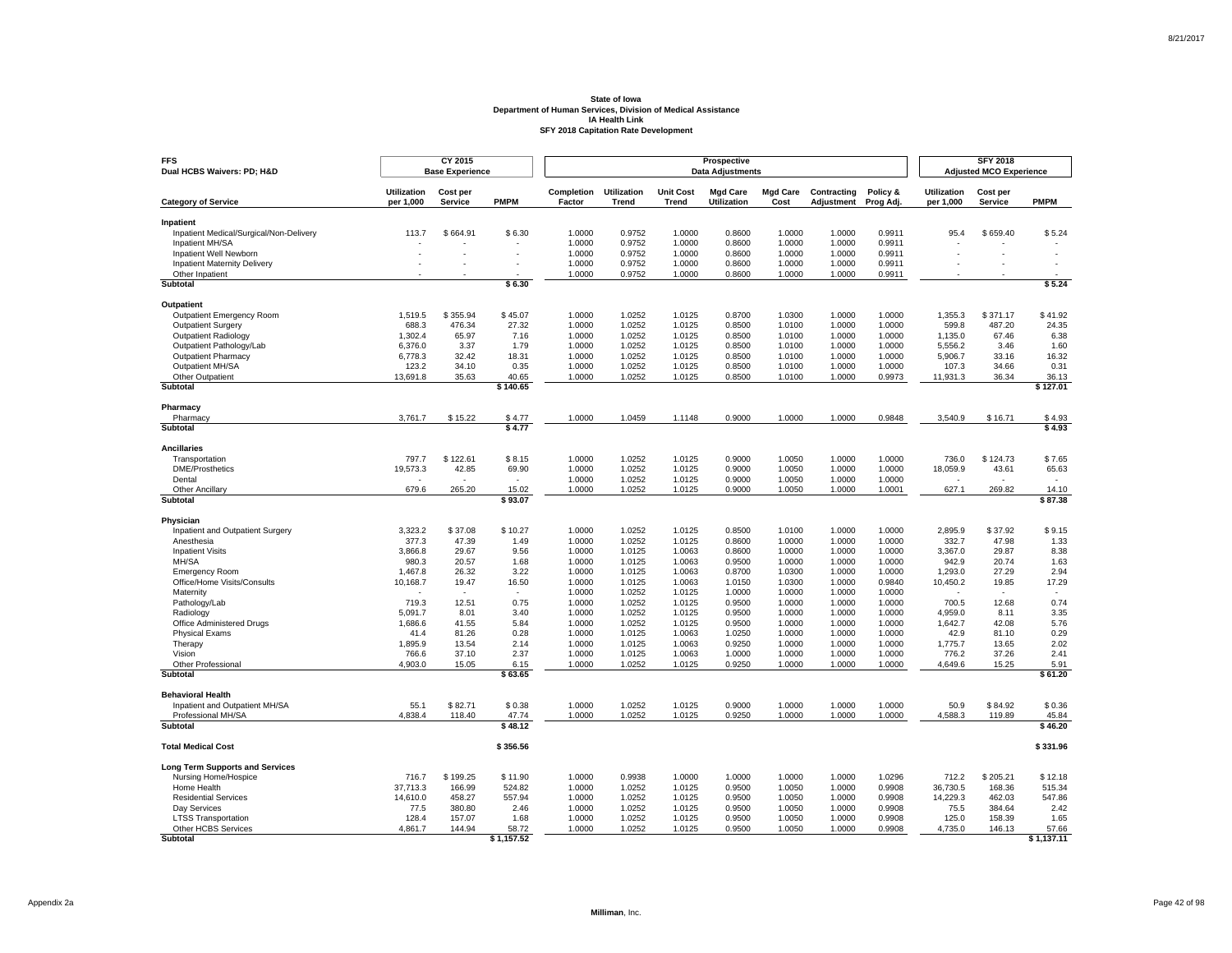| <b>FFS</b><br>Non-Dual HCBS Waivers: PD; H&D AIDS          |                                 | CY 2015<br><b>Base Experience</b> |                   |                      |                                    |                           | Prospective<br><b>Data Adjustments</b> |                         |                           |                       |                                 | <b>SFY 2018</b><br><b>Adjusted MCO Experience</b> |                   |
|------------------------------------------------------------|---------------------------------|-----------------------------------|-------------------|----------------------|------------------------------------|---------------------------|----------------------------------------|-------------------------|---------------------------|-----------------------|---------------------------------|---------------------------------------------------|-------------------|
| <b>Category of Service</b>                                 | <b>Utilization</b><br>per 1,000 | Cost per<br><b>Service</b>        | <b>PMPM</b>       | Completion<br>Factor | <b>Utilization</b><br><b>Trend</b> | <b>Unit Cost</b><br>Trend | <b>Mgd Care</b><br><b>Utilization</b>  | <b>Mgd Care</b><br>Cost | Contracting<br>Adjustment | Policy &<br>Prog Adj. | <b>Utilization</b><br>per 1,000 | Cost per<br><b>Service</b>                        | <b>PMPM</b>       |
|                                                            |                                 |                                   |                   |                      |                                    |                           |                                        |                         |                           |                       |                                 |                                                   |                   |
| Inpatient                                                  |                                 |                                   |                   |                      |                                    |                           |                                        |                         |                           |                       |                                 |                                                   |                   |
| Inpatient Medical/Surgical/Non-Delivery<br>Inpatient MH/SA | 1,394.0                         | \$1,900.32                        | \$220.76          | 1.0000<br>1.0000     | 0.9752<br>0.9752                   | 1.0000<br>1.0000          | 0.8600<br>0.8600                       | 1.0000<br>1.0000        | 1.0000<br>1.0000          | 0.9911<br>0.9911      | 1,169.1                         | \$1,883.44                                        | \$183.50          |
| Inpatient Well Newborn                                     |                                 |                                   | ÷,                | 1.0000               | 0.9752                             | 1.0000                    | 0.8600                                 | 1.0000                  | 1.0000                    | 0.9911                |                                 |                                                   |                   |
| Inpatient Maternity Delivery                               |                                 | ٠                                 |                   | 1.0000               | 0.9752                             | 1.0000                    | 0.8600                                 | 1.0000                  | 1.0000                    | 0.9911                |                                 |                                                   |                   |
| Other Inpatient                                            |                                 |                                   |                   | 1.0000               | 0.9752                             | 1.0000                    | 0.8600                                 | 1.0000                  | 1.0000                    | 0.9911                |                                 |                                                   |                   |
| Subtotal                                                   |                                 |                                   | \$220.76          |                      |                                    |                           |                                        |                         |                           |                       |                                 |                                                   | \$183.50          |
| Outpatient                                                 |                                 |                                   |                   |                      |                                    |                           |                                        |                         |                           |                       |                                 |                                                   |                   |
| Outpatient Emergency Room                                  | 783.1                           | \$461.24                          | \$30.10           | 1.0000               | 1.0252                             | 1.0125                    | 0.8700                                 | 1.0300                  | 1.0000                    | 1.0000                | 698.5                           | \$481.05                                          | \$28.00           |
| <b>Outpatient Surgery</b>                                  | 371.7                           | 1,703.03                          | 52.75             | 1.0000               | 1.0252                             | 1.0125                    | 0.8500                                 | 1.0100                  | 1.0000                    | 1.0000                | 323.9                           | 1,741.65                                          | 47.01             |
| Outpatient Radiology                                       | 890.7                           | 141.46                            | 10.50             | 1.0000               | 1.0252                             | 1.0125                    | 0.8500                                 | 1.0100                  | 1.0000                    | 1.0000                | 776.2                           | 144.70                                            | 9.36              |
| Outpatient Pathology/Lab                                   | 6.361.8                         | 20.54                             | 10.89             | 1.0000               | 1.0252                             | 1.0125                    | 0.8500                                 | 1.0100                  | 1.0000                    | 1.0000                | 5,543.8                         | 21.00                                             | 9.70              |
| <b>Outpatient Pharmacy</b>                                 | 1,370.0                         | 133.31                            | 15.22             | 1.0000               | 1.0252                             | 1.0125                    | 0.8500                                 | 1.0100                  | 1.0000                    | 1.0000                | 1,193.9                         | 136.30                                            | 13.56             |
| Outpatient MH/SA                                           | 11.6                            | 196.72                            | 0.19              | 1.0000               | 1.0252                             | 1.0125                    | 0.8500                                 | 1.0100                  | 1.0000                    | 1.0000                | 10.1                            | 201.98                                            | 0.17              |
| Other Outpatient                                           | 17,058.0                        | 79.30                             | 112.72            | 1.0000               | 1.0252                             | 1.0125                    | 0.8500                                 | 1.0100                  | 1.0000                    | 0.9973                | 14,864.6                        | 80.87                                             | 100.18            |
| Subtotal                                                   |                                 |                                   | \$232.37          |                      |                                    |                           |                                        |                         |                           |                       |                                 |                                                   | \$207.98          |
| Pharmacy                                                   |                                 |                                   |                   |                      |                                    |                           |                                        |                         |                           |                       |                                 |                                                   |                   |
| Pharmacy                                                   | 51,919.7                        | \$101.64                          | \$439.74          | 1.0000               | 1.0428                             | 1.1592                    | 0.9000                                 | 1.0000                  | 1.0000                    | 0.9848                | 48,727.7                        | \$116.03                                          | \$471.14          |
| Subtotal                                                   |                                 |                                   | \$439.74          |                      |                                    |                           |                                        |                         |                           |                       |                                 |                                                   | \$471.14          |
| <b>Ancillaries</b>                                         |                                 |                                   |                   |                      |                                    |                           |                                        |                         |                           |                       |                                 |                                                   |                   |
| Transportation                                             | 311.3                           | \$181.20                          | \$4.70            | 1.0000               | 1.0252                             | 1.0125                    | 0.9000                                 | 1.0050                  | 1.0000                    | 1.0000                | 287.2                           | \$184.27                                          | \$4.41            |
| <b>DME/Prosthetics</b>                                     | 17,716.1                        | 150.21                            | 221.76            | 1.0000               | 1.0252                             | 1.0125                    | 0.9000                                 | 1.0050                  | 1.0000                    | 1.0000                | 16,346.3                        | 152.85                                            | 208.21            |
| Dental                                                     | 86.9                            | 13.81                             | 0.10              | 1.0000               | 1.0252                             | 1.0125                    | 0.9000                                 | 1.0050                  | 1.0000                    | 1.0000                | 80.2                            | 13.47                                             | 0.09              |
| <b>Other Ancillary</b><br>Subtotal                         | 17.4                            | 179.52                            | 0.26<br>\$226.82  | 1.0000               | 1.0252                             | 1.0125                    | 0.9000                                 | 1.0050                  | 1.0000                    | 1.0001                | 16.0                            | 179.55                                            | 0.24<br>\$212.95  |
|                                                            |                                 |                                   |                   |                      |                                    |                           |                                        |                         |                           |                       |                                 |                                                   |                   |
| Physician                                                  |                                 |                                   |                   |                      |                                    |                           |                                        |                         |                           |                       |                                 |                                                   |                   |
| Inpatient and Outpatient Surgery                           | 1,529.0                         | \$181.14                          | \$23.08           | 1.0000               | 1.0252                             | 1.0125                    | 0.8600                                 | 1.0000                  | 1.0000                    | 1.0000                | 1,348.1                         | \$183.38                                          | \$20.60           |
| Anesthesia                                                 | 303.0<br>1,387.4                | 240.02<br>134.93                  | 6.06              | 1.0000<br>1.0000     | 1.0252<br>1.0125                   | 1.0125<br>1.0063          | 0.8600<br>0.8600                       | 1.0000<br>1.0000        | 1.0000<br>1.0000          | 1.0000<br>1.0000      | 267.1<br>1,208.1                | 243.03<br>135.78                                  | 5.41<br>13.67     |
| <b>Inpatient Visits</b><br>MH/SA                           | 61.3                            | 37.22                             | 15.60<br>0.19     | 1.0000               | 1.0125                             | 1.0063                    | 0.9500                                 | 1.0000                  | 1.0000                    | 1.0000                | 58.9                            | 36.66                                             | 0.18              |
| <b>Emergency Room</b>                                      | 971.0                           | 92.69                             | 7.50              | 1.0000               | 1.0125                             | 1.0063                    | 0.8700                                 | 1.0300                  | 1.0000                    | 1.0000                | 855.4                           | 96.10                                             | 6.85              |
| Office/Home Visits/Consults                                | 5,893.2                         | 78.25                             | 38.43             | 1.0000               | 1.0125                             | 1.0063                    | 1.0150                                 | 1.0400                  | 1.0000                    | 0.9840                | 6,056.4                         | 80.58                                             | 40.67             |
| Maternity                                                  |                                 |                                   |                   | 1.0000               | 1.0252                             | 1.0125                    | 1.0000                                 | 1.0000                  | 1.0000                    | 1.0000                |                                 |                                                   |                   |
| Pathology/Lab                                              | 4,994.2                         | 13.84                             | 5.76              | 1.0000               | 1.0252                             | 1.0125                    | 0.9500                                 | 1.0000                  | 1.0000                    | 1.0000                | 4,864.1                         | 14.01                                             | 5.68              |
| Radiology                                                  | 2.767.4                         | 30.22                             | 6.97              | 1.0000               | 1.0252                             | 1.0125                    | 0.9500                                 | 1.0000                  | 1.0000                    | 1.0000                | 2.695.3                         | 30.59                                             | 6.87              |
| Office Administered Drugs                                  | 1,409.8                         | 523.40                            | 61.49             | 1.0000               | 1.0252                             | 1.0125                    | 0.9500                                 | 1.0000                  | 1.0000                    | 1.0000                | 1,373.0                         | 529.98                                            | 60.64             |
| <b>Physical Exams</b>                                      | 404.0                           | 59.71                             | 2.01              | 1.0000               | 1.0125                             | 1.0063                    | 1.0250                                 | 1.0000                  | 1.0000                    | 1.0000                | 419.3                           | 60.11                                             | 2.10              |
| Therapy                                                    | 1,727.7                         | 51.61                             | 7.43              | 1.0000               | 1.0125                             | 1.0063                    | 0.9250                                 | 1.0000                  | 1.0000                    | 1.0000                | 1,618.1                         | 51.91                                             | 7.00              |
| Vision                                                     | 421.4                           | 61.52                             | 2.16              | 1.0000               | 1.0125                             | 1.0063                    | 1.0000                                 | 1.0000                  | 1.0000                    | 1.0000                | 426.6                           | 61.88                                             | 2.20              |
| Other Professional<br>Subtotal                             | 3,242.6                         | 76.27                             | 20.61<br>\$197.29 | 1.0000               | 1.0252                             | 1.0125                    | 0.9250                                 | 1.0000                  | 1.0000                    | 1.0000                | 3,074.9                         | 77.23                                             | 19.79<br>\$191.66 |
|                                                            |                                 |                                   |                   |                      |                                    |                           |                                        |                         |                           |                       |                                 |                                                   |                   |
| <b>Behavioral Health</b>                                   |                                 |                                   |                   |                      |                                    |                           |                                        |                         |                           |                       |                                 |                                                   |                   |
| Inpatient and Outpatient MH/SA<br>Professional MH/SA       | 87.8<br>5,910.6                 | \$146.32<br>127.13                | \$1.07<br>62.62   | 1.0000<br>1.0000     | 1.0252<br>1.0252                   | 1.0125<br>1.0125          | 0.9000<br>0.9250                       | 1.0000<br>1.0000        | 1.0000<br>1.0000          | 1.0000<br>1.0000      | 81.0<br>5,605.1                 | \$148.20<br>128.73                                | \$1.00<br>60.13   |
| <b>Subtotal</b>                                            |                                 |                                   | \$63.69           |                      |                                    |                           |                                        |                         |                           |                       |                                 |                                                   | \$61.13           |
| <b>Total Medical Cost</b>                                  |                                 |                                   | \$1,380.67        |                      |                                    |                           |                                        |                         |                           |                       |                                 |                                                   | \$1,328.36        |
|                                                            |                                 |                                   |                   |                      |                                    |                           |                                        |                         |                           |                       |                                 |                                                   |                   |
| <b>Long Term Supports and Services</b>                     |                                 |                                   |                   |                      |                                    |                           |                                        |                         |                           |                       |                                 |                                                   |                   |
| Nursing Home/Hospice                                       | 827.0                           | \$311.10                          | \$21.44           | 1.0000               | 0.9938                             | 1.0000                    | 1.0000                                 | 1.0000                  | 1.0000                    | 1.0189                | 821.9                           | \$316.99                                          | \$21.71           |
| Home Health<br><b>Residential Services</b>                 | 17,291.4<br>8,802.2             | 582.32<br>609.19                  | 839.10<br>446.85  | 1.0000<br>1.0000     | 1.0252<br>1.0252                   | 1.0125<br>1.0125          | 0.9500<br>0.9500                       | 1.0050<br>1.0050        | 1.0000<br>1.0000          | 0.9599<br>0.9599      | 16,840.8<br>8,572.8             | 568.79<br>595.03                                  | 798.24<br>425.09  |
| Day Services                                               | 15.7                            | 320.41                            | 0.42              | 1.0000               | 1.0252                             | 1.0125                    | 0.9500                                 | 1.0050                  | 1.0000                    | 0.9599                | 15.3                            | 313.32                                            | 0.40              |
| <b>LTSS Transportation</b>                                 | 135.8                           | 138.77                            | 1.57              | 1.0000               | 1.0252                             | 1.0125                    | 0.9500                                 | 1.0050                  | 1.0000                    | 0.9599                | 132.2                           | 135.23                                            | 1.49              |
| Other HCBS Services                                        | 3,743.4                         | 943.43                            | 294.30            | 1.0000               | 1.0252                             | 1.0125                    | 0.9500                                 | 1.0050                  | 1.0000                    | 0.9599                | 3,645.8                         | 921.50                                            | 279.97            |
| Subtotal                                                   |                                 |                                   | \$1,603.68        |                      |                                    |                           |                                        |                         |                           |                       |                                 |                                                   | \$1,526.90        |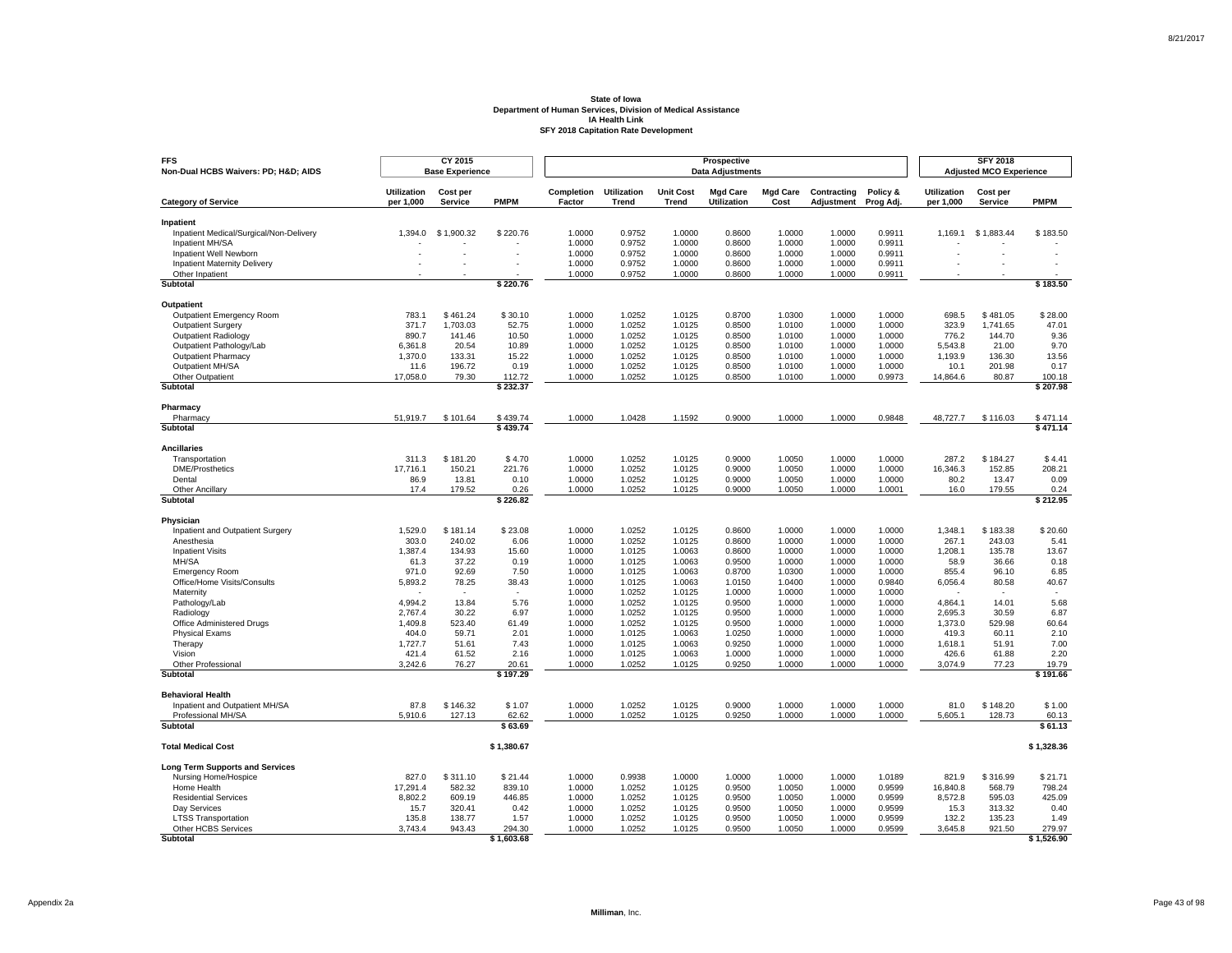| <b>FFS</b><br><b>Brain Injury HCBS Waiver</b>              |                                 | CY 2015<br><b>Base Experience</b> |                   |                      |                             |                                  | Prospective<br><b>Data Adjustments</b> |                         |                           |                       |                                 | <b>SFY 2018</b><br><b>Adjusted MCO Experience</b> |                          |
|------------------------------------------------------------|---------------------------------|-----------------------------------|-------------------|----------------------|-----------------------------|----------------------------------|----------------------------------------|-------------------------|---------------------------|-----------------------|---------------------------------|---------------------------------------------------|--------------------------|
| <b>Category of Service</b>                                 | <b>Utilization</b><br>per 1,000 | Cost per<br>Service               | <b>PMPM</b>       | Completion<br>Factor | <b>Utilization</b><br>Trend | <b>Unit Cost</b><br><b>Trend</b> | <b>Mgd Care</b><br>Utilization         | <b>Mgd Care</b><br>Cost | Contracting<br>Adjustment | Policy &<br>Prog Adj. | <b>Utilization</b><br>per 1,000 | Cost per<br>Service                               | <b>PMPM</b>              |
|                                                            |                                 |                                   |                   |                      |                             |                                  |                                        |                         |                           |                       |                                 |                                                   |                          |
| Inpatient                                                  |                                 |                                   |                   |                      |                             |                                  |                                        |                         |                           |                       |                                 |                                                   |                          |
| Inpatient Medical/Surgical/Non-Delivery<br>Inpatient MH/SA | 304.2                           | \$2,348.24                        | \$59.52           | 1.0000<br>1.0000     | 0.9752<br>0.9752            | 1.0000<br>1.0000                 | 0.8600<br>0.8600                       | 1.0000<br>1.0000        | 1.0000<br>1.0000          | 0.9911<br>0.9911      | 255.1                           | \$2,327.18                                        | \$49.47                  |
| Inpatient Well Newborn                                     |                                 | ä,                                |                   | 1.0000               | 0.9752                      | 1.0000                           | 0.8600                                 | 1.0000                  | 1.0000                    | 0.9911                |                                 |                                                   |                          |
| <b>Inpatient Maternity Delivery</b>                        |                                 |                                   |                   | 1.0000               | 0.9752                      | 1.0000                           | 0.8600                                 | 1.0000                  | 1.0000                    | 0.9911                |                                 |                                                   | $\overline{\phantom{a}}$ |
| Other Inpatient                                            |                                 |                                   |                   | 1.0000               | 0.9752                      | 1.0000                           | 0.8600                                 | 1.0000                  | 1.0000                    | 0.9911                |                                 |                                                   |                          |
| <b>Subtotal</b>                                            |                                 |                                   | \$59.52           |                      |                             |                                  |                                        |                         |                           |                       |                                 |                                                   | \$49.47                  |
| Outpatient                                                 |                                 |                                   |                   |                      |                             |                                  |                                        |                         |                           |                       |                                 |                                                   |                          |
| Outpatient Emergency Room                                  | 920.0                           | \$355.83                          | \$27.28           | 1.0000               | 1.0252                      | 1.0125                           | 0.8700                                 | 1.0300                  | 1.0000                    | 1.0000                | 820.6                           | \$371.02                                          | \$25.37                  |
| <b>Outpatient Surgery</b>                                  | 315.4                           | 1,024.22                          | 26.92             | 1.0000               | 1.0252                      | 1.0125                           | 0.8500                                 | 1.0100                  | 1.0000                    | 1.0000                | 274.9                           | 1.047.41                                          | 23.99                    |
| Outpatient Radiology                                       | 913.4                           | 86.18                             | 6.56              | 1.0000               | 1.0252                      | 1.0125                           | 0.8500                                 | 1.0100                  | 1.0000                    | 1.0000                | 796.0                           | 88.19                                             | 5.85                     |
| Outpatient Pathology/Lab                                   | 2.958.4                         | 13.47                             | 3.32              | 1.0000               | 1.0252                      | 1.0125                           | 0.8500                                 | 1.0100                  | 1.0000                    | 1.0000                | 2,578.0                         | 13.78                                             | 2.96                     |
| <b>Outpatient Pharmacy</b>                                 | 606.5                           | 88.05                             | 4.45              | 1.0000               | 1.0252                      | 1.0125                           | 0.8500                                 | 1.0100                  | 1.0000                    | 1.0000                | 528.5                           | 90.15                                             | 3.97                     |
| Outpatient MH/SA                                           | 90.8                            | 116.33                            | 0.88              | 1.0000               | 1.0252                      | 1.0125                           | 0.8500                                 | 1.0100                  | 1.0000                    | 1.0000                | 79.1                            | 118.32                                            | 0.78                     |
| Other Outpatient<br>Subtotal                               | 15,131.5                        | 45.56                             | 57.45<br>\$126.86 | 1.0000               | 1.0252                      | 1.0125                           | 0.8500                                 | 1.0100                  | 1.0000                    | 0.9973                | 13,185.9                        | 46.47                                             | 51.06<br>\$113.98        |
|                                                            |                                 |                                   |                   |                      |                             |                                  |                                        |                         |                           |                       |                                 |                                                   |                          |
| Pharmacy<br>Pharmacy                                       | 21,055.7                        | \$96.44                           | \$169.22          | 1.0000               | 1.0428                      | 1.1592                           | 0.9000                                 | 1.0000                  | 1.0000                    | 0.9848                | 19,761.2                        | \$110.09                                          | \$181.30                 |
| Subtotal                                                   |                                 |                                   | \$169.22          |                      |                             |                                  |                                        |                         |                           |                       |                                 |                                                   | \$181.30                 |
|                                                            |                                 |                                   |                   |                      |                             |                                  |                                        |                         |                           |                       |                                 |                                                   |                          |
| <b>Ancillaries</b>                                         |                                 |                                   |                   |                      |                             |                                  |                                        |                         |                           |                       |                                 |                                                   |                          |
| Transportation                                             | 322.9                           | \$117.81                          | \$3.17            | 1.0000               | 1.0252                      | 1.0125                           | 0.9000                                 | 1.0050                  | 1.0000                    | 1.0000                | 297.9                           | \$120.04                                          | \$2.98                   |
| <b>DME/Prosthetics</b>                                     | 10,404.3                        | 123.99                            | 107.50            | 1.0000               | 1.0252                      | 1.0125                           | 0.9000                                 | 1.0050                  | 1.0000                    | 1.0000                | 9,599.9                         | 126.16                                            | 100.93                   |
| Dental<br>Other Ancillary                                  | 32.8<br>160.0                   | 10.99<br>203.20                   | 0.03<br>2.71      | 1.0000<br>1.0000     | 1.0252<br>1.0252            | 1.0125<br>1.0125                 | 0.9000<br>0.9000                       | 1.0050<br>1.0050        | 1.0000<br>1.0000          | 1.0000<br>1.0001      | 30.2<br>147.7                   | 11.91<br>206.41                                   | 0.03<br>2.54             |
| Subtotal                                                   |                                 |                                   | \$113.41          |                      |                             |                                  |                                        |                         |                           |                       |                                 |                                                   | \$106.48                 |
|                                                            |                                 |                                   |                   |                      |                             |                                  |                                        |                         |                           |                       |                                 |                                                   |                          |
| Physician<br>Inpatient and Outpatient Surgery              | 1,784.7                         | \$76.85                           | \$11.43           | 1.0000               | 1.0252                      | 1.0125                           | 0.8500                                 | 1.0100                  | 1.0000                    | 1.0000                | 1,555.3                         | \$78.62                                           | \$10.19                  |
| Anesthesia                                                 | 276.1                           | 154.30                            | 3.55              | 1.0000               | 1.0252                      | 1.0125                           | 0.8600                                 | 1.0000                  | 1.0000                    | 1.0000                | 243.4                           | 156.27                                            | 3.17                     |
| <b>Inpatient Visits</b>                                    | 1,197.9                         | 54.19                             | 5.41              | 1.0000               | 1.0125                      | 1.0063                           | 0.8600                                 | 1.0000                  | 1.0000                    | 1.0000                | 1,043.1                         | 54.53                                             | 4.74                     |
| MH/SA                                                      | 835.8                           | 2,176.30                          | 151.57            | 1.0000               | 1.0125                      | 1.0063                           | 0.9500                                 | 1.0000                  | 1.0000                    | 1.0000                | 803.9                           | 2,190.00                                          | 146.71                   |
| <b>Emergency Room</b>                                      | 901.3                           | 48.60                             | 3.65              | 1.0000               | 1.0125                      | 1.0063                           | 0.8700                                 | 1.0300                  | 1.0000                    | 1.0000                | 793.9                           | 50.33                                             | 3.33                     |
| Office/Home Visits/Consults                                | 6,457.7                         | 38.93                             | 20.95             | 1.0000               | 1.0125                      | 1.0063                           | 1.0150                                 | 1.0300                  | 1.0000                    | 0.9840                | 6,636.5                         | 39.71                                             | 21.96                    |
| Maternity                                                  | 0.9                             | 127.66                            | 0.01              | 1.0000               | 1.0252                      | 1.0125                           | 1.0000                                 | 1.0000                  | 1.0000                    | 1.0000                | 1.0                             | 125.00                                            | 0.01                     |
| Pathology/Lab                                              | 1,708.0                         | 14.40                             | 2.05              | 1.0000               | 1.0252                      | 1.0125                           | 0.9500                                 | 1.0000                  | 1.0000                    | 1.0000                | 1,663.5                         | 14.57                                             | 2.02                     |
| Radiology                                                  | 2,837.6                         | 16.32                             | 3.86              | 1.0000               | 1.0252                      | 1.0125                           | 0.9500                                 | 1.0000                  | 1.0000                    | 1.0000                | 2,763.7                         | 16.54                                             | 3.81                     |
| Office Administered Drugs                                  | 1,033.2                         | 184.55                            | 15.89             | 1.0000               | 1.0252                      | 1.0125                           | 0.9500                                 | 1.0000                  | 1.0000                    | 1.0000                | 1,006.3                         | 186.86                                            | 15.67                    |
| <b>Physical Exams</b>                                      | 286.4                           | 68.72                             | 1.64              | 1.0000               | 1.0125                      | 1.0063                           | 1.0250                                 | 1.0000                  | 1.0000                    | 1.0000                | 297.2                           | 69.04                                             | 1.71                     |
| Therapy                                                    | 2,580.3                         | 34.69                             | 7.46              | 1.0000               | 1.0125                      | 1.0063                           | 0.9250                                 | 1.0000                  | 1.0000                    | 1.0000                | 2,416.6                         | 34.91                                             | 7.03                     |
| Vision<br>Other Professional                               | 691.6<br>2,813.3                | 47.71<br>48.71                    | 2.75<br>11.42     | 1.0000<br>1.0000     | 1.0125<br>1.0252            | 1.0063<br>1.0125                 | 1.0000<br>0.9250                       | 1.0000<br>1.0000        | 1.0000<br>1.0000          | 1.0000<br>1.0000      | 700.3<br>2,667.9                | 47.98<br>49.34                                    | 2.80<br>10.97            |
| Subtotal                                                   |                                 |                                   | \$241.64          |                      |                             |                                  |                                        |                         |                           |                       |                                 |                                                   | \$234.12                 |
| <b>Behavioral Health</b>                                   |                                 |                                   |                   |                      |                             |                                  |                                        |                         |                           |                       |                                 |                                                   |                          |
| Inpatient and Outpatient MH/SA                             | 68.3                            | \$228.34                          | \$1.30            | 1.0000               | 1.0252                      | 1.0125                           | 0.9000                                 | 1.0000                  | 1.0000                    | 1.0000                | 63.0                            | \$230.33                                          | \$1.21                   |
| Professional MH/SA                                         | 3,572.3                         | 83.51                             | 24.86             | 1.0000               | 1.0252                      | 1.0125                           | 0.9250                                 | 1.0000                  | 1.0000                    | 1.0000                | 3,387.7                         | 84.55                                             | 23.87                    |
| <b>Subtotal</b>                                            |                                 |                                   | \$26.16           |                      |                             |                                  |                                        |                         |                           |                       |                                 |                                                   | \$25.08                  |
| <b>Total Medical Cost</b>                                  |                                 |                                   |                   |                      |                             |                                  |                                        |                         |                           |                       |                                 |                                                   | \$710.43                 |
|                                                            |                                 |                                   | \$736.81          |                      |                             |                                  |                                        |                         |                           |                       |                                 |                                                   |                          |
| <b>Long Term Supports and Services</b>                     |                                 |                                   |                   |                      |                             |                                  |                                        |                         |                           |                       |                                 |                                                   |                          |
| Nursing Home/Hospice                                       | 1,037.9                         | \$434.49                          | \$37.58           | 1.0000               | 0.9938                      | 1.0000                           | 1.0000                                 | 1.0000                  | 1.0000                    | 1.0098                | 1,031.5                         | \$438.71                                          | \$37.71                  |
| Home Health                                                | 13,482.5                        | 376.52                            | 423.03            | 1.0000               | 1.0252                      | 1.0125                           | 0.9500                                 | 1.0050                  | 1.0000                    | 0.9597                | 13,131.1                        | 367.69                                            | 402.35                   |
| <b>Residential Services</b><br>Day Services                | 11,393.5<br>2,627.1             | 1,613.17<br>388.68                | 1,531.64<br>85.09 | 1.0000<br>1.0000     | 1.0252<br>1.0252            | 1.0125<br>1.0125                 | 0.9500<br>0.9500                       | 1.0050<br>1.0050        | 1.0000<br>1.0000          | 0.9597<br>0.9597      | 11,096.6<br>2,558.6             | 1,575.34<br>379.57                                | 1,456.75<br>80.93        |
| <b>LTSS Transportation</b>                                 | 1,624.7                         | 265.08                            | 35.89             | 1.0000               | 1.0252                      | 1.0125                           | 0.9500                                 | 1.0050                  | 1.0000                    | 0.9597                | 1,582.4                         | 258.90                                            | 34.14                    |
| Other HCBS Services                                        | 4,983.6                         | 1,053.74                          | 437.62            | 1.0000               | 1.0252                      | 1.0125                           | 0.9500                                 | 1.0050                  | 1.0000                    | 0.9597                | 4,853.8                         | 1,029.03                                          | 416.22                   |
| Subtotal                                                   |                                 |                                   | \$2,550.85        |                      |                             |                                  |                                        |                         |                           |                       |                                 |                                                   | \$2,428.10               |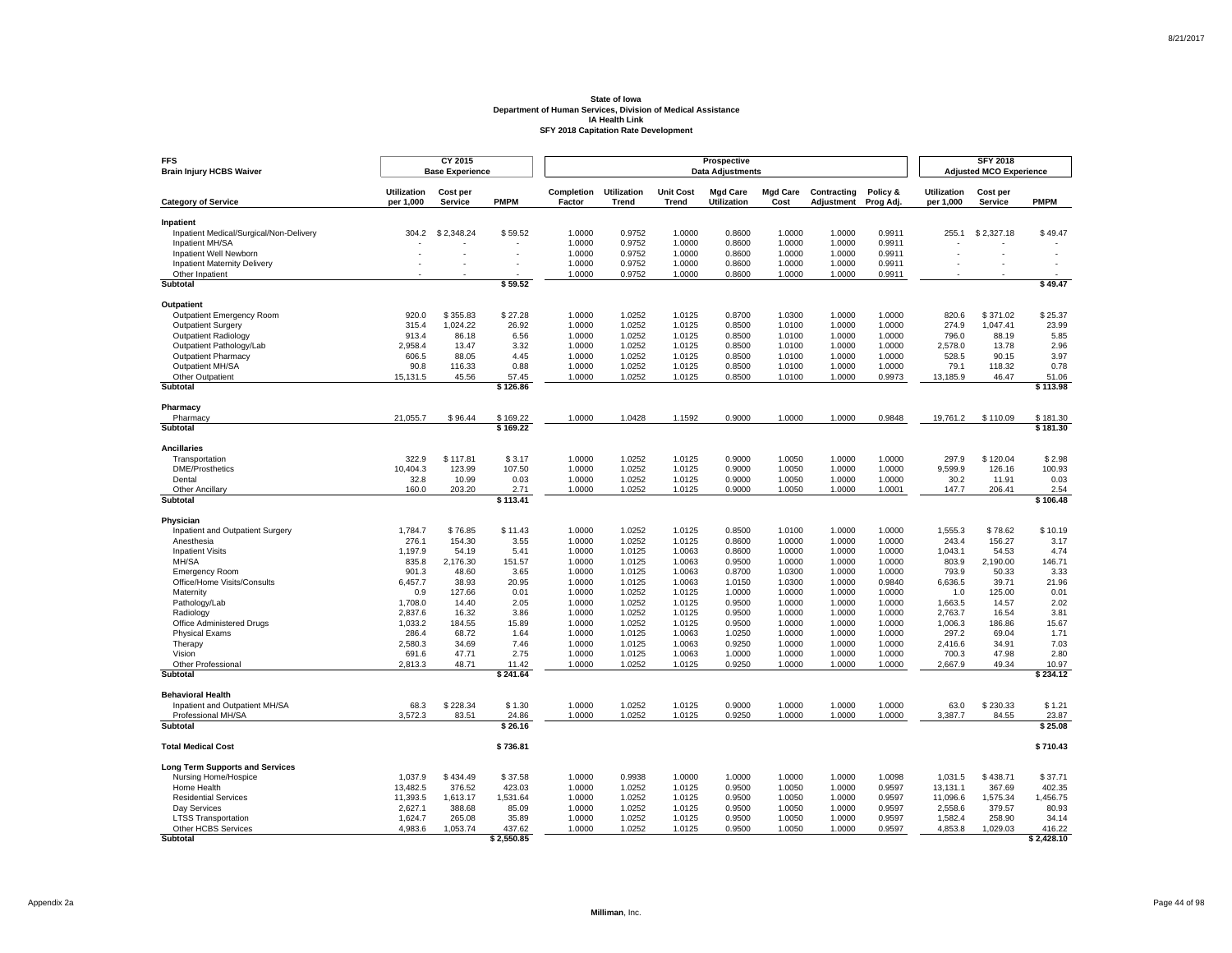| <b>FFS</b><br><b>ICF/MR</b>                              |                                 | CY 2015<br><b>Base Experience</b> |                          |                      |                                    |                                  | Prospective<br><b>Data Adjustments</b> |                         |                           |                       |                                 | <b>SFY 2018</b><br><b>Adjusted MCO Experience</b> |                  |
|----------------------------------------------------------|---------------------------------|-----------------------------------|--------------------------|----------------------|------------------------------------|----------------------------------|----------------------------------------|-------------------------|---------------------------|-----------------------|---------------------------------|---------------------------------------------------|------------------|
| <b>Category of Service</b>                               | <b>Utilization</b><br>per 1,000 | Cost per<br>Service               | <b>PMPM</b>              | Completion<br>Factor | <b>Utilization</b><br><b>Trend</b> | <b>Unit Cost</b><br><b>Trend</b> | <b>Mgd Care</b><br>Utilization         | <b>Mgd Care</b><br>Cost | Contracting<br>Adjustment | Policy &<br>Prog Adj. | <b>Utilization</b><br>per 1,000 | Cost per<br>Service                               | <b>PMPM</b>      |
|                                                          |                                 |                                   |                          |                      |                                    |                                  |                                        |                         |                           |                       |                                 |                                                   |                  |
| Inpatient                                                |                                 |                                   |                          |                      |                                    |                                  |                                        |                         |                           |                       |                                 |                                                   |                  |
| Inpatient Medical/Surgical/Non-Delivery                  | 473.6                           | \$1,483.41                        | \$58.55                  | 1.0000               | 1.0000                             | 0.9875                           | 0.9100                                 | 0.9900<br>0.9900        | 1.0000                    | 1.0080                | 431.0                           | \$1,461.96                                        | \$52.51          |
| Inpatient MH/SA<br>Inpatient Well Newborn                | 0.7                             | 2,228.57                          | 0.13                     | 1.0000<br>1.0000     | 1.0000<br>1.0000                   | 0.9875<br>0.9875                 | 0.9100<br>0.9100                       | 0.9900                  | 1.0000<br>1.0000          | 1.0080<br>1.0080      | 0.6                             | 2,250.00                                          | 0.12             |
| <b>Inpatient Maternity Delivery</b>                      | $\overline{\phantom{a}}$        | ÷.                                | $\overline{\phantom{a}}$ | 1.0000               | 1.0000                             | 0.9875                           | 0.9100                                 | 0.9900                  | 1.0000                    | 1.0080                |                                 |                                                   | ÷.               |
| Other Inpatient                                          |                                 |                                   |                          | 1.0000               | 1.0000                             | 0.9875                           | 0.9100                                 | 0.9900                  | 1.0000                    | 1.0080                |                                 |                                                   |                  |
| <b>Subtotal</b>                                          |                                 |                                   | \$58.68                  |                      |                                    |                                  |                                        |                         |                           |                       |                                 |                                                   | \$52.63          |
|                                                          |                                 |                                   |                          |                      |                                    |                                  |                                        |                         |                           |                       |                                 |                                                   |                  |
| Outpatient                                               |                                 |                                   |                          |                      |                                    |                                  |                                        |                         |                           |                       |                                 |                                                   |                  |
| Outpatient Emergency Room                                | 554.2                           | \$433.70                          | \$20.03<br>24.02         | 1.0000               | 1.0000                             | 1.0125                           | 0.8600<br>0.8500                       | 1.0300<br>1.0100        | 1.0000                    | 1.0000                | 476.6                           | \$452.18<br>1.006.51                              | \$17.96<br>20.88 |
| <b>Outpatient Surgery</b><br><b>Outpatient Radiology</b> | 292.9<br>531.1                  | 984.19<br>83.60                   | 3.70                     | 1.0000<br>1.0000     | 1.0000<br>1.0000                   | 1.0125<br>1.0125                 | 0.8500                                 | 1.0100                  | 1.0000<br>1.0000          | 1.0000<br>1.0000      | 248.9<br>451.4                  | 85.59                                             | 3.22             |
| Outpatient Pathology/Lab                                 | 3.941.9                         | 20.00                             | 6.57                     | 1.0000               | 1.0000                             | 1.0125                           | 0.8500                                 | 1.0100                  | 1.0000                    | 1.0000                |                                 | 20.45                                             | 5.71             |
| <b>Outpatient Pharmacy</b>                               | 701.4                           | 39.35                             | 2.30                     | 1.0000               | 1.0000                             | 1.0125                           | 0.8500                                 | 1.0100                  | 1.0000                    | 1.0000                | 3,350.6<br>596.2                | 40.26                                             | 2.00             |
| Outpatient MH/SA                                         | 10.5                            | 34.25                             | 0.03                     | 1.0000               | 1.0000                             | 1.0125                           | 0.8500                                 | 1.0100                  | 1.0000                    | 1.0000                | 8.9                             | 40.31                                             | 0.03             |
| Other Outpatient                                         | 4,022.4                         | 26.13                             | 8.76                     | 1.0000               | 1.0000                             | 1.0125                           | 0.8500                                 | 1.0100                  | 1.0000                    | 0.9995                | 3,419.1                         | 26.71                                             | 7.61             |
| Subtotal                                                 |                                 |                                   | \$65.41                  |                      |                                    |                                  |                                        |                         |                           |                       |                                 |                                                   | \$57.41          |
|                                                          |                                 |                                   |                          |                      |                                    |                                  |                                        |                         |                           |                       |                                 |                                                   |                  |
| Pharmacy<br>Pharmacy                                     | 45,512.7                        | \$62.79                           | \$238.16                 | 1.0000               | 1.0547                             | 1.0237                           | 0.9000                                 | 1.0000                  | 1.0000                    | 0.9858                | 43,202.0                        | \$63.37                                           | \$228.14         |
| Subtotal                                                 |                                 |                                   | \$238.16                 |                      |                                    |                                  |                                        |                         |                           |                       |                                 |                                                   | \$228.14         |
|                                                          |                                 |                                   |                          |                      |                                    |                                  |                                        |                         |                           |                       |                                 |                                                   |                  |
| <b>Ancillaries</b>                                       |                                 |                                   |                          |                      |                                    |                                  |                                        |                         |                           |                       |                                 |                                                   |                  |
| Transportation                                           | 199.7                           | \$152.04                          | \$2.53                   | 1.0032               | 1.0252                             | 0.9875                           | 0.9000                                 | 1.0050                  | 1.0000                    | 1.0000                | 184.8                           | \$150.62                                          | \$2.32           |
| <b>DME/Prosthetics</b>                                   | 5,394.3                         | 118.86                            | 53.43                    | 1.0032               | 1.0252                             | 0.9875                           | 0.9000                                 | 1.0050                  | 1.0000                    | 1.0000                | 4,993.1                         | 117.95                                            | 49.08            |
| Dental                                                   | 4.2                             | ٠                                 | $\sim$                   | 1.0032               | 1.0252                             | 0.9875                           | 0.9000                                 | 1.0050                  | 1.0000                    | 1.0000                | 3.9                             | $\sim$                                            |                  |
| Other Ancillary<br>Subtotal                              | 215.8                           | 128.45                            | 2.31<br>\$58.27          | 1.0032               | 1.0252                             | 0.9875                           | 0.9000                                 | 1.0050                  | 1.0000                    | 1.0000                | 199.8                           | 127.36                                            | 2.12<br>\$53.52  |
|                                                          |                                 |                                   |                          |                      |                                    |                                  |                                        |                         |                           |                       |                                 |                                                   |                  |
| Physician                                                |                                 |                                   |                          |                      |                                    |                                  |                                        |                         |                           |                       |                                 |                                                   |                  |
| Inpatient and Outpatient Surgery                         | 1,892.5                         | \$52.12                           | \$8.22                   | 1.0000               | 1.0508                             | 1.0125                           | 0.8900                                 | 1.0000                  | 1.0000                    | 1.0000                | 1,769.8                         | \$52.75                                           | \$7.78           |
| Anesthesia                                               | 302.7                           | 120.92                            | 3.05                     | 1.0000               | 1.0508                             | 1.0125                           | 0.9100                                 | 1.0000                  | 1.0000                    | 1.0000                | 289.4                           | 122.31                                            | 2.95             |
| <b>Inpatient Visits</b>                                  | 2,224.6                         | 48.28                             | 8.95                     | 1.0000               | 1.0508                             | 1.0125                           | 0.9100                                 | 0.9900                  | 1.0000                    | 1.0000                | 2,127.2                         | 48.40                                             | 8.58             |
| MH/SA                                                    | 179.4                           | 67.57                             | 1.01                     | 1.0000               | 1.0508                             | 1.0125                           | 0.9500                                 | 1.0000                  | 1.0000                    | 1.0000                | 179.1                           | 68.36                                             | 1.02             |
| <b>Emergency Room</b>                                    | 518.5                           | 51.61                             | 2.23                     | 1.0000               | 1.0508                             | 1.0125                           | 0.8600                                 | 1.0300                  | 1.0000                    | 1.0000                | 468.5                           | 53.78                                             | 2.10             |
| Office/Home Visits/Consults                              | 4,857.6                         | 42.76                             | 17.31                    | 1.0000<br>1.0000     | 1.0508<br>1.0508                   | 1.0125<br>1.0125                 | 1.0150<br>1.0000                       | 1.0300<br>1.0000        | 1.0000<br>1.0000          | 0.9821<br>1.0000      | 5,180.9                         | 43.80                                             | 18.91            |
| Maternity                                                | 1,950.6                         | 13.53                             | 2.20                     | 1.0000               | 1.0508                             | 1.0125                           | 0.9500                                 | 1.0000                  | 1.0000                    | 1.0000                | 1,947.2                         | 13.68                                             | 2.22             |
| Pathology/Lab<br>Radiology                               | 2,131.4                         | 11.88                             | 2.11                     | 1.0000               | 1.0508                             | 1.0125                           | 0.9500                                 | 1.0000                  | 1.0000                    | 1.0000                | 2,127.7                         | 12.01                                             | 2.13             |
| Office Administered Drugs                                | 447.7                           | 258.92                            | 9.66                     | 1.0000               | 1.0508                             | 1.0125                           | 0.9500                                 | 1.0000                  | 1.0000                    | 1.0000                | 446.9                           | 262.05                                            | 9.76             |
| Physical Exams                                           | 442.8                           | 88.62                             | 3.27                     | 1.0000               | 1.0508                             | 1.0125                           | 1.0100                                 | 1.0000                  | 1.0000                    | 1.0000                | 470.0                           | 89.62                                             | 3.51             |
| Therapy                                                  | 292.2                           | 24.64                             | 0.60                     | 1.0000               | 1.0508                             | 1.0125                           | 0.9250                                 | 1.0000                  | 1.0000                    | 1.0000                | 284.0                           | 24.93                                             | 0.59             |
| Vision                                                   | 1,089.5                         | 44.28                             | 4.02                     | 1.0000               | 1.0508                             | 1.0125                           | 1.0000                                 | 1.0000                  | 1.0000                    | 1.0000                | 1,144.9                         | 44.86                                             | 4.28             |
| Other Professional                                       | 1,991.9                         | 28.25                             | 4.69                     | 1.0000               | 1.0508                             | 1.0125                           | 0.9250                                 | 1.0000                  | 1.0000                    | 1.0000                | 1,936.2                         | 28.63                                             | 4.62             |
| Subtotal                                                 |                                 |                                   | \$67.32                  |                      |                                    |                                  |                                        |                         |                           |                       |                                 |                                                   | \$68.45          |
| <b>Behavioral Health</b>                                 |                                 |                                   |                          |                      |                                    |                                  |                                        |                         |                           |                       |                                 |                                                   |                  |
| Inpatient and Outpatient MH/SA                           | 18.9                            | \$418.60                          | \$0.66                   | 1.0000               | 1.0252                             | 1.0125                           | 0.9000                                 | 1.0000                  | 1.0000                    | 1.0000                | 17.5                            | \$426.12                                          | \$0.62           |
| Professional MH/SA                                       | 1,685.1                         | 114.94                            | 16.14                    | 1.0000               | 1.0252                             | 1.0125                           | 0.9250                                 | 1.0000                  | 1.0000                    | 1.0000                | 1,598.0                         | 116.40                                            | 15.50            |
| <b>Subtotal</b>                                          |                                 |                                   | \$16.80                  |                      |                                    |                                  |                                        |                         |                           |                       |                                 |                                                   | \$16.12          |
|                                                          |                                 |                                   |                          |                      |                                    |                                  |                                        |                         |                           |                       |                                 |                                                   |                  |
| <b>Total Medical Cost</b>                                |                                 |                                   | \$504.64                 |                      |                                    |                                  |                                        |                         |                           |                       |                                 |                                                   | \$476.27         |
| <b>Long Term Supports and Services</b>                   |                                 |                                   |                          |                      |                                    |                                  |                                        |                         |                           |                       |                                 |                                                   |                  |
| Nursing Home/Hospice                                     | 351,068.1                       | \$333.71                          | \$9,762.79               | 1.0000               | 1.0000                             | 1.0000                           | 1.0000                                 | 1.0000                  | 1.0000                    | 1.0083                | 351,068.1                       | \$336.48                                          | \$9,843.82       |
| Home Health                                              | 14.7                            | 163.15                            | 0.20                     | 1.0000               | 1.0252                             | 1.0379                           | 1.0000                                 | 1.0000                  | 1.0000                    | 0.9621                | 15.1                            | 159.15                                            | 0.20             |
| <b>Residential Services</b>                              |                                 |                                   |                          | 1.0000               | 1.0252                             | 1.0379                           | 1.0000                                 | 1.0000                  | 1.0000                    | 0.9621                |                                 |                                                   |                  |
| Day Services                                             |                                 | ÷                                 |                          | 1.0000               | 1.0252                             | 1.0379                           | 1.0000                                 | 1.0000                  | 1.0000                    | 0.9621                | J.                              |                                                   |                  |
| <b>LTSS Transportation</b>                               |                                 |                                   |                          | 1.0000               | 1.0252                             | 1.0379                           | 1.0000                                 | 1.0000                  | 1.0000                    | 0.9621                |                                 |                                                   |                  |
| Other HCBS Services                                      |                                 |                                   | \$9.762.99               | 1.0000               | 1.0252                             | 1.0379                           | 1.0000                                 | 1.0000                  | 1.0000                    | 0.9621                |                                 |                                                   | \$9.844.02       |
| Subtotal                                                 |                                 |                                   |                          |                      |                                    |                                  |                                        |                         |                           |                       |                                 |                                                   |                  |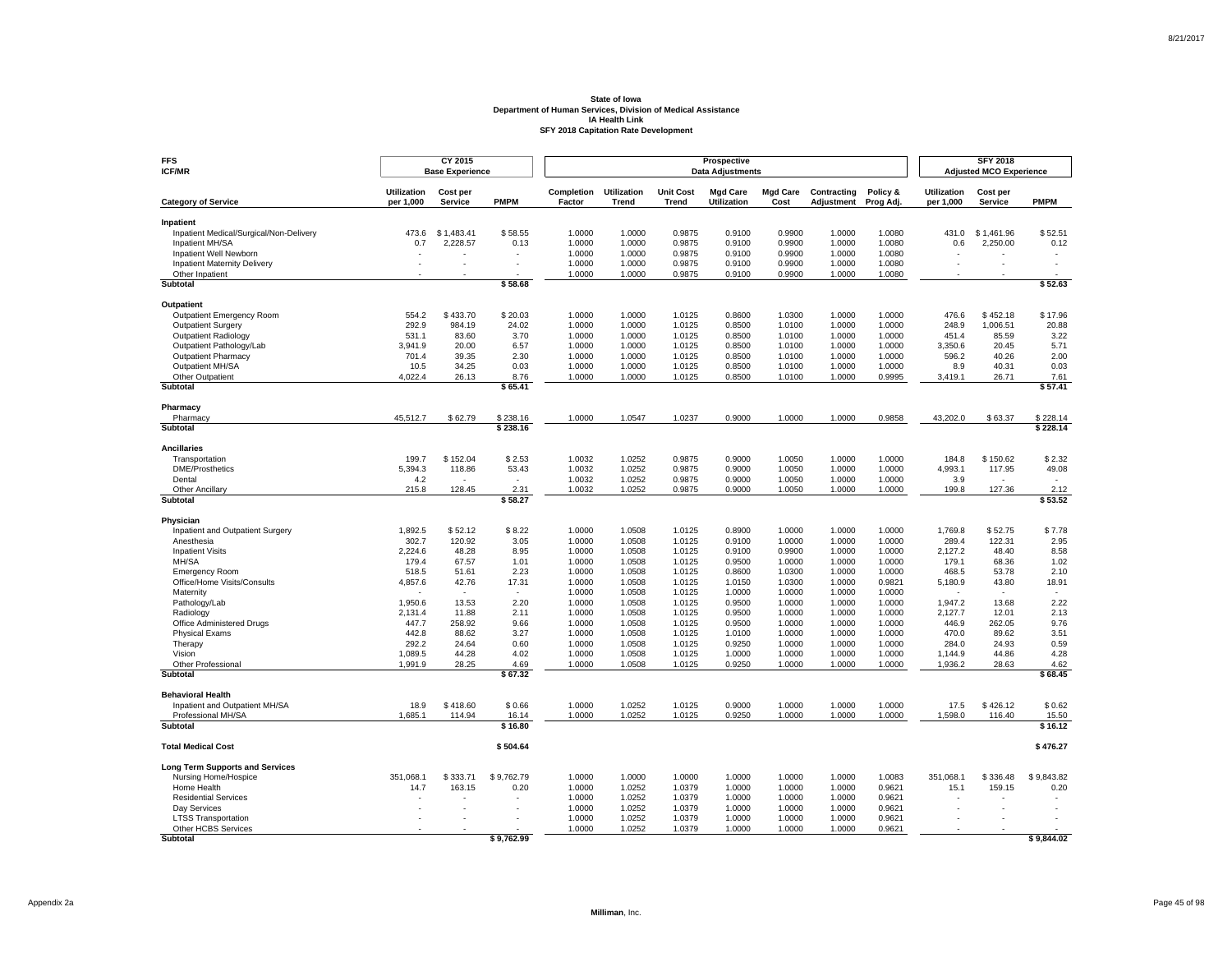| <b>FFS</b><br><b>State Resource Center</b>           |                                 | CY 2015<br><b>Base Experience</b> |                          |                      |                                    |                                  | Prospective<br><b>Data Adjustments</b> |                         |                                  |                       |                                 | <b>SFY 2018</b><br><b>Adjusted MCO Experience</b> |                          |
|------------------------------------------------------|---------------------------------|-----------------------------------|--------------------------|----------------------|------------------------------------|----------------------------------|----------------------------------------|-------------------------|----------------------------------|-----------------------|---------------------------------|---------------------------------------------------|--------------------------|
| <b>Category of Service</b>                           | <b>Utilization</b><br>per 1,000 | Cost per<br>Service               | <b>PMPM</b>              | Completion<br>Factor | <b>Utilization</b><br><b>Trend</b> | <b>Unit Cost</b><br><b>Trend</b> | <b>Mgd Care</b><br>Utilization         | <b>Mgd Care</b><br>Cost | Contracting<br><b>Adjustment</b> | Policy &<br>Prog Adj. | <b>Utilization</b><br>per 1,000 | Cost per<br>Service                               | <b>PMPM</b>              |
|                                                      |                                 |                                   |                          |                      |                                    |                                  |                                        |                         |                                  |                       |                                 |                                                   |                          |
| Inpatient<br>Inpatient Medical/Surgical/Non-Delivery | 118.5                           | \$2,631.55                        | \$25.98                  | 1.0000               | 1.0000                             | 0.9875                           | 0.9100                                 | 0.9900                  | 1.0000                           | 1.0080                | 107.8                           | \$2,593.45                                        | \$23.30                  |
| Inpatient MH/SA                                      | 15.8                            | 1,275.95                          | 1.68                     | 1.0000               | 1.0000                             | 0.9875                           | 0.9100                                 | 0.9900                  | 1.0000                           | 1.0080                | 14.4                            | 1,260.08                                          | 1.51                     |
| Inpatient Well Newborn                               |                                 |                                   |                          | 1.0000               | 1.0000                             | 0.9875                           | 0.9100                                 | 0.9900                  | 1.0000                           | 1.0080                |                                 |                                                   |                          |
| <b>Inpatient Maternity Delivery</b>                  |                                 |                                   |                          | 1.0000               | 1.0000                             | 0.9875                           | 0.9100                                 | 0.9900                  | 1.0000                           | 1.0080                | ÷.                              |                                                   | $\sim$                   |
| Other Inpatient                                      |                                 |                                   |                          | 1.0000               | 1.0000                             | 0.9875                           | 0.9100                                 | 0.9900                  | 1.0000                           | 1.0080                |                                 |                                                   |                          |
| <b>Subtotal</b>                                      |                                 |                                   | \$27.66                  |                      |                                    |                                  |                                        |                         |                                  |                       |                                 |                                                   | \$24.81                  |
| Outpatient                                           |                                 |                                   |                          |                      |                                    |                                  |                                        |                         |                                  |                       |                                 |                                                   |                          |
| Outpatient Emergency Room                            | 595.0                           | \$673.82                          | \$33.41                  | 1.0000               | 1.0000                             | 1.0125                           | 0.8600                                 | 1.0300                  | 1.0000                           | 1.0000                | 511.7                           | \$702.60                                          | \$29.96                  |
| <b>Outpatient Surgery</b>                            | 310.7                           | 871.05                            | 22.55                    | 1.0000               | 1.0000                             | 1.0125                           | 0.8500                                 | 1.0100                  | 1.0000                           | 1.0000                | 264.1                           | 890.71                                            | 19.60                    |
| <b>Outpatient Radiology</b>                          | 502.9                           | 49.40                             | 2.07                     | 1.0000               | 1.0000                             | 1.0125                           | 0.8500                                 | 1.0100                  | 1.0000                           | 1.0000                | 427.4                           | 50.54                                             | 1.80                     |
| Outpatient Pathology/Lab                             | 3.290.9                         | 23.81                             | 6.53                     | 1.0000               | 1.0000                             | 1.0125                           | 0.8500                                 | 1.0100                  | 1.0000                           | 1.0000                | 2.797.3                         | 24.37                                             | 5.68                     |
| <b>Outpatient Pharmacy</b>                           | 281.7                           | 26.84                             | 0.63                     | 1.0000               | 1.0000                             | 1.0125                           | 0.8500                                 | 1.0100                  | 1.0000                           | 1.0000                | 239.5                           | 27.56                                             | 0.55                     |
| Outpatient MH/SA                                     | 5.3                             | 68.31                             | 0.03                     | 1.0000               | 1.0000                             | 1.0125                           | 0.8500                                 | 1.0100                  | 1.0000                           | 1.0000                | 4.5                             | 80.36                                             | 0.03                     |
| Other Outpatient                                     | 581.8                           | 28.46                             | 1.38                     | 1.0000               | 1.0000                             | 1.0125                           | 0.8500                                 | 1.0100                  | 1.0000                           | 0.9995                | 494.6                           | 29.12                                             | 1.20                     |
| Subtotal                                             |                                 |                                   | \$66.60                  |                      |                                    |                                  |                                        |                         |                                  |                       |                                 |                                                   | \$58.82                  |
| Pharmacy                                             |                                 |                                   |                          |                      |                                    |                                  |                                        |                         |                                  |                       |                                 |                                                   |                          |
| Pharmacy                                             | 158.0                           | \$34.19                           | \$0.45                   | 1.0000               | 1.0459                             | 1.1148                           | 0.9000                                 | 1.0000                  | 1.0000                           | 0.9858                | 148.7                           | \$37.93                                           | \$0.47                   |
| Subtotal                                             |                                 |                                   | \$0.45                   |                      |                                    |                                  |                                        |                         |                                  |                       |                                 |                                                   | \$0.47                   |
| <b>Ancillaries</b>                                   |                                 |                                   |                          |                      |                                    |                                  |                                        |                         |                                  |                       |                                 |                                                   |                          |
| Transportation                                       | 695.0                           | \$102.90                          | \$5.96                   | 1.0032               | 1.0252                             | 0.9875                           | 0.9000                                 | 1.0050                  | 1.0000                           | 1.0000                | 643.4                           | \$102.21                                          | \$5.48                   |
| <b>DME/Prosthetics</b>                               | 666.1                           | 128.45                            | 7.13                     | 1.0032               | 1.0252                             | 0.9875                           | 0.9000                                 | 1.0050                  | 1.0000                           | 1.0000                | 616.6                           | 127.48                                            | 6.55                     |
| Dental                                               | $\overline{\phantom{a}}$        |                                   | $\epsilon$               | 1.0032               | 1.0252                             | 0.9875                           | 0.9000                                 | 1.0050                  | 1.0000                           | 1.0000                |                                 |                                                   |                          |
| Other Ancillary<br>Subtotal                          | 36.9                            | 2,077.05                          | 6.38<br>\$19.47          | 1.0032               | 1.0252                             | 0.9875                           | 0.9000                                 | 1.0050                  | 1.0000                           | 1.0000                | 34.1                            | 2,060.96                                          | 5.86<br>\$17.89          |
|                                                      |                                 |                                   |                          |                      |                                    |                                  |                                        |                         |                                  |                       |                                 |                                                   |                          |
| Physician                                            |                                 |                                   |                          |                      |                                    |                                  |                                        |                         |                                  |                       |                                 |                                                   |                          |
| Inpatient and Outpatient Surgery                     | 1,469.1                         | \$49.83                           | \$6.10                   | 1.0000               | 1.0508                             | 1.0125                           | 0.8700                                 | 1.0000                  | 1.0000                           | 1.0000                | 1,343.0                         | \$50.48                                           | \$5.65                   |
| Anesthesia                                           | 545.0                           | 54.17                             | 2.46                     | 1.0000               | 1.0508                             | 1.0125                           | 0.9100                                 | 1.0000                  | 1.0000                           | 1.0000                | 521.1                           | 54.80                                             | 2.38                     |
| <b>Inpatient Visits</b>                              | 2,959.2                         | 38.48                             | 9.49                     | 1.0000               | 1.0508                             | 1.0125                           | 0.9100                                 | 0.9900                  | 1.0000                           | 1.0000                | 2,829.7                         | 38.59                                             | 9.10                     |
| MH/SA                                                | 76.4                            | 22.00                             | 0.14                     | 1.0000               | 1.0508                             | 1.0125                           | 0.9500                                 | 1.0000                  | 1.0000                           | 1.0000                | 76.2                            | 22.04                                             | 0.14                     |
| <b>Emergency Room</b>                                | 692.4                           | 40.03                             | 2.31                     | 1.0000               | 1.0508                             | 1.0125                           | 0.8600                                 | 1.0300                  | 1.0000                           | 1.0000                | 625.7                           | 41.81                                             | 2.18                     |
| Office/Home Visits/Consults<br>Maternity             | 2,932.9                         | 35.64                             | 8.71                     | 1.0000<br>1.0000     | 1.0508<br>1.0508                   | 1.0125<br>1.0125                 | 1.0150<br>1.0000                       | 1.0300<br>1.0000        | 1.0000<br>1.0000                 | 0.9821<br>1.0000      | 3,128.1                         | 36.48                                             | 9.51                     |
| Pathology/Lab                                        | 1,748.1                         | 21.69                             | 3.16                     | 1.0000               | 1.0508                             | 1.0125                           | 0.9500                                 | 1.0000                  | 1.0000                           | 1.0000                | 1,745.1                         | 21.94                                             | 3.19                     |
| Radiology                                            | 4,844.2                         | 10.16                             | 4.10                     | 1.0000               | 1.0508                             | 1.0125                           | 0.9500                                 | 1.0000                  | 1.0000                           | 1.0000                | 4,835.8                         | 10.27                                             | 4.14                     |
| Office Administered Drugs                            | 213.3                           | 251.54                            | 4.47                     | 1.0000               | 1.0508                             | 1.0125                           | 0.9500                                 | 1.0000                  | 1.0000                           | 1.0000                | 212.9                           | 254.79                                            | 4.52                     |
| <b>Physical Exams</b>                                | 26.3                            | 100.27                            | 0.22                     | 1.0000               | 1.0508                             | 1.0125                           | 1.0100                                 | 1.0000                  | 1.0000                           | 1.0000                | 27.9                            | 103.08                                            | 0.24                     |
| Therapy                                              | 5.3                             | $\overline{\phantom{a}}$          | $\overline{\phantom{a}}$ | 1.0000               | 1.0508                             | 1.0125                           | 0.9250                                 | 1.0000                  | 1.0000                           | 1.0000                | 5.1                             |                                                   | $\overline{\phantom{a}}$ |
| Vision                                               | 1,190.0                         | 42.45                             | 4.21                     | 1.0000               | 1.0508                             | 1.0125                           | 1.0000                                 | 1.0000                  | 1.0000                           | 1.0000                | 1,250.5                         | 42.99                                             | 4.48                     |
| Other Professional                                   | 2,564.3                         | 23.73                             | 5.07                     | 1.0000               | 1.0508                             | 1.0125                           | 0.9250                                 | 1.0000                  | 1.0000                           | 1.0000                | 2,492.5                         | 24.02                                             | 4.99                     |
| Subtotal                                             |                                 |                                   | \$50.44                  |                      |                                    |                                  |                                        |                         |                                  |                       |                                 |                                                   | \$50.52                  |
| <b>Behavioral Health</b>                             |                                 |                                   |                          |                      |                                    |                                  |                                        |                         |                                  |                       |                                 |                                                   |                          |
| Inpatient and Outpatient MH/SA                       |                                 | \$0.00                            | \$0.00                   | 1.0000               | 1.0252                             | 1.0125                           | 0.9000                                 | 1.0000                  | 1.0000                           | 1.0000                | ٠                               | \$0.00                                            | \$0.00                   |
| Professional MH/SA<br><b>Subtotal</b>                | 5.3                             | 159.39                            | 0.07<br>\$0.07           | 1.0000               | 1.0252                             | 1.0125                           | 0.9250                                 | 1.0000                  | 1.0000                           | 1.0000                | 5.0                             | 168.00                                            | 0.07<br>\$0.07           |
|                                                      |                                 |                                   |                          |                      |                                    |                                  |                                        |                         |                                  |                       |                                 |                                                   |                          |
| <b>Total Medical Cost</b>                            |                                 |                                   | \$164.69                 |                      |                                    |                                  |                                        |                         |                                  |                       |                                 |                                                   | \$152.58                 |
| <b>Long Term Supports and Services</b>               |                                 |                                   |                          |                      |                                    |                                  |                                        |                         |                                  |                       |                                 |                                                   |                          |
| Nursing Home/Hospice                                 | 351,978.1                       | \$900.89                          | \$26,424.54              | 1.0000               | 1.0063                             | 1.0000                           | 1.0000                                 | 1.0000                  | 1.0000                           | 1.0676                | 354,195.5                       | \$961.79                                          | \$28,388.57              |
| Home Health                                          | 2.6                             | 1,596.96                          | 0.35                     | 1.0000               | 1.0252                             | 1.0379                           | 1.0000                                 | 1.0000                  | 1.0000                           | 0.9655                | 2.7                             | 1,600.00                                          | 0.36                     |
| <b>Residential Services</b>                          |                                 |                                   |                          | 1.0000               | 1.0252                             | 1.0379                           | 1.0000                                 | 1.0000                  | 1.0000                           | 0.9655                |                                 |                                                   |                          |
| Day Services                                         |                                 |                                   |                          | 1.0000               | 1.0252                             | 1.0379                           | 1.0000                                 | 1.0000                  | 1.0000                           | 0.9655                |                                 |                                                   |                          |
| <b>LTSS Transportation</b>                           |                                 |                                   |                          | 1.0000               | 1.0252                             | 1.0379                           | 1.0000                                 | 1.0000                  | 1.0000                           | 0.9655                |                                 |                                                   |                          |
| Other HCBS Services                                  |                                 |                                   | \$26.424.89              | 1.0000               | 1.0252                             | 1.0379                           | 1.0000                                 | 1.0000                  | 1.0000                           | 0.9655                |                                 |                                                   | \$28.388.93              |
| Subtotal                                             |                                 |                                   |                          |                      |                                    |                                  |                                        |                         |                                  |                       |                                 |                                                   |                          |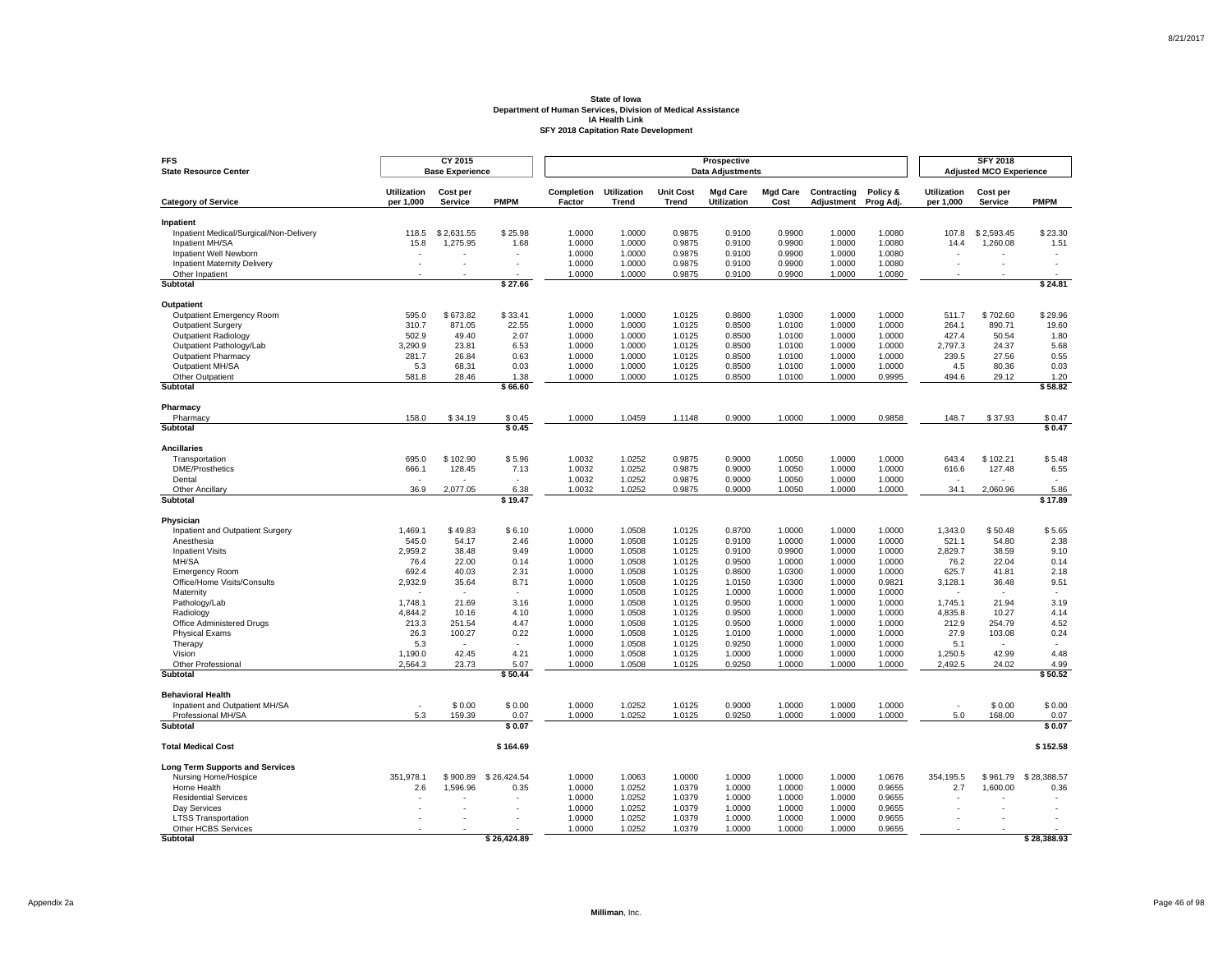| <b>FFS</b><br><b>Intellectual Disability HCBS Waiver</b> |                                 | CY 2015<br><b>Base Experience</b> |                    |                      |                             |                                  | Prospective<br><b>Data Adjustments</b> |                         |                           |                       |                                 | <b>SFY 2018</b><br><b>Adjusted MCO Experience</b> |                    |
|----------------------------------------------------------|---------------------------------|-----------------------------------|--------------------|----------------------|-----------------------------|----------------------------------|----------------------------------------|-------------------------|---------------------------|-----------------------|---------------------------------|---------------------------------------------------|--------------------|
| <b>Category of Service</b>                               | <b>Utilization</b><br>per 1,000 | Cost per<br>Service               | <b>PMPM</b>        | Completion<br>Factor | <b>Utilization</b><br>Trend | <b>Unit Cost</b><br><b>Trend</b> | <b>Mgd Care</b><br>Utilization         | <b>Mgd Care</b><br>Cost | Contracting<br>Adjustment | Policy &<br>Prog Adj. | <b>Utilization</b><br>per 1,000 | Cost per<br>Service                               | <b>PMPM</b>        |
|                                                          |                                 |                                   |                    |                      |                             |                                  |                                        |                         |                           |                       |                                 |                                                   |                    |
| Inpatient<br>Inpatient Medical/Surgical/Non-Delivery     | 184.1                           | \$2,057.79                        | \$31.57            | 1.0000               | 1.0000                      | 0.9875                           | 0.9100                                 | 0.9900                  | 1.0000                    | 1.0080                | 167.5                           | \$2,027.82                                        | \$28.31            |
| Inpatient MH/SA                                          | 30.7                            | 394.79                            | 1.01               | 1.0000               | 1.0000                      | 0.9875                           | 0.9100                                 | 0.9900                  | 1.0000                    | 1.0080                | 27.9                            | 390.84                                            | 0.91               |
| Inpatient Well Newborn                                   |                                 |                                   |                    | 1.0000               | 1.0000                      | 0.9875                           | 0.9100                                 | 0.9900                  | 1.0000                    | 1.0080                |                                 |                                                   |                    |
| <b>Inpatient Maternity Delivery</b>                      | 2.2                             | 1,444.44                          | 0.26               | 1.0000               | 1.0000                      | 0.9875                           | 0.9100                                 | 0.9900                  | 1.0000                    | 1.0080                | 2.0                             | 1,401.02                                          | 0.23               |
| Other Inpatient                                          |                                 |                                   |                    | 1.0000               | 1.0000                      | 0.9875                           | 0.9100                                 | 0.9900                  | 1.0000                    | 1.0080                |                                 |                                                   |                    |
| <b>Subtotal</b>                                          |                                 |                                   | \$32.84            |                      |                             |                                  |                                        |                         |                           |                       |                                 |                                                   | \$29.45            |
| Outpatient                                               |                                 |                                   |                    |                      |                             |                                  |                                        |                         |                           |                       |                                 |                                                   |                    |
| Outpatient Emergency Room                                | 539.9                           | \$325.62                          | \$14.65            | 1.0000               | 1.0000                      | 1.0125                           | 0.8600                                 | 1.0300                  | 1.0000                    | 1.0000                | 464.3                           | \$339.60                                          | \$13.14            |
| <b>Outpatient Surgery</b>                                | 165.1                           | 1.182.19                          | 16.26              | 1.0000               | 1.0000                      | 1.0125                           | 0.8500                                 | 1.0100                  | 1.0000                    | 1.0000                | 140.3                           | 1.208.64                                          | 14.13              |
| Outpatient Radiology                                     | 422.2                           | 102.89                            | 3.62               | 1.0000               | 1.0000                      | 1.0125                           | 0.8500                                 | 1.0100                  | 1.0000                    | 1.0000                | 358.9                           | 105.33                                            | 3.15               |
| Outpatient Pathology/Lab                                 | 2,457.6                         | 15.67                             | 3.21               | 1.0000               | 1.0000                      | 1.0125                           | 0.8500                                 | 1.0100                  | 1.0000                    | 1.0000                | 2,089.0                         | 16.03                                             | 2.79               |
| <b>Outpatient Pharmacy</b><br>Outpatient MH/SA           | 562.1<br>91.1                   | 46.54<br>52.71                    | 2.18<br>0.40       | 1.0000<br>1.0000     | 1.0000<br>1.0000            | 1.0125<br>1.0125                 | 0.8500<br>0.8500                       | 1.0100<br>1.0100        | 1.0000<br>1.0000          | 1.0000<br>1.0000      | 477.8<br>77.4                   | 47.47<br>54.26                                    | 1.89               |
| Other Outpatient                                         | 8,279.5                         | 51.10                             | 35.26              | 1.0000               | 1.0000                      | 1.0125                           | 0.8500                                 | 1.0100                  | 1.0000                    | 0.9995                | 7,037.6                         | 52.23                                             | 0.35<br>30.63      |
| Subtotal                                                 |                                 |                                   | \$75.58            |                      |                             |                                  |                                        |                         |                           |                       |                                 |                                                   | \$66.08            |
|                                                          |                                 |                                   |                    |                      |                             |                                  |                                        |                         |                           |                       |                                 |                                                   |                    |
| Pharmacy<br>Pharmacy                                     | 19,129.8                        | \$81.49                           | \$129.90           | 1.0000               | 1.0547                      | 1.0237                           | 0.9000                                 | 1.0000                  | 1.0000                    | 0.9858                | 18,158.6                        | \$82.23                                           | \$124.43           |
| Subtotal                                                 |                                 |                                   | \$129.90           |                      |                             |                                  |                                        |                         |                           |                       |                                 |                                                   | \$124.43           |
| <b>Ancillaries</b>                                       |                                 |                                   |                    |                      |                             |                                  |                                        |                         |                           |                       |                                 |                                                   |                    |
| Transportation                                           | 134.6                           | \$131.05                          | \$1.47             | 1.0032               | 1.0252                      | 0.9875                           | 0.9000                                 | 1.0050                  | 1.0000                    | 1.0000                | 124.6                           | \$130.02                                          | \$1.35             |
| <b>DME/Prosthetics</b>                                   | 5,142.9                         | 97.91                             | 41.96              | 1.0032               | 1.0252                      | 0.9875                           | 0.9000                                 | 1.0050                  | 1.0000                    | 1.0000                | 4,760.5                         | 97.18                                             | 38.55              |
| Dental                                                   | 32.4                            | 14.81                             | 0.04               | 1.0032               | 1.0252                      | 0.9875                           | 0.9000                                 | 1.0050                  | 1.0000                    | 1.0000                | 30.0                            | 15.99                                             | 0.04               |
| Other Ancillary                                          | 88.7                            | 169.05                            | 1.25               | 1.0032               | 1.0252                      | 0.9875                           | 0.9000                                 | 1.0050                  | 1.0000                    | 1.0000                | 82.1                            | 168.03                                            | 1.15               |
| Subtotal                                                 |                                 |                                   | \$44.72            |                      |                             |                                  |                                        |                         |                           |                       |                                 |                                                   | \$41.09            |
| Physician                                                |                                 |                                   |                    |                      |                             |                                  |                                        |                         |                           |                       |                                 |                                                   |                    |
| Inpatient and Outpatient Surgery                         | 1,443.6                         | \$51.12                           | \$6.15             | 1.0000               | 1.0508                      | 1.0125                           | 0.8800                                 | 1.0000                  | 1.0000                    | 1.0000                | 1,334.9                         | \$51.78                                           | \$5.76             |
| Anesthesia                                               | 167.7                           | 134.51                            | 1.88               | 1.0000               | 1.0508                      | 1.0125                           | 0.9100                                 | 1.0000                  | 1.0000                    | 1.0000                | 160.4                           | 136.18                                            | 1.82               |
| <b>Inpatient Visits</b>                                  | 545.3                           | 67.56                             | 3.07               | 1.0000               | 1.0508                      | 1.0125                           | 0.9100                                 | 0.9900                  | 1.0000                    | 1.0000                | 521.5                           | 67.66                                             | 2.94               |
| MH/SA                                                    | 633.6                           | 27.84                             | 1.47               | 1.0000               | 1.0508                      | 1.0125                           | 0.9500                                 | 1.0000                  | 1.0000                    | 1.0000                | 632.5                           | 28.27                                             | 1.49               |
| <b>Emergency Room</b><br>Office/Home Visits/Consults     | 506.4<br>5,046.4                | 52.37<br>41.83                    | 2.21<br>17.59      | 1.0000<br>1.0000     | 1.0508<br>1.0508            | 1.0125<br>1.0125                 | 0.8600<br>1.0150                       | 1.0300<br>1.0300        | 1.0000<br>1.0000          | 1.0000<br>0.9821      | 457.7<br>5,382.3                | 54.54<br>42.83                                    | 2.08<br>19.21      |
| Maternity                                                | 3.4                             | 321.43                            | 0.09               | 1.0000               | 1.0508                      | 1.0125                           | 1.0000                                 | 1.0000                  | 1.0000                    | 1.0000                | 3.5                             | 339.94                                            | 0.10               |
| Pathology/Lab                                            | 1,270.8                         | 13.69                             | 1.45               | 1.0000               | 1.0508                      | 1.0125                           | 0.9500                                 | 1.0000                  | 1.0000                    | 1.0000                | 1,268.6                         | 13.91                                             | 1.47               |
| Radiology                                                | 1,409.9                         | 15.15                             | 1.78               | 1.0000               | 1.0508                      | 1.0125                           | 0.9500                                 | 1.0000                  | 1.0000                    | 1.0000                | 1,407.4                         | 15.35                                             | 1.80               |
| Office Administered Drugs                                | 615.4                           | 61.81                             | 3.17               | 1.0000               | 1.0508                      | 1.0125                           | 0.9500                                 | 1.0000                  | 1.0000                    | 1.0000                | 614.4                           | 62.50                                             | 3.20               |
| <b>Physical Exams</b>                                    | 348.5                           | 78.86                             | 2.29               | 1.0000               | 1.0508                      | 1.0125                           | 1.0250                                 | 1.0000                  | 1.0000                    | 1.0000                | 375.3                           | 79.93                                             | 2.50               |
| Therapy                                                  | 1,003.0                         | 28.83                             | 2.41               | 1.0000               | 1.0508                      | 1.0125                           | 0.9250                                 | 1.0000                  | 1.0000                    | 1.0000                | 974.9                           | 29.17                                             | 2.37               |
| Vision                                                   | 717.8                           | 46.98                             | 2.81               | 1.0000               | 1.0508                      | 1.0125                           | 1.0000                                 | 1.0000                  | 1.0000                    | 1.0000                | 754.3                           | 47.57                                             | 2.99               |
| Other Professional<br>Subtotal                           | 1,785.9                         | 56.71                             | 8.44<br>\$54.81    | 1.0000               | 1.0508                      | 1.0125                           | 0.9250                                 | 1.0000                  | 1.0000                    | 1.0000                | 1,735.8                         | 57.45                                             | 8.31<br>\$56.04    |
|                                                          |                                 |                                   |                    |                      |                             |                                  |                                        |                         |                           |                       |                                 |                                                   |                    |
| <b>Behavioral Health</b>                                 | 65.5                            | \$256.68                          | \$1.40             | 1.0000               | 1.0252                      | 1.0125                           | 0.9000                                 | 1.0000                  | 1.0000                    | 1.0000                | 60.4                            | \$260.31                                          | \$1.31             |
| Inpatient and Outpatient MH/SA<br>Professional MH/SA     | 3,970.7                         | 100.27                            | 33.18              | 1.0000               | 1.0252                      | 1.0125                           | 0.9250                                 | 1.0000                  | 1.0000                    | 1.0000                | 3,765.5                         | 101.53                                            | 31.86              |
| <b>Subtotal</b>                                          |                                 |                                   | \$34.58            |                      |                             |                                  |                                        |                         |                           |                       |                                 |                                                   | \$33.17            |
|                                                          |                                 |                                   |                    |                      |                             |                                  |                                        |                         |                           |                       |                                 |                                                   |                    |
| <b>Total Medical Cost</b>                                |                                 |                                   | \$372.43           |                      |                             |                                  |                                        |                         |                           |                       |                                 |                                                   | \$350.26           |
| <b>Long Term Supports and Services</b>                   |                                 |                                   |                    |                      |                             |                                  |                                        |                         |                           |                       |                                 |                                                   |                    |
| Nursing Home/Hospice                                     | 327.8                           | \$385.15                          | \$10.52            | 1.0000               | 1.0000                      | 1.0000                           | 1.0000                                 | 1.0000                  | 1.0000                    | 1.0118                | 327.8                           | \$389.54                                          | \$10.64            |
| Home Health                                              | 4,361.9                         | 403.20                            | 146.56             | 1.0000               | 1.0252                      | 1.0379                           | 0.9500                                 | 1.0050                  | 1.0000                    | 0.9837                | 4,248.2                         | 413.71                                            | 146.46             |
| <b>Residential Services</b><br>Day Services              | 11,217.2                        | 2,581.33<br>533.75                | 2,412.94<br>540.00 | 1.0000               | 1.0252<br>1.0252            | 1.0379<br>1.0379                 | 0.9500<br>0.9500                       | 1.0050                  | 1.0000<br>1.0000          | 0.9771<br>0.9837      | 10,924.9<br>11,824.2            | 2,630.90                                          | 2,395.19<br>539.65 |
| <b>LTSS Transportation</b>                               | 12,140.6<br>4,637.5             | 327.41                            | 126.53             | 1.0000<br>1.0000     | 1.0252                      | 1.0379                           | 0.9500                                 | 1.0050<br>1.0050        | 1.0000                    | 1.1095                | 4,516.7                         | 547.67<br>378.91                                  | 142.62             |
| Other HCBS Services                                      | 2,065.7                         | 1,492.39                          | 256.90             | 1.0000               | 1.0252                      | 1.0379                           | 0.9500                                 | 1.0050                  | 1.0000                    | 0.9837                | 2,011.9                         | 1,531.31                                          | 256.73             |
| Subtotal                                                 |                                 |                                   | \$3,493.45         |                      |                             |                                  |                                        |                         |                           |                       |                                 |                                                   | \$3,491.29         |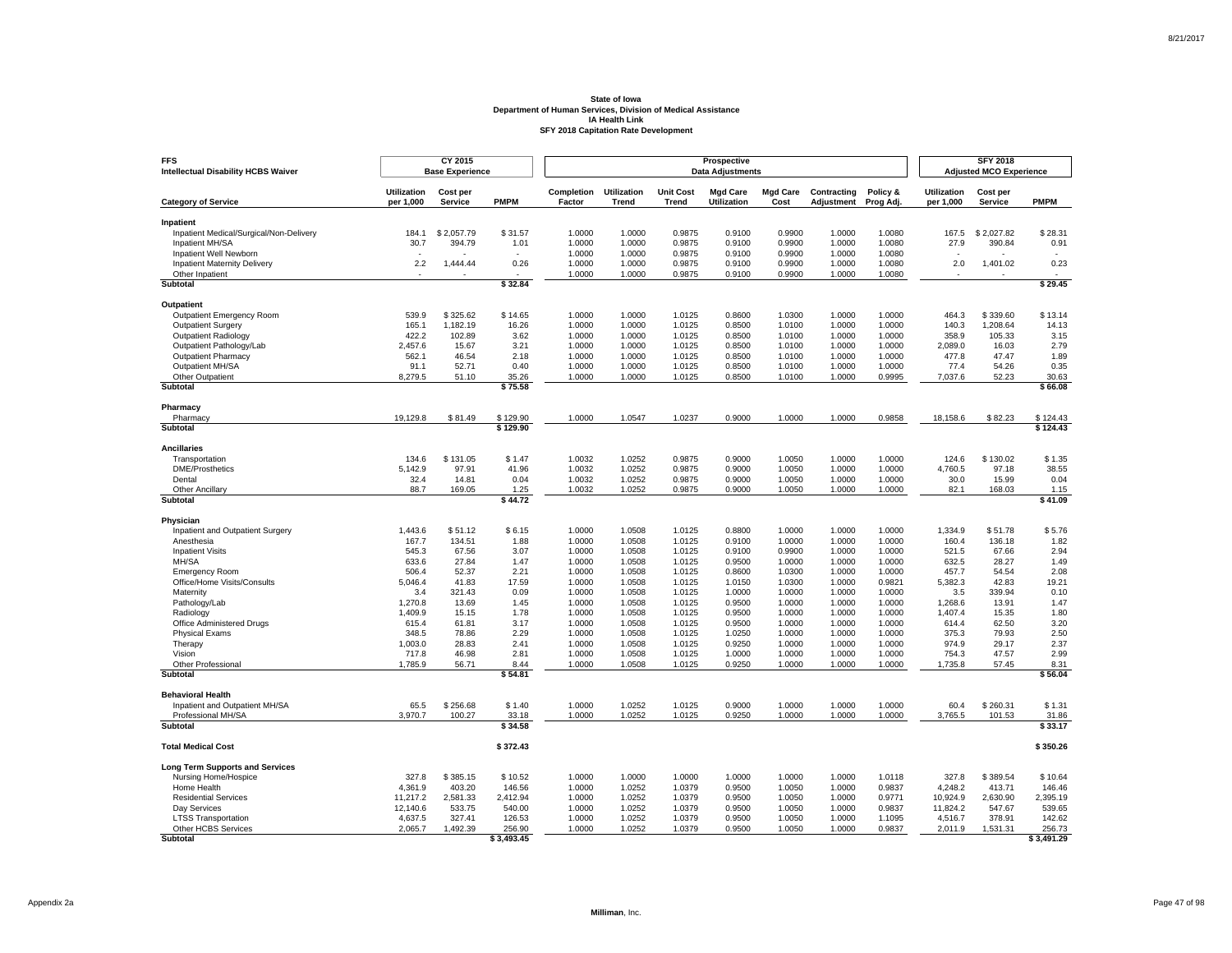| <b>FFS</b><br>PMIC                      |                                 | CY 2015<br><b>Base Experience</b> |                          |                             |                             |                                  | Prospective<br><b>Data Adjustments</b> |                         |                           |                       |                                 | <b>SFY 2018</b><br><b>Adjusted MCO Experience</b> |                    |
|-----------------------------------------|---------------------------------|-----------------------------------|--------------------------|-----------------------------|-----------------------------|----------------------------------|----------------------------------------|-------------------------|---------------------------|-----------------------|---------------------------------|---------------------------------------------------|--------------------|
| <b>Category of Service</b>              | <b>Utilization</b><br>per 1,000 | Cost per<br>Service               | <b>PMPM</b>              | <b>Completion</b><br>Factor | <b>Utilization</b><br>Trend | <b>Unit Cost</b><br><b>Trend</b> | <b>Mad Care</b><br>Utilization         | <b>Mad Care</b><br>Cost | Contracting<br>Adjustment | Policy &<br>Prog Adj. | <b>Utilization</b><br>per 1,000 | Cost per<br>Service                               | <b>PMPM</b>        |
| Inpatient                               |                                 |                                   |                          |                             |                             |                                  |                                        |                         |                           |                       |                                 |                                                   |                    |
| Inpatient Medical/Surgical/Non-Delivery | 94.3                            | \$2,896.60                        | \$22.76                  | 1.0000                      | 1.0000                      | 0.9875                           | 0.9100                                 | 1.0000                  | 1.0000                    | 1.0454                | 85.8                            | \$2,990.21                                        | \$21.38            |
| Inpatient MH/SA                         |                                 |                                   |                          | 1.0000                      | 1.0000                      | 0.9875                           | 0.9100                                 | 1.0000                  | 1.0000                    | 1.0454                |                                 |                                                   |                    |
| Inpatient Well Newborn                  |                                 |                                   |                          | 1.0000                      | 1.0000                      | 0.9875                           | 0.9100                                 | 1.0000                  | 1.0000                    | 1.0454                |                                 |                                                   |                    |
| Inpatient Maternity Delivery            | 12.4                            | 1,663.17                          | 1.72                     | 1.0000                      | 1.0000                      | 0.9875                           | 0.9100                                 | 1.0000                  | 1.0000                    | 1.0454                | 11.3                            | 1,721.88                                          | 1.62               |
| Other Inpatient                         |                                 |                                   |                          | 1.0000                      | 1.0000                      | 0.9875                           | 0.9100                                 | 1.0000                  | 1.0000                    | 1.0454                |                                 |                                                   | in 1919.           |
| Subtotal                                |                                 |                                   | \$24.48                  |                             |                             |                                  |                                        |                         |                           |                       |                                 |                                                   | \$23.00            |
| Outpatient                              |                                 |                                   |                          |                             |                             |                                  |                                        |                         |                           |                       |                                 |                                                   |                    |
| Outpatient Emergency Room               | 478.9                           | \$411.18                          | \$16.41                  | 1.0000                      | 1.0000                      | 1.0125                           | 0.8800                                 | 1.0300                  | 1.0000                    | 1.0000                | 421.4                           | \$428.82                                          | \$15.06            |
| <b>Outpatient Surgery</b>               | 49.6                            | 1.615.15                          | 6.68                     | 1.0000                      | 1.0000                      | 1.0125                           | 0.8500                                 | 1.0100                  | 1.0000                    | 1.0000                | 42.2                            | 1.652.52                                          | 5.81               |
| <b>Outpatient Radiology</b>             | 220.8                           | 177.69                            | 3.27                     | 1.0000                      | 1.0000                      | 1.0125                           | 0.8500                                 | 1.0100                  | 1.0000                    | 1.0000                | 187.7                           | 181.56                                            | 2.84               |
| Outpatient Pathology/Lab                | 11,603.0                        | 15.43                             | 14.92                    | 1.0000                      | 1.0000                      | 1.0125                           | 0.8500                                 | 1.0100                  | 1.0000                    | 1.0000                | 9,862.5                         | 15.78                                             | 12.97              |
| <b>Outpatient Pharmacy</b>              | 270.5                           | 14.20                             | 0.32                     | 1.0000                      | 1.0000                      | 1.0125                           | 0.8500                                 | 1.0100                  | 1.0000                    | 1.0000                | 229.9                           | 14.62                                             | 0.28               |
| Outpatient MH/SA                        |                                 |                                   | $\sim$                   | 1.0000                      | 1.0000                      | 1.0125                           | 0.8500                                 | 1.0100                  | 1.0000                    | 1.0000                | ×.                              |                                                   | $\sim$             |
| Other Outpatient                        | 1,506.2                         | 76.56                             | 9.61<br>\$51.21          | 1.0000                      | 1.0000                      | 1.0125                           | 0.8500                                 | 1.0100                  | 1.0000                    | 1.0371                | 1,280.3                         | 81.17                                             | 8.66<br>\$45.62    |
| Subtotal                                |                                 |                                   |                          |                             |                             |                                  |                                        |                         |                           |                       |                                 |                                                   |                    |
| Pharmacy                                |                                 |                                   |                          |                             |                             |                                  |                                        |                         |                           |                       |                                 |                                                   |                    |
| Pharmacy                                | 68,717.1                        | \$55.80                           | \$319.51                 | 1.0000                      | 1.0895                      | 0.9706                           | 0.9000                                 | 1.0000                  | 1.0000                    | 0.9849                | 67,380.6                        | \$53.34                                           | \$299.49           |
| Subtotal                                |                                 |                                   | \$319.51                 |                             |                             |                                  |                                        |                         |                           |                       |                                 |                                                   | \$299.49           |
| <b>Ancillaries</b>                      |                                 |                                   |                          |                             |                             |                                  |                                        |                         |                           |                       |                                 |                                                   |                    |
| Transportation                          | 76.9                            | \$943.84                          | \$6.05                   | 1.0000                      | 1.0252                      | 0.9875                           | 0.9000                                 | 1.0050                  | 1.0000                    | 1.0000                | 71.0                            | \$936.73                                          | \$5.54             |
| <b>DME/Prosthetics</b>                  | 235.7                           | 66.18                             | 1.30                     | 1.0000                      | 1.0252                      | 0.9875                           | 0.9000                                 | 1.0050                  | 1.0000                    | 1.0000                | 217.5                           | 65.66                                             | 1.19               |
| Dental                                  | $\overline{\phantom{a}}$        |                                   | $\overline{\phantom{a}}$ | 1.0000                      | 1.0252                      | 0.9875                           | 0.9000                                 | 1.0050                  | 1.0000                    | 1.0000                | ٠                               | ٠                                                 |                    |
| Other Ancillary<br>Subtotal             |                                 |                                   | \$7.35                   | 1.0000                      | 1.0252                      | 0.9875                           | 0.9000                                 | 1.0050                  | 1.0000                    | 1.0000                |                                 |                                                   | \$6.73             |
|                                         |                                 |                                   |                          |                             |                             |                                  |                                        |                         |                           |                       |                                 |                                                   |                    |
| Physician                               |                                 |                                   |                          |                             |                             |                                  |                                        |                         |                           |                       |                                 |                                                   |                    |
| Inpatient and Outpatient Surgery        | 488.8                           | \$140.42                          | \$5.72                   | 1.0000                      | 1.0508                      | 1.0125                           | 0.8900                                 | 1.0000                  | 1.0000                    | 1.0000                | 457.2                           | \$142.27                                          | \$5.42             |
| Anesthesia                              | 69.5                            | 208.98                            | 1.21                     | 1.0000                      | 1.0508                      | 1.0125                           | 0.9100<br>0.9100                       | 1.0000                  | 1.0000                    | 1.0000                | 66.4                            | 211.32                                            | 1.17               |
| <b>Inpatient Visits</b><br>MH/SA        | 1,057.1<br>5.0                  | 64.37<br>2,975.81                 | 5.67<br>1.23             | 1.0000<br>1.0000            | 1.0508<br>1.0508            | 1.0125<br>1.0125                 | 0.9500                                 | 1.0000<br>1.0000        | 1.0000<br>1.0000          | 1.0000<br>1.0000      | 1,010.8<br>5.0                  | 65.18<br>3,006.06                                 | 5.49<br>1.24       |
| <b>Emergency Room</b>                   | 521.1                           | 88.66                             | 3.85                     | 1.0000                      | 1.0508                      | 1.0125                           | 0.8000                                 | 0.8000                  | 1.0000                    | 1.0000                | 438.1                           | 71.77                                             | 2.62               |
| Office/Home Visits/Consults             | 3,667.5                         | 72.83                             | 22.26                    | 1.0000                      | 1.0508                      | 1.0125                           | 1.0300                                 | 1.0300                  | 1.0000                    | 0.9855                | 3,969.4                         | 74.85                                             | 24.76              |
| Maternity                               | 22.3                            | 376.18                            | 0.70                     | 1.0000                      | 1.0508                      | 1.0125                           | 1.0000                                 | 1.0000                  | 1.0000                    | 1.0000                | 23.5                            | 378.52                                            | 0.74               |
| Pathology/Lab                           | 7,084.4                         | 26.90                             | 15.88                    | 1.0000                      | 1.0508                      | 1.0125                           | 0.9500                                 | 1.0000                  | 1.0000                    | 1.0000                | 7,072.0                         | 27.23                                             | 16.05              |
| Radiology                               | 1,024.8                         | 25.18                             | 2.15                     | 1.0000                      | 1.0508                      | 1.0125                           | 0.9500                                 | 1.0000                  | 1.0000                    | 1.0000                | 1,023.0                         | 25.45                                             | 2.17               |
| Office Administered Drugs               | 181.1                           | 41.07                             | 0.62                     | 1.0000                      | 1.0508                      | 1.0125                           | 0.9500                                 | 1.0000                  | 1.0000                    | 1.0000                | 180.8                           | 41.81                                             | 0.63               |
| <b>Physical Exams</b>                   | 1,238.2                         | 48.94                             | 5.05                     | 1.0000                      | 1.0508                      | 1.0125                           | 1.0100                                 | 1.0000                  | 1.0000                    | 1.0000                | 1,314.1                         | 49.58                                             | 5.43               |
| Therapy                                 | 804.0                           | 59.26                             | 3.97                     | 1.0000                      | 1.0508                      | 1.0125                           | 0.9250                                 | 1.0000                  | 1.0000                    | 1.0000                | 781.5                           | 60.04                                             | 3.91               |
| Vision                                  | 1,536.0                         | 73.05                             | 9.35                     | 1.0000                      | 1.0508                      | 1.0125                           | 1.0000                                 | 1.0000                  | 1.0000                    | 1.0000                | 1,614.0                         | 73.98                                             | 9.95               |
| Other Professional<br><b>Subtotal</b>   | 1,687.3                         | 38.33                             | 5.39<br>\$83.05          | 1.0000                      | 1.0508                      | 1.0125                           | 0.9250                                 | 1.0000                  | 1.0000                    | 1.0000                | 1,640.1                         | 38.78                                             | 5.30<br>\$84.88    |
|                                         |                                 |                                   |                          |                             |                             |                                  |                                        |                         |                           |                       |                                 |                                                   |                    |
| <b>Behavioral Health</b>                |                                 |                                   |                          |                             |                             |                                  |                                        |                         |                           |                       |                                 |                                                   |                    |
| Inpatient and Outpatient MH/SA          | 2,126.6                         | \$157.27                          | \$27.87                  | 1.0000                      | 1.0252                      | 1.0125                           | 0.9000                                 | 1.0000                  | 1.0000                    | 1.0000                | 1,962.1                         | \$159.26                                          | \$26.04            |
| Professional MH/SA<br>Subtotal          | 18,588.1                        | 111.87                            | 173.28<br>\$201.15       | 1.0000                      | 1.0252                      | 1.0125                           | 0.9250                                 | 1.0000                  | 1.0000                    | 1.0000                | 17,627.3                        | 113.27                                            | 166.38<br>\$192.42 |
|                                         |                                 |                                   |                          |                             |                             |                                  |                                        |                         |                           |                       |                                 |                                                   |                    |
| <b>Total Medical Cost</b>               |                                 |                                   | \$686.75                 |                             |                             |                                  |                                        |                         |                           |                       |                                 |                                                   | \$652.14           |
| <b>Long Term Supports and Services</b>  |                                 |                                   |                          |                             |                             |                                  |                                        |                         |                           |                       |                                 |                                                   |                    |
| Nursing Home/Hospice                    | 272,843.7                       | \$257.89                          | \$5,863.67               | 1.0000                      | 1.0000                      | 1.0000                           | 1.0000                                 | 1.0000                  | 1.0000                    | 1.0000                | 272,843.7                       | \$257.89                                          | \$5,863.67         |
| Home Health                             |                                 |                                   |                          | 1.0000                      | 0.9875                      | 1.0125                           | 1.0000                                 | 1.0000                  | 1.0000                    | 1.0000                |                                 |                                                   |                    |
| <b>Residential Services</b>             |                                 |                                   |                          | 1.0000                      | 0.9875                      | 1.0125                           | 1.0000                                 | 1.0000                  | 1.0000                    | 1.0000                |                                 |                                                   |                    |
| Day Services                            |                                 |                                   |                          | 1.0000                      | 0.9875                      | 1.0125                           | 1.0000                                 | 1.0000                  | 1.0000                    | 1.0000                |                                 |                                                   |                    |
| <b>LTSS Transportation</b>              |                                 |                                   |                          | 1.0000                      | 0.9875                      | 1.0125                           | 1.0000                                 | 1.0000                  | 1.0000                    | 1.0000                |                                 |                                                   |                    |
| Other HCBS Services<br>Subtotal         |                                 |                                   | \$5.863.67               | 1.0000                      | 0.9875                      | 1.0125                           | 1.0000                                 | 1.0000                  | 1.0000                    | 1.0000                |                                 |                                                   | \$5,863.67         |
|                                         |                                 |                                   |                          |                             |                             |                                  |                                        |                         |                           |                       |                                 |                                                   |                    |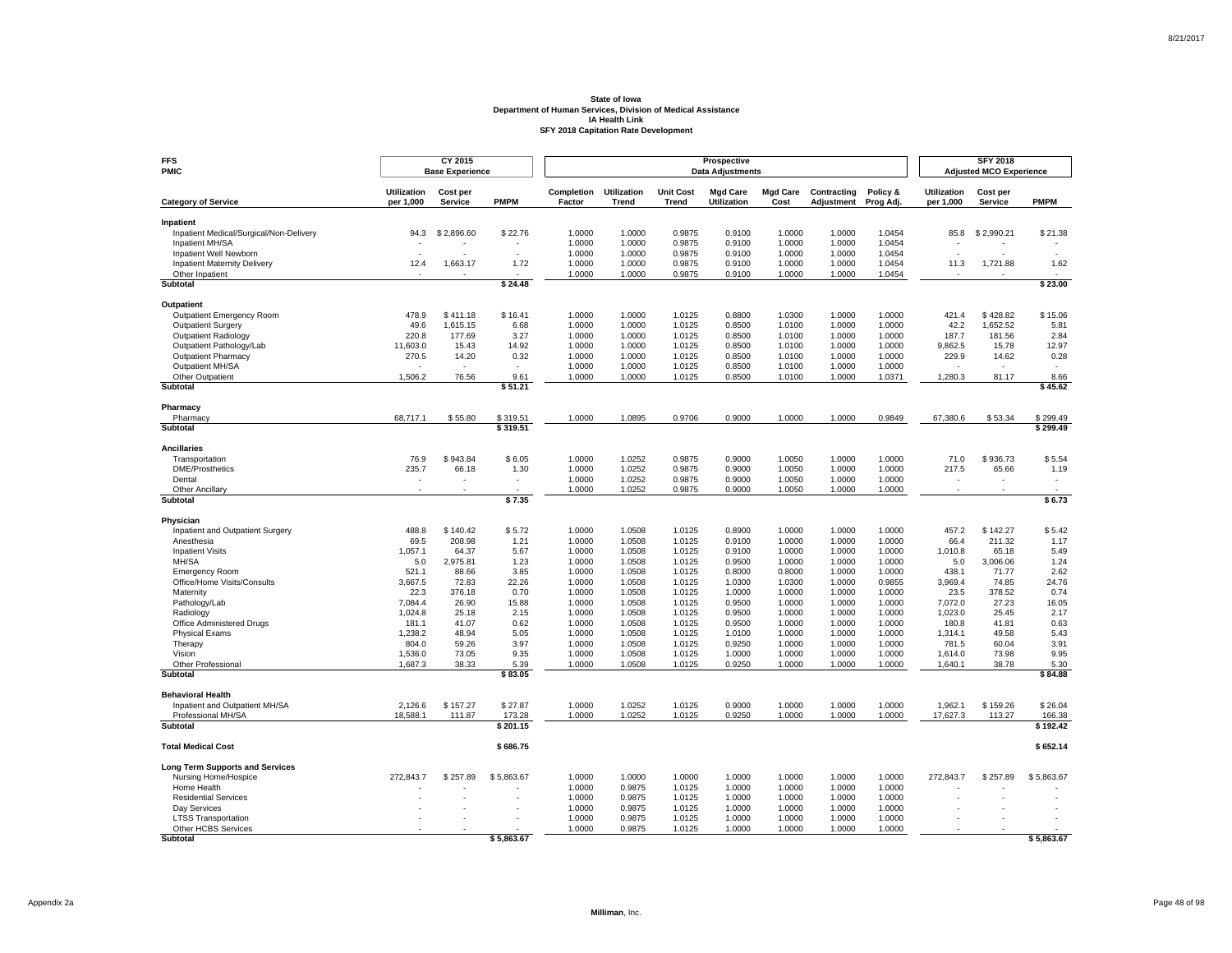| <b>FFS</b><br>Children's Mental Health HCBS Waiver   |                                 | CY 2015<br><b>Base Experience</b> |                        |                      |                             |                                  | Prospective<br><b>Data Adjustments</b> |                         |                           |                       |                                 | <b>SFY 2018</b><br><b>Adjusted MCO Experience</b> |                          |
|------------------------------------------------------|---------------------------------|-----------------------------------|------------------------|----------------------|-----------------------------|----------------------------------|----------------------------------------|-------------------------|---------------------------|-----------------------|---------------------------------|---------------------------------------------------|--------------------------|
| <b>Category of Service</b>                           | <b>Utilization</b><br>per 1,000 | Cost per<br><b>Service</b>        | <b>PMPM</b>            | Completion<br>Factor | <b>Utilization</b><br>Trend | <b>Unit Cost</b><br><b>Trend</b> | <b>Mgd Care</b><br><b>Utilization</b>  | <b>Mgd Care</b><br>Cost | Contracting<br>Adjustment | Policy &<br>Prog Adj. | <b>Utilization</b><br>per 1,000 | Cost per<br>Service                               | <b>PMPM</b>              |
|                                                      |                                 |                                   |                        |                      |                             |                                  |                                        |                         |                           |                       |                                 |                                                   |                          |
| Inpatient<br>Inpatient Medical/Surgical/Non-Delivery | 28.8                            | \$2,445.06                        | \$5.86                 | 1.0000               | 1.0000                      | 0.9875                           | 0.9100                                 | 1.0000                  | 1.0000                    | 1.0454                | 26.2                            | \$2,526.56                                        | \$5.51                   |
| Inpatient MH/SA                                      |                                 |                                   |                        | 1.0000               | 1.0000                      | 0.9875                           | 0.9100                                 | 1.0000                  | 1.0000                    | 1.0454                |                                 |                                                   |                          |
| Inpatient Well Newborn                               |                                 |                                   |                        | 1.0000               | 1.0000                      | 0.9875                           | 0.9100                                 | 1.0000                  | 1.0000                    | 1.0454                |                                 |                                                   | i,                       |
| <b>Inpatient Maternity Delivery</b>                  |                                 | ÷                                 | $\overline{a}$         | 1.0000               | 1.0000                      | 0.9875                           | 0.9100                                 | 1.0000                  | 1.0000                    | 1.0454                |                                 |                                                   | $\overline{\phantom{a}}$ |
| Other Inpatient                                      |                                 |                                   |                        | 1.0000               | 1.0000                      | 0.9875                           | 0.9100                                 | 1.0000                  | 1.0000                    | 1.0454                |                                 |                                                   |                          |
| <b>Subtotal</b>                                      |                                 |                                   | \$5.86                 |                      |                             |                                  |                                        |                         |                           |                       |                                 |                                                   | \$5.51                   |
| Outpatient                                           |                                 |                                   |                        |                      |                             |                                  |                                        |                         |                           |                       |                                 |                                                   |                          |
| <b>Outpatient Emergency Room</b>                     | 408.7                           | \$379.07                          | \$12.91                | 1.0000               | 1.0000                      | 1.0125                           | 0.8800                                 | 1.0300                  | 1.0000                    | 1.0000                | 359.6                           | \$395.40                                          | \$11.85                  |
| <b>Outpatient Surgery</b>                            | 54.5                            | 2,684.53                          | 12.19                  | 1.0000               | 1.0000                      | 1.0125                           | 0.8500                                 | 1.0100                  | 1.0000                    | 1.0000                | 46.3                            | 2,746.11                                          | 10.60                    |
| <b>Outpatient Radiology</b>                          | 178.6                           | 180.73                            | 2.69                   | 1.0000               | 1.0000                      | 1.0125                           | 0.8500                                 | 1.0100                  | 1.0000                    | 1.0000                | 151.8                           | 184.96                                            | 2.34                     |
| Outpatient Pathology/Lab                             | 1,945.0                         | 21.16                             | 3.43                   | 1.0000               | 1.0000                      | 1.0125                           | 0.8500                                 | 1.0100                  | 1.0000                    | 1.0000                | 1,653.3                         | 21.63                                             | 2.98                     |
| <b>Outpatient Pharmacy</b>                           | 87.8                            | 527.62                            | 3.86                   | 1.0000               | 1.0000                      | 1.0125                           | 0.8500                                 | 1.0100                  | 1.0000                    | 1.0000                | 74.6                            | 540.34                                            | 3.36                     |
| Outpatient MH/SA                                     | 13.6                            | 140.97                            | 0.16                   | 1.0000               | 1.0000                      | 1.0125                           | 0.8500                                 | 1.0100                  | 1.0000                    | 1.0000                | 11.6                            | 145.08                                            | 0.14                     |
| Other Outpatient                                     | 3,349.7                         | 73.08                             | 20.40                  | 1.0000               | 1.0000                      | 1.0125                           | 0.8500                                 | 1.0100                  | 1.0000                    | 1.0371                | 2,847.2                         | 77.51                                             | 18.39                    |
| Subtotal                                             |                                 |                                   | \$55.64                |                      |                             |                                  |                                        |                         |                           |                       |                                 |                                                   | \$49.66                  |
| Pharmacy                                             |                                 |                                   |                        |                      |                             |                                  |                                        |                         |                           |                       |                                 |                                                   |                          |
| Pharmacy                                             | 39,171.0                        | \$94.97                           | \$309.99               | 1.0000               | 1.0895                      | 0.9706                           | 0.9000                                 | 1.0000                  | 1.0000                    | 0.9849                | 38,409.2                        | \$90.78                                           | \$290.57                 |
| Subtotal                                             |                                 |                                   | \$309.99               |                      |                             |                                  |                                        |                         |                           |                       |                                 |                                                   | \$290.57                 |
| <b>Ancillaries</b>                                   |                                 |                                   |                        |                      |                             |                                  |                                        |                         |                           |                       |                                 |                                                   |                          |
| Transportation                                       | 16.7                            | \$165.77                          | \$0.23                 | 1.0000               | 1.0252                      | 0.9875                           | 0.9000                                 | 1.0050                  | 1.0000                    | 1.0000                | 15.4                            | \$164.06                                          | \$0.21                   |
| <b>DME/Prosthetics</b>                               | 838.6                           | 89.15                             | 6.23                   | 1.0000               | 1.0252                      | 0.9875                           | 0.9000                                 | 1.0050                  | 1.0000                    | 1.0000                | 773.7                           | 88.41                                             | 5.70                     |
| Dental                                               | 69.6                            | 32.74                             | 0.19                   | 1.0000               | 1.0252                      | 0.9875                           | 0.9000                                 | 1.0050                  | 1.0000                    | 1.0000                | 64.3                            | 31.75                                             | 0.17                     |
| <b>Other Ancillary</b><br>Subtotal                   | $\mathbf{r}$                    | ٠                                 | $\mathbf{r}$<br>\$6.65 | 1.0000               | 1.0252                      | 0.9875                           | 0.9000                                 | 1.0050                  | 1.0000                    | 1.0000                | $\sim$                          |                                                   | $\mathbf{r}$<br>\$6.08   |
|                                                      |                                 |                                   |                        |                      |                             |                                  |                                        |                         |                           |                       |                                 |                                                   |                          |
| Physician                                            |                                 |                                   |                        |                      |                             |                                  |                                        |                         |                           |                       |                                 |                                                   |                          |
| Inpatient and Outpatient Surgery<br>Anesthesia       | 264.9<br>62.1                   | \$166.26<br>233.97                | \$3.67<br>1.21         | 1.0000<br>1.0000     | 1.0508<br>1.0508            | 1.0125<br>1.0125                 | 0.8700<br>0.9100                       | 1.0100<br>1.0000        | 1.0000<br>1.0000          | 1.0000<br>1.0000      | 242.2<br>59.3                   | \$169.98<br>236.60                                | \$3.43<br>1.17           |
| <b>Inpatient Visits</b>                              | 39.4                            | 118.93                            | 0.39                   | 1.0000               | 1.0508                      | 1.0125                           | 0.9100                                 | 1.0000                  | 1.0000                    | 1.0000                | 37.6                            | 121.18                                            | 0.38                     |
| MH/SA                                                | 16.7                            | 64.86                             | 0.09                   | 1.0000               | 1.0508                      | 1.0125                           | 0.9500                                 | 1.0000                  | 1.0000                    | 1.0000                | 16.6                            | 64.98                                             | 0.09                     |
| <b>Emergency Room</b>                                | 381.4                           | 74.25                             | 2.36                   | 1.0000               | 1.0508                      | 1.0125                           | 0.7750                                 | 0.7750                  | 1.0000                    | 1.0000                | 310.6                           | 58.33                                             | 1.51                     |
| Office/Home Visits/Consults                          | 2,968.2                         | 83.85                             | 20.74                  | 1.0000               | 1.0508                      | 1.0125                           | 1.0400                                 | 1.0400                  | 1.0000                    | 0.9855                | 3,243.8                         | 87.01                                             | 23.52                    |
| Maternity                                            | 1.5                             | 317.88                            | 0.04                   | 1.0000               | 1.0508                      | 1.0125                           | 1.0000                                 | 1.0000                  | 1.0000                    | 1.0000                | 1.6                             | 301.89                                            | 0.04                     |
| Pathology/Lab                                        | 1,854.2                         | 15.47                             | 2.39                   | 1.0000               | 1.0508                      | 1.0125                           | 0.9500                                 | 1.0000                  | 1.0000                    | 1.0000                | 1,851.0                         | 15.69                                             | 2.42                     |
| Radiology                                            | 682.6                           | 29.18                             | 1.66                   | 1.0000               | 1.0508                      | 1.0125                           | 0.9500                                 | 1.0000                  | 1.0000                    | 1.0000                | 681.5                           | 29.58                                             | 1.68                     |
| Office Administered Drugs                            | 112.0                           | 21.43                             | 0.20                   | 1.0000               | 1.0508                      | 1.0125                           | 0.9500                                 | 1.0000                  | 1.0000                    | 1.0000                | 111.8                           | 21.46                                             | 0.20                     |
| <b>Physical Exams</b>                                | 532.8                           | 59.46                             | 2.64                   | 1.0000               | 1.0508                      | 1.0125                           | 1.0250                                 | 1.0000                  | 1.0000                    | 1.0000                | 573.9                           | 60.22                                             | 2.88                     |
| Therapy                                              | 717.5                           | 40.31                             | 2.41                   | 1.0000               | 1.0508                      | 1.0125                           | 0.9250                                 | 1.0000                  | 1.0000                    | 1.0000                | 697.4                           | 40.78                                             | 2.37                     |
| Vision                                               | 584.3                           | 60.18                             | 2.93                   | 1.0000               | 1.0508                      | 1.0125                           | 1.0000                                 | 1.0000                  | 1.0000                    | 1.0000                | 613.9                           | 60.98                                             | 3.12                     |
| Other Professional<br>Subtotal                       | 593.3                           | 66.13                             | 3.27<br>\$44.00        | 1.0000               | 1.0508                      | 1.0125                           | 0.9250                                 | 1.0000                  | 1.0000                    | 1.0000                | 576.7                           | 67.00                                             | 3.22<br>\$46.03          |
|                                                      |                                 |                                   |                        |                      |                             |                                  |                                        |                         |                           |                       |                                 |                                                   |                          |
| <b>Behavioral Health</b>                             |                                 |                                   |                        |                      |                             |                                  |                                        |                         |                           |                       |                                 |                                                   |                          |
| Inpatient and Outpatient MH/SA                       | 326.9                           | \$272.34                          | \$7.42                 | 1.0000               | 1.0252                      | 1.0125                           | 0.9000                                 | 1.0000                  | 1.0000                    | 1.0000                | 301.7                           | \$275.67                                          | \$6.93                   |
| Professional MH/SA<br><b>Subtotal</b>                | 21,027.3                        | 86.36                             | 151.33<br>\$158.75     | 1.0000               | 1.0252                      | 1.0125                           | 0.9250                                 | 1.0000                  | 1.0000                    | 1.0000                | 19,940.4                        | 87.44                                             | 145.30<br>\$152.23       |
|                                                      |                                 |                                   |                        |                      |                             |                                  |                                        |                         |                           |                       |                                 |                                                   |                          |
| <b>Total Medical Cost</b>                            |                                 |                                   | \$580.89               |                      |                             |                                  |                                        |                         |                           |                       |                                 |                                                   | \$550.08                 |
| <b>Long Term Supports and Services</b>               |                                 |                                   |                        |                      |                             |                                  |                                        |                         |                           |                       |                                 |                                                   |                          |
| Nursing Home/Hospice                                 | 1,191.2                         | \$391.97                          | \$38.91                | 1.0000               | 1.0000                      | 1.0000                           | 1.0000                                 | 1.0000                  | 1.0000                    | 1.0000                | 1,191.2                         | \$391.97                                          | \$38.91                  |
| Home Health                                          | 28.8                            | 171.07                            | 0.41                   | 1.0000               | 0.9875                      | 1.0125                           | 0.9500                                 | 1.0050                  | 1.0000                    | 1.0187                | 27.0                            | 177.91                                            | 0.40                     |
| <b>Residential Services</b>                          | 8,044.9                         | 902.20                            | 604.84                 | 1.0000               | 0.9875                      | 1.0125                           | 0.9500                                 | 1.0050                  | 1.0000                    | 1.0187                | 7,547.1                         | 935.21                                            | 588.18                   |
| Dav Services                                         |                                 |                                   |                        | 1.0000               | 0.9875                      | 1.0125                           | 0.9500                                 | 1.0050                  | 1.0000                    | 1.0187                |                                 |                                                   |                          |
| <b>LTSS Transportation</b>                           |                                 |                                   |                        | 1.0000               | 0.9875                      | 1.0125                           | 0.9500                                 | 1.0050                  | 1.0000                    | 1.0187                |                                 |                                                   |                          |
| Other HCBS Services<br>Subtotal                      | 8,200.8                         | 285.66                            | 195.22<br>\$839.38     | 1.0000               | 0.9875                      | 1.0125                           | 0.9500                                 | 1.0050                  | 1.0000                    | 1.0187                | 7,693.4                         | 296.11                                            | 189.84<br>\$817.33       |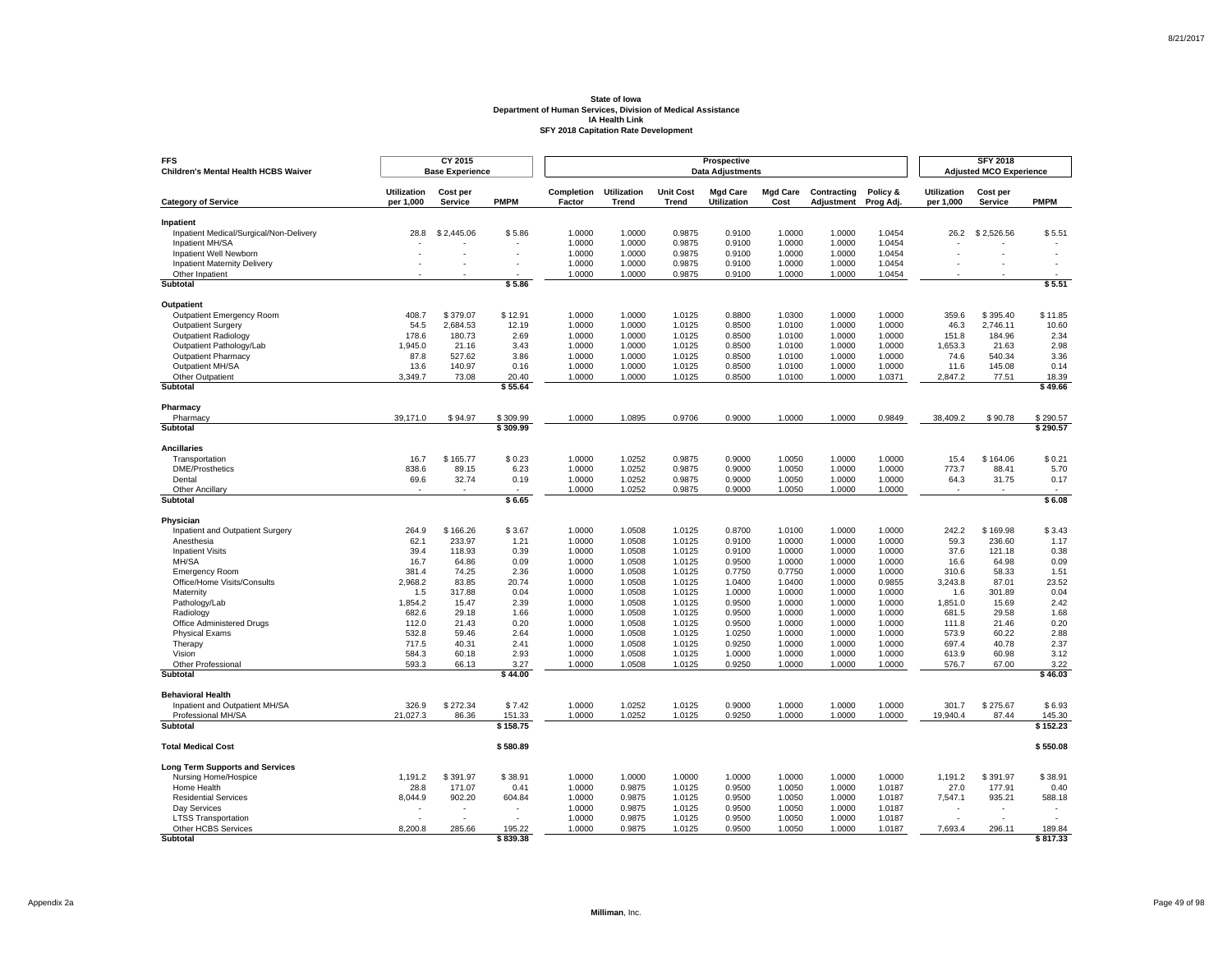| MCO<br>Children 0-59 days M&F                          |                                 | CY 2015<br><b>Base Experience</b> |                |                      |                             |                           | Prospective<br><b>Data Adjustments</b> |                         |                           |                       |                                 | <b>SFY 2018</b><br><b>Adjusted MCO Experience</b> |                                    |
|--------------------------------------------------------|---------------------------------|-----------------------------------|----------------|----------------------|-----------------------------|---------------------------|----------------------------------------|-------------------------|---------------------------|-----------------------|---------------------------------|---------------------------------------------------|------------------------------------|
| <b>Category of Service</b>                             | <b>Utilization</b><br>per 1,000 | Cost per<br><b>Service</b>        | <b>PMPM</b>    | Completion<br>Factor | <b>Utilization</b><br>Trend | <b>Unit Cost</b><br>Trend | <b>Mgd Care</b><br><b>Utilization</b>  | <b>Mgd Care</b><br>Cost | Contracting<br>Adjustment | Policy &<br>Prog Adj. | <b>Utilization</b><br>per 1,000 | Cost per<br>Service                               | <b>PMPM</b>                        |
| Inpatient                                              |                                 |                                   |                |                      |                             |                           |                                        |                         |                           |                       |                                 |                                                   |                                    |
| Inpatient Medical/Surgical/Non-Delivery                | 10,267.8                        | \$1,276.91                        | \$1,092.59     | 1.0000               | 0.9875                      | 1.0000                    | 0.9900                                 | 1.0100                  | 1.0000                    | 0.9697                | 10,038.1                        | \$1,250.60                                        | \$1,046.14                         |
| Inpatient MH/SA                                        |                                 |                                   | i al           | 1.0000               | 0.9875                      | 1.0000                    | 0.9900                                 | 1.0100                  | 1.0000                    | 0.9697                |                                 |                                                   |                                    |
| Inpatient Well Newborn                                 | 4,249.4                         | 810.99                            | 287.18         | 1.0000               | 0.9875                      | 1.0000                    | 0.9900                                 | 1.0100                  | 1.0000                    | 0.9697                | 4,154.3                         | 794.28                                            | 274.97                             |
| <b>Inpatient Maternity Delivery</b><br>Other Inpatient |                                 |                                   |                | 1.0000<br>1.0000     | 0.9875<br>0.9875            | 1.0000<br>1.0000          | 0.9900<br>0.9900                       | 1.0100<br>1.0100        | 1.0000<br>1.0000          | 0.9697<br>0.9697      |                                 |                                                   |                                    |
| <b>Subtotal</b>                                        |                                 |                                   | \$1,379.77     |                      |                             |                           |                                        |                         |                           |                       |                                 |                                                   | \$1,321.11                         |
|                                                        |                                 |                                   |                |                      |                             |                           |                                        |                         |                           |                       |                                 |                                                   |                                    |
| <b>Outpatient</b><br>Outpatient Emergency Room         | 1,102.2                         | \$328.26                          | \$30.15        | 1.0000               | 1.0379                      | 1.0125                    | 0.8200                                 | 1.0100                  | 1.0000                    | 1.0000                | 938.0                           | \$335.69                                          | \$26.24                            |
| <b>Outpatient Surgery</b>                              | 79.6                            | 1,291.31                          | 8.57           | 1.0000               | 1.0379                      | 1.0125                    | 0.9250                                 | 1.0025                  | 1.0000                    | 1.0000                | 76.5                            | 1,310.49                                          | 8.35                               |
| <b>Outpatient Radiology</b>                            | 355.5                           | 136.70                            | 4.05           | 1.0000               | 1.0379                      | 1.0125                    | 0.9250                                 | 1.0025                  | 1.0000                    | 1.0000                | 341.3                           | 138.87                                            | 3.95                               |
| Outpatient Pathology/Lab                               | 1,693.8                         | 14.24                             | 2.01           | 1.0000               | 1.0379                      | 1.0125                    | 0.9250                                 | 1.0025                  | 1.0000                    | 1.0000                | 1,626.1                         | 14.46                                             | 1.96                               |
| <b>Outpatient Pharmacy</b>                             | 900.2                           | 10.13                             | 0.76           | 1.0000               | 1.0379                      | 1.0125                    | 0.9250                                 | 1.0025                  | 1.0000                    | 1.0000                | 864.3                           | 10.27                                             | 0.74                               |
| Outpatient MH/SA<br>Other Outpatient                   | 7.1<br>2,265.5                  | 50.63<br>76.22                    | 0.03<br>14.39  | 1.0000<br>1.0000     | 1.0379<br>1.0379            | 1.0125<br>1.0125          | 0.9250<br>0.9250                       | 1.0025<br>1.0025        | 1.0000<br>1.0000          | 1.0000<br>1.0011      | 6.8<br>2,175.0                  | 52.71<br>77.46                                    | 0.03<br>14.04                      |
| Subtotal                                               |                                 |                                   | \$59.96        |                      |                             |                           |                                        |                         |                           |                       |                                 |                                                   | \$55.31                            |
|                                                        |                                 |                                   |                |                      |                             |                           |                                        |                         |                           |                       |                                 |                                                   |                                    |
| Pharmacy<br>Pharmacy                                   | 2,525.7                         | \$23.85                           | \$5.02         | 1.0000               | 1.0292                      | 1.1107                    | 0.9500                                 | 1.0000                  | 1.0000                    | 0.9811                | 2,469.5                         | \$26.00                                           | \$5.35                             |
| Subtotal                                               |                                 |                                   | \$5.02         |                      |                             |                           |                                        |                         |                           |                       |                                 |                                                   | \$5.35                             |
|                                                        |                                 |                                   |                |                      |                             |                           |                                        |                         |                           |                       |                                 |                                                   |                                    |
| <b>Ancillaries</b><br>Transportation                   | 91.0                            | \$199.08                          | \$1.51         | 1.0000               | 1.0125                      | 1.0252                    | 0.9500                                 | 1.0050                  | 1.0000                    | 1.0000                | 87.6                            | \$205.60                                          | \$1.50                             |
| <b>DME/Prosthetics</b>                                 | 339.9                           | 135.93                            | 3.85           | 1.0000               | 1.0125                      | 1.0252                    | 0.9500                                 | 1.0050                  | 1.0000                    | 1.0000                | 326.9                           | 140.21                                            | 3.82                               |
| Dental                                                 | 878.9                           | 11.47                             | 0.84           | 1.0000               | 1.0125                      | 1.0252                    | 0.9500                                 | 1.0050                  | 1.0000                    | 1.0000                | 845.4                           | 11.78                                             | 0.83                               |
| Other Ancillary                                        | 201.9                           | 111.12                            | 1.87           | 1.0000               | 1.0125                      | 1.0252                    | 0.9500                                 | 1.0050                  | 1.0000                    | 1.0000                | 194.2                           | 114.29                                            | 1.85                               |
| Subtotal                                               |                                 |                                   | \$8.07         |                      |                             |                           |                                        |                         |                           |                       |                                 |                                                   | \$8.00                             |
| Physician                                              |                                 |                                   |                |                      |                             |                           |                                        |                         |                           |                       |                                 |                                                   |                                    |
| Inpatient and Outpatient Surgery                       | 1,799.0                         | \$188.10                          | \$28.20        | 1.0000               | 1.0379                      | 1.0125                    | 1.0000                                 | 1.0000                  | 1.0000                    | 1.0000                | 1,867.2                         | \$190.43                                          | \$29.63                            |
| Anesthesia                                             | 78.2                            | 452.57                            | 2.95           | 1.0000               | 1.0379                      | 1.0125                    | 0.9900                                 | 1.0000                  | 1.0000                    | 1.0000                | 80.4                            | 458.38                                            | 3.07                               |
| <b>Inpatient Visits</b>                                | 6,526.2                         | 263.99                            | 143.57         | 1.0000               | 1.0252                      | 1.0000                    | 0.9900                                 | 1.0100                  | 1.0000                    | 1.0000                | 6,623.7<br>÷.                   | 266.62<br>$\overline{a}$                          | 147.17<br>$\overline{\phantom{a}}$ |
| MH/SA<br><b>Emergency Room</b>                         | 1,224.5                         | $\epsilon$<br>77.13               | $\sim$<br>7.87 | 1.0000<br>1.0000     | 1.0252<br>1.0252            | 1.0000<br>1.0000          | 0.9500<br>0.8200                       | 1.0000<br>1.0100        | 1.0000<br>1.0000          | 1.0000<br>1.0000      | 1,029.4                         | 77.87                                             | 6.68                               |
| Office/Home Visits/Consults                            | 4,695.9                         | 61.69                             | 24.14          | 1.0000               | 1.0252                      | 1.0000                    | 1.0300                                 | 1.0300                  | 1.0000                    | 1.0218                | 4,958.7                         | 64.93                                             | 26.83                              |
| Maternity                                              |                                 |                                   |                | 1.0000               | 1.0379                      | 1.0125                    | 1.0000                                 | 1.0000                  | 1.0000                    | 1.0000                |                                 |                                                   |                                    |
| Pathology/Lab                                          | 3,568.1                         | 28.38                             | 8.44           | 1.0000               | 1.0379                      | 1.0125                    | 0.9500                                 | 1.0000                  | 1.0000                    | 1.0000                | 3,518.2                         | 28.75                                             | 8.43                               |
| Radiology                                              | 3,809.9                         | 16.69                             | 5.30           | 1.0000               | 1.0379                      | 1.0125                    | 0.9500                                 | 1.0000                  | 1.0000                    | 1.0000                | 3,756.6                         | 16.90                                             | 5.29                               |
| Office Administered Drugs                              | 39.8                            | 3.01                              | 0.01           | 1.0000               | 1.0379                      | 1.0125                    | 0.9750                                 | 1.0000                  | 1.0000                    | 1.0000                | 40.3                            | 2.98                                              | 0.01                               |
| <b>Physical Exams</b><br>Therapy                       | 13,740.7<br>311.5               | 76.51<br>40.84                    | 87.61<br>1.06  | 1.0000<br>1.0000     | 1.0252<br>1.0252            | 1.0000<br>1.0000          | 1.0250<br>0.9500                       | 1.0000<br>1.0000        | 1.0000<br>1.0000          | 1.0000<br>1.0000      | 14,439.1<br>303.3               | 76.51<br>40.75                                    | 92.06<br>1.03                      |
| Vision                                                 | 11.4                            | 84.36                             | 0.08           | 1.0000               | 1.0252                      | 1.0000                    | 1.0000                                 | 1.0000                  | 1.0000                    | 1.0000                | 11.7                            | 82.26                                             | 0.08                               |
| Other Professional                                     | 1.571.5                         | 46.58                             | 6.10           | 1.0000               | 1.0379                      | 1.0125                    | 0.9500                                 | 1.0000                  | 1.0000                    | 1.0000                | 1.549.5                         | 47.16                                             | 6.09                               |
| Subtotal                                               |                                 |                                   | \$315.33       |                      |                             |                           |                                        |                         |                           |                       |                                 |                                                   | \$326.37                           |
| <b>Behavioral Health</b>                               |                                 |                                   |                |                      |                             |                           |                                        |                         |                           |                       |                                 |                                                   |                                    |
| Inpatient and Outpatient MH/SA                         |                                 | \$0.00                            | \$0.00         | 1.0000               | 1.0252                      | 1.0125                    | 0.9000                                 | 1.0000                  | 1.0000                    | 1.0000                |                                 | \$0.00                                            | \$0.00                             |
| Professional MH/SA                                     |                                 |                                   |                | 1.0000               | 1.0508                      | 1.0125                    | 0.9250                                 | 1.0000                  | 1.0000                    | 1.0000                |                                 |                                                   |                                    |
| Subtotal                                               |                                 |                                   | \$0.00         |                      |                             |                           |                                        |                         |                           |                       |                                 |                                                   | \$0.00                             |
| <b>Total Medical Cost</b>                              |                                 |                                   | \$1,768.15     |                      |                             |                           |                                        |                         |                           |                       |                                 |                                                   | \$1,716.14                         |
| <b>Long Term Supports and Services</b>                 |                                 |                                   |                |                      |                             |                           |                                        |                         |                           |                       |                                 |                                                   |                                    |
| Nursing Home/Hospice                                   |                                 | \$0.00                            | \$0.00         | 1.0000               | 1.0000                      | 1.0000                    | 1.0000                                 | 1.0000                  | 1.0000                    | 1.0000                |                                 | \$0.00                                            | \$0.00                             |
| Home Health                                            |                                 |                                   |                | 1.0000               | 1.0000                      | 1.0000                    | 1.0000                                 | 1.0000                  | 1.0000                    | 1.0000                |                                 |                                                   |                                    |
| <b>Residential Services</b><br>Day Services            |                                 |                                   |                | 1.0000<br>1.0000     | 1.0000<br>1.0000            | 1.0000<br>1.0000          | 1.0000<br>1.0000                       | 1.0000<br>1.0000        | 1.0000<br>1.0000          | 1.0000<br>1.0000      |                                 |                                                   |                                    |
| <b>LTSS Transportation</b>                             |                                 |                                   |                | 1.0000               | 1.0000                      | 1.0000                    | 1.0000                                 | 1.0000                  | 1.0000                    | 1.0000                |                                 |                                                   |                                    |
| Other HCBS Services                                    |                                 |                                   |                | 1.0000               | 1.0000                      | 1.0000                    | 1.0000                                 | 1.0000                  | 1.0000                    | 1.0000                |                                 |                                                   |                                    |
| <b>Subtotal</b>                                        |                                 |                                   | \$0.00         |                      |                             |                           |                                        |                         |                           |                       |                                 |                                                   | \$0.00                             |

Page 50 of 98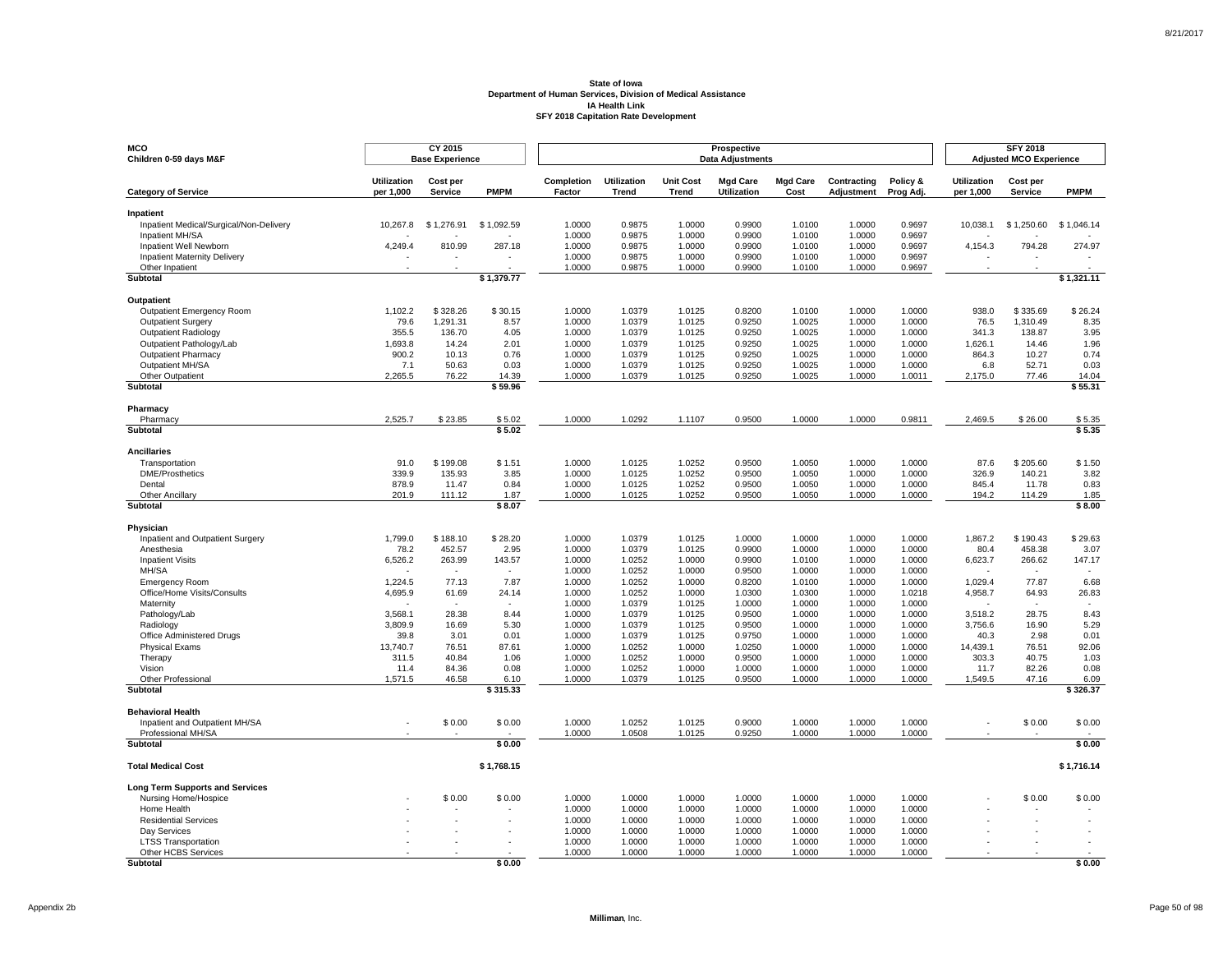| <b>MCO</b><br>Children 60-364 days M&F               |                                 | CY 2015<br><b>Base Experience</b> |                    |                      |                             |                           | Prospective<br><b>Data Adjustments</b> |                         |                           |                       |                                 | <b>SFY 2018</b><br><b>Adjusted MCO Experience</b> |                                  |
|------------------------------------------------------|---------------------------------|-----------------------------------|--------------------|----------------------|-----------------------------|---------------------------|----------------------------------------|-------------------------|---------------------------|-----------------------|---------------------------------|---------------------------------------------------|----------------------------------|
| <b>Category of Service</b>                           | <b>Utilization</b><br>per 1,000 | Cost per<br>Service               | <b>PMPM</b>        | Completion<br>Factor | <b>Utilization</b><br>Trend | <b>Unit Cost</b><br>Trend | <b>Mgd Care</b><br><b>Utilization</b>  | <b>Mgd Care</b><br>Cost | Contracting<br>Adjustment | Policy &<br>Prog Adj. | <b>Utilization</b><br>per 1,000 | Cost per<br><b>Service</b>                        | <b>PMPM</b>                      |
| Inpatient                                            |                                 |                                   |                    |                      |                             |                           |                                        |                         |                           |                       |                                 |                                                   |                                  |
| Inpatient Medical/Surgical/Non-Delivery              | 241.9                           | \$1,681.04                        | \$33.88            | 1.0000               | 0.9875                      | 1.0000                    | 0.9900                                 | 1.0100                  | 1.0000                    | 0.9697                | 236.4                           | \$1,646.42                                        | \$32.44                          |
| Inpatient MH/SA                                      |                                 |                                   |                    | 1.0000               | 0.9875                      | 1.0000                    | 0.9900                                 | 1.0100                  | 1.0000                    | 0.9697                |                                 |                                                   |                                  |
| Inpatient Well Newborn                               |                                 |                                   |                    | 1.0000               | 0.9875                      | 1.0000                    | 0.9900                                 | 1.0100                  | 1.0000                    | 0.9697                |                                 |                                                   |                                  |
| <b>Inpatient Maternity Delivery</b>                  |                                 |                                   |                    | 1.0000               | 0.9875                      | 1.0000                    | 0.9900                                 | 1.0100                  | 1.0000                    | 0.9697                |                                 |                                                   |                                  |
| Other Inpatient<br>Subtotal                          | 53.4                            | 854.09                            | 3.80<br>\$37.68    | 1.0000               | 0.9875                      | 1.0000                    | 0.9900                                 | 1.0100                  | 1.0000                    | 0.9697                | 52.2                            | 836.78                                            | 3.64<br>\$36.08                  |
|                                                      |                                 |                                   |                    |                      |                             |                           |                                        |                         |                           |                       |                                 |                                                   |                                  |
| Outpatient<br>Outpatient Emergency Room              | 1,221.1                         | \$276.24                          | \$28.11            | 1.0000               | 1.0379                      | 1.0125                    | 0.8200                                 | 1.0100                  | 1.0000                    | 1.0000                | 1,039.3                         | \$282.55                                          | \$24.47                          |
| <b>Outpatient Surgery</b>                            | 99.0                            | 1,468.03                          | 12.11              | 1.0000               | 1.0379                      | 1.0125                    | 0.9250                                 | 1.0025                  | 1.0000                    | 1.0000                | 95.0                            | 1,489.90                                          | 11.80                            |
| Outpatient Radiology                                 | 218.8                           | 132.75                            | 2.42               | 1.0000               | 1.0379                      | 1.0125                    | 0.9250                                 | 1.0025                  | 1.0000                    | 1.0000                | 210.0                           | 134.84                                            | 2.36                             |
| Outpatient Pathology/Lab                             | 914.3                           | 19.03                             | 1.45               | 1.0000               | 1.0379                      | 1.0125                    | 0.9250                                 | 1.0025                  | 1.0000                    | 1.0000                | 877.8                           | 19.28                                             | 1.41                             |
| <b>Outpatient Pharmacy</b>                           | 702.5                           | 10.25                             | 0.60               | 1.0000               | 1.0379                      | 1.0125                    | 0.9250                                 | 1.0025                  | 1.0000                    | 1.0000                | 674.4                           | 10.32                                             | 0.58                             |
| Outpatient MH/SA                                     | 25.7                            | 74.74                             | 0.16               | 1.0000               | 1.0379                      | 1.0125                    | 0.9250                                 | 1.0025                  | 1.0000                    | 1.0000                | 24.7                            | 77.86                                             | 0.16                             |
| Other Outpatient                                     | 1,750.4                         | 66.02                             | 9.63               | 1.0000               | 1.0379                      | 1.0125                    | 0.9250                                 | 1.0025                  | 1.0000                    | 1.0011                | 1,680.5                         | 67.05                                             | 9.39                             |
| Subtotal                                             |                                 |                                   | \$54.48            |                      |                             |                           |                                        |                         |                           |                       |                                 |                                                   | \$50.17                          |
| Pharmacy                                             |                                 |                                   |                    |                      |                             |                           |                                        |                         |                           |                       |                                 |                                                   |                                  |
| Pharmacy<br>Subtotal                                 | 4,887.0                         | \$49.60                           | \$20.20<br>\$20.20 | 1.0000               | 1.0292                      | 1.1107                    | 0.9500                                 | 1.0000                  | 1.0000                    | 0.9811                | 4,778.2                         | \$54.05                                           | \$21.52<br>\$21.52               |
|                                                      |                                 |                                   |                    |                      |                             |                           |                                        |                         |                           |                       |                                 |                                                   |                                  |
| <b>Ancillaries</b>                                   | 42.7                            | \$154.53                          | \$0.55             | 1.0000               | 1.0125                      | 1.0252                    | 0.9500                                 | 1.0050                  |                           | 1.0000                | 41.1                            | \$160.66                                          | \$0.55                           |
| Transportation<br><b>DME/Prosthetics</b>             | 555.0                           | 100.97                            | 4.67               | 1.0000               | 1.0125                      | 1.0252                    | 0.9500                                 | 1.0050                  | 1.0000<br>1.0000          | 1.0000                | 533.8                           | 104.08                                            | 4.63                             |
| Dental                                               | 776.4                           | 11.44                             | 0.74               | 1.0000               | 1.0125                      | 1.0252                    | 0.9500                                 | 1.0050                  | 1.0000                    | 1.0000                | 746.8                           | 11.73                                             | 0.73                             |
| Other Ancillary                                      | 53.1                            | 110.73                            | 0.49               | 1.0000               | 1.0125                      | 1.0252                    | 0.9500                                 | 1.0050                  | 1.0000                    | 1.0000                | 51.1                            | 115.11                                            | 0.49                             |
| Subtotal                                             |                                 |                                   | \$6.45             |                      |                             |                           |                                        |                         |                           |                       |                                 |                                                   | \$6.40                           |
| Physician                                            |                                 |                                   |                    |                      |                             |                           |                                        |                         |                           |                       |                                 |                                                   |                                  |
| Inpatient and Outpatient Surgery                     | 220.5                           | \$213.88                          | \$3.93             | 1.0000               | 1.0379                      | 1.0125                    | 1.0000                                 | 1.0000                  | 1.0000                    | 1.0000                | 228.9                           | \$216.55                                          | \$4.13                           |
| Anesthesia                                           | 109.1                           | 213.40                            | 1.94               | 1.0000               | 1.0379                      | 1.0125                    | 0.9900                                 | 1.0000                  | 1.0000                    | 1.0000                | 112.1                           | 216.25                                            | 2.02                             |
| <b>Inpatient Visits</b>                              | 329.6                           | 231.92                            | 6.37               | 1.0000               | 1.0252                      | 1.0000                    | 0.9900                                 | 1.0100                  | 1.0000                    | 1.0000                | 334.5                           | 234.25                                            | 6.53                             |
| MH/SA                                                | 0.6<br>1,230.9                  | $\sim$<br>70.78                   | $\sim$<br>7.26     | 1.0000<br>1.0000     | 1.0252<br>1.0252            | 1.0000<br>1.0000          | 0.9500<br>0.8200                       | 1.0000<br>1.0100        | 1.0000<br>1.0000          | 1.0000<br>1.0000      | 0.6<br>1,034.8                  | $\sim$<br>71.44                                   | $\overline{\phantom{a}}$<br>6.16 |
| <b>Emergency Room</b><br>Office/Home Visits/Consults | 4,852.4                         | 61.41                             | 24.83              | 1.0000               | 1.0252                      | 1.0000                    | 1.0300                                 | 1.0300                  | 1.0000                    | 1.0218                | 5,123.9                         | 64.62                                             | 27.59                            |
| Maternity                                            |                                 |                                   |                    | 1.0000               | 1.0379                      | 1.0125                    | 1.0000                                 | 1.0000                  | 1.0000                    | 1.0000                |                                 |                                                   |                                  |
| Pathology/Lab                                        | 1,913.5                         | 13.55                             | 2.16               | 1.0000               | 1.0379                      | 1.0125                    | 0.9500                                 | 1.0000                  | 1.0000                    | 1.0000                | 1,886.7                         | 13.74                                             | 2.16                             |
| Radiology                                            | 784.2                           | 21.58                             | 1.41               | 1.0000               | 1.0379                      | 1.0125                    | 0.9500                                 | 1.0000                  | 1.0000                    | 1.0000                | 773.2                           | 21.88                                             | 1.41                             |
| Office Administered Drugs                            | 315.5                           | 8.37                              | 0.22               | 1.0000               | 1.0379                      | 1.0125                    | 0.9750                                 | 1.0000                  | 1.0000                    | 1.0000                | 319.2                           | 8.65                                              | 0.23                             |
| <b>Physical Exams</b>                                | 6,381.7                         | 67.28                             | 35.78              | 1.0000               | 1.0252                      | 1.0000                    | 1.0250                                 | 1.0000                  | 1.0000                    | 1.0000                | 6,706.1                         | 67.28                                             | 37.60                            |
| Therapy                                              | 237.0                           | 38.49                             | 0.76<br>0.13       | 1.0000               | 1.0252                      | 1.0000                    | 0.9500                                 | 1.0000                  | 1.0000                    | 1.0000                | 230.8                           | 38.48                                             | 0.74                             |
| Vision<br><b>Other Professional</b>                  | 22.5<br>1,230.9                 | 69.30<br>47.48                    | 4.87               | 1.0000<br>1.0000     | 1.0252<br>1.0379            | 1.0000<br>1.0125          | 1.0000<br>0.9500                       | 1.0000<br>1.0000        | 1.0000<br>1.0000          | 1.0000<br>1.0000      | 23.1<br>1,213.7                 | 67.59<br>48.05                                    | 0.13<br>4.86                     |
| Subtotal                                             |                                 |                                   | \$89.66            |                      |                             |                           |                                        |                         |                           |                       |                                 |                                                   | \$93.56                          |
| <b>Behavioral Health</b>                             |                                 |                                   |                    |                      |                             |                           |                                        |                         |                           |                       |                                 |                                                   |                                  |
| Inpatient and Outpatient MH/SA                       |                                 | \$0.00                            | \$0.00             | 1.0000               | 1.0252                      | 1.0125                    | 0.9000                                 | 1.0000                  | 1.0000                    | 1.0000                | ×,                              | \$0.00                                            | \$0.00                           |
| Professional MH/SA                                   | 10.1                            | 95.05                             | 0.08               | 1.0000               | 1.0508                      | 1.0125                    | 0.9250                                 | 1.0000                  | 1.0000                    | 1.0000                | 9.8                             | 97.76                                             | 0.08                             |
| Subtotal                                             |                                 |                                   | \$0.08             |                      |                             |                           |                                        |                         |                           |                       |                                 |                                                   | \$0.08                           |
| <b>Total Medical Cost</b>                            |                                 |                                   | \$208.55           |                      |                             |                           |                                        |                         |                           |                       |                                 |                                                   | \$207.81                         |
| <b>Long Term Supports and Services</b>               |                                 |                                   |                    |                      |                             |                           |                                        |                         |                           |                       |                                 |                                                   |                                  |
| Nursing Home/Hospice                                 |                                 | \$0.00                            | \$0.00             | 1.0000               | 1.0000                      | 1.0000                    | 1.0000                                 | 1.0000                  | 1.0000                    | 1.0000                |                                 | \$0.00                                            | \$0.00                           |
| Home Health<br><b>Residential Services</b>           |                                 |                                   |                    | 1.0000<br>1.0000     | 1.0000<br>1.0000            | 1.0000<br>1.0000          | 1.0000<br>1.0000                       | 1.0000<br>1.0000        | 1.0000<br>1.0000          | 1.0000<br>1.0000      |                                 |                                                   |                                  |
| Day Services                                         |                                 |                                   |                    | 1.0000               | 1.0000                      | 1.0000                    | 1.0000                                 | 1.0000                  | 1.0000                    | 1.0000                |                                 |                                                   |                                  |
| <b>LTSS Transportation</b>                           |                                 |                                   |                    | 1.0000               | 1.0000                      | 1.0000                    | 1.0000                                 | 1.0000                  | 1.0000                    | 1.0000                |                                 |                                                   |                                  |
| Other HCBS Services                                  |                                 |                                   |                    | 1.0000               | 1.0000                      | 1.0000                    | 1.0000                                 | 1.0000                  | 1.0000                    | 1.0000                |                                 |                                                   |                                  |
| <b>Subtotal</b>                                      |                                 |                                   | \$0.00             |                      |                             |                           |                                        |                         |                           |                       |                                 |                                                   | \$0.00                           |

Page 51 of 98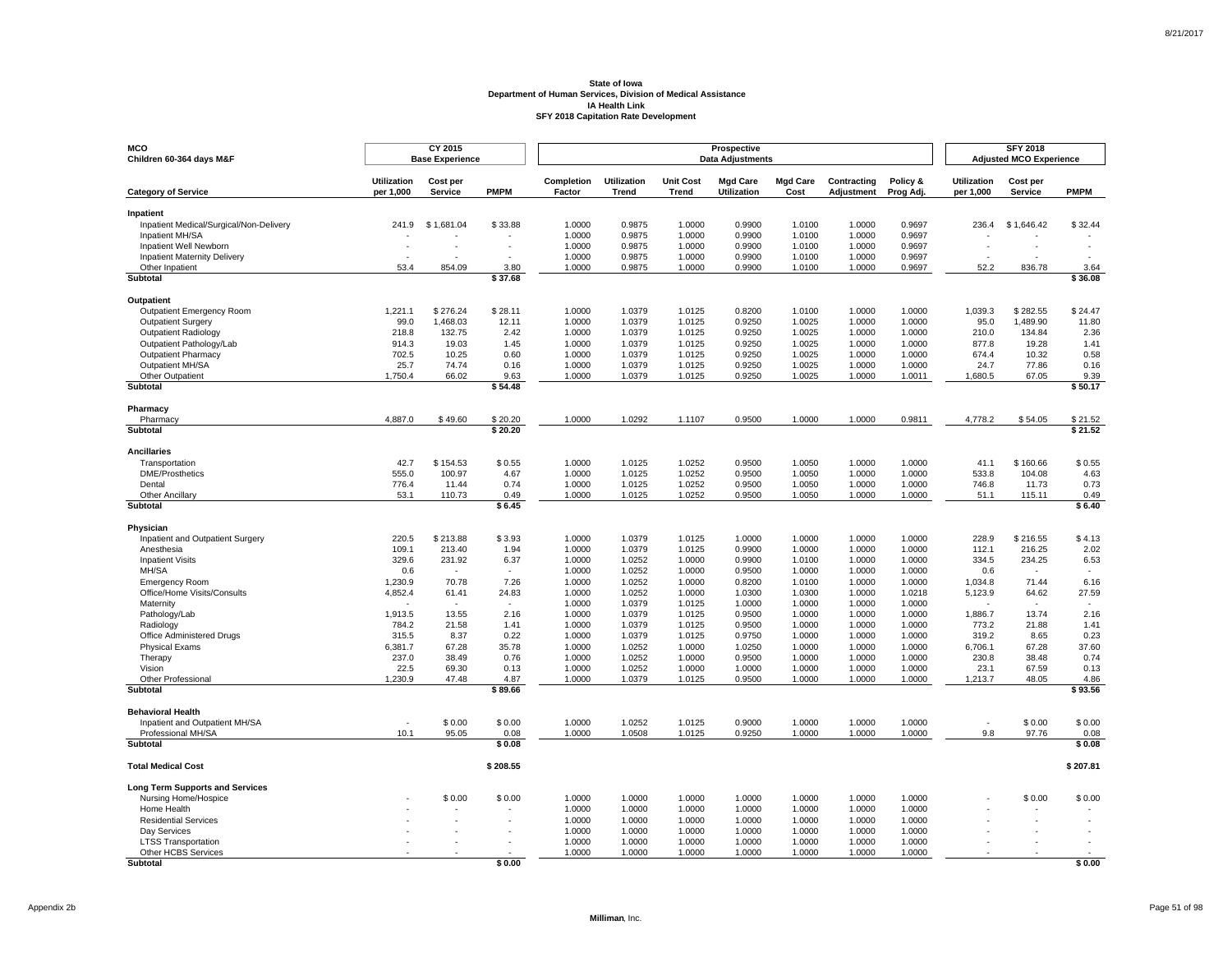| MCO<br>Children 1-4 M&F                                       |                                 | CY 2015<br><b>Base Experience</b> |                 |                      |                             |                           | Prospective<br><b>Data Adjustments</b> |                         |                           |                       |                                 | <b>SFY 2018</b><br><b>Adjusted MCO Experience</b> |                 |
|---------------------------------------------------------------|---------------------------------|-----------------------------------|-----------------|----------------------|-----------------------------|---------------------------|----------------------------------------|-------------------------|---------------------------|-----------------------|---------------------------------|---------------------------------------------------|-----------------|
| <b>Category of Service</b>                                    | <b>Utilization</b><br>per 1,000 | Cost per<br>Service               | <b>PMPM</b>     | Completion<br>Factor | <b>Utilization</b><br>Trend | <b>Unit Cost</b><br>Trend | <b>Mad Care</b><br><b>Utilization</b>  | <b>Mgd Care</b><br>Cost | Contracting<br>Adjustment | Policy &<br>Prog Adj. | <b>Utilization</b><br>per 1,000 | Cost per<br><b>Service</b>                        | <b>PMPM</b>     |
| Inpatient                                                     |                                 |                                   |                 |                      |                             |                           |                                        |                         |                           |                       |                                 |                                                   |                 |
| Inpatient Medical/Surgical/Non-Delivery                       | 40.1                            | \$2,182.91                        | \$7.30          | 1.0000               | 0.9875                      | 1.0000                    | 0.9900                                 | 1.0100                  | 1.0000                    | 0.9697                | 39.2                            | \$2,138.16                                        | \$6.99          |
| Inpatient MH/SA                                               |                                 |                                   |                 | 1.0000               | 0.9875                      | 1.0000                    | 0.9900                                 | 1.0100                  | 1.0000                    | 0.9697                |                                 |                                                   |                 |
| Inpatient Well Newborn<br><b>Inpatient Maternity Delivery</b> | 0.2                             | 1,043.48                          | 0.02<br>×.      | 1.0000<br>1.0000     | 0.9875<br>0.9875            | 1.0000<br>1.0000          | 0.9900<br>0.9900                       | 1.0100<br>1.0100        | 1.0000<br>1.0000          | 0.9697<br>0.9697      | 0.2<br>$\sim$                   | 1,090.91                                          | 0.02            |
| Other Inpatient                                               | 2.1                             | 932.04                            | 0.16            | 1.0000               | 0.9875                      | 1.0000                    | 0.9900                                 | 1.0100                  | 1.0000                    | 0.9697                | 2.0                             | 895.52                                            | 0.15            |
| Subtotal                                                      |                                 |                                   | \$7.48          |                      |                             |                           |                                        |                         |                           |                       |                                 |                                                   | \$7.16          |
| <b>Outpatient</b>                                             |                                 |                                   |                 |                      |                             |                           |                                        |                         |                           |                       |                                 |                                                   |                 |
| Outpatient Emergency Room                                     | 881.6                           | \$267.76                          | \$19.67         | 1.0000               | 1.0379                      | 1.0125                    | 0.8200                                 | 1.0100                  | 1.0000                    | 1.0000                | 750.3                           | \$273.82                                          | \$17.12         |
| <b>Outpatient Surgery</b>                                     | 121.8                           | 1,357.86                          | 13.78           | 1.0000               | 1.0379                      | 1.0125                    | 0.9250                                 | 1.0025                  | 1.0000                    | 1.0000                | 116.9                           | 1,378.38                                          | 13.43           |
| Outpatient Radiology                                          | 95.5                            | 110.55                            | 0.88            | 1.0000               | 1.0379                      | 1.0125                    | 0.9250                                 | 1.0025                  | 1.0000                    | 1.0000                | 91.7                            | 112.54                                            | 0.86            |
| Outpatient Pathology/Lab<br><b>Outpatient Pharmacy</b>        | 766.5<br>164.8                  | 15.19<br>15.29                    | 0.97<br>0.21    | 1.0000<br>1.0000     | 1.0379<br>1.0379            | 1.0125<br>1.0125          | 0.9250<br>0.9250                       | 1.0025<br>1.0025        | 1.0000<br>1.0000          | 1.0000<br>1.0000      | 735.9<br>158.2                  | 15.49<br>15.17                                    | 0.95<br>0.20    |
| Outpatient MH/SA                                              | 11.0                            | 87.19                             | 0.08            | 1.0000               | 1.0379                      | 1.0125                    | 0.9250                                 | 1.0025                  | 1.0000                    | 1.0000                | 10.6                            | 90.82                                             | 0.08            |
| Other Outpatient                                              | 1,308.3                         | 70.26                             | 7.66            | 1.0000               | 1.0379                      | 1.0125                    | 0.9250                                 | 1.0025                  | 1.0000                    | 1.0011                | 1,256.1                         | 71.36                                             | 7.47            |
| <b>Subtotal</b>                                               |                                 |                                   | \$43.25         |                      |                             |                           |                                        |                         |                           |                       |                                 |                                                   | \$40.11         |
| Pharmacy                                                      |                                 |                                   |                 |                      |                             |                           |                                        |                         |                           |                       |                                 |                                                   |                 |
| Pharmacy                                                      | 3,584.5                         | \$39.87                           | \$11.91         | 1.0000               | 1.0292                      | 1.1107                    | 0.9500                                 | 1.0000                  | 1.0000                    | 0.9811                | 3,504.7                         | \$43.45                                           | \$12.69         |
| Subtotal                                                      |                                 |                                   | \$11.91         |                      |                             |                           |                                        |                         |                           |                       |                                 |                                                   | \$12.69         |
| <b>Ancillaries</b>                                            |                                 |                                   |                 |                      |                             |                           |                                        |                         |                           |                       |                                 |                                                   |                 |
| Transportation                                                | 27.2                            | \$141.28                          | \$0.32          | 1.0000               | 1.0125                      | 1.0252                    | 0.9500                                 | 1.0050                  | 1.0000                    | 1.0000                | 26.1                            | \$146.90                                          | \$0.32          |
| <b>DME/Prosthetics</b>                                        | 203.3                           | 89.72                             | 1.52            | 1.0000               | 1.0125                      | 1.0252                    | 0.9500                                 | 1.0050                  | 1.0000                    | 1.0000                | 195.6                           | 92.66                                             | 1.51            |
| Dental                                                        | 816.5                           | 11.02                             | 0.75            | 1.0000               | 1.0125                      | 1.0252                    | 0.9500                                 | 1.0050                  | 1.0000                    | 1.0000                | 785.4                           | 11.31                                             | 0.74            |
| Other Ancillary<br>Subtotal                                   | 6.5                             | 110.09                            | 0.06<br>\$2.65  | 1.0000               | 1.0125                      | 1.0252                    | 0.9500                                 | 1.0050                  | 1.0000                    | 1.0000                | 6.3                             | 114.47                                            | 0.06<br>\$2.63  |
|                                                               |                                 |                                   |                 |                      |                             |                           |                                        |                         |                           |                       |                                 |                                                   |                 |
| Physician                                                     | 220.5                           | \$170.34                          | \$3.13          | 1.0000               | 1.0379                      | 1.0125                    | 1.0000                                 | 1.0000                  | 1.0000                    | 1.0000                | 228.9                           | \$172.51                                          | \$3.29          |
| Inpatient and Outpatient Surgery<br>Anesthesia                | 111.7                           | 191.26                            | 1.78            | 1.0000               | 1.0379                      | 1.0125                    | 0.9900                                 | 1.0000                  | 1.0000                    | 1.0000                | 114.8                           | 193.46                                            | 1.85            |
| <b>Inpatient Visits</b>                                       | 57.6                            | 152.19                            | 0.73            | 1.0000               | 1.0252                      | 1.0000                    | 0.9900                                 | 1.0100                  | 1.0000                    | 1.0000                | 58.4                            | 154.06                                            | 0.75            |
| MH/SA                                                         | 1.2                             | 104.35                            | 0.01            | 1.0000               | 1.0252                      | 1.0000                    | 0.9500                                 | 1.0000                  | 1.0000                    | 1.0000                | 1.1                             | 107.14                                            | 0.01            |
| <b>Emergency Room</b>                                         | 873.0                           | 68.05                             | 4.95            | 1.0000               | 1.0252                      | 1.0000                    | 0.8200                                 | 1.0100                  | 1.0000                    | 1.0000                | 733.9                           | 68.68                                             | 4.20            |
| Office/Home Visits/Consults                                   | 3,141.2                         | 60.67                             | 15.88           | 1.0000               | 1.0252                      | 1.0000                    | 1.0300                                 | 1.0300                  | 1.0000                    | 1.0218                | 3.316.9                         | 63.85                                             | 17.65           |
| Maternity                                                     | 0.1                             |                                   |                 | 1.0000               | 1.0379                      | 1.0125                    | 1.0000                                 | 1.0000                  | 1.0000                    | 1.0000                | 0.1                             |                                                   |                 |
| Pathology/Lab                                                 | 1,944.9                         | 12.77                             | 2.07            | 1.0000               | 1.0379<br>1.0379            | 1.0125<br>1.0125          | 0.9500                                 | 1.0000                  | 1.0000<br>1.0000          | 1.0000<br>1.0000      | 1.917.6<br>410.9                | 12.95<br>18.98                                    | 2.07<br>0.65    |
| Radiology<br>Office Administered Drugs                        | 416.7<br>132.2                  | 18.72<br>9.08                     | 0.65<br>0.10    | 1.0000<br>1.0000     | 1.0379                      | 1.0125                    | 0.9500<br>0.9750                       | 1.0000<br>1.0000        | 1.0000                    | 1.0000                | 133.8                           | 8.97                                              | 0.10            |
| <b>Physical Exams</b>                                         | 2,085.8                         | 64.61                             | 11.23           | 1.0000               | 1.0252                      | 1.0000                    | 1.0250                                 | 1.0000                  | 1.0000                    | 1.0000                | 2,191.8                         | 64.60                                             | 11.80           |
| Therapy                                                       | 181.4                           | 45.64                             | 0.69            | 1.0000               | 1.0252                      | 1.0000                    | 0.9500                                 | 1.0000                  | 1.0000                    | 1.0000                | 176.7                           | 45.51                                             | 0.67            |
| Vision                                                        | 102.4                           | 70.31                             | 0.60            | 1.0000               | 1.0252                      | 1.0000                    | 1.0000                                 | 1.0000                  | 1.0000                    | 1.0000                | 105.0                           | 70.87                                             | 0.62            |
| <b>Other Professional</b><br><b>Subtotal</b>                  | 739.3                           | 44.64                             | 2.75<br>\$44.57 | 1.0000               | 1.0379                      | 1.0125                    | 0.9500                                 | 1.0000                  | 1.0000                    | 1.0000                | 728.9                           | 45.27                                             | 2.75<br>\$46.41 |
|                                                               |                                 |                                   |                 |                      |                             |                           |                                        |                         |                           |                       |                                 |                                                   |                 |
| <b>Behavioral Health</b>                                      |                                 |                                   |                 |                      |                             |                           |                                        |                         |                           |                       |                                 |                                                   |                 |
| Inpatient and Outpatient MH/SA                                | 8.6                             | \$83.72                           | \$0.06          | 1.0000               | 1.0252                      | 1.0125                    | 0.9000                                 | 1.0000                  | 1.0000                    | 1.0000                | 7.9                             | \$90.68                                           | \$0.06          |
| Professional MH/SA<br>Subtotal                                | 296.6                           | 69.17                             | 1.71<br>\$1.77  | 1.0000               | 1.0508                      | 1.0125                    | 0.9250                                 | 1.0000                  | 1.0000                    | 1.0000                | 288.3                           | 69.92                                             | 1.68<br>\$1.74  |
|                                                               |                                 |                                   |                 |                      |                             |                           |                                        |                         |                           |                       |                                 |                                                   |                 |
| <b>Total Medical Cost</b>                                     |                                 |                                   | \$111.63        |                      |                             |                           |                                        |                         |                           |                       |                                 |                                                   | \$110.74        |
| <b>Long Term Supports and Services</b>                        |                                 |                                   |                 |                      |                             |                           |                                        |                         |                           |                       |                                 |                                                   |                 |
| Nursing Home/Hospice                                          |                                 | \$0.00                            | \$0.00          | 1.0000               | 1.0000                      | 1.0000                    | 1.0000                                 | 1.0000                  | 1.0000                    | 1.0000                |                                 | \$0.00                                            | \$0.00          |
| Home Health                                                   |                                 |                                   |                 | 1.0000               | 1.0000                      | 1.0000                    | 1.0000                                 | 1.0000                  | 1.0000                    | 1.0000                |                                 |                                                   |                 |
| <b>Residential Services</b>                                   |                                 |                                   |                 | 1.0000               | 1.0000                      | 1.0000                    | 1.0000                                 | 1.0000                  | 1.0000                    | 1.0000<br>1.0000      |                                 |                                                   |                 |
| Day Services<br><b>LTSS Transportation</b>                    |                                 |                                   |                 | 1.0000<br>1.0000     | 1.0000<br>1.0000            | 1.0000<br>1.0000          | 1.0000<br>1.0000                       | 1.0000<br>1.0000        | 1.0000<br>1.0000          | 1.0000                |                                 |                                                   |                 |
| Other HCBS Services                                           |                                 |                                   |                 | 1.0000               | 1.0000                      | 1.0000                    | 1.0000                                 | 1.0000                  | 1.0000                    | 1.0000                |                                 |                                                   |                 |
| <b>Subtotal</b>                                               |                                 |                                   | \$0.00          |                      |                             |                           |                                        |                         |                           |                       |                                 |                                                   | \$0.00          |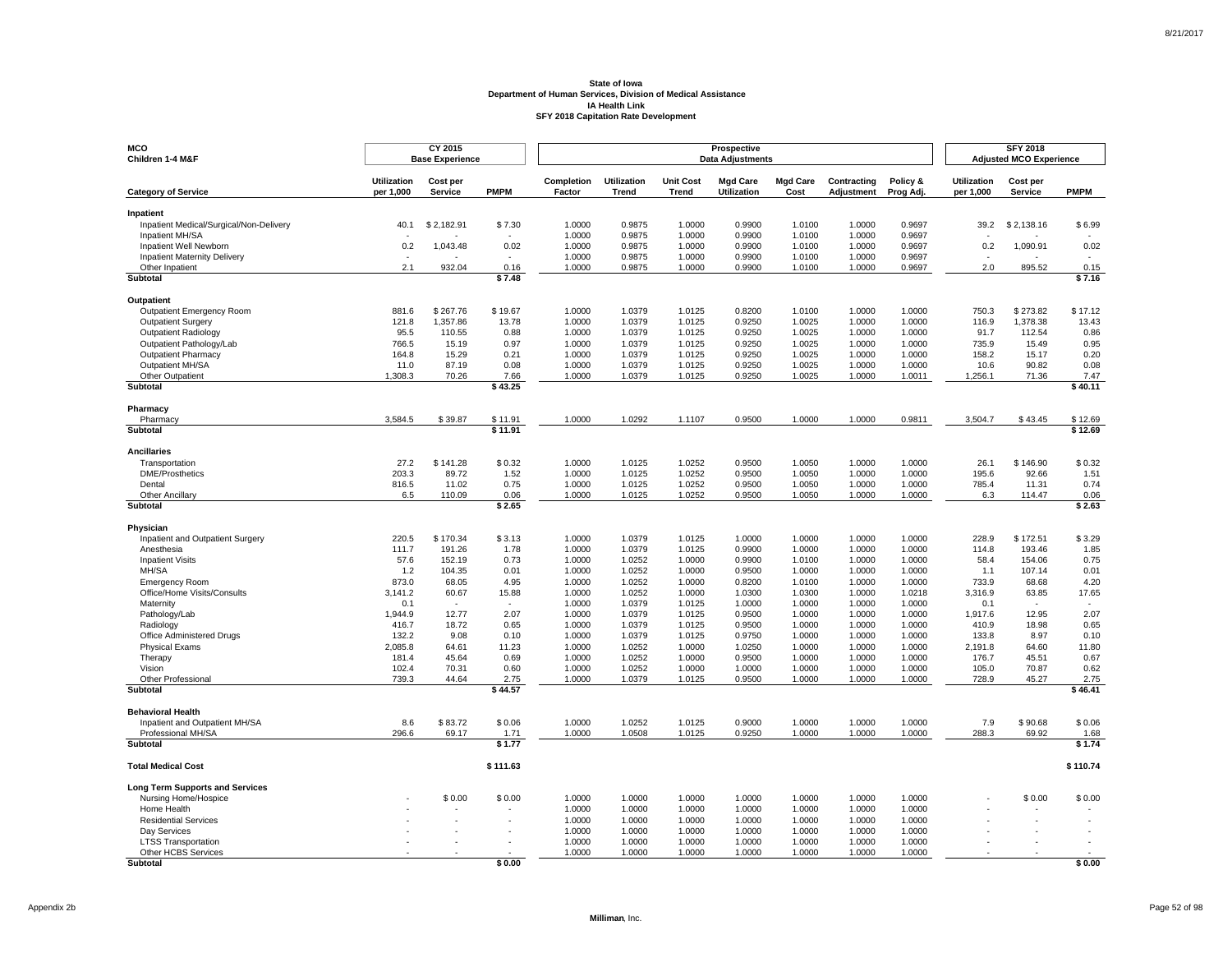| <b>MCO</b><br>Children 5-14 M&F                               |                                 | CY 2015<br><b>Base Experience</b> |              |                      |                      |                           | Prospective<br><b>Data Adjustments</b> |                         |                           |                       |                                 | <b>SFY 2018</b><br><b>Adjusted MCO Experience</b> |              |
|---------------------------------------------------------------|---------------------------------|-----------------------------------|--------------|----------------------|----------------------|---------------------------|----------------------------------------|-------------------------|---------------------------|-----------------------|---------------------------------|---------------------------------------------------|--------------|
| <b>Category of Service</b>                                    | <b>Utilization</b><br>per 1,000 | Cost per<br><b>Service</b>        | <b>PMPM</b>  | Completion<br>Factor | Utilization<br>Trend | <b>Unit Cost</b><br>Trend | <b>Mgd Care</b><br><b>Utilization</b>  | <b>Mgd Care</b><br>Cost | Contracting<br>Adjustment | Policy &<br>Prog Adj. | <b>Utilization</b><br>per 1,000 | Cost per<br>Service                               | <b>PMPM</b>  |
| Inpatient                                                     |                                 |                                   |              |                      |                      |                           |                                        |                         |                           |                       |                                 |                                                   |              |
| Inpatient Medical/Surgical/Non-Delivery                       | 33.8                            | \$2,632.33                        | \$7.41       | 1.0000               | 0.9875               | 1.0000                    | 0.9900                                 | 1.0100                  | 1.0000                    | 0.9697                | 33.0                            | \$2,576.62                                        | \$7.09       |
| Inpatient MH/SA                                               |                                 |                                   |              | 1.0000               | 0.9875               | 1.0000                    | 0.9900                                 | 1.0100                  | 1.0000                    | 0.9697                |                                 |                                                   |              |
| Inpatient Well Newborn<br><b>Inpatient Maternity Delivery</b> |                                 |                                   |              | 1.0000<br>1.0000     | 0.9875<br>0.9875     | 1.0000<br>1.0000          | 0.9900<br>0.9900                       | 1.0100<br>1.0100        | 1.0000<br>1.0000          | 0.9697<br>0.9697      |                                 |                                                   |              |
| Other Inpatient                                               | 2.8                             | 636.04                            | 0.15         | 1.0000               | 0.9875               | 1.0000                    | 0.9900                                 | 1.0100                  | 1.0000                    | 0.9697                | 2.8                             | 606.50                                            | 0.14         |
| Subtotal                                                      |                                 |                                   | \$7.56       |                      |                      |                           |                                        |                         |                           |                       |                                 |                                                   | \$7.23       |
| Outpatient                                                    |                                 |                                   |              |                      |                      |                           |                                        |                         |                           |                       |                                 |                                                   |              |
| Outpatient Emergency Room                                     | 407.2                           | \$304.16                          | \$10.32      | 1.0000               | 1.0379               | 1.0125                    | 0.8200                                 | 1.0100                  | 1.0000                    | 1.0000                | 346.5                           | \$310.98                                          | \$8.98       |
| <b>Outpatient Surgery</b>                                     | 48.8                            | 1,368.83                          | 5.57         | 1.0000               | 1.0379               | 1.0125                    | 0.9250                                 | 1.0025                  | 1.0000                    | 1.0000                | 46.9                            | 1,389.93                                          | 5.43         |
| Outpatient Radiology                                          | 108.8                           | 134.56                            | 1.22         | 1.0000               | 1.0379               | 1.0125                    | 0.9250                                 | 1.0025                  | 1.0000                    | 1.0000                | 104.5                           | 136.72                                            | 1.19         |
| Outpatient Pathology/Lab                                      | 592.6                           | 15.39                             | 0.76         | 1.0000               | 1.0379               | 1.0125                    | 0.9250                                 | 1.0025                  | 1.0000                    | 1.0000                | 568.9                           | 15.61                                             | 0.74         |
| <b>Outpatient Pharmacy</b><br>Outpatient MH/SA                | 80.7<br>1.9                     | 69.91<br>256.68                   | 0.47<br>0.04 | 1.0000<br>1.0000     | 1.0379<br>1.0379     | 1.0125<br>1.0125          | 0.9250<br>0.9250                       | 1.0025<br>1.0025        | 1.0000<br>1.0000          | 1.0000<br>1.0000      | 77.5<br>1.8                     | 71.26<br>266.67                                   | 0.46<br>0.04 |
| Other Outpatient                                              | 697.6                           | 67.43                             | 3.92         | 1.0000               | 1.0379               | 1.0125                    | 0.9250                                 | 1.0025                  | 1.0000                    | 1.0011                | 669.7                           | 68.45                                             | 3.82         |
| Subtotal                                                      |                                 |                                   | \$22.30      |                      |                      |                           |                                        |                         |                           |                       |                                 |                                                   | \$20.66      |
| Pharmacy                                                      |                                 |                                   |              |                      |                      |                           |                                        |                         |                           |                       |                                 |                                                   |              |
| Pharmacy                                                      | 4.328.0                         | \$82.32                           | \$29.69      | 1.0000               | 1.0292               | 1.1107                    | 0.9500                                 | 1.0000                  | 1.0000                    | 0.9811                | 4,231.6                         | \$89.70                                           | \$31.63      |
| Subtotal                                                      |                                 |                                   | \$29.69      |                      |                      |                           |                                        |                         |                           |                       |                                 |                                                   | \$31.63      |
| <b>Ancillaries</b>                                            |                                 |                                   |              |                      |                      |                           |                                        |                         |                           |                       |                                 |                                                   |              |
| Transportation                                                | 13.6                            | \$150.22                          | \$0.17       | 1.0000               | 1.0125               | 1.0252                    | 0.9500                                 | 1.0050                  | 1.0000                    | 1.0000                | 13.1                            | \$156.20                                          | \$0.17       |
| <b>DME/Prosthetics</b>                                        | 110.9                           | 96.29                             | 0.89         | 1.0000               | 1.0125               | 1.0252                    | 0.9500                                 | 1.0050                  | 1.0000                    | 1.0000                | 106.7                           | 98.98                                             | 0.88         |
| Dental                                                        | 129.4                           | 20.40                             | 0.22         | 1.0000               | 1.0125               | 1.0252                    | 0.9500                                 | 1.0050                  | 1.0000                    | 1.0000                | 124.5                           | 21.21                                             | 0.22         |
| <b>Other Ancillary</b>                                        | 0.1                             |                                   | \$1.28       | 1.0000               | 1.0125               | 1.0252                    | 0.9500                                 | 1.0050                  | 1.0000                    | 1.0000                | 0.1                             |                                                   | \$1.27       |
| Subtotal                                                      |                                 |                                   |              |                      |                      |                           |                                        |                         |                           |                       |                                 |                                                   |              |
| Physician                                                     |                                 |                                   |              |                      |                      |                           |                                        |                         |                           |                       |                                 |                                                   |              |
| Inpatient and Outpatient Surgery                              | 180.7                           | \$158.69                          | \$2.39       | 1.0000               | 1.0379               | 1.0125                    | 1.0000                                 | 1.0000                  | 1.0000                    | 1.0000                | 187.6                           | \$160.57                                          | \$2.51       |
| Anesthesia                                                    | 45.9<br>38.0                    | 214.47                            | 0.82         | 1.0000               | 1.0379               | 1.0125                    | 0.9900                                 | 1.0000                  | 1.0000                    | 1.0000                | 47.1                            | 216.38                                            | 0.85<br>0.41 |
| <b>Inpatient Visits</b><br>MH/SA                              | 2.0                             | 126.22<br>180.90                  | 0.40<br>0.03 | 1.0000<br>1.0000     | 1.0252<br>1.0252     | 1.0000<br>1.0000          | 0.9900<br>0.9500                       | 1.0100<br>1.0000        | 1.0000<br>1.0000          | 1.0000<br>1.0000      | 38.6<br>1.9                     | 127.46<br>185.57                                  | 0.03         |
| <b>Emergency Room</b>                                         | 405.2                           | 70.49                             | 2.38         | 1.0000               | 1.0252               | 1.0000                    | 0.8200                                 | 1.0100                  | 1.0000                    | 1.0000                | 340.6                           | 71.17                                             | 2.02         |
| Office/Home Visits/Consults                                   | 1,845.9                         | 64.29                             | 9.89         | 1.0000               | 1.0252               | 1.0000                    | 1.0300                                 | 1.0300                  | 1.0000                    | 1.0218                | 1,949.2                         | 67.66                                             | 10.99        |
| Maternity                                                     | 1.0                             | 116.50                            | 0.01         | 1.0000               | 1.0379               | 1.0125                    | 1.0000                                 | 1.0000                  | 1.0000                    | 1.0000                | 1.1                             | 112.15                                            | 0.01         |
| Pathology/Lab                                                 | 1,135.2                         | 14.16                             | 1.34         | 1.0000               | 1.0379               | 1.0125                    | 0.9500                                 | 1.0000                  | 1.0000                    | 1.0000                | 1.119.3                         | 14.37                                             | 1.34         |
| Radiology                                                     | 454.4                           | 27.99                             | 1.06         | 1.0000               | 1.0379               | 1.0125                    | 0.9500                                 | 1.0000                  | 1.0000                    | 1.0000                | 448.1                           | 28.39                                             | 1.06         |
| Office Administered Drugs                                     | 47.4<br>790.8                   | 20.24<br>63.59                    | 0.08<br>4.19 | 1.0000<br>1.0000     | 1.0379<br>1.0252     | 1.0125<br>1.0000          | 0.9750<br>1.0250                       | 1.0000<br>1.0000        | 1.0000<br>1.0000          | 1.0000<br>1.0000      | 48.0<br>830.9                   | 20.00<br>63.54                                    | 0.08<br>4.40 |
| <b>Physical Exams</b><br>Therapy                              | 243.4                           | 43.88                             | 0.89         | 1.0000               | 1.0252               | 1.0000                    | 0.9500                                 | 1.0000                  | 1.0000                    | 1.0000                | 237.1                           | 44.04                                             | 0.87         |
| Vision                                                        | 369.6                           | 74.03                             | 2.28         | 1.0000               | 1.0252               | 1.0000                    | 1.0000                                 | 1.0000                  | 1.0000                    | 1.0000                | 378.9                           | 74.11                                             | 2.34         |
| <b>Other Professional</b>                                     | 278.4                           | 45.69                             | 1.06         | 1.0000               | 1.0379               | 1.0125                    | 0.9500                                 | 1.0000                  | 1.0000                    | 1.0000                | 274.5                           | 46.34                                             | 1.06         |
| Subtotal                                                      |                                 |                                   | \$26.82      |                      |                      |                           |                                        |                         |                           |                       |                                 |                                                   | \$27.97      |
| <b>Behavioral Health</b>                                      |                                 |                                   |              |                      |                      |                           |                                        |                         |                           |                       |                                 |                                                   |              |
| Inpatient and Outpatient MH/SA                                | 53.4                            | \$528.09                          | \$2.35       | 1.0000               | 1.0252               | 1.0125                    | 0.9000                                 | 1.0000                  | 1.0000                    | 1.0000                | 49.3                            | \$535.82                                          | \$2.20       |
| Professional MH/SA                                            | 3.330.2                         | 79.78                             | 22.14        | 1.0000               | 1.0508               | 1.0125                    | 0.9250                                 | 1.0000                  | 1.0000                    | 1.0000                | 3,237.0                         | 80.78                                             | 21.79        |
| Subtotal                                                      |                                 |                                   | \$24.49      |                      |                      |                           |                                        |                         |                           |                       |                                 |                                                   | \$23.99      |
| <b>Total Medical Cost</b>                                     |                                 |                                   | \$112.14     |                      |                      |                           |                                        |                         |                           |                       |                                 |                                                   | \$112.75     |
| <b>Long Term Supports and Services</b>                        |                                 |                                   |              |                      |                      |                           |                                        |                         |                           |                       |                                 |                                                   |              |
| Nursing Home/Hospice                                          |                                 | \$0.00                            | \$0.00       | 1.0000               | 1.0000               | 1.0000                    | 1.0000                                 | 1.0000                  | 1.0000                    | 1.0000                |                                 | \$0.00                                            | \$0.00       |
| Home Health<br><b>Residential Services</b>                    |                                 |                                   |              | 1.0000<br>1.0000     | 1.0000<br>1.0000     | 1.0000<br>1.0000          | 1.0000<br>1.0000                       | 1.0000<br>1.0000        | 1.0000                    | 1.0000<br>1.0000      |                                 |                                                   |              |
| Day Services                                                  |                                 |                                   |              | 1.0000               | 1.0000               | 1.0000                    | 1.0000                                 | 1.0000                  | 1.0000<br>1.0000          | 1.0000                |                                 |                                                   |              |
| <b>LTSS Transportation</b>                                    |                                 |                                   |              | 1.0000               | 1.0000               | 1.0000                    | 1.0000                                 | 1.0000                  | 1.0000                    | 1.0000                |                                 |                                                   |              |
| Other HCBS Services                                           |                                 |                                   |              | 1.0000               | 1.0000               | 1.0000                    | 1.0000                                 | 1.0000                  | 1.0000                    | 1.0000                |                                 |                                                   |              |
| Subtotal                                                      |                                 |                                   | \$0.00       |                      |                      |                           |                                        |                         |                           |                       |                                 |                                                   | \$0.00       |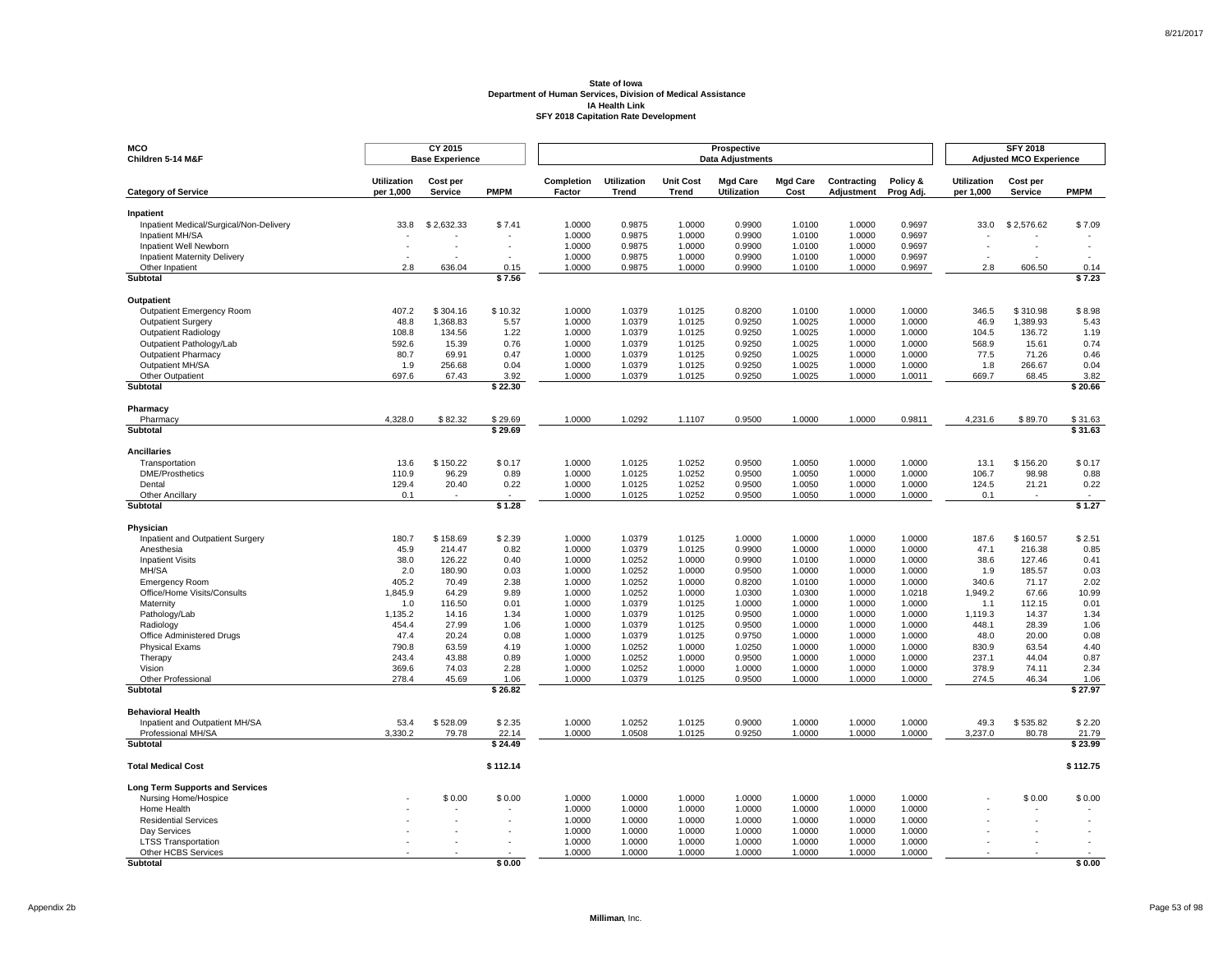| <b>MCO</b><br>Children 15-20 F                       |                                 | CY 2015<br><b>Base Experience</b> |                 |                      |                             |                                  | Prospective<br><b>Data Adjustments</b> |                         |                           |                       |                                 | <b>SFY 2018</b><br><b>Adjusted MCO Experience</b> |                          |
|------------------------------------------------------|---------------------------------|-----------------------------------|-----------------|----------------------|-----------------------------|----------------------------------|----------------------------------------|-------------------------|---------------------------|-----------------------|---------------------------------|---------------------------------------------------|--------------------------|
|                                                      |                                 |                                   |                 |                      |                             |                                  |                                        |                         |                           |                       |                                 |                                                   |                          |
| <b>Category of Service</b>                           | <b>Utilization</b><br>per 1,000 | Cost per<br>Service               | <b>PMPM</b>     | Completion<br>Factor | <b>Utilization</b><br>Trend | <b>Unit Cost</b><br><b>Trend</b> | <b>Mgd Care</b><br>Utilization         | <b>Mgd Care</b><br>Cost | Contracting<br>Adjustment | Policy &<br>Prog Adj. | <b>Utilization</b><br>per 1,000 | Cost per<br><b>Service</b>                        | <b>PMPM</b>              |
| Inpatient                                            |                                 |                                   |                 |                      |                             |                                  |                                        |                         |                           |                       |                                 |                                                   |                          |
| Inpatient Medical/Surgical/Non-Delivery              | 53.0                            | \$3,023.76                        | \$13.36         | 1.0000               | 0.9875                      | 1.0000                           | 0.9900                                 | 1.0100                  | 1.0000                    | 0.9697                | 51.8                            | \$2,961.22                                        | \$12.79                  |
| Inpatient MH/SA<br>Inpatient Well Newborn            | 1.5                             | 662.07                            | 0.08            | 1.0000<br>1.0000     | 0.9875<br>0.9875            | 1.0000<br>1.0000                 | 0.9900<br>0.9900                       | 1.0100                  | 1.0000<br>1.0000          | 0.9697<br>0.9697      |                                 | 676.06                                            | 0.08                     |
| <b>Inpatient Maternity Delivery</b>                  |                                 | $\sim$                            | $\sim$          | 1.0000               | 0.9875                      | 1.0000                           | 0.9900                                 | 1.0100<br>1.0100        | 1.0000                    | 0.9697                | 1.4                             | $\overline{\phantom{a}}$                          | $\overline{\phantom{a}}$ |
| Other Inpatient                                      | 2.0                             | 650.25                            | 0.11            | 1.0000               | 0.9875                      | 1.0000                           | 0.9900                                 | 1.0100                  | 1.0000                    | 0.9697                | 2.0                             | 666.67                                            | 0.11                     |
| Subtotal                                             |                                 |                                   | \$13.55         |                      |                             |                                  |                                        |                         |                           |                       |                                 |                                                   | \$12.98                  |
| Outpatient                                           |                                 |                                   |                 |                      |                             |                                  |                                        |                         |                           |                       |                                 |                                                   |                          |
| Outpatient Emergency Room                            | 951.8                           | \$419.58                          | \$33.28         | 1.0000               | 1.0379                      | 1.0125                           | 0.8200                                 | 1.0100                  | 1.0000                    | 1.0000                | 810.1                           | \$429.01                                          | \$28.96                  |
| <b>Outpatient Surgery</b>                            | 70.7                            | 1,760.11                          | 10.37           | 1.0000               | 1.0379                      | 1.0125                           | 0.9250                                 | 1.0025                  | 1.0000                    | 1.0000                | 67.9                            | 1,787.27                                          | 10.11                    |
| <b>Outpatient Radiology</b>                          | 281.6                           | 169.58                            | 3.98            | 1.0000               | 1.0379                      | 1.0125                           | 0.9250                                 | 1.0025                  | 1.0000                    | 1.0000                | 270.4                           | 172.20                                            | 3.88                     |
| Outpatient Pathology/Lab                             | 1,862.5                         | 21.26<br>132.59                   | 3.30<br>2.43    | 1.0000<br>1.0000     | 1.0379<br>1.0379            | 1.0125                           | 0.9250<br>0.9250                       | 1.0025<br>1.0025        | 1.0000<br>1.0000          | 1.0000<br>1.0000      | 1,788.1                         | 21.61<br>134.70                                   | 3.22<br>2.37             |
| <b>Outpatient Pharmacy</b><br>Outpatient MH/SA       | 219.9<br>0.3                    | 413.79                            | 0.01            | 1.0000               | 1.0379                      | 1.0125<br>1.0125                 | 0.9250                                 | 1.0025                  | 1.0000                    | 1.0000                | 211.1<br>0.3                    | 428.57                                            | 0.01                     |
| Other Outpatient                                     | 1,017.0                         | 72.45                             | 6.14            | 1.0000               | 1.0379                      | 1.0125                           | 0.9250                                 | 1.0025                  | 1.0000                    | 1.0011                | 976.4                           | 73.62                                             | 5.99                     |
| Subtotal                                             |                                 |                                   | \$59.51         |                      |                             |                                  |                                        |                         |                           |                       |                                 |                                                   | \$54.54                  |
| Pharmacy                                             |                                 |                                   |                 |                      |                             |                                  |                                        |                         |                           |                       |                                 |                                                   |                          |
| Pharmacy                                             | 7,548.1                         | \$50.16                           | \$31.55         | 1.0000               | 1.0292                      | 1.1107                           | 0.9500                                 | 1.0000                  | 1.0000                    | 0.9811                | 7,380.1                         | \$54.65                                           | \$33.61                  |
| Subtotal                                             |                                 |                                   | \$31.55         |                      |                             |                                  |                                        |                         |                           |                       |                                 |                                                   | \$33.61                  |
| <b>Ancillaries</b>                                   |                                 |                                   |                 |                      |                             |                                  |                                        |                         |                           |                       |                                 |                                                   |                          |
| Transportation                                       | 59.1                            | \$156.32                          | \$0.77          | 1.0000               | 1.0125                      | 1.0252                           | 0.9500                                 | 1.0050                  | 1.0000                    | 1.0000                | 56.9                            | \$160.39                                          | \$0.76                   |
| <b>DME/Prosthetics</b>                               | 127.5                           | 127.07                            | 1.35            | 1.0000               | 1.0125                      | 1.0252                           | 0.9500                                 | 1.0050                  | 1.0000                    | 1.0000                | 122.6                           | 131.13                                            | 1.34                     |
| Dental                                               | 65.5                            | 14.66                             | 0.08            | 1.0000               | 1.0125                      | 1.0252                           | 0.9500                                 | 1.0050                  | 1.0000                    | 1.0000                | 63.0                            | 15.24                                             | 0.08                     |
| Other Ancillary<br>Subtotal                          | 18.3                            | 105.21                            | 0.16<br>\$2.36  | 1.0000               | 1.0125                      | 1.0252                           | 0.9500                                 | 1.0050                  | 1.0000                    | 1.0000                | 17.6                            | 109.40                                            | 0.16<br>\$2.34           |
|                                                      |                                 |                                   |                 |                      |                             |                                  |                                        |                         |                           |                       |                                 |                                                   |                          |
| Physician                                            |                                 |                                   |                 |                      |                             |                                  |                                        |                         |                           |                       |                                 |                                                   |                          |
| Inpatient and Outpatient Surgery                     | 309.5                           | \$162.48                          | \$4.19          | 1.0000               | 1.0379                      | 1.0125                           | 1.0000                                 | 1.0000                  | 1.0000                    | 1.0000                | 321.2                           | \$164.39                                          | \$4.40                   |
| Anesthesia                                           | 130.7<br>89.0                   | 281.93                            | 3.07            | 1.0000               | 1.0379<br>1.0252            | 1.0125                           | 0.9900                                 | 1.0000<br>1.0100        | 1.0000<br>1.0000          | 1.0000<br>1.0000      | 134.3<br>90.3                   | 285.10                                            | 3.19<br>0.74             |
| <b>Inpatient Visits</b><br>MH/SA                     | 39.1                            | 97.13<br>52.15                    | 0.72<br>0.17    | 1.0000<br>1.0000     | 1.0252                      | 1.0000<br>1.0000                 | 0.9900<br>0.9500                       | 1.0000                  | 1.0000                    | 1.0000                | 38.1                            | 98.36<br>53.54                                    | 0.17                     |
| <b>Emergency Room</b>                                | 886.9                           | 81.18                             | 6.00            | 1.0000               | 1.0252                      | 1.0000                           | 0.8200                                 | 1.0100                  | 1.0000                    | 1.0000                | 745.6                           | 81.92                                             | 5.09                     |
| Office/Home Visits/Consults                          | 2,798.1                         | 60.99                             | 14.22           | 1.0000               | 1.0252                      | 1.0000                           | 1.0300                                 | 1.0300                  | 1.0000                    | 1.0218                | 2.954.6                         | 64.17                                             | 15.80                    |
| Maternity                                            | 295.0                           | 167.62                            | 4.12            | 1.0000               | 1.0379                      | 1.0125                           | 1.0000                                 | 1.0000                  | 1.0000                    | 1.0000                | 306.1                           | 169.73                                            | 4.33                     |
| Pathology/Lab                                        | 4,290.8                         | 18.40                             | 6.58            | 1.0000               | 1.0379                      | 1.0125                           | 0.9500                                 | 1.0000                  | 1.0000                    | 1.0000                | 4,230.8                         | 18.63                                             | 6.57                     |
| Radiology                                            | 1.278.6                         | 46.64                             | 4.97            | 1.0000               | 1.0379                      | 1.0125                           | 0.9500                                 | 1.0000                  | 1.0000                    | 1.0000                | 1,260.8                         | 47.21                                             | 4.96                     |
| Office Administered Drugs                            | 708.1                           | 32.20                             | 1.90            | 1.0000               | 1.0379                      | 1.0125                           | 0.9750                                 | 1.0000                  | 1.0000                    | 1.0000                | 716.6                           | 32.65                                             | 1.95                     |
| <b>Physical Exams</b>                                | 647.9                           | 65.20                             | 3.52            | 1.0000               | 1.0252                      | 1.0000                           | 1.0250                                 | 1.0000                  | 1.0000                    | 1.0000                | 680.8                           | 65.22                                             | 3.70                     |
| Therapy                                              | 636.9                           | 48.99                             | 2.60            | 1.0000               | 1.0252                      | 1.0000                           | 0.9500                                 | 1.0000                  | 1.0000                    | 1.0000                | 620.3                           | 48.95                                             | 2.53                     |
| Vision                                               | 352.6                           | 75.21                             | 2.21            | 1.0000               | 1.0252                      | 1.0000                           | 1.0000                                 | 1.0000                  | 1.0000                    | 1.0000                | 361.5                           | 75.35                                             | 2.27                     |
| Other Professional<br>Subtotal                       | 368.6                           | 139.03                            | 4.27<br>\$58.54 | 1.0000               | 1.0379                      | 1.0125                           | 0.9500                                 | 1.0000                  | 1.0000                    | 1.0000                | 363.4                           | 140.68                                            | 4.26<br>\$59.96          |
|                                                      |                                 |                                   |                 |                      |                             |                                  |                                        |                         |                           |                       |                                 |                                                   |                          |
| <b>Behavioral Health</b>                             | 197.9                           | \$442.67                          | \$7.30          | 1.0000               | 1.0252                      |                                  | 0.9000                                 | 1.0000                  | 1.0000                    | 1.0000                | 182.6                           | \$448.22                                          | \$6.82                   |
| Inpatient and Outpatient MH/SA<br>Professional MH/SA | 2.190.8                         | 109.06                            | 19.91           | 1.0000               | 1.0508                      | 1.0125<br>1.0125                 | 0.9250                                 | 1.0000                  | 1.0000                    | 1.0000                | 2,129.4                         | 110.40                                            | 19.59                    |
| Subtotal                                             |                                 |                                   | \$27.21         |                      |                             |                                  |                                        |                         |                           |                       |                                 |                                                   | \$26.41                  |
|                                                      |                                 |                                   |                 |                      |                             |                                  |                                        |                         |                           |                       |                                 |                                                   |                          |
| <b>Total Medical Cost</b>                            |                                 |                                   | \$192.72        |                      |                             |                                  |                                        |                         |                           |                       |                                 |                                                   | \$189.84                 |
| <b>Long Term Supports and Services</b>               |                                 |                                   |                 |                      |                             |                                  |                                        |                         |                           |                       |                                 |                                                   |                          |
| Nursing Home/Hospice                                 |                                 | \$0.00                            | \$0.00          | 1.0000               | 1.0000                      | 1.0000                           | 1.0000                                 | 1.0000                  | 1.0000                    | 1.0000                |                                 | \$0.00                                            | \$0.00                   |
| Home Health                                          |                                 |                                   |                 | 1.0000               | 1.0000                      | 1.0000                           | 1.0000                                 | 1.0000                  | 1.0000                    | 1.0000                |                                 |                                                   |                          |
| <b>Residential Services</b><br>Day Services          |                                 |                                   |                 | 1.0000<br>1.0000     | 1.0000<br>1.0000            | 1.0000<br>1.0000                 | 1.0000<br>1.0000                       | 1.0000<br>1.0000        | 1.0000<br>1.0000          | 1.0000<br>1.0000      |                                 |                                                   |                          |
| <b>LTSS Transportation</b>                           |                                 |                                   |                 | 1.0000               | 1.0000                      | 1.0000                           | 1.0000                                 | 1.0000                  | 1.0000                    | 1.0000                |                                 |                                                   |                          |
| Other HCBS Services                                  |                                 |                                   |                 | 1.0000               | 1.0000                      | 1.0000                           | 1.0000                                 | 1.0000                  | 1.0000                    | 1.0000                |                                 |                                                   |                          |
| Subtotal                                             |                                 |                                   | \$0.00          |                      |                             |                                  |                                        |                         |                           |                       |                                 |                                                   | \$0.00                   |

8/21/2017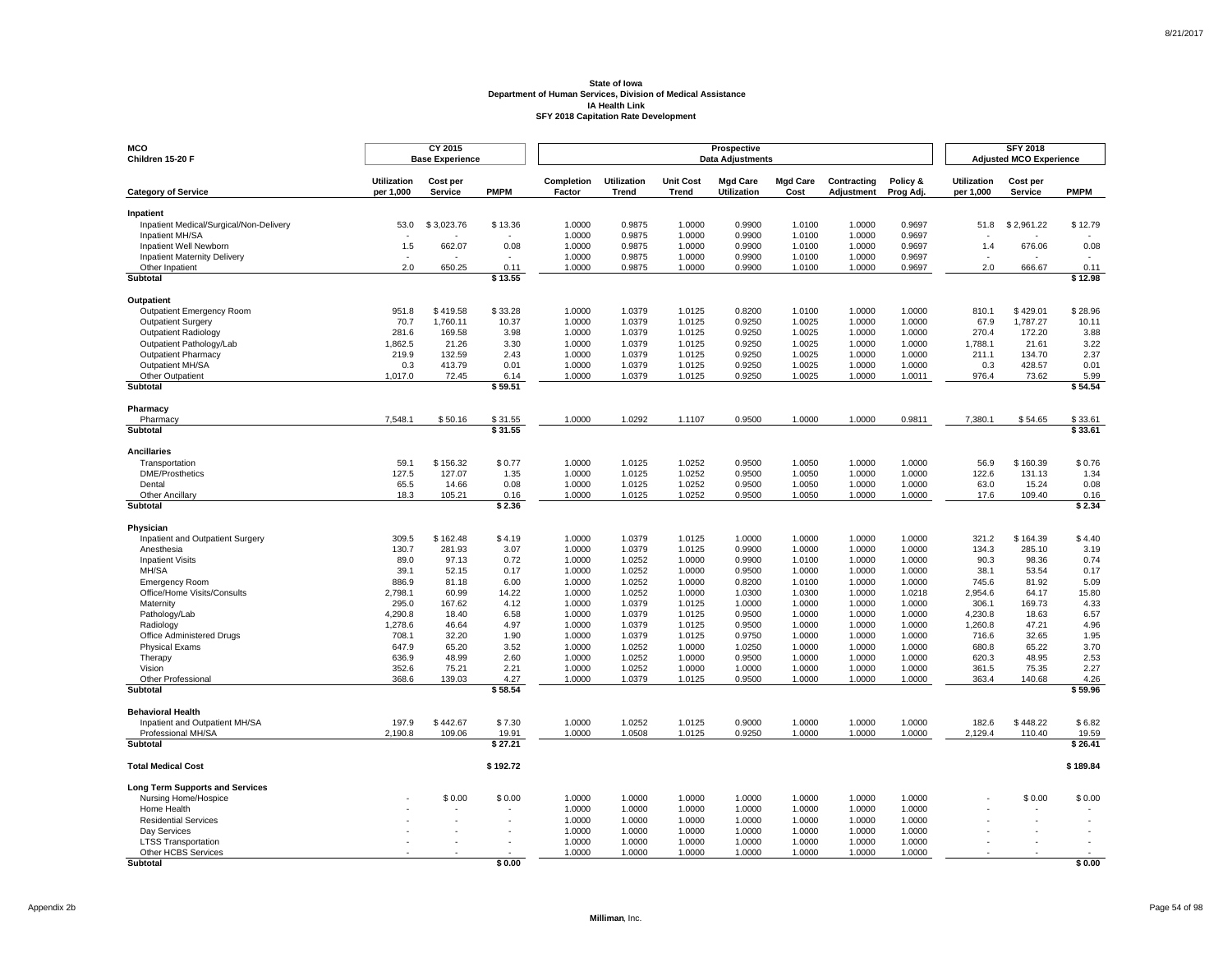| MCO<br>Children 15-20 M                              |                                 | CY 2015<br><b>Base Experience</b> |                  |                      |                             |                                  | Prospective<br><b>Data Adjustments</b> |                         |                           |                       |                                 | <b>SFY 2018</b><br><b>Adjusted MCO Experience</b> |                  |
|------------------------------------------------------|---------------------------------|-----------------------------------|------------------|----------------------|-----------------------------|----------------------------------|----------------------------------------|-------------------------|---------------------------|-----------------------|---------------------------------|---------------------------------------------------|------------------|
| <b>Category of Service</b>                           | <b>Utilization</b><br>per 1,000 | Cost per<br><b>Service</b>        | <b>PMPM</b>      | Completion<br>Factor | <b>Utilization</b><br>Trend | <b>Unit Cost</b><br><b>Trend</b> | <b>Mgd Care</b><br><b>Utilization</b>  | <b>Mgd Care</b><br>Cost | Contracting<br>Adjustment | Policy &<br>Prog Adj. | <b>Utilization</b><br>per 1,000 | Cost per<br>Service                               | <b>PMPM</b>      |
|                                                      |                                 |                                   |                  |                      |                             |                                  |                                        |                         |                           |                       |                                 |                                                   |                  |
| Inpatient<br>Inpatient Medical/Surgical/Non-Delivery | 63.3                            | \$2,679.72                        | \$14.14          | 1.0000               | 0.9875                      | 1.0000                           | 0.9900                                 | 1.0100                  | 1.0000                    | 0.9697                | 61.9                            | \$2,624.88                                        | \$13.54          |
| Inpatient MH/SA                                      |                                 |                                   |                  | 1.0000               | 0.9875                      | 1.0000                           | 0.9900                                 | 1.0100                  | 1.0000                    | 0.9697                |                                 |                                                   |                  |
| Inpatient Well Newborn                               |                                 |                                   |                  | 1.0000               | 0.9875                      | 1.0000                           | 0.9900                                 | 1.0100                  | 1.0000                    | 0.9697                |                                 |                                                   |                  |
| <b>Inpatient Maternity Delivery</b>                  |                                 |                                   |                  | 1.0000               | 0.9875                      | 1.0000                           | 0.9900                                 | 1.0100                  | 1.0000                    | 0.9697                |                                 |                                                   |                  |
| Other Inpatient<br><b>Subtotal</b>                   |                                 |                                   | \$14.14          | 1.0000               | 0.9875                      | 1.0000                           | 0.9900                                 | 1.0100                  | 1.0000                    | 0.9697                |                                 |                                                   | \$13.54          |
|                                                      |                                 |                                   |                  |                      |                             |                                  |                                        |                         |                           |                       |                                 |                                                   |                  |
| <b>Outpatient</b>                                    |                                 |                                   |                  |                      |                             |                                  |                                        |                         |                           |                       |                                 |                                                   |                  |
| Outpatient Emergency Room                            | 475.5                           | \$399.28                          | \$15.82          | 1.0000               | 1.0379                      | 1.0125                           | 0.8200                                 | 1.0100                  | 1.0000                    | 1.0000                | 404.7                           | \$408.35                                          | \$13.77          |
| <b>Outpatient Surgery</b><br>Outpatient Radiology    | 52.3<br>175.1                   | 1,832.73<br>220.69                | 7.98<br>3.22     | 1.0000<br>1.0000     | 1.0379<br>1.0379            | 1.0125<br>1.0125                 | 0.9250<br>0.9250                       | 1.0025<br>1.0025        | 1.0000<br>1.0000          | 1.0000<br>1.0000      | 50.2<br>168.1                   | 1,861.24<br>224.15                                | 7.78<br>3.14     |
| Outpatient Pathology/Lab                             | 636.0                           | 19.43                             | 1.03             | 1.0000               | 1.0379                      | 1.0125                           | 0.9250                                 | 1.0025                  | 1.0000                    | 1.0000                | 610.6                           | 19.65                                             | 1.00             |
| <b>Outpatient Pharmacy</b>                           | 75.8                            | 90.26                             | 0.57             | 1.0000               | 1.0379                      | 1.0125                           | 0.9250                                 | 1.0025                  | 1.0000                    | 1.0000                | 72.8                            | 92.37                                             | 0.56             |
| Outpatient MH/SA                                     | 1.0                             | 346.15                            | 0.03             | 1.0000               | 1.0379                      | 1.0125                           | 0.9250                                 | 1.0025                  | 1.0000                    | 1.0000                | 1.0                             | 360.00                                            | 0.03             |
| Other Outpatient                                     | 515.9                           | 73.50                             | 3.16             | 1.0000               | 1.0379                      | 1.0125                           | 0.9250                                 | 1.0025                  | 1.0000                    | 1.0011                | 495.3                           | 74.62                                             | 3.08             |
| Subtotal                                             |                                 |                                   | \$31.81          |                      |                             |                                  |                                        |                         |                           |                       |                                 |                                                   | \$29.36          |
| Pharmacy                                             |                                 |                                   |                  |                      |                             |                                  |                                        |                         |                           |                       |                                 |                                                   |                  |
| Pharmacy                                             | 4,398.4                         | \$71.70                           | \$26.28          | 1.0000               | 1.0292                      | 1.1107                           | 0.9500                                 | 1.0000                  | 1.0000                    | 0.9811                | 4,300.5                         | \$78.13                                           | \$28.00          |
| <b>Subtotal</b>                                      |                                 |                                   | \$26.28          |                      |                             |                                  |                                        |                         |                           |                       |                                 |                                                   | \$28.00          |
| <b>Ancillaries</b>                                   |                                 |                                   |                  |                      |                             |                                  |                                        |                         |                           |                       |                                 |                                                   |                  |
| Transportation                                       | 38.1                            | \$126.12                          | \$0.40           | 1.0000               | 1.0125                      | 1.0252                           | 0.9500                                 | 1.0050                  | 1.0000                    | 1.0000                | 36.6                            | \$131.11                                          | \$0.40           |
| <b>DME/Prosthetics</b>                               | 145.0                           | 169.67                            | 2.05             | 1.0000               | 1.0125                      | 1.0252                           | 0.9500                                 | 1.0050                  | 1.0000                    | 1.0000                | 139.5                           | 174.67                                            | 2.03             |
| Dental<br>Other Ancillary                            | 27.3<br>0.4                     | 17.56<br>1,028.57                 | 0.04<br>0.03     | 1.0000<br>1.0000     | 1.0125<br>1.0125            | 1.0252<br>1.0252                 | 0.9500<br>0.9500                       | 1.0050<br>1.0050        | 1.0000<br>1.0000          | 1.0000<br>1.0000      | 26.3<br>0.3                     | 18.25<br>1,058.82                                 | 0.04<br>0.03     |
| <b>Subtotal</b>                                      |                                 |                                   | \$2.52           |                      |                             |                                  |                                        |                         |                           |                       |                                 |                                                   | \$2.50           |
|                                                      |                                 |                                   |                  |                      |                             |                                  |                                        |                         |                           |                       |                                 |                                                   |                  |
| Physician<br>Inpatient and Outpatient Surgery        | 253.3                           | \$184.77                          | \$3.90           | 1.0000               | 1.0379                      | 1.0125                           | 1.0000                                 | 1.0000                  | 1.0000                    | 1.0000                | 262.9                           | \$187.15                                          | \$4.10           |
| Anesthesia                                           | 46.7                            | 241.49                            | 0.94             | 1.0000               | 1.0379                      | 1.0125                           | 0.9900                                 | 1.0000                  | 1.0000                    | 1.0000                | 48.0                            | 245.00                                            | 0.98             |
| <b>Inpatient Visits</b>                              | 69.6                            | 138.03                            | 0.80             | 1.0000               | 1.0252                      | 1.0000                           | 0.9900                                 | 1.0100                  | 1.0000                    | 1.0000                | 70.6                            | 139.40                                            | 0.82             |
| MH/SA                                                | 2.4                             | 99.17                             | 0.02             | 1.0000               | 1.0252                      | 1.0000                           | 0.9500                                 | 1.0000                  | 1.0000                    | 1.0000                | 2.4                             | 101.69                                            | 0.02             |
| <b>Emergency Room</b>                                | 473.4                           | 77.82                             | 3.07             | 1.0000               | 1.0252                      | 1.0000                           | 0.8200                                 | 1.0100                  | 1.0000                    | 1.0000                | 398.0                           | 78.70                                             | 2.61             |
| Office/Home Visits/Consults                          | 1,513.2                         | 63.60                             | 8.02             | 1.0000               | 1.0252                      | 1.0000                           | 1.0300                                 | 1.0300                  | 1.0000                    | 1.0218                | 1,597.9                         | 66.91                                             | 8.91             |
| Maternity                                            |                                 |                                   |                  | 1.0000               | 1.0379                      | 1.0125                           | 1.0000<br>0.9500                       | 1.0000                  | 1.0000                    | 1.0000                |                                 |                                                   |                  |
| Pathology/Lab<br>Radiology                           | 1,315.6<br>781.7                | 17.06<br>34.39                    | 1.87<br>2.24     | 1.0000<br>1.0000     | 1.0379<br>1.0379            | 1.0125<br>1.0125                 | 0.9500                                 | 1.0000<br>1.0000        | 1.0000<br>1.0000          | 1.0000<br>1.0000      | 1,297.2<br>770.7                | 17.30<br>34.88                                    | 1.87<br>2.24     |
| Office Administered Drugs                            | 61.9                            | 48.43                             | 0.25             | 1.0000               | 1.0379                      | 1.0125                           | 0.9750                                 | 1.0000                  | 1.0000                    | 1.0000                | 62.7                            | 49.78                                             | 0.26             |
| <b>Physical Exams</b>                                | 469.6                           | 67.72                             | 2.65             | 1.0000               | 1.0252                      | 1.0000                           | 1.0250                                 | 1.0000                  | 1.0000                    | 1.0000                | 493.4                           | 67.61                                             | 2.78             |
| Therapy                                              | 409.4                           | 53.35                             | 1.82             | 1.0000               | 1.0252                      | 1.0000                           | 0.9500                                 | 1.0000                  | 1.0000                    | 1.0000                | 398.7                           | 53.28                                             | 1.77             |
| Vision                                               | 274.8                           | 72.94                             | 1.67             | 1.0000               | 1.0252                      | 1.0000                           | 1.0000                                 | 1.0000                  | 1.0000                    | 1.0000                | 281.7                           | 72.85                                             | 1.71             |
| Other Professional<br>Subtotal                       | 242.6                           | 52.44                             | 1.06<br>\$28.31  | 1.0000               | 1.0379                      | 1.0125                           | 0.9500                                 | 1.0000                  | 1.0000                    | 1.0000                | 239.2                           | 53.18                                             | 1.06<br>\$29.13  |
|                                                      |                                 |                                   |                  |                      |                             |                                  |                                        |                         |                           |                       |                                 |                                                   |                  |
| <b>Behavioral Health</b>                             |                                 |                                   |                  |                      |                             |                                  |                                        |                         |                           |                       |                                 |                                                   |                  |
| Inpatient and Outpatient MH/SA                       | 179.6                           | \$400.91                          | \$6.00           | 1.0000               | 1.0252                      | 1.0125                           | 0.9000                                 | 1.0000                  | 1.0000                    | 1.0000                | 165.7                           | \$406.28                                          | \$5.61           |
| Professional MH/SA<br>Subtotal                       | 1,902.8                         | 104.75                            | 16.61<br>\$22.61 | 1.0000               | 1.0508                      | 1.0125                           | 0.9250                                 | 1.0000                  | 1.0000                    | 1.0000                | 1,849.5                         | 106.08                                            | 16.35<br>\$21.96 |
|                                                      |                                 |                                   |                  |                      |                             |                                  |                                        |                         |                           |                       |                                 |                                                   |                  |
| <b>Total Medical Cost</b>                            |                                 |                                   | \$125.67         |                      |                             |                                  |                                        |                         |                           |                       |                                 |                                                   | \$124.49         |
| <b>Long Term Supports and Services</b>               |                                 |                                   |                  |                      |                             |                                  |                                        |                         |                           |                       |                                 |                                                   |                  |
| Nursing Home/Hospice                                 |                                 | \$0.00                            | \$0.00           | 1.0000               | 1.0000                      | 1.0000                           | 1.0000                                 | 1.0000                  | 1.0000                    | 1.0000                |                                 | \$0.00                                            | \$0.00           |
| Home Health                                          |                                 |                                   |                  | 1.0000               | 1.0000                      | 1.0000                           | 1.0000                                 | 1.0000                  | 1.0000                    | 1.0000                |                                 |                                                   |                  |
| <b>Residential Services</b>                          |                                 |                                   |                  | 1.0000<br>1.0000     | 1.0000<br>1.0000            | 1.0000                           | 1.0000                                 | 1.0000<br>1.0000        | 1.0000                    | 1.0000<br>1.0000      |                                 |                                                   |                  |
| Day Services<br><b>LTSS Transportation</b>           |                                 |                                   |                  | 1.0000               | 1.0000                      | 1.0000<br>1.0000                 | 1.0000<br>1.0000                       | 1.0000                  | 1.0000<br>1.0000          | 1.0000                |                                 |                                                   |                  |
| Other HCBS Services                                  |                                 |                                   |                  | 1.0000               | 1.0000                      | 1.0000                           | 1.0000                                 | 1.0000                  | 1.0000                    | 1.0000                |                                 |                                                   |                  |
| <b>Subtotal</b>                                      |                                 |                                   | \$0.00           |                      |                             |                                  |                                        |                         |                           |                       |                                 |                                                   | \$0.00           |

Page 55 of 98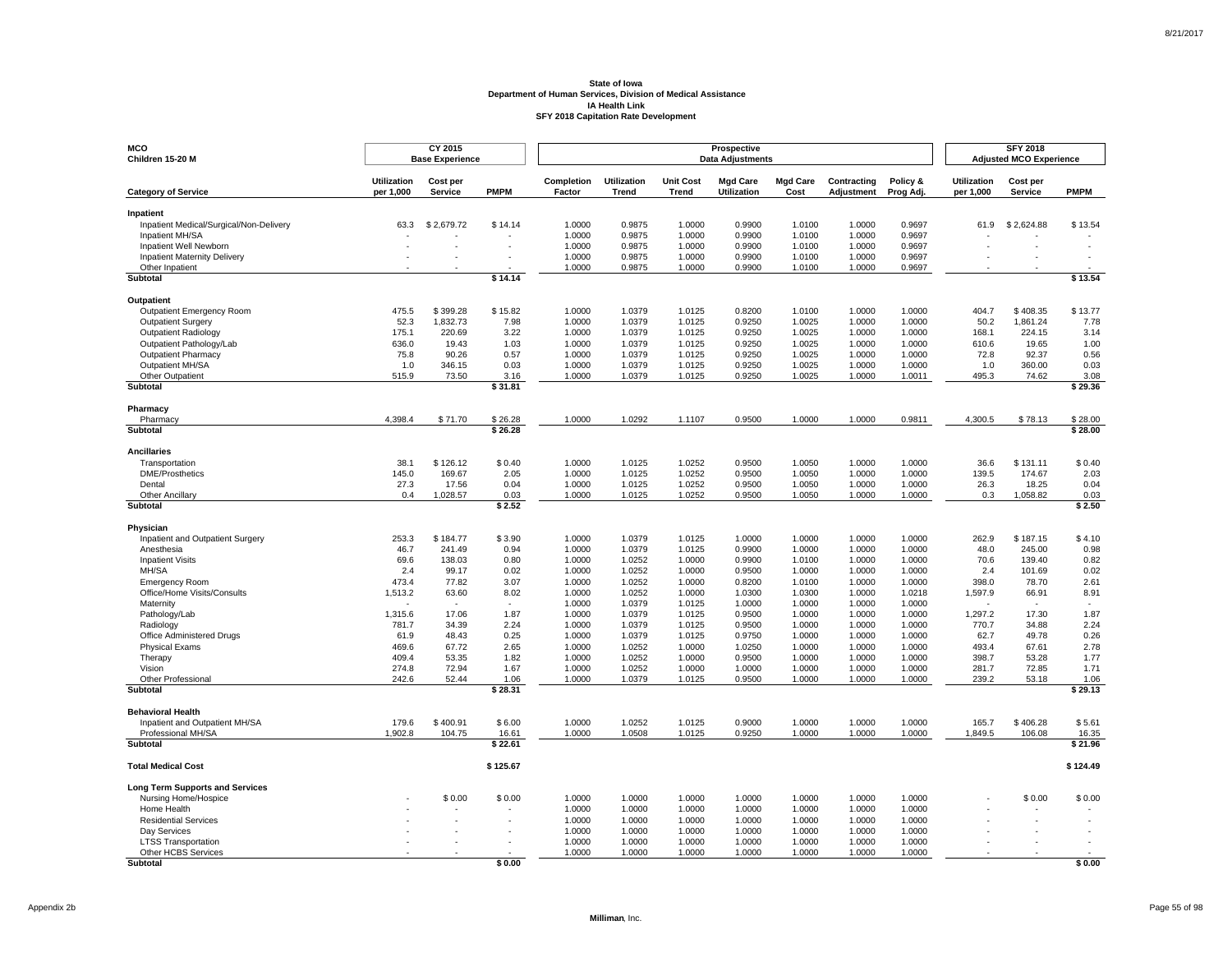| MCO<br>Non-Expansion Adults 21-34 F                    |                                 | CY 2015<br><b>Base Experience</b> |                |                      |                             |                                  | Prospective<br><b>Data Adjustments</b> |                         |                           |                       |                                 | <b>SFY 2018</b><br><b>Adjusted MCO Experience</b> |                |
|--------------------------------------------------------|---------------------------------|-----------------------------------|----------------|----------------------|-----------------------------|----------------------------------|----------------------------------------|-------------------------|---------------------------|-----------------------|---------------------------------|---------------------------------------------------|----------------|
| <b>Category of Service</b>                             | <b>Utilization</b><br>per 1,000 | Cost per<br><b>Service</b>        | <b>PMPM</b>    | Completion<br>Factor | <b>Utilization</b><br>Trend | <b>Unit Cost</b><br><b>Trend</b> | <b>Mgd Care</b><br><b>Utilization</b>  | <b>Mgd Care</b><br>Cost | Contracting<br>Adjustment | Policy &<br>Prog Adj. | <b>Utilization</b><br>per 1,000 | Cost per<br><b>Service</b>                        | <b>PMPM</b>    |
|                                                        |                                 |                                   |                |                      |                             |                                  |                                        |                         |                           |                       |                                 |                                                   |                |
| Inpatient<br>Inpatient Medical/Surgical/Non-Delivery   | 85.1                            | \$2,095.42                        | \$14.86        | 1.0000               | 1.0252                      | 1.0000                           | 0.9500                                 | 1.0400                  | 1.0000                    | 0.9676                | 82.9                            | \$2,108.11                                        | \$14.56        |
| Inpatient MH/SA                                        | 0.7                             | 1,913.04                          | 0.11           | 1.0000               | 1.0252                      | 1.0000                           | 0.9500                                 | 1.0400                  | 1.0000                    | 0.9676                | 0.7                             | 1,970.15                                          | 0.11           |
| Inpatient Well Newborn                                 |                                 |                                   |                | 1.0000               | 1.0252                      | 1.0000                           | 0.9500                                 | 1.0400                  | 1.0000                    | 0.9676                |                                 |                                                   |                |
| <b>Inpatient Maternity Delivery</b>                    |                                 |                                   | $\sim$         | 1.0000               | 1.0252                      | 1.0000                           | 0.9500                                 | 1.0400                  | 1.0000                    | 0.9676                |                                 |                                                   |                |
| Other Inpatient                                        |                                 |                                   | \$14.97        | 1.0000               | 1.0252                      | 1.0000                           | 0.9500                                 | 1.0400                  | 1.0000                    | 0.9676                |                                 |                                                   | \$14.67        |
| <b>Subtotal</b>                                        |                                 |                                   |                |                      |                             |                                  |                                        |                         |                           |                       |                                 |                                                   |                |
| <b>Outpatient</b>                                      |                                 |                                   |                |                      |                             |                                  |                                        |                         |                           |                       |                                 |                                                   |                |
| Outpatient Emergency Room                              | 1,455.5                         | \$449.17                          | \$54.48        | 1.0000               | 1.0379                      | 1.0125                           | 0.8300                                 | 1.0100                  | 1.0000                    | 1.0000                | 1,253.8                         | \$459.30                                          | \$47.99        |
| <b>Outpatient Surgery</b>                              | 143.8                           | 2,222.19                          | 26.62          | 1.0000               | 1.0379                      | 1.0125                           | 0.9250                                 | 1.0025                  | 1.0000                    | 1.0000                | 138.0                           | 2,255.49                                          | 25.94          |
| Outpatient Radiology                                   | 517.1                           | 165.94                            | 7.15           | 1.0000               | 1.0379                      | 1.0125                           | 0.9250                                 | 1.0025                  | 1.0000                    | 1.0000                | 496.4                           | 168.49                                            | 6.97           |
| Outpatient Pathology/Lab<br><b>Outpatient Pharmacy</b> | 3,241.5<br>328.0                | 21.21<br>122.20                   | 5.73<br>3.34   | 1.0000<br>1.0000     | 1.0379<br>1.0379            | 1.0125<br>1.0125                 | 0.9250<br>0.9250                       | 1.0025<br>1.0025        | 1.0000<br>1.0000          | 1.0000<br>1.0000      | 3,112.0<br>314.9                | 21.52<br>123.85                                   | 5.58<br>3.25   |
| Outpatient MH/SA                                       | 0.5                             | 260.87                            | 0.01           | 1.0000               | 1.0379                      | 1.0125                           | 0.9250                                 | 1.0025                  | 1.0000                    | 1.0000                | 0.4                             | 272.73                                            | 0.01           |
| Other Outpatient                                       | 1,553.9                         | 78.15                             | 10.12          | 1.0000               | 1.0379                      | 1.0125                           | 0.9250                                 | 1.0025                  | 1.0000                    | 1.0054                | 1,491.8                         | 79.79                                             | 9.92           |
| Subtotal                                               |                                 |                                   | \$107.45       |                      |                             |                                  |                                        |                         |                           |                       |                                 |                                                   | \$99.66        |
| Pharmacy                                               |                                 |                                   |                |                      |                             |                                  |                                        |                         |                           |                       |                                 |                                                   |                |
| Pharmacy                                               | 11,720.6                        | \$43.48                           | \$42.47        | 1.0000               | 1.0935                      | 1.1302                           | 0.9500                                 | 1.0000                  | 1.0000                    | 0.9744                | 12,175.6                        | \$47.89                                           | \$48.59        |
| <b>Subtotal</b>                                        |                                 |                                   | \$42.47        |                      |                             |                                  |                                        |                         |                           |                       |                                 |                                                   | \$48.59        |
| <b>Ancillaries</b>                                     |                                 |                                   |                |                      |                             |                                  |                                        |                         |                           |                       |                                 |                                                   |                |
| Transportation                                         | 79.8                            | \$144.34                          | \$0.96         | 1.0000               | 1.0252                      | 1.0125                           | 0.9500                                 | 1.0050                  | 1.0000                    | 1.0000                | 77.7                            | \$146.66                                          | \$0.95         |
| <b>DME/Prosthetics</b>                                 | 181.2                           | 96.01                             | 1.45           | 1.0000               | 1.0252                      | 1.0125                           | 0.9500                                 | 1.0050                  | 1.0000                    | 1.0000                | 176.5                           | 97.89                                             | 1.44           |
| Dental                                                 | 40.9                            | 11.72                             | 0.04           | 1.0000               | 1.0252                      | 1.0125                           | 0.9500                                 | 1.0050                  | 1.0000                    | 1.0000                | 39.9                            | 12.04                                             | 0.04           |
| Other Ancillary<br><b>Subtotal</b>                     | 8.3                             | 115.94                            | 0.08<br>\$2.53 | 1.0000               | 1.0252                      | 1.0125                           | 0.9500                                 | 1.0050                  | 1.0000                    | 1.0000                | 8.1                             | 119.11                                            | 0.08<br>\$2.51 |
|                                                        |                                 |                                   |                |                      |                             |                                  |                                        |                         |                           |                       |                                 |                                                   |                |
| Physician                                              |                                 |                                   |                |                      |                             |                                  |                                        |                         |                           |                       |                                 |                                                   |                |
| Inpatient and Outpatient Surgery                       | 579.6                           | \$186.13                          | \$8.99         | 1.0000               | 1.0379                      | 1.0000                           | 0.9300                                 | 1.0200                  | 1.0000                    | 1.0000                | 559.5                           | \$189.82                                          | \$8.85         |
| Anesthesia                                             | 217.8                           | 276.57                            | 5.02           | 1.0000               | 1.0379                      | 1.0000                           | 0.9500                                 | 1.0000                  | 1.0000                    | 1.0000                | 214.8                           | 276.59                                            | 4.95           |
| <b>Inpatient Visits</b><br>MH/SA                       | 144.4                           | 95.54<br>53.32                    | 1.15<br>0.14   | 1.0000<br>1.0000     | 1.0252<br>1.0252            | 1.0063<br>1.0063                 | 0.9500<br>0.9250                       | 1.0400<br>1.0000        | 1.0000<br>1.0000          | 1.0000<br>1.0000      | 140.7<br>29.9                   | 99.80<br>52.21                                    | 1.17<br>0.13   |
| <b>Emergency Room</b>                                  | 31.5<br>1,392.7                 | 84.53                             | 9.81           | 1.0000               | 1.0252                      | 1.0063                           | 0.8300                                 | 1.0100                  | 1.0000                    | 1.0000                | 1,185.1                         | 85.87                                             | 8.48           |
| Office/Home Visits/Consults                            | 3,667.9                         | 62.16                             | 19.00          | 1.0000               | 1.0252                      | 1.0063                           | 1.0350                                 | 1.0300                  | 1.0000                    | 1.0235                | 3,891.9                         | 65.95                                             | 21.39          |
| Maternity                                              | 452.2                           | 174.09                            | 6.56           | 1.0000               | 1.0379                      | 1.0000                           | 1.0000                                 | 1.0000                  | 1.0000                    | 1.0000                | 469.3                           | 174.12                                            | 6.81           |
| Pathology/Lab                                          | 7,356.9                         | 20.29                             | 12.44          | 1.0000               | 1.0379                      | 1.0000                           | 0.9500                                 | 1.0000                  | 1.0000                    | 1.0000                | 7,254.0                         | 20.30                                             | 12.27          |
| Radiology                                              | 2,171.0                         | 52.23                             | 9.45           | 1.0000               | 1.0379                      | 1.0000                           | 0.9500                                 | 1.0000                  | 1.0000                    | 1.0000                | 2,140.6                         | 52.25                                             | 9.32           |
| Office Administered Drugs                              | 803.2                           | 40.64                             | 2.72           | 1.0000               | 1.0379                      | 1.0000                           | 0.9500                                 | 1.0000                  | 1.0000                    | 1.0000                | 791.9                           | 40.61                                             | 2.68           |
| <b>Physical Exams</b>                                  | 513.4                           | 73.16                             | 3.13           | 1.0000               | 1.0252                      | 1.0063                           | 1.0250                                 | 1.0000                  | 1.0000                    | 1.0000                | 539.5                           | 73.63                                             | 3.31           |
| Therapy<br>Vision                                      | 781.6<br>303.4                  | 44.99<br>80.69                    | 2.93<br>2.04   | 1.0000<br>1.0000     | 1.0252<br>1.0252            | 1.0063<br>1.0063                 | 0.9500<br>1.0000                       | 1.0000<br>1.0000        | 1.0000<br>1.0000          | 1.0000<br>1.0000      | 761.2<br>311.0                  | 45.25<br>81.02                                    | 2.87<br>2.10   |
| Other Professional                                     | 582.8                           | 116.74                            | 5.67           | 1.0000               | 1.0379                      | 1.0000                           | 0.9500                                 | 1.0000                  | 1.0000                    | 1.0000                | 574.7                           | 116.73                                            | 5.59           |
| Subtotal                                               |                                 |                                   | \$89.05        |                      |                             |                                  |                                        |                         |                           |                       |                                 |                                                   | \$89.92        |
| <b>Behavioral Health</b>                               |                                 |                                   |                |                      |                             |                                  |                                        |                         |                           |                       |                                 |                                                   |                |
| Inpatient and Outpatient MH/SA                         | 306.1                           | \$236.36                          | \$6.03         | 1.0000               | 1.0252                      | 1.0125                           | 0.9000                                 | 1.0000                  | 1.0000                    | 1.0000                | 282.5                           | \$239.18                                          | \$5.63         |
| Professional MH/SA                                     | 2,079.0                         | 107.42                            | 18.61          | 1.0000               | 1.0508                      | 1.0125                           | 0.9250                                 | 1.0000                  | 1.0000                    | 1.0000                | 2,020.8                         | 108.73                                            | 18.31          |
| Subtotal                                               |                                 |                                   | \$24.64        |                      |                             |                                  |                                        |                         |                           |                       |                                 |                                                   | \$23.94        |
| <b>Total Medical Cost</b>                              |                                 |                                   | \$281.11       |                      |                             |                                  |                                        |                         |                           |                       |                                 |                                                   | \$279.29       |
| <b>Long Term Supports and Services</b>                 |                                 |                                   |                |                      |                             |                                  |                                        |                         |                           |                       |                                 |                                                   |                |
| Nursing Home/Hospice                                   |                                 | \$0.00                            | \$0.00         | 1.0000               | 1.0000                      | 1.0000                           | 1.0000                                 | 1.0000                  | 1.0000                    | 1.0000                |                                 | \$0.00                                            | \$0.00         |
| Home Health                                            |                                 |                                   |                | 1.0000               | 1.0000                      | 1.0000                           | 1.0000                                 | 1.0000                  | 1.0000                    | 1.0000                |                                 |                                                   |                |
| <b>Residential Services</b>                            |                                 |                                   |                | 1.0000               | 1.0000                      | 1.0000                           | 1.0000                                 | 1.0000                  | 1.0000                    | 1.0000                |                                 |                                                   |                |
| Day Services                                           |                                 |                                   |                | 1.0000               | 1.0000                      | 1.0000                           | 1.0000                                 | 1.0000                  | 1.0000                    | 1.0000<br>1.0000      |                                 |                                                   |                |
| <b>LTSS Transportation</b><br>Other HCBS Services      |                                 |                                   |                | 1.0000<br>1.0000     | 1.0000<br>1.0000            | 1.0000<br>1.0000                 | 1.0000<br>1.0000                       | 1.0000<br>1.0000        | 1.0000<br>1.0000          | 1.0000                |                                 |                                                   |                |
| <b>Subtotal</b>                                        |                                 |                                   | \$0.00         |                      |                             |                                  |                                        |                         |                           |                       |                                 |                                                   | \$0.00         |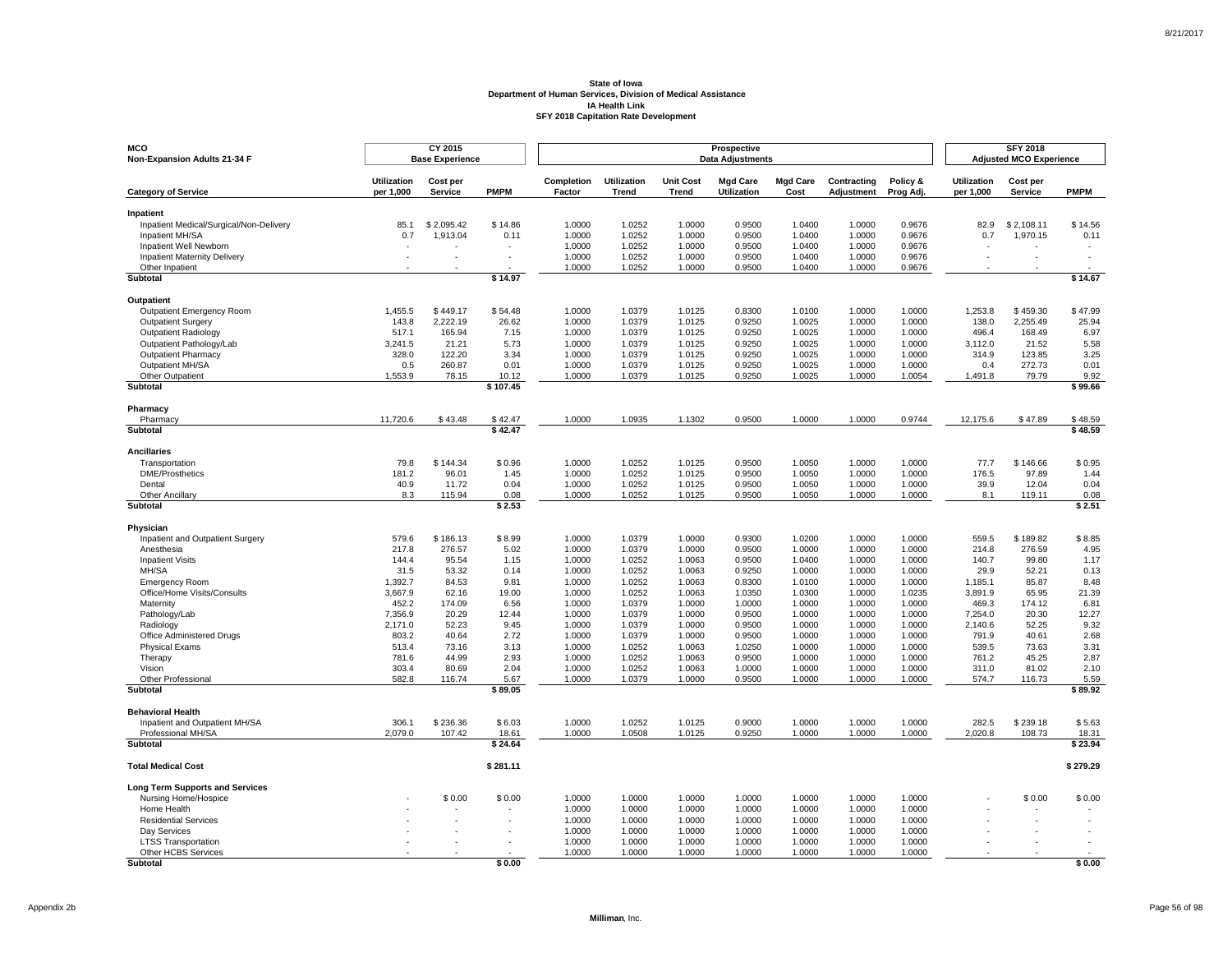| MCO<br>Non-Expansion Adults 21-34 M                           |                    | CY 2015<br><b>Base Experience</b> |                  |                  |                    |                  | Prospective<br><b>Data Adjustments</b> |                  |                  |                  |                    | <b>SFY 2018</b><br><b>Adjusted MCO Experience</b> |                  |
|---------------------------------------------------------------|--------------------|-----------------------------------|------------------|------------------|--------------------|------------------|----------------------------------------|------------------|------------------|------------------|--------------------|---------------------------------------------------|------------------|
|                                                               | <b>Utilization</b> | Cost per                          |                  | Completion       | <b>Utilization</b> | <b>Unit Cost</b> | <b>Mgd Care</b>                        | <b>Mgd Care</b>  | Contracting      | Policy &         | <b>Utilization</b> | Cost per                                          |                  |
| <b>Category of Service</b>                                    | per 1,000          | <b>Service</b>                    | <b>PMPM</b>      | Factor           | Trend              | <b>Trend</b>     | <b>Utilization</b>                     | Cost             | Adjustment       | Prog Adj.        | per 1,000          | Service                                           | <b>PMPM</b>      |
| Inpatient                                                     |                    |                                   |                  |                  |                    |                  |                                        |                  |                  |                  |                    |                                                   |                  |
| Inpatient Medical/Surgical/Non-Delivery                       | 193.8              | \$1,419.41                        | \$22.92          | 1.0000           | 1.0252             | 1.0000           | 0.9500                                 | 1.0400           | 1.0000           | 0.9676           | 188.7              | \$1,428.15                                        | \$22.46          |
| Inpatient MH/SA                                               | 6.3                | 1,822.78                          | 0.96             | 1.0000           | 1.0252             | 1.0000           | 0.9500                                 | 1.0400           | 1.0000           | 0.9676           | 6.2                | 1,831.17                                          | 0.94             |
| Inpatient Well Newborn<br><b>Inpatient Maternity Delivery</b> |                    |                                   | $\sim$           | 1.0000<br>1.0000 | 1.0252<br>1.0252   | 1.0000<br>1.0000 | 0.9500<br>0.9500                       | 1.0400<br>1.0400 | 1.0000<br>1.0000 | 0.9676<br>0.9676 |                    |                                                   |                  |
| Other Inpatient                                               |                    |                                   |                  | 1.0000           | 1.0252             | 1.0000           | 0.9500                                 | 1.0400           | 1.0000           | 0.9676           |                    |                                                   |                  |
| <b>Subtotal</b>                                               |                    |                                   | \$23.88          |                  |                    |                  |                                        |                  |                  |                  |                    |                                                   | \$23.40          |
| <b>Outpatient</b>                                             |                    |                                   |                  |                  |                    |                  |                                        |                  |                  |                  |                    |                                                   |                  |
| Outpatient Emergency Room                                     | 886.7              | \$456.34                          | \$33.72          | 1.0000           | 1.0379             | 1.0125           | 0.8300                                 | 1.0100           | 1.0000           | 1.0000           | 763.9              | \$466.74                                          | \$29.71          |
| <b>Outpatient Surgery</b>                                     | 124.3              | 2,305.95                          | 23.88            | 1.0000           | 1.0379             | 1.0125           | 0.9250                                 | 1.0025           | 1.0000           | 1.0000           | 119.3              | 2,340.46                                          | 23.27            |
| Outpatient Radiology                                          | 232.7              | 188.72                            | 3.66             | 1.0000           | 1.0379             | 1.0125           | 0.9250                                 | 1.0025           | 1.0000           | 1.0000           | 223.4              | 191.74                                            | 3.57             |
| Outpatient Pathology/Lab                                      | 939.4              | 20.44                             | 1.60             | 1.0000           | 1.0379             | 1.0125           | 0.9250                                 | 1.0025           | 1.0000           | 1.0000           | 901.8              | 20.76                                             | 1.56             |
| <b>Outpatient Pharmacy</b>                                    | 62.1               | 287.78                            | 1.49             | 1.0000           | 1.0379             | 1.0125           | 0.9250                                 | 1.0025           | 1.0000           | 1.0000           | 59.7               | 291.70                                            | 1.45             |
| Outpatient MH/SA                                              | 2.1                | 113.74                            | 0.02             | 1.0000           | 1.0379             | 1.0125           | 0.9250                                 | 1.0025           | 1.0000           | 1.0000           | 2.0                | 118.23                                            | 0.02             |
| Other Outpatient<br>Subtotal                                  | 824.6              | 66.51                             | 4.57<br>\$68.94  | 1.0000           | 1.0379             | 1.0125           | 0.9250                                 | 1.0025           | 1.0000           | 1.0054           | 791.6              | 67.91                                             | 4.48<br>\$64.06  |
|                                                               |                    |                                   |                  |                  |                    |                  |                                        |                  |                  |                  |                    |                                                   |                  |
| Pharmacy<br>Pharmacy                                          | 7,045.2            | \$65.95                           | \$38.72          | 1.0000           | 1.0935             | 1.1302           | 0.9500                                 | 1.0000           | 1.0000           | 0.9744           | 7,318.7            | \$72.64                                           | \$44.30          |
| <b>Subtotal</b>                                               |                    |                                   | \$38.72          |                  |                    |                  |                                        |                  |                  |                  |                    |                                                   | \$44.30          |
| <b>Ancillaries</b>                                            |                    |                                   |                  |                  |                    |                  |                                        |                  |                  |                  |                    |                                                   |                  |
| Transportation                                                | 56.9               | \$166.70                          | \$0.79           | 1.0000           | 1.0252             | 1.0125           | 0.9500                                 | 1.0050           | 1.0000           | 1.0000           | 55.4               | \$168.98                                          | \$0.78           |
| <b>DME/Prosthetics</b>                                        | 264.3              | 191.58                            | 4.22             | 1.0000           | 1.0252             | 1.0125           | 0.9500                                 | 1.0050           | 1.0000           | 1.0000           | 257.4              | 194.84                                            | 4.18             |
| Dental                                                        | 3.2                | 37.97                             | 0.01             | 1.0000           | 1.0252             | 1.0125           | 0.9500                                 | 1.0050           | 1.0000           | 1.0000           | 3.1                | 38.96                                             | 0.01             |
| Other Ancillary<br><b>Subtotal</b>                            |                    |                                   | \$5.02           | 1.0000           | 1.0252             | 1.0125           | 0.9500                                 | 1.0050           | 1.0000           | 1.0000           |                    |                                                   | \$4.97           |
|                                                               |                    |                                   |                  |                  |                    |                  |                                        |                  |                  |                  |                    |                                                   |                  |
| Physician                                                     |                    |                                   |                  |                  |                    |                  |                                        |                  |                  |                  |                    |                                                   |                  |
| Inpatient and Outpatient Surgery                              | 416.0<br>82.1      | \$225.30<br>276.11                | \$7.81<br>1.89   | 1.0000<br>1.0000 | 1.0379<br>1.0379   | 1.0000<br>1.0000 | 0.9400<br>0.9500                       | 1.0300<br>1.0000 | 1.0000<br>1.0000 | 1.0000<br>1.0000 | 405.8<br>81.0      | \$232.12<br>275.59                                | \$7.85<br>1.86   |
| Anesthesia<br><b>Inpatient Visits</b>                         | 241.2              | 121.91                            | 2.45             | 1.0000           | 1.0252             | 1.0063           | 0.9500                                 | 1.0400           | 1.0000           | 1.0000           | 234.9              | 127.72                                            | 2.50             |
| MH/SA                                                         | 2.1                | 113.74                            | 0.02             | 1.0000           | 1.0252             | 1.0063           | 0.9250                                 | 1.0000           | 1.0000           | 1.0000           | 2.0                | 120.00                                            | 0.02             |
| <b>Emergency Room</b>                                         | 879.3              | 83.79                             | 6.14             | 1.0000           | 1.0252             | 1.0063           | 0.8300                                 | 1.0100           | 1.0000           | 1.0000           | 748.2              | 85.16                                             | 5.31             |
| Office/Home Visits/Consults                                   | 2,049.3            | 66.46                             | 11.35            | 1.0000           | 1.0252             | 1.0063           | 1.0350                                 | 1.0300           | 1.0000           | 1.0235           | 2,174.5            | 70.53                                             | 12.78            |
| Maternity                                                     |                    |                                   |                  | 1.0000           | 1.0379             | 1.0000           | 1.0000                                 | 1.0000           | 1.0000           | 1.0000           |                    |                                                   |                  |
| Pathology/Lab                                                 | 1,700.8            | 18.27                             | 2.59             | 1.0000           | 1.0379             | 1.0000           | 0.9500                                 | 1.0000           | 1.0000           | 1.0000           | 1,677.0            | 18.25                                             | 2.55             |
| Radiology<br>Office Administered Drugs                        | 1,313.2<br>146.4   | 39.38<br>140.18                   | 4.31<br>1.71     | 1.0000<br>1.0000 | 1.0379<br>1.0379   | 1.0000<br>1.0000 | 0.9500<br>0.9500                       | 1.0000<br>1.0000 | 1.0000<br>1.0000 | 1.0000<br>1.0000 | 1,294.8<br>144.3   | 39.39<br>140.51                                   | 4.25<br>1.69     |
| <b>Physical Exams</b>                                         | 175.9              | 79.83                             | 1.17             | 1.0000           | 1.0252             | 1.0063           | 1.0250                                 | 1.0000           | 1.0000           | 1.0000           | 184.8              | 80.52                                             | 1.24             |
| Therapy                                                       | 628.7              | 50.39                             | 2.64             | 1.0000           | 1.0252             | 1.0063           | 0.9500                                 | 1.0000           | 1.0000           | 1.0000           | 612.3              | 50.76                                             | 2.59             |
| Vision                                                        | 196.9              | 77.39                             | 1.27             | 1.0000           | 1.0252             | 1.0063           | 1.0000                                 | 1.0000           | 1.0000           | 1.0000           | 201.9              | 77.86                                             | 1.31             |
| Other Professional                                            | 397.0              | 49.27                             | 1.63             | 1.0000           | 1.0379             | 1.0000           | 0.9500                                 | 1.0000           | 1.0000           | 1.0000           | 391.5              | 49.35                                             | 1.61             |
| Subtotal                                                      |                    |                                   | \$44.98          |                  |                    |                  |                                        |                  |                  |                  |                    |                                                   | \$45.56          |
| <b>Behavioral Health</b>                                      |                    |                                   |                  |                  |                    |                  |                                        |                  |                  |                  |                    |                                                   |                  |
| Inpatient and Outpatient MH/SA                                | 394.9              | \$231.85                          | \$7.63           | 1.0000           | 1.0252             | 1.0125           | 0.9000                                 | 1.0000           | 1.0000           | 1.0000           | 364.4              | \$234.81                                          | \$7.13           |
| Professional MH/SA<br>Subtotal                                | 1,338.5            | 118.43                            | 13.21<br>\$20.84 | 1.0000           | 1.0508             | 1.0125           | 0.9250                                 | 1.0000           | 1.0000           | 1.0000           | 1,301.0            | 119.91                                            | 13.00<br>\$20.13 |
|                                                               |                    |                                   |                  |                  |                    |                  |                                        |                  |                  |                  |                    |                                                   |                  |
| <b>Total Medical Cost</b>                                     |                    |                                   | \$202.38         |                  |                    |                  |                                        |                  |                  |                  |                    |                                                   | \$202.42         |
| <b>Long Term Supports and Services</b>                        |                    |                                   |                  |                  |                    |                  |                                        |                  |                  |                  |                    |                                                   |                  |
| Nursing Home/Hospice                                          |                    | \$0.00                            | \$0.00           | 1.0000           | 1.0000             | 1.0000           | 1.0000                                 | 1.0000           | 1.0000           | 1.0000           |                    | \$0.00                                            | \$0.00           |
| Home Health                                                   |                    |                                   |                  | 1.0000           | 1.0000             | 1.0000           | 1.0000                                 | 1.0000           | 1.0000           | 1.0000           |                    |                                                   |                  |
| <b>Residential Services</b><br>Day Services                   |                    |                                   |                  | 1.0000<br>1.0000 | 1.0000<br>1.0000   | 1.0000<br>1.0000 | 1.0000<br>1.0000                       | 1.0000<br>1.0000 | 1.0000<br>1.0000 | 1.0000<br>1.0000 |                    |                                                   |                  |
| <b>LTSS Transportation</b>                                    |                    |                                   |                  | 1.0000           | 1.0000             | 1.0000           | 1.0000                                 | 1.0000           | 1.0000           | 1.0000           |                    |                                                   |                  |
| Other HCBS Services                                           |                    |                                   |                  | 1.0000           | 1.0000             | 1.0000           | 1.0000                                 | 1.0000           | 1.0000           | 1.0000           |                    |                                                   |                  |
| <b>Subtotal</b>                                               |                    |                                   | \$0.00           |                  |                    |                  |                                        |                  |                  |                  |                    |                                                   | \$0.00           |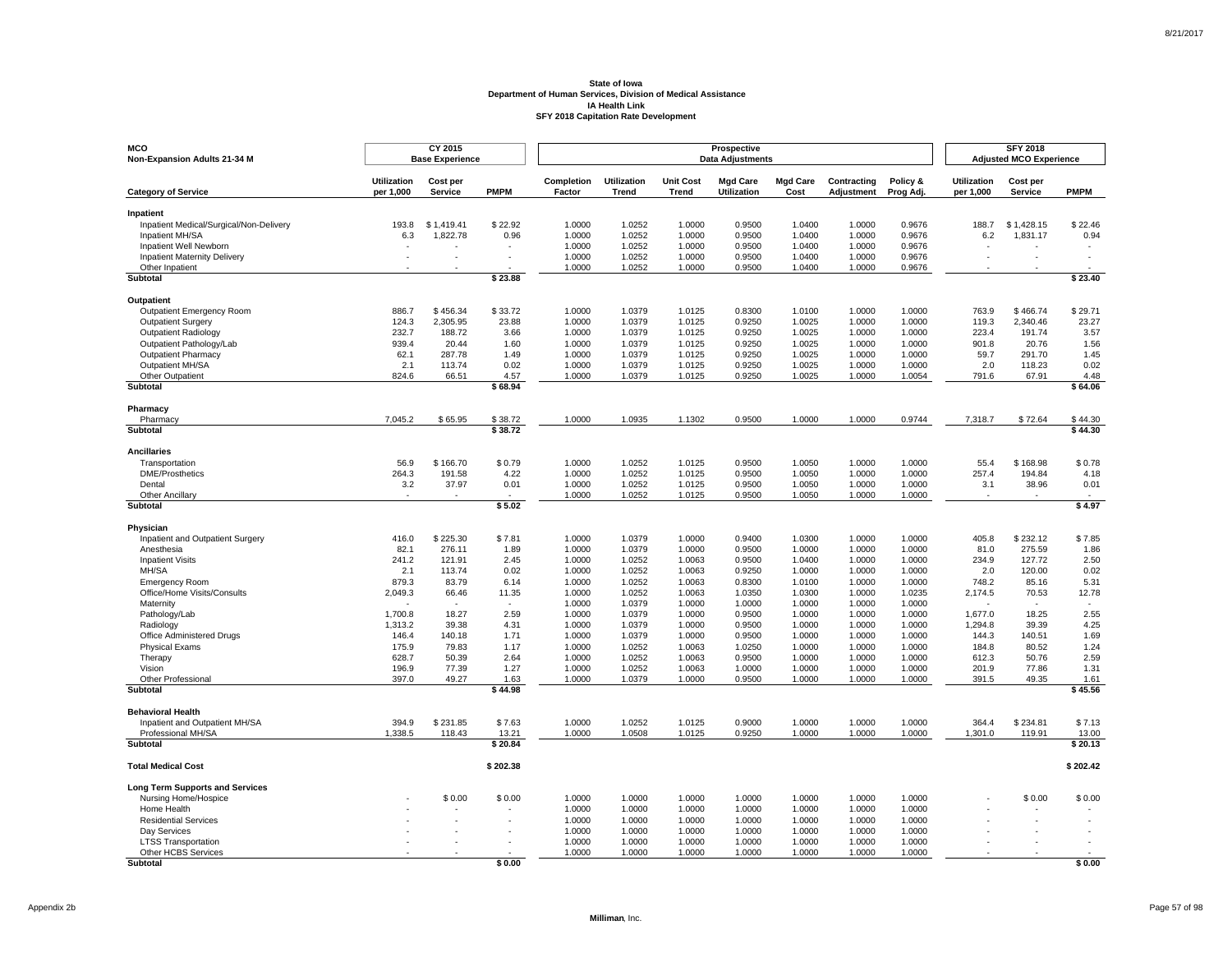| <b>MCO</b><br>Non-Expansion Adults 35-49 F                 |                                 | CY 2015<br><b>Base Experience</b> |                    |                      |                             |                           | Prospective<br><b>Data Adjustments</b> |                         |                           |                       |                                 | <b>SFY 2018</b><br><b>Adjusted MCO Experience</b> |                      |
|------------------------------------------------------------|---------------------------------|-----------------------------------|--------------------|----------------------|-----------------------------|---------------------------|----------------------------------------|-------------------------|---------------------------|-----------------------|---------------------------------|---------------------------------------------------|----------------------|
| <b>Category of Service</b>                                 | <b>Utilization</b><br>per 1,000 | Cost per<br>Service               | <b>PMPM</b>        | Completion<br>Factor | <b>Utilization</b><br>Trend | <b>Unit Cost</b><br>Trend | <b>Mgd Care</b><br><b>Utilization</b>  | <b>Mgd Care</b><br>Cost | Contracting<br>Adjustment | Policy &<br>Prog Adj. | <b>Utilization</b><br>per 1,000 | Cost per<br>Service                               | <b>PMPM</b>          |
| Inpatient                                                  |                                 |                                   |                    |                      |                             |                           |                                        |                         |                           |                       |                                 |                                                   |                      |
| Inpatient Medical/Surgical/Non-Delivery                    | 244.4                           | \$2,769.19                        | \$56.39            | 1.0000               | 1.0252                      | 1.0000                    | 0.9500                                 | 1.0400                  | 1.0000                    | 0.9676                | 238.0                           | \$2,786.84                                        | \$55.27              |
| Inpatient MH/SA                                            |                                 |                                   |                    | 1.0000               | 1.0252                      | 1.0000                    | 0.9500                                 | 1.0400                  | 1.0000                    | 0.9676                |                                 |                                                   |                      |
| Inpatient Well Newborn                                     |                                 |                                   |                    | 1.0000               | 1.0252                      | 1.0000                    | 0.9500                                 | 1.0400                  | 1.0000                    | 0.9676                |                                 |                                                   |                      |
| <b>Inpatient Maternity Delivery</b>                        |                                 |                                   |                    | 1.0000               | 1.0252                      | 1.0000                    | 0.9500                                 | 1.0400                  | 1.0000                    | 0.9676                |                                 |                                                   |                      |
| Other Inpatient<br>Subtotal                                | 10.3                            | 140.35                            | 0.12<br>\$56.51    | 1.0000               | 1.0252                      | 1.0000                    | 0.9500                                 | 1.0400                  | 1.0000                    | 0.9676                | 10.0                            | 144.14                                            | 0.12<br>\$55.39      |
|                                                            |                                 |                                   |                    |                      |                             |                           |                                        |                         |                           |                       |                                 |                                                   |                      |
| Outpatient<br>Outpatient Emergency Room                    | 1,218.4                         | \$544.07                          | \$55.24            | 1.0000               | 1.0379                      | 1.0125                    | 0.8300                                 | 1.0100                  | 1.0000                    | 1.0000                | 1,049.6                         | \$556.34                                          | \$48.66              |
| <b>Outpatient Surgery</b>                                  | 276.6                           | 2,060.23                          | 47.49              | 1.0000               | 1.0379                      | 1.0125                    | 0.9250                                 | 1.0025                  | 1.0000                    | 1.0000                | 265.6                           | 2,091.28                                          | 46.28                |
| <b>Outpatient Radiology</b>                                | 941.8                           | 167.69                            | 13.16              | 1.0000               | 1.0379                      | 1.0125                    | 0.9250                                 | 1.0025                  | 1.0000                    | 1.0000                | 904.1                           | 170.15                                            | 12.82                |
| Outpatient Pathology/Lab                                   | 3,312.5                         | 20.79                             | 5.74               | 1.0000               | 1.0379                      | 1.0125                    | 0.9250                                 | 1.0025                  | 1.0000                    | 1.0000                | 3,180.2                         | 21.09                                             | 5.59                 |
| <b>Outpatient Pharmacy</b>                                 | 422.3                           | 80.99                             | 2.85               | 1.0000               | 1.0379                      | 1.0125                    | 0.9250                                 | 1.0025                  | 1.0000                    | 1.0000                | 405.4                           | 82.29                                             | 2.78                 |
| Outpatient MH/SA                                           | 3.4                             | 210.53                            | 0.06               | 1.0000               | 1.0379                      | 1.0125                    | 0.9250                                 | 1.0025                  | 1.0000                    | 1.0000                | 3.3                             | 219.51                                            | 0.06                 |
| Other Outpatient                                           | 2,550.6                         | 76.83                             | 16.33              | 1.0000               | 1.0379                      | 1.0125                    | 0.9250                                 | 1.0025                  | 1.0000                    | 1.0054                | 2,448.7                         | 78.41                                             | 16.00                |
| Subtotal                                                   |                                 |                                   | \$140.87           |                      |                             |                           |                                        |                         |                           |                       |                                 |                                                   | \$132.19             |
| Pharmacy                                                   |                                 |                                   |                    |                      |                             |                           |                                        |                         |                           |                       |                                 |                                                   |                      |
| Pharmacy<br>Subtotal                                       | 23,263.0                        | \$51.16                           | \$99.17<br>\$99.17 | 1.0000               | 1.0935                      | 1.1302                    | 0.9500                                 | 1.0000                  | 1.0000                    | 0.9744                | 24,166.2                        | \$56.33                                           | \$113.45<br>\$113.45 |
|                                                            |                                 |                                   |                    |                      |                             |                           |                                        |                         |                           |                       |                                 |                                                   |                      |
| <b>Ancillaries</b>                                         | 92.4                            |                                   | \$0.99             |                      | 1.0252                      |                           | 0.9500                                 | 1.0050                  |                           | 1.0000                | 90.0                            | \$130.72                                          | \$0.98               |
| Transportation<br><b>DME/Prosthetics</b>                   | 607.0                           | \$128.61<br>88.37                 | 4.47               | 1.0000<br>1.0000     | 1.0252                      | 1.0125<br>1.0125          | 0.9500                                 | 1.0050                  | 1.0000<br>1.0000          | 1.0000                | 591.2                           | 89.92                                             | 4.43                 |
| Dental                                                     | 3.4                             |                                   |                    | 1.0000               | 1.0252                      | 1.0125                    | 0.9500                                 | 1.0050                  | 1.0000                    | 1.0000                | 3.3                             |                                                   |                      |
| Other Ancillary                                            | 16.6                            | 93.86                             | 0.13               | 1.0000               | 1.0252                      | 1.0125                    | 0.9500                                 | 1.0050                  | 1.0000                    | 1.0000                | 16.2                            | 96.36                                             | 0.13                 |
| Subtotal                                                   |                                 |                                   | \$5.59             |                      |                             |                           |                                        |                         |                           |                       |                                 |                                                   | \$5.54               |
| Physician                                                  |                                 |                                   |                    |                      |                             |                           |                                        |                         |                           |                       |                                 |                                                   |                      |
| Inpatient and Outpatient Surgery                           | 948.6                           | \$219.73                          | \$17.37            | 1.0000               | 1.0379                      | 1.0000                    | 0.9400                                 | 1.0200                  | 1.0000                    | 1.0000                | 925.5                           | \$224.19                                          | \$17.29              |
| Anesthesia                                                 | 195.5                           | 246.76                            | 4.02               | 1.0000               | 1.0379                      | 1.0000                    | 0.9500                                 | 1.0000                  | 1.0000                    | 1.0000                | 192.8                           | 246.54                                            | 3.96                 |
| <b>Inpatient Visits</b>                                    | 301.5                           | 116.20                            | 2.92               | 1.0000               | 1.0252                      | 1.0063                    | 0.9500                                 | 1.0400                  | 1.0000                    | 1.0000                | 293.7                           | 121.77                                            | 2.98                 |
| MH/SA                                                      | 7.8                             | 76.73                             | 0.05               | 1.0000               | 1.0252                      | 1.0063                    | 0.9250                                 | 1.0000                  | 1.0000                    | 1.0000                | 7.4                             | 80.86                                             | 0.05                 |
| <b>Emergency Room</b><br>Office/Home Visits/Consults       | 1,236.5<br>4,973.2              | 89.77<br>65.58                    | 9.25<br>27.18      | 1.0000<br>1.0000     | 1.0252<br>1.0252            | 1.0063<br>1.0063          | 0.8300<br>1.0350                       | 1.0100<br>1.0300        | 1.0000<br>1.0000          | 1.0000<br>1.0235      | 1,052.1<br>5,277.0              | 91.24<br>69.59                                    | 8.00<br>30.60        |
| Maternity                                                  | 93.8                            | 148.35                            | 1.16               | 1.0000               | 1.0379                      | 1.0000                    | 1.0000                                 | 1.0000                  | 1.0000                    | 1.0000                | 97.4                            | 147.86                                            | 1.20                 |
| Pathology/Lab                                              | 7,453.5                         | 21.25                             | 13.20              | 1.0000               | 1.0379                      | 1.0000                    | 0.9500                                 | 1.0000                  | 1.0000                    | 1.0000                | 7,349.1                         | 21.26                                             | 13.02                |
| Radiology                                                  | 2,854.1                         | 45.83                             | 10.90              | 1.0000               | 1.0379                      | 1.0000                    | 0.9500                                 | 1.0000                  | 1.0000                    | 1.0000                | 2,814.2                         | 45.84                                             | 10.75                |
| Office Administered Drugs                                  | 919.8                           | 73.45                             | 5.63               | 1.0000               | 1.0379                      | 1.0000                    | 0.9500                                 | 1.0000                  | 1.0000                    | 1.0000                | 906.9                           | 73.44                                             | 5.55                 |
| <b>Physical Exams</b>                                      | 498.5                           | 80.88                             | 3.36               | 1.0000               | 1.0252                      | 1.0063                    | 1.0250                                 | 1.0000                  | 1.0000                    | 1.0000                | 523.8                           | 81.32                                             | 3.55                 |
| Therapy                                                    | 1,272.6                         | 54.22                             | 5.75               | 1.0000               | 1.0252                      | 1.0063                    | 0.9500                                 | 1.0000                  | 1.0000                    | 1.0000                | 1,239.5                         | 54.60                                             | 5.64                 |
| Vision                                                     | 381.7                           | 79.23                             | 2.52               | 1.0000               | 1.0252                      | 1.0063                    | 1.0000                                 | 1.0000                  | 1.0000                    | 1.0000                | 391.3                           | 79.73                                             | 2.60                 |
| <b>Other Professional</b><br>Subtotal                      | 1,102.1                         | 60.65                             | 5.57<br>\$108.88   | 1.0000               | 1.0379                      | 1.0000                    | 0.9500                                 | 1.0000                  | 1.0000                    | 1.0000                | 1,086.6                         | 60.63                                             | 5.49<br>\$110.68     |
|                                                            |                                 |                                   |                    |                      |                             |                           |                                        |                         |                           |                       |                                 |                                                   |                      |
| <b>Behavioral Health</b><br>Inpatient and Outpatient MH/SA | 363.1                           | \$294.45                          | \$8.91             | 1.0000               | 1.0252                      | 1.0125                    | 0.9000                                 | 1.0000                  | 1.0000                    | 1.0000                | 335.0                           | \$297.99                                          | \$8.32               |
| Professional MH/SA                                         | 2.992.4                         | 101.42                            | 25.29              | 1.0000               | 1.0508                      | 1.0125                    | 0.9250                                 | 1.0000                  | 1.0000                    | 1.0000                | 2,908.6                         | 102.69                                            | 24.89                |
| Subtotal                                                   |                                 |                                   | \$34.20            |                      |                             |                           |                                        |                         |                           |                       |                                 |                                                   | \$33.21              |
| <b>Total Medical Cost</b>                                  |                                 |                                   | \$445.22           |                      |                             |                           |                                        |                         |                           |                       |                                 |                                                   | \$450.46             |
| <b>Long Term Supports and Services</b>                     |                                 |                                   |                    |                      |                             |                           |                                        |                         |                           |                       |                                 |                                                   |                      |
| Nursing Home/Hospice                                       |                                 | \$0.00                            | \$0.00             | 1.0000               | 1.0000                      | 1.0000                    | 1.0000                                 | 1.0000                  | 1.0000                    | 1.0000                |                                 | \$0.00                                            | \$0.00               |
| Home Health                                                |                                 |                                   |                    | 1.0000               | 1.0000                      | 1.0000                    | 1.0000                                 | 1.0000                  | 1.0000                    | 1.0000                |                                 |                                                   |                      |
| <b>Residential Services</b>                                |                                 |                                   |                    | 1.0000               | 1.0000                      | 1.0000                    | 1.0000                                 | 1.0000                  | 1.0000                    | 1.0000                |                                 |                                                   |                      |
| Day Services<br><b>LTSS Transportation</b>                 |                                 |                                   |                    | 1.0000<br>1.0000     | 1.0000<br>1.0000            | 1.0000<br>1.0000          | 1.0000<br>1.0000                       | 1.0000<br>1.0000        | 1.0000<br>1.0000          | 1.0000<br>1.0000      |                                 |                                                   |                      |
| Other HCBS Services                                        |                                 |                                   |                    | 1.0000               | 1.0000                      | 1.0000                    | 1.0000                                 | 1.0000                  | 1.0000                    | 1.0000                |                                 |                                                   |                      |
| <b>Subtotal</b>                                            |                                 |                                   | \$0.00             |                      |                             |                           |                                        |                         |                           |                       |                                 |                                                   | \$0.00               |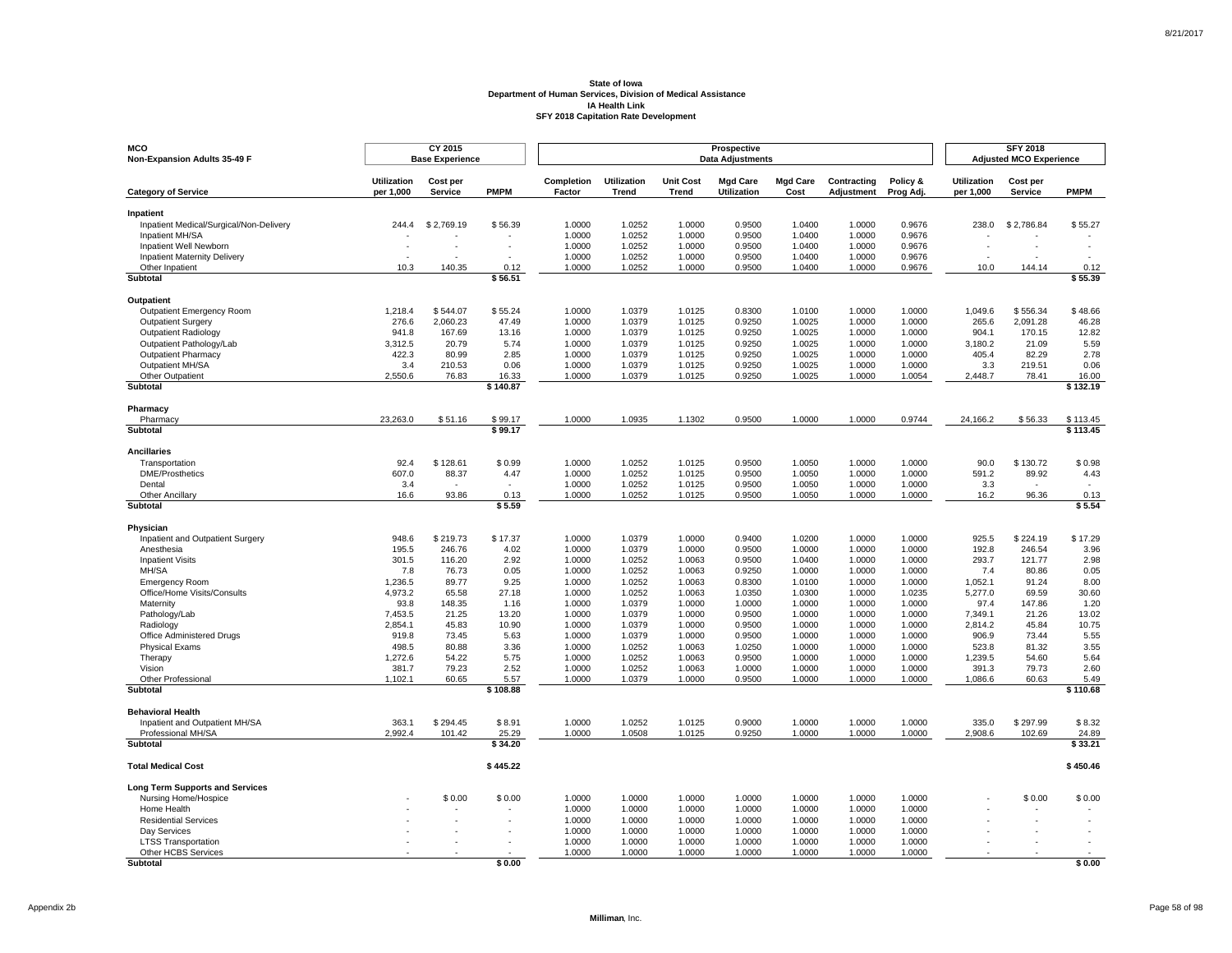| MCO<br>Non-Expansion Adults 35-49 M                    |                    | CY 2015<br><b>Base Experience</b> |                  |                  |                    |                  | Prospective<br><b>Data Adjustments</b> |                  |                  |                  |                    | <b>SFY 2018</b><br><b>Adjusted MCO Experience</b> |                  |
|--------------------------------------------------------|--------------------|-----------------------------------|------------------|------------------|--------------------|------------------|----------------------------------------|------------------|------------------|------------------|--------------------|---------------------------------------------------|------------------|
|                                                        | <b>Utilization</b> | Cost per                          |                  | Completion       | <b>Utilization</b> | <b>Unit Cost</b> | <b>Mgd Care</b>                        | <b>Mgd Care</b>  | Contracting      | Policy &         | <b>Utilization</b> | Cost per                                          |                  |
| <b>Category of Service</b>                             | per 1,000          | <b>Service</b>                    | <b>PMPM</b>      | Factor           | Trend              | <b>Trend</b>     | <b>Utilization</b>                     | Cost             | Adjustment       | Prog Adj.        | per 1,000          | <b>Service</b>                                    | <b>PMPM</b>      |
| Inpatient                                              |                    |                                   |                  |                  |                    |                  |                                        |                  |                  |                  |                    |                                                   |                  |
| Inpatient Medical/Surgical/Non-Delivery                | 173.8              | \$2,782.35                        | \$40.30          | 1.0000           | 1.0252             | 1.0000           | 0.9500                                 | 1.0400           | 1.0000           | 0.9676           | 169.3              | \$2,800.09                                        | \$39.50          |
| Inpatient MH/SA                                        | 1.2                | 3,934.43                          | 0.40             | 1.0000           | 1.0252             | 1.0000           | 0.9500                                 | 1.0400           | 1.0000           | 0.9676           | $1.2$              | 3,932.77                                          | 0.39             |
| Inpatient Well Newborn                                 |                    | $\sim$                            | $\sim$           | 1.0000           | 1.0252             | 1.0000           | 0.9500                                 | 1.0400           | 1.0000           | 0.9676           |                    |                                                   |                  |
| <b>Inpatient Maternity Delivery</b><br>Other Inpatient | 36.5               | 16.46                             | 0.05             | 1.0000<br>1.0000 | 1.0252<br>1.0252   | 1.0000<br>1.0000 | 0.9500<br>0.9500                       | 1.0400<br>1.0400 | 1.0000<br>1.0000 | 0.9676<br>0.9676 | 35.5               | 16.90                                             | 0.05             |
| <b>Subtotal</b>                                        |                    |                                   | \$40.75          |                  |                    |                  |                                        |                  |                  |                  |                    |                                                   | \$39.94          |
|                                                        |                    |                                   |                  |                  |                    |                  |                                        |                  |                  |                  |                    |                                                   |                  |
| <b>Outpatient</b>                                      |                    |                                   |                  |                  |                    |                  |                                        |                  |                  |                  |                    |                                                   |                  |
| Outpatient Emergency Room                              | 749.9              | \$506.29                          | \$31.64          | 1.0000           | 1.0379             | 1.0125           | 0.8300                                 | 1.0100           | 1.0000           | 1.0000           | 646.0              | \$517.69                                          | \$27.87          |
| <b>Outpatient Surgery</b><br>Outpatient Radiology      | 182.3<br>347.6     | 1,492.76<br>224.39                | 22.68<br>6.50    | 1.0000<br>1.0000 | 1.0379<br>1.0379   | 1.0125<br>1.0125 | 0.9250<br>0.9250                       | 1.0025<br>1.0025 | 1.0000<br>1.0000 | 1.0000<br>1.0000 | 175.0<br>333.7     | 1,515.08<br>227.61                                | 22.10            |
| Outpatient Pathology/Lab                               | 1,763.6            | 19.26                             | 2.83             | 1.0000           | 1.0379             | 1.0125           | 0.9250                                 | 1.0025           | 1.0000           | 1.0000           | 1,693.2            | 19.56                                             | 6.33<br>2.76     |
| <b>Outpatient Pharmacy</b>                             | 279.6              | 140.80                            | 3.28             | 1.0000           | 1.0379             | 1.0125           | 0.9250                                 | 1.0025           | 1.0000           | 1.0000           | 268.4              | 143.08                                            | 3.20             |
| Outpatient MH/SA                                       | 2.4                | 49.38                             | 0.01             | 1.0000           | 1.0379             | 1.0125           | 0.9250                                 | 1.0025           | 1.0000           | 1.0000           | 2.3                | 51.50                                             | 0.01             |
| Other Outpatient                                       | 1,330.9            | 105.40                            | 11.69            | 1.0000           | 1.0379             | 1.0125           | 0.9250                                 | 1.0025           | 1.0000           | 1.0054           | 1,277.7            | 107.53                                            | 11.45            |
| Subtotal                                               |                    |                                   | \$78.63          |                  |                    |                  |                                        |                  |                  |                  |                    |                                                   | \$73.72          |
| Pharmacy                                               |                    |                                   |                  |                  |                    |                  |                                        |                  |                  |                  |                    |                                                   |                  |
| Pharmacy                                               | 15,332.7           | \$50.47                           | \$64.49          | 1.0000           | 1.0935             | 1.1302           | 0.9500                                 | 1.0000           | 1.0000           | 0.9744           | 15,928.0           | \$55.59                                           | \$73.78          |
| <b>Subtotal</b>                                        |                    |                                   | \$64.49          |                  |                    |                  |                                        |                  |                  |                  |                    |                                                   | \$73.78          |
| <b>Ancillaries</b>                                     |                    |                                   |                  |                  |                    |                  |                                        |                  |                  |                  |                    |                                                   |                  |
| Transportation                                         | 68.1               | \$149.87                          | \$0.85           | 1.0000           | 1.0252             | 1.0125           | 0.9500                                 | 1.0050           | 1.0000           | 1.0000           | 66.3               | \$152.06                                          | \$0.84           |
| <b>DME/Prosthetics</b>                                 | 763.3              | 105.33                            | 6.70             | 1.0000           | 1.0252             | 1.0125           | 0.9500                                 | 1.0050           | 1.0000           | 1.0000           | 743.4              | 107.18                                            | 6.64             |
| Dental                                                 | 2.4                |                                   |                  | 1.0000           | 1.0252             | 1.0125           | 0.9500                                 | 1.0050           | 1.0000           | 1.0000           | 2.4                |                                                   |                  |
| Other Ancillary                                        |                    |                                   |                  | 1.0000           | 1.0252             | 1.0125           | 0.9500                                 | 1.0050           | 1.0000           | 1.0000           |                    |                                                   |                  |
| <b>Subtotal</b>                                        |                    |                                   | \$7.55           |                  |                    |                  |                                        |                  |                  |                  |                    |                                                   | \$7.48           |
| Physician                                              |                    |                                   |                  |                  |                    |                  |                                        |                  |                  |                  |                    |                                                   |                  |
| Inpatient and Outpatient Surgery                       | 687.9              | \$194.49                          | \$11.15          | 1.0000           | 1.0379             | 1.0000           | 0.9400                                 | 1.0200           | 1.0000           | 1.0000           | 671.2              | \$198.46                                          | \$11.10          |
| Anesthesia                                             | 94.8               | 239.24                            | 1.89             | 1.0000           | 1.0379             | 1.0000           | 0.9500                                 | 1.0000           | 1.0000           | 1.0000           | 93.5               | 238.79                                            | 1.86             |
| <b>Inpatient Visits</b>                                | 209.1              | 112.51                            | 1.96             | 1.0000           | 1.0252             | 1.0063           | 0.9500                                 | 1.0400           | 1.0000           | 1.0000           | 203.6              | 117.88                                            | 2.00             |
| MH/SA                                                  | $\sim$             | $\sim$                            | $\sim$           | 1.0000           | 1.0252             | 1.0063           | 0.9250                                 | 1.0000           | 1.0000           | 1.0000           | $\sim$             | $\sim$                                            | $\sim$           |
| <b>Emergency Room</b>                                  | 774.2              | 88.66                             | 5.72<br>17.37    | 1.0000<br>1.0000 | 1.0252<br>1.0252   | 1.0063           | 0.8300<br>1.0350                       | 1.0100<br>1.0300 | 1.0000<br>1.0000 | 1.0000<br>1.0235 | 658.8              | 90.16                                             | 4.95             |
| Office/Home Visits/Consults<br>Maternity               | 3,111.5            | 66.99                             |                  | 1.0000           | 1.0379             | 1.0063<br>1.0000 | 1.0000                                 | 1.0000           | 1.0000           | 1.0000           | 3,301.6            | 71.06                                             | 19.55            |
| Pathology/Lab                                          | 3,143.1            | 16.34                             | 4.28             | 1.0000           | 1.0379             | 1.0000           | 0.9500                                 | 1.0000           | 1.0000           | 1.0000           | 3,099.1            | 16.34                                             | 4.22             |
| Radiology                                              | 1,567.9            | 42.71                             | 5.58             | 1.0000           | 1.0379             | 1.0000           | 0.9500                                 | 1.0000           | 1.0000           | 1.0000           | 1,546.0            | 42.69                                             | 5.50             |
| Office Administered Drugs                              | 323.3              | 93.90                             | 2.53             | 1.0000           | 1.0379             | 1.0000           | 0.9500                                 | 1.0000           | 1.0000           | 1.0000           | 318.8              | 93.73                                             | 2.49             |
| <b>Physical Exams</b>                                  | 251.6              | 81.56                             | 1.71             | 1.0000           | 1.0252             | 1.0063           | 1.0250                                 | 1.0000           | 1.0000           | 1.0000           | 264.4              | 82.15                                             | 1.81             |
| Therapy                                                | 842.3              | 44.59                             | 3.13             | 1.0000           | 1.0252             | 1.0063           | 0.9500                                 | 1.0000           | 1.0000           | 1.0000           | 820.4              | 44.91                                             | 3.07             |
| Vision                                                 | 312.4              | 78.37                             | 2.04             | 1.0000           | 1.0252             | 1.0063           | 1.0000                                 | 1.0000           | 1.0000           | 1.0000           | 320.2              | 78.69                                             | 2.10             |
| Other Professional                                     | 725.6              | 65.49                             | 3.96             | 1.0000           | 1.0379             | 1.0000           | 0.9500                                 | 1.0000           | 1.0000           | 1.0000           | 715.5              | 65.41                                             | 3.90             |
| Subtotal                                               |                    |                                   | \$61.32          |                  |                    |                  |                                        |                  |                  |                  |                    |                                                   | \$62.55          |
| <b>Behavioral Health</b>                               |                    |                                   |                  |                  |                    |                  |                                        |                  |                  |                  |                    |                                                   |                  |
| Inpatient and Outpatient MH/SA                         | 277.1              | \$244.23                          | \$5.64           | 1.0000           | 1.0252             | 1.0125           | 0.9000                                 | 1.0000           | 1.0000           | 1.0000           | 255.7              | \$247.33                                          | \$5.27           |
| Professional MH/SA<br>Subtotal                         | 1,574.0            | 121.22                            | 15.90<br>\$21.54 | 1.0000           | 1.0508             | 1.0125           | 0.9250                                 | 1.0000           | 1.0000           | 1.0000           | 1,529.9            | 122.75                                            | 15.65<br>\$20.92 |
|                                                        |                    |                                   |                  |                  |                    |                  |                                        |                  |                  |                  |                    |                                                   |                  |
| <b>Total Medical Cost</b>                              |                    |                                   | \$274.28         |                  |                    |                  |                                        |                  |                  |                  |                    |                                                   | \$278.39         |
| <b>Long Term Supports and Services</b>                 |                    |                                   |                  |                  |                    |                  |                                        |                  |                  |                  |                    |                                                   |                  |
| Nursing Home/Hospice                                   |                    | \$0.00                            | \$0.00           | 1.0000           | 1.0000             | 1.0000           | 1.0000                                 | 1.0000           | 1.0000           | 1.0000           |                    | \$0.00                                            | \$0.00           |
| Home Health                                            |                    |                                   |                  | 1.0000           | 1.0000             | 1.0000           | 1.0000                                 | 1.0000           | 1.0000           | 1.0000           |                    |                                                   |                  |
| <b>Residential Services</b>                            |                    |                                   |                  | 1.0000<br>1.0000 | 1.0000<br>1.0000   | 1.0000           | 1.0000                                 | 1.0000<br>1.0000 | 1.0000           | 1.0000<br>1.0000 |                    |                                                   |                  |
| Day Services<br><b>LTSS Transportation</b>             |                    |                                   |                  | 1.0000           | 1.0000             | 1.0000<br>1.0000 | 1.0000<br>1.0000                       | 1.0000           | 1.0000<br>1.0000 | 1.0000           |                    |                                                   |                  |
| Other HCBS Services                                    |                    |                                   |                  | 1.0000           | 1.0000             | 1.0000           | 1.0000                                 | 1.0000           | 1.0000           | 1.0000           |                    |                                                   |                  |
| <b>Subtotal</b>                                        |                    |                                   | \$0.00           |                  |                    |                  |                                        |                  |                  |                  |                    |                                                   | \$0.00           |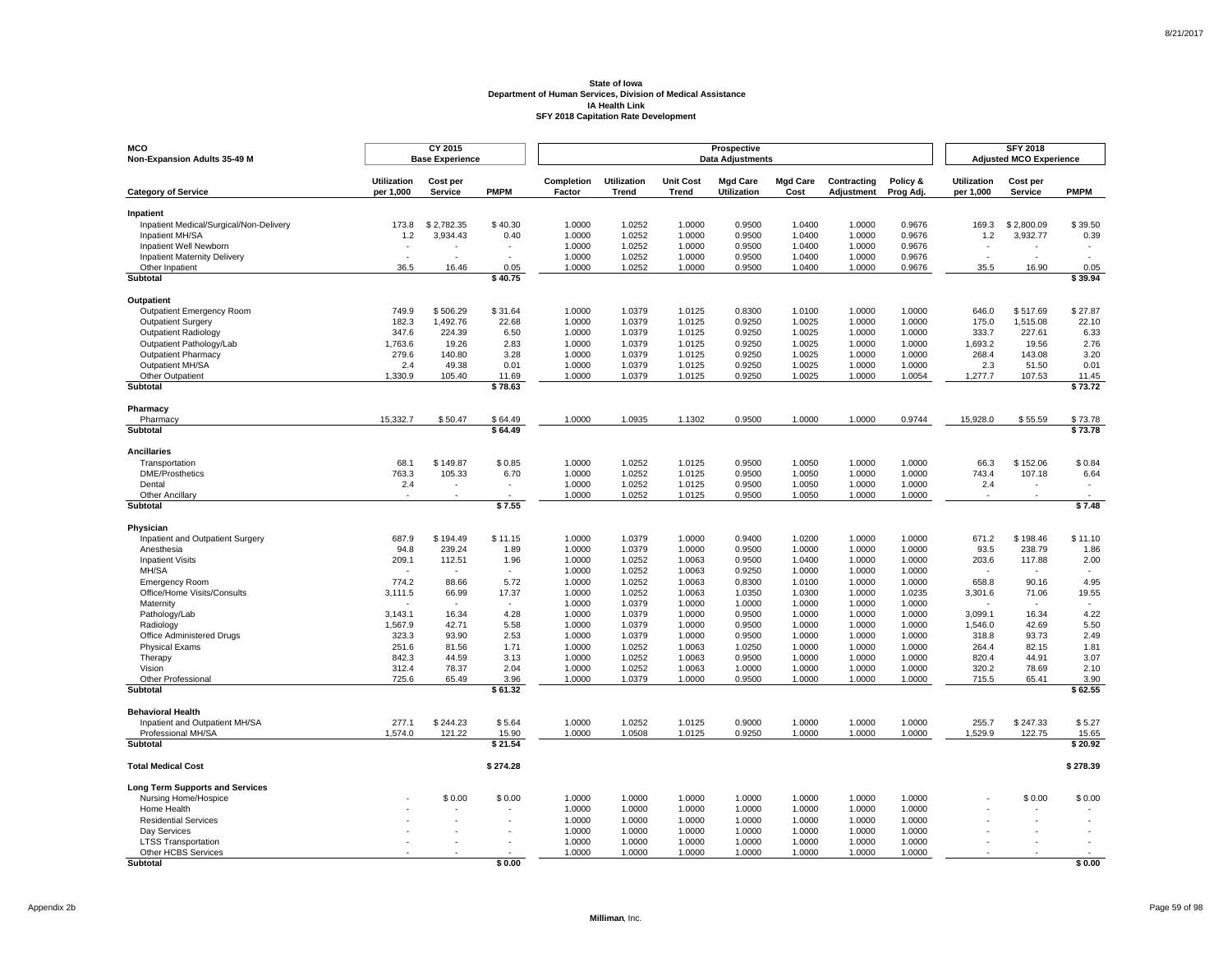| MCO<br>Non-Expansion Adults 50+ M&F                           |                                 | CY 2015<br><b>Base Experience</b> |                |                      |                             |                                  | Prospective<br><b>Data Adjustments</b> |                         |                           |                       |                                 | <b>SFY 2018</b><br><b>Adjusted MCO Experience</b> |                                  |
|---------------------------------------------------------------|---------------------------------|-----------------------------------|----------------|----------------------|-----------------------------|----------------------------------|----------------------------------------|-------------------------|---------------------------|-----------------------|---------------------------------|---------------------------------------------------|----------------------------------|
| <b>Category of Service</b>                                    | <b>Utilization</b><br>per 1,000 | Cost per<br>Service               | <b>PMPM</b>    | Completion<br>Factor | <b>Utilization</b><br>Trend | <b>Unit Cost</b><br><b>Trend</b> | <b>Mgd Care</b><br><b>Utilization</b>  | <b>Mgd Care</b><br>Cost | Contracting<br>Adjustment | Policy &<br>Prog Adj. | <b>Utilization</b><br>per 1,000 | Cost per<br><b>Service</b>                        | <b>PMPM</b>                      |
| Inpatient                                                     |                                 |                                   |                |                      |                             |                                  |                                        |                         |                           |                       |                                 |                                                   |                                  |
| Inpatient Medical/Surgical/Non-Delivery                       | 385.3                           | \$3,307.55                        | \$106.20       | 1.0000               | 1.0252                      | 1.0000                           | 0.9500                                 | 1.0400                  | 1.0000                    | 0.9676                | 375.3                           | \$3,328.25                                        | \$104.08                         |
| Inpatient MH/SA                                               |                                 |                                   |                | 1.0000               | 1.0252                      | 1.0000                           | 0.9500                                 | 1.0400                  | 1.0000                    | 0.9676                |                                 |                                                   |                                  |
| Inpatient Well Newborn<br><b>Inpatient Maternity Delivery</b> | $\sim$                          |                                   |                | 1.0000<br>1.0000     | 1.0252<br>1.0252            | 1.0000<br>1.0000                 | 0.9500<br>0.9500                       | 1.0400<br>1.0400        | 1.0000<br>1.0000          | 0.9676<br>0.9676      |                                 |                                                   |                                  |
| Other Inpatient                                               | 37.2                            | 1,016.13                          | 3.15           | 1.0000               | 1.0252                      | 1.0000                           | 0.9500                                 | 1.0400                  | 1.0000                    | 0.9676                | 36.2                            | 1,023.46                                          | 3.09                             |
| Subtotal                                                      |                                 |                                   | \$109.35       |                      |                             |                                  |                                        |                         |                           |                       |                                 |                                                   | \$107.17                         |
| Outpatient                                                    |                                 |                                   |                |                      |                             |                                  |                                        |                         |                           |                       |                                 |                                                   |                                  |
| Outpatient Emergency Room                                     | 627.1                           | \$740.74                          | \$38.71        | 1.0000               | 1.0379                      | 1.0125                           | 0.8300                                 | 1.0100                  | 1.0000                    | 1.0000                | 540.2                           | \$757.47                                          | \$34.10                          |
| Outpatient Surgery                                            | 358.7                           | 1,854.93                          | 55.45          | 1.0000               | 1.0379                      | 1.0125                           | 0.9250                                 | 1.0025                  | 1.0000                    | 1.0000                | 344.4                           | 1,882.98                                          | 54.04                            |
| <b>Outpatient Radiology</b>                                   | 1.310.0                         | 171.02                            | 18.67          | 1.0000               | 1.0379                      | 1.0125                           | 0.9250                                 | 1.0025                  | 1.0000                    | 1.0000                | 1.257.7                         | 173.56                                            | 18.19                            |
| Outpatient Pathology/Lab                                      | 4,012.4                         | 18.30                             | 6.12           | 1.0000               | 1.0379                      | 1.0125                           | 0.9250                                 | 1.0025                  | 1.0000                    | 1.0000                | 3,852.1                         | 18.57                                             | 5.96                             |
| <b>Outpatient Pharmacy</b>                                    | 1,171.8                         | 42.50                             | 4.15           | 1.0000               | 1.0379                      | 1.0125                           | 0.9250                                 | 1.0025                  | 1.0000                    | 1.0000                | 1,125.0                         | 43.09                                             | 4.04                             |
| Outpatient MH/SA<br>Other Outpatient                          | 3,866.3                         | 77.53                             | 24.98          | 1.0000<br>1.0000     | 1.0379<br>1.0379            | 1.0125<br>1.0125                 | 0.9250<br>0.9250                       | 1.0025<br>1.0025        | 1.0000<br>1.0000          | 1.0000<br>1.0054      | 3,711.8                         | 79.11                                             | 24.47                            |
| <b>Subtotal</b>                                               |                                 |                                   | \$148.08       |                      |                             |                                  |                                        |                         |                           |                       |                                 |                                                   | \$140.80                         |
|                                                               |                                 |                                   |                |                      |                             |                                  |                                        |                         |                           |                       |                                 |                                                   |                                  |
| Pharmacy<br>Pharmacy                                          | 29,155.0                        | \$63.16                           | \$153.46       | 1.0000               | 1.0935                      | 1.1302                           | 0.9500                                 | 1.0000                  | 1.0000                    | 0.9744                | 30,286.9                        | \$69.56                                           | \$175.56                         |
| Subtotal                                                      |                                 |                                   | \$153.46       |                      |                             |                                  |                                        |                         |                           |                       |                                 |                                                   | \$175.56                         |
| <b>Ancillaries</b>                                            |                                 |                                   |                |                      |                             |                                  |                                        |                         |                           |                       |                                 |                                                   |                                  |
| Transportation                                                | 109.0                           | \$182.84                          | \$1.66         | 1.0000               | 1.0252                      | 1.0125                           | 0.9500                                 | 1.0050                  | 1.0000                    | 1.0000                | 106.1                           | \$186.60                                          | \$1.65                           |
| <b>DME/Prosthetics</b>                                        | 1,254.2                         | 152.41                            | 15.93          | 1.0000               | 1.0252                      | 1.0125                           | 0.9500                                 | 1.0050                  | 1.0000                    | 1.0000                | 1,221.5                         | 155.12                                            | 15.79                            |
| Dental                                                        |                                 |                                   |                | 1.0000               | 1.0252                      | 1.0125                           | 0.9500                                 | 1.0050                  | 1.0000                    | 1.0000                |                                 |                                                   |                                  |
| Other Ancillary                                               | 5.3                             | 45.20                             | 0.02           | 1.0000               | 1.0252                      | 1.0125                           | 0.9500                                 | 1.0050                  | 1.0000                    | 1.0000                | 5.2                             | 46.42                                             | 0.02                             |
| <b>Subtotal</b>                                               |                                 |                                   | \$17.61        |                      |                             |                                  |                                        |                         |                           |                       |                                 |                                                   | \$17.46                          |
| Physician                                                     |                                 |                                   |                |                      |                             |                                  |                                        |                         |                           |                       |                                 |                                                   |                                  |
| Inpatient and Outpatient Surgery                              | 1,214.4                         | \$225.70                          | \$22.84        | 1.0000               | 1.0379                      | 1.0000                           | 0.9400                                 | 1.0200                  | 1.0000                    | 1.0000                | 1.184.8                         | \$230.23                                          | \$22.73                          |
| Anesthesia                                                    | 132.9                           | 231.22                            | 2.56           | 1.0000               | 1.0379                      | 1.0000                           | 0.9500                                 | 1.0000                  | 1.0000                    | 1.0000                | 131.0                           | 230.84                                            | 2.52                             |
| <b>Inpatient Visits</b>                                       | 457.0                           | 139.16                            | 5.30           | 1.0000               | 1.0252                      | 1.0063                           | 0.9500                                 | 1.0400                  | 1.0000                    | 1.0000                | 445.1                           | 145.58                                            | 5.40                             |
| MH/SA                                                         | $\sim$<br>696.2                 | $\epsilon$<br>95.32               | $\sim$<br>5.53 | 1.0000<br>1.0000     | 1.0252<br>1.0252            | 1.0063<br>1.0063                 | 0.9250<br>0.8300                       | 1.0000<br>1.0100        | 1.0000<br>1.0000          | 1.0000<br>1.0000      | $\sim$<br>592.4                 | $\sim$<br>96.83                                   | $\overline{\phantom{a}}$<br>4.78 |
| <b>Emergency Room</b><br>Office/Home Visits/Consults          | 5,165.6                         | 66.60                             | 28.67          | 1.0000               | 1.0252                      | 1.0063                           | 1.0350                                 | 1.0300                  | 1.0000                    | 1.0235                | 5,481.2                         | 70.65                                             | 32.27                            |
| Maternity                                                     |                                 |                                   | $\sim$         | 1.0000               | 1.0379                      | 1.0000                           | 1.0000                                 | 1.0000                  | 1.0000                    | 1.0000                |                                 |                                                   | $\sim$                           |
| Pathology/Lab                                                 | 7,320.6                         | 15.51                             | 9.46           | 1.0000               | 1.0379                      | 1.0000                           | 0.9500                                 | 1.0000                  | 1.0000                    | 1.0000                | 7,218.2                         | 15.51                                             | 9.33                             |
| Radiology                                                     | 2,744.9                         | 43.94                             | 10.05          | 1.0000               | 1.0379                      | 1.0000                           | 0.9500                                 | 1.0000                  | 1.0000                    | 1.0000                | 2,706.5                         | 43.94                                             | 9.91                             |
| Office Administered Drugs                                     | 730.7                           | 43.85                             | 2.67           | 1.0000               | 1.0379                      | 1.0000                           | 0.9500                                 | 1.0000                  | 1.0000                    | 1.0000                | 720.5                           | 43.80                                             | 2.63                             |
| <b>Physical Exams</b>                                         | 470.3                           | 80.62                             | 3.16           | 1.0000               | 1.0252                      | 1.0063                           | 1.0250                                 | 1.0000                  | 1.0000                    | 1.0000                | 494.2                           | 81.09                                             | 3.34                             |
| Therapy<br>Vision                                             | 1,336.6<br>467.7                | 60.42<br>78.77                    | 6.73<br>3.07   | 1.0000<br>1.0000     | 1.0252<br>1.0252            | 1.0063<br>1.0063                 | 0.9500<br>1.0000                       | 1.0000<br>1.0000        | 1.0000<br>1.0000          | 1.0000<br>1.0000      | 1,301.8<br>479.5                | 60.84<br>79.34                                    | 6.60<br>3.17                     |
| <b>Other Professional</b>                                     | 1,594.3                         | 48.47                             | 6.44           | 1.0000               | 1.0379                      | 1.0000                           | 0.9500                                 | 1.0000                  | 1.0000                    | 1.0000                | 1,572.0                         | 48.47                                             | 6.35                             |
| <b>Subtotal</b>                                               |                                 |                                   | \$106.48       |                      |                             |                                  |                                        |                         |                           |                       |                                 |                                                   | \$109.03                         |
| <b>Behavioral Health</b>                                      |                                 |                                   |                |                      |                             |                                  |                                        |                         |                           |                       |                                 |                                                   |                                  |
| Inpatient and Outpatient MH/SA                                | 154.1                           | \$269.40                          | \$3.46         | 1.0000               | 1.0252                      | 1.0125                           | 0.9000                                 | 1.0000                  | 1.0000                    | 1.0000                | 142.2                           | \$272.57                                          | \$3.23                           |
| Professional MH/SA                                            | 1,373.8                         | 112.33                            | 12.86          | 1.0000               | 1.0508                      | 1.0125                           | 0.9250                                 | 1.0000                  | 1.0000                    | 1.0000                | 1,335.3                         | 113.77                                            | 12.66                            |
| Subtotal                                                      |                                 |                                   | \$16.32        |                      |                             |                                  |                                        |                         |                           |                       |                                 |                                                   | \$15.89                          |
| <b>Total Medical Cost</b>                                     |                                 |                                   | \$551.30       |                      |                             |                                  |                                        |                         |                           |                       |                                 |                                                   | \$565.91                         |
| <b>Long Term Supports and Services</b>                        |                                 |                                   |                |                      |                             |                                  |                                        |                         |                           |                       |                                 |                                                   |                                  |
| Nursing Home/Hospice                                          |                                 | \$0.00                            | \$0.00         | 1.0000               | 1.0000                      | 1.0000                           | 1.0000                                 | 1.0000                  | 1.0000                    | 1.0000                |                                 | \$0.00                                            | \$0.00                           |
| Home Health                                                   |                                 |                                   |                | 1.0000               | 1.0000                      | 1.0000                           | 1.0000                                 | 1.0000                  | 1.0000                    | 1.0000                |                                 |                                                   |                                  |
| <b>Residential Services</b>                                   |                                 |                                   |                | 1.0000               | 1.0000                      | 1.0000                           | 1.0000                                 | 1.0000                  | 1.0000                    | 1.0000                |                                 |                                                   |                                  |
| Day Services<br><b>LTSS Transportation</b>                    |                                 |                                   |                | 1.0000<br>1.0000     | 1.0000<br>1.0000            | 1.0000<br>1.0000                 | 1.0000<br>1.0000                       | 1.0000<br>1.0000        | 1.0000<br>1.0000          | 1.0000<br>1.0000      |                                 |                                                   |                                  |
| Other HCBS Services                                           |                                 |                                   |                | 1.0000               | 1.0000                      | 1.0000                           | 1.0000                                 | 1.0000                  | 1.0000                    | 1.0000                |                                 |                                                   |                                  |
| <b>Subtotal</b>                                               |                                 |                                   | \$0.00         |                      |                             |                                  |                                        |                         |                           |                       |                                 |                                                   | \$0.00                           |

Page 60 of 98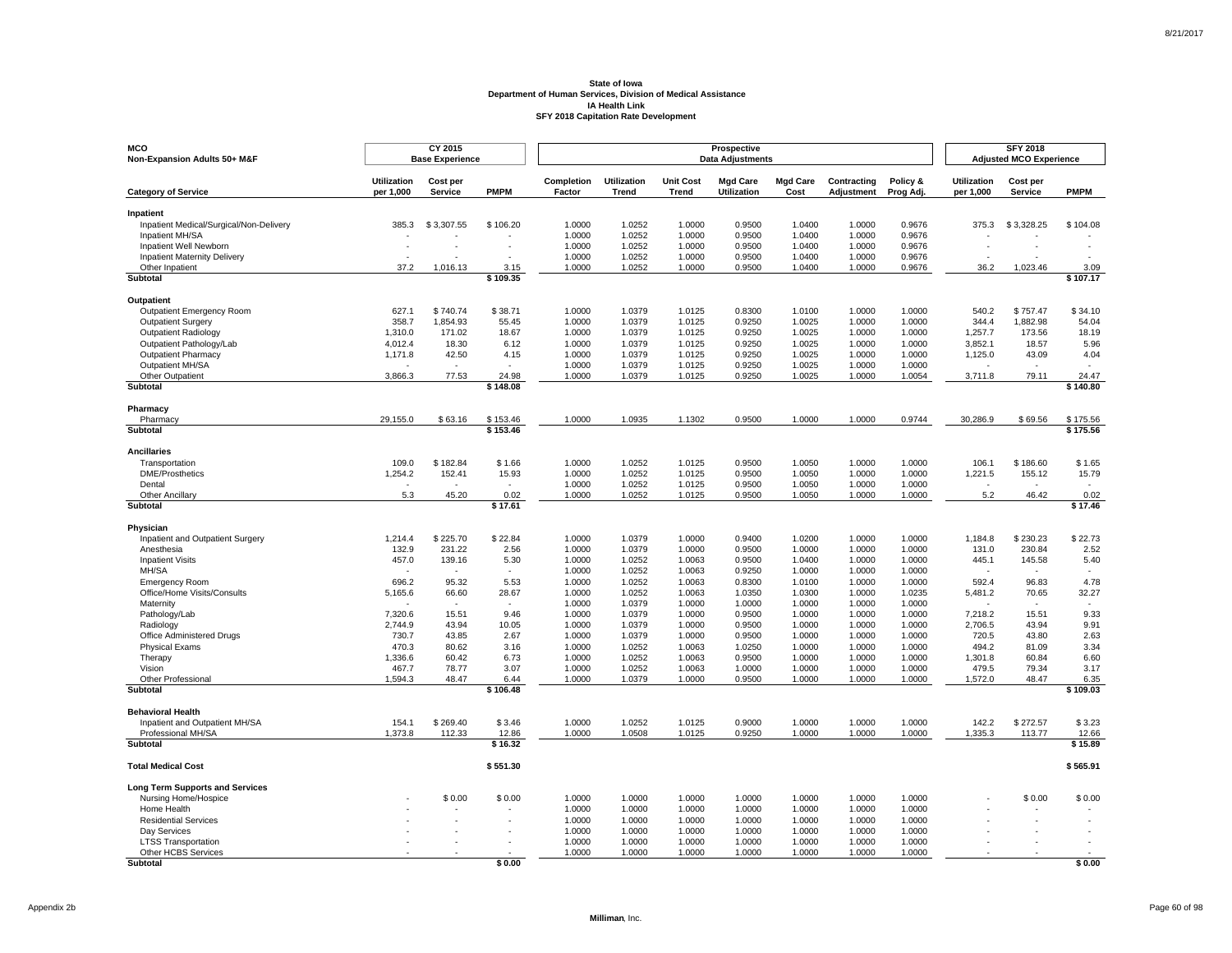| <b>MCO</b><br><b>Pregnant Women</b>                    |                                 | CY 2015<br><b>Base Experience</b> |                    |                      |                             |                                  | Prospective<br><b>Data Adjustments</b> |                         |                           |                       |                                 | <b>SFY 2018</b><br><b>Adjusted MCO Experience</b> |                          |
|--------------------------------------------------------|---------------------------------|-----------------------------------|--------------------|----------------------|-----------------------------|----------------------------------|----------------------------------------|-------------------------|---------------------------|-----------------------|---------------------------------|---------------------------------------------------|--------------------------|
| <b>Category of Service</b>                             | <b>Utilization</b><br>per 1,000 | Cost per<br>Service               | <b>PMPM</b>        | Completion<br>Factor | <b>Utilization</b><br>Trend | <b>Unit Cost</b><br><b>Trend</b> | <b>Mgd Care</b><br><b>Utilization</b>  | <b>Mgd Care</b><br>Cost | Contracting<br>Adjustment | Policy &<br>Prog Adj. | <b>Utilization</b><br>per 1,000 | Cost per<br><b>Service</b>                        | <b>PMPM</b>              |
| Inpatient                                              |                                 |                                   |                    |                      |                             |                                  |                                        |                         |                           |                       |                                 |                                                   |                          |
| Inpatient Medical/Surgical/Non-Delivery                | 183.9                           | \$1,592.17                        | \$24.40            | 1.0000               | 1.0000                      | 1.0252                           | 0.9800                                 | 1.0100                  | 1.0000                    | 0.9273                | 180.2                           | \$1,528.80                                        | \$22.96                  |
| Inpatient MH/SA                                        |                                 |                                   |                    | 1.0000               | 1.0000                      | 1.0252                           | 0.9800                                 | 1.0100                  | 1.0000                    | 0.9273                |                                 |                                                   |                          |
| Inpatient Well Newborn                                 | 1.9                             | 505.26<br>$\sim$                  | 0.08<br>$\sim$     | 1.0000<br>1.0000     | 1.0000<br>1.0000            | 1.0252                           | 0.9800<br>0.9800                       | 1.0100<br>1.0100        | 1.0000<br>1.0000          | 0.9273<br>0.9273      | 1.9<br>×,                       | 516.13<br>$\sim$                                  | 0.08                     |
| <b>Inpatient Maternity Delivery</b><br>Other Inpatient |                                 |                                   |                    | 1.0000               | 1.0000                      | 1.0252<br>1.0252                 | 0.9800                                 | 1.0100                  | 1.0000                    | 0.9273                |                                 |                                                   | $\overline{\phantom{a}}$ |
| Subtotal                                               |                                 |                                   | \$24.48            |                      |                             |                                  |                                        |                         |                           |                       |                                 |                                                   | \$23.04                  |
| Outpatient                                             |                                 |                                   |                    |                      |                             |                                  |                                        |                         |                           |                       |                                 |                                                   |                          |
| Outpatient Emergency Room                              | 923.3                           | \$467.76                          | \$35.99            | 1.0000               | 1.0125                      | 1.0000                           | 0.9300                                 | 1.0300                  | 1.0000                    | 1.0000                | 869.4                           | \$481.85                                          | \$34.91                  |
| Outpatient Surgery                                     | 87.2                            | 2,076.37                          | 15.09              | 1.0000               | 1.0125                      | 1.0000                           | 0.9250                                 | 1.0025                  | 1.0000                    | 1.0000                | 81.7                            | 2,081.78                                          | 14.17                    |
| Outpatient Radiology                                   | 1.090.1                         | 128.46                            | 11.67              | 1.0000               | 1.0125                      | 1.0000                           | 0.9250                                 | 1.0025                  | 1.0000                    | 1.0000                | 1.021.0                         | 128.82                                            | 10.96                    |
| Outpatient Pathology/Lab                               | 6,303.8                         | 20.56                             | 10.80              | 1.0000               | 1.0125                      | 1.0000                           | 0.9250                                 | 1.0025                  | 1.0000                    | 1.0000                | 5,903.9                         | 20.61                                             | 10.14                    |
| <b>Outpatient Pharmacy</b>                             | 993.4                           | 107.38                            | 8.89               | 1.0000               | 1.0125                      | 1.0000                           | 0.9250                                 | 1.0025                  | 1.0000                    | 1.0000                | 930.4                           | 107.69                                            | 8.35                     |
| Outpatient MH/SA                                       | 4.7                             | 126.58                            | 0.05               | 1.0000               | 1.0125                      | 1.0000                           | 0.9250                                 | 1.0025                  | 1.0000                    | 1.0000                | 4.4                             | 135.14                                            | 0.05                     |
| Other Outpatient                                       | 3,453.4                         | 92.22                             | 26.54              | 1.0000               | 1.0125                      | 1.0000                           | 0.9250                                 | 1.0025                  | 1.0000                    | 1.0003                | 3,234.3                         | 92.50                                             | 24.93                    |
| <b>Subtotal</b>                                        |                                 |                                   | \$109.03           |                      |                             |                                  |                                        |                         |                           |                       |                                 |                                                   | \$103.51                 |
| Pharmacy                                               |                                 |                                   |                    |                      |                             |                                  |                                        |                         |                           |                       |                                 |                                                   |                          |
| Pharmacy<br>Subtotal                                   | 8,000.6                         | \$31.62                           | \$21.08<br>\$21.08 | 1.0000               | 1.0296                      | 1.1927                           | 0.9500                                 | 1.0000                  | 1.0000                    | 0.9702                | 7,825.6                         | \$36.59                                           | \$23.86<br>\$23.86       |
|                                                        |                                 |                                   |                    |                      |                             |                                  |                                        |                         |                           |                       |                                 |                                                   |                          |
| <b>Ancillaries</b>                                     |                                 |                                   |                    |                      |                             |                                  |                                        |                         |                           |                       |                                 |                                                   |                          |
| Transportation                                         | 66.4                            | \$177.22                          | \$0.98             | 1.0000               | 1.0189                      | 1.0000                           | 0.9500                                 | 1.0050                  | 1.0000                    | 1.0000                | 64.2                            | \$177.49                                          | \$0.95                   |
| <b>DME/Prosthetics</b>                                 | 177.3                           | 137.42                            | 2.03               | 1.0000               | 1.0189                      | 1.0000                           | 0.9500                                 | 1.0050                  | 1.0000                    | 1.0000                | 171.6                           | 137.77                                            | 1.97                     |
| Dental<br>Other Ancillary                              | 275.9<br>94.8                   | 12.62<br>111.40                   | 0.29<br>0.88       | 1.0000<br>1.0000     | 1.0189<br>1.0189            | 1.0000<br>1.0000                 | 0.9500<br>0.9500                       | 1.0050<br>1.0050        | 1.0000<br>1.0000          | 1.0000<br>1.0000      | 267.0<br>91.8                   | 12.58<br>112.48                                   | 0.28<br>0.86             |
| Subtotal                                               |                                 |                                   | \$4.18             |                      |                             |                                  |                                        |                         |                           |                       |                                 |                                                   | \$4.06                   |
| Physician                                              |                                 |                                   |                    |                      |                             |                                  |                                        |                         |                           |                       |                                 |                                                   |                          |
| Inpatient and Outpatient Surgery                       | 468.3                           | \$168.10                          | \$6.56             | 1.0000               | 1.0252                      | 1.0000                           | 0.9600                                 | 1.0100                  | 1.0000                    | 1.0000                | 460.9                           | \$169.76                                          | \$6.52                   |
| Anesthesia                                             | 854.1                           | 308.11                            | 21.93              | 1.0000               | 1.0252                      | 1.0000                           | 0.9800                                 | 1.0000                  | 1.0000                    | 1.0000                | 858.1                           | 308.07                                            | 22.03                    |
| <b>Inpatient Visits</b>                                | 438.0                           | 85.49                             | 3.12               | 1.0000               | 1.0508                      | 1.0000                           | 0.9800                                 | 1.0100                  | 1.0000                    | 1.0000                | 451.0                           | 86.48                                             | 3.25                     |
| MH/SA                                                  | 262.6                           | 51.18                             | 1.12               | 1.0000               | 1.0508                      | 1.0000                           | 0.9250                                 | 1.0000                  | 1.0000                    | 1.0000                | 255.2                           | 51.25                                             | 1.09                     |
| <b>Emergency Room</b>                                  | 715.7                           | 83.33                             | 4.97               | 1.0000               | 1.0508                      | 1.0000                           | 0.9300                                 | 1.0300                  | 1.0000                    | 1.0000                | 699.4                           | 85.79                                             | 5.00                     |
| Office/Home Visits/Consults                            | 2,530.1                         | 56.25                             | 11.86              | 1.0000               | 1.0508                      | 1.0000                           | 1.0150                                 | 1.0300                  | 1.0000                    | 1.0283                | 2,698.5                         | 59.59                                             | 13.40                    |
| Maternity                                              | 2,904.5                         | 163.98                            | 39.69              | 1.0000               | 1.0252                      | 1.0000                           | 1.0000                                 | 1.0000                  | 1.0000                    | 1.0000                | 2,977.7                         | 163.98                                            | 40.69                    |
| Pathology/Lab                                          | 9,352.4                         | 16.54                             | 12.89              | 1.0000               | 1.0252                      | 1.0000                           | 0.9500                                 | 1.0000                  | 1.0000                    | 1.0000                | 9,108.7                         | 16.53                                             | 12.55                    |
| Radiology                                              | 3,718.8                         | 63.15                             | 19.57              | 1.0000               | 1.0252                      | 1.0000                           | 0.9500                                 | 1.0000                  | 1.0000                    | 1.0000                | 3,621.9                         | 63.15                                             | 19.06                    |
| Office Administered Drugs                              | 537.5                           | 69.21                             | 3.10               | 1.0000               | 1.0252                      | 1.0000                           | 0.9500                                 | 1.0000                  | 1.0000                    | 1.0000                | 523.5                           | 69.23                                             | 3.02                     |
| <b>Physical Exams</b><br>Therapy                       | 802.0<br>816.2                  | 43.09<br>46.17                    | 2.88<br>3.14       | 1.0000<br>1.0000     | 1.0508<br>1.0508            | 1.0000<br>1.0000                 | 1.0250<br>0.9500                       | 1.0000<br>1.0000        | 1.0000<br>1.0000          | 1.0000<br>1.0000      | 863.8<br>814.8                  | 43.07<br>46.10                                    | 3.10<br>3.13             |
| Vision                                                 | 272.1                           | 72.78                             | 1.65               | 1.0000               | 1.0508                      | 1.0000                           | 1.0000                                 | 1.0000                  | 1.0000                    | 1.0000                | 285.9                           | 72.62                                             | 1.73                     |
| Other Professional                                     | 646.5                           | 211.04                            | 11.37              | 1.0000               | 1.0252                      | 1.0000                           | 0.9500                                 | 1.0000                  | 1.0000                    | 1.0000                | 629.7                           | 210.97                                            | 11.07                    |
| Subtotal                                               |                                 |                                   | \$143.85           |                      |                             |                                  |                                        |                         |                           |                       |                                 |                                                   | \$145.64                 |
| <b>Behavioral Health</b>                               |                                 |                                   |                    |                      |                             |                                  |                                        |                         |                           |                       |                                 |                                                   |                          |
| Inpatient and Outpatient MH/SA                         | 132.7                           | \$244.14                          | \$2.70             | 1.0000               | 1.0252                      | 1.0125                           | 0.9000                                 | 1.0000                  | 1.0000                    | 1.0000                | 122.5                           | \$246.96                                          | \$2.52                   |
| Professional MH/SA                                     | 874.0                           | 126.04                            | 9.18               | 1.0000               | 1.0508                      | 1.0125                           | 0.9250                                 | 1.0000                  | 1.0000                    | 1.0000                | 849.5                           | 127.55                                            | 9.03                     |
| <b>Subtotal</b>                                        |                                 |                                   | \$11.88            |                      |                             |                                  |                                        |                         |                           |                       |                                 |                                                   | \$11.55                  |
| <b>Total Medical Cost</b>                              |                                 |                                   | \$314.50           |                      |                             |                                  |                                        |                         |                           |                       |                                 |                                                   | \$311.66                 |
| Long Term Supports and Services                        |                                 |                                   |                    |                      |                             |                                  |                                        |                         |                           |                       |                                 |                                                   |                          |
| Nursing Home/Hospice                                   |                                 | \$0.00                            | \$0.00             | 1.0000               | 1.0000                      | 1.0000                           | 1.0000                                 | 1.0000                  | 1.0000                    | 1.0000                |                                 | \$0.00                                            | \$0.00                   |
| Home Health                                            |                                 |                                   |                    | 1.0000               | 1.0000                      | 1.0000                           | 1.0000                                 | 1.0000                  | 1.0000                    | 1.0000                |                                 |                                                   |                          |
| <b>Residential Services</b>                            |                                 |                                   |                    | 1.0000               | 1.0000                      | 1.0000                           | 1.0000                                 | 1.0000                  | 1.0000                    | 1.0000                |                                 |                                                   |                          |
| Day Services                                           |                                 |                                   |                    | 1.0000               | 1.0000                      | 1.0000                           | 1.0000                                 | 1.0000                  | 1.0000                    | 1.0000                |                                 |                                                   |                          |
| <b>LTSS Transportation</b><br>Other HCBS Services      |                                 |                                   |                    | 1.0000<br>1.0000     | 1.0000<br>1.0000            | 1.0000                           | 1.0000<br>1.0000                       | 1.0000<br>1.0000        | 1.0000<br>1.0000          | 1.0000                |                                 |                                                   |                          |
| <b>Subtotal</b>                                        |                                 |                                   | \$0.00             |                      |                             | 1.0000                           |                                        |                         |                           | 1.0000                |                                 |                                                   | \$0.00                   |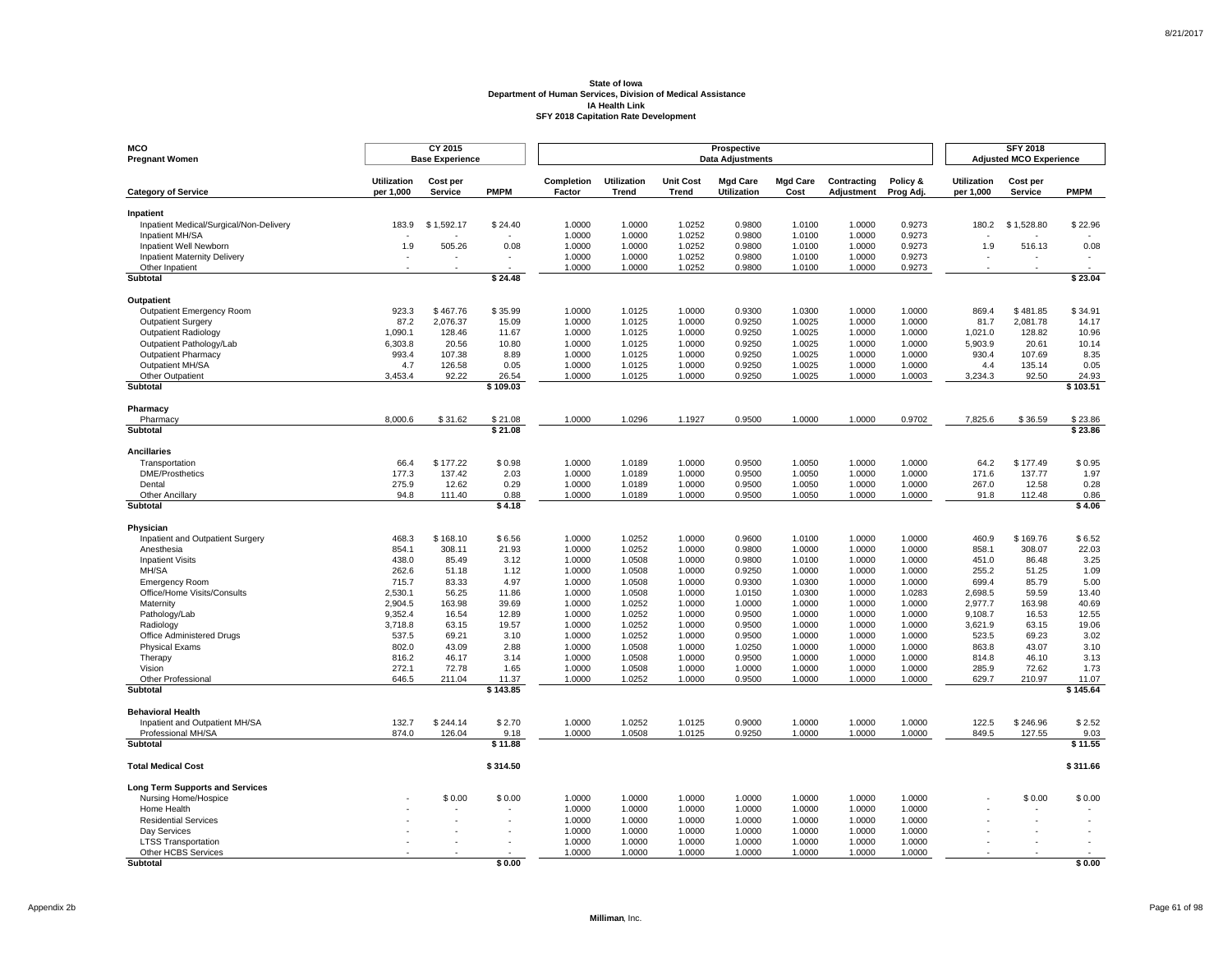| MCO<br>CHIP - hawk-i                                          |                                 | CY 2015<br><b>Base Experience</b> |             |                      |                             |                                  | Prospective<br><b>Data Adjustments</b> |                         |                           |                       |                                 | <b>SFY 2018</b><br><b>Adjusted MCO Experience</b> |             |
|---------------------------------------------------------------|---------------------------------|-----------------------------------|-------------|----------------------|-----------------------------|----------------------------------|----------------------------------------|-------------------------|---------------------------|-----------------------|---------------------------------|---------------------------------------------------|-------------|
| <b>Category of Service</b>                                    | <b>Utilization</b><br>per 1,000 | Cost per<br>Service               | <b>PMPM</b> | Completion<br>Factor | <b>Utilization</b><br>Trend | <b>Unit Cost</b><br><b>Trend</b> | <b>Mgd Care</b><br><b>Utilization</b>  | <b>Mgd Care</b><br>Cost | Contracting<br>Adjustment | Policy &<br>Prog Adj. | <b>Utilization</b><br>per 1,000 | Cost per<br>Service                               | <b>PMPM</b> |
| Inpatient                                                     |                                 |                                   |             |                      |                             |                                  |                                        |                         |                           |                       |                                 |                                                   |             |
| Inpatient Medical/Surgical/Non-Delivery                       |                                 | \$0.00                            | \$0.00      | 1.0000               | 0.9875                      | 1.0000                           | 0.9900                                 | 1.0100                  | 0.6000                    | 0.9697                |                                 | \$0.00                                            | \$0.00      |
| Inpatient MH/SA                                               |                                 |                                   |             | 1.0000               | 0.9875                      | 1.0000                           | 0.9900<br>0.9900                       | 1.0100                  | 0.6000<br>0.6000          | 0.9697                |                                 |                                                   |             |
| Inpatient Well Newborn<br><b>Inpatient Maternity Delivery</b> |                                 |                                   |             | 1.0000<br>1.0000     | 0.9875<br>0.9875            | 1.0000<br>1.0000                 | 0.9900                                 | 1.0100<br>1.0100        | 0.6000                    | 0.9697<br>0.9697      |                                 |                                                   |             |
| Other Inpatient                                               |                                 |                                   |             | 1.0000               | 0.9875                      | 1.0000                           | 0.9900                                 | 1.0100                  | 0.6000                    | 0.9697                |                                 |                                                   |             |
| Subtotal                                                      |                                 |                                   | \$0.00      |                      |                             |                                  |                                        |                         |                           |                       |                                 |                                                   | \$0.00      |
| Outpatient                                                    |                                 |                                   |             |                      |                             |                                  |                                        |                         |                           |                       |                                 |                                                   |             |
| Outpatient Emergency Room                                     |                                 | \$0.00                            | \$0.00      | 1.0000               | 1.0379                      | 1.0125                           | 0.8200                                 | 1.0100                  | 0.5400                    | 1.0000                |                                 | \$0.00                                            | \$0.00      |
| Outpatient Surgery                                            |                                 |                                   |             | 1.0000               | 1.0379                      | 1.0125                           | 0.9250                                 | 1.0025                  | 0.5400                    | 1.0000                |                                 |                                                   |             |
| <b>Outpatient Radiology</b>                                   |                                 |                                   |             | 1.0000               | 1.0379                      | 1.0125                           | 0.9250                                 | 1.0025                  | 0.5400                    | 1.0000                |                                 |                                                   |             |
| Outpatient Pathology/Lab                                      |                                 |                                   |             | 1.0000               | 1.0379                      | 1.0125                           | 0.9250                                 | 1.0025                  | 0.5400                    | 1.0000                |                                 |                                                   |             |
| <b>Outpatient Pharmacy</b><br>Outpatient MH/SA                |                                 |                                   |             | 1.0000<br>1.0000     | 1.0379                      | 1.0125                           | 0.9250<br>0.9250                       | 1.0025                  | 0.5400<br>0.5400          | 1.0000<br>1.0000      |                                 |                                                   |             |
| Other Outpatient                                              |                                 |                                   |             | 1.0000               | 1.0379<br>1.0379            | 1.0125<br>1.0125                 | 0.9250                                 | 1.0025<br>1.0025        | 0.5400                    | 1.0011                |                                 |                                                   |             |
| Subtotal                                                      |                                 |                                   | \$0.00      |                      |                             |                                  |                                        |                         |                           |                       |                                 |                                                   | \$0.00      |
|                                                               |                                 |                                   |             |                      |                             |                                  |                                        |                         |                           |                       |                                 |                                                   |             |
| Pharmacy<br>Pharmacy                                          |                                 | \$0.00                            | \$0.00      | 1.0000               | 1.0292                      | 1.1107                           | 0.9500                                 | 1.0000                  | 1.1700                    | 0.9811                |                                 | \$0.00                                            | \$0.00      |
| Subtotal                                                      |                                 |                                   | \$0.00      |                      |                             |                                  |                                        |                         |                           |                       |                                 |                                                   | \$0.00      |
| <b>Ancillaries</b>                                            |                                 |                                   |             |                      |                             |                                  |                                        |                         |                           |                       |                                 |                                                   |             |
| Transportation                                                |                                 | \$0.00                            | \$0.00      | 1.0000               | 1.0125                      | 1.0252                           | 0.9500                                 | 1.0050                  | 0.4000                    | 1.0000                |                                 | \$0.00                                            | \$0.00      |
| <b>DME/Prosthetics</b>                                        |                                 | $\overline{\phantom{a}}$          |             | 1.0000               | 1.0125                      | 1.0252                           | 0.9500                                 | 1.0050                  | 0.4000                    | 1.0000                |                                 |                                                   |             |
| Dental                                                        |                                 |                                   |             | 1.0000               | 1.0125                      | 1.0252                           | 0.9500                                 | 1.0050                  | 0.4000                    | 1.0000                |                                 |                                                   |             |
| Other Ancillary<br>Subtotal                                   |                                 |                                   | \$0.00      | 1.0000               | 1.0125                      | 1.0252                           | 0.9500                                 | 1.0050                  | 0.4000                    | 1.0000                |                                 |                                                   | \$0.00      |
|                                                               |                                 |                                   |             |                      |                             |                                  |                                        |                         |                           |                       |                                 |                                                   |             |
| Physician                                                     |                                 |                                   |             |                      |                             |                                  |                                        |                         |                           |                       |                                 |                                                   |             |
| Inpatient and Outpatient Surgery<br>Anesthesia                |                                 | \$0.00                            | \$0.00      | 1.0000<br>1.0000     | 1.0379<br>1.0379            | 1.0125<br>1.0125                 | 1.0000<br>0.9900                       | 1.0000<br>1.0000        | 0.7400<br>0.7400          | 1.0000<br>1.0000      |                                 | \$0.00                                            | \$0.00      |
| <b>Inpatient Visits</b>                                       |                                 |                                   |             | 1.0000               | 1.0252                      | 1.0000                           | 0.9900                                 | 1.0100                  | 0.7400                    | 1.0000                |                                 |                                                   |             |
| MH/SA                                                         |                                 |                                   |             | 1.0000               | 1.0252                      | 1.0000                           | 0.9500                                 | 1.0000                  | 0.7400                    | 1.0000                |                                 |                                                   |             |
| <b>Emergency Room</b>                                         |                                 |                                   |             | 1.0000               | 1.0252                      | 1.0000                           | 0.8200                                 | 1.0100                  | 0.7400                    | 1.0000                |                                 |                                                   |             |
| Office/Home Visits/Consults                                   |                                 |                                   |             | 1.0000               | 1.0252                      | 1.0000                           | 1.0300                                 | 1.0300                  | 0.7400                    | 1.0218                |                                 |                                                   |             |
| Maternity                                                     |                                 |                                   |             | 1.0000               | 1.0379                      | 1.0125                           | 1.0000                                 | 1.0000                  | 0.7400                    | 1.0000                |                                 |                                                   |             |
| Pathology/Lab                                                 |                                 |                                   |             | 1.0000               | 1.0379                      | 1.0125                           | 0.9500                                 | 1.0000                  | 0.7400                    | 1.0000                |                                 |                                                   |             |
| Radiology<br>Office Administered Drugs                        |                                 |                                   |             | 1.0000<br>1.0000     | 1.0379<br>1.0379            | 1.0125<br>1.0125                 | 0.9500<br>0.9500                       | 1.0000<br>1.0000        | 0.7400<br>0.7400          | 1.0000<br>1.0000      |                                 |                                                   |             |
| <b>Physical Exams</b>                                         |                                 |                                   |             | 1.0000               | 1.0252                      | 1.0000                           | 1.0250                                 | 1.0000                  | 0.7400                    | 1.0000                |                                 |                                                   |             |
| Therapy                                                       |                                 |                                   |             | 1.0000               | 1.0252                      | 1.0000                           | 0.9500                                 | 1.0000                  | 0.7400                    | 1.0000                |                                 |                                                   |             |
| Vision                                                        |                                 |                                   |             | 1.0000               | 1.0252                      | 1.0000                           | 1.0000                                 | 1.0000                  | 0.7400                    | 1.0000                |                                 |                                                   |             |
| <b>Other Professional</b>                                     |                                 |                                   |             | 1.0000               | 1.0379                      | 1.0125                           | 0.9500                                 | 1.0000                  | 0.7400                    | 1.0000                |                                 |                                                   |             |
| Subtotal                                                      |                                 |                                   | \$0.00      |                      |                             |                                  |                                        |                         |                           |                       |                                 |                                                   | \$0.00      |
| <b>Behavioral Health</b>                                      |                                 |                                   |             |                      |                             |                                  |                                        |                         |                           |                       |                                 |                                                   |             |
| Inpatient and Outpatient MH/SA                                |                                 | \$0.00                            | \$0.00      | 1.0000               | 1.0252                      | 1.0125                           | 0.9000                                 | 1.0000                  | 0.6000                    | 1.0000                |                                 | \$0.00                                            | \$0.00      |
| Professional MH/SA<br>Subtotal                                |                                 |                                   | \$0.00      | 1.0000               | 1.0508                      | 1.0125                           | 0.9250                                 | 1.0000                  | 0.7400                    | 1.0000                |                                 |                                                   | \$0.00      |
|                                                               |                                 |                                   |             |                      |                             |                                  |                                        |                         |                           |                       |                                 |                                                   |             |
| <b>Total Medical Cost</b>                                     |                                 |                                   | \$0.00      |                      |                             |                                  |                                        |                         |                           |                       |                                 |                                                   | \$0.00      |
| <b>Long Term Supports and Services</b>                        |                                 |                                   |             |                      |                             |                                  |                                        |                         |                           |                       |                                 |                                                   |             |
| Nursing Home/Hospice                                          |                                 | \$0.00                            | \$0.00      | 1.0000               | 1.0000                      | 1.0000                           | 1.0000                                 | 1.0000                  | 1.0000                    | 1.0000                |                                 | \$0.00                                            | \$0.00      |
| Home Health                                                   |                                 |                                   |             | 1.0000               | 1.0000                      | 1.0000                           | 1.0000                                 | 1.0000                  | 1.0000                    | 1.0000                |                                 |                                                   |             |
| <b>Residential Services</b>                                   |                                 |                                   |             | 1.0000               | 1.0000                      | 1.0000                           | 1.0000                                 | 1.0000                  | 1.0000                    | 1.0000                |                                 |                                                   |             |
| Day Services                                                  |                                 |                                   |             | 1.0000               | 1.0000                      | 1.0000                           | 1.0000                                 | 1.0000                  | 1.0000                    | 1.0000                |                                 |                                                   |             |
| <b>LTSS Transportation</b><br>Other HCBS Services             |                                 |                                   |             | 1.0000<br>1.0000     | 1.0000<br>1.0000            | 1.0000<br>1.0000                 | 1.0000<br>1.0000                       | 1.0000<br>1.0000        | 1.0000<br>1.0000          | 1.0000<br>1.0000      |                                 |                                                   |             |
| <b>Subtotal</b>                                               |                                 |                                   | \$0.00      |                      |                             |                                  |                                        |                         |                           |                       |                                 |                                                   | \$0.00      |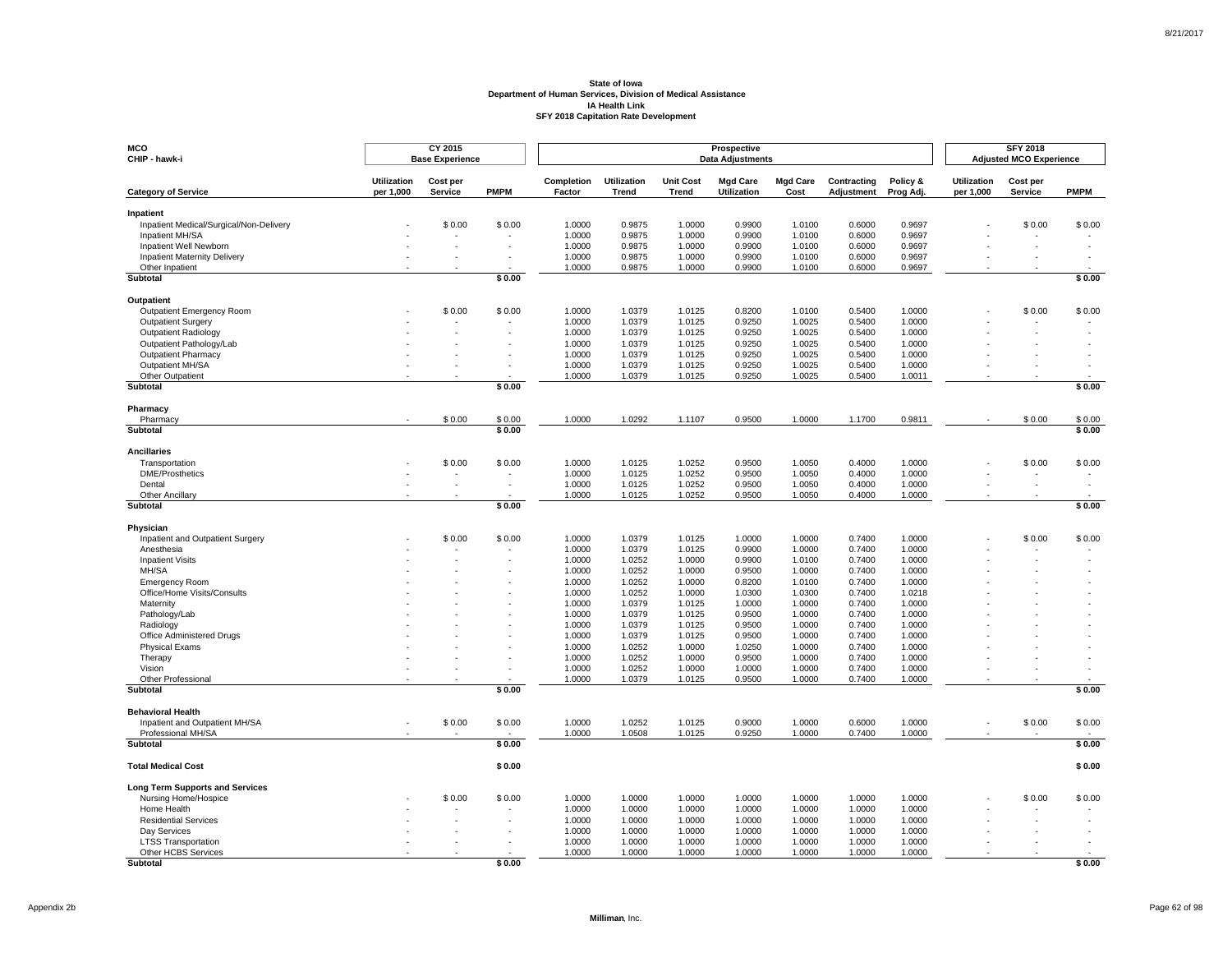| <b>MCO</b><br><b>TANF Maternity Case Rate</b>          |                                 | CY 2015<br><b>Base Experience</b> |             |                      |                             |                           | Prospective<br><b>Data Adjustments</b> |                         |                           |                       |                                 | <b>SFY 2018</b><br><b>Adjusted MCO Experience</b> |             |
|--------------------------------------------------------|---------------------------------|-----------------------------------|-------------|----------------------|-----------------------------|---------------------------|----------------------------------------|-------------------------|---------------------------|-----------------------|---------------------------------|---------------------------------------------------|-------------|
| <b>Category of Service</b>                             | <b>Utilization</b><br>per 1,000 | Cost per<br>Service               | <b>PMPM</b> | Completion<br>Factor | <b>Utilization</b><br>Trend | <b>Unit Cost</b><br>Trend | <b>Mgd Care</b><br><b>Utilization</b>  | <b>Mgd Care</b><br>Cost | Contracting<br>Adjustment | Policy &<br>Prog Adj. | <b>Utilization</b><br>per 1,000 | Cost per<br>Service                               | <b>PMPM</b> |
| Inpatient                                              |                                 |                                   |             |                      |                             |                           |                                        |                         |                           |                       |                                 |                                                   |             |
| Inpatient Medical/Surgical/Non-Delivery                |                                 | \$0.00                            | \$0.00      | 1.0002               | 1.0125                      | 1.0125                    | 1.0000                                 | 1.0000                  | 1.0000                    | 1.0491                |                                 | \$0.00                                            | \$0.00      |
| Inpatient MH/SA                                        |                                 |                                   |             | 1.0002               | 1.0125                      | 1.0125                    | 1.0000                                 | 1.0000                  | 1.0000                    | 1.0491                |                                 |                                                   |             |
| Inpatient Well Newborn                                 |                                 |                                   |             | 1.0002               | 1.0125                      | 1.0125                    | 1.0000                                 | 1.0000                  | 1.0000                    | 1.0491                |                                 |                                                   |             |
| <b>Inpatient Maternity Delivery</b><br>Other Inpatient | 30,526.3                        | 1,854.50                          | 4,717.60    | 1.0002<br>1.0002     | 1.0125<br>1.0125            | 1.0125<br>1.0125          | 1.0000<br>1.0000                       | 0.9800<br>1.0000        | 1.0000<br>1.0000          | 1.0491<br>1.0491      | 30,914.1                        | 1,930.48                                          | 4,973.26    |
| Subtotal                                               |                                 |                                   | \$4,717.60  |                      |                             |                           |                                        |                         |                           |                       |                                 |                                                   | \$4,973.26  |
| Outpatient                                             |                                 |                                   |             |                      |                             |                           |                                        |                         |                           |                       |                                 |                                                   |             |
| Outpatient Emergency Room                              |                                 | \$0.00                            | \$0.00      | 1.0000               | 1.0000                      | 1.0000                    | 1.0000                                 | 1.0000                  | 1.0000                    | 1.0000                |                                 | \$0.00                                            | \$0.00      |
| Outpatient Surgery                                     |                                 |                                   |             | 1.0000               | 1.0000                      | 1.0000                    | 1.0000                                 | 1.0000                  | 1.0000                    | 1.0000                |                                 |                                                   |             |
| Outpatient Radiology                                   |                                 |                                   |             | 1.0000               | 1.0000                      | 1.0000                    | 1.0000                                 | 1.0000                  | 1.0000                    | 1.0000                |                                 |                                                   |             |
| Outpatient Pathology/Lab                               |                                 |                                   |             | 1.0000               | 1.0000                      | 1.0000                    | 1.0000                                 | 1.0000                  | 1.0000                    | 1.0000                |                                 |                                                   |             |
| <b>Outpatient Pharmacy</b>                             |                                 |                                   |             | 1.0000               | 1.0000                      | 1.0000                    | 1.0000                                 | 1.0000                  | 1.0000                    | 1.0000                |                                 |                                                   |             |
| Outpatient MH/SA                                       |                                 |                                   |             | 1.0000               | 1.0000                      | 1.0000                    | 1.0000                                 | 1.0000                  | 1.0000                    | 1.0000                |                                 |                                                   |             |
| Other Outpatient<br>Subtotal                           |                                 |                                   | \$0.00      | 1.0000               | 1.0000                      | 1.0000                    | 1.0000                                 | 1.0000                  | 1.0000                    | 1.0000                |                                 |                                                   | \$0.00      |
|                                                        |                                 |                                   |             |                      |                             |                           |                                        |                         |                           |                       |                                 |                                                   |             |
| Pharmacy<br>Pharmacy                                   |                                 | \$0.00                            | \$0.00      | 1.0000               | 1.0000                      | 1.0000                    | 1.0000                                 | 1.0000                  | 1.0000                    | 1.0000                |                                 | \$0.00                                            | \$0.00      |
| Subtotal                                               |                                 |                                   | \$0.00      |                      |                             |                           |                                        |                         |                           |                       |                                 |                                                   | \$0.00      |
| <b>Ancillaries</b>                                     |                                 |                                   |             |                      |                             |                           |                                        |                         |                           |                       |                                 |                                                   |             |
| Transportation                                         |                                 | \$0.00                            | \$0.00      | 1.0000               | 1.0000                      | 1.0000                    | 1.0000                                 | 1.0000                  | 1.0000                    | 1.0000                |                                 | \$0.00                                            | \$0.00      |
| <b>DME/Prosthetics</b>                                 |                                 |                                   |             | 1.0000               | 1.0000                      | 1.0000                    | 1.0000                                 | 1.0000                  | 1.0000                    | 1.0000                |                                 |                                                   |             |
| Dental                                                 |                                 |                                   |             | 1.0000               | 1.0000                      | 1.0000                    | 1.0000                                 | 1.0000                  | 1.0000                    | 1.0000                |                                 |                                                   |             |
| Other Ancillary<br>Subtotal                            |                                 |                                   | \$0.00      | 1.0000               | 1.0000                      | 1.0000                    | 1.0000                                 | 1.0000                  | 1.0000                    | 1.0000                |                                 |                                                   | \$0.00      |
|                                                        |                                 |                                   |             |                      |                             |                           |                                        |                         |                           |                       |                                 |                                                   |             |
| Physician                                              |                                 |                                   |             |                      |                             |                           |                                        |                         |                           |                       |                                 |                                                   |             |
| Inpatient and Outpatient Surgery<br>Anesthesia         |                                 | \$0.00                            | \$0.00      | 1.0003<br>1.0003     | 1.0252<br>1.0252            | 1.0125<br>1.0125          | 1.0000<br>1.0000                       | 1.0000<br>1.0000        | 1.0000<br>1.0000          | 1.0000<br>1.0000      |                                 | \$0.00                                            | \$0.00      |
| <b>Inpatient Visits</b>                                |                                 |                                   |             | 1.0003               | 1.0000                      | 1.0000                    | 1.0000                                 | 1.0000                  | 1.0000                    | 1.0000                |                                 |                                                   |             |
| MH/SA                                                  |                                 |                                   |             | 1.0003               | 1.0000                      | 1.0000                    | 1.0000                                 | 1.0000                  | 1.0000                    | 1.0000                |                                 |                                                   |             |
| <b>Emergency Room</b>                                  |                                 |                                   |             | 1.0003               | 1.0000                      | 1.0000                    | 1.0000                                 | 1.0000                  | 1.0000                    | 1.0000                |                                 |                                                   |             |
| Office/Home Visits/Consults                            |                                 |                                   |             | 1.0003               | 1.0000                      | 1.0000                    | 1.0000                                 | 1.0000                  | 1.0000                    | 1.0000                |                                 |                                                   |             |
| Maternity                                              | 12,675.9                        | 756.55                            | 799.16      | 1.0003               | 1.0252                      | 1.0125                    | 1.0000                                 | 1.0000                  | 1.0000                    | 1.0000                | 12,999.2                        | 766.01                                            | 829.79      |
| Pathology/Lab                                          |                                 |                                   |             | 1.0003               | 1.0252                      | 1.0125                    | 1.0000                                 | 1.0000                  | 1.0000                    | 1.0000                |                                 |                                                   |             |
| Radiology<br>Office Administered Drugs                 |                                 |                                   |             | 1.0003<br>1.0003     | 1.0252<br>1.0252            | 1.0125<br>1.0125          | 1.0000<br>1.0000                       | 1.0000<br>1.0000        | 1.0000<br>1.0000          | 1.0000<br>1.0000      |                                 |                                                   |             |
| <b>Physical Exams</b>                                  |                                 |                                   |             | 1.0003               | 1.0000                      | 1.0000                    | 1.0000                                 | 1.0000                  | 1.0000                    | 1.0000                |                                 |                                                   |             |
| Therapy                                                |                                 |                                   |             | 1.0003               | 1.0000                      | 1.0000                    | 1.0000                                 | 1.0000                  | 1.0000                    | 1.0000                |                                 |                                                   |             |
| Vision                                                 |                                 |                                   |             | 1.0003               | 1.0000                      | 1.0000                    | 1.0000                                 | 1.0000                  | 1.0000                    | 1.0000                |                                 |                                                   |             |
| <b>Other Professional</b>                              |                                 |                                   |             | 1.0003               | 1.0252                      | 1.0125                    | 1.0000                                 | 1.0000                  | 1.0000                    | 1.0000                |                                 |                                                   |             |
| Subtotal                                               |                                 |                                   | \$799.16    |                      |                             |                           |                                        |                         |                           |                       |                                 |                                                   | \$829.79    |
| <b>Behavioral Health</b>                               |                                 |                                   |             |                      |                             |                           |                                        |                         |                           |                       |                                 |                                                   |             |
| Inpatient and Outpatient MH/SA                         |                                 | \$0.00                            | \$0.00      | 1.0002               | 1.0000                      | 1.0000                    | 1.0000                                 | 1.0000                  | 1.0000                    | 1.0000                |                                 | \$0.00                                            | \$0.00      |
| Professional MH/SA<br>Subtotal                         |                                 |                                   | \$0.00      | 1.0003               | 1.0000                      | 1.0000                    | 1.0000                                 | 1.0000                  | 1.0000                    | 1.0000                |                                 |                                                   | \$0.00      |
|                                                        |                                 |                                   |             |                      |                             |                           |                                        |                         |                           |                       |                                 |                                                   |             |
| <b>Total Medical Cost</b>                              |                                 |                                   | \$5,516.76  |                      |                             |                           |                                        |                         |                           |                       |                                 |                                                   | \$5,803.05  |
| <b>Long Term Supports and Services</b>                 |                                 |                                   |             |                      |                             |                           |                                        |                         |                           |                       |                                 |                                                   |             |
| Nursing Home/Hospice                                   |                                 | \$0.00                            | \$0.00      | 1.0000               | 1.0000                      | 1.0000                    | 1.0000                                 | 1.0000                  | 1.0000                    | 1.0000                |                                 | \$0.00                                            | \$0.00      |
| Home Health                                            |                                 |                                   |             | 1.0000               | 1.0000                      | 1.0000                    | 1.0000                                 | 1.0000                  | 1.0000                    | 1.0000                |                                 |                                                   |             |
| <b>Residential Services</b><br>Day Services            |                                 |                                   |             | 1.0000<br>1.0000     | 1.0000<br>1.0000            | 1.0000<br>1.0000          | 1.0000<br>1.0000                       | 1.0000<br>1.0000        | 1.0000<br>1.0000          | 1.0000<br>1.0000      |                                 |                                                   |             |
| <b>LTSS Transportation</b>                             |                                 |                                   |             | 1.0000               | 1.0000                      | 1.0000                    | 1.0000                                 | 1.0000                  | 1.0000                    | 1.0000                |                                 |                                                   |             |
| Other HCBS Services                                    |                                 |                                   |             | 1.0000               | 1.0000                      | 1.0000                    | 1.0000                                 | 1.0000                  | 1.0000                    | 1.0000                |                                 |                                                   |             |
| Subtotal                                               |                                 |                                   | \$0.00      |                      |                             |                           |                                        |                         |                           |                       |                                 |                                                   | \$0.00      |

Page 63 of 98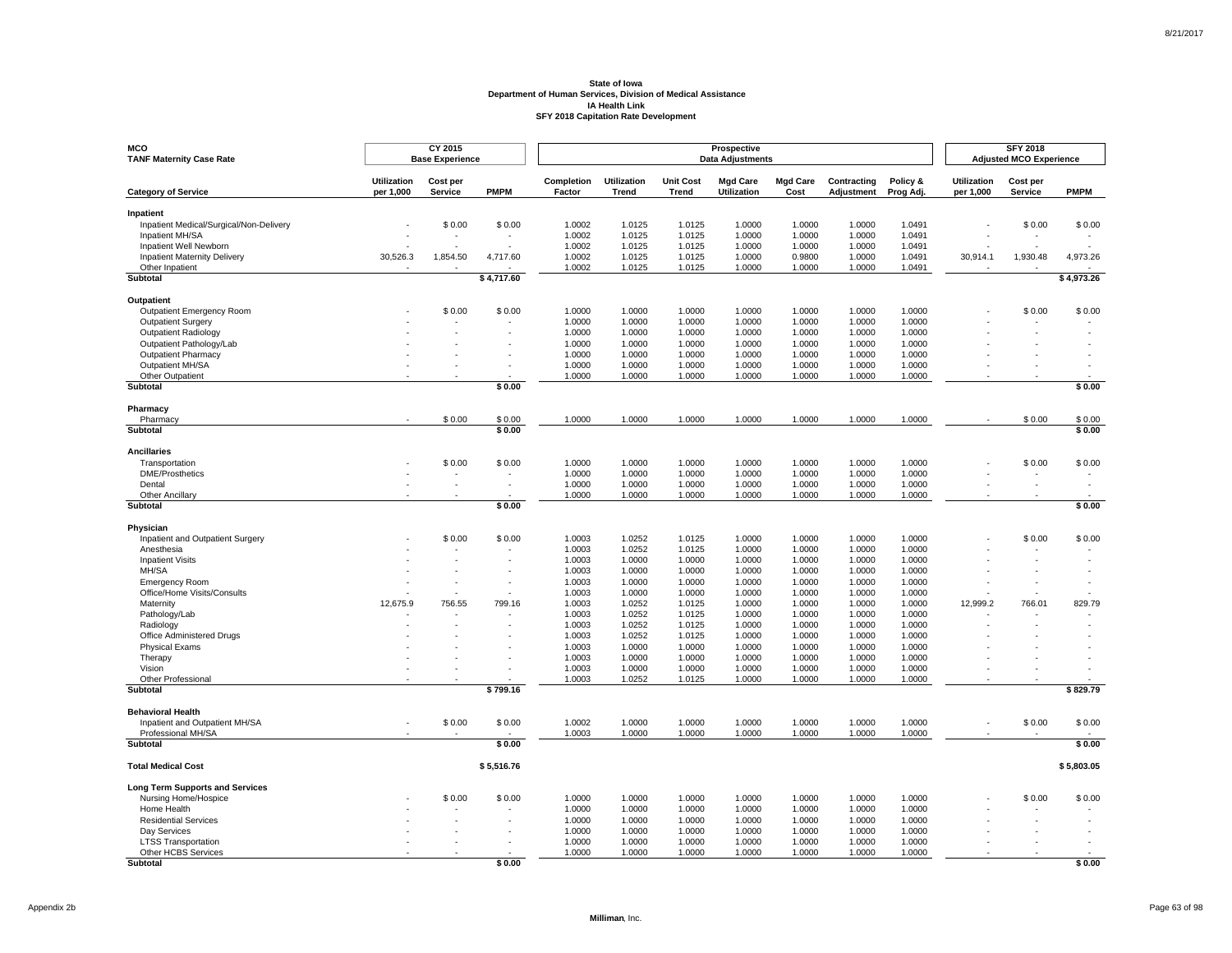| <b>MCO</b><br><b>Pregnant Women Maternity Case Rate</b> |                                 | <b>CY 2015</b><br><b>Base Experience</b> |             |                      |                             |                           | Prospective<br><b>Data Adjustments</b> |                         |                           |                       |                                 | <b>SFY 2018</b><br><b>Adjusted MCO Experience</b> |             |
|---------------------------------------------------------|---------------------------------|------------------------------------------|-------------|----------------------|-----------------------------|---------------------------|----------------------------------------|-------------------------|---------------------------|-----------------------|---------------------------------|---------------------------------------------------|-------------|
| <b>Category of Service</b>                              | <b>Utilization</b><br>per 1,000 | Cost per<br>Service                      | <b>PMPM</b> | Completion<br>Factor | <b>Utilization</b><br>Trend | <b>Unit Cost</b><br>Trend | <b>Mad Care</b><br><b>Utilization</b>  | <b>Mgd Care</b><br>Cost | Contracting<br>Adjustment | Policy &<br>Prog Adj. | <b>Utilization</b><br>per 1,000 | Cost per<br>Service                               | <b>PMPM</b> |
| Inpatient                                               |                                 |                                          |             |                      |                             |                           |                                        |                         |                           |                       |                                 |                                                   |             |
| Inpatient Medical/Surgical/Non-Delivery                 |                                 | \$0.00                                   | \$0.00      | 1.0002               | 1.0125                      | 1.0125                    | 1.0000                                 | 1.0000                  | 1.0000                    | 1.0491                |                                 | \$0.00                                            | \$0.00      |
| Inpatient MH/SA                                         |                                 |                                          |             | 1.0002               | 1.0125                      | 1.0125                    | 1.0000                                 | 1.0000                  | 1.0000                    | 1.0491                |                                 |                                                   |             |
| Inpatient Well Newborn                                  |                                 |                                          |             | 1.0002               | 1.0125                      | 1.0125                    | 1.0000                                 | 1.0000                  | 1.0000                    | 1.0491                |                                 |                                                   |             |
| <b>Inpatient Maternity Delivery</b><br>Other Inpatient  | 33,223.2                        | 1,732.65                                 | 4,797.01    | 1.0002<br>1.0002     | 1.0125<br>1.0125            | 1.0125<br>1.0125          | 1.0000<br>1.0000                       | 0.9800<br>1.0000        | 1.0000<br>1.0000          | 1.0491<br>1.0491      | 33,645.3                        | 1,803.63                                          | 5,056.97    |
| Subtotal                                                |                                 |                                          | \$4,797.01  |                      |                             |                           |                                        |                         |                           |                       |                                 |                                                   | \$5,056.97  |
| Outpatient                                              |                                 |                                          |             |                      |                             |                           |                                        |                         |                           |                       |                                 |                                                   |             |
| Outpatient Emergency Room                               |                                 | \$0.00                                   | \$0.00      | 1.0000               | 1.0000                      | 1.0000                    | 1.0000                                 | 1.0000                  | 1.0000                    | 1.0000                |                                 | \$0.00                                            | \$0.00      |
| Outpatient Surgery                                      |                                 |                                          |             | 1.0000               | 1.0000                      | 1.0000                    | 1.0000                                 | 1.0000                  | 1.0000                    | 1.0000                |                                 |                                                   |             |
| <b>Outpatient Radiology</b>                             |                                 |                                          |             | 1.0000               | 1.0000                      | 1.0000                    | 1.0000                                 | 1.0000                  | 1.0000                    | 1.0000                |                                 |                                                   |             |
| Outpatient Pathology/Lab                                |                                 |                                          |             | 1.0000               | 1.0000                      | 1.0000                    | 1.0000                                 | 1.0000                  | 1.0000                    | 1.0000                |                                 |                                                   |             |
| <b>Outpatient Pharmacy</b>                              |                                 |                                          |             | 1.0000               | 1.0000                      | 1.0000                    | 1.0000                                 | 1.0000                  | 1.0000                    | 1.0000                |                                 |                                                   |             |
| Outpatient MH/SA                                        |                                 |                                          |             | 1.0000               | 1.0000                      | 1.0000                    | 1.0000                                 | 1.0000                  | 1.0000                    | 1.0000                |                                 |                                                   |             |
| Other Outpatient<br>Subtotal                            |                                 |                                          | \$0.00      | 1.0000               | 1.0000                      | 1.0000                    | 1.0000                                 | 1.0000                  | 1.0000                    | 1.0000                |                                 |                                                   | \$0.00      |
|                                                         |                                 |                                          |             |                      |                             |                           |                                        |                         |                           |                       |                                 |                                                   |             |
| Pharmacy<br>Pharmacy                                    |                                 | \$0.00                                   | \$0.00      | 1.0000               | 1.0000                      | 1.0000                    | 1.0000                                 | 1.0000                  | 1.0000                    | 1.0000                |                                 | \$0.00                                            | \$0.00      |
| Subtotal                                                |                                 |                                          | \$0.00      |                      |                             |                           |                                        |                         |                           |                       |                                 |                                                   | \$0.00      |
| <b>Ancillaries</b>                                      |                                 |                                          |             |                      |                             |                           |                                        |                         |                           |                       |                                 |                                                   |             |
| Transportation                                          |                                 | \$0.00                                   | \$0.00      | 1.0000               | 1.0000                      | 1.0000                    | 1.0000                                 | 1.0000                  | 1.0000                    | 1.0000                |                                 | \$0.00                                            | \$0.00      |
| <b>DME/Prosthetics</b>                                  |                                 |                                          |             | 1.0000               | 1.0000                      | 1.0000                    | 1.0000                                 | 1.0000                  | 1.0000                    | 1.0000                |                                 |                                                   |             |
| Dental                                                  |                                 |                                          |             | 1.0000               | 1.0000                      | 1.0000                    | 1.0000                                 | 1.0000                  | 1.0000                    | 1.0000                |                                 |                                                   |             |
| Other Ancillary<br>Subtotal                             |                                 |                                          | \$0.00      | 1.0000               | 1.0000                      | 1.0000                    | 1.0000                                 | 1.0000                  | 1.0000                    | 1.0000                |                                 |                                                   | \$0.00      |
|                                                         |                                 |                                          |             |                      |                             |                           |                                        |                         |                           |                       |                                 |                                                   |             |
| Physician                                               |                                 |                                          |             |                      |                             |                           |                                        |                         |                           |                       |                                 |                                                   |             |
| Inpatient and Outpatient Surgery                        |                                 | \$0.00                                   | \$0.00      | 1.0003<br>1.0003     | 1.0252<br>1.0252            | 1.0125<br>1.0125          | 1.0000<br>1.0000                       | 1.0000<br>1.0000        | 1.0000<br>1.0000          | 1.0000<br>1.0000      |                                 | \$0.00                                            | \$0.00      |
| Anesthesia<br><b>Inpatient Visits</b>                   |                                 |                                          |             | 1.0003               | 1.0000                      | 1.0000                    | 1.0000                                 | 1.0000                  | 1.0000                    | 1.0000                |                                 |                                                   |             |
| MH/SA                                                   |                                 |                                          |             | 1.0003               | 1.0000                      | 1.0000                    | 1.0000                                 | 1.0000                  | 1.0000                    | 1.0000                |                                 |                                                   |             |
| <b>Emergency Room</b>                                   |                                 |                                          |             | 1.0003               | 1.0000                      | 1.0000                    | 1.0000                                 | 1.0000                  | 1.0000                    | 1.0000                |                                 |                                                   |             |
| Office/Home Visits/Consults                             |                                 |                                          |             | 1.0003               | 1.0000                      | 1.0000                    | 1.0000                                 | 1.0000                  | 1.0000                    | 1.0000                |                                 |                                                   |             |
| Maternity                                               | 12,758.4                        | 752.06                                   | 799.59      | 1.0003               | 1.0252                      | 1.0125                    | 1.0000                                 | 1.0000                  | 1.0000                    | 1.0000                | 13,083.9                        | 761.46                                            | 830.24      |
| Pathology/Lab                                           |                                 |                                          |             | 1.0003               | 1.0252                      | 1.0125                    | 1.0000                                 | 1.0000                  | 1.0000                    | 1.0000                |                                 |                                                   |             |
| Radiology                                               |                                 |                                          |             | 1.0003               | 1.0252                      | 1.0125                    | 1.0000                                 | 1.0000                  | 1.0000                    | 1.0000                |                                 |                                                   |             |
| Office Administered Drugs                               |                                 |                                          |             | 1.0003               | 1.0252                      | 1.0125                    | 1.0000                                 | 1.0000                  | 1.0000                    | 1.0000                |                                 |                                                   |             |
| <b>Physical Exams</b><br>Therapy                        |                                 |                                          |             | 1.0003<br>1.0003     | 1.0000<br>1.0000            | 1.0000<br>1.0000          | 1.0000<br>1.0000                       | 1.0000<br>1.0000        | 1.0000<br>1.0000          | 1.0000<br>1.0000      |                                 |                                                   |             |
| Vision                                                  |                                 |                                          |             | 1.0003               | 1.0000                      | 1.0000                    | 1.0000                                 | 1.0000                  | 1.0000                    | 1.0000                |                                 |                                                   |             |
| Other Professional                                      |                                 |                                          |             | 1.0003               | 1.0252                      | 1.0125                    | 1.0000                                 | 1.0000                  | 1.0000                    | 1.0000                |                                 |                                                   |             |
| Subtotal                                                |                                 |                                          | \$799.59    |                      |                             |                           |                                        |                         |                           |                       |                                 |                                                   | \$830.24    |
| <b>Behavioral Health</b>                                |                                 |                                          |             |                      |                             |                           |                                        |                         |                           |                       |                                 |                                                   |             |
| Inpatient and Outpatient MH/SA                          |                                 | \$0.00                                   | \$0.00      | 1.0002               | 1.0000                      | 1.0000                    | 1.0000                                 | 1.0000                  | 1.0000                    | 1.0000                |                                 | \$0.00                                            | \$0.00      |
| Professional MH/SA                                      |                                 |                                          |             | 1.0003               | 1.0000                      | 1.0000                    | 1.0000                                 | 1.0000                  | 1.0000                    | 1.0000                |                                 |                                                   |             |
| <b>Subtotal</b>                                         |                                 |                                          | \$0.00      |                      |                             |                           |                                        |                         |                           |                       |                                 |                                                   | \$0.00      |
| <b>Total Medical Cost</b>                               |                                 |                                          | \$5,596.60  |                      |                             |                           |                                        |                         |                           |                       |                                 |                                                   | \$5,887.21  |
| Long Term Supports and Services                         |                                 |                                          |             |                      |                             |                           |                                        |                         |                           |                       |                                 |                                                   |             |
| Nursing Home/Hospice                                    |                                 | \$0.00                                   | \$0.00      | 1.0000               | 1.0000                      | 1.0000                    | 1.0000                                 | 1.0000                  | 1.0000                    | 1.0000                |                                 | \$0.00                                            | \$0.00      |
| Home Health                                             |                                 |                                          |             | 1.0000               | 1.0000                      | 1.0000                    | 1.0000                                 | 1.0000                  | 1.0000                    | 1.0000                |                                 |                                                   |             |
| <b>Residential Services</b>                             |                                 |                                          |             | 1.0000               | 1.0000                      | 1.0000                    | 1.0000                                 | 1.0000                  | 1.0000                    | 1.0000                |                                 |                                                   |             |
| Day Services<br><b>LTSS Transportation</b>              |                                 |                                          |             | 1.0000<br>1.0000     | 1.0000<br>1.0000            | 1.0000<br>1.0000          | 1.0000<br>1.0000                       | 1.0000<br>1.0000        | 1.0000<br>1.0000          | 1.0000<br>1.0000      |                                 |                                                   |             |
| Other HCBS Services                                     |                                 |                                          |             | 1.0000               | 1.0000                      | 1.0000                    | 1.0000                                 | 1.0000                  | 1.0000                    | 1.0000                |                                 |                                                   |             |
| <b>Subtotal</b>                                         |                                 |                                          | \$0.00      |                      |                             |                           |                                        |                         |                           |                       |                                 |                                                   | \$0.00      |

Page 64 of 98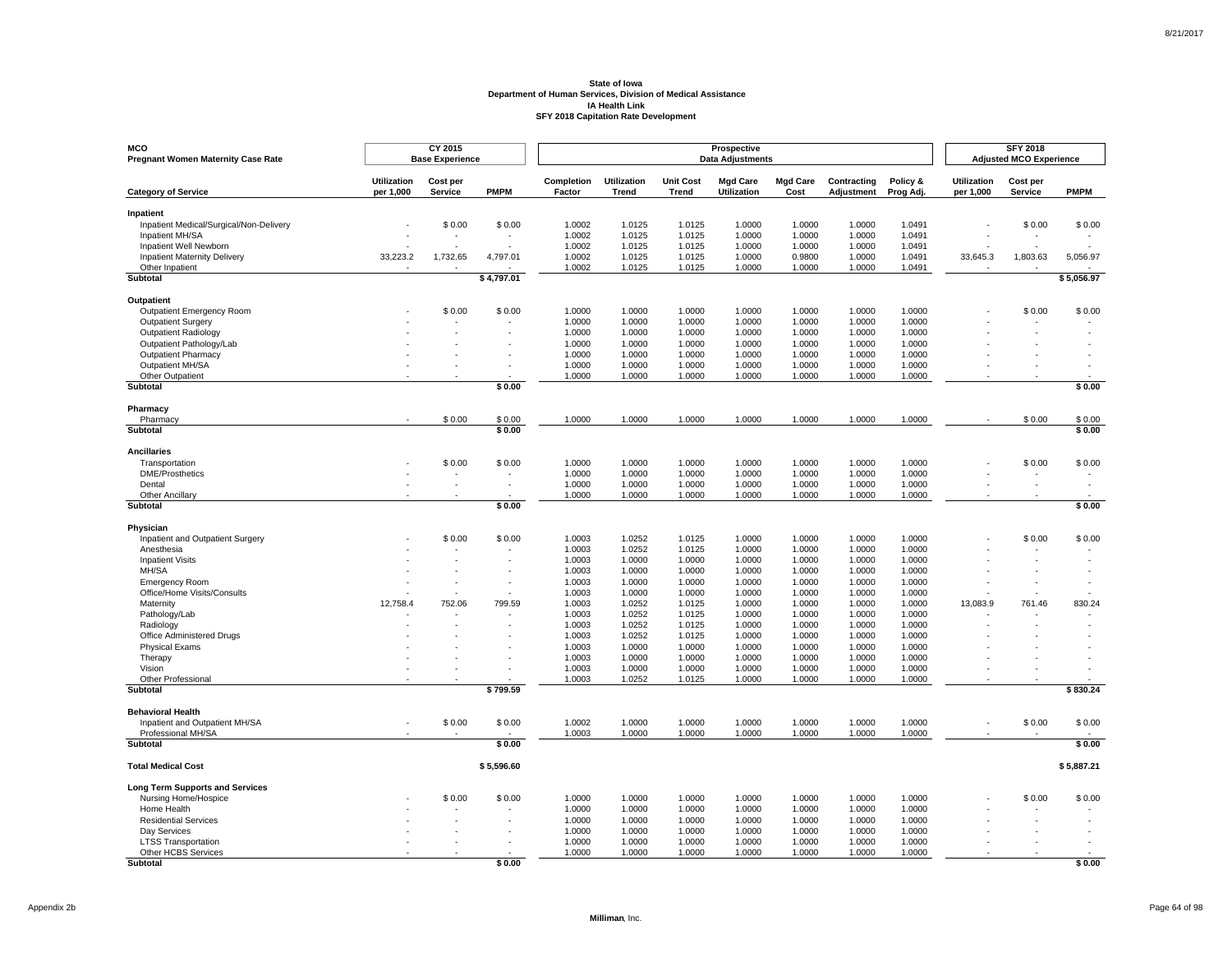| <b>MCO</b><br>WP 19-24 F (Medically Exempt)          |                                 | CY 2015<br><b>Base Experience</b> |                  |                      |                             |                           | Prospective<br><b>Data Adjustments</b> |                         |                           |                       |                                 | <b>SFY 2018</b><br><b>Adjusted MCO Experience</b> |                  |
|------------------------------------------------------|---------------------------------|-----------------------------------|------------------|----------------------|-----------------------------|---------------------------|----------------------------------------|-------------------------|---------------------------|-----------------------|---------------------------------|---------------------------------------------------|------------------|
| <b>Category of Service</b>                           | <b>Utilization</b><br>per 1,000 | Cost per<br>Service               | <b>PMPM</b>      | Completion<br>Factor | <b>Utilization</b><br>Trend | <b>Unit Cost</b><br>Trend | <b>Mgd Care</b><br><b>Utilization</b>  | <b>Mgd Care</b><br>Cost | Contracting<br>Adjustment | Policy &<br>Prog Adj. | <b>Utilization</b><br>per 1,000 | Cost per<br><b>Service</b>                        | <b>PMPM</b>      |
| Inpatient                                            |                                 |                                   |                  |                      |                             |                           |                                        |                         |                           |                       |                                 |                                                   |                  |
| Inpatient Medical/Surgical/Non-Delivery              |                                 | \$0.00                            | \$0.00           | 1.0000               | 1.0252                      | 1.0000                    | 0.9500                                 | 1.0500                  | 1.0000                    | 0.9681                |                                 | \$0.00                                            | \$0.00           |
| Inpatient MH/SA                                      |                                 |                                   |                  | 1.0000               | 1.0252                      | 1.0000                    | 0.9500                                 | 1.0500                  | 1.0000                    | 3.9325                |                                 |                                                   |                  |
| Inpatient Well Newborn                               |                                 |                                   |                  | 1.0000               | 1.0252                      | 1.0000                    | 0.9500                                 | 1.0500                  | 1.0000                    | 0.9681                |                                 |                                                   |                  |
| <b>Inpatient Maternity Delivery</b>                  |                                 |                                   |                  | 1.0000               | 1.0252                      | 1.0000                    | 0.9500                                 | 1.0500                  | 1.0000                    | 0.9681                |                                 |                                                   |                  |
| Other Inpatient                                      |                                 |                                   |                  | 1.0000               | 1.0252                      | 1.0000                    | 0.9500                                 | 1.0500                  | 1.0000                    | 0.9681                |                                 |                                                   |                  |
| <b>Subtotal</b>                                      |                                 |                                   | \$0.00           |                      |                             |                           |                                        |                         |                           |                       |                                 |                                                   | \$0.00           |
| Outpatient                                           |                                 |                                   |                  |                      |                             |                           |                                        |                         |                           |                       |                                 |                                                   |                  |
| <b>Outpatient Emergency Room</b>                     |                                 | \$0.00                            | \$0.00           | 1.0000               | 1.0379                      | 1.0125                    | 0.8400                                 | 1.0100                  | 1.0000                    | 1.0016                |                                 | \$0.00                                            | \$0.00           |
| Outpatient Surgery                                   |                                 |                                   |                  | 1.0000               | 1.0379                      | 1.0125                    | 0.9250                                 | 1.0025                  | 1.0000                    | 1.0016                |                                 |                                                   |                  |
| Outpatient Radiology                                 |                                 |                                   | ×.               | 1.0000               | 1.0379                      | 1.0125                    | 0.9250                                 | 1.0025                  | 1.0000                    | 1.0016                |                                 |                                                   |                  |
| Outpatient Pathology/Lab                             |                                 |                                   |                  | 1.0000               | 1.0379                      | 1.0125                    | 0.9250                                 | 1.0025                  | 1.0000                    | 1.0016                |                                 |                                                   |                  |
| Outpatient Pharmacy                                  |                                 |                                   |                  | 1.0000               | 1.0379                      | 1.0125                    | 0.9250                                 | 1.0025                  | 1.0000                    | 1.0016                |                                 |                                                   |                  |
| Outpatient MH/SA                                     |                                 |                                   |                  | 1.0000               | 1.0379                      | 1.0125                    | 0.9250                                 | 1.0025                  | 1.0000                    | 1.0016                |                                 |                                                   |                  |
| Other Outpatient                                     |                                 |                                   |                  | 1.0000               | 1.0379                      | 1.0125                    | 0.9250                                 | 1.0025                  | 1.0000                    | 1.0030                |                                 |                                                   |                  |
| <b>Subtotal</b>                                      |                                 |                                   | \$0.00           |                      |                             |                           |                                        |                         |                           |                       |                                 |                                                   | \$0.00           |
| Pharmacy                                             |                                 |                                   |                  |                      |                             |                           |                                        |                         |                           |                       |                                 |                                                   |                  |
| Pharmacy<br>Subtotal                                 |                                 | \$0.00                            | \$0.00<br>\$0.00 | 1.0000               | 1.1078                      | 1.1488                    | 0.9250                                 | 1.0000                  | 1.0000                    | 0.9797                |                                 | \$0.00                                            | \$0.00<br>\$0.00 |
|                                                      |                                 |                                   |                  |                      |                             |                           |                                        |                         |                           |                       |                                 |                                                   |                  |
| <b>Ancillaries</b>                                   |                                 |                                   |                  |                      |                             |                           |                                        |                         |                           |                       |                                 |                                                   |                  |
| Transportation                                       |                                 | \$0.00                            | \$0.00           | 1.0000               | 1.0252                      | 1.0125                    | 0.9500                                 | 1.0050                  | 1.0000                    | 1.0016                |                                 | \$0.00                                            | \$0.00           |
| <b>DME/Prosthetics</b>                               |                                 |                                   | $\sim$           | 1.0000               | 1.0252                      | 1.0125                    | 0.9500                                 | 1.0050                  | 1.0000                    | 1.0016                |                                 | ٠                                                 |                  |
| Dental                                               |                                 | $\sim$<br>$\overline{a}$          | $\sim$           | 1.0000               | 1.0252                      | 1.0125                    | 0.9500                                 | 1.0050                  | 1.0000                    | 1.0016                |                                 | ÷<br>$\sim$                                       |                  |
| Other Ancillary<br>Subtotal                          |                                 |                                   | \$0.00           | 1.0000               | 1.0252                      | 1.0125                    | 0.9500                                 | 1.0050                  | 1.0000                    | 1.0018                |                                 |                                                   | \$0.00           |
|                                                      |                                 |                                   |                  |                      |                             |                           |                                        |                         |                           |                       |                                 |                                                   |                  |
| Physician<br>Inpatient and Outpatient Surgery        |                                 | \$0.00                            | \$0.00           | 1.0000               | 1.0379                      | 1.0000                    | 1.0000                                 | 1.0000                  | 1.0000                    | 1.0016                |                                 | \$0.00                                            | \$0.00           |
| Anesthesia                                           |                                 |                                   |                  | 1.0000               | 1.0379                      | 1.0000                    | 0.9500                                 | 1.0000                  | 1.0000                    | 1.0016                |                                 |                                                   |                  |
| <b>Inpatient Visits</b>                              |                                 |                                   |                  | 1.0000               | 1.0252                      | 1.0063                    | 0.9500                                 | 1.0500                  | 1.0000                    | 1.0016                |                                 |                                                   |                  |
| MH/SA                                                |                                 |                                   |                  | 1.0000               | 1.0252                      | 1.0063                    | 0.9250                                 | 1.0000                  | 1.0000                    | 1.0016                |                                 |                                                   |                  |
| Emergency Room                                       |                                 |                                   |                  | 1.0000               | 1.0252                      | 1.0063                    | 0.8400                                 | 1.0100                  | 1.0000                    | 1.0016                |                                 |                                                   |                  |
| Office/Home Visits/Consults                          |                                 |                                   |                  | 1.0000               | 1.0252                      | 1.0063                    | 1.0300                                 | 1.0300                  | 1.0000                    | 1.0434                |                                 |                                                   |                  |
| Maternity                                            |                                 |                                   |                  | 1.0000               | 1.0379                      | 1.0000                    | 1.0000                                 | 1.0000                  | 1.0000                    | 1.0016                |                                 |                                                   |                  |
| Pathology/Lab                                        |                                 |                                   |                  | 1.0000               | 1.0379                      | 1.0000                    | 0.9500                                 | 1.0000                  | 1.0000                    | 1.0016                |                                 |                                                   |                  |
| Radiology                                            |                                 |                                   |                  | 1.0000               | 1.0379                      | 1.0000                    | 0.9500                                 | 1.0000                  | 1.0000                    | 1.0016                |                                 |                                                   |                  |
| Office Administered Drugs                            |                                 |                                   |                  | 1.0000               | 1.0379                      | 1.0000                    | 0.9500                                 | 1.0000                  | 1.0000                    | 1.0016                |                                 |                                                   |                  |
| <b>Physical Exams</b>                                |                                 |                                   |                  | 1.0000               | 1.0252                      | 1.0063                    | 1.0250                                 | 1.0000                  | 1.0000                    | 1.0016                |                                 |                                                   |                  |
| Therapy                                              |                                 |                                   |                  | 1.0000               | 1.0252                      | 1.0063                    | 0.9500                                 | 1.0000                  | 1.0000                    | 1.0016                |                                 |                                                   |                  |
| Vision                                               |                                 |                                   |                  | 1.0000               | 1.0252                      | 1.0063                    | 1.0000                                 | 1.0000                  | 1.0000                    | 1.0016                |                                 |                                                   |                  |
| Other Professional<br><b>Subtotal</b>                |                                 |                                   | \$0.00           | 1.0000               | 1.0379                      | 1.0000                    | 0.9500                                 | 1.0000                  | 1.0000                    | 1.0016                |                                 |                                                   | \$0.00           |
|                                                      |                                 |                                   |                  |                      |                             |                           |                                        |                         |                           |                       |                                 |                                                   |                  |
| <b>Behavioral Health</b>                             |                                 |                                   |                  |                      |                             |                           | 0.9000                                 |                         |                           |                       |                                 |                                                   |                  |
| Inpatient and Outpatient MH/SA<br>Professional MH/SA |                                 | \$0.00                            | \$0.00           | 1.0000<br>1.0000     | 1.0508<br>1.0637            | 1.0252<br>1.0252          | 0.9250                                 | 1.0000<br>1.0000        | 1.0000<br>1.0000          | 1.0000<br>1.0000      |                                 | \$0.00                                            | \$0.00           |
| <b>Subtotal</b>                                      |                                 |                                   | \$0.00           |                      |                             |                           |                                        |                         |                           |                       |                                 |                                                   | \$0.00           |
|                                                      |                                 |                                   |                  |                      |                             |                           |                                        |                         |                           |                       |                                 |                                                   |                  |
| <b>Total Medical Cost</b>                            |                                 |                                   | \$0.00           |                      |                             |                           |                                        |                         |                           |                       |                                 |                                                   | \$0.00           |
| <b>Long Term Supports and Services</b>               |                                 |                                   |                  |                      |                             |                           |                                        |                         |                           |                       |                                 |                                                   |                  |
| Nursing Home/Hospice                                 |                                 | \$0.00                            | \$0.00           | 1.0000               | 1.0000                      | 1.0000                    | 1.0000                                 | 1.0000                  | 1.0000                    | 1.0000                |                                 | \$0.00                                            | \$0.00           |
| Home Health                                          |                                 |                                   |                  | 1.0000               | 1.0000                      | 1.0000                    | 1.0000                                 | 1.0000                  | 1.0000                    | 1.0000                |                                 |                                                   |                  |
| <b>Residential Services</b>                          |                                 |                                   |                  | 1.0000               | 1.0000                      | 1.0000                    | 1.0000                                 | 1.0000                  | 1.0000                    | 1.0000                |                                 |                                                   |                  |
| Day Services                                         |                                 |                                   | ×,               | 1.0000               | 1.0000                      | 1.0000                    | 1.0000                                 | 1.0000                  | 1.0000                    | 1.0000                |                                 |                                                   |                  |
| <b>LTSS Transportation</b>                           |                                 |                                   |                  | 1.0000               | 1.0000                      | 1.0000                    | 1.0000                                 | 1.0000                  | 1.0000                    | 1.0000                |                                 |                                                   |                  |
| Other HCBS Services                                  |                                 |                                   |                  | 1.0000               | 1.0000                      | 1.0000                    | 1.0000                                 | 1.0000                  | 1.0000                    | 1.0000                |                                 |                                                   |                  |
| <b>Subtotal</b>                                      |                                 |                                   | \$0.00           |                      |                             |                           |                                        |                         |                           |                       |                                 |                                                   | \$0.00           |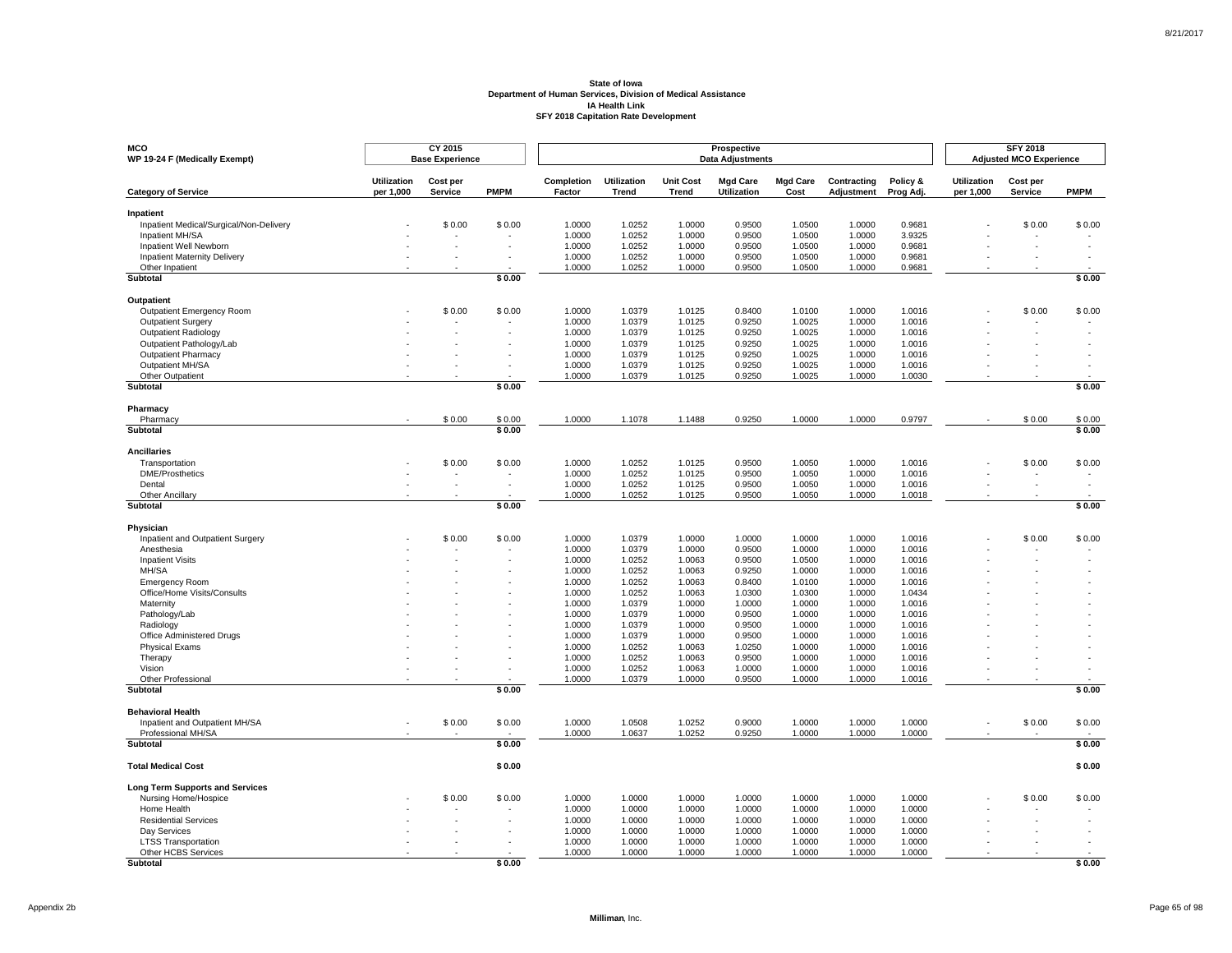| <b>MCO</b><br>WP 19-24 M (Medically Exempt)          |                                 | CY 2015<br><b>Base Experience</b> |                  |                      |                             |                           | Prospective<br><b>Data Adjustments</b> |                         |                           |                       |                          | <b>SFY 2018</b><br><b>Adjusted MCO Experience</b> |                          |
|------------------------------------------------------|---------------------------------|-----------------------------------|------------------|----------------------|-----------------------------|---------------------------|----------------------------------------|-------------------------|---------------------------|-----------------------|--------------------------|---------------------------------------------------|--------------------------|
| <b>Category of Service</b>                           | <b>Utilization</b><br>per 1,000 | Cost per<br>Service               | <b>PMPM</b>      | Completion<br>Factor | Utilization<br><b>Trend</b> | <b>Unit Cost</b><br>Trend | <b>Mgd Care</b><br><b>Utilization</b>  | <b>Mgd Care</b><br>Cost | Contracting<br>Adjustment | Policy &<br>Prog Adj. | Utilization<br>per 1,000 | Cost per<br>Service                               | <b>PMPM</b>              |
| Inpatient                                            |                                 |                                   |                  |                      |                             |                           |                                        |                         |                           |                       |                          |                                                   |                          |
| Inpatient Medical/Surgical/Non-Delivery              |                                 | \$0.00                            | \$0.00           | 1.0000               | 1.0252                      | 1.0000                    | 0.9500                                 | 1.0500                  | 1.0000                    | 0.9681                |                          | \$0.00                                            | \$0.00                   |
| Inpatient MH/SA                                      |                                 |                                   |                  | 1.0000               | 1.0252                      | 1.0000                    | 0.9500                                 | 1.0500                  | 1.0000                    | 3.9325                |                          |                                                   |                          |
| Inpatient Well Newborn                               |                                 |                                   |                  | 1.0000               | 1.0252                      | 1.0000                    | 0.9500                                 | 1.0500                  | 1.0000                    | 0.9681                |                          |                                                   |                          |
| <b>Inpatient Maternity Delivery</b>                  |                                 |                                   |                  | 1.0000               | 1.0252                      | 1.0000                    | 0.9500                                 | 1.0500                  | 1.0000                    | 0.9681                |                          |                                                   |                          |
| Other Inpatient                                      |                                 |                                   |                  | 1.0000               | 1.0252                      | 1.0000                    | 0.9500                                 | 1.0500                  | 1.0000                    | 0.9681                |                          |                                                   |                          |
| <b>Subtotal</b>                                      |                                 |                                   | \$0.00           |                      |                             |                           |                                        |                         |                           |                       |                          |                                                   | \$0.00                   |
| Outpatient                                           |                                 |                                   |                  |                      |                             |                           |                                        |                         |                           |                       |                          |                                                   |                          |
| <b>Outpatient Emergency Room</b>                     |                                 | \$0.00                            | \$0.00           | 1.0000               | 1.0379                      | 1.0125                    | 0.8400                                 | 1.0100                  | 1.0000                    | 1.0016                |                          | \$0.00                                            | \$0.00                   |
| <b>Outpatient Surgery</b>                            |                                 |                                   |                  | 1.0000               | 1.0379                      | 1.0125                    | 0.9250                                 | 1.0025                  | 1.0000                    | 1.0016                |                          |                                                   |                          |
| Outpatient Radiology                                 |                                 |                                   |                  | 1.0000               | 1.0379                      | 1.0125                    | 0.9250                                 | 1.0025                  | 1.0000                    | 1.0016                |                          |                                                   |                          |
| Outpatient Pathology/Lab                             |                                 |                                   |                  | 1.0000               | 1.0379                      | 1.0125                    | 0.9250                                 | 1.0025                  | 1.0000                    | 1.0016                |                          |                                                   |                          |
| Outpatient Pharmacy                                  |                                 |                                   |                  | 1.0000               | 1.0379                      | 1.0125                    | 0.9250                                 | 1.0025                  | 1.0000                    | 1.0016                |                          |                                                   |                          |
| Outpatient MH/SA                                     |                                 |                                   |                  | 1.0000               | 1.0379                      | 1.0125                    | 0.9250                                 | 1.0025                  | 1.0000                    | 1.0016                |                          |                                                   |                          |
| Other Outpatient<br><b>Subtotal</b>                  |                                 |                                   | \$0.00           | 1.0000               | 1.0379                      | 1.0125                    | 0.9250                                 | 1.0025                  | 1.0000                    | 1.0030                |                          |                                                   | \$0.00                   |
|                                                      |                                 |                                   |                  |                      |                             |                           |                                        |                         |                           |                       |                          |                                                   |                          |
| Pharmacy<br>Pharmacy                                 |                                 | \$0.00                            | \$0.00           | 1.0000               | 1.1078                      | 1.1488                    | 0.9250                                 | 1.0000                  | 1.0000                    | 0.9797                |                          | \$0.00                                            | \$0.00                   |
| Subtotal                                             |                                 |                                   | \$0.00           |                      |                             |                           |                                        |                         |                           |                       |                          |                                                   | \$0.00                   |
|                                                      |                                 |                                   |                  |                      |                             |                           |                                        |                         |                           |                       |                          |                                                   |                          |
| <b>Ancillaries</b>                                   |                                 |                                   |                  |                      |                             |                           |                                        |                         |                           |                       |                          |                                                   |                          |
| Transportation                                       |                                 | \$0.00                            | \$0.00           | 1.0000               | 1.0252                      | 1.0125                    | 0.9500                                 | 1.0050                  | 1.0000                    | 1.0016                |                          | \$0.00                                            | \$0.00                   |
| <b>DME/Prosthetics</b>                               |                                 |                                   | $\sim$<br>$\sim$ | 1.0000               | 1.0252                      | 1.0125                    | 0.9500                                 | 1.0050                  | 1.0000                    | 1.0016                |                          |                                                   | $\overline{\phantom{a}}$ |
| Dental<br>Other Ancillary                            |                                 |                                   |                  | 1.0000<br>1.0000     | 1.0252<br>1.0252            | 1.0125<br>1.0125          | 0.9500<br>0.9500                       | 1.0050<br>1.0050        | 1.0000<br>1.0000          | 1.0016<br>1.0018      |                          |                                                   |                          |
| Subtotal                                             |                                 |                                   | \$0.00           |                      |                             |                           |                                        |                         |                           |                       |                          |                                                   | \$0.00                   |
|                                                      |                                 |                                   |                  |                      |                             |                           |                                        |                         |                           |                       |                          |                                                   |                          |
| Physician<br>Inpatient and Outpatient Surgery        |                                 | \$0.00                            | \$0.00           | 1.0000               | 1.0379                      | 1.0000                    | 1.0000                                 | 1.0000                  | 1.0000                    | 1.0016                |                          | \$0.00                                            | \$0.00                   |
| Anesthesia                                           |                                 |                                   |                  | 1.0000               | 1.0379                      | 1.0000                    | 0.9500                                 | 1.0000                  | 1.0000                    | 1.0016                |                          |                                                   |                          |
| <b>Inpatient Visits</b>                              |                                 |                                   |                  | 1.0000               | 1.0252                      | 1.0063                    | 0.9500                                 | 1.0500                  | 1.0000                    | 1.0016                |                          |                                                   |                          |
| MH/SA                                                |                                 |                                   |                  | 1.0000               | 1.0252                      | 1.0063                    | 0.9250                                 | 1.0000                  | 1.0000                    | 1.0016                |                          |                                                   |                          |
| <b>Emergency Room</b>                                |                                 |                                   |                  | 1.0000               | 1.0252                      | 1.0063                    | 0.8400                                 | 1.0100                  | 1.0000                    | 1.0016                |                          |                                                   |                          |
| Office/Home Visits/Consults                          |                                 |                                   |                  | 1.0000               | 1.0252                      | 1.0063                    | 1.0300                                 | 1.0300                  | 1.0000                    | 1.0434                |                          |                                                   |                          |
| Maternity                                            |                                 |                                   |                  | 1.0000               | 1.0379                      | 1.0000                    | 1.0000                                 | 1.0000                  | 1.0000                    | 1.0016                |                          |                                                   |                          |
| Pathology/Lab                                        |                                 |                                   |                  | 1.0000               | 1.0379                      | 1.0000                    | 0.9500                                 | 1.0000                  | 1.0000                    | 1.0016                |                          |                                                   |                          |
| Radiology                                            |                                 |                                   |                  | 1.0000               | 1.0379                      | 1.0000                    | 0.9500                                 | 1.0000                  | 1.0000                    | 1.0016                |                          |                                                   |                          |
| Office Administered Drugs                            |                                 |                                   |                  | 1.0000               | 1.0379                      | 1.0000                    | 0.9500                                 | 1.0000                  | 1.0000                    | 1.0016                |                          |                                                   |                          |
| <b>Physical Exams</b>                                |                                 |                                   |                  | 1.0000               | 1.0252                      | 1.0063                    | 1.0250                                 | 1.0000                  | 1.0000                    | 1.0016                |                          |                                                   |                          |
| Therapy                                              |                                 |                                   |                  | 1.0000               | 1.0252                      | 1.0063                    | 0.9500                                 | 1.0000                  | 1.0000                    | 1.0016                |                          |                                                   |                          |
| Vision                                               |                                 |                                   |                  | 1.0000               | 1.0252                      | 1.0063                    | 1.0000                                 | 1.0000                  | 1.0000                    | 1.0016                |                          |                                                   |                          |
| Other Professional<br><b>Subtotal</b>                |                                 |                                   | \$0.00           | 1.0000               | 1.0379                      | 1.0000                    | 0.9500                                 | 1.0000                  | 1.0000                    | 1.0016                |                          |                                                   | \$0.00                   |
|                                                      |                                 |                                   |                  |                      |                             |                           |                                        |                         |                           |                       |                          |                                                   |                          |
| <b>Behavioral Health</b>                             |                                 |                                   |                  |                      |                             |                           |                                        |                         |                           |                       |                          |                                                   |                          |
| Inpatient and Outpatient MH/SA<br>Professional MH/SA |                                 | \$0.00                            | \$0.00           | 1.0000<br>1.0000     | 1.0508<br>1.0637            | 1.0252                    | 0.9000<br>0.9250                       | 1.0000<br>1.0000        | 1.0000<br>1.0000          | 1.0000                |                          | \$0.00                                            | \$0.00                   |
| Subtotal                                             |                                 |                                   | \$0.00           |                      |                             | 1.0252                    |                                        |                         |                           | 1.0000                |                          |                                                   | \$0.00                   |
|                                                      |                                 |                                   |                  |                      |                             |                           |                                        |                         |                           |                       |                          |                                                   |                          |
| <b>Total Medical Cost</b>                            |                                 |                                   | \$0.00           |                      |                             |                           |                                        |                         |                           |                       |                          |                                                   | \$0.00                   |
| <b>Long Term Supports and Services</b>               |                                 |                                   |                  |                      |                             |                           |                                        |                         |                           |                       |                          |                                                   |                          |
| Nursing Home/Hospice                                 |                                 | \$0.00                            | \$0.00           | 1.0000               | 1.0000                      | 1.0000                    | 1.0000                                 | 1.0000                  | 1.0000                    | 1.0000                |                          | \$0.00                                            | \$0.00                   |
| Home Health                                          |                                 |                                   |                  | 1.0000               | 1.0000                      | 1.0000                    | 1.0000                                 | 1.0000                  | 1.0000                    | 1.0000                |                          |                                                   |                          |
| <b>Residential Services</b>                          |                                 |                                   |                  | 1.0000               | 1.0000                      | 1.0000                    | 1.0000                                 | 1.0000                  | 1.0000                    | 1.0000                |                          |                                                   |                          |
| Day Services                                         |                                 |                                   | $\sim$           | 1.0000               | 1.0000                      | 1.0000                    | 1.0000                                 | 1.0000                  | 1.0000                    | 1.0000                |                          |                                                   |                          |
| <b>LTSS Transportation</b>                           |                                 |                                   |                  | 1.0000               | 1.0000                      | 1.0000                    | 1.0000                                 | 1.0000                  | 1.0000                    | 1.0000                |                          |                                                   |                          |
| Other HCBS Services                                  |                                 |                                   |                  | 1.0000               | 1.0000                      | 1.0000                    | 1.0000                                 | 1.0000                  | 1.0000                    | 1.0000                |                          |                                                   |                          |
| <b>Subtotal</b>                                      |                                 |                                   | \$0.00           |                      |                             |                           |                                        |                         |                           |                       |                          |                                                   | \$0.00                   |

8/21/2017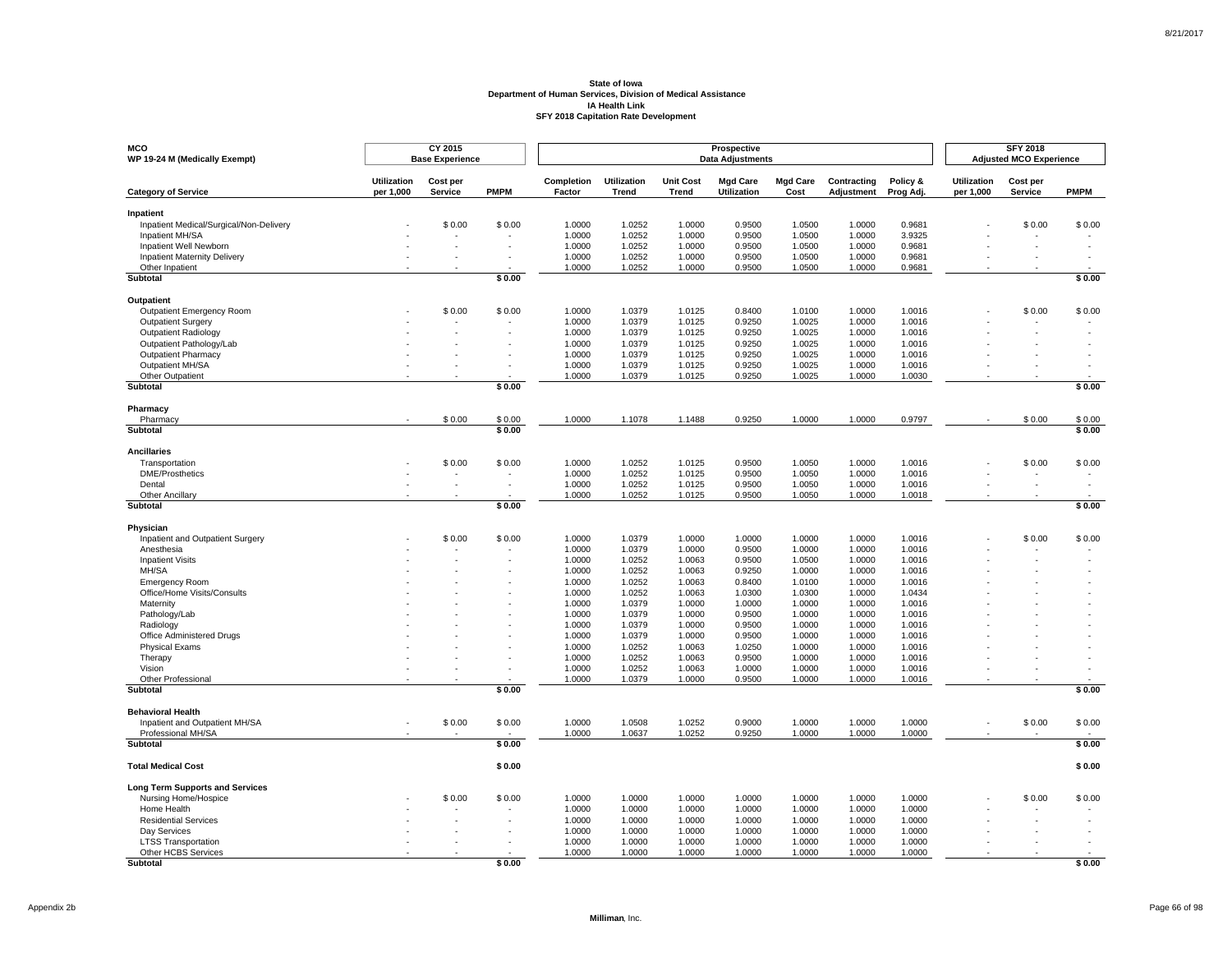| <b>MCO</b><br>WP 25-34 F (Medically Exempt)          |                                 | CY 2015<br><b>Base Experience</b> |             |                      |                             |                           | Prospective<br><b>Data Adjustments</b> |                         |                           |                       |                          | <b>SFY 2018</b><br><b>Adjusted MCO Experience</b> |                          |
|------------------------------------------------------|---------------------------------|-----------------------------------|-------------|----------------------|-----------------------------|---------------------------|----------------------------------------|-------------------------|---------------------------|-----------------------|--------------------------|---------------------------------------------------|--------------------------|
| <b>Category of Service</b>                           | <b>Utilization</b><br>per 1,000 | Cost per<br>Service               | <b>PMPM</b> | Completion<br>Factor | Utilization<br><b>Trend</b> | <b>Unit Cost</b><br>Trend | <b>Mgd Care</b><br><b>Utilization</b>  | <b>Mgd Care</b><br>Cost | Contracting<br>Adjustment | Policy &<br>Prog Adj. | Utilization<br>per 1,000 | Cost per<br>Service                               | <b>PMPM</b>              |
| Inpatient                                            |                                 |                                   |             |                      |                             |                           |                                        |                         |                           |                       |                          |                                                   |                          |
| Inpatient Medical/Surgical/Non-Delivery              |                                 | \$0.00                            | \$0.00      | 1.0000               | 1.0252                      | 1.0000                    | 0.9500                                 | 1.0500                  | 1.0000                    | 0.9681                |                          | \$0.00                                            | \$0.00                   |
| Inpatient MH/SA                                      |                                 |                                   |             | 1.0000               | 1.0252                      | 1.0000                    | 0.9500                                 | 1.0500                  | 1.0000                    | 3.9325                |                          |                                                   |                          |
| Inpatient Well Newborn                               |                                 |                                   |             | 1.0000               | 1.0252                      | 1.0000                    | 0.9500                                 | 1.0500                  | 1.0000                    | 0.9681                |                          |                                                   |                          |
| <b>Inpatient Maternity Delivery</b>                  |                                 |                                   |             | 1.0000               | 1.0252                      | 1.0000                    | 0.9500                                 | 1.0500                  | 1.0000                    | 0.9681                |                          |                                                   |                          |
| Other Inpatient                                      |                                 |                                   |             | 1.0000               | 1.0252                      | 1.0000                    | 0.9500                                 | 1.0500                  | 1.0000                    | 0.9681                |                          |                                                   |                          |
| <b>Subtotal</b>                                      |                                 |                                   | \$0.00      |                      |                             |                           |                                        |                         |                           |                       |                          |                                                   | \$0.00                   |
| Outpatient                                           |                                 |                                   |             |                      |                             |                           |                                        |                         |                           |                       |                          |                                                   |                          |
| <b>Outpatient Emergency Room</b>                     |                                 | \$0.00                            | \$0.00      | 1.0000               | 1.0379                      | 1.0125                    | 0.8400                                 | 1.0100                  | 1.0000                    | 1.0016                |                          | \$0.00                                            | \$0.00                   |
| <b>Outpatient Surgery</b>                            |                                 |                                   |             | 1.0000               | 1.0379                      | 1.0125                    | 0.9250                                 | 1.0025                  | 1.0000                    | 1.0016                |                          |                                                   |                          |
| Outpatient Radiology                                 |                                 |                                   |             | 1.0000               | 1.0379                      | 1.0125                    | 0.9250                                 | 1.0025                  | 1.0000                    | 1.0016                |                          |                                                   |                          |
| Outpatient Pathology/Lab                             |                                 |                                   |             | 1.0000               | 1.0379                      | 1.0125                    | 0.9250                                 | 1.0025                  | 1.0000                    | 1.0016                |                          |                                                   |                          |
| Outpatient Pharmacy                                  |                                 |                                   |             | 1.0000               | 1.0379                      | 1.0125                    | 0.9250                                 | 1.0025                  | 1.0000                    | 1.0016                |                          |                                                   |                          |
| Outpatient MH/SA                                     |                                 |                                   |             | 1.0000               | 1.0379                      | 1.0125                    | 0.9250                                 | 1.0025                  | 1.0000                    | 1.0016                |                          |                                                   |                          |
| Other Outpatient<br><b>Subtotal</b>                  |                                 |                                   | \$0.00      | 1.0000               | 1.0379                      | 1.0125                    | 0.9250                                 | 1.0025                  | 1.0000                    | 1.0030                |                          |                                                   | \$0.00                   |
|                                                      |                                 |                                   |             |                      |                             |                           |                                        |                         |                           |                       |                          |                                                   |                          |
| Pharmacy<br>Pharmacy                                 |                                 | \$0.00                            | \$0.00      | 1.0000               | 1.1078                      | 1.1488                    | 0.9250                                 | 1.0000                  | 1.0000                    | 0.9797                |                          | \$0.00                                            | \$0.00                   |
| Subtotal                                             |                                 |                                   | \$0.00      |                      |                             |                           |                                        |                         |                           |                       |                          |                                                   | \$0.00                   |
|                                                      |                                 |                                   |             |                      |                             |                           |                                        |                         |                           |                       |                          |                                                   |                          |
| <b>Ancillaries</b>                                   |                                 |                                   |             |                      |                             |                           |                                        |                         |                           |                       |                          |                                                   |                          |
| Transportation                                       |                                 | \$0.00                            | \$0.00      | 1.0000               | 1.0252                      | 1.0125                    | 0.9500                                 | 1.0050                  | 1.0000                    | 1.0016                |                          | \$0.00                                            | \$0.00                   |
| <b>DME/Prosthetics</b>                               |                                 |                                   | $\sim$      | 1.0000               | 1.0252                      | 1.0125                    | 0.9500                                 | 1.0050                  | 1.0000                    | 1.0016                |                          |                                                   | $\overline{\phantom{a}}$ |
| Dental                                               |                                 |                                   | $\sim$      | 1.0000               | 1.0252<br>1.0252            | 1.0125                    | 0.9500                                 | 1.0050                  | 1.0000                    | 1.0016                |                          |                                                   |                          |
| Other Ancillary<br>Subtotal                          |                                 |                                   | \$0.00      | 1.0000               |                             | 1.0125                    | 0.9500                                 | 1.0050                  | 1.0000                    | 1.0018                |                          |                                                   | \$0.00                   |
|                                                      |                                 |                                   |             |                      |                             |                           |                                        |                         |                           |                       |                          |                                                   |                          |
| Physician<br>Inpatient and Outpatient Surgery        |                                 | \$0.00                            | \$0.00      | 1.0000               | 1.0379                      | 1.0000                    | 1.0000                                 | 1.0000                  | 1.0000                    | 1.0016                |                          | \$0.00                                            | \$0.00                   |
| Anesthesia                                           |                                 |                                   |             | 1.0000               | 1.0379                      | 1.0000                    | 0.9500                                 | 1.0000                  | 1.0000                    | 1.0016                |                          |                                                   |                          |
| <b>Inpatient Visits</b>                              |                                 |                                   |             | 1.0000               | 1.0252                      | 1.0063                    | 0.9500                                 | 1.0500                  | 1.0000                    | 1.0016                |                          |                                                   |                          |
| MH/SA                                                |                                 |                                   |             | 1.0000               | 1.0252                      | 1.0063                    | 0.9250                                 | 1.0000                  | 1.0000                    | 1.0016                |                          |                                                   |                          |
| <b>Emergency Room</b>                                |                                 |                                   |             | 1.0000               | 1.0252                      | 1.0063                    | 0.8400                                 | 1.0100                  | 1.0000                    | 1.0016                |                          |                                                   |                          |
| Office/Home Visits/Consults                          |                                 |                                   |             | 1.0000               | 1.0252                      | 1.0063                    | 1.0300                                 | 1.0300                  | 1.0000                    | 1.0434                |                          |                                                   |                          |
| Maternity                                            |                                 |                                   |             | 1.0000               | 1.0379                      | 1.0000                    | 1.0000                                 | 1.0000                  | 1.0000                    | 1.0016                |                          |                                                   |                          |
| Pathology/Lab                                        |                                 |                                   |             | 1.0000               | 1.0379                      | 1.0000                    | 0.9500                                 | 1.0000                  | 1.0000                    | 1.0016                |                          |                                                   |                          |
| Radiology                                            |                                 |                                   |             | 1.0000               | 1.0379                      | 1.0000                    | 0.9500                                 | 1.0000                  | 1.0000                    | 1.0016                |                          |                                                   |                          |
| Office Administered Drugs                            |                                 |                                   |             | 1.0000               | 1.0379                      | 1.0000                    | 0.9500                                 | 1.0000                  | 1.0000                    | 1.0016                |                          |                                                   |                          |
| <b>Physical Exams</b>                                |                                 |                                   |             | 1.0000               | 1.0252                      | 1.0063                    | 1.0250                                 | 1.0000                  | 1.0000                    | 1.0016                |                          |                                                   |                          |
| Therapy                                              |                                 |                                   |             | 1.0000               | 1.0252                      | 1.0063                    | 0.9500                                 | 1.0000                  | 1.0000                    | 1.0016                |                          |                                                   |                          |
| Vision                                               |                                 |                                   |             | 1.0000               | 1.0252                      | 1.0063                    | 1.0000                                 | 1.0000                  | 1.0000                    | 1.0016                |                          |                                                   |                          |
| Other Professional<br><b>Subtotal</b>                |                                 |                                   | \$0.00      | 1.0000               | 1.0379                      | 1.0000                    | 0.9500                                 | 1.0000                  | 1.0000                    | 1.0016                |                          |                                                   | \$0.00                   |
|                                                      |                                 |                                   |             |                      |                             |                           |                                        |                         |                           |                       |                          |                                                   |                          |
| <b>Behavioral Health</b>                             |                                 |                                   |             |                      |                             |                           |                                        |                         |                           |                       |                          |                                                   |                          |
| Inpatient and Outpatient MH/SA<br>Professional MH/SA |                                 | \$0.00                            | \$0.00      | 1.0000<br>1.0000     | 1.0508<br>1.0637            | 1.0252                    | 0.9000<br>0.9250                       | 1.0000<br>1.0000        | 1.0000<br>1.0000          | 1.0000                |                          | \$0.00                                            | \$0.00                   |
| Subtotal                                             |                                 |                                   | \$0.00      |                      |                             | 1.0252                    |                                        |                         |                           | 1.0000                |                          |                                                   | \$0.00                   |
|                                                      |                                 |                                   |             |                      |                             |                           |                                        |                         |                           |                       |                          |                                                   |                          |
| <b>Total Medical Cost</b>                            |                                 |                                   | \$0.00      |                      |                             |                           |                                        |                         |                           |                       |                          |                                                   | \$0.00                   |
| <b>Long Term Supports and Services</b>               |                                 |                                   |             |                      |                             |                           |                                        |                         |                           |                       |                          |                                                   |                          |
| Nursing Home/Hospice                                 |                                 | \$0.00                            | \$0.00      | 1.0000               | 1.0000                      | 1.0000                    | 1.0000                                 | 1.0000                  | 1.0000                    | 1.0000                |                          | \$0.00                                            | \$0.00                   |
| Home Health                                          |                                 |                                   |             | 1.0000               | 1.0000                      | 1.0000                    | 1.0000                                 | 1.0000                  | 1.0000                    | 1.0000                |                          |                                                   |                          |
| <b>Residential Services</b>                          |                                 |                                   |             | 1.0000               | 1.0000                      | 1.0000                    | 1.0000                                 | 1.0000                  | 1.0000                    | 1.0000                |                          |                                                   |                          |
| Day Services                                         |                                 |                                   | $\sim$      | 1.0000               | 1.0000                      | 1.0000                    | 1.0000                                 | 1.0000                  | 1.0000                    | 1.0000                |                          |                                                   |                          |
| <b>LTSS Transportation</b>                           |                                 |                                   |             | 1.0000               | 1.0000                      | 1.0000                    | 1.0000                                 | 1.0000                  | 1.0000                    | 1.0000                |                          |                                                   |                          |
| Other HCBS Services                                  |                                 |                                   |             | 1.0000               | 1.0000                      | 1.0000                    | 1.0000                                 | 1.0000                  | 1.0000                    | 1.0000                |                          |                                                   |                          |
| <b>Subtotal</b>                                      |                                 |                                   | \$0.00      |                      |                             |                           |                                        |                         |                           |                       |                          |                                                   | \$0.00                   |

8/21/2017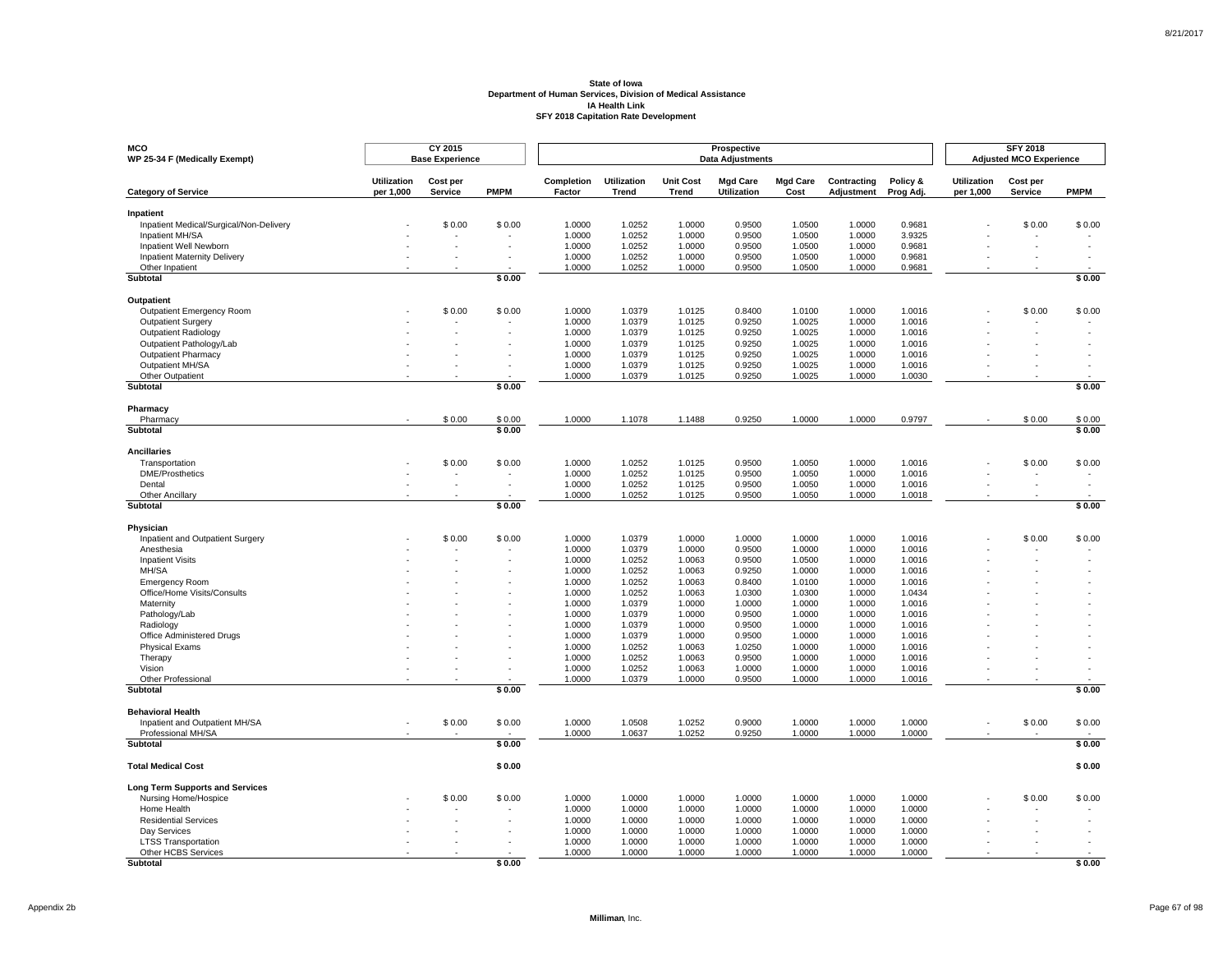| <b>MCO</b><br>WP 25-34 M (Medically Exempt)          |                                 | CY 2015<br><b>Base Experience</b> |             |                      |                      |                           | Prospective<br><b>Data Adjustments</b> |                         |                           |                       |                          | <b>SFY 2018</b><br><b>Adjusted MCO Experience</b> |                          |
|------------------------------------------------------|---------------------------------|-----------------------------------|-------------|----------------------|----------------------|---------------------------|----------------------------------------|-------------------------|---------------------------|-----------------------|--------------------------|---------------------------------------------------|--------------------------|
| <b>Category of Service</b>                           | <b>Utilization</b><br>per 1,000 | Cost per<br>Service               | <b>PMPM</b> | Completion<br>Factor | Utilization<br>Trend | <b>Unit Cost</b><br>Trend | <b>Mgd Care</b><br><b>Utilization</b>  | <b>Mgd Care</b><br>Cost | Contracting<br>Adjustment | Policy &<br>Prog Adj. | Utilization<br>per 1,000 | Cost per<br>Service                               | <b>PMPM</b>              |
| Inpatient                                            |                                 |                                   |             |                      |                      |                           |                                        |                         |                           |                       |                          |                                                   |                          |
| Inpatient Medical/Surgical/Non-Delivery              |                                 | \$0.00                            | \$0.00      | 1.0000               | 1.0252               | 1.0000                    | 0.9500                                 | 1.0500                  | 1.0000                    | 0.9681                |                          | \$0.00                                            | \$0.00                   |
| Inpatient MH/SA                                      |                                 |                                   |             | 1.0000               | 1.0252               | 1.0000                    | 0.9500                                 | 1.0500                  | 1.0000                    | 3.9325                |                          |                                                   |                          |
| Inpatient Well Newborn                               |                                 |                                   |             | 1.0000               | 1.0252               | 1.0000                    | 0.9500                                 | 1.0500                  | 1.0000                    | 0.9681                |                          |                                                   |                          |
| <b>Inpatient Maternity Delivery</b>                  |                                 |                                   |             | 1.0000               | 1.0252               | 1.0000                    | 0.9500                                 | 1.0500                  | 1.0000                    | 0.9681                |                          |                                                   |                          |
| Other Inpatient                                      |                                 |                                   |             | 1.0000               | 1.0252               | 1.0000                    | 0.9500                                 | 1.0500                  | 1.0000                    | 0.9681                |                          |                                                   |                          |
| <b>Subtotal</b>                                      |                                 |                                   | \$0.00      |                      |                      |                           |                                        |                         |                           |                       |                          |                                                   | \$0.00                   |
| Outpatient                                           |                                 |                                   |             |                      |                      |                           |                                        |                         |                           |                       |                          |                                                   |                          |
| <b>Outpatient Emergency Room</b>                     |                                 | \$0.00                            | \$0.00      | 1.0000               | 1.0379               | 1.0125                    | 0.8400                                 | 1.0100                  | 1.0000                    | 1.0016                |                          | \$0.00                                            | \$0.00                   |
| <b>Outpatient Surgery</b>                            |                                 |                                   |             | 1.0000               | 1.0379               | 1.0125                    | 0.9250                                 | 1.0025                  | 1.0000                    | 1.0016                |                          |                                                   |                          |
| Outpatient Radiology                                 |                                 |                                   |             | 1.0000               | 1.0379               | 1.0125                    | 0.9250                                 | 1.0025                  | 1.0000                    | 1.0016                |                          |                                                   |                          |
| Outpatient Pathology/Lab                             |                                 |                                   |             | 1.0000               | 1.0379               | 1.0125                    | 0.9250                                 | 1.0025                  | 1.0000                    | 1.0016                |                          |                                                   |                          |
| Outpatient Pharmacy                                  |                                 |                                   |             | 1.0000               | 1.0379               | 1.0125                    | 0.9250                                 | 1.0025                  | 1.0000                    | 1.0016                |                          |                                                   |                          |
| Outpatient MH/SA                                     |                                 |                                   |             | 1.0000               | 1.0379               | 1.0125                    | 0.9250                                 | 1.0025                  | 1.0000                    | 1.0016                |                          |                                                   |                          |
| Other Outpatient<br><b>Subtotal</b>                  |                                 |                                   | \$0.00      | 1.0000               | 1.0379               | 1.0125                    | 0.9250                                 | 1.0025                  | 1.0000                    | 1.0030                |                          |                                                   | \$0.00                   |
|                                                      |                                 |                                   |             |                      |                      |                           |                                        |                         |                           |                       |                          |                                                   |                          |
| Pharmacy<br>Pharmacy                                 |                                 | \$0.00                            | \$0.00      | 1.0000               | 1.1078               | 1.1488                    | 0.9250                                 | 1.0000                  | 1.0000                    | 0.9797                |                          | \$0.00                                            | \$0.00                   |
| Subtotal                                             |                                 |                                   | \$0.00      |                      |                      |                           |                                        |                         |                           |                       |                          |                                                   | \$0.00                   |
|                                                      |                                 |                                   |             |                      |                      |                           |                                        |                         |                           |                       |                          |                                                   |                          |
| <b>Ancillaries</b>                                   |                                 |                                   |             |                      |                      |                           |                                        |                         |                           |                       |                          |                                                   |                          |
| Transportation                                       |                                 | \$0.00                            | \$0.00      | 1.0000               | 1.0252               | 1.0125                    | 0.9500                                 | 1.0050                  | 1.0000                    | 1.0016                |                          | \$0.00                                            | \$0.00                   |
| <b>DME/Prosthetics</b>                               |                                 |                                   | $\sim$      | 1.0000               | 1.0252               | 1.0125                    | 0.9500                                 | 1.0050                  | 1.0000                    | 1.0016                |                          |                                                   | $\overline{\phantom{a}}$ |
| Dental                                               |                                 |                                   | $\sim$      | 1.0000               | 1.0252<br>1.0252     | 1.0125                    | 0.9500                                 | 1.0050                  | 1.0000                    | 1.0016                |                          |                                                   |                          |
| Other Ancillary<br>Subtotal                          |                                 |                                   | \$0.00      | 1.0000               |                      | 1.0125                    | 0.9500                                 | 1.0050                  | 1.0000                    | 1.0018                |                          |                                                   | \$0.00                   |
|                                                      |                                 |                                   |             |                      |                      |                           |                                        |                         |                           |                       |                          |                                                   |                          |
| Physician<br>Inpatient and Outpatient Surgery        |                                 | \$0.00                            | \$0.00      | 1.0000               | 1.0379               | 1.0000                    | 1.0000                                 | 1.0000                  | 1.0000                    | 1.0016                |                          | \$0.00                                            | \$0.00                   |
| Anesthesia                                           |                                 |                                   |             | 1.0000               | 1.0379               | 1.0000                    | 0.9500                                 | 1.0000                  | 1.0000                    | 1.0016                |                          |                                                   |                          |
| <b>Inpatient Visits</b>                              |                                 |                                   |             | 1.0000               | 1.0252               | 1.0063                    | 0.9500                                 | 1.0500                  | 1.0000                    | 1.0016                |                          |                                                   |                          |
| MH/SA                                                |                                 |                                   |             | 1.0000               | 1.0252               | 1.0063                    | 0.9250                                 | 1.0000                  | 1.0000                    | 1.0016                |                          |                                                   |                          |
| <b>Emergency Room</b>                                |                                 |                                   |             | 1.0000               | 1.0252               | 1.0063                    | 0.8400                                 | 1.0100                  | 1.0000                    | 1.0016                |                          |                                                   |                          |
| Office/Home Visits/Consults                          |                                 |                                   |             | 1.0000               | 1.0252               | 1.0063                    | 1.0300                                 | 1.0300                  | 1.0000                    | 1.0434                |                          |                                                   |                          |
| Maternity                                            |                                 |                                   |             | 1.0000               | 1.0379               | 1.0000                    | 1.0000                                 | 1.0000                  | 1.0000                    | 1.0016                |                          |                                                   |                          |
| Pathology/Lab                                        |                                 |                                   |             | 1.0000               | 1.0379               | 1.0000                    | 0.9500                                 | 1.0000                  | 1.0000                    | 1.0016                |                          |                                                   |                          |
| Radiology                                            |                                 |                                   |             | 1.0000               | 1.0379               | 1.0000                    | 0.9500                                 | 1.0000                  | 1.0000                    | 1.0016                |                          |                                                   |                          |
| Office Administered Drugs                            |                                 |                                   |             | 1.0000               | 1.0379               | 1.0000                    | 0.9500                                 | 1.0000                  | 1.0000                    | 1.0016                |                          |                                                   |                          |
| <b>Physical Exams</b>                                |                                 |                                   |             | 1.0000               | 1.0252               | 1.0063                    | 1.0250                                 | 1.0000                  | 1.0000                    | 1.0016                |                          |                                                   |                          |
| Therapy                                              |                                 |                                   |             | 1.0000               | 1.0252               | 1.0063                    | 0.9500                                 | 1.0000                  | 1.0000                    | 1.0016                |                          |                                                   |                          |
| Vision                                               |                                 |                                   |             | 1.0000               | 1.0252               | 1.0063                    | 1.0000                                 | 1.0000                  | 1.0000                    | 1.0016                |                          |                                                   |                          |
| Other Professional<br><b>Subtotal</b>                |                                 |                                   | \$0.00      | 1.0000               | 1.0379               | 1.0000                    | 0.9500                                 | 1.0000                  | 1.0000                    | 1.0016                |                          |                                                   | \$0.00                   |
|                                                      |                                 |                                   |             |                      |                      |                           |                                        |                         |                           |                       |                          |                                                   |                          |
| <b>Behavioral Health</b>                             |                                 |                                   |             |                      |                      |                           |                                        |                         |                           |                       |                          |                                                   |                          |
| Inpatient and Outpatient MH/SA<br>Professional MH/SA |                                 | \$0.00                            | \$0.00      | 1.0000<br>1.0000     | 1.0508<br>1.0637     | 1.0252                    | 0.9000<br>0.9250                       | 1.0000<br>1.0000        | 1.0000<br>1.0000          | 1.0000                |                          | \$0.00                                            | \$0.00                   |
| Subtotal                                             |                                 |                                   | \$0.00      |                      |                      | 1.0252                    |                                        |                         |                           | 1.0000                |                          |                                                   | \$0.00                   |
|                                                      |                                 |                                   |             |                      |                      |                           |                                        |                         |                           |                       |                          |                                                   |                          |
| <b>Total Medical Cost</b>                            |                                 |                                   | \$0.00      |                      |                      |                           |                                        |                         |                           |                       |                          |                                                   | \$0.00                   |
| <b>Long Term Supports and Services</b>               |                                 |                                   |             |                      |                      |                           |                                        |                         |                           |                       |                          |                                                   |                          |
| Nursing Home/Hospice                                 |                                 | \$0.00                            | \$0.00      | 1.0000               | 1.0000               | 1.0000                    | 1.0000                                 | 1.0000                  | 1.0000                    | 1.0000                |                          | \$0.00                                            | \$0.00                   |
| Home Health                                          |                                 |                                   |             | 1.0000               | 1.0000               | 1.0000                    | 1.0000                                 | 1.0000                  | 1.0000                    | 1.0000                |                          |                                                   |                          |
| <b>Residential Services</b>                          |                                 |                                   |             | 1.0000               | 1.0000               | 1.0000                    | 1.0000                                 | 1.0000                  | 1.0000                    | 1.0000                |                          |                                                   |                          |
| Day Services                                         |                                 |                                   | $\sim$      | 1.0000               | 1.0000               | 1.0000                    | 1.0000                                 | 1.0000                  | 1.0000                    | 1.0000                |                          |                                                   |                          |
| <b>LTSS Transportation</b>                           |                                 |                                   |             | 1.0000               | 1.0000               | 1.0000                    | 1.0000                                 | 1.0000                  | 1.0000                    | 1.0000                |                          |                                                   |                          |
| Other HCBS Services                                  |                                 |                                   |             | 1.0000               | 1.0000               | 1.0000                    | 1.0000                                 | 1.0000                  | 1.0000                    | 1.0000                |                          |                                                   |                          |
| <b>Subtotal</b>                                      |                                 |                                   | \$0.00      |                      |                      |                           |                                        |                         |                           |                       |                          |                                                   | \$0.00                   |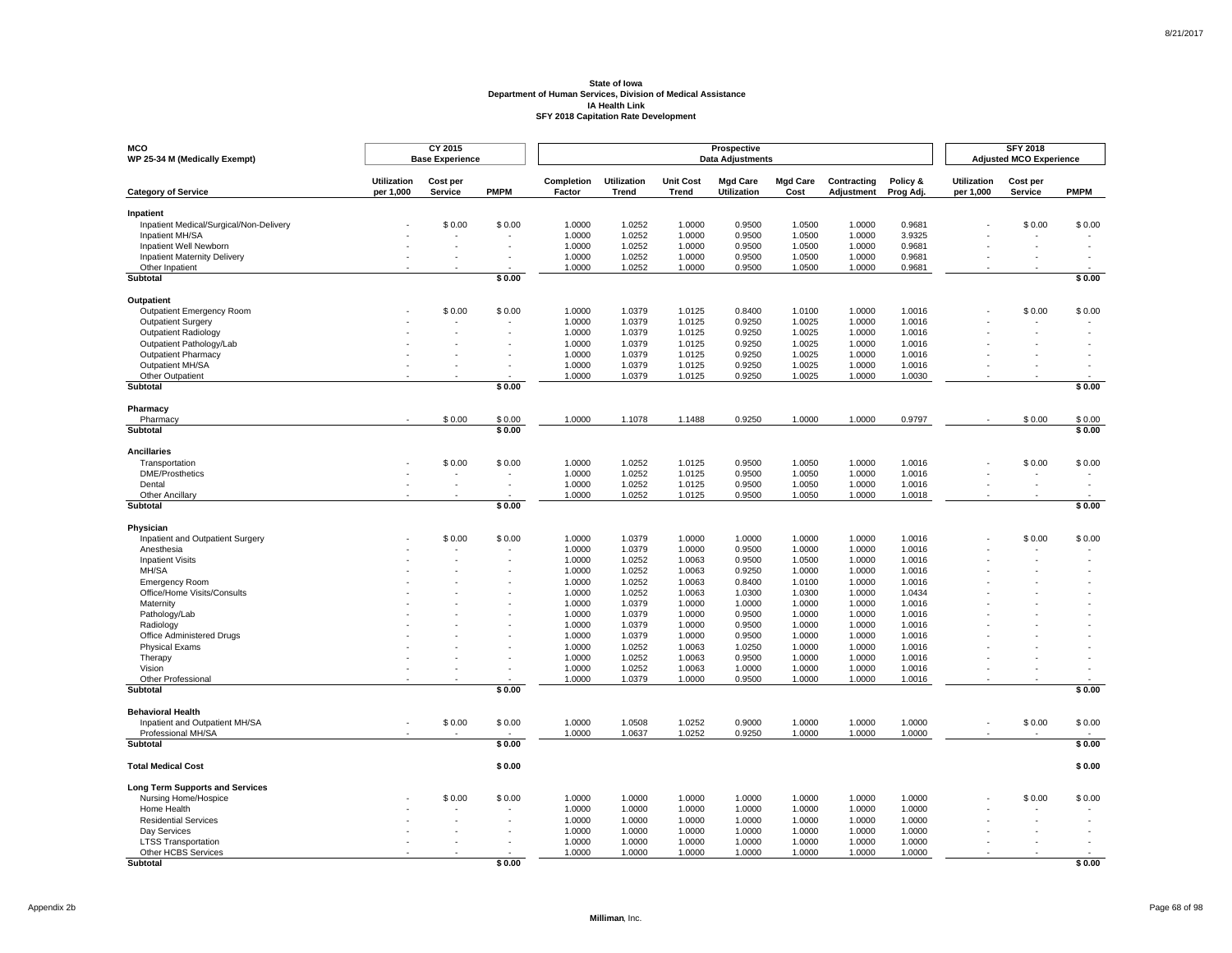| <b>MCO</b><br>WP 35-49 F (Medically Exempt)   |                                 | CY 2015<br><b>Base Experience</b> |             |                      |                      |                           | Prospective<br><b>Data Adjustments</b> |                         |                           |                       |                          | <b>SFY 2018</b><br><b>Adjusted MCO Experience</b> |                          |
|-----------------------------------------------|---------------------------------|-----------------------------------|-------------|----------------------|----------------------|---------------------------|----------------------------------------|-------------------------|---------------------------|-----------------------|--------------------------|---------------------------------------------------|--------------------------|
| <b>Category of Service</b>                    | <b>Utilization</b><br>per 1,000 | Cost per<br>Service               | <b>PMPM</b> | Completion<br>Factor | Utilization<br>Trend | <b>Unit Cost</b><br>Trend | <b>Mgd Care</b><br><b>Utilization</b>  | <b>Mgd Care</b><br>Cost | Contracting<br>Adjustment | Policy &<br>Prog Adj. | Utilization<br>per 1,000 | Cost per<br>Service                               | <b>PMPM</b>              |
| Inpatient                                     |                                 |                                   |             |                      |                      |                           |                                        |                         |                           |                       |                          |                                                   |                          |
| Inpatient Medical/Surgical/Non-Delivery       |                                 | \$0.00                            | \$0.00      | 1.0000               | 1.0252               | 1.0000                    | 0.9500                                 | 1.0500                  | 1.0000                    | 0.9681                |                          | \$0.00                                            | \$0.00                   |
| Inpatient MH/SA                               |                                 |                                   |             | 1.0000               | 1.0252               | 1.0000                    | 0.9500                                 | 1.0500                  | 1.0000                    | 3.9325                |                          |                                                   |                          |
| Inpatient Well Newborn                        |                                 |                                   |             | 1.0000               | 1.0252               | 1.0000                    | 0.9500                                 | 1.0500                  | 1.0000                    | 0.9681                |                          |                                                   |                          |
| <b>Inpatient Maternity Delivery</b>           |                                 |                                   |             | 1.0000               | 1.0252               | 1.0000                    | 0.9500                                 | 1.0500                  | 1.0000                    | 0.9681                |                          |                                                   |                          |
| Other Inpatient                               |                                 |                                   |             | 1.0000               | 1.0252               | 1.0000                    | 0.9500                                 | 1.0500                  | 1.0000                    | 0.9681                |                          |                                                   |                          |
| <b>Subtotal</b>                               |                                 |                                   | \$0.00      |                      |                      |                           |                                        |                         |                           |                       |                          |                                                   | \$0.00                   |
| Outpatient                                    |                                 |                                   |             |                      |                      |                           |                                        |                         |                           |                       |                          |                                                   |                          |
| <b>Outpatient Emergency Room</b>              |                                 | \$0.00                            | \$0.00      | 1.0000               | 1.0379               | 1.0125                    | 0.8400                                 | 1.0100                  | 1.0000                    | 1.0016                |                          | \$0.00                                            | \$0.00                   |
| <b>Outpatient Surgery</b>                     |                                 |                                   |             | 1.0000               | 1.0379               | 1.0125                    | 0.9250                                 | 1.0025                  | 1.0000                    | 1.0016                |                          |                                                   |                          |
| Outpatient Radiology                          |                                 |                                   |             | 1.0000               | 1.0379               | 1.0125                    | 0.9250                                 | 1.0025                  | 1.0000                    | 1.0016                |                          |                                                   |                          |
| Outpatient Pathology/Lab                      |                                 |                                   |             | 1.0000               | 1.0379               | 1.0125                    | 0.9250                                 | 1.0025                  | 1.0000                    | 1.0016                |                          |                                                   |                          |
| Outpatient Pharmacy                           |                                 |                                   |             | 1.0000               | 1.0379               | 1.0125                    | 0.9250                                 | 1.0025                  | 1.0000                    | 1.0016                |                          |                                                   |                          |
| Outpatient MH/SA                              |                                 |                                   |             | 1.0000               | 1.0379               | 1.0125                    | 0.9250                                 | 1.0025                  | 1.0000                    | 1.0016                |                          |                                                   |                          |
| Other Outpatient<br><b>Subtotal</b>           |                                 |                                   | \$0.00      | 1.0000               | 1.0379               | 1.0125                    | 0.9250                                 | 1.0025                  | 1.0000                    | 1.0030                |                          |                                                   | \$0.00                   |
|                                               |                                 |                                   |             |                      |                      |                           |                                        |                         |                           |                       |                          |                                                   |                          |
| Pharmacy<br>Pharmacy                          |                                 | \$0.00                            | \$0.00      | 1.0000               | 1.1078               | 1.1488                    | 0.9250                                 | 1.0000                  | 1.0000                    | 0.9797                |                          | \$0.00                                            | \$0.00                   |
| Subtotal                                      |                                 |                                   | \$0.00      |                      |                      |                           |                                        |                         |                           |                       |                          |                                                   | \$0.00                   |
|                                               |                                 |                                   |             |                      |                      |                           |                                        |                         |                           |                       |                          |                                                   |                          |
| <b>Ancillaries</b>                            |                                 |                                   |             |                      |                      |                           |                                        |                         |                           |                       |                          |                                                   |                          |
| Transportation                                |                                 | \$0.00                            | \$0.00      | 1.0000               | 1.0252               | 1.0125                    | 0.9500                                 | 1.0050                  | 1.0000                    | 1.0016                |                          | \$0.00                                            | \$0.00                   |
| <b>DME/Prosthetics</b>                        |                                 |                                   | $\sim$      | 1.0000               | 1.0252               | 1.0125                    | 0.9500                                 | 1.0050                  | 1.0000                    | 1.0016                |                          |                                                   | $\overline{\phantom{a}}$ |
| Dental                                        |                                 |                                   | $\sim$      | 1.0000               | 1.0252<br>1.0252     | 1.0125                    | 0.9500                                 | 1.0050                  | 1.0000                    | 1.0016                |                          |                                                   |                          |
| Other Ancillary<br>Subtotal                   |                                 |                                   | \$0.00      | 1.0000               |                      | 1.0125                    | 0.9500                                 | 1.0050                  | 1.0000                    | 1.0018                |                          |                                                   | \$0.00                   |
|                                               |                                 |                                   |             |                      |                      |                           |                                        |                         |                           |                       |                          |                                                   |                          |
| Physician<br>Inpatient and Outpatient Surgery |                                 | \$0.00                            | \$0.00      | 1.0000               | 1.0379               | 1.0000                    | 1.0000                                 | 1.0000                  | 1.0000                    | 1.0016                |                          | \$0.00                                            | \$0.00                   |
| Anesthesia                                    |                                 |                                   |             | 1.0000               | 1.0379               | 1.0000                    | 0.9500                                 | 1.0000                  | 1.0000                    | 1.0016                |                          |                                                   |                          |
| <b>Inpatient Visits</b>                       |                                 |                                   |             | 1.0000               | 1.0252               | 1.0063                    | 0.9500                                 | 1.0500                  | 1.0000                    | 1.0016                |                          |                                                   |                          |
| MH/SA                                         |                                 |                                   |             | 1.0000               | 1.0252               | 1.0063                    | 0.9250                                 | 1.0000                  | 1.0000                    | 1.0016                |                          |                                                   |                          |
| <b>Emergency Room</b>                         |                                 |                                   |             | 1.0000               | 1.0252               | 1.0063                    | 0.8400                                 | 1.0100                  | 1.0000                    | 1.0016                |                          |                                                   |                          |
| Office/Home Visits/Consults                   |                                 |                                   |             | 1.0000               | 1.0252               | 1.0063                    | 1.0300                                 | 1.0300                  | 1.0000                    | 1.0434                |                          |                                                   |                          |
| Maternity                                     |                                 |                                   |             | 1.0000               | 1.0379               | 1.0000                    | 1.0000                                 | 1.0000                  | 1.0000                    | 1.0016                |                          |                                                   |                          |
| Pathology/Lab                                 |                                 |                                   |             | 1.0000               | 1.0379               | 1.0000                    | 0.9500                                 | 1.0000                  | 1.0000                    | 1.0016                |                          |                                                   |                          |
| Radiology                                     |                                 |                                   |             | 1.0000               | 1.0379               | 1.0000                    | 0.9500                                 | 1.0000                  | 1.0000                    | 1.0016                |                          |                                                   |                          |
| Office Administered Drugs                     |                                 |                                   |             | 1.0000               | 1.0379               | 1.0000                    | 0.9500                                 | 1.0000                  | 1.0000                    | 1.0016                |                          |                                                   |                          |
| <b>Physical Exams</b>                         |                                 |                                   |             | 1.0000               | 1.0252               | 1.0063                    | 1.0250                                 | 1.0000                  | 1.0000                    | 1.0016                |                          |                                                   |                          |
| Therapy                                       |                                 |                                   |             | 1.0000               | 1.0252               | 1.0063                    | 0.9500                                 | 1.0000                  | 1.0000                    | 1.0016                |                          |                                                   |                          |
| Vision                                        |                                 |                                   |             | 1.0000               | 1.0252               | 1.0063                    | 1.0000                                 | 1.0000                  | 1.0000                    | 1.0016                |                          |                                                   |                          |
| Other Professional<br><b>Subtotal</b>         |                                 |                                   | \$0.00      | 1.0000               | 1.0379               | 1.0000                    | 0.9500                                 | 1.0000                  | 1.0000                    | 1.0016                |                          |                                                   | \$0.00                   |
|                                               |                                 |                                   |             |                      |                      |                           |                                        |                         |                           |                       |                          |                                                   |                          |
| <b>Behavioral Health</b>                      |                                 |                                   |             |                      |                      |                           |                                        |                         |                           |                       |                          |                                                   |                          |
| Inpatient and Outpatient MH/SA                |                                 | \$0.00                            | \$0.00      | 1.0000               | 1.0508               | 1.0252                    | 0.9000                                 | 1.0000                  | 1.0000                    | 1.0000                |                          | \$0.00                                            | \$0.00                   |
| Professional MH/SA<br>Subtotal                |                                 |                                   | \$0.00      | 1.0000               | 1.0637               | 1.0252                    | 0.9250                                 | 1.0000                  | 1.0000                    | 1.0000                |                          |                                                   | \$0.00                   |
|                                               |                                 |                                   |             |                      |                      |                           |                                        |                         |                           |                       |                          |                                                   |                          |
| <b>Total Medical Cost</b>                     |                                 |                                   | \$0.00      |                      |                      |                           |                                        |                         |                           |                       |                          |                                                   | \$0.00                   |
| <b>Long Term Supports and Services</b>        |                                 |                                   |             |                      |                      |                           |                                        |                         |                           |                       |                          |                                                   |                          |
| Nursing Home/Hospice                          |                                 | \$0.00                            | \$0.00      | 1.0000               | 1.0000               | 1.0000                    | 1.0000                                 | 1.0000                  | 1.0000                    | 1.0000                |                          | \$0.00                                            | \$0.00                   |
| Home Health                                   |                                 |                                   |             | 1.0000               | 1.0000               | 1.0000                    | 1.0000                                 | 1.0000                  | 1.0000                    | 1.0000                |                          |                                                   |                          |
| <b>Residential Services</b>                   |                                 |                                   |             | 1.0000               | 1.0000               | 1.0000                    | 1.0000                                 | 1.0000                  | 1.0000                    | 1.0000                |                          |                                                   |                          |
| Day Services                                  |                                 |                                   | $\sim$      | 1.0000               | 1.0000               | 1.0000                    | 1.0000                                 | 1.0000                  | 1.0000                    | 1.0000                |                          |                                                   |                          |
| <b>LTSS Transportation</b>                    |                                 |                                   |             | 1.0000               | 1.0000               | 1.0000                    | 1.0000                                 | 1.0000                  | 1.0000                    | 1.0000                |                          |                                                   |                          |
| Other HCBS Services                           |                                 |                                   |             | 1.0000               | 1.0000               | 1.0000                    | 1.0000                                 | 1.0000                  | 1.0000                    | 1.0000                |                          |                                                   |                          |
| <b>Subtotal</b>                               |                                 |                                   | \$0.00      |                      |                      |                           |                                        |                         |                           |                       |                          |                                                   | \$0.00                   |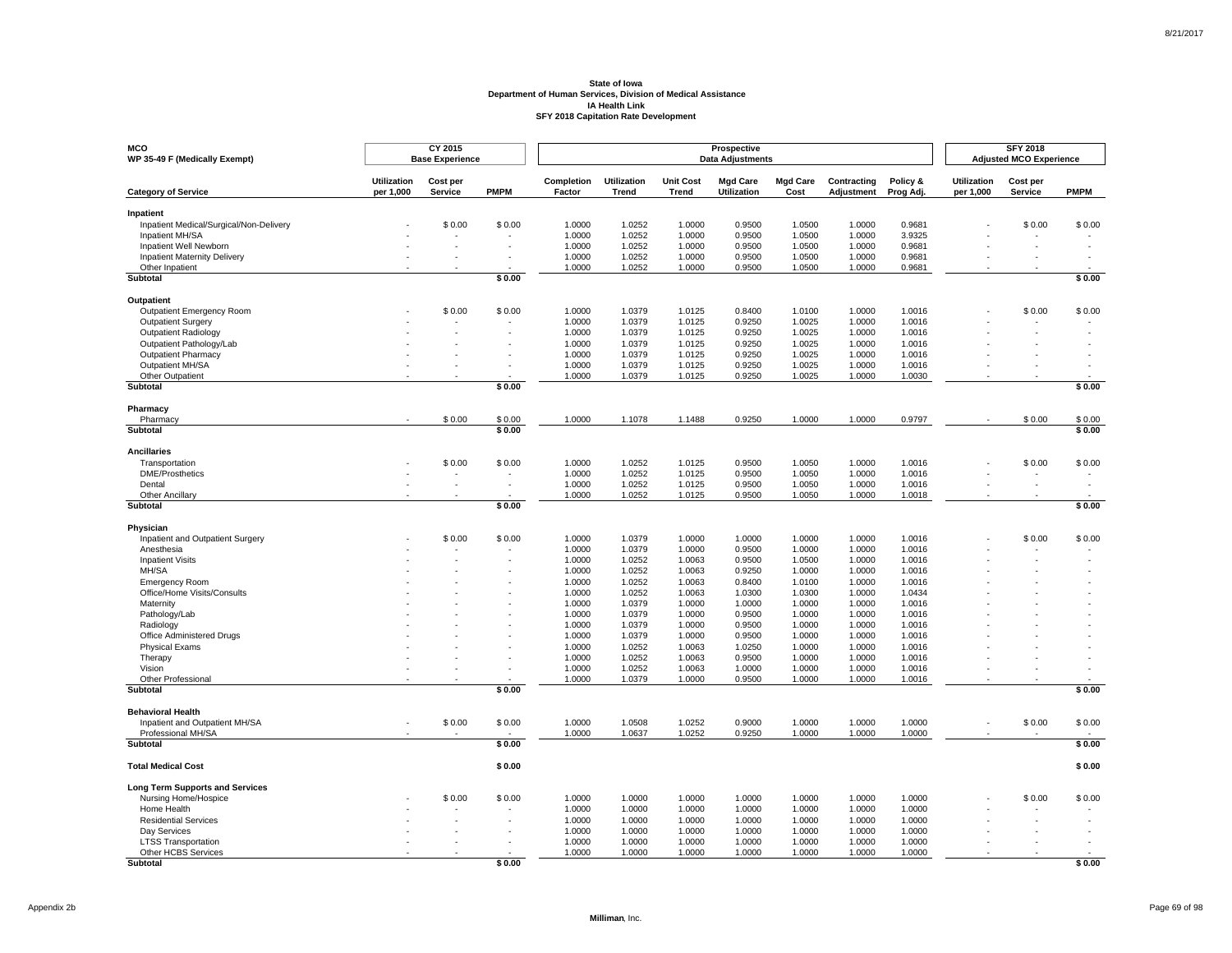| <b>MCO</b><br>WP 35-49 M (Medically Exempt)   |                                 | CY 2015<br><b>Base Experience</b> |             |                      |                             |                           | Prospective<br><b>Data Adjustments</b> |                         |                           |                       |                          | <b>SFY 2018</b><br><b>Adjusted MCO Experience</b> |                          |
|-----------------------------------------------|---------------------------------|-----------------------------------|-------------|----------------------|-----------------------------|---------------------------|----------------------------------------|-------------------------|---------------------------|-----------------------|--------------------------|---------------------------------------------------|--------------------------|
| <b>Category of Service</b>                    | <b>Utilization</b><br>per 1,000 | Cost per<br>Service               | <b>PMPM</b> | Completion<br>Factor | Utilization<br><b>Trend</b> | <b>Unit Cost</b><br>Trend | <b>Mgd Care</b><br><b>Utilization</b>  | <b>Mgd Care</b><br>Cost | Contracting<br>Adjustment | Policy &<br>Prog Adj. | Utilization<br>per 1,000 | Cost per<br>Service                               | <b>PMPM</b>              |
| Inpatient                                     |                                 |                                   |             |                      |                             |                           |                                        |                         |                           |                       |                          |                                                   |                          |
| Inpatient Medical/Surgical/Non-Delivery       |                                 | \$0.00                            | \$0.00      | 1.0000               | 1.0252                      | 1.0000                    | 0.9500                                 | 1.0500                  | 1.0000                    | 0.9681                |                          | \$0.00                                            | \$0.00                   |
| Inpatient MH/SA                               |                                 |                                   |             | 1.0000               | 1.0252                      | 1.0000                    | 0.9500                                 | 1.0500                  | 1.0000                    | 3.9325                |                          |                                                   |                          |
| Inpatient Well Newborn                        |                                 |                                   |             | 1.0000               | 1.0252                      | 1.0000                    | 0.9500                                 | 1.0500                  | 1.0000                    | 0.9681                |                          |                                                   |                          |
| <b>Inpatient Maternity Delivery</b>           |                                 |                                   |             | 1.0000               | 1.0252                      | 1.0000                    | 0.9500                                 | 1.0500                  | 1.0000                    | 0.9681                |                          |                                                   |                          |
| Other Inpatient                               |                                 |                                   |             | 1.0000               | 1.0252                      | 1.0000                    | 0.9500                                 | 1.0500                  | 1.0000                    | 0.9681                |                          |                                                   |                          |
| <b>Subtotal</b>                               |                                 |                                   | \$0.00      |                      |                             |                           |                                        |                         |                           |                       |                          |                                                   | \$0.00                   |
| Outpatient                                    |                                 |                                   |             |                      |                             |                           |                                        |                         |                           |                       |                          |                                                   |                          |
| <b>Outpatient Emergency Room</b>              |                                 | \$0.00                            | \$0.00      | 1.0000               | 1.0379                      | 1.0125                    | 0.8400                                 | 1.0100                  | 1.0000                    | 1.0016                |                          | \$0.00                                            | \$0.00                   |
| <b>Outpatient Surgery</b>                     |                                 |                                   |             | 1.0000               | 1.0379                      | 1.0125                    | 0.9250                                 | 1.0025                  | 1.0000                    | 1.0016                |                          |                                                   |                          |
| Outpatient Radiology                          |                                 |                                   |             | 1.0000               | 1.0379                      | 1.0125                    | 0.9250                                 | 1.0025                  | 1.0000                    | 1.0016                |                          |                                                   |                          |
| Outpatient Pathology/Lab                      |                                 |                                   |             | 1.0000               | 1.0379                      | 1.0125                    | 0.9250                                 | 1.0025                  | 1.0000                    | 1.0016                |                          |                                                   |                          |
| Outpatient Pharmacy                           |                                 |                                   |             | 1.0000               | 1.0379                      | 1.0125                    | 0.9250                                 | 1.0025                  | 1.0000                    | 1.0016                |                          |                                                   |                          |
| Outpatient MH/SA                              |                                 |                                   |             | 1.0000               | 1.0379                      | 1.0125                    | 0.9250                                 | 1.0025                  | 1.0000                    | 1.0016                |                          |                                                   |                          |
| Other Outpatient<br><b>Subtotal</b>           |                                 |                                   | \$0.00      | 1.0000               | 1.0379                      | 1.0125                    | 0.9250                                 | 1.0025                  | 1.0000                    | 1.0030                |                          |                                                   | \$0.00                   |
|                                               |                                 |                                   |             |                      |                             |                           |                                        |                         |                           |                       |                          |                                                   |                          |
| Pharmacy<br>Pharmacy                          |                                 | \$0.00                            | \$0.00      | 1.0000               | 1.1078                      | 1.1488                    | 0.9250                                 | 1.0000                  | 1.0000                    | 0.9797                |                          | \$0.00                                            | \$0.00                   |
| Subtotal                                      |                                 |                                   | \$0.00      |                      |                             |                           |                                        |                         |                           |                       |                          |                                                   | \$0.00                   |
|                                               |                                 |                                   |             |                      |                             |                           |                                        |                         |                           |                       |                          |                                                   |                          |
| <b>Ancillaries</b>                            |                                 |                                   |             |                      |                             |                           |                                        |                         |                           |                       |                          |                                                   |                          |
| Transportation                                |                                 | \$0.00                            | \$0.00      | 1.0000               | 1.0252                      | 1.0125                    | 0.9500                                 | 1.0050                  | 1.0000                    | 1.0016                |                          | \$0.00                                            | \$0.00                   |
| <b>DME/Prosthetics</b>                        |                                 |                                   | $\sim$      | 1.0000               | 1.0252                      | 1.0125                    | 0.9500                                 | 1.0050                  | 1.0000                    | 1.0016                |                          |                                                   | $\overline{\phantom{a}}$ |
| Dental<br>Other Ancillary                     |                                 |                                   | $\sim$      | 1.0000<br>1.0000     | 1.0252<br>1.0252            | 1.0125<br>1.0125          | 0.9500<br>0.9500                       | 1.0050<br>1.0050        | 1.0000<br>1.0000          | 1.0016<br>1.0018      |                          |                                                   |                          |
| Subtotal                                      |                                 |                                   | \$0.00      |                      |                             |                           |                                        |                         |                           |                       |                          |                                                   | \$0.00                   |
|                                               |                                 |                                   |             |                      |                             |                           |                                        |                         |                           |                       |                          |                                                   |                          |
| Physician<br>Inpatient and Outpatient Surgery |                                 | \$0.00                            | \$0.00      | 1.0000               | 1.0379                      | 1.0000                    | 1.0000                                 | 1.0000                  | 1.0000                    | 1.0016                |                          | \$0.00                                            | \$0.00                   |
| Anesthesia                                    |                                 |                                   |             | 1.0000               | 1.0379                      | 1.0000                    | 0.9500                                 | 1.0000                  | 1.0000                    | 1.0016                |                          |                                                   |                          |
| <b>Inpatient Visits</b>                       |                                 |                                   |             | 1.0000               | 1.0252                      | 1.0063                    | 0.9500                                 | 1.0500                  | 1.0000                    | 1.0016                |                          |                                                   |                          |
| MH/SA                                         |                                 |                                   |             | 1.0000               | 1.0252                      | 1.0063                    | 0.9250                                 | 1.0000                  | 1.0000                    | 1.0016                |                          |                                                   |                          |
| <b>Emergency Room</b>                         |                                 |                                   |             | 1.0000               | 1.0252                      | 1.0063                    | 0.8400                                 | 1.0100                  | 1.0000                    | 1.0016                |                          |                                                   |                          |
| Office/Home Visits/Consults                   |                                 |                                   |             | 1.0000               | 1.0252                      | 1.0063                    | 1.0300                                 | 1.0300                  | 1.0000                    | 1.0434                |                          |                                                   |                          |
| Maternity                                     |                                 |                                   |             | 1.0000               | 1.0379                      | 1.0000                    | 1.0000                                 | 1.0000                  | 1.0000                    | 1.0016                |                          |                                                   |                          |
| Pathology/Lab                                 |                                 |                                   |             | 1.0000               | 1.0379                      | 1.0000                    | 0.9500                                 | 1.0000                  | 1.0000                    | 1.0016                |                          |                                                   |                          |
| Radiology                                     |                                 |                                   |             | 1.0000               | 1.0379                      | 1.0000                    | 0.9500                                 | 1.0000                  | 1.0000                    | 1.0016                |                          |                                                   |                          |
| Office Administered Drugs                     |                                 |                                   |             | 1.0000               | 1.0379                      | 1.0000                    | 0.9500                                 | 1.0000                  | 1.0000                    | 1.0016                |                          |                                                   |                          |
| <b>Physical Exams</b>                         |                                 |                                   |             | 1.0000               | 1.0252                      | 1.0063                    | 1.0250                                 | 1.0000                  | 1.0000                    | 1.0016                |                          |                                                   |                          |
| Therapy                                       |                                 |                                   |             | 1.0000               | 1.0252                      | 1.0063                    | 0.9500                                 | 1.0000                  | 1.0000                    | 1.0016                |                          |                                                   |                          |
| Vision                                        |                                 |                                   |             | 1.0000               | 1.0252                      | 1.0063                    | 1.0000                                 | 1.0000                  | 1.0000                    | 1.0016                |                          |                                                   |                          |
| Other Professional<br><b>Subtotal</b>         |                                 |                                   | \$0.00      | 1.0000               | 1.0379                      | 1.0000                    | 0.9500                                 | 1.0000                  | 1.0000                    | 1.0016                |                          |                                                   | \$0.00                   |
|                                               |                                 |                                   |             |                      |                             |                           |                                        |                         |                           |                       |                          |                                                   |                          |
| <b>Behavioral Health</b>                      |                                 |                                   |             |                      |                             |                           |                                        |                         |                           |                       |                          |                                                   |                          |
| Inpatient and Outpatient MH/SA                |                                 | \$0.00                            | \$0.00      | 1.0000               | 1.0508                      | 1.0252                    | 0.9000                                 | 1.0000                  | 1.0000                    | 1.0000                |                          | \$0.00                                            | \$0.00                   |
| Professional MH/SA<br>Subtotal                |                                 |                                   | \$0.00      | 1.0000               | 1.0637                      | 1.0252                    | 0.9250                                 | 1.0000                  | 1.0000                    | 1.0000                |                          |                                                   | \$0.00                   |
|                                               |                                 |                                   |             |                      |                             |                           |                                        |                         |                           |                       |                          |                                                   |                          |
| <b>Total Medical Cost</b>                     |                                 |                                   | \$0.00      |                      |                             |                           |                                        |                         |                           |                       |                          |                                                   | \$0.00                   |
| <b>Long Term Supports and Services</b>        |                                 |                                   |             |                      |                             |                           |                                        |                         |                           |                       |                          |                                                   |                          |
| Nursing Home/Hospice                          |                                 | \$0.00                            | \$0.00      | 1.0000               | 1.0000                      | 1.0000                    | 1.0000                                 | 1.0000                  | 1.0000                    | 1.0000                |                          | \$0.00                                            | \$0.00                   |
| Home Health                                   |                                 |                                   |             | 1.0000               | 1.0000                      | 1.0000                    | 1.0000                                 | 1.0000                  | 1.0000                    | 1.0000                |                          |                                                   |                          |
| <b>Residential Services</b>                   |                                 |                                   |             | 1.0000               | 1.0000                      | 1.0000                    | 1.0000                                 | 1.0000                  | 1.0000                    | 1.0000                |                          |                                                   |                          |
| Day Services                                  |                                 |                                   | $\sim$      | 1.0000               | 1.0000                      | 1.0000                    | 1.0000                                 | 1.0000                  | 1.0000                    | 1.0000                |                          |                                                   |                          |
| <b>LTSS Transportation</b>                    |                                 |                                   |             | 1.0000               | 1.0000                      | 1.0000                    | 1.0000                                 | 1.0000                  | 1.0000                    | 1.0000                |                          |                                                   |                          |
| Other HCBS Services                           |                                 |                                   |             | 1.0000               | 1.0000                      | 1.0000                    | 1.0000                                 | 1.0000                  | 1.0000                    | 1.0000                |                          |                                                   |                          |
| <b>Subtotal</b>                               |                                 |                                   | \$0.00      |                      |                             |                           |                                        |                         |                           |                       |                          |                                                   | \$0.00                   |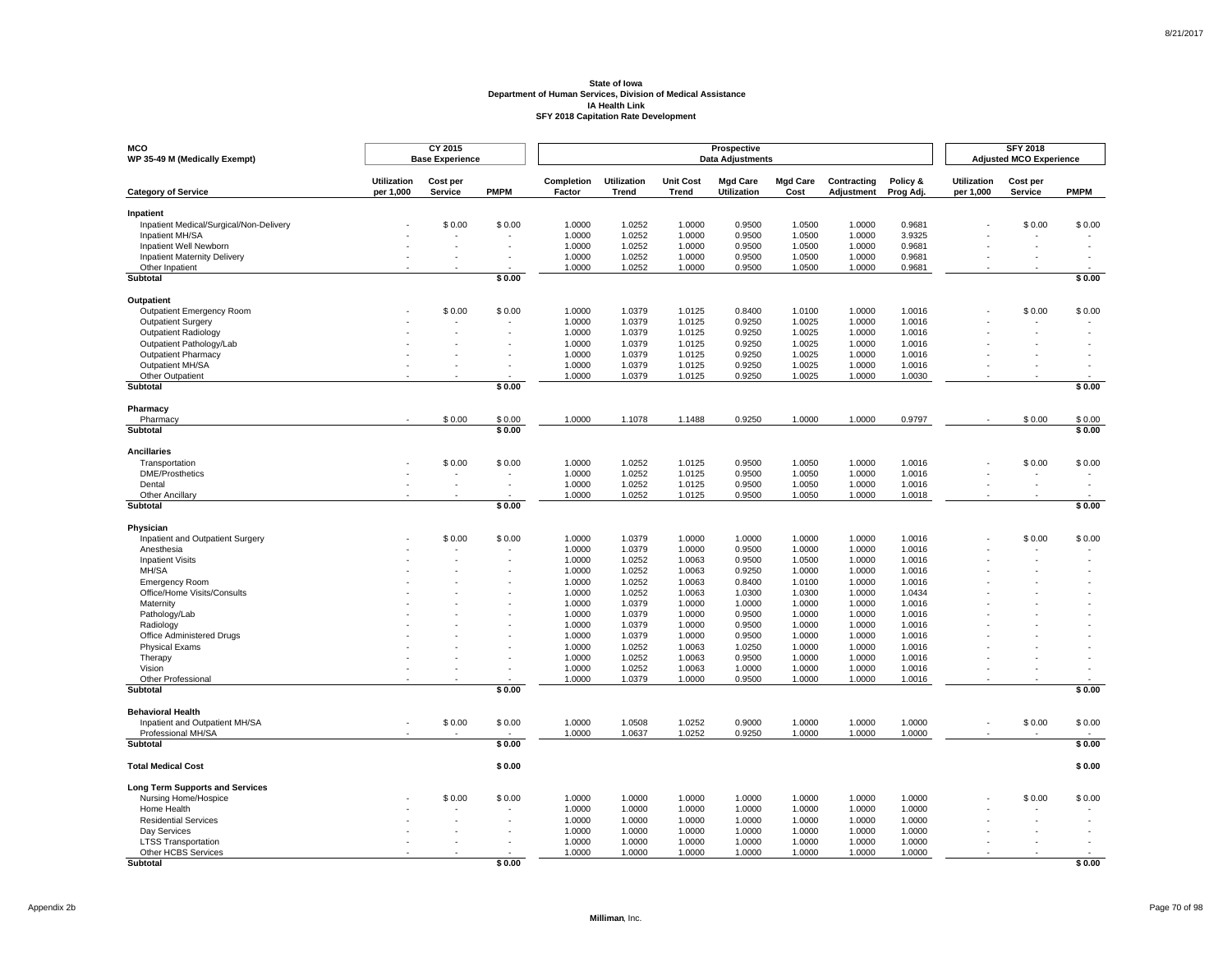| <b>MCO</b><br>WP 50+ M&F (Medically Exempt)          |                                 | CY 2015<br><b>Base Experience</b> |             |                      |                                    |                           | Prospective<br><b>Data Adjustments</b> |                         |                           |                       |                                 | <b>SFY 2018</b><br><b>Adjusted MCO Experience</b> |                          |
|------------------------------------------------------|---------------------------------|-----------------------------------|-------------|----------------------|------------------------------------|---------------------------|----------------------------------------|-------------------------|---------------------------|-----------------------|---------------------------------|---------------------------------------------------|--------------------------|
| <b>Category of Service</b>                           | <b>Utilization</b><br>per 1,000 | Cost per<br>Service               | <b>PMPM</b> | Completion<br>Factor | <b>Utilization</b><br><b>Trend</b> | <b>Unit Cost</b><br>Trend | <b>Mgd Care</b><br><b>Utilization</b>  | <b>Mgd Care</b><br>Cost | Contracting<br>Adjustment | Policy &<br>Prog Adj. | <b>Utilization</b><br>per 1,000 | Cost per<br>Service                               | <b>PMPM</b>              |
| Inpatient                                            |                                 |                                   |             |                      |                                    |                           |                                        |                         |                           |                       |                                 |                                                   |                          |
| Inpatient Medical/Surgical/Non-Delivery              |                                 | \$0.00                            | \$0.00      | 1.0000               | 1.0252                             | 1.0000                    | 0.9500                                 | 1.0500                  | 1.0000                    | 0.9681                |                                 | \$0.00                                            | \$0.00                   |
| Inpatient MH/SA                                      |                                 |                                   |             | 1.0000               | 1.0252                             | 1.0000                    | 0.9500                                 | 1.0500                  | 1.0000                    | 3.9325                |                                 |                                                   |                          |
| Inpatient Well Newborn                               |                                 |                                   | $\sim$      | 1.0000               | 1.0252                             | 1.0000                    | 0.9500                                 | 1.0500                  | 1.0000                    | 0.9681                |                                 |                                                   |                          |
| <b>Inpatient Maternity Delivery</b>                  |                                 |                                   |             | 1.0000               | 1.0252                             | 1.0000                    | 0.9500                                 | 1.0500                  | 1.0000                    | 0.9681                |                                 |                                                   |                          |
| Other Inpatient                                      |                                 |                                   |             | 1.0000               | 1.0252                             | 1.0000                    | 0.9500                                 | 1.0500                  | 1.0000                    | 0.9681                |                                 |                                                   |                          |
| Subtotal                                             |                                 |                                   | \$0.00      |                      |                                    |                           |                                        |                         |                           |                       |                                 |                                                   | \$0.00                   |
| Outpatient                                           |                                 |                                   |             |                      |                                    |                           |                                        |                         |                           |                       |                                 |                                                   |                          |
| Outpatient Emergency Room                            |                                 | \$0.00                            | \$0.00      | 1.0000               | 1.0379                             | 1.0125                    | 0.8400                                 | 1.0100                  | 1.0000                    | 1.0016                |                                 | \$0.00                                            | \$0.00                   |
| Outpatient Surgery                                   |                                 |                                   |             | 1.0000               | 1.0379                             | 1.0125                    | 0.9250                                 | 1.0025                  | 1.0000                    | 1.0016                |                                 |                                                   |                          |
| Outpatient Radiology                                 |                                 |                                   |             | 1.0000               | 1.0379                             | 1.0125                    | 0.9250                                 | 1.0025                  | 1.0000                    | 1.0016                |                                 |                                                   |                          |
| Outpatient Pathology/Lab                             |                                 |                                   |             | 1.0000               | 1.0379                             | 1.0125                    | 0.9250                                 | 1.0025                  | 1.0000                    | 1.0016                |                                 |                                                   |                          |
| <b>Outpatient Pharmacy</b>                           |                                 |                                   |             | 1.0000               | 1.0379                             | 1.0125                    | 0.9250                                 | 1.0025                  | 1.0000                    | 1.0016                |                                 |                                                   |                          |
| Outpatient MH/SA                                     |                                 |                                   |             | 1.0000               | 1.0379                             | 1.0125                    | 0.9250                                 | 1.0025                  | 1.0000                    | 1.0016                |                                 |                                                   |                          |
| Other Outpatient                                     |                                 |                                   |             | 1.0000               | 1.0379                             | 1.0125                    | 0.9250                                 | 1.0025                  | 1.0000                    | 1.0030                |                                 |                                                   |                          |
| Subtotal                                             |                                 |                                   | \$0.00      |                      |                                    |                           |                                        |                         |                           |                       |                                 |                                                   | \$0.00                   |
| Pharmacy                                             |                                 |                                   |             |                      |                                    |                           |                                        |                         |                           |                       |                                 |                                                   |                          |
| Pharmacy                                             |                                 | \$0.00                            | \$0.00      | 1.0000               | 1.1078                             | 1.1488                    | 0.9250                                 | 1.0000                  | 1.0000                    | 0.9797                |                                 | \$0.00                                            | \$0.00                   |
| <b>Subtotal</b>                                      |                                 |                                   | \$0.00      |                      |                                    |                           |                                        |                         |                           |                       |                                 |                                                   | \$0.00                   |
| <b>Ancillaries</b>                                   |                                 |                                   |             |                      |                                    |                           |                                        |                         |                           |                       |                                 |                                                   |                          |
| Transportation                                       |                                 | \$0.00                            | \$0.00      | 1.0000               | 1.0252                             | 1.0125                    | 0.9500                                 | 1.0050                  | 1.0000                    | 1.0016                |                                 | \$0.00                                            | \$0.00                   |
| DME/Prosthetics                                      |                                 |                                   | $\sim$      | 1.0000               | 1.0252                             | 1.0125                    | 0.9500                                 | 1.0050                  | 1.0000                    | 1.0016                |                                 |                                                   | $\overline{\phantom{a}}$ |
| Dental                                               |                                 |                                   | $\sim$      | 1.0000               | 1.0252                             | 1.0125                    | 0.9500                                 | 1.0050                  | 1.0000                    | 1.0016                |                                 |                                                   |                          |
| Other Ancillary                                      |                                 |                                   |             | 1.0000               | 1.0252                             | 1.0125                    | 0.9500                                 | 1.0050                  | 1.0000                    | 1.0018                |                                 |                                                   |                          |
| Subtotal                                             |                                 |                                   | \$0.00      |                      |                                    |                           |                                        |                         |                           |                       |                                 |                                                   | \$0.00                   |
| Physician                                            |                                 |                                   |             |                      |                                    |                           |                                        |                         |                           |                       |                                 |                                                   |                          |
| Inpatient and Outpatient Surgery                     |                                 | \$0.00                            | \$0.00      | 1.0000               | 1.0379                             | 1.0000                    | 1.0000                                 | 1.0000                  | 1.0000                    | 1.0016                |                                 | \$0.00                                            | \$0.00                   |
| Anesthesia                                           |                                 |                                   |             | 1.0000               | 1.0379                             | 1.0000                    | 0.9500                                 | 1.0000                  | 1.0000                    | 1.0016                |                                 |                                                   |                          |
| <b>Inpatient Visits</b>                              |                                 |                                   |             | 1.0000               | 1.0252                             | 1.0063                    | 0.9500                                 | 1.0500                  | 1.0000                    | 1.0016                |                                 |                                                   |                          |
| MH/SA                                                |                                 |                                   |             | 1.0000               | 1.0252                             | 1.0063                    | 0.9250                                 | 1.0000                  | 1.0000                    | 1.0016                |                                 |                                                   |                          |
| <b>Emergency Room</b>                                |                                 |                                   |             | 1.0000               | 1.0252                             | 1.0063                    | 0.8400                                 | 1.0100                  | 1.0000                    | 1.0016                |                                 |                                                   |                          |
| Office/Home Visits/Consults                          |                                 |                                   |             | 1.0000               | 1.0252                             | 1.0063                    | 1.0300                                 | 1.0300                  | 1.0000                    | 1.0434                |                                 |                                                   |                          |
| Maternity                                            |                                 |                                   |             | 1.0000               | 1.0379                             | 1.0000                    | 1.0000                                 | 1.0000                  | 1.0000                    | 1.0016                |                                 |                                                   |                          |
| Pathology/Lab                                        |                                 |                                   |             | 1.0000               | 1.0379                             | 1.0000                    | 0.9500                                 | 1.0000                  | 1.0000                    | 1.0016                |                                 |                                                   |                          |
| Radiology                                            |                                 |                                   |             | 1.0000               | 1.0379                             | 1.0000                    | 0.9500                                 | 1.0000                  | 1.0000                    | 1.0016                |                                 |                                                   |                          |
| Office Administered Drugs                            |                                 |                                   |             | 1.0000               | 1.0379                             | 1.0000                    | 0.9500                                 | 1.0000                  | 1.0000                    | 1.0016                |                                 |                                                   |                          |
| <b>Physical Exams</b>                                |                                 |                                   |             | 1.0000               | 1.0252                             | 1.0063                    | 1.0250                                 | 1.0000                  | 1.0000                    | 1.0016                |                                 |                                                   |                          |
| Therapy                                              |                                 |                                   |             | 1.0000               | 1.0252                             | 1.0063                    | 0.9500                                 | 1.0000                  | 1.0000                    | 1.0016                |                                 |                                                   |                          |
| Vision                                               |                                 |                                   |             | 1.0000               | 1.0252                             | 1.0063                    | 1.0000                                 | 1.0000                  | 1.0000                    | 1.0016                |                                 |                                                   |                          |
| Other Professional<br><b>Subtotal</b>                |                                 |                                   | \$0.00      | 1.0000               | 1.0379                             | 1.0000                    | 0.9500                                 | 1.0000                  | 1.0000                    | 1.0016                |                                 |                                                   | \$0.00                   |
|                                                      |                                 |                                   |             |                      |                                    |                           |                                        |                         |                           |                       |                                 |                                                   |                          |
| <b>Behavioral Health</b>                             |                                 |                                   |             |                      |                                    |                           |                                        |                         |                           |                       |                                 |                                                   |                          |
| Inpatient and Outpatient MH/SA<br>Professional MH/SA |                                 | \$0.00                            | \$0.00      | 1.0000<br>1.0000     | 1.0508                             | 1.0252                    | 0.9000                                 | 1.0000<br>1.0000        | 1.0000<br>1.0000          | 1.0000                |                                 | \$0.00                                            | \$0.00                   |
| Subtotal                                             |                                 |                                   | \$0.00      |                      | 1.0637                             | 1.0252                    | 0.9250                                 |                         |                           | 1.0000                |                                 |                                                   | \$0.00                   |
|                                                      |                                 |                                   |             |                      |                                    |                           |                                        |                         |                           |                       |                                 |                                                   |                          |
| <b>Total Medical Cost</b>                            |                                 |                                   | \$0.00      |                      |                                    |                           |                                        |                         |                           |                       |                                 |                                                   | \$0.00                   |
| <b>Long Term Supports and Services</b>               |                                 |                                   |             |                      |                                    |                           |                                        |                         |                           |                       |                                 |                                                   |                          |
| Nursing Home/Hospice                                 |                                 | \$0.00                            | \$0.00      | 1.0000               | 1.0000                             | 1.0000                    | 1.0000                                 | 1.0000                  | 1.0000                    | 1.0000                |                                 | \$0.00                                            | \$0.00                   |
| Home Health                                          |                                 |                                   |             | 1.0000               | 1.0000                             | 1.0000                    | 1.0000                                 | 1.0000                  | 1.0000                    | 1.0000                |                                 |                                                   |                          |
| <b>Residential Services</b>                          |                                 |                                   | $\sim$      | 1.0000               | 1.0000                             | 1.0000                    | 1.0000                                 | 1.0000                  | 1.0000                    | 1.0000                |                                 |                                                   |                          |
| Day Services                                         |                                 |                                   | $\sim$      | 1.0000               | 1.0000                             | 1.0000                    | 1.0000                                 | 1.0000                  | 1.0000                    | 1.0000                |                                 |                                                   |                          |
| <b>LTSS Transportation</b>                           |                                 |                                   |             | 1.0000               | 1.0000                             | 1.0000                    | 1.0000                                 | 1.0000                  | 1.0000                    | 1.0000                |                                 |                                                   |                          |
| Other HCBS Services                                  |                                 |                                   |             | 1.0000               | 1.0000                             | 1.0000                    | 1.0000                                 | 1.0000                  | 1.0000                    | 1.0000                |                                 |                                                   |                          |
| Subtotal                                             |                                 |                                   | \$0.00      |                      |                                    |                           |                                        |                         |                           |                       |                                 |                                                   | \$0.00                   |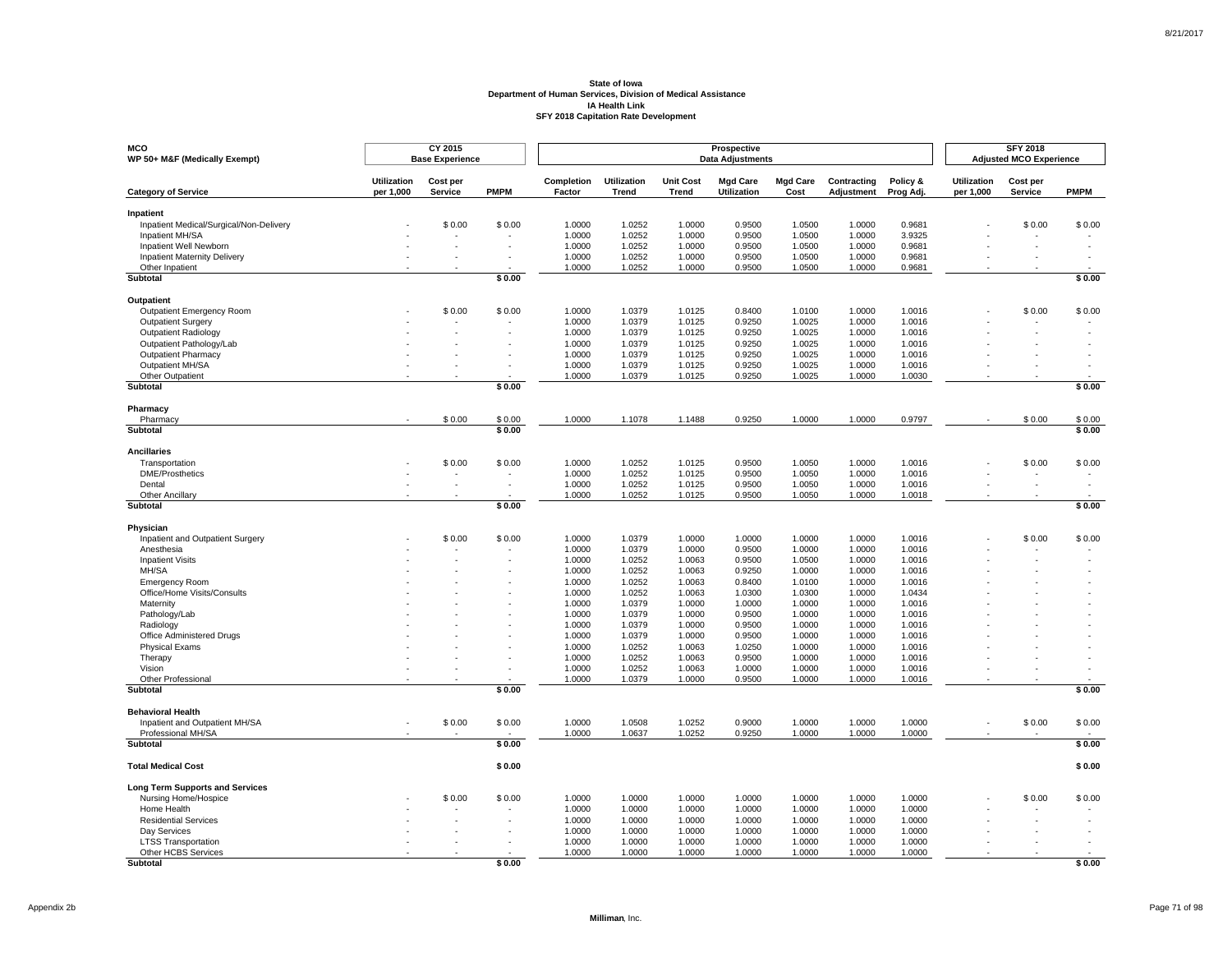| <b>MCO</b>                                                 |                                 | CY 2015                  |                |                      |                                    |                           | Prospective                           |                         |                           |                       |                                 | <b>SFY 2018</b>                |              |
|------------------------------------------------------------|---------------------------------|--------------------------|----------------|----------------------|------------------------------------|---------------------------|---------------------------------------|-------------------------|---------------------------|-----------------------|---------------------------------|--------------------------------|--------------|
| WP 19-24 F (Non-Medically Exempt)                          |                                 | <b>Base Experience</b>   |                |                      |                                    |                           | <b>Data Adjustments</b>               |                         |                           |                       |                                 | <b>Adjusted MCO Experience</b> |              |
| <b>Category of Service</b>                                 | <b>Utilization</b><br>per 1,000 | Cost per<br>Service      | <b>PMPM</b>    | Completion<br>Factor | <b>Utilization</b><br><b>Trend</b> | <b>Unit Cost</b><br>Trend | <b>Mgd Care</b><br><b>Utilization</b> | <b>Mgd Care</b><br>Cost | Contracting<br>Adjustment | Policy &<br>Prog Adj. | <b>Utilization</b><br>per 1,000 | Cost per<br>Service            | <b>PMPM</b>  |
| Inpatient                                                  |                                 |                          |                |                      |                                    |                           |                                       |                         |                           |                       |                                 |                                |              |
| Inpatient Medical/Surgical/Non-Delivery                    | 73.8                            | \$1.818.13               | \$11.18        | 1.0000               | 1.0252                             | 1.0000                    | 0.9500                                | 1.0500                  | 1.0000                    | 0.9681                | 71.9                            | \$1,848.34                     | \$11.07      |
| Inpatient MH/SA                                            | 14.2                            | 684.99                   | 0.81           | 1.0000               | 1.0252                             | 1.0000                    | 0.9500                                | 1.0500                  | 1.0000                    | 3.9325                | 13.8                            | 2,830.68                       | 3.26         |
| Inpatient Well Newborn                                     |                                 |                          |                | 1.0000               | 1.0252                             | 1.0000                    | 0.9500                                | 1.0500                  | 1.0000                    | 0.9681                |                                 |                                |              |
| <b>Inpatient Maternity Delivery</b><br>Other Inpatient     |                                 |                          |                | 1.0000<br>1.0000     | 1.0252<br>1.0252                   | 1.0000<br>1.0000          | 0.9500<br>0.9500                      | 1.0500<br>1.0500        | 1.0000<br>1.0000          | 0.9681<br>0.9681      |                                 |                                |              |
| Subtotal                                                   |                                 |                          | \$11.99        |                      |                                    |                           |                                       |                         |                           |                       |                                 |                                | \$14.33      |
|                                                            |                                 |                          |                |                      |                                    |                           |                                       |                         |                           |                       |                                 |                                |              |
| Outpatient<br>Outpatient Emergency Room                    | 1,017.9                         | \$436.31                 | \$37.01        | 1.0000               | 1.0379                             | 1.0125                    | 0.8400                                | 1.0100                  | 1.0000                    | 1.0016                | 887.4                           | \$446.90                       | \$33.05      |
| <b>Outpatient Surgery</b>                                  | 88.0                            | 1,668.11                 | 12.23          | 1.0000               | 1.0379                             | 1.0125                    | 0.9250                                | 1.0025                  | 1.0000                    | 1.0016                | 84.5                            | 1,696.22                       | 11.94        |
| <b>Outpatient Radiology</b>                                | 303.7                           | 188.49                   | 4.77           | 1.0000               | 1.0379                             | 1.0125                    | 0.9250                                | 1.0025                  | 1.0000                    | 1.0016                | 291.5                           | 191.81                         | 4.66         |
| Outpatient Pathology/Lab                                   | 2.468.1                         | 22.90                    | 4.71           | 1.0000               | 1.0379                             | 1.0125                    | 0.9250                                | 1.0025                  | 1.0000                    | 1.0016                | 2.369.5                         | 23.30                          | 4.60         |
| <b>Outpatient Pharmacy</b>                                 | 213.8                           | 752.10                   | 13.40          | 1.0000               | 1.0379                             | 1.0125                    | 0.9250                                | 1.0025                  | 1.0000                    | 1.0016                | 205.3                           | 764.69                         | 13.08        |
| Outpatient MH/SA                                           |                                 | $\overline{\phantom{a}}$ |                | 1.0000               | 1.0379                             | 1.0125                    | 0.9250                                | 1.0025                  | 1.0000                    | 1.0016                |                                 |                                |              |
| Other Outpatient                                           | 1,084.1                         | 85.01                    | 7.68           | 1.0000               | 1.0379                             | 1.0125                    | 0.9250                                | 1.0025                  | 1.0000                    | 1.0030                | 1,040.8                         | 86.59                          | 7.51         |
| Subtotal                                                   |                                 |                          | \$79.80        |                      |                                    |                           |                                       |                         |                           |                       |                                 |                                | \$74.84      |
| Pharmacy                                                   |                                 |                          |                |                      |                                    |                           |                                       |                         |                           |                       |                                 |                                |              |
| Pharmacy                                                   | 7.794.1                         | \$42.52                  | \$27.62        | 1.0000               | 1.1078                             | 1.1488                    | 0.9250                                | 1.0000                  | 1.0000                    | 0.9797                | 7,986.7                         | \$47.85                        | \$31.85      |
| Subtotal                                                   |                                 |                          | \$27.62        |                      |                                    |                           |                                       |                         |                           |                       |                                 |                                | \$31.85      |
| <b>Ancillaries</b>                                         |                                 |                          |                |                      |                                    |                           |                                       |                         |                           |                       |                                 |                                |              |
| Transportation                                             | 47.3                            | \$142.07                 | \$0.56         | 1.0000               | 1.0252                             | 1.0125                    | 0.9500                                | 1.0050                  | 1.0000                    | 1.0016                | 46.1                            | \$145.86                       | \$0.56       |
| <b>DME/Prosthetics</b>                                     | 91.8                            | 162.16                   | 1.24           | 1.0000               | 1.0252                             | 1.0125                    | 0.9500                                | 1.0050                  | 1.0000                    | 1.0016                | 89.4                            | 165.16                         | 1.23         |
| Dental<br><b>Other Ancillary</b>                           | 6.6<br>1.0                      | 36.25<br>126.32          | 0.02           | 1.0000<br>1.0000     | 1.0252<br>1.0252                   | 1.0125<br>1.0125          | 0.9500<br>0.9500                      | 1.0050<br>1.0050        | 1.0000<br>1.0000          | 1.0016<br>1.0018      | 6.5<br>0.9                      | 37.21<br>129.03                | 0.02<br>0.01 |
| Subtotal                                                   |                                 |                          | 0.01<br>\$1.83 |                      |                                    |                           |                                       |                         |                           |                       |                                 |                                | \$1.82       |
|                                                            |                                 |                          |                |                      |                                    |                           |                                       |                         |                           |                       |                                 |                                |              |
| Physician<br>Inpatient and Outpatient Surgery              | 325.4                           | \$156.72                 | \$4.25         | 1.0000               | 1.0379                             | 1.0000                    | 1.0000                                | 1.0000                  | 1.0000                    | 1.0016                | 337.8                           | \$157.04                       | \$4.42       |
| Anesthesia                                                 | 70.0                            | 234.86                   | 1.37           | 1.0000               | 1.0379                             | 1.0000                    | 0.9500                                | 1.0000                  | 1.0000                    | 1.0016                | 69.0                            | 234.71                         | 1.35         |
| <b>Inpatient Visits</b>                                    | 78.5                            | 105.45                   | 0.69           | 1.0000               | 1.0252                             | 1.0063                    | 0.9500                                | 1.0500                  | 1.0000                    | 1.0016                | 76.5                            | 111.42                         | 0.71         |
| MH/SA                                                      | 18.0                            | 66.78                    | 0.10           | 1.0000               | 1.0252                             | 1.0063                    | 0.9250                                | 1.0000                  | 1.0000                    | 1.0016                | 17.0                            | 70.42                          | 0.10         |
| <b>Emergency Room</b>                                      | 961.1                           | 83.90                    | 6.72           | 1.0000               | 1.0252                             | 1.0063                    | 0.8400                                | 1.0100                  | 1.0000                    | 1.0016                | 827.7                           | 85.39                          | 5.89         |
| Office/Home Visits/Consults                                | 2,706.5                         | 61.59                    | 13.89          | 1.0000               | 1.0252                             | 1.0063                    | 1.0300                                | 1.0300                  | 1.0000                    | 1.0434                | 2.857.9                         | 66.59                          | 15.86        |
| Maternity                                                  | 111.6                           | 185.97                   | 1.73           | 1.0000               | 1.0379                             | 1.0000                    | 1.0000                                | 1.0000                  | 1.0000                    | 1.0016                | 115.9                           | 186.43                         | 1.80         |
| Pathology/Lab                                              | 4,562.6                         | 19.57                    | 7.44           | 1.0000               | 1.0379                             | 1.0000                    | 0.9500                                | 1.0000                  | 1.0000                    | 1.0016                | 4,498.7                         | 19.61                          | 7.35         |
| Radiology                                                  | 1,311.2                         | 44.85                    | 4.90           | 1.0000               | 1.0379                             | 1.0000                    | 0.9500                                | 1.0000                  | 1.0000                    | 1.0016                | 1,292.8                         | 44.93                          | 4.84         |
| Office Administered Drugs                                  | 696.3                           | 48.26                    | 2.80           | 1.0000               | 1.0379                             | 1.0000                    | 0.9500                                | 1.0000                  | 1.0000                    | 1.0016                | 686.5                           | 48.42                          | 2.77         |
| <b>Physical Exams</b>                                      | 474.9                           | 85.66                    | 3.39           | 1.0000               | 1.0252                             | 1.0063                    | 1.0250                                | 1.0000                  | 1.0000                    | 1.0016                | 499.0                           | 86.33                          | 3.59         |
| Therapy<br>Vision                                          | 577.1<br>154.2                  | 44.09<br>74.71           | 2.12<br>0.96   | 1.0000<br>1.0000     | 1.0252<br>1.0252                   | 1.0063<br>1.0063          | 0.9500<br>1.0000                      | 1.0000<br>1.0000        | 1.0000<br>1.0000          | 1.0016<br>1.0016      | 562.0<br>158.1                  | 44.41<br>75.15                 | 2.08<br>0.99 |
| <b>Other Professional</b>                                  | 386.0                           | 90.78                    | 2.92           | 1.0000               | 1.0379                             | 1.0000                    | 0.9500                                | 1.0000                  | 1.0000                    | 1.0016                | 380.6                           | 90.81                          | 2.88         |
| Subtotal                                                   |                                 |                          | \$53.28        |                      |                                    |                           |                                       |                         |                           |                       |                                 |                                | \$54.63      |
|                                                            |                                 |                          |                |                      |                                    |                           |                                       |                         |                           |                       |                                 |                                |              |
| <b>Behavioral Health</b><br>Inpatient and Outpatient MH/SA | 140.0                           | \$305.98                 | \$3.57         | 1.0000               | 1.0508                             | 1.0252                    | 0.9000                                | 1.0000                  | 1.0000                    | 1.0000                | 132.4                           | \$313.57                       | \$3.46       |
| Professional MH/SA                                         | 1,032.1                         | 97.43                    | 8.38           | 1.0000               | 1.0637                             | 1.0252                    | 0.9250                                | 1.0000                  | 1.0000                    | 1.0000                | 1,015.5                         | 99.85                          | 8.45         |
| Subtotal                                                   |                                 |                          | \$11.95        |                      |                                    |                           |                                       |                         |                           |                       |                                 |                                | \$11.91      |
| <b>Total Medical Cost</b>                                  |                                 |                          | \$186.47       |                      |                                    |                           |                                       |                         |                           |                       |                                 |                                | \$189.38     |
| <b>Long Term Supports and Services</b>                     |                                 |                          |                |                      |                                    |                           |                                       |                         |                           |                       |                                 |                                |              |
| Nursing Home/Hospice                                       |                                 | \$0.00                   | \$0.00         | 1.0000               | 1.0000                             | 1.0000                    | 1.0000                                | 1.0000                  | 1.0000                    | 1.0000                |                                 | \$0.00                         | \$0.00       |
| Home Health                                                |                                 |                          |                | 1.0000               | 1.0000                             | 1.0000                    | 1.0000                                | 1.0000                  | 1.0000                    | 1.0000                |                                 |                                |              |
| <b>Residential Services</b>                                |                                 |                          |                | 1.0000               | 1.0000                             | 1.0000                    | 1.0000                                | 1.0000                  | 1.0000                    | 1.0000                |                                 |                                |              |
| Day Services                                               |                                 |                          |                | 1.0000               | 1.0000                             | 1.0000                    | 1.0000                                | 1.0000                  | 1.0000                    | 1.0000                |                                 |                                |              |
| <b>LTSS Transportation</b>                                 |                                 |                          |                | 1.0000<br>1.0000     | 1.0000                             | 1.0000                    | 1.0000                                | 1.0000                  | 1.0000                    | 1.0000                |                                 |                                |              |
| Other HCBS Services<br>Subtotal                            |                                 |                          | \$0.00         |                      | 1.0000                             | 1.0000                    | 1.0000                                | 1.0000                  | 1.0000                    | 1.0000                |                                 |                                | \$0.00       |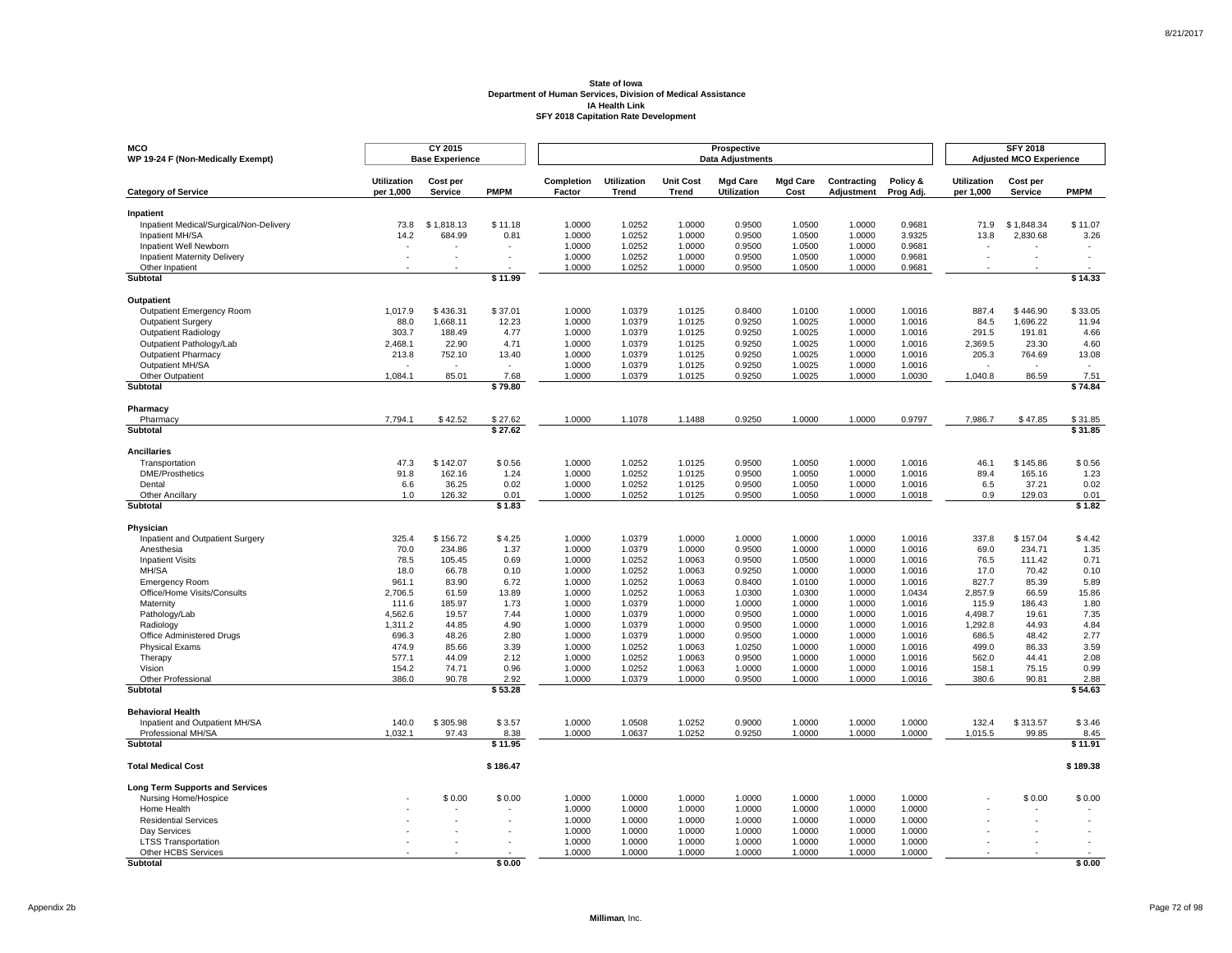| <b>MCO</b><br>WP 19-24 M (Non-Medically Exempt)         |                                 | CY 2015<br><b>Base Experience</b> |                |                      |                             |                                  | Prospective<br><b>Data Adjustments</b> |                         |                           |                       |                                 | <b>SFY 2018</b><br><b>Adjusted MCO Experience</b> |              |
|---------------------------------------------------------|---------------------------------|-----------------------------------|----------------|----------------------|-----------------------------|----------------------------------|----------------------------------------|-------------------------|---------------------------|-----------------------|---------------------------------|---------------------------------------------------|--------------|
| <b>Category of Service</b>                              | <b>Utilization</b><br>per 1,000 | Cost per<br><b>Service</b>        | <b>PMPM</b>    | Completion<br>Factor | Utilization<br><b>Trend</b> | <b>Unit Cost</b><br><b>Trend</b> | <b>Mgd Care</b><br><b>Utilization</b>  | <b>Mgd Care</b><br>Cost | Contracting<br>Adjustment | Policy &<br>Prog Adj. | <b>Utilization</b><br>per 1,000 | Cost per<br><b>Service</b>                        | <b>PMPM</b>  |
| Inpatient                                               |                                 |                                   |                |                      |                             |                                  |                                        |                         |                           |                       |                                 |                                                   |              |
| Inpatient Medical/Surgical/Non-Delivery                 | 116.1                           | \$2,810.89                        | \$27.20        | 1.0000               | 1.0252                      | 1.0000                           | 0.9500                                 | 1.0500                  | 1.0000                    | 0.9681                | 113.1                           | \$2,857.55                                        | \$26.93      |
| Inpatient MH/SA<br>Inpatient Well Newborn               | 6.5                             | 830.77                            | 0.45<br>$\sim$ | 1.0000<br>1.0000     | 1.0252<br>1.0252            | 1.0000<br>1.0000                 | 0.9500<br>0.9500                       | 1.0500<br>1.0500        | 1.0000<br>1.0000          | 3.9325<br>0.9681      | 6.3                             | 3.431.28                                          | 1.81         |
| <b>Inpatient Maternity Delivery</b>                     |                                 |                                   |                | 1.0000               | 1.0252                      | 1.0000                           | 0.9500                                 | 1.0500                  | 1.0000                    | 0.9681                |                                 |                                                   |              |
| Other Inpatient                                         |                                 |                                   |                | 1.0000               | 1.0252                      | 1.0000                           | 0.9500                                 | 1.0500                  | 1.0000                    | 0.9681                |                                 |                                                   |              |
| Subtotal                                                |                                 |                                   | \$27.65        |                      |                             |                                  |                                        |                         |                           |                       |                                 |                                                   | \$28.74      |
| Outpatient                                              |                                 |                                   |                |                      |                             |                                  |                                        |                         |                           |                       |                                 |                                                   |              |
| <b>Outpatient Emergency Room</b>                        | 799.8                           | \$423.55                          | \$28.23        | 1.0000               | 1.0379                      | 1.0125                           | 0.8400                                 | 1.0100                  | 1.0000                    | 1.0016                | 697.3                           | \$433.84                                          | \$25.21      |
| <b>Outpatient Surgery</b>                               | 67.8                            | 1,996.17                          | 11.28          | 1.0000               | 1.0379                      | 1.0125                           | 0.9250                                 | 1.0025                  | 1.0000                    | 1.0016                | 65.1                            | 2,029.49                                          | 11.01        |
| <b>Outpatient Radiology</b><br>Outpatient Pathology/Lab | 144.9<br>898.3                  | 254.23<br>22.04                   | 3.07<br>1.65   | 1.0000<br>1.0000     | 1.0379<br>1.0379            | 1.0125<br>1.0125                 | 0.9250<br>0.9250                       | 1.0025<br>1.0025        | 1.0000<br>1.0000          | 1.0016<br>1.0016      | 139.1<br>862.4                  | 258.77<br>22.40                                   | 3.00<br>1.61 |
| <b>Outpatient Pharmacy</b>                              | 161.6                           | 107.65                            | 1.45           | 1.0000               | 1.0379                      | 1.0125                           | 0.9250                                 | 1.0025                  | 1.0000                    | 1.0016                | 155.2                           | 109.82                                            | 1.42         |
| Outpatient MH/SA                                        |                                 | $\overline{\phantom{a}}$          | $\sim$         | 1.0000               | 1.0379                      | 1.0125                           | 0.9250                                 | 1.0025                  | 1.0000                    | 1.0016                | $\sim$                          | $\overline{\phantom{a}}$                          |              |
| Other Outpatient                                        | 672.6                           | 63.16                             | 3.54           | 1.0000               | 1.0379                      | 1.0125                           | 0.9250                                 | 1.0025                  | 1.0000                    | 1.0030                | 645.7                           | 64.30                                             | 3.46         |
| Subtotal                                                |                                 |                                   | \$49.22        |                      |                             |                                  |                                        |                         |                           |                       |                                 |                                                   | \$45.71      |
| Pharmacy                                                |                                 |                                   |                |                      |                             |                                  |                                        |                         |                           |                       |                                 |                                                   |              |
| Pharmacy                                                | 4.176.5                         | \$85.05                           | \$29.60        | 1.0000               | 1.1078                      | 1.1488                           | 0.9250                                 | 1.0000                  | 1.0000                    | 0.9797                | 4,279.7                         | \$95.73                                           | \$34.14      |
| Subtotal                                                |                                 |                                   | \$29.60        |                      |                             |                                  |                                        |                         |                           |                       |                                 |                                                   | \$34.14      |
| <b>Ancillaries</b>                                      |                                 |                                   |                |                      |                             |                                  |                                        |                         |                           |                       |                                 |                                                   |              |
| Transportation                                          | 66.0                            | \$158.30                          | \$0.87         | 1.0000               | 1.0252                      | 1.0125                           | 0.9500                                 | 1.0050                  | 1.0000                    | 1.0016                | 64.2                            | \$160.67                                          | \$0.86       |
| <b>DME/Prosthetics</b>                                  | 115.2                           | 132.30                            | 1.27           | 1.0000               | 1.0252                      | 1.0125                           | 0.9500                                 | 1.0050                  | 1.0000                    | 1.0016                | 112.2                           | 134.77                                            | 1.26         |
| Dental<br>Other Ancillary                               |                                 |                                   |                | 1.0000<br>1.0000     | 1.0252<br>1.0252            | 1.0125<br>1.0125                 | 0.9500<br>0.9500                       | 1.0050<br>1.0050        | 1.0000<br>1.0000          | 1.0016<br>1.0018      |                                 |                                                   |              |
| Subtotal                                                |                                 |                                   | \$2.14         |                      |                             |                                  |                                        |                         |                           |                       |                                 |                                                   | \$2.12       |
| Physician                                               |                                 |                                   |                |                      |                             |                                  |                                        |                         |                           |                       |                                 |                                                   |              |
| Inpatient and Outpatient Surgery                        | 306.6                           | \$226.26                          | \$5.78         | 1.0000               | 1.0379                      | 1.0000                           | 1.0000                                 | 1.0000                  | 1.0000                    | 1.0016                | 318.2                           | \$226.67                                          | \$6.01       |
| Anesthesia                                              | 66.9                            | 269.14                            | 1.50           | 1.0000               | 1.0379                      | 1.0000                           | 0.9500                                 | 1.0000                  | 1.0000                    | 1.0016                | 65.9                            | 269.34                                            | 1.48         |
| <b>Inpatient Visits</b>                                 | 181.1                           | 115.93                            | 1.75           | 1.0000               | 1.0252                      | 1.0063                           | 0.9500                                 | 1.0500                  | 1.0000                    | 1.0016                | 176.4                           | 122.44                                            | 1.80         |
| MH/SA                                                   | $\sim$                          | $\overline{\phantom{a}}$          | $\sim$         | 1.0000               | 1.0252                      | 1.0063                           | 0.9250                                 | 1.0000                  | 1.0000                    | 1.0016                | $\sim$                          | $\overline{\phantom{a}}$                          | $\sim$       |
| <b>Emergency Room</b><br>Office/Home Visits/Consults    | 768.2<br>1,438.0                | 79.51<br>65.42                    | 5.09<br>7.84   | 1.0000<br>1.0000     | 1.0252<br>1.0252            | 1.0063<br>1.0063                 | 0.8400<br>1.0300                       | 1.0100<br>1.0300        | 1.0000<br>1.0000          | 1.0016<br>1.0434      | 661.6<br>1,518.5                | 80.90<br>70.73                                    | 4.46<br>8.95 |
| Maternity                                               |                                 |                                   |                | 1.0000               | 1.0379                      | 1.0000                           | 1.0000                                 | 1.0000                  | 1.0000                    | 1.0016                |                                 |                                                   |              |
| Pathology/Lab                                           | 1.056.2                         | 20.11                             | 1.77           | 1.0000               | 1.0379                      | 1.0000                           | 0.9500                                 | 1.0000                  | 1.0000                    | 1.0016                | 1.041.4                         | 20.16                                             | 1.75         |
| Radiology                                               | 993.0                           | 32.14                             | 2.66           | 1.0000               | 1.0379                      | 1.0000                           | 0.9500                                 | 1.0000                  | 1.0000                    | 1.0016                | 979.1                           | 32.23                                             | 2.63         |
| Office Administered Drugs                               | 71.5                            | 8.39                              | 0.05           | 1.0000               | 1.0379                      | 1.0000                           | 0.9500                                 | 1.0000                  | 1.0000                    | 1.0016                | 70.5                            | 8.51                                              | 0.05         |
| <b>Physical Exams</b><br>Therapy                        | 148.6<br>374.4                  | 97.69<br>58.98                    | 1.21<br>1.84   | 1.0000<br>1.0000     | 1.0252<br>1.0252            | 1.0063<br>1.0063                 | 1.0250<br>0.9500                       | 1.0000<br>1.0000        | 1.0000<br>1.0000          | 1.0016<br>1.0016      | 156.2<br>364.6                  | 98.35<br>59.57                                    | 1.28<br>1.81 |
| Vision                                                  | 115.2                           | 76.05                             | 0.73           | 1.0000               | 1.0252                      | 1.0063                           | 1.0000                                 | 1.0000                  | 1.0000                    | 1.0016                | 118.1                           | 76.21                                             | 0.75         |
| <b>Other Professional</b>                               | 259.2                           | 47.69                             | 1.03           | 1.0000               | 1.0379                      | 1.0000                           | 0.9500                                 | 1.0000                  | 1.0000                    | 1.0016                | 255.5                           | 47.90                                             | 1.02         |
| <b>Subtotal</b>                                         |                                 |                                   | \$31.25        |                      |                             |                                  |                                        |                         |                           |                       |                                 |                                                   | \$31.99      |
| <b>Behavioral Health</b>                                |                                 |                                   |                |                      |                             |                                  |                                        |                         |                           |                       |                                 |                                                   |              |
| Inpatient and Outpatient MH/SA                          | 387.4                           | \$236.67                          | \$7.64         | 1.0000               | 1.0508                      | 1.0252                           | 0.9000                                 | 1.0000                  | 1.0000                    | 1.0000                | 366.3                           | \$242.73                                          | \$7.41       |
| Professional MH/SA                                      | 1.255.9                         | 100.32                            | 10.50          | 1.0000               | 1.0637                      | 1.0252                           | 0.9250                                 | 1.0000                  | 1.0000                    | 1.0000                | 1.235.7                         | 102.84                                            | 10.59        |
| Subtotal                                                |                                 |                                   | \$18.14        |                      |                             |                                  |                                        |                         |                           |                       |                                 |                                                   | \$18.00      |
| <b>Total Medical Cost</b>                               |                                 |                                   | \$158.00       |                      |                             |                                  |                                        |                         |                           |                       |                                 |                                                   | \$160.70     |
| <b>Long Term Supports and Services</b>                  |                                 |                                   |                |                      |                             |                                  |                                        |                         |                           |                       |                                 |                                                   |              |
| Nursing Home/Hospice<br>Home Health                     |                                 | \$0.00                            | \$0.00         | 1.0000<br>1.0000     | 1.0000<br>1.0000            | 1.0000<br>1.0000                 | 1.0000<br>1.0000                       | 1.0000<br>1.0000        | 1.0000<br>1.0000          | 1.0000<br>1.0000      |                                 | \$0.00                                            | \$0.00       |
| <b>Residential Services</b>                             |                                 |                                   |                | 1.0000               | 1.0000                      | 1.0000                           | 1.0000                                 | 1.0000                  | 1.0000                    | 1.0000                |                                 |                                                   |              |
| Day Services                                            |                                 |                                   |                | 1.0000               | 1.0000                      | 1.0000                           | 1.0000                                 | 1.0000                  | 1.0000                    | 1.0000                |                                 |                                                   |              |
| <b>LTSS Transportation</b>                              |                                 |                                   |                | 1.0000               | 1.0000                      | 1.0000                           | 1.0000                                 | 1.0000                  | 1.0000                    | 1.0000                |                                 |                                                   |              |
| Other HCBS Services                                     |                                 |                                   |                | 1.0000               | 1.0000                      | 1.0000                           | 1.0000                                 | 1.0000                  | 1.0000                    | 1.0000                |                                 |                                                   |              |
| <b>Subtotal</b>                                         |                                 |                                   | \$0.00         |                      |                             |                                  |                                        |                         |                           |                       |                                 |                                                   | \$0.00       |

Page 73 of 98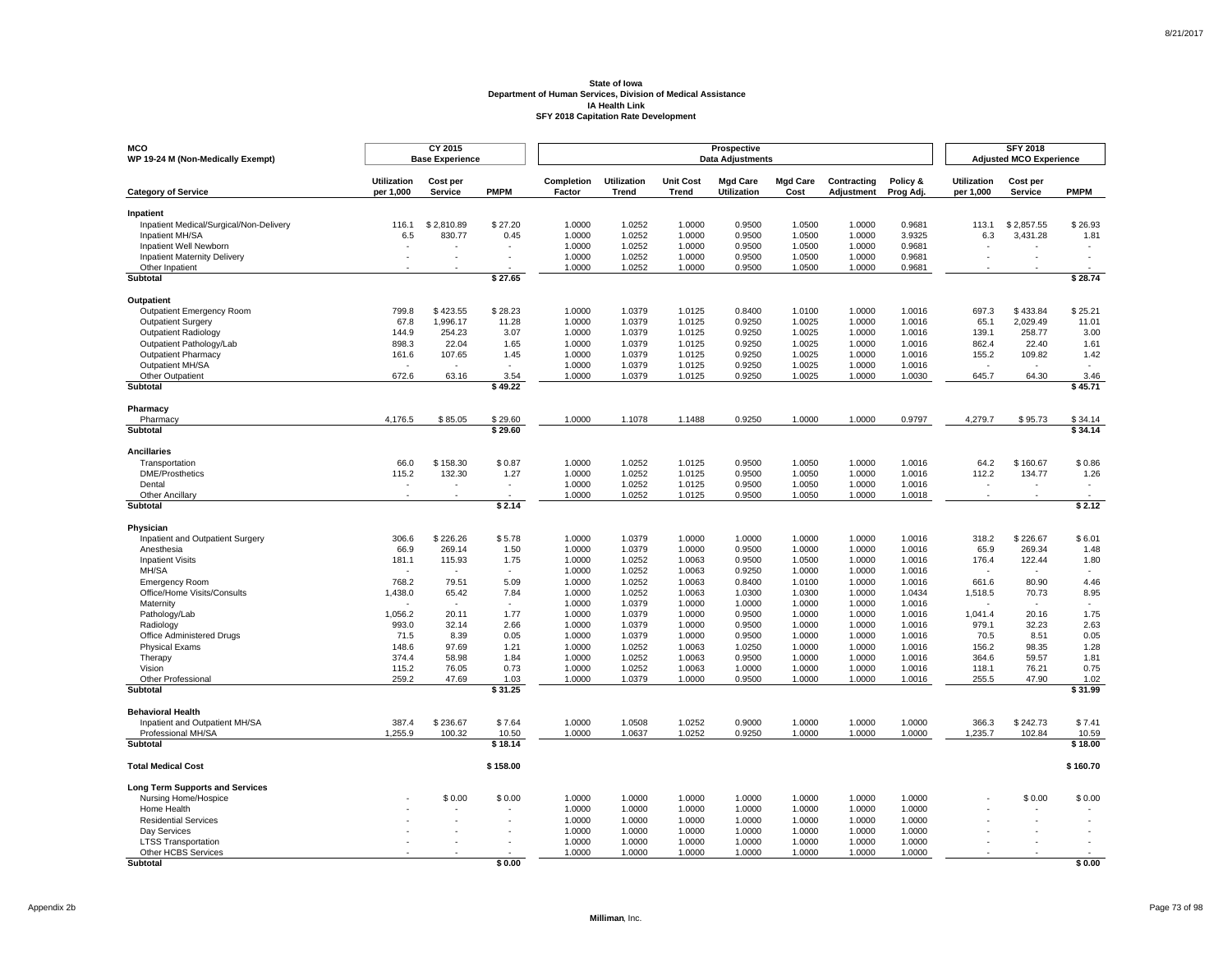| <b>MCO</b><br>WP 25-34 F (Non-Medically Exempt)                |                                 | CY 2015<br><b>Base Experience</b> |                    |                      |                             |                                  | Prospective<br><b>Data Adjustments</b> |                         |                           |                       |                                 | <b>SFY 2018</b><br><b>Adjusted MCO Experience</b> |                    |
|----------------------------------------------------------------|---------------------------------|-----------------------------------|--------------------|----------------------|-----------------------------|----------------------------------|----------------------------------------|-------------------------|---------------------------|-----------------------|---------------------------------|---------------------------------------------------|--------------------|
| <b>Category of Service</b>                                     | <b>Utilization</b><br>per 1.000 | Cost per<br><b>Service</b>        | <b>PMPM</b>        | Completion<br>Factor | Utilization<br><b>Trend</b> | <b>Unit Cost</b><br><b>Trend</b> | <b>Mgd Care</b><br><b>Utilization</b>  | <b>Mgd Care</b><br>Cost | Contracting<br>Adjustment | Policy &<br>Prog Adj. | <b>Utilization</b><br>per 1,000 | Cost per<br><b>Service</b>                        | <b>PMPM</b>        |
| Inpatient                                                      |                                 |                                   |                    |                      |                             |                                  |                                        |                         |                           |                       |                                 |                                                   |                    |
| Inpatient Medical/Surgical/Non-Delivery                        | 45.4                            | \$2,839.39                        | \$10.74            | 1.0000               | 1.0252                      | 1.0000                           | 0.9500                                 | 1.0500                  | 1.0000                    | 0.9681                | 44.2                            | \$2,885.32                                        | \$10.63            |
| Inpatient MH/SA<br>Inpatient Well Newborn                      |                                 |                                   |                    | 1.0000<br>1.0000     | 1.0252<br>1.0252            | 1.0000<br>1.0000                 | 0.9500<br>0.9500                       | 1.0500<br>1.0500        | 1.0000<br>1.0000          | 3.9325<br>0.9681      |                                 |                                                   |                    |
| <b>Inpatient Maternity Delivery</b>                            |                                 |                                   |                    | 1.0000               | 1.0252                      | 1.0000                           | 0.9500                                 | 1.0500                  | 1.0000                    | 0.9681                |                                 |                                                   |                    |
| Other Inpatient                                                |                                 |                                   |                    | 1.0000               | 1.0252                      | 1.0000                           | 0.9500                                 | 1.0500                  | 1.0000                    | 0.9681                |                                 |                                                   |                    |
| Subtotal                                                       |                                 |                                   | \$10.74            |                      |                             |                                  |                                        |                         |                           |                       |                                 |                                                   | \$10.63            |
| Outpatient                                                     |                                 |                                   |                    |                      |                             |                                  |                                        |                         |                           |                       |                                 |                                                   |                    |
| Outpatient Emergency Room                                      | 1.065.2                         | \$426.73                          | \$37.88            | 1.0000               | 1.0379                      | 1.0125                           | 0.8400                                 | 1.0100                  | 1.0000                    | 1.0016                | 928.7                           | \$437.13                                          | \$33.83            |
| Outpatient Surgery                                             | 145.4                           | 1,676.66                          | 20.31              | 1.0000               | 1.0379                      | 1.0125                           | 0.9250                                 | 1.0025                  | 1.0000                    | 1.0016                | 139.6                           | 1,704.34                                          | 19.82              |
| Outpatient Radiology<br>Outpatient Pathology/Lab               | 441.3<br>2,672.8                | 190.37<br>22.72                   | 7.00<br>5.06       | 1.0000<br>1.0000     | 1.0379<br>1.0379            | 1.0125<br>1.0125                 | 0.9250<br>0.9250                       | 1.0025<br>1.0025        | 1.0000<br>1.0000          | 1.0016<br>1.0016      | 423.6<br>2,566.0                | 193.47<br>23.10                                   | 6.83<br>4.94       |
| <b>Outpatient Pharmacy</b>                                     | 216.0                           | 135.54                            | 2.44               | 1.0000               | 1.0379                      | 1.0125                           | 0.9250                                 | 1.0025                  | 1.0000                    | 1.0016                | 207.4                           | 137.70                                            | 2.38               |
| Outpatient MH/SA                                               | 1.2                             | 104.35                            | 0.01               | 1.0000               | 1.0379                      | 1.0125                           | 0.9250                                 | 1.0025                  | 1.0000                    | 1.0016                | 1.1                             | 109.09                                            | 0.01               |
| Other Outpatient                                               | 1,404.8                         | 73.55                             | 8.61               | 1.0000               | 1.0379                      | 1.0125                           | 0.9250                                 | 1.0025                  | 1.0000                    | 1.0030                | 1,348.7                         | 74.92                                             | 8.42               |
| Subtotal                                                       |                                 |                                   | \$81.31            |                      |                             |                                  |                                        |                         |                           |                       |                                 |                                                   | \$76.23            |
| Pharmacy                                                       |                                 |                                   |                    |                      |                             |                                  |                                        |                         |                           |                       |                                 |                                                   |                    |
| Pharmacy<br>Subtotal                                           | 11,960.9                        | \$52.20                           | \$52.03<br>\$52.03 | 1.0000               | 1.1078                      | 1.1488                           | 0.9250                                 | 1.0000                  | 1.0000                    | 0.9797                | 12,256.5                        | \$58.75                                           | \$60.01<br>\$60.01 |
|                                                                |                                 |                                   |                    |                      |                             |                                  |                                        |                         |                           |                       |                                 |                                                   |                    |
| <b>Ancillaries</b>                                             |                                 |                                   |                    |                      |                             |                                  |                                        |                         |                           |                       |                                 |                                                   |                    |
| Transportation<br><b>DME/Prosthetics</b>                       | 55.7<br>266.6                   | \$142.11<br>121.99                | \$0.66<br>2.71     | 1.0000               | 1.0252<br>1.0252            | 1.0125<br>1.0125                 | 0.9500<br>0.9500                       | 1.0050<br>1.0050        | 1.0000<br>1.0000          | 1.0016<br>1.0016      | 54.3<br>259.6                   | \$145.91                                          | \$0.66<br>2.69     |
| Dental                                                         | 2.9                             |                                   |                    | 1.0000<br>1.0000     | 1.0252                      | 1.0125                           | 0.9500                                 | 1.0050                  | 1.0000                    | 1.0016                | 2.8                             | 124.33                                            |                    |
| <b>Other Ancillary</b>                                         | 9.2                             | 117.52                            | 0.09               | 1.0000               | 1.0252                      | 1.0125                           | 0.9500                                 | 1.0050                  | 1.0000                    | 1.0018                | 9.0                             | 120.67                                            | 0.09               |
| Subtotal                                                       |                                 |                                   | \$3.46             |                      |                             |                                  |                                        |                         |                           |                       |                                 |                                                   | \$3.44             |
| Physician                                                      |                                 |                                   |                    |                      |                             |                                  |                                        |                         |                           |                       |                                 |                                                   |                    |
| Inpatient and Outpatient Surgery                               | 539.5                           | \$171.94                          | \$7.73             | 1.0000               | 1.0379                      | 1.0000                           | 1.0000                                 | 1.0000                  | 1.0000                    | 1.0016                | 560.0                           | \$172.30                                          | \$8.04             |
| Anesthesia                                                     | 96.5                            | 231.25                            | 1.86               | 1.0000               | 1.0379                      | 1.0000                           | 0.9500                                 | 1.0000                  | 1.0000                    | 1.0016                | 95.2                            | 232.01                                            | 1.84               |
| <b>Inpatient Visits</b><br>MH/SA                               | 75.3<br>6.9                     | 108.41<br>52.25                   | 0.68<br>0.03       | 1.0000<br>1.0000     | 1.0252<br>1.0252            | 1.0063                           | 0.9500<br>0.9250                       | 1.0500<br>1.0000        | 1.0000<br>1.0000          | 1.0016<br>1.0016      | 73.3<br>6.5                     | 114.58<br>55.13                                   | 0.70<br>0.03       |
| <b>Emergency Room</b>                                          | 1,007.8                         | 85.14                             | 7.15               | 1.0000               | 1.0252                      | 1.0063<br>1.0063                 | 0.8400                                 | 1.0100                  | 1.0000                    | 1.0016                | 867.9                           | 86.70                                             | 6.27               |
| Office/Home Visits/Consults                                    | 3,487.5                         | 64.10                             | 18.63              | 1.0000               | 1.0252                      | 1.0063                           | 1.0300                                 | 1.0300                  | 1.0000                    | 1.0434                | 3,682.7                         | 69.34                                             | 21.28              |
| Maternity                                                      | 66.1                            | 187.07                            | 1.03               | 1.0000               | 1.0379                      | 1.0000                           | 1.0000                                 | 1.0000                  | 1.0000                    | 1.0016                | 68.6                            | 187.25                                            | 1.07               |
| Pathology/Lab                                                  | 5.156.0                         | 20.97                             | 9.01               | 1.0000               | 1.0379                      | 1.0000                           | 0.9500                                 | 1.0000                  | 1.0000                    | 1.0016                | 5.083.8                         | 21.01                                             | 8.90               |
| Radiology<br>Office Administered Drugs                         | 1,574.3<br>598.7                | 46.12<br>48.51                    | 6.05<br>2.42       | 1.0000<br>1.0000     | 1.0379<br>1.0379            | 1.0000<br>1.0000                 | 0.9500<br>0.9500                       | 1.0000<br>1.0000        | 1.0000<br>1.0000          | 1.0016<br>1.0016      | 1,552.2<br>590.3                | 46.15<br>48.59                                    | 5.97<br>2.39       |
| <b>Physical Exams</b>                                          | 498.1                           | 79.26                             | 3.29               | 1.0000               | 1.0252                      | 1.0063                           | 1.0250                                 | 1.0000                  | 1.0000                    | 1.0016                | 523.5                           | 79.78                                             | 3.48               |
| Therapy                                                        | 853.8                           | 47.51                             | 3.38               | 1.0000               | 1.0252                      | 1.0063                           | 0.9500                                 | 1.0000                  | 1.0000                    | 1.0016                | 831.5                           | 47.91                                             | 3.32               |
| Vision                                                         | 173.5                           | 76.77                             | 1.11               | 1.0000               | 1.0252                      | 1.0063                           | 1.0000                                 | 1.0000                  | 1.0000                    | 1.0016                | 177.9                           | 77.58                                             | 1.15               |
| Other Professional<br>Subtotal                                 | 586.6                           | 77.12                             | 3.77<br>\$66.14    | 1.0000               | 1.0379                      | 1.0000                           | 0.9500                                 | 1.0000                  | 1.0000                    | 1.0016                | 578.4                           | 77.18                                             | 3.72<br>\$68.16    |
|                                                                |                                 |                                   |                    |                      |                             |                                  |                                        |                         |                           |                       |                                 |                                                   |                    |
| <b>Behavioral Health</b>                                       |                                 |                                   |                    |                      |                             |                                  |                                        |                         |                           |                       |                                 |                                                   |                    |
| Inpatient and Outpatient MH/SA<br>Professional MH/SA           | 295.9<br>1.689.7                | \$229.54<br>90.33                 | \$5.66<br>12.72    | 1.0000<br>1.0000     | 1.0508<br>1.0637            | 1.0252<br>1.0252                 | 0.9000<br>0.9250                       | 1.0000<br>1.0000        | 1.0000<br>1.0000          | 1.0000<br>1.0000      | 279.8<br>1,662.6                | \$235.43<br>92.60                                 | \$5.49<br>12.83    |
| Subtotal                                                       |                                 |                                   | \$18.38            |                      |                             |                                  |                                        |                         |                           |                       |                                 |                                                   | \$18.32            |
| <b>Total Medical Cost</b>                                      |                                 |                                   | \$232.06           |                      |                             |                                  |                                        |                         |                           |                       |                                 |                                                   | \$236.79           |
|                                                                |                                 |                                   |                    |                      |                             |                                  |                                        |                         |                           |                       |                                 |                                                   |                    |
| <b>Long Term Supports and Services</b><br>Nursing Home/Hospice |                                 | \$0.00                            | \$0.00             | 1.0000               | 1.0000                      | 1.0000                           | 1.0000                                 | 1.0000                  | 1.0000                    | 1.0000                |                                 | \$0.00                                            | \$0.00             |
| Home Health                                                    |                                 |                                   |                    | 1.0000               | 1.0000                      | 1.0000                           | 1.0000                                 | 1.0000                  | 1.0000                    | 1.0000                |                                 |                                                   |                    |
| <b>Residential Services</b>                                    |                                 |                                   |                    | 1.0000               | 1.0000                      | 1.0000                           | 1.0000                                 | 1.0000                  | 1.0000                    | 1.0000                |                                 |                                                   |                    |
| Day Services                                                   |                                 |                                   |                    | 1.0000               | 1.0000                      | 1.0000                           | 1.0000                                 | 1.0000                  | 1.0000                    | 1.0000                |                                 |                                                   |                    |
| <b>LTSS Transportation</b><br>Other HCBS Services              |                                 |                                   |                    | 1.0000<br>1.0000     | 1.0000<br>1.0000            | 1.0000<br>1.0000                 | 1.0000<br>1.0000                       | 1.0000<br>1.0000        | 1.0000<br>1.0000          | 1.0000<br>1.0000      |                                 |                                                   |                    |
| Subtotal                                                       |                                 |                                   | \$0.00             |                      |                             |                                  |                                        |                         |                           |                       |                                 |                                                   | \$0.00             |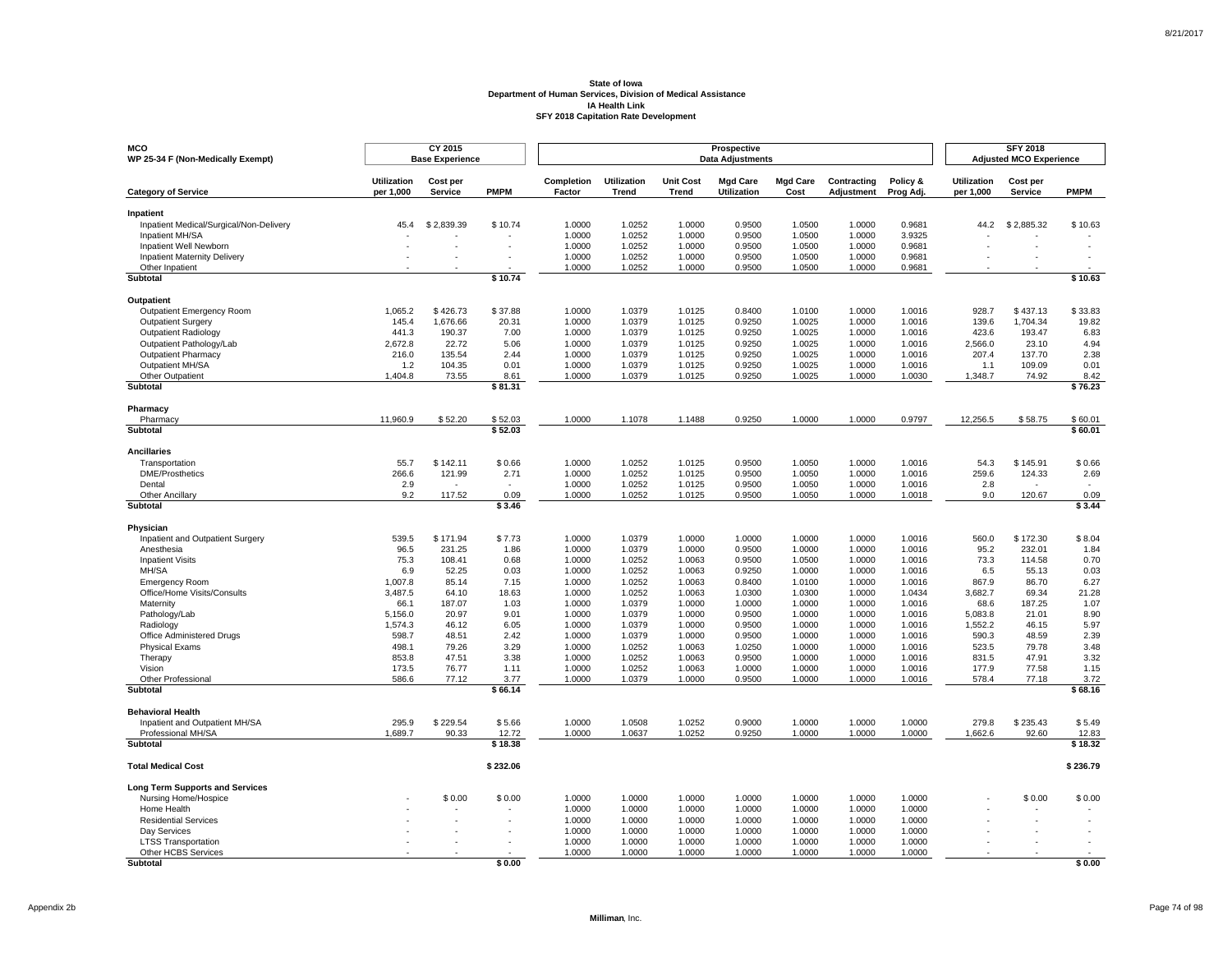| <b>MCO</b><br>WP 25-34 M (Non-Medically Exempt)        |                                 | CY 2015<br><b>Base Experience</b> |              |                      |                             |                                  | Prospective<br><b>Data Adjustments</b> |                         |                           |                       |                                 | <b>SFY 2018</b><br><b>Adjusted MCO Experience</b> |                          |
|--------------------------------------------------------|---------------------------------|-----------------------------------|--------------|----------------------|-----------------------------|----------------------------------|----------------------------------------|-------------------------|---------------------------|-----------------------|---------------------------------|---------------------------------------------------|--------------------------|
| <b>Category of Service</b>                             | <b>Utilization</b><br>per 1.000 | Cost per<br><b>Service</b>        | <b>PMPM</b>  | Completion<br>Factor | Utilization<br><b>Trend</b> | <b>Unit Cost</b><br><b>Trend</b> | <b>Mgd Care</b><br><b>Utilization</b>  | <b>Mgd Care</b><br>Cost | Contracting<br>Adjustment | Policy &<br>Prog Adj. | <b>Utilization</b><br>per 1,000 | Cost per<br><b>Service</b>                        | <b>PMPM</b>              |
| Inpatient                                              |                                 |                                   |              |                      |                             |                                  |                                        |                         |                           |                       |                                 |                                                   |                          |
| Inpatient Medical/Surgical/Non-Delivery                | 151.7                           | \$2,484.31                        | \$31.41      | 1.0000               | 1.0252                      | 1.0000                           | 0.9500                                 | 1.0500                  | 1.0000                    | 0.9681                | 147.8                           | \$2,525.55                                        | \$31.10                  |
| Inpatient MH/SA<br>Inpatient Well Newborn              | 8.6                             | 1.260.21                          | 0.90         | 1.0000<br>1.0000     | 1.0252<br>1.0252            | 1.0000<br>1.0000                 | 0.9500<br>0.9500                       | 1.0500<br>1.0500        | 1.0000<br>1.0000          | 3.9325<br>0.9681      | 8.4                             | 5.202.40                                          | 3.62                     |
| <b>Inpatient Maternity Delivery</b>                    |                                 |                                   |              | 1.0000               | 1.0252                      | 1.0000                           | 0.9500                                 | 1.0500                  | 1.0000                    | 0.9681                |                                 |                                                   |                          |
| Other Inpatient                                        |                                 |                                   |              | 1.0000               | 1.0252                      | 1.0000                           | 0.9500                                 | 1.0500                  | 1.0000                    | 0.9681                |                                 |                                                   |                          |
| Subtotal                                               |                                 |                                   | \$32.31      |                      |                             |                                  |                                        |                         |                           |                       |                                 |                                                   | \$34.72                  |
| Outpatient                                             |                                 |                                   |              |                      |                             |                                  |                                        |                         |                           |                       |                                 |                                                   |                          |
| <b>Outpatient Emergency Room</b>                       | 928.8                           | \$454.93                          | \$35.21      | 1.0000               | 1.0379                      | 1.0125                           | 0.8400                                 | 1.0100                  | 1.0000                    | 1.0016                | 809.7                           | \$465.94                                          | \$31.44                  |
| <b>Outpatient Surgery</b>                              | 104.6                           | 2,086.06                          | 18.18        | 1.0000               | 1.0379                      | 1.0125                           | 0.9250                                 | 1.0025                  | 1.0000                    | 1.0016                | 100.4                           | 2,120.32                                          | 17.74                    |
| <b>Outpatient Radiology</b>                            | 234.4                           | 188.88                            | 3.69         | 1.0000               | 1.0379                      | 1.0125                           | 0.9250                                 | 1.0025                  | 1.0000                    | 1.0016                | 225.1                           | 191.93                                            | 3.60                     |
| Outpatient Pathology/Lab<br><b>Outpatient Pharmacy</b> | 1,332.5<br>257.2                | 21.43<br>107.80                   | 2.38<br>2.31 | 1.0000<br>1.0000     | 1.0379<br>1.0379            | 1.0125<br>1.0125                 | 0.9250<br>0.9250                       | 1.0025<br>1.0025        | 1.0000<br>1.0000          | 1.0016<br>1.0016      | 1,279.3<br>246.9                | 21.76<br>109.36                                   | 2.32<br>2.25             |
| Outpatient MH/SA                                       |                                 | $\overline{\phantom{a}}$          | $\sim$       | 1.0000               | 1.0379                      | 1.0125                           | 0.9250                                 | 1.0025                  | 1.0000                    | 1.0016                |                                 | $\overline{\phantom{a}}$                          | $\overline{\phantom{a}}$ |
| Other Outpatient                                       | 1,078.8                         | 80.76                             | 7.26         | 1.0000               | 1.0379                      | 1.0125                           | 0.9250                                 | 1.0025                  | 1.0000                    | 1.0030                | 1,035.7                         | 82.27                                             | 7.10                     |
| Subtotal                                               |                                 |                                   | \$69.03      |                      |                             |                                  |                                        |                         |                           |                       |                                 |                                                   | \$64.45                  |
| Pharmacy                                               |                                 |                                   |              |                      |                             |                                  |                                        |                         |                           |                       |                                 |                                                   |                          |
| Pharmacy                                               | 6,575.4                         | \$62.34                           | \$34.16      | 1.0000               | 1.1078                      | 1.1488                           | 0.9250                                 | 1.0000                  | 1.0000                    | 0.9797                | 6.737.9                         | \$70.17                                           | \$39.40                  |
| Subtotal                                               |                                 |                                   | \$34.16      |                      |                             |                                  |                                        |                         |                           |                       |                                 |                                                   | \$39.40                  |
| <b>Ancillaries</b>                                     |                                 |                                   |              |                      |                             |                                  |                                        |                         |                           |                       |                                 |                                                   |                          |
| Transportation                                         | 74.2                            | \$137.56                          | \$0.85       | 1.0000               | 1.0252                      | 1.0125                           | 0.9500                                 | 1.0050                  | 1.0000                    | 1.0016                | 72.2                            | \$139.57                                          | \$0.84                   |
| <b>DME/Prosthetics</b>                                 | 231.4                           | 130.14                            | 2.51         | 1.0000               | 1.0252                      | 1.0125                           | 0.9500                                 | 1.0050                  | 1.0000                    | 1.0016                | 225.4                           | 132.56                                            | 2.49                     |
| Dental                                                 | 0.9                             | 139.53                            | 0.01         | 1.0000               | 1.0252                      | 1.0125                           | 0.9500                                 | 1.0050                  | 1.0000                    | 1.0016                | 0.8                             | 142.86                                            | 0.01                     |
| Other Ancillary                                        | 0.9                             |                                   | \$3.37       | 1.0000               | 1.0252                      | 1.0125                           | 0.9500                                 | 1.0050                  | 1.0000                    | 1.0018                | 0.8                             |                                                   | \$3.34                   |
| Subtotal                                               |                                 |                                   |              |                      |                             |                                  |                                        |                         |                           |                       |                                 |                                                   |                          |
| Physician                                              |                                 |                                   |              |                      |                             |                                  |                                        |                         |                           |                       |                                 |                                                   |                          |
| Inpatient and Outpatient Surgery                       | 412.7                           | \$231.73                          | \$7.97       | 1.0000               | 1.0379                      | 1.0000                           | 1.0000                                 | 1.0000                  | 1.0000                    | 1.0016                | 428.4                           | \$232.23                                          | \$8.29                   |
| Anesthesia                                             | 88.3                            | 231.06                            | 1.70         | 1.0000               | 1.0379                      | 1.0000                           | 0.9500                                 | 1.0000                  | 1.0000                    | 1.0016                | 87.1                            | 231.59                                            | 1.68                     |
| <b>Inpatient Visits</b><br>MH/SA                       | 164.6<br>1.7                    | 116.66<br>70.18                   | 1.60<br>0.01 | 1.0000<br>1.0000     | 1.0252<br>1.0252            | 1.0063<br>1.0063                 | 0.9500<br>0.9250                       | 1.0500<br>1.0000        | 1.0000<br>1.0000          | 1.0016<br>1.0016      | 160.3<br>1.6                    | 123.53<br>74.07                                   | 1.65<br>0.01             |
| <b>Emergency Room</b>                                  | 887.2                           | 82.51                             | 6.10         | 1.0000               | 1.0252                      | 1.0063                           | 0.8400                                 | 1.0100                  | 1.0000                    | 1.0016                | 764.0                           | 84.03                                             | 5.35                     |
| Office/Home Visits/Consults                            | 1,828.4                         | 65.70                             | 10.01        | 1.0000               | 1.0252                      | 1.0063                           | 1.0300                                 | 1.0300                  | 1.0000                    | 1.0434                | 1,930.7                         | 71.04                                             | 11.43                    |
| Maternity                                              |                                 |                                   |              | 1.0000               | 1.0379                      | 1.0000                           | 1.0000                                 | 1.0000                  | 1.0000                    | 1.0016                |                                 |                                                   |                          |
| Pathology/Lab                                          | 1.512.5                         | 17.85                             | 2.25         | 1.0000               | 1.0379                      | 1.0000                           | 0.9500                                 | 1.0000                  | 1.0000                    | 1.0016                | 1.491.3                         | 17.86                                             | 2.22                     |
| Radiology                                              | 1,215.9                         | 39.77                             | 4.03         | 1.0000               | 1.0379                      | 1.0000                           | 0.9500                                 | 1.0000                  | 1.0000                    | 1.0016                | 1,198.9                         | 39.84                                             | 3.98                     |
| Office Administered Drugs                              | 140.2<br>155.2                  | 52.23<br>82.76                    | 0.61<br>1.07 | 1.0000<br>1.0000     | 1.0379<br>1.0252            | 1.0000<br>1.0063                 | 0.9500<br>1.0250                       | 1.0000<br>1.0000        | 1.0000<br>1.0000          | 1.0016<br>1.0016      | 138.2<br>163.0                  | 52.10<br>83.17                                    | 0.60<br>1.13             |
| <b>Physical Exams</b><br>Therapy                       | 432.9                           | 53.78                             | 1.94         | 1.0000               | 1.0252                      | 1.0063                           | 0.9500                                 | 1.0000                  | 1.0000                    | 1.0016                | 421.6                           | 54.08                                             | 1.90                     |
| Vision                                                 | 100.3                           | 77.77                             | 0.65         | 1.0000               | 1.0252                      | 1.0063                           | 1.0000                                 | 1.0000                  | 1.0000                    | 1.0016                | 102.8                           | 78.19                                             | 0.67                     |
| <b>Other Professional</b>                              | 301.7                           | 55.68                             | 1.40         | 1.0000               | 1.0379                      | 1.0000                           | 0.9500                                 | 1.0000                  | 1.0000                    | 1.0016                | 297.5                           | 55.66                                             | 1.38                     |
| <b>Subtotal</b>                                        |                                 |                                   | \$39.34      |                      |                             |                                  |                                        |                         |                           |                       |                                 |                                                   | \$40.29                  |
| <b>Behavioral Health</b>                               |                                 |                                   |              |                      |                             |                                  |                                        |                         |                           |                       |                                 |                                                   |                          |
| Inpatient and Outpatient MH/SA                         | 496.3                           | \$233.81                          | \$9.67       | 1.0000               | 1.0508                      | 1.0252                           | 0.9000                                 | 1.0000                  | 1.0000                    | 1.0000                | 469.4                           | \$239.82                                          | \$9.38                   |
| Professional MH/SA                                     | 1.962.9                         | 99.28                             | 16.24        | 1.0000               | 1.0637                      | 1.0252                           | 0.9250                                 | 1.0000                  | 1.0000                    | 1.0000                | 1,931.4                         | 101.77                                            | 16.38                    |
| Subtotal                                               |                                 |                                   | \$25.91      |                      |                             |                                  |                                        |                         |                           |                       |                                 |                                                   | \$25.76                  |
| <b>Total Medical Cost</b>                              |                                 |                                   | \$204.12     |                      |                             |                                  |                                        |                         |                           |                       |                                 |                                                   | \$207.96                 |
| <b>Long Term Supports and Services</b>                 |                                 |                                   |              |                      |                             |                                  |                                        |                         |                           |                       |                                 |                                                   |                          |
| Nursing Home/Hospice                                   |                                 | \$0.00                            | \$0.00       | 1.0000               | 1.0000                      | 1.0000                           | 1.0000                                 | 1.0000                  | 1.0000                    | 1.0000                |                                 | \$0.00                                            | \$0.00                   |
| Home Health                                            |                                 |                                   |              | 1.0000               | 1.0000                      | 1.0000                           | 1.0000                                 | 1.0000                  | 1.0000                    | 1.0000                |                                 |                                                   |                          |
| <b>Residential Services</b><br>Day Services            |                                 |                                   |              | 1.0000<br>1.0000     | 1.0000<br>1.0000            | 1.0000<br>1.0000                 | 1.0000<br>1.0000                       | 1.0000<br>1.0000        | 1.0000<br>1.0000          | 1.0000<br>1.0000      |                                 |                                                   |                          |
| <b>LTSS Transportation</b>                             |                                 |                                   |              | 1.0000               | 1.0000                      | 1.0000                           | 1.0000                                 | 1.0000                  | 1.0000                    | 1.0000                |                                 |                                                   |                          |
| Other HCBS Services                                    |                                 |                                   |              | 1.0000               | 1.0000                      | 1.0000                           | 1.0000                                 | 1.0000                  | 1.0000                    | 1.0000                |                                 |                                                   |                          |
| <b>Subtotal</b>                                        |                                 |                                   | \$0.00       |                      |                             |                                  |                                        |                         |                           |                       |                                 |                                                   | \$0.00                   |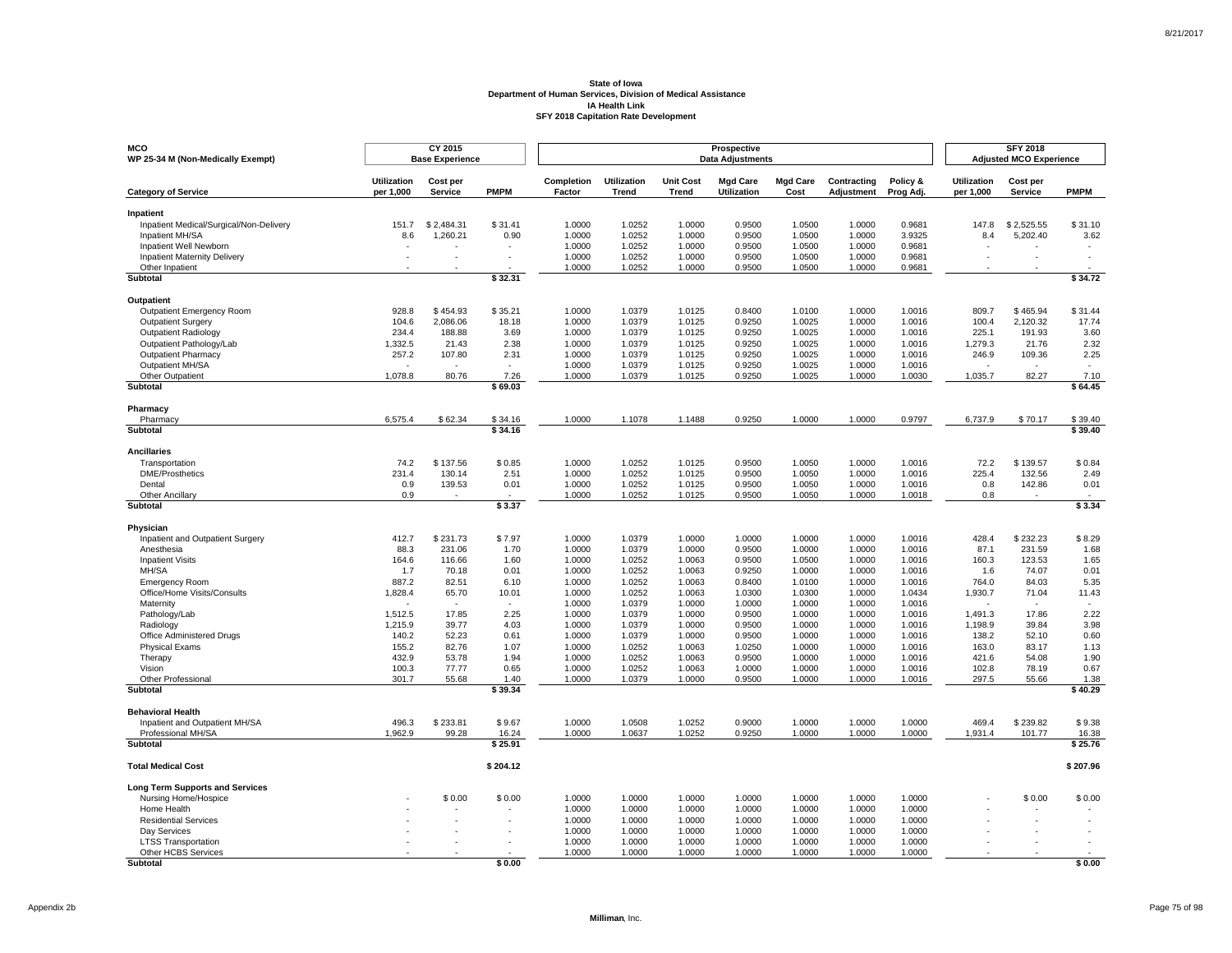| <b>MCO</b><br>WP 35-49 F (Non-Medically Exempt)         |                                 | CY 2015<br><b>Base Experience</b> |                  |                      |                             |                                  | Prospective<br><b>Data Adjustments</b> |                         |                           |                       |                                 | <b>SFY 2018</b><br><b>Adjusted MCO Experience</b> |                  |
|---------------------------------------------------------|---------------------------------|-----------------------------------|------------------|----------------------|-----------------------------|----------------------------------|----------------------------------------|-------------------------|---------------------------|-----------------------|---------------------------------|---------------------------------------------------|------------------|
| <b>Category of Service</b>                              | <b>Utilization</b><br>per 1.000 | Cost per<br><b>Service</b>        | <b>PMPM</b>      | Completion<br>Factor | Utilization<br><b>Trend</b> | <b>Unit Cost</b><br><b>Trend</b> | <b>Mgd Care</b><br><b>Utilization</b>  | <b>Mgd Care</b><br>Cost | Contracting<br>Adjustment | Policy &<br>Prog Adj. | <b>Utilization</b><br>per 1,000 | Cost per<br><b>Service</b>                        | <b>PMPM</b>      |
| Inpatient                                               |                                 |                                   |                  |                      |                             |                                  |                                        |                         |                           |                       |                                 |                                                   |                  |
| Inpatient Medical/Surgical/Non-Delivery                 | 231.1                           | \$2,364.68                        | \$45.53          | 1.0000               | 1.0252                      | 1.0000                           | 0.9500                                 | 1.0500                  | 1.0000                    | 0.9681                | 225.0                           | \$2,403.95                                        | \$45.08          |
| Inpatient MH/SA<br>Inpatient Well Newborn               | 1.8                             | 3,545.45                          | 0.52             | 1.0000<br>1.0000     | 1.0252<br>1.0252            | 1.0000<br>1.0000                 | 0.9500<br>0.9500                       | 1.0500<br>1.0500        | 1.0000<br>1.0000          | 3.9325<br>0.9681      | 1.7                             | 14,666.67                                         | 2.09             |
| <b>Inpatient Maternity Delivery</b>                     |                                 |                                   |                  | 1.0000               | 1.0252                      | 1.0000                           | 0.9500                                 | 1.0500                  | 1.0000                    | 0.9681                |                                 |                                                   |                  |
| Other Inpatient                                         |                                 |                                   |                  | 1.0000               | 1.0252                      | 1.0000                           | 0.9500                                 | 1.0500                  | 1.0000                    | 0.9681                |                                 |                                                   |                  |
| Subtotal                                                |                                 |                                   | \$46.05          |                      |                             |                                  |                                        |                         |                           |                       |                                 |                                                   | \$47.17          |
| Outpatient                                              |                                 |                                   |                  |                      |                             |                                  |                                        |                         |                           |                       |                                 |                                                   |                  |
| <b>Outpatient Emergency Room</b>                        | 1,099.6                         | \$544.15                          | \$49.86          | 1.0000               | 1.0379                      | 1.0125                           | 0.8400                                 | 1.0100                  | 1.0000                    | 1.0016                | 958.6                           | \$557.30                                          | \$44.52          |
| <b>Outpatient Surgery</b>                               | 256.3                           | 1,851.02                          | 39.53            | 1.0000               | 1.0379                      | 1.0125                           | 0.9250                                 | 1.0025                  | 1.0000                    | 1.0016                | 246.0                           | 1,881.72                                          | 38.58            |
| <b>Outpatient Radiology</b><br>Outpatient Pathology/Lab | 1,043.3<br>3,334.4              | 154.25<br>19.51                   | 13.41<br>5.42    | 1.0000<br>1.0000     | 1.0379<br>1.0379            | 1.0125<br>1.0125                 | 0.9250<br>0.9250                       | 1.0025<br>1.0025        | 1.0000<br>1.0000          | 1.0016<br>1.0016      | 1,001.6<br>3,201.2              | 156.83<br>19.83                                   | 13.09<br>5.29    |
| <b>Outpatient Pharmacy</b>                              | 533.1                           | 108.96                            | 4.84             | 1.0000               | 1.0379                      | 1.0125                           | 0.9250                                 | 1.0025                  | 1.0000                    | 1.0016                | 511.8                           | 110.67                                            | 4.72             |
| Outpatient MH/SA                                        | 1.8                             | 409.09                            | 0.06             | 1.0000               | 1.0379                      | 1.0125                           | 0.9250                                 | 1.0025                  | 1.0000                    | 1.0016                | 1.7                             | 426.04                                            | 0.06             |
| Other Outpatient                                        | 2,156.9                         | 80.73                             | 14.51            | 1.0000               | 1.0379                      | 1.0125                           | 0.9250                                 | 1.0025                  | 1.0000                    | 1.0030                | 2,070.7                         | 82.17                                             | 14.18            |
| Subtotal                                                |                                 |                                   | \$127.63         |                      |                             |                                  |                                        |                         |                           |                       |                                 |                                                   | \$120.44         |
| Pharmacy                                                |                                 |                                   |                  |                      |                             |                                  |                                        |                         |                           |                       |                                 |                                                   |                  |
| Pharmacy                                                | 21,477.2                        | \$48.22                           | \$86.31          | 1.0000               | 1.1078                      | 1.1488                           | 0.9250                                 | 1.0000                  | 1.0000                    | 0.9797                | 22,008.0                        | \$54.27                                           | \$99.54          |
| Subtotal                                                |                                 |                                   | \$86.31          |                      |                             |                                  |                                        |                         |                           |                       |                                 |                                                   | \$99.54          |
| <b>Ancillaries</b>                                      |                                 |                                   |                  |                      |                             |                                  |                                        |                         |                           |                       |                                 |                                                   |                  |
| Transportation                                          | 78.6                            | \$128.28                          | \$0.84           | 1.0000               | 1.0252                      | 1.0125                           | 0.9500                                 | 1.0050                  | 1.0000                    | 1.0016                | 76.5                            | \$130.15                                          | \$0.83           |
| <b>DME/Prosthetics</b>                                  | 514.3                           | 132.30                            | 5.67             | 1.0000               | 1.0252                      | 1.0125                           | 0.9500                                 | 1.0050                  | 1.0000                    | 1.0016                | 500.9                           | 134.88                                            | 5.63             |
| Dental<br>Other Ancillary                               | 1.2<br>4.1                      | 58.54                             | 0.02             | 1.0000<br>1.0000     | 1.0252<br>1.0252            | 1.0125<br>1.0125                 | 0.9500<br>0.9500                       | 1.0050<br>1.0050        | 1.0000<br>1.0000          | 1.0016<br>1.0018      | 1.1<br>4.0                      | 60.15                                             | 0.02             |
| Subtotal                                                |                                 |                                   | \$6.53           |                      |                             |                                  |                                        |                         |                           |                       |                                 |                                                   | \$6.48           |
| Physician                                               |                                 |                                   |                  |                      |                             |                                  |                                        |                         |                           |                       |                                 |                                                   |                  |
| Inpatient and Outpatient Surgery                        | 880.8                           | \$224.79                          | \$16.50          | 1.0000               | 1.0379                      | 1.0000                           | 1.0000                                 | 1.0000                  | 1.0000                    | 1.0016                | 914.2                           | \$225.12                                          | \$17.15          |
| Anesthesia                                              | 171.8                           | 238.85                            | 3.42             | 1.0000               | 1.0379                      | 1.0000                           | 0.9500                                 | 1.0000                  | 1.0000                    | 1.0016                | 169.4                           | 239.41                                            | 3.38             |
| <b>Inpatient Visits</b>                                 | 324.3                           | 99.54                             | 2.69             | 1.0000               | 1.0252                      | 1.0063                           | 0.9500                                 | 1.0500                  | 1.0000                    | 1.0016                | 315.8                           | 105.24                                            | 2.77             |
| MH/SA                                                   | 5.3                             | 68.18                             | 0.03             | 1.0000               | 1.0252                      | 1.0063                           | 0.9250                                 | 1.0000                  | 1.0000                    | 1.0016                | 5.0                             | 71.86                                             | 0.03<br>7.25     |
| <b>Emergency Room</b><br>Office/Home Visits/Consults    | 1,096.0<br>4,435.1              | 90.54<br>66.64                    | 8.27<br>24.63    | 1.0000<br>1.0000     | 1.0252<br>1.0252            | 1.0063<br>1.0063                 | 0.8400<br>1.0300                       | 1.0100<br>1.0300        | 1.0000<br>1.0000          | 1.0016<br>1.0434      | 943.9<br>4,683.3                | 92.17<br>72.08                                    | 28.13            |
| Maternity                                               | 18.8                            | 102.29                            | 0.16             | 1.0000               | 1.0379                      | 1.0000                           | 1.0000                                 | 1.0000                  | 1.0000                    | 1.0016                | 19.5                            | 104.72                                            | 0.17             |
| Pathology/Lab                                           | 5.338.8                         | 21.15                             | 9.41             | 1.0000               | 1.0379                      | 1.0000                           | 0.9500                                 | 1.0000                  | 1.0000                    | 1.0016                | 5.264.1                         | 21.18                                             | 9.29             |
| Radiology                                               | 2,634.2                         | 38.63                             | 8.48             | 1.0000               | 1.0379                      | 1.0000                           | 0.9500                                 | 1.0000                  | 1.0000                    | 1.0016                | 2,597.4                         | 38.67                                             | 8.37             |
| Office Administered Drugs                               | 664.4                           | 65.20                             | 3.61             | 1.0000               | 1.0379                      | 1.0000                           | 0.9500                                 | 1.0000                  | 1.0000                    | 1.0016                | 655.1                           | 65.39                                             | 3.57             |
| <b>Physical Exams</b><br>Therapy                        | 452.1<br>964.1                  | 84.14<br>49.66                    | 3.17<br>3.99     | 1.0000<br>1.0000     | 1.0252<br>1.0252            | 1.0063<br>1.0063                 | 1.0250<br>0.9500                       | 1.0000<br>1.0000        | 1.0000<br>1.0000          | 1.0016<br>1.0016      | 475.1<br>939.0                  | 84.86<br>50.10                                    | 3.36<br>3.92     |
| Vision                                                  | 197.6                           | 76.51                             | 1.26             | 1.0000               | 1.0252                      | 1.0063                           | 1.0000                                 | 1.0000                  | 1.0000                    | 1.0016                | 202.6                           | 77.00                                             | 1.30             |
| <b>Other Professional</b>                               | 982.3                           | 57.42                             | 4.70             | 1.0000               | 1.0379                      | 1.0000                           | 0.9500                                 | 1.0000                  | 1.0000                    | 1.0016                | 968.5                           | 57.49                                             | 4.64             |
| <b>Subtotal</b>                                         |                                 |                                   | \$90.32          |                      |                             |                                  |                                        |                         |                           |                       |                                 |                                                   | \$93.33          |
| <b>Behavioral Health</b>                                |                                 |                                   |                  |                      |                             |                                  |                                        |                         |                           |                       |                                 |                                                   |                  |
| Inpatient and Outpatient MH/SA                          | 367.1                           | \$196.79                          | \$6.02           | 1.0000               | 1.0508                      | 1.0252                           | 0.9000                                 | 1.0000                  | 1.0000                    | 1.0000                | 347.2                           | \$201.86                                          | \$5.84           |
| Professional MH/SA<br>Subtotal                          | 1,612.7                         | 114.52                            | 15.39<br>\$21.41 | 1.0000               | 1.0637                      | 1.0252                           | 0.9250                                 | 1.0000                  | 1.0000                    | 1.0000                | 1,586.7                         | 117.37                                            | 15.52<br>\$21.36 |
|                                                         |                                 |                                   |                  |                      |                             |                                  |                                        |                         |                           |                       |                                 |                                                   |                  |
| <b>Total Medical Cost</b>                               |                                 |                                   | \$378.25         |                      |                             |                                  |                                        |                         |                           |                       |                                 |                                                   | \$388.32         |
| <b>Long Term Supports and Services</b>                  |                                 |                                   |                  |                      |                             |                                  |                                        |                         |                           |                       |                                 |                                                   |                  |
| Nursing Home/Hospice                                    |                                 | \$0.00                            | \$0.00           | 1.0000               | 1.0000                      | 1.0000                           | 1.0000                                 | 1.0000                  | 1.0000                    | 1.0000                |                                 | \$0.00                                            | \$0.00           |
| Home Health<br><b>Residential Services</b>              |                                 |                                   |                  | 1.0000<br>1.0000     | 1.0000<br>1.0000            | 1.0000<br>1.0000                 | 1.0000<br>1.0000                       | 1.0000<br>1.0000        | 1.0000<br>1.0000          | 1.0000<br>1.0000      |                                 |                                                   |                  |
| Day Services                                            |                                 |                                   |                  | 1.0000               | 1.0000                      | 1.0000                           | 1.0000                                 | 1.0000                  | 1.0000                    | 1.0000                |                                 |                                                   |                  |
| <b>LTSS Transportation</b>                              |                                 |                                   |                  | 1.0000               | 1.0000                      | 1.0000                           | 1.0000                                 | 1.0000                  | 1.0000                    | 1.0000                |                                 |                                                   |                  |
| Other HCBS Services                                     |                                 |                                   |                  | 1.0000               | 1.0000                      | 1.0000                           | 1.0000                                 | 1.0000                  | 1.0000                    | 1.0000                |                                 |                                                   |                  |
| <b>Subtotal</b>                                         |                                 |                                   | \$0.00           |                      |                             |                                  |                                        |                         |                           |                       |                                 |                                                   | \$0.00           |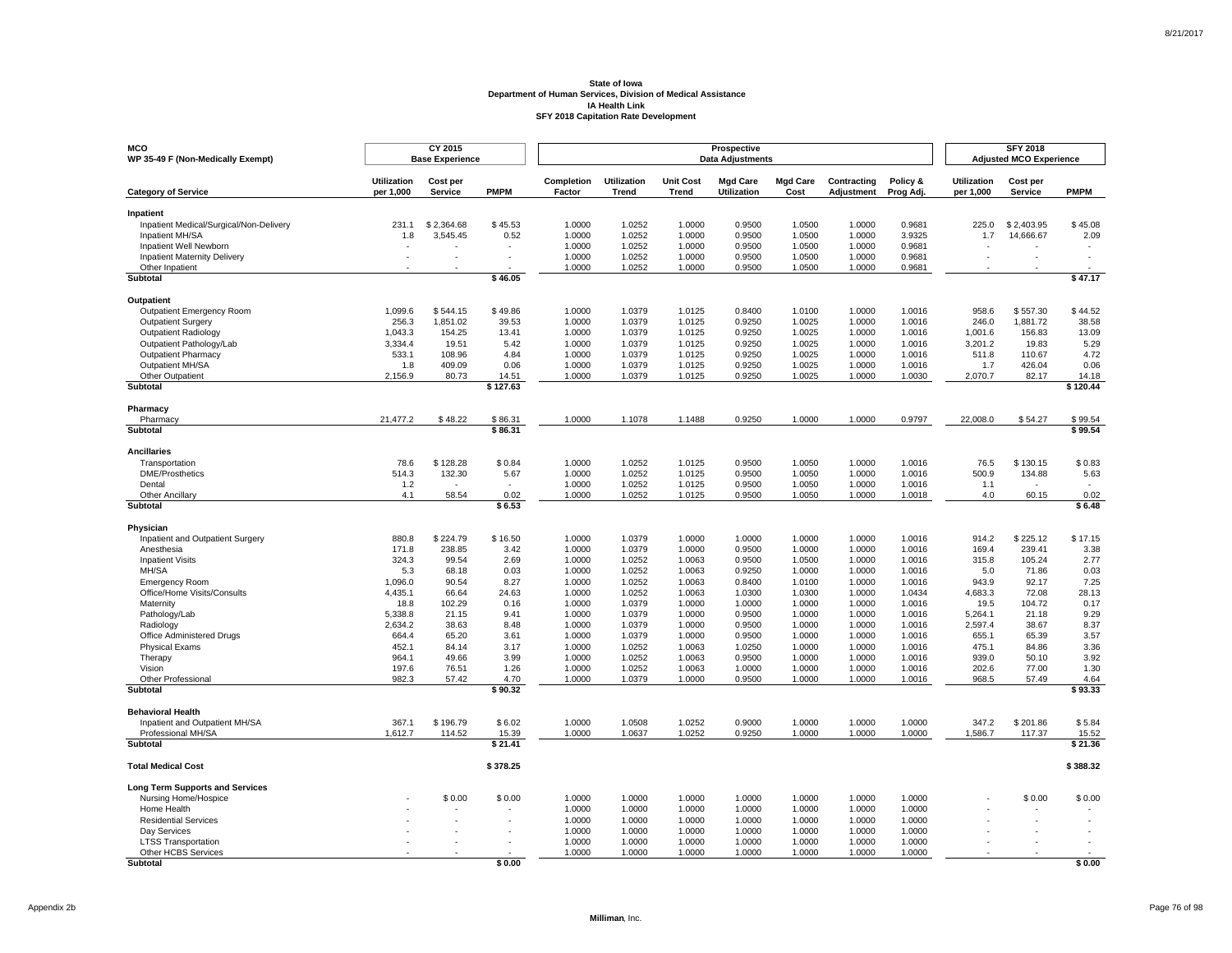| <b>MCO</b><br>WP 35-49 M (Non-Medically Exempt)      |                                 | CY 2015<br><b>Base Experience</b> |                    |                      |                             |                                  | Prospective<br><b>Data Adjustments</b> |                         |                           |                       |                                 | <b>SFY 2018</b><br><b>Adjusted MCO Experience</b> |                      |
|------------------------------------------------------|---------------------------------|-----------------------------------|--------------------|----------------------|-----------------------------|----------------------------------|----------------------------------------|-------------------------|---------------------------|-----------------------|---------------------------------|---------------------------------------------------|----------------------|
| <b>Category of Service</b>                           | <b>Utilization</b><br>per 1,000 | Cost per<br>Service               | <b>PMPM</b>        | Completion<br>Factor | <b>Utilization</b><br>Trend | <b>Unit Cost</b><br><b>Trend</b> | <b>Mgd Care</b><br><b>Utilization</b>  | <b>Mgd Care</b><br>Cost | Contracting<br>Adjustment | Policy &<br>Prog Adj. | <b>Utilization</b><br>per 1,000 | Cost per<br>Service                               | <b>PMPM</b>          |
| Inpatient                                            |                                 |                                   |                    |                      |                             |                                  |                                        |                         |                           |                       |                                 |                                                   |                      |
| Inpatient Medical/Surgical/Non-Delivery              | 328.2                           | \$2,741.55                        | \$74.97            | 1.0000               | 1.0252                      | 1.0000                           | 0.9500                                 | 1.0500                  | 1.0000                    | 0.9681                | 319.6                           | \$2,786.73                                        | \$74.22              |
| Inpatient MH/SA                                      | 17.3                            | 1,157.04                          | 1.67               | 1.0000               | 1.0252                      | 1.0000                           | 0.9500                                 | 1.0500                  | 1.0000                    | 3.9325                | 16.9                            | 4,780.08                                          | 6.72                 |
| Inpatient Well Newborn                               |                                 |                                   | $\sim$             | 1.0000               | 1.0252                      | 1.0000                           | 0.9500                                 | 1.0500                  | 1.0000                    | 0.9681                | $\sim$                          |                                                   |                      |
| <b>Inpatient Maternity Delivery</b>                  |                                 |                                   |                    | 1.0000               | 1.0252                      | 1.0000                           | 0.9500                                 | 1.0500                  | 1.0000                    | 0.9681                |                                 |                                                   |                      |
| Other Inpatient                                      | 30.7                            | 304.49                            | 0.78               | 1.0000               | 1.0252                      | 1.0000                           | 0.9500                                 | 1.0500                  | 1.0000                    | 0.9681                | 29.9                            | 308.62                                            | 0.77                 |
| Subtotal                                             |                                 |                                   | \$77.42            |                      |                             |                                  |                                        |                         |                           |                       |                                 |                                                   | \$81.71              |
| Outpatient                                           |                                 |                                   |                    |                      |                             |                                  |                                        |                         |                           |                       |                                 |                                                   |                      |
| Outpatient Emergency Room                            | 973.6                           | \$547.85                          | \$44.45            | 1.0000               | 1.0379                      | 1.0125                           | 0.8400                                 | 1.0100                  | 1.0000                    | 1.0016                | 848.9                           | \$561.09                                          | \$39.69              |
| Outpatient Surgery                                   | 206.9                           | 1,794.81                          | 30.95              | 1.0000               | 1.0379                      | 1.0125                           | 0.9250                                 | 1.0025                  | 1.0000                    | 1.0016                | 198.7                           | 1,824.83                                          | 30.21                |
| Outpatient Radiology                                 | 508.7                           | 218.21                            | 9.25               | 1.0000               | 1.0379                      | 1.0125                           | 0.9250                                 | 1.0025                  | 1.0000                    | 1.0016                | 488.4                           | 221.89                                            | 9.03                 |
| Outpatient Pathology/Lab                             | 2,683.2                         | 19.05                             | 4.26               | 1.0000               | 1.0379                      | 1.0125                           | 0.9250                                 | 1.0025                  | 1.0000                    | 1.0016                | 2,576.0                         | 19.38                                             | 4.16                 |
| <b>Outpatient Pharmacy</b>                           | 394.8                           | 93.00                             | 3.06               | 1.0000               | 1.0379                      | 1.0125                           | 0.9250                                 | 1.0025                  | 1.0000                    | 1.0016                | 379.1                           | 94.66                                             | 2.99                 |
| Outpatient MH/SA                                     | 1.7                             | 346.82                            | 0.05               | 1.0000               | 1.0379                      | 1.0125                           | 0.9250                                 | 1.0025                  | 1.0000                    | 1.0016                | 1.7                             | 361.45                                            | 0.05                 |
| Other Outpatient                                     | 2,155.9                         | 89.73                             | 16.12<br>\$108.14  | 1.0000               | 1.0379                      | 1.0125                           | 0.9250                                 | 1.0025                  | 1.0000                    | 1.0030                | 2,069.8                         | 91.37                                             | 15.76<br>\$101.89    |
| Subtotal                                             |                                 |                                   |                    |                      |                             |                                  |                                        |                         |                           |                       |                                 |                                                   |                      |
| Pharmacy                                             |                                 |                                   |                    |                      |                             |                                  |                                        |                         |                           |                       |                                 |                                                   |                      |
| Pharmacy<br><b>Subtotal</b>                          | 14.676.7                        | \$70.99                           | \$86.83<br>\$86.83 | 1.0000               | 1.1078                      | 1.1488                           | 0.9250                                 | 1.0000                  | 1.0000                    | 0.9797                | 15.039.5                        | \$79.90                                           | \$100.14<br>\$100.14 |
|                                                      |                                 |                                   |                    |                      |                             |                                  |                                        |                         |                           |                       |                                 |                                                   |                      |
| <b>Ancillaries</b>                                   |                                 |                                   |                    |                      |                             |                                  |                                        |                         |                           |                       |                                 |                                                   |                      |
| Transportation                                       | 107.8                           | \$148.05                          | \$1.33             | 1.0000               | 1.0252                      | 1.0125                           | 0.9500                                 | 1.0050                  | 1.0000                    | 1.0016                | 105.0                           | \$150.87                                          | \$1.32               |
| <b>DME/Prosthetics</b>                               | 710.0                           | 137.92                            | 8.16               | 1.0000               | 1.0252                      | 1.0125                           | 0.9500                                 | 1.0050                  | 1.0000                    | 1.0016                | 691.5                           | 140.57                                            | 8.10                 |
| Dental                                               | 0.9                             | 137.93                            | 0.01               | 1.0000               | 1.0252                      | 1.0125                           | 0.9500                                 | 1.0050                  | 1.0000                    | 1.0016                | 0.9                             | 141.18                                            | 0.01                 |
| Other Ancillary<br>Subtotal                          |                                 |                                   | \$9.50             | 1.0000               | 1.0252                      | 1.0125                           | 0.9500                                 | 1.0050                  | 1.0000                    | 1.0018                |                                 |                                                   | \$9.43               |
|                                                      |                                 |                                   |                    |                      |                             |                                  |                                        |                         |                           |                       |                                 |                                                   |                      |
| Physician<br>Inpatient and Outpatient Surgery        | 742.0                           | \$237.89                          | \$14.71            | 1.0000               | 1.0379                      | 1.0000                           | 1.0000                                 | 1.0000                  | 1.0000                    | 1.0016                | 770.1                           | \$238.24                                          | \$15.29              |
| Anesthesia                                           | 145.9                           | 236.07                            | 2.87               | 1.0000               | 1.0379                      | 1.0000                           | 0.9500                                 | 1.0000                  | 1.0000                    | 1.0016                | 143.9                           | 236.08                                            | 2.83                 |
| <b>Inpatient Visits</b>                              | 459.3                           | 123.84                            | 4.74               | 1.0000               | 1.0252                      | 1.0063                           | 0.9500                                 | 1.0500                  | 1.0000                    | 1.0016                | 447.4                           | 131.17                                            | 4.89                 |
| MH/SA                                                | 3.0                             | 118.81                            | 0.03               | 1.0000               | 1.0252                      | 1.0063                           | 0.9250                                 | 1.0000                  | 1.0000                    | 1.0016                | 2.9                             | 125.44                                            | 0.03                 |
| <b>Emergency Room</b>                                | 987.9                           | 89.52                             | 7.37               | 1.0000               | 1.0252                      | 1.0063                           | 0.8400                                 | 1.0100                  | 1.0000                    | 1.0016                | 850.8                           | 91.12                                             | 6.46                 |
| Office/Home Visits/Consults                          | 3,114.0                         | 66.20                             | 17.18              | 1.0000               | 1.0252                      | 1.0063                           | 1.0300                                 | 1.0300                  | 1.0000                    | 1.0434                | 3,288.2                         | 71.60                                             | 19.62                |
| Maternity                                            |                                 |                                   |                    | 1.0000               | 1.0379                      | 1.0000                           | 1.0000                                 | 1.0000                  | 1.0000                    | 1.0016                |                                 |                                                   |                      |
| Pathology/Lab                                        | 2,964.2                         | 17.00                             | 4.20               | 1.0000               | 1.0379                      | 1.0000                           | 0.9500                                 | 1.0000                  | 1.0000                    | 1.0016                | 2,922.7                         | 17.04                                             | 4.15                 |
| Radiology                                            | 1.858.9                         | 37.57                             | 5.82               | 1.0000               | 1.0379                      | 1.0000                           | 0.9500                                 | 1.0000                  | 1.0000                    | 1.0016                | 1.832.9                         | 37.64                                             | 5.75                 |
| Office Administered Drugs                            | 245.0                           | 75.91                             | 1.55               | 1.0000               | 1.0379                      | 1.0000                           | 0.9500                                 | 1.0000                  | 1.0000                    | 1.0016                | 241.6                           | 75.99                                             | 1.53                 |
| <b>Physical Exams</b>                                | 243.7                           | 79.76                             | 1.62               | 1.0000               | 1.0252                      | 1.0063                           | 1.0250                                 | 1.0000                  | 1.0000                    | 1.0016                | 256.1                           | 80.59                                             | 1.72                 |
| Therapy                                              | 607.0                           | 54.77                             | 2.77               | 1.0000               | 1.0252                      | 1.0063                           | 0.9500                                 | 1.0000                  | 1.0000                    | 1.0016                | 591.1                           | 55.22                                             | 2.72                 |
| Vision                                               | 120.4                           | 78.77                             | 0.79               | 1.0000               | 1.0252                      | 1.0063                           | 1.0000                                 | 1.0000                  | 1.0000                    | 1.0016                | 123.4                           | 79.75                                             | 0.82                 |
| Other Professional<br><b>Subtotal</b>                | 811.3                           | 52.95                             | 3.58<br>\$67.23    | 1.0000               | 1.0379                      | 1.0000                           | 0.9500                                 | 1.0000                  | 1.0000                    | 1.0016                | 799.9                           | 53.10                                             | 3.54<br>\$69.35      |
|                                                      |                                 |                                   |                    |                      |                             |                                  |                                        |                         |                           |                       |                                 |                                                   |                      |
| <b>Behavioral Health</b>                             |                                 |                                   |                    |                      |                             |                                  |                                        |                         |                           |                       |                                 |                                                   |                      |
| Inpatient and Outpatient MH/SA<br>Professional MH/SA | 436.0                           | \$277.19                          | \$10.07<br>18.08   | 1.0000<br>1.0000     | 1.0508<br>1.0637            | 1.0252                           | 0.9000<br>0.9250                       | 1.0000<br>1.0000        | 1.0000<br>1.0000          | 1.0000                | 412.3                           | \$284.07<br>132.92                                | \$9.76<br>18.24      |
| <b>Subtotal</b>                                      | 1,673.7                         | 129.63                            | \$28.15            |                      |                             | 1.0252                           |                                        |                         |                           | 1.0000                | 1,646.7                         |                                                   | \$28.00              |
|                                                      |                                 |                                   |                    |                      |                             |                                  |                                        |                         |                           |                       |                                 |                                                   |                      |
| <b>Total Medical Cost</b>                            |                                 |                                   | \$377.27           |                      |                             |                                  |                                        |                         |                           |                       |                                 |                                                   | \$390.52             |
| <b>Long Term Supports and Services</b>               |                                 |                                   |                    |                      |                             |                                  |                                        |                         |                           |                       |                                 |                                                   |                      |
| Nursing Home/Hospice                                 |                                 | \$0.00                            | \$0.00             | 1.0000               | 1.0000                      | 1.0000                           | 1.0000                                 | 1.0000                  | 1.0000                    | 1.0000                |                                 | \$0.00                                            | \$0.00               |
| Home Health                                          |                                 |                                   |                    | 1.0000               | 1.0000                      | 1.0000                           | 1.0000                                 | 1.0000                  | 1.0000                    | 1.0000                |                                 |                                                   |                      |
| <b>Residential Services</b>                          |                                 |                                   |                    | 1.0000               | 1.0000                      | 1.0000                           | 1.0000                                 | 1.0000                  | 1.0000                    | 1.0000                |                                 |                                                   |                      |
| Day Services                                         |                                 |                                   |                    | 1.0000               | 1.0000                      | 1.0000                           | 1.0000                                 | 1.0000                  | 1.0000                    | 1.0000                |                                 |                                                   |                      |
| <b>LTSS Transportation</b>                           |                                 |                                   |                    | 1.0000               | 1.0000                      | 1.0000                           | 1.0000                                 | 1.0000                  | 1.0000                    | 1.0000                |                                 |                                                   |                      |
| Other HCBS Services                                  |                                 |                                   |                    | 1.0000               | 1.0000                      | 1.0000                           | 1.0000                                 | 1.0000                  | 1.0000                    | 1.0000                |                                 |                                                   |                      |
| <b>Subtotal</b>                                      |                                 |                                   | \$0.00             |                      |                             |                                  |                                        |                         |                           |                       |                                 |                                                   | \$0.00               |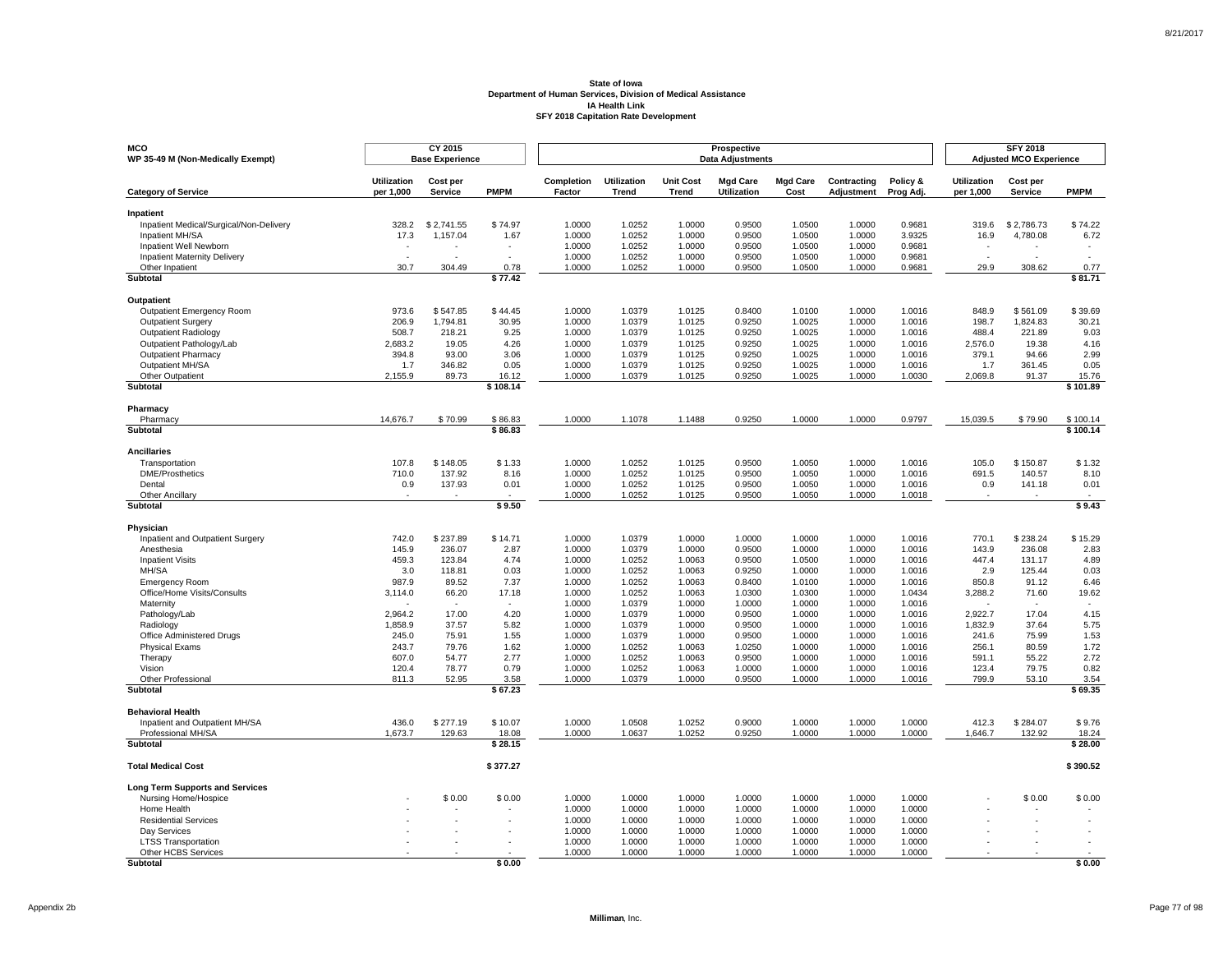| <b>MCO</b><br>WP 50+ M&F (Non-Medically Exempt)               |                    | CY 2015<br><b>Base Experience</b> |                      |                  |                    |                  | Prospective<br><b>Data Adjustments</b> |                  |                  |                  |                    | <b>SFY 2018</b><br><b>Adjusted MCO Experience</b> |                      |
|---------------------------------------------------------------|--------------------|-----------------------------------|----------------------|------------------|--------------------|------------------|----------------------------------------|------------------|------------------|------------------|--------------------|---------------------------------------------------|----------------------|
|                                                               | <b>Utilization</b> | Cost per                          |                      | Completion       | <b>Utilization</b> | <b>Unit Cost</b> | <b>Mgd Care</b>                        | <b>Mgd Care</b>  | Contracting      | Policy &         | <b>Utilization</b> | Cost per                                          |                      |
| <b>Category of Service</b>                                    | per 1,000          | Service                           | <b>PMPM</b>          | Factor           | <b>Trend</b>       | Trend            | Utilization                            | Cost             | Adjustment       | Prog Adj.        | per 1,000          | Service                                           | <b>PMPM</b>          |
| Inpatient                                                     |                    |                                   |                      |                  |                    |                  |                                        |                  |                  |                  |                    |                                                   |                      |
| Inpatient Medical/Surgical/Non-Delivery                       | 627.0              | \$2,443.26                        | \$127.65             | 1.0000           | 1.0252             | 1.0000           | 0.9500                                 | 1.0500           | 1.0000           | 0.9681           | 610.6              | \$2,483.68                                        | \$126.38             |
| Inpatient MH/SA                                               | 8.9                | 2,181.82                          | 1.62                 | 1.0000           | 1.0252             | 1.0000           | 0.9500                                 | 1.0500           | 1.0000           | 3.9325           | 8.7                | 9,000.00                                          | 6.51                 |
| Inpatient Well Newborn<br><b>Inpatient Maternity Delivery</b> |                    |                                   |                      | 1.0000<br>1.0000 | 1.0252<br>1.0252   | 1.0000<br>1.0000 | 0.9500<br>0.9500                       | 1.0500<br>1.0500 | 1.0000<br>1.0000 | 0.9681<br>0.9681 |                    |                                                   |                      |
| Other Inpatient                                               | 13.8               | 945.77                            | 1.09                 | 1.0000           | 1.0252             | 1.0000           | 0.9500                                 | 1.0500           | 1.0000           | 0.9681           | 13.5               | 962.14                                            | 1.08                 |
| <b>Subtotal</b>                                               |                    |                                   | \$130.36             |                  |                    |                  |                                        |                  |                  |                  |                    |                                                   | \$133.97             |
| <b>Outpatient</b>                                             |                    |                                   |                      |                  |                    |                  |                                        |                  |                  |                  |                    |                                                   |                      |
| Outpatient Emergency Room                                     | 682.9              | \$663.01                          | \$37.73              | 1.0000           | 1.0379             | 1.0125           | 0.8400                                 | 1.0100           | 1.0000           | 1.0016           | 595.4              | \$679.04                                          | \$33.69              |
| <b>Outpatient Surgery</b>                                     | 392.2              | 2,022.08                          | 66.08                | 1.0000           | 1.0379             | 1.0125           | 0.9250                                 | 1.0025           | 1.0000           | 1.0016           | 376.5              | 2,055.83                                          | 64.50                |
| <b>Outpatient Radiology</b>                                   | 1,213.7            | 184.11                            | 18.62                | 1.0000           | 1.0379             | 1.0125           | 0.9250                                 | 1.0025           | 1.0000           | 1.0016           | 1,165.2            | 187.13                                            | 18.17                |
| Outpatient Pathology/Lab                                      | 4,361.0            | 19.70                             | 7.16                 | 1.0000           | 1.0379             | 1.0125           | 0.9250                                 | 1.0025           | 1.0000           | 1.0016           | 4,186.8            | 20.03                                             | 6.99                 |
| <b>Outpatient Pharmacy</b>                                    | 816.3              | 111.29                            | 7.57                 | 1.0000           | 1.0379             | 1.0125           | 0.9250                                 | 1.0025           | 1.0000           | 1.0016           | 783.7              | 113.16                                            | 7.39                 |
| Outpatient MH/SA                                              | 2.5                | 292.68                            | 0.06                 | 1.0000           | 1.0379             | 1.0125           | 0.9250                                 | 1.0025           | 1.0000           | 1.0016           | 2.4                | 305.08                                            | 0.06                 |
| Other Outpatient                                              | 3,723.0            | 81.77                             | 25.37                | 1.0000           | 1.0379             | 1.0125           | 0.9250                                 | 1.0025           | 1.0000           | 1.0030           | 3,574.3            | 83.26                                             | 24.80                |
| <b>Subtotal</b>                                               |                    |                                   | \$162.59             |                  |                    |                  |                                        |                  |                  |                  |                    |                                                   | \$155.60             |
| Pharmacy                                                      |                    |                                   |                      |                  |                    |                  |                                        |                  |                  |                  |                    |                                                   |                      |
| Pharmac<br><b>Subtotal</b>                                    | 25,780.1           | \$54.38                           | \$116.82<br>\$116.82 | 1.0000           | 1.1078             | 1.1488           | 0.9250                                 | 1.0000           | 1.0000           | 0.9797           | 26,417.2           | \$61.20                                           | \$134.73<br>\$134.73 |
|                                                               |                    |                                   |                      |                  |                    |                  |                                        |                  |                  |                  |                    |                                                   |                      |
| <b>Ancillaries</b>                                            |                    |                                   |                      |                  |                    |                  |                                        |                  |                  |                  |                    |                                                   |                      |
| Transportation                                                | 108.8              | \$148.91                          | \$1.35               | 1.0000           | 1.0252             | 1.0125           | 0.9500                                 | 1.0050           | 1.0000           | 1.0016           | 106.0              | \$151.77                                          | \$1.34               |
| <b>DME/Prosthetics</b><br>Dental                              | 909.1<br>0.6       | 116.56                            | 8.83<br>$\sim$       | 1.0000           | 1.0252<br>1.0252   | 1.0125<br>1.0125 | 0.9500                                 | 1.0050<br>1.0050 | 1.0000<br>1.0000 | 1.0016<br>1.0016 | 885.4<br>0.6       | 118.73                                            | 8.76                 |
| Other Ancillary                                               | 16.0               | 75.09                             | 0.10                 | 1.0000<br>1.0000 | 1.0252             | 1.0125           | 0.9500<br>0.9500                       | 1.0050           | 1.0000           | 1.0018           | 15.6               | 77.12                                             | 0.10                 |
| <b>Subtotal</b>                                               |                    |                                   | \$10.28              |                  |                    |                  |                                        |                  |                  |                  |                    |                                                   | \$10.20              |
| Physician                                                     |                    |                                   |                      |                  |                    |                  |                                        |                  |                  |                  |                    |                                                   |                      |
| Inpatient and Outpatient Surgery                              | 1,223.8            | \$271.12                          | \$27.65              | 1.0000           | 1.0379             | 1.0000           | 1.0000                                 | 1.0000           | 1.0000           | 1.0016           | 1,270.2            | \$271.52                                          | \$28.74              |
| Anesthesia                                                    | 224.4              | 253.53                            | 4.74                 | 1.0000           | 1.0379             | 1.0000           | 0.9500                                 | 1.0000           | 1.0000           | 1.0016           | 221.2              | 253.88                                            | 4.68                 |
| <b>Inpatient Visits</b>                                       | 640.2              | 118.84                            | 6.34                 | 1.0000           | 1.0252             | 1.0063           | 0.9500                                 | 1.0500           | 1.0000           | 1.0016           | 623.5              | 125.68                                            | 6.53                 |
| MH/SA                                                         | 2.8                | 86.64                             | 0.02                 | 1.0000           | 1.0252             | 1.0063           | 0.9250                                 | 1.0000           | 1.0000           | 1.0016           | 2.6                | 91.25                                             | 0.02                 |
| <b>Emergency Room</b>                                         | 749.3              | 97.53                             | 6.09                 | 1.0000           | 1.0252             | 1.0063           | 0.8400                                 | 1.0100           | 1.0000           | 1.0016           | 645.3              | 99.31                                             | 5.34                 |
| Office/Home Visits/Consults                                   | 4,671.7            | 66.01                             | 25.70                | 1.0000           | 1.0252             | 1.0063           | 1.0300                                 | 1.0300           | 1.0000           | 1.0434           | 4,933.1            | 71.39                                             | 29.35                |
| Maternity                                                     |                    |                                   |                      | 1.0000           | 1.0379             | 1.0000           | 1.0000                                 | 1.0000           | 1.0000           | 1.0016           |                    |                                                   |                      |
| Pathology/Lab                                                 | 5,543.0            | 17.77                             | 8.21                 | 1.0000           | 1.0379             | 1.0000           | 0.9500                                 | 1.0000           | 1.0000           | 1.0016           | 5,465.4            | 17.81                                             | 8.11                 |
| Radiology                                                     | 2,953.1            | 45.10                             | 11.10                | 1.0000           | 1.0379             | 1.0000           | 0.9500                                 | 1.0000           | 1.0000           | 1.0016           | 2,911.8            | 45.17                                             | 10.96                |
| Office Administered Drugs                                     | 634.9              | 152.90                            | 8.09                 | 1.0000           | 1.0379             | 1.0000           | 0.9500                                 | 1.0000           | 1.0000           | 1.0016           | 626.1              | 153.15                                            | 7.99                 |
| <b>Physical Exams</b>                                         | 457.0              | 83.24                             | 3.17                 | 1.0000           | 1.0252             | 1.0063           | 1.0250                                 | 1.0000           | 1.0000           | 1.0016           | 480.2              | 83.96                                             | 3.36                 |
| Therapy<br>Vision                                             | 961.0<br>219.7     | 57.81<br>78.09                    | 4.63<br>1.43         | 1.0000<br>1.0000 | 1.0252<br>1.0252   | 1.0063<br>1.0063 | 0.9500<br>1.0000                       | 1.0000<br>1.0000 | 1.0000<br>1.0000 | 1.0016<br>1.0016 | 936.0<br>225.3     | 58.33<br>78.84                                    | 4.55<br>1.48         |
| Other Professional                                            | 1.471.2            | 49.92                             | 6.12                 | 1.0000           | 1.0379             | 1.0000           | 0.9500                                 | 1.0000           | 1.0000           | 1.0016           | 1.450.6            | 49.97                                             | 6.04                 |
| <b>Subtotal</b>                                               |                    |                                   | \$113.29             |                  |                    |                  |                                        |                  |                  |                  |                    |                                                   | \$117.15             |
| <b>Behavioral Health</b>                                      |                    |                                   |                      |                  |                    |                  |                                        |                  |                  |                  |                    |                                                   |                      |
| Inpatient and Outpatient MH/SA                                | 229.0              | \$275.68                          | \$5.26               | 1.0000           | 1.0508             | 1.0252           | 0.9000                                 | 1.0000           | 1.0000           | 1.0000           | 216.5              | \$282.64                                          | \$5.10               |
| Professional MH/SA                                            | 1,099.0            | 119.02                            | 10.90                | 1.0000           | 1.0637             | 1.0252           | 0.9250                                 | 1.0000           | 1.0000           | 1.0000           | 1,081.3            | 122.07                                            | 11.00                |
| <b>Subtotal</b>                                               |                    |                                   | \$16.16              |                  |                    |                  |                                        |                  |                  |                  |                    |                                                   | \$16.10              |
| <b>Total Medical Cost</b>                                     |                    |                                   | \$549.50             |                  |                    |                  |                                        |                  |                  |                  |                    |                                                   | \$567.75             |
| <b>Long Term Supports and Services</b>                        |                    |                                   |                      |                  |                    |                  |                                        |                  |                  |                  |                    |                                                   |                      |
| Nursing Home/Hospice                                          |                    | \$0.00                            | \$0.00               | 1.0000           | 1.0000             | 1.0000           | 1.0000                                 | 1.0000           | 1.0000           | 1.0000           |                    | \$0.00                                            | \$0.00               |
| Home Health                                                   |                    |                                   |                      | 1.0000           | 1.0000             | 1.0000           | 1.0000                                 | 1.0000           | 1.0000           | 1.0000           |                    |                                                   |                      |
| <b>Residential Services</b>                                   |                    |                                   |                      | 1.0000           | 1.0000             | 1.0000           | 1.0000                                 | 1.0000           | 1.0000           | 1.0000           |                    |                                                   |                      |
| Day Services                                                  |                    |                                   |                      | 1.0000           | 1.0000             | 1.0000           | 1.0000                                 | 1.0000           | 1.0000           | 1.0000           |                    |                                                   |                      |
| <b>LTSS Transportation</b>                                    |                    |                                   |                      | 1.0000           | 1.0000             | 1.0000           | 1.0000                                 | 1.0000           | 1.0000           | 1.0000           |                    |                                                   |                      |
| Other HCBS Services                                           |                    |                                   |                      | 1.0000           | 1.0000             | 1.0000           | 1.0000                                 | 1.0000           | 1.0000           | 1.0000           |                    |                                                   |                      |
| <b>Subtotal</b>                                               |                    |                                   | \$0.00               |                  |                    |                  |                                        |                  |                  |                  |                    |                                                   | \$0.00               |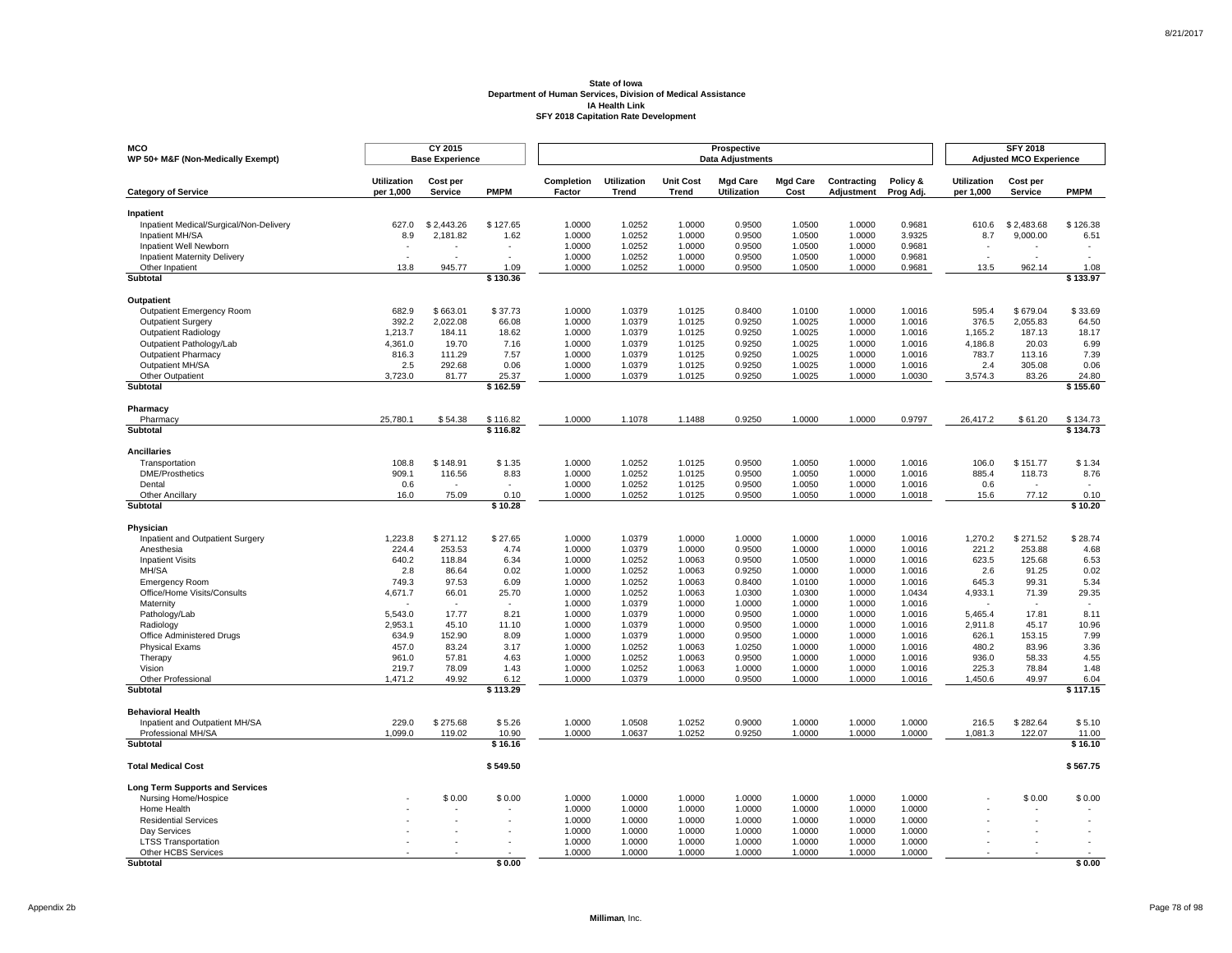| MCO<br>ABD Non-Dual 21+ M&F                            |                                 | <b>CY 2015</b><br><b>Base Experience</b> |             |                      |                      |                                  | Prospective<br><b>Data Adjustments</b> |                         |                           |                       |                                 | <b>SFY 2018</b><br><b>Adjusted MCO Experience</b> |             |
|--------------------------------------------------------|---------------------------------|------------------------------------------|-------------|----------------------|----------------------|----------------------------------|----------------------------------------|-------------------------|---------------------------|-----------------------|---------------------------------|---------------------------------------------------|-------------|
| <b>Category of Service</b>                             | <b>Utilization</b><br>per 1,000 | Cost per<br>Service                      | <b>PMPM</b> | Completion<br>Factor | Utilization<br>Trend | <b>Unit Cost</b><br><b>Trend</b> | <b>Mgd Care</b><br><b>Utilization</b>  | <b>Mgd Care</b><br>Cost | Contracting<br>Adjustment | Policy &<br>Prog Adj. | <b>Utilization</b><br>per 1,000 | Cost per<br><b>Service</b>                        | <b>PMPM</b> |
| Inpatient                                              |                                 |                                          |             |                      |                      |                                  |                                        |                         |                           |                       |                                 |                                                   |             |
| Inpatient Medical/Surgical/Non-Delivery                |                                 | \$0.00                                   | \$0.00      | 1.0000               | 1.0252               | 0.9752                           | 1.0000                                 | 1.0000                  | 1.0000                    | 1.0000                |                                 | \$0.00                                            | \$0.00      |
| Inpatient MH/SA                                        |                                 |                                          |             | 1.0000               | 1.0252               | 0.9752                           | 1.0000                                 | 1.0000                  | 1.0000                    | 1.0000                |                                 |                                                   |             |
| Inpatient Well Newborn                                 |                                 |                                          |             | 1.0000               | 1.0252               | 0.9752                           | 1.0000                                 | 1.0000                  | 1.0000                    | 1.0000                |                                 |                                                   |             |
| <b>Inpatient Maternity Delivery</b><br>Other Inpatient |                                 |                                          | $\sim$      | 1.0000<br>1.0000     | 1.0252<br>1.0252     | 0.9752<br>0.9752                 | 1.0000<br>1.0000                       | 1.0000<br>1.0000        | 1.0000<br>1.0000          | 1.0000<br>1.0000      |                                 |                                                   |             |
| Subtotal                                               |                                 |                                          | \$0.00      |                      |                      |                                  |                                        |                         |                           |                       |                                 |                                                   | \$0.00      |
|                                                        |                                 |                                          |             |                      |                      |                                  |                                        |                         |                           |                       |                                 |                                                   |             |
| <b>Outpatient</b><br>Outpatient Emergency Room         |                                 | \$0.00                                   | \$0.00      | 1.0000               | 1.0252               | 1.0125                           | 1.0000                                 | 1.0000                  | 1.0000                    | 1.0000                |                                 | \$0.00                                            | \$0.00      |
| <b>Outpatient Surgery</b>                              |                                 |                                          |             | 1.0000               | 1.0252               | 1.0125                           | 1.0000                                 | 1.0000                  | 1.0000                    | 1.0000                |                                 |                                                   |             |
| Outpatient Radiology                                   |                                 |                                          |             | 1.0000               | 1.0252               | 1.0125                           | 1.0000                                 | 1.0000                  | 1.0000                    | 1.0000                |                                 |                                                   |             |
| Outpatient Pathology/Lab                               |                                 |                                          |             | 1.0000               | 1.0252               | 1.0125                           | 1.0000                                 | 1.0000                  | 1.0000                    | 1.0000                |                                 |                                                   |             |
| <b>Outpatient Pharmacy</b>                             |                                 |                                          |             | 1.0000               | 1.0252               | 1.0125                           | 1.0000                                 | 1.0000                  | 1.0000                    | 1.0000                |                                 |                                                   |             |
| Outpatient MH/SA                                       |                                 |                                          |             | 1.0000               | 1.0252               | 1.0125                           | 1.0000                                 | 1.0000                  | 1.0000                    | 1.0000                |                                 |                                                   |             |
| Other Outpatient<br>Subtotal                           |                                 |                                          | \$0.00      | 1.0000               | 1.0252               | 1.0125                           | 1.0000                                 | 1.0000                  | 1.0000                    | 1.0000                |                                 |                                                   | \$0.00      |
|                                                        |                                 |                                          |             |                      |                      |                                  |                                        |                         |                           |                       |                                 |                                                   |             |
| Pharmacy<br>Pharmacy                                   |                                 | \$0.00                                   | \$0.00      | 1.0000               | 1.0428               | 1.1592                           | 1.0000                                 | 1.0000                  | 1.0000                    | 1.0000                |                                 | \$0.00                                            | \$0.00      |
| Subtotal                                               |                                 |                                          | \$0.00      |                      |                      |                                  |                                        |                         |                           |                       |                                 |                                                   | \$0.00      |
|                                                        |                                 |                                          |             |                      |                      |                                  |                                        |                         |                           |                       |                                 |                                                   |             |
| <b>Ancillaries</b>                                     |                                 | \$0.00                                   | \$0.00      | 1.0000               | 0.9752               |                                  | 1.0000                                 | 1.0000                  | 1.0000                    | 1.0000                |                                 | \$0.00                                            | \$0.00      |
| Transportation<br><b>DME/Prosthetics</b>               |                                 |                                          |             | 1.0000               | 0.9752               | 1.0252<br>1.0252                 | 1.0000                                 | 1.0000                  | 1.0000                    | 1.0000                |                                 |                                                   |             |
| Dental                                                 |                                 |                                          | $\sim$      | 1.0000               | 0.9752               | 1.0252                           | 1.0000                                 | 1.0000                  | 1.0000                    | 1.0000                |                                 |                                                   |             |
| Other Ancillary                                        |                                 |                                          |             | 1.0000               | 0.9752               | 1.0252                           | 1.0000                                 | 1.0000                  | 1.0000                    | 1.0000                |                                 |                                                   |             |
| Subtotal                                               |                                 |                                          | \$0.00      |                      |                      |                                  |                                        |                         |                           |                       |                                 |                                                   | \$0.00      |
| Physician                                              |                                 |                                          |             |                      |                      |                                  |                                        |                         |                           |                       |                                 |                                                   |             |
| Inpatient and Outpatient Surgery                       |                                 | \$0.00                                   | \$0.00      | 1.0000               | 1.0252               | 1.0000                           | 1.0000                                 | 1.0000                  | 1.0000                    | 1.0000                |                                 | \$0.00                                            | \$0.00      |
| Anesthesia                                             |                                 |                                          |             | 1.0000               | 1.0252               | 1.0000                           | 1.0000                                 | 1.0000                  | 1.0000                    | 1.0000                |                                 |                                                   |             |
| <b>Inpatient Visits</b>                                |                                 |                                          |             | 1.0000               | 1.0379               | 1.0125                           | 1.0000                                 | 1.0000                  | 1.0000                    | 1.0000                |                                 |                                                   |             |
| MH/SA                                                  |                                 |                                          |             | 1.0000               | 1.0379               | 1.0125                           | 1.0000                                 | 1.0000                  | 1.0000                    | 1.0000                |                                 |                                                   |             |
| <b>Emergency Room</b>                                  |                                 |                                          |             | 1.0000               | 1.0379               | 1.0125                           | 1.0000                                 | 1.0000                  | 1.0000                    | 1.0000                |                                 |                                                   |             |
| Office/Home Visits/Consults<br>Maternity               |                                 |                                          |             | 1.0000<br>1.0000     | 1.0379<br>1.0252     | 1.0125<br>1.0000                 | 1.0250<br>1.0000                       | 1.0000<br>1.0000        | 1.0000<br>1.0000          | 1.0000<br>1.0000      |                                 |                                                   |             |
| Pathology/Lab                                          |                                 |                                          |             | 1.0000               | 1.0252               | 1.0000                           | 1.0000                                 | 1.0000                  | 1.0000                    | 1.0000                |                                 |                                                   |             |
| Radiology                                              |                                 |                                          |             | 1.0000               | 1.0252               | 1.0000                           | 1.0000                                 | 1.0000                  | 1.0000                    | 1.0000                |                                 |                                                   |             |
| <b>Office Administered Drugs</b>                       |                                 |                                          |             | 1.0000               | 1.0252               | 1.0000                           | 1.0000                                 | 1.0000                  | 1.0000                    | 1.0000                |                                 |                                                   |             |
| <b>Physical Exams</b>                                  |                                 |                                          |             | 1.0000               | 1.0379               | 1.0125                           | 1.0000                                 | 1.0000                  | 1.0000                    | 1.0000                |                                 |                                                   |             |
| Therapy                                                |                                 |                                          |             | 1.0000               | 1.0379               | 1.0125                           | 1.0000                                 | 1.0000                  | 1.0000                    | 1.0000                |                                 |                                                   |             |
| Vision                                                 |                                 |                                          |             | 1.0000               | 1.0379               | 1.0125                           | 1.0000                                 | 1.0000                  | 1.0000                    | 1.0000                |                                 |                                                   |             |
| Other Professional<br>Subtotal                         |                                 |                                          | \$0.00      | 1.0000               | 1.0252               | 1.0000                           | 1.0000                                 | 1.0000                  | 1.0000                    | 1.0000                |                                 |                                                   | \$0.00      |
|                                                        |                                 |                                          |             |                      |                      |                                  |                                        |                         |                           |                       |                                 |                                                   |             |
| <b>Behavioral Health</b>                               |                                 |                                          |             |                      |                      |                                  |                                        |                         |                           |                       |                                 |                                                   |             |
| Inpatient and Outpatient MH/SA<br>Professional MH/SA   |                                 | \$0.00                                   | \$0.00      | 1.0000               | 1.0508               | 1.0252<br>1.0252                 | 1.0000                                 | 1.0000                  | 1.0000                    | 1.0000                |                                 | \$0.00                                            | \$0.00      |
| Subtotal                                               |                                 |                                          | \$0.00      | 1.0000               | 1.0637               |                                  | 1.0000                                 | 1.0000                  | 1.0000                    | 1.0000                |                                 |                                                   | \$0.00      |
|                                                        |                                 |                                          |             |                      |                      |                                  |                                        |                         |                           |                       |                                 |                                                   |             |
| <b>Total Medical Cost</b>                              |                                 |                                          | \$0.00      |                      |                      |                                  |                                        |                         |                           |                       |                                 |                                                   | \$0.00      |
| <b>Long Term Supports and Services</b>                 |                                 |                                          |             |                      |                      |                                  |                                        |                         |                           |                       |                                 |                                                   |             |
| Nursing Home/Hospice                                   |                                 | \$0.00                                   | \$0.00      | 1.0000               | 1.0000               | 1.0000                           | 1.0000                                 | 1.0000                  | 1.0000                    | 1.0000                |                                 | \$0.00                                            | \$0.00      |
| Home Health                                            |                                 |                                          |             | 1.0000               | 1.0000               | 1.0000                           | 1.0000                                 | 1.0000                  | 1.0000                    | 1.0000                |                                 |                                                   |             |
| <b>Residential Services</b>                            |                                 |                                          |             | 1.0000<br>1.0000     | 1.0000               | 1.0000                           | 1.0000                                 | 1.0000                  | 1.0000                    | 1.0000<br>1.0000      |                                 |                                                   |             |
| Day Services<br><b>LTSS Transportation</b>             |                                 |                                          |             | 1.0000               | 1.0000<br>1.0000     | 1.0000<br>1.0000                 | 1.0000<br>1.0000                       | 1.0000<br>1.0000        | 1.0000<br>1.0000          | 1.0000                |                                 |                                                   |             |
| Other HCBS Services                                    |                                 |                                          |             | 1.0000               | 1.0000               | 1.0000                           | 1.0000                                 | 1.0000                  | 1.0000                    | 1.0000                |                                 |                                                   |             |
| <b>Subtotal</b>                                        |                                 |                                          | \$0.00      |                      |                      |                                  |                                        |                         |                           |                       |                                 |                                                   | \$0.00      |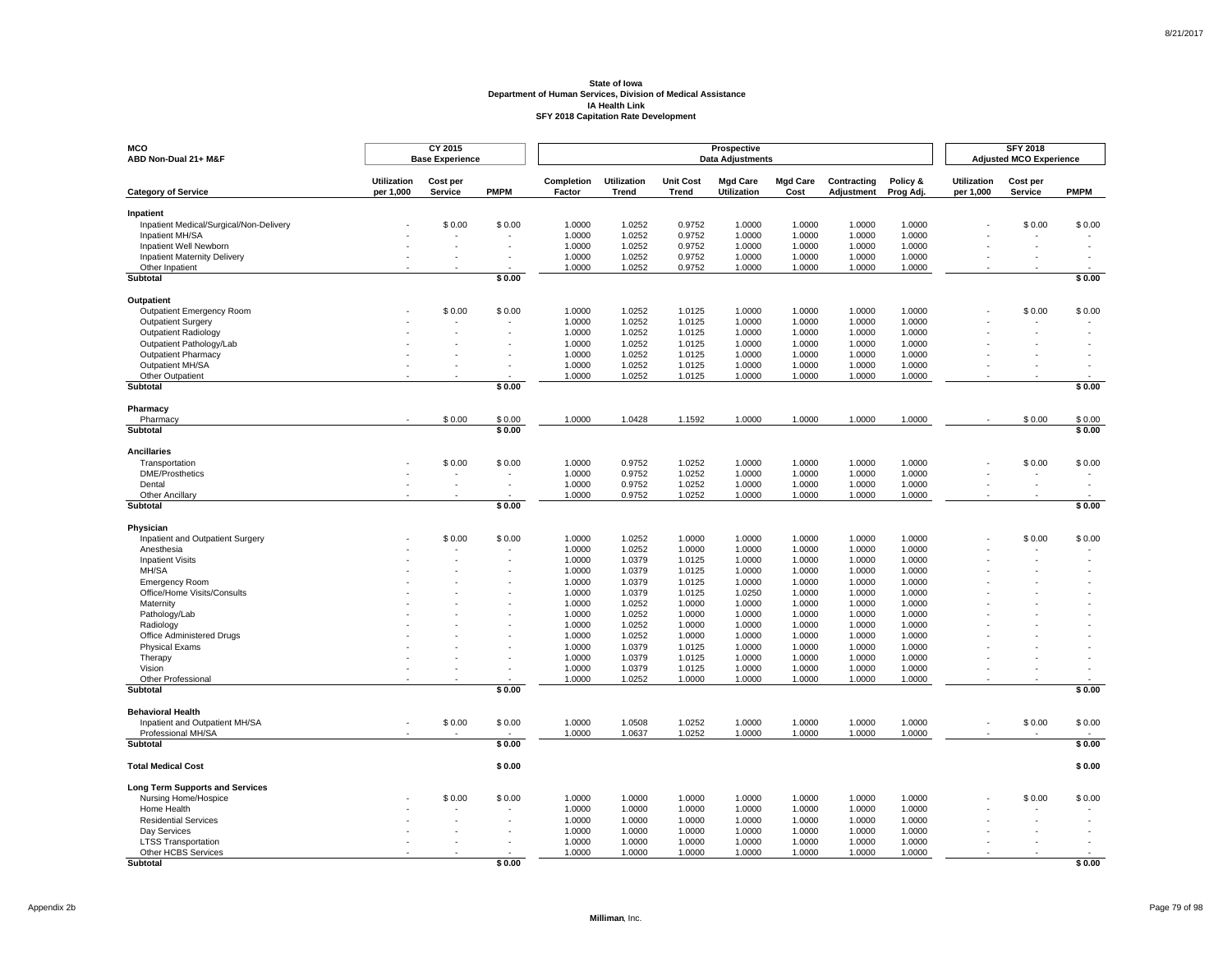| MCO<br>ABD Non-Dual <21 M&F                       |                                 | CY 2015<br><b>Base Experience</b> |             |                      |                             |                           | Prospective<br><b>Data Adjustments</b> |                         |                           |                       |                                 | <b>SFY 2018</b><br><b>Adjusted MCO Experience</b> |             |
|---------------------------------------------------|---------------------------------|-----------------------------------|-------------|----------------------|-----------------------------|---------------------------|----------------------------------------|-------------------------|---------------------------|-----------------------|---------------------------------|---------------------------------------------------|-------------|
| <b>Category of Service</b>                        | <b>Utilization</b><br>per 1,000 | Cost per<br>Service               | <b>PMPM</b> | Completion<br>Factor | <b>Utilization</b><br>Trend | <b>Unit Cost</b><br>Trend | <b>Mgd Care</b><br><b>Utilization</b>  | <b>Mgd Care</b><br>Cost | Contracting<br>Adjustment | Policy &<br>Prog Adj. | <b>Utilization</b><br>per 1,000 | Cost per<br>Service                               | <b>PMPM</b> |
| Inpatient                                         |                                 |                                   |             |                      |                             |                           |                                        |                         |                           |                       |                                 |                                                   |             |
| Inpatient Medical/Surgical/Non-Delivery           |                                 | \$0.00                            | \$0.00      | 1.0000               | 1.0252                      | 0.9752                    | 1.0000                                 | 1.0000                  | 1.0000                    | 1.0000                |                                 | \$0.00                                            | \$0.00      |
| Inpatient MH/SA                                   |                                 |                                   |             | 1.0000               | 1.0252                      | 0.9752                    | 1.0000                                 | 1.0000                  | 1.0000                    | 1.0000                |                                 |                                                   |             |
| Inpatient Well Newborn                            |                                 |                                   |             | 1.0000               | 1.0252                      | 0.9752                    | 1.0000                                 | 1.0000                  | 1.0000                    | 1.0000                |                                 |                                                   |             |
| <b>Inpatient Maternity Delivery</b>               |                                 |                                   |             | 1.0000               | 1.0252                      | 0.9752                    | 1.0000                                 | 1.0000                  | 1.0000                    | 1.0000                |                                 |                                                   |             |
| Other Inpatient<br><b>Subtotal</b>                |                                 |                                   | \$0.00      | 1.0000               | 1.0252                      | 0.9752                    | 1.0000                                 | 1.0000                  | 1.0000                    | 1.0000                |                                 |                                                   | \$0.00      |
|                                                   |                                 |                                   |             |                      |                             |                           |                                        |                         |                           |                       |                                 |                                                   |             |
| <b>Outpatient</b>                                 |                                 |                                   |             |                      |                             |                           |                                        |                         |                           |                       |                                 |                                                   |             |
| Outpatient Emergency Room                         |                                 | \$0.00                            | \$0.00      | 1.0000               | 1.0252                      | 1.0125                    | 1.0000                                 | 1.0000                  | 1.0000                    | 1.0000                |                                 | \$0.00                                            | \$0.00      |
| <b>Outpatient Surgery</b>                         |                                 |                                   |             | 1.0000               | 1.0252                      | 1.0125                    | 1.0000                                 | 1.0000                  | 1.0000                    | 1.0000                |                                 |                                                   |             |
| Outpatient Radiology<br>Outpatient Pathology/Lab  |                                 |                                   |             | 1.0000<br>1.0000     | 1.0252<br>1.0252            | 1.0125<br>1.0125          | 1.0000<br>1.0000                       | 1.0000<br>1.0000        | 1.0000<br>1.0000          | 1.0000<br>1.0000      |                                 |                                                   |             |
| <b>Outpatient Pharmacy</b>                        |                                 |                                   |             | 1.0000               | 1.0252                      | 1.0125                    | 1.0000                                 | 1.0000                  | 1.0000                    | 1.0000                |                                 |                                                   |             |
| Outpatient MH/SA                                  |                                 |                                   |             | 1.0000               | 1.0252                      | 1.0125                    | 1.0000                                 | 1.0000                  | 1.0000                    | 1.0000                |                                 |                                                   |             |
| Other Outpatient                                  |                                 |                                   |             | 1.0000               | 1.0252                      | 1.0125                    | 1.0000                                 | 1.0000                  | 1.0000                    | 1.0000                |                                 |                                                   |             |
| Subtotal                                          |                                 |                                   | \$0.00      |                      |                             |                           |                                        |                         |                           |                       |                                 |                                                   | \$0.00      |
|                                                   |                                 |                                   |             |                      |                             |                           |                                        |                         |                           |                       |                                 |                                                   |             |
| Pharmacy<br>Pharmacy                              |                                 | \$0.00                            | \$0.00      | 1.0000               | 1.0428                      | 1.1592                    | 1.0000                                 | 1.0000                  | 1.0000                    | 1.0000                |                                 | \$0.00                                            | \$0.00      |
| <b>Subtotal</b>                                   |                                 |                                   | \$0.00      |                      |                             |                           |                                        |                         |                           |                       |                                 |                                                   | \$0.00      |
|                                                   |                                 |                                   |             |                      |                             |                           |                                        |                         |                           |                       |                                 |                                                   |             |
| <b>Ancillaries</b>                                |                                 | \$0.00                            |             |                      | 0.9752                      |                           | 1.0000                                 |                         |                           | 1.0000                |                                 | \$0.00                                            | \$0.00      |
| Transportation<br><b>DME/Prosthetics</b>          |                                 |                                   | \$0.00      | 1.0000<br>1.0000     | 0.9752                      | 1.0252<br>1.0252          | 1.0000                                 | 1.0000<br>1.0000        | 1.0000<br>1.0000          | 1.0000                |                                 |                                                   |             |
| Dental                                            |                                 |                                   |             | 1.0000               | 0.9752                      | 1.0252                    | 1.0000                                 | 1.0000                  | 1.0000                    | 1.0000                |                                 |                                                   |             |
| Other Ancillary                                   |                                 |                                   |             | 1.0000               | 0.9752                      | 1.0252                    | 1.0000                                 | 1.0000                  | 1.0000                    | 1.0000                |                                 |                                                   |             |
| <b>Subtotal</b>                                   |                                 |                                   | \$0.00      |                      |                             |                           |                                        |                         |                           |                       |                                 |                                                   | \$0.00      |
|                                                   |                                 |                                   |             |                      |                             |                           |                                        |                         |                           |                       |                                 |                                                   |             |
| Physician<br>Inpatient and Outpatient Surgery     |                                 | \$0.00                            | \$0.00      | 1.0000               | 1.0252                      | 1.0000                    | 1.0000                                 | 1.0000                  | 1.0000                    | 1.0000                |                                 | \$0.00                                            | \$0.00      |
| Anesthesia                                        |                                 |                                   |             | 1.0000               | 1.0252                      | 1.0000                    | 1.0000                                 | 1.0000                  | 1.0000                    | 1.0000                |                                 |                                                   |             |
| <b>Inpatient Visits</b>                           |                                 |                                   |             | 1.0000               | 1.0379                      | 1.0125                    | 1.0000                                 | 1.0000                  | 1.0000                    | 1.0000                |                                 |                                                   |             |
| MH/SA                                             |                                 |                                   |             | 1.0000               | 1.0379                      | 1.0125                    | 1.0000                                 | 1.0000                  | 1.0000                    | 1.0000                |                                 |                                                   |             |
| <b>Emergency Room</b>                             |                                 |                                   |             | 1.0000               | 1.0379                      | 1.0125                    | 1.0000                                 | 1.0000                  | 1.0000                    | 1.0000                |                                 |                                                   |             |
| Office/Home Visits/Consults                       |                                 |                                   |             | 1.0000               | 1.0379                      | 1.0125                    | 1.0250                                 | 1.0000                  | 1.0000                    | 1.0000                |                                 |                                                   |             |
| Maternity                                         |                                 |                                   |             | 1.0000               | 1.0252                      | 1.0000                    | 1.0000                                 | 1.0000                  | 1.0000                    | 1.0000                |                                 |                                                   |             |
| Pathology/Lab                                     |                                 |                                   |             | 1.0000               | 1.0252                      | 1.0000                    | 1.0000                                 | 1.0000                  | 1.0000                    | 1.0000                |                                 |                                                   |             |
| Radiology                                         |                                 |                                   |             | 1.0000               | 1.0252                      | 1.0000                    | 1.0000                                 | 1.0000                  | 1.0000                    | 1.0000                |                                 |                                                   |             |
| Office Administered Drugs                         |                                 |                                   |             | 1.0000               | 1.0252                      | 1.0000                    | 1.0000                                 | 1.0000                  | 1.0000                    | 1.0000                |                                 |                                                   |             |
| <b>Physical Exams</b>                             |                                 |                                   |             | 1.0000               | 1.0379                      | 1.0125                    | 1.0000                                 | 1.0000                  | 1.0000                    | 1.0000                |                                 |                                                   |             |
| Therapy<br>Vision                                 |                                 |                                   |             | 1.0000<br>1.0000     | 1.0379                      | 1.0125                    | 1.0000                                 | 1.0000                  | 1.0000                    | 1.0000                |                                 |                                                   |             |
| Other Professional                                |                                 |                                   |             | 1.0000               | 1.0379<br>1.0252            | 1.0125<br>1.0000          | 1.0000<br>1.0000                       | 1.0000<br>1.0000        | 1.0000<br>1.0000          | 1.0000<br>1.0000      |                                 |                                                   |             |
| Subtotal                                          |                                 |                                   | \$0.00      |                      |                             |                           |                                        |                         |                           |                       |                                 |                                                   | \$0.00      |
|                                                   |                                 |                                   |             |                      |                             |                           |                                        |                         |                           |                       |                                 |                                                   |             |
| <b>Behavioral Health</b>                          |                                 |                                   |             |                      |                             |                           |                                        |                         |                           |                       |                                 |                                                   |             |
| Inpatient and Outpatient MH/SA                    |                                 | \$0.00                            | \$0.00      | 1.0000               | 1.0508                      | 1.0252                    | 1.0000                                 | 1.0000                  | 1.0000                    | 1.0000                |                                 | \$0.00                                            | \$0.00      |
| Professional MH/SA<br>Subtotal                    |                                 |                                   | \$0.00      | 1.0000               | 1.0637                      | 1.0252                    | 1.0000                                 | 1.0000                  | 1.0000                    | 1.0000                |                                 |                                                   | \$0.00      |
|                                                   |                                 |                                   |             |                      |                             |                           |                                        |                         |                           |                       |                                 |                                                   |             |
| <b>Total Medical Cost</b>                         |                                 |                                   | \$0.00      |                      |                             |                           |                                        |                         |                           |                       |                                 |                                                   | \$0.00      |
| <b>Long Term Supports and Services</b>            |                                 |                                   |             |                      |                             |                           |                                        |                         |                           |                       |                                 |                                                   |             |
| Nursing Home/Hospice                              |                                 | \$0.00                            | \$0.00      | 1.0000               | 1.0000                      | 1.0000                    | 1.0000                                 | 1.0000                  | 1.0000                    | 1.0000                |                                 | \$0.00                                            | \$0.00      |
| Home Health                                       |                                 |                                   |             | 1.0000               | 1.0000                      | 1.0000                    | 1.0000                                 | 1.0000                  | 1.0000                    | 1.0000                |                                 |                                                   |             |
| <b>Residential Services</b>                       |                                 |                                   |             | 1.0000               | 1.0000                      | 1.0000                    | 1.0000                                 | 1.0000                  | 1.0000                    | 1.0000                |                                 |                                                   |             |
| Day Services                                      |                                 |                                   |             | 1.0000               | 1.0000                      | 1.0000                    | 1.0000                                 | 1.0000                  | 1.0000                    | 1.0000                |                                 |                                                   |             |
| <b>LTSS Transportation</b><br>Other HCBS Services |                                 |                                   |             | 1.0000<br>1.0000     | 1.0000<br>1.0000            | 1.0000<br>1.0000          | 1.0000<br>1.0000                       | 1.0000<br>1.0000        | 1.0000<br>1.0000          | 1.0000<br>1.0000      |                                 |                                                   |             |
| <b>Subtotal</b>                                   |                                 |                                   | \$0.00      |                      |                             |                           |                                        |                         |                           |                       |                                 |                                                   | \$0.00      |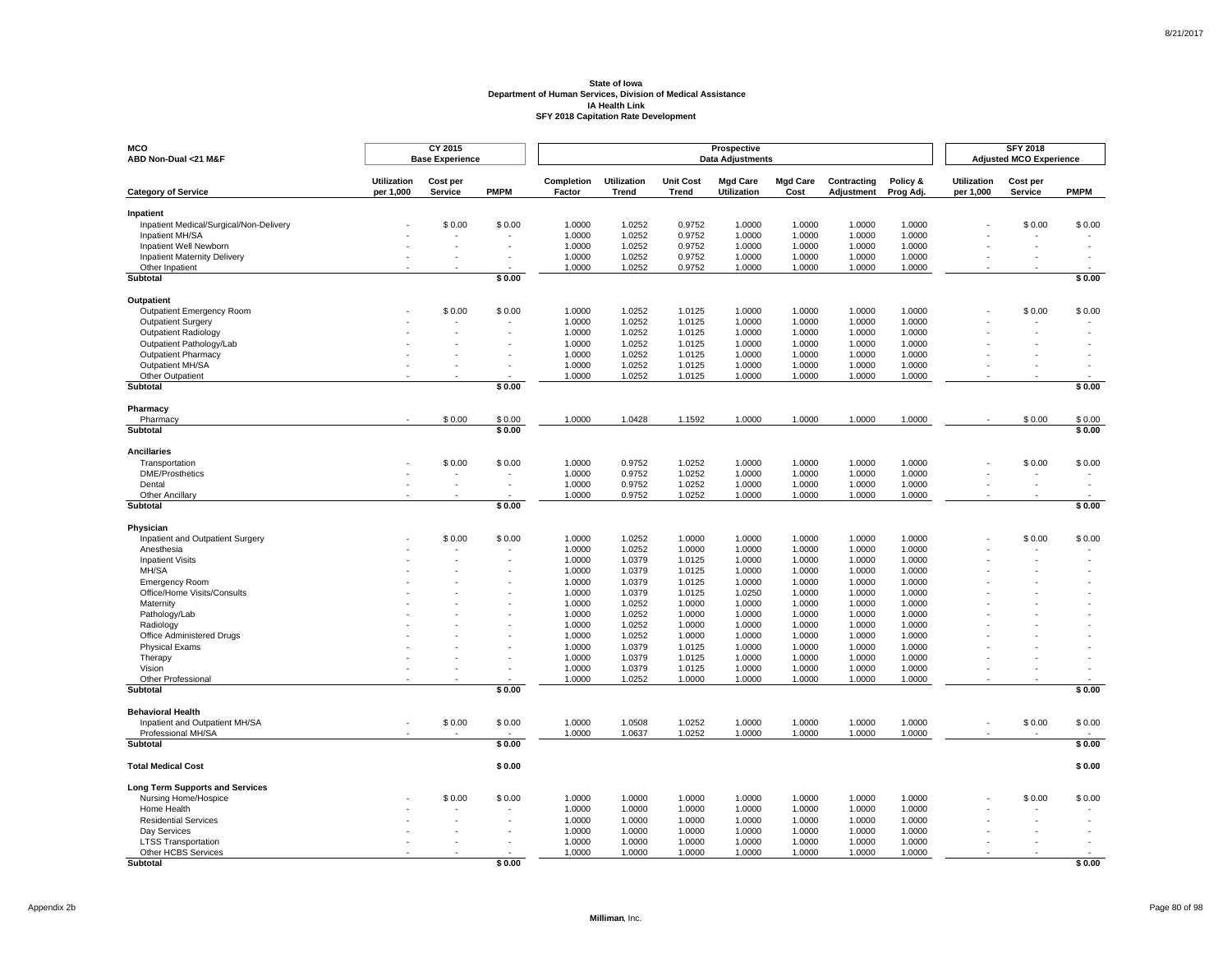| <b>MCO</b><br><b>Breast and Cervical Cancer</b> |                                 | CY 2015<br><b>Base Experience</b> |                  |                      |                             |                           | Prospective<br><b>Data Adjustments</b> |                         |                           |                       |                                 | <b>SFY 2018</b><br><b>Adjusted MCO Experience</b> |                          |
|-------------------------------------------------|---------------------------------|-----------------------------------|------------------|----------------------|-----------------------------|---------------------------|----------------------------------------|-------------------------|---------------------------|-----------------------|---------------------------------|---------------------------------------------------|--------------------------|
| <b>Category of Service</b>                      | <b>Utilization</b><br>per 1,000 | Cost per<br>Service               | <b>PMPM</b>      | Completion<br>Factor | <b>Utilization</b><br>Trend | <b>Unit Cost</b><br>Trend | <b>Mgd Care</b><br><b>Utilization</b>  | <b>Mgd Care</b><br>Cost | Contracting<br>Adjustment | Policy &<br>Prog Adj. | <b>Utilization</b><br>per 1,000 | Cost per<br>Service                               | <b>PMPM</b>              |
| Inpatient                                       |                                 |                                   |                  |                      |                             |                           |                                        |                         |                           |                       |                                 |                                                   |                          |
| Inpatient Medical/Surgical/Non-Delivery         |                                 | \$0.00                            | \$0.00           | 1.0000               | 1.0252                      | 0.9752                    | 1.0000                                 | 1.0000                  | 1.0000                    | 1.0000                |                                 | \$0.00                                            | \$0.00                   |
| Inpatient MH/SA                                 |                                 |                                   |                  | 1.0000               | 1.0252                      | 0.9752                    | 1.0000                                 | 1.0000                  | 1.0000                    | 1.0000                |                                 |                                                   |                          |
| Inpatient Well Newborn                          |                                 |                                   | $\sim$           | 1.0000               | 1.0252                      | 0.9752                    | 1.0000                                 | 1.0000                  | 1.0000                    | 1.0000                |                                 |                                                   |                          |
| <b>Inpatient Maternity Delivery</b>             |                                 |                                   |                  | 1.0000               | 1.0252                      | 0.9752                    | 1.0000                                 | 1.0000                  | 1.0000                    | 1.0000                |                                 |                                                   |                          |
| Other Inpatient<br>Subtotal                     |                                 |                                   | \$0.00           | 1.0000               | 1.0252                      | 0.9752                    | 1.0000                                 | 1.0000                  | 1.0000                    | 1.0000                |                                 |                                                   | \$0.00                   |
| Outpatient                                      |                                 |                                   |                  |                      |                             |                           |                                        |                         |                           |                       |                                 |                                                   |                          |
| Outpatient Emergency Room                       |                                 | \$0.00                            | \$0.00           | 1.0000               | 1.0252                      | 1.0125                    | 1.0000                                 | 1.0000                  | 1.0000                    | 1.0000                |                                 | \$0.00                                            | \$0.00                   |
| Outpatient Surgery                              |                                 |                                   |                  | 1.0000               | 1.0252                      | 1.0125                    | 1.0000                                 | 1.0000                  | 1.0000                    | 1.0000                |                                 |                                                   |                          |
| Outpatient Radiology                            |                                 |                                   |                  | 1.0000               | 1.0252                      | 1.0125                    | 1.0000                                 | 1.0000                  | 1.0000                    | 1.0000                |                                 |                                                   |                          |
| Outpatient Pathology/Lab                        |                                 |                                   |                  | 1.0000               | 1.0252                      | 1.0125                    | 1.0000                                 | 1.0000                  | 1.0000                    | 1.0000                |                                 |                                                   |                          |
| <b>Outpatient Pharmacy</b>                      |                                 |                                   |                  | 1.0000               | 1.0252                      | 1.0125                    | 1.0000                                 | 1.0000                  | 1.0000                    | 1.0000                |                                 |                                                   |                          |
| Outpatient MH/SA                                |                                 |                                   |                  | 1.0000               | 1.0252                      | 1.0125                    | 1.0000                                 | 1.0000                  | 1.0000                    | 1.0000                |                                 |                                                   |                          |
| Other Outpatient                                |                                 |                                   |                  | 1.0000               | 1.0252                      | 1.0125                    | 1.0000                                 | 1.0000                  | 1.0000                    | 1.0000                |                                 |                                                   |                          |
| Subtotal                                        |                                 |                                   | \$0.00           |                      |                             |                           |                                        |                         |                           |                       |                                 |                                                   | \$0.00                   |
| Pharmacy                                        |                                 |                                   |                  |                      |                             |                           |                                        |                         |                           |                       |                                 |                                                   |                          |
| Pharmacy<br>Subtotal                            |                                 | \$0.00                            | \$0.00<br>\$0.00 | 1.0000               | 1.0428                      | 1.1592                    | 1.0000                                 | 1.0000                  | 1.0000                    | 1.0000                |                                 | \$0.00                                            | \$0.00<br>\$0.00         |
|                                                 |                                 |                                   |                  |                      |                             |                           |                                        |                         |                           |                       |                                 |                                                   |                          |
| <b>Ancillaries</b>                              |                                 |                                   |                  |                      |                             |                           |                                        |                         |                           |                       |                                 |                                                   |                          |
| Transportation<br><b>DME/Prosthetics</b>        |                                 | \$0.00                            | \$0.00<br>$\sim$ | 1.0000               | 0.9752                      | 1.0252                    | 1.0000                                 | 1.0000                  | 1.0000                    | 1.0000                |                                 | \$0.00                                            | \$0.00                   |
|                                                 |                                 |                                   |                  | 1.0000               | 0.9752<br>0.9752            | 1.0252<br>1.0252          | 1.0000                                 | 1.0000                  | 1.0000<br>1.0000          | 1.0000<br>1.0000      |                                 |                                                   | $\overline{\phantom{a}}$ |
| Dental<br>Other Ancillarv                       |                                 |                                   |                  | 1.0000<br>1.0000     | 0.9752                      | 1.0252                    | 1.0000<br>1.0000                       | 1.0000<br>1.0000        | 1.0000                    | 1.0000                |                                 |                                                   |                          |
| Subtotal                                        |                                 |                                   | \$0.00           |                      |                             |                           |                                        |                         |                           |                       |                                 |                                                   | \$0.00                   |
| Physician                                       |                                 |                                   |                  |                      |                             |                           |                                        |                         |                           |                       |                                 |                                                   |                          |
| Inpatient and Outpatient Surgery                |                                 | \$0.00                            | \$0.00           | 1.0000               | 1.0252                      | 1.0000                    | 1.0000                                 | 1.0000                  | 1.0000                    | 1.0000                |                                 | \$0.00                                            | \$0.00                   |
| Anesthesia                                      |                                 |                                   |                  | 1.0000               | 1.0252                      | 1.0000                    | 1.0000                                 | 1.0000                  | 1.0000                    | 1.0000                |                                 |                                                   |                          |
| <b>Inpatient Visits</b>                         |                                 |                                   |                  | 1.0000               | 1.0379                      | 1.0125                    | 1.0000                                 | 1.0000                  | 1.0000                    | 1.0000                |                                 |                                                   |                          |
| MH/SA                                           |                                 |                                   |                  | 1.0000               | 1.0379                      | 1.0125                    | 1.0000                                 | 1.0000                  | 1.0000                    | 1.0000                |                                 |                                                   |                          |
| <b>Emergency Room</b>                           |                                 |                                   |                  | 1.0000               | 1.0379                      | 1.0125                    | 1.0000                                 | 1.0000                  | 1.0000                    | 1.0000                |                                 |                                                   |                          |
| Office/Home Visits/Consults                     |                                 |                                   |                  | 1.0000               | 1.0379                      | 1.0125                    | 1.0250                                 | 1.0000                  | 1.0000                    | 1.0000                |                                 |                                                   |                          |
| Maternity                                       |                                 |                                   |                  | 1.0000               | 1.0252                      | 1.0000                    | 1.0000                                 | 1.0000                  | 1.0000                    | 1.0000                |                                 |                                                   |                          |
| Pathology/Lab                                   |                                 |                                   |                  | 1.0000               | 1.0252                      | 1.0000                    | 1.0000                                 | 1.0000                  | 1.0000                    | 1.0000                |                                 |                                                   |                          |
| Radiology                                       |                                 |                                   |                  | 1.0000               | 1.0252                      | 1.0000                    | 1.0000                                 | 1.0000                  | 1.0000                    | 1.0000                |                                 |                                                   |                          |
| Office Administered Drugs                       |                                 |                                   |                  | 1.0000               | 1.0252                      | 1.0000                    | 1.0000                                 | 1.0000                  | 1.0000                    | 1.0000                |                                 |                                                   |                          |
| <b>Physical Exams</b>                           |                                 |                                   |                  | 1.0000               | 1.0379                      | 1.0125                    | 1.0000                                 | 1.0000                  | 1.0000                    | 1.0000                |                                 |                                                   |                          |
| Therapy                                         |                                 |                                   |                  | 1.0000               | 1.0379                      | 1.0125                    | 1.0000                                 | 1.0000                  | 1.0000                    | 1.0000                |                                 |                                                   |                          |
| Vision<br>Other Professional                    |                                 |                                   |                  | 1.0000<br>1.0000     | 1.0379<br>1.0252            | 1.0125<br>1.0000          | 1.0000<br>1.0000                       | 1.0000<br>1.0000        | 1.0000<br>1.0000          | 1.0000<br>1.0000      |                                 |                                                   |                          |
| <b>Subtotal</b>                                 |                                 |                                   | \$0.00           |                      |                             |                           |                                        |                         |                           |                       |                                 |                                                   | \$0.00                   |
| <b>Behavioral Health</b>                        |                                 |                                   |                  |                      |                             |                           |                                        |                         |                           |                       |                                 |                                                   |                          |
| Inpatient and Outpatient MH/SA                  |                                 | \$0.00                            | \$0.00           | 1.0000               | 1.0508                      | 1.0252                    | 1.0000                                 | 1.0000                  | 1.0000                    | 1.0000                |                                 | \$0.00                                            | \$0.00                   |
| Professional MH/SA                              |                                 |                                   |                  | 1.0000               | 1.0637                      | 1.0252                    | 1.0000                                 | 1.0000                  | 1.0000                    | 1.0000                |                                 |                                                   |                          |
| Subtotal                                        |                                 |                                   | \$0.00           |                      |                             |                           |                                        |                         |                           |                       |                                 |                                                   | \$0.00                   |
| <b>Total Medical Cost</b>                       |                                 |                                   | \$0.00           |                      |                             |                           |                                        |                         |                           |                       |                                 |                                                   | \$0.00                   |
| <b>Long Term Supports and Services</b>          |                                 |                                   |                  |                      |                             |                           |                                        |                         |                           |                       |                                 |                                                   |                          |
| Nursing Home/Hospice                            |                                 | \$0.00                            | \$0.00           | 1.0000               | 1.0000                      | 1.0000                    | 1.0000                                 | 1.0000                  | 1.0000                    | 1.0000                |                                 | \$0.00                                            | \$0.00                   |
| Home Health                                     |                                 |                                   |                  | 1.0000               | 1.0000                      | 1.0000                    | 1.0000                                 | 1.0000                  | 1.0000                    | 1.0000                |                                 |                                                   |                          |
| <b>Residential Services</b>                     |                                 |                                   | $\sim$           | 1.0000               | 1.0000                      | 1.0000                    | 1.0000                                 | 1.0000                  | 1.0000                    | 1.0000                |                                 |                                                   |                          |
| Day Services                                    |                                 |                                   |                  | 1.0000               | 1.0000                      | 1.0000                    | 1.0000                                 | 1.0000                  | 1.0000                    | 1.0000                |                                 |                                                   |                          |
| <b>LTSS Transportation</b>                      |                                 |                                   |                  | 1.0000               | 1.0000                      | 1.0000                    | 1.0000                                 | 1.0000                  | 1.0000                    | 1.0000                |                                 |                                                   |                          |
| Other HCBS Services                             |                                 |                                   |                  | 1.0000               | 1.0000                      | 1.0000                    | 1.0000                                 | 1.0000                  | 1.0000                    | 1.0000                |                                 |                                                   |                          |
| Subtotal                                        |                                 |                                   | \$0.00           |                      |                             |                           |                                        |                         |                           |                       |                                 |                                                   | \$0.00                   |

Page 81 of 98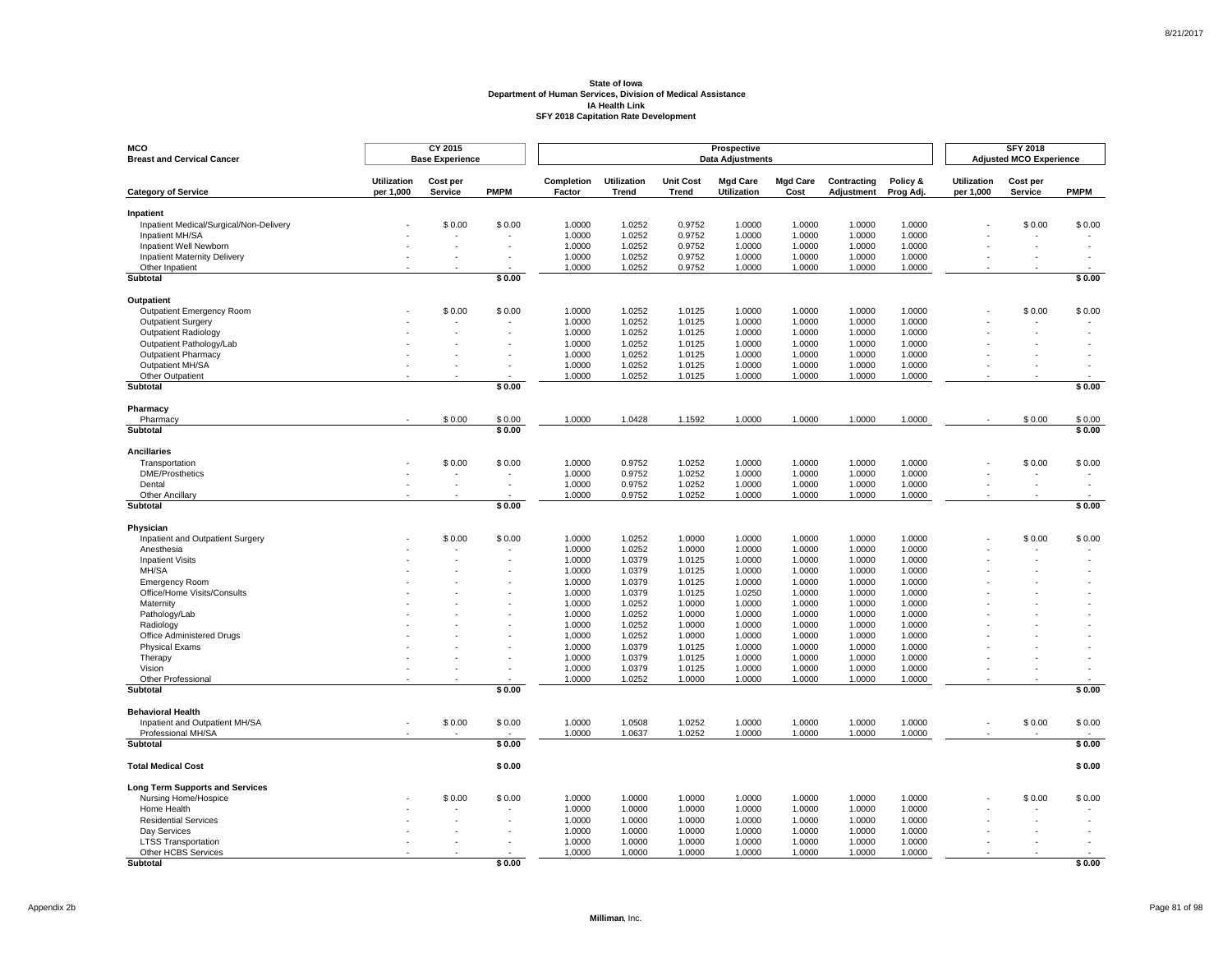| MCO<br><b>Residential Care Facility</b>              |                                 | CY 2015<br><b>Base Experience</b> |             |                      |                             |                                  | Prospective<br><b>Data Adjustments</b> |                         |                           |                       |                                 | <b>SFY 2018</b><br><b>Adjusted MCO Experience</b> |             |
|------------------------------------------------------|---------------------------------|-----------------------------------|-------------|----------------------|-----------------------------|----------------------------------|----------------------------------------|-------------------------|---------------------------|-----------------------|---------------------------------|---------------------------------------------------|-------------|
| <b>Category of Service</b>                           | <b>Utilization</b><br>per 1,000 | Cost per<br>Service               | <b>PMPM</b> | Completion<br>Factor | <b>Utilization</b><br>Trend | <b>Unit Cost</b><br><b>Trend</b> | <b>Mgd Care</b><br><b>Utilization</b>  | <b>Mgd Care</b><br>Cost | Contracting<br>Adjustment | Policy &<br>Prog Adj. | <b>Utilization</b><br>per 1,000 | Cost per<br>Service                               | <b>PMPM</b> |
|                                                      |                                 |                                   |             |                      |                             |                                  |                                        |                         |                           |                       |                                 |                                                   |             |
| Inpatient<br>Inpatient Medical/Surgical/Non-Delivery |                                 | \$0.00                            | \$0.00      | 1.0000               | 1.0252                      | 0.9752                           | 1.0000                                 | 1.0000                  | 1.0000                    | 1.0000                |                                 | \$0.00                                            | \$0.00      |
| Inpatient MH/SA                                      |                                 |                                   |             | 1.0000               | 1.0252                      | 0.9752                           | 1.0000                                 | 1.0000                  | 1.0000                    | 1.0000                |                                 |                                                   |             |
| Inpatient Well Newborn                               |                                 |                                   |             | 1.0000               | 1.0252                      | 0.9752                           | 1.0000                                 | 1.0000                  | 1.0000                    | 1.0000                |                                 |                                                   |             |
| <b>Inpatient Maternity Delivery</b>                  |                                 |                                   |             | 1.0000               | 1.0252                      | 0.9752                           | 1.0000                                 | 1.0000                  | 1.0000                    | 1.0000                |                                 |                                                   |             |
| Other Inpatient<br><b>Subtotal</b>                   |                                 |                                   | \$0.00      | 1.0000               | 1.0252                      | 0.9752                           | 1.0000                                 | 1.0000                  | 1.0000                    | 1.0000                |                                 |                                                   | \$0.00      |
|                                                      |                                 |                                   |             |                      |                             |                                  |                                        |                         |                           |                       |                                 |                                                   |             |
| <b>Outpatient</b>                                    |                                 |                                   |             |                      |                             |                                  |                                        |                         |                           |                       |                                 |                                                   |             |
| Outpatient Emergency Room                            |                                 | \$0.00                            | \$0.00      | 1.0000               | 1.0252                      | 1.0125                           | 1.0000                                 | 1.0000                  | 1.0000                    | 1.0000                |                                 | \$0.00                                            | \$0.00      |
| <b>Outpatient Surgery</b>                            |                                 |                                   |             | 1.0000               | 1.0252                      | 1.0125                           | 1.0000                                 | 1.0000                  | 1.0000                    | 1.0000                |                                 |                                                   |             |
| Outpatient Radiology<br>Outpatient Pathology/Lab     |                                 |                                   |             | 1.0000<br>1.0000     | 1.0252<br>1.0252            | 1.0125<br>1.0125                 | 1.0000<br>1.0000                       | 1.0000<br>1.0000        | 1.0000<br>1.0000          | 1.0000<br>1.0000      |                                 |                                                   |             |
| <b>Outpatient Pharmacy</b>                           |                                 |                                   |             | 1.0000               | 1.0252                      | 1.0125                           | 1.0000                                 | 1.0000                  | 1.0000                    | 1.0000                |                                 |                                                   |             |
| Outpatient MH/SA                                     |                                 |                                   |             | 1.0000               | 1.0252                      | 1.0125                           | 1.0000                                 | 1.0000                  | 1.0000                    | 1.0000                |                                 |                                                   |             |
| Other Outpatient                                     |                                 |                                   |             | 1.0000               | 1.0252                      | 1.0125                           | 1.0000                                 | 1.0000                  | 1.0000                    | 1.0000                |                                 |                                                   |             |
| Subtotal                                             |                                 |                                   | \$0.00      |                      |                             |                                  |                                        |                         |                           |                       |                                 |                                                   | \$0.00      |
| Pharmacy                                             |                                 |                                   |             |                      |                             |                                  |                                        |                         |                           |                       |                                 |                                                   |             |
| Pharmacy                                             |                                 | \$0.00                            | \$0.00      | 1.0000               | 1.0428                      | 1.1592                           | 1.0000                                 | 1.0000                  | 1.0000                    | 1.0000                |                                 | \$0.00                                            | \$0.00      |
| <b>Subtotal</b>                                      |                                 |                                   | \$0.00      |                      |                             |                                  |                                        |                         |                           |                       |                                 |                                                   | \$0.00      |
| <b>Ancillaries</b>                                   |                                 |                                   |             |                      |                             |                                  |                                        |                         |                           |                       |                                 |                                                   |             |
| Transportation                                       |                                 | \$0.00                            | \$0.00      | 1.0000               | 0.9752                      | 1.0252                           | 1.0000                                 | 1.0000                  | 1.0000                    | 1.0000                |                                 | \$0.00                                            | \$0.00      |
| <b>DME/Prosthetics</b>                               |                                 |                                   |             | 1.0000               | 0.9752                      | 1.0252                           | 1.0000                                 | 1.0000                  | 1.0000                    | 1.0000                |                                 |                                                   |             |
| Dental                                               |                                 |                                   |             | 1.0000               | 0.9752                      | 1.0252                           | 1.0000                                 | 1.0000                  | 1.0000                    | 1.0000                |                                 |                                                   |             |
| Other Ancillary                                      |                                 |                                   |             | 1.0000               | 0.9752                      | 1.0252                           | 1.0000                                 | 1.0000                  | 1.0000                    | 1.0000                |                                 |                                                   |             |
| <b>Subtotal</b>                                      |                                 |                                   | \$0.00      |                      |                             |                                  |                                        |                         |                           |                       |                                 |                                                   | \$0.00      |
| Physician                                            |                                 |                                   |             |                      |                             |                                  |                                        |                         |                           |                       |                                 |                                                   |             |
| Inpatient and Outpatient Surgery                     |                                 | \$0.00                            | \$0.00      | 1.0000               | 1.0252                      | 1.0000                           | 1.0000                                 | 1.0000                  | 1.0000                    | 1.0000                |                                 | \$0.00                                            | \$0.00      |
| Anesthesia                                           |                                 |                                   |             | 1.0000               | 1.0252                      | 1.0000                           | 1.0000                                 | 1.0000                  | 1.0000                    | 1.0000                |                                 |                                                   |             |
| <b>Inpatient Visits</b>                              |                                 |                                   |             | 1.0000               | 1.0379                      | 1.0125                           | 1.0000                                 | 1.0000                  | 1.0000                    | 1.0000                |                                 |                                                   |             |
| MH/SA                                                |                                 |                                   |             | 1.0000               | 1.0379                      | 1.0125                           | 1.0000                                 | 1.0000                  | 1.0000                    | 1.0000                |                                 |                                                   |             |
| <b>Emergency Room</b>                                |                                 |                                   |             | 1.0000               | 1.0379                      | 1.0125                           | 1.0000                                 | 1.0000                  | 1.0000                    | 1.0000                |                                 |                                                   |             |
| Office/Home Visits/Consults<br>Maternity             |                                 |                                   |             | 1.0000<br>1.0000     | 1.0379<br>1.0252            | 1.0125<br>1.0000                 | 1.0250<br>1.0000                       | 1.0000<br>1.0000        | 1.0000<br>1.0000          | 1.0000<br>1.0000      |                                 |                                                   |             |
| Pathology/Lab                                        |                                 |                                   |             | 1.0000               | 1.0252                      | 1.0000                           | 1.0000                                 | 1.0000                  | 1.0000                    | 1.0000                |                                 |                                                   |             |
| Radiology                                            |                                 |                                   |             | 1.0000               | 1.0252                      | 1.0000                           | 1.0000                                 | 1.0000                  | 1.0000                    | 1.0000                |                                 |                                                   |             |
| Office Administered Drugs                            |                                 |                                   |             | 1.0000               | 1.0252                      | 1.0000                           | 1.0000                                 | 1.0000                  | 1.0000                    | 1.0000                |                                 |                                                   |             |
| <b>Physical Exams</b>                                |                                 |                                   |             | 1.0000               | 1.0379                      | 1.0125                           | 1.0000                                 | 1.0000                  | 1.0000                    | 1.0000                |                                 |                                                   |             |
| Therapy                                              |                                 |                                   |             | 1.0000               | 1.0379                      | 1.0125                           | 1.0000                                 | 1.0000                  | 1.0000                    | 1.0000                |                                 |                                                   |             |
| Vision                                               |                                 |                                   |             | 1.0000               | 1.0379                      | 1.0125                           | 1.0000                                 | 1.0000                  | 1.0000                    | 1.0000                |                                 |                                                   |             |
| Other Professional                                   |                                 |                                   |             | 1.0000               | 1.0252                      | 1.0000                           | 1.0000                                 | 1.0000                  | 1.0000                    | 1.0000                |                                 |                                                   |             |
| Subtotal                                             |                                 |                                   | \$0.00      |                      |                             |                                  |                                        |                         |                           |                       |                                 |                                                   | \$0.00      |
| <b>Behavioral Health</b>                             |                                 |                                   |             |                      |                             |                                  |                                        |                         |                           |                       |                                 |                                                   |             |
| Inpatient and Outpatient MH/SA                       |                                 | \$0.00                            | \$0.00      | 1.0000               | 1.0508                      | 1.0252                           | 1.0000                                 | 1.0000                  | 1.0000                    | 1.0000                |                                 | \$0.00                                            | \$0.00      |
| Professional MH/SA<br>Subtotal                       |                                 |                                   |             | 1.0000               | 1.0637                      | 1.0252                           | 1.0000                                 | 1.0000                  | 1.0000                    | 1.0000                |                                 |                                                   | \$0.00      |
|                                                      |                                 |                                   | \$0.00      |                      |                             |                                  |                                        |                         |                           |                       |                                 |                                                   |             |
| <b>Total Medical Cost</b>                            |                                 |                                   | \$0.00      |                      |                             |                                  |                                        |                         |                           |                       |                                 |                                                   | \$0.00      |
| <b>Long Term Supports and Services</b>               |                                 |                                   |             |                      |                             |                                  |                                        |                         |                           |                       |                                 |                                                   |             |
| Nursing Home/Hospice                                 |                                 | \$0.00                            | \$0.00      | 1.0000               | 1.0000                      | 1.0000                           | 1.0000                                 | 1.0000                  | 1.0000                    | 1.0000                |                                 | \$0.00                                            | \$0.00      |
| Home Health                                          |                                 |                                   |             | 1.0000               | 1.0000                      | 1.0000                           | 1.0000                                 | 1.0000                  | 1.0000                    | 1.0000                |                                 |                                                   |             |
| <b>Residential Services</b>                          |                                 |                                   |             | 1.0000               | 1.0000                      | 1.0000                           | 1.0000                                 | 1.0000                  | 1.0000                    | 1.0000                |                                 |                                                   |             |
| Day Services<br><b>LTSS Transportation</b>           |                                 |                                   |             | 1.0000<br>1.0000     | 1.0000<br>1.0000            | 1.0000<br>1.0000                 | 1.0000<br>1.0000                       | 1.0000<br>1.0000        | 1.0000<br>1.0000          | 1.0000<br>1.0000      |                                 |                                                   |             |
| Other HCBS Services                                  |                                 |                                   |             | 1.0000               | 1.0000                      | 1.0000                           | 1.0000                                 | 1.0000                  | 1.0000                    | 1.0000                |                                 |                                                   |             |
| <b>Subtotal</b>                                      |                                 |                                   | \$0.00      |                      |                             |                                  |                                        |                         |                           |                       |                                 |                                                   | \$0.00      |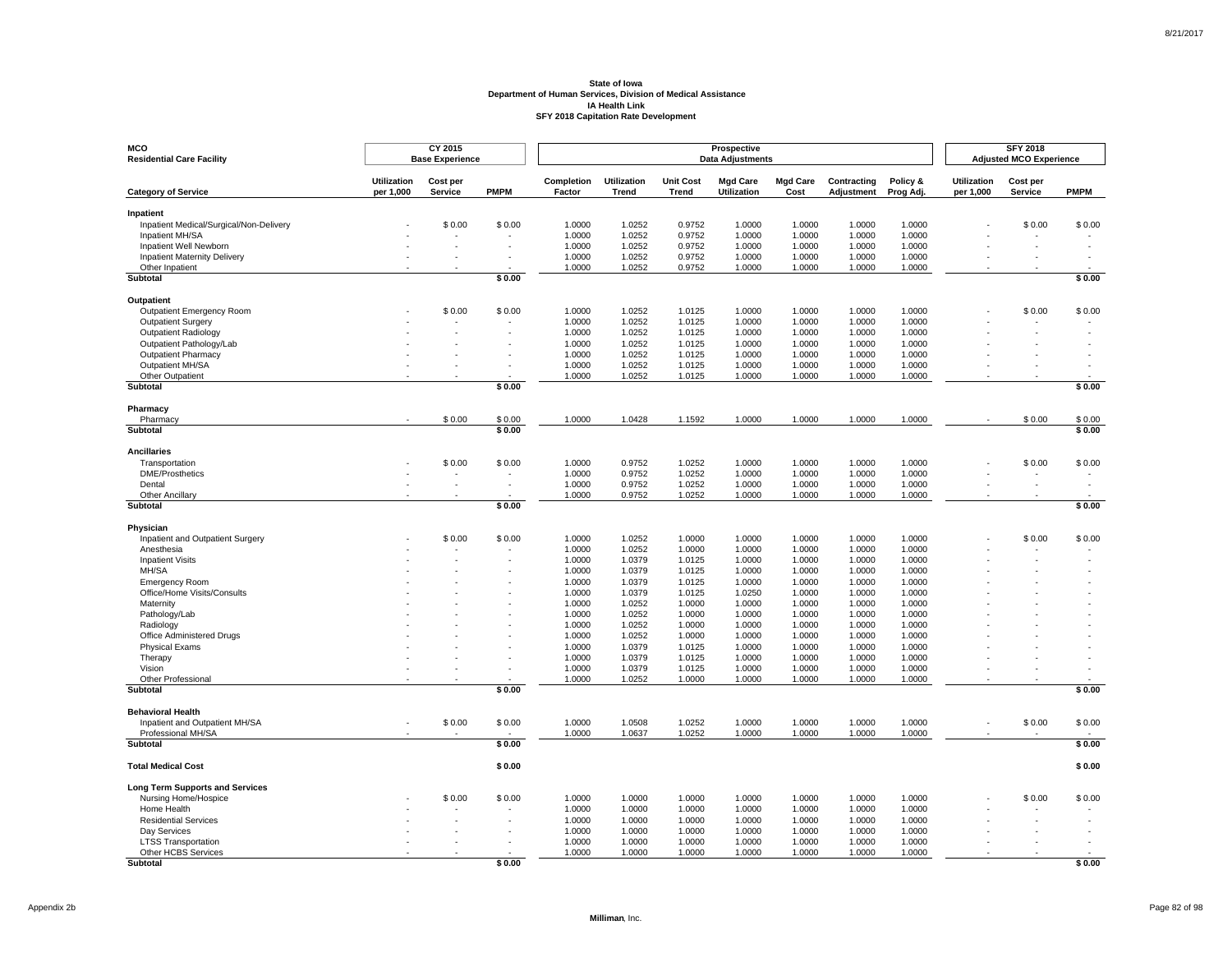| MCO<br>Dual Eligible 0-64 M&F                          |                                 | CY 2015<br><b>Base Experience</b> |             |                      |                             |                                  | Prospective<br><b>Data Adjustments</b> |                         |                           |                       |                                 | <b>SFY 2018</b><br><b>Adjusted MCO Experience</b> |             |
|--------------------------------------------------------|---------------------------------|-----------------------------------|-------------|----------------------|-----------------------------|----------------------------------|----------------------------------------|-------------------------|---------------------------|-----------------------|---------------------------------|---------------------------------------------------|-------------|
| <b>Category of Service</b>                             | <b>Utilization</b><br>per 1,000 | Cost per<br>Service               | <b>PMPM</b> | Completion<br>Factor | <b>Utilization</b><br>Trend | <b>Unit Cost</b><br><b>Trend</b> | <b>Mgd Care</b><br><b>Utilization</b>  | <b>Mgd Care</b><br>Cost | Contracting<br>Adjustment | Policy &<br>Prog Adj. | <b>Utilization</b><br>per 1,000 | Cost per<br>Service                               | <b>PMPM</b> |
| Inpatient                                              |                                 |                                   |             |                      |                             |                                  |                                        |                         |                           |                       |                                 |                                                   |             |
| Inpatient Medical/Surgical/Non-Delivery                |                                 | \$0.00                            | \$0.00      | 1.0000               | 0.9752                      | 1.0000                           | 1.0000                                 | 1.0000                  | 1.0000                    | 1.0000                |                                 | \$0.00                                            | \$0.00      |
| Inpatient MH/SA                                        |                                 |                                   |             | 1.0000               | 0.9752                      | 1.0000                           | 1.0000                                 | 1.0000                  | 1.0000                    | 1.0000                |                                 |                                                   |             |
| Inpatient Well Newborn                                 |                                 |                                   |             | 1.0000               | 0.9752                      | 1.0000                           | 1.0000                                 | 1.0000                  | 1.0000                    | 1.0000<br>1.0000      |                                 |                                                   |             |
| <b>Inpatient Maternity Delivery</b><br>Other Inpatient |                                 |                                   |             | 1.0000<br>1.0000     | 0.9752<br>0.9752            | 1.0000<br>1.0000                 | 1.0000<br>1.0000                       | 1.0000<br>1.0000        | 1.0000<br>1.0000          | 1.0000                |                                 |                                                   |             |
| <b>Subtotal</b>                                        |                                 |                                   | \$0.00      |                      |                             |                                  |                                        |                         |                           |                       |                                 |                                                   | \$0.00      |
| <b>Outpatient</b>                                      |                                 |                                   |             |                      |                             |                                  |                                        |                         |                           |                       |                                 |                                                   |             |
| Outpatient Emergency Room                              |                                 | \$0.00                            | \$0.00      | 1.0000               | 1.0252                      | 1.0125                           | 1.0000                                 | 1.0000                  | 1.0000                    | 1.0000                |                                 | \$0.00                                            | \$0.00      |
| <b>Outpatient Surgery</b>                              |                                 |                                   |             | 1.0000               | 1.0252                      | 1.0125                           | 1.0000                                 | 1.0000                  | 1.0000                    | 1.0000                |                                 |                                                   |             |
| Outpatient Radiology                                   |                                 |                                   |             | 1.0000               | 1.0252                      | 1.0125                           | 1.0000                                 | 1.0000                  | 1.0000                    | 1.0000                |                                 |                                                   |             |
| Outpatient Pathology/Lab                               |                                 |                                   |             | 1.0000               | 1.0252                      | 1.0125                           | 1.0000                                 | 1.0000                  | 1.0000                    | 1.0000                |                                 |                                                   |             |
| <b>Outpatient Pharmacy</b>                             |                                 |                                   |             | 1.0000               | 1.0252                      | 1.0125                           | 1.0000                                 | 1.0000                  | 1.0000                    | 1.0000                |                                 |                                                   |             |
| Outpatient MH/SA<br>Other Outpatient                   |                                 |                                   |             | 1.0000<br>1.0000     | 1.0252<br>1.0252            | 1.0125<br>1.0125                 | 1.0000<br>1.0000                       | 1.0000<br>1.0000        | 1.0000<br>1.0000          | 1.0000<br>1.0000      |                                 |                                                   |             |
| Subtotal                                               |                                 |                                   | \$0.00      |                      |                             |                                  |                                        |                         |                           |                       |                                 |                                                   | \$0.00      |
|                                                        |                                 |                                   |             |                      |                             |                                  |                                        |                         |                           |                       |                                 |                                                   |             |
| Pharmacy<br>Pharmacy                                   |                                 | \$0.00                            | \$0.00      | 1.0000               | 1.0459                      | 1.1148                           | 1.0000                                 | 1.0000                  | 1.0000                    | 1.0000                |                                 | \$0.00                                            | \$0.00      |
| <b>Subtotal</b>                                        |                                 |                                   | \$0.00      |                      |                             |                                  |                                        |                         |                           |                       |                                 |                                                   | \$0.00      |
| <b>Ancillaries</b>                                     |                                 |                                   |             |                      |                             |                                  |                                        |                         |                           |                       |                                 |                                                   |             |
| Transportation                                         |                                 | \$0.00                            | \$0.00      | 1.0031               | 1.0252                      | 1.0125                           | 1.0000                                 | 1.0000                  | 1.0000                    | 1.0000                |                                 | \$0.00                                            | \$0.00      |
| <b>DME/Prosthetics</b>                                 |                                 |                                   |             | 1.0031               | 1.0252                      | 1.0125                           | 1.0000                                 | 1.0000                  | 1.0000                    | 1.0000                |                                 |                                                   |             |
| Dental                                                 |                                 |                                   |             | 1.0031               | 1.0252                      | 1.0125                           | 1.0000                                 | 1.0000                  | 1.0000                    | 1.0000                |                                 |                                                   |             |
| Other Ancillary                                        |                                 |                                   |             | 1.0031               | 1.0252                      | 1.0125                           | 1.0000                                 | 1.0000                  | 1.0000                    | 1.0000                |                                 |                                                   |             |
| <b>Subtotal</b>                                        |                                 |                                   | \$0.00      |                      |                             |                                  |                                        |                         |                           |                       |                                 |                                                   | \$0.00      |
| Physician                                              |                                 |                                   |             |                      |                             |                                  |                                        |                         |                           |                       |                                 |                                                   |             |
| Inpatient and Outpatient Surgery                       |                                 | \$0.00                            | \$0.00      | 1.0000               | 1.0252                      | 1.0125                           | 1.0000                                 | 1.0000                  | 1.0000                    | 1.0000                |                                 | \$0.00                                            | \$0.00      |
| Anesthesia<br><b>Inpatient Visits</b>                  |                                 |                                   |             | 1.0000<br>1.0000     | 1.0252                      | 1.0125                           | 1.0000<br>1.0000                       | 1.0000<br>1.0000        | 1.0000<br>1.0000          | 1.0000<br>1.0000      |                                 |                                                   |             |
| MH/SA                                                  |                                 |                                   |             | 1.0000               | 1.0125<br>1.0125            | 1.0063<br>1.0063                 | 1.0000                                 | 1.0000                  | 1.0000                    | 1.0000                |                                 |                                                   |             |
| <b>Emergency Room</b>                                  |                                 |                                   |             | 1.0000               | 1.0125                      | 1.0063                           | 1.0000                                 | 1.0000                  | 1.0000                    | 1.0000                |                                 |                                                   |             |
| Office/Home Visits/Consults                            |                                 |                                   |             | 1.0000               | 1.0125                      | 1.0063                           | 1.0150                                 | 1.0000                  | 1.0000                    | 1.0000                |                                 |                                                   |             |
| Maternity                                              |                                 |                                   |             | 1.0000               | 1.0252                      | 1.0125                           | 1.0000                                 | 1.0000                  | 1.0000                    | 1.0000                |                                 |                                                   |             |
| Pathology/Lab                                          |                                 |                                   |             | 1.0000               | 1.0252                      | 1.0125                           | 1.0000                                 | 1.0000                  | 1.0000                    | 1.0000                |                                 |                                                   |             |
| Radiology                                              |                                 |                                   |             | 1.0000               | 1.0252                      | 1.0125                           | 1.0000                                 | 1.0000                  | 1.0000                    | 1.0000                |                                 |                                                   |             |
| Office Administered Drugs                              |                                 |                                   |             | 1.0000               | 1.0252                      | 1.0125                           | 1.0000                                 | 1.0000                  | 1.0000                    | 1.0000                |                                 |                                                   |             |
| <b>Physical Exams</b><br>Therapy                       |                                 |                                   |             | 1.0000<br>1.0000     | 1.0125<br>1.0125            | 1.0063<br>1.0063                 | 1.0000<br>1.0000                       | 1.0000<br>1.0000        | 1.0000<br>1.0000          | 1.0000<br>1.0000      |                                 |                                                   |             |
| Vision                                                 |                                 |                                   |             | 1.0000               | 1.0125                      | 1.0063                           | 1.0000                                 | 1.0000                  | 1.0000                    | 1.0000                |                                 |                                                   |             |
| Other Professional                                     |                                 |                                   |             | 1.0000               | 1.0252                      | 1.0125                           | 1.0000                                 | 1.0000                  | 1.0000                    | 1.0000                |                                 |                                                   |             |
| Subtotal                                               |                                 |                                   | \$0.00      |                      |                             |                                  |                                        |                         |                           |                       |                                 |                                                   | \$0.00      |
| <b>Behavioral Health</b>                               |                                 |                                   |             |                      |                             |                                  |                                        |                         |                           |                       |                                 |                                                   |             |
| Inpatient and Outpatient MH/SA                         |                                 | \$0.00                            | \$0.00      | 1.0000               | 1.0508                      | 1.0252                           | 1.0000                                 | 1.0000                  | 1.0000                    | 1.0000                |                                 | \$0.00                                            | \$0.00      |
| Professional MH/SA                                     |                                 |                                   |             | 1.0000               | 1.0637                      | 1.0252                           | 1.0000                                 | 1.0000                  | 1.0000                    | 1.0000                |                                 |                                                   |             |
| Subtotal                                               |                                 |                                   | \$0.00      |                      |                             |                                  |                                        |                         |                           |                       |                                 |                                                   | \$0.00      |
| <b>Total Medical Cost</b>                              |                                 |                                   | \$0.00      |                      |                             |                                  |                                        |                         |                           |                       |                                 |                                                   | \$0.00      |
| <b>Long Term Supports and Services</b>                 |                                 |                                   |             |                      |                             |                                  |                                        |                         |                           |                       |                                 |                                                   |             |
| Nursing Home/Hospice                                   |                                 | \$0.00                            | \$0.00      | 1.0000               | 1.0000                      | 1.0000                           | 1.0000                                 | 1.0000                  | 1.0000                    | 1.0000                |                                 | \$0.00                                            | \$0.00      |
| Home Health                                            |                                 |                                   |             | 1.0000               | 1.0000                      | 1.0000                           | 1.0000                                 | 1.0000                  | 1.0000                    | 1.0000                |                                 |                                                   |             |
| <b>Residential Services</b><br>Day Services            |                                 |                                   |             | 1.0000<br>1.0000     | 1.0000<br>1.0000            | 1.0000<br>1.0000                 | 1.0000<br>1.0000                       | 1.0000<br>1.0000        | 1.0000<br>1.0000          | 1.0000<br>1.0000      |                                 |                                                   |             |
| <b>LTSS Transportation</b>                             |                                 |                                   |             | 1.0000               | 1.0000                      | 1.0000                           | 1.0000                                 | 1.0000                  | 1.0000                    | 1.0000                |                                 |                                                   |             |
| Other HCBS Services                                    |                                 |                                   |             | 1.0000               | 1.0000                      | 1.0000                           | 1.0000                                 | 1.0000                  | 1.0000                    | 1.0000                |                                 |                                                   |             |
| <b>Subtotal</b>                                        |                                 |                                   | \$0.00      |                      |                             |                                  |                                        |                         |                           |                       |                                 |                                                   | \$0.00      |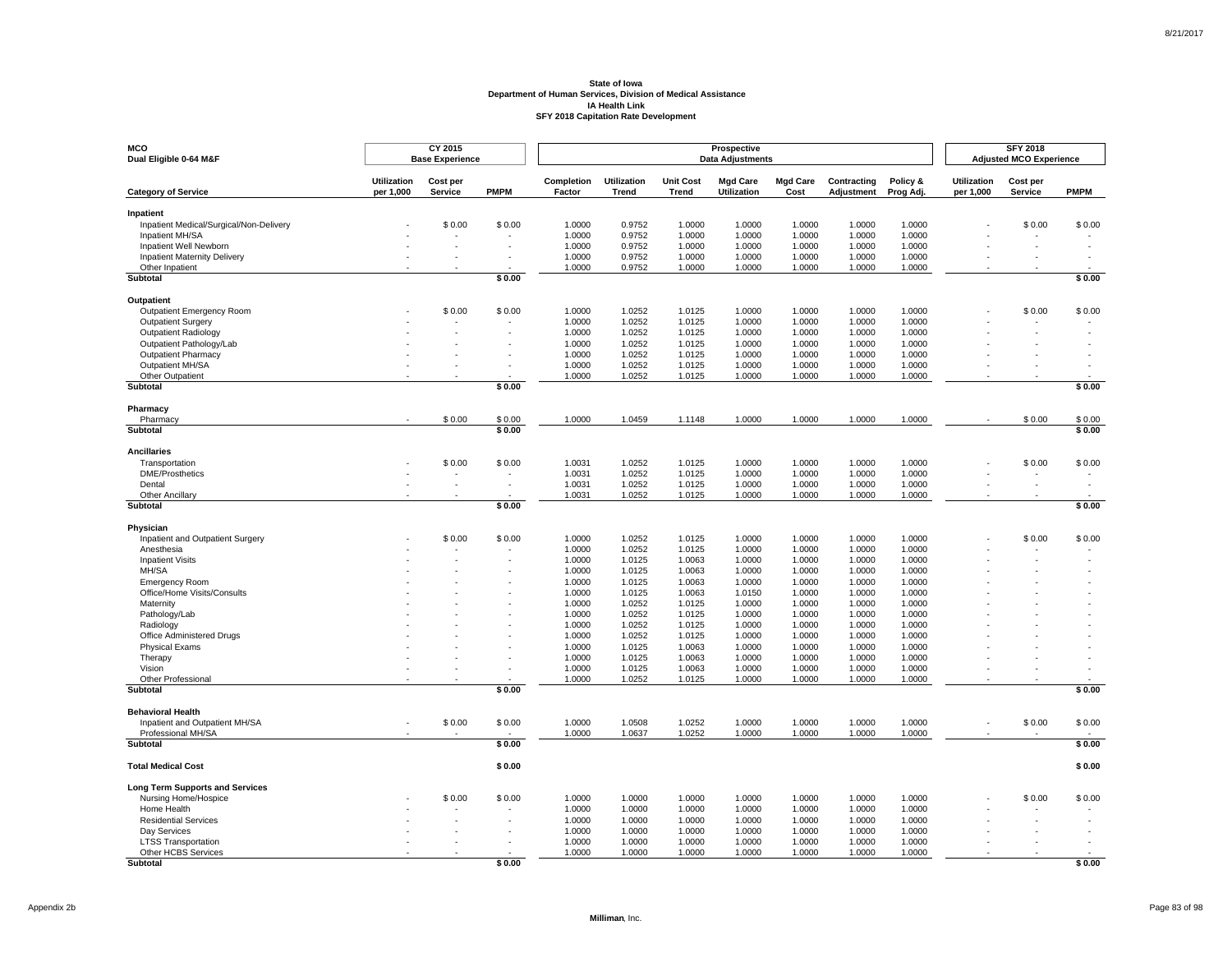| MCO<br>Dual Eligible 65+ M&F                                  |                                 | CY 2015<br><b>Base Experience</b> |             |                      |                             |                                  | Prospective<br><b>Data Adjustments</b> |                         |                           |                       |                                 | <b>SFY 2018</b><br><b>Adjusted MCO Experience</b> |             |
|---------------------------------------------------------------|---------------------------------|-----------------------------------|-------------|----------------------|-----------------------------|----------------------------------|----------------------------------------|-------------------------|---------------------------|-----------------------|---------------------------------|---------------------------------------------------|-------------|
| <b>Category of Service</b>                                    | <b>Utilization</b><br>per 1,000 | Cost per<br>Service               | <b>PMPM</b> | Completion<br>Factor | <b>Utilization</b><br>Trend | <b>Unit Cost</b><br><b>Trend</b> | <b>Mgd Care</b><br><b>Utilization</b>  | <b>Mgd Care</b><br>Cost | Contracting<br>Adjustment | Policy &<br>Prog Adj. | <b>Utilization</b><br>per 1,000 | Cost per<br>Service                               | <b>PMPM</b> |
| Inpatient                                                     |                                 |                                   |             |                      |                             |                                  |                                        |                         |                           |                       |                                 |                                                   |             |
| Inpatient Medical/Surgical/Non-Delivery                       |                                 | \$0.00                            | \$0.00      | 1.0000               | 0.9752                      | 1.0000                           | 1.0000                                 | 1.0000                  | 1.0000                    | 1.0000                |                                 | \$0.00                                            | \$0.00      |
| Inpatient MH/SA                                               |                                 |                                   |             | 1.0000               | 0.9752                      | 1.0000                           | 1.0000                                 | 1.0000                  | 1.0000                    | 1.0000                |                                 |                                                   |             |
| Inpatient Well Newborn<br><b>Inpatient Maternity Delivery</b> |                                 |                                   |             | 1.0000<br>1.0000     | 0.9752<br>0.9752            | 1.0000<br>1.0000                 | 1.0000<br>1.0000                       | 1.0000<br>1.0000        | 1.0000<br>1.0000          | 1.0000<br>1.0000      |                                 |                                                   |             |
| Other Inpatient                                               |                                 |                                   |             | 1.0000               | 0.9752                      | 1.0000                           | 1.0000                                 | 1.0000                  | 1.0000                    | 1.0000                |                                 |                                                   |             |
| Subtotal                                                      |                                 |                                   | \$0.00      |                      |                             |                                  |                                        |                         |                           |                       |                                 |                                                   | \$0.00      |
| Outpatient                                                    |                                 |                                   |             |                      |                             |                                  |                                        |                         |                           |                       |                                 |                                                   |             |
| Outpatient Emergency Room                                     |                                 | \$0.00                            | \$0.00      | 1.0000               | 1.0252                      | 1.0125                           | 1.0000                                 | 1.0000                  | 1.0000                    | 1.0000                |                                 | \$0.00                                            | \$0.00      |
| Outpatient Surgery                                            |                                 |                                   |             | 1.0000               | 1.0252                      | 1.0125                           | 1.0000                                 | 1.0000                  | 1.0000                    | 1.0000                |                                 |                                                   |             |
| <b>Outpatient Radiology</b>                                   |                                 |                                   |             | 1.0000               | 1.0252                      | 1.0125                           | 1.0000                                 | 1.0000                  | 1.0000                    | 1.0000                |                                 |                                                   |             |
| Outpatient Pathology/Lab                                      |                                 |                                   |             | 1.0000               | 1.0252                      | 1.0125                           | 1.0000                                 | 1.0000                  | 1.0000                    | 1.0000                |                                 |                                                   |             |
| <b>Outpatient Pharmacy</b>                                    |                                 |                                   |             | 1.0000               | 1.0252                      | 1.0125                           | 1.0000                                 | 1.0000                  | 1.0000                    | 1.0000                |                                 |                                                   |             |
| Outpatient MH/SA<br>Other Outpatient                          |                                 |                                   |             | 1.0000<br>1.0000     | 1.0252<br>1.0252            | 1.0125<br>1.0125                 | 1.0000<br>1.0000                       | 1.0000<br>1.0000        | 1.0000<br>1.0000          | 1.0000<br>1.0000      |                                 |                                                   |             |
| Subtotal                                                      |                                 |                                   | \$0.00      |                      |                             |                                  |                                        |                         |                           |                       |                                 |                                                   | \$0.00      |
|                                                               |                                 |                                   |             |                      |                             |                                  |                                        |                         |                           |                       |                                 |                                                   |             |
| Pharmacy<br>Pharmacy                                          |                                 | \$0.00                            | \$0.00      | 1.0000               | 1.0459                      | 1.1148                           | 1.0000                                 | 1.0000                  | 1.0000                    | 1.0000                |                                 | \$0.00                                            | \$0.00      |
| Subtotal                                                      |                                 |                                   | \$0.00      |                      |                             |                                  |                                        |                         |                           |                       |                                 |                                                   | \$0.00      |
| <b>Ancillaries</b>                                            |                                 |                                   |             |                      |                             |                                  |                                        |                         |                           |                       |                                 |                                                   |             |
| Transportation                                                |                                 | \$0.00                            | \$0.00      | 1.0031               | 1.0252                      | 1.0125                           | 1.0000                                 | 1.0000                  | 1.0000                    | 1.0000                |                                 | \$0.00                                            | \$0.00      |
| <b>DME/Prosthetics</b>                                        |                                 | $\overline{\phantom{a}}$          |             | 1.0031               | 1.0252                      | 1.0125                           | 1.0000                                 | 1.0000                  | 1.0000                    | 1.0000                |                                 |                                                   |             |
| Dental                                                        |                                 |                                   |             | 1.0031               | 1.0252                      | 1.0125                           | 1.0000                                 | 1.0000                  | 1.0000                    | 1.0000                |                                 |                                                   |             |
| Other Ancillary<br>Subtotal                                   |                                 |                                   | \$0.00      | 1.0031               | 1.0252                      | 1.0125                           | 1.0000                                 | 1.0000                  | 1.0000                    | 1.0000                |                                 |                                                   | \$0.00      |
|                                                               |                                 |                                   |             |                      |                             |                                  |                                        |                         |                           |                       |                                 |                                                   |             |
| Physician                                                     |                                 |                                   |             |                      |                             |                                  |                                        |                         |                           |                       |                                 |                                                   |             |
| Inpatient and Outpatient Surgery                              |                                 | \$0.00                            | \$0.00      | 1.0000<br>1.0000     | 1.0252<br>1.0252            | 1.0125<br>1.0125                 | 1.0000<br>1.0000                       | 1.0000<br>1.0000        | 1.0000<br>1.0000          | 1.0000<br>1.0000      |                                 | \$0.00                                            | \$0.00      |
| Anesthesia<br><b>Inpatient Visits</b>                         |                                 |                                   |             | 1.0000               | 1.0125                      | 1.0063                           | 1.0000                                 | 1.0000                  | 1.0000                    | 1.0000                |                                 |                                                   |             |
| MH/SA                                                         |                                 |                                   |             | 1.0000               | 1.0125                      | 1.0063                           | 1.0000                                 | 1.0000                  | 1.0000                    | 1.0000                |                                 |                                                   |             |
| <b>Emergency Room</b>                                         |                                 |                                   |             | 1.0000               | 1.0125                      | 1.0063                           | 1.0000                                 | 1.0000                  | 1.0000                    | 1.0000                |                                 |                                                   |             |
| Office/Home Visits/Consults                                   |                                 |                                   |             | 1.0000               | 1.0125                      | 1.0063                           | 1.0150                                 | 1.0000                  | 1.0000                    | 1.0000                |                                 |                                                   |             |
| Maternity                                                     |                                 |                                   |             | 1.0000               | 1.0252                      | 1.0125                           | 1.0000                                 | 1.0000                  | 1.0000                    | 1.0000                |                                 |                                                   |             |
| Pathology/Lab                                                 |                                 |                                   |             | 1.0000               | 1.0252                      | 1.0125                           | 1.0000                                 | 1.0000                  | 1.0000                    | 1.0000                |                                 |                                                   |             |
| Radiology                                                     |                                 |                                   |             | 1.0000               | 1.0252                      | 1.0125                           | 1.0000                                 | 1.0000                  | 1.0000                    | 1.0000                |                                 |                                                   |             |
| Office Administered Drugs                                     |                                 |                                   |             | 1.0000               | 1.0252                      | 1.0125                           | 1.0000                                 | 1.0000                  | 1.0000                    | 1.0000                |                                 |                                                   |             |
| <b>Physical Exams</b><br>Therapy                              |                                 |                                   |             | 1.0000<br>1.0000     | 1.0125<br>1.0125            | 1.0063<br>1.0063                 | 1.0000<br>1.0000                       | 1.0000<br>1.0000        | 1.0000<br>1.0000          | 1.0000<br>1.0000      |                                 |                                                   |             |
| Vision                                                        |                                 |                                   |             | 1.0000               | 1.0125                      | 1.0063                           | 1.0000                                 | 1.0000                  | 1.0000                    | 1.0000                |                                 |                                                   |             |
| <b>Other Professional</b>                                     |                                 |                                   |             | 1.0000               | 1.0252                      | 1.0125                           | 1.0000                                 | 1.0000                  | 1.0000                    | 1.0000                |                                 |                                                   |             |
| Subtotal                                                      |                                 |                                   | \$0.00      |                      |                             |                                  |                                        |                         |                           |                       |                                 |                                                   | \$0.00      |
| <b>Behavioral Health</b>                                      |                                 |                                   |             |                      |                             |                                  |                                        |                         |                           |                       |                                 |                                                   |             |
| Inpatient and Outpatient MH/SA                                |                                 | \$0.00                            | \$0.00      | 1.0000               | 1.0508                      | 1.0252                           | 1.0000                                 | 1.0000                  | 1.0000                    | 1.0000                |                                 | \$0.00                                            | \$0.00      |
| Professional MH/SA                                            |                                 |                                   |             | 1.0000               | 1.0637                      | 1.0252                           | 1.0000                                 | 1.0000                  | 1.0000                    | 1.0000                |                                 |                                                   |             |
| Subtotal                                                      |                                 |                                   | \$0.00      |                      |                             |                                  |                                        |                         |                           |                       |                                 |                                                   | \$0.00      |
| <b>Total Medical Cost</b>                                     |                                 |                                   | \$0.00      |                      |                             |                                  |                                        |                         |                           |                       |                                 |                                                   | \$0.00      |
| <b>Long Term Supports and Services</b>                        |                                 |                                   |             |                      |                             |                                  |                                        |                         |                           |                       |                                 |                                                   |             |
| Nursing Home/Hospice                                          |                                 | \$0.00                            | \$0.00      | 1.0000               | 1.0000                      | 1.0000                           | 1.0000                                 | 1.0000                  | 1.0000                    | 1.0000                |                                 | \$0.00                                            | \$0.00      |
| Home Health                                                   |                                 |                                   |             | 1.0000               | 1.0000                      | 1.0000                           | 1.0000                                 | 1.0000                  | 1.0000                    | 1.0000                |                                 |                                                   |             |
| <b>Residential Services</b><br>Day Services                   |                                 |                                   |             | 1.0000<br>1.0000     | 1.0000<br>1.0000            | 1.0000<br>1.0000                 | 1.0000<br>1.0000                       | 1.0000<br>1.0000        | 1.0000<br>1.0000          | 1.0000<br>1.0000      |                                 |                                                   |             |
| <b>LTSS Transportation</b>                                    |                                 |                                   |             | 1.0000               | 1.0000                      | 1.0000                           | 1.0000                                 | 1.0000                  | 1.0000                    | 1.0000                |                                 |                                                   |             |
| Other HCBS Services                                           |                                 |                                   |             | 1.0000               | 1.0000                      | 1.0000                           | 1.0000                                 | 1.0000                  | 1.0000                    | 1.0000                |                                 |                                                   |             |
| <b>Subtotal</b>                                               |                                 |                                   | \$0.00      |                      |                             |                                  |                                        |                         |                           |                       |                                 |                                                   | \$0.00      |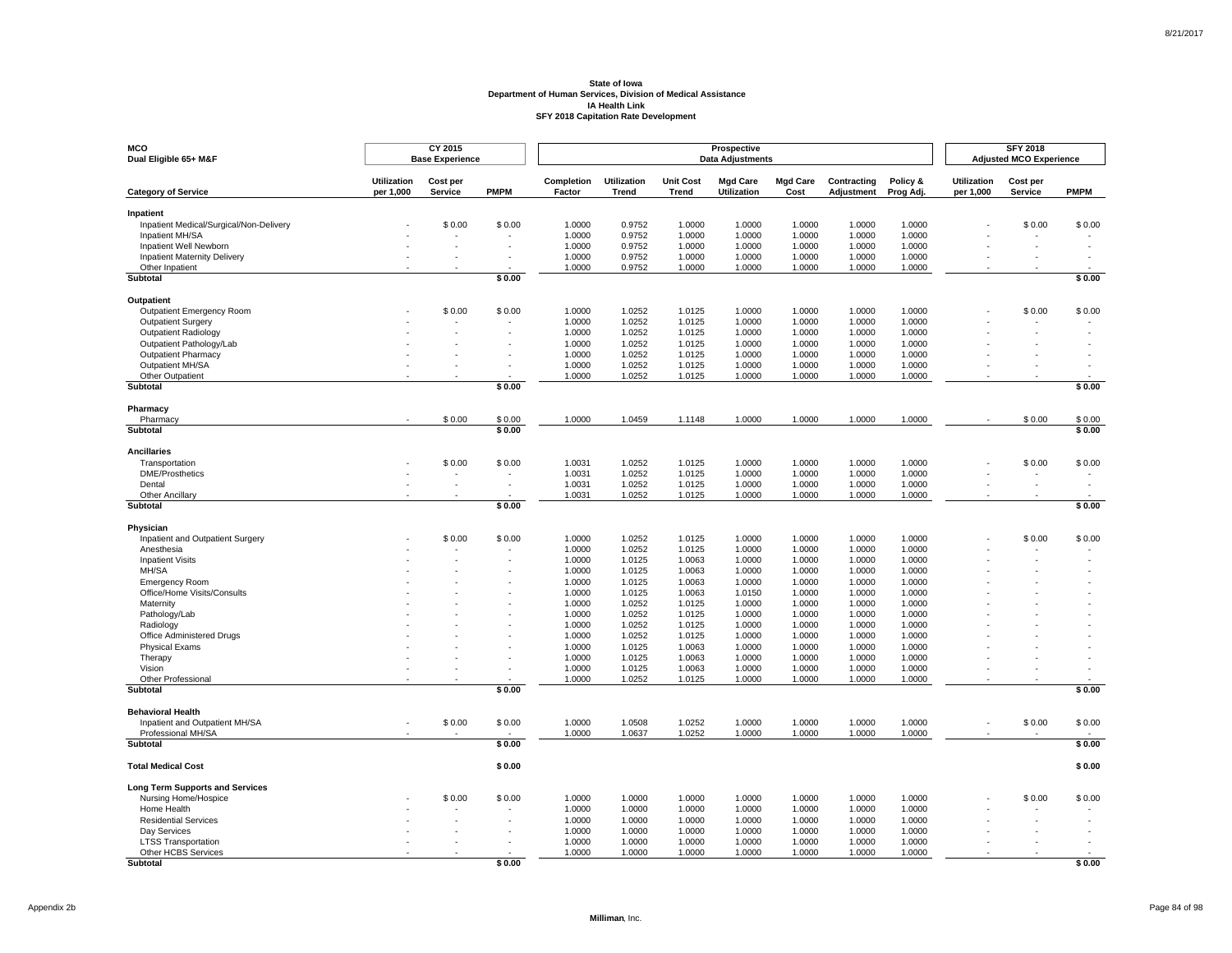| MCO<br>Custodial Care Nursing Facility 65+                    |                                 | CY 2015<br><b>Base Experience</b> |             |                      |                             |                           | Prospective<br><b>Data Adjustments</b> |                         |                           |                       |                                 | <b>SFY 2018</b><br><b>Adjusted MCO Experience</b> |             |
|---------------------------------------------------------------|---------------------------------|-----------------------------------|-------------|----------------------|-----------------------------|---------------------------|----------------------------------------|-------------------------|---------------------------|-----------------------|---------------------------------|---------------------------------------------------|-------------|
| <b>Category of Service</b>                                    | <b>Utilization</b><br>per 1,000 | Cost per<br>Service               | <b>PMPM</b> | Completion<br>Factor | <b>Utilization</b><br>Trend | <b>Unit Cost</b><br>Trend | <b>Mgd Care</b><br><b>Utilization</b>  | <b>Mgd Care</b><br>Cost | Contracting<br>Adjustment | Policy &<br>Prog Adj. | <b>Utilization</b><br>per 1,000 | Cost per<br>Service                               | <b>PMPM</b> |
| Inpatient                                                     |                                 |                                   |             |                      |                             |                           |                                        |                         |                           |                       |                                 |                                                   |             |
| Inpatient Medical/Surgical/Non-Delivery                       |                                 | \$0.00                            | \$0.00      | 1.0000               | 0.9752                      | 1.0000                    | 1.0000                                 | 1.0000                  | 1.0000                    | 1.0000                |                                 | \$0.00                                            | \$0.00      |
| Inpatient MH/SA                                               |                                 |                                   |             | 1.0000               | 0.9752                      | 1.0000                    | 1.0000                                 | 1.0000                  | 1.0000                    | 1.0000<br>1.0000      |                                 |                                                   |             |
| Inpatient Well Newborn<br><b>Inpatient Maternity Delivery</b> |                                 |                                   |             | 1.0000<br>1.0000     | 0.9752<br>0.9752            | 1.0000<br>1.0000          | 1.0000<br>1.0000                       | 1.0000<br>1.0000        | 1.0000<br>1.0000          | 1.0000                |                                 |                                                   |             |
| Other Inpatient                                               |                                 |                                   |             | 1.0000               | 0.9752                      | 1.0000                    | 1.0000                                 | 1.0000                  | 1.0000                    | 1.0000                |                                 |                                                   |             |
| Subtotal                                                      |                                 |                                   | \$0.00      |                      |                             |                           |                                        |                         |                           |                       |                                 |                                                   | \$0.00      |
| Outpatient                                                    |                                 |                                   |             |                      |                             |                           |                                        |                         |                           |                       |                                 |                                                   |             |
| Outpatient Emergency Room                                     |                                 | \$0.00                            | \$0.00      | 1.0000               | 1.0252                      | 1.0125                    | 1.0000                                 | 1.0000                  | 1.0000                    | 1.0000                |                                 | \$0.00                                            | \$0.00      |
| Outpatient Surgery                                            |                                 |                                   |             | 1.0000               | 1.0252                      | 1.0125                    | 1.0000                                 | 1.0000                  | 1.0000                    | 1.0000                |                                 |                                                   |             |
| <b>Outpatient Radiology</b>                                   |                                 |                                   |             | 1.0000               | 1.0252                      | 1.0125                    | 1.0000                                 | 1.0000                  | 1.0000                    | 1.0000                |                                 |                                                   |             |
| Outpatient Pathology/Lab                                      |                                 |                                   |             | 1.0000               | 1.0252                      | 1.0125                    | 1.0000                                 | 1.0000                  | 1.0000                    | 1.0000                |                                 |                                                   |             |
| <b>Outpatient Pharmacy</b><br>Outpatient MH/SA                |                                 |                                   |             | 1.0000<br>1.0000     | 1.0252<br>1.0252            | 1.0125<br>1.0125          | 1.0000<br>1.0000                       | 1.0000<br>1.0000        | 1.0000<br>1.0000          | 1.0000<br>1.0000      |                                 |                                                   |             |
| Other Outpatient                                              |                                 |                                   |             | 1.0000               | 1.0252                      | 1.0125                    | 1.0000                                 | 1.0000                  | 1.0000                    | 1.0000                |                                 |                                                   |             |
| Subtotal                                                      |                                 |                                   | \$0.00      |                      |                             |                           |                                        |                         |                           |                       |                                 |                                                   | \$0.00      |
| Pharmacy                                                      |                                 |                                   |             |                      |                             |                           |                                        |                         |                           |                       |                                 |                                                   |             |
| Pharmacy                                                      |                                 | \$0.00                            | \$0.00      | 1.0000               | 1.0459                      | 1.1148                    | 1.0000                                 | 1.0000                  | 1.0000                    | 1.0000                |                                 | \$0.00                                            | \$0.00      |
| Subtotal                                                      |                                 |                                   | \$0.00      |                      |                             |                           |                                        |                         |                           |                       |                                 |                                                   | \$0.00      |
| <b>Ancillaries</b>                                            |                                 |                                   |             |                      |                             |                           |                                        |                         |                           |                       |                                 |                                                   |             |
| Transportation                                                |                                 | \$0.00                            | \$0.00      | 1.0016               | 1.0252                      | 1.0125                    | 1.0000                                 | 1.0000                  | 1.0000                    | 1.0000                |                                 | \$0.00                                            | \$0.00      |
| <b>DME/Prosthetics</b>                                        |                                 | $\overline{\phantom{a}}$          |             | 1.0016               | 1.0252                      | 1.0125                    | 1.0000                                 | 1.0000                  | 1.0000                    | 1.0000                |                                 |                                                   |             |
| Dental                                                        |                                 |                                   |             | 1.0016               | 1.0252                      | 1.0125                    | 1.0000                                 | 1.0000                  | 1.0000                    | 1.0000                |                                 |                                                   |             |
| Other Ancillary<br>Subtotal                                   |                                 |                                   | \$0.00      | 1.0016               | 1.0252                      | 1.0125                    | 1.0000                                 | 1.0000                  | 1.0000                    | 1.0000                |                                 |                                                   | \$0.00      |
|                                                               |                                 |                                   |             |                      |                             |                           |                                        |                         |                           |                       |                                 |                                                   |             |
| Physician<br>Inpatient and Outpatient Surgery                 |                                 | \$0.00                            | \$0.00      | 1.0000               | 1.0252                      | 1.0125                    | 1.0000                                 | 1.0000                  | 1.0000                    | 1.0000                |                                 | \$0.00                                            | \$0.00      |
| Anesthesia                                                    |                                 |                                   |             | 1.0000               | 1.0252                      | 1.0125                    | 1.0000                                 | 1.0000                  | 1.0000                    | 1.0000                |                                 |                                                   |             |
| <b>Inpatient Visits</b>                                       |                                 |                                   |             | 1.0000               | 1.0125                      | 1.0063                    | 1.0000                                 | 1.0000                  | 1.0000                    | 1.0000                |                                 |                                                   |             |
| MH/SA                                                         |                                 |                                   |             | 1.0000               | 1.0125                      | 1.0063                    | 1.0000                                 | 1.0000                  | 1.0000                    | 1.0000                |                                 |                                                   |             |
| <b>Emergency Room</b>                                         |                                 |                                   |             | 1.0000               | 1.0125                      | 1.0063                    | 1.0000                                 | 1.0000                  | 1.0000                    | 1.0000                |                                 |                                                   |             |
| Office/Home Visits/Consults                                   |                                 |                                   |             | 1.0000               | 1.0125                      | 1.0063                    | 1.0150                                 | 1.0000                  | 1.0000                    | 1.0000                |                                 |                                                   |             |
| Maternity                                                     |                                 |                                   |             | 1.0000               | 1.0252                      | 1.0125                    | 1.0000                                 | 1.0000                  | 1.0000                    | 1.0000                |                                 |                                                   |             |
| Pathology/Lab<br>Radiology                                    |                                 |                                   |             | 1.0000<br>1.0000     | 1.0252<br>1.0252            | 1.0125<br>1.0125          | 1.0000<br>1.0000                       | 1.0000<br>1.0000        | 1.0000<br>1.0000          | 1.0000<br>1.0000      |                                 |                                                   |             |
| Office Administered Drugs                                     |                                 |                                   |             | 1.0000               | 1.0252                      | 1.0125                    | 1.0000                                 | 1.0000                  | 1.0000                    | 1.0000                |                                 |                                                   |             |
| <b>Physical Exams</b>                                         |                                 |                                   |             | 1.0000               | 1.0125                      | 1.0063                    | 1.0000                                 | 1.0000                  | 1.0000                    | 1.0000                |                                 |                                                   |             |
| Therapy                                                       |                                 |                                   |             | 1.0000               | 1.0125                      | 1.0063                    | 1.0000                                 | 1.0000                  | 1.0000                    | 1.0000                |                                 |                                                   |             |
| Vision                                                        |                                 |                                   |             | 1.0000               | 1.0125                      | 1.0063                    | 1.0000                                 | 1.0000                  | 1.0000                    | 1.0000                |                                 |                                                   |             |
| <b>Other Professional</b><br>Subtotal                         |                                 |                                   | \$0.00      | 1.0000               | 1.0252                      | 1.0125                    | 1.0000                                 | 1.0000                  | 1.0000                    | 1.0000                |                                 |                                                   | \$0.00      |
|                                                               |                                 |                                   |             |                      |                             |                           |                                        |                         |                           |                       |                                 |                                                   |             |
| <b>Behavioral Health</b>                                      |                                 |                                   |             |                      |                             |                           |                                        |                         |                           |                       |                                 |                                                   |             |
| Inpatient and Outpatient MH/SA                                |                                 | \$0.00                            | \$0.00      | 1.0000               | 1.0252                      | 1.0125                    | 1.0000                                 | 1.0000                  | 1.0000                    | 1.0000                |                                 | \$0.00                                            | \$0.00      |
| Professional MH/SA<br>Subtotal                                |                                 |                                   | \$0.00      | 1.0000               | 1.0252                      | 1.0125                    | 1.0000                                 | 1.0000                  | 1.0000                    | 1.0000                |                                 |                                                   | \$0.00      |
|                                                               |                                 |                                   |             |                      |                             |                           |                                        |                         |                           |                       |                                 |                                                   |             |
| <b>Total Medical Cost</b>                                     |                                 |                                   | \$0.00      |                      |                             |                           |                                        |                         |                           |                       |                                 |                                                   | \$0.00      |
| <b>Long Term Supports and Services</b>                        |                                 |                                   |             |                      |                             |                           |                                        |                         |                           |                       |                                 |                                                   |             |
| Nursing Home/Hospice                                          |                                 | \$0.00                            | \$0.00      | 1.0000               | 1.0000                      | 1.0000                    | 1.0000                                 | 1.0000                  | 1.0000                    | 1.0000                |                                 | \$0.00                                            | \$0.00      |
| Home Health                                                   |                                 |                                   |             | 1.0000               | 1.0125                      | 1.0125                    | 1.0000                                 | 1.0000                  | 1.0000                    | 1.0000                |                                 |                                                   |             |
| <b>Residential Services</b><br>Day Services                   |                                 |                                   |             | 1.0000<br>1.0000     | 1.0125<br>1.0125            | 1.0125<br>1.0125          | 1.0000<br>1.0000                       | 1.0000<br>1.0000        | 1.0000<br>1.0000          | 1.0000<br>1.0000      |                                 |                                                   |             |
| <b>LTSS Transportation</b>                                    |                                 |                                   |             | 1.0000               | 1.0125                      | 1.0125                    | 1.0000                                 | 1.0000                  | 1.0000                    | 1.0000                |                                 |                                                   |             |
| Other HCBS Services                                           |                                 |                                   |             | 1.0000               | 1.0125                      | 1.0125                    | 1.0000                                 | 1.0000                  | 1.0000                    | 1.0000                |                                 |                                                   |             |
| <b>Subtotal</b>                                               |                                 |                                   | \$0.00      |                      |                             |                           |                                        |                         |                           |                       |                                 |                                                   | \$0.00      |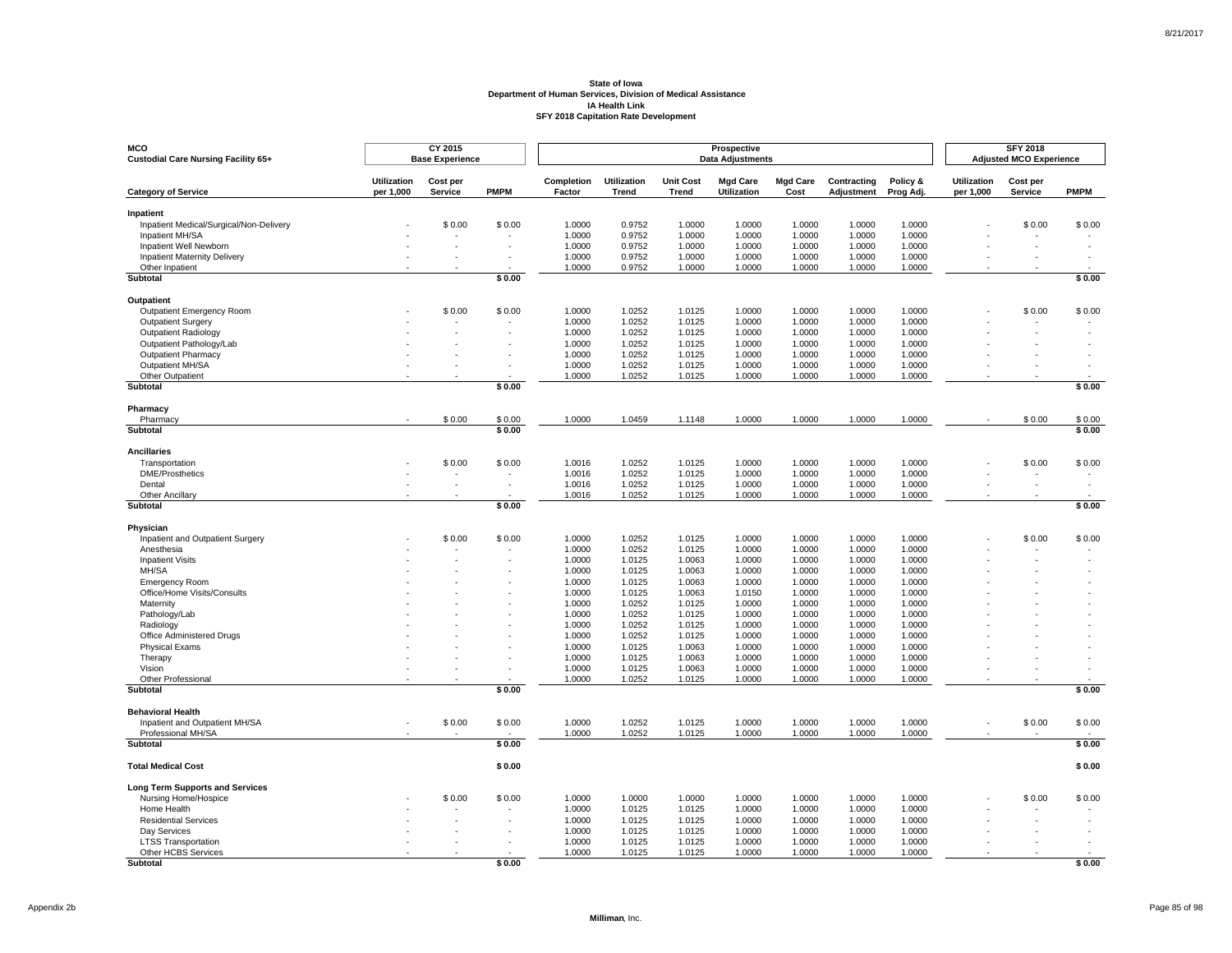| <b>MCO</b><br>Hospice 65+                              |                                 | CY 2015<br><b>Base Experience</b> |             |                      |                             |                           | Prospective<br><b>Data Adjustments</b> |                         |                           |                       |                                 | <b>SFY 2018</b><br><b>Adjusted MCO Experience</b> |             |
|--------------------------------------------------------|---------------------------------|-----------------------------------|-------------|----------------------|-----------------------------|---------------------------|----------------------------------------|-------------------------|---------------------------|-----------------------|---------------------------------|---------------------------------------------------|-------------|
| <b>Category of Service</b>                             | <b>Utilization</b><br>per 1,000 | Cost per<br>Service               | <b>PMPM</b> | Completion<br>Factor | <b>Utilization</b><br>Trend | <b>Unit Cost</b><br>Trend | <b>Mgd Care</b><br><b>Utilization</b>  | <b>Mgd Care</b><br>Cost | Contracting<br>Adjustment | Policy &<br>Prog Adj. | <b>Utilization</b><br>per 1,000 | Cost per<br>Service                               | <b>PMPM</b> |
| Inpatient                                              |                                 |                                   |             |                      |                             |                           |                                        |                         |                           |                       |                                 |                                                   |             |
| Inpatient Medical/Surgical/Non-Delivery                |                                 | \$0.00                            | \$0.00      | 1.0000               | 0.9752                      | 1.0000                    | 1.0000                                 | 1.0000                  | 1.0000                    | 1.0000                |                                 | \$0.00                                            | \$0.00      |
| Inpatient MH/SA                                        |                                 |                                   |             | 1.0000               | 0.9752                      | 1.0000                    | 1.0000                                 | 1.0000                  | 1.0000                    | 1.0000                |                                 |                                                   |             |
| Inpatient Well Newborn                                 |                                 |                                   |             | 1.0000               | 0.9752                      | 1.0000                    | 1.0000                                 | 1.0000                  | 1.0000                    | 1.0000                |                                 |                                                   |             |
| <b>Inpatient Maternity Delivery</b><br>Other Inpatient |                                 |                                   |             | 1.0000<br>1.0000     | 0.9752<br>0.9752            | 1.0000<br>1.0000          | 1.0000<br>1.0000                       | 1.0000<br>1.0000        | 1.0000<br>1.0000          | 1.0000<br>1.0000      |                                 |                                                   |             |
| Subtotal                                               |                                 |                                   | \$0.00      |                      |                             |                           |                                        |                         |                           |                       |                                 |                                                   | \$0.00      |
| Outpatient                                             |                                 |                                   |             |                      |                             |                           |                                        |                         |                           |                       |                                 |                                                   |             |
| Outpatient Emergency Room                              |                                 | \$0.00                            | \$0.00      | 1.0000               | 1.0252                      | 1.0125                    | 1.0000                                 | 1.0000                  | 1.0000                    | 1.0000                |                                 | \$0.00                                            | \$0.00      |
| Outpatient Surgery                                     |                                 |                                   |             | 1.0000               | 1.0252                      | 1.0125                    | 1.0000                                 | 1.0000                  | 1.0000                    | 1.0000                |                                 |                                                   |             |
| <b>Outpatient Radiology</b>                            |                                 |                                   |             | 1.0000               | 1.0252                      | 1.0125                    | 1.0000                                 | 1.0000                  | 1.0000                    | 1.0000                |                                 |                                                   |             |
| Outpatient Pathology/Lab                               |                                 |                                   |             | 1.0000               | 1.0252                      | 1.0125                    | 1.0000                                 | 1.0000                  | 1.0000                    | 1.0000                |                                 |                                                   |             |
| <b>Outpatient Pharmacy</b>                             |                                 |                                   |             | 1.0000               | 1.0252                      | 1.0125                    | 1.0000                                 | 1.0000                  | 1.0000                    | 1.0000                |                                 |                                                   |             |
| Outpatient MH/SA                                       |                                 |                                   |             | 1.0000               | 1.0252                      | 1.0125                    | 1.0000                                 | 1.0000                  | 1.0000                    | 1.0000                |                                 |                                                   |             |
| Other Outpatient<br>Subtotal                           |                                 |                                   | \$0.00      | 1.0000               | 1.0252                      | 1.0125                    | 1.0000                                 | 1.0000                  | 1.0000                    | 1.0000                |                                 |                                                   | \$0.00      |
|                                                        |                                 |                                   |             |                      |                             |                           |                                        |                         |                           |                       |                                 |                                                   |             |
| Pharmacy<br>Pharmacy                                   |                                 | \$0.00                            | \$0.00      | 1.0000               | 1.0459                      | 1.1148                    | 1.0000                                 | 1.0000                  | 1.0000                    | 1.0000                |                                 | \$0.00                                            | \$0.00      |
| Subtotal                                               |                                 |                                   | \$0.00      |                      |                             |                           |                                        |                         |                           |                       |                                 |                                                   | \$0.00      |
| <b>Ancillaries</b>                                     |                                 |                                   |             |                      |                             |                           |                                        |                         |                           |                       |                                 |                                                   |             |
| Transportation                                         |                                 | \$0.00                            | \$0.00      | 1.0016               | 1.0252                      | 1.0125                    | 1.0000                                 | 1.0000                  | 1.0000                    | 1.0000                |                                 | \$0.00                                            | \$0.00      |
| <b>DME/Prosthetics</b>                                 |                                 | $\overline{\phantom{a}}$          |             | 1.0016               | 1.0252                      | 1.0125                    | 1.0000                                 | 1.0000                  | 1.0000                    | 1.0000                |                                 |                                                   |             |
| Dental                                                 |                                 |                                   |             | 1.0016               | 1.0252                      | 1.0125                    | 1.0000                                 | 1.0000                  | 1.0000                    | 1.0000                |                                 |                                                   |             |
| Other Ancillary<br>Subtotal                            |                                 |                                   | \$0.00      | 1.0016               | 1.0252                      | 1.0125                    | 1.0000                                 | 1.0000                  | 1.0000                    | 1.0000                |                                 |                                                   | \$0.00      |
|                                                        |                                 |                                   |             |                      |                             |                           |                                        |                         |                           |                       |                                 |                                                   |             |
| Physician<br>Inpatient and Outpatient Surgery          |                                 | \$0.00                            | \$0.00      | 1.0000               | 1.0252                      | 1.0125                    | 1.0000                                 | 1.0000                  | 1.0000                    | 1.0000                |                                 | \$0.00                                            | \$0.00      |
| Anesthesia                                             |                                 |                                   |             | 1.0000               | 1.0252                      | 1.0125                    | 1.0000                                 | 1.0000                  | 1.0000                    | 1.0000                |                                 |                                                   |             |
| <b>Inpatient Visits</b>                                |                                 |                                   |             | 1.0000               | 1.0125                      | 1.0063                    | 1.0000                                 | 1.0000                  | 1.0000                    | 1.0000                |                                 |                                                   |             |
| MH/SA                                                  |                                 |                                   |             | 1.0000               | 1.0125                      | 1.0063                    | 1.0000                                 | 1.0000                  | 1.0000                    | 1.0000                |                                 |                                                   |             |
| <b>Emergency Room</b>                                  |                                 |                                   |             | 1.0000               | 1.0125                      | 1.0063                    | 1.0000                                 | 1.0000                  | 1.0000                    | 1.0000                |                                 |                                                   |             |
| Office/Home Visits/Consults                            |                                 |                                   |             | 1.0000               | 1.0125                      | 1.0063                    | 1.0150                                 | 1.0000                  | 1.0000                    | 1.0000                |                                 |                                                   |             |
| Maternity                                              |                                 |                                   |             | 1.0000               | 1.0252                      | 1.0125                    | 1.0000                                 | 1.0000                  | 1.0000                    | 1.0000                |                                 |                                                   |             |
| Pathology/Lab<br>Radiology                             |                                 |                                   |             | 1.0000<br>1.0000     | 1.0252<br>1.0252            | 1.0125<br>1.0125          | 1.0000<br>1.0000                       | 1.0000<br>1.0000        | 1.0000<br>1.0000          | 1.0000<br>1.0000      |                                 |                                                   |             |
| Office Administered Drugs                              |                                 |                                   |             | 1.0000               | 1.0252                      | 1.0125                    | 1.0000                                 | 1.0000                  | 1.0000                    | 1.0000                |                                 |                                                   |             |
| <b>Physical Exams</b>                                  |                                 |                                   |             | 1.0000               | 1.0125                      | 1.0063                    | 1.0000                                 | 1.0000                  | 1.0000                    | 1.0000                |                                 |                                                   |             |
| Therapy                                                |                                 |                                   |             | 1.0000               | 1.0125                      | 1.0063                    | 1.0000                                 | 1.0000                  | 1.0000                    | 1.0000                |                                 |                                                   |             |
| Vision                                                 |                                 |                                   |             | 1.0000               | 1.0125                      | 1.0063                    | 1.0000                                 | 1.0000                  | 1.0000                    | 1.0000                |                                 |                                                   |             |
| <b>Other Professional</b><br>Subtotal                  |                                 |                                   | \$0.00      | 1.0000               | 1.0252                      | 1.0125                    | 1.0000                                 | 1.0000                  | 1.0000                    | 1.0000                |                                 |                                                   | \$0.00      |
|                                                        |                                 |                                   |             |                      |                             |                           |                                        |                         |                           |                       |                                 |                                                   |             |
| <b>Behavioral Health</b>                               |                                 |                                   |             |                      |                             |                           |                                        |                         |                           |                       |                                 |                                                   |             |
| Inpatient and Outpatient MH/SA                         |                                 | \$0.00                            | \$0.00      | 1.0000               | 1.0252                      | 1.0125                    | 1.0000                                 | 1.0000                  | 1.0000                    | 1.0000                |                                 | \$0.00                                            | \$0.00      |
| Professional MH/SA<br>Subtotal                         |                                 |                                   | \$0.00      | 1.0000               | 1.0252                      | 1.0125                    | 1.0000                                 | 1.0000                  | 1.0000                    | 1.0000                |                                 |                                                   | \$0.00      |
|                                                        |                                 |                                   |             |                      |                             |                           |                                        |                         |                           |                       |                                 |                                                   |             |
| <b>Total Medical Cost</b>                              |                                 |                                   | \$0.00      |                      |                             |                           |                                        |                         |                           |                       |                                 |                                                   | \$0.00      |
| <b>Long Term Supports and Services</b>                 |                                 |                                   |             |                      |                             |                           |                                        |                         |                           |                       |                                 |                                                   |             |
| Nursing Home/Hospice<br>Home Health                    |                                 | \$0.00                            | \$0.00      | 1.0000<br>1.0000     | 0.9938<br>1.0125            | 1.0000<br>1.0125          | 1.0000<br>1.0000                       | 1.0000<br>1.0000        | 1.0000<br>1.0000          | 1.0000<br>1.0000      |                                 | \$0.00                                            | \$0.00      |
| <b>Residential Services</b>                            |                                 |                                   |             | 1.0000               | 1.0125                      | 1.0125                    | 1.0000                                 | 1.0000                  | 1.0000                    | 1.0000                |                                 |                                                   |             |
| Day Services                                           |                                 |                                   |             | 1.0000               | 1.0125                      | 1.0125                    | 1.0000                                 | 1.0000                  | 1.0000                    | 1.0000                |                                 |                                                   |             |
| <b>LTSS Transportation</b>                             |                                 |                                   |             | 1.0000               | 1.0125                      | 1.0125                    | 1.0000                                 | 1.0000                  | 1.0000                    | 1.0000                |                                 |                                                   |             |
| Other HCBS Services                                    |                                 |                                   |             | 1.0000               | 1.0125                      | 1.0125                    | 1.0000                                 | 1.0000                  | 1.0000                    | 1.0000                |                                 |                                                   |             |
| <b>Subtotal</b>                                        |                                 |                                   | \$0.00      |                      |                             |                           |                                        |                         |                           |                       |                                 |                                                   | \$0.00      |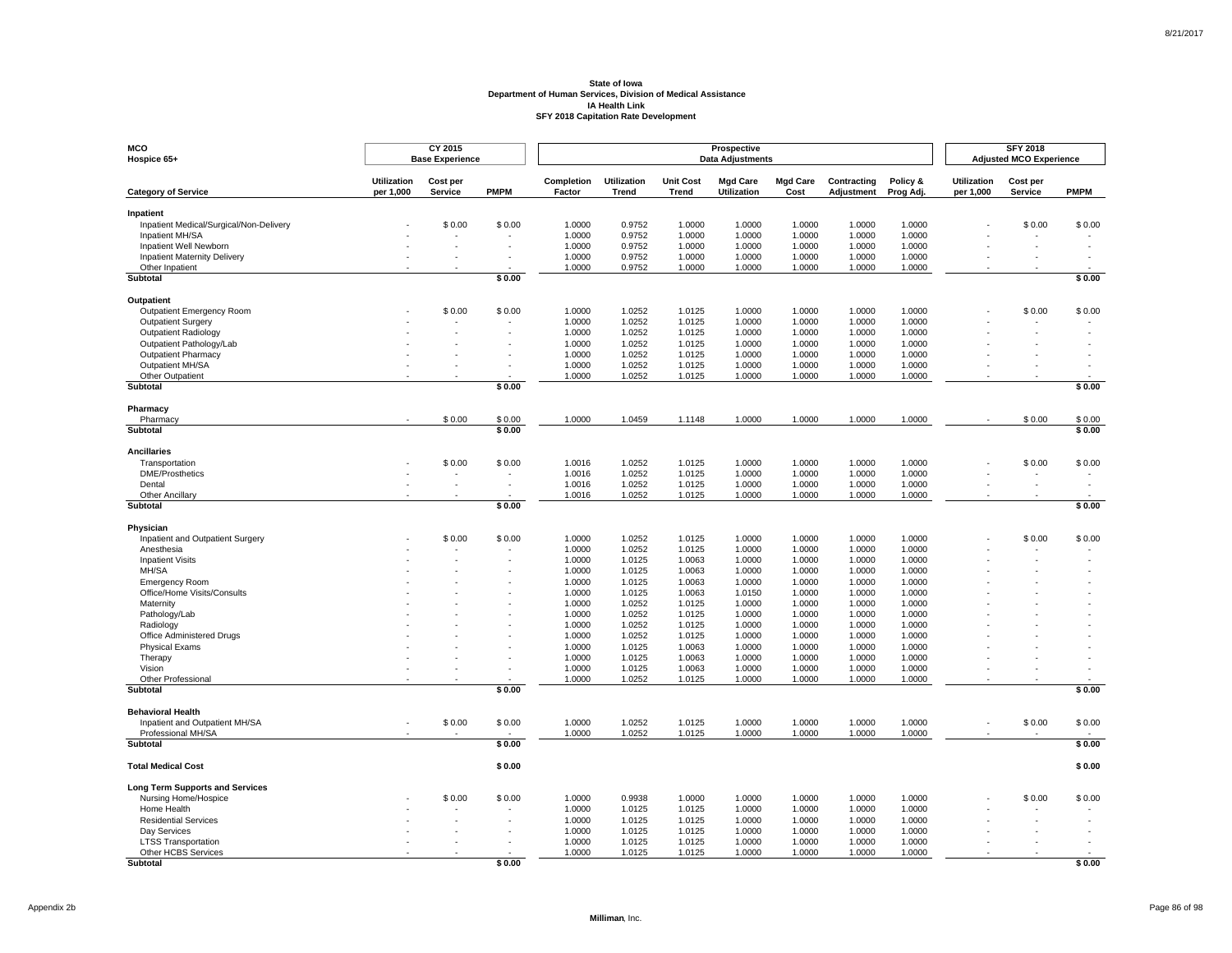| MCO<br><b>Elderly HCBS Waiver</b>                      |                                 | CY 2015<br><b>Base Experience</b> |                  |                      |                             |                                  | Prospective<br><b>Data Adjustments</b> |                         |                           |                       |                                 | <b>SFY 2018</b><br><b>Adjusted MCO Experience</b> |                  |
|--------------------------------------------------------|---------------------------------|-----------------------------------|------------------|----------------------|-----------------------------|----------------------------------|----------------------------------------|-------------------------|---------------------------|-----------------------|---------------------------------|---------------------------------------------------|------------------|
| <b>Category of Service</b>                             | <b>Utilization</b><br>per 1,000 | Cost per<br>Service               | <b>PMPM</b>      | Completion<br>Factor | <b>Utilization</b><br>Trend | <b>Unit Cost</b><br><b>Trend</b> | <b>Mgd Care</b><br><b>Utilization</b>  | <b>Mgd Care</b><br>Cost | Contracting<br>Adjustment | Policy &<br>Prog Adj. | <b>Utilization</b><br>per 1,000 | Cost per<br>Service                               | <b>PMPM</b>      |
| Inpatient                                              |                                 |                                   |                  |                      |                             |                                  |                                        |                         |                           |                       |                                 |                                                   |                  |
| Inpatient Medical/Surgical/Non-Delivery                |                                 | \$0.00                            | \$0.00           | 1.0000               | 0.9752                      | 1.0000                           | 1.0000                                 | 1.0000                  | 1.0000                    | 1.0000                |                                 | \$0.00                                            | \$0.00           |
| Inpatient MH/SA                                        |                                 |                                   |                  | 1.0000               | 0.9752                      | 1.0000                           | 1.0000                                 | 1.0000                  | 1.0000                    | 1.0000                |                                 |                                                   |                  |
| Inpatient Well Newborn                                 |                                 |                                   |                  | 1.0000               | 0.9752                      | 1.0000                           | 1.0000                                 | 1.0000                  | 1.0000                    | 1.0000                |                                 |                                                   |                  |
| <b>Inpatient Maternity Delivery</b><br>Other Inpatient |                                 |                                   |                  | 1.0000<br>1.0000     | 0.9752<br>0.9752            | 1.0000<br>1.0000                 | 1.0000<br>1.0000                       | 1.0000<br>1.0000        | 1.0000<br>1.0000          | 1.0000<br>1.0000      |                                 |                                                   |                  |
| <b>Subtotal</b>                                        |                                 |                                   | \$0.00           |                      |                             |                                  |                                        |                         |                           |                       |                                 |                                                   | \$0.00           |
|                                                        |                                 |                                   |                  |                      |                             |                                  |                                        |                         |                           |                       |                                 |                                                   |                  |
| <b>Outpatient</b>                                      |                                 | \$0.00                            | \$0.00           | 1.0000               |                             |                                  | 1.0000                                 | 1.0000                  | 1.0000                    | 1.0000                |                                 |                                                   | \$0.00           |
| Outpatient Emergency Room<br><b>Outpatient Surgery</b> |                                 |                                   |                  | 1.0000               | 1.0252<br>1.0252            | 1.0125<br>1.0125                 | 1.0000                                 | 1.0000                  | 1.0000                    | 1.0000                |                                 | \$0.00                                            |                  |
| Outpatient Radiology                                   |                                 |                                   |                  | 1.0000               | 1.0252                      | 1.0125                           | 1.0000                                 | 1.0000                  | 1.0000                    | 1.0000                |                                 |                                                   |                  |
| Outpatient Pathology/Lab                               |                                 |                                   |                  | 1.0000               | 1.0252                      | 1.0125                           | 1.0000                                 | 1.0000                  | 1.0000                    | 1.0000                |                                 |                                                   |                  |
| <b>Outpatient Pharmacy</b>                             |                                 |                                   |                  | 1.0000               | 1.0252                      | 1.0125                           | 1.0000                                 | 1.0000                  | 1.0000                    | 1.0000                |                                 |                                                   |                  |
| Outpatient MH/SA                                       |                                 |                                   |                  | 1.0000               | 1.0252                      | 1.0125                           | 1.0000                                 | 1.0000                  | 1.0000                    | 1.0000                |                                 |                                                   |                  |
| Other Outpatient                                       |                                 |                                   |                  | 1.0000               | 1.0252                      | 1.0125                           | 1.0000                                 | 1.0000                  | 1.0000                    | 1.0000                |                                 |                                                   |                  |
| Subtotal                                               |                                 |                                   | \$0.00           |                      |                             |                                  |                                        |                         |                           |                       |                                 |                                                   | \$0.00           |
| Pharmacy                                               |                                 |                                   |                  |                      |                             |                                  |                                        |                         |                           |                       |                                 |                                                   |                  |
| Pharmacy<br><b>Subtotal</b>                            |                                 | \$0.00                            | \$0.00<br>\$0.00 | 1.0000               | 1.0459                      | 1.1148                           | 1.0000                                 | 1.0000                  | 1.0000                    | 1.0000                |                                 | \$0.00                                            | \$0.00<br>\$0.00 |
|                                                        |                                 |                                   |                  |                      |                             |                                  |                                        |                         |                           |                       |                                 |                                                   |                  |
| <b>Ancillaries</b>                                     |                                 |                                   |                  |                      |                             |                                  |                                        |                         |                           |                       |                                 |                                                   |                  |
| Transportation                                         |                                 | \$0.00                            | \$0.00           | 1.0016               | 1.0252                      | 1.0125                           | 1.0000                                 | 1.0000                  | 1.0000                    | 1.0000                |                                 | \$0.00                                            | \$0.00           |
| <b>DME/Prosthetics</b><br>Dental                       |                                 |                                   |                  | 1.0016<br>1.0016     | 1.0252<br>1.0252            | 1.0125<br>1.0125                 | 1.0000<br>1.0000                       | 1.0000<br>1.0000        | 1.0000<br>1.0000          | 1.0000<br>1.0000      |                                 |                                                   |                  |
| Other Ancillary                                        |                                 |                                   |                  | 1.0016               | 1.0252                      | 1.0125                           | 1.0000                                 | 1.0000                  | 1.0000                    | 1.0000                |                                 |                                                   |                  |
| <b>Subtotal</b>                                        |                                 |                                   | \$0.00           |                      |                             |                                  |                                        |                         |                           |                       |                                 |                                                   | \$0.00           |
|                                                        |                                 |                                   |                  |                      |                             |                                  |                                        |                         |                           |                       |                                 |                                                   |                  |
| Physician<br>Inpatient and Outpatient Surgery          |                                 | \$0.00                            | \$0.00           | 1.0000               | 1.0252                      | 1.0125                           | 1.0000                                 | 1.0000                  | 1.0000                    | 1.0000                |                                 | \$0.00                                            | \$0.00           |
| Anesthesia                                             |                                 |                                   |                  | 1.0000               | 1.0252                      | 1.0125                           | 1.0000                                 | 1.0000                  | 1.0000                    | 1.0000                |                                 |                                                   |                  |
| <b>Inpatient Visits</b>                                |                                 |                                   |                  | 1.0000               | 1.0125                      | 1.0063                           | 1.0000                                 | 1.0000                  | 1.0000                    | 1.0000                |                                 |                                                   |                  |
| MH/SA                                                  |                                 |                                   |                  | 1.0000               | 1.0125                      | 1.0063                           | 1.0000                                 | 1.0000                  | 1.0000                    | 1.0000                |                                 |                                                   |                  |
| <b>Emergency Room</b>                                  |                                 |                                   |                  | 1.0000               | 1.0125                      | 1.0063                           | 1.0000                                 | 1.0000                  | 1.0000                    | 1.0000                |                                 |                                                   |                  |
| Office/Home Visits/Consults                            |                                 |                                   |                  | 1.0000               | 1.0125                      | 1.0063                           | 1.0150                                 | 1.0000                  | 1.0000                    | 1.0000                |                                 |                                                   |                  |
| Maternity<br>Pathology/Lab                             |                                 |                                   |                  | 1.0000<br>1.0000     | 1.0252<br>1.0252            | 1.0125<br>1.0125                 | 1.0000<br>1.0000                       | 1.0000<br>1.0000        | 1.0000<br>1.0000          | 1.0000<br>1.0000      |                                 |                                                   |                  |
| Radiology                                              |                                 |                                   |                  | 1.0000               | 1.0252                      | 1.0125                           | 1.0000                                 | 1.0000                  | 1.0000                    | 1.0000                |                                 |                                                   |                  |
| Office Administered Drugs                              |                                 |                                   |                  | 1.0000               | 1.0252                      | 1.0125                           | 1.0000                                 | 1.0000                  | 1.0000                    | 1.0000                |                                 |                                                   |                  |
| <b>Physical Exams</b>                                  |                                 |                                   |                  | 1.0000               | 1.0125                      | 1.0063                           | 1.0000                                 | 1.0000                  | 1.0000                    | 1.0000                |                                 |                                                   |                  |
| Therapy                                                |                                 |                                   |                  | 1.0000               | 1.0125                      | 1.0063                           | 1.0000                                 | 1.0000                  | 1.0000                    | 1.0000                |                                 |                                                   |                  |
| Vision                                                 |                                 |                                   |                  | 1.0000               | 1.0125                      | 1.0063                           | 1.0000                                 | 1.0000                  | 1.0000                    | 1.0000                |                                 |                                                   |                  |
| Other Professional<br>Subtotal                         |                                 |                                   | \$0.00           | 1.0000               | 1.0252                      | 1.0125                           | 1.0000                                 | 1.0000                  | 1.0000                    | 1.0000                |                                 |                                                   | \$0.00           |
|                                                        |                                 |                                   |                  |                      |                             |                                  |                                        |                         |                           |                       |                                 |                                                   |                  |
| <b>Behavioral Health</b>                               |                                 |                                   |                  |                      |                             |                                  |                                        |                         |                           |                       |                                 |                                                   |                  |
| Inpatient and Outpatient MH/SA                         |                                 | \$0.00                            | \$0.00           | 1.0000               | 1.0252                      | 1.0125                           | 1.0000                                 | 1.0000                  | 1.0000                    | 1.0000                |                                 | \$0.00                                            | \$0.00           |
| Professional MH/SA<br>Subtotal                         |                                 |                                   | \$0.00           | 1.0000               | 1.0252                      | 1.0125                           | 1.0000                                 | 1.0000                  | 1.0000                    | 1.0000                |                                 |                                                   | \$0.00           |
|                                                        |                                 |                                   |                  |                      |                             |                                  |                                        |                         |                           |                       |                                 |                                                   |                  |
| <b>Total Medical Cost</b>                              |                                 |                                   | \$0.00           |                      |                             |                                  |                                        |                         |                           |                       |                                 |                                                   | \$0.00           |
| <b>Long Term Supports and Services</b>                 |                                 |                                   |                  |                      |                             |                                  |                                        |                         |                           |                       |                                 |                                                   |                  |
| Nursing Home/Hospice                                   |                                 | \$0.00                            | \$0.00           | 1.0000               | 1.0000                      | 1.0000                           | 1.0000                                 | 1.0000                  | 1.0000                    | 1.0000                |                                 | \$0.00                                            | \$0.00           |
| Home Health                                            |                                 |                                   |                  | 1.0000               | 1.0125                      | 1.0125                           | 1.0000                                 | 1.0000                  | 1.0000                    | 1.0000                |                                 |                                                   |                  |
| <b>Residential Services</b>                            |                                 |                                   |                  | 1.0000               | 1.0125                      | 1.0125                           | 1.0000                                 | 1.0000                  | 1.0000                    | 1.0000                |                                 |                                                   |                  |
| Day Services<br><b>LTSS Transportation</b>             |                                 |                                   |                  | 1.0000<br>1.0000     | 1.0125<br>1.0125            | 1.0125<br>1.0125                 | 1.0000<br>1.0000                       | 1.0000<br>1.0000        | 1.0000<br>1.0000          | 1.0000<br>1.0000      |                                 |                                                   |                  |
| Other HCBS Services                                    |                                 |                                   |                  | 1.0000               | 1.0125                      | 1.0125                           | 1.0000                                 | 1.0000                  | 1.0000                    | 1.0000                |                                 |                                                   |                  |
| <b>Subtotal</b>                                        |                                 |                                   | \$0.00           |                      |                             |                                  |                                        |                         |                           |                       |                                 |                                                   | \$0.00           |

Appendix 2b

Page 87 of 98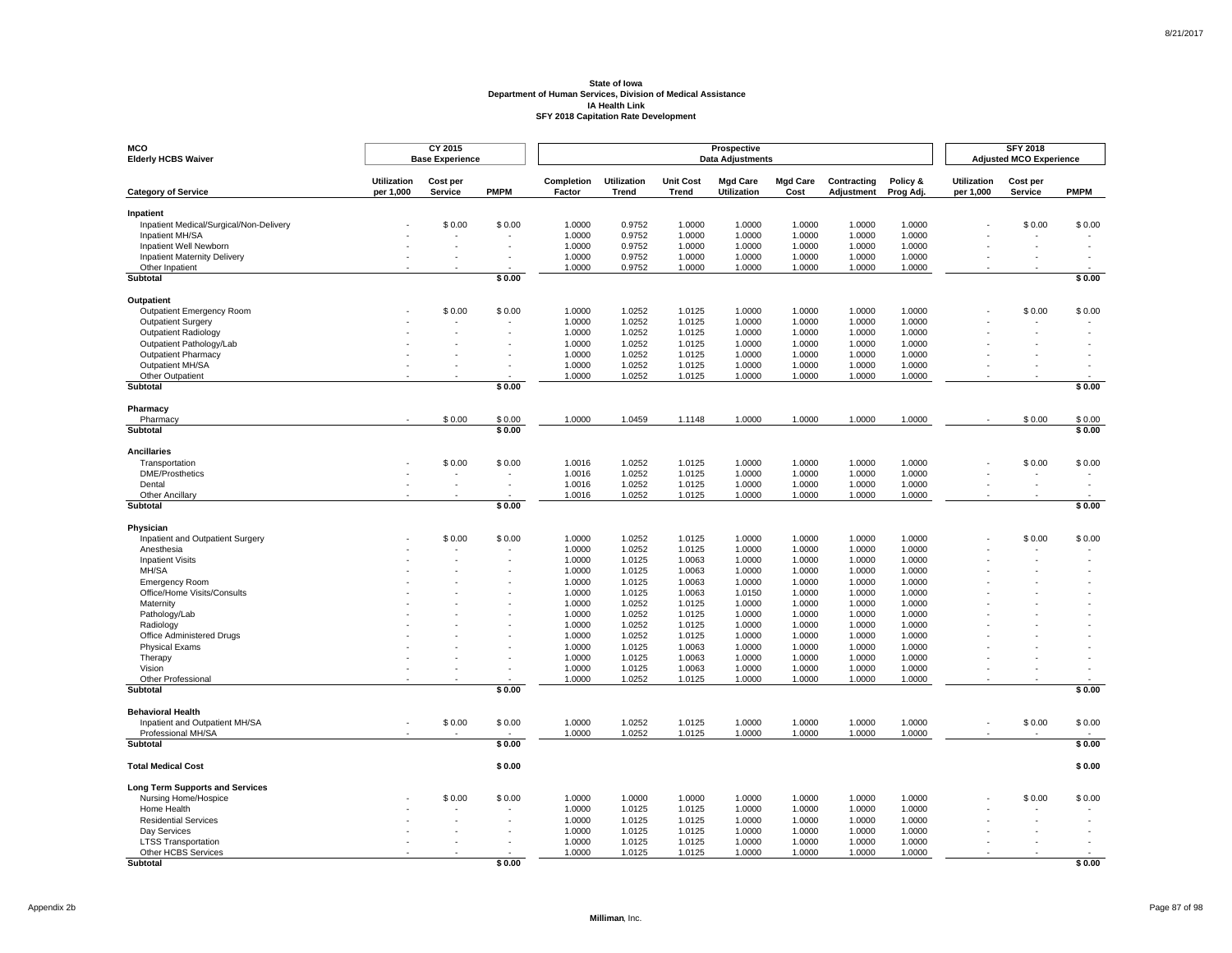| MCO<br>Custodial Care Nursing Facility <65                    |                                 | CY 2015<br><b>Base Experience</b> |             |                      |                             |                                  | Prospective<br><b>Data Adjustments</b> |                         |                           |                       |                                 | <b>SFY 2018</b><br><b>Adjusted MCO Experience</b> |             |
|---------------------------------------------------------------|---------------------------------|-----------------------------------|-------------|----------------------|-----------------------------|----------------------------------|----------------------------------------|-------------------------|---------------------------|-----------------------|---------------------------------|---------------------------------------------------|-------------|
| <b>Category of Service</b>                                    | <b>Utilization</b><br>per 1,000 | Cost per<br>Service               | <b>PMPM</b> | Completion<br>Factor | <b>Utilization</b><br>Trend | <b>Unit Cost</b><br><b>Trend</b> | <b>Mgd Care</b><br><b>Utilization</b>  | <b>Mgd Care</b><br>Cost | Contracting<br>Adjustment | Policy &<br>Prog Adj. | <b>Utilization</b><br>per 1,000 | Cost per<br>Service                               | <b>PMPM</b> |
| Inpatient                                                     |                                 |                                   |             |                      |                             |                                  |                                        |                         |                           |                       |                                 |                                                   |             |
| Inpatient Medical/Surgical/Non-Delivery                       |                                 | \$0.00                            | \$0.00      | 1.0000               | 0.9752                      | 1.0000                           | 1.0000                                 | 1.0000                  | 1.0000                    | 1.0000                |                                 | \$0.00                                            | \$0.00      |
| Inpatient MH/SA                                               |                                 |                                   |             | 1.0000               | 0.9752                      | 1.0000                           | 1.0000                                 | 1.0000                  | 1.0000                    | 1.0000<br>1.0000      |                                 |                                                   |             |
| Inpatient Well Newborn<br><b>Inpatient Maternity Delivery</b> |                                 |                                   |             | 1.0000<br>1.0000     | 0.9752<br>0.9752            | 1.0000<br>1.0000                 | 1.0000<br>1.0000                       | 1.0000<br>1.0000        | 1.0000<br>1.0000          | 1.0000                |                                 |                                                   |             |
| Other Inpatient                                               |                                 |                                   |             | 1.0000               | 0.9752                      | 1.0000                           | 1.0000                                 | 1.0000                  | 1.0000                    | 1.0000                |                                 |                                                   |             |
| Subtotal                                                      |                                 |                                   | \$0.00      |                      |                             |                                  |                                        |                         |                           |                       |                                 |                                                   | \$0.00      |
| Outpatient                                                    |                                 |                                   |             |                      |                             |                                  |                                        |                         |                           |                       |                                 |                                                   |             |
| Outpatient Emergency Room                                     |                                 | \$0.00                            | \$0.00      | 1.0000               | 1.0252                      | 1.0125                           | 1.0000                                 | 1.0000                  | 1.0000                    | 1.0000                |                                 | \$0.00                                            | \$0.00      |
| Outpatient Surgery                                            |                                 |                                   |             | 1.0000               | 1.0252                      | 1.0125                           | 1.0000                                 | 1.0000                  | 1.0000                    | 1.0000                |                                 |                                                   |             |
| <b>Outpatient Radiology</b>                                   |                                 |                                   |             | 1.0000               | 1.0252                      | 1.0125                           | 1.0000                                 | 1.0000                  | 1.0000                    | 1.0000                |                                 |                                                   |             |
| Outpatient Pathology/Lab                                      |                                 |                                   |             | 1.0000               | 1.0252                      | 1.0125                           | 1.0000                                 | 1.0000                  | 1.0000                    | 1.0000                |                                 |                                                   |             |
| <b>Outpatient Pharmacy</b><br>Outpatient MH/SA                |                                 |                                   |             | 1.0000<br>1.0000     | 1.0252                      | 1.0125                           | 1.0000<br>1.0000                       | 1.0000                  | 1.0000                    | 1.0000<br>1.0000      |                                 |                                                   |             |
| Other Outpatient                                              |                                 |                                   |             | 1.0000               | 1.0252<br>1.0252            | 1.0125<br>1.0125                 | 1.0000                                 | 1.0000<br>1.0000        | 1.0000<br>1.0000          | 1.0000                |                                 |                                                   |             |
| Subtotal                                                      |                                 |                                   | \$0.00      |                      |                             |                                  |                                        |                         |                           |                       |                                 |                                                   | \$0.00      |
|                                                               |                                 |                                   |             |                      |                             |                                  |                                        |                         |                           |                       |                                 |                                                   |             |
| Pharmacy<br>Pharmacy                                          |                                 | \$0.00                            | \$0.00      | 1.0000               | 1.0428                      | 1.1592                           | 1.0000                                 | 1.0000                  | 1.0000                    | 1.0000                |                                 | \$0.00                                            | \$0.00      |
| Subtotal                                                      |                                 |                                   | \$0.00      |                      |                             |                                  |                                        |                         |                           |                       |                                 |                                                   | \$0.00      |
| <b>Ancillaries</b>                                            |                                 |                                   |             |                      |                             |                                  |                                        |                         |                           |                       |                                 |                                                   |             |
| Transportation                                                |                                 | \$0.00                            | \$0.00      | 1.0000               | 1.0252                      | 1.0125                           | 1.0000                                 | 1.0000                  | 1.0000                    | 1.0000                |                                 | \$0.00                                            | \$0.00      |
| <b>DME/Prosthetics</b>                                        |                                 | $\overline{\phantom{a}}$          |             | 1.0000               | 1.0252                      | 1.0125                           | 1.0000                                 | 1.0000                  | 1.0000                    | 1.0000                |                                 |                                                   |             |
| Dental                                                        |                                 |                                   |             | 1.0000               | 1.0252                      | 1.0125                           | 1.0000                                 | 1.0000                  | 1.0000                    | 1.0000                |                                 |                                                   |             |
| Other Ancillary<br>Subtotal                                   |                                 |                                   | \$0.00      | 1.0000               | 1.0252                      | 1.0125                           | 1.0000                                 | 1.0000                  | 1.0000                    | 1.0000                |                                 |                                                   | \$0.00      |
|                                                               |                                 |                                   |             |                      |                             |                                  |                                        |                         |                           |                       |                                 |                                                   |             |
| Physician                                                     |                                 |                                   |             |                      |                             |                                  |                                        |                         |                           |                       |                                 |                                                   |             |
| Inpatient and Outpatient Surgery<br>Anesthesia                |                                 | \$0.00                            | \$0.00      | 1.0000<br>1.0000     | 1.0252<br>1.0252            | 1.0125<br>1.0125                 | 1.0000<br>1.0000                       | 1.0000<br>1.0000        | 1.0000<br>1.0000          | 1.0000<br>1.0000      |                                 | \$0.00                                            | \$0.00      |
| <b>Inpatient Visits</b>                                       |                                 |                                   |             | 1.0000               | 1.0125                      | 1.0063                           | 1.0000                                 | 1.0000                  | 1.0000                    | 1.0000                |                                 |                                                   |             |
| MH/SA                                                         |                                 |                                   |             | 1.0000               | 1.0125                      | 1.0063                           | 1.0000                                 | 1.0000                  | 1.0000                    | 1.0000                |                                 |                                                   |             |
| <b>Emergency Room</b>                                         |                                 |                                   |             | 1.0000               | 1.0125                      | 1.0063                           | 1.0000                                 | 1.0000                  | 1.0000                    | 1.0000                |                                 |                                                   |             |
| Office/Home Visits/Consults                                   |                                 |                                   |             | 1.0000               | 1.0125                      | 1.0063                           | 1.0150                                 | 1.0000                  | 1.0000                    | 1.0000                |                                 |                                                   |             |
| Maternity                                                     |                                 |                                   |             | 1.0000               | 1.0252                      | 1.0125                           | 1.0000                                 | 1.0000                  | 1.0000                    | 1.0000                |                                 |                                                   |             |
| Pathology/Lab                                                 |                                 |                                   |             | 1.0000               | 1.0252                      | 1.0125                           | 1.0000                                 | 1.0000                  | 1.0000                    | 1.0000                |                                 |                                                   |             |
| Radiology<br>Office Administered Drugs                        |                                 |                                   |             | 1.0000<br>1.0000     | 1.0252<br>1.0252            | 1.0125<br>1.0125                 | 1.0000<br>1.0000                       | 1.0000<br>1.0000        | 1.0000<br>1.0000          | 1.0000<br>1.0000      |                                 |                                                   |             |
| <b>Physical Exams</b>                                         |                                 |                                   |             | 1.0000               | 1.0125                      | 1.0063                           | 1.0000                                 | 1.0000                  | 1.0000                    | 1.0000                |                                 |                                                   |             |
| Therapy                                                       |                                 |                                   |             | 1.0000               | 1.0125                      | 1.0063                           | 1.0000                                 | 1.0000                  | 1.0000                    | 1.0000                |                                 |                                                   |             |
| Vision                                                        |                                 |                                   |             | 1.0000               | 1.0125                      | 1.0063                           | 1.0000                                 | 1.0000                  | 1.0000                    | 1.0000                |                                 |                                                   |             |
| <b>Other Professional</b>                                     |                                 |                                   |             | 1.0000               | 1.0252                      | 1.0125                           | 1.0000                                 | 1.0000                  | 1.0000                    | 1.0000                |                                 |                                                   |             |
| Subtotal                                                      |                                 |                                   | \$0.00      |                      |                             |                                  |                                        |                         |                           |                       |                                 |                                                   | \$0.00      |
| <b>Behavioral Health</b>                                      |                                 |                                   |             |                      |                             |                                  |                                        |                         |                           |                       |                                 |                                                   |             |
| Inpatient and Outpatient MH/SA                                |                                 | \$0.00                            | \$0.00      | 1.0000               | 1.0252                      | 1.0125                           | 1.0000                                 | 1.0000                  | 1.0000                    | 1.0000                |                                 | \$0.00                                            | \$0.00      |
| Professional MH/SA<br>Subtotal                                |                                 |                                   | \$0.00      | 1.0000               | 1.0252                      | 1.0125                           | 1.0000                                 | 1.0000                  | 1.0000                    | 1.0000                |                                 |                                                   | \$0.00      |
|                                                               |                                 |                                   |             |                      |                             |                                  |                                        |                         |                           |                       |                                 |                                                   |             |
| <b>Total Medical Cost</b>                                     |                                 |                                   | \$0.00      |                      |                             |                                  |                                        |                         |                           |                       |                                 |                                                   | \$0.00      |
| <b>Long Term Supports and Services</b>                        |                                 |                                   |             |                      |                             |                                  |                                        |                         |                           |                       |                                 |                                                   |             |
| Nursing Home/Hospice                                          |                                 | \$0.00                            | \$0.00      | 1.0000               | 0.9938                      | 1.0000                           | 1.0000                                 | 1.0000                  | 1.0000                    | 1.0000                |                                 | \$0.00                                            | \$0.00      |
| Home Health                                                   |                                 |                                   |             | 1.0000               | 1.0252                      | 1.0125                           | 1.0000                                 | 1.0000                  | 1.0000                    | 1.0000                |                                 |                                                   |             |
| <b>Residential Services</b>                                   |                                 |                                   |             | 1.0000               | 1.0252                      | 1.0125                           | 1.0000                                 | 1.0000                  | 1.0000                    | 1.0000                |                                 |                                                   |             |
| Day Services                                                  |                                 |                                   |             | 1.0000               | 1.0252                      | 1.0125                           | 1.0000                                 | 1.0000                  | 1.0000                    | 1.0000                |                                 |                                                   |             |
| <b>LTSS Transportation</b><br>Other HCBS Services             |                                 |                                   |             | 1.0000<br>1.0000     | 1.0252<br>1.0252            | 1.0125<br>1.0125                 | 1.0000<br>1.0000                       | 1.0000<br>1.0000        | 1.0000<br>1.0000          | 1.0000<br>1.0000      |                                 |                                                   |             |
| <b>Subtotal</b>                                               |                                 |                                   | \$0.00      |                      |                             |                                  |                                        |                         |                           |                       |                                 |                                                   | \$0.00      |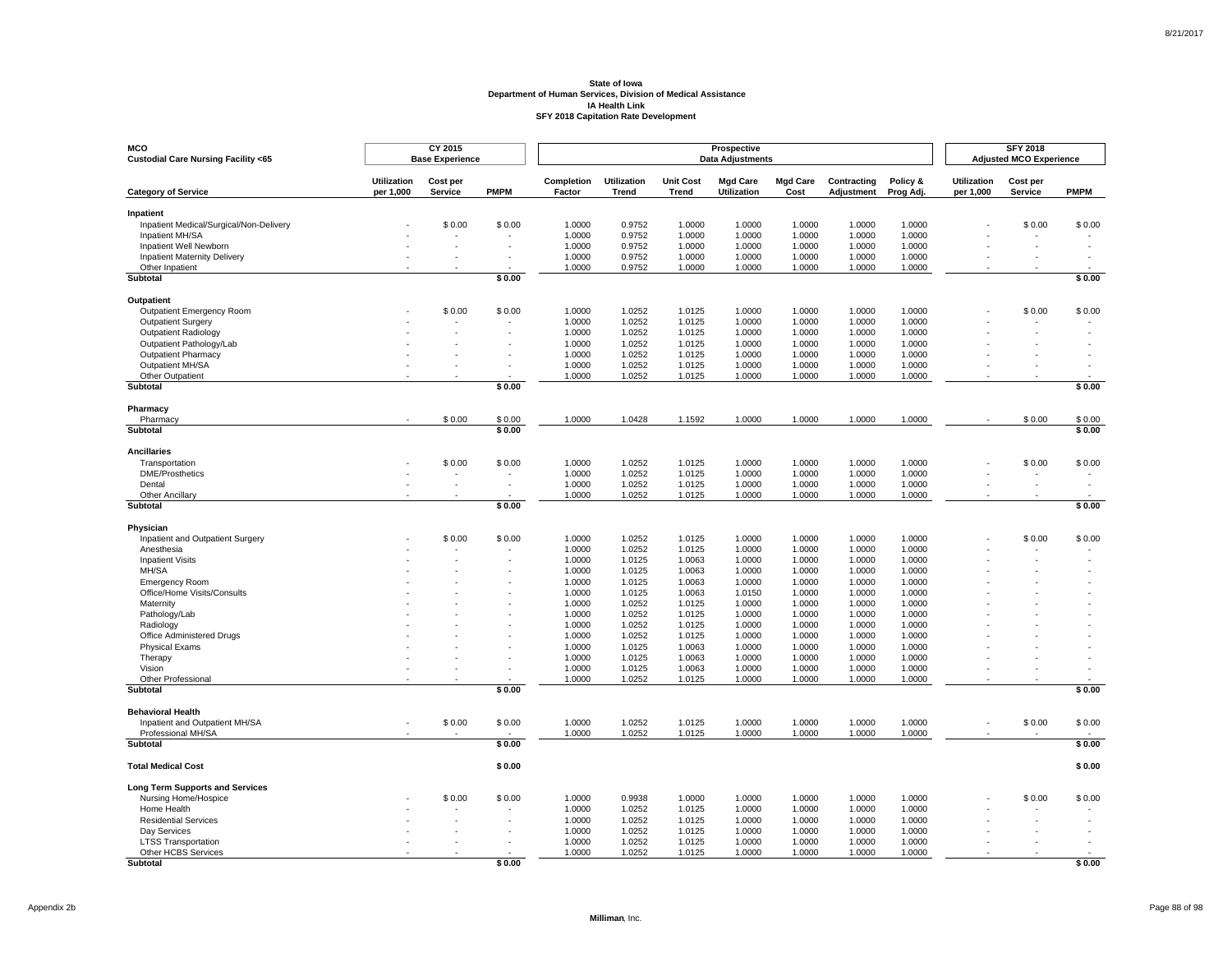| <b>MCO</b><br>Hospice <65                              |                                 | CY 2015<br><b>Base Experience</b> |             |                      |                             |                                  | Prospective<br><b>Data Adjustments</b> |                         |                           |                       |                                 | <b>SFY 2018</b><br><b>Adjusted MCO Experience</b> |             |
|--------------------------------------------------------|---------------------------------|-----------------------------------|-------------|----------------------|-----------------------------|----------------------------------|----------------------------------------|-------------------------|---------------------------|-----------------------|---------------------------------|---------------------------------------------------|-------------|
| <b>Category of Service</b>                             | <b>Utilization</b><br>per 1,000 | Cost per<br>Service               | <b>PMPM</b> | Completion<br>Factor | <b>Utilization</b><br>Trend | <b>Unit Cost</b><br><b>Trend</b> | <b>Mgd Care</b><br><b>Utilization</b>  | <b>Mgd Care</b><br>Cost | Contracting<br>Adjustment | Policy &<br>Prog Adj. | <b>Utilization</b><br>per 1,000 | Cost per<br>Service                               | <b>PMPM</b> |
| Inpatient                                              |                                 |                                   |             |                      |                             |                                  |                                        |                         |                           |                       |                                 |                                                   |             |
| Inpatient Medical/Surgical/Non-Delivery                |                                 | \$0.00                            | \$0.00      | 1.0000               | 0.9752                      | 1.0000                           | 1.0000                                 | 1.0000                  | 1.0000                    | 1.0000                |                                 | \$0.00                                            | \$0.00      |
| Inpatient MH/SA                                        |                                 |                                   |             | 1.0000               | 0.9752                      | 1.0000                           | 1.0000                                 | 1.0000                  | 1.0000                    | 1.0000                |                                 |                                                   |             |
| Inpatient Well Newborn                                 |                                 |                                   |             | 1.0000               | 0.9752                      | 1.0000                           | 1.0000                                 | 1.0000                  | 1.0000                    | 1.0000                |                                 |                                                   |             |
| <b>Inpatient Maternity Delivery</b><br>Other Inpatient |                                 |                                   |             | 1.0000<br>1.0000     | 0.9752<br>0.9752            | 1.0000<br>1.0000                 | 1.0000<br>1.0000                       | 1.0000<br>1.0000        | 1.0000<br>1.0000          | 1.0000<br>1.0000      |                                 |                                                   |             |
| Subtotal                                               |                                 |                                   | \$0.00      |                      |                             |                                  |                                        |                         |                           |                       |                                 |                                                   | \$0.00      |
| Outpatient                                             |                                 |                                   |             |                      |                             |                                  |                                        |                         |                           |                       |                                 |                                                   |             |
| Outpatient Emergency Room                              |                                 | \$0.00                            | \$0.00      | 1.0000               | 1.0252                      | 1.0125                           | 1.0000                                 | 1.0000                  | 1.0000                    | 1.0000                |                                 | \$0.00                                            | \$0.00      |
| Outpatient Surgery                                     |                                 |                                   |             | 1.0000               | 1.0252                      | 1.0125                           | 1.0000                                 | 1.0000                  | 1.0000                    | 1.0000                |                                 |                                                   |             |
| <b>Outpatient Radiology</b>                            |                                 |                                   |             | 1.0000               | 1.0252                      | 1.0125                           | 1.0000                                 | 1.0000                  | 1.0000                    | 1.0000                |                                 |                                                   |             |
| Outpatient Pathology/Lab                               |                                 |                                   |             | 1.0000               | 1.0252                      | 1.0125                           | 1.0000                                 | 1.0000                  | 1.0000                    | 1.0000                |                                 |                                                   |             |
| <b>Outpatient Pharmacy</b>                             |                                 |                                   |             | 1.0000               | 1.0252                      | 1.0125                           | 1.0000                                 | 1.0000                  | 1.0000                    | 1.0000                |                                 |                                                   |             |
| Outpatient MH/SA                                       |                                 |                                   |             | 1.0000               | 1.0252                      | 1.0125                           | 1.0000                                 | 1.0000                  | 1.0000                    | 1.0000                |                                 |                                                   |             |
| Other Outpatient<br>Subtotal                           |                                 |                                   | \$0.00      | 1.0000               | 1.0252                      | 1.0125                           | 1.0000                                 | 1.0000                  | 1.0000                    | 1.0000                |                                 |                                                   | \$0.00      |
|                                                        |                                 |                                   |             |                      |                             |                                  |                                        |                         |                           |                       |                                 |                                                   |             |
| Pharmacy<br>Pharmacy                                   |                                 | \$0.00                            | \$0.00      | 1.0000               | 1.0428                      | 1.1592                           | 1.0000                                 | 1.0000                  | 1.0000                    | 1.0000                |                                 | \$0.00                                            | \$0.00      |
| Subtotal                                               |                                 |                                   | \$0.00      |                      |                             |                                  |                                        |                         |                           |                       |                                 |                                                   | \$0.00      |
| <b>Ancillaries</b>                                     |                                 |                                   |             |                      |                             |                                  |                                        |                         |                           |                       |                                 |                                                   |             |
| Transportation                                         |                                 | \$0.00                            | \$0.00      | 1.0000               | 1.0252                      | 1.0125                           | 1.0000                                 | 1.0000                  | 1.0000                    | 1.0000                |                                 | \$0.00                                            | \$0.00      |
| <b>DME/Prosthetics</b>                                 |                                 | $\overline{\phantom{a}}$          |             | 1.0000               | 1.0252                      | 1.0125                           | 1.0000                                 | 1.0000                  | 1.0000                    | 1.0000                |                                 |                                                   |             |
| Dental                                                 |                                 |                                   |             | 1.0000               | 1.0252                      | 1.0125                           | 1.0000                                 | 1.0000                  | 1.0000                    | 1.0000                |                                 |                                                   |             |
| Other Ancillary<br>Subtotal                            |                                 |                                   | \$0.00      | 1.0000               | 1.0252                      | 1.0125                           | 1.0000                                 | 1.0000                  | 1.0000                    | 1.0000                |                                 |                                                   | \$0.00      |
|                                                        |                                 |                                   |             |                      |                             |                                  |                                        |                         |                           |                       |                                 |                                                   |             |
| Physician                                              |                                 |                                   |             |                      |                             |                                  |                                        |                         |                           |                       |                                 |                                                   |             |
| Inpatient and Outpatient Surgery                       |                                 | \$0.00                            | \$0.00      | 1.0000<br>1.0000     | 1.0252<br>1.0252            | 1.0125<br>1.0125                 | 1.0000<br>1.0000                       | 1.0000<br>1.0000        | 1.0000<br>1.0000          | 1.0000<br>1.0000      |                                 | \$0.00                                            | \$0.00      |
| Anesthesia<br><b>Inpatient Visits</b>                  |                                 |                                   |             | 1.0000               | 1.0125                      | 1.0063                           | 1.0000                                 | 1.0000                  | 1.0000                    | 1.0000                |                                 |                                                   |             |
| MH/SA                                                  |                                 |                                   |             | 1.0000               | 1.0125                      | 1.0063                           | 1.0000                                 | 1.0000                  | 1.0000                    | 1.0000                |                                 |                                                   |             |
| <b>Emergency Room</b>                                  |                                 |                                   |             | 1.0000               | 1.0125                      | 1.0063                           | 1.0000                                 | 1.0000                  | 1.0000                    | 1.0000                |                                 |                                                   |             |
| Office/Home Visits/Consults                            |                                 |                                   |             | 1.0000               | 1.0125                      | 1.0063                           | 1.0150                                 | 1.0000                  | 1.0000                    | 1.0000                |                                 |                                                   |             |
| Maternity                                              |                                 |                                   |             | 1.0000               | 1.0252                      | 1.0125                           | 1.0000                                 | 1.0000                  | 1.0000                    | 1.0000                |                                 |                                                   |             |
| Pathology/Lab                                          |                                 |                                   |             | 1.0000               | 1.0252                      | 1.0125                           | 1.0000                                 | 1.0000                  | 1.0000                    | 1.0000                |                                 |                                                   |             |
| Radiology                                              |                                 |                                   |             | 1.0000               | 1.0252                      | 1.0125                           | 1.0000                                 | 1.0000                  | 1.0000                    | 1.0000                |                                 |                                                   |             |
| Office Administered Drugs<br><b>Physical Exams</b>     |                                 |                                   |             | 1.0000<br>1.0000     | 1.0252<br>1.0125            | 1.0125<br>1.0063                 | 1.0000<br>1.0000                       | 1.0000<br>1.0000        | 1.0000<br>1.0000          | 1.0000<br>1.0000      |                                 |                                                   |             |
| Therapy                                                |                                 |                                   |             | 1.0000               | 1.0125                      | 1.0063                           | 1.0000                                 | 1.0000                  | 1.0000                    | 1.0000                |                                 |                                                   |             |
| Vision                                                 |                                 |                                   |             | 1.0000               | 1.0125                      | 1.0063                           | 1.0000                                 | 1.0000                  | 1.0000                    | 1.0000                |                                 |                                                   |             |
| <b>Other Professional</b>                              |                                 |                                   |             | 1.0000               | 1.0252                      | 1.0125                           | 1.0000                                 | 1.0000                  | 1.0000                    | 1.0000                |                                 |                                                   |             |
| Subtotal                                               |                                 |                                   | \$0.00      |                      |                             |                                  |                                        |                         |                           |                       |                                 |                                                   | \$0.00      |
| <b>Behavioral Health</b>                               |                                 |                                   |             |                      |                             |                                  |                                        |                         |                           |                       |                                 |                                                   |             |
| Inpatient and Outpatient MH/SA                         |                                 | \$0.00                            | \$0.00      | 1.0000               | 1.0252                      | 1.0125                           | 1.0000                                 | 1.0000                  | 1.0000                    | 1.0000                |                                 | \$0.00                                            | \$0.00      |
| Professional MH/SA<br>Subtotal                         |                                 |                                   | \$0.00      | 1.0000               | 1.0252                      | 1.0125                           | 1.0000                                 | 1.0000                  | 1.0000                    | 1.0000                |                                 |                                                   | \$0.00      |
|                                                        |                                 |                                   |             |                      |                             |                                  |                                        |                         |                           |                       |                                 |                                                   |             |
| <b>Total Medical Cost</b>                              |                                 |                                   | \$0.00      |                      |                             |                                  |                                        |                         |                           |                       |                                 |                                                   | \$0.00      |
| <b>Long Term Supports and Services</b>                 |                                 |                                   |             |                      |                             |                                  |                                        |                         |                           |                       |                                 |                                                   |             |
| Nursing Home/Hospice                                   |                                 | \$0.00                            | \$0.00      | 1.0000               | 1.0063                      | 1.0000                           | 1.0000                                 | 1.0000                  | 1.0000                    | 1.0000                |                                 | \$0.00                                            | \$0.00      |
| Home Health                                            |                                 |                                   |             | 1.0000               | 1.0252                      | 1.0125                           | 1.0000                                 | 1.0000                  | 1.0000                    | 1.0000                |                                 |                                                   |             |
| <b>Residential Services</b>                            |                                 |                                   |             | 1.0000               | 1.0252                      | 1.0125                           | 1.0000                                 | 1.0000                  | 1.0000                    | 1.0000                |                                 |                                                   |             |
| Day Services                                           |                                 |                                   |             | 1.0000               | 1.0252                      | 1.0125                           | 1.0000                                 | 1.0000                  | 1.0000                    | 1.0000                |                                 |                                                   |             |
| <b>LTSS Transportation</b><br>Other HCBS Services      |                                 |                                   |             | 1.0000<br>1.0000     | 1.0252<br>1.0252            | 1.0125<br>1.0125                 | 1.0000<br>1.0000                       | 1.0000<br>1.0000        | 1.0000<br>1.0000          | 1.0000<br>1.0000      |                                 |                                                   |             |
| <b>Subtotal</b>                                        |                                 |                                   | \$0.00      |                      |                             |                                  |                                        |                         |                           |                       |                                 |                                                   | \$0.00      |

8/21/2017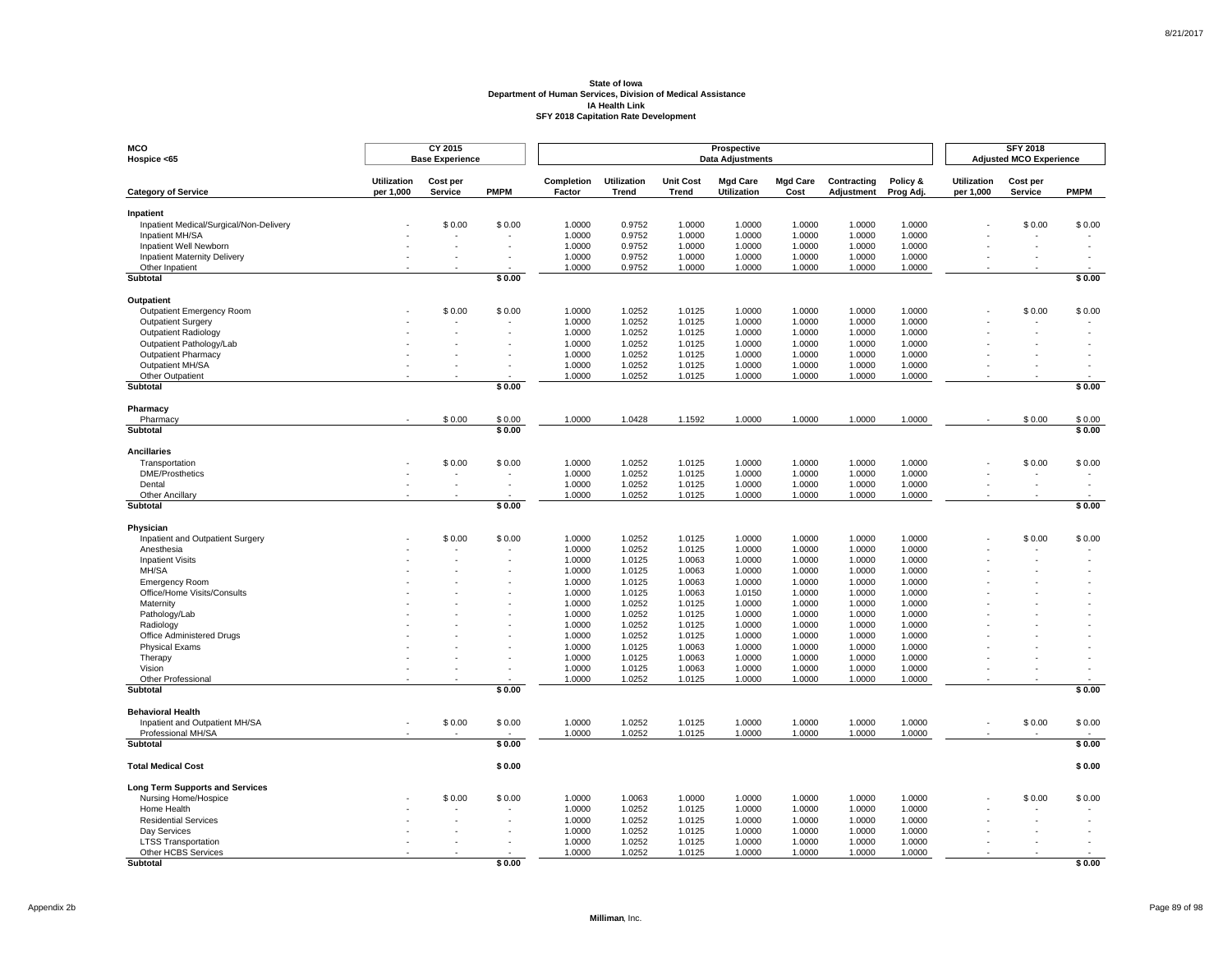| MCO<br><b>Non-Dual Skilled Nursing Facility</b>               |                                 | CY 2015<br><b>Base Experience</b> |             |                      |                             |                           | Prospective<br><b>Data Adjustments</b> |                         |                           |                       |                                 | <b>SFY 2018</b><br><b>Adjusted MCO Experience</b> |             |
|---------------------------------------------------------------|---------------------------------|-----------------------------------|-------------|----------------------|-----------------------------|---------------------------|----------------------------------------|-------------------------|---------------------------|-----------------------|---------------------------------|---------------------------------------------------|-------------|
| <b>Category of Service</b>                                    | <b>Utilization</b><br>per 1,000 | Cost per<br>Service               | <b>PMPM</b> | Completion<br>Factor | <b>Utilization</b><br>Trend | <b>Unit Cost</b><br>Trend | <b>Mgd Care</b><br><b>Utilization</b>  | <b>Mgd Care</b><br>Cost | Contracting<br>Adjustment | Policy &<br>Prog Adj. | <b>Utilization</b><br>per 1,000 | Cost per<br>Service                               | <b>PMPM</b> |
| Inpatient                                                     |                                 |                                   |             |                      |                             |                           |                                        |                         |                           |                       |                                 |                                                   |             |
| Inpatient Medical/Surgical/Non-Delivery                       |                                 | \$0.00                            | \$0.00      | 1.0000               | 0.9752                      | 1.0000                    | 1.0000                                 | 1.0000                  | 1.0000                    | 1.0000                |                                 | \$0.00                                            | \$0.00      |
| Inpatient MH/SA                                               |                                 |                                   |             | 1.0000               | 0.9752                      | 1.0000                    | 1.0000                                 | 1.0000                  | 1.0000                    | 1.0000<br>1.0000      |                                 |                                                   |             |
| Inpatient Well Newborn<br><b>Inpatient Maternity Delivery</b> |                                 |                                   |             | 1.0000<br>1.0000     | 0.9752<br>0.9752            | 1.0000<br>1.0000          | 1.0000<br>1.0000                       | 1.0000<br>1.0000        | 1.0000<br>1.0000          | 1.0000                |                                 |                                                   |             |
| Other Inpatient                                               |                                 |                                   |             | 1.0000               | 0.9752                      | 1.0000                    | 1.0000                                 | 1.0000                  | 1.0000                    | 1.0000                |                                 |                                                   |             |
| Subtotal                                                      |                                 |                                   | \$0.00      |                      |                             |                           |                                        |                         |                           |                       |                                 |                                                   | \$0.00      |
| Outpatient                                                    |                                 |                                   |             |                      |                             |                           |                                        |                         |                           |                       |                                 |                                                   |             |
| Outpatient Emergency Room                                     |                                 | \$0.00                            | \$0.00      | 1.0000               | 1.0252                      | 1.0125                    | 1.0000                                 | 1.0000                  | 1.0000                    | 1.0000                |                                 | \$0.00                                            | \$0.00      |
| Outpatient Surgery                                            |                                 |                                   |             | 1.0000               | 1.0252                      | 1.0125                    | 1.0000                                 | 1.0000                  | 1.0000                    | 1.0000                |                                 |                                                   |             |
| <b>Outpatient Radiology</b>                                   |                                 |                                   |             | 1.0000               | 1.0252                      | 1.0125                    | 1.0000                                 | 1.0000                  | 1.0000                    | 1.0000                |                                 |                                                   |             |
| Outpatient Pathology/Lab                                      |                                 |                                   |             | 1.0000               | 1.0252                      | 1.0125                    | 1.0000                                 | 1.0000                  | 1.0000                    | 1.0000                |                                 |                                                   |             |
| <b>Outpatient Pharmacy</b><br>Outpatient MH/SA                |                                 |                                   |             | 1.0000<br>1.0000     | 1.0252<br>1.0252            | 1.0125<br>1.0125          | 1.0000<br>1.0000                       | 1.0000<br>1.0000        | 1.0000<br>1.0000          | 1.0000<br>1.0000      |                                 |                                                   |             |
| Other Outpatient                                              |                                 |                                   |             | 1.0000               | 1.0252                      | 1.0125                    | 1.0000                                 | 1.0000                  | 1.0000                    | 1.0000                |                                 |                                                   |             |
| Subtotal                                                      |                                 |                                   | \$0.00      |                      |                             |                           |                                        |                         |                           |                       |                                 |                                                   | \$0.00      |
| Pharmacy                                                      |                                 |                                   |             |                      |                             |                           |                                        |                         |                           |                       |                                 |                                                   |             |
| Pharmacy                                                      |                                 | \$0.00                            | \$0.00      | 1.0000               | 1.0428                      | 1.1592                    | 1.0000                                 | 1.0000                  | 1.0000                    | 1.0000                |                                 | \$0.00                                            | \$0.00      |
| Subtotal                                                      |                                 |                                   | \$0.00      |                      |                             |                           |                                        |                         |                           |                       |                                 |                                                   | \$0.00      |
| <b>Ancillaries</b>                                            |                                 |                                   |             |                      |                             |                           |                                        |                         |                           |                       |                                 |                                                   |             |
| Transportation                                                |                                 | \$0.00                            | \$0.00      | 1.0000               | 1.0252                      | 1.0125                    | 1.0000                                 | 1.0000                  | 1.0000                    | 1.0000                |                                 | \$0.00                                            | \$0.00      |
| <b>DME/Prosthetics</b>                                        |                                 | $\overline{\phantom{a}}$          |             | 1.0000               | 1.0252                      | 1.0125                    | 1.0000                                 | 1.0000                  | 1.0000                    | 1.0000                |                                 |                                                   |             |
| Dental                                                        |                                 |                                   |             | 1.0000               | 1.0252                      | 1.0125                    | 1.0000                                 | 1.0000                  | 1.0000                    | 1.0000                |                                 |                                                   |             |
| Other Ancillary<br>Subtotal                                   |                                 |                                   | \$0.00      | 1.0000               | 1.0252                      | 1.0125                    | 1.0000                                 | 1.0000                  | 1.0000                    | 1.0000                |                                 |                                                   | \$0.00      |
|                                                               |                                 |                                   |             |                      |                             |                           |                                        |                         |                           |                       |                                 |                                                   |             |
| Physician                                                     |                                 |                                   |             |                      |                             |                           |                                        |                         |                           |                       |                                 |                                                   |             |
| Inpatient and Outpatient Surgery<br>Anesthesia                |                                 | \$0.00                            | \$0.00      | 1.0000<br>1.0000     | 1.0252<br>1.0252            | 1.0125<br>1.0125          | 1.0000<br>1.0000                       | 1.0000<br>1.0000        | 1.0000<br>1.0000          | 1.0000<br>1.0000      |                                 | \$0.00                                            | \$0.00      |
| <b>Inpatient Visits</b>                                       |                                 |                                   |             | 1.0000               | 1.0125                      | 1.0063                    | 1.0000                                 | 1.0000                  | 1.0000                    | 1.0000                |                                 |                                                   |             |
| MH/SA                                                         |                                 |                                   |             | 1.0000               | 1.0125                      | 1.0063                    | 1.0000                                 | 1.0000                  | 1.0000                    | 1.0000                |                                 |                                                   |             |
| <b>Emergency Room</b>                                         |                                 |                                   |             | 1.0000               | 1.0125                      | 1.0063                    | 1.0000                                 | 1.0000                  | 1.0000                    | 1.0000                |                                 |                                                   |             |
| Office/Home Visits/Consults                                   |                                 |                                   |             | 1.0000               | 1.0125                      | 1.0063                    | 1.0150                                 | 1.0000                  | 1.0000                    | 1.0000                |                                 |                                                   |             |
| Maternity                                                     |                                 |                                   |             | 1.0000               | 1.0252                      | 1.0125                    | 1.0000                                 | 1.0000                  | 1.0000                    | 1.0000                |                                 |                                                   |             |
| Pathology/Lab<br>Radiology                                    |                                 |                                   |             | 1.0000<br>1.0000     | 1.0252<br>1.0252            | 1.0125<br>1.0125          | 1.0000<br>1.0000                       | 1.0000<br>1.0000        | 1.0000<br>1.0000          | 1.0000<br>1.0000      |                                 |                                                   |             |
| Office Administered Drugs                                     |                                 |                                   |             | 1.0000               | 1.0252                      | 1.0125                    | 1.0000                                 | 1.0000                  | 1.0000                    | 1.0000                |                                 |                                                   |             |
| <b>Physical Exams</b>                                         |                                 |                                   |             | 1.0000               | 1.0125                      | 1.0063                    | 1.0000                                 | 1.0000                  | 1.0000                    | 1.0000                |                                 |                                                   |             |
| Therapy                                                       |                                 |                                   |             | 1.0000               | 1.0125                      | 1.0063                    | 1.0000                                 | 1.0000                  | 1.0000                    | 1.0000                |                                 |                                                   |             |
| Vision                                                        |                                 |                                   |             | 1.0000               | 1.0125                      | 1.0063                    | 1.0000                                 | 1.0000                  | 1.0000                    | 1.0000                |                                 |                                                   |             |
| <b>Other Professional</b><br>Subtotal                         |                                 |                                   | \$0.00      | 1.0000               | 1.0252                      | 1.0125                    | 1.0000                                 | 1.0000                  | 1.0000                    | 1.0000                |                                 |                                                   | \$0.00      |
|                                                               |                                 |                                   |             |                      |                             |                           |                                        |                         |                           |                       |                                 |                                                   |             |
| <b>Behavioral Health</b>                                      |                                 |                                   |             |                      |                             |                           |                                        |                         |                           |                       |                                 |                                                   |             |
| Inpatient and Outpatient MH/SA                                |                                 | \$0.00                            | \$0.00      | 1.0000               | 1.0252                      | 1.0125                    | 1.0000                                 | 1.0000                  | 1.0000                    | 1.0000                |                                 | \$0.00                                            | \$0.00      |
| Professional MH/SA<br>Subtotal                                |                                 |                                   | \$0.00      | 1.0000               | 1.0252                      | 1.0125                    | 1.0000                                 | 1.0000                  | 1.0000                    | 1.0000                |                                 |                                                   | \$0.00      |
|                                                               |                                 |                                   |             |                      |                             |                           |                                        |                         |                           |                       |                                 |                                                   |             |
| <b>Total Medical Cost</b>                                     |                                 |                                   | \$0.00      |                      |                             |                           |                                        |                         |                           |                       |                                 |                                                   | \$0.00      |
| <b>Long Term Supports and Services</b>                        |                                 |                                   |             |                      |                             |                           |                                        |                         |                           |                       |                                 |                                                   |             |
| Nursing Home/Hospice                                          |                                 | \$0.00                            | \$0.00      | 1.0000               | 1.0063                      | 1.0315                    | 1.0000                                 | 1.0000                  | 1.0000                    | 1.0000                |                                 | \$0.00                                            | \$0.00      |
| Home Health                                                   |                                 |                                   |             | 1.0000               | 1.0252                      | 1.0125                    | 1.0000                                 | 1.0000                  | 1.0000                    | 1.0000                |                                 |                                                   |             |
| <b>Residential Services</b>                                   |                                 |                                   |             | 1.0000<br>1.0000     | 1.0252<br>1.0252            | 1.0125                    | 1.0000                                 | 1.0000                  | 1.0000                    | 1.0000<br>1.0000      |                                 |                                                   |             |
| Day Services<br><b>LTSS Transportation</b>                    |                                 |                                   |             | 1.0000               | 1.0252                      | 1.0125<br>1.0125          | 1.0000<br>1.0000                       | 1.0000<br>1.0000        | 1.0000<br>1.0000          | 1.0000                |                                 |                                                   |             |
| Other HCBS Services                                           |                                 |                                   |             | 1.0000               | 1.0252                      | 1.0125                    | 1.0000                                 | 1.0000                  | 1.0000                    | 1.0000                |                                 |                                                   |             |
| <b>Subtotal</b>                                               |                                 |                                   | \$0.00      |                      |                             |                           |                                        |                         |                           |                       |                                 |                                                   | \$0.00      |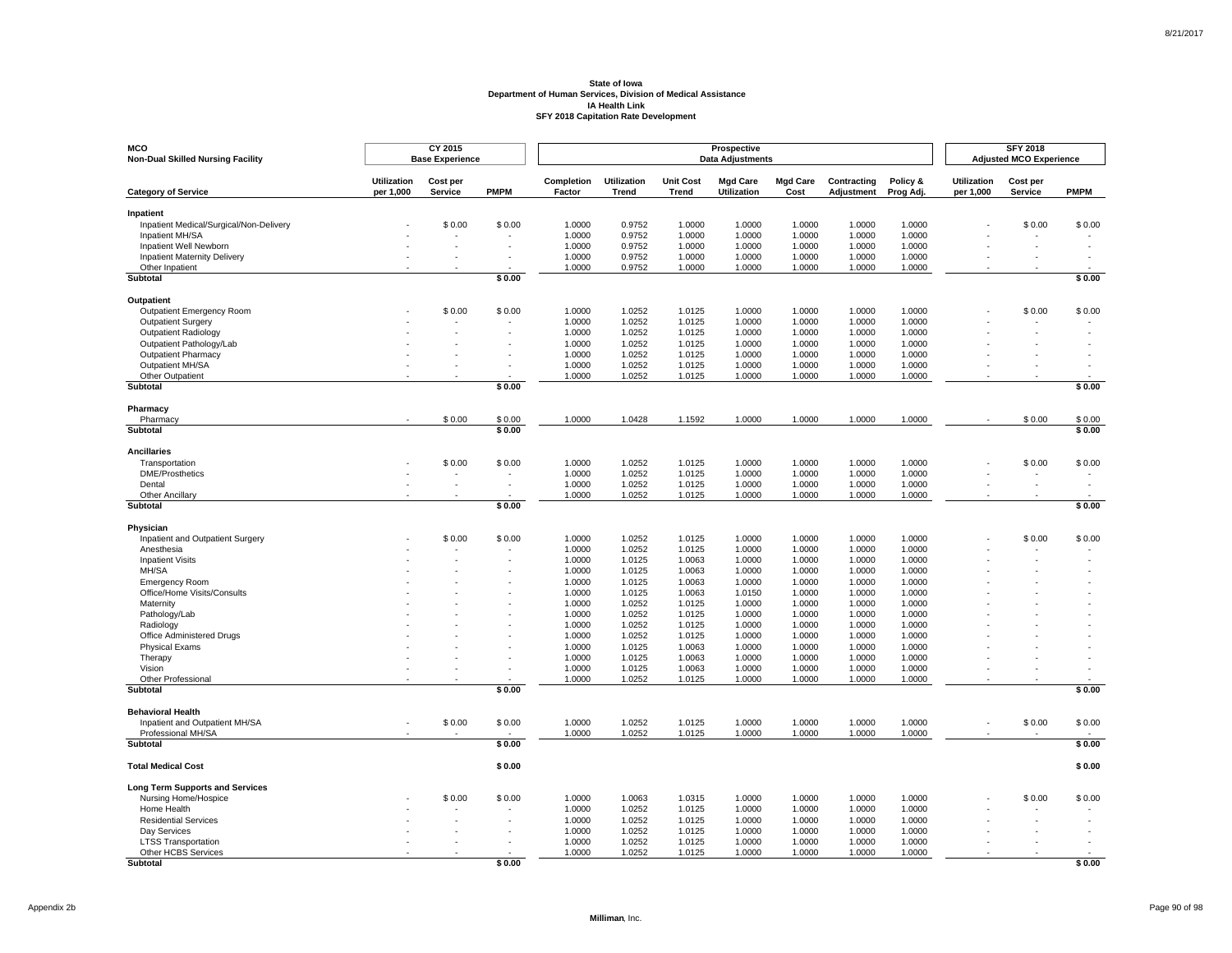| MCO<br>Dual HCBS Waivers: PD; H&D                             |                                 | CY 2015<br><b>Base Experience</b> |             |                      |                             |                           | Prospective<br><b>Data Adjustments</b> |                         |                           |                       |                                 | <b>SFY 2018</b><br><b>Adjusted MCO Experience</b> |             |
|---------------------------------------------------------------|---------------------------------|-----------------------------------|-------------|----------------------|-----------------------------|---------------------------|----------------------------------------|-------------------------|---------------------------|-----------------------|---------------------------------|---------------------------------------------------|-------------|
| <b>Category of Service</b>                                    | <b>Utilization</b><br>per 1,000 | Cost per<br>Service               | <b>PMPM</b> | Completion<br>Factor | <b>Utilization</b><br>Trend | <b>Unit Cost</b><br>Trend | <b>Mgd Care</b><br><b>Utilization</b>  | <b>Mgd Care</b><br>Cost | Contracting<br>Adjustment | Policy &<br>Prog Adj. | <b>Utilization</b><br>per 1,000 | Cost per<br>Service                               | <b>PMPM</b> |
| Inpatient                                                     |                                 |                                   |             |                      |                             |                           |                                        |                         |                           |                       |                                 |                                                   |             |
| Inpatient Medical/Surgical/Non-Delivery                       |                                 | \$0.00                            | \$0.00      | 1.0000               | 0.9752                      | 1.0000                    | 1.0000                                 | 1.0000                  | 1.0000                    | 1.0000                |                                 | \$0.00                                            | \$0.00      |
| Inpatient MH/SA                                               |                                 |                                   |             | 1.0000               | 0.9752                      | 1.0000                    | 1.0000                                 | 1.0000                  | 1.0000                    | 1.0000<br>1.0000      |                                 |                                                   |             |
| Inpatient Well Newborn<br><b>Inpatient Maternity Delivery</b> |                                 |                                   |             | 1.0000<br>1.0000     | 0.9752<br>0.9752            | 1.0000<br>1.0000          | 1.0000<br>1.0000                       | 1.0000<br>1.0000        | 1.0000<br>1.0000          | 1.0000                |                                 |                                                   |             |
| Other Inpatient                                               |                                 |                                   |             | 1.0000               | 0.9752                      | 1.0000                    | 1.0000                                 | 1.0000                  | 1.0000                    | 1.0000                |                                 |                                                   |             |
| Subtotal                                                      |                                 |                                   | \$0.00      |                      |                             |                           |                                        |                         |                           |                       |                                 |                                                   | \$0.00      |
| Outpatient                                                    |                                 |                                   |             |                      |                             |                           |                                        |                         |                           |                       |                                 |                                                   |             |
| Outpatient Emergency Room                                     |                                 | \$0.00                            | \$0.00      | 1.0000               | 1.0252                      | 1.0125                    | 1.0000                                 | 1.0000                  | 1.0000                    | 1.0000                |                                 | \$0.00                                            | \$0.00      |
| Outpatient Surgery                                            |                                 |                                   |             | 1.0000               | 1.0252                      | 1.0125                    | 1.0000                                 | 1.0000                  | 1.0000                    | 1.0000                |                                 |                                                   |             |
| <b>Outpatient Radiology</b>                                   |                                 |                                   |             | 1.0000               | 1.0252                      | 1.0125                    | 1.0000                                 | 1.0000                  | 1.0000                    | 1.0000                |                                 |                                                   |             |
| Outpatient Pathology/Lab                                      |                                 |                                   |             | 1.0000               | 1.0252                      | 1.0125                    | 1.0000                                 | 1.0000                  | 1.0000                    | 1.0000                |                                 |                                                   |             |
| <b>Outpatient Pharmacy</b><br>Outpatient MH/SA                |                                 |                                   |             | 1.0000<br>1.0000     | 1.0252<br>1.0252            | 1.0125<br>1.0125          | 1.0000<br>1.0000                       | 1.0000<br>1.0000        | 1.0000<br>1.0000          | 1.0000<br>1.0000      |                                 |                                                   |             |
| Other Outpatient                                              |                                 |                                   |             | 1.0000               | 1.0252                      | 1.0125                    | 1.0000                                 | 1.0000                  | 1.0000                    | 1.0000                |                                 |                                                   |             |
| Subtotal                                                      |                                 |                                   | \$0.00      |                      |                             |                           |                                        |                         |                           |                       |                                 |                                                   | \$0.00      |
| Pharmacy                                                      |                                 |                                   |             |                      |                             |                           |                                        |                         |                           |                       |                                 |                                                   |             |
| Pharmacy                                                      |                                 | \$0.00                            | \$0.00      | 1.0000               | 1.0459                      | 1.1148                    | 1.0000                                 | 1.0000                  | 1.0000                    | 1.0000                |                                 | \$0.00                                            | \$0.00      |
| Subtotal                                                      |                                 |                                   | \$0.00      |                      |                             |                           |                                        |                         |                           |                       |                                 |                                                   | \$0.00      |
| <b>Ancillaries</b>                                            |                                 |                                   |             |                      |                             |                           |                                        |                         |                           |                       |                                 |                                                   |             |
| Transportation                                                |                                 | \$0.00                            | \$0.00      | 1.0000               | 1.0252                      | 1.0125                    | 1.0000                                 | 1.0000                  | 1.0000                    | 1.0000                |                                 | \$0.00                                            | \$0.00      |
| <b>DME/Prosthetics</b>                                        |                                 | $\overline{\phantom{a}}$          |             | 1.0000               | 1.0252                      | 1.0125                    | 1.0000                                 | 1.0000                  | 1.0000                    | 1.0000                |                                 |                                                   |             |
| Dental                                                        |                                 |                                   |             | 1.0000               | 1.0252                      | 1.0125                    | 1.0000                                 | 1.0000                  | 1.0000                    | 1.0000                |                                 |                                                   |             |
| Other Ancillary<br>Subtotal                                   |                                 |                                   | \$0.00      | 1.0000               | 1.0252                      | 1.0125                    | 1.0000                                 | 1.0000                  | 1.0000                    | 1.0000                |                                 |                                                   | \$0.00      |
|                                                               |                                 |                                   |             |                      |                             |                           |                                        |                         |                           |                       |                                 |                                                   |             |
| Physician                                                     |                                 |                                   |             |                      |                             |                           |                                        |                         |                           |                       |                                 |                                                   |             |
| Inpatient and Outpatient Surgery<br>Anesthesia                |                                 | \$0.00                            | \$0.00      | 1.0000<br>1.0000     | 1.0252<br>1.0252            | 1.0125<br>1.0125          | 1.0000<br>1.0000                       | 1.0000<br>1.0000        | 1.0000<br>1.0000          | 1.0000<br>1.0000      |                                 | \$0.00                                            | \$0.00      |
| <b>Inpatient Visits</b>                                       |                                 |                                   |             | 1.0000               | 1.0125                      | 1.0063                    | 1.0000                                 | 1.0000                  | 1.0000                    | 1.0000                |                                 |                                                   |             |
| MH/SA                                                         |                                 |                                   |             | 1.0000               | 1.0125                      | 1.0063                    | 1.0000                                 | 1.0000                  | 1.0000                    | 1.0000                |                                 |                                                   |             |
| <b>Emergency Room</b>                                         |                                 |                                   |             | 1.0000               | 1.0125                      | 1.0063                    | 1.0000                                 | 1.0000                  | 1.0000                    | 1.0000                |                                 |                                                   |             |
| Office/Home Visits/Consults                                   |                                 |                                   |             | 1.0000               | 1.0125                      | 1.0063                    | 1.0150                                 | 1.0000                  | 1.0000                    | 1.0000                |                                 |                                                   |             |
| Maternity                                                     |                                 |                                   |             | 1.0000               | 1.0252                      | 1.0125                    | 1.0000                                 | 1.0000                  | 1.0000                    | 1.0000                |                                 |                                                   |             |
| Pathology/Lab<br>Radiology                                    |                                 |                                   |             | 1.0000<br>1.0000     | 1.0252<br>1.0252            | 1.0125<br>1.0125          | 1.0000<br>1.0000                       | 1.0000<br>1.0000        | 1.0000<br>1.0000          | 1.0000<br>1.0000      |                                 |                                                   |             |
| Office Administered Drugs                                     |                                 |                                   |             | 1.0000               | 1.0252                      | 1.0125                    | 1.0000                                 | 1.0000                  | 1.0000                    | 1.0000                |                                 |                                                   |             |
| <b>Physical Exams</b>                                         |                                 |                                   |             | 1.0000               | 1.0125                      | 1.0063                    | 1.0000                                 | 1.0000                  | 1.0000                    | 1.0000                |                                 |                                                   |             |
| Therapy                                                       |                                 |                                   |             | 1.0000               | 1.0125                      | 1.0063                    | 1.0000                                 | 1.0000                  | 1.0000                    | 1.0000                |                                 |                                                   |             |
| Vision                                                        |                                 |                                   |             | 1.0000               | 1.0125                      | 1.0063                    | 1.0000                                 | 1.0000                  | 1.0000                    | 1.0000                |                                 |                                                   |             |
| <b>Other Professional</b><br>Subtotal                         |                                 |                                   | \$0.00      | 1.0000               | 1.0252                      | 1.0125                    | 1.0000                                 | 1.0000                  | 1.0000                    | 1.0000                |                                 |                                                   | \$0.00      |
|                                                               |                                 |                                   |             |                      |                             |                           |                                        |                         |                           |                       |                                 |                                                   |             |
| <b>Behavioral Health</b>                                      |                                 |                                   |             |                      |                             |                           |                                        |                         |                           |                       |                                 |                                                   |             |
| Inpatient and Outpatient MH/SA                                |                                 | \$0.00                            | \$0.00      | 1.0000               | 1.0252                      | 1.0125                    | 1.0000                                 | 1.0000                  | 1.0000                    | 1.0000                |                                 | \$0.00                                            | \$0.00      |
| Professional MH/SA<br>Subtotal                                |                                 |                                   | \$0.00      | 1.0000               | 1.0252                      | 1.0125                    | 1.0000                                 | 1.0000                  | 1.0000                    | 1.0000                |                                 |                                                   | \$0.00      |
|                                                               |                                 |                                   |             |                      |                             |                           |                                        |                         |                           |                       |                                 |                                                   |             |
| <b>Total Medical Cost</b>                                     |                                 |                                   | \$0.00      |                      |                             |                           |                                        |                         |                           |                       |                                 |                                                   | \$0.00      |
| <b>Long Term Supports and Services</b>                        |                                 |                                   |             |                      |                             |                           |                                        |                         |                           |                       |                                 |                                                   |             |
| Nursing Home/Hospice                                          |                                 | \$0.00                            | \$0.00      | 1.0000               | 0.9938                      | 1.0000                    | 1.0000                                 | 1.0000                  | 1.0000                    | 1.0000                |                                 | \$0.00                                            | \$0.00      |
| Home Health                                                   |                                 |                                   |             | 1.0000               | 1.0252                      | 1.0125                    | 1.0000                                 | 1.0000                  | 1.0000                    | 1.0000                |                                 |                                                   |             |
| <b>Residential Services</b>                                   |                                 |                                   |             | 1.0000<br>1.0000     | 1.0252<br>1.0252            | 1.0125                    | 1.0000                                 | 1.0000<br>1.0000        | 1.0000                    | 1.0000<br>1.0000      |                                 |                                                   |             |
| Day Services<br><b>LTSS Transportation</b>                    |                                 |                                   |             | 1.0000               | 1.0252                      | 1.0125<br>1.0125          | 1.0000<br>1.0000                       | 1.0000                  | 1.0000<br>1.0000          | 1.0000                |                                 |                                                   |             |
| Other HCBS Services                                           |                                 |                                   |             | 1.0000               | 1.0252                      | 1.0125                    | 1.0000                                 | 1.0000                  | 1.0000                    | 1.0000                |                                 |                                                   |             |
| <b>Subtotal</b>                                               |                                 |                                   | \$0.00      |                      |                             |                           |                                        |                         |                           |                       |                                 |                                                   | \$0.00      |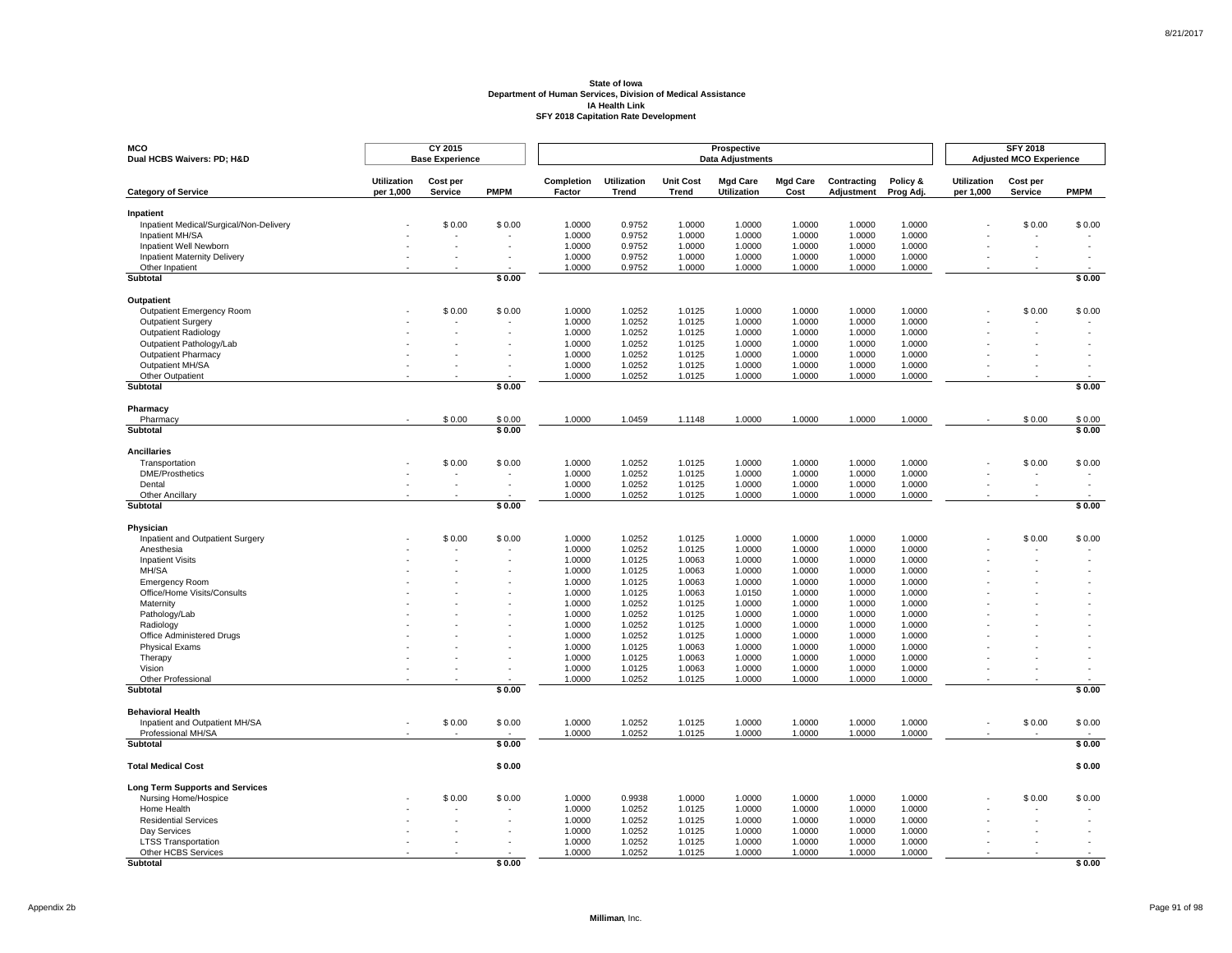| <b>MCO</b><br>Non-Dual HCBS Waivers: PD; H&D AIDS      |                    | CY 2015<br><b>Base Experience</b> |             |                  |                    |                  | Prospective<br><b>Data Adjustments</b> |                  |                  |                  |                    | <b>SFY 2018</b><br><b>Adjusted MCO Experience</b> |             |
|--------------------------------------------------------|--------------------|-----------------------------------|-------------|------------------|--------------------|------------------|----------------------------------------|------------------|------------------|------------------|--------------------|---------------------------------------------------|-------------|
|                                                        | <b>Utilization</b> | Cost per                          |             | Completion       | <b>Utilization</b> | <b>Unit Cost</b> | <b>Mgd Care</b>                        | <b>Mgd Care</b>  | Contracting      | Policy &         | <b>Utilization</b> | Cost per                                          |             |
| <b>Category of Service</b>                             | per 1,000          | Service                           | <b>PMPM</b> | Factor           | Trend              | Trend            | Utilization                            | Cost             | Adjustment       | Prog Adj.        | per 1,000          | <b>Service</b>                                    | <b>PMPM</b> |
| Inpatient                                              |                    |                                   |             |                  |                    |                  |                                        |                  |                  |                  |                    |                                                   |             |
| Inpatient Medical/Surgical/Non-Delivery                |                    | \$0.00                            | \$0.00      | 1.0000           | 0.9752             | 1.0000           | 1.0000                                 | 1.0000           | 1.0000           | 1.0000           |                    | \$0.00                                            | \$0.00      |
| Inpatient MH/SA                                        |                    |                                   |             | 1.0000           | 0.9752             | 1.0000           | 1.0000                                 | 1.0000           | 1.0000           | 1.0000           |                    |                                                   |             |
| Inpatient Well Newborn                                 |                    |                                   |             | 1.0000           | 0.9752             | 1.0000           | 1.0000                                 | 1.0000           | 1.0000           | 1.0000           |                    |                                                   |             |
| <b>Inpatient Maternity Delivery</b><br>Other Inpatient |                    |                                   |             | 1.0000<br>1.0000 | 0.9752<br>0.9752   | 1.0000<br>1.0000 | 1.0000<br>1.0000                       | 1.0000<br>1.0000 | 1.0000<br>1.0000 | 1.0000<br>1.0000 |                    |                                                   |             |
| Subtotal                                               |                    |                                   | \$0.00      |                  |                    |                  |                                        |                  |                  |                  |                    |                                                   | \$0.00      |
| Outpatient                                             |                    |                                   |             |                  |                    |                  |                                        |                  |                  |                  |                    |                                                   |             |
| Outpatient Emergency Room                              |                    | \$0.00                            | \$0.00      | 1.0000           | 1.0252             | 1.0125           | 1.0000                                 | 1.0000           | 1.0000           | 1.0000           |                    | \$0.00                                            | \$0.00      |
| <b>Outpatient Surgery</b>                              |                    |                                   |             | 1.0000           | 1.0252             | 1.0125           | 1.0000                                 | 1.0000           | 1.0000           | 1.0000           |                    |                                                   |             |
| Outpatient Radiology                                   |                    |                                   |             | 1.0000           | 1.0252             | 1.0125           | 1.0000                                 | 1.0000           | 1.0000           | 1.0000           |                    |                                                   |             |
| Outpatient Pathology/Lab                               |                    |                                   |             | 1.0000           | 1.0252             | 1.0125           | 1.0000                                 | 1.0000           | 1.0000           | 1.0000           |                    |                                                   |             |
| <b>Outpatient Pharmacy</b>                             |                    |                                   |             | 1.0000           | 1.0252             | 1.0125           | 1.0000                                 | 1.0000           | 1.0000           | 1.0000           |                    |                                                   |             |
| Outpatient MH/SA                                       |                    |                                   |             | 1.0000           | 1.0252             | 1.0125           | 1.0000                                 | 1.0000           | 1.0000           | 1.0000           |                    |                                                   |             |
| Other Outpatient                                       |                    |                                   |             | 1.0000           | 1.0252             | 1.0125           | 1.0000                                 | 1.0000           | 1.0000           | 1.0000           |                    |                                                   |             |
| Subtotal                                               |                    |                                   | \$0.00      |                  |                    |                  |                                        |                  |                  |                  |                    |                                                   | \$0.00      |
| Pharmacy                                               |                    |                                   |             |                  |                    |                  |                                        |                  |                  |                  |                    |                                                   |             |
| Pharmacy                                               |                    | \$0.00                            | \$0.00      | 1.0000           | 1.0428             | 1.1592           | 1.0000                                 | 1.0000           | 1.0000           | 1.0000           |                    | \$0.00                                            | \$0.00      |
| Subtotal                                               |                    |                                   | \$0.00      |                  |                    |                  |                                        |                  |                  |                  |                    |                                                   | \$0.00      |
| <b>Ancillaries</b>                                     |                    |                                   |             |                  |                    |                  |                                        |                  |                  |                  |                    |                                                   |             |
| Transportation                                         |                    | \$0.00                            | \$0.00      | 1.0000           | 1.0252             | 1.0125           | 1.0000                                 | 1.0000           | 1.0000           | 1.0000           |                    | \$0.00                                            | \$0.00      |
| <b>DME/Prosthetics</b>                                 |                    |                                   |             | 1.0000           | 1.0252             | 1.0125           | 1.0000                                 | 1.0000           | 1.0000           | 1.0000           |                    |                                                   |             |
| Dental<br>Other Ancillary                              |                    | $\overline{a}$                    |             | 1.0000<br>1.0000 | 1.0252<br>1.0252   | 1.0125<br>1.0125 | 1.0000<br>1.0000                       | 1.0000<br>1.0000 | 1.0000<br>1.0000 | 1.0000<br>1.0000 |                    |                                                   |             |
| Subtotal                                               |                    |                                   | \$0.00      |                  |                    |                  |                                        |                  |                  |                  |                    |                                                   | \$0.00      |
|                                                        |                    |                                   |             |                  |                    |                  |                                        |                  |                  |                  |                    |                                                   |             |
| Physician<br>Inpatient and Outpatient Surgery          |                    | \$0.00                            | \$0.00      | 1.0000           | 1.0252             | 1.0125           | 1.0000                                 | 1.0000           | 1.0000           | 1.0000           |                    | \$0.00                                            | \$0.00      |
| Anesthesia                                             |                    |                                   |             | 1.0000           | 1.0252             | 1.0125           | 1.0000                                 | 1.0000           | 1.0000           | 1.0000           |                    |                                                   |             |
| <b>Inpatient Visits</b>                                |                    |                                   |             | 1.0000           | 1.0125             | 1.0063           | 1.0000                                 | 1.0000           | 1.0000           | 1.0000           |                    |                                                   |             |
| MH/SA                                                  |                    |                                   |             | 1.0000           | 1.0125             | 1.0063           | 1.0000                                 | 1.0000           | 1.0000           | 1.0000           |                    |                                                   |             |
| <b>Emergency Room</b>                                  |                    |                                   |             | 1.0000           | 1.0125             | 1.0063           | 1.0000                                 | 1.0000           | 1.0000           | 1.0000           |                    |                                                   |             |
| Office/Home Visits/Consults                            |                    |                                   |             | 1.0000           | 1.0125             | 1.0063           | 1.0150                                 | 1.0000           | 1.0000           | 1.0000           |                    |                                                   |             |
| Maternity                                              |                    |                                   |             | 1.0000           | 1.0252             | 1.0125           | 1.0000                                 | 1.0000           | 1.0000           | 1.0000           |                    |                                                   |             |
| Pathology/Lab                                          |                    |                                   |             | 1.0000           | 1.0252             | 1.0125           | 1.0000                                 | 1.0000           | 1.0000           | 1.0000           |                    |                                                   |             |
| Radiology                                              |                    |                                   |             | 1.0000           | 1.0252             | 1.0125           | 1.0000                                 | 1.0000           | 1.0000           | 1.0000           |                    |                                                   |             |
| Office Administered Drugs                              |                    |                                   |             | 1.0000           | 1.0252             | 1.0125           | 1.0000                                 | 1.0000           | 1.0000           | 1.0000           |                    |                                                   |             |
| <b>Physical Exams</b>                                  |                    |                                   |             | 1.0000           | 1.0125             | 1.0063           | 1.0000                                 | 1.0000           | 1.0000           | 1.0000           |                    |                                                   |             |
| Therapy                                                |                    |                                   |             | 1.0000           | 1.0125             | 1.0063           | 1.0000                                 | 1.0000           | 1.0000           | 1.0000           |                    |                                                   |             |
| Vision                                                 |                    |                                   |             | 1.0000           | 1.0125             | 1.0063           | 1.0000                                 | 1.0000           | 1.0000           | 1.0000           |                    |                                                   |             |
| Other Professional<br>Subtotal                         |                    |                                   | \$0.00      | 1.0000           | 1.0252             | 1.0125           | 1.0000                                 | 1.0000           | 1.0000           | 1.0000           |                    |                                                   | \$0.00      |
|                                                        |                    |                                   |             |                  |                    |                  |                                        |                  |                  |                  |                    |                                                   |             |
| <b>Behavioral Health</b>                               |                    |                                   |             |                  |                    |                  |                                        |                  |                  |                  |                    |                                                   |             |
| Inpatient and Outpatient MH/SA<br>Professional MH/SA   |                    | \$0.00                            | \$0.00      | 1.0000<br>1.0000 | 1.0252<br>1.0252   | 1.0125<br>1.0125 | 1.0000<br>1.0000                       | 1.0000<br>1.0000 | 1.0000<br>1.0000 | 1.0000<br>1.0000 |                    | \$0.00                                            | \$0.00      |
| Subtotal                                               |                    |                                   | \$0.00      |                  |                    |                  |                                        |                  |                  |                  |                    |                                                   | \$0.00      |
|                                                        |                    |                                   |             |                  |                    |                  |                                        |                  |                  |                  |                    |                                                   |             |
| <b>Total Medical Cost</b>                              |                    |                                   | \$0.00      |                  |                    |                  |                                        |                  |                  |                  |                    |                                                   | \$0.00      |
| <b>Long Term Supports and Services</b>                 |                    |                                   |             |                  |                    |                  |                                        |                  |                  |                  |                    |                                                   |             |
| Nursing Home/Hospice                                   |                    | \$0.00                            | \$0.00      | 1.0000           | 0.9938             | 1.0000           | 1.0000                                 | 1.0000           | 1.0000           | 1.0000           |                    | \$0.00                                            | \$0.00      |
| Home Health<br><b>Residential Services</b>             |                    |                                   |             | 1.0000<br>1.0000 | 1.0252<br>1.0252   | 1.0125<br>1.0125 | 1.0000<br>1.0000                       | 1.0000<br>1.0000 | 1.0000<br>1.0000 | 1.0000<br>1.0000 |                    |                                                   |             |
| Day Services                                           |                    |                                   |             | 1.0000           | 1.0252             | 1.0125           | 1.0000                                 | 1.0000           | 1.0000           | 1.0000           |                    |                                                   |             |
| <b>LTSS Transportation</b>                             |                    |                                   |             | 1.0000           | 1.0252             | 1.0125           | 1.0000                                 | 1.0000           | 1.0000           | 1.0000           |                    |                                                   |             |
| Other HCBS Services                                    |                    |                                   |             | 1.0000           | 1.0252             | 1.0125           | 1.0000                                 | 1.0000           | 1.0000           | 1.0000           |                    |                                                   |             |
| Subtotal                                               |                    |                                   | \$0.00      |                  |                    |                  |                                        |                  |                  |                  |                    |                                                   | \$0.00      |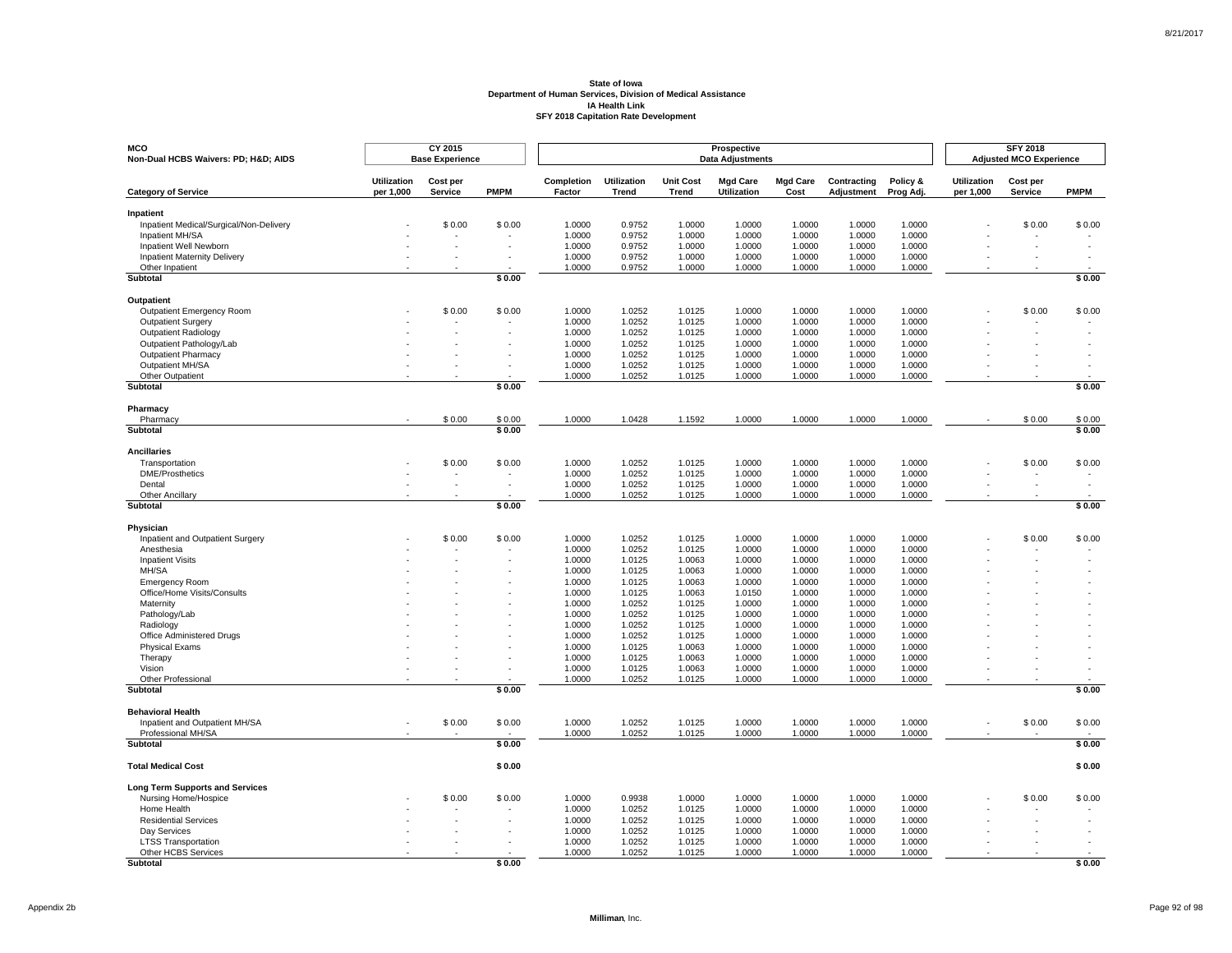| MCO<br><b>Brain Injury HCBS Waiver</b>                        |                                 | CY 2015<br><b>Base Experience</b> |             |                      |                             |                                  | Prospective<br><b>Data Adjustments</b> |                         |                           |                       |                                 | <b>SFY 2018</b><br><b>Adjusted MCO Experience</b> |             |
|---------------------------------------------------------------|---------------------------------|-----------------------------------|-------------|----------------------|-----------------------------|----------------------------------|----------------------------------------|-------------------------|---------------------------|-----------------------|---------------------------------|---------------------------------------------------|-------------|
| <b>Category of Service</b>                                    | <b>Utilization</b><br>per 1,000 | Cost per<br>Service               | <b>PMPM</b> | Completion<br>Factor | <b>Utilization</b><br>Trend | <b>Unit Cost</b><br><b>Trend</b> | <b>Mgd Care</b><br><b>Utilization</b>  | <b>Mgd Care</b><br>Cost | Contracting<br>Adjustment | Policy &<br>Prog Adj. | <b>Utilization</b><br>per 1,000 | Cost per<br>Service                               | <b>PMPM</b> |
| Inpatient                                                     |                                 |                                   |             |                      |                             |                                  |                                        |                         |                           |                       |                                 |                                                   |             |
| Inpatient Medical/Surgical/Non-Delivery                       |                                 | \$0.00                            | \$0.00      | 1.0000               | 0.9752                      | 1.0000                           | 1.0000                                 | 1.0000                  | 1.0000                    | 1.0000                |                                 | \$0.00                                            | \$0.00      |
| Inpatient MH/SA                                               |                                 |                                   |             | 1.0000               | 0.9752                      | 1.0000                           | 1.0000                                 | 1.0000                  | 1.0000                    | 1.0000                |                                 |                                                   |             |
| Inpatient Well Newborn<br><b>Inpatient Maternity Delivery</b> |                                 |                                   |             | 1.0000<br>1.0000     | 0.9752<br>0.9752            | 1.0000<br>1.0000                 | 1.0000<br>1.0000                       | 1.0000<br>1.0000        | 1.0000<br>1.0000          | 1.0000<br>1.0000      |                                 |                                                   |             |
| Other Inpatient                                               |                                 |                                   |             | 1.0000               | 0.9752                      | 1.0000                           | 1.0000                                 | 1.0000                  | 1.0000                    | 1.0000                |                                 |                                                   |             |
| Subtotal                                                      |                                 |                                   | \$0.00      |                      |                             |                                  |                                        |                         |                           |                       |                                 |                                                   | \$0.00      |
| Outpatient                                                    |                                 |                                   |             |                      |                             |                                  |                                        |                         |                           |                       |                                 |                                                   |             |
| Outpatient Emergency Room                                     |                                 | \$0.00                            | \$0.00      | 1.0000               | 1.0252                      | 1.0125                           | 1.0000                                 | 1.0000                  | 1.0000                    | 1.0000                |                                 | \$0.00                                            | \$0.00      |
| Outpatient Surgery                                            |                                 |                                   |             | 1.0000               | 1.0252                      | 1.0125                           | 1.0000                                 | 1.0000                  | 1.0000                    | 1.0000                |                                 |                                                   |             |
| <b>Outpatient Radiology</b>                                   |                                 |                                   |             | 1.0000               | 1.0252                      | 1.0125                           | 1.0000                                 | 1.0000                  | 1.0000                    | 1.0000                |                                 |                                                   |             |
| Outpatient Pathology/Lab                                      |                                 |                                   |             | 1.0000               | 1.0252                      | 1.0125                           | 1.0000                                 | 1.0000                  | 1.0000                    | 1.0000                |                                 |                                                   |             |
| <b>Outpatient Pharmacy</b>                                    |                                 |                                   |             | 1.0000               | 1.0252                      | 1.0125                           | 1.0000                                 | 1.0000                  | 1.0000                    | 1.0000                |                                 |                                                   |             |
| Outpatient MH/SA                                              |                                 |                                   |             | 1.0000               | 1.0252                      | 1.0125                           | 1.0000                                 | 1.0000                  | 1.0000                    | 1.0000                |                                 |                                                   |             |
| Other Outpatient<br>Subtotal                                  |                                 |                                   | \$0.00      | 1.0000               | 1.0252                      | 1.0125                           | 1.0000                                 | 1.0000                  | 1.0000                    | 1.0000                |                                 |                                                   | \$0.00      |
|                                                               |                                 |                                   |             |                      |                             |                                  |                                        |                         |                           |                       |                                 |                                                   |             |
| Pharmacy<br>Pharmacy                                          |                                 | \$0.00                            | \$0.00      | 1.0000               | 1.0428                      | 1.1592                           | 1.0000                                 | 1.0000                  | 1.0000                    | 1.0000                |                                 | \$0.00                                            | \$0.00      |
| Subtotal                                                      |                                 |                                   | \$0.00      |                      |                             |                                  |                                        |                         |                           |                       |                                 |                                                   | \$0.00      |
| <b>Ancillaries</b>                                            |                                 |                                   |             |                      |                             |                                  |                                        |                         |                           |                       |                                 |                                                   |             |
| Transportation                                                |                                 | \$0.00                            | \$0.00      | 1.0000               | 1.0252                      | 1.0125                           | 1.0000                                 | 1.0000                  | 1.0000                    | 1.0000                |                                 | \$0.00                                            | \$0.00      |
| <b>DME/Prosthetics</b>                                        |                                 | $\overline{\phantom{a}}$          |             | 1.0000               | 1.0252                      | 1.0125                           | 1.0000                                 | 1.0000                  | 1.0000                    | 1.0000                |                                 |                                                   |             |
| Dental                                                        |                                 |                                   |             | 1.0000               | 1.0252                      | 1.0125                           | 1.0000                                 | 1.0000                  | 1.0000                    | 1.0000                |                                 |                                                   |             |
| Other Ancillary<br>Subtotal                                   |                                 |                                   | \$0.00      | 1.0000               | 1.0252                      | 1.0125                           | 1.0000                                 | 1.0000                  | 1.0000                    | 1.0000                |                                 |                                                   | \$0.00      |
|                                                               |                                 |                                   |             |                      |                             |                                  |                                        |                         |                           |                       |                                 |                                                   |             |
| Physician                                                     |                                 |                                   |             |                      |                             |                                  |                                        |                         |                           |                       |                                 |                                                   |             |
| Inpatient and Outpatient Surgery                              |                                 | \$0.00                            | \$0.00      | 1.0000               | 1.0252                      | 1.0125                           | 1.0000                                 | 1.0000                  | 1.0000                    | 1.0000                |                                 | \$0.00                                            | \$0.00      |
| Anesthesia<br><b>Inpatient Visits</b>                         |                                 |                                   |             | 1.0000<br>1.0000     | 1.0252<br>1.0125            | 1.0125<br>1.0063                 | 1.0000<br>1.0000                       | 1.0000<br>1.0000        | 1.0000<br>1.0000          | 1.0000<br>1.0000      |                                 |                                                   |             |
| MH/SA                                                         |                                 |                                   |             | 1.0000               | 1.0125                      | 1.0063                           | 1.0000                                 | 1.0000                  | 1.0000                    | 1.0000                |                                 |                                                   |             |
| <b>Emergency Room</b>                                         |                                 |                                   |             | 1.0000               | 1.0125                      | 1.0063                           | 1.0000                                 | 1.0000                  | 1.0000                    | 1.0000                |                                 |                                                   |             |
| Office/Home Visits/Consults                                   |                                 |                                   |             | 1.0000               | 1.0125                      | 1.0063                           | 1.0150                                 | 1.0000                  | 1.0000                    | 1.0000                |                                 |                                                   |             |
| Maternity                                                     |                                 |                                   |             | 1.0000               | 1.0252                      | 1.0125                           | 1.0000                                 | 1.0000                  | 1.0000                    | 1.0000                |                                 |                                                   |             |
| Pathology/Lab                                                 |                                 |                                   |             | 1.0000               | 1.0252                      | 1.0125                           | 1.0000                                 | 1.0000                  | 1.0000                    | 1.0000                |                                 |                                                   |             |
| Radiology                                                     |                                 |                                   |             | 1.0000               | 1.0252                      | 1.0125                           | 1.0000                                 | 1.0000                  | 1.0000                    | 1.0000                |                                 |                                                   |             |
| Office Administered Drugs                                     |                                 |                                   |             | 1.0000               | 1.0252                      | 1.0125                           | 1.0000                                 | 1.0000                  | 1.0000                    | 1.0000                |                                 |                                                   |             |
| <b>Physical Exams</b><br>Therapy                              |                                 |                                   |             | 1.0000<br>1.0000     | 1.0125<br>1.0125            | 1.0063<br>1.0063                 | 1.0000<br>1.0000                       | 1.0000<br>1.0000        | 1.0000<br>1.0000          | 1.0000<br>1.0000      |                                 |                                                   |             |
| Vision                                                        |                                 |                                   |             | 1.0000               | 1.0125                      | 1.0063                           | 1.0000                                 | 1.0000                  | 1.0000                    | 1.0000                |                                 |                                                   |             |
| <b>Other Professional</b>                                     |                                 |                                   |             | 1.0000               | 1.0252                      | 1.0125                           | 1.0000                                 | 1.0000                  | 1.0000                    | 1.0000                |                                 |                                                   |             |
| Subtotal                                                      |                                 |                                   | \$0.00      |                      |                             |                                  |                                        |                         |                           |                       |                                 |                                                   | \$0.00      |
| <b>Behavioral Health</b>                                      |                                 |                                   |             |                      |                             |                                  |                                        |                         |                           |                       |                                 |                                                   |             |
| Inpatient and Outpatient MH/SA                                |                                 | \$0.00                            | \$0.00      | 1.0000               | 1.0252                      | 1.0125                           | 1.0000                                 | 1.0000                  | 1.0000                    | 1.0000                |                                 | \$0.00                                            | \$0.00      |
| Professional MH/SA                                            |                                 |                                   |             | 1.0000               | 1.0252                      | 1.0125                           | 1.0000                                 | 1.0000                  | 1.0000                    | 1.0000                |                                 |                                                   |             |
| Subtotal                                                      |                                 |                                   | \$0.00      |                      |                             |                                  |                                        |                         |                           |                       |                                 |                                                   | \$0.00      |
| <b>Total Medical Cost</b>                                     |                                 |                                   | \$0.00      |                      |                             |                                  |                                        |                         |                           |                       |                                 |                                                   | \$0.00      |
| <b>Long Term Supports and Services</b>                        |                                 |                                   |             |                      |                             |                                  |                                        |                         |                           |                       |                                 |                                                   |             |
| Nursing Home/Hospice                                          |                                 | \$0.00                            | \$0.00      | 1.0000               | 0.9938                      | 1.0000                           | 1.0000                                 | 1.0000                  | 1.0000                    | 1.0000                |                                 | \$0.00                                            | \$0.00      |
| Home Health                                                   |                                 |                                   |             | 1.0000               | 1.0252                      | 1.0125                           | 1.0000                                 | 1.0000                  | 1.0000                    | 1.0000                |                                 |                                                   |             |
| <b>Residential Services</b><br>Day Services                   |                                 |                                   |             | 1.0000<br>1.0000     | 1.0252<br>1.0252            | 1.0125<br>1.0125                 | 1.0000<br>1.0000                       | 1.0000<br>1.0000        | 1.0000<br>1.0000          | 1.0000<br>1.0000      |                                 |                                                   |             |
| <b>LTSS Transportation</b>                                    |                                 |                                   |             | 1.0000               | 1.0252                      | 1.0125                           | 1.0000                                 | 1.0000                  | 1.0000                    | 1.0000                |                                 |                                                   |             |
| Other HCBS Services                                           |                                 |                                   |             | 1.0000               | 1.0252                      | 1.0125                           | 1.0000                                 | 1.0000                  | 1.0000                    | 1.0000                |                                 |                                                   |             |
| <b>Subtotal</b>                                               |                                 |                                   | \$0.00      |                      |                             |                                  |                                        |                         |                           |                       |                                 |                                                   | \$0.00      |

8/21/2017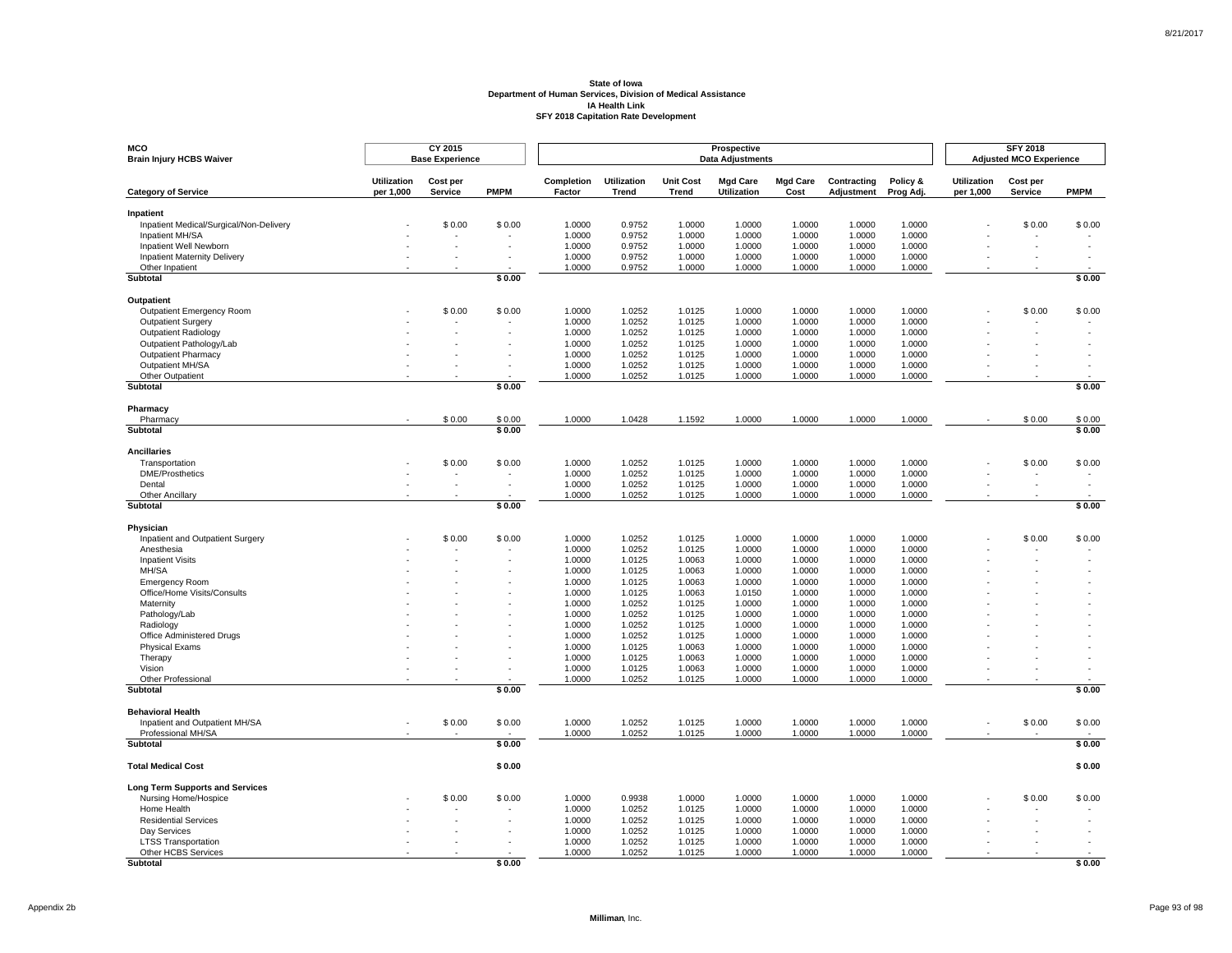| MCO<br><b>ICF/MR</b>                                 |                                 | CY 2015<br><b>Base Experience</b> |             |                      |                             |                                  | Prospective<br><b>Data Adjustments</b> |                         |                           |                       |                                 | <b>SFY 2018</b><br><b>Adjusted MCO Experience</b> |             |
|------------------------------------------------------|---------------------------------|-----------------------------------|-------------|----------------------|-----------------------------|----------------------------------|----------------------------------------|-------------------------|---------------------------|-----------------------|---------------------------------|---------------------------------------------------|-------------|
| <b>Category of Service</b>                           | <b>Utilization</b><br>per 1,000 | Cost per<br>Service               | <b>PMPM</b> | Completion<br>Factor | <b>Utilization</b><br>Trend | <b>Unit Cost</b><br><b>Trend</b> | <b>Mgd Care</b><br><b>Utilization</b>  | <b>Mgd Care</b><br>Cost | Contracting<br>Adjustment | Policy &<br>Prog Adj. | <b>Utilization</b><br>per 1,000 | Cost per<br>Service                               | <b>PMPM</b> |
| Inpatient                                            |                                 |                                   |             |                      |                             |                                  |                                        |                         |                           |                       |                                 |                                                   |             |
| Inpatient Medical/Surgical/Non-Delivery              |                                 | \$0.00                            | \$0.00      | 1.0000               | 1.0000                      | 0.9875                           | 1.0000                                 | 1.0000                  | 1.0000                    | 1.0000                |                                 | \$0.00                                            | \$0.00      |
| Inpatient MH/SA                                      |                                 |                                   |             | 1.0000               | 1.0000                      | 0.9875                           | 1.0000                                 | 1.0000                  | 1.0000                    | 1.0000                |                                 |                                                   |             |
| Inpatient Well Newborn                               |                                 |                                   |             | 1.0000               | 1.0000                      | 0.9875                           | 1.0000                                 | 1.0000                  | 1.0000                    | 1.0000                |                                 |                                                   |             |
| Inpatient Maternity Delivery                         |                                 |                                   |             | 1.0000               | 1.0000                      | 0.9875                           | 1.0000                                 | 1.0000                  | 1.0000                    | 1.0000                |                                 |                                                   |             |
| Other Inpatient<br>Subtotal                          |                                 |                                   | \$0.00      | 1.0000               | 1.0000                      | 0.9875                           | 1.0000                                 | 1.0000                  | 1.0000                    | 1.0000                |                                 |                                                   | \$0.00      |
|                                                      |                                 |                                   |             |                      |                             |                                  |                                        |                         |                           |                       |                                 |                                                   |             |
| Outpatient                                           |                                 |                                   |             |                      |                             |                                  | 1.0000                                 |                         |                           |                       |                                 |                                                   |             |
| Outpatient Emergency Room<br>Outpatient Surgery      |                                 | \$0.00                            | \$0.00      | 1.0000<br>1.0000     | 1.0000<br>1.0000            | 1.0125<br>1.0125                 | 1.0000                                 | 1.0000<br>1.0000        | 1.0000<br>1.0000          | 1.0000<br>1.0000      |                                 | \$0.00                                            | \$0.00      |
| <b>Outpatient Radiology</b>                          |                                 |                                   |             | 1.0000               | 1.0000                      | 1.0125                           | 1.0000                                 | 1.0000                  | 1.0000                    | 1.0000                |                                 |                                                   |             |
| Outpatient Pathology/Lab                             |                                 |                                   |             | 1.0000               | 1.0000                      | 1.0125                           | 1.0000                                 | 1.0000                  | 1.0000                    | 1.0000                |                                 |                                                   |             |
| <b>Outpatient Pharmacy</b>                           |                                 |                                   |             | 1.0000               | 1.0000                      | 1.0125                           | 1.0000                                 | 1.0000                  | 1.0000                    | 1.0000                |                                 |                                                   |             |
| Outpatient MH/SA                                     |                                 |                                   |             | 1.0000               | 1.0000                      | 1.0125                           | 1.0000                                 | 1.0000                  | 1.0000                    | 1.0000                |                                 |                                                   |             |
| Other Outpatient                                     |                                 |                                   |             | 1.0000               | 1.0000                      | 1.0125                           | 1.0000                                 | 1.0000                  | 1.0000                    | 1.0000                |                                 |                                                   |             |
| <b>Subtotal</b>                                      |                                 |                                   | \$0.00      |                      |                             |                                  |                                        |                         |                           |                       |                                 |                                                   | \$0.00      |
| Pharmacy                                             |                                 |                                   |             |                      |                             |                                  |                                        |                         |                           |                       |                                 |                                                   |             |
| Pharmacy                                             |                                 | \$0.00                            | \$0.00      | 1.0000               | 1.0547                      | 1.0237                           | 1.0000                                 | 1.0000                  | 1.0000                    | 1.0000                |                                 | \$0.00                                            | \$0.00      |
| Subtotal                                             |                                 |                                   | \$0.00      |                      |                             |                                  |                                        |                         |                           |                       |                                 |                                                   | \$0.00      |
| <b>Ancillaries</b>                                   |                                 |                                   |             |                      |                             |                                  |                                        |                         |                           |                       |                                 |                                                   |             |
| Transportation                                       |                                 | \$0.00                            | \$0.00      | 1.0032               | 1.0252                      | 0.9875                           | 1.0000                                 | 1.0000                  | 1.0000                    | 1.0000                |                                 | \$0.00                                            | \$0.00      |
| <b>DME/Prosthetics</b>                               |                                 |                                   |             | 1.0032               | 1.0252                      | 0.9875                           | 1.0000                                 | 1.0000                  | 1.0000                    | 1.0000                |                                 |                                                   |             |
| Dental                                               |                                 |                                   |             | 1.0032               | 1.0252                      | 0.9875                           | 1.0000                                 | 1.0000                  | 1.0000                    | 1.0000                |                                 |                                                   |             |
| Other Ancillary<br>Subtotal                          |                                 |                                   | \$0.00      | 1.0032               | 1.0252                      | 0.9875                           | 1.0000                                 | 1.0000                  | 1.0000                    | 1.0000                |                                 |                                                   | \$0.00      |
|                                                      |                                 |                                   |             |                      |                             |                                  |                                        |                         |                           |                       |                                 |                                                   |             |
| Physician                                            |                                 |                                   |             |                      |                             |                                  |                                        |                         |                           |                       |                                 |                                                   |             |
| Inpatient and Outpatient Surgery                     |                                 | \$0.00                            | \$0.00      | 1.0000               | 1.0508                      | 1.0125                           | 1.0000                                 | 1.0000                  | 1.0000                    | 1.0000                |                                 | \$0.00                                            | \$0.00      |
| Anesthesia<br><b>Inpatient Visits</b>                |                                 |                                   |             | 1.0000<br>1.0000     | 1.0508<br>1.0508            | 1.0125<br>1.0125                 | 1.0000<br>1.0000                       | 1.0000<br>1.0000        | 1.0000<br>1.0000          | 1.0000<br>1.0000      |                                 |                                                   |             |
| MH/SA                                                |                                 |                                   |             | 1.0000               | 1.0508                      | 1.0125                           | 1.0000                                 | 1.0000                  | 1.0000                    | 1.0000                |                                 |                                                   |             |
| <b>Emergency Room</b>                                |                                 |                                   |             | 1.0000               | 1.0508                      | 1.0125                           | 1.0000                                 | 1.0000                  | 1.0000                    | 1.0000                |                                 |                                                   |             |
| Office/Home Visits/Consults                          |                                 |                                   |             | 1.0000               | 1.0508                      | 1.0125                           | 1.0150                                 | 1.0000                  | 1.0000                    | 1.0000                |                                 |                                                   |             |
| Maternity                                            |                                 |                                   |             | 1.0000               | 1.0508                      | 1.0125                           | 1.0000                                 | 1.0000                  | 1.0000                    | 1.0000                |                                 |                                                   |             |
| Pathology/Lab                                        |                                 |                                   |             | 1.0000               | 1.0508                      | 1.0125                           | 1.0000                                 | 1.0000                  | 1.0000                    | 1.0000                |                                 |                                                   |             |
| Radiology                                            |                                 |                                   |             | 1.0000               | 1.0508                      | 1.0125                           | 1.0000                                 | 1.0000                  | 1.0000                    | 1.0000                |                                 |                                                   |             |
| Office Administered Drugs                            |                                 |                                   |             | 1.0000               | 1.0508                      | 1.0125                           | 1.0000                                 | 1.0000                  | 1.0000                    | 1.0000                |                                 |                                                   |             |
| <b>Physical Exams</b>                                |                                 |                                   |             | 1.0000               | 1.0508                      | 1.0125                           | 1.0000                                 | 1.0000                  | 1.0000                    | 1.0000                |                                 |                                                   |             |
| Therapy                                              |                                 |                                   |             | 1.0000               | 1.0508                      | 1.0125                           | 1.0000                                 | 1.0000                  | 1.0000                    | 1.0000                |                                 |                                                   |             |
| Vision                                               |                                 |                                   |             | 1.0000<br>1.0000     | 1.0508                      | 1.0125                           | 1.0000                                 | 1.0000                  | 1.0000                    | 1.0000<br>1.0000      |                                 |                                                   |             |
| Other Professional<br>Subtotal                       |                                 |                                   | \$0.00      |                      | 1.0508                      | 1.0125                           | 1.0000                                 | 1.0000                  | 1.0000                    |                       |                                 |                                                   | \$0.00      |
|                                                      |                                 |                                   |             |                      |                             |                                  |                                        |                         |                           |                       |                                 |                                                   |             |
| <b>Behavioral Health</b>                             |                                 |                                   |             |                      |                             |                                  |                                        |                         |                           |                       |                                 |                                                   |             |
| Inpatient and Outpatient MH/SA<br>Professional MH/SA |                                 | \$0.00                            | \$0.00      | 1.0000<br>1.0000     | 1.0252<br>1.0252            | 1.0125<br>1.0125                 | 1.0000<br>1.0000                       | 1.0000<br>1.0000        | 1.0000<br>1.0000          | 1.0000<br>1.0000      |                                 | \$0.00                                            | \$0.00      |
| <b>Subtotal</b>                                      |                                 |                                   | \$0.00      |                      |                             |                                  |                                        |                         |                           |                       |                                 |                                                   | \$0.00      |
| <b>Total Medical Cost</b>                            |                                 |                                   | \$0.00      |                      |                             |                                  |                                        |                         |                           |                       |                                 |                                                   | \$0.00      |
| <b>Long Term Supports and Services</b>               |                                 |                                   |             |                      |                             |                                  |                                        |                         |                           |                       |                                 |                                                   |             |
| Nursing Home/Hospice                                 |                                 | \$0.00                            | \$0.00      | 1.0000               | 1.0000                      | 1.0000                           | 1.0000                                 | 1.0000                  | 1.0000                    | 1.0000                |                                 | \$0.00                                            | \$0.00      |
| Home Health                                          |                                 |                                   |             | 1.0000               | 1.0252                      | 1.0379                           | 1.0000                                 | 1.0000                  | 1.0000                    | 1.0000                |                                 |                                                   |             |
| <b>Residential Services</b>                          |                                 |                                   |             | 1.0000               | 1.0252                      | 1.0379                           | 1.0000                                 | 1.0000                  | 1.0000                    | 1.0000                |                                 |                                                   |             |
| Day Services                                         |                                 |                                   |             | 1.0000               | 1.0252                      | 1.0379                           | 1.0000                                 | 1.0000                  | 1.0000                    | 1.0000                |                                 |                                                   |             |
| <b>LTSS Transportation</b>                           |                                 |                                   |             | 1.0000               | 1.0252                      | 1.0379                           | 1.0000                                 | 1.0000                  | 1.0000                    | 1.0000                |                                 |                                                   |             |
| Other HCBS Services                                  |                                 |                                   |             | 1.0000               | 1.0252                      | 1.0379                           | 1.0000                                 | 1.0000                  | 1.0000                    | 1.0000                |                                 |                                                   |             |
| <b>Subtotal</b>                                      |                                 |                                   | \$0.00      |                      |                             |                                  |                                        |                         |                           |                       |                                 |                                                   | \$0.00      |

Appendix 2b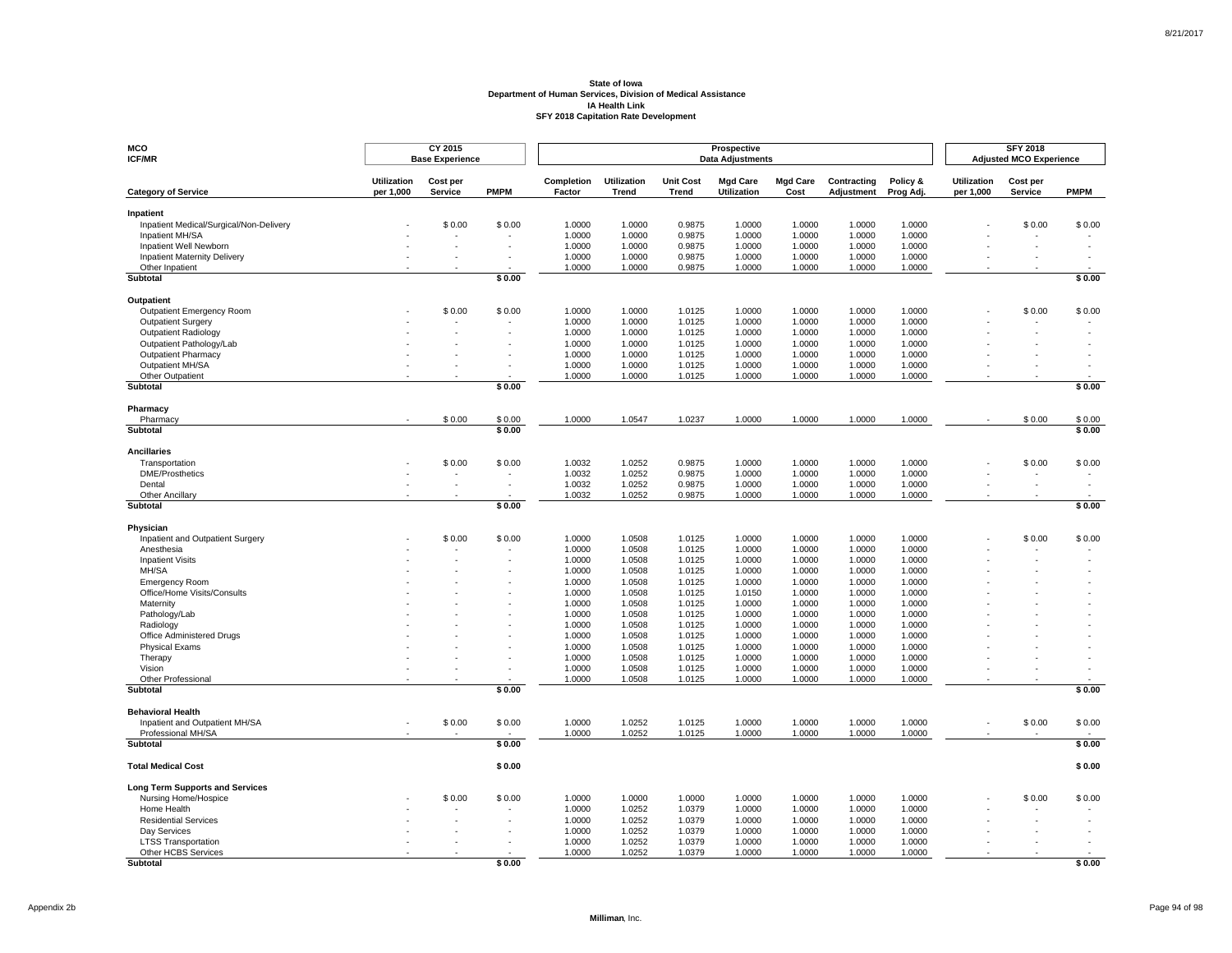| <b>Utilization</b><br><b>Mgd Care</b><br><b>Utilization</b><br>Cost per<br>Completion<br><b>Unit Cost</b><br><b>Mgd Care</b><br>Contracting<br>Policy &<br><b>Utilization</b><br>Cost per<br>per 1,000<br><b>PMPM</b><br><b>Utilization</b><br><b>PMPM</b><br><b>Category of Service</b><br>Service<br>Factor<br>Trend<br><b>Trend</b><br>Cost<br>Adjustment<br>Prog Adj.<br>per 1,000<br>Service<br>Inpatient<br>Inpatient Medical/Surgical/Non-Delivery<br>\$0.00<br>1.0000<br>0.9875<br>1.0000<br>1.0000<br>1.0000<br>1.0000<br>\$0.00<br>\$0.00<br>1.0000<br>\$0.00<br>Inpatient MH/SA<br>1.0000<br>1.0000<br>0.9875<br>1.0000<br>1.0000<br>1.0000<br>1.0000<br>Inpatient Well Newborn<br>1.0000<br>0.9875<br>1.0000<br>1.0000<br>1.0000<br>1.0000<br>1.0000<br><b>Inpatient Maternity Delivery</b><br>1.0000<br>1.0000<br>0.9875<br>1.0000<br>1.0000<br>1.0000<br>1.0000<br>Other Inpatient<br>1.0000<br>1.0000<br>0.9875<br>1.0000<br>1.0000<br>1.0000<br>1.0000<br>\$0.00<br>\$0.00<br>Subtotal<br>Outpatient<br>1.0000<br>1.0125<br>1.0000<br>1.0000<br>1.0000<br>Outpatient Emergency Room<br>\$0.00<br>\$0.00<br>1.0000<br>1.0000<br>\$0.00<br>\$0.00<br>1.0000<br>1.0000<br>1.0000<br>1.0000<br>1.0000<br><b>Outpatient Surgery</b><br>1.0000<br>1.0125<br><b>Outpatient Radiology</b><br>1.0000<br>1.0000<br>1.0125<br>1.0000<br>1.0000<br>1.0000<br>1.0000<br>Outpatient Pathology/Lab<br>1.0000<br>1.0000<br>1.0125<br>1.0000<br>1.0000<br>1.0000<br>1.0000<br><b>Outpatient Pharmacy</b><br>1.0000<br>1.0125<br>1.0000<br>1.0000<br>1.0000<br>1.0000<br>1.0000<br>Outpatient MH/SA<br>1.0000<br>1.0000<br>1.0125<br>1.0000<br>1.0000<br>1.0000<br>1.0000<br>Other Outpatient<br>1.0125<br>1.0000<br>1.0000<br>1.0000<br>1.0000<br>1.0000<br>1.0000<br>\$0.00<br>\$0.00<br>Subtotal<br>Pharmacy<br>\$0.00<br>\$0.00<br>1.0000<br>1.0459<br>1.0000<br>1.0000<br>1.0000<br>1.0000<br>\$0.00<br>\$0.00<br>Pharmacy<br>1.1148<br>Subtotal<br>\$0.00<br>\$0.00<br><b>Ancillaries</b><br>\$0.00<br>\$0.00<br>1.0032<br>1.0252<br>0.9875<br>1.0000<br>1.0000<br>1.0000<br>1.0000<br>\$0.00<br>\$0.00<br>Transportation<br><b>DME/Prosthetics</b><br>1.0032<br>1.0252<br>0.9875<br>1.0000<br>1.0000<br>1.0000<br>1.0000<br>1.0252<br>0.9875<br>1.0000<br>1.0000<br>Dental<br>1.0032<br>1.0000<br>1.0000<br>Other Ancillary<br>1.0032<br>1.0252<br>0.9875<br>1.0000<br>1.0000<br>1.0000<br>1.0000<br>Subtotal<br>\$0.00<br>\$0.00<br>Physician<br>1.0508<br>1.0125<br>1.0000<br>Inpatient and Outpatient Surgery<br>\$0.00<br>\$0.00<br>1.0000<br>1.0000<br>1.0000<br>1.0000<br>\$0.00<br>\$0.00<br>1.0508<br>1.0125<br>1.0000<br>Anesthesia<br>1.0000<br>1.0000<br>1.0000<br>1.0000<br>1.0508<br>1.0000<br>1.0000<br><b>Inpatient Visits</b><br>1.0000<br>1.0125<br>1.0000<br>1.0000<br>MH/SA<br>1.0000<br>1.0508<br>1.0125<br>1.0000<br>1.0000<br>1.0000<br>1.0000<br>1.0508<br>1.0000<br>1.0000<br>1.0125<br>1.0000<br>1.0000<br>1.0000<br><b>Emergency Room</b><br>Office/Home Visits/Consults<br>1.0000<br>1.0508<br>1.0125<br>1.0150<br>1.0000<br>1.0000<br>1.0000<br>1.0000<br>1.0508<br>1.0125<br>1.0000<br>1.0000<br>1.0000<br>1.0000<br>Maternity<br>1.0000<br>1.0508<br>1.0125<br>1.0000<br>1.0000<br>1.0000<br>Pathology/Lab<br>1.0000<br>Radiology<br>1.0000<br>1.0508<br>1.0125<br>1.0000<br>1.0000<br>1.0000<br>1.0000<br>1.0000<br>1.0508<br>1.0125<br>1.0000<br>1.0000<br>1.0000<br>1.0000<br>Office Administered Drugs<br>1.0508<br><b>Physical Exams</b><br>1.0000<br>1.0125<br>1.0000<br>1.0000<br>1.0000<br>1.0000<br>1.0508<br>1.0000<br>1.0000<br>Therapy<br>1.0000<br>1.0125<br>1.0000<br>1.0000<br>1.0000<br>1.0000<br>Vision<br>1.0000<br>1.0508<br>1.0125<br>1.0000<br>1.0000<br>Other Professional<br>1.0000<br>1.0508<br>1.0125<br>1.0000<br>1.0000<br>1.0000<br>1.0000<br>\$0.00<br>Subtotal<br>\$0.00<br><b>Behavioral Health</b><br>Inpatient and Outpatient MH/SA<br>\$0.00<br>\$0.00<br>1.0252<br>1.0125<br>1.0000<br>1.0000<br>\$0.00<br>\$0.00<br>1.0000<br>1.0000<br>1.0000<br>Professional MH/SA<br>1.0000<br>1.0252<br>1.0125<br>1.0000<br>1.0000<br>1.0000<br>1.0000<br>\$0.00<br>\$0.00<br>Subtotal<br><b>Total Medical Cost</b><br>\$0.00<br>\$0.00<br><b>Long Term Supports and Services</b><br>\$0.00<br>Nursing Home/Hospice<br>\$0.00<br>1.0000<br>1.0063<br>1.0000<br>1.0000<br>1.0000<br>1.0000<br>1.0000<br>\$0.00<br>\$0.00<br>Home Health<br>1.0000<br>1.0252<br>1.0379<br>1.0000<br>1.0000<br>1.0000<br>1.0000<br>1.0000<br>1.0252<br>1.0379<br>1.0000<br>1.0000<br><b>Residential Services</b><br>1.0000<br>1.0000<br>1.0252<br>1.0379<br>Day Services<br>1.0000<br>1.0000<br>1.0000<br>1.0000<br>1.0000<br><b>LTSS Transportation</b><br>1.0000<br>1.0252<br>1.0379<br>1.0000<br>1.0000<br>1.0000<br>1.0000<br>Other HCBS Services<br>1.0000<br>1.0252<br>1.0379<br>1.0000<br>1.0000<br>1.0000<br>1.0000<br>Subtotal<br>\$0.00<br>\$0.00 | <b>MCO</b><br><b>State Resource Center</b> | CY 2015<br><b>Base Experience</b> |  |  | Prospective<br><b>Data Adjustments</b> |  |  | <b>SFY 2018</b><br><b>Adjusted MCO Experience</b> |  |
|-----------------------------------------------------------------------------------------------------------------------------------------------------------------------------------------------------------------------------------------------------------------------------------------------------------------------------------------------------------------------------------------------------------------------------------------------------------------------------------------------------------------------------------------------------------------------------------------------------------------------------------------------------------------------------------------------------------------------------------------------------------------------------------------------------------------------------------------------------------------------------------------------------------------------------------------------------------------------------------------------------------------------------------------------------------------------------------------------------------------------------------------------------------------------------------------------------------------------------------------------------------------------------------------------------------------------------------------------------------------------------------------------------------------------------------------------------------------------------------------------------------------------------------------------------------------------------------------------------------------------------------------------------------------------------------------------------------------------------------------------------------------------------------------------------------------------------------------------------------------------------------------------------------------------------------------------------------------------------------------------------------------------------------------------------------------------------------------------------------------------------------------------------------------------------------------------------------------------------------------------------------------------------------------------------------------------------------------------------------------------------------------------------------------------------------------------------------------------------------------------------------------------------------------------------------------------------------------------------------------------------------------------------------------------------------------------------------------------------------------------------------------------------------------------------------------------------------------------------------------------------------------------------------------------------------------------------------------------------------------------------------------------------------------------------------------------------------------------------------------------------------------------------------------------------------------------------------------------------------------------------------------------------------------------------------------------------------------------------------------------------------------------------------------------------------------------------------------------------------------------------------------------------------------------------------------------------------------------------------------------------------------------------------------------------------------------------------------------------------------------------------------------------------------------------------------------------------------------------------------------------------------------------------------------------------------------------------------------------------------------------------------------------------------------------------------------------------------------------------------------------------------------------------------------------------------------------------------------------------------------------------------------------------------------------------------------------------------------------------------------------------------------------------------------------------------------------------------------------------------------------------------------------------------------------------------------------------------------------------------------------------------------------------------------------------------------------------------------------------------------------------------------------------------------------------------------------------------------------------------------------------------------------|--------------------------------------------|-----------------------------------|--|--|----------------------------------------|--|--|---------------------------------------------------|--|
|                                                                                                                                                                                                                                                                                                                                                                                                                                                                                                                                                                                                                                                                                                                                                                                                                                                                                                                                                                                                                                                                                                                                                                                                                                                                                                                                                                                                                                                                                                                                                                                                                                                                                                                                                                                                                                                                                                                                                                                                                                                                                                                                                                                                                                                                                                                                                                                                                                                                                                                                                                                                                                                                                                                                                                                                                                                                                                                                                                                                                                                                                                                                                                                                                                                                                                                                                                                                                                                                                                                                                                                                                                                                                                                                                                                                                                                                                                                                                                                                                                                                                                                                                                                                                                                                                                                                                                                                                                                                                                                                                                                                                                                                                                                                                                                                                                                                                                     |                                            |                                   |  |  |                                        |  |  |                                                   |  |
|                                                                                                                                                                                                                                                                                                                                                                                                                                                                                                                                                                                                                                                                                                                                                                                                                                                                                                                                                                                                                                                                                                                                                                                                                                                                                                                                                                                                                                                                                                                                                                                                                                                                                                                                                                                                                                                                                                                                                                                                                                                                                                                                                                                                                                                                                                                                                                                                                                                                                                                                                                                                                                                                                                                                                                                                                                                                                                                                                                                                                                                                                                                                                                                                                                                                                                                                                                                                                                                                                                                                                                                                                                                                                                                                                                                                                                                                                                                                                                                                                                                                                                                                                                                                                                                                                                                                                                                                                                                                                                                                                                                                                                                                                                                                                                                                                                                                                                     |                                            |                                   |  |  |                                        |  |  |                                                   |  |
|                                                                                                                                                                                                                                                                                                                                                                                                                                                                                                                                                                                                                                                                                                                                                                                                                                                                                                                                                                                                                                                                                                                                                                                                                                                                                                                                                                                                                                                                                                                                                                                                                                                                                                                                                                                                                                                                                                                                                                                                                                                                                                                                                                                                                                                                                                                                                                                                                                                                                                                                                                                                                                                                                                                                                                                                                                                                                                                                                                                                                                                                                                                                                                                                                                                                                                                                                                                                                                                                                                                                                                                                                                                                                                                                                                                                                                                                                                                                                                                                                                                                                                                                                                                                                                                                                                                                                                                                                                                                                                                                                                                                                                                                                                                                                                                                                                                                                                     |                                            |                                   |  |  |                                        |  |  |                                                   |  |
|                                                                                                                                                                                                                                                                                                                                                                                                                                                                                                                                                                                                                                                                                                                                                                                                                                                                                                                                                                                                                                                                                                                                                                                                                                                                                                                                                                                                                                                                                                                                                                                                                                                                                                                                                                                                                                                                                                                                                                                                                                                                                                                                                                                                                                                                                                                                                                                                                                                                                                                                                                                                                                                                                                                                                                                                                                                                                                                                                                                                                                                                                                                                                                                                                                                                                                                                                                                                                                                                                                                                                                                                                                                                                                                                                                                                                                                                                                                                                                                                                                                                                                                                                                                                                                                                                                                                                                                                                                                                                                                                                                                                                                                                                                                                                                                                                                                                                                     |                                            |                                   |  |  |                                        |  |  |                                                   |  |
|                                                                                                                                                                                                                                                                                                                                                                                                                                                                                                                                                                                                                                                                                                                                                                                                                                                                                                                                                                                                                                                                                                                                                                                                                                                                                                                                                                                                                                                                                                                                                                                                                                                                                                                                                                                                                                                                                                                                                                                                                                                                                                                                                                                                                                                                                                                                                                                                                                                                                                                                                                                                                                                                                                                                                                                                                                                                                                                                                                                                                                                                                                                                                                                                                                                                                                                                                                                                                                                                                                                                                                                                                                                                                                                                                                                                                                                                                                                                                                                                                                                                                                                                                                                                                                                                                                                                                                                                                                                                                                                                                                                                                                                                                                                                                                                                                                                                                                     |                                            |                                   |  |  |                                        |  |  |                                                   |  |
|                                                                                                                                                                                                                                                                                                                                                                                                                                                                                                                                                                                                                                                                                                                                                                                                                                                                                                                                                                                                                                                                                                                                                                                                                                                                                                                                                                                                                                                                                                                                                                                                                                                                                                                                                                                                                                                                                                                                                                                                                                                                                                                                                                                                                                                                                                                                                                                                                                                                                                                                                                                                                                                                                                                                                                                                                                                                                                                                                                                                                                                                                                                                                                                                                                                                                                                                                                                                                                                                                                                                                                                                                                                                                                                                                                                                                                                                                                                                                                                                                                                                                                                                                                                                                                                                                                                                                                                                                                                                                                                                                                                                                                                                                                                                                                                                                                                                                                     |                                            |                                   |  |  |                                        |  |  |                                                   |  |
|                                                                                                                                                                                                                                                                                                                                                                                                                                                                                                                                                                                                                                                                                                                                                                                                                                                                                                                                                                                                                                                                                                                                                                                                                                                                                                                                                                                                                                                                                                                                                                                                                                                                                                                                                                                                                                                                                                                                                                                                                                                                                                                                                                                                                                                                                                                                                                                                                                                                                                                                                                                                                                                                                                                                                                                                                                                                                                                                                                                                                                                                                                                                                                                                                                                                                                                                                                                                                                                                                                                                                                                                                                                                                                                                                                                                                                                                                                                                                                                                                                                                                                                                                                                                                                                                                                                                                                                                                                                                                                                                                                                                                                                                                                                                                                                                                                                                                                     |                                            |                                   |  |  |                                        |  |  |                                                   |  |
|                                                                                                                                                                                                                                                                                                                                                                                                                                                                                                                                                                                                                                                                                                                                                                                                                                                                                                                                                                                                                                                                                                                                                                                                                                                                                                                                                                                                                                                                                                                                                                                                                                                                                                                                                                                                                                                                                                                                                                                                                                                                                                                                                                                                                                                                                                                                                                                                                                                                                                                                                                                                                                                                                                                                                                                                                                                                                                                                                                                                                                                                                                                                                                                                                                                                                                                                                                                                                                                                                                                                                                                                                                                                                                                                                                                                                                                                                                                                                                                                                                                                                                                                                                                                                                                                                                                                                                                                                                                                                                                                                                                                                                                                                                                                                                                                                                                                                                     |                                            |                                   |  |  |                                        |  |  |                                                   |  |
|                                                                                                                                                                                                                                                                                                                                                                                                                                                                                                                                                                                                                                                                                                                                                                                                                                                                                                                                                                                                                                                                                                                                                                                                                                                                                                                                                                                                                                                                                                                                                                                                                                                                                                                                                                                                                                                                                                                                                                                                                                                                                                                                                                                                                                                                                                                                                                                                                                                                                                                                                                                                                                                                                                                                                                                                                                                                                                                                                                                                                                                                                                                                                                                                                                                                                                                                                                                                                                                                                                                                                                                                                                                                                                                                                                                                                                                                                                                                                                                                                                                                                                                                                                                                                                                                                                                                                                                                                                                                                                                                                                                                                                                                                                                                                                                                                                                                                                     |                                            |                                   |  |  |                                        |  |  |                                                   |  |
|                                                                                                                                                                                                                                                                                                                                                                                                                                                                                                                                                                                                                                                                                                                                                                                                                                                                                                                                                                                                                                                                                                                                                                                                                                                                                                                                                                                                                                                                                                                                                                                                                                                                                                                                                                                                                                                                                                                                                                                                                                                                                                                                                                                                                                                                                                                                                                                                                                                                                                                                                                                                                                                                                                                                                                                                                                                                                                                                                                                                                                                                                                                                                                                                                                                                                                                                                                                                                                                                                                                                                                                                                                                                                                                                                                                                                                                                                                                                                                                                                                                                                                                                                                                                                                                                                                                                                                                                                                                                                                                                                                                                                                                                                                                                                                                                                                                                                                     |                                            |                                   |  |  |                                        |  |  |                                                   |  |
|                                                                                                                                                                                                                                                                                                                                                                                                                                                                                                                                                                                                                                                                                                                                                                                                                                                                                                                                                                                                                                                                                                                                                                                                                                                                                                                                                                                                                                                                                                                                                                                                                                                                                                                                                                                                                                                                                                                                                                                                                                                                                                                                                                                                                                                                                                                                                                                                                                                                                                                                                                                                                                                                                                                                                                                                                                                                                                                                                                                                                                                                                                                                                                                                                                                                                                                                                                                                                                                                                                                                                                                                                                                                                                                                                                                                                                                                                                                                                                                                                                                                                                                                                                                                                                                                                                                                                                                                                                                                                                                                                                                                                                                                                                                                                                                                                                                                                                     |                                            |                                   |  |  |                                        |  |  |                                                   |  |
|                                                                                                                                                                                                                                                                                                                                                                                                                                                                                                                                                                                                                                                                                                                                                                                                                                                                                                                                                                                                                                                                                                                                                                                                                                                                                                                                                                                                                                                                                                                                                                                                                                                                                                                                                                                                                                                                                                                                                                                                                                                                                                                                                                                                                                                                                                                                                                                                                                                                                                                                                                                                                                                                                                                                                                                                                                                                                                                                                                                                                                                                                                                                                                                                                                                                                                                                                                                                                                                                                                                                                                                                                                                                                                                                                                                                                                                                                                                                                                                                                                                                                                                                                                                                                                                                                                                                                                                                                                                                                                                                                                                                                                                                                                                                                                                                                                                                                                     |                                            |                                   |  |  |                                        |  |  |                                                   |  |
|                                                                                                                                                                                                                                                                                                                                                                                                                                                                                                                                                                                                                                                                                                                                                                                                                                                                                                                                                                                                                                                                                                                                                                                                                                                                                                                                                                                                                                                                                                                                                                                                                                                                                                                                                                                                                                                                                                                                                                                                                                                                                                                                                                                                                                                                                                                                                                                                                                                                                                                                                                                                                                                                                                                                                                                                                                                                                                                                                                                                                                                                                                                                                                                                                                                                                                                                                                                                                                                                                                                                                                                                                                                                                                                                                                                                                                                                                                                                                                                                                                                                                                                                                                                                                                                                                                                                                                                                                                                                                                                                                                                                                                                                                                                                                                                                                                                                                                     |                                            |                                   |  |  |                                        |  |  |                                                   |  |
|                                                                                                                                                                                                                                                                                                                                                                                                                                                                                                                                                                                                                                                                                                                                                                                                                                                                                                                                                                                                                                                                                                                                                                                                                                                                                                                                                                                                                                                                                                                                                                                                                                                                                                                                                                                                                                                                                                                                                                                                                                                                                                                                                                                                                                                                                                                                                                                                                                                                                                                                                                                                                                                                                                                                                                                                                                                                                                                                                                                                                                                                                                                                                                                                                                                                                                                                                                                                                                                                                                                                                                                                                                                                                                                                                                                                                                                                                                                                                                                                                                                                                                                                                                                                                                                                                                                                                                                                                                                                                                                                                                                                                                                                                                                                                                                                                                                                                                     |                                            |                                   |  |  |                                        |  |  |                                                   |  |
|                                                                                                                                                                                                                                                                                                                                                                                                                                                                                                                                                                                                                                                                                                                                                                                                                                                                                                                                                                                                                                                                                                                                                                                                                                                                                                                                                                                                                                                                                                                                                                                                                                                                                                                                                                                                                                                                                                                                                                                                                                                                                                                                                                                                                                                                                                                                                                                                                                                                                                                                                                                                                                                                                                                                                                                                                                                                                                                                                                                                                                                                                                                                                                                                                                                                                                                                                                                                                                                                                                                                                                                                                                                                                                                                                                                                                                                                                                                                                                                                                                                                                                                                                                                                                                                                                                                                                                                                                                                                                                                                                                                                                                                                                                                                                                                                                                                                                                     |                                            |                                   |  |  |                                        |  |  |                                                   |  |
|                                                                                                                                                                                                                                                                                                                                                                                                                                                                                                                                                                                                                                                                                                                                                                                                                                                                                                                                                                                                                                                                                                                                                                                                                                                                                                                                                                                                                                                                                                                                                                                                                                                                                                                                                                                                                                                                                                                                                                                                                                                                                                                                                                                                                                                                                                                                                                                                                                                                                                                                                                                                                                                                                                                                                                                                                                                                                                                                                                                                                                                                                                                                                                                                                                                                                                                                                                                                                                                                                                                                                                                                                                                                                                                                                                                                                                                                                                                                                                                                                                                                                                                                                                                                                                                                                                                                                                                                                                                                                                                                                                                                                                                                                                                                                                                                                                                                                                     |                                            |                                   |  |  |                                        |  |  |                                                   |  |
|                                                                                                                                                                                                                                                                                                                                                                                                                                                                                                                                                                                                                                                                                                                                                                                                                                                                                                                                                                                                                                                                                                                                                                                                                                                                                                                                                                                                                                                                                                                                                                                                                                                                                                                                                                                                                                                                                                                                                                                                                                                                                                                                                                                                                                                                                                                                                                                                                                                                                                                                                                                                                                                                                                                                                                                                                                                                                                                                                                                                                                                                                                                                                                                                                                                                                                                                                                                                                                                                                                                                                                                                                                                                                                                                                                                                                                                                                                                                                                                                                                                                                                                                                                                                                                                                                                                                                                                                                                                                                                                                                                                                                                                                                                                                                                                                                                                                                                     |                                            |                                   |  |  |                                        |  |  |                                                   |  |
|                                                                                                                                                                                                                                                                                                                                                                                                                                                                                                                                                                                                                                                                                                                                                                                                                                                                                                                                                                                                                                                                                                                                                                                                                                                                                                                                                                                                                                                                                                                                                                                                                                                                                                                                                                                                                                                                                                                                                                                                                                                                                                                                                                                                                                                                                                                                                                                                                                                                                                                                                                                                                                                                                                                                                                                                                                                                                                                                                                                                                                                                                                                                                                                                                                                                                                                                                                                                                                                                                                                                                                                                                                                                                                                                                                                                                                                                                                                                                                                                                                                                                                                                                                                                                                                                                                                                                                                                                                                                                                                                                                                                                                                                                                                                                                                                                                                                                                     |                                            |                                   |  |  |                                        |  |  |                                                   |  |
|                                                                                                                                                                                                                                                                                                                                                                                                                                                                                                                                                                                                                                                                                                                                                                                                                                                                                                                                                                                                                                                                                                                                                                                                                                                                                                                                                                                                                                                                                                                                                                                                                                                                                                                                                                                                                                                                                                                                                                                                                                                                                                                                                                                                                                                                                                                                                                                                                                                                                                                                                                                                                                                                                                                                                                                                                                                                                                                                                                                                                                                                                                                                                                                                                                                                                                                                                                                                                                                                                                                                                                                                                                                                                                                                                                                                                                                                                                                                                                                                                                                                                                                                                                                                                                                                                                                                                                                                                                                                                                                                                                                                                                                                                                                                                                                                                                                                                                     |                                            |                                   |  |  |                                        |  |  |                                                   |  |
|                                                                                                                                                                                                                                                                                                                                                                                                                                                                                                                                                                                                                                                                                                                                                                                                                                                                                                                                                                                                                                                                                                                                                                                                                                                                                                                                                                                                                                                                                                                                                                                                                                                                                                                                                                                                                                                                                                                                                                                                                                                                                                                                                                                                                                                                                                                                                                                                                                                                                                                                                                                                                                                                                                                                                                                                                                                                                                                                                                                                                                                                                                                                                                                                                                                                                                                                                                                                                                                                                                                                                                                                                                                                                                                                                                                                                                                                                                                                                                                                                                                                                                                                                                                                                                                                                                                                                                                                                                                                                                                                                                                                                                                                                                                                                                                                                                                                                                     |                                            |                                   |  |  |                                        |  |  |                                                   |  |
|                                                                                                                                                                                                                                                                                                                                                                                                                                                                                                                                                                                                                                                                                                                                                                                                                                                                                                                                                                                                                                                                                                                                                                                                                                                                                                                                                                                                                                                                                                                                                                                                                                                                                                                                                                                                                                                                                                                                                                                                                                                                                                                                                                                                                                                                                                                                                                                                                                                                                                                                                                                                                                                                                                                                                                                                                                                                                                                                                                                                                                                                                                                                                                                                                                                                                                                                                                                                                                                                                                                                                                                                                                                                                                                                                                                                                                                                                                                                                                                                                                                                                                                                                                                                                                                                                                                                                                                                                                                                                                                                                                                                                                                                                                                                                                                                                                                                                                     |                                            |                                   |  |  |                                        |  |  |                                                   |  |
|                                                                                                                                                                                                                                                                                                                                                                                                                                                                                                                                                                                                                                                                                                                                                                                                                                                                                                                                                                                                                                                                                                                                                                                                                                                                                                                                                                                                                                                                                                                                                                                                                                                                                                                                                                                                                                                                                                                                                                                                                                                                                                                                                                                                                                                                                                                                                                                                                                                                                                                                                                                                                                                                                                                                                                                                                                                                                                                                                                                                                                                                                                                                                                                                                                                                                                                                                                                                                                                                                                                                                                                                                                                                                                                                                                                                                                                                                                                                                                                                                                                                                                                                                                                                                                                                                                                                                                                                                                                                                                                                                                                                                                                                                                                                                                                                                                                                                                     |                                            |                                   |  |  |                                        |  |  |                                                   |  |
|                                                                                                                                                                                                                                                                                                                                                                                                                                                                                                                                                                                                                                                                                                                                                                                                                                                                                                                                                                                                                                                                                                                                                                                                                                                                                                                                                                                                                                                                                                                                                                                                                                                                                                                                                                                                                                                                                                                                                                                                                                                                                                                                                                                                                                                                                                                                                                                                                                                                                                                                                                                                                                                                                                                                                                                                                                                                                                                                                                                                                                                                                                                                                                                                                                                                                                                                                                                                                                                                                                                                                                                                                                                                                                                                                                                                                                                                                                                                                                                                                                                                                                                                                                                                                                                                                                                                                                                                                                                                                                                                                                                                                                                                                                                                                                                                                                                                                                     |                                            |                                   |  |  |                                        |  |  |                                                   |  |
|                                                                                                                                                                                                                                                                                                                                                                                                                                                                                                                                                                                                                                                                                                                                                                                                                                                                                                                                                                                                                                                                                                                                                                                                                                                                                                                                                                                                                                                                                                                                                                                                                                                                                                                                                                                                                                                                                                                                                                                                                                                                                                                                                                                                                                                                                                                                                                                                                                                                                                                                                                                                                                                                                                                                                                                                                                                                                                                                                                                                                                                                                                                                                                                                                                                                                                                                                                                                                                                                                                                                                                                                                                                                                                                                                                                                                                                                                                                                                                                                                                                                                                                                                                                                                                                                                                                                                                                                                                                                                                                                                                                                                                                                                                                                                                                                                                                                                                     |                                            |                                   |  |  |                                        |  |  |                                                   |  |
|                                                                                                                                                                                                                                                                                                                                                                                                                                                                                                                                                                                                                                                                                                                                                                                                                                                                                                                                                                                                                                                                                                                                                                                                                                                                                                                                                                                                                                                                                                                                                                                                                                                                                                                                                                                                                                                                                                                                                                                                                                                                                                                                                                                                                                                                                                                                                                                                                                                                                                                                                                                                                                                                                                                                                                                                                                                                                                                                                                                                                                                                                                                                                                                                                                                                                                                                                                                                                                                                                                                                                                                                                                                                                                                                                                                                                                                                                                                                                                                                                                                                                                                                                                                                                                                                                                                                                                                                                                                                                                                                                                                                                                                                                                                                                                                                                                                                                                     |                                            |                                   |  |  |                                        |  |  |                                                   |  |
|                                                                                                                                                                                                                                                                                                                                                                                                                                                                                                                                                                                                                                                                                                                                                                                                                                                                                                                                                                                                                                                                                                                                                                                                                                                                                                                                                                                                                                                                                                                                                                                                                                                                                                                                                                                                                                                                                                                                                                                                                                                                                                                                                                                                                                                                                                                                                                                                                                                                                                                                                                                                                                                                                                                                                                                                                                                                                                                                                                                                                                                                                                                                                                                                                                                                                                                                                                                                                                                                                                                                                                                                                                                                                                                                                                                                                                                                                                                                                                                                                                                                                                                                                                                                                                                                                                                                                                                                                                                                                                                                                                                                                                                                                                                                                                                                                                                                                                     |                                            |                                   |  |  |                                        |  |  |                                                   |  |
|                                                                                                                                                                                                                                                                                                                                                                                                                                                                                                                                                                                                                                                                                                                                                                                                                                                                                                                                                                                                                                                                                                                                                                                                                                                                                                                                                                                                                                                                                                                                                                                                                                                                                                                                                                                                                                                                                                                                                                                                                                                                                                                                                                                                                                                                                                                                                                                                                                                                                                                                                                                                                                                                                                                                                                                                                                                                                                                                                                                                                                                                                                                                                                                                                                                                                                                                                                                                                                                                                                                                                                                                                                                                                                                                                                                                                                                                                                                                                                                                                                                                                                                                                                                                                                                                                                                                                                                                                                                                                                                                                                                                                                                                                                                                                                                                                                                                                                     |                                            |                                   |  |  |                                        |  |  |                                                   |  |
|                                                                                                                                                                                                                                                                                                                                                                                                                                                                                                                                                                                                                                                                                                                                                                                                                                                                                                                                                                                                                                                                                                                                                                                                                                                                                                                                                                                                                                                                                                                                                                                                                                                                                                                                                                                                                                                                                                                                                                                                                                                                                                                                                                                                                                                                                                                                                                                                                                                                                                                                                                                                                                                                                                                                                                                                                                                                                                                                                                                                                                                                                                                                                                                                                                                                                                                                                                                                                                                                                                                                                                                                                                                                                                                                                                                                                                                                                                                                                                                                                                                                                                                                                                                                                                                                                                                                                                                                                                                                                                                                                                                                                                                                                                                                                                                                                                                                                                     |                                            |                                   |  |  |                                        |  |  |                                                   |  |
|                                                                                                                                                                                                                                                                                                                                                                                                                                                                                                                                                                                                                                                                                                                                                                                                                                                                                                                                                                                                                                                                                                                                                                                                                                                                                                                                                                                                                                                                                                                                                                                                                                                                                                                                                                                                                                                                                                                                                                                                                                                                                                                                                                                                                                                                                                                                                                                                                                                                                                                                                                                                                                                                                                                                                                                                                                                                                                                                                                                                                                                                                                                                                                                                                                                                                                                                                                                                                                                                                                                                                                                                                                                                                                                                                                                                                                                                                                                                                                                                                                                                                                                                                                                                                                                                                                                                                                                                                                                                                                                                                                                                                                                                                                                                                                                                                                                                                                     |                                            |                                   |  |  |                                        |  |  |                                                   |  |
|                                                                                                                                                                                                                                                                                                                                                                                                                                                                                                                                                                                                                                                                                                                                                                                                                                                                                                                                                                                                                                                                                                                                                                                                                                                                                                                                                                                                                                                                                                                                                                                                                                                                                                                                                                                                                                                                                                                                                                                                                                                                                                                                                                                                                                                                                                                                                                                                                                                                                                                                                                                                                                                                                                                                                                                                                                                                                                                                                                                                                                                                                                                                                                                                                                                                                                                                                                                                                                                                                                                                                                                                                                                                                                                                                                                                                                                                                                                                                                                                                                                                                                                                                                                                                                                                                                                                                                                                                                                                                                                                                                                                                                                                                                                                                                                                                                                                                                     |                                            |                                   |  |  |                                        |  |  |                                                   |  |
|                                                                                                                                                                                                                                                                                                                                                                                                                                                                                                                                                                                                                                                                                                                                                                                                                                                                                                                                                                                                                                                                                                                                                                                                                                                                                                                                                                                                                                                                                                                                                                                                                                                                                                                                                                                                                                                                                                                                                                                                                                                                                                                                                                                                                                                                                                                                                                                                                                                                                                                                                                                                                                                                                                                                                                                                                                                                                                                                                                                                                                                                                                                                                                                                                                                                                                                                                                                                                                                                                                                                                                                                                                                                                                                                                                                                                                                                                                                                                                                                                                                                                                                                                                                                                                                                                                                                                                                                                                                                                                                                                                                                                                                                                                                                                                                                                                                                                                     |                                            |                                   |  |  |                                        |  |  |                                                   |  |
|                                                                                                                                                                                                                                                                                                                                                                                                                                                                                                                                                                                                                                                                                                                                                                                                                                                                                                                                                                                                                                                                                                                                                                                                                                                                                                                                                                                                                                                                                                                                                                                                                                                                                                                                                                                                                                                                                                                                                                                                                                                                                                                                                                                                                                                                                                                                                                                                                                                                                                                                                                                                                                                                                                                                                                                                                                                                                                                                                                                                                                                                                                                                                                                                                                                                                                                                                                                                                                                                                                                                                                                                                                                                                                                                                                                                                                                                                                                                                                                                                                                                                                                                                                                                                                                                                                                                                                                                                                                                                                                                                                                                                                                                                                                                                                                                                                                                                                     |                                            |                                   |  |  |                                        |  |  |                                                   |  |
|                                                                                                                                                                                                                                                                                                                                                                                                                                                                                                                                                                                                                                                                                                                                                                                                                                                                                                                                                                                                                                                                                                                                                                                                                                                                                                                                                                                                                                                                                                                                                                                                                                                                                                                                                                                                                                                                                                                                                                                                                                                                                                                                                                                                                                                                                                                                                                                                                                                                                                                                                                                                                                                                                                                                                                                                                                                                                                                                                                                                                                                                                                                                                                                                                                                                                                                                                                                                                                                                                                                                                                                                                                                                                                                                                                                                                                                                                                                                                                                                                                                                                                                                                                                                                                                                                                                                                                                                                                                                                                                                                                                                                                                                                                                                                                                                                                                                                                     |                                            |                                   |  |  |                                        |  |  |                                                   |  |
|                                                                                                                                                                                                                                                                                                                                                                                                                                                                                                                                                                                                                                                                                                                                                                                                                                                                                                                                                                                                                                                                                                                                                                                                                                                                                                                                                                                                                                                                                                                                                                                                                                                                                                                                                                                                                                                                                                                                                                                                                                                                                                                                                                                                                                                                                                                                                                                                                                                                                                                                                                                                                                                                                                                                                                                                                                                                                                                                                                                                                                                                                                                                                                                                                                                                                                                                                                                                                                                                                                                                                                                                                                                                                                                                                                                                                                                                                                                                                                                                                                                                                                                                                                                                                                                                                                                                                                                                                                                                                                                                                                                                                                                                                                                                                                                                                                                                                                     |                                            |                                   |  |  |                                        |  |  |                                                   |  |
|                                                                                                                                                                                                                                                                                                                                                                                                                                                                                                                                                                                                                                                                                                                                                                                                                                                                                                                                                                                                                                                                                                                                                                                                                                                                                                                                                                                                                                                                                                                                                                                                                                                                                                                                                                                                                                                                                                                                                                                                                                                                                                                                                                                                                                                                                                                                                                                                                                                                                                                                                                                                                                                                                                                                                                                                                                                                                                                                                                                                                                                                                                                                                                                                                                                                                                                                                                                                                                                                                                                                                                                                                                                                                                                                                                                                                                                                                                                                                                                                                                                                                                                                                                                                                                                                                                                                                                                                                                                                                                                                                                                                                                                                                                                                                                                                                                                                                                     |                                            |                                   |  |  |                                        |  |  |                                                   |  |
|                                                                                                                                                                                                                                                                                                                                                                                                                                                                                                                                                                                                                                                                                                                                                                                                                                                                                                                                                                                                                                                                                                                                                                                                                                                                                                                                                                                                                                                                                                                                                                                                                                                                                                                                                                                                                                                                                                                                                                                                                                                                                                                                                                                                                                                                                                                                                                                                                                                                                                                                                                                                                                                                                                                                                                                                                                                                                                                                                                                                                                                                                                                                                                                                                                                                                                                                                                                                                                                                                                                                                                                                                                                                                                                                                                                                                                                                                                                                                                                                                                                                                                                                                                                                                                                                                                                                                                                                                                                                                                                                                                                                                                                                                                                                                                                                                                                                                                     |                                            |                                   |  |  |                                        |  |  |                                                   |  |
|                                                                                                                                                                                                                                                                                                                                                                                                                                                                                                                                                                                                                                                                                                                                                                                                                                                                                                                                                                                                                                                                                                                                                                                                                                                                                                                                                                                                                                                                                                                                                                                                                                                                                                                                                                                                                                                                                                                                                                                                                                                                                                                                                                                                                                                                                                                                                                                                                                                                                                                                                                                                                                                                                                                                                                                                                                                                                                                                                                                                                                                                                                                                                                                                                                                                                                                                                                                                                                                                                                                                                                                                                                                                                                                                                                                                                                                                                                                                                                                                                                                                                                                                                                                                                                                                                                                                                                                                                                                                                                                                                                                                                                                                                                                                                                                                                                                                                                     |                                            |                                   |  |  |                                        |  |  |                                                   |  |
|                                                                                                                                                                                                                                                                                                                                                                                                                                                                                                                                                                                                                                                                                                                                                                                                                                                                                                                                                                                                                                                                                                                                                                                                                                                                                                                                                                                                                                                                                                                                                                                                                                                                                                                                                                                                                                                                                                                                                                                                                                                                                                                                                                                                                                                                                                                                                                                                                                                                                                                                                                                                                                                                                                                                                                                                                                                                                                                                                                                                                                                                                                                                                                                                                                                                                                                                                                                                                                                                                                                                                                                                                                                                                                                                                                                                                                                                                                                                                                                                                                                                                                                                                                                                                                                                                                                                                                                                                                                                                                                                                                                                                                                                                                                                                                                                                                                                                                     |                                            |                                   |  |  |                                        |  |  |                                                   |  |
|                                                                                                                                                                                                                                                                                                                                                                                                                                                                                                                                                                                                                                                                                                                                                                                                                                                                                                                                                                                                                                                                                                                                                                                                                                                                                                                                                                                                                                                                                                                                                                                                                                                                                                                                                                                                                                                                                                                                                                                                                                                                                                                                                                                                                                                                                                                                                                                                                                                                                                                                                                                                                                                                                                                                                                                                                                                                                                                                                                                                                                                                                                                                                                                                                                                                                                                                                                                                                                                                                                                                                                                                                                                                                                                                                                                                                                                                                                                                                                                                                                                                                                                                                                                                                                                                                                                                                                                                                                                                                                                                                                                                                                                                                                                                                                                                                                                                                                     |                                            |                                   |  |  |                                        |  |  |                                                   |  |
|                                                                                                                                                                                                                                                                                                                                                                                                                                                                                                                                                                                                                                                                                                                                                                                                                                                                                                                                                                                                                                                                                                                                                                                                                                                                                                                                                                                                                                                                                                                                                                                                                                                                                                                                                                                                                                                                                                                                                                                                                                                                                                                                                                                                                                                                                                                                                                                                                                                                                                                                                                                                                                                                                                                                                                                                                                                                                                                                                                                                                                                                                                                                                                                                                                                                                                                                                                                                                                                                                                                                                                                                                                                                                                                                                                                                                                                                                                                                                                                                                                                                                                                                                                                                                                                                                                                                                                                                                                                                                                                                                                                                                                                                                                                                                                                                                                                                                                     |                                            |                                   |  |  |                                        |  |  |                                                   |  |
|                                                                                                                                                                                                                                                                                                                                                                                                                                                                                                                                                                                                                                                                                                                                                                                                                                                                                                                                                                                                                                                                                                                                                                                                                                                                                                                                                                                                                                                                                                                                                                                                                                                                                                                                                                                                                                                                                                                                                                                                                                                                                                                                                                                                                                                                                                                                                                                                                                                                                                                                                                                                                                                                                                                                                                                                                                                                                                                                                                                                                                                                                                                                                                                                                                                                                                                                                                                                                                                                                                                                                                                                                                                                                                                                                                                                                                                                                                                                                                                                                                                                                                                                                                                                                                                                                                                                                                                                                                                                                                                                                                                                                                                                                                                                                                                                                                                                                                     |                                            |                                   |  |  |                                        |  |  |                                                   |  |
|                                                                                                                                                                                                                                                                                                                                                                                                                                                                                                                                                                                                                                                                                                                                                                                                                                                                                                                                                                                                                                                                                                                                                                                                                                                                                                                                                                                                                                                                                                                                                                                                                                                                                                                                                                                                                                                                                                                                                                                                                                                                                                                                                                                                                                                                                                                                                                                                                                                                                                                                                                                                                                                                                                                                                                                                                                                                                                                                                                                                                                                                                                                                                                                                                                                                                                                                                                                                                                                                                                                                                                                                                                                                                                                                                                                                                                                                                                                                                                                                                                                                                                                                                                                                                                                                                                                                                                                                                                                                                                                                                                                                                                                                                                                                                                                                                                                                                                     |                                            |                                   |  |  |                                        |  |  |                                                   |  |
|                                                                                                                                                                                                                                                                                                                                                                                                                                                                                                                                                                                                                                                                                                                                                                                                                                                                                                                                                                                                                                                                                                                                                                                                                                                                                                                                                                                                                                                                                                                                                                                                                                                                                                                                                                                                                                                                                                                                                                                                                                                                                                                                                                                                                                                                                                                                                                                                                                                                                                                                                                                                                                                                                                                                                                                                                                                                                                                                                                                                                                                                                                                                                                                                                                                                                                                                                                                                                                                                                                                                                                                                                                                                                                                                                                                                                                                                                                                                                                                                                                                                                                                                                                                                                                                                                                                                                                                                                                                                                                                                                                                                                                                                                                                                                                                                                                                                                                     |                                            |                                   |  |  |                                        |  |  |                                                   |  |
|                                                                                                                                                                                                                                                                                                                                                                                                                                                                                                                                                                                                                                                                                                                                                                                                                                                                                                                                                                                                                                                                                                                                                                                                                                                                                                                                                                                                                                                                                                                                                                                                                                                                                                                                                                                                                                                                                                                                                                                                                                                                                                                                                                                                                                                                                                                                                                                                                                                                                                                                                                                                                                                                                                                                                                                                                                                                                                                                                                                                                                                                                                                                                                                                                                                                                                                                                                                                                                                                                                                                                                                                                                                                                                                                                                                                                                                                                                                                                                                                                                                                                                                                                                                                                                                                                                                                                                                                                                                                                                                                                                                                                                                                                                                                                                                                                                                                                                     |                                            |                                   |  |  |                                        |  |  |                                                   |  |
|                                                                                                                                                                                                                                                                                                                                                                                                                                                                                                                                                                                                                                                                                                                                                                                                                                                                                                                                                                                                                                                                                                                                                                                                                                                                                                                                                                                                                                                                                                                                                                                                                                                                                                                                                                                                                                                                                                                                                                                                                                                                                                                                                                                                                                                                                                                                                                                                                                                                                                                                                                                                                                                                                                                                                                                                                                                                                                                                                                                                                                                                                                                                                                                                                                                                                                                                                                                                                                                                                                                                                                                                                                                                                                                                                                                                                                                                                                                                                                                                                                                                                                                                                                                                                                                                                                                                                                                                                                                                                                                                                                                                                                                                                                                                                                                                                                                                                                     |                                            |                                   |  |  |                                        |  |  |                                                   |  |
|                                                                                                                                                                                                                                                                                                                                                                                                                                                                                                                                                                                                                                                                                                                                                                                                                                                                                                                                                                                                                                                                                                                                                                                                                                                                                                                                                                                                                                                                                                                                                                                                                                                                                                                                                                                                                                                                                                                                                                                                                                                                                                                                                                                                                                                                                                                                                                                                                                                                                                                                                                                                                                                                                                                                                                                                                                                                                                                                                                                                                                                                                                                                                                                                                                                                                                                                                                                                                                                                                                                                                                                                                                                                                                                                                                                                                                                                                                                                                                                                                                                                                                                                                                                                                                                                                                                                                                                                                                                                                                                                                                                                                                                                                                                                                                                                                                                                                                     |                                            |                                   |  |  |                                        |  |  |                                                   |  |
|                                                                                                                                                                                                                                                                                                                                                                                                                                                                                                                                                                                                                                                                                                                                                                                                                                                                                                                                                                                                                                                                                                                                                                                                                                                                                                                                                                                                                                                                                                                                                                                                                                                                                                                                                                                                                                                                                                                                                                                                                                                                                                                                                                                                                                                                                                                                                                                                                                                                                                                                                                                                                                                                                                                                                                                                                                                                                                                                                                                                                                                                                                                                                                                                                                                                                                                                                                                                                                                                                                                                                                                                                                                                                                                                                                                                                                                                                                                                                                                                                                                                                                                                                                                                                                                                                                                                                                                                                                                                                                                                                                                                                                                                                                                                                                                                                                                                                                     |                                            |                                   |  |  |                                        |  |  |                                                   |  |
|                                                                                                                                                                                                                                                                                                                                                                                                                                                                                                                                                                                                                                                                                                                                                                                                                                                                                                                                                                                                                                                                                                                                                                                                                                                                                                                                                                                                                                                                                                                                                                                                                                                                                                                                                                                                                                                                                                                                                                                                                                                                                                                                                                                                                                                                                                                                                                                                                                                                                                                                                                                                                                                                                                                                                                                                                                                                                                                                                                                                                                                                                                                                                                                                                                                                                                                                                                                                                                                                                                                                                                                                                                                                                                                                                                                                                                                                                                                                                                                                                                                                                                                                                                                                                                                                                                                                                                                                                                                                                                                                                                                                                                                                                                                                                                                                                                                                                                     |                                            |                                   |  |  |                                        |  |  |                                                   |  |
|                                                                                                                                                                                                                                                                                                                                                                                                                                                                                                                                                                                                                                                                                                                                                                                                                                                                                                                                                                                                                                                                                                                                                                                                                                                                                                                                                                                                                                                                                                                                                                                                                                                                                                                                                                                                                                                                                                                                                                                                                                                                                                                                                                                                                                                                                                                                                                                                                                                                                                                                                                                                                                                                                                                                                                                                                                                                                                                                                                                                                                                                                                                                                                                                                                                                                                                                                                                                                                                                                                                                                                                                                                                                                                                                                                                                                                                                                                                                                                                                                                                                                                                                                                                                                                                                                                                                                                                                                                                                                                                                                                                                                                                                                                                                                                                                                                                                                                     |                                            |                                   |  |  |                                        |  |  |                                                   |  |
|                                                                                                                                                                                                                                                                                                                                                                                                                                                                                                                                                                                                                                                                                                                                                                                                                                                                                                                                                                                                                                                                                                                                                                                                                                                                                                                                                                                                                                                                                                                                                                                                                                                                                                                                                                                                                                                                                                                                                                                                                                                                                                                                                                                                                                                                                                                                                                                                                                                                                                                                                                                                                                                                                                                                                                                                                                                                                                                                                                                                                                                                                                                                                                                                                                                                                                                                                                                                                                                                                                                                                                                                                                                                                                                                                                                                                                                                                                                                                                                                                                                                                                                                                                                                                                                                                                                                                                                                                                                                                                                                                                                                                                                                                                                                                                                                                                                                                                     |                                            |                                   |  |  |                                        |  |  |                                                   |  |
|                                                                                                                                                                                                                                                                                                                                                                                                                                                                                                                                                                                                                                                                                                                                                                                                                                                                                                                                                                                                                                                                                                                                                                                                                                                                                                                                                                                                                                                                                                                                                                                                                                                                                                                                                                                                                                                                                                                                                                                                                                                                                                                                                                                                                                                                                                                                                                                                                                                                                                                                                                                                                                                                                                                                                                                                                                                                                                                                                                                                                                                                                                                                                                                                                                                                                                                                                                                                                                                                                                                                                                                                                                                                                                                                                                                                                                                                                                                                                                                                                                                                                                                                                                                                                                                                                                                                                                                                                                                                                                                                                                                                                                                                                                                                                                                                                                                                                                     |                                            |                                   |  |  |                                        |  |  |                                                   |  |
|                                                                                                                                                                                                                                                                                                                                                                                                                                                                                                                                                                                                                                                                                                                                                                                                                                                                                                                                                                                                                                                                                                                                                                                                                                                                                                                                                                                                                                                                                                                                                                                                                                                                                                                                                                                                                                                                                                                                                                                                                                                                                                                                                                                                                                                                                                                                                                                                                                                                                                                                                                                                                                                                                                                                                                                                                                                                                                                                                                                                                                                                                                                                                                                                                                                                                                                                                                                                                                                                                                                                                                                                                                                                                                                                                                                                                                                                                                                                                                                                                                                                                                                                                                                                                                                                                                                                                                                                                                                                                                                                                                                                                                                                                                                                                                                                                                                                                                     |                                            |                                   |  |  |                                        |  |  |                                                   |  |

Page 95 of 98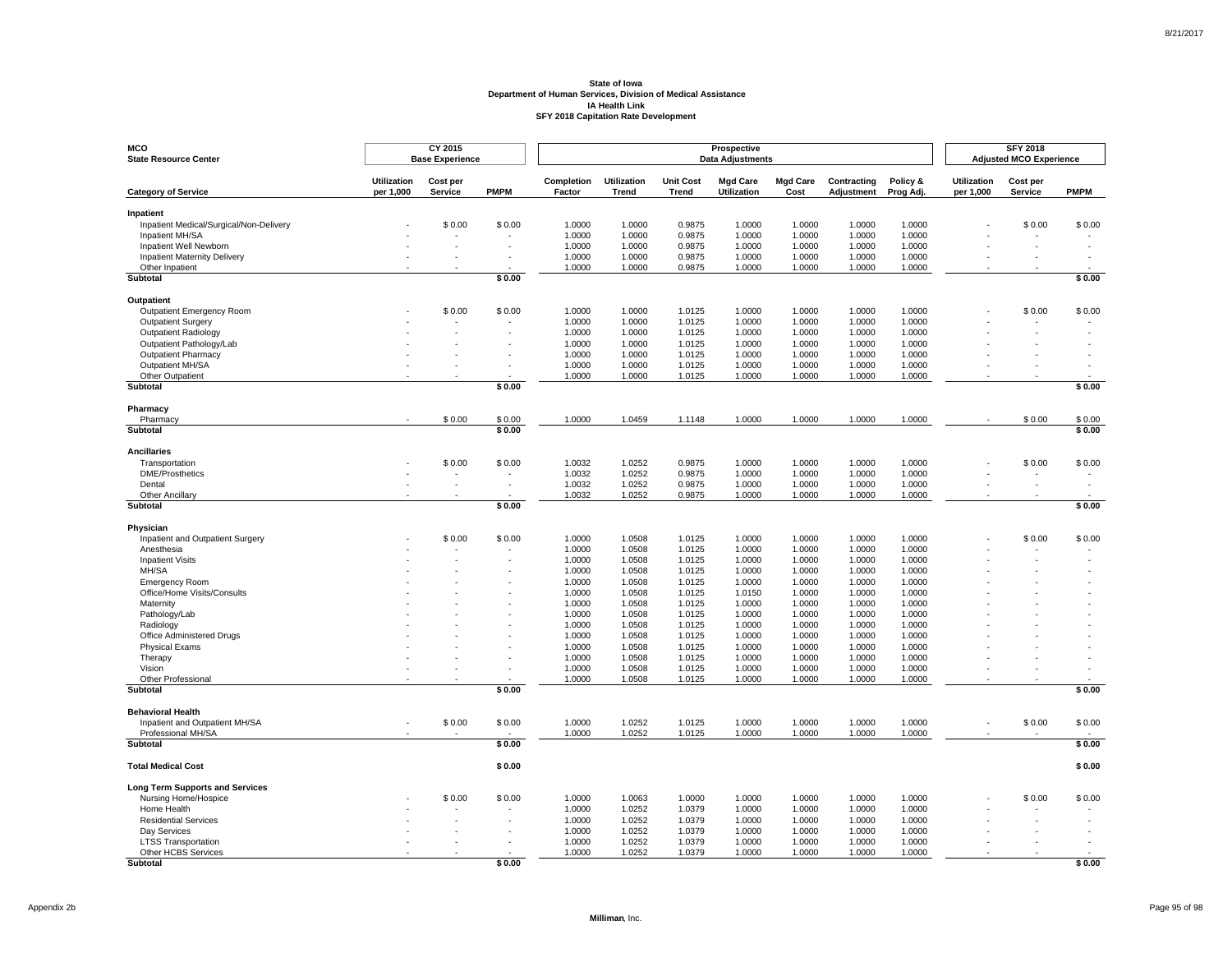| <b>MCO</b><br><b>Intellectual Disability HCBS Waiver</b> |                                 | CY 2015<br><b>Base Experience</b> |             |                      |                             |                                  | Prospective<br><b>Data Adjustments</b> |                         |                           |                       |                                 | <b>SFY 2018</b><br><b>Adjusted MCO Experience</b> |                          |
|----------------------------------------------------------|---------------------------------|-----------------------------------|-------------|----------------------|-----------------------------|----------------------------------|----------------------------------------|-------------------------|---------------------------|-----------------------|---------------------------------|---------------------------------------------------|--------------------------|
| <b>Category of Service</b>                               | <b>Utilization</b><br>per 1,000 | Cost per<br>Service               | <b>PMPM</b> | Completion<br>Factor | <b>Utilization</b><br>Trend | <b>Unit Cost</b><br><b>Trend</b> | <b>Mgd Care</b><br><b>Utilization</b>  | <b>Mgd Care</b><br>Cost | Contracting<br>Adjustment | Policy &<br>Prog Adj. | <b>Utilization</b><br>per 1,000 | Cost per<br>Service                               | <b>PMPM</b>              |
| Inpatient                                                |                                 |                                   |             |                      |                             |                                  |                                        |                         |                           |                       |                                 |                                                   |                          |
| Inpatient Medical/Surgical/Non-Delivery                  |                                 | \$0.00                            | \$0.00      | 1.0000               | 1.0000                      | 0.9875                           | 1.0000                                 | 1.0000                  | 1.0000                    | 1.0000                |                                 | \$0.00                                            | \$0.00                   |
| Inpatient MH/SA                                          |                                 |                                   |             | 1.0000               | 1.0000                      | 0.9875                           | 1.0000                                 | 1.0000                  | 1.0000                    | 1.0000                |                                 |                                                   |                          |
| Inpatient Well Newborn                                   |                                 |                                   | $\sim$      | 1.0000               | 1.0000                      | 0.9875                           | 1.0000                                 | 1.0000                  | 1.0000                    | 1.0000                |                                 |                                                   |                          |
| <b>Inpatient Maternity Delivery</b>                      |                                 |                                   |             | 1.0000               | 1.0000                      | 0.9875                           | 1.0000                                 | 1.0000                  | 1.0000                    | 1.0000                |                                 |                                                   |                          |
| Other Inpatient<br>Subtotal                              |                                 |                                   | \$0.00      | 1.0000               | 1.0000                      | 0.9875                           | 1.0000                                 | 1.0000                  | 1.0000                    | 1.0000                |                                 |                                                   | \$0.00                   |
|                                                          |                                 |                                   |             |                      |                             |                                  |                                        |                         |                           |                       |                                 |                                                   |                          |
| <b>Outpatient</b>                                        |                                 |                                   |             |                      |                             |                                  |                                        |                         |                           |                       |                                 |                                                   |                          |
| Outpatient Emergency Room                                |                                 | \$0.00                            | \$0.00      | 1.0000               | 1.0000                      | 1.0125                           | 1.0000                                 | 1.0000                  | 1.0000                    | 1.0000                |                                 | \$0.00                                            | \$0.00                   |
| Outpatient Surgery                                       |                                 |                                   |             | 1.0000               | 1.0000                      | 1.0125                           | 1.0000                                 | 1.0000                  | 1.0000                    | 1.0000                |                                 |                                                   |                          |
| Outpatient Radiology                                     |                                 |                                   |             | 1.0000               | 1.0000                      | 1.0125                           | 1.0000                                 | 1.0000                  | 1.0000                    | 1.0000                |                                 |                                                   |                          |
| Outpatient Pathology/Lab                                 |                                 |                                   |             | 1.0000               | 1.0000                      | 1.0125                           | 1.0000                                 | 1.0000                  | 1.0000                    | 1.0000                |                                 |                                                   |                          |
| <b>Outpatient Pharmacy</b>                               |                                 |                                   |             | 1.0000               | 1.0000                      | 1.0125                           | 1.0000                                 | 1.0000                  | 1.0000                    | 1.0000                |                                 |                                                   |                          |
| Outpatient MH/SA                                         |                                 |                                   |             | 1.0000               | 1.0000                      | 1.0125                           | 1.0000                                 | 1.0000                  | 1.0000                    | 1.0000                |                                 |                                                   |                          |
| Other Outpatient<br>Subtotal                             |                                 |                                   | \$0.00      | 1.0000               | 1.0000                      | 1.0125                           | 1.0000                                 | 1.0000                  | 1.0000                    | 1.0000                |                                 |                                                   | \$0.00                   |
|                                                          |                                 |                                   |             |                      |                             |                                  |                                        |                         |                           |                       |                                 |                                                   |                          |
| Pharmacy<br>Pharmacy                                     |                                 | \$0.00                            | \$0.00      | 1.0000               | 1.0547                      | 1.0237                           | 1.0000                                 | 1.0000                  | 1.0000                    | 1.0000                |                                 | \$0.00                                            | \$0.00                   |
| Subtotal                                                 |                                 |                                   | \$0.00      |                      |                             |                                  |                                        |                         |                           |                       |                                 |                                                   | \$0.00                   |
|                                                          |                                 |                                   |             |                      |                             |                                  |                                        |                         |                           |                       |                                 |                                                   |                          |
| <b>Ancillaries</b>                                       |                                 |                                   |             |                      |                             |                                  |                                        |                         |                           |                       |                                 |                                                   |                          |
| Transportation                                           |                                 | \$0.00                            | \$0.00      | 1.0032               | 1.0252                      | 0.9875                           | 1.0000                                 | 1.0000                  | 1.0000                    | 1.0000                |                                 | \$0.00                                            | \$0.00                   |
| <b>DME/Prosthetics</b>                                   |                                 |                                   | $\sim$      | 1.0032               | 1.0252                      | 0.9875                           | 1.0000                                 | 1.0000                  | 1.0000                    | 1.0000                |                                 |                                                   | $\overline{\phantom{a}}$ |
| Dental<br>Other Ancillarv                                |                                 |                                   |             | 1.0032<br>1.0032     | 1.0252<br>1.0252            | 0.9875<br>0.9875                 | 1.0000<br>1.0000                       | 1.0000<br>1.0000        | 1.0000<br>1.0000          | 1.0000<br>1.0000      |                                 |                                                   |                          |
| Subtotal                                                 |                                 |                                   | \$0.00      |                      |                             |                                  |                                        |                         |                           |                       |                                 |                                                   | \$0.00                   |
|                                                          |                                 |                                   |             |                      |                             |                                  |                                        |                         |                           |                       |                                 |                                                   |                          |
| Physician<br>Inpatient and Outpatient Surgery            |                                 | \$0.00                            | \$0.00      | 1.0000               | 1.0508                      | 1.0125                           | 1.0000                                 | 1.0000                  | 1.0000                    | 1.0000                |                                 | \$0.00                                            | \$0.00                   |
| Anesthesia                                               |                                 |                                   |             | 1.0000               | 1.0508                      | 1.0125                           | 1.0000                                 | 1.0000                  | 1.0000                    | 1.0000                |                                 |                                                   |                          |
| <b>Inpatient Visits</b>                                  |                                 |                                   |             | 1.0000               | 1.0508                      | 1.0125                           | 1.0000                                 | 1.0000                  | 1.0000                    | 1.0000                |                                 |                                                   |                          |
| MH/SA                                                    |                                 |                                   |             | 1.0000               | 1.0508                      | 1.0125                           | 1.0000                                 | 1.0000                  | 1.0000                    | 1.0000                |                                 |                                                   |                          |
| <b>Emergency Room</b>                                    |                                 |                                   |             | 1.0000               | 1.0508                      | 1.0125                           | 1.0000                                 | 1.0000                  | 1.0000                    | 1.0000                |                                 |                                                   |                          |
| Office/Home Visits/Consults                              |                                 |                                   |             | 1.0000               | 1.0508                      | 1.0125                           | 1.0150                                 | 1.0000                  | 1.0000                    | 1.0000                |                                 |                                                   |                          |
| Maternity                                                |                                 |                                   |             | 1.0000               | 1.0508                      | 1.0125                           | 1.0000                                 | 1.0000                  | 1.0000                    | 1.0000                |                                 |                                                   |                          |
| Pathology/Lab                                            |                                 |                                   |             | 1.0000               | 1.0508                      | 1.0125                           | 1.0000                                 | 1.0000                  | 1.0000                    | 1.0000                |                                 |                                                   |                          |
| Radiology                                                |                                 |                                   |             | 1.0000               | 1.0508                      | 1.0125                           | 1.0000                                 | 1.0000                  | 1.0000                    | 1.0000                |                                 |                                                   |                          |
| Office Administered Drugs                                |                                 |                                   |             | 1.0000               | 1.0508                      | 1.0125                           | 1.0000                                 | 1.0000                  | 1.0000                    | 1.0000                |                                 |                                                   |                          |
| <b>Physical Exams</b>                                    |                                 |                                   |             | 1.0000               | 1.0508                      | 1.0125                           | 1.0000                                 | 1.0000                  | 1.0000                    | 1.0000                |                                 |                                                   |                          |
| Therapy                                                  |                                 |                                   |             | 1.0000               | 1.0508                      | 1.0125                           | 1.0000                                 | 1.0000                  | 1.0000                    | 1.0000                |                                 |                                                   |                          |
| Vision                                                   |                                 |                                   |             | 1.0000               | 1.0508                      | 1.0125                           | 1.0000                                 | 1.0000                  | 1.0000                    | 1.0000                |                                 |                                                   |                          |
| Other Professional                                       |                                 |                                   |             | 1.0000               | 1.0508                      | 1.0125                           | 1.0000                                 | 1.0000                  | 1.0000                    | 1.0000                |                                 |                                                   |                          |
| <b>Subtotal</b>                                          |                                 |                                   | \$0.00      |                      |                             |                                  |                                        |                         |                           |                       |                                 |                                                   | \$0.00                   |
| <b>Behavioral Health</b>                                 |                                 |                                   |             |                      |                             |                                  |                                        |                         |                           |                       |                                 |                                                   |                          |
| Inpatient and Outpatient MH/SA                           |                                 | \$0.00                            | \$0.00      | 1.0000               | 1.0252                      | 1.0125                           | 1.0000                                 | 1.0000                  | 1.0000                    | 1.0000                |                                 | \$0.00                                            | \$0.00                   |
| Professional MH/SA                                       |                                 |                                   |             | 1.0000               | 1.0252                      | 1.0125                           | 1.0000                                 | 1.0000                  | 1.0000                    | 1.0000                |                                 |                                                   |                          |
| Subtotal                                                 |                                 |                                   | \$0.00      |                      |                             |                                  |                                        |                         |                           |                       |                                 |                                                   | \$0.00                   |
| <b>Total Medical Cost</b>                                |                                 |                                   | \$0.00      |                      |                             |                                  |                                        |                         |                           |                       |                                 |                                                   | \$0.00                   |
| <b>Long Term Supports and Services</b>                   |                                 |                                   |             |                      |                             |                                  |                                        |                         |                           |                       |                                 |                                                   |                          |
| Nursing Home/Hospice                                     |                                 | \$0.00                            | \$0.00      | 1.0000               | 1.0000                      | 1.0000                           | 1.0000                                 | 1.0000                  | 1.0000                    | 1.0000                |                                 | \$0.00                                            | \$0.00                   |
| Home Health                                              |                                 |                                   |             | 1.0000               | 1.0252                      | 1.0379                           | 1.0000                                 | 1.0000                  | 1.0000                    | 1.0000                |                                 |                                                   |                          |
| <b>Residential Services</b>                              |                                 |                                   | $\sim$      | 1.0000               | 1.0252                      | 1.0379                           | 1.0000                                 | 1.0000                  | 1.0000                    | 1.0000                |                                 |                                                   |                          |
| Day Services                                             |                                 |                                   |             | 1.0000               | 1.0252                      | 1.0379                           | 1.0000                                 | 1.0000                  | 1.0000                    | 1.0000                |                                 |                                                   |                          |
| <b>LTSS Transportation</b>                               |                                 |                                   |             | 1.0000               | 1.0252                      | 1.0379                           | 1.0000                                 | 1.0000                  | 1.0000                    | 1.0000                |                                 |                                                   |                          |
| Other HCBS Services                                      |                                 |                                   |             | 1.0000               | 1.0252                      | 1.0379                           | 1.0000                                 | 1.0000                  | 1.0000                    | 1.0000                |                                 |                                                   |                          |
| Subtotal                                                 |                                 |                                   | \$0.00      |                      |                             |                                  |                                        |                         |                           |                       |                                 |                                                   | \$0.00                   |

Page 96 of 98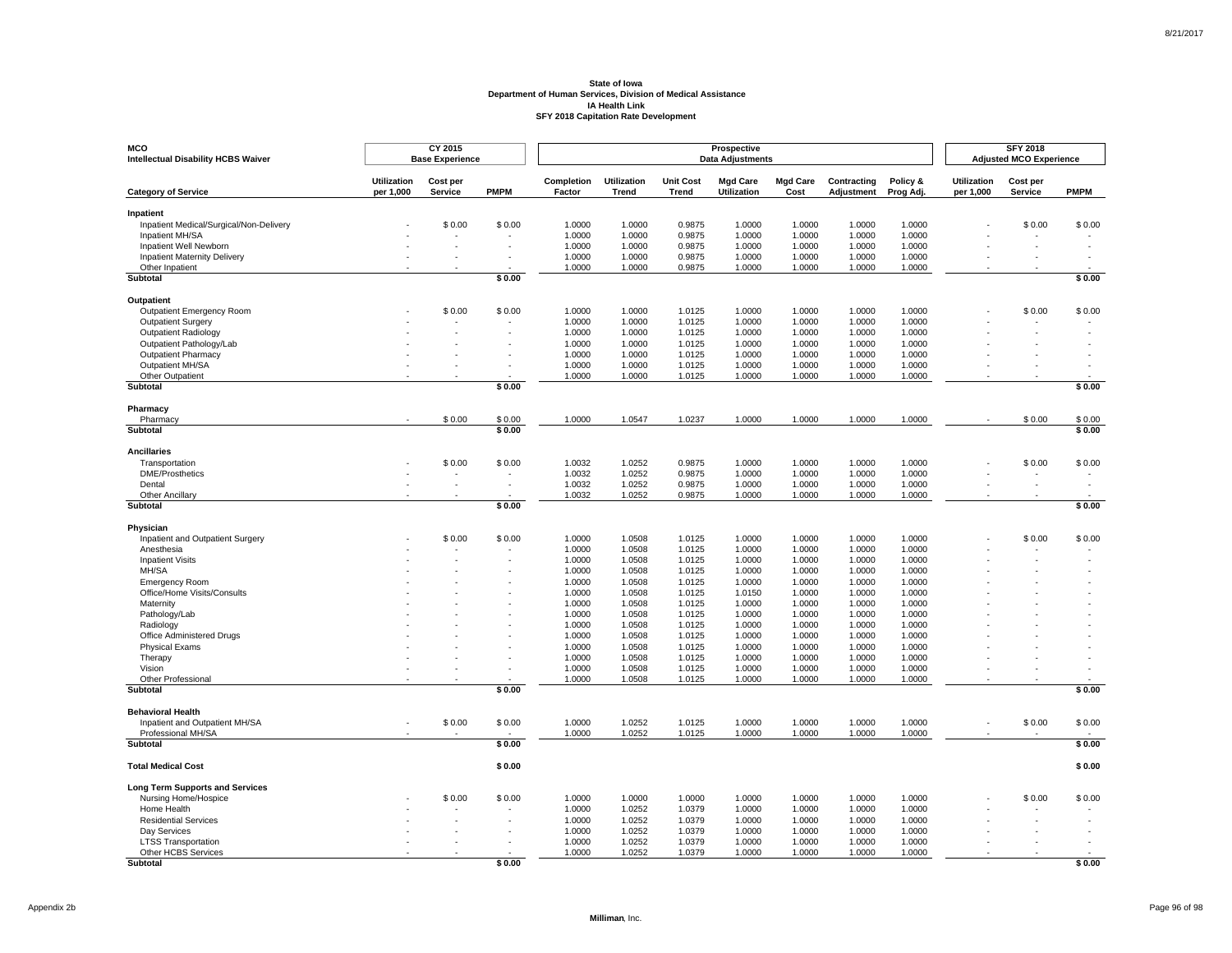| <b>MCO</b><br><b>PMIC</b>                            |                                 | CY 2015<br><b>Base Experience</b> |             |                      |                             | Prospective<br><b>Data Adjustments</b> |                                       | <b>SFY 2018</b><br><b>Adjusted MCO Experience</b> |                           |                       |                                 |                     |             |
|------------------------------------------------------|---------------------------------|-----------------------------------|-------------|----------------------|-----------------------------|----------------------------------------|---------------------------------------|---------------------------------------------------|---------------------------|-----------------------|---------------------------------|---------------------|-------------|
| <b>Category of Service</b>                           | <b>Utilization</b><br>per 1,000 | Cost per<br>Service               | <b>PMPM</b> | Completion<br>Factor | <b>Utilization</b><br>Trend | <b>Unit Cost</b><br><b>Trend</b>       | <b>Mgd Care</b><br><b>Utilization</b> | <b>Mgd Care</b><br>Cost                           | Contracting<br>Adjustment | Policy &<br>Prog Adj. | <b>Utilization</b><br>per 1,000 | Cost per<br>Service | <b>PMPM</b> |
| Inpatient                                            |                                 |                                   |             |                      |                             |                                        |                                       |                                                   |                           |                       |                                 |                     |             |
| Inpatient Medical/Surgical/Non-Delivery              |                                 | \$0.00                            | \$0.00      | 1.0000               | 1.0000                      | 0.9875                                 | 1.0000                                | 1.0000                                            | 1.0000                    | 1.0000                |                                 | \$0.00              | \$0.00      |
| Inpatient MH/SA                                      |                                 |                                   |             | 1.0000               | 1.0000                      | 0.9875                                 | 1.0000                                | 1.0000                                            | 1.0000                    | 1.0000                |                                 |                     |             |
| Inpatient Well Newborn                               |                                 |                                   |             | 1.0000               | 1.0000                      | 0.9875                                 | 1.0000                                | 1.0000                                            | 1.0000                    | 1.0000                |                                 |                     |             |
| Inpatient Maternity Delivery                         |                                 |                                   |             | 1.0000               | 1.0000                      | 0.9875                                 | 1.0000                                | 1.0000                                            | 1.0000                    | 1.0000                |                                 |                     |             |
| Other Inpatient<br>Subtotal                          |                                 |                                   | \$0.00      | 1.0000               | 1.0000                      | 0.9875                                 | 1.0000                                | 1.0000                                            | 1.0000                    | 1.0000                |                                 |                     | \$0.00      |
|                                                      |                                 |                                   |             |                      |                             |                                        |                                       |                                                   |                           |                       |                                 |                     |             |
| Outpatient                                           |                                 |                                   |             |                      |                             | 1.0125                                 | 1.0000                                |                                                   |                           |                       |                                 |                     |             |
| Outpatient Emergency Room<br>Outpatient Surgery      |                                 | \$0.00                            | \$0.00      | 1.0000<br>1.0000     | 1.0000<br>1.0000            | 1.0125                                 | 1.0000                                | 1.0000<br>1.0000                                  | 1.0000<br>1.0000          | 1.0000<br>1.0000      |                                 | \$0.00              | \$0.00      |
| <b>Outpatient Radiology</b>                          |                                 |                                   |             | 1.0000               | 1.0000                      | 1.0125                                 | 1.0000                                | 1.0000                                            | 1.0000                    | 1.0000                |                                 |                     |             |
| Outpatient Pathology/Lab                             |                                 |                                   |             | 1.0000               | 1.0000                      | 1.0125                                 | 1.0000                                | 1.0000                                            | 1.0000                    | 1.0000                |                                 |                     |             |
| <b>Outpatient Pharmacy</b>                           |                                 |                                   |             | 1.0000               | 1.0000                      | 1.0125                                 | 1.0000                                | 1.0000                                            | 1.0000                    | 1.0000                |                                 |                     |             |
| Outpatient MH/SA                                     |                                 |                                   |             | 1.0000               | 1.0000                      | 1.0125                                 | 1.0000                                | 1.0000                                            | 1.0000                    | 1.0000                |                                 |                     |             |
| Other Outpatient                                     |                                 |                                   |             | 1.0000               | 1.0000                      | 1.0125                                 | 1.0000                                | 1.0000                                            | 1.0000                    | 1.0000                |                                 |                     |             |
| <b>Subtotal</b>                                      |                                 |                                   | \$0.00      |                      |                             |                                        |                                       |                                                   |                           |                       |                                 |                     | \$0.00      |
| Pharmacy                                             |                                 |                                   |             |                      |                             |                                        |                                       |                                                   |                           |                       |                                 |                     |             |
| Pharmacy                                             |                                 | \$0.00                            | \$0.00      | 1.0000               | 1.0895                      | 0.9706                                 | 1.0000                                | 1.0000                                            | 1.0000                    | 1.0000                |                                 | \$0.00              | \$0.00      |
| Subtotal                                             |                                 |                                   | \$0.00      |                      |                             |                                        |                                       |                                                   |                           |                       |                                 |                     | \$0.00      |
| <b>Ancillaries</b>                                   |                                 |                                   |             |                      |                             |                                        |                                       |                                                   |                           |                       |                                 |                     |             |
| Transportation                                       |                                 | \$0.00                            | \$0.00      | 1.0000               | 1.0252                      | 0.9875                                 | 1.0000                                | 1.0000                                            | 1.0000                    | 1.0000                |                                 | \$0.00              | \$0.00      |
| <b>DME/Prosthetics</b>                               |                                 |                                   |             | 1.0000               | 1.0252                      | 0.9875                                 | 1.0000                                | 1.0000                                            | 1.0000                    | 1.0000                |                                 |                     |             |
| Dental                                               |                                 |                                   |             | 1.0000               | 1.0252                      | 0.9875                                 | 1.0000                                | 1.0000                                            | 1.0000                    | 1.0000                |                                 |                     |             |
| Other Ancillary<br>Subtotal                          |                                 |                                   | \$0.00      | 1.0000               | 1.0252                      | 0.9875                                 | 1.0000                                | 1.0000                                            | 1.0000                    | 1.0000                |                                 |                     | \$0.00      |
|                                                      |                                 |                                   |             |                      |                             |                                        |                                       |                                                   |                           |                       |                                 |                     |             |
| Physician                                            |                                 |                                   |             |                      |                             |                                        |                                       |                                                   |                           |                       |                                 |                     |             |
| Inpatient and Outpatient Surgery                     |                                 | \$0.00                            | \$0.00      | 1.0000               | 1.0508                      | 1.0125                                 | 1.0000                                | 1.0000                                            | 1.0000                    | 1.0000                |                                 | \$0.00              | \$0.00      |
| Anesthesia<br><b>Inpatient Visits</b>                |                                 |                                   |             | 1.0000<br>1.0000     | 1.0508<br>1.0508            | 1.0125<br>1.0125                       | 1.0000<br>1.0000                      | 1.0000<br>1.0000                                  | 1.0000<br>1.0000          | 1.0000<br>1.0000      |                                 |                     |             |
| MH/SA                                                |                                 |                                   |             | 1.0000               | 1.0508                      | 1.0125                                 | 1.0000                                | 1.0000                                            | 1.0000                    | 1.0000                |                                 |                     |             |
| <b>Emergency Room</b>                                |                                 |                                   |             | 1.0000               | 1.0508                      | 1.0125                                 | 1.0000                                | 1.0000                                            | 1.0000                    | 1.0000                |                                 |                     |             |
| Office/Home Visits/Consults                          |                                 |                                   |             | 1.0000               | 1.0508                      | 1.0125                                 | 1.0000                                | 1.0000                                            | 1.0000                    | 1.0000                |                                 |                     |             |
| Maternity                                            |                                 |                                   |             | 1.0000               | 1.0508                      | 1.0125                                 | 1.0000                                | 1.0000                                            | 1.0000                    | 1.0000                |                                 |                     |             |
| Pathology/Lab                                        |                                 |                                   |             | 1.0000               | 1.0508                      | 1.0125                                 | 1.0000                                | 1.0000                                            | 1.0000                    | 1.0000                |                                 |                     |             |
| Radiology                                            |                                 |                                   |             | 1.0000               | 1.0508                      | 1.0125                                 | 1.0000                                | 1.0000                                            | 1.0000                    | 1.0000                |                                 |                     |             |
| Office Administered Drugs                            |                                 |                                   |             | 1.0000               | 1.0508                      | 1.0125                                 | 1.0000                                | 1.0000                                            | 1.0000                    | 1.0000                |                                 |                     |             |
| <b>Physical Exams</b>                                |                                 |                                   |             | 1.0000               | 1.0508                      | 1.0125                                 | 1.0000                                | 1.0000                                            | 1.0000                    | 1.0000                |                                 |                     |             |
| Therapy                                              |                                 |                                   |             | 1.0000               | 1.0508                      | 1.0125                                 | 1.0000                                | 1.0000                                            | 1.0000                    | 1.0000                |                                 |                     |             |
| Vision                                               |                                 |                                   |             | 1.0000<br>1.0000     | 1.0508                      | 1.0125                                 | 1.0000                                | 1.0000                                            | 1.0000                    | 1.0000<br>1.0000      |                                 |                     |             |
| Other Professional<br>Subtotal                       |                                 |                                   | \$0.00      |                      | 1.0508                      | 1.0125                                 | 1.0000                                | 1.0000                                            | 1.0000                    |                       |                                 |                     | \$0.00      |
|                                                      |                                 |                                   |             |                      |                             |                                        |                                       |                                                   |                           |                       |                                 |                     |             |
| <b>Behavioral Health</b>                             |                                 |                                   |             |                      |                             |                                        |                                       |                                                   |                           |                       |                                 |                     |             |
| Inpatient and Outpatient MH/SA<br>Professional MH/SA |                                 | \$0.00                            | \$0.00      | 1.0000<br>1.0000     | 1.0252<br>1.0252            | 1.0125<br>1.0125                       | 1.0000<br>1.0000                      | 1.0000<br>1.0000                                  | 1.0000<br>1.0000          | 1.0000<br>1.0000      |                                 | \$0.00              | \$0.00      |
| <b>Subtotal</b>                                      |                                 |                                   | \$0.00      |                      |                             |                                        |                                       |                                                   |                           |                       |                                 |                     | \$0.00      |
| <b>Total Medical Cost</b>                            |                                 |                                   | \$0.00      |                      |                             |                                        |                                       |                                                   |                           |                       |                                 |                     | \$0.00      |
| <b>Long Term Supports and Services</b>               |                                 |                                   |             |                      |                             |                                        |                                       |                                                   |                           |                       |                                 |                     |             |
| Nursing Home/Hospice                                 |                                 | \$0.00                            | \$0.00      | 1.0000               | 1.0000                      | 1.0000                                 | 1.0000                                | 1.0000                                            | 1.0000                    | 1.0000                |                                 | \$0.00              | \$0.00      |
| Home Health                                          |                                 |                                   |             | 1.0000               | 0.9875                      | 1.0125                                 | 1.0000                                | 1.0000                                            | 1.0000                    | 1.0000                |                                 |                     |             |
| <b>Residential Services</b>                          |                                 |                                   |             | 1.0000               | 0.9875                      | 1.0125                                 | 1.0000                                | 1.0000                                            | 1.0000                    | 1.0000                |                                 |                     |             |
| Day Services                                         |                                 |                                   |             | 1.0000               | 0.9875                      | 1.0125                                 | 1.0000                                | 1.0000                                            | 1.0000                    | 1.0000                |                                 |                     |             |
| <b>LTSS Transportation</b>                           |                                 |                                   |             | 1.0000               | 0.9875                      | 1.0125                                 | 1.0000                                | 1.0000                                            | 1.0000                    | 1.0000                |                                 |                     |             |
| Other HCBS Services                                  |                                 |                                   |             | 1.0000               | 0.9875                      | 1.0125                                 | 1.0000                                | 1.0000                                            | 1.0000                    | 1.0000                |                                 |                     |             |
| <b>Subtotal</b>                                      |                                 |                                   | \$0.00      |                      |                             |                                        |                                       |                                                   |                           |                       |                                 |                     | \$0.00      |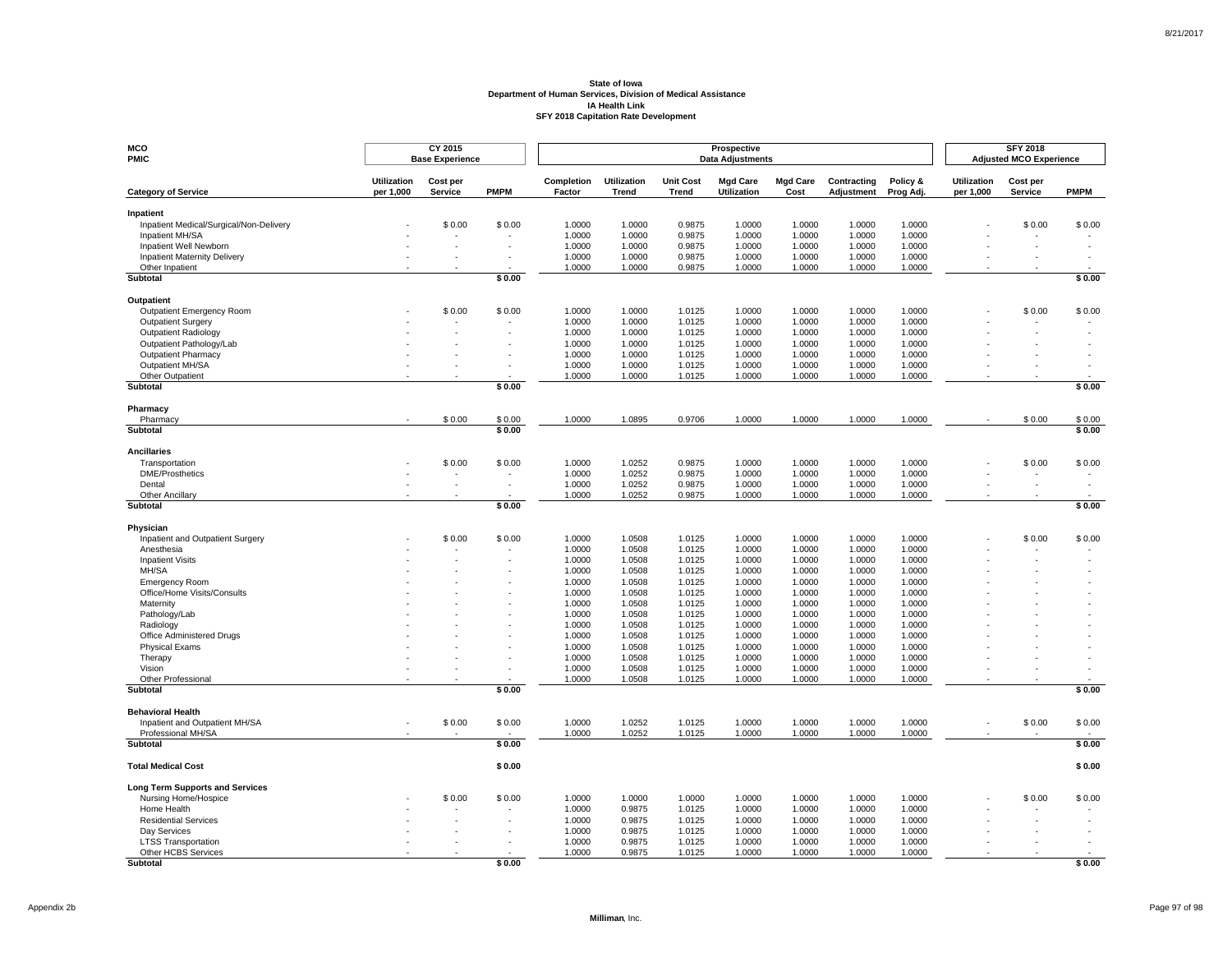| <b>MCO</b><br>Children's Mental Health HCBS Waiver         |                                 | CY 2015<br><b>Base Experience</b> |             | Prospective<br><b>Data Adjustments</b> |                             |                           |                                       |                         |                           |                       |                                 | <b>SFY 2018</b><br><b>Adjusted MCO Experience</b> |             |
|------------------------------------------------------------|---------------------------------|-----------------------------------|-------------|----------------------------------------|-----------------------------|---------------------------|---------------------------------------|-------------------------|---------------------------|-----------------------|---------------------------------|---------------------------------------------------|-------------|
| <b>Category of Service</b>                                 | <b>Utilization</b><br>per 1,000 | Cost per<br>Service               | <b>PMPM</b> | Completion<br>Factor                   | <b>Utilization</b><br>Trend | <b>Unit Cost</b><br>Trend | <b>Mgd Care</b><br><b>Utilization</b> | <b>Mgd Care</b><br>Cost | Contracting<br>Adjustment | Policy &<br>Prog Adj. | <b>Utilization</b><br>per 1,000 | Cost per<br>Service                               | <b>PMPM</b> |
|                                                            |                                 |                                   |             |                                        |                             |                           |                                       |                         |                           |                       |                                 |                                                   |             |
| Inpatient                                                  |                                 | \$0.00                            | \$0.00      | 1.0000                                 | 1.0000                      | 0.9875                    | 1.0000                                | 1.0000                  | 1.0000                    | 1.0000                |                                 | \$0.00                                            | \$0.00      |
| Inpatient Medical/Surgical/Non-Delivery<br>Inpatient MH/SA |                                 |                                   |             | 1.0000                                 | 1.0000                      | 0.9875                    | 1.0000                                | 1.0000                  | 1.0000                    | 1.0000                |                                 |                                                   |             |
| Inpatient Well Newborn                                     |                                 |                                   |             | 1.0000                                 | 1.0000                      | 0.9875                    | 1.0000                                | 1.0000                  | 1.0000                    | 1.0000                |                                 |                                                   |             |
| <b>Inpatient Maternity Delivery</b>                        |                                 |                                   |             | 1.0000                                 | 1.0000                      | 0.9875                    | 1.0000                                | 1.0000                  | 1.0000                    | 1.0000                |                                 |                                                   |             |
| Other Inpatient                                            |                                 |                                   |             | 1.0000                                 | 1.0000                      | 0.9875                    | 1.0000                                | 1.0000                  | 1.0000                    | 1.0000                |                                 |                                                   |             |
| Subtotal                                                   |                                 |                                   | \$0.00      |                                        |                             |                           |                                       |                         |                           |                       |                                 |                                                   | \$0.00      |
| Outpatient                                                 |                                 |                                   |             |                                        |                             |                           |                                       |                         |                           |                       |                                 |                                                   |             |
| Outpatient Emergency Room                                  |                                 | \$0.00                            | \$0.00      | 1.0000                                 | 1.0000                      | 1.0125                    | 1.0000                                | 1.0000                  | 1.0000                    | 1.0000                |                                 | \$0.00                                            | \$0.00      |
| <b>Outpatient Surgery</b>                                  |                                 |                                   |             | 1.0000                                 | 1.0000                      | 1.0125                    | 1.0000                                | 1.0000                  | 1.0000                    | 1.0000                |                                 |                                                   |             |
| <b>Outpatient Radiology</b>                                |                                 |                                   |             | 1.0000                                 | 1.0000                      | 1.0125                    | 1.0000                                | 1.0000                  | 1.0000                    | 1.0000                |                                 |                                                   |             |
| Outpatient Pathology/Lab<br><b>Outpatient Pharmacy</b>     |                                 |                                   |             | 1.0000<br>1.0000                       | 1.0000<br>1.0000            | 1.0125<br>1.0125          | 1.0000<br>1.0000                      | 1.0000<br>1.0000        | 1.0000<br>1.0000          | 1.0000<br>1.0000      |                                 |                                                   |             |
| Outpatient MH/SA                                           |                                 |                                   |             | 1.0000                                 | 1.0000                      | 1.0125                    | 1.0000                                | 1.0000                  | 1.0000                    | 1.0000                |                                 |                                                   |             |
| Other Outpatient                                           |                                 |                                   |             | 1.0000                                 | 1.0000                      | 1.0125                    | 1.0000                                | 1.0000                  | 1.0000                    | 1.0000                |                                 |                                                   |             |
| Subtotal                                                   |                                 |                                   | \$0.00      |                                        |                             |                           |                                       |                         |                           |                       |                                 |                                                   | \$0.00      |
|                                                            |                                 |                                   |             |                                        |                             |                           |                                       |                         |                           |                       |                                 |                                                   |             |
| Pharmacy<br>Pharmacy                                       |                                 | \$0.00                            | \$0.00      | 1.0000                                 | 1.0895                      | 0.9706                    | 1.0000                                | 1.0000                  | 1.0000                    | 1.0000                |                                 | \$0.00                                            | \$0.00      |
| Subtotal                                                   |                                 |                                   | \$0.00      |                                        |                             |                           |                                       |                         |                           |                       |                                 |                                                   | \$0.00      |
|                                                            |                                 |                                   |             |                                        |                             |                           |                                       |                         |                           |                       |                                 |                                                   |             |
| <b>Ancillaries</b>                                         |                                 |                                   |             |                                        |                             |                           |                                       |                         |                           |                       |                                 |                                                   |             |
| Transportation<br><b>DME/Prosthetics</b>                   |                                 | \$0.00                            | \$0.00      | 1.0000<br>1.0000                       | 1.0252<br>1.0252            | 0.9875<br>0.9875          | 1.0000<br>1.0000                      | 1.0000<br>1.0000        | 1.0000<br>1.0000          | 1.0000<br>1.0000      |                                 | \$0.00<br>$\overline{\phantom{a}}$                | \$0.00      |
| Dental                                                     |                                 |                                   |             | 1.0000                                 | 1.0252                      | 0.9875                    | 1.0000                                | 1.0000                  | 1.0000                    | 1.0000                |                                 |                                                   |             |
| Other Ancillary                                            |                                 |                                   |             | 1.0000                                 | 1.0252                      | 0.9875                    | 1.0000                                | 1.0000                  | 1.0000                    | 1.0000                |                                 |                                                   |             |
| Subtotal                                                   |                                 |                                   | \$0.00      |                                        |                             |                           |                                       |                         |                           |                       |                                 |                                                   | \$0.00      |
| Physician                                                  |                                 |                                   |             |                                        |                             |                           |                                       |                         |                           |                       |                                 |                                                   |             |
| Inpatient and Outpatient Surgery                           |                                 | \$0.00                            | \$0.00      | 1.0000                                 | 1.0508                      | 1.0125                    | 1.0000                                | 1.0000                  | 1.0000                    | 1.0000                |                                 | \$0.00                                            | \$0.00      |
| Anesthesia                                                 |                                 |                                   |             | 1.0000                                 | 1.0508                      | 1.0125                    | 1.0000                                | 1.0000                  | 1.0000                    | 1.0000                |                                 |                                                   |             |
| <b>Inpatient Visits</b>                                    |                                 |                                   |             | 1.0000                                 | 1.0508                      | 1.0125                    | 1.0000                                | 1.0000                  | 1.0000                    | 1.0000                |                                 |                                                   |             |
| MH/SA                                                      |                                 |                                   |             | 1.0000                                 | 1.0508                      | 1.0125                    | 1.0000                                | 1.0000                  | 1.0000                    | 1.0000                |                                 |                                                   |             |
| <b>Emergency Room</b>                                      |                                 |                                   |             | 1.0000                                 | 1.0508                      | 1.0125                    | 1.0000                                | 1.0000                  | 1.0000                    | 1.0000                |                                 |                                                   |             |
| Office/Home Visits/Consults<br>Maternity                   |                                 |                                   |             | 1.0000<br>1.0000                       | 1.0508<br>1.0508            | 1.0125<br>1.0125          | 1.0000<br>1.0000                      | 1.0000<br>1.0000        | 1.0000<br>1.0000          | 1.0000<br>1.0000      |                                 |                                                   |             |
| Pathology/Lab                                              |                                 |                                   |             | 1.0000                                 | 1.0508                      | 1.0125                    | 1.0000                                | 1.0000                  | 1.0000                    | 1.0000                |                                 |                                                   |             |
| Radiology                                                  |                                 |                                   |             | 1.0000                                 | 1.0508                      | 1.0125                    | 1.0000                                | 1.0000                  | 1.0000                    | 1.0000                |                                 |                                                   |             |
| <b>Office Administered Drugs</b>                           |                                 |                                   |             | 1.0000                                 | 1.0508                      | 1.0125                    | 1.0000                                | 1.0000                  | 1.0000                    | 1.0000                |                                 |                                                   |             |
| <b>Physical Exams</b>                                      |                                 |                                   |             | 1.0000                                 | 1.0508                      | 1.0125                    | 1.0000                                | 1.0000                  | 1.0000                    | 1.0000                |                                 |                                                   |             |
| Therapy                                                    |                                 |                                   |             | 1.0000                                 | 1.0508                      | 1.0125                    | 1.0000                                | 1.0000                  | 1.0000                    | 1.0000                |                                 |                                                   |             |
| Vision                                                     |                                 |                                   |             | 1.0000                                 | 1.0508                      | 1.0125                    | 1.0000                                | 1.0000                  | 1.0000                    | 1.0000                |                                 |                                                   |             |
| Other Professional<br><b>Subtotal</b>                      |                                 |                                   | \$0.00      | 1.0000                                 | 1.0508                      | 1.0125                    | 1.0000                                | 1.0000                  | 1.0000                    | 1.0000                |                                 |                                                   | \$0.00      |
|                                                            |                                 |                                   |             |                                        |                             |                           |                                       |                         |                           |                       |                                 |                                                   |             |
| <b>Behavioral Health</b>                                   |                                 |                                   |             |                                        |                             |                           |                                       |                         |                           |                       |                                 |                                                   |             |
| Inpatient and Outpatient MH/SA                             |                                 | \$0.00                            | \$0.00      | 1.0000                                 | 1.0252                      | 1.0125                    | 1.0000                                | 1.0000                  | 1.0000                    | 1.0000                |                                 | \$0.00                                            | \$0.00      |
| Professional MH/SA<br>Subtotal                             |                                 |                                   | \$0.00      | 1.0000                                 | 1.0252                      | 1.0125                    | 1.0000                                | 1.0000                  | 1.0000                    | 1.0000                |                                 |                                                   | \$0.00      |
|                                                            |                                 |                                   |             |                                        |                             |                           |                                       |                         |                           |                       |                                 |                                                   |             |
| <b>Total Medical Cost</b>                                  |                                 |                                   | \$0.00      |                                        |                             |                           |                                       |                         |                           |                       |                                 |                                                   | \$0.00      |
| <b>Long Term Supports and Services</b>                     |                                 |                                   |             |                                        |                             |                           |                                       |                         |                           |                       |                                 |                                                   |             |
| Nursing Home/Hospice                                       |                                 | \$0.00                            | \$0.00      | 1.0000                                 | 1.0000                      | 1.0000                    | 1.0000                                | 1.0000                  | 1.0000                    | 1.0000                |                                 | \$0.00                                            | \$0.00      |
| Home Health                                                |                                 |                                   |             | 1.0000                                 | 0.9875                      | 1.0125                    | 1.0000                                | 1.0000                  | 1.0000                    | 1.0000                |                                 |                                                   |             |
| <b>Residential Services</b><br>Day Services                |                                 |                                   |             | 1.0000<br>1.0000                       | 0.9875<br>0.9875            | 1.0125<br>1.0125          | 1.0000<br>1.0000                      | 1.0000<br>1.0000        | 1.0000<br>1.0000          | 1.0000<br>1.0000      |                                 |                                                   |             |
| <b>LTSS Transportation</b>                                 |                                 |                                   |             | 1.0000                                 | 0.9875                      | 1.0125                    | 1.0000                                | 1.0000                  | 1.0000                    | 1.0000                |                                 |                                                   |             |
| Other HCBS Services                                        |                                 |                                   |             | 1.0000                                 | 0.9875                      | 1.0125                    | 1.0000                                | 1.0000                  | 1.0000                    | 1.0000                |                                 |                                                   |             |
| <b>Subtotal</b>                                            |                                 |                                   | \$0.00      |                                        |                             |                           |                                       |                         |                           |                       |                                 |                                                   | \$0.00      |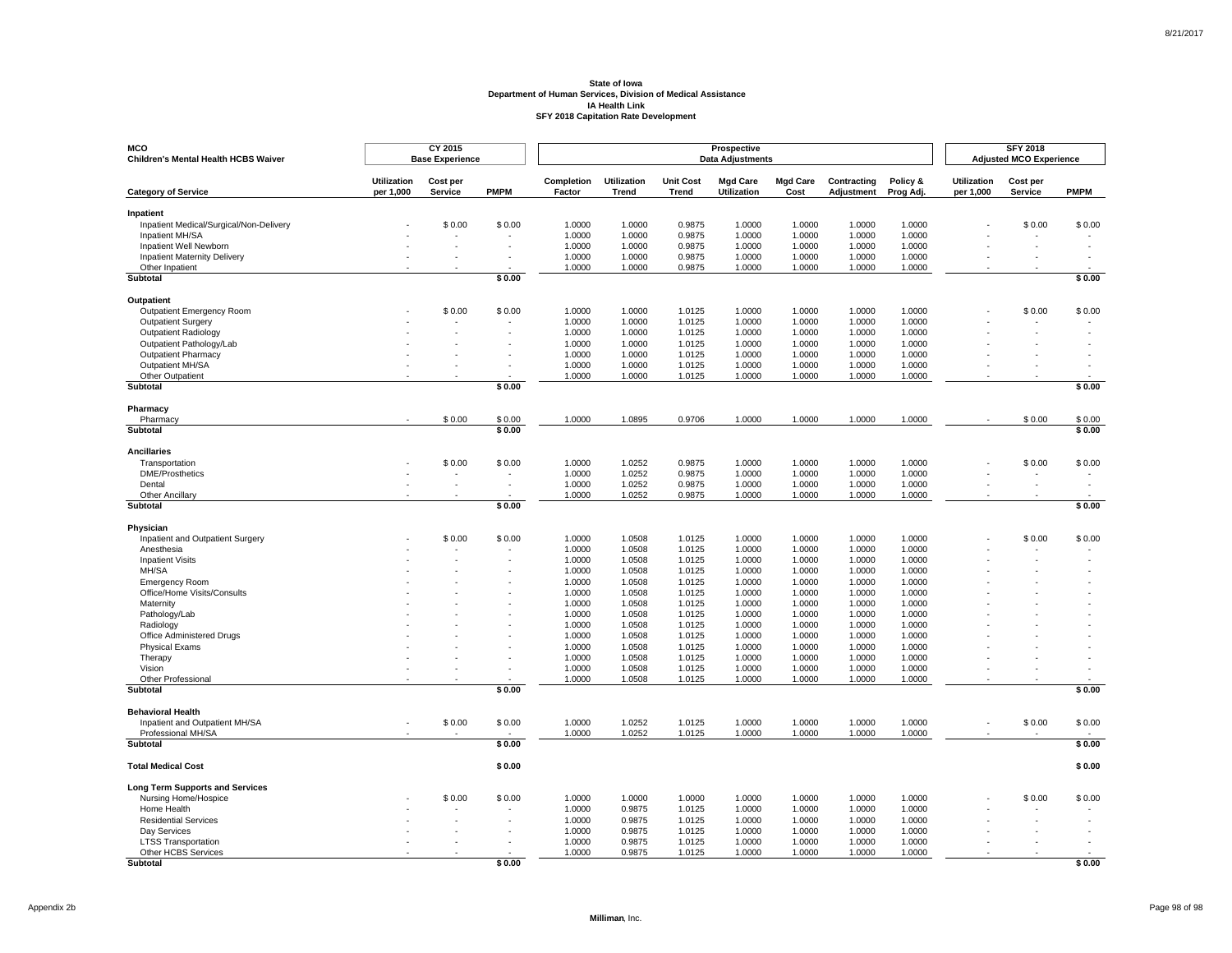### **APPENDIX 3: BLENDED RATE DEVELOPMENT**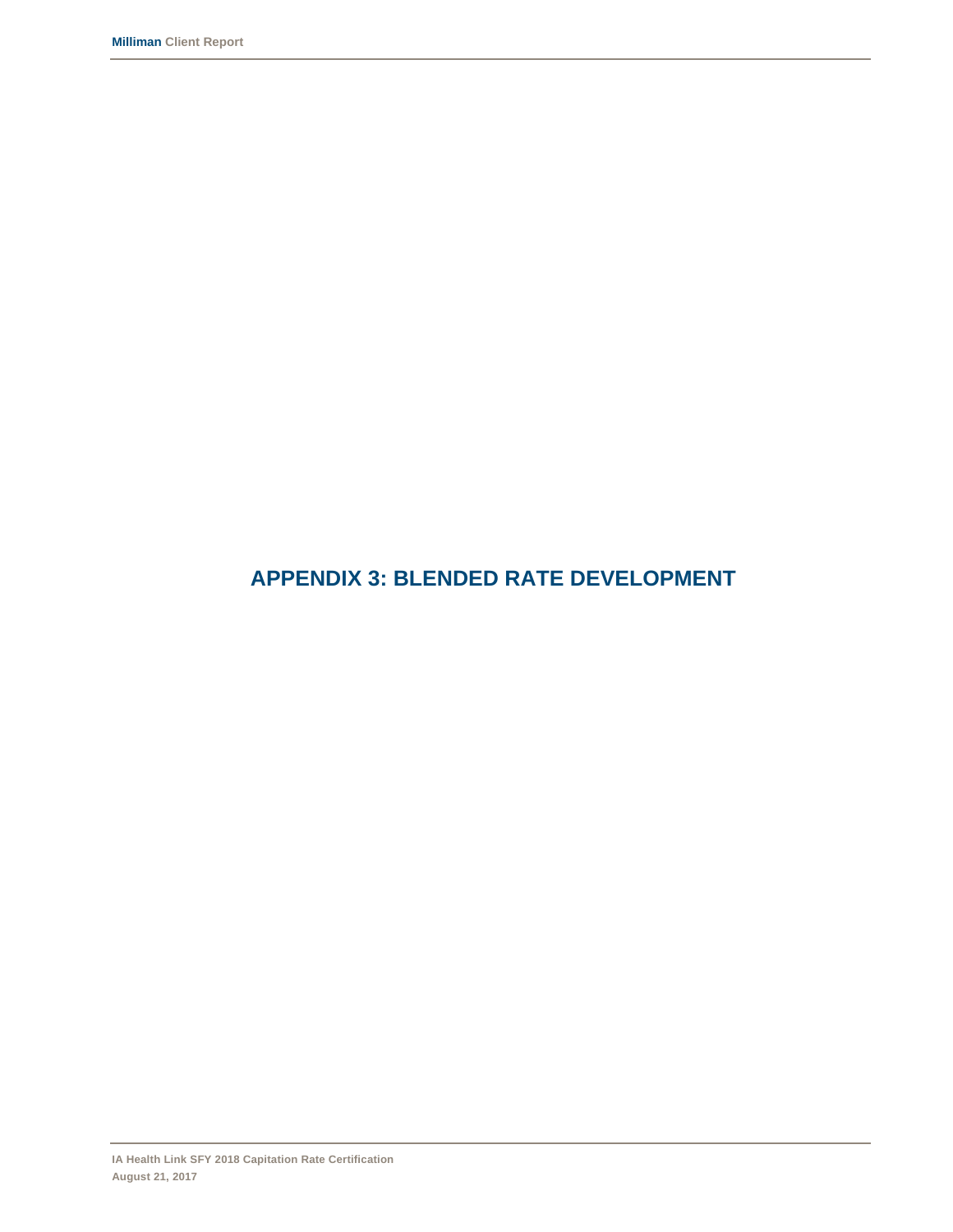**Children 0-59 days M&F**

| Calendar Year 2015 Member Months            |                    |                     | 50,526               |                    |            | 8,438       | Projected SFY18 Average Enrollment<br>4,018 |                        |             |  |
|---------------------------------------------|--------------------|---------------------|----------------------|--------------------|------------|-------------|---------------------------------------------|------------------------|-------------|--|
|                                             |                    |                     |                      |                    |            |             |                                             |                        |             |  |
|                                             |                    | <b>FFS/MediPASS</b> | <b>Rating Period</b> |                    | HMO        |             |                                             | <b>Capitation Rate</b> |             |  |
|                                             | <b>Utilization</b> | Cost per            |                      | <b>Utilization</b> | Cost per   |             | <b>Utilization</b>                          | Cost per               |             |  |
| <b>Category of Service</b>                  | per 1,000          | <b>Service</b>      | PMPM                 | per 1,000          | Service    | <b>PMPM</b> | per 1,000                                   | <b>Service</b>         | <b>PMPM</b> |  |
| Inpatient                                   |                    |                     |                      |                    |            |             |                                             |                        |             |  |
| Inpatient Medical/Surgical/Non-Delivery     | 10,607.0           | \$1,336.75          | \$1,181.58           | 10,038.1           | \$1,250.60 | \$1,046.14  | 10,525.6                                    | \$1,325.00             | \$1,162.20  |  |
| Inpatient MH/SA<br>Inpatient Well Newborn   | 4,893.0            | 763.90              | 311.48               | 4,154.3            | 794.28     | 274.97      | 4,787.3                                     | 767.68                 | 306.26      |  |
| Inpatient Maternity Delivery                |                    |                     |                      |                    |            |             |                                             |                        | ٠           |  |
| Other Inpatient                             | 187.9              | 2,110.47            | 33.05                |                    |            |             | 161.0                                       | 2,110.41               | 28.32       |  |
| Subtotal                                    |                    |                     | \$1,526.11           |                    |            | \$1,321.11  |                                             |                        | \$1,496.78  |  |
|                                             |                    |                     |                      |                    |            |             |                                             |                        |             |  |
| Outpatient<br>Outpatient Emergency Room     | 775.4              | \$259.37            | \$16.76              | 938.0              | \$335.69   | \$26.24     | 798.7                                       | \$272.24               | \$18.12     |  |
| <b>Outpatient Surgery</b>                   | 35.6               | 1,539.58            | 4.57                 | 76.5               | 1,310.49   | 8.35        | 41.5                                        | 1,479.02               | 5.11        |  |
| <b>Outpatient Radiology</b>                 | 237.0              | 138.25              | 2.73                 | 341.3              | 138.87     | 3.95        | 251.9                                       | 138.15                 | 2.90        |  |
| Outpatient Pathology/Lab                    | 2,003.7            | 18.98               | 3.17                 | 1,626.1            | 14.46      | 1.96        | 1,949.7                                     | 18.46                  | 3.00        |  |
| <b>Outpatient Pharmacy</b>                  | 417.6              | 8.91                | 0.31                 | 864.3              | 10.27      | 0.74        | 481.5                                       | 9.22                   | 0.37        |  |
| Outpatient MH/SA                            | 0.6                |                     |                      | 6.8                | 52.71      | 0.03        | 1.5                                         |                        | $\sim$      |  |
| Other Outpatient                            | 1,741.2            | 94.76               | 13.75                | 2,175.0            | 77.46      | 14.04       | 1,803.3                                     | 91.77                  | 13.79       |  |
| Subtotal                                    |                    |                     | \$41.29              |                    |            | \$55.31     |                                             |                        | \$43.29     |  |
| Pharmacy                                    |                    |                     |                      |                    |            |             |                                             |                        |             |  |
| Pharmacy                                    | 2,025.9            | \$26.48             | \$4.47               | 2,469.5            | \$26.00    | \$5.35      | 2,089.4                                     | \$26.42                | \$4.60      |  |
| Subtotal                                    |                    |                     | \$4.47               |                    |            | \$5.35      |                                             |                        | \$4.60      |  |
| <b>Ancillaries</b>                          |                    |                     |                      |                    |            |             |                                             |                        |             |  |
| Transportation                              | 111.4              | \$324.12            | \$3.01               | 87.6               | \$205.60   | \$1.50      | 108.0                                       | \$309.94               | \$2.79      |  |
| <b>DME/Prosthetics</b>                      | 306.1              | 173.69              | 4.43                 | 326.9              | 140.21     | 3.82        | 309.1                                       | 168.51                 | 4.34        |  |
| Dental                                      | 1,245.9            | 11.94               | 1.24                 | 845.4              | 11.78      | 0.83        | 1,188.6                                     | 11.91                  | 1.18        |  |
| Other Ancillary                             | 133.5              | 117.79              | 1.31                 | 194.2              | 114.29     | 1.85        | 142.2                                       | 117.33                 | 1.39        |  |
| Subtotal                                    |                    |                     | \$9.99               |                    |            | \$8.00      |                                             |                        | \$9.70      |  |
| Physician                                   |                    |                     |                      |                    |            |             |                                             |                        |             |  |
| Inpatient and Outpatient Surgery            | 1,815.3            | \$184.30            | \$27.88              | 1,867.2            | \$190.43   | \$29.63     | 1,822.7                                     | \$185.20               | \$28.13     |  |
| Anesthesia                                  | 80.3               | 452.58              | 3.03                 | 80.4               | 458.38     | 3.07        | 80.3                                        | 454.07                 | 3.04        |  |
| <b>Inpatient Visits</b>                     | 7,172.1            | 278.88              | 166.68               | 6,623.7            | 266.62     | 147.17      | 7,093.7                                     | 277.24                 | 163.89      |  |
| MH/SA                                       |                    |                     |                      |                    |            |             |                                             |                        | $\sim$      |  |
| <b>Emergency Room</b>                       | 888.3              | 75.92               | 5.62                 | 1,029.4            | 77.87      | 6.68        | 908.4                                       | 76.22                  | 5.77        |  |
| Office/Home Visits/Consults                 | 6,874.2            | 111.65              | 63.96                | 4,958.7            | 64.93      | 26.83       | 6,600.1                                     | 106.64                 | 58.65       |  |
| Maternity<br>Pathology/Lab                  | 1.639.9            | 49.61               | 6.78                 | 3.518.2            | 28.75      | 8.43        | 1.908.7                                     | 44.14                  | 7.02        |  |
| Radiology                                   | 3,650.1            | 15.52               | 4.72                 | 3,756.6            | 16.90      | 5.29        | 3,665.3                                     | 15.71                  | 4.80        |  |
| Office Administered Drugs                   | 32.6               | 3.69                | 0.01                 | 40.3               | 2.98       | 0.01        | 33.7                                        | 3.57                   | 0.01        |  |
| <b>Physical Exams</b>                       | 11,887.5           | 79.26               | 78.52                | 14,439.1           | 76.51      | 92.06       | 12,252.6                                    | 78.80                  | 80.46       |  |
| Therapy                                     | 292.6              | 39.79               | 0.97                 | 303.3              | 40.75      | 1.03        | 294.1                                       | 39.99                  | 0.98        |  |
| Vision                                      | 8.3                | 72.46               | 0.05                 | 11.7               | 82.26      | 0.08        | 8.8                                         | 68.42                  | 0.05        |  |
| Other Professional                          | 1,544.1            | 47.41               | 6.10                 | 1,549.5            | 47.16      | 6.09        | 1,544.9                                     | 47.38                  | 6.10        |  |
| Subtotal                                    |                    |                     | \$364.32             |                    |            | \$326.37    |                                             |                        | \$358.90    |  |
| <b>Behavioral Health</b>                    |                    |                     |                      |                    |            |             |                                             |                        |             |  |
| Inpatient and Outpatient MH/SA              | 0.2                | \$0.00              | \$0.00               |                    | \$0.00     | \$0.00      | 0.2                                         | \$0.00                 | \$0.00      |  |
| Professional MH/SA                          | 0.2                |                     |                      |                    |            |             | 0.2                                         |                        |             |  |
| <b>Subtotal</b>                             |                    |                     | \$0.00               |                    |            | \$0.00      |                                             |                        | \$0.00      |  |
| <b>Total Medical Cost</b>                   |                    |                     | \$1,946.18           |                    |            | \$1,716.14  |                                             |                        | \$1,913.27  |  |
|                                             |                    |                     |                      |                    |            |             |                                             |                        |             |  |
| <b>Long Term Supports and Services</b>      |                    |                     |                      |                    |            |             |                                             |                        |             |  |
| Nursing Home/Hospice                        |                    | \$0.00              | \$0.00               |                    | \$0.00     | \$0.00      |                                             | \$0.00                 | \$0.00      |  |
| Home Health                                 |                    |                     |                      |                    |            |             |                                             |                        |             |  |
| <b>Residential Services</b><br>Day Services |                    |                     |                      |                    |            |             |                                             |                        |             |  |
| <b>LTSS Transportation</b>                  |                    |                     |                      |                    |            |             |                                             |                        |             |  |
| Other HCBS Services                         |                    |                     |                      |                    |            |             |                                             |                        |             |  |
| Subtotal                                    |                    |                     | \$0.00               |                    |            | \$0.00      |                                             |                        | \$0.00      |  |
|                                             |                    |                     |                      |                    |            |             |                                             |                        |             |  |

| <b>Medical Capitation Rate</b>                                                                                 |                            |                    | <b>LTSS Capitation Rate</b>  |        |  |  |  |
|----------------------------------------------------------------------------------------------------------------|----------------------------|--------------------|------------------------------|--------|--|--|--|
| <b>Total Acute Medical Component</b>                                                                           |                            | \$1,913.27         | <b>Total LTSS Component</b>  | \$0.00 |  |  |  |
| <b>Non-Claim Based Adjustments</b>                                                                             |                            |                    | Non-Claim Based Adiustments  |        |  |  |  |
| Third Party Liability and Other Recoveries                                                                     |                            | (26.79)            |                              |        |  |  |  |
| Non-Emergency Medical Transportation                                                                           |                            | 0.20               |                              |        |  |  |  |
| Administrative Load<br>IHH/CCHH Administrative Load Adjustment<br>Cost Containment Initiative Gross Adjustment | 9.50%<br>0.00%<br>(13.05%) | 198.03<br>(246.19) | Administrative Load          |        |  |  |  |
| <b>Gross Capitation Rate</b>                                                                                   |                            | \$1.838.52         | <b>Gross Capitation Rate</b> | \$0.00 |  |  |  |
| Less Withhold                                                                                                  | 2.5%                       | (45.96)            | Less Withhold                | 0.0%   |  |  |  |
| <b>Net Capitation Rate</b>                                                                                     |                            | \$1.792.56         | <b>Net Capitation Rate</b>   | \$0.00 |  |  |  |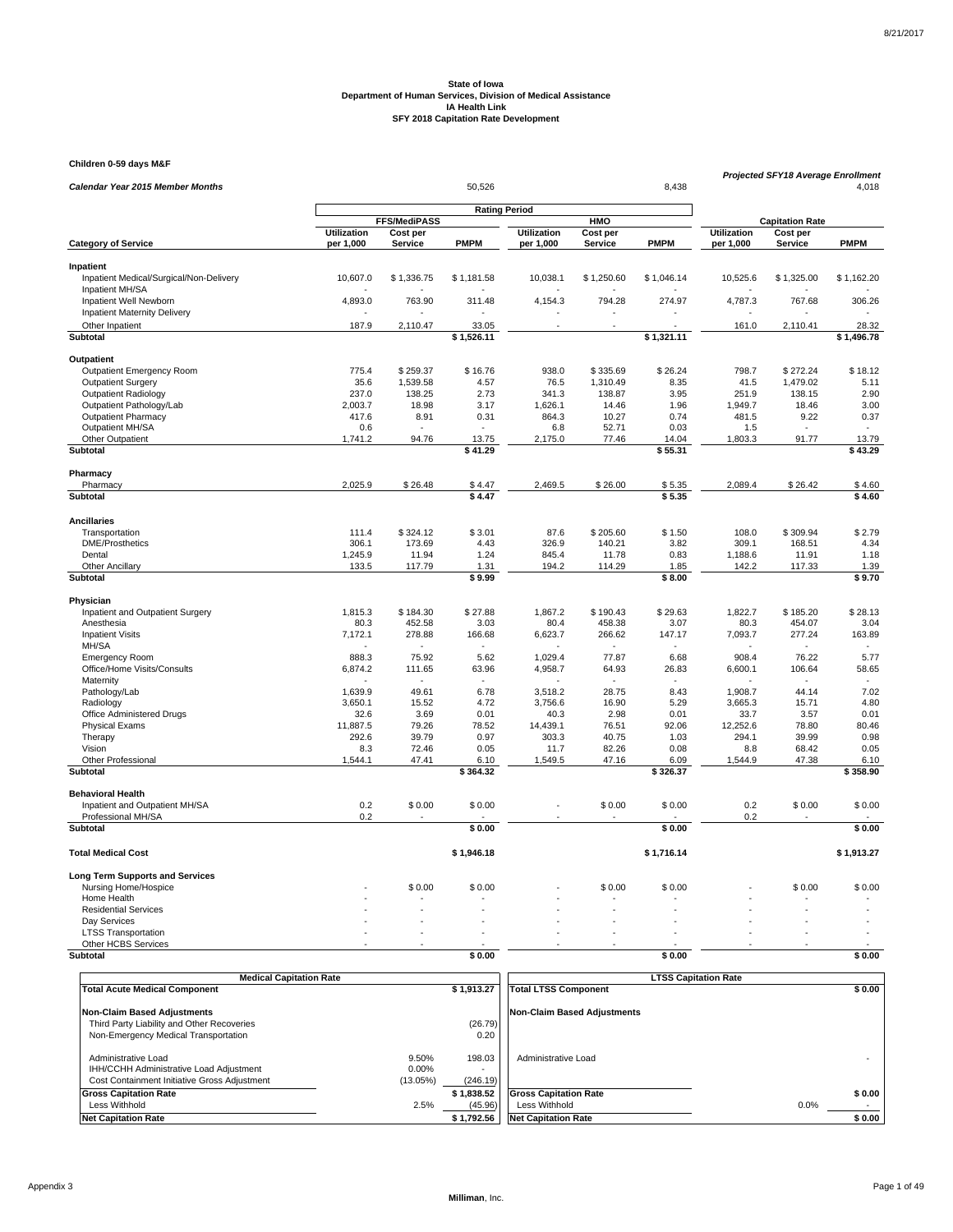**Children 60-364 days M&F**

| Calendar Year 2015 Member Months        |                    |                     | 164,662              |                    |                | 41,579         | <b>Projected SFY18 Average Enrollment</b><br>17,116 |                        |                |
|-----------------------------------------|--------------------|---------------------|----------------------|--------------------|----------------|----------------|-----------------------------------------------------|------------------------|----------------|
|                                         |                    |                     |                      |                    |                |                |                                                     |                        |                |
|                                         |                    | <b>FFS/MediPASS</b> | <b>Rating Period</b> |                    | <b>HMO</b>     |                |                                                     | <b>Capitation Rate</b> |                |
|                                         | <b>Utilization</b> | Cost per            |                      | <b>Utilization</b> | Cost per       |                | <b>Utilization</b>                                  | Cost per               |                |
| <b>Category of Service</b>              | per 1,000          | <b>Service</b>      | <b>PMPM</b>          | per 1,000          | Service        | <b>PMPM</b>    | per 1,000                                           | <b>Service</b>         | <b>PMPM</b>    |
| Inpatient                               |                    |                     |                      |                    |                |                |                                                     |                        |                |
| Inpatient Medical/Surgical/Non-Delivery | 213.4              | \$1,653.23          | \$29.40              | 236.4              | \$1,646.42     | \$32.44        | 218.0                                               | \$1,651.62             | \$30.01        |
| Inpatient MH/SA                         |                    |                     |                      |                    |                |                |                                                     |                        |                |
| Inpatient Well Newborn                  | L.                 |                     |                      |                    |                | $\overline{a}$ | L.                                                  |                        |                |
| <b>Inpatient Maternity Delivery</b>     |                    |                     |                      |                    |                |                |                                                     |                        |                |
| Other Inpatient                         | 8.3                | 2,053.01            | 1.42                 | 52.2               | 836.78         | 3.64           | 17.2                                                | 1,308.45               | 1.87           |
| <b>Subtotal</b>                         |                    |                     | \$30.82              |                    |                | \$36.08        |                                                     |                        | \$31.88        |
| Outpatient                              |                    |                     |                      |                    |                |                |                                                     |                        |                |
| Outpatient Emergency Room               | 929.8              | \$244.57            | \$18.95              | 1.039.3            | \$282.55       | \$24.47        | 951.9                                               | \$252.89               | \$20.06        |
| <b>Outpatient Surgery</b>               | 55.2               | 2,240.09            | 10.31                | 95.0               | 1,489.90       | 11.80          | 63.3                                                | 2,012.65               | 10.61          |
| <b>Outpatient Radiology</b>             | 152.0              | 142.11              | 1.80                 | 210.0              | 134.84         | 2.36           | 163.7                                               | 140.02                 | 1.91           |
| Outpatient Pathology/Lab                | 917.3              | 25.90               | 1.98                 | 877.8              | 19.28          | 1.41           | 909.4                                               | 24.68                  | 1.87           |
| <b>Outpatient Pharmacy</b>              | 512.7              | 7.96                | 0.34                 | 674.4              | 10.32          | 0.58           | 545.3                                               | 8.58                   | 0.39           |
| Outpatient MH/SA                        | 17.2               | 62.90               | 0.09                 | 24.7               | 77.86          | 0.16           | 18.7                                                | 64.24                  | 0.10           |
| Other Outpatient                        | 1,497.3            | 66.84               | 8.34                 | 1,680.5            | 67.05          | 9.39           | 1,534.2                                             | 66.88                  | 8.55           |
| Subtotal                                |                    |                     | $\sqrt{3}$ 41.81     |                    |                | \$50.17        |                                                     |                        | \$43.49        |
| Pharmacy                                |                    |                     |                      |                    |                |                |                                                     |                        |                |
| Pharmacy                                | 4,761.8            | \$47.25             | \$18.75              | 4,778.2            | \$54.05        | \$21.52        | 4,765.1                                             | \$48.63                | \$19.31        |
| Subtotal                                |                    |                     | \$18.75              |                    |                | \$21.52        |                                                     |                        | \$19.31        |
|                                         |                    |                     |                      |                    |                |                |                                                     |                        |                |
| <b>Ancillaries</b>                      |                    |                     |                      |                    |                |                |                                                     |                        |                |
| Transportation                          | 32.3               | \$241.64            | \$0.65               | 41.1               | \$160.66       | \$0.55         | 34.1                                                | \$222.03               | \$0.63         |
| <b>DME/Prosthetics</b>                  | 529.4              | 119.46              | 5.27                 | 533.8              | 104.08         | 4.63           | 530.3                                               | 116.32                 | 5.14           |
| Dental                                  | 1,167.5            | 11.82               | 1.15                 | 746.8              | 11.73          | 0.73           | 1,082.7                                             | 11.86                  | 1.07           |
| <b>Other Ancillary</b><br>Subtotal      | 31.5               | 121.79              | 0.32<br>\$7.39       | 51.1               | 115.11         | 0.49<br>\$6.40 | 35.5                                                | 118.41                 | 0.35<br>\$7.19 |
|                                         |                    |                     |                      |                    |                |                |                                                     |                        |                |
| Physician                               |                    |                     |                      |                    |                |                |                                                     |                        |                |
| Inpatient and Outpatient Surgery        | 218.8              | \$245.66            | \$4.48               | 228.9              | \$216.55       | \$4.13         | 220.9                                               | \$239.61               | \$4.41         |
| Anesthesia                              | 95.2               | 205.55              | 1.63                 | 112.1              | 216.25         | 2.02           | 98.6                                                | 208.18                 | 1.71           |
| <b>Inpatient Visits</b>                 | 300.2              | 297.43              | 7.44                 | 334.5              | 234.25         | 6.53           | 307.1                                               | 283.69                 | 7.26           |
| MH/SA                                   | 0.3                |                     |                      | 0.6                |                | $\sim$         | 0.4                                                 | $\sim$                 | $\sim$         |
| <b>Emergency Room</b>                   | 922.5              | 67.51               | 5.19                 | 1,034.8            | 71.44          | 6.16           | 945.2                                               | 68.43                  | 5.39           |
| Office/Home Visits/Consults             | 5,984.8            | 91.85               | 45.81                | 5,123.9            | 64.62          | 27.59          | 5,811.3                                             | 87.02                  | 42.14          |
| Maternity                               |                    |                     |                      |                    |                |                |                                                     |                        | $\sim$         |
| Pathology/Lab                           | 1,511.4            | 16.12               | 2.03                 | 1,886.7            | 13.74          | 2.16           | 1,587.1                                             | 15.58                  | 2.06           |
| Radiology                               | 706.5              | 20.04               | 1.18                 | 773.2              | 21.88          | 1.41           | 720.0                                               | 20.50                  | 1.23           |
| Office Administered Drugs               | 199.3              | 9.03                | 0.15                 | 319.2              | 8.65           | 0.23           | 223.5                                               | 9.13                   | 0.17           |
| <b>Physical Exams</b>                   | 5,113.1            | 66.35               | 28.27                | 6,706.1            | 67.28          | 37.60          | 5,434.3                                             | 66.58                  | 30.15          |
| Therapy                                 | 259.1              | 37.05               | 0.80                 | 230.8              | 38.48          | 0.74           | 253.4                                               | 37.41                  | 0.79           |
| Vision<br>Other Professional            | 24.9<br>914.8      | 72.35<br>49.58      | 0.15<br>3.78         | 23.1<br>1,213.7    | 67.59<br>48.05 | 0.13<br>4.86   | 24.5<br>975.1                                       | 73.41<br>49.23         | 0.15<br>4.00   |
| Subtotal                                |                    |                     | \$100.91             |                    |                | \$93.56        |                                                     |                        | \$99.46        |
| <b>Behavioral Health</b>                |                    |                     |                      |                    |                |                |                                                     |                        |                |
| Inpatient and Outpatient MH/SA          | 0.2                | \$0.00              | \$0.00               |                    | \$0.00         | \$0.00         | 0.2                                                 | \$0.00                 | \$0.00         |
| Professional MH/SA                      | 1.4                | 84.51               | 0.01                 | 9.8                | 97.76          | 0.08           | 3.1                                                 | 77.17                  | 0.02           |
| Subtotal                                |                    |                     | \$0.01               |                    |                | \$0.08         |                                                     |                        | \$0.02         |
|                                         |                    |                     |                      |                    |                |                |                                                     |                        |                |
| <b>Total Medical Cost</b>               |                    |                     | \$199.69             |                    |                | \$207.81       |                                                     |                        | \$201.35       |
| <b>Long Term Supports and Services</b>  |                    |                     |                      |                    |                |                |                                                     |                        |                |
| Nursing Home/Hospice                    |                    | \$0.00              | \$0.00               |                    | \$0.00         | \$0.00         |                                                     | \$0.00                 | \$0.00         |
| Home Health                             |                    |                     |                      |                    |                |                |                                                     |                        |                |
| <b>Residential Services</b>             |                    |                     |                      |                    |                |                |                                                     |                        |                |
| Day Services                            |                    |                     |                      |                    |                |                |                                                     |                        |                |
| <b>LTSS Transportation</b>              |                    |                     |                      |                    |                |                |                                                     |                        |                |
| Other HCBS Services                     |                    |                     |                      |                    |                |                |                                                     |                        |                |
| Subtotal                                |                    |                     | \$0.00               |                    |                | \$0.00         |                                                     |                        | \$0.00         |

| <b>Medical Capitation Rate</b>                                                                                 |                                 |                 | <b>LTSS Capitation Rate</b>  |        |  |  |  |  |
|----------------------------------------------------------------------------------------------------------------|---------------------------------|-----------------|------------------------------|--------|--|--|--|--|
| <b>Total Acute Medical Component</b>                                                                           |                                 | \$201.35        | <b>Total LTSS Component</b>  | \$0.00 |  |  |  |  |
| <b>Non-Claim Based Adjustments</b>                                                                             |                                 |                 | Non-Claim Based Adiustments  |        |  |  |  |  |
| Third Party Liability and Other Recoveries                                                                     |                                 | (2.82)          |                              |        |  |  |  |  |
| Non-Emergency Medical Transportation                                                                           |                                 | 0.20            |                              |        |  |  |  |  |
| Administrative Load<br>IHH/CCHH Administrative Load Adjustment<br>Cost Containment Initiative Gross Adjustment | 9.50%<br>$0.00\%$<br>$(4.81\%)$ | 20.84<br>(9.55) | Administrative Load          |        |  |  |  |  |
| <b>Gross Capitation Rate</b>                                                                                   |                                 | \$210.02        | <b>Gross Capitation Rate</b> | \$0.00 |  |  |  |  |
| Less Withhold                                                                                                  | 2.5%                            | (5.25)          | Less Withhold                | 0.0%   |  |  |  |  |
| <b>Net Capitation Rate</b>                                                                                     |                                 | \$204.77        | <b>Net Capitation Rate</b>   | \$0.00 |  |  |  |  |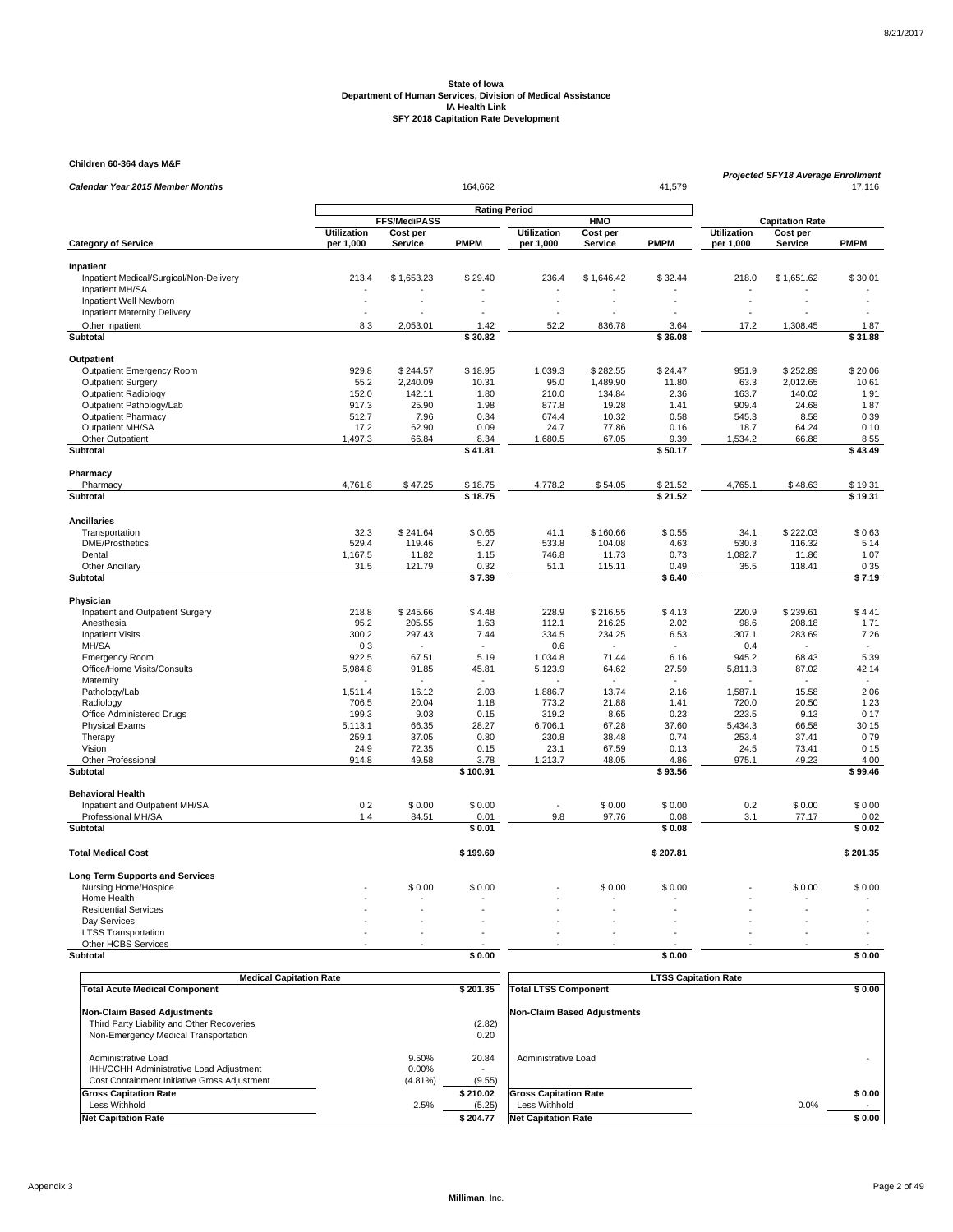**Children 1-4 M&F**

| Calendar Year 2015 Member Months                               |                      |              | 598,245     |                      |            | 104,652     | <b>Projected SFY18 Average Enrollment</b><br>61,875 |                        |             |  |
|----------------------------------------------------------------|----------------------|--------------|-------------|----------------------|------------|-------------|-----------------------------------------------------|------------------------|-------------|--|
|                                                                |                      |              |             | <b>Rating Period</b> |            |             |                                                     |                        |             |  |
|                                                                |                      | FFS/MediPASS |             |                      | HMO        |             |                                                     | <b>Capitation Rate</b> |             |  |
|                                                                | <b>Utilization</b>   | Cost per     |             | <b>Utilization</b>   | Cost per   |             | <b>Utilization</b>                                  | Cost per               |             |  |
| <b>Category of Service</b>                                     | per 1,000            | Service      | <b>PMPM</b> | per 1,000            | Service    | <b>PMPM</b> | per 1,000                                           | Service                | <b>PMPM</b> |  |
| Inpatient                                                      |                      |              |             |                      |            |             |                                                     |                        |             |  |
| Inpatient Medical/Surgical/Non-Delivery                        | 70.7                 | \$2,097.66   | \$12.35     | 39.2                 | \$2,138.16 | \$6.99      | 66.0                                                | \$2,100.95             | \$11.55     |  |
| Inpatient MH/SA                                                | 0.1                  | 1,200.00     | 0.01        |                      |            |             | 0.1                                                 | 1,333.33               | 0.01        |  |
| Inpatient Well Newborn                                         | $\ddot{\phantom{1}}$ |              |             | 0.2                  | 1,090.91   | 0.02        | 0.0                                                 | ÷.                     | $\sim$      |  |
| Inpatient Maternity Delivery                                   |                      |              |             |                      |            |             |                                                     |                        |             |  |
| Other Inpatient                                                | 1.4                  | 4,764.71     | 0.54        | 2.0                  | 895.52     | 0.15        | 1.5                                                 | 3,945.21               | 0.48        |  |
| <b>Subtotal</b>                                                |                      |              | \$12.90     |                      |            | \$7.16      |                                                     |                        | \$12.04     |  |
| Outpatient                                                     |                      |              |             |                      |            |             |                                                     |                        |             |  |
| Outpatient Emergency Room                                      | 618.8                | \$245.92     | \$12.68     | 750.3                | \$273.82   | \$17.12     | 638.3                                               | \$250.78               | \$13.34     |  |
| <b>Outpatient Surgery</b>                                      | 78.0                 | 2,248.08     | 14.62       | 116.9                | 1,378.38   | 13.43       | 83.8                                                | 2,067.04               | 14.44       |  |
| <b>Outpatient Radiology</b>                                    | 76.3                 | 136.92       | 0.87        | 91.7                 | 112.54     | 0.86        | 78.6                                                | 132.91                 | 0.87        |  |
| Outpatient Pathology/Lab                                       | 747.9                | 23.43        | 1.46        | 735.9                | 15.49      | 0.95        | 746.1                                               | 22.20                  | 1.38        |  |
| <b>Outpatient Pharmacy</b>                                     | 145.6                | 20.60        | 0.25        | 158.2                | 15.17      | 0.20        | 147.5                                               | 19.53                  | 0.24        |  |
| Outpatient MH/SA                                               | 8.7                  | 82.38        | 0.06        | 10.6                 | 90.82      | 0.08        | 9.0                                                 | 79.91                  | 0.06        |  |
| Other Outpatient                                               | 1,351.9              | 78.65        | 8.86        | 1,256.1              | 71.36      | 7.47        | 1,337.6                                             | 77.60                  | 8.65        |  |
| Subtotal                                                       |                      |              | \$38.80     |                      |            | \$40.11     |                                                     |                        | \$38.98     |  |
| Pharmacy                                                       |                      |              |             |                      |            |             |                                                     |                        |             |  |
| Pharmacy                                                       | 3,651.7              | \$46.10      | \$14.03     | 3,504.7              | \$43.45    | \$12.69     | 3,629.8                                             | \$45.72                | \$13.83     |  |
| <b>Subtotal</b>                                                |                      |              | \$14.03     |                      |            | \$12.69     |                                                     |                        | \$13.83     |  |
| <b>Ancillaries</b>                                             |                      |              |             |                      |            |             |                                                     |                        |             |  |
| Transportation                                                 | 18.8                 | \$223.76     | \$0.35      | 26.1                 | \$146.90   | \$0.32      | 19.9                                                | \$211.37               | \$0.35      |  |
| <b>DME/Prosthetics</b>                                         | 202.8                | 104.13       | 1.76        | 195.6                | 92.66      | 1.51        | 201.8                                               | 102.30                 | 1.72        |  |
| Dental                                                         | 1,276.4              | 11.19        | 1.19        | 785.4                | 11.31      | 0.74        | 1,203.3                                             | 11.17                  | 1.12        |  |
| <b>Other Ancillary</b>                                         | 5.1                  | 93.57        | 0.04        | 6.3                  | 114.47     | 0.06        | 5.3                                                 | 90.57                  | 0.04        |  |
| Subtotal                                                       |                      |              | \$3.34      |                      |            | \$2.63      |                                                     |                        | \$3.23      |  |
| Physician                                                      |                      |              |             |                      |            |             |                                                     |                        |             |  |
| Inpatient and Outpatient Surgery                               | 240.1                | \$234.39     | \$4.69      | 228.9                | \$172.51   | \$3.29      | 238.4                                               | \$225.47               | \$4.48      |  |
| Anesthesia                                                     | 131.1                | 193.16       | 2.11        | 114.8                | 193.46     | 1.85        | 128.7                                               | 193.08                 | 2.07        |  |
| <b>Inpatient Visits</b>                                        | 67.9                 | 182.14       | 1.03        | 58.4                 | 154.06     | 0.75        | 66.5                                                | 178.78                 | 0.99        |  |
| MH/SA                                                          | 2.0                  | 118.81       | 0.02        | 1.1                  | 107.14     | 0.01        | 1.9                                                 | 126.98                 | 0.02        |  |
| <b>Emergency Room</b>                                          | 586.2                | 64.89        | 3.17        | 733.9                | 68.68      | 4.20        | 608.2                                               | 65.51                  | 3.32        |  |
| Office/Home Visits/Consults                                    | 3,770.1              | 83.23        | 26.15       | 3,316.9              | 63.85      | 17.65       | 3,702.6                                             | 80.64                  | 24.88       |  |
| Maternity<br>Pathology/Lab                                     | 1,410.3              | 13.95        | 1.64        | 0.1<br>1,917.6       | 12.95      | 2.07        | 0.0<br>1,485.9                                      | 13.73                  | 1.70        |  |
| Radiology                                                      | 364.6                | 19.75        | 0.60        | 410.9                | 18.98      | 0.65        | 371.5                                               | 19.71                  | 0.61        |  |
| Office Administered Drugs                                      | 94.1                 | 14.04        | 0.11        | 133.8                | 8.97       | 0.10        | 100.0                                               | 13.20                  | 0.11        |  |
| <b>Physical Exams</b>                                          | 1,452.8              | 73.02        | 8.84        | 2,191.8              | 64.60      | 11.80       | 1,562.9                                             | 71.25                  | 9.28        |  |
| Therapy                                                        | 172.1                | 39.74        | 0.57        | 176.7                | 45.51      | 0.67        | 172.8                                               | 40.28                  | 0.58        |  |
| Vision                                                         | 140.8                | 69.02        | 0.81        | 105.0                | 70.87      | 0.62        | 135.5                                               | 69.09                  | 0.78        |  |
| Other Professional                                             | 538.2                | 49.50        | 2.22        | 728.9                | 45.27      | 2.75        | 566.6                                               | 48.71                  | 2.30        |  |
| Subtotal                                                       |                      |              | \$51.96     |                      |            | \$46.41     |                                                     |                        | \$51.12     |  |
| <b>Behavioral Health</b>                                       |                      |              |             |                      |            |             |                                                     |                        |             |  |
| Inpatient and Outpatient MH/SA                                 | 5.7                  | \$105.63     | \$0.05      | 7.9                  | \$90.68    | \$0.06      | 6.0                                                 | \$99.67                | \$0.05      |  |
| Professional MH/SA                                             | 428.4                | 77.04        | 2.75        | 288.3                | 69.92      | 1.68        | 407.5                                               | 76.27                  | 2.59        |  |
| <b>Subtotal</b>                                                |                      |              | \$2.80      |                      |            | \$1.74      |                                                     |                        | \$2.64      |  |
| <b>Total Medical Cost</b>                                      |                      |              | \$123.83    |                      |            | \$110.74    |                                                     |                        | \$121.84    |  |
|                                                                |                      |              |             |                      |            |             |                                                     |                        |             |  |
| <b>Long Term Supports and Services</b><br>Nursing Home/Hospice |                      | \$0.00       | \$0.00      |                      | \$0.00     | \$0.00      |                                                     | \$0.00                 | \$0.00      |  |
| Home Health                                                    |                      |              |             |                      |            |             |                                                     |                        |             |  |
| <b>Residential Services</b>                                    |                      |              |             |                      |            |             |                                                     |                        |             |  |
| Day Services                                                   |                      |              |             |                      |            |             |                                                     |                        |             |  |
| <b>LTSS Transportation</b>                                     |                      |              |             |                      |            |             |                                                     |                        |             |  |
| Other HCBS Services                                            |                      |              |             |                      |            |             |                                                     |                        |             |  |
| Subtotal                                                       |                      |              | \$0.00      |                      |            | \$0.00      |                                                     |                        | \$0.00      |  |
|                                                                |                      |              |             |                      |            |             |                                                     |                        |             |  |

|               | <b>Medical Capitation Rate</b>               |            |          | <b>LTSS Capitation Rate</b>        |        |  |  |  |  |
|---------------|----------------------------------------------|------------|----------|------------------------------------|--------|--|--|--|--|
|               | <b>Total Acute Medical Component</b>         |            | \$121.84 | <b>Total LTSS Component</b>        | \$0.00 |  |  |  |  |
|               | <b>Non-Claim Based Adjustments</b>           |            |          | <b>Non-Claim Based Adjustments</b> |        |  |  |  |  |
|               | Third Party Liability and Other Recoveries   |            | (1.67)   |                                    |        |  |  |  |  |
|               | Non-Emergency Medical Transportation         |            | 0.20     |                                    |        |  |  |  |  |
|               |                                              |            |          |                                    |        |  |  |  |  |
|               | Administrative Load                          | 9.50%      | 12.61    | Administrative Load                |        |  |  |  |  |
|               | IHH/CCHH Administrative Load Adjustment      | 0.24%      | 0.29     |                                    |        |  |  |  |  |
|               | Cost Containment Initiative Gross Adjustment | $(4.41\%)$ | (5.30)   |                                    |        |  |  |  |  |
|               | <b>Gross Capitation Rate</b>                 |            | \$127.97 | <b>Gross Capitation Rate</b>       | \$0.00 |  |  |  |  |
| Less Withhold |                                              | 2.5%       | (3.20)   | Less Withhold                      | 0.0%   |  |  |  |  |
|               | <b>Net Capitation Rate</b>                   |            | \$124.77 | <b>Net Capitation Rate</b>         | \$0.00 |  |  |  |  |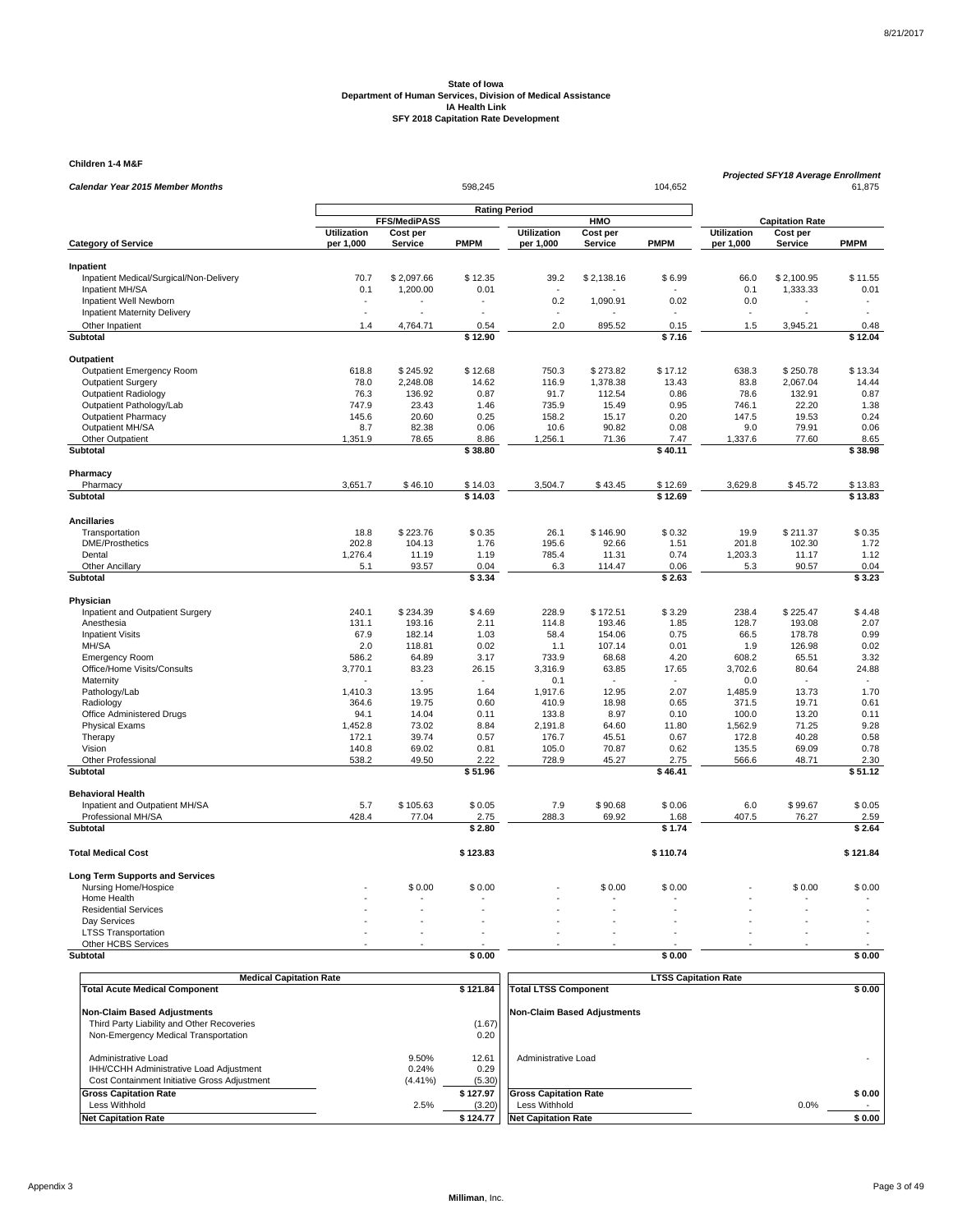**Children 5-14 M&F**

| Calendar Year 2015 Member Months                     |                          |                     | 1,349,228            |                    |                   | 186,506         |                          | Projected SFY18 Average Enrollment | 122,890         |
|------------------------------------------------------|--------------------------|---------------------|----------------------|--------------------|-------------------|-----------------|--------------------------|------------------------------------|-----------------|
|                                                      |                          |                     |                      |                    |                   |                 |                          |                                    |                 |
|                                                      |                          | <b>FFS/MediPASS</b> | <b>Rating Period</b> |                    | HMO               |                 |                          | <b>Capitation Rate</b>             |                 |
|                                                      | <b>Utilization</b>       | Cost per            |                      | <b>Utilization</b> | Cost per          |                 | <b>Utilization</b>       | Cost per                           |                 |
| <b>Category of Service</b>                           | per 1,000                | <b>Service</b>      | <b>PMPM</b>          | per 1,000          | <b>Service</b>    | <b>PMPM</b>     | per 1,000                | <b>Service</b>                     | <b>PMPM</b>     |
| Inpatient                                            |                          |                     |                      |                    |                   |                 |                          |                                    |                 |
| Inpatient Medical/Surgical/Non-Delivery              | 32.6                     | \$1,952.12          | \$5.30               | 33.0               | \$2,576.62        | \$7.09          | 32.6                     | \$2,030.03                         | \$5.52          |
| Inpatient MH/SA                                      | 0.2                      | 800.00              | 0.01                 |                    |                   |                 | 0.1                      | 923.08                             | 0.01            |
| Inpatient Well Newborn                               |                          |                     |                      |                    |                   |                 | $\overline{\phantom{a}}$ |                                    | ٠               |
| Inpatient Maternity Delivery                         | $\overline{\phantom{a}}$ | ÷,                  |                      |                    |                   |                 | ÷.                       | ÷.                                 | $\sim$          |
| Other Inpatient                                      | 2.9                      | 696.25              | 0.17                 | 2.8                | 606.50            | 0.14            | 2.9                      | 701.03                             | 0.17            |
| Subtotal                                             |                          |                     | \$5.48               |                    |                   | \$7.23          |                          |                                    | \$5.70          |
| Outpatient                                           |                          |                     |                      |                    |                   |                 |                          |                                    |                 |
| Outpatient Emergency Room                            | 292.4                    | \$308.58            | \$7.52               | 346.5              | \$310.98          | \$8.98          | 299.0                    | \$309.02                           | \$7.70          |
| <b>Outpatient Surgery</b>                            | 30.4                     | 2,197.63            | 5.56                 | 46.9               | 1,389.93          | 5.43            | 32.4                     | 2,053.75                           | 5.54            |
| <b>Outpatient Radiology</b>                          | 99.1                     | 162.23              | 1.34                 | 104.5              | 136.72            | 1.19            | 99.8                     | 158.77                             | 1.32            |
| Outpatient Pathology/Lab                             | 570.0                    | 22.95               | 1.09                 | 568.9              | 15.61             | 0.74            | 569.9                    | 22.11                              | 1.05            |
| <b>Outpatient Pharmacy</b>                           | 65.4                     | 115.61              | 0.63                 | 77.5               | 71.26             | 0.46            | 66.9                     | 109.48                             | 0.61            |
| Outpatient MH/SA                                     | 2.1                      | 225.35              | 0.04                 | 1.8                | 266.67            | 0.04            | 2.1                      | 229.67                             | 0.04            |
| Other Outpatient                                     | 678.9                    | 73.71               | 4.17                 | 669.7              | 68.45             | 3.82            | 677.8                    | 73.12                              | 4.13            |
| Subtotal                                             |                          |                     | \$20.35              |                    |                   | \$20.66         |                          |                                    | \$20.39         |
| Pharmacy                                             |                          |                     |                      |                    |                   |                 |                          |                                    |                 |
| Pharmacy                                             | 5,280.4                  | \$93.31             | \$41.06              | 4,231.6            | \$89.70           | \$31.63         | 5,153.1                  | \$92.94                            | \$39.91         |
| Subtotal                                             |                          |                     | \$41.06              |                    |                   | \$31.63         |                          |                                    | \$39.91         |
| <b>Ancillaries</b>                                   |                          |                     |                      |                    |                   |                 |                          |                                    |                 |
| Transportation                                       | 9.8                      | \$195.32            | \$0.16               | 13.1               | \$156.20          | \$0.17          | 10.2                     | \$187.87                           | \$0.16          |
| <b>DME/Prosthetics</b>                               | 140.0                    | 114.88              | 1.34                 | 106.7              | 98.98             | 0.88            | 135.9                    | 113.00                             | 1.28            |
| Dental                                               | 255.0                    | 21.64               | 0.46                 | 124.5              | 21.21             | 0.22            | 239.2                    | 21.57                              | 0.43            |
| <b>Other Ancillary</b>                               | 0.8                      |                     |                      | 0.1                |                   |                 | 0.7                      |                                    |                 |
| Subtotal                                             |                          |                     | \$1.96               |                    |                   | \$1.27          |                          |                                    | \$1.87          |
| Physician                                            |                          |                     |                      |                    |                   |                 |                          |                                    |                 |
| Inpatient and Outpatient Surgery                     | 170.5                    | \$185.14            | \$2.63               | 187.6              | \$160.57          | \$2.51          | 172.6                    | \$182.21                           | \$2.62          |
| Anesthesia                                           | 51.0                     | 197.69              | 0.84                 | 47.1               | 216.38            | 0.85            | 50.5                     | 199.52                             | 0.84            |
| <b>Inpatient Visits</b>                              | 28.9                     | 145.58              | 0.35                 | 38.6               | 127.46            | 0.41            | 30.0                     | 143.86                             | 0.36            |
| MH/SA                                                | 3.0                      | 158.94              | 0.04                 | 1.9                | 185.57            | 0.03            | 2.9                      | 166.09                             | 0.04            |
| <b>Emergency Room</b>                                | 277.2                    | 66.24               | 1.53                 | 340.6              | 71.17             | 2.02            | 284.9                    | 66.98                              | 1.59            |
| Office/Home Visits/Consults                          | 2,270.3                  | 86.21               | 16.31                | 1,949.2            | 67.66             | 10.99           | 2,231.3                  | 84.22                              | 15.66           |
| Maternity                                            | 0.3                      |                     |                      | 1.1                | 112.15            | 0.01            | 0.4                      |                                    |                 |
| Pathology/Lab                                        | 851.2                    | 13.82               | 0.98                 | 1.119.3            | 14.37             | 1.34            | 883.7                    | 13.85                              | 1.02            |
| Radiology                                            | 397.7                    | 24.44               | 0.81                 | 448.1              | 28.39             | 1.06            | 403.8                    | 24.96                              | 0.84            |
| Office Administered Drugs                            | 41.2                     | 160.31              | 0.55                 | 48.0               | 20.00             | 0.08            | 42.0                     | 140.00                             | 0.49            |
| <b>Physical Exams</b>                                | 608.4<br>263.0           | 60.35<br>40.61      | 3.06<br>0.89         | 830.9<br>237.1     | 63.54<br>44.04    | 4.40<br>0.87    | 635.5<br>259.8           | 60.81<br>41.10                     | 3.22<br>0.89    |
| Therapy<br>Vision                                    | 492.4                    | 66.54               | 2.73                 | 378.9              | 74.11             | 2.34            | 478.6                    | 67.20                              | 2.68            |
| <b>Other Professional</b>                            | 277.7                    | 50.13               | 1.16                 | 274.5              | 46.34             | 1.06            | 277.3                    | 49.77                              | 1.15            |
| Subtotal                                             |                          |                     | \$31.88              |                    |                   | \$27.97         |                          |                                    | \$31.40         |
| <b>Behavioral Health</b>                             |                          |                     |                      |                    |                   |                 |                          |                                    |                 |
|                                                      |                          | \$402.13            |                      | 49.3               |                   |                 |                          |                                    |                 |
| Inpatient and Outpatient MH/SA<br>Professional MH/SA | 75.2<br>3,804.2          | 87.44               | \$2.52<br>27.72      | 3,237.0            | \$535.82<br>80.78 | \$2.20<br>21.79 | 72.1<br>3,735.3          | \$413.05<br>86.74                  | \$2.48<br>27.00 |
| <b>Subtotal</b>                                      |                          |                     | \$30.24              |                    |                   | \$23.99         |                          |                                    | \$29.48         |
|                                                      |                          |                     |                      |                    |                   |                 |                          |                                    |                 |
| <b>Total Medical Cost</b>                            |                          |                     | \$130.97             |                    |                   | \$112.75        |                          |                                    | \$128.75        |
| <b>Long Term Supports and Services</b>               |                          |                     |                      |                    |                   |                 |                          |                                    |                 |
| Nursing Home/Hospice                                 |                          | \$0.00              | \$0.00               |                    | \$0.00            | \$0.00          |                          | \$0.00                             | \$0.00          |
| Home Health                                          |                          |                     |                      |                    |                   |                 |                          |                                    |                 |
| <b>Residential Services</b>                          |                          |                     |                      |                    |                   |                 |                          |                                    |                 |
| Day Services                                         |                          |                     |                      |                    |                   |                 |                          |                                    |                 |
| <b>LTSS Transportation</b>                           |                          |                     |                      |                    |                   |                 |                          |                                    |                 |
| Other HCBS Services<br>Subtotal                      |                          |                     | \$0.00               |                    |                   | \$0.00          |                          |                                    | \$0.00          |
|                                                      |                          |                     |                      |                    |                   |                 |                          |                                    |                 |

| <b>Medical Capitation Rate</b>                                                                                 |                           |                         | <b>LTSS Capitation Rate</b>  |        |  |  |  |
|----------------------------------------------------------------------------------------------------------------|---------------------------|-------------------------|------------------------------|--------|--|--|--|
| <b>Total Acute Medical Component</b>                                                                           |                           | \$128.75                | <b>Total LTSS Component</b>  | \$0.00 |  |  |  |
| <b>Non-Claim Based Adjustments</b>                                                                             |                           |                         | Non-Claim Based Adiustments  |        |  |  |  |
| Third Party Liability and Other Recoveries                                                                     |                           | (1.39)                  |                              |        |  |  |  |
| Non-Emergency Medical Transportation                                                                           |                           | 0.20                    |                              |        |  |  |  |
| Administrative Load<br>IHH/CCHH Administrative Load Adjustment<br>Cost Containment Initiative Gross Adjustment | 9.50%<br>2.81%<br>(2.27%) | 13.37<br>3.68<br>(2.89) | Administrative Load          |        |  |  |  |
| <b>Gross Capitation Rate</b>                                                                                   |                           | \$141.72                | <b>Gross Capitation Rate</b> | \$0.00 |  |  |  |
| Less Withhold                                                                                                  | 2.5%                      | (3.54)                  | Less Withhold                | 0.0%   |  |  |  |
| <b>Net Capitation Rate</b>                                                                                     |                           | \$138.18                | <b>Net Capitation Rate</b>   | \$0.00 |  |  |  |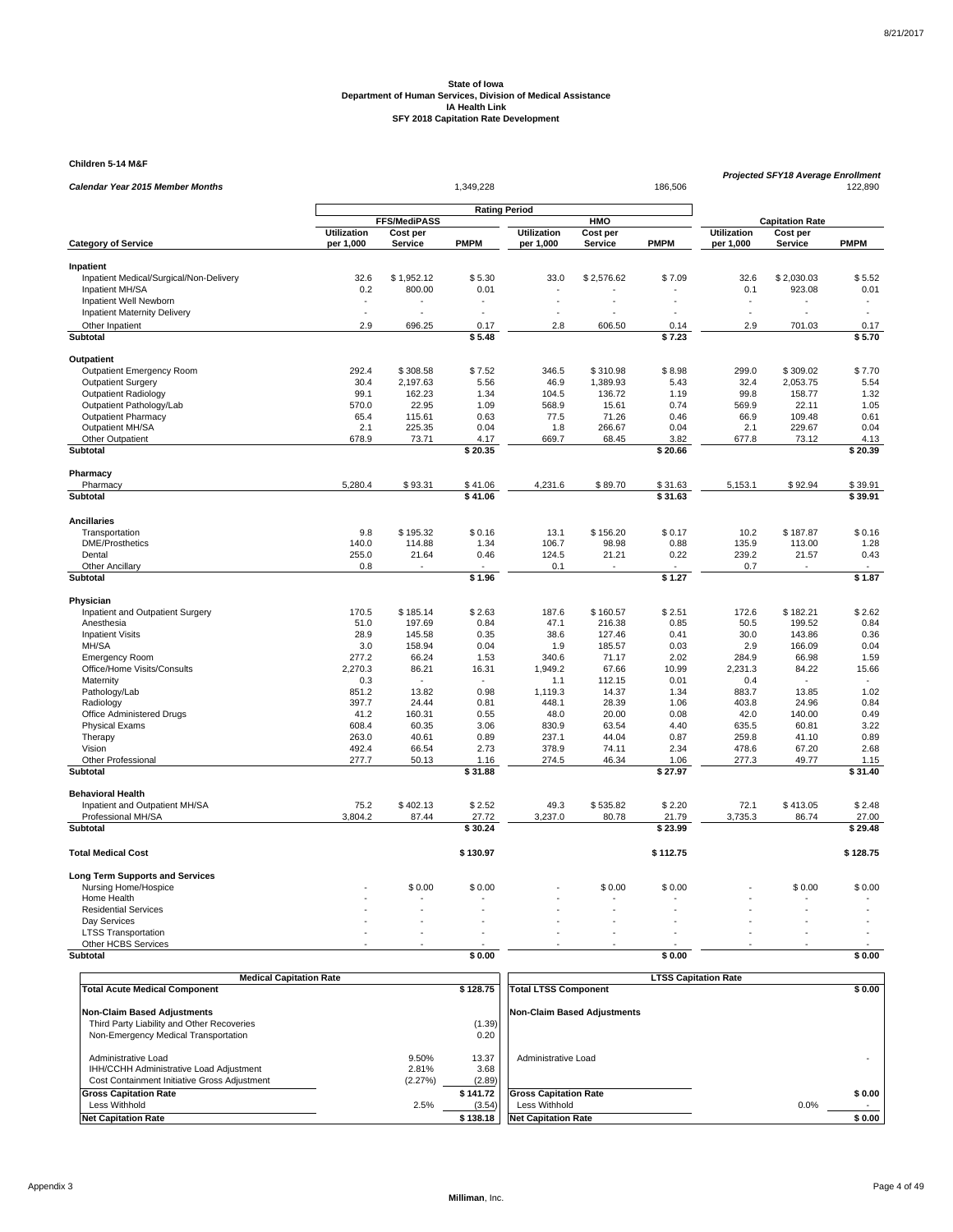**Children 15-20 F**

| <u>umuran 1970 i</u><br>Calendar Year 2015 Member Months |                                 |                     | 223,321             |                                 |                     | 41,416           |                                 | <b>Projected SFY18 Average Enrollment</b> | 20,897           |
|----------------------------------------------------------|---------------------------------|---------------------|---------------------|---------------------------------|---------------------|------------------|---------------------------------|-------------------------------------------|------------------|
|                                                          |                                 |                     |                     | <b>Rating Period</b>            |                     |                  |                                 |                                           |                  |
|                                                          |                                 | <b>FFS/MediPASS</b> |                     |                                 | HMO                 |                  |                                 | <b>Capitation Rate</b>                    |                  |
| <b>Category of Service</b>                               | <b>Utilization</b><br>per 1,000 | Cost per<br>Service | <b>PMPM</b>         | <b>Utilization</b><br>per 1,000 | Cost per<br>Service | <b>PMPM</b>      | <b>Utilization</b><br>per 1,000 | Cost per<br>Service                       | <b>PMPM</b>      |
| Inpatient                                                |                                 |                     |                     |                                 |                     |                  |                                 |                                           |                  |
| Inpatient Medical/Surgical/Non-Delivery                  | 65.1                            | \$1,944.40          | \$10.55             | 51.8                            | \$2,961.22          | \$12.79          | 63.0                            | \$2,075.20                                | \$10.90          |
| Inpatient MH/SA                                          | 0.8                             | 585.37              | 0.04                |                                 |                     |                  | 0.7                             | 521.74                                    | 0.03             |
| Inpatient Well Newborn                                   | $\overline{\phantom{a}}$        |                     |                     | 1.4                             | 676.06              | 0.08             | 0.2                             | 545.45                                    | 0.01             |
| <b>Inpatient Maternity Delivery</b>                      | ÷.                              |                     | L.                  |                                 |                     |                  |                                 |                                           | $\sim$           |
| Other Inpatient                                          | 7.7                             | 938.72              | 0.60                | 2.0                             | 666.67              | 0.11             | 6.8                             | 920.35                                    | 0.52             |
| Subtotal                                                 |                                 |                     | $\frac{1}{1}$ 11.19 |                                 |                     | \$12.98          |                                 |                                           | \$11.46          |
| Outpatient                                               |                                 |                     |                     |                                 |                     |                  |                                 |                                           |                  |
| Outpatient Emergency Room                                | 605.8                           | \$382.70            | \$19.32             | 810.1                           | \$429.01            | \$28.96          | 637.8                           | \$391.94                                  | \$20.83          |
| Outpatient Surgery                                       | 43.2                            | 2,617.88            | 9.42                | 67.9                            | 1,787.27            | 10.11            | 47.0                            | 2,431.12                                  | 9.53             |
| <b>Outpatient Radiology</b>                              | 284.3                           | 202.62              | 4.80                | 270.4                           | 172.20              | 3.88             | 282.1                           | 198.22                                    | 4.66             |
| Outpatient Pathology/Lab                                 | 2,145.1                         | 26.57               | 4.75                | 1,788.1                         | 21.61               | 3.22             | 2,089.2                         | 25.90                                     | 4.51             |
| <b>Outpatient Pharmacy</b>                               | 157.0                           | 130.74              | 1.71                | 211.1                           | 134.70              | 2.37             | 165.4                           | 131.29                                    | 1.81             |
| Outpatient MH/SA                                         | 1.1                             | 210.53              | 0.02                | 0.3                             | 428.57              | 0.01             | 1.0                             | 237.62                                    | 0.02             |
| Other Outpatient                                         | 923.3                           | 77.20               | 5.94                | 976.4                           | 73.62               | 5.99             | 931.6                           | 76.64                                     | 5.95             |
| <b>Subtotal</b>                                          |                                 |                     | \$45.96             |                                 |                     | \$54.54          |                                 |                                           | \$47.31          |
| Pharmacy                                                 |                                 |                     |                     |                                 |                     |                  |                                 |                                           |                  |
| Pharmacy                                                 | 8,786.8                         | \$55.30             | \$40.49             | 7,380.1                         | \$54.65             | \$33.61          | 8,566.7                         | \$55.20                                   | \$39.41          |
| Subtotal                                                 |                                 |                     | \$40.49             |                                 |                     | \$33.61          |                                 |                                           | \$39.41          |
| <b>Ancillaries</b>                                       |                                 |                     |                     |                                 |                     |                  |                                 |                                           |                  |
| Transportation                                           | 44.6                            | \$196.46            | \$0.73              | 56.9                            | \$160.39            | \$0.76           | 46.5                            | \$188.35                                  | \$0.73           |
| <b>DME/Prosthetics</b>                                   | 165.6                           | 119.55              | 1.65                | 122.6                           | 131.13              | 1.34             | 158.9                           | 120.84                                    | 1.60             |
| Dental                                                   | 48.0                            | 12.50               | 0.05                | 63.0                            | 15.24               | 0.08             | 50.4                            | 11.92                                     | 0.05             |
| <b>Other Ancillary</b><br>Subtotal                       | 14.3                            | 176.84              | 0.21<br>\$2.64      | 17.6                            | 109.40              | 0.16<br>\$2.34   | 14.8                            | 162.49                                    | 0.20<br>\$2.58   |
|                                                          |                                 |                     |                     |                                 |                     |                  |                                 |                                           |                  |
| Physician                                                |                                 |                     |                     |                                 |                     |                  |                                 |                                           |                  |
| Inpatient and Outpatient Surgery                         | 285.1                           | \$186.87            | \$4.44              | 321.2                           | \$164.39            | \$4.40           | 290.8                           | \$182.83                                  | \$4.43           |
| Anesthesia<br><b>Inpatient Visits</b>                    | 97.3<br>80.2                    | 254.16<br>128.66    | 2.06<br>0.86        | 134.3<br>90.3                   | 285.10<br>98.36     | 3.19<br>0.74     | 103.1<br>81.8                   | 260.84<br>123.24                          | 2.24<br>0.84     |
| MH/SA                                                    | 28.9                            | 58.13               | 0.14                | 38.1                            | 53.54               | 0.17             | 30.3                            | 55.37                                     | 0.14             |
| <b>Emergency Room</b>                                    | 570.4                           | 77.84               | 3.70                | 745.6                           | 81.92               | 5.09             | 597.8                           | 78.69                                     | 3.92             |
| Office/Home Visits/Consults                              | 3,460.9                         | 87.97               | 25.37               | 2,954.6                         | 64.17               | 15.80            | 3,381.7                         | 84.70                                     | 23.87            |
| Maternity                                                | 118.3                           | 77.07               | 0.76                | 306.1                           | 169.73              | 4.33             | 147.7                           | 107.23                                    | 1.32             |
| Pathology/Lab                                            | 2,772.4                         | 18.48               | 4.27                | 4,230.8                         | 18.63               | 6.57             | 3,000.6                         | 18.52                                     | 4.63             |
| Radiology                                                | 1,012.9                         | 42.17               | 3.56                | 1,260.8                         | 47.21               | 4.96             | 1,051.7                         | 43.13                                     | 3.78             |
| Office Administered Drugs                                | 597.0                           | 26.93               | 1.34                | 716.6                           | 32.65               | 1.95             | 615.7                           | 28.06                                     | 1.44             |
| <b>Physical Exams</b>                                    | 537.0                           | 57.88               | 2.59                | 680.8                           | 65.22               | 3.70             | 559.5                           | 59.20                                     | 2.76             |
| Therapy                                                  | 754.8                           | 44.04               | 2.77                | 620.3                           | 48.95               | 2.53             | 733.7                           | 44.65                                     | 2.73             |
| Vision                                                   | 561.0                           | 67.17               | 3.14                | 361.5                           | 75.35               | 2.27             | 529.8                           | 67.95                                     | 3.00             |
| Other Professional<br><b>Subtotal</b>                    | 393.9                           | 122.17              | 4.01<br>\$59.01     | 363.4                           | 140.68              | 4.26<br>\$59.96  | 389.1                           | 124.90                                    | 4.05<br>\$59.15  |
|                                                          |                                 |                     |                     |                                 |                     |                  |                                 |                                           |                  |
| <b>Behavioral Health</b>                                 |                                 |                     |                     |                                 |                     |                  |                                 |                                           |                  |
| Inpatient and Outpatient MH/SA                           | 298.0                           | \$396.60            | \$9.85              | 182.6                           | \$448.22            | \$6.82           | 280.0                           | \$402.04                                  | \$9.38           |
| Professional MH/SA<br><b>Subtotal</b>                    | 4,783.2                         | 109.74              | 43.74<br>\$53.59    | 2,129.4                         | 110.40              | 19.59<br>\$26.41 | 4,368.0                         | 109.78                                    | 39.96<br>\$49.34 |
|                                                          |                                 |                     |                     |                                 |                     |                  |                                 |                                           |                  |
| <b>Total Medical Cost</b>                                |                                 |                     | \$212.88            |                                 |                     | \$189.84         |                                 |                                           | \$209.25         |
| <b>Long Term Supports and Services</b>                   |                                 |                     |                     |                                 |                     |                  |                                 |                                           |                  |
| Nursing Home/Hospice                                     |                                 | \$0.00              | \$0.00              |                                 | \$0.00              | \$0.00           |                                 | \$0.00                                    | \$0.00           |
| Home Health                                              |                                 |                     |                     |                                 |                     |                  |                                 |                                           |                  |
| <b>Residential Services</b>                              |                                 |                     |                     |                                 |                     |                  |                                 |                                           |                  |
| Day Services<br><b>LTSS Transportation</b>               |                                 |                     |                     |                                 |                     |                  |                                 |                                           |                  |
| Other HCBS Services                                      |                                 |                     |                     |                                 |                     |                  |                                 |                                           |                  |
| Subtotal                                                 |                                 |                     | \$0.00              |                                 |                     | \$0.00           |                                 |                                           | \$0.00           |
|                                                          |                                 |                     |                     |                                 |                     |                  |                                 |                                           |                  |

| <b>Medical Capitation Rate</b>                                                                                           |                              |                                | <b>LTSS Capitation Rate</b>                                                 |                          |  |  |  |
|--------------------------------------------------------------------------------------------------------------------------|------------------------------|--------------------------------|-----------------------------------------------------------------------------|--------------------------|--|--|--|
| <b>Total Acute Medical Component</b>                                                                                     |                              | \$209.25                       | <b>Total LTSS Component</b>                                                 | \$0.00                   |  |  |  |
| <b>Non-Claim Based Adjustments</b><br>Third Party Liability and Other Recoveries<br>Non-Emergency Medical Transportation |                              | (2.24)<br>0.20                 | <b>Non-Claim Based Adjustments</b>                                          |                          |  |  |  |
| Administrative Load<br>IHH/CCHH Administrative Load Adjustment<br>Cost Containment Initiative Gross Adjustment           | 9.50%<br>2.26%<br>$(1.82\%)$ | 21.73<br>4.79<br>(3.77)        | Administrative Load                                                         |                          |  |  |  |
| <b>Gross Capitation Rate</b><br>Less Withhold<br><b>Net Capitation Rate</b>                                              | 2.5%                         | \$229.96<br>(5.75)<br>\$224.21 | <b>Gross Capitation Rate</b><br>Less Withhold<br><b>Net Capitation Rate</b> | \$0.00<br>0.0%<br>\$0.00 |  |  |  |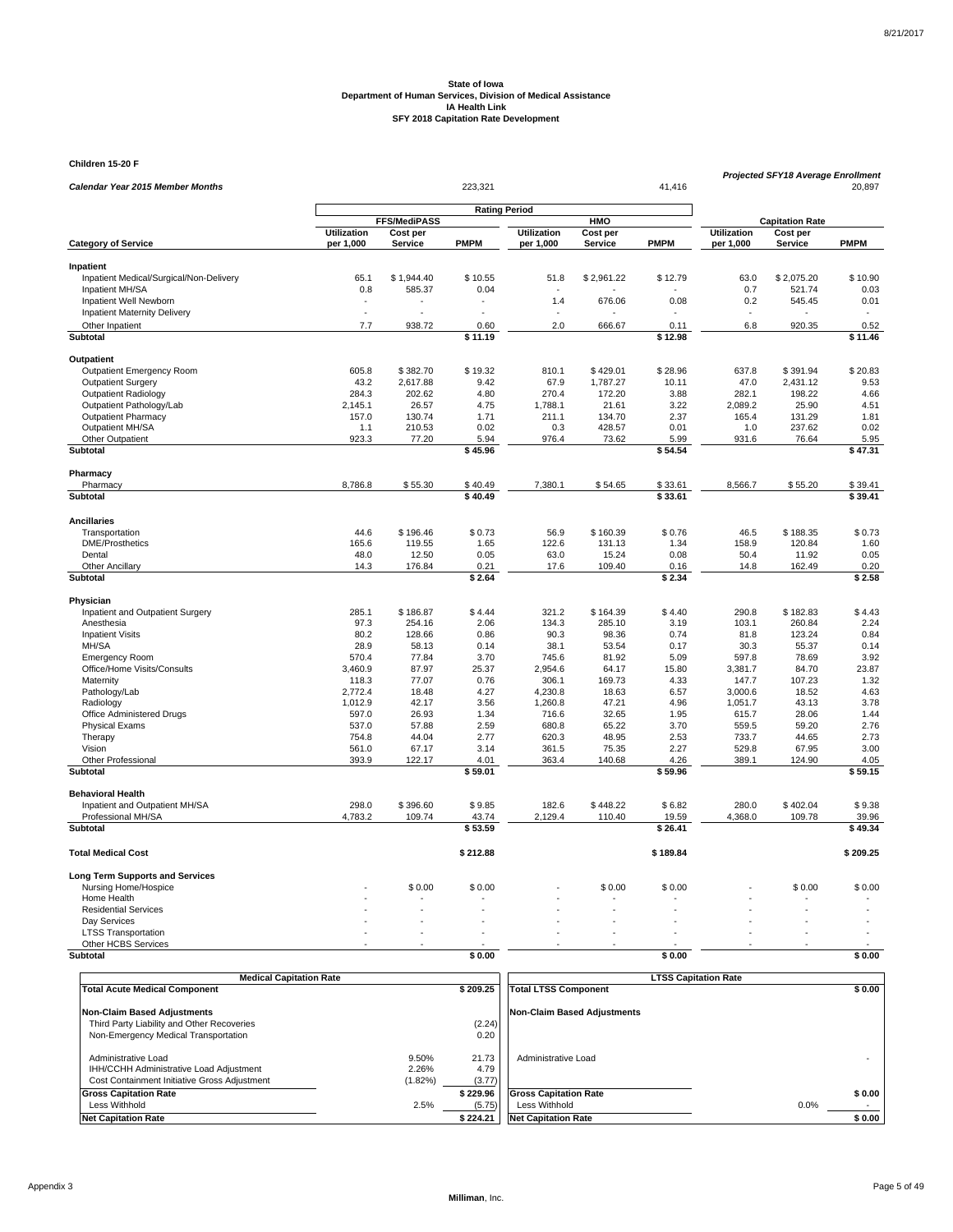**Children 15-20 M**

| Calendar Year 2015 Member Months                     |                          |                            | 34,679               | <b>Projected SFY18 Average Enrollment</b><br>18,973 |                            |                 |                                 |                            |                 |
|------------------------------------------------------|--------------------------|----------------------------|----------------------|-----------------------------------------------------|----------------------------|-----------------|---------------------------------|----------------------------|-----------------|
|                                                      |                          |                            | <b>Rating Period</b> |                                                     |                            |                 |                                 |                            |                 |
|                                                      |                          | FFS/MediPASS               |                      |                                                     | HMO                        |                 |                                 | <b>Capitation Rate</b>     |                 |
| <b>Category of Service</b>                           | Utilization<br>per 1,000 | Cost per<br><b>Service</b> | <b>PMPM</b>          | <b>Utilization</b><br>per 1,000                     | Cost per<br><b>Service</b> | <b>PMPM</b>     | <b>Utilization</b><br>per 1,000 | Cost per<br><b>Service</b> | <b>PMPM</b>     |
|                                                      |                          |                            |                      |                                                     |                            |                 |                                 |                            |                 |
| Inpatient<br>Inpatient Medical/Surgical/Non-Delivery | 52.1                     | \$2,438.26                 | \$10.58              | 61.9                                                | \$2,624.88                 | \$13.54         | 53.5                            | \$2,469.53                 | \$11.01         |
| Inpatient MH/SA                                      | 1.1                      | 672.90                     | 0.06                 |                                                     |                            |                 | 0.9                             | 659.34                     | 0.05            |
| Inpatient Well Newborn                               |                          |                            |                      |                                                     |                            |                 | $\overline{a}$                  |                            | ٠               |
| <b>Inpatient Maternity Delivery</b>                  | ÷.                       | L.                         |                      |                                                     |                            |                 | $\overline{a}$                  |                            | $\overline{a}$  |
| Other Inpatient                                      | 3.5                      | 994.29                     | 0.29                 |                                                     |                            |                 | 3.0                             | 1,003.34                   | 0.25            |
| Subtotal                                             |                          |                            | \$10.93              |                                                     |                            | \$13.54         |                                 |                            | \$11.31         |
| Outpatient                                           |                          |                            |                      |                                                     |                            |                 |                                 |                            |                 |
| Outpatient Emergency Room                            | 327.1                    | \$424.16                   | \$11.56              | 404.7                                               | \$408.35                   | \$13.77         | 338.3                           | \$421.35                   | \$11.88         |
| <b>Outpatient Surgery</b>                            | 30.4                     | 2,910.05                   | 7.36                 | 50.2                                                | 1,861.24                   | 7.78            | 33.2                            | 2,679.51                   | 7.42            |
| <b>Outpatient Radiology</b>                          | 155.5                    | 199.07                     | 2.58                 | 168.1                                               | 224.15                     | 3.14            | 157.4                           | 202.86                     | 2.66            |
| Outpatient Pathology/Lab                             | 698.4                    | 24.57                      | 1.43                 | 610.6                                               | 19.65                      | 1.00            | 685.6                           | 23.98                      | 1.37            |
| <b>Outpatient Pharmacy</b>                           | 96.1                     | 227.33                     | 1.82                 | 72.8                                                | 92.37                      | 0.56            | 92.7                            | 212.34                     | 1.64            |
| Outpatient MH/SA                                     | 1.5                      | 238.41                     | 0.03                 | 1.0                                                 | 360.00                     | 0.03            | 1.4                             | 250.00                     | 0.03            |
| Other Outpatient                                     | 595.6                    | 65.07                      | 3.23                 | 495.3                                               | 74.62                      | 3.08            | 581.0                           | 66.29                      | 3.21            |
| <b>Subtotal</b>                                      |                          |                            | $\sqrt{28.01}$       |                                                     |                            | $\sqrt{29.36}$  |                                 |                            | \$28.21         |
| Pharmacy                                             |                          |                            |                      |                                                     |                            |                 |                                 |                            |                 |
| Pharmacy                                             | 6,490.9                  | \$94.77                    | \$51.26              | 4,300.5                                             | \$78.13                    | \$28.00         | 6,172.3                         | \$93.09                    | \$47.88         |
| Subtotal                                             |                          |                            | \$51.26              |                                                     |                            | \$28.00         |                                 |                            | \$47.88         |
| <b>Ancillaries</b>                                   |                          |                            |                      |                                                     |                            |                 |                                 |                            |                 |
| Transportation                                       | 30.3                     | \$177.98                   | \$0.45               | 36.6                                                | \$131.11                   | \$0.40          | 31.3                            | \$168.96                   | \$0.44          |
| <b>DME/Prosthetics</b>                               | 160.8                    | 129.85                     | 1.74                 | 139.5                                               | 174.67                     | 2.03            | 157.7                           | 135.45                     | 1.78            |
| Dental                                               | 7.4                      | 16.24                      | 0.01                 | 26.3                                                | 18.25                      | 0.04            | 10.1                            | 11.83                      | 0.01            |
| <b>Other Ancillary</b><br><b>Subtotal</b>            | 0.3                      | 444.44                     | 0.01<br>\$2.21       | 0.3                                                 | 1,058.82                   | 0.03<br>\$2.50  | 0.3                             | 428.57                     | 0.01<br>\$2.24  |
|                                                      |                          |                            |                      |                                                     |                            |                 |                                 |                            |                 |
| Physician                                            |                          |                            |                      |                                                     |                            |                 |                                 |                            |                 |
| Inpatient and Outpatient Surgery                     | 227.6                    | \$206.65                   | \$3.92               | 262.9                                               | \$187.15                   | \$4.10          | 232.8                           | \$203.64                   | \$3.95          |
| Anesthesia                                           | 48.1                     | 232.06                     | 0.93                 | 48.0                                                | 245.00                     | 0.98            | 48.1                            | 234.61                     | 0.94            |
| <b>Inpatient Visits</b>                              | 54.6                     | 134.09<br>292.68           | 0.61<br>0.09         | 70.6                                                | 139.40<br>101.69           | 0.82<br>0.02    | 56.9                            | 134.93<br>274.29           | 0.64<br>0.08    |
| MH/SA                                                | 3.7                      | 73.25                      |                      | 2.4                                                 |                            | 2.61            | 3.5                             | 74.15                      | 2.01            |
| <b>Emergency Room</b><br>Office/Home Visits/Consults | 312.9<br>1,994.6         | 85.85                      | 1.91<br>14.27        | 398.0<br>1,597.9                                    | 78.70<br>66.91             | 8.91            | 325.3<br>1,936.9                | 83.58                      | 13.49           |
| Maternity                                            |                          |                            |                      |                                                     |                            |                 |                                 |                            |                 |
| Pathology/Lab                                        | 996.5                    | 18.55                      | 1.54                 | 1,297.2                                             | 17.30                      | 1.87            | 1,040.2                         | 18.34                      | 1.59            |
| Radiology                                            | 702.9                    | 31.24                      | 1.83                 | 770.7                                               | 34.88                      | 2.24            | 712.8                           | 31.82                      | 1.89            |
| Office Administered Drugs                            | 46.8                     | 82.14                      | 0.32                 | 62.7                                                | 49.78                      | 0.26            | 49.1                            | 75.81                      | 0.31            |
| Physical Exams                                       | 438.6                    | 62.66                      | 2.29                 | 493.4                                               | 67.61                      | 2.78            | 446.5                           | 63.42                      | 2.36            |
| Therapy                                              | 554.7                    | 45.86                      | 2.12                 | 398.7                                               | 53.28                      | 1.77            | 532.0                           | 46.69                      | 2.07            |
| Vision                                               | 421.7                    | 65.73                      | 2.31                 | 281.7                                               | 72.85                      | 1.71            | 401.4                           | 66.38                      | 2.22            |
| Other Professional<br><b>Subtotal</b>                | 258.7                    | 47.31                      | 1.02<br>\$33.16      | 239.2                                               | 53.18                      | 1.06<br>\$29.13 | 255.9                           | 48.31                      | 1.03<br>\$32.58 |
|                                                      |                          |                            |                      |                                                     |                            |                 |                                 |                            |                 |
| <b>Behavioral Health</b>                             |                          |                            |                      |                                                     |                            |                 |                                 |                            |                 |
| Inpatient and Outpatient MH/SA                       | 285.1                    | \$320.32                   | \$7.61               | 165.7                                               | \$406.28                   | \$5.61          | 267.7                           | \$328.10                   | \$7.32          |
| Professional MH/SA                                   | 7,875.2                  | 93.15                      | 61.13                | 1,849.5                                             | 106.08                     | 16.35           | 6,998.7                         | 93.65                      | 54.62           |
| <b>Subtotal</b>                                      |                          |                            | \$68.74              |                                                     |                            | \$21.96         |                                 |                            | \$61.94         |
| <b>Total Medical Cost</b>                            |                          |                            | \$194.31             |                                                     |                            | \$124.49        |                                 |                            | \$184.16        |
| <b>Long Term Supports and Services</b>               |                          |                            |                      |                                                     |                            |                 |                                 |                            |                 |
| Nursing Home/Hospice                                 |                          | \$0.00                     | \$0.00               |                                                     | \$0.00                     | \$0.00          |                                 | \$0.00                     | \$0.00          |
| Home Health                                          |                          |                            |                      |                                                     |                            |                 |                                 |                            |                 |
| <b>Residential Services</b>                          |                          |                            |                      |                                                     |                            |                 |                                 |                            |                 |
| Day Services                                         |                          |                            |                      |                                                     |                            |                 |                                 |                            |                 |
| <b>LTSS Transportation</b>                           |                          |                            |                      |                                                     |                            |                 |                                 |                            |                 |
| Other HCBS Services<br>Subtotal                      |                          |                            | \$0.00               |                                                     |                            | \$0.00          |                                 |                            | \$0.00          |
|                                                      |                          |                            |                      |                                                     |                            |                 |                                 |                            |                 |

| <b>Medical Capitation Rate</b>                                                                                 |                              |                         | <b>LTSS Capitation Rate</b>        |        |  |  |  |
|----------------------------------------------------------------------------------------------------------------|------------------------------|-------------------------|------------------------------------|--------|--|--|--|
| <b>Total Acute Medical Component</b>                                                                           |                              | \$184.16                | <b>Total LTSS Component</b>        | \$0.00 |  |  |  |
| <b>Non-Claim Based Adjustments</b>                                                                             |                              |                         | <b>Non-Claim Based Adjustments</b> |        |  |  |  |
| Third Party Liability and Other Recoveries                                                                     |                              | (1.71)                  |                                    |        |  |  |  |
| Non-Emergency Medical Transportation                                                                           |                              | 0.20                    |                                    |        |  |  |  |
| Administrative Load<br>IHH/CCHH Administrative Load Adjustment<br>Cost Containment Initiative Gross Adjustment | 9.50%<br>2.72%<br>$(1.90\%)$ | 19.15<br>5.11<br>(3.47) | Administrative Load                |        |  |  |  |
| <b>Gross Capitation Rate</b>                                                                                   |                              | \$203.44                | <b>Gross Capitation Rate</b>       | \$0.00 |  |  |  |
| Less Withhold                                                                                                  | 2.5%                         | (5.09)                  | Less Withhold                      | 0.0%   |  |  |  |
| <b>Net Capitation Rate</b>                                                                                     |                              | \$198.35                | <b>Net Capitation Rate</b>         | \$0.00 |  |  |  |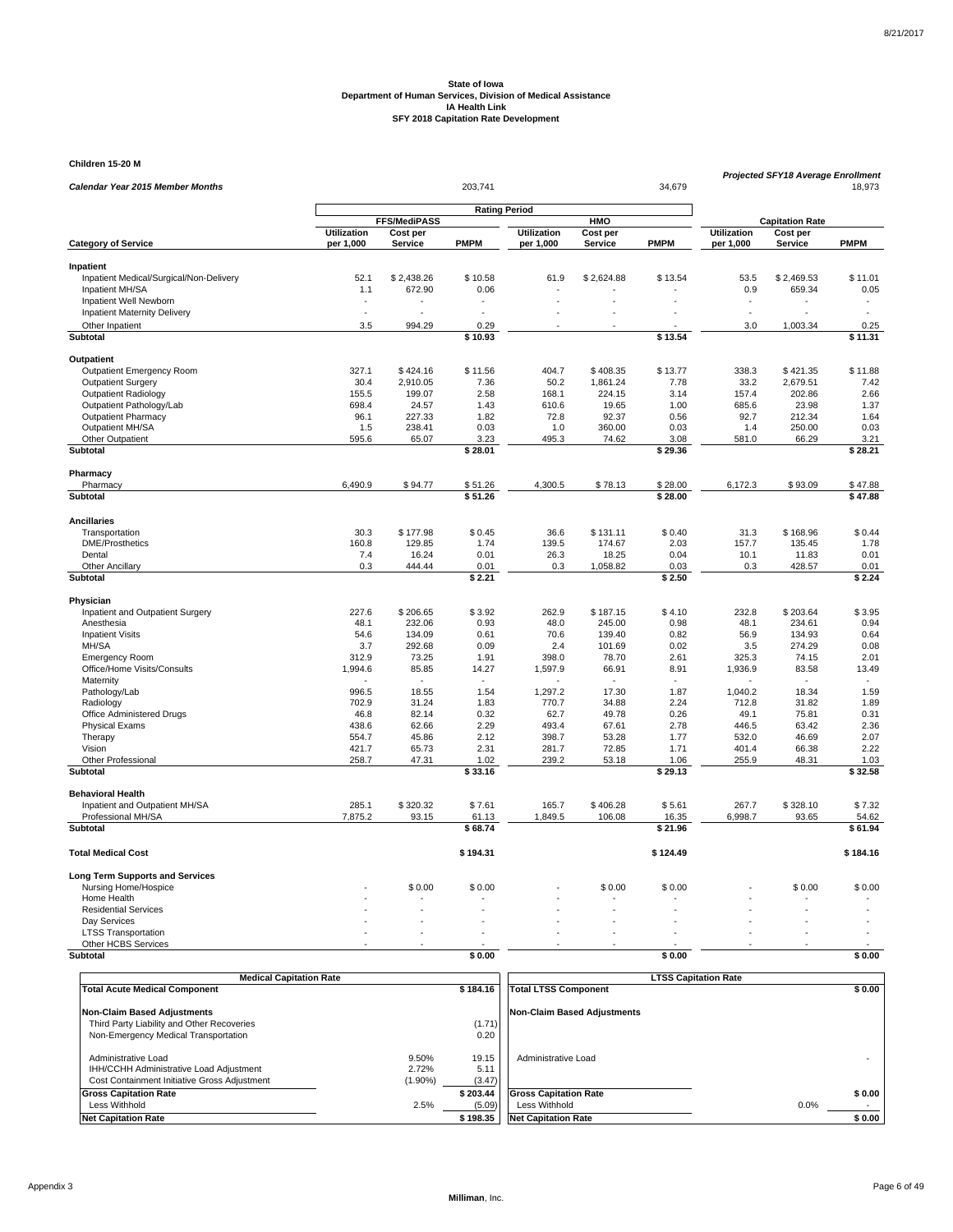**Non-Expansion Adults 21-34 F**

| Calendar Year 2015 Member Months                               |                          |                     | 251,107              |                                 |                     | 52,173          | <b>Projected SFY18 Average Enrollment</b><br>27,764 |                        |                 |
|----------------------------------------------------------------|--------------------------|---------------------|----------------------|---------------------------------|---------------------|-----------------|-----------------------------------------------------|------------------------|-----------------|
|                                                                |                          |                     | <b>Rating Period</b> |                                 |                     |                 |                                                     |                        |                 |
|                                                                |                          | FFS/MediPASS        |                      |                                 | HMO                 |                 |                                                     | <b>Capitation Rate</b> |                 |
| <b>Category of Service</b>                                     | Utilization<br>per 1,000 | Cost per<br>Service | <b>PMPM</b>          | <b>Utilization</b><br>per 1,000 | Cost per<br>Service | <b>PMPM</b>     | <b>Utilization</b><br>per 1,000                     | Cost per<br>Service    | <b>PMPM</b>     |
| Inpatient                                                      |                          |                     |                      |                                 |                     |                 |                                                     |                        |                 |
| Inpatient Medical/Surgical/Non-Delivery                        | 141.2                    | \$2,276.93          | \$26.79              | 82.9                            | \$2,108.11          | \$14.56         | 131.2                                               | \$2,258.92             | \$24.69         |
| Inpatient MH/SA                                                | 0.6                      | 1,161.29            | 0.06                 | 0.7                             | 1,970.15            | 0.11            | 0.6                                                 | 1,333.33               | 0.07            |
| Inpatient Well Newborn                                         |                          |                     |                      |                                 |                     |                 |                                                     |                        | ٠               |
| <b>Inpatient Maternity Delivery</b>                            |                          |                     |                      |                                 |                     |                 | $\overline{\phantom{a}}$                            |                        |                 |
| Other Inpatient                                                | 2.0                      | 827.59              | 0.14                 |                                 |                     |                 | 1.7                                                 | 857.14                 | 0.12            |
| Subtotal                                                       |                          |                     | \$26.99              |                                 |                     | \$14.67         |                                                     |                        | \$24.88         |
| Outpatient                                                     |                          |                     |                      |                                 |                     |                 |                                                     |                        |                 |
| Outpatient Emergency Room                                      | 1,067.4                  | \$421.91            | \$37.53              | 1,253.8                         | \$459.30            | \$47.99         | 1,099.5                                             | \$429.25               | \$39.33         |
| <b>Outpatient Surgery</b>                                      | 113.0                    | 2,772.99            | 26.11                | 138.0                           | 2,255.49            | 25.94           | 117.3                                               | 2,668.26               | 26.08           |
| <b>Outpatient Radiology</b>                                    | 566.8                    | 212.56              | 10.04                | 496.4                           | 168.49              | 6.97            | 554.7                                               | 205.74                 | 9.51            |
| Outpatient Pathology/Lab                                       | 3,874.3                  | 27.26               | 8.80                 | 3,112.0                         | 21.52               | 5.58            | 3,743.2                                             | 26.45                  | 8.25            |
| <b>Outpatient Pharmacy</b>                                     | 333.1                    | 104.46              | 2.90                 | 314.9                           | 123.85              | 3.25            | 330.0                                               | 107.64                 | 2.96            |
| Outpatient MH/SA                                               | 0.9                      | 129.03              | 0.01                 | 0.4                             | 272.73              | 0.01            | 0.9                                                 | 141.18                 | 0.01            |
| Other Outpatient                                               | 1,339.2                  | 88.44               | 9.87                 | 1,491.8                         | 79.79               | 9.92            | 1,365.4                                             | 86.83                  | 9.88            |
| <b>Subtotal</b>                                                |                          |                     | \$95.26              |                                 |                     | \$99.66         |                                                     |                        | \$96.02         |
| Pharmacy                                                       |                          |                     |                      |                                 |                     |                 |                                                     |                        |                 |
| Pharmacy                                                       | 14,233.5                 | \$52.25             | \$61.97              | 12,175.6                        | \$47.89             | \$48.59         | 13,879.5                                            | \$51.59                | \$59.67         |
| Subtotal                                                       |                          |                     | \$61.97              |                                 |                     | \$48.59         |                                                     |                        | \$59.67         |
| <b>Ancillaries</b>                                             |                          |                     |                      |                                 |                     |                 |                                                     |                        |                 |
| Transportation                                                 | 73.9                     | \$175.44            | \$1.08               | 77.7                            | \$146.66            | \$0.95          | 74.5                                                | \$170.67               | \$1.06          |
| <b>DME/Prosthetics</b><br>Dental                               | 232.9<br>50.3            | 134.48<br>14.33     | 2.61<br>0.06         | 176.5<br>39.9                   | 97.89<br>12.04      | 1.44<br>0.04    | 223.2<br>48.5                                       | 129.58<br>14.85        | 2.41<br>0.06    |
| <b>Other Ancillary</b>                                         | 11.5                     | 166.81              | 0.16                 | 8.1                             | 119.11              | 0.08            | 10.9                                                | 164.84                 | 0.15            |
| Subtotal                                                       |                          |                     | \$3.91               |                                 |                     | \$2.51          |                                                     |                        | \$3.68          |
| Physician                                                      |                          |                     |                      |                                 |                     |                 |                                                     |                        |                 |
| Inpatient and Outpatient Surgery                               | 574.9                    | \$227.94            | \$10.92              | 559.5                           | \$189.82            | \$8.85          | 572.2                                               | \$221.45               | \$10.56         |
| Anesthesia                                                     | 239.0                    | 258.58              | 5.15                 | 214.8                           | 276.59              | 4.95            | 234.8                                               | 261.64                 | 5.12            |
| <b>Inpatient Visits</b>                                        | 157.9                    | 110.99              | 1.46                 | 140.7                           | 99.80               | 1.17            | 154.9                                               | 109.23                 | 1.41            |
| MH/SA                                                          | 39.7                     | 57.39               | 0.19                 | 29.9                            | 52.21               | 0.13            | 38.0                                                | 56.78                  | 0.18            |
| <b>Emergency Room</b>                                          | 1,017.2                  | 82.94               | 7.03                 | 1,185.1                         | 85.87               | 8.48            | 1,046.0                                             | 83.52                  | 7.28            |
| Office/Home Visits/Consults                                    | 4,766.6                  | 93.07               | 36.97                | 3,891.9                         | 65.95               | 21.39           | 4,616.1                                             | 89.14                  | 34.29           |
| Maternity                                                      | 281.9                    | 77.47               | 1.82                 | 469.3                           | 174.12              | 6.81            | 314.2                                               | 102.37                 | 2.68            |
| Pathology/Lab                                                  | 4,646.1                  | 20.35               | 7.88                 | 7,254.0                         | 20.30               | 12.27           | 5,094.7                                             | 20.35                  | 8.64            |
| Radiology                                                      | 2,123.4                  | 46.62               | 8.25                 | 2,140.6                         | 52.25               | 9.32            | 2,126.3                                             | 47.58                  | 8.43            |
| Office Administered Drugs                                      | 645.2                    | 61.19               | 3.29                 | 791.9                           | 40.61               | 2.68            | 670.5                                               | 57.10                  | 3.19            |
| <b>Physical Exams</b>                                          | 419.2                    | 65.84               | 2.30                 | 539.5                           | 73.63               | 3.31            | 439.9                                               | 67.38                  | 2.47            |
| Therapy                                                        | 945.1                    | 43.81               | 3.45                 | 761.2                           | 45.25               | 2.87            | 913.4                                               | 44.01                  | 3.35            |
| Vision                                                         | 415.9                    | 68.97               | 2.39                 | 311.0                           | 81.02               | 2.10            | 397.8                                               | 70.58                  | 2.34            |
| Other Professional<br>Subtotal                                 | 530.9                    | 113.25              | 5.01<br>\$96.11      | 574.7                           | 116.73              | 5.59<br>\$89.92 | 538.4                                               | 113.89                 | 5.11<br>\$95.05 |
| <b>Behavioral Health</b>                                       |                          |                     |                      |                                 |                     |                 |                                                     |                        |                 |
| Inpatient and Outpatient MH/SA                                 | 472.7                    | \$211.73            | \$8.34               | 282.5                           | \$239.18            | \$5.63          | 440.0                                               | \$214.66               | \$7.87          |
| Professional MH/SA                                             | 2,584.0                  | 114.38              | 24.63                | 2,020.8                         | 108.73              | 18.31           | 2,487.1                                             | 113.58                 | 23.54           |
| <b>Subtotal</b>                                                |                          |                     | \$32.97              |                                 |                     | \$23.94         |                                                     |                        | \$31.41         |
| <b>Total Medical Cost</b>                                      |                          |                     |                      |                                 |                     |                 |                                                     |                        | \$310.71        |
|                                                                |                          |                     | \$317.21             |                                 |                     | \$279.29        |                                                     |                        |                 |
| <b>Long Term Supports and Services</b><br>Nursing Home/Hospice |                          | \$0.00              | \$0.00               |                                 | \$0.00              | \$0.00          |                                                     | \$0.00                 | \$0.00          |
| Home Health                                                    |                          |                     |                      |                                 |                     |                 |                                                     |                        |                 |
| <b>Residential Services</b>                                    |                          |                     |                      |                                 |                     |                 |                                                     |                        |                 |
| Day Services                                                   |                          |                     |                      |                                 |                     |                 |                                                     |                        |                 |
| <b>LTSS Transportation</b>                                     |                          |                     |                      |                                 |                     |                 |                                                     |                        |                 |
| Other HCBS Services                                            |                          |                     |                      |                                 |                     |                 |                                                     |                        |                 |
| Subtotal                                                       |                          |                     | \$0.00               |                                 |                     | \$0.00          |                                                     |                        | \$0.00          |
|                                                                |                          |                     |                      |                                 |                     |                 |                                                     |                        |                 |

| <b>Medical Capitation Rate</b>                                                                                 |                            |                         | <b>LTSS Capitation Rate</b>  |        |  |  |  |
|----------------------------------------------------------------------------------------------------------------|----------------------------|-------------------------|------------------------------|--------|--|--|--|
| <b>Total Acute Medical Component</b>                                                                           |                            | \$310.71                | <b>Total LTSS Component</b>  | \$0.00 |  |  |  |
| Non-Claim Based Adjustments                                                                                    |                            |                         | Non-Claim Based Adiustments  |        |  |  |  |
| Third Party Liability and Other Recoveries                                                                     |                            | (3.91)                  |                              |        |  |  |  |
| Non-Emergency Medical Transportation                                                                           |                            | 0.75                    |                              |        |  |  |  |
| Administrative Load<br>IHH/CCHH Administrative Load Adjustment<br>Cost Containment Initiative Gross Adjustment | 10.00%<br>0.34%<br>(1.97%) | 34.09<br>1.06<br>(6.04) | Administrative Load          |        |  |  |  |
| <b>Gross Capitation Rate</b>                                                                                   |                            | \$336.66                | <b>Gross Capitation Rate</b> | \$0.00 |  |  |  |
| Less Withhold                                                                                                  | 2.5%                       | (8.42)                  | Less Withhold                | 0.0%   |  |  |  |
| <b>Net Capitation Rate</b>                                                                                     |                            | \$328.24                | <b>Net Capitation Rate</b>   | \$0.00 |  |  |  |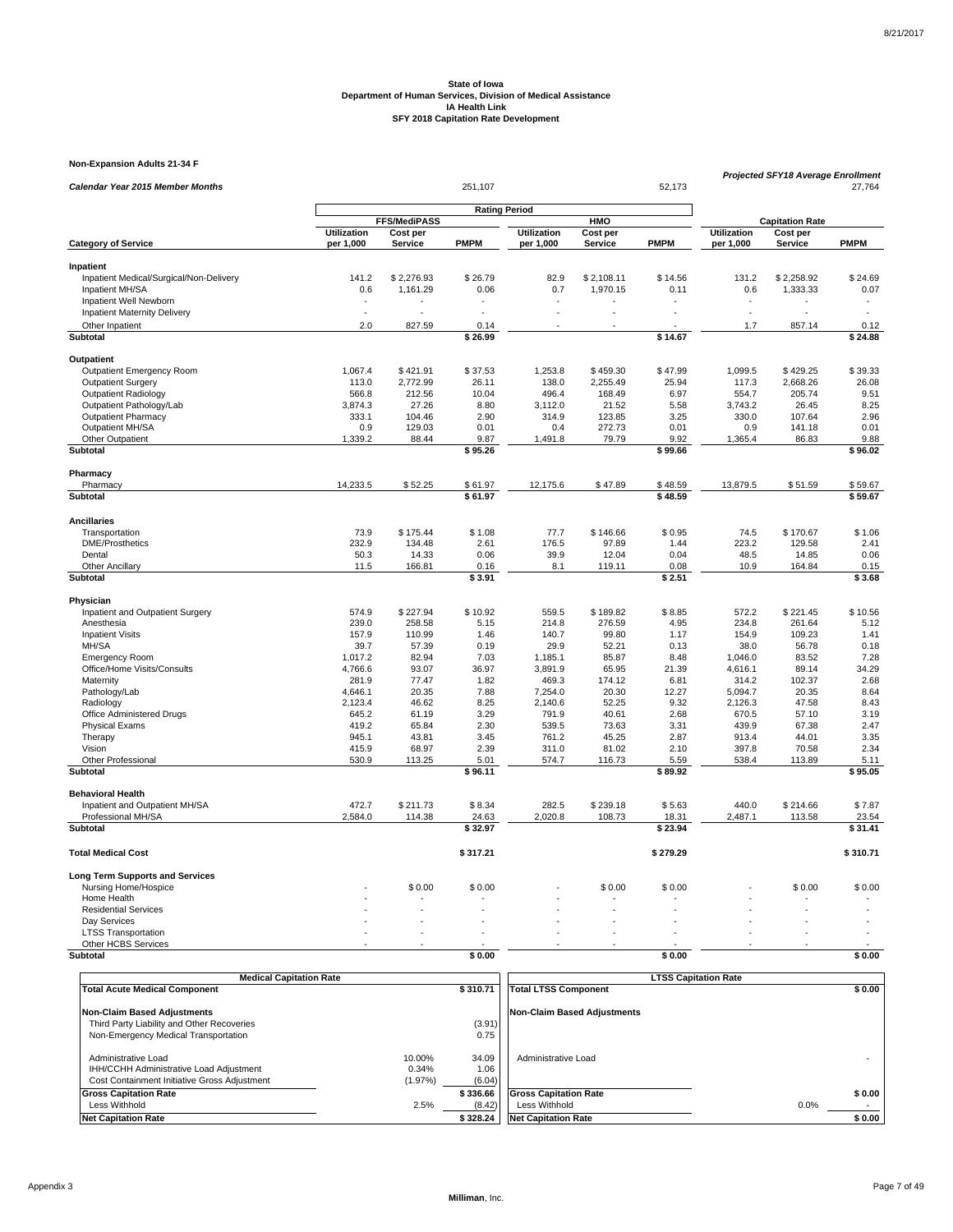**Non-Expansion Adults 21-34 M**

| Calendar Year 2015 Member Months                     |                          |                     | 11,395               | <b>Projected SFY18 Average Enrollment</b><br>6,092 |                     |                 |                                 |                        |                 |
|------------------------------------------------------|--------------------------|---------------------|----------------------|----------------------------------------------------|---------------------|-----------------|---------------------------------|------------------------|-----------------|
|                                                      |                          |                     | <b>Rating Period</b> |                                                    |                     |                 |                                 |                        |                 |
|                                                      |                          | FFS/MediPASS        |                      |                                                    | HMO                 |                 |                                 | <b>Capitation Rate</b> |                 |
| <b>Category of Service</b>                           | Utilization<br>per 1,000 | Cost per<br>Service | <b>PMPM</b>          | <b>Utilization</b><br>per 1,000                    | Cost per<br>Service | <b>PMPM</b>     | <b>Utilization</b><br>per 1,000 | Cost per<br>Service    | <b>PMPM</b>     |
| Inpatient                                            |                          |                     |                      |                                                    |                     |                 |                                 |                        |                 |
| Inpatient Medical/Surgical/Non-Delivery              | 136.0                    | \$2,403.00          | \$27.24              | 188.7                                              | \$1,428.15          | \$22.46         | 145.2                           | \$2,182.34             | \$26.41         |
| Inpatient MH/SA                                      | 0.2                      | 600.00              | 0.01                 | 6.2                                                | 1,831.17            | 0.94            | 1.2                             | 1,645.16               | 0.17            |
| Inpatient Well Newborn                               | $\overline{\phantom{a}}$ |                     |                      |                                                    |                     |                 | $\overline{\phantom{a}}$        |                        | ٠               |
| <b>Inpatient Maternity Delivery</b>                  | $\overline{\phantom{a}}$ |                     |                      |                                                    |                     |                 | $\overline{a}$                  |                        |                 |
| Other Inpatient                                      | 0.8                      | 1,024.39            | 0.07                 |                                                    |                     |                 | 0.7                             | 1,058.82               | 0.06            |
| Subtotal                                             |                          |                     | $\sqrt{27.32}$       |                                                    |                     | \$23.40         |                                 |                        | \$26.64         |
| Outpatient                                           |                          |                     |                      |                                                    |                     |                 |                                 |                        |                 |
| Outpatient Emergency Room                            | 740.2                    | \$430.74            | \$26.57              | 763.9                                              | \$466.74            | \$29.71         | 744.3                           | \$437.22               | \$27.12         |
| <b>Outpatient Surgery</b>                            | 73.8                     | 2,114.97            | 13.00                | 119.3                                              | 2,340.46            | 23.27           | 81.7                            | 2,172.34               | 14.79           |
| <b>Outpatient Radiology</b>                          | 237.2                    | 250.96              | 4.96                 | 223.4                                              | 191.74              | 3.57            | 234.8                           | 241.26                 | 4.72            |
| Outpatient Pathology/Lab                             | 1,018.5                  | 26.16               | 2.22                 | 901.8                                              | 20.76               | 1.56            | 998.2                           | 25.25                  | 2.10            |
| <b>Outpatient Pharmacy</b>                           | 146.2                    | 81.29               | 0.99                 | 59.7                                               | 291.70              | 1.45            | 131.1                           | 97.96                  | 1.07            |
| Outpatient MH/SA                                     | 0.6                      | 203.39              | 0.01                 | 2.0                                                | 118.23              | 0.02            | 0.8                             | 142.86                 | 0.01            |
| Other Outpatient                                     | 689.5                    | 94.67               | 5.44                 | 791.6                                              | 67.91               | 4.48            | 707.3                           | 89.41                  | 5.27            |
| <b>Subtotal</b>                                      |                          |                     | \$53.19              |                                                    |                     | \$64.06         |                                 |                        | \$55.08         |
| Pharmacy                                             |                          |                     |                      |                                                    |                     |                 |                                 |                        |                 |
| Pharmacy                                             | 8,449.7                  | \$63.60             | \$44.78              | 7,318.7                                            | \$72.64             | \$44.30         | 8,252.5                         | \$65.00                | \$44.70         |
| Subtotal                                             |                          |                     | \$44.78              |                                                    |                     | \$44.30         |                                 |                        | \$44.70         |
|                                                      |                          |                     |                      |                                                    |                     |                 |                                 |                        |                 |
| <b>Ancillaries</b>                                   |                          |                     |                      |                                                    |                     | \$0.78          |                                 |                        |                 |
| Transportation                                       | 54.4                     | \$194.12            | \$0.88               | 55.4                                               | \$168.98            |                 | 54.6                            | \$189.11               | \$0.86          |
| <b>DME/Prosthetics</b><br>Dental                     | 266.5                    | 170.63              | 3.79                 | 257.4                                              | 194.84<br>38.96     | 4.18            | 265.0<br>0.9                    | 174.83                 | 3.86            |
| <b>Other Ancillary</b>                               | 0.4<br>0.6               | 562.50              | 0.03                 | 3.1                                                |                     | 0.01            | 0.5                             | 452.83                 | 0.02            |
| Subtotal                                             |                          |                     | \$4.70               |                                                    |                     | \$4.97          |                                 |                        | \$4.74          |
|                                                      |                          |                     |                      |                                                    |                     |                 |                                 |                        |                 |
| Physician                                            | 364.2                    | \$227.71            | \$6.91               | 405.8                                              | \$232.12            | \$7.85          | 371.4                           | \$228.42               | \$7.07          |
| Inpatient and Outpatient Surgery                     |                          |                     |                      |                                                    |                     |                 |                                 |                        |                 |
| Anesthesia                                           | 69.0                     | 231.44              | 1.33                 | 81.0                                               | 275.59              | 1.86            | 71.1                            | 239.80                 | 1.42            |
| <b>Inpatient Visits</b><br>MH/SA                     | 146.1<br>2.5             | 118.29<br>97.56     | 1.44<br>0.02         | 234.9<br>2.0                                       | 127.72<br>120.00    | 2.50<br>0.02    | 161.6<br>2.4                    | 120.33<br>100.84       | 1.62<br>0.02    |
|                                                      | 720.9                    | 78.24               | 4.70                 | 748.2                                              | 85.16               | 5.31            | 725.6                           | 79.54                  | 4.81            |
| <b>Emergency Room</b>                                |                          | 87.01               |                      |                                                    |                     |                 | 2,381.0                         |                        | 16.74           |
| Office/Home Visits/Consults                          | 2,424.6                  |                     | 17.58                | 2,174.5                                            | 70.53               | 12.78           |                                 | 84.37                  |                 |
| Maternity<br>Pathology/Lab                           | 1,211.5                  | 18.32               | 1.85                 | 1,677.0                                            | 18.25               | 2.55            | 1,292.7                         | 18.29                  | 1.97            |
| Radiology                                            | 1,151.1                  | 35.65               | 3.42                 | 1,294.8                                            | 39.39               | 4.25            | 1,176.2                         | 36.32                  | 3.56            |
| Office Administered Drugs                            | 134.1                    | 113.68              | 1.27                 | 144.3                                              | 140.51              | 1.69            | 135.9                           | 118.37                 | 1.34            |
| <b>Physical Exams</b>                                | 105.1                    | 70.80               | 0.62                 | 184.8                                              | 80.52               | 1.24            | 119.0                           | 73.63                  | 0.73            |
| Therapy                                              | 574.8                    | 44.26               | 2.12                 | 612.3                                              | 50.76               | 2.59            | 581.4                           | 45.41                  | 2.20            |
| Vision                                               | 244.4                    | 70.71               | 1.44                 | 201.9                                              | 77.86               | 1.31            | 237.0                           | 71.91                  | 1.42            |
| Other Professional                                   | 329.4                    | 58.65               | 1.61                 | 391.5                                              | 49.35               | 1.61            | 340.2                           | 56.79                  | 1.61            |
| Subtotal                                             |                          |                     | \$44.31              |                                                    |                     | \$45.56         |                                 |                        | \$44.51         |
| <b>Behavioral Health</b>                             |                          |                     |                      |                                                    |                     |                 |                                 |                        |                 |
|                                                      | 347.2                    |                     | \$6.30               | 364.4                                              | \$234.81            |                 | 350.2                           | \$220.71               |                 |
| Inpatient and Outpatient MH/SA<br>Professional MH/SA | 1,734.3                  | \$217.77<br>102.34  | 14.79                | 1,301.0                                            | 119.91              | \$7.13<br>13.00 | 1,658.7                         | 104.76                 | \$6.44<br>14.48 |
| Subtotal                                             |                          |                     | \$21.09              |                                                    |                     | \$20.13         |                                 |                        | \$20.92         |
|                                                      |                          |                     |                      |                                                    |                     |                 |                                 |                        |                 |
| <b>Total Medical Cost</b>                            |                          |                     | \$195.39             |                                                    |                     | \$202.42        |                                 |                        | \$196.59        |
| <b>Long Term Supports and Services</b>               |                          |                     |                      |                                                    |                     |                 |                                 |                        |                 |
| Nursing Home/Hospice                                 |                          | \$0.00              | \$0.00               |                                                    | \$0.00              | \$0.00          |                                 | \$0.00                 | \$0.00          |
| Home Health                                          |                          |                     |                      |                                                    |                     |                 |                                 |                        |                 |
| <b>Residential Services</b>                          |                          |                     |                      |                                                    |                     |                 |                                 |                        |                 |
| Day Services                                         |                          |                     |                      |                                                    |                     |                 |                                 |                        |                 |
| <b>LTSS Transportation</b>                           |                          |                     |                      |                                                    |                     |                 |                                 |                        |                 |
| Other HCBS Services                                  |                          |                     |                      |                                                    |                     |                 |                                 |                        |                 |
| Subtotal                                             |                          |                     | \$0.00               |                                                    |                     | \$0.00          |                                 |                        | \$0.00          |

| <b>Medical Capitation Rate</b>                                                                                 |                               |                         |                              | <b>LTSS Capitation Rate</b> |  |  |  |
|----------------------------------------------------------------------------------------------------------------|-------------------------------|-------------------------|------------------------------|-----------------------------|--|--|--|
| <b>Total Acute Medical Component</b>                                                                           |                               | \$196.59                | <b>Total LTSS Component</b>  | \$0.00                      |  |  |  |
| <b>Non-Claim Based Adjustments</b>                                                                             |                               |                         | Non-Claim Based Adiustments  |                             |  |  |  |
| Third Party Liability and Other Recoveries                                                                     |                               | (2.46)                  |                              |                             |  |  |  |
| Non-Emergency Medical Transportation                                                                           |                               | 0.75                    |                              |                             |  |  |  |
| Administrative Load<br>IHH/CCHH Administrative Load Adjustment<br>Cost Containment Initiative Gross Adjustment | 10.00%<br>3.26%<br>$(2.50\%)$ | 21.57<br>6.54<br>(4.85) | Administrative Load          |                             |  |  |  |
| <b>Gross Capitation Rate</b>                                                                                   |                               | \$218.14                | <b>Gross Capitation Rate</b> | \$0.00                      |  |  |  |
| Less Withhold                                                                                                  | 2.5%                          | (5.45)                  | Less Withhold                | 0.0%                        |  |  |  |
| <b>Net Capitation Rate</b>                                                                                     |                               | \$212.69                | <b>Net Capitation Rate</b>   | \$0.00                      |  |  |  |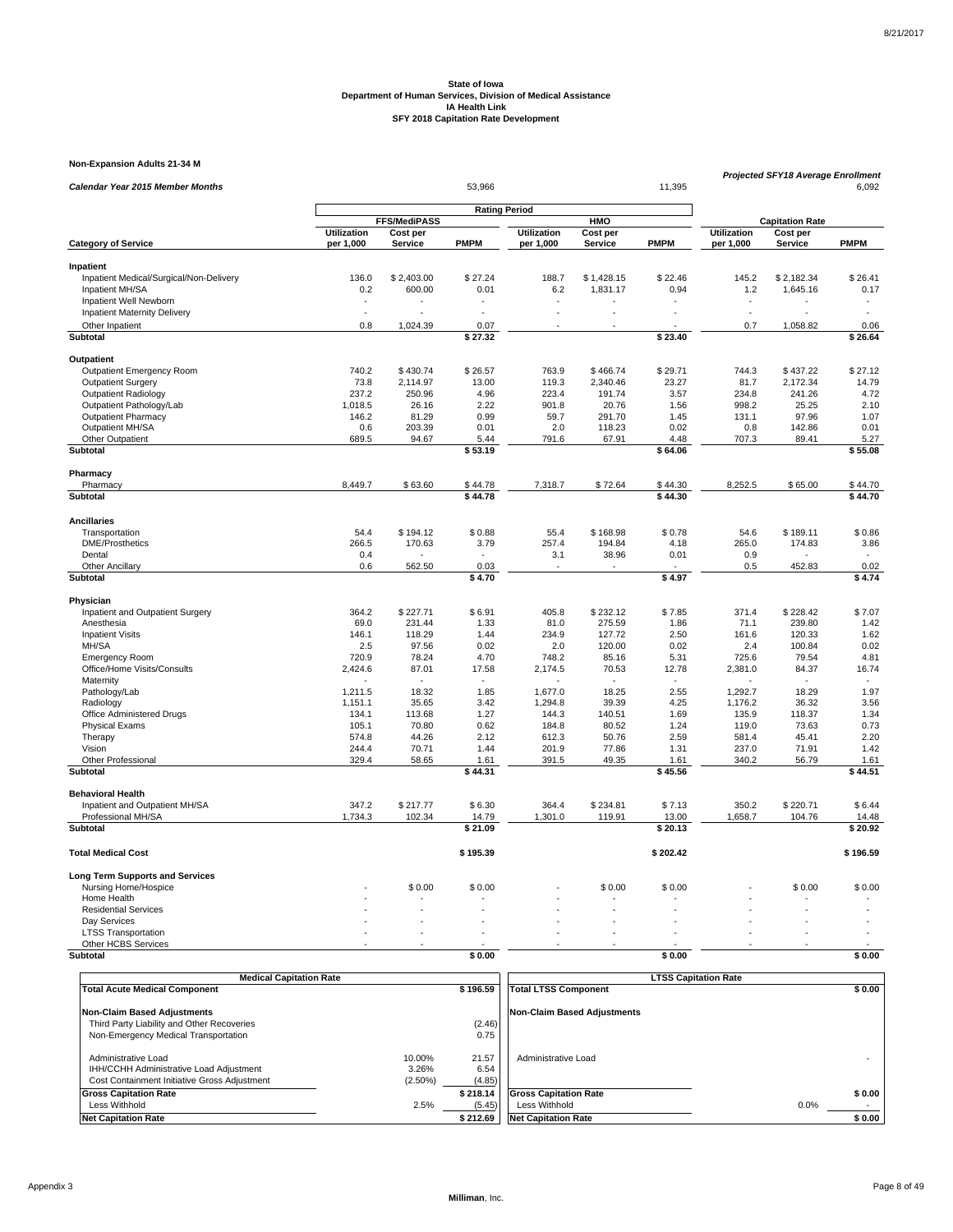**Non-Expansion Adults 35-49 F**

| Calendar Year 2015 Member Months         |                 |                     | 125,739              |                    |                | 24,554            | Projected SFY18 Average Enrollment<br>14,949 |                        |                       |
|------------------------------------------|-----------------|---------------------|----------------------|--------------------|----------------|-------------------|----------------------------------------------|------------------------|-----------------------|
|                                          |                 |                     |                      |                    |                |                   |                                              |                        |                       |
|                                          |                 | <b>FFS/MediPASS</b> | <b>Rating Period</b> |                    | HMO            |                   |                                              | <b>Capitation Rate</b> |                       |
|                                          | Utilization     | Cost per            |                      | <b>Utilization</b> | Cost per       |                   | <b>Utilization</b>                           | Cost per               |                       |
| <b>Category of Service</b>               | per 1,000       | <b>Service</b>      | PMPM                 | per 1,000          | Service        | <b>PMPM</b>       | per 1,000                                    | <b>Service</b>         | <b>PMPM</b>           |
| Inpatient                                |                 |                     |                      |                    |                |                   |                                              |                        |                       |
| Inpatient Medical/Surgical/Non-Delivery  | 293.7           | \$2,523.65          | \$61.76              | 238.0              | \$2,786.84     | \$55.27           | 284.6                                        | \$2,559.65             | \$60.70               |
| Inpatient MH/SA                          | 1.0             | 618.56              | 0.05                 |                    |                |                   | 0.8                                          | 592.59                 | 0.04                  |
| Inpatient Well Newborn                   |                 |                     |                      |                    |                |                   |                                              |                        | ٠                     |
| <b>Inpatient Maternity Delivery</b>      | $\sim$          |                     |                      |                    |                |                   | J.                                           | ÷,                     | $\tilde{\phantom{a}}$ |
| Other Inpatient                          | 6.0             | 400.67              | 0.20                 | 10.0               | 144.14         | 0.12              | 6.6                                          | 343.37                 | 0.19                  |
| Subtotal                                 |                 |                     | \$62.01              |                    |                | \$55.39           |                                              |                        | \$60.93               |
| <b>Outpatient</b>                        |                 |                     |                      |                    |                |                   |                                              |                        |                       |
| Outpatient Emergency Room                | 882.4           | \$502.09            | \$36.92              | 1,049.6            | \$556.34       | \$48.66           | 909.7                                        | \$512.34               | \$38.84               |
| <b>Outpatient Surgery</b>                | 196.1           | 2,589.22            | 42.31                | 265.6              | 2,091.28       | 46.28             | 207.4                                        | 2,485.15               | 42.96                 |
| <b>Outpatient Radiology</b>              | 890.0           | 199.55              | 14.80                | 904.1              | 170.15         | 12.82             | 892.3                                        | 194.73                 | 14.48                 |
| Outpatient Pathology/Lab                 | 3,858.6         | 26.12               | 8.40                 | 3,180.2            | 21.09          | 5.59              | 3,747.8                                      | 25.42                  | 7.94                  |
| <b>Outpatient Pharmacy</b>               | 415.9           | 161.57              | 5.60                 | 405.4              | 82.29          | 2.78              | 414.2                                        | 148.91                 | 5.14                  |
| Outpatient MH/SA                         | 3.0             | 203.39              | 0.05                 | 3.3                | 219.51         | 0.06              | 3.0                                          | 200.00                 | 0.05                  |
| Other Outpatient<br><b>Subtotal</b>      | 2,130.5         | 85.22               | 15.13<br>\$123.21    | 2,448.7            | 78.41          | 16.00<br>\$132.19 | 2,182.5                                      | 83.96                  | 15.27<br>\$124.68     |
|                                          |                 |                     |                      |                    |                |                   |                                              |                        |                       |
| Pharmacy                                 |                 |                     |                      |                    |                |                   |                                              |                        |                       |
| Pharmacy                                 | 26,593.8        | \$63.33             | \$140.34             | 24,166.2           | \$56.33        | \$113.45          | 26,197.2                                     | \$62.27                | \$135.95              |
| Subtotal                                 |                 |                     | \$140.34             |                    |                | \$113.45          |                                              |                        | \$135.95              |
| <b>Ancillaries</b>                       |                 |                     |                      |                    |                |                   |                                              |                        |                       |
| Transportation                           | 85.3            | \$180.18            | \$1.28               | 90.0               | \$130.72       | \$0.98            | 86.0                                         | \$171.59               | \$1.23                |
| <b>DME/Prosthetics</b>                   | 632.1           | 126.82              | 6.68                 | 591.2              | 89.92          | 4.43              | 625.4                                        | 121.08                 | 6.31                  |
| Dental                                   | 5.1             | 23.72               | 0.01                 | 3.3                |                |                   | 4.8                                          | 25.10                  | 0.01                  |
| Other Ancillary                          | 10.2            | 152.64              | 0.13                 | 16.2               | 96.36          | 0.13              | 11.2                                         | 139.29                 | 0.13                  |
| Subtotal                                 |                 |                     | \$8.10               |                    |                | \$5.54            |                                              |                        | \$7.68                |
| Physician                                |                 |                     |                      |                    |                |                   |                                              |                        |                       |
| Inpatient and Outpatient Surgery         | 924.5           | \$246.62            | \$19.00              | 925.5              | \$224.19       | \$17.29           | 924.7                                        | \$242.95               | \$18.72               |
| Anesthesia                               | 206.4           | 233.75              | 4.02                 | 192.8              | 246.54         | 3.96              | 204.1                                        | 235.72                 | 4.01                  |
| <b>Inpatient Visits</b>                  | 267.2           | 120.83              | 2.69                 | 293.7              | 121.77         | 2.98              | 271.5                                        | 121.11                 | 2.74                  |
| MH/SA                                    | 10.6            | 68.18               | 0.06                 | 7.4                | 80.86          | 0.05              | 10.1                                         | 71.64                  | 0.06                  |
| Emergency Room                           | 899.8           | 87.89<br>86.54      | 6.59                 | 1,052.1            | 91.24<br>69.59 | 8.00<br>30.60     | 924.7<br>5,747.3                             | 88.51<br>84.00         | 6.82<br>40.23         |
| Office/Home Visits/Consults<br>Maternity | 5,839.2<br>77.4 | 68.24               | 42.11<br>0.44        | 5,277.0<br>97.4    | 147.86         | 1.20              | 80.6                                         | 83.33                  | 0.56                  |
| Pathology/Lab                            | 4,617.4         | 20.30               | 7.81                 | 7,349.1            | 21.26          | 13.02             | 5,063.7                                      | 20.52                  | 8.66                  |
| Radiology                                | 2,609.1         | 42.36               | 9.21                 | 2,814.2            | 45.84          | 10.75             | 2,642.6                                      | 42.96                  | 9.46                  |
| Office Administered Drugs                | 768.0           | 126.88              | 8.12                 | 906.9              | 73.44          | 5.55              | 790.7                                        | 116.86                 | 7.70                  |
| <b>Physical Exams</b>                    | 372.2           | 75.44               | 2.34                 | 523.8              | 81.32          | 3.55              | 397.0                                        | 76.78                  | 2.54                  |
| Therapy                                  | 1,299.3         | 46.83               | 5.07                 | 1,239.5            | 54.60          | 5.64              | 1,289.5                                      | 48.02                  | 5.16                  |
| Vision                                   | 499.4           | 71.13               | 2.96                 | 391.3              | 79.73          | 2.60              | 481.7                                        | 72.24                  | 2.90                  |
| Other Professional                       | 918.3           | 65.34               | 5.00                 | 1,086.6            | 60.63          | 5.49              | 945.8                                        | 64.45                  | 5.08                  |
| Subtotal                                 |                 |                     | \$115.42             |                    |                | \$110.68          |                                              |                        | \$114.64              |
| <b>Behavioral Health</b>                 |                 |                     |                      |                    |                |                   |                                              |                        |                       |
| Inpatient and Outpatient MH/SA           | 428.8           | \$231.46            | \$8.27               | 335.0              | \$297.99       | \$8.32            | 413.4                                        | \$240.33               | \$8.28                |
| Professional MH/SA                       | 3.203.6         | 100.99              | 26.96                | 2.908.6            | 102.69         | 24.89             | 3,155.4                                      | 101.24                 | 26.62                 |
| Subtotal                                 |                 |                     | \$35.23              |                    |                | \$33.21           |                                              |                        | \$34.90               |
| <b>Total Medical Cost</b>                |                 |                     | \$484.31             |                    |                | \$450.46          |                                              |                        | \$478.78              |
| <b>Long Term Supports and Services</b>   |                 |                     |                      |                    |                |                   |                                              |                        |                       |
| Nursing Home/Hospice                     |                 | \$0.00              | \$0.00               |                    | \$0.00         | \$0.00            |                                              | \$0.00                 | \$0.00                |
| Home Health                              |                 |                     |                      |                    |                |                   |                                              |                        |                       |
| <b>Residential Services</b>              |                 |                     |                      |                    |                |                   |                                              |                        |                       |
| Day Services                             |                 |                     |                      |                    |                |                   |                                              |                        |                       |
| <b>LTSS Transportation</b>               |                 |                     |                      |                    |                |                   |                                              |                        |                       |
| Other HCBS Services                      |                 |                     |                      |                    |                |                   |                                              |                        |                       |
| Subtotal                                 |                 |                     | \$0.00               |                    |                | \$0.00            |                                              |                        | \$0.00                |
|                                          |                 |                     |                      |                    |                |                   |                                              |                        |                       |

| <b>Medical Capitation Rate</b>                                                                                 |                            |                          | <b>LTSS Capitation Rate</b>  |        |  |  |  |
|----------------------------------------------------------------------------------------------------------------|----------------------------|--------------------------|------------------------------|--------|--|--|--|
| <b>Total Acute Medical Component</b>                                                                           |                            | \$478.78                 | <b>Total LTSS Component</b>  | \$0.00 |  |  |  |
| Non-Claim Based Adjustments                                                                                    |                            |                          | Non-Claim Based Adiustments  |        |  |  |  |
| Third Party Liability and Other Recoveries                                                                     |                            | (6.21)                   |                              |        |  |  |  |
| Non-Emergency Medical Transportation                                                                           |                            | 0.75                     |                              |        |  |  |  |
| Administrative Load<br>IHH/CCHH Administrative Load Adjustment<br>Cost Containment Initiative Gross Adjustment | 10.00%<br>0.40%<br>(2.18%) | 52.51<br>1.91<br>(10.30) | Administrative Load          |        |  |  |  |
| <b>Gross Capitation Rate</b>                                                                                   |                            | \$517.44                 | <b>Gross Capitation Rate</b> | \$0.00 |  |  |  |
| Less Withhold                                                                                                  | 2.5%                       | (12.94)                  | Less Withhold                | 0.0%   |  |  |  |
| <b>Net Capitation Rate</b>                                                                                     |                            | \$504.50                 | <b>Net Capitation Rate</b>   | \$0.00 |  |  |  |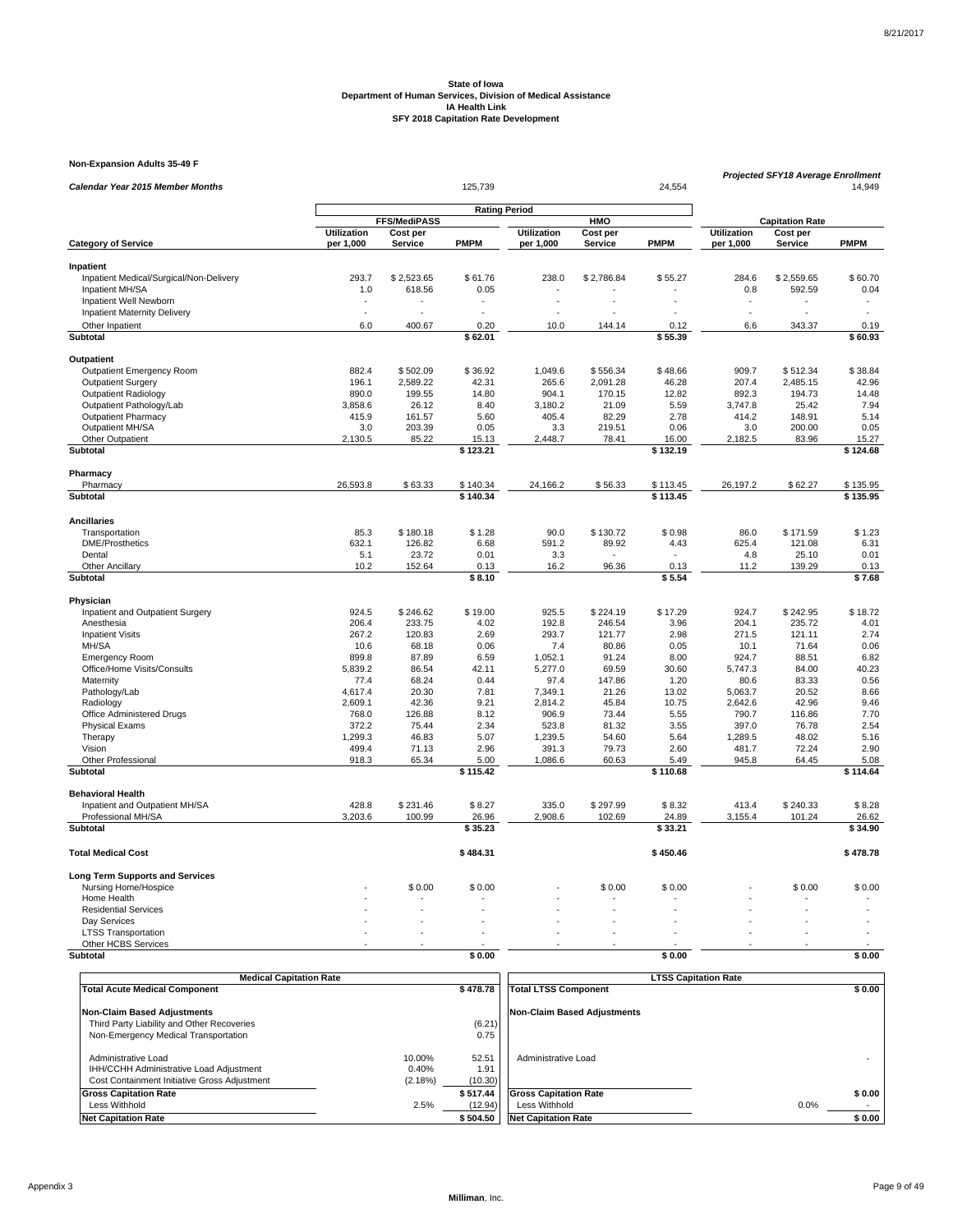**Non-Expansion Adults 35-49 M**

| Calendar Year 2015 Member Months                     |                          |                            | 49,945               |                                 |                     | 9,873                    | Projected SFY18 Average Enrollment<br>6,183 |                            |                          |
|------------------------------------------------------|--------------------------|----------------------------|----------------------|---------------------------------|---------------------|--------------------------|---------------------------------------------|----------------------------|--------------------------|
|                                                      |                          |                            | <b>Rating Period</b> |                                 |                     |                          |                                             |                            |                          |
|                                                      |                          | FFS/MediPASS               |                      |                                 | HMO                 |                          |                                             | <b>Capitation Rate</b>     |                          |
| <b>Category of Service</b>                           | Utilization<br>per 1,000 | Cost per<br><b>Service</b> | <b>PMPM</b>          | <b>Utilization</b><br>per 1,000 | Cost per<br>Service | <b>PMPM</b>              | <b>Utilization</b><br>per 1,000             | Cost per<br><b>Service</b> | <b>PMPM</b>              |
|                                                      |                          |                            |                      |                                 |                     |                          |                                             |                            |                          |
| Inpatient<br>Inpatient Medical/Surgical/Non-Delivery | 314.4                    | \$2,597.74                 | \$68.05              | 169.3                           | \$2,800.09          | \$39.50                  | 290.4                                       | \$2,617.27                 | \$63.34                  |
| Inpatient MH/SA                                      | 2.0                      | 1,326.63                   | 0.22                 | 1.2                             | 3,932.77            | 0.39                     | 1.9                                         | 1,612.90                   | 0.25                     |
| Inpatient Well Newborn                               | $\overline{\phantom{a}}$ |                            |                      | ٠                               |                     | ٠                        | $\blacksquare$                              |                            | ٠                        |
| Inpatient Maternity Delivery                         | $\overline{a}$           |                            |                      | $\overline{a}$                  |                     |                          | $\overline{a}$                              | L.                         | $\overline{a}$           |
| Other Inpatient                                      | 34.4                     | 855.65                     | 2.45                 | 35.5                            | 16.90               | 0.05                     | 34.6                                        | 712.01                     | 2.05                     |
| Subtotal                                             |                          |                            | $\sqrt{570.72}$      |                                 |                     | \$39.94                  |                                             |                            | \$65.64                  |
| Outpatient                                           |                          |                            |                      |                                 |                     |                          |                                             |                            |                          |
| Outpatient Emergency Room                            | 617.8                    | \$537.68                   | \$27.68              | 646.0                           | \$517.69            | \$27.87                  | 622.4                                       | \$534.24                   | \$27.71                  |
| <b>Outpatient Surgery</b>                            | 135.2                    | 2,712.71                   | 30.57                | 175.0                           | 1,515.08            | 22.10                    | 141.8                                       | 2,468.55                   | 29.17                    |
| <b>Outpatient Radiology</b>                          | 415.0                    | 283.93                     | 9.82                 | 333.7                           | 227.61              | 6.33                     | 401.6                                       | 276.09                     | 9.24                     |
| Outpatient Pathology/Lab                             | 2,119.9                  | 24.06                      | 4.25                 | 1,693.2                         | 19.56               | 2.76                     | 2,049.4                                     | 23.42                      | 4.00                     |
| <b>Outpatient Pharmacy</b>                           | 340.0                    | 170.12                     | 4.82                 | 268.4                           | 143.08              | 3.20                     | 328.2                                       | 166.38                     | 4.55                     |
| Outpatient MH/SA                                     | 1.9                      | 125.65                     | 0.02                 | 2.3                             | 51.50               | 0.01                     | 2.0                                         | 121.21                     | 0.02                     |
| Other Outpatient                                     | 1,706.1                  | 93.62                      | 13.31                | 1,277.7                         | 107.53              | 11.45                    | 1,635.4                                     | 95.39                      | 13.00                    |
| Subtotal                                             |                          |                            | \$90.47              |                                 |                     | \$73.72                  |                                             |                            | \$87.69                  |
| Pharmacy                                             |                          |                            |                      |                                 |                     |                          |                                             |                            |                          |
| Pharmacy                                             | 17,838.0                 | \$66.05                    | \$98.18              | 15,928.0                        | \$55.59             | \$73.78                  | 17,522.8                                    | \$64.48                    | \$94.15                  |
| Subtotal                                             |                          |                            | \$98.18              |                                 |                     | \$73.78                  |                                             |                            | \$94.15                  |
| <b>Ancillaries</b>                                   |                          |                            |                      |                                 |                     |                          |                                             |                            |                          |
| Transportation                                       | 80.9                     | \$210.68                   | \$1.42               | 66.3                            | \$152.06            | \$0.84                   | 78.5                                        | \$201.86                   | \$1.32                   |
| <b>DME/Prosthetics</b>                               | 831.9                    | 148.44                     | 10.29                | 743.4                           | 107.18              | 6.64                     | 817.3                                       | 142.28                     | 9.69                     |
| Dental                                               | 0.5                      |                            |                      | 2.4                             |                     | $\overline{\phantom{a}}$ | 0.8                                         |                            | $\ddot{\phantom{1}}$     |
| <b>Other Ancillary</b>                               | 1.1                      | 736.84                     | 0.07                 |                                 |                     |                          | 1.0                                         | 757.89                     | 0.06                     |
| Subtotal                                             |                          |                            | $\sqrt{5}$ 11.78     |                                 |                     | \$7.48                   |                                             |                            | \$11.07                  |
| Physician                                            |                          |                            |                      |                                 |                     |                          |                                             |                            |                          |
| Inpatient and Outpatient Surgery                     | 678.3                    | \$243.43                   | \$13.76              | 671.2                           | \$198.46            | \$11.10                  | 677.1                                       | \$236.06                   | \$13.32                  |
| Anesthesia                                           | 122.5                    | 252.65                     | 2.58                 | 93.5                            | 238.79              | 1.86                     | 117.7                                       | 250.72                     | 2.46                     |
| <b>Inpatient Visits</b>                              | 313.5                    | 129.01                     | 3.37                 | 203.6                           | 117.88              | 2.00                     | 295.3                                       | 127.59                     | 3.14                     |
| MH/SA                                                | 3.3                      | 108.43                     | 0.03                 |                                 |                     |                          | 2.8                                         | 129.96                     | 0.03                     |
| <b>Emergency Room</b>                                | 643.8                    | 88.35                      | 4.74                 | 658.8                           | 90.16               | 4.95                     | 646.3                                       | 88.57                      | 4.77                     |
| Office/Home Visits/Consults                          | 3,833.8                  | 87.33                      | 27.90                | 3,301.6                         | 71.06               | 19.55                    | 3,745.9                                     | 84.96                      | 26.52                    |
| Maternity                                            |                          |                            |                      |                                 |                     |                          |                                             |                            | $\overline{\phantom{a}}$ |
| Pathology/Lab                                        | 2,410.5                  | 16.93                      | 3.40                 | 3,099.1                         | 16.34               | 4.22                     | 2,524.1                                     | 16.83                      | 3.54                     |
| Radiology                                            | 1,648.8                  | 41.78                      | 5.74                 | 1,546.0                         | 42.69               | 5.50                     | 1,631.8                                     | 41.92                      | 5.70                     |
| Office Administered Drugs                            | 372.3                    | 92.51                      | 2.87                 | 318.8                           | 93.73               | 2.49                     | 363.5                                       | 92.77                      | 2.81                     |
| <b>Physical Exams</b>                                | 171.5                    | 71.38                      | 1.02                 | 264.4                           | 82.15               | 1.81                     | 186.8                                       | 73.87                      | 1.15                     |
| Therapy                                              | 913.0                    | 46.79                      | 3.56                 | 820.4                           | 44.91               | 3.07                     | 897.7                                       | 46.52                      | 3.48                     |
| Vision                                               | 383.0                    | 71.12                      | 2.27                 | 320.2                           | 78.69               | 2.10                     | 372.7                                       | 72.13                      | 2.24                     |
| Other Professional<br>Subtotal                       | 761.7                    | 55.77                      | 3.54<br>\$74.78      | 715.5                           | 65.41               | 3.90<br>\$62.55          | 754.0                                       | 57.29                      | 3.60<br>\$72.76          |
| <b>Behavioral Health</b>                             |                          |                            |                      |                                 |                     |                          |                                             |                            |                          |
|                                                      | 312.4                    |                            |                      |                                 |                     |                          |                                             |                            |                          |
| Inpatient and Outpatient MH/SA<br>Professional MH/SA | 1,997.4                  | \$286.99<br>104.17         | \$7.47<br>17.34      | 255.7<br>1,529.9                | \$247.33<br>122.75  | \$5.27<br>15.65          | 303.0<br>1,920.3                            | \$281.58<br>106.61         | \$7.11<br>17.06          |
| <b>Subtotal</b>                                      |                          |                            | \$24.81              |                                 |                     | \$20.92                  |                                             |                            | \$24.17                  |
|                                                      |                          |                            |                      |                                 |                     |                          |                                             |                            |                          |
| <b>Total Medical Cost</b>                            |                          |                            | \$370.74             |                                 |                     | \$278.39                 |                                             |                            | \$355.48                 |
| <b>Long Term Supports and Services</b>               |                          |                            |                      |                                 |                     |                          |                                             |                            |                          |
| Nursing Home/Hospice                                 |                          | \$0.00                     | \$0.00               |                                 | \$0.00              | \$0.00                   |                                             | \$0.00                     | \$0.00                   |
| Home Health                                          |                          |                            |                      |                                 |                     |                          |                                             |                            |                          |
| <b>Residential Services</b>                          |                          |                            |                      |                                 |                     |                          |                                             |                            |                          |
| Day Services                                         |                          |                            |                      |                                 |                     |                          |                                             |                            |                          |
| <b>LTSS Transportation</b><br>Other HCBS Services    |                          |                            |                      |                                 |                     |                          |                                             |                            |                          |
| Subtotal                                             |                          |                            | \$0.00               |                                 |                     | \$0.00                   |                                             |                            | \$0.00                   |
|                                                      |                          |                            |                      |                                 |                     |                          |                                             |                            |                          |

|                                                                                                                | <b>Medical Capitation Rate</b> |                          |                              | <b>LTSS Capitation Rate</b> |  |  |  |  |
|----------------------------------------------------------------------------------------------------------------|--------------------------------|--------------------------|------------------------------|-----------------------------|--|--|--|--|
| <b>Total Acute Medical Component</b>                                                                           |                                | \$355.48                 | <b>Total LTSS Component</b>  | \$0.00                      |  |  |  |  |
| Non-Claim Based Adjustments                                                                                    |                                |                          | Non-Claim Based Adiustments  |                             |  |  |  |  |
| Third Party Liability and Other Recoveries                                                                     |                                | (4.64)                   |                              |                             |  |  |  |  |
| Non-Emergency Medical Transportation                                                                           |                                | 0.75                     |                              |                             |  |  |  |  |
| Administrative Load<br>IHH/CCHH Administrative Load Adjustment<br>Cost Containment Initiative Gross Adjustment | 10.00%<br>1.81%<br>$(3.00\%)$  | 38.98<br>6.45<br>(10.53) | Administrative Load          |                             |  |  |  |  |
| <b>Gross Capitation Rate</b>                                                                                   |                                | \$386.49                 | <b>Gross Capitation Rate</b> | \$0.00                      |  |  |  |  |
| Less Withhold                                                                                                  | 2.5%                           | (9.66)                   | Less Withhold                | 0.0%                        |  |  |  |  |
| <b>Net Capitation Rate</b>                                                                                     |                                | \$376.83                 | <b>Net Capitation Rate</b>   | \$0.00                      |  |  |  |  |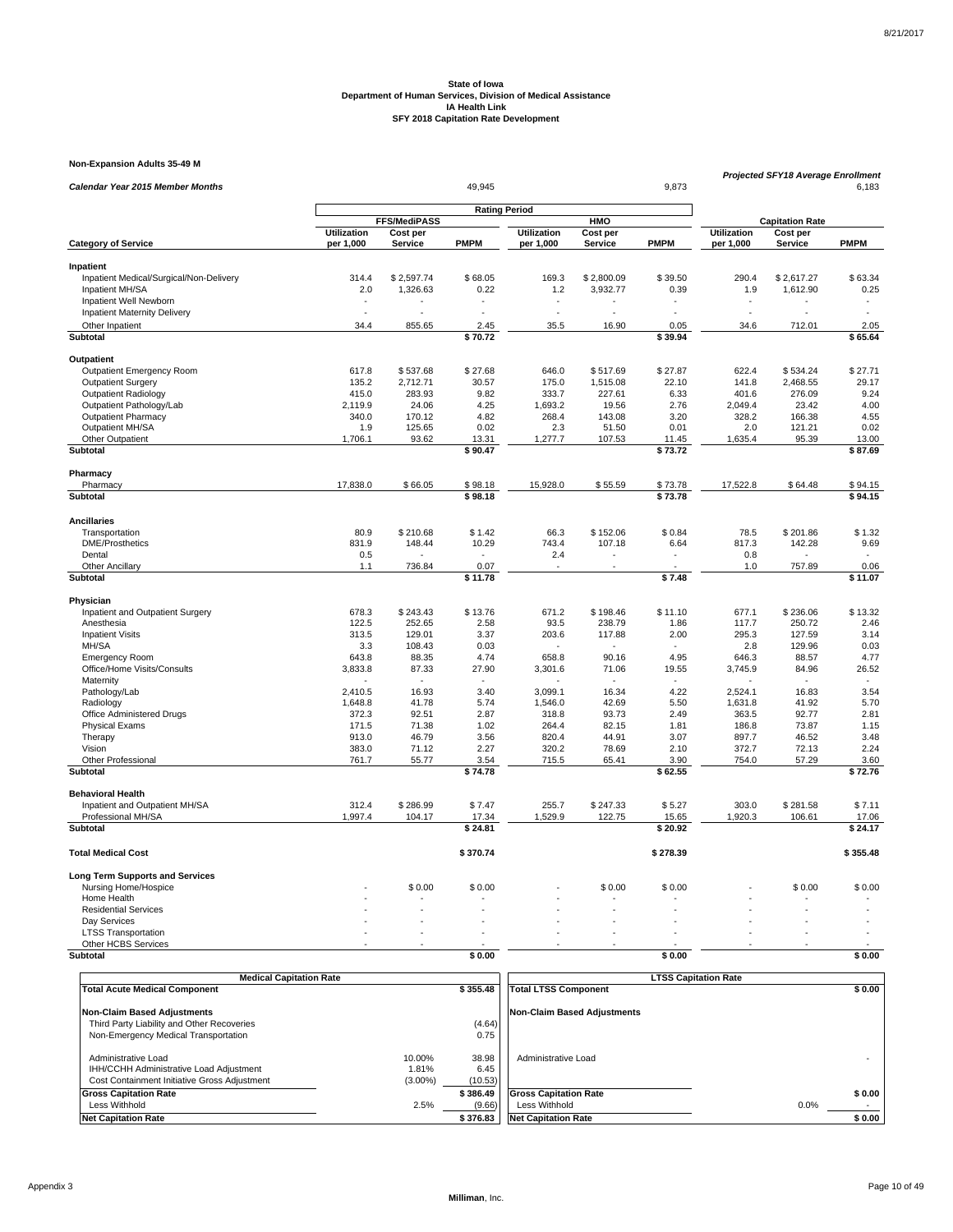**Non-Expansion Adults 50+ M&F**

| Calendar Year 2015 Member Months          |                          |                      |                      | <b>Projected SFY18 Average Enrollment</b> | 3,052                |                          |                                 |                     |                          |
|-------------------------------------------|--------------------------|----------------------|----------------------|-------------------------------------------|----------------------|--------------------------|---------------------------------|---------------------|--------------------------|
|                                           |                          |                      | <b>Rating Period</b> |                                           |                      |                          |                                 |                     |                          |
|                                           |                          | FFS/MediPASS         |                      |                                           | HMO                  |                          | <b>Capitation Rate</b>          |                     |                          |
| <b>Category of Service</b>                | Utilization<br>per 1,000 | Cost per<br>Service  | <b>PMPM</b>          | <b>Utilization</b><br>per 1,000           | Cost per<br>Service  | <b>PMPM</b>              | <b>Utilization</b><br>per 1,000 | Cost per<br>Service | <b>PMPM</b>              |
| Inpatient                                 |                          |                      |                      |                                           |                      |                          |                                 |                     |                          |
| Inpatient Medical/Surgical/Non-Delivery   | 432.2                    | \$2,668.30           | \$96.11              | 375.3                                     | \$3,328.25           | \$104.08                 | 423.0                           | \$2,762.92          | \$97.40                  |
| Inpatient MH/SA                           | 3.3                      | 981.82               | 0.27                 |                                           |                      |                          | 2.8                             | 996.39              | 0.23                     |
| Inpatient Well Newborn                    | $\overline{a}$           |                      |                      |                                           |                      |                          | $\overline{\phantom{a}}$        |                     | $\overline{\phantom{a}}$ |
| Inpatient Maternity Delivery              |                          |                      |                      |                                           |                      |                          | $\overline{\phantom{a}}$        |                     | $\ddot{\phantom{1}}$     |
| Other Inpatient                           | 43.5                     | 2,402.21             | 8.70                 | 36.2                                      | 1,023.46             | 3.09                     | 42.3                            | 2,210.45            | 7.79                     |
| <b>Subtotal</b>                           |                          |                      | \$105.08             |                                           |                      | \$107.17                 |                                 |                     | \$105.42                 |
| Outpatient                                |                          |                      |                      |                                           |                      |                          |                                 |                     |                          |
| Outpatient Emergency Room                 | 518.5                    |                      | \$25.18              | 540.2                                     |                      |                          | 522.0                           | \$611.94            | \$26.62                  |
| <b>Outpatient Surgery</b>                 | 263.8                    | \$582.76<br>2,341.59 | 51.47                | 344.4                                     | \$757.47<br>1,882.98 | \$34.10<br>54.04         | 276.8                           | 2,249.65            | 51.89                    |
| <b>Outpatient Radiology</b>               | 1,107.0                  | 219.51               | 20.25                | 1,257.7                                   | 173.56               | 18.19                    | 1,131.4                         | 211.28              | 19.92                    |
| Outpatient Pathology/Lab                  | 4.248.4                  | 26.04                | 9.22                 | 3.852.1                                   | 18.57                | 5.96                     | 4.184.4                         | 24.92               | 8.69                     |
| <b>Outpatient Pharmacy</b>                | 760.6                    | 254.48               | 16.13                | 1,125.0                                   | 43.09                | 4.04                     | 819.5                           | 207.65              | 14.18                    |
| Outpatient MH/SA                          | 3.2                      | 189.87               | 0.05                 |                                           |                      | $\overline{\phantom{a}}$ | 2.7                             | 181.13              | 0.04                     |
| Other Outpatient                          | 3,278.6                  | 87.55                | 23.92                | 3,711.8                                   | 79.11                | 24.47                    | 3,348.6                         | 86.04               | 24.01                    |
| Subtotal                                  |                          |                      | \$146.22             |                                           |                      | \$140.80                 |                                 |                     | \$145.35                 |
|                                           |                          |                      |                      |                                           |                      |                          |                                 |                     |                          |
| Pharmacy<br>Pharmacy                      | 31,901.0                 | \$69.12              | \$183.74             | 30,286.9                                  | \$69.56              | \$175.56                 | 31,640.3                        | \$69.19             | \$182.42                 |
| Subtotal                                  |                          |                      | \$183.74             |                                           |                      | \$175.56                 |                                 |                     | \$182.42                 |
|                                           |                          |                      |                      |                                           |                      |                          |                                 |                     |                          |
| <b>Ancillaries</b>                        |                          |                      |                      |                                           |                      |                          |                                 |                     |                          |
| Transportation                            | 87.4                     | \$186.75             | \$1.36               | 106.1                                     | \$186.60             | \$1.65                   | 90.4                            | \$187.15            | \$1.41                   |
| <b>DME/Prosthetics</b>                    | 1,140.9                  | 120.22               | 11.43                | 1,221.5                                   | 155.12               | 15.79                    | 1,154.0                         | 126.14              | 12.13                    |
| Dental                                    |                          |                      |                      |                                           |                      |                          |                                 |                     |                          |
| <b>Other Ancillary</b><br><b>Subtotal</b> | 8.3                      | 1,032.73             | 0.71<br>\$13.50      | 5.2                                       | 46.42                | 0.02<br>\$17.46          | 7.8                             | 929.03              | 0.60<br>\$14.14          |
|                                           |                          |                      |                      |                                           |                      |                          |                                 |                     |                          |
| Physician                                 |                          |                      |                      |                                           |                      |                          |                                 |                     |                          |
| Inpatient and Outpatient Surgery          | 1.135.8                  | \$275.43             | \$26.07              | 1.184.8                                   | \$230.23             | \$22.73                  | 1,143.7                         | \$267.86            | \$25.53                  |
| Anesthesia                                | 221.4                    | 242.80               | 4.48                 | 131.0                                     | 230.84               | 2.52                     | 206.8                           | 241.38              | 4.16                     |
| <b>Inpatient Visits</b>                   | 420.9                    | 125.16               | 4.39                 | 445.1                                     | 145.58               | 5.40                     | 424.8                           | 128.53              | 4.55                     |
| MH/SA                                     | 1.4                      | 169.01               | 0.02                 |                                           |                      |                          | 1.2                             | 201.68              | 0.02                     |
| <b>Emergency Room</b>                     | 563.7                    | 93.02                | 4.37                 | 592.4                                     | 96.83                | 4.78                     | 568.4                           | 93.74               | 4.44                     |
| Office/Home Visits/Consults               | 5,876.8                  | 89.52                | 43.84                | 5,481.2                                   | 70.65                | 32.27                    | 5,812.9                         | 86.64               | 41.97                    |
| Maternity                                 |                          |                      |                      |                                           |                      |                          |                                 |                     |                          |
| Pathology/Lab                             | 4,329.8                  | 17.85                | 6.44                 | 7,218.2                                   | 15.51                | 9.33                     | 4,796.4                         | 17.29               | 6.91                     |
| Radiology                                 | 2,680.3                  | 41.91                | 9.36                 | 2,706.5                                   | 43.94                | 9.91                     | 2,684.5                         | 42.24               | 9.45                     |
| Office Administered Drugs                 | 701.9                    | 130.62               | 7.64                 | 720.5                                     | 43.80                | 2.63                     | 704.9                           | 116.27              | 6.83                     |
| <b>Physical Exams</b>                     | 343.4<br>1,167.6         | 75.84<br>51.28       | 2.17                 | 494.2<br>1,301.8                          | 81.09<br>60.84       | 3.34<br>6.60             | 367.7<br>1,189.3                | 77.01<br>52.97      | 2.36<br>5.25             |
| Therapy<br>Vision                         | 544.3                    | 71.87                | 4.99<br>3.26         | 479.5                                     | 79.34                | 3.17                     | 533.8                           | 73.06               | 3.25                     |
| Other Professional                        | 1,370.9                  | 57.69                | 6.59                 | 1,572.0                                   | 48.47                | 6.35                     | 1,403.4                         | 56.01               | 6.55                     |
| Subtotal                                  |                          |                      | \$123.62             |                                           |                      | \$109.03                 |                                 |                     | \$121.27                 |
| <b>Behavioral Health</b>                  |                          |                      |                      |                                           |                      |                          |                                 |                     |                          |
| Inpatient and Outpatient MH/SA            | 164.9                    | \$323.91             | \$4.45               | 142.2                                     | \$272.57             | \$3.23                   | 161.2                           | \$316.38            | \$4.25                   |
| Professional MH/SA                        | 1,876.6                  | 97.71                | 15.28                | 1,335.3                                   | 113.77               | 12.66                    | 1,789.1                         | 99.67               | 14.86                    |
| Subtotal                                  |                          |                      | \$19.73              |                                           |                      | \$15.89                  |                                 |                     | \$19.11                  |
|                                           |                          |                      |                      |                                           |                      |                          |                                 |                     |                          |
| <b>Total Medical Cost</b>                 |                          |                      | \$591.89             |                                           |                      | \$565.91                 |                                 |                     | \$587.71                 |
| <b>Long Term Supports and Services</b>    |                          |                      |                      |                                           |                      |                          |                                 |                     |                          |
| Nursing Home/Hospice                      |                          | \$0.00               | \$0.00               |                                           | \$0.00               | \$0.00                   |                                 | \$0.00              | \$0.00                   |
| Home Health                               |                          |                      |                      |                                           |                      |                          |                                 |                     |                          |
| <b>Residential Services</b>               |                          |                      |                      |                                           |                      |                          |                                 |                     |                          |
| Day Services                              |                          |                      |                      |                                           |                      |                          |                                 |                     |                          |
| <b>LTSS Transportation</b>                |                          |                      |                      |                                           |                      |                          |                                 |                     |                          |
| Other HCBS Services                       |                          |                      |                      |                                           |                      |                          |                                 |                     |                          |
| Subtotal                                  |                          |                      | \$0.00               |                                           |                      | \$0.00                   |                                 |                     | \$0.00                   |

| <b>Medical Capitation Rate</b>               |            |          | <b>LTSS Capitation Rate</b>        |        |  |  |  |
|----------------------------------------------|------------|----------|------------------------------------|--------|--|--|--|
| <b>Total Acute Medical Component</b>         |            | \$587.71 | <b>Total LTSS Component</b>        | \$0.00 |  |  |  |
|                                              |            |          |                                    |        |  |  |  |
| <b>Non-Claim Based Adjustments</b>           |            |          | <b>Non-Claim Based Adjustments</b> |        |  |  |  |
| Third Party Liability and Other Recoveries   |            | (7.96)   |                                    |        |  |  |  |
| Non-Emergency Medical Transportation         |            | 0.75     |                                    |        |  |  |  |
|                                              |            |          |                                    |        |  |  |  |
| Administrative Load                          | 10.00%     | 64.42    | Administrative Load                |        |  |  |  |
| IHH/CCHH Administrative Load Adjustment      | 0.70%      | 4.06     |                                    |        |  |  |  |
| Cost Containment Initiative Gross Adjustment | $(2.30\%)$ | (13.33)  |                                    |        |  |  |  |
| <b>Gross Capitation Rate</b>                 |            | \$635.65 | <b>Gross Capitation Rate</b>       | \$0.00 |  |  |  |
| Less Withhold                                | 2.5%       | (15.89)  | Less Withhold                      | 0.0%   |  |  |  |
| <b>Net Capitation Rate</b>                   |            | \$619.76 | <b>Net Capitation Rate</b>         | \$0.00 |  |  |  |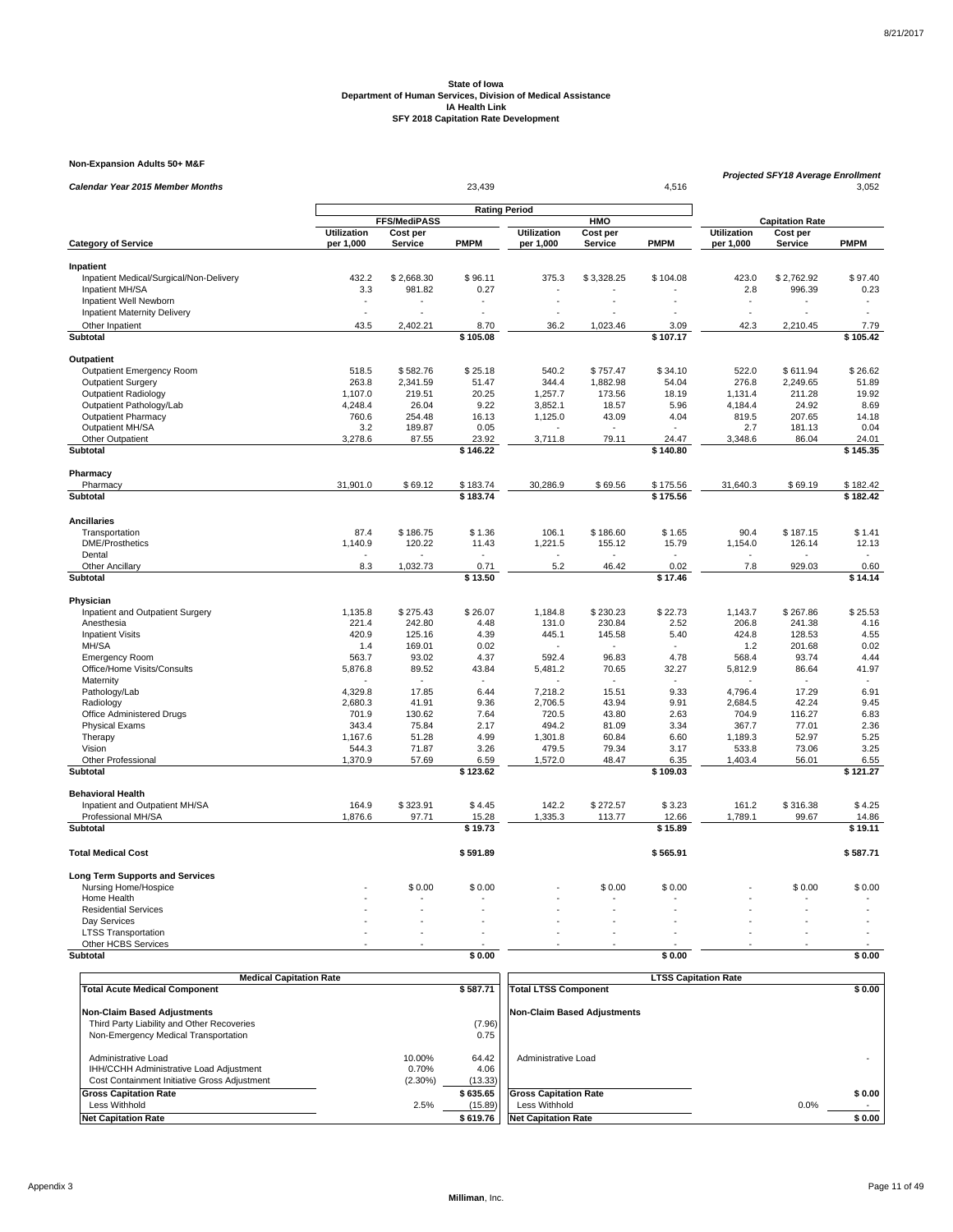**Pregnant Women**

| Calendar Year 2015 Member Months           |                          | 70,871<br>12,659     |                         |                                 |                     |                        |                                 |                        | <b>Projected SFY18 Average Enrollment</b><br>6,972 |
|--------------------------------------------|--------------------------|----------------------|-------------------------|---------------------------------|---------------------|------------------------|---------------------------------|------------------------|----------------------------------------------------|
|                                            |                          | <b>Rating Period</b> |                         |                                 |                     |                        |                                 |                        |                                                    |
|                                            |                          | FFS/MediPASS         |                         |                                 | HMO                 |                        |                                 | <b>Capitation Rate</b> |                                                    |
| <b>Category of Service</b>                 | Utilization<br>per 1,000 | Cost per<br>Service  | <b>PMPM</b>             | <b>Utilization</b><br>per 1,000 | Cost per<br>Service | <b>PMPM</b>            | <b>Utilization</b><br>per 1,000 | Cost per<br>Service    | <b>PMPM</b>                                        |
| Inpatient                                  |                          |                      |                         |                                 |                     |                        |                                 |                        |                                                    |
| Inpatient Medical/Surgical/Non-Delivery    | 168.3                    | \$1,719.58           | \$24.11                 | 180.2                           | \$1,528.80          | \$22.96                | 170.1                           | \$1,689.29             | \$23.94                                            |
| Inpatient MH/SA<br>Inpatient Well Newborn  | 0.2                      | 1,500.00             | 0.02                    | 1.9                             |                     | 0.08                   | 0.4                             | 857.14                 | 0.03                                               |
| <b>Inpatient Maternity Delivery</b>        |                          |                      |                         |                                 | 516.13              |                        |                                 |                        |                                                    |
| Other Inpatient                            | 1.8                      | 1,355.93             | 0.20                    |                                 |                     |                        | 1.5                             | 1,360.00               | 0.17                                               |
| Subtotal                                   |                          |                      | \$24.33                 |                                 |                     | \$23.04                |                                 |                        | \$24.14                                            |
| Outpatient                                 |                          |                      |                         |                                 |                     |                        |                                 |                        |                                                    |
| Outpatient Emergency Room                  | 1,043.7                  | \$435.65             | \$37.89                 | 869.4                           | \$481.85            | \$34.91                | 1,017.3                         | \$441.65               | \$37.44                                            |
| <b>Outpatient Surgery</b>                  | 64.6                     | 2,498.14             | 13.44                   | 81.7                            | 2,081.78            | 14.17                  | 67.2                            | 2,421.44               | 13.55                                              |
| <b>Outpatient Radiology</b>                | 1,222.5                  | 165.70               | 16.88                   | 1,021.0                         | 128.82              | 10.96                  | 1,191.9                         | 160.88                 | 15.98                                              |
| Outpatient Pathology/Lab                   | 8,039.2                  | 24.17                | 16.19                   | 5,903.9                         | 20.61               | 10.14                  | 7,715.6                         | 23.75                  | 15.27                                              |
| <b>Outpatient Pharmacy</b>                 | 793.5                    | 62.91                | 4.16                    | 930.4                           | 107.69              | 8.35                   | 814.2                           | 70.60                  | 4.79                                               |
| Outpatient MH/SA                           | 1.0                      |                      |                         | 4.4                             | 135.14              | 0.05                   | 1.5                             | 77.92                  | 0.01                                               |
| Other Outpatient                           | 2,848.0                  | 96.53                | 22.91                   | 3,234.3                         | 92.50               | 24.93                  | 2,906.5                         | 95.87                  | 23.22                                              |
| Subtotal                                   |                          |                      | \$111.47                |                                 |                     | \$103.51               |                                 |                        | \$110.26                                           |
| Pharmacy                                   |                          |                      |                         |                                 |                     |                        |                                 |                        |                                                    |
| Pharmacy                                   | 8,256.8                  | \$36.12              | \$24.85                 | 7,825.6                         | \$36.59             | \$23.86                | 8,191.4                         | \$36.18                | \$24.70                                            |
| <b>Subtotal</b>                            |                          |                      | \$24.85                 |                                 |                     | \$23.86                |                                 |                        | \$24.70                                            |
| <b>Ancillaries</b>                         |                          |                      |                         |                                 |                     |                        |                                 |                        |                                                    |
| Transportation                             | 78.4                     | \$200.61             | \$1.31                  | 64.2                            | \$177.49            | \$0.95                 | 76.2                            | \$198.37               | \$1.26                                             |
| <b>DME/Prosthetics</b>                     | 179.4                    | 117.75               | 1.76                    | 171.6                           | 137.77              | 1.97                   | 178.2                           | 120.55                 | 1.79                                               |
| Dental                                     | 435.7                    | 12.67                | 0.46                    | 267.0                           | 12.58               | 0.28                   | 410.1                           | 12.58                  | 0.43                                               |
| <b>Other Ancillary</b><br>Subtotal         | 80.9                     | 115.68               | 0.78<br>\$4.31          | 91.8                            | 112.48              | 0.86<br>$\sqrt{54.06}$ | 82.6                            | 114.84                 | 0.79<br>\$4.27                                     |
|                                            |                          |                      |                         |                                 |                     |                        |                                 |                        |                                                    |
| Physician                                  |                          |                      |                         |                                 |                     |                        |                                 |                        |                                                    |
| Inpatient and Outpatient Surgery           | 407.2                    | \$186.23             | \$6.32                  | 460.9                           | \$169.76            | \$6.52                 | 415.4                           | \$183.45               | \$6.35                                             |
| Anesthesia<br><b>Inpatient Visits</b>      | 880.8<br>316.3           | 289.79<br>86.13      | 21.27<br>2.27           | 858.1<br>451.0                  | 308.07<br>86.48     | 22.03<br>3.25          | 877.3<br>336.7                  | 292.57<br>86.26        | 21.39<br>2.42                                      |
| MH/SA                                      | 332.6                    | 54.12                | 1.50                    | 255.2                           | 51.25               | 1.09                   | 320.9                           | 53.85                  | 1.44                                               |
| <b>Emergency Room</b>                      | 910.6                    | 86.45                | 6.56                    | 699.4                           | 85.79               | 5.00                   | 878.6                           | 86.32                  | 6.32                                               |
| Office/Home Visits/Consults                | 4,569.5                  | 123.35               | 46.97                   | 2,698.5                         | 59.59               | 13.40                  | 4,286.0                         | 117.26                 | 41.88                                              |
| Maternity                                  | 1.819.7                  | 74.19                | 11.25                   | 2.977.7                         | 163.98              | 40.69                  | 1,995.2                         | 94.49                  | 15.71                                              |
| Pathology/Lab                              | 7,715.0                  | 18.49                | 11.89                   | 9,108.7                         | 16.53               | 12.55                  | 7,926.3                         | 18.15                  | 11.99                                              |
| Radiology                                  | 3,886.4                  | 61.97                | 20.07                   | 3,621.9                         | 63.15               | 19.06                  | 3,846.3                         | 62.15                  | 19.92                                              |
| Office Administered Drugs                  | 451.5                    | 64.32                | 2.42                    | 523.5                           | 69.23               | 3.02                   | 462.4                           | 65.14                  | 2.51                                               |
| <b>Physical Exams</b>                      | 881.2                    | 34.86                | 2.56                    | 863.8                           | 43.07               | 3.10                   | 878.6                           | 36.06                  | 2.64                                               |
| Therapy                                    | 925.9                    | 42.38                | 3.27                    | 814.8                           | 46.10               | 3.13                   | 909.1                           | 42.90                  | 3.25                                               |
| Vision                                     | 355.7                    | 68.49                | 2.03                    | 285.9                           | 72.62               | 1.73                   | 345.1                           | 68.85                  | 1.98                                               |
| Other Professional<br><b>Subtotal</b>      | 519.6                    | 174.59               | 7.56<br>\$145.94        | 629.7                           | 210.97              | 11.07<br>\$145.64      | 536.3                           | 181.02                 | 8.09<br>\$145.89                                   |
|                                            |                          |                      |                         |                                 |                     |                        |                                 |                        |                                                    |
| <b>Behavioral Health</b>                   |                          |                      |                         |                                 |                     |                        |                                 |                        |                                                    |
| Inpatient and Outpatient MH/SA             | 249.8                    | \$251.22             | \$5.23                  | 122.5                           | \$246.96            | \$2.52                 | 230.5                           | \$250.91               | \$4.82                                             |
| Professional MH/SA<br>Subtotal             | 1,008.2                  | 118.90               | 9.99<br>$\sqrt{515.22}$ | 849.5                           | 127.55              | 9.03<br>\$11.55        | 984.2                           | 119.98                 | 9.84<br>\$14.66                                    |
|                                            |                          |                      |                         |                                 |                     |                        |                                 |                        |                                                    |
| <b>Total Medical Cost</b>                  |                          |                      | \$326.12                |                                 |                     | \$311.66               |                                 |                        | \$323.92                                           |
| <b>Long Term Supports and Services</b>     |                          |                      |                         |                                 |                     |                        |                                 |                        |                                                    |
| Nursing Home/Hospice                       |                          | \$0.00               | \$0.00                  |                                 | \$0.00              | \$0.00                 |                                 | \$0.00                 | \$0.00                                             |
| Home Health                                |                          |                      |                         |                                 |                     |                        |                                 |                        |                                                    |
| <b>Residential Services</b>                |                          |                      |                         |                                 |                     |                        |                                 |                        |                                                    |
| Day Services<br><b>LTSS Transportation</b> |                          |                      |                         |                                 |                     |                        |                                 |                        |                                                    |
| Other HCBS Services                        |                          |                      |                         |                                 |                     |                        |                                 |                        |                                                    |
| Subtotal                                   |                          |                      | \$0.00                  |                                 |                     | \$0.00                 |                                 |                        | \$0.00                                             |
|                                            |                          |                      |                         |                                 |                     |                        |                                 |                        |                                                    |

| <b>Medical Capitation Rate</b>                                                                                 |                            |                         | <b>LTSS Capitation Rate</b>        |        |
|----------------------------------------------------------------------------------------------------------------|----------------------------|-------------------------|------------------------------------|--------|
| <b>Total Acute Medical Component</b>                                                                           |                            | \$323.92                | <b>Total LTSS Component</b>        | \$0.00 |
| <b>Non-Claim Based Adjustments</b>                                                                             |                            |                         | <b>Non-Claim Based Adjustments</b> |        |
| Third Party Liability and Other Recoveries                                                                     |                            | (4.33)                  |                                    |        |
| Non-Emergency Medical Transportation                                                                           |                            | 0.75                    |                                    |        |
| Administrative Load<br>IHH/CCHH Administrative Load Adjustment<br>Cost Containment Initiative Gross Adjustment | 10.00%<br>0.22%<br>(1.54%) | 35.51<br>0.70<br>(4.92) | Administrative Load                |        |
| <b>Gross Capitation Rate</b>                                                                                   |                            | \$351.63                | <b>Gross Capitation Rate</b>       | \$0.00 |
| Less Withhold                                                                                                  | 2.5%                       | (8.79)                  | Less Withhold                      | 0.0%   |
| <b>Net Capitation Rate</b>                                                                                     |                            | \$342.84                | <b>Net Capitation Rate</b>         | \$0.00 |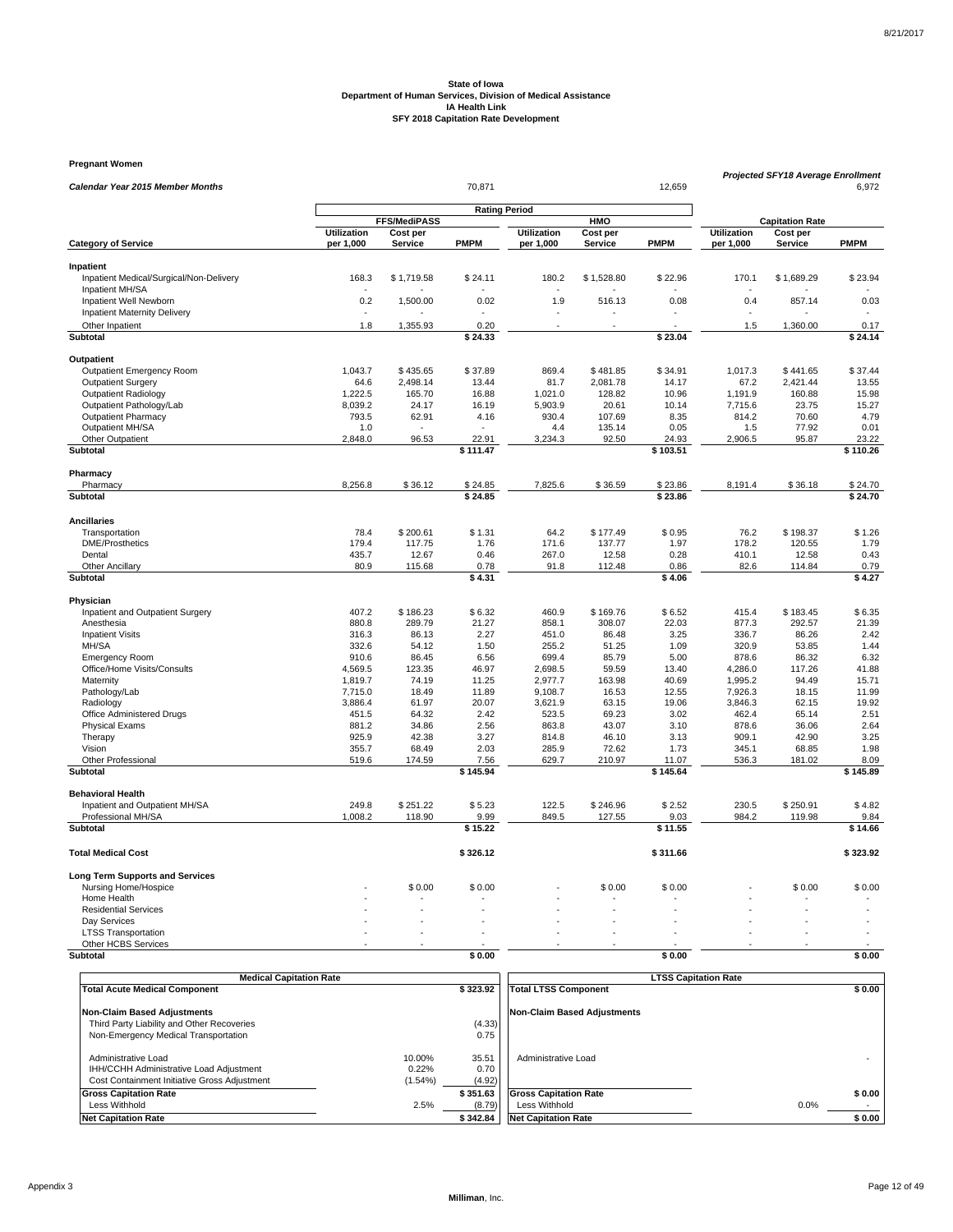**CHIP - hawk-i**

|                                                      |                    |                                 | 454,031              |                    |                        |             |                    | <b>Projected SFY18 Average Enrollment</b> | 44,246       |
|------------------------------------------------------|--------------------|---------------------------------|----------------------|--------------------|------------------------|-------------|--------------------|-------------------------------------------|--------------|
| <b>Calendar Year 2015 Member Months</b>              |                    |                                 |                      |                    |                        |             |                    |                                           |              |
|                                                      |                    |                                 | <b>Rating Period</b> |                    |                        |             |                    |                                           |              |
|                                                      | <b>Utilization</b> | <b>FFS/MediPASS</b><br>Cost per |                      | <b>Utilization</b> | <b>HMO</b><br>Cost per |             | <b>Utilization</b> | <b>Capitation Rate</b><br>Cost per        |              |
| <b>Category of Service</b>                           | per 1,000          | <b>Service</b>                  | <b>PMPM</b>          | per 1,000          | Service                | <b>PMPM</b> | per 1,000          | <b>Service</b>                            | <b>PMPM</b>  |
|                                                      |                    |                                 |                      |                    |                        |             |                    |                                           |              |
| Inpatient<br>Inpatient Medical/Surgical/Non-Delivery | 39.9               | \$1,606.02                      | \$5.34               |                    | \$0.00                 | \$0.00      | 39.9               | \$1,606.02                                | \$5.34       |
| Inpatient MH/SA                                      | 2.4                | 711.86                          | 0.14                 |                    |                        |             | 2.4                | 711.86                                    | 0.14         |
| Inpatient Well Newborn                               |                    |                                 |                      |                    |                        |             |                    |                                           |              |
| Inpatient Maternity Delivery                         | 0.3                | 960.00                          | 0.02                 |                    |                        |             | 0.3                | 960.00                                    | 0.02         |
| Other Inpatient                                      | 33.2               | 1,149.40                        | 3.18                 |                    |                        |             | 33.2               | 1,149.40                                  | 3.18         |
| Subtotal                                             |                    |                                 | \$8.68               |                    |                        | \$0.00      |                    |                                           | \$8.68       |
| Outpatient                                           |                    |                                 |                      |                    |                        |             |                    |                                           |              |
| Outpatient Emergency Room                            | 237.2              | \$318.21                        | \$6.29               |                    | \$0.00                 | \$0.00      | 237.2              | \$318.21                                  | \$6.29       |
| <b>Outpatient Surgery</b>                            | 60.1               | 1,879.61                        | 9.42                 |                    |                        |             | 60.1               | 1,879.61                                  | 9.42         |
| <b>Outpatient Radiology</b>                          | 140.5              | 169.99                          | 1.99                 |                    | L.                     |             | 140.5              | 169.99                                    | 1.99         |
| Outpatient Pathology/Lab                             | 572.4              | 21.38                           | 1.02                 |                    |                        |             | 572.4              | 21.38                                     | 1.02         |
| <b>Outpatient Pharmacy</b>                           | 47.0               | 201.66                          | 0.79                 |                    |                        |             | 47.0               | 201.66                                    | 0.79         |
| Outpatient MH/SA                                     | 52.3               | 208.72                          | 0.91                 |                    |                        |             | 52.3               | 208.72                                    | 0.91         |
| Other Outpatient                                     | 343.8              | 110.31                          | 3.16                 |                    |                        |             | 343.8              | 110.31                                    | 3.16         |
| Subtotal                                             |                    |                                 | \$23.58              |                    |                        | \$0.00      |                    |                                           | \$23.58      |
| Pharmacy                                             |                    |                                 |                      |                    |                        |             |                    |                                           |              |
| Pharmacy                                             | 4,574.1            | \$96.02                         | \$36.60              |                    | \$0.00                 | \$0.00      | 4,574.1            | \$96.02                                   | \$36.60      |
| Subtotal                                             |                    |                                 | \$36.60              |                    |                        | \$0.00      |                    |                                           | \$36.60      |
|                                                      |                    |                                 |                      |                    |                        |             |                    |                                           |              |
| <b>Ancillaries</b>                                   |                    |                                 |                      |                    |                        |             |                    |                                           |              |
| Transportation                                       | 11.1               | \$603.23                        | \$0.56               |                    | \$0.00                 | \$0.00      | 11.1               | \$603.23                                  | \$0.56       |
| <b>DME/Prosthetics</b><br>Dental                     | 132.5<br>1.4       | 77.89<br>86.33                  | 0.86<br>0.01         |                    | L.                     | ÷,          | 132.5<br>1.4       | 77.89<br>86.33                            | 0.86<br>0.01 |
| <b>Other Ancillary</b>                               | 13.0               | 83.14                           | 0.09                 |                    |                        |             | 13.0               | 83.14                                     | 0.09         |
| <b>Subtotal</b>                                      |                    |                                 | \$1.52               |                    |                        | \$0.00      |                    |                                           | \$1.52       |
|                                                      |                    |                                 |                      |                    |                        |             |                    |                                           |              |
| Physician                                            |                    |                                 |                      |                    |                        |             |                    |                                           |              |
| Inpatient and Outpatient Surgery                     | 269.5              | \$221.74                        | \$4.98               |                    | \$0.00                 | \$0.00      | 269.5              | \$221.74                                  | \$4.98       |
| Anesthesia<br><b>Inpatient Visits</b>                | 74.3<br>75.1       | 340.78<br>107.11                | 2.11<br>0.67         |                    |                        |             | 74.3<br>75.1       | 340.78<br>107.11                          | 2.11<br>0.67 |
| MH/SA                                                | 699.2              | 82.20                           | 4.79                 |                    |                        |             | 699.2              | 82.20                                     | 4.79         |
| <b>Emergency Room</b>                                | 233.4              | 86.39                           | 1.68                 |                    |                        |             | 233.4              | 86.39                                     | 1.68         |
| Office/Home Visits/Consults                          | 2,851.3            | 75.25                           | 17.88                |                    |                        |             | 2,851.3            | 75.25                                     | 17.88        |
| Maternity                                            | 0.8                | 450.00                          | 0.03                 |                    |                        |             | 0.8                | 450.00                                    | 0.03         |
| Pathology/Lab                                        | 1,509.9            | 12.95                           | 1.63                 |                    |                        |             | 1,509.9            | 12.95                                     | 1.63         |
| Radiology                                            | 495.6              | 39.95                           | 1.65                 |                    |                        |             | 495.6              | 39.95                                     | 1.65         |
| Office Administered Drugs                            | 131.0              | 54.03                           | 0.59                 |                    |                        |             | 131.0              | 54.03                                     | 0.59         |
| <b>Physical Exams</b>                                | 1.071.8            | 102.89                          | 9.19                 |                    |                        |             | 1,071.8            | 102.89                                    | 9.19         |
| Therapy                                              | 253.1              | 62.12                           | 1.31                 |                    |                        |             | 253.1              | 62.12                                     | 1.31         |
| Vision                                               | 352.4              | 76.96                           | 2.26                 |                    |                        |             | 352.4              | 76.96                                     | 2.26         |
| Other Professional                                   | 368.4              | 65.15                           | 2.00                 |                    |                        |             | 368.4              | 65.15                                     | 2.00         |
| Subtotal                                             |                    |                                 | \$50.77              |                    |                        | \$0.00      |                    |                                           | \$50.77      |
| <b>Behavioral Health</b>                             |                    |                                 |                      |                    |                        |             |                    |                                           |              |
| Inpatient and Outpatient MH/SA                       |                    | \$0.00                          | \$0.00               |                    | \$0.00                 | \$0.00      |                    | \$0.00                                    | \$0.00       |
| Professional MH/SA                                   |                    |                                 |                      |                    |                        |             |                    |                                           |              |
| <b>Subtotal</b>                                      |                    |                                 | \$0.00               |                    |                        | \$0.00      |                    |                                           | \$0.00       |
| <b>Total Medical Cost</b>                            |                    |                                 | \$121.15             |                    |                        | \$0.00      |                    |                                           | \$121.15     |
| <b>Long Term Supports and Services</b>               |                    |                                 |                      |                    |                        |             |                    |                                           |              |
| Nursing Home/Hospice                                 |                    | \$0.00                          | \$0.00               |                    | \$0.00                 | \$0.00      |                    | \$0.00                                    | \$0.00       |
| Home Health                                          |                    |                                 |                      |                    |                        |             |                    |                                           |              |
| <b>Residential Services</b>                          |                    |                                 |                      |                    |                        |             |                    |                                           |              |
| Day Services                                         |                    |                                 |                      |                    |                        |             |                    |                                           |              |
| <b>LTSS Transportation</b>                           |                    |                                 |                      |                    |                        |             |                    |                                           |              |
| Other HCBS Services                                  |                    |                                 |                      |                    |                        |             |                    |                                           |              |
| Subtotal                                             |                    |                                 | \$0.00               |                    |                        | \$0.00      |                    |                                           | \$0.00       |
|                                                      |                    |                                 |                      |                    |                        |             |                    |                                           |              |

| <b>Medical Capitation Rate</b>                                                   |          |          | <b>LTSS Capitation Rate</b>        |        |
|----------------------------------------------------------------------------------|----------|----------|------------------------------------|--------|
| <b>Total Acute Medical Component</b>                                             |          | \$121.15 | <b>Total LTSS Component</b>        | \$0.00 |
| <b>Non-Claim Based Adjustments</b><br>Third Party Liability and Other Recoveries |          | (1.70)   | <b>Non-Claim Based Adjustments</b> |        |
| Non-Emergency Medical Transportation                                             |          |          |                                    |        |
| Administrative Load                                                              | 9.50%    | 12.54    | Administrative Load                |        |
| IHH/CCHH Administrative Load Adjustment                                          | $0.00\%$ |          |                                    |        |
| Cost Containment Initiative Gross Adjustment                                     | 0.00%    |          |                                    |        |
| <b>Gross Capitation Rate</b>                                                     |          | \$131.99 | <b>Gross Capitation Rate</b>       | \$0.00 |
| Less Withhold                                                                    | 2.5%     | (3.30)   | Less Withhold                      | 0.0%   |
| <b>Net Capitation Rate</b>                                                       |          | \$128.69 | <b>Net Capitation Rate</b>         | \$0.00 |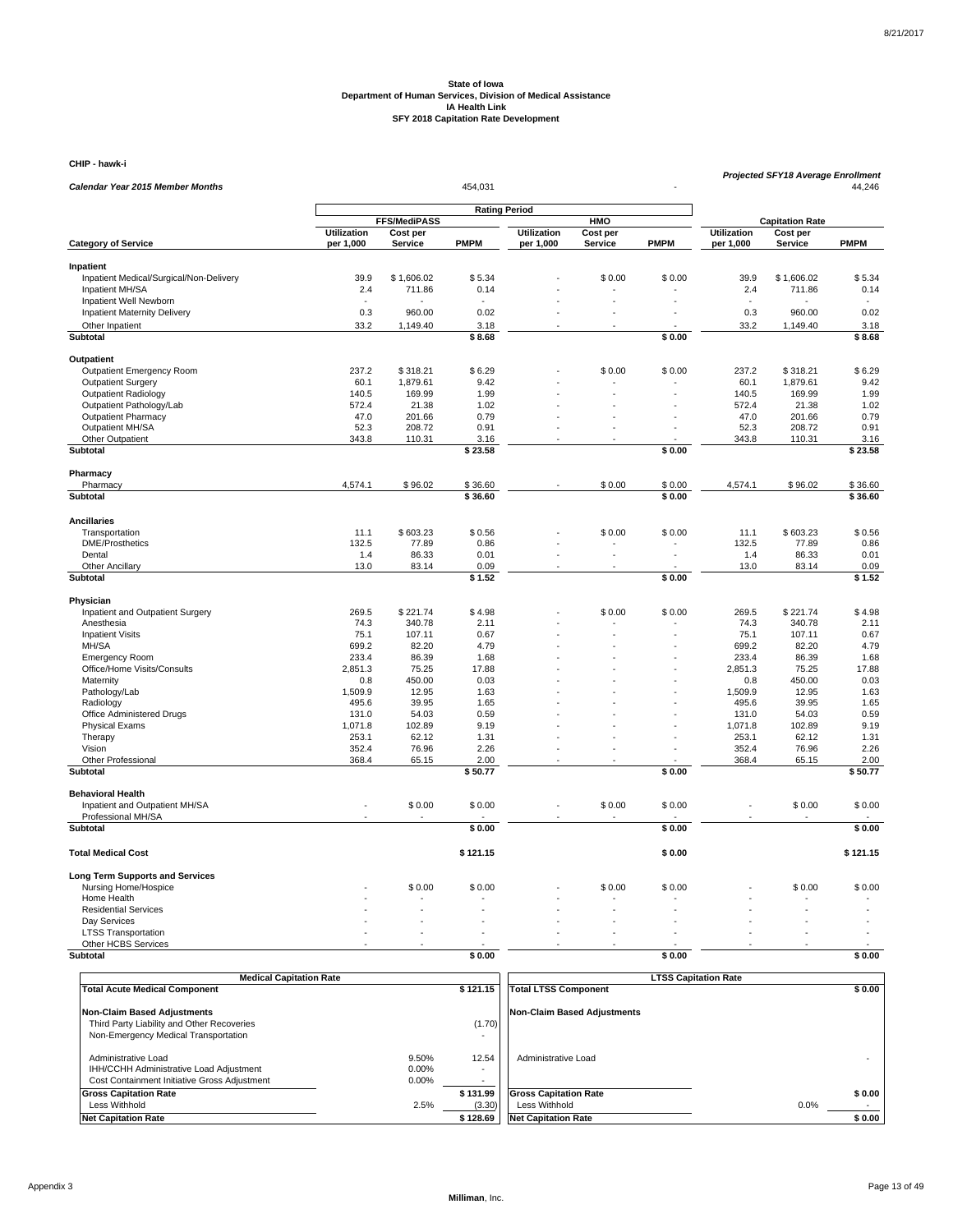**TANF Maternity Case Rate**

| <b>Rating Period</b><br>FFS/MediPASS<br>HMO<br><b>Capitation Rate</b><br><b>Utilization</b><br><b>Utilization</b><br><b>Utilization</b><br>Cost per<br>Cost per<br>Cost per<br>Service<br><b>PMPM</b><br><b>Service</b><br><b>PMPM</b><br><b>Category of Service</b><br>per 1,000<br><b>PMPM</b><br>per 1,000<br>Service<br>per 1,000<br>Inpatient<br>Inpatient Medical/Surgical/Non-Delivery<br>\$0.00<br>\$0.00<br>\$0.00<br>\$0.00<br>\$0.00<br>\$0.00<br>Inpatient MH/SA<br>Inpatient Well Newborn<br>30,338.9<br><b>Inpatient Maternity Delivery</b><br>1,977.32<br>4,999.16<br>30,914.1<br>1,930.48<br>4,973.26<br>30,451.1<br>1,968.05<br>4,994.11<br>Other Inpatient<br><b>Subtotal</b><br>\$4,999.16<br>\$4,973.26<br>\$4,994.11<br>Outpatient<br>Outpatient Emergency Room<br>\$0.00<br>\$0.00<br>\$0.00<br>\$0.00<br>\$0.00<br>\$0.00<br><b>Outpatient Surgery</b><br><b>Outpatient Radiology</b><br>Outpatient Pathology/Lab<br>Outpatient Pharmacy<br>Outpatient MH/SA<br>Other Outpatient<br>Subtotal<br>\$0.00<br>\$0.00<br>\$0.00<br>Pharmacy<br>\$0.00<br>\$0.00<br>\$0.00<br>\$0.00<br>\$0.00<br>Pharmacy<br>\$0.00<br>\$0.00<br>\$0.00<br>\$0.00<br>Subtotal<br><b>Ancillaries</b><br>Transportation<br>\$0.00<br>\$0.00<br>\$0.00<br>\$0.00<br>\$0.00<br>\$0.00<br><b>DME/Prosthetics</b><br>Dental<br>$\overline{a}$<br>ä,<br>÷.<br>L.<br>÷,<br>÷.<br>$\sim$<br>Other Ancillary<br>Subtotal<br>\$0.00<br>\$0.00<br>\$0.00<br>Physician<br>Inpatient and Outpatient Surgery<br>\$0.00<br>\$0.00<br>\$0.00<br>\$0.00<br>\$0.00<br>\$0.00<br>Anesthesia<br><b>Inpatient Visits</b><br>MH/SA<br><b>Emergency Room</b><br>Office/Home Visits/Consults<br>1,080.58<br>Maternity<br>12,595.2<br>1,159.26<br>1,216.76<br>12,999.2<br>766.01<br>829.79<br>12,674.0<br>1,141.28<br>Pathology/Lab<br>Radiology<br>Office Administered Drugs<br><b>Physical Exams</b><br>Therapy<br>Vision<br>Other Professional<br>$\sim$<br>÷.<br>$\sim$<br>Subtotal<br>\$1,216.76<br>\$829.79<br>\$1,141.28<br><b>Behavioral Health</b><br>Inpatient and Outpatient MH/SA<br>\$0.00<br>\$0.00<br>\$0.00<br>\$0.00<br>\$0.00<br>\$0.00<br>÷.<br>Professional MH/SA<br>\$0.00<br>Subtotal<br>\$0.00<br>\$0.00<br>\$6,215.92<br>\$5,803.05<br>\$6,135.39<br><b>Total Medical Cost</b><br><b>Long Term Supports and Services</b><br>\$0.00<br>\$0.00<br>Nursing Home/Hospice<br>\$0.00<br>\$0.00<br>\$0.00<br>\$0.00<br>Home Health<br><b>Residential Services</b><br>Day Services<br><b>LTSS Transportation</b><br>Other HCBS Services<br>Subtotal<br>\$0.00<br>\$0.00<br>\$0.00 |                                         |                |  |  |  |  |  |  | <b>Projected SFY18 Average Enrollment</b> |     |
|---------------------------------------------------------------------------------------------------------------------------------------------------------------------------------------------------------------------------------------------------------------------------------------------------------------------------------------------------------------------------------------------------------------------------------------------------------------------------------------------------------------------------------------------------------------------------------------------------------------------------------------------------------------------------------------------------------------------------------------------------------------------------------------------------------------------------------------------------------------------------------------------------------------------------------------------------------------------------------------------------------------------------------------------------------------------------------------------------------------------------------------------------------------------------------------------------------------------------------------------------------------------------------------------------------------------------------------------------------------------------------------------------------------------------------------------------------------------------------------------------------------------------------------------------------------------------------------------------------------------------------------------------------------------------------------------------------------------------------------------------------------------------------------------------------------------------------------------------------------------------------------------------------------------------------------------------------------------------------------------------------------------------------------------------------------------------------------------------------------------------------------------------------------------------------------------------------------------------------------------------------------------------------------------------------------------------------------------------------------------------------------------------------------------------------------------------------------------------------------------------------------------------------------------------------------------------|-----------------------------------------|----------------|--|--|--|--|--|--|-------------------------------------------|-----|
|                                                                                                                                                                                                                                                                                                                                                                                                                                                                                                                                                                                                                                                                                                                                                                                                                                                                                                                                                                                                                                                                                                                                                                                                                                                                                                                                                                                                                                                                                                                                                                                                                                                                                                                                                                                                                                                                                                                                                                                                                                                                                                                                                                                                                                                                                                                                                                                                                                                                                                                                                                           | <b>Calendar Year 2015 Member Months</b> | 4.469<br>1,083 |  |  |  |  |  |  |                                           | 445 |
|                                                                                                                                                                                                                                                                                                                                                                                                                                                                                                                                                                                                                                                                                                                                                                                                                                                                                                                                                                                                                                                                                                                                                                                                                                                                                                                                                                                                                                                                                                                                                                                                                                                                                                                                                                                                                                                                                                                                                                                                                                                                                                                                                                                                                                                                                                                                                                                                                                                                                                                                                                           |                                         |                |  |  |  |  |  |  |                                           |     |
|                                                                                                                                                                                                                                                                                                                                                                                                                                                                                                                                                                                                                                                                                                                                                                                                                                                                                                                                                                                                                                                                                                                                                                                                                                                                                                                                                                                                                                                                                                                                                                                                                                                                                                                                                                                                                                                                                                                                                                                                                                                                                                                                                                                                                                                                                                                                                                                                                                                                                                                                                                           |                                         |                |  |  |  |  |  |  |                                           |     |
|                                                                                                                                                                                                                                                                                                                                                                                                                                                                                                                                                                                                                                                                                                                                                                                                                                                                                                                                                                                                                                                                                                                                                                                                                                                                                                                                                                                                                                                                                                                                                                                                                                                                                                                                                                                                                                                                                                                                                                                                                                                                                                                                                                                                                                                                                                                                                                                                                                                                                                                                                                           |                                         |                |  |  |  |  |  |  |                                           |     |
|                                                                                                                                                                                                                                                                                                                                                                                                                                                                                                                                                                                                                                                                                                                                                                                                                                                                                                                                                                                                                                                                                                                                                                                                                                                                                                                                                                                                                                                                                                                                                                                                                                                                                                                                                                                                                                                                                                                                                                                                                                                                                                                                                                                                                                                                                                                                                                                                                                                                                                                                                                           |                                         |                |  |  |  |  |  |  |                                           |     |
|                                                                                                                                                                                                                                                                                                                                                                                                                                                                                                                                                                                                                                                                                                                                                                                                                                                                                                                                                                                                                                                                                                                                                                                                                                                                                                                                                                                                                                                                                                                                                                                                                                                                                                                                                                                                                                                                                                                                                                                                                                                                                                                                                                                                                                                                                                                                                                                                                                                                                                                                                                           |                                         |                |  |  |  |  |  |  |                                           |     |
|                                                                                                                                                                                                                                                                                                                                                                                                                                                                                                                                                                                                                                                                                                                                                                                                                                                                                                                                                                                                                                                                                                                                                                                                                                                                                                                                                                                                                                                                                                                                                                                                                                                                                                                                                                                                                                                                                                                                                                                                                                                                                                                                                                                                                                                                                                                                                                                                                                                                                                                                                                           |                                         |                |  |  |  |  |  |  |                                           |     |
|                                                                                                                                                                                                                                                                                                                                                                                                                                                                                                                                                                                                                                                                                                                                                                                                                                                                                                                                                                                                                                                                                                                                                                                                                                                                                                                                                                                                                                                                                                                                                                                                                                                                                                                                                                                                                                                                                                                                                                                                                                                                                                                                                                                                                                                                                                                                                                                                                                                                                                                                                                           |                                         |                |  |  |  |  |  |  |                                           |     |
|                                                                                                                                                                                                                                                                                                                                                                                                                                                                                                                                                                                                                                                                                                                                                                                                                                                                                                                                                                                                                                                                                                                                                                                                                                                                                                                                                                                                                                                                                                                                                                                                                                                                                                                                                                                                                                                                                                                                                                                                                                                                                                                                                                                                                                                                                                                                                                                                                                                                                                                                                                           |                                         |                |  |  |  |  |  |  |                                           |     |
|                                                                                                                                                                                                                                                                                                                                                                                                                                                                                                                                                                                                                                                                                                                                                                                                                                                                                                                                                                                                                                                                                                                                                                                                                                                                                                                                                                                                                                                                                                                                                                                                                                                                                                                                                                                                                                                                                                                                                                                                                                                                                                                                                                                                                                                                                                                                                                                                                                                                                                                                                                           |                                         |                |  |  |  |  |  |  |                                           |     |
|                                                                                                                                                                                                                                                                                                                                                                                                                                                                                                                                                                                                                                                                                                                                                                                                                                                                                                                                                                                                                                                                                                                                                                                                                                                                                                                                                                                                                                                                                                                                                                                                                                                                                                                                                                                                                                                                                                                                                                                                                                                                                                                                                                                                                                                                                                                                                                                                                                                                                                                                                                           |                                         |                |  |  |  |  |  |  |                                           |     |
|                                                                                                                                                                                                                                                                                                                                                                                                                                                                                                                                                                                                                                                                                                                                                                                                                                                                                                                                                                                                                                                                                                                                                                                                                                                                                                                                                                                                                                                                                                                                                                                                                                                                                                                                                                                                                                                                                                                                                                                                                                                                                                                                                                                                                                                                                                                                                                                                                                                                                                                                                                           |                                         |                |  |  |  |  |  |  |                                           |     |
|                                                                                                                                                                                                                                                                                                                                                                                                                                                                                                                                                                                                                                                                                                                                                                                                                                                                                                                                                                                                                                                                                                                                                                                                                                                                                                                                                                                                                                                                                                                                                                                                                                                                                                                                                                                                                                                                                                                                                                                                                                                                                                                                                                                                                                                                                                                                                                                                                                                                                                                                                                           |                                         |                |  |  |  |  |  |  |                                           |     |
|                                                                                                                                                                                                                                                                                                                                                                                                                                                                                                                                                                                                                                                                                                                                                                                                                                                                                                                                                                                                                                                                                                                                                                                                                                                                                                                                                                                                                                                                                                                                                                                                                                                                                                                                                                                                                                                                                                                                                                                                                                                                                                                                                                                                                                                                                                                                                                                                                                                                                                                                                                           |                                         |                |  |  |  |  |  |  |                                           |     |
|                                                                                                                                                                                                                                                                                                                                                                                                                                                                                                                                                                                                                                                                                                                                                                                                                                                                                                                                                                                                                                                                                                                                                                                                                                                                                                                                                                                                                                                                                                                                                                                                                                                                                                                                                                                                                                                                                                                                                                                                                                                                                                                                                                                                                                                                                                                                                                                                                                                                                                                                                                           |                                         |                |  |  |  |  |  |  |                                           |     |
|                                                                                                                                                                                                                                                                                                                                                                                                                                                                                                                                                                                                                                                                                                                                                                                                                                                                                                                                                                                                                                                                                                                                                                                                                                                                                                                                                                                                                                                                                                                                                                                                                                                                                                                                                                                                                                                                                                                                                                                                                                                                                                                                                                                                                                                                                                                                                                                                                                                                                                                                                                           |                                         |                |  |  |  |  |  |  |                                           |     |
|                                                                                                                                                                                                                                                                                                                                                                                                                                                                                                                                                                                                                                                                                                                                                                                                                                                                                                                                                                                                                                                                                                                                                                                                                                                                                                                                                                                                                                                                                                                                                                                                                                                                                                                                                                                                                                                                                                                                                                                                                                                                                                                                                                                                                                                                                                                                                                                                                                                                                                                                                                           |                                         |                |  |  |  |  |  |  |                                           |     |
|                                                                                                                                                                                                                                                                                                                                                                                                                                                                                                                                                                                                                                                                                                                                                                                                                                                                                                                                                                                                                                                                                                                                                                                                                                                                                                                                                                                                                                                                                                                                                                                                                                                                                                                                                                                                                                                                                                                                                                                                                                                                                                                                                                                                                                                                                                                                                                                                                                                                                                                                                                           |                                         |                |  |  |  |  |  |  |                                           |     |
|                                                                                                                                                                                                                                                                                                                                                                                                                                                                                                                                                                                                                                                                                                                                                                                                                                                                                                                                                                                                                                                                                                                                                                                                                                                                                                                                                                                                                                                                                                                                                                                                                                                                                                                                                                                                                                                                                                                                                                                                                                                                                                                                                                                                                                                                                                                                                                                                                                                                                                                                                                           |                                         |                |  |  |  |  |  |  |                                           |     |
|                                                                                                                                                                                                                                                                                                                                                                                                                                                                                                                                                                                                                                                                                                                                                                                                                                                                                                                                                                                                                                                                                                                                                                                                                                                                                                                                                                                                                                                                                                                                                                                                                                                                                                                                                                                                                                                                                                                                                                                                                                                                                                                                                                                                                                                                                                                                                                                                                                                                                                                                                                           |                                         |                |  |  |  |  |  |  |                                           |     |
|                                                                                                                                                                                                                                                                                                                                                                                                                                                                                                                                                                                                                                                                                                                                                                                                                                                                                                                                                                                                                                                                                                                                                                                                                                                                                                                                                                                                                                                                                                                                                                                                                                                                                                                                                                                                                                                                                                                                                                                                                                                                                                                                                                                                                                                                                                                                                                                                                                                                                                                                                                           |                                         |                |  |  |  |  |  |  |                                           |     |
|                                                                                                                                                                                                                                                                                                                                                                                                                                                                                                                                                                                                                                                                                                                                                                                                                                                                                                                                                                                                                                                                                                                                                                                                                                                                                                                                                                                                                                                                                                                                                                                                                                                                                                                                                                                                                                                                                                                                                                                                                                                                                                                                                                                                                                                                                                                                                                                                                                                                                                                                                                           |                                         |                |  |  |  |  |  |  |                                           |     |
|                                                                                                                                                                                                                                                                                                                                                                                                                                                                                                                                                                                                                                                                                                                                                                                                                                                                                                                                                                                                                                                                                                                                                                                                                                                                                                                                                                                                                                                                                                                                                                                                                                                                                                                                                                                                                                                                                                                                                                                                                                                                                                                                                                                                                                                                                                                                                                                                                                                                                                                                                                           |                                         |                |  |  |  |  |  |  |                                           |     |
|                                                                                                                                                                                                                                                                                                                                                                                                                                                                                                                                                                                                                                                                                                                                                                                                                                                                                                                                                                                                                                                                                                                                                                                                                                                                                                                                                                                                                                                                                                                                                                                                                                                                                                                                                                                                                                                                                                                                                                                                                                                                                                                                                                                                                                                                                                                                                                                                                                                                                                                                                                           |                                         |                |  |  |  |  |  |  |                                           |     |
|                                                                                                                                                                                                                                                                                                                                                                                                                                                                                                                                                                                                                                                                                                                                                                                                                                                                                                                                                                                                                                                                                                                                                                                                                                                                                                                                                                                                                                                                                                                                                                                                                                                                                                                                                                                                                                                                                                                                                                                                                                                                                                                                                                                                                                                                                                                                                                                                                                                                                                                                                                           |                                         |                |  |  |  |  |  |  |                                           |     |
|                                                                                                                                                                                                                                                                                                                                                                                                                                                                                                                                                                                                                                                                                                                                                                                                                                                                                                                                                                                                                                                                                                                                                                                                                                                                                                                                                                                                                                                                                                                                                                                                                                                                                                                                                                                                                                                                                                                                                                                                                                                                                                                                                                                                                                                                                                                                                                                                                                                                                                                                                                           |                                         |                |  |  |  |  |  |  |                                           |     |
|                                                                                                                                                                                                                                                                                                                                                                                                                                                                                                                                                                                                                                                                                                                                                                                                                                                                                                                                                                                                                                                                                                                                                                                                                                                                                                                                                                                                                                                                                                                                                                                                                                                                                                                                                                                                                                                                                                                                                                                                                                                                                                                                                                                                                                                                                                                                                                                                                                                                                                                                                                           |                                         |                |  |  |  |  |  |  |                                           |     |
|                                                                                                                                                                                                                                                                                                                                                                                                                                                                                                                                                                                                                                                                                                                                                                                                                                                                                                                                                                                                                                                                                                                                                                                                                                                                                                                                                                                                                                                                                                                                                                                                                                                                                                                                                                                                                                                                                                                                                                                                                                                                                                                                                                                                                                                                                                                                                                                                                                                                                                                                                                           |                                         |                |  |  |  |  |  |  |                                           |     |
|                                                                                                                                                                                                                                                                                                                                                                                                                                                                                                                                                                                                                                                                                                                                                                                                                                                                                                                                                                                                                                                                                                                                                                                                                                                                                                                                                                                                                                                                                                                                                                                                                                                                                                                                                                                                                                                                                                                                                                                                                                                                                                                                                                                                                                                                                                                                                                                                                                                                                                                                                                           |                                         |                |  |  |  |  |  |  |                                           |     |
|                                                                                                                                                                                                                                                                                                                                                                                                                                                                                                                                                                                                                                                                                                                                                                                                                                                                                                                                                                                                                                                                                                                                                                                                                                                                                                                                                                                                                                                                                                                                                                                                                                                                                                                                                                                                                                                                                                                                                                                                                                                                                                                                                                                                                                                                                                                                                                                                                                                                                                                                                                           |                                         |                |  |  |  |  |  |  |                                           |     |
|                                                                                                                                                                                                                                                                                                                                                                                                                                                                                                                                                                                                                                                                                                                                                                                                                                                                                                                                                                                                                                                                                                                                                                                                                                                                                                                                                                                                                                                                                                                                                                                                                                                                                                                                                                                                                                                                                                                                                                                                                                                                                                                                                                                                                                                                                                                                                                                                                                                                                                                                                                           |                                         |                |  |  |  |  |  |  |                                           |     |
|                                                                                                                                                                                                                                                                                                                                                                                                                                                                                                                                                                                                                                                                                                                                                                                                                                                                                                                                                                                                                                                                                                                                                                                                                                                                                                                                                                                                                                                                                                                                                                                                                                                                                                                                                                                                                                                                                                                                                                                                                                                                                                                                                                                                                                                                                                                                                                                                                                                                                                                                                                           |                                         |                |  |  |  |  |  |  |                                           |     |
|                                                                                                                                                                                                                                                                                                                                                                                                                                                                                                                                                                                                                                                                                                                                                                                                                                                                                                                                                                                                                                                                                                                                                                                                                                                                                                                                                                                                                                                                                                                                                                                                                                                                                                                                                                                                                                                                                                                                                                                                                                                                                                                                                                                                                                                                                                                                                                                                                                                                                                                                                                           |                                         |                |  |  |  |  |  |  |                                           |     |
|                                                                                                                                                                                                                                                                                                                                                                                                                                                                                                                                                                                                                                                                                                                                                                                                                                                                                                                                                                                                                                                                                                                                                                                                                                                                                                                                                                                                                                                                                                                                                                                                                                                                                                                                                                                                                                                                                                                                                                                                                                                                                                                                                                                                                                                                                                                                                                                                                                                                                                                                                                           |                                         |                |  |  |  |  |  |  |                                           |     |
|                                                                                                                                                                                                                                                                                                                                                                                                                                                                                                                                                                                                                                                                                                                                                                                                                                                                                                                                                                                                                                                                                                                                                                                                                                                                                                                                                                                                                                                                                                                                                                                                                                                                                                                                                                                                                                                                                                                                                                                                                                                                                                                                                                                                                                                                                                                                                                                                                                                                                                                                                                           |                                         |                |  |  |  |  |  |  |                                           |     |
|                                                                                                                                                                                                                                                                                                                                                                                                                                                                                                                                                                                                                                                                                                                                                                                                                                                                                                                                                                                                                                                                                                                                                                                                                                                                                                                                                                                                                                                                                                                                                                                                                                                                                                                                                                                                                                                                                                                                                                                                                                                                                                                                                                                                                                                                                                                                                                                                                                                                                                                                                                           |                                         |                |  |  |  |  |  |  |                                           |     |
|                                                                                                                                                                                                                                                                                                                                                                                                                                                                                                                                                                                                                                                                                                                                                                                                                                                                                                                                                                                                                                                                                                                                                                                                                                                                                                                                                                                                                                                                                                                                                                                                                                                                                                                                                                                                                                                                                                                                                                                                                                                                                                                                                                                                                                                                                                                                                                                                                                                                                                                                                                           |                                         |                |  |  |  |  |  |  |                                           |     |
|                                                                                                                                                                                                                                                                                                                                                                                                                                                                                                                                                                                                                                                                                                                                                                                                                                                                                                                                                                                                                                                                                                                                                                                                                                                                                                                                                                                                                                                                                                                                                                                                                                                                                                                                                                                                                                                                                                                                                                                                                                                                                                                                                                                                                                                                                                                                                                                                                                                                                                                                                                           |                                         |                |  |  |  |  |  |  |                                           |     |
|                                                                                                                                                                                                                                                                                                                                                                                                                                                                                                                                                                                                                                                                                                                                                                                                                                                                                                                                                                                                                                                                                                                                                                                                                                                                                                                                                                                                                                                                                                                                                                                                                                                                                                                                                                                                                                                                                                                                                                                                                                                                                                                                                                                                                                                                                                                                                                                                                                                                                                                                                                           |                                         |                |  |  |  |  |  |  |                                           |     |
|                                                                                                                                                                                                                                                                                                                                                                                                                                                                                                                                                                                                                                                                                                                                                                                                                                                                                                                                                                                                                                                                                                                                                                                                                                                                                                                                                                                                                                                                                                                                                                                                                                                                                                                                                                                                                                                                                                                                                                                                                                                                                                                                                                                                                                                                                                                                                                                                                                                                                                                                                                           |                                         |                |  |  |  |  |  |  |                                           |     |
|                                                                                                                                                                                                                                                                                                                                                                                                                                                                                                                                                                                                                                                                                                                                                                                                                                                                                                                                                                                                                                                                                                                                                                                                                                                                                                                                                                                                                                                                                                                                                                                                                                                                                                                                                                                                                                                                                                                                                                                                                                                                                                                                                                                                                                                                                                                                                                                                                                                                                                                                                                           |                                         |                |  |  |  |  |  |  |                                           |     |
|                                                                                                                                                                                                                                                                                                                                                                                                                                                                                                                                                                                                                                                                                                                                                                                                                                                                                                                                                                                                                                                                                                                                                                                                                                                                                                                                                                                                                                                                                                                                                                                                                                                                                                                                                                                                                                                                                                                                                                                                                                                                                                                                                                                                                                                                                                                                                                                                                                                                                                                                                                           |                                         |                |  |  |  |  |  |  |                                           |     |
|                                                                                                                                                                                                                                                                                                                                                                                                                                                                                                                                                                                                                                                                                                                                                                                                                                                                                                                                                                                                                                                                                                                                                                                                                                                                                                                                                                                                                                                                                                                                                                                                                                                                                                                                                                                                                                                                                                                                                                                                                                                                                                                                                                                                                                                                                                                                                                                                                                                                                                                                                                           |                                         |                |  |  |  |  |  |  |                                           |     |
|                                                                                                                                                                                                                                                                                                                                                                                                                                                                                                                                                                                                                                                                                                                                                                                                                                                                                                                                                                                                                                                                                                                                                                                                                                                                                                                                                                                                                                                                                                                                                                                                                                                                                                                                                                                                                                                                                                                                                                                                                                                                                                                                                                                                                                                                                                                                                                                                                                                                                                                                                                           |                                         |                |  |  |  |  |  |  |                                           |     |
|                                                                                                                                                                                                                                                                                                                                                                                                                                                                                                                                                                                                                                                                                                                                                                                                                                                                                                                                                                                                                                                                                                                                                                                                                                                                                                                                                                                                                                                                                                                                                                                                                                                                                                                                                                                                                                                                                                                                                                                                                                                                                                                                                                                                                                                                                                                                                                                                                                                                                                                                                                           |                                         |                |  |  |  |  |  |  |                                           |     |
|                                                                                                                                                                                                                                                                                                                                                                                                                                                                                                                                                                                                                                                                                                                                                                                                                                                                                                                                                                                                                                                                                                                                                                                                                                                                                                                                                                                                                                                                                                                                                                                                                                                                                                                                                                                                                                                                                                                                                                                                                                                                                                                                                                                                                                                                                                                                                                                                                                                                                                                                                                           |                                         |                |  |  |  |  |  |  |                                           |     |
|                                                                                                                                                                                                                                                                                                                                                                                                                                                                                                                                                                                                                                                                                                                                                                                                                                                                                                                                                                                                                                                                                                                                                                                                                                                                                                                                                                                                                                                                                                                                                                                                                                                                                                                                                                                                                                                                                                                                                                                                                                                                                                                                                                                                                                                                                                                                                                                                                                                                                                                                                                           |                                         |                |  |  |  |  |  |  |                                           |     |
|                                                                                                                                                                                                                                                                                                                                                                                                                                                                                                                                                                                                                                                                                                                                                                                                                                                                                                                                                                                                                                                                                                                                                                                                                                                                                                                                                                                                                                                                                                                                                                                                                                                                                                                                                                                                                                                                                                                                                                                                                                                                                                                                                                                                                                                                                                                                                                                                                                                                                                                                                                           |                                         |                |  |  |  |  |  |  |                                           |     |
|                                                                                                                                                                                                                                                                                                                                                                                                                                                                                                                                                                                                                                                                                                                                                                                                                                                                                                                                                                                                                                                                                                                                                                                                                                                                                                                                                                                                                                                                                                                                                                                                                                                                                                                                                                                                                                                                                                                                                                                                                                                                                                                                                                                                                                                                                                                                                                                                                                                                                                                                                                           |                                         |                |  |  |  |  |  |  |                                           |     |
|                                                                                                                                                                                                                                                                                                                                                                                                                                                                                                                                                                                                                                                                                                                                                                                                                                                                                                                                                                                                                                                                                                                                                                                                                                                                                                                                                                                                                                                                                                                                                                                                                                                                                                                                                                                                                                                                                                                                                                                                                                                                                                                                                                                                                                                                                                                                                                                                                                                                                                                                                                           |                                         |                |  |  |  |  |  |  |                                           |     |
|                                                                                                                                                                                                                                                                                                                                                                                                                                                                                                                                                                                                                                                                                                                                                                                                                                                                                                                                                                                                                                                                                                                                                                                                                                                                                                                                                                                                                                                                                                                                                                                                                                                                                                                                                                                                                                                                                                                                                                                                                                                                                                                                                                                                                                                                                                                                                                                                                                                                                                                                                                           |                                         |                |  |  |  |  |  |  |                                           |     |
|                                                                                                                                                                                                                                                                                                                                                                                                                                                                                                                                                                                                                                                                                                                                                                                                                                                                                                                                                                                                                                                                                                                                                                                                                                                                                                                                                                                                                                                                                                                                                                                                                                                                                                                                                                                                                                                                                                                                                                                                                                                                                                                                                                                                                                                                                                                                                                                                                                                                                                                                                                           |                                         |                |  |  |  |  |  |  |                                           |     |
|                                                                                                                                                                                                                                                                                                                                                                                                                                                                                                                                                                                                                                                                                                                                                                                                                                                                                                                                                                                                                                                                                                                                                                                                                                                                                                                                                                                                                                                                                                                                                                                                                                                                                                                                                                                                                                                                                                                                                                                                                                                                                                                                                                                                                                                                                                                                                                                                                                                                                                                                                                           |                                         |                |  |  |  |  |  |  |                                           |     |
|                                                                                                                                                                                                                                                                                                                                                                                                                                                                                                                                                                                                                                                                                                                                                                                                                                                                                                                                                                                                                                                                                                                                                                                                                                                                                                                                                                                                                                                                                                                                                                                                                                                                                                                                                                                                                                                                                                                                                                                                                                                                                                                                                                                                                                                                                                                                                                                                                                                                                                                                                                           |                                         |                |  |  |  |  |  |  |                                           |     |
|                                                                                                                                                                                                                                                                                                                                                                                                                                                                                                                                                                                                                                                                                                                                                                                                                                                                                                                                                                                                                                                                                                                                                                                                                                                                                                                                                                                                                                                                                                                                                                                                                                                                                                                                                                                                                                                                                                                                                                                                                                                                                                                                                                                                                                                                                                                                                                                                                                                                                                                                                                           |                                         |                |  |  |  |  |  |  |                                           |     |

| <b>Medical Capitation Rate</b>                                                                                           |                           |                                      | <b>LTSS Capitation Rate</b>                                                 |      |                  |
|--------------------------------------------------------------------------------------------------------------------------|---------------------------|--------------------------------------|-----------------------------------------------------------------------------|------|------------------|
| <b>Total Acute Medical Component</b>                                                                                     |                           | \$6,135.39                           | <b>Total LTSS Component</b>                                                 |      | \$0.00           |
| <b>Non-Claim Based Adjustments</b><br>Third Party Liability and Other Recoveries<br>Non-Emergency Medical Transportation |                           | $\overline{\phantom{a}}$<br>-        | <b>Non-Claim Based Adiustments</b>                                          |      |                  |
| Administrative Load<br>IHH/CCHH Administrative Load Adjustment<br>Cost Containment Initiative Gross Adjustment           | 2.25%<br>0.00%<br>(0.29%) | 141.22<br>(17.79)                    | Administrative Load                                                         |      |                  |
| <b>Gross Capitation Rate</b><br>Less Withhold<br><b>Net Capitation Rate</b>                                              | 2.5%                      | \$6.258.82<br>(156.47)<br>\$6.102.35 | <b>Gross Capitation Rate</b><br>Less Withhold<br><b>Net Capitation Rate</b> | 0.0% | \$0.00<br>\$0.00 |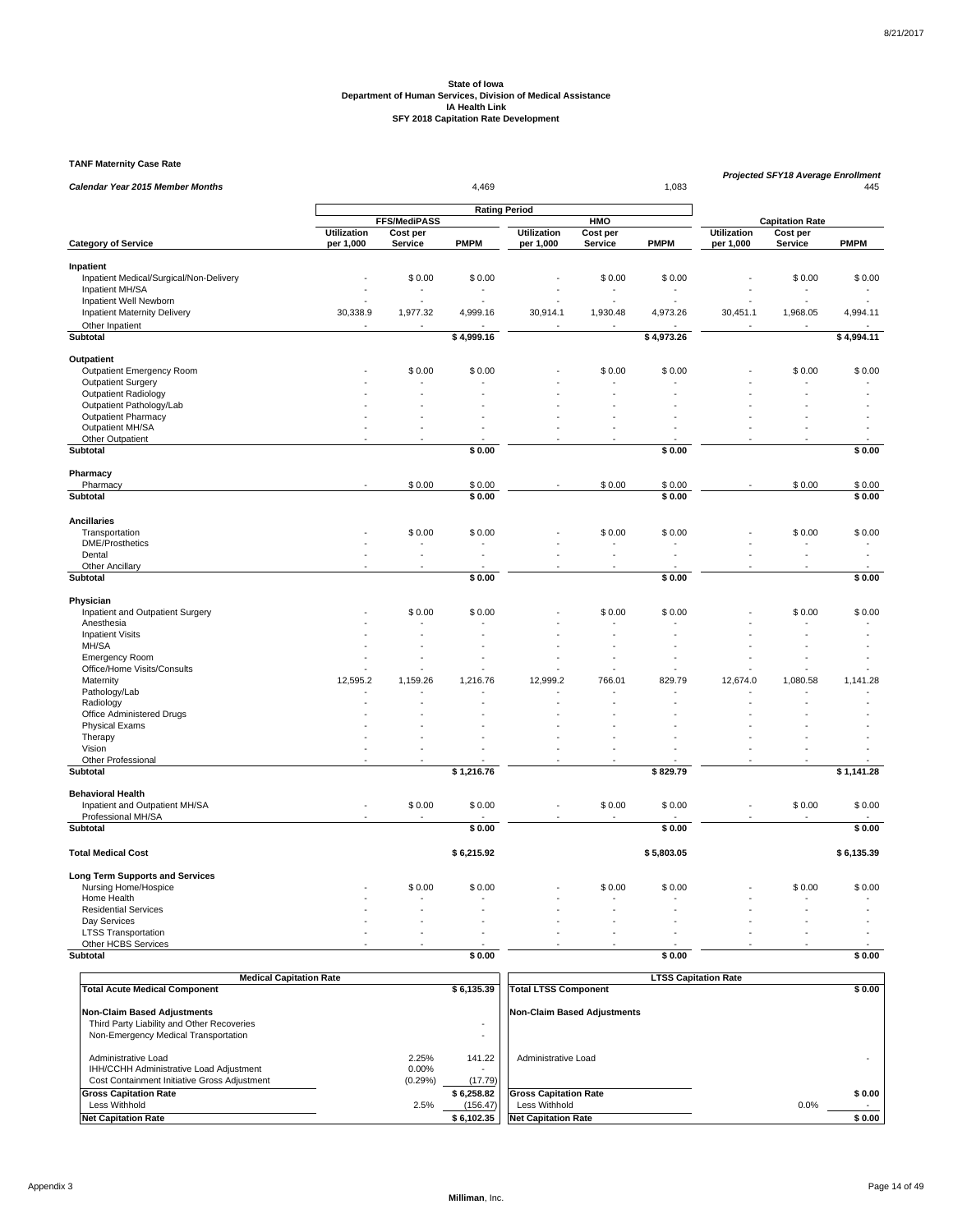#### **Pregnant Women Maternity Case Rate**

| Calendar Year 2015 Member Months        |                    |                     | 5,883                |                    |            | 981         |                    | Projected SFY18 Average Enrollment | 665         |
|-----------------------------------------|--------------------|---------------------|----------------------|--------------------|------------|-------------|--------------------|------------------------------------|-------------|
|                                         |                    |                     |                      |                    |            |             |                    |                                    |             |
|                                         |                    | <b>FFS/MediPASS</b> | <b>Rating Period</b> |                    | <b>HMO</b> |             |                    | <b>Capitation Rate</b>             |             |
|                                         | <b>Utilization</b> | Cost per            |                      | <b>Utilization</b> | Cost per   |             | <b>Utilization</b> | Cost per                           |             |
| <b>Category of Service</b>              | per 1,000          | Service             | <b>PMPM</b>          | per 1,000          | Service    | <b>PMPM</b> | per 1,000          | Service                            | <b>PMPM</b> |
| Inpatient                               |                    |                     |                      |                    |            |             |                    |                                    |             |
| Inpatient Medical/Surgical/Non-Delivery |                    | \$0.00              | \$0.00               |                    | \$0.00     | \$0.00      |                    | \$0.00                             | \$0.00      |
| Inpatient MH/SA                         |                    |                     |                      |                    |            |             |                    |                                    |             |
| Inpatient Well Newborn                  |                    |                     |                      |                    |            |             |                    |                                    |             |
| <b>Inpatient Maternity Delivery</b>     | 31,165.0           | 1,721.83            | 4,471.74             | 33,645.3           | 1,803.63   | 5,056.97    | 31,519.5           | 1,734.31                           | 4,555.38    |
| Other Inpatient                         | ÷,                 |                     |                      |                    |            |             |                    |                                    |             |
| Subtotal                                |                    |                     | \$4,471.74           |                    |            | \$5,056.97  |                    |                                    | \$4,555.38  |
| Outpatient                              |                    |                     |                      |                    |            |             |                    |                                    |             |
| Outpatient Emergency Room               |                    | \$0.00              | \$0.00               |                    | \$0.00     | \$0.00      |                    | \$0.00                             | \$0.00      |
| <b>Outpatient Surgery</b>               |                    |                     |                      |                    |            |             |                    |                                    |             |
| <b>Outpatient Radiology</b>             |                    |                     |                      |                    |            |             |                    |                                    |             |
| Outpatient Pathology/Lab                |                    |                     |                      |                    |            |             |                    |                                    |             |
| <b>Outpatient Pharmacy</b>              |                    |                     |                      |                    |            |             |                    |                                    |             |
| Outpatient MH/SA                        |                    |                     |                      |                    |            |             |                    |                                    |             |
| Other Outpatient                        |                    |                     |                      |                    |            |             |                    |                                    |             |
| Subtotal                                |                    |                     | \$0.00               |                    |            | \$0.00      |                    |                                    | \$0.00      |
| Pharmacy                                |                    |                     |                      |                    |            |             |                    |                                    |             |
| Pharmacy                                |                    | \$0.00              | \$0.00               |                    | \$0.00     | \$0.00      |                    | \$0.00                             | \$0.00      |
| <b>Subtotal</b>                         |                    |                     | \$0.00               |                    |            | \$0.00      |                    |                                    | \$0.00      |
| <b>Ancillaries</b>                      |                    |                     |                      |                    |            |             |                    |                                    |             |
| Transportation                          |                    | \$0.00              | \$0.00               |                    | \$0.00     | \$0.00      |                    | \$0.00                             | \$0.00      |
| <b>DME/Prosthetics</b>                  |                    |                     |                      |                    |            |             |                    |                                    |             |
| Dental                                  |                    |                     |                      |                    |            |             |                    |                                    |             |
| Other Ancillary                         |                    |                     |                      |                    |            |             |                    |                                    |             |
| Subtotal                                |                    |                     | \$0.00               |                    |            | \$0.00      |                    |                                    | \$0.00      |
| Physician                               |                    |                     |                      |                    |            |             |                    |                                    |             |
| Inpatient and Outpatient Surgery        |                    | \$0.00              | \$0.00               |                    | \$0.00     | \$0.00      |                    | \$0.00                             | \$0.00      |
| Anesthesia                              |                    |                     |                      |                    |            |             |                    |                                    |             |
| <b>Inpatient Visits</b>                 |                    |                     |                      |                    |            |             |                    |                                    |             |
| MH/SA                                   |                    |                     |                      |                    |            |             |                    |                                    |             |
| <b>Emergency Room</b>                   |                    |                     |                      |                    |            |             |                    |                                    |             |
| Office/Home Visits/Consults             |                    |                     |                      |                    |            |             |                    |                                    |             |
| Maternity                               | 11,385.7           | 1,148.50            | 1,089.71             | 13,083.9           | 761.46     | 830.24      | 11,628.4           | 1,086.27                           | 1,052.63    |
| Pathology/Lab                           |                    |                     |                      |                    |            |             |                    |                                    |             |
| Radiology                               |                    |                     |                      |                    |            |             |                    |                                    |             |
| Office Administered Drugs               |                    |                     |                      |                    |            |             |                    |                                    |             |
| <b>Physical Exams</b>                   |                    |                     |                      |                    |            |             |                    |                                    |             |
| Therapy                                 |                    |                     |                      |                    |            |             |                    |                                    |             |
| Vision                                  | ä,                 |                     |                      |                    |            |             |                    |                                    |             |
| Other Professional                      | ÷,                 |                     |                      |                    |            |             |                    |                                    |             |
| Subtotal                                |                    |                     | \$1,089.71           |                    |            | \$830.24    |                    |                                    | \$1,052.63  |
| <b>Behavioral Health</b>                |                    |                     |                      |                    |            |             |                    |                                    |             |
| Inpatient and Outpatient MH/SA          |                    | \$0.00              | \$0.00               |                    | \$0.00     | \$0.00      |                    | \$0.00                             | \$0.00      |
| Professional MH/SA<br><b>Subtotal</b>   |                    |                     | \$0.00               |                    |            | \$0.00      |                    |                                    | \$0.00      |
|                                         |                    |                     |                      |                    |            |             |                    |                                    |             |
| <b>Total Medical Cost</b>               |                    |                     | \$5,561.45           |                    |            | \$5,887.21  |                    |                                    | \$5,608.01  |
| <b>Long Term Supports and Services</b>  |                    |                     |                      |                    |            |             |                    |                                    |             |
| Nursing Home/Hospice                    |                    | \$0.00              | \$0.00               |                    | \$0.00     | \$0.00      |                    | \$0.00                             | \$0.00      |
| Home Health                             |                    |                     |                      |                    |            |             |                    |                                    |             |
| <b>Residential Services</b>             |                    |                     |                      |                    |            |             |                    |                                    |             |
| Day Services                            |                    |                     |                      |                    |            |             |                    |                                    |             |
| <b>LTSS Transportation</b>              |                    |                     |                      |                    |            |             |                    |                                    |             |
| Other HCBS Services                     |                    |                     |                      |                    |            |             |                    |                                    |             |
| Subtotal                                |                    |                     | \$0.00               |                    |            | \$0.00      |                    |                                    | \$0.00      |

| <b>Medical Capitation Rate</b>                                                                                           |                           |                        | <b>LTSS Capitation Rate</b>                   |                |
|--------------------------------------------------------------------------------------------------------------------------|---------------------------|------------------------|-----------------------------------------------|----------------|
| <b>Total Acute Medical Component</b>                                                                                     |                           | \$5.608.01             | <b>Total LTSS Component</b>                   | \$0.00         |
| <b>Non-Claim Based Adjustments</b><br>Third Party Liability and Other Recoveries<br>Non-Emergency Medical Transportation |                           |                        | <b>Non-Claim Based Adjustments</b>            |                |
| Administrative Load<br>IHH/CCHH Administrative Load Adjustment<br>Cost Containment Initiative Gross Adjustment           | 2.25%<br>0.00%<br>(0.53%) | 129.08<br>(29.72)      | Administrative Load                           |                |
| <b>Gross Capitation Rate</b><br>Less Withhold                                                                            | 2.5%                      | \$5.707.37<br>(142.68) | <b>Gross Capitation Rate</b><br>Less Withhold | \$0.00<br>0.0% |
| <b>Net Capitation Rate</b>                                                                                               |                           | \$5.564.69             | <b>Net Capitation Rate</b>                    | \$0.00         |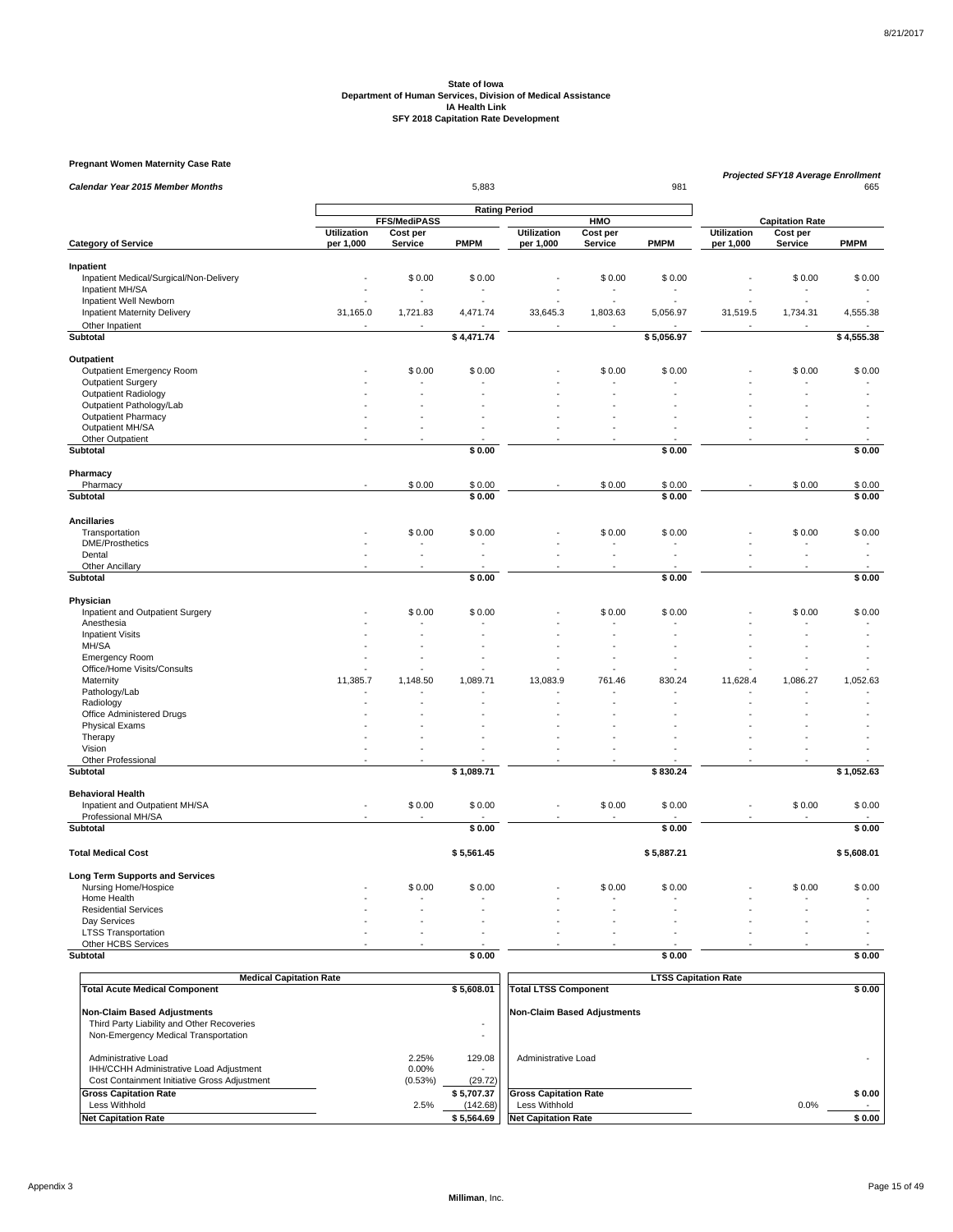#### **WP 19-24 F (Medically Exempt)**

| <b>Calendar Year 2015 Member Months</b>       | 13,924             |                     |                      |                    |                |                      |             | <b>Projected SFY18 Average Enrollment</b><br>1,125 |             |  |  |
|-----------------------------------------------|--------------------|---------------------|----------------------|--------------------|----------------|----------------------|-------------|----------------------------------------------------|-------------|--|--|
|                                               |                    |                     | <b>Rating Period</b> |                    |                |                      |             |                                                    |             |  |  |
|                                               |                    | <b>FFS/MediPASS</b> |                      |                    | HMO            |                      |             | <b>Capitation Rate</b>                             |             |  |  |
|                                               | <b>Utilization</b> | Cost per<br>Service | <b>PMPM</b>          | <b>Utilization</b> | Cost per       | <b>PMPM</b>          | Utilization | Cost per                                           | <b>PMPM</b> |  |  |
| <b>Category of Service</b>                    | per 1,000          |                     |                      | per 1,000          | Service        |                      | per 1,000   | Service                                            |             |  |  |
| Inpatient                                     |                    |                     |                      |                    |                |                      |             |                                                    |             |  |  |
| Inpatient Medical/Surgical/Non-Delivery       | 164.6              | \$2,111.17          | \$28.96              |                    | \$0.00         | \$0.00               | 164.6       | \$2,111.17                                         | \$28.96     |  |  |
| Inpatient MH/SA                               | 1.6                | 11,320.75           | 1.50                 |                    |                |                      | 1.6         | 11,320.75                                          | 1.50        |  |  |
| Inpatient Well Newborn                        | ÷,                 |                     |                      |                    |                |                      |             |                                                    | ÷.          |  |  |
| <b>Inpatient Maternity Delivery</b>           | ÷,                 |                     |                      |                    |                |                      |             |                                                    |             |  |  |
| Other Inpatient                               | 3.2                | 1,018.87            | 0.27                 |                    |                |                      | 3.2         | 1,018.87                                           | 0.27        |  |  |
| <b>Subtotal</b>                               |                    |                     | \$30.73              |                    |                | \$0.00               |             |                                                    | \$30.73     |  |  |
| Outpatient                                    |                    |                     |                      |                    |                |                      |             |                                                    |             |  |  |
| Outpatient Emergency Room                     | 1,609.4            | \$410.25            | \$55.02              |                    | \$0.00         | \$0.00               | 1,609.4     | \$410.25                                           | \$55.02     |  |  |
| <b>Outpatient Surgery</b>                     | 95.8               | 2,515.24            | 20.08                |                    |                |                      | 95.8        | 2,515.24                                           | 20.08       |  |  |
| Outpatient Radiology                          | 510.9              | 225.47              | 9.60                 |                    |                |                      | 510.9       | 225.47                                             | 9.60        |  |  |
| Outpatient Pathology/Lab                      | 3,921.7            | 26.59               | 8.69                 |                    |                |                      | 3,921.7     | 26.59                                              | 8.69        |  |  |
| <b>Outpatient Pharmacy</b>                    | 300.3              | 313.67              | 7.85                 |                    |                |                      | 300.3       | 313.67                                             | 7.85        |  |  |
| Outpatient MH/SA                              | 0.8                |                     |                      |                    | $\overline{a}$ |                      | 0.8         |                                                    |             |  |  |
| Other Outpatient                              | 1,530.5            | 71.11               | 9.07                 |                    |                |                      | 1,530.5     | 71.11                                              | 9.07        |  |  |
| Subtotal                                      |                    |                     | \$110.31             |                    |                | \$0.00               |             |                                                    | \$110.31    |  |  |
|                                               |                    |                     |                      |                    |                |                      |             |                                                    |             |  |  |
| Pharmacy                                      |                    |                     |                      |                    |                |                      |             |                                                    |             |  |  |
| Pharmacy                                      | 22,163.6           | \$55.32             | \$102.17             |                    | \$0.00         | \$0.00               | 22,163.6    | \$55.32                                            | \$102.17    |  |  |
| Subtotal                                      |                    |                     | \$102.17             |                    |                | \$0.00               |             |                                                    | \$102.17    |  |  |
| <b>Ancillaries</b>                            |                    |                     |                      |                    |                |                      |             |                                                    |             |  |  |
| Transportation                                | 137.3              | \$153.81            | \$1.76               |                    | \$0.00         | \$0.00               | 137.3       | \$153.81                                           | \$1.76      |  |  |
| <b>DME/Prosthetics</b>                        | 340.8              | 154.58              | 4.39                 |                    |                |                      | 340.8       | 154.58                                             | 4.39        |  |  |
| Dental                                        | 35.1               | 13.66               | 0.04                 |                    | $\overline{a}$ | ÷.                   | 35.1        | 13.66                                              | 0.04        |  |  |
| Other Ancillary                               | 5.7                | 104.90              | 0.05                 |                    |                |                      | 5.7         | 104.90                                             | 0.05        |  |  |
| <b>Subtotal</b>                               |                    |                     | \$6.24               |                    |                | \$0.00               |             |                                                    | \$6.24      |  |  |
|                                               |                    |                     |                      |                    |                |                      |             |                                                    |             |  |  |
| Physician<br>Inpatient and Outpatient Surgery |                    | \$220.04            | \$9.93               |                    | \$0.00         | \$0.00               | 541.6       | \$220.04                                           | \$9.93      |  |  |
| Anesthesia                                    | 541.6<br>118.3     | 218.02              | 2.15                 |                    |                |                      | 118.3       | 218.02                                             | 2.15        |  |  |
| <b>Inpatient Visits</b>                       | 183.7              | 140.45              | 2.15                 |                    |                |                      | 183.7       | 140.45                                             | 2.15        |  |  |
| MH/SA                                         | 30.2               | 75.45               | 0.19                 |                    |                |                      | 30.2        | 75.45                                              | 0.19        |  |  |
| Emergency Room                                | 1,611.6            | 84.66               | 11.37                |                    | L.             |                      | 1,611.6     | 84.66                                              | 11.37       |  |  |
| Office/Home Visits/Consults                   | 5,726.9            | 89.39               | 42.66                |                    |                |                      | 5,726.9     | 89.39                                              | 42.66       |  |  |
| Maternity                                     | 74.2               | 103.45              | 0.64                 |                    |                |                      | 74.2        | 103.45                                             | 0.64        |  |  |
| Pathology/Lab                                 | 5,876.2            | 21.05               | 10.31                |                    |                |                      | 5,876.2     | 21.05                                              | 10.31       |  |  |
| Radiology                                     | 2,267.9            | 42.01               | 7.94                 |                    |                |                      | 2,267.9     | 42.01                                              | 7.94        |  |  |
| Office Administered Drugs                     | 732.3              | 26.38               | 1.61                 |                    |                |                      | 732.3       | 26.38                                              | 1.61        |  |  |
| <b>Physical Exams</b>                         | 443.5              | 79.29               | 2.93                 |                    |                |                      | 443.5       | 79.29                                              | 2.93        |  |  |
| Therapy                                       | 1,091.9            | 40.99               | 3.73                 |                    |                | $\ddot{\phantom{1}}$ | 1,091.9     | 40.99                                              | 3.73        |  |  |
| Vision                                        | 444.4              | 67.50               | 2.50                 |                    |                |                      | 444.4       | 67.50                                              | 2.50        |  |  |
| <b>Other Professional</b>                     | 706.6              | 82.54               | 4.86                 |                    |                |                      | 706.6       | 82.54                                              | 4.86        |  |  |
| Subtotal                                      |                    |                     | \$102.97             |                    |                | \$0.00               |             |                                                    | \$102.97    |  |  |
| <b>Behavioral Health</b>                      |                    |                     |                      |                    |                |                      |             |                                                    |             |  |  |
| Inpatient and Outpatient MH/SA                | 1,397.8            | \$375.42            | \$43.73              |                    | \$0.00         | \$0.00               | 1,397.8     | \$375.42                                           | \$43.73     |  |  |
| Professional MH/SA                            | 11,866.4           | 146.60              | 144.97               |                    |                |                      | 11,866.4    | 146.60                                             | 144.97      |  |  |
| Subtotal                                      |                    |                     | \$188.70             |                    |                | \$0.00               |             |                                                    | \$188.70    |  |  |
|                                               |                    |                     |                      |                    |                |                      |             |                                                    |             |  |  |
| <b>Total Medical Cost</b>                     |                    |                     | \$541.12             |                    |                | \$0.00               |             |                                                    | \$541.12    |  |  |
| <b>Long Term Supports and Services</b>        |                    |                     |                      |                    |                |                      |             |                                                    |             |  |  |
| Nursing Home/Hospice                          |                    | \$0.00              | \$0.00               |                    | \$0.00         | \$0.00               |             | \$0.00                                             | \$0.00      |  |  |
| Home Health                                   |                    |                     |                      |                    |                |                      |             |                                                    |             |  |  |
| <b>Residential Services</b>                   |                    |                     |                      |                    |                |                      |             |                                                    |             |  |  |
| Day Services                                  |                    |                     |                      |                    |                |                      |             |                                                    |             |  |  |
| <b>LTSS Transportation</b>                    |                    |                     |                      |                    |                |                      |             |                                                    |             |  |  |
| Other HCBS Services                           |                    |                     |                      |                    |                |                      |             |                                                    |             |  |  |
| Subtotal                                      |                    |                     | \$0.00               |                    |                | \$0.00               |             |                                                    | \$0.00      |  |  |

| <b>Medical Capitation Rate</b>                                                                                 |                           |                          | <b>LTSS Capitation Rate</b>  |        |
|----------------------------------------------------------------------------------------------------------------|---------------------------|--------------------------|------------------------------|--------|
| <b>Total Acute Medical Component</b>                                                                           |                           | \$541.12                 | <b>Total LTSS Component</b>  | \$0.00 |
| Non-Claim Based Adjustments                                                                                    |                           |                          | Non-Claim Based Adiustments  |        |
| Third Party Liability and Other Recoveries                                                                     |                           | (4.93)                   |                              |        |
| Non-Emergency Medical Transportation                                                                           |                           | 6.50                     |                              |        |
| Administrative Load<br>IHH/CCHH Administrative Load Adjustment<br>Cost Containment Initiative Gross Adjustment | 8.00%<br>2.85%<br>(1.73%) | 46.63<br>15.74<br>(9.28) | Administrative Load          |        |
| <b>Gross Capitation Rate</b>                                                                                   |                           | \$595.78                 | <b>Gross Capitation Rate</b> | \$0.00 |
| Less Withhold                                                                                                  | 2.5%                      | (14.89)                  | Less Withhold                | 0.0%   |
| <b>Net Capitation Rate</b>                                                                                     |                           | \$580.89                 | <b>Net Capitation Rate</b>   | \$0.00 |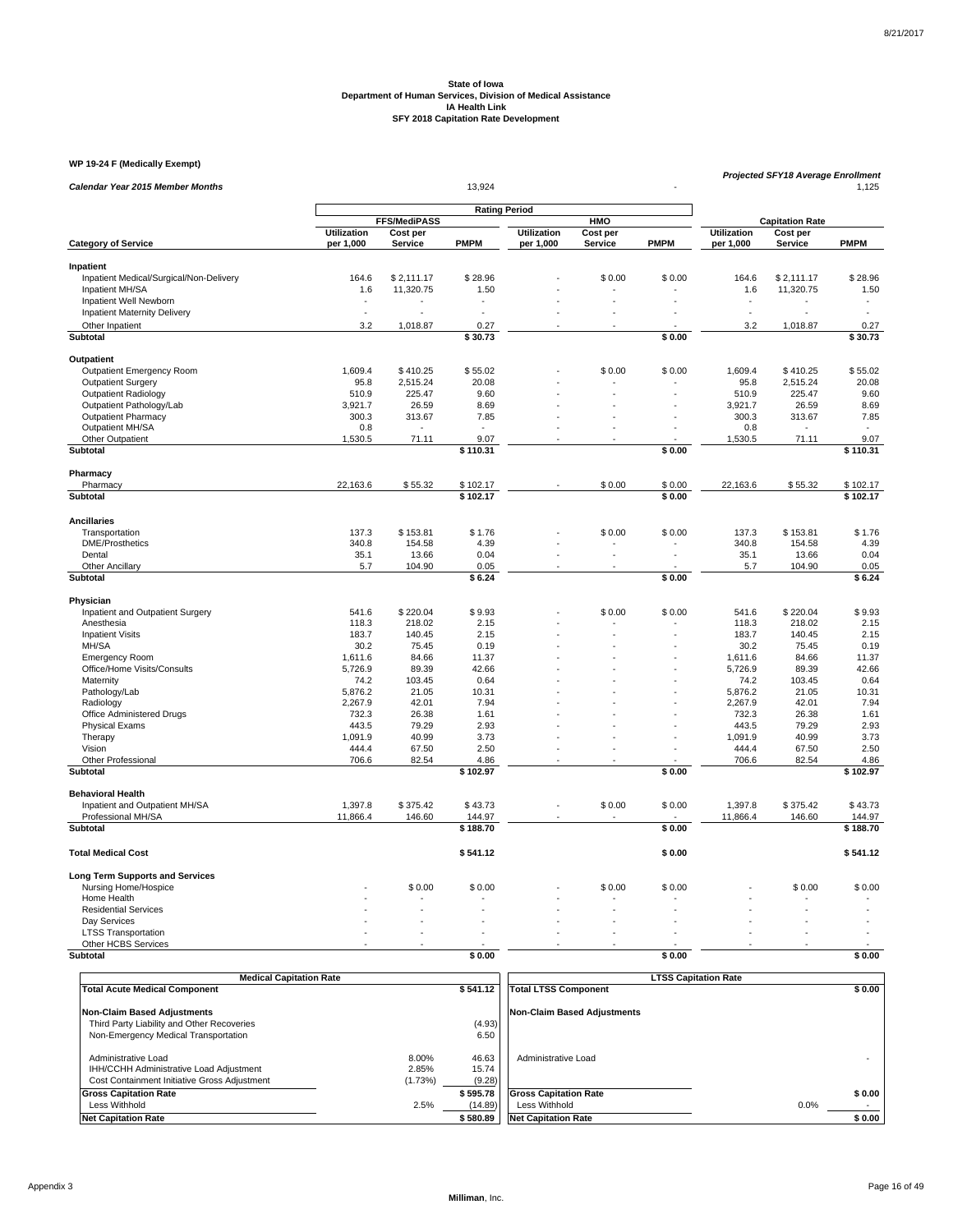#### **WP 19-24 M (Medically Exempt)**

| Calendar Year 2015 Member Months        |                    |                          | 10,927                   |                    |          |             |                    | <b>Projected SFY18 Average Enrollment</b><br>838 |             |
|-----------------------------------------|--------------------|--------------------------|--------------------------|--------------------|----------|-------------|--------------------|--------------------------------------------------|-------------|
|                                         |                    |                          |                          |                    |          |             |                    |                                                  |             |
|                                         |                    | <b>FFS/MediPASS</b>      | <b>Rating Period</b>     |                    | HMO      |             |                    | <b>Capitation Rate</b>                           |             |
|                                         | <b>Utilization</b> | Cost per                 |                          | <b>Utilization</b> | Cost per |             | <b>Utilization</b> | Cost per                                         |             |
| <b>Category of Service</b>              | per 1,000          | Service                  | <b>PMPM</b>              | per 1,000          | Service  | <b>PMPM</b> | per 1,000          | Service                                          | <b>PMPM</b> |
| Inpatient                               |                    |                          |                          |                    |          |             |                    |                                                  |             |
| Inpatient Medical/Surgical/Non-Delivery | 195.6              | \$2,233.59               | \$36.40                  |                    | \$0.00   | \$0.00      | 195.6              | \$2,233.59                                       | \$36.40     |
| Inpatient MH/SA                         | 32.4               | 3,090.68                 | 8.35                     |                    |          |             | 32.4               | 3,090.68                                         | 8.35        |
| Inpatient Well Newborn                  |                    |                          |                          |                    |          |             |                    |                                                  |             |
| <b>Inpatient Maternity Delivery</b>     | ÷.                 |                          | ä,                       |                    |          |             | ÷,                 |                                                  |             |
| Other Inpatient                         | 4.1                | 2,488.89                 | 0.84                     |                    |          |             | 4.1                | 2,488.89                                         | 0.84        |
| <b>Subtotal</b>                         |                    |                          | \$45.59                  |                    |          | \$0.00      |                    |                                                  | \$45.59     |
|                                         |                    |                          |                          |                    |          |             |                    |                                                  |             |
| Outpatient                              |                    |                          |                          |                    |          |             |                    |                                                  |             |
| <b>Outpatient Emergency Room</b>        | 1,073.3            | \$376.68                 | \$33.69                  |                    | \$0.00   | \$0.00      | 1,073.3            | \$376.68                                         | \$33.69     |
| <b>Outpatient Surgery</b>               | 57.2               | 3,056.68                 | 14.56                    |                    |          |             | 57.2               | 3,056.68                                         | 14.56       |
| <b>Outpatient Radiology</b>             | 205.4              | 206.82                   | 3.54                     |                    |          |             | 205.4              | 206.82                                           | 3.54        |
| Outpatient Pathology/Lab                | 1,612.2            | 24.04                    | 3.23                     |                    |          |             | 1,612.2            | 24.04                                            | 3.23        |
| <b>Outpatient Pharmacy</b>              | 211.2              | 226.69                   | 3.99                     |                    |          |             | 211.2              | 226.69                                           | 3.99        |
| Outpatient MH/SA                        | 2.9                | 165.52                   | 0.04                     |                    |          |             | 2.9                | 165.52                                           | 0.04        |
| Other Outpatient                        | 958.2              | 92.80                    | 7.41                     |                    |          |             | 958.2              | 92.80                                            | 7.41        |
| Subtotal                                |                    |                          | \$66.46                  |                    |          | \$0.00      |                    |                                                  | \$66.46     |
| Pharmacy                                |                    |                          |                          |                    |          |             |                    |                                                  |             |
| Pharmacy                                | 16,376.8           | \$79.76                  | \$108.85                 |                    | \$0.00   | \$0.00      | 16,376.8           | \$79.76                                          | \$108.85    |
| <b>Subtotal</b>                         |                    |                          | \$108.85                 |                    |          | \$0.00      |                    |                                                  | \$108.85    |
| <b>Ancillaries</b>                      |                    |                          |                          |                    |          |             |                    |                                                  |             |
| Transportation                          | 176.0              | \$154.76                 | \$2.27                   |                    | \$0.00   | \$0.00      | 176.0              | \$154.76                                         | \$2.27      |
| <b>DME/Prosthetics</b>                  | 216.6              | 152.34                   | 2.75                     |                    |          |             | 216.6              | 152.34                                           | 2.75        |
| Dental                                  | $\blacksquare$     | $\overline{\phantom{a}}$ | $\overline{\phantom{a}}$ |                    | ÷.       |             | ٠                  |                                                  | $\sim$      |
| <b>Other Ancillary</b>                  |                    |                          |                          |                    |          |             |                    |                                                  |             |
| Subtotal                                |                    |                          | \$5.02                   |                    |          | \$0.00      |                    |                                                  | \$5.02      |
| Physician                               |                    |                          |                          |                    |          |             |                    |                                                  |             |
| Inpatient and Outpatient Surgery        | 340.9              | \$227.08                 | \$6.45                   |                    | \$0.00   | \$0.00      | 340.9              | \$227.08                                         | \$6.45      |
| Anesthesia                              | 64.6               | 215.38                   | 1.16                     |                    |          |             | 64.6               | 215.38                                           | 1.16        |
| <b>Inpatient Visits</b>                 | 251.3              | 125.11                   | 2.62                     |                    |          |             | 251.3              | 125.11                                           | 2.62        |
| MH/SA                                   | 8.1                | 73.98                    | 0.05                     |                    |          |             | 8.1                | 73.98                                            | 0.05        |
| <b>Emergency Room</b>                   | 1,096.2            | 83.86                    | 7.66                     |                    |          |             | 1,096.2            | 83.86                                            | 7.66        |
| Office/Home Visits/Consults             | 2,761.1            | 91.88                    | 21.14                    |                    |          |             | 2,761.1            | 91.88                                            | 21.14       |
| Maternity                               |                    |                          |                          |                    |          |             |                    |                                                  |             |
| Pathology/Lab                           | 1,626.8            | 20.14                    | 2.73                     |                    |          |             | 1,626.8            | 20.14                                            | 2.73        |
| Radiology                               | 1,259.9            | 31.34                    | 3.29                     |                    |          |             | 1,259.9            | 31.34                                            | 3.29        |
| Office Administered Drugs               | 139.2              | 42.25                    | 0.49                     |                    |          |             | 139.2              | 42.25                                            | 0.49        |
| <b>Physical Exams</b>                   | 113.5              | 84.59                    | 0.80                     |                    |          |             | 113.5              | 84.59                                            | 0.80        |
| Therapy                                 | 429.1              | 40.83                    | 1.46                     |                    |          |             | 429.1              | 40.83                                            | 1.46        |
| Vision                                  | 332.1              | 71.54                    | 1.98                     |                    |          |             | 332.1              | 71.54                                            | 1.98        |
| <b>Other Professional</b>               | 528.2              | 43.39                    | 1.91                     |                    |          |             | 528.2              | 43.39                                            | 1.91        |
| Subtotal                                |                    |                          | \$51.74                  |                    |          | \$0.00      |                    |                                                  | \$51.74     |
|                                         |                    |                          |                          |                    |          |             |                    |                                                  |             |
| <b>Behavioral Health</b>                |                    |                          |                          |                    |          |             |                    |                                                  |             |
| Inpatient and Outpatient MH/SA          | 2,094.8            | \$394.97                 | \$68.95                  |                    | \$0.00   | \$0.00      | 2,094.8            | \$394.97                                         | \$68.95     |
| Professional MH/SA                      | 10,744.9           | 155.58                   | 139.31                   |                    |          |             | 10,744.9           | 155.58                                           | 139.31      |
| Subtotal                                |                    |                          | \$208.26                 |                    |          | \$0.00      |                    |                                                  | \$208.26    |
| <b>Total Medical Cost</b>               |                    |                          | \$485.92                 |                    |          | \$0.00      |                    |                                                  | \$485.92    |
| <b>Long Term Supports and Services</b>  |                    |                          |                          |                    |          |             |                    |                                                  |             |
| Nursing Home/Hospice                    |                    | \$0.00                   | \$0.00                   |                    | \$0.00   | \$0.00      |                    | \$0.00                                           | \$0.00      |
| Home Health                             |                    |                          |                          |                    |          |             |                    |                                                  |             |
| <b>Residential Services</b>             |                    |                          |                          |                    |          |             |                    |                                                  |             |
| Day Services                            |                    |                          |                          |                    |          |             |                    |                                                  |             |
| <b>LTSS Transportation</b>              |                    |                          |                          |                    |          |             |                    |                                                  |             |
| Other HCBS Services                     |                    |                          |                          |                    |          |             |                    |                                                  |             |
| Subtotal                                |                    |                          | \$0.00                   |                    |          | \$0.00      |                    |                                                  | \$0.00      |

| <b>Medical Capitation Rate</b>                                                     |         |                | <b>LTSS Capitation Rate</b>        |      |        |
|------------------------------------------------------------------------------------|---------|----------------|------------------------------------|------|--------|
| <b>Total Acute Medical Component</b>                                               |         | \$485.92       | <b>Total LTSS Component</b>        |      | \$0.00 |
| <b>Non-Claim Based Adjustments</b>                                                 |         |                | <b>Non-Claim Based Adjustments</b> |      |        |
| Third Party Liability and Other Recoveries<br>Non-Emergency Medical Transportation |         | (3.89)<br>6.50 |                                    |      |        |
|                                                                                    |         |                |                                    |      |        |
| Administrative Load                                                                | 8.00%   | 41.92          | Administrative Load                |      |        |
| IHH/CCHH Administrative Load Adjustment                                            | 3.68%   | 18.42          |                                    |      |        |
| Cost Containment Initiative Gross Adjustment                                       | (0.95%) | (4.58)         |                                    |      |        |
| <b>Gross Capitation Rate</b>                                                       |         | \$544.29       | <b>Gross Capitation Rate</b>       |      | \$0.00 |
| Less Withhold                                                                      | 2.5%    | (13.61)        | Less Withhold                      | 0.0% |        |
| <b>Net Capitation Rate</b>                                                         |         | \$530.68       | <b>Net Capitation Rate</b>         |      | \$0.00 |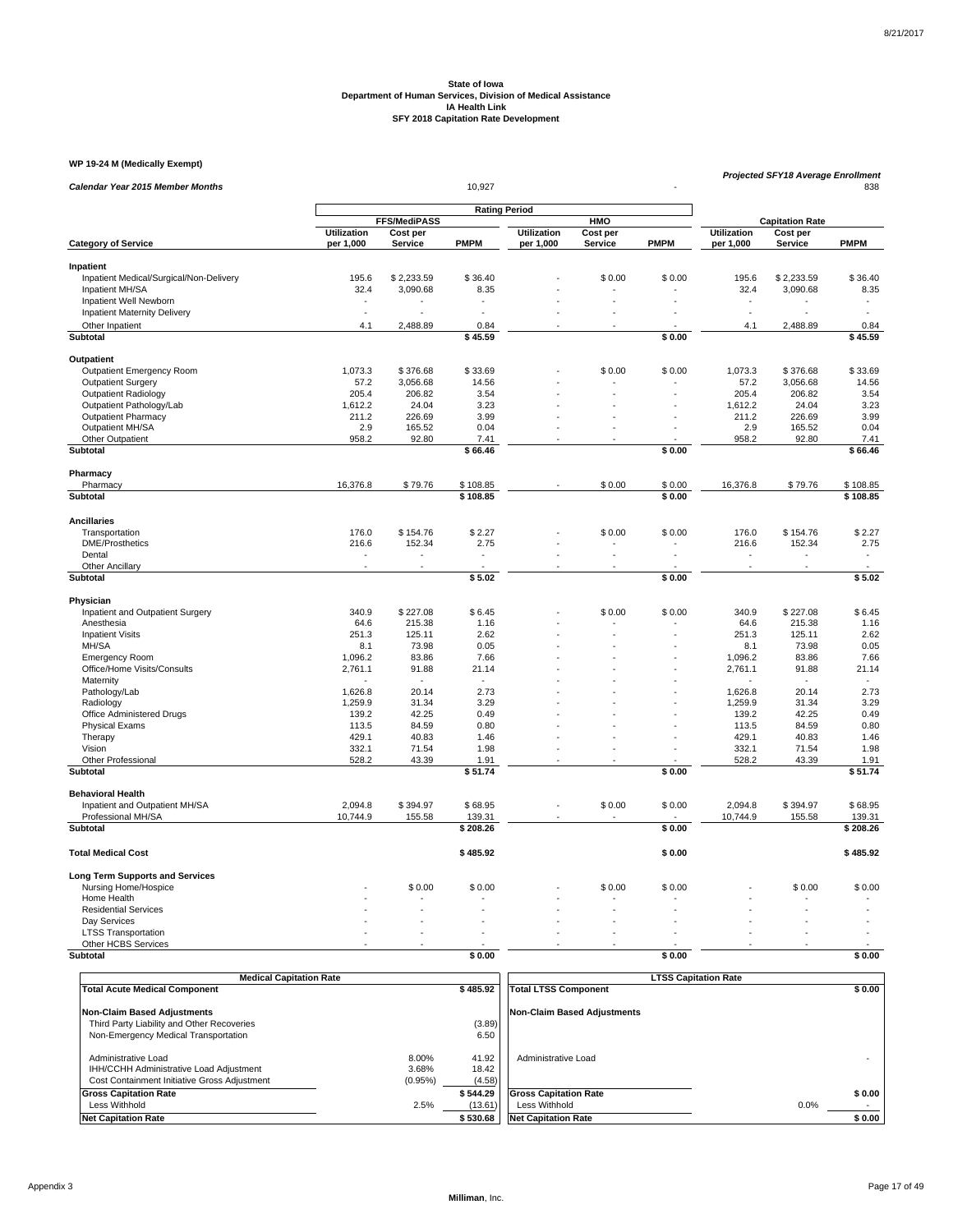#### **WP 25-34 F (Medically Exempt)**

| Calendar Year 2015 Member Months                     |                     | <b>Projected SFY18 Average Enrollment</b><br>25,300 |                   |                    |                |             |                        |                    | 2,271             |
|------------------------------------------------------|---------------------|-----------------------------------------------------|-------------------|--------------------|----------------|-------------|------------------------|--------------------|-------------------|
|                                                      |                     |                                                     |                   |                    |                |             |                        |                    |                   |
|                                                      |                     | <b>FFS/MediPASS</b>                                 |                   |                    | <b>HMO</b>     |             | <b>Capitation Rate</b> |                    |                   |
|                                                      | <b>Utilization</b>  | Cost per                                            |                   | <b>Utilization</b> | Cost per       |             | <b>Utilization</b>     | Cost per           |                   |
| <b>Category of Service</b>                           | per 1,000           | Service                                             | <b>PMPM</b>       | per 1,000          | Service        | <b>PMPM</b> | per 1,000              | Service            | <b>PMPM</b>       |
| Inpatient                                            |                     |                                                     |                   |                    |                |             |                        |                    |                   |
| Inpatient Medical/Surgical/Non-Delivery              | 415.8               | \$1,918.85                                          | \$66.48           |                    | \$0.00         | \$0.00      | 415.8                  | \$1,918.85         | \$66.48           |
| Inpatient MH/SA                                      | 6.6                 | 3,310.98                                            | 1.81              |                    |                |             | 6.6                    | 3,310.98           | 1.81              |
| Inpatient Well Newborn                               |                     |                                                     |                   |                    |                |             |                        |                    |                   |
| Inpatient Maternity Delivery                         | L.                  |                                                     |                   |                    |                |             | ÷,                     |                    |                   |
| Other Inpatient                                      | 41.6                | 1,362.19                                            | 4.72              |                    |                |             | 41.6                   | 1,362.19           | 4.72              |
| Subtotal                                             |                     |                                                     | \$73.01           |                    |                | \$0.00      |                        |                    | \$73.01           |
|                                                      |                     |                                                     |                   |                    |                |             |                        |                    |                   |
| Outpatient                                           |                     |                                                     |                   |                    |                |             |                        |                    |                   |
| Outpatient Emergency Room                            | 1,693.1             | \$401.10                                            | \$56.59           |                    | \$0.00         | \$0.00      | 1,693.1                | \$401.10           | \$56.59           |
| <b>Outpatient Surgery</b>                            | 197.5               | 2,207.39                                            | 36.33             |                    |                |             | 197.5                  | 2,207.39           | 36.33             |
| Outpatient Radiology                                 | 664.1               | 212.15                                              | 11.74             |                    |                |             | 664.1                  | 212.15             | 11.74             |
| Outpatient Pathology/Lab                             | 4,620.4             | 25.76                                               | 9.92              |                    |                |             | 4,620.4                | 25.76              | 9.92              |
| <b>Outpatient Pharmacy</b>                           | 534.8               | 165.16                                              | 7.36              |                    |                |             | 534.8                  | 165.16             | 7.36              |
| Outpatient MH/SA                                     | 2.5                 | 143.43                                              | 0.03              |                    |                |             | 2.5                    | 143.43             | 0.03              |
| Other Outpatient                                     | 2,472.2             | 83.83                                               | 17.27             |                    |                |             | 2,472.2                | 83.83              | 17.27             |
| <b>Subtotal</b>                                      |                     |                                                     | \$139.24          |                    |                | \$0.00      |                        |                    | \$139.24          |
| Pharmacy                                             |                     |                                                     |                   |                    |                |             |                        |                    |                   |
| Pharmacy                                             | 34,447.6            | \$58.31                                             | \$167.38          |                    | \$0.00         | \$0.00      | 34,447.6               | \$58.31            | \$167.38          |
| Subtotal                                             |                     |                                                     | \$167.38          |                    |                | \$0.00      |                        |                    | \$167.38          |
|                                                      |                     |                                                     |                   |                    |                |             |                        |                    |                   |
| <b>Ancillaries</b>                                   |                     |                                                     |                   |                    |                |             |                        |                    |                   |
| Transportation                                       | 179.9               | \$188.09                                            | \$2.82            |                    | \$0.00         | \$0.00      | 179.9                  | \$188.09           | \$2.82            |
| <b>DME/Prosthetics</b>                               | 716.1               | 165.57                                              | 9.88              |                    |                |             | 716.1                  | 165.57             | 9.88              |
| Dental                                               | 22.5                | 10.67                                               | 0.02              |                    |                |             | 22.5                   | 10.67              | 0.02              |
| Other Ancillary                                      | 124.1               | 74.43                                               | 0.77              |                    |                |             | 124.1                  | 74.43              | 0.77              |
| Subtotal                                             |                     |                                                     | \$13.49           |                    |                | \$0.00      |                        |                    | $\sqrt{5}$ 13.49  |
| Physician                                            |                     |                                                     |                   |                    |                |             |                        |                    |                   |
| Inpatient and Outpatient Surgery                     | 937.5               | \$235.27                                            | \$18.38           |                    | \$0.00         | \$0.00      | 937.5                  | \$235.27           | \$18.38           |
| Anesthesia                                           | 205.1               | 214.11                                              | 3.66              |                    |                |             | 205.1                  | 214.11             | 3.66              |
| <b>Inpatient Visits</b>                              | 479.2               | 127.96                                              | 5.11              |                    | $\overline{a}$ |             | 479.2                  | 127.96             | 5.11              |
| MH/SA                                                | 24.5                | 83.23                                               | 0.17              |                    |                |             | 24.5                   | 83.23              | 0.17              |
| <b>Emergency Room</b>                                | 1.752.5             | 86.69                                               | 12.66             |                    |                |             | 1.752.5                | 86.69              | 12.66             |
| Office/Home Visits/Consults                          | 6,892.7             | 89.89                                               | 51.63             |                    |                |             | 6,892.7                | 89.89              | 51.63             |
| Maternity                                            | 49.7                | 86.87                                               | 0.36              |                    |                |             | 49.7                   | 86.87              | 0.36              |
| Pathology/Lab                                        | 6,609.6             | 21.35                                               | 11.76             |                    |                |             | 6,609.6                | 21.35              | 11.76             |
| Radiology                                            | 2,863.3             | 39.02                                               | 9.31              |                    |                |             | 2,863.3                | 39.02              | 9.31              |
| Office Administered Drugs                            | 863.8               | 48.07                                               | 3.46              |                    |                |             | 863.8                  | 48.07              | 3.46              |
| <b>Physical Exams</b>                                | 403.4               | 72.59                                               | 2.44              |                    |                |             | 403.4                  | 72.59              | 2.44              |
| Therapy                                              | 1,433.9             | 47.28                                               | 5.65              |                    |                |             | 1,433.9                | 47.28              | 5.65              |
| Vision                                               | 454.7               | 72.05                                               | 2.73              |                    |                |             | 454.7                  | 72.05              | 2.73              |
| Other Professional                                   | 949.0               | 74.23                                               | 5.87              |                    | $\overline{a}$ |             | 949.0                  | 74.23              | 5.87              |
| Subtotal                                             |                     |                                                     | \$133.19          |                    |                | \$0.00      |                        |                    | \$133.19          |
|                                                      |                     |                                                     |                   |                    |                |             |                        |                    |                   |
| <b>Behavioral Health</b>                             |                     |                                                     |                   |                    |                |             |                        |                    |                   |
| Inpatient and Outpatient MH/SA<br>Professional MH/SA | 2,614.2<br>12,805.8 | \$254.07<br>123.96                                  | \$55.35<br>132.28 |                    | \$0.00         | \$0.00      | 2,614.2<br>12,805.8    | \$254.07<br>123.96 | \$55.35<br>132.28 |
| Subtotal                                             |                     |                                                     | \$187.63          |                    |                | \$0.00      |                        |                    | \$187.63          |
|                                                      |                     |                                                     |                   |                    |                |             |                        |                    |                   |
| <b>Total Medical Cost</b>                            |                     |                                                     | \$713.94          |                    |                | \$0.00      |                        |                    | \$713.94          |
| <b>Long Term Supports and Services</b>               |                     |                                                     |                   |                    |                |             |                        |                    |                   |
| Nursing Home/Hospice                                 |                     | \$0.00                                              | \$0.00            |                    | \$0.00         | \$0.00      |                        | \$0.00             | \$0.00            |
| Home Health                                          |                     |                                                     |                   |                    |                |             |                        |                    |                   |
| <b>Residential Services</b>                          |                     |                                                     |                   |                    |                |             |                        |                    |                   |
| Day Services                                         |                     |                                                     |                   |                    |                |             |                        |                    |                   |
| <b>LTSS Transportation</b>                           |                     |                                                     |                   |                    |                |             |                        |                    |                   |
| Other HCBS Services                                  |                     |                                                     |                   |                    |                |             |                        |                    |                   |
| Subtotal                                             |                     |                                                     | \$0.00            |                    |                | \$0.00      |                        |                    | \$0.00            |

| <b>Medical Capitation Rate</b>                                                                                 |                              |                           | <b>LTSS Capitation Rate</b>  |        |
|----------------------------------------------------------------------------------------------------------------|------------------------------|---------------------------|------------------------------|--------|
| <b>Total Acute Medical Component</b>                                                                           |                              | \$713.94                  | <b>Total LTSS Component</b>  | \$0.00 |
| Non-Claim Based Adjustments                                                                                    |                              |                           | Non-Claim Based Adiustments  |        |
| Third Party Liability and Other Recoveries                                                                     |                              | (7.37)                    |                              |        |
| Non-Emergency Medical Transportation                                                                           |                              | 6.50                      |                              |        |
| Administrative Load<br>IHH/CCHH Administrative Load Adjustment<br>Cost Containment Initiative Gross Adjustment | 8.00%<br>2.13%<br>$(1.94\%)$ | 61.44<br>15.36<br>(13.71) | Administrative Load          |        |
| <b>Gross Capitation Rate</b>                                                                                   |                              | \$776.16                  | <b>Gross Capitation Rate</b> | \$0.00 |
| Less Withhold                                                                                                  | 2.5%                         | (19.40)                   | Less Withhold                | 0.0%   |
| <b>Net Capitation Rate</b>                                                                                     |                              | \$756.76                  | <b>Net Capitation Rate</b>   | \$0.00 |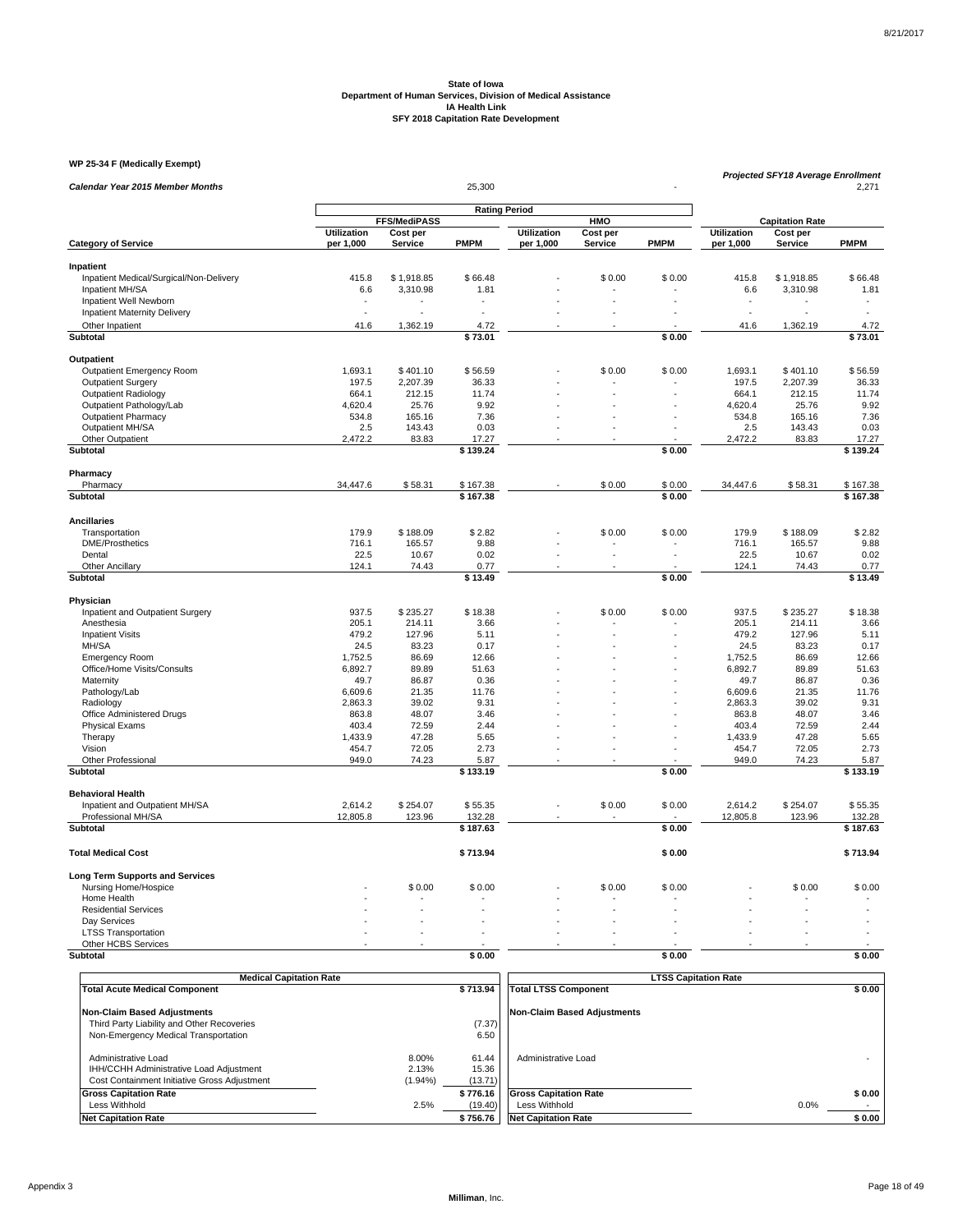#### **WP 25-34 M (Medically Exempt)**

| WP 25-34 M (Medically Exempt)           |                                 |                            |                    |                          |                     |             |                          |                            | Projected SFY18 Average Enrollment |  |  |  |
|-----------------------------------------|---------------------------------|----------------------------|--------------------|--------------------------|---------------------|-------------|--------------------------|----------------------------|------------------------------------|--|--|--|
| <b>Calendar Year 2015 Member Months</b> |                                 |                            | 21,727             |                          |                     |             |                          |                            | 2,000                              |  |  |  |
|                                         |                                 |                            |                    |                          |                     |             |                          |                            |                                    |  |  |  |
|                                         |                                 | <b>FFS/MediPASS</b>        |                    |                          | HMO                 |             |                          | <b>Capitation Rate</b>     |                                    |  |  |  |
| <b>Category of Service</b>              | <b>Utilization</b><br>per 1,000 | Cost per<br><b>Service</b> | <b>PMPM</b>        | Utilization<br>per 1,000 | Cost per<br>Service | <b>PMPM</b> | Utilization<br>per 1,000 | Cost per<br><b>Service</b> | <b>PMPM</b>                        |  |  |  |
|                                         |                                 |                            |                    |                          |                     |             |                          |                            |                                    |  |  |  |
| Inpatient                               |                                 |                            |                    |                          |                     |             |                          |                            |                                    |  |  |  |
| Inpatient Medical/Surgical/Non-Delivery | 586.0                           | \$1,766.50                 | \$86.27            |                          | \$0.00              | \$0.00      | 586.0                    | \$1,766.50                 | \$86.27                            |  |  |  |
| Inpatient MH/SA                         | 34.7                            | 2,956.72                   | 8.54               |                          | ä,                  |             | 34.7                     | 2,956.72                   | 8.54                               |  |  |  |
| Inpatient Well Newborn                  | $\overline{\phantom{a}}$<br>L.  |                            |                    |                          | L.                  |             | L.                       |                            |                                    |  |  |  |
| Inpatient Maternity Delivery            |                                 |                            |                    |                          |                     |             |                          |                            |                                    |  |  |  |
| Other Inpatient<br><b>Subtotal</b>      | 19.4                            | 892.10                     | 1.44<br>\$96.25    |                          |                     | \$0.00      | 19.4                     | 892.10                     | 1.44<br>\$96.25                    |  |  |  |
|                                         |                                 |                            |                    |                          |                     |             |                          |                            |                                    |  |  |  |
| Outpatient                              |                                 |                            |                    |                          |                     |             |                          |                            |                                    |  |  |  |
| Outpatient Emergency Room               | 1,172.6                         | \$439.12                   | \$42.91            |                          | \$0.00              | \$0.00      | 1,172.6                  | \$439.12                   | \$42.91                            |  |  |  |
| <b>Outpatient Surgery</b>               | 134.5                           | 2,153.18                   | 24.13              |                          |                     |             | 134.5                    | 2,153.18                   | 24.13                              |  |  |  |
| <b>Outpatient Radiology</b>             | 300.2                           | 197.90                     | 4.95               |                          |                     |             | 300.2                    | 197.90                     | 4.95                               |  |  |  |
| Outpatient Pathology/Lab                | 2,274.0                         | 22.74                      | 4.31               |                          |                     |             | 2,274.0                  | 22.74                      | 4.31                               |  |  |  |
| <b>Outpatient Pharmacy</b>              | 261.2                           | 354.71                     | 7.72               |                          |                     |             | 261.2                    | 354.71                     | 7.72                               |  |  |  |
| Outpatient MH/SA                        | 2.0                             | 184.62                     | 0.03               |                          |                     |             | 2.0                      | 184.62                     | 0.03                               |  |  |  |
| Other Outpatient<br>Subtotal            | 1,537.3                         | 91.56                      | 11.73<br>\$95.78   |                          |                     | \$0.00      | 1,537.3                  | 91.56                      | 11.73<br>\$95.78                   |  |  |  |
|                                         |                                 |                            |                    |                          |                     |             |                          |                            |                                    |  |  |  |
| Pharmacy                                |                                 |                            |                    |                          |                     |             |                          |                            |                                    |  |  |  |
| Pharmacy                                | 23,887.2                        | \$74.49                    | \$148.27           |                          | \$0.00              | \$0.00      | 23,887.2                 | \$74.49                    | \$148.27                           |  |  |  |
| Subtotal                                |                                 |                            | \$148.27           |                          |                     | \$0.00      |                          |                            | \$148.27                           |  |  |  |
| <b>Ancillaries</b>                      |                                 |                            |                    |                          |                     |             |                          |                            |                                    |  |  |  |
| Transportation                          | 257.7                           | \$165.31                   | \$3.55             |                          | \$0.00              | \$0.00      | 257.7                    | \$165.31                   | \$3.55                             |  |  |  |
| <b>DME/Prosthetics</b>                  | 558.3                           | 130.03                     | 6.05               |                          |                     |             | 558.3                    | 130.03                     | 6.05                               |  |  |  |
| Dental                                  |                                 |                            |                    |                          | ÷,                  | ÷,          |                          |                            |                                    |  |  |  |
| Other Ancillary                         | 33.0                            | 185.45                     | 0.51               |                          |                     |             | 33.0                     | 185.45                     | 0.51                               |  |  |  |
| <b>Subtotal</b>                         |                                 |                            | \$10.11            |                          |                     | \$0.00      |                          |                            | \$10.11                            |  |  |  |
| Physician                               |                                 |                            |                    |                          |                     |             |                          |                            |                                    |  |  |  |
| Inpatient and Outpatient Surgery        | 623.4                           | \$239.25                   | \$12.43            |                          | \$0.00              | \$0.00      | 623.4                    | \$239.25                   | \$12.43                            |  |  |  |
| Anesthesia                              | 118.2                           | 243.76                     | 2.40               |                          |                     |             | 118.2                    | 243.76                     | 2.40                               |  |  |  |
| <b>Inpatient Visits</b>                 | 598.8                           | 121.25                     | 6.05               |                          |                     |             | 598.8                    | 121.25                     | 6.05                               |  |  |  |
| MH/SA                                   | 9.7                             | 86.78                      | 0.07               |                          |                     |             | 9.7                      | 86.78                      | 0.07                               |  |  |  |
| <b>Emergency Room</b>                   | 1,310.0                         | 89.22                      | 9.74               |                          |                     |             | 1,310.0                  | 89.22                      | 9.74                               |  |  |  |
| Office/Home Visits/Consults             | 3,766.4                         | 93.10                      | 29.22              |                          |                     |             | 3,766.4                  | 93.10                      | 29.22                              |  |  |  |
| Maternity<br>Pathology/Lab              | 3,466.8                         | 20.42                      | 5.90               |                          |                     |             | 3,466.8                  | 20.42                      | 5.90                               |  |  |  |
| Radiology                               | 1,908.9                         | 33.38                      | 5.31               |                          |                     |             | 1,908.9                  | 33.38                      | 5.31                               |  |  |  |
| Office Administered Drugs               | 372.2                           | 51.26                      | 1.59               |                          |                     |             | 372.2                    | 51.26                      | 1.59                               |  |  |  |
| <b>Physical Exams</b>                   | 142.1                           | 73.47                      | 0.87               |                          |                     |             | 142.1                    | 73.47                      | 0.87                               |  |  |  |
| Therapy                                 | 691.4                           | 50.16                      | 2.89               |                          |                     |             | 691.4                    | 50.16                      | 2.89                               |  |  |  |
| Vision                                  | 282.6                           | 71.35                      | 1.68               |                          |                     |             | 282.6                    | 71.35                      | 1.68                               |  |  |  |
| Other Professional                      | 900.4                           | 59.44                      | 4.46               |                          | L.                  |             | 900.4                    | 59.44                      | 4.46                               |  |  |  |
| <b>Subtotal</b>                         |                                 |                            | \$82.61            |                          |                     | \$0.00      |                          |                            | \$82.61                            |  |  |  |
| <b>Behavioral Health</b>                |                                 |                            |                    |                          |                     |             |                          |                            |                                    |  |  |  |
| Inpatient and Outpatient MH/SA          | 3.212.3                         | \$344.98                   | \$92.35            |                          | \$0.00              | \$0.00      | 3.212.3                  | \$344.98                   | \$92.35                            |  |  |  |
| Professional MH/SA<br>Subtotal          | 12,406.5                        | 136.45                     | 141.07<br>\$233.42 |                          |                     | \$0.00      | 12,406.5                 | 136.45                     | 141.07<br>\$233.42                 |  |  |  |
|                                         |                                 |                            |                    |                          |                     |             |                          |                            |                                    |  |  |  |
| <b>Total Medical Cost</b>               |                                 |                            | \$666.44           |                          |                     | \$0.00      |                          |                            | \$666.44                           |  |  |  |
| <b>Long Term Supports and Services</b>  |                                 |                            |                    |                          |                     |             |                          |                            |                                    |  |  |  |
| Nursing Home/Hospice                    |                                 | \$0.00                     | \$0.00             |                          | \$0.00              | \$0.00      |                          | \$0.00                     | \$0.00                             |  |  |  |
| Home Health                             |                                 |                            |                    |                          |                     |             |                          |                            |                                    |  |  |  |
| <b>Residential Services</b>             |                                 |                            |                    |                          |                     |             |                          |                            |                                    |  |  |  |
| Day Services                            |                                 |                            |                    |                          |                     |             |                          |                            |                                    |  |  |  |
| <b>LTSS Transportation</b>              |                                 |                            |                    |                          |                     |             |                          |                            |                                    |  |  |  |
| Other HCBS Services<br><b>Subtotal</b>  |                                 |                            | \$0.00             |                          |                     | \$0.00      |                          |                            | \$0.00                             |  |  |  |
|                                         |                                 |                            |                    |                          |                     |             |                          |                            |                                    |  |  |  |

| <b>Medical Capitation Rate</b>               |         |          | <b>LTSS Capitation Rate</b>  |        |
|----------------------------------------------|---------|----------|------------------------------|--------|
| <b>Total Acute Medical Component</b>         |         | \$666.44 | <b>Total LTSS Component</b>  | \$0.00 |
|                                              |         |          |                              |        |
| <b>Non-Claim Based Adjustments</b>           |         |          | Non-Claim Based Adiustments  |        |
| Third Party Liability and Other Recoveries   |         | (6.06)   |                              |        |
| Non-Emergency Medical Transportation         |         | 6.50     |                              |        |
|                                              |         |          |                              |        |
| Administrative Load                          | 8.00%   | 57.42    | Administrative Load          |        |
| IHH/CCHH Administrative Load Adiustment      | 2.70%   | 18.34    |                              |        |
| Cost Containment Initiative Gross Adjustment | (2.55%) | (16.84)  |                              |        |
| <b>Gross Capitation Rate</b>                 |         | \$725.80 | <b>Gross Capitation Rate</b> | \$0.00 |
| Less Withhold                                | 2.5%    | (18.15)  | Less Withhold                | 0.0%   |
| <b>Net Capitation Rate</b>                   |         | \$707.65 | <b>Net Capitation Rate</b>   | \$0.00 |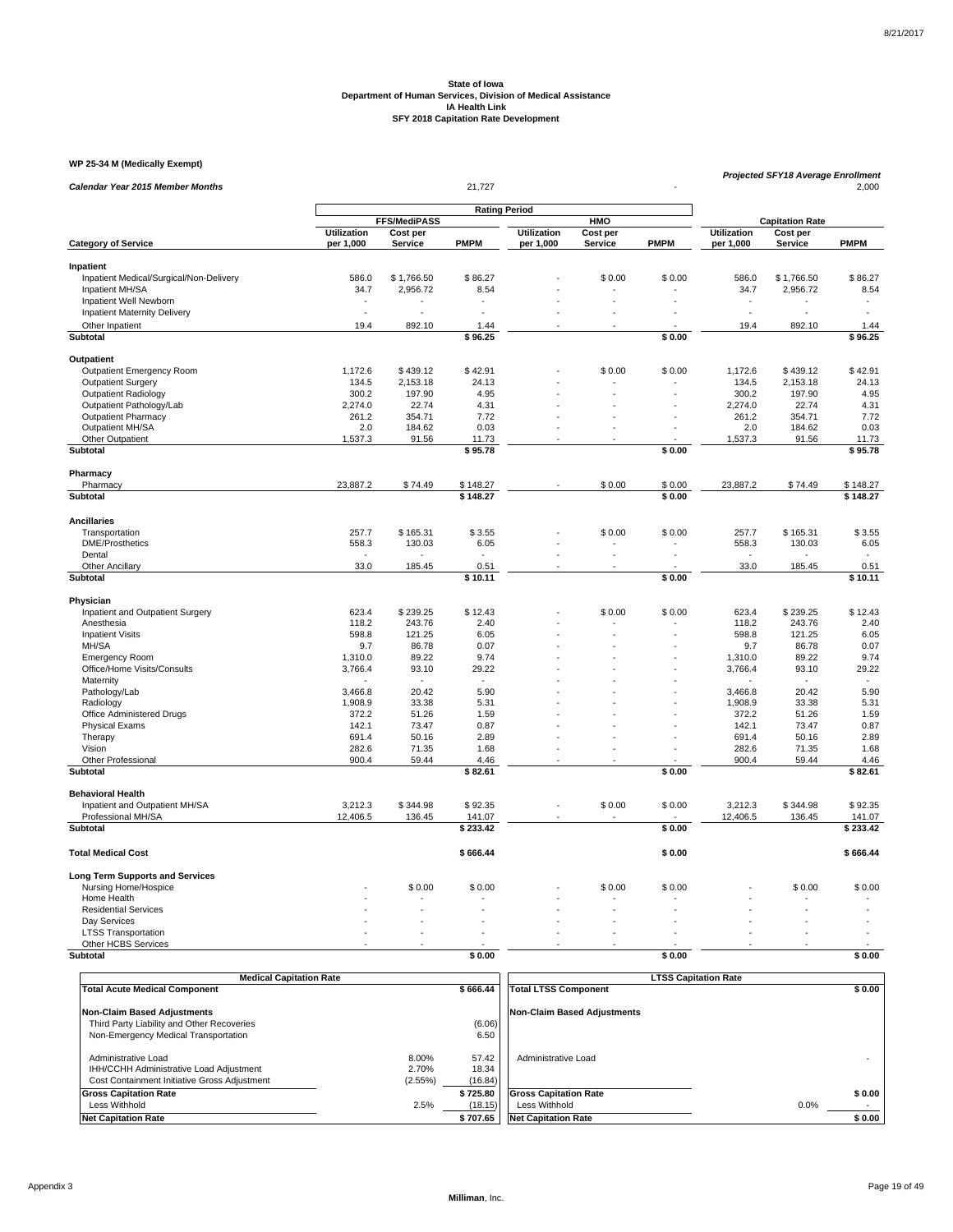#### **WP 35-49 F (Medically Exempt)**

| <b>Calendar Year 2015 Member Months</b> |                                 | 36,645              |                  |                                 |                     |                      |                          |                     | <b>Projected SFY18 Average Enrollment</b><br>3,470 |  |  |  |
|-----------------------------------------|---------------------------------|---------------------|------------------|---------------------------------|---------------------|----------------------|--------------------------|---------------------|----------------------------------------------------|--|--|--|
|                                         |                                 |                     |                  |                                 |                     |                      |                          |                     |                                                    |  |  |  |
|                                         |                                 | <b>FFS/MediPASS</b> |                  |                                 | HMO                 |                      | <b>Capitation Rate</b>   |                     |                                                    |  |  |  |
| <b>Category of Service</b>              | <b>Utilization</b><br>per 1,000 | Cost per<br>Service | <b>PMPM</b>      | <b>Utilization</b><br>per 1,000 | Cost per<br>Service | <b>PMPM</b>          | Utilization<br>per 1,000 | Cost per<br>Service | <b>PMPM</b>                                        |  |  |  |
|                                         |                                 |                     |                  |                                 |                     |                      |                          |                     |                                                    |  |  |  |
| Inpatient                               |                                 |                     |                  |                                 |                     |                      |                          |                     |                                                    |  |  |  |
| Inpatient Medical/Surgical/Non-Delivery | 618.8                           | \$2,271.04          | \$117.11         |                                 | \$0.00              | \$0.00               | 618.8                    | \$2,271.04          | \$117.11                                           |  |  |  |
| Inpatient MH/SA                         | 2.1                             | 11,772.51           | 2.07             |                                 |                     |                      | 2.1                      | 11,772.51           | 2.07                                               |  |  |  |
| Inpatient Well Newborn                  |                                 |                     |                  |                                 |                     |                      |                          |                     |                                                    |  |  |  |
| <b>Inpatient Maternity Delivery</b>     | ÷,                              |                     |                  |                                 |                     |                      |                          |                     |                                                    |  |  |  |
| Other Inpatient                         | 31.7                            | 1,233.29            | 3.26             |                                 |                     |                      | 31.7                     | 1,233.29            | 3.26                                               |  |  |  |
| <b>Subtotal</b>                         |                                 |                     | \$122.44         |                                 |                     | \$0.00               |                          |                     | \$122.44                                           |  |  |  |
| Outpatient                              |                                 |                     |                  |                                 |                     |                      |                          |                     |                                                    |  |  |  |
| Outpatient Emergency Room               | 1,464.7                         | \$464.36            | \$56.68          |                                 | \$0.00              | \$0.00               | 1,464.7                  | \$464.36            | \$56.68                                            |  |  |  |
| <b>Outpatient Surgery</b>               | 354.2                           | 2,539.73            | 74.96            |                                 |                     |                      | 354.2                    | 2,539.73            | 74.96                                              |  |  |  |
| Outpatient Radiology                    | 1,508.9                         | 182.20              | 22.91            |                                 |                     |                      | 1,508.9                  | 182.20              | 22.91                                              |  |  |  |
| Outpatient Pathology/Lab                | 5,764.3                         | 23.98               | 11.52            |                                 |                     |                      | 5,764.3                  | 23.98               | 11.52                                              |  |  |  |
| <b>Outpatient Pharmacy</b>              | 706.9                           | 182.99              | 10.78            |                                 |                     |                      | 706.9                    | 182.99              | 10.78                                              |  |  |  |
| Outpatient MH/SA                        | 4.6                             | 155.84              | 0.06             |                                 | $\overline{a}$      |                      | 4.6                      | 155.84              | 0.06                                               |  |  |  |
| Other Outpatient                        | 4,768.8                         | 89.31               | 35.49            |                                 |                     |                      | 4,768.8                  | 89.31               | 35.49                                              |  |  |  |
| Subtotal                                |                                 |                     | \$212.40         |                                 |                     | \$0.00               |                          |                     | \$212.40                                           |  |  |  |
| Pharmacy                                |                                 |                     |                  |                                 |                     |                      |                          |                     |                                                    |  |  |  |
| Pharmacy                                | 57,435.9                        | \$63.74             | \$305.06         |                                 | \$0.00              | \$0.00               | 57,435.9                 | \$63.74             | \$305.06                                           |  |  |  |
| Subtotal                                |                                 |                     | \$305.06         |                                 |                     | \$0.00               |                          |                     | \$305.06                                           |  |  |  |
| <b>Ancillaries</b>                      |                                 |                     |                  |                                 |                     |                      |                          |                     |                                                    |  |  |  |
| Transportation                          | 225.1                           | \$171.63            | \$3.22           |                                 | \$0.00              | \$0.00               | 225.1                    | \$171.63            | \$3.22                                             |  |  |  |
| <b>DME/Prosthetics</b>                  | 1,495.3                         | 127.44              | 15.88            |                                 |                     |                      | 1,495.3                  | 127.44              | 15.88                                              |  |  |  |
| Dental                                  | 2.2                             |                     |                  |                                 | L.                  | $\overline{a}$       | 2.2                      |                     |                                                    |  |  |  |
| Other Ancillary                         | 54.7                            | 212.99              | 0.97             |                                 |                     |                      | 54.7                     | 212.99              | 0.97                                               |  |  |  |
| <b>Subtotal</b>                         |                                 |                     | \$20.07          |                                 |                     | \$0.00               |                          |                     | \$20.07                                            |  |  |  |
| Physician                               |                                 |                     |                  |                                 |                     |                      |                          |                     |                                                    |  |  |  |
| Inpatient and Outpatient Surgery        | 1,680.6                         | \$247.91            | \$34.72          |                                 | \$0.00              | \$0.00               | 1,680.6                  | \$247.91            | \$34.72                                            |  |  |  |
| Anesthesia                              | 321.8                           | 233.44              | 6.26             |                                 |                     |                      | 321.8                    | 233.44              | 6.26                                               |  |  |  |
| <b>Inpatient Visits</b>                 | 578.3                           | 127.41              | 6.14             |                                 |                     |                      | 578.3                    | 127.41              | 6.14                                               |  |  |  |
| MH/SA                                   | 12.1                            | 99.26               | 0.10             |                                 |                     |                      | 12.1                     | 99.26               | 0.10                                               |  |  |  |
| Emergency Room                          | 1,610.6                         | 91.42               | 12.27            |                                 | L.                  |                      | 1,610.6                  | 91.42               | 12.27                                              |  |  |  |
| Office/Home Visits/Consults             | 8,817.6                         | 90.77               | 66.70            |                                 |                     |                      | 8,817.6                  | 90.77               | 66.70                                              |  |  |  |
| Maternity                               | 9.2                             | 91.50               | 0.07             |                                 |                     |                      | 9.2                      | 91.50               | 0.07                                               |  |  |  |
| Pathology/Lab                           | 7,108.0                         | 20.63               | 12.22            |                                 |                     |                      | 7,108.0                  | 20.63               | 12.22                                              |  |  |  |
| Radiology                               | 4,171.6                         | 39.81               | 13.84            |                                 |                     |                      | 4,171.6                  | 39.81               | 13.84                                              |  |  |  |
| Office Administered Drugs               | 933.4                           | 97.58               | 7.59             |                                 |                     |                      | 933.4                    | 97.58               | 7.59                                               |  |  |  |
| <b>Physical Exams</b>                   | 409.3                           | 75.65               | 2.58             |                                 |                     |                      | 409.3                    | 75.65               | 2.58                                               |  |  |  |
| Therapy                                 | 1,830.3                         | 50.29               | 7.67             |                                 |                     | $\ddot{\phantom{1}}$ | 1,830.3                  | 50.29               | 7.67                                               |  |  |  |
| Vision                                  | 551.3                           | 73.58               | 3.38             |                                 |                     |                      | 551.3                    | 73.58               | 3.38                                               |  |  |  |
| <b>Other Professional</b><br>Subtotal   | 1,610.0                         | 63.21               | 8.48<br>\$182.02 |                                 |                     | \$0.00               | 1,610.0                  | 63.21               | 8.48<br>\$182.02                                   |  |  |  |
|                                         |                                 |                     |                  |                                 |                     |                      |                          |                     |                                                    |  |  |  |
| <b>Behavioral Health</b>                |                                 |                     |                  |                                 |                     |                      |                          |                     |                                                    |  |  |  |
| Inpatient and Outpatient MH/SA          | 1,698.3                         | \$320.93            | \$45.42          |                                 | \$0.00              | \$0.00               | 1,698.3                  | \$320.93            | \$45.42                                            |  |  |  |
| Professional MH/SA                      | 12,574.2                        | 110.52              | 115.81           |                                 |                     |                      | 12,574.2                 | 110.52              | 115.81                                             |  |  |  |
| Subtotal                                |                                 |                     | \$161.23         |                                 |                     | \$0.00               |                          |                     | \$161.23                                           |  |  |  |
| <b>Total Medical Cost</b>               |                                 |                     | \$1,003.22       |                                 |                     | \$0.00               |                          |                     | \$1,003.22                                         |  |  |  |
| <b>Long Term Supports and Services</b>  |                                 |                     |                  |                                 |                     |                      |                          |                     |                                                    |  |  |  |
| Nursing Home/Hospice                    |                                 | \$0.00              | \$0.00           |                                 | \$0.00              | \$0.00               |                          | \$0.00              | \$0.00                                             |  |  |  |
| Home Health                             |                                 |                     |                  |                                 |                     |                      |                          |                     |                                                    |  |  |  |
| <b>Residential Services</b>             |                                 |                     |                  |                                 |                     |                      |                          |                     |                                                    |  |  |  |
| Day Services                            |                                 |                     |                  |                                 |                     |                      |                          |                     |                                                    |  |  |  |
| <b>LTSS Transportation</b>              |                                 |                     |                  |                                 |                     |                      |                          |                     |                                                    |  |  |  |
| Other HCBS Services                     |                                 |                     |                  |                                 |                     |                      |                          |                     |                                                    |  |  |  |
| Subtotal                                |                                 |                     | \$0.00           |                                 |                     | \$0.00               |                          |                     | \$0.00                                             |  |  |  |

| <b>Medical Capitation Rate</b>               |         | <b>LTSS Capitation Rate</b> |                              |        |  |  |
|----------------------------------------------|---------|-----------------------------|------------------------------|--------|--|--|
| <b>Total Acute Medical Component</b>         |         | \$1.003.22                  | <b>Total LTSS Component</b>  | \$0.00 |  |  |
|                                              |         |                             |                              |        |  |  |
| <b>Non-Claim Based Adjustments</b>           |         |                             | Non-Claim Based Adiustments  |        |  |  |
| Third Party Liability and Other Recoveries   |         | (11.79)                     |                              |        |  |  |
| Non-Emergency Medical Transportation         |         | 6.50                        |                              |        |  |  |
|                                              |         |                             |                              |        |  |  |
| Administrative Load                          | 8.00%   | 86.21                       | Administrative Load          |        |  |  |
| IHH/CCHH Administrative Load Adjustment      | 2.00%   | 20.26                       |                              |        |  |  |
| Cost Containment Initiative Gross Adjustment | (1.79%) | (17.75)                     |                              |        |  |  |
| <b>Gross Capitation Rate</b>                 |         | \$1.086.65                  | <b>Gross Capitation Rate</b> | \$0.00 |  |  |
| Less Withhold                                | 2.5%    | (27.17)                     | Less Withhold                | 0.0%   |  |  |
| <b>Net Capitation Rate</b>                   |         | \$1,059.48                  | <b>Net Capitation Rate</b>   | \$0.00 |  |  |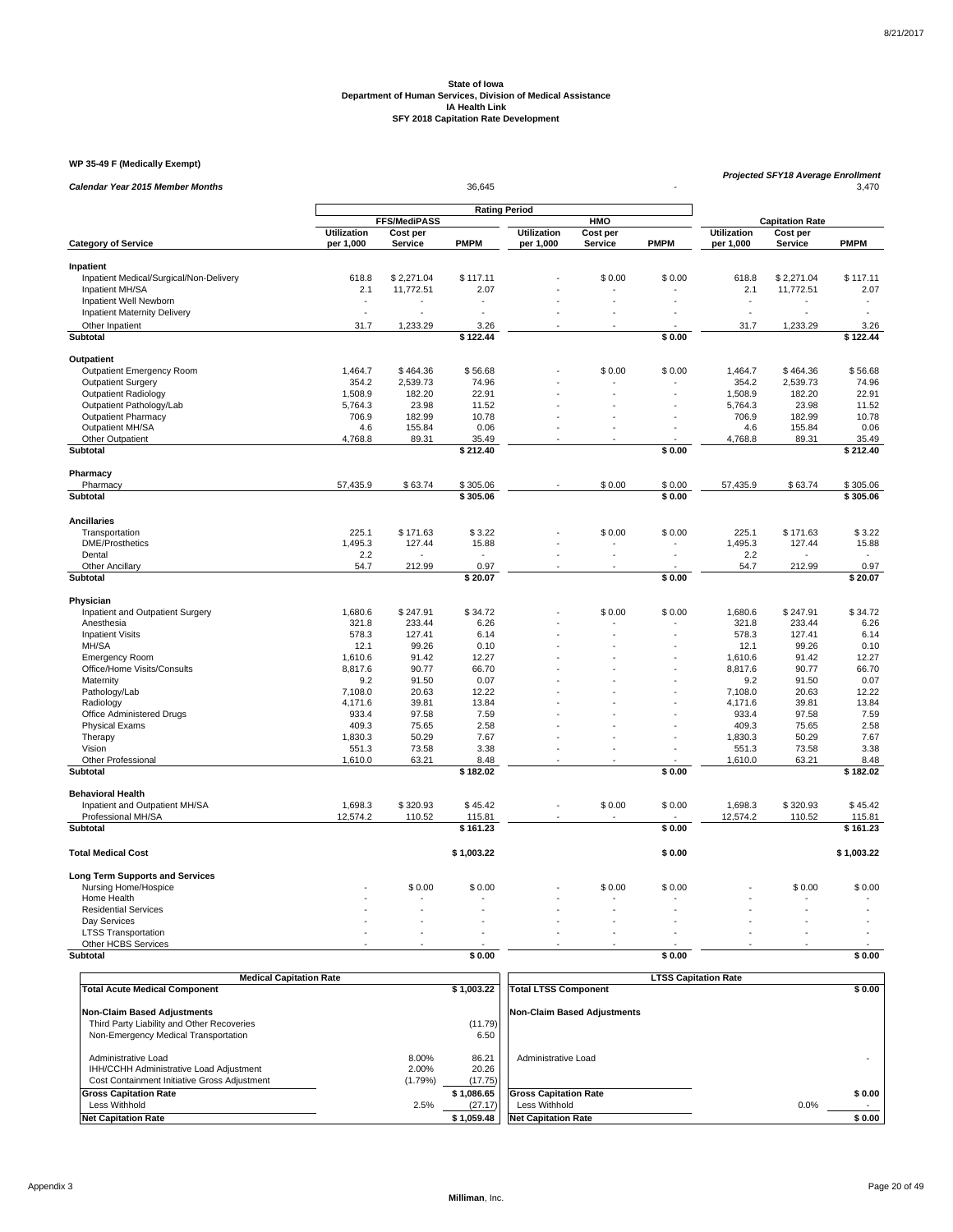#### **WP 35-49 M (Medically Exempt)**

| Calendar Year 2015 Member Months        |                    |                                             | 29,637          |             |                |             | <b>Projected SFY18 Average Enrollment</b><br>2,862 |                 |                 |  |  |  |
|-----------------------------------------|--------------------|---------------------------------------------|-----------------|-------------|----------------|-------------|----------------------------------------------------|-----------------|-----------------|--|--|--|
|                                         |                    |                                             |                 |             |                |             |                                                    |                 |                 |  |  |  |
|                                         |                    | <b>Rating Period</b><br><b>FFS/MediPASS</b> |                 |             |                |             | <b>Capitation Rate</b>                             |                 |                 |  |  |  |
|                                         | <b>Utilization</b> | Cost per                                    |                 | Utilization | Cost per       |             | <b>Utilization</b>                                 | Cost per        |                 |  |  |  |
| <b>Category of Service</b>              | per 1,000          | <b>Service</b>                              | <b>PMPM</b>     | per 1,000   | Service        | <b>PMPM</b> | per 1,000                                          | <b>Service</b>  | <b>PMPM</b>     |  |  |  |
| Inpatient                               |                    |                                             |                 |             |                |             |                                                    |                 |                 |  |  |  |
| Inpatient Medical/Surgical/Non-Delivery | 940.3              | \$2,143.16                                  | \$167.94        |             | \$0.00         | \$0.00      | 940.3                                              | \$2,143.16      | \$167.94        |  |  |  |
| Inpatient MH/SA                         | 30.6               | 3,420.18                                    | 8.73            |             |                |             | 30.6                                               | 3,420.18        | 8.73            |  |  |  |
| Inpatient Well Newborn                  |                    |                                             |                 |             |                |             |                                                    |                 |                 |  |  |  |
| Inpatient Maternity Delivery            | ÷.                 |                                             |                 |             |                |             | L.                                                 |                 |                 |  |  |  |
| Other Inpatient                         | 124.4              | 1,022.51                                    | 10.60           |             |                |             | 124.4                                              | 1,022.51        | 10.60           |  |  |  |
| <b>Subtotal</b>                         |                    |                                             | \$187.27        |             |                | \$0.00      |                                                    |                 | \$187.27        |  |  |  |
| Outpatient                              |                    |                                             |                 |             |                |             |                                                    |                 |                 |  |  |  |
| <b>Outpatient Emergency Room</b>        | 1,278.2            | \$500.10                                    | \$53.27         |             | \$0.00         | \$0.00      | 1,278.2                                            | \$500.10        | \$53.27         |  |  |  |
| <b>Outpatient Surgery</b>               | 225.4              | 2,308.43                                    | 43.36           |             |                |             | 225.4                                              | 2,308.43        | 43.36           |  |  |  |
| <b>Outpatient Radiology</b>             | 671.2              | 241.36                                      | 13.50           |             |                |             | 671.2                                              | 241.36          | 13.50           |  |  |  |
| Outpatient Pathology/Lab                | 3,902.9            | 20.91                                       | 6.80            |             |                |             | 3,902.9                                            | 20.91           | 6.80            |  |  |  |
| <b>Outpatient Pharmacy</b>              | 551.5              | 242.38                                      | 11.14           |             |                |             | 551.5                                              | 242.38          | 11.14           |  |  |  |
| Outpatient MH/SA                        | 5.0                | 120.00                                      | 0.05            |             | ÷.             |             | 5.0                                                | 120.00          | 0.05            |  |  |  |
| Other Outpatient                        | 3,350.3            | 119.88                                      | 33.47           |             |                |             | 3,350.3                                            | 119.88          | 33.47           |  |  |  |
| <b>Subtotal</b>                         |                    |                                             | \$161.59        |             |                | \$0.00      |                                                    |                 | \$161.59        |  |  |  |
| Pharmacy                                |                    |                                             |                 |             |                |             |                                                    |                 |                 |  |  |  |
| Pharmacy                                | 39,640.2           | \$76.77                                     | \$253.60        |             | \$0.00         | \$0.00      | 39,640.2                                           | \$76.77         | \$253.60        |  |  |  |
| Subtotal                                |                    |                                             | \$253.60        |             |                | \$0.00      |                                                    |                 | \$253.60        |  |  |  |
|                                         |                    |                                             |                 |             |                |             |                                                    |                 |                 |  |  |  |
| <b>Ancillaries</b>                      |                    |                                             |                 |             |                |             |                                                    |                 |                 |  |  |  |
| Transportation                          | 388.2              | \$166.00                                    | \$5.37          |             | \$0.00         | \$0.00      | 388.2                                              | \$166.00        | \$5.37          |  |  |  |
| <b>DME/Prosthetics</b>                  | 1,412.2            | 136.97                                      | 16.12           |             |                |             | 1,412.2                                            | 136.97          | 16.12           |  |  |  |
| Dental                                  | 152.4              |                                             |                 |             |                |             | 152.4                                              | 410.13          |                 |  |  |  |
| Other Ancillary<br>Subtotal             |                    | 410.13                                      | 5.21<br>\$26.70 |             |                | \$0.00      |                                                    |                 | 5.21<br>\$26.70 |  |  |  |
|                                         |                    |                                             |                 |             |                |             |                                                    |                 |                 |  |  |  |
| Physician                               |                    |                                             |                 |             |                |             |                                                    |                 |                 |  |  |  |
| Inpatient and Outpatient Surgery        | 1,175.5            | \$241.42                                    | \$23.65         |             | \$0.00         | \$0.00      | 1,175.5                                            | \$241.42        | \$23.65         |  |  |  |
| Anesthesia                              | 193.7              | 247.25                                      | 3.99            |             |                |             | 193.7                                              | 247.25          | 3.99            |  |  |  |
| <b>Inpatient Visits</b><br>MH/SA        | 1,090.5<br>12.3    | 127.10<br>97.32                             | 11.55<br>0.10   |             |                |             | 1,090.5<br>12.3                                    | 127.10<br>97.32 | 11.55<br>0.10   |  |  |  |
| <b>Emergency Room</b>                   | 1,528.3            | 96.50                                       | 12.29           |             |                |             | 1,528.3                                            | 96.50           | 12.29           |  |  |  |
| Office/Home Visits/Consults             | 5,882.3            | 94.35                                       | 46.25           |             |                |             | 5,882.3                                            | 94.35           | 46.25           |  |  |  |
| Maternity                               |                    | $\sim$                                      | $\sim$          |             |                |             |                                                    | $\sim$          | $\sim$          |  |  |  |
| Pathology/Lab                           | 4,577.3            | 18.64                                       | 7.11            |             |                |             | 4,577.3                                            | 18.64           | 7.11            |  |  |  |
| Radiology                               | 3,186.0            | 38.38                                       | 10.19           |             |                |             | 3,186.0                                            | 38.38           | 10.19           |  |  |  |
| Office Administered Drugs               | 489.8              | 123.73                                      | 5.05            |             |                |             | 489.8                                              | 123.73          | 5.05            |  |  |  |
| <b>Physical Exams</b>                   | 208.8              | 74.15                                       | 1.29            |             |                |             | 208.8                                              | 74.15           | 1.29            |  |  |  |
| Therapy                                 | 890.8              | 51.19                                       | 3.80            |             |                |             | 890.8                                              | 51.19           | 3.80            |  |  |  |
| Vision                                  | 379.4              | 74.01                                       | 2.34            |             | $\overline{a}$ |             | 379.4                                              | 74.01           | 2.34            |  |  |  |
| Other Professional                      | 1,603.1            | 53.75                                       | 7.18            |             |                |             | 1,603.1                                            | 53.75           | 7.18            |  |  |  |
| Subtotal                                |                    |                                             | \$134.79        |             |                | \$0.00      |                                                    |                 | \$134.79        |  |  |  |
| <b>Behavioral Health</b>                |                    |                                             |                 |             |                |             |                                                    |                 |                 |  |  |  |
| Inpatient and Outpatient MH/SA          | 3,138.4            | \$287.34                                    | \$75.15         |             | \$0.00         | \$0.00      | 3,138.4                                            | \$287.34        | \$75.15         |  |  |  |
| Professional MH/SA                      | 12,382.0           | 137.00                                      | 141.36          |             |                |             | 12,382.0                                           | 137.00          | 141.36          |  |  |  |
| Subtotal                                |                    |                                             | \$216.51        |             |                | \$0.00      |                                                    |                 | \$216.51        |  |  |  |
| <b>Total Medical Cost</b>               |                    |                                             | \$980.46        |             |                | \$0.00      |                                                    |                 | \$980.46        |  |  |  |
| <b>Long Term Supports and Services</b>  |                    |                                             |                 |             |                |             |                                                    |                 |                 |  |  |  |
| Nursing Home/Hospice                    |                    | \$0.00                                      | \$0.00          |             | \$0.00         | \$0.00      |                                                    | \$0.00          | \$0.00          |  |  |  |
| Home Health                             |                    |                                             |                 |             |                |             |                                                    |                 |                 |  |  |  |
| <b>Residential Services</b>             |                    |                                             |                 |             |                |             |                                                    |                 |                 |  |  |  |
| Day Services                            |                    |                                             |                 |             |                |             |                                                    |                 |                 |  |  |  |
| <b>LTSS Transportation</b>              | ÷.                 |                                             |                 |             |                |             |                                                    |                 |                 |  |  |  |
| Other HCBS Services                     |                    |                                             |                 |             |                |             |                                                    |                 |                 |  |  |  |
| <b>Subtotal</b>                         |                    |                                             | \$0.00          |             |                | \$0.00      |                                                    |                 | \$0.00          |  |  |  |

| <b>Medical Capitation Rate</b>                                                                                 |                           |                                                  | <b>LTSS Capitation Rate</b> |  |  |  |  |
|----------------------------------------------------------------------------------------------------------------|---------------------------|--------------------------------------------------|-----------------------------|--|--|--|--|
| <b>Total Acute Medical Component</b>                                                                           |                           | \$980.46<br><b>Total LTSS Component</b>          | \$0.00                      |  |  |  |  |
| <b>Non-Claim Based Adjustments</b>                                                                             |                           | <b>Non-Claim Based Adjustments</b>               |                             |  |  |  |  |
| Third Party Liability and Other Recoveries                                                                     |                           | (10.70)                                          |                             |  |  |  |  |
| Non-Emergency Medical Transportation                                                                           |                           | 6.50                                             |                             |  |  |  |  |
| Administrative Load<br>IHH/CCHH Administrative Load Adjustment<br>Cost Containment Initiative Gross Adjustment | 8.00%<br>2.24%<br>(2.93%) | 84.33<br>Administrative Load<br>22.17<br>(28.41) |                             |  |  |  |  |
| <b>Gross Capitation Rate</b>                                                                                   |                           | <b>Gross Capitation Rate</b><br>\$1.054.35       | \$0.00                      |  |  |  |  |
| Less Withhold                                                                                                  | 2.5%                      | (26.36)<br>Less Withhold                         | 0.0%                        |  |  |  |  |
| <b>Net Capitation Rate</b>                                                                                     |                           | \$1.027.99<br><b>Net Capitation Rate</b>         | \$0.00                      |  |  |  |  |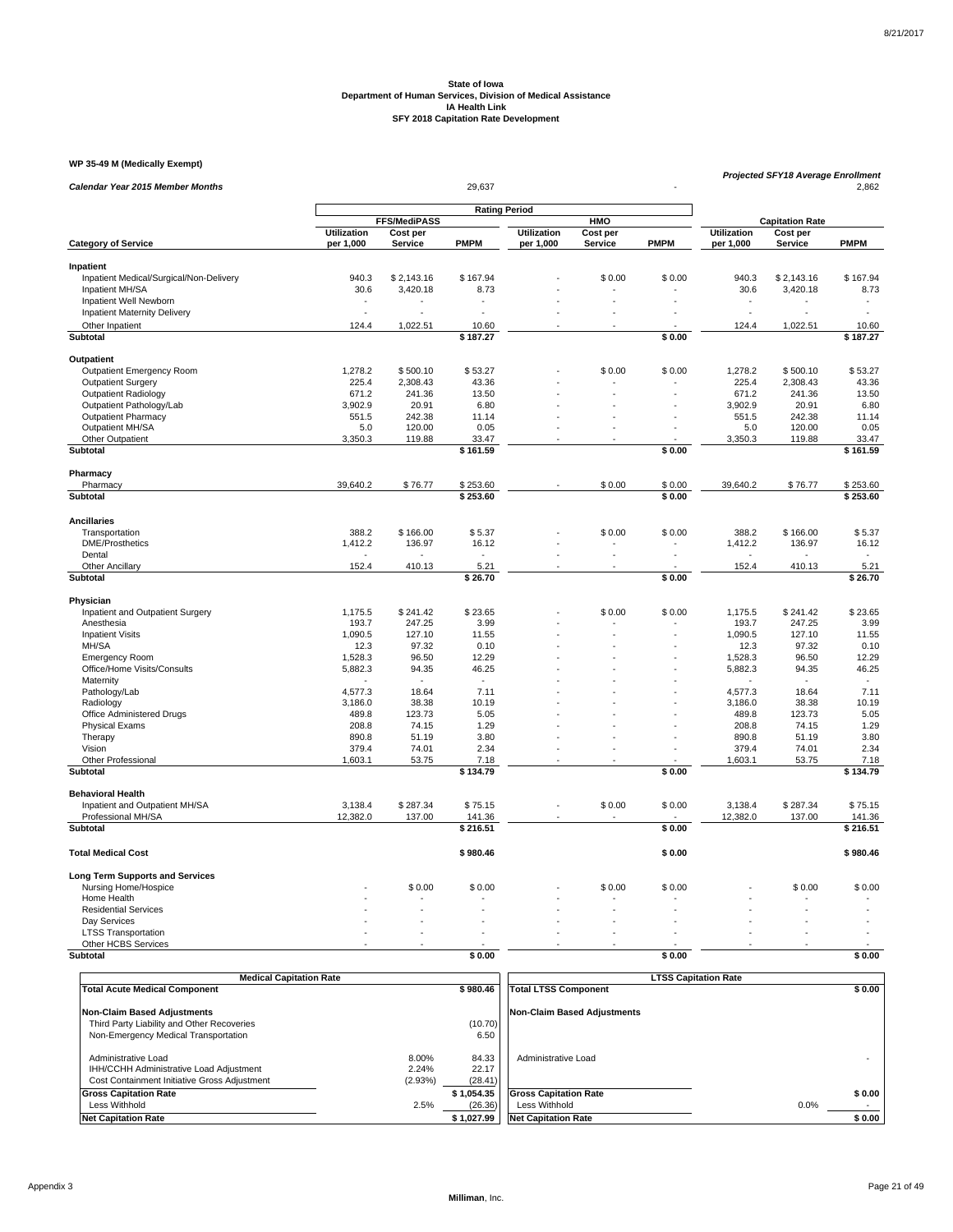#### **WP 50+ M&F (Medically Exempt)**

| WP 50+ M&F (Medically Exempt)                        |                          |                            |                      |                                 |                            |             |                          | Projected SFY18 Average Enrollment |                   |  |  |
|------------------------------------------------------|--------------------------|----------------------------|----------------------|---------------------------------|----------------------------|-------------|--------------------------|------------------------------------|-------------------|--|--|
| Calendar Year 2015 Member Months                     |                          |                            |                      |                                 | 5,427                      |             |                          |                                    |                   |  |  |
|                                                      |                          |                            | <b>Rating Period</b> |                                 |                            |             |                          |                                    |                   |  |  |
|                                                      |                          | FFS/MediPASS               |                      |                                 | HMO                        |             |                          | <b>Capitation Rate</b>             |                   |  |  |
| <b>Category of Service</b>                           | Utilization<br>per 1,000 | Cost per<br><b>Service</b> | <b>PMPM</b>          | <b>Utilization</b><br>per 1,000 | Cost per<br><b>Service</b> | <b>PMPM</b> | Utilization<br>per 1,000 | Cost per<br><b>Service</b>         | <b>PMPM</b>       |  |  |
|                                                      |                          |                            |                      |                                 |                            |             |                          |                                    |                   |  |  |
| Inpatient                                            |                          |                            |                      |                                 |                            |             |                          |                                    |                   |  |  |
| Inpatient Medical/Surgical/Non-Delivery              | 1,224.4                  | \$2,089.68                 | \$213.21             |                                 | \$0.00                     | \$0.00      | 1,224.4                  | \$2,089.68                         | \$213.21          |  |  |
| Inpatient MH/SA                                      | 2.9                      | 4,659.79                   | 1.13                 |                                 |                            |             | 2.9                      | 4,659.79                           | 1.13              |  |  |
| Inpatient Well Newborn                               | $\overline{a}$<br>ä,     |                            |                      |                                 |                            |             | $\overline{a}$           |                                    |                   |  |  |
| <b>Inpatient Maternity Delivery</b>                  |                          |                            |                      |                                 |                            |             |                          |                                    |                   |  |  |
| Other Inpatient                                      | 227.3                    | 589.10                     | 11.16                |                                 |                            |             | 227.3                    | 589.10                             | 11.16             |  |  |
| <b>Subtotal</b>                                      |                          |                            | \$225.50             |                                 |                            | \$0.00      |                          |                                    | \$225.50          |  |  |
| Outpatient                                           |                          |                            |                      |                                 |                            |             |                          |                                    |                   |  |  |
| Outpatient Emergency Room                            | 991.5                    | \$603.33                   | \$49.85              |                                 | \$0.00                     | \$0.00      | 991.5                    | \$603.33                           | \$49.85           |  |  |
| <b>Outpatient Surgery</b>                            | 428.0                    | 2,191.28                   | 78.15                |                                 |                            |             | 428.0                    | 2,191.28                           | 78.15             |  |  |
| Outpatient Radiology                                 | 1,778.7                  | 212.78                     | 31.54                |                                 |                            |             | 1,778.7                  | 212.78                             | 31.54             |  |  |
| Outpatient Pathology/Lab                             | 7,334.0                  | 21.48                      | 13.13                |                                 |                            |             | 7,334.0                  | 21.48                              | 13.13             |  |  |
| <b>Outpatient Pharmacy</b>                           | 1,163.3                  | 180.62                     | 17.51                |                                 |                            |             | 1,163.3                  | 180.62                             | 17.51             |  |  |
| Outpatient MH/SA                                     | 6.3                      | 132.49                     | 0.07                 |                                 |                            |             | 6.3                      | 132.49                             | 0.07              |  |  |
| Other Outpatient                                     | 6,437.2                  | 101.84                     | 54.63                |                                 |                            |             | 6,437.2                  | 101.84                             | 54.63             |  |  |
| <b>Subtotal</b>                                      |                          |                            | \$244.88             |                                 |                            | \$0.00      |                          |                                    | \$244.88          |  |  |
| Pharmacy                                             |                          |                            |                      |                                 |                            |             |                          |                                    |                   |  |  |
| Pharmacy                                             | 61,911.4                 | \$71.73                    | \$370.06             |                                 | \$0.00                     | \$0.00      | 61,911.4                 | \$71.73                            | \$370.06          |  |  |
| Subtotal                                             |                          |                            | \$370.06             |                                 |                            | \$0.00      |                          |                                    | \$370.06          |  |  |
|                                                      |                          |                            |                      |                                 |                            |             |                          |                                    |                   |  |  |
| <b>Ancillaries</b>                                   | 335.8                    | \$168.70                   | \$4.72               |                                 | \$0.00                     | \$0.00      | 335.8                    | \$168.70                           | \$4.72            |  |  |
| Transportation                                       |                          |                            |                      |                                 |                            |             |                          |                                    |                   |  |  |
| <b>DME/Prosthetics</b><br>Dental                     | 2,372.4                  | 125.14                     | 24.74                |                                 | L.                         | ÷.          | 2,372.4                  | 125.14                             | 24.74             |  |  |
| Other Ancillary                                      | 246.4                    | 199.16                     | 4.09                 |                                 |                            |             | 246.4                    | 199.16                             | 4.09              |  |  |
| <b>Subtotal</b>                                      |                          |                            | \$33.55              |                                 |                            | \$0.00      |                          |                                    | \$33.55           |  |  |
|                                                      |                          |                            |                      |                                 |                            |             |                          |                                    |                   |  |  |
| Physician                                            |                          |                            |                      |                                 |                            |             |                          |                                    |                   |  |  |
| Inpatient and Outpatient Surgery                     | 1,988.7                  | \$250.78                   | \$41.56              |                                 | \$0.00                     | \$0.00      | 1,988.7                  | \$250.78                           | \$41.56           |  |  |
| Anesthesia                                           | 325.5                    | 235.23                     | 6.38                 |                                 |                            |             | 325.5                    | 235.23                             | 6.38              |  |  |
| <b>Inpatient Visits</b>                              | 1,300.3                  | 125.60                     | 13.61                |                                 |                            |             | 1,300.3                  | 125.60                             | 13.61             |  |  |
| MH/SA                                                | 7.9                      | 106.60                     | 0.07                 |                                 |                            |             | 7.9                      | 106.60                             | 0.07              |  |  |
| <b>Emergency Room</b>                                | 1,237.3                  | 100.87                     | 10.40                |                                 |                            |             | 1,237.3                  | 100.87                             | 10.40             |  |  |
| Office/Home Visits/Consults                          | 8,946.8                  | 92.45                      | 68.93                |                                 |                            |             | 8,946.8                  | 92.45                              | 68.93             |  |  |
| Maternity                                            |                          |                            |                      |                                 |                            |             |                          |                                    | $\sim$            |  |  |
| Pathology/Lab                                        | 6,720.1                  | 19.11                      | 10.70                |                                 |                            |             | 6,720.1                  | 19.11                              | 10.70             |  |  |
| Radiology                                            | 4,649.3                  | 42.59                      | 16.50                |                                 |                            |             | 4,649.3                  | 42.59                              | 16.50             |  |  |
| Office Administered Drugs                            | 1,318.4                  | 225.91                     | 24.82                |                                 |                            |             | 1,318.4                  | 225.91                             | 24.82             |  |  |
| <b>Physical Exams</b>                                | 384.0                    | 77.18                      | 2.47                 |                                 |                            |             | 384.0                    | 77.18                              | 2.47              |  |  |
| Therapy                                              | 1,383.5                  | 54.30                      | 6.26                 |                                 |                            |             | 1,383.5                  | 54.30                              | 6.26              |  |  |
| Vision                                               | 564.6                    | 76.09                      | 3.58                 |                                 |                            |             | 564.6                    | 76.09                              | 3.58              |  |  |
| <b>Other Professional</b>                            | 2,419.9                  | 54.75                      | 11.04                |                                 |                            |             | 2,419.9                  | 54.75                              | 11.04             |  |  |
| <b>Subtotal</b>                                      |                          |                            | \$216.32             |                                 |                            | \$0.00      |                          |                                    | \$216.32          |  |  |
| <b>Behavioral Health</b>                             |                          |                            |                      |                                 |                            |             |                          |                                    |                   |  |  |
| Inpatient and Outpatient MH/SA<br>Professional MH/SA | 1,514.3<br>10,346.2      | \$327.60<br>126.55         | \$41.34<br>109.11    |                                 | \$0.00                     | \$0.00      | 1,514.3<br>10,346.2      | \$327.60<br>126.55                 | \$41.34<br>109.11 |  |  |
| <b>Subtotal</b>                                      |                          |                            | \$150.45             |                                 |                            | \$0.00      |                          |                                    | \$150.45          |  |  |
|                                                      |                          |                            |                      |                                 |                            |             |                          |                                    |                   |  |  |
| <b>Total Medical Cost</b>                            |                          |                            | \$1,240.76           |                                 |                            | \$0.00      |                          |                                    | \$1,240.76        |  |  |
| <b>Long Term Supports and Services</b>               |                          |                            |                      |                                 |                            |             |                          |                                    |                   |  |  |
| Nursing Home/Hospice                                 |                          | \$0.00                     | \$0.00               |                                 | \$0.00                     | \$0.00      |                          | \$0.00                             | \$0.00            |  |  |
| Home Health                                          |                          |                            |                      |                                 |                            |             |                          |                                    |                   |  |  |
| <b>Residential Services</b>                          |                          |                            |                      |                                 |                            |             |                          |                                    |                   |  |  |
| Day Services                                         |                          |                            |                      |                                 |                            |             |                          |                                    |                   |  |  |
| <b>LTSS Transportation</b>                           | L.                       |                            |                      |                                 |                            |             |                          |                                    |                   |  |  |
| Other HCBS Services                                  |                          |                            |                      |                                 |                            |             |                          |                                    |                   |  |  |
| <b>Subtotal</b>                                      |                          |                            | \$0.00               |                                 |                            | \$0.00      |                          |                                    | \$0.00            |  |  |

| <b>Medical Capitation Rate</b>                                                                                 |                           |                            | <b>LTSS Capitation Rate</b>  |        |
|----------------------------------------------------------------------------------------------------------------|---------------------------|----------------------------|------------------------------|--------|
| <b>Total Acute Medical Component</b>                                                                           |                           | \$1.240.76                 | <b>Total LTSS Component</b>  | \$0.00 |
| Non-Claim Based Adjustments                                                                                    |                           |                            | Non-Claim Based Adiustments  |        |
| Third Party Liability and Other Recoveries                                                                     |                           | (15.26)                    |                              |        |
| Non-Emergency Medical Transportation                                                                           |                           | 6.50                       |                              |        |
| Administrative Load<br>IHH/CCHH Administrative Load Adjustment<br>Cost Containment Initiative Gross Adjustment | 8.00%<br>1.75%<br>(2.56%) | 106.57<br>21.84<br>(31.37) | Administrative Load          |        |
| <b>Gross Capitation Rate</b>                                                                                   |                           | \$1.329.04                 | <b>Gross Capitation Rate</b> | \$0.00 |
| Less Withhold                                                                                                  | 2.5%                      | (33.23)                    | Less Withhold                | 0.0%   |
| <b>Net Capitation Rate</b>                                                                                     |                           | \$1,295.81                 | <b>Net Capitation Rate</b>   | \$0.00 |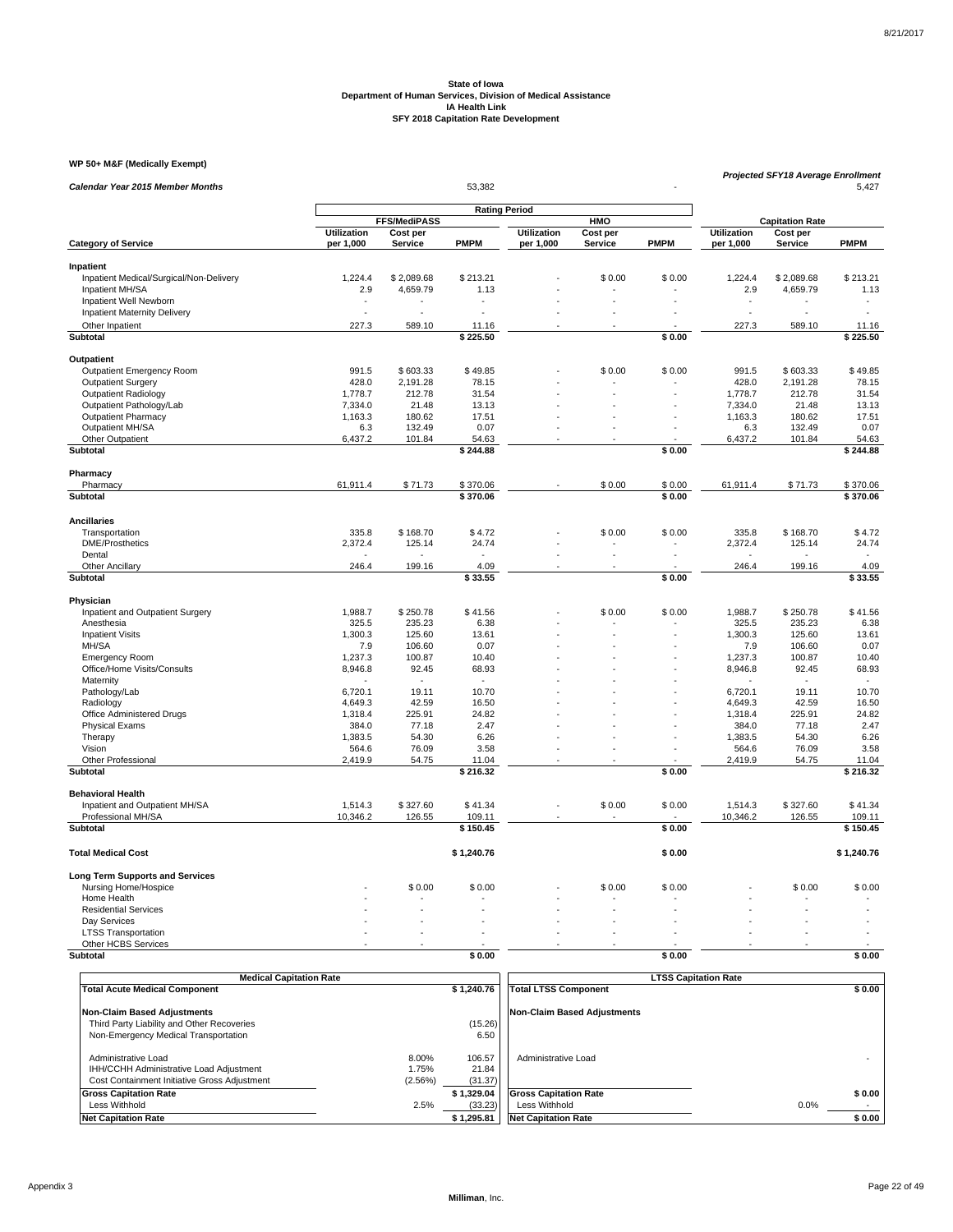### **WP 19-24 F (Non-Medically Exempt)**

| Calendar Year 2015 Member Months        |                    | 131,634<br>12,685   |                      |                    |            |                |                    |                        | Projected SFY18 Average Enrollment<br>15,813 |  |  |
|-----------------------------------------|--------------------|---------------------|----------------------|--------------------|------------|----------------|--------------------|------------------------|----------------------------------------------|--|--|
|                                         |                    |                     | <b>Rating Period</b> |                    |            |                |                    |                        |                                              |  |  |
|                                         |                    | FFS/MediPASS        |                      |                    | HMO        |                |                    | <b>Capitation Rate</b> |                                              |  |  |
|                                         | <b>Utilization</b> | Cost per<br>Service | <b>PMPM</b>          | <b>Utilization</b> | Cost per   | <b>PMPM</b>    | <b>Utilization</b> | Cost per<br>Service    | <b>PMPM</b>                                  |  |  |
| <b>Category of Service</b>              | per 1,000          |                     |                      | per 1,000          | Service    |                | per 1,000          |                        |                                              |  |  |
| Inpatient                               |                    |                     |                      |                    |            |                |                    |                        |                                              |  |  |
| Inpatient Medical/Surgical/Non-Delivery | 97.7               | \$2,085.19          | \$16.97              | 71.9               | \$1,848.34 | \$11.07        | 95.4               | \$2,069.40             | \$16.45                                      |  |  |
| Inpatient MH/SA                         | 1.0                | 2,732.67            | 0.23                 | 13.8               | 2,830.68   | 3.26           | 2.1                | 2,803.74               | 0.50                                         |  |  |
| Inpatient Well Newborn                  |                    |                     |                      |                    |            |                |                    |                        |                                              |  |  |
| <b>Inpatient Maternity Delivery</b>     | L.                 |                     |                      |                    |            |                | L.                 |                        |                                              |  |  |
| Other Inpatient                         | 6.6                | 1,170.73            | 0.64                 |                    |            |                | 6.0                | 1,163.88               | 0.58                                         |  |  |
| Subtotal                                |                    |                     | \$17.84              |                    |            | \$14.33        |                    |                        | \$17.53                                      |  |  |
| Outpatient                              |                    |                     |                      |                    |            |                |                    |                        |                                              |  |  |
| <b>Outpatient Emergency Room</b>        | 775.0              | \$383.56            | \$24.77              | 887.4              | \$446.90   | \$33.05        | 784.8              | \$389.89               | \$25.50                                      |  |  |
| <b>Outpatient Surgery</b>               | 58.5               | 2,420.12            | 11.79                | 84.5               | 1,696.22   | 11.94          | 60.8               | 2,330.86               | 11.80                                        |  |  |
| <b>Outpatient Radiology</b>             | 319.3              | 216.86              | 5.77                 | 291.5              | 191.81     | 4.66           | 316.8              | 214.75                 | 5.67                                         |  |  |
| Outpatient Pathology/Lab                | 2,672.9            | 27.48               | 6.12                 | 2,369.5            | 23.30      | 4.60           | 2,646.2            | 27.16                  | 5.99                                         |  |  |
| <b>Outpatient Pharmacy</b>              | 178.1              | 252.61              | 3.75                 | 205.3              | 764.69     | 13.08          | 180.5              | 303.79                 | 4.57                                         |  |  |
| Outpatient MH/SA                        | 0.6                | 214.29              | 0.01                 |                    |            | $\blacksquare$ | 0.5                | 235.29                 | 0.01                                         |  |  |
| Other Outpatient                        | 816.1              | 70.58               | 4.80                 | 1,040.8            | 86.59      | 7.51           | 835.8              | 72.36                  | 5.04                                         |  |  |
| Subtotal                                |                    |                     | \$57.01              |                    |            | \$74.84        |                    |                        | \$58.58                                      |  |  |
|                                         |                    |                     |                      |                    |            |                |                    |                        |                                              |  |  |
| Pharmacy<br>Pharmacy                    | 8,527.1            | \$52.48             | \$37.29              | 7,986.7            | \$47.85    | \$31.85        | 8,479.6            | \$52.09                | \$36.81                                      |  |  |
| Subtotal                                |                    |                     | \$37.29              |                    |            | \$31.85        |                    |                        | \$36.81                                      |  |  |
|                                         |                    |                     |                      |                    |            |                |                    |                        |                                              |  |  |
| <b>Ancillaries</b>                      |                    |                     |                      |                    |            |                |                    |                        |                                              |  |  |
| Transportation                          | 38.9               | \$178.92            | \$0.58               | 46.1               | \$145.86   | \$0.56         | 39.5               | \$176.07               | \$0.58                                       |  |  |
| <b>DME/Prosthetics</b>                  | 136.8              | 118.45              | 1.35                 | 89.4               | 165.16     | 1.23           | 132.6              | 121.27                 | 1.34                                         |  |  |
| Dental                                  | 23.3               | 15.42               | 0.03                 | 6.5                | 37.21      | 0.02           | 21.9               | 16.47                  | 0.03                                         |  |  |
| Other Ancillary                         | 2.8                | 129.96              | 0.03                 | 0.9                | 129.03     | 0.01           | 2.6                | 137.93                 | 0.03                                         |  |  |
| Subtotal                                |                    |                     | \$1.99               |                    |            | \$1.82         |                    |                        | \$1.98                                       |  |  |
| Physician                               |                    |                     |                      |                    |            |                |                    |                        |                                              |  |  |
| Inpatient and Outpatient Surgery        | 337.7              | \$202.90            | \$5.71               | 337.8              | \$157.04   | \$4.42         | 337.7              | \$198.99               | \$5.60                                       |  |  |
| Anesthesia                              | 70.3               | 220.07              | 1.29                 | 69.0               | 234.71     | 1.35           | 70.2               | 222.16                 | 1.30                                         |  |  |
| <b>Inpatient Visits</b>                 | 84.8               | 134.45              | 0.95                 | 76.5               | 111.42     | 0.71           | 84.1               | 132.76                 | 0.93                                         |  |  |
| MH/SA                                   | 14.7               | 57.07               | 0.07                 | 17.0               | 70.42      | 0.10           | 14.9               | 56.30                  | 0.07                                         |  |  |
| <b>Emergency Room</b>                   | 734.8              | 80.67               | 4.94                 | 827.7              | 85.39      | 5.89           | 743.0              | 81.08                  | 5.02                                         |  |  |
| Office/Home Visits/Consults             | 3,462.3            | 88.83               | 25.63                | 2,857.9            | 66.59      | 15.86          | 3,409.2            | 87.19                  | 24.77                                        |  |  |
| Maternity                               | 58.9               | 124.19              | 0.61                 | 115.9              | 186.43     | 1.80           | 63.9               | 133.25                 | 0.71                                         |  |  |
| Pathology/Lab                           | 3,313.7            | 20.03               | 5.53                 | 4,498.7            | 19.61      | 7.35           | 3,417.9            | 19.98                  | 5.69                                         |  |  |
| Radiology                               | 1,231.2            | 44.06               | 4.52                 | 1,292.8            | 44.93      | 4.84           | 1,236.6            | 44.15                  | 4.55                                         |  |  |
| Office Administered Drugs               | 654.4              | 52.81               | 2.88                 | 686.5              | 48.42      | 2.77           | 657.2              | 52.40                  | 2.87                                         |  |  |
| <b>Physical Exams</b>                   | 430.8              | 82.45               | 2.96                 | 499.0              | 86.33      | 3.59           | 436.8              | 82.97                  | 3.02                                         |  |  |
| Therapy                                 | 712.8              | 45.62               | 2.71                 | 562.0              | 44.41      | 2.08           | 699.5              | 45.46                  | 2.65                                         |  |  |
| Vision                                  | 259.9              | 70.64               | 1.53                 | 158.1              | 75.15      | 0.99           | 251.0              | 70.77                  | 1.48                                         |  |  |
| Other Professional                      | 360.3              | 105.57              | 3.17                 | 380.6              | 90.81      | 2.88           | 362.1              | 104.06                 | 3.14                                         |  |  |
| <b>Subtotal</b>                         |                    |                     | \$62.50              |                    |            | \$54.63        |                    |                        | \$61.80                                      |  |  |
| <b>Behavioral Health</b>                |                    |                     |                      |                    |            |                |                    |                        |                                              |  |  |
| Inpatient and Outpatient MH/SA          | 152.1              | \$370.07            | \$4.69               | 132.4              | \$313.57   | \$3.46         | 150.4              | \$365.55               | \$4.58                                       |  |  |
| Professional MH/SA                      | 1,096.3            | 110.99              | 10.14                | 1,015.5            | 99.85      | 8.45           | 1,089.2            | 110.07                 | 9.99                                         |  |  |
| Subtotal                                |                    |                     | \$14.83              |                    |            | \$11.91        |                    |                        | \$14.57                                      |  |  |
| <b>Total Medical Cost</b>               |                    |                     | \$191.46             |                    |            | \$189.38       |                    |                        | \$191.27                                     |  |  |
| <b>Long Term Supports and Services</b>  |                    |                     |                      |                    |            |                |                    |                        |                                              |  |  |
| Nursing Home/Hospice                    |                    | \$0.00              | \$0.00               |                    | \$0.00     | \$0.00         |                    | \$0.00                 | \$0.00                                       |  |  |
| Home Health                             |                    |                     |                      |                    |            |                |                    |                        |                                              |  |  |
| <b>Residential Services</b>             |                    |                     |                      |                    |            |                |                    |                        |                                              |  |  |
| Day Services                            |                    |                     |                      |                    |            |                |                    |                        |                                              |  |  |
| <b>LTSS Transportation</b>              |                    |                     |                      |                    |            |                |                    |                        |                                              |  |  |
| Other HCBS Services                     |                    |                     |                      |                    |            |                |                    |                        |                                              |  |  |
| <b>Subtotal</b>                         |                    |                     | \$0.00               |                    |            | \$0.00         |                    |                        | \$0.00                                       |  |  |

| <b>Medical Capitation Rate</b>                                                     |            |               | <b>LTSS Capitation Rate</b>        |        |
|------------------------------------------------------------------------------------|------------|---------------|------------------------------------|--------|
| <b>Total Acute Medical Component</b>                                               |            | \$191.27      | <b>Total LTSS Component</b>        | \$0.00 |
| Non-Claim Based Adjustments                                                        |            |               | <b>Non-Claim Based Adjustments</b> |        |
| Third Party Liability and Other Recoveries<br>Non-Emergency Medical Transportation |            | (2.47)<br>-   |                                    |        |
| Administrative Load                                                                | 10.00%     | 20.98         | Administrative Load                |        |
| IHH/CCHH Administrative Load Adjustment                                            | 0.22%      | $0.4^{\circ}$ |                                    |        |
| Cost Containment Initiative Gross Adjustment                                       | $(2.77\%)$ | (5.23)        |                                    |        |
| <b>Gross Capitation Rate</b>                                                       |            | \$204.96      | <b>Gross Capitation Rate</b>       | \$0.00 |
| Less Withhold                                                                      | 2.5%       | (5.12)        | Less Withhold                      | 0.0%   |
| <b>Net Capitation Rate</b>                                                         |            | \$199.84      | <b>Net Capitation Rate</b>         | \$0.00 |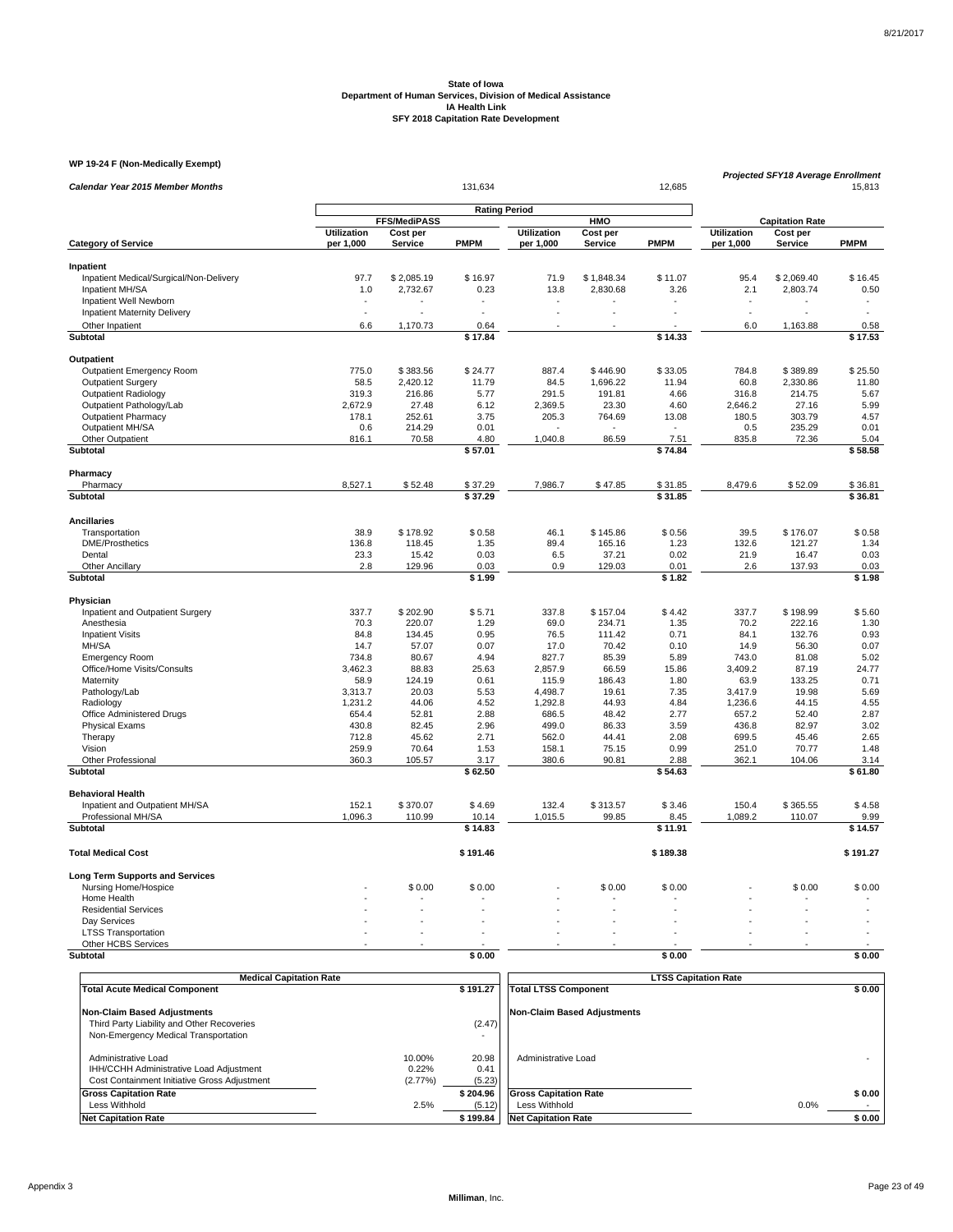### **WP 19-24 M (Non-Medically Exempt)**

| Calendar Year 2015 Member Months                           |                    |                      | 97,492       |                    |                | 12,918                   |                    | Projected SFY18 Average Enrollment |                          |
|------------------------------------------------------------|--------------------|----------------------|--------------|--------------------|----------------|--------------------------|--------------------|------------------------------------|--------------------------|
|                                                            |                    | <b>Rating Period</b> |              |                    |                |                          |                    |                                    | 12,625                   |
|                                                            |                    | FFS/MediPASS         |              |                    | HMO            |                          |                    | <b>Capitation Rate</b>             |                          |
|                                                            | <b>Utilization</b> | Cost per             |              | <b>Utilization</b> | Cost per       |                          | <b>Utilization</b> | Cost per                           |                          |
| <b>Category of Service</b>                                 | per 1,000          | Service              | <b>PMPM</b>  | per 1,000          | Service        | <b>PMPM</b>              | per 1,000          | Service                            | <b>PMPM</b>              |
| Inpatient                                                  |                    |                      |              |                    |                |                          |                    |                                    |                          |
| Inpatient Medical/Surgical/Non-Delivery                    | 110.2              | \$2,216.78           | \$20.35      | 113.1              | \$2,857.55     | \$26.93                  | 110.5              | \$2,293.57                         | \$21.12                  |
| Inpatient MH/SA                                            | 1.7                | 4,491.23             | 0.64         | 6.3                | 3,431.28       | 1.81                     | 2.3                | 4,160.00                           | 0.78                     |
| Inpatient Well Newborn                                     |                    |                      |              |                    |                |                          |                    |                                    |                          |
| <b>Inpatient Maternity Delivery</b>                        | ÷.                 |                      |              |                    |                |                          | ÷.                 |                                    | $\ddot{\phantom{1}}$     |
| Other Inpatient                                            | 1.8                | 1,318.68             | 0.20         |                    |                |                          | 1.6                | 1,341.61                           | 0.18                     |
| Subtotal                                                   |                    |                      | \$21.19      |                    |                | \$28.74                  |                    |                                    | \$22.08                  |
| Outpatient                                                 |                    |                      |              |                    |                |                          |                    |                                    |                          |
| Outpatient Emergency Room                                  | 552.5              | \$408.76             | \$18.82      | 697.3              | \$433.84       | \$25.21                  | 569.4              | \$412.41                           | \$19.57                  |
| <b>Outpatient Surgery</b>                                  | 39.5               | 2,632.59             | 8.67         | 65.1               | 2,029.49       | 11.01                    | 42.5               | 2,523.64                           | 8.94                     |
| <b>Outpatient Radiology</b>                                | 150.2              | 190.97               | 2.39         | 139.1              | 258.77         | 3.00                     | 148.9              | 198.27                             | 2.46                     |
| Outpatient Pathology/Lab                                   | 876.6              | 26.28                | 1.92         | 862.4              | 22.40          | 1.61                     | 875.0              | 25.78                              | 1.88                     |
| <b>Outpatient Pharmacy</b>                                 | 119.8              | 300.58               | 3.00         | 155.2              | 109.82         | 1.42                     | 123.9              | 273.10                             | 2.82                     |
| Outpatient MH/SA                                           | 0.4                | 279.07               | 0.01         |                    |                | $\overline{\phantom{a}}$ | 0.4                | 315.79                             | 0.01                     |
| Other Outpatient                                           | 491.4              | 81.57                | 3.34         | 645.7              | 64.30          | 3.46                     | 509.4              | 78.91                              | 3.35                     |
| Subtotal                                                   |                    |                      | \$38.15      |                    |                | \$45.71                  |                    |                                    | \$39.03                  |
| Pharmacy                                                   |                    |                      |              |                    |                |                          |                    |                                    |                          |
| Pharmacy                                                   | 4,589.5            | \$83.85              | \$32.07      | 4,279.7            | \$95.73        | \$34.14                  | 4,553.3            | \$85.15                            | \$32.31                  |
| Subtotal                                                   |                    |                      | \$32.07      |                    |                | \$34.14                  |                    |                                    | \$32.31                  |
| <b>Ancillaries</b>                                         |                    |                      |              |                    |                |                          |                    |                                    |                          |
| Transportation                                             | 51.9               | \$177.90             | \$0.77       | 64.2               | \$160.67       | \$0.86                   | 53.4               | \$175.35                           | \$0.78                   |
| <b>DME/Prosthetics</b>                                     | 130.4              | 157.39               | 1.71         | 112.2              | 134.77         | 1.26                     | 128.3              | 155.32                             | 1.66                     |
| Dental                                                     | 0.2                |                      | $\sim$       | ٠                  |                | $\sim$                   | 0.2                |                                    | ٠                        |
| <b>Other Ancillary</b>                                     | $\sim$             | $\overline{a}$       |              | $\overline{a}$     | $\overline{a}$ |                          | ÷.                 |                                    |                          |
| Subtotal                                                   |                    |                      | \$2.48       |                    |                | \$2.12                   |                    |                                    | \$2.44                   |
| Physician                                                  |                    |                      |              |                    |                |                          |                    |                                    |                          |
| Inpatient and Outpatient Surgery                           | 249.7              | \$238.87             | \$4.97       | 318.2              | \$226.67       | \$6.01                   | 257.7              | \$237.03                           | \$5.09                   |
| Anesthesia                                                 | 52.4               | 242.61               | 1.06         | 65.9               | 269.34         | 1.48                     | 54.0               | 246.62                             | 1.11                     |
| <b>Inpatient Visits</b>                                    | 99.6               | 133.73               | 1.11         | 176.4              | 122.44         | 1.80                     | 108.6              | 131.50                             | 1.19                     |
| MH/SA                                                      | 1.4                | 87.59                | 0.01         |                    |                |                          | 1.2                | 99.17                              | 0.01                     |
| <b>Emergency Room</b>                                      | 524.8              | 77.97                | 3.41         | 661.6              | 80.90          | 4.46                     | 540.8              | 78.32                              | 3.53                     |
| Office/Home Visits/Consults                                | 1,696.7            | 88.83                | 12.56        | 1,518.5            | 70.73          | 8.95                     | 1,675.8            | 86.93                              | 12.14                    |
| Maternity                                                  |                    |                      |              |                    |                |                          |                    |                                    | $\overline{\phantom{a}}$ |
| Pathology/Lab                                              | 848.6              | 17.39                | 1.23         | 1.041.4            | 20.16          | 1.75                     | 871.2              | 17.77                              | 1.29                     |
| Radiology                                                  | 823.4              | 33.96                | 2.33         | 979.1              | 32.23          | 2.63                     | 841.6              | 33.79                              | 2.37                     |
| Office Administered Drugs                                  | 129.3              | 88.18                | 0.95         | 70.5               | 8.51           | 0.05                     | 122.4              | 82.35<br>92.35                     | 0.84                     |
| <b>Physical Exams</b>                                      | 161.8<br>423.6     | 91.24<br>48.16       | 1.23<br>1.70 | 156.2<br>364.6     | 98.35<br>59.57 | 1.28<br>1.81             | 161.1<br>416.7     | 49.25                              | 1.24<br>1.71             |
| Therapy                                                    |                    | 72.05                | 0.96         |                    |                |                          |                    |                                    | 0.94                     |
| Vision<br>Other Professional                               | 159.9<br>227.7     | 50.59                | 0.96         | 118.1<br>255.5     | 76.21<br>47.90 | 0.75<br>1.02             | 155.0<br>231.0     | 72.78<br>50.40                     | 0.97                     |
| Subtotal                                                   |                    |                      | \$32.48      |                    |                | \$31.99                  |                    |                                    | \$32.43                  |
|                                                            |                    |                      |              |                    |                |                          |                    |                                    |                          |
| <b>Behavioral Health</b><br>Inpatient and Outpatient MH/SA | 299.3              | \$215.72             | \$5.38       | 366.3              | \$242.73       | \$7.41                   | 307.1              | \$219.58                           | \$5.62                   |
| Professional MH/SA                                         | 1,180.6            | 105.92               | 10.42        | 1,235.7            | 102.84         | 10.59                    | 1,187.0            | 105.54                             | 10.44                    |
| <b>Subtotal</b>                                            |                    |                      | \$15.80      |                    |                | \$18.00                  |                    |                                    | \$16.06                  |
| <b>Total Medical Cost</b>                                  |                    |                      | \$142.17     |                    |                | \$160.70                 |                    |                                    | \$144.35                 |
| <b>Long Term Supports and Services</b>                     |                    |                      |              |                    |                |                          |                    |                                    |                          |
| Nursing Home/Hospice                                       |                    | \$0.00               | \$0.00       |                    | \$0.00         | \$0.00                   |                    | \$0.00                             | \$0.00                   |
| Home Health                                                |                    |                      |              |                    |                |                          |                    |                                    |                          |
| <b>Residential Services</b>                                |                    |                      |              |                    |                |                          |                    |                                    |                          |
| Day Services                                               |                    |                      |              |                    |                |                          |                    |                                    |                          |
| <b>LTSS Transportation</b>                                 | ÷.                 |                      |              |                    |                |                          |                    |                                    |                          |
| Other HCBS Services                                        |                    |                      |              |                    |                |                          |                    |                                    |                          |
| <b>Subtotal</b>                                            |                    |                      | \$0.00       |                    |                | \$0.00                   |                    |                                    | \$0.00                   |

| <b>Medical Capitation Rate</b>                                                                                           |                            |                         | <b>LTSS Capitation Rate</b>                   |                |
|--------------------------------------------------------------------------------------------------------------------------|----------------------------|-------------------------|-----------------------------------------------|----------------|
| <b>Total Acute Medical Component</b>                                                                                     |                            | \$144.35                | <b>Total LTSS Component</b>                   | \$0.00         |
| <b>Non-Claim Based Adjustments</b><br>Third Party Liability and Other Recoveries<br>Non-Emergency Medical Transportation |                            | (1.80)                  | <b>Non-Claim Based Adjustments</b>            |                |
| Administrative Load<br>IHH/CCHH Administrative Load Adjustment<br>Cost Containment Initiative Gross Adjustment           | 10.00%<br>0.34%<br>(2.35%) | 15.84<br>0.48<br>(3.35) | Administrative Load                           |                |
| <b>Gross Capitation Rate</b><br>Less Withhold                                                                            | 2.5%                       | \$155.52<br>(3.89)      | <b>Gross Capitation Rate</b><br>Less Withhold | \$0.00<br>0.0% |
| <b>Net Capitation Rate</b>                                                                                               |                            | \$151.63                | <b>Net Capitation Rate</b>                    | \$0.00         |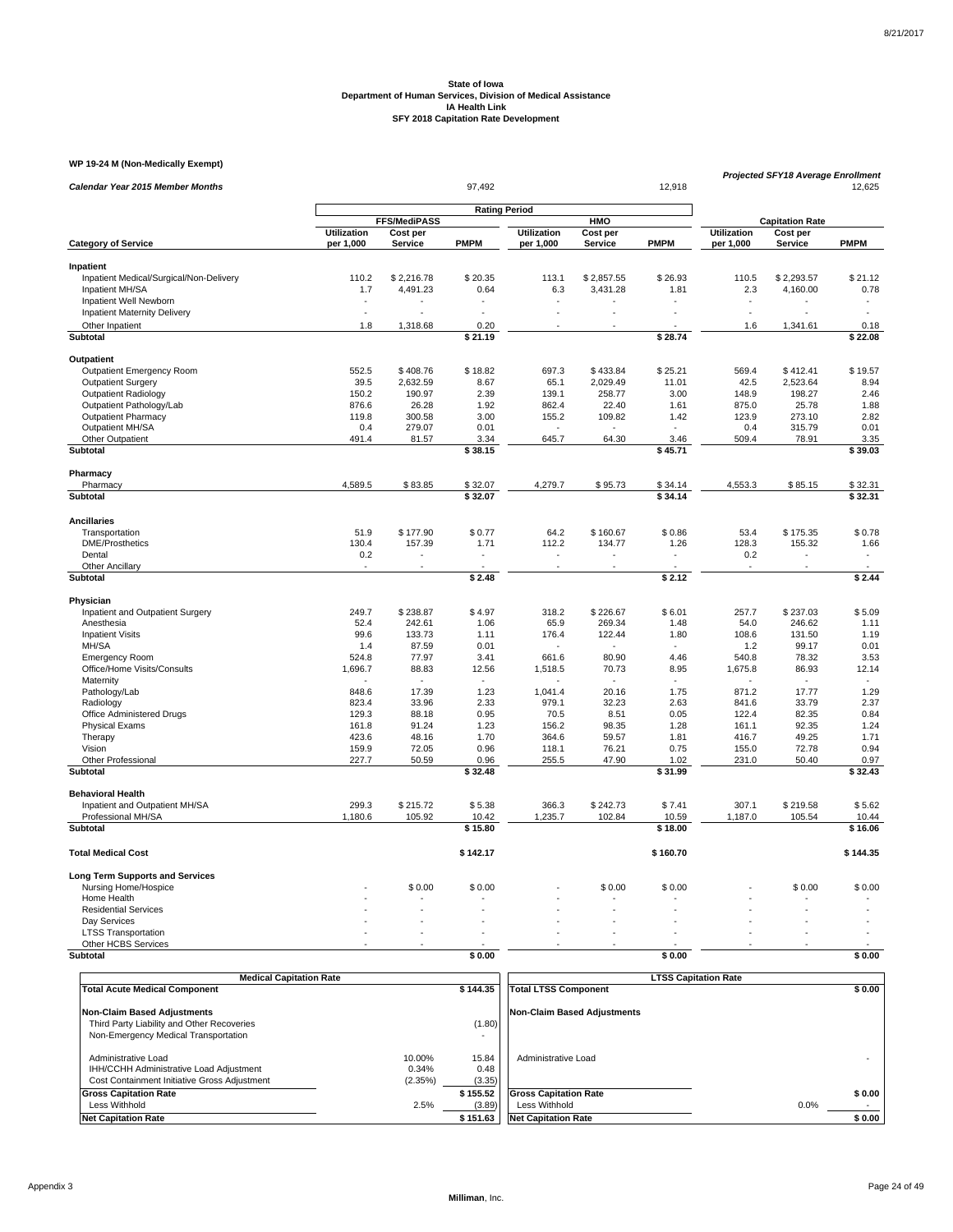### **WP 25-34 F (Non-Medically Exempt)**

|                                                      |                                 |                            |                      |                                 |                     |                  |                                 | <b>Projected SFY18 Average Enrollment</b> |                  |
|------------------------------------------------------|---------------------------------|----------------------------|----------------------|---------------------------------|---------------------|------------------|---------------------------------|-------------------------------------------|------------------|
| Calendar Year 2015 Member Months                     |                                 |                            | 162,091              |                                 |                     | 20,886           |                                 |                                           | 19,289           |
|                                                      |                                 |                            | <b>Rating Period</b> |                                 |                     |                  |                                 |                                           |                  |
|                                                      |                                 | FFS/MediPASS               |                      |                                 | HMO                 |                  |                                 | <b>Capitation Rate</b>                    |                  |
| <b>Category of Service</b>                           | <b>Utilization</b><br>per 1,000 | Cost per<br><b>Service</b> | PMPM                 | <b>Utilization</b><br>per 1,000 | Cost per<br>Service | <b>PMPM</b>      | <b>Utilization</b><br>per 1,000 | Cost per<br><b>Service</b>                | <b>PMPM</b>      |
|                                                      |                                 |                            |                      |                                 |                     |                  |                                 |                                           |                  |
| Inpatient<br>Inpatient Medical/Surgical/Non-Delivery | 128.5                           | \$2,060.24                 | \$22.06              | 44.2                            | \$2,885.32          | \$10.63          | 118.9                           | \$2,095.73                                | \$20.76          |
| Inpatient MH/SA                                      | 3.4                             | 3,223.88                   | 0.90                 |                                 |                     |                  | 3.0                             | 3,232.32                                  | 0.80             |
| Inpatient Well Newborn                               |                                 |                            |                      |                                 |                     |                  |                                 |                                           | ٠                |
| <b>Inpatient Maternity Delivery</b>                  | ÷.                              |                            |                      |                                 |                     |                  | $\overline{a}$                  |                                           | ÷.               |
| Other Inpatient                                      | 6.6                             | 1,722.05                   | 0.95                 |                                 |                     |                  | 5.9                             | 1,720.14                                  | 0.84             |
| Subtotal                                             |                                 |                            | $\sqrt{23.91}$       |                                 |                     | \$10.63          |                                 |                                           | \$22.40          |
| Outpatient                                           |                                 |                            |                      |                                 |                     |                  |                                 |                                           |                  |
| Outpatient Emergency Room                            | 755.6                           | \$430.07                   | \$27.08              | 928.7                           | \$437.13            | \$33.83          | 775.4                           | \$431.03                                  | \$27.85          |
| <b>Outpatient Surgery</b>                            | 106.0                           | 2,767.92                   | 24.45                | 139.6                           | 1,704.34            | 19.82            | 109.8                           | 2,613.49                                  | 23.92            |
| Outpatient Radiology                                 | 434.5                           | 233.63                     | 8.46                 | 423.6                           | 193.47              | 6.83             | 433.3                           | 229.04                                    | 8.27             |
| Outpatient Pathology/Lab                             | 2,860.4                         | 26.56                      | 6.33                 | 2,566.0                         | 23.10               | 4.94             | 2,826.8                         | 26.19                                     | 6.17             |
| <b>Outpatient Pharmacy</b>                           | 213.3                           | 123.76                     | 2.20                 | 207.4                           | 137.70              | 2.38             | 212.6                           | 125.28                                    | 2.22             |
| Outpatient MH/SA                                     | 1.0                             | 122.45                     | 0.01                 | 1.1                             | 109.09              | 0.01             | 1.0                             | 121.21                                    | 0.01             |
| Other Outpatient                                     | 1,191.6                         | 73.11                      | 7.26                 | 1,348.7                         | 74.92               | 8.42             | 1,209.5                         | 73.32                                     | 7.39             |
| Subtotal                                             |                                 |                            | \$75.79              |                                 |                     | \$76.23          |                                 |                                           | \$75.83          |
| Pharmacy                                             |                                 |                            |                      |                                 |                     |                  |                                 |                                           |                  |
| Pharmacy                                             | 12,253.0                        | \$50.87                    | \$51.94              | 12,256.5                        | \$58.75             | \$60.01          | 12,253.4                        | \$51.77                                   | \$52.86          |
| Subtotal                                             |                                 |                            | \$51.94              |                                 |                     | \$60.01          |                                 |                                           | \$52.86          |
| <b>Ancillaries</b>                                   |                                 |                            |                      |                                 |                     |                  |                                 |                                           |                  |
| Transportation                                       | 50.8                            | \$170.21                   | \$0.72               | 54.3                            | \$145.91            | \$0.66           | 51.2                            | \$166.54                                  | \$0.71           |
| <b>DME/Prosthetics</b>                               | 220.4                           | 129.56                     | 2.38                 | 259.6                           | 124.33              | 2.69             | 224.9                           | 129.12                                    | 2.42             |
| Dental                                               | 10.4                            | 11.55                      | 0.01                 | 2.8                             |                     |                  | 9.5                             | 12.61                                     | 0.01             |
| Other Ancillary<br>Subtotal                          | 0.8                             | 155.84                     | 0.01<br>\$3.12       | 9.0                             | 120.67              | 0.09<br>\$3.44   | 1.7                             | 141.18                                    | 0.02<br>\$3.16   |
| Physician                                            |                                 |                            |                      |                                 |                     |                  |                                 |                                           |                  |
| Inpatient and Outpatient Surgery                     | 516.1                           | \$229.48                   | \$9.87               | 560.0                           | \$172.30            | \$8.04           | 521.1                           | \$222.44                                  | \$9.66           |
| Anesthesia                                           | 113.1                           | 224.85                     | 2.12                 | 95.2                            | 232.01              | 1.84             | 111.1                           | 225.76                                    | 2.09             |
| <b>Inpatient Visits</b>                              | 124.4                           | 128.31                     | 1.33                 | 73.3                            | 114.58              | 0.70             | 118.6                           | 127.53                                    | 1.26             |
| MH/SA                                                | 9.6                             | 74.77                      | 0.06                 | 6.5                             | 55.13               | 0.03             | 9.3                             | 77.59                                     | 0.06             |
| <b>Emergency Room</b>                                | 732.3                           | 83.74                      | 5.11                 | 867.9                           | 86.70               | 6.27             | 747.7                           | 84.09                                     | 5.24             |
| Office/Home Visits/Consults                          | 4,118.0                         | 89.93                      | 30.86                | 3,682.7                         | 69.34               | 21.28            | 4,068.3                         | 87.81                                     | 29.77            |
| Maternity                                            | 40.0                            | 113.91                     | 0.38                 | 68.6                            | 187.25              | 1.07             | 43.3                            | 127.51                                    | 0.46             |
| Pathology/Lab                                        | 3,450.4                         | 20.97                      | 6.03                 | 5,083.8                         | 21.01               | 8.90             | 3,636.8                         | 20.99                                     | 6.36             |
| Radiology                                            | 1,522.0                         | 44.78                      | 5.68                 | 1,552.2                         | 46.15               | 5.97             | 1,525.5                         | 44.92                                     | 5.71             |
| Office Administered Drugs                            | 549.8<br>429.3                  | 62.64<br>76.59             | 2.87<br>2.74         | 590.3<br>523.5                  | 48.59<br>79.78      | 2.39<br>3.48     | 554.4<br>440.1                  | 61.04<br>76.90                            | 2.82<br>2.82     |
| <b>Physical Exams</b><br>Therapy                     | 991.2                           | 46.25                      | 3.82                 | 831.5                           | 47.91               | 3.32             | 972.9                           | 46.37                                     | 3.76             |
| Vision                                               | 197.5                           | 74.13                      | 1.22                 | 177.9                           | 77.58               | 1.15             | 195.2                           | 74.37                                     | 1.21             |
| Other Professional                                   | 486.7                           | 89.51                      | 3.63                 | 578.4                           | 77.18               | 3.72             | 497.1                           | 87.87                                     | 3.64             |
| Subtotal                                             |                                 |                            | \$75.72              |                                 |                     | \$68.16          |                                 |                                           | \$74.86          |
| <b>Behavioral Health</b>                             |                                 |                            |                      |                                 |                     |                  |                                 |                                           |                  |
| Inpatient and Outpatient MH/SA                       | 230.3                           | \$226.69                   | \$4.35               | 279.8                           | \$235.43            | \$5.49           | 235.9                           | \$227.86                                  | \$4.48           |
| Professional MH/SA<br>Subtotal                       | 1,639.9                         | 101.28                     | 13.84<br>\$18.19     | 1,662.6                         | 92.60               | 12.83<br>\$18.32 | 1,642.5                         | 100.24                                    | 13.72<br>\$18.20 |
|                                                      |                                 |                            |                      |                                 |                     |                  |                                 |                                           |                  |
| <b>Total Medical Cost</b>                            |                                 |                            | \$248.67             |                                 |                     | \$236.79         |                                 |                                           | \$247.31         |
| <b>Long Term Supports and Services</b>               |                                 |                            |                      |                                 |                     |                  |                                 |                                           |                  |
| Nursing Home/Hospice                                 |                                 | \$0.00                     | \$0.00               |                                 | \$0.00              | \$0.00           |                                 | \$0.00                                    | \$0.00           |
| Home Health                                          |                                 |                            |                      |                                 |                     |                  |                                 |                                           |                  |
| <b>Residential Services</b>                          |                                 |                            |                      |                                 |                     |                  |                                 |                                           |                  |
| Day Services                                         |                                 |                            |                      |                                 |                     |                  |                                 |                                           |                  |
| <b>LTSS Transportation</b><br>Other HCBS Services    |                                 |                            |                      |                                 |                     |                  |                                 |                                           |                  |
| <b>Subtotal</b>                                      |                                 |                            | \$0.00               |                                 |                     | \$0.00           |                                 |                                           | \$0.00           |

| <b>Medical Capitation Rate</b>                                                                                           |                            |                                | <b>LTSS Capitation Rate</b>                                                 |      |                  |
|--------------------------------------------------------------------------------------------------------------------------|----------------------------|--------------------------------|-----------------------------------------------------------------------------|------|------------------|
| <b>Total Acute Medical Component</b>                                                                                     |                            | \$247.31                       | <b>Total LTSS Component</b>                                                 |      | \$0.00           |
| <b>Non-Claim Based Adjustments</b><br>Third Party Liability and Other Recoveries<br>Non-Emergency Medical Transportation |                            | (3.21)                         | <b>Non-Claim Based Adjustments</b>                                          |      |                  |
| Administrative Load<br>IHH/CCHH Administrative Load Adjustment<br>Cost Containment Initiative Gross Adjustment           | 10.00%<br>0.17%<br>(2.29%) | 27.12<br>0.41<br>(5.59)        | Administrative Load                                                         |      |                  |
| <b>Gross Capitation Rate</b><br>Less Withhold<br><b>Net Capitation Rate</b>                                              | 2.5%                       | \$266.04<br>(6.65)<br>\$259.39 | <b>Gross Capitation Rate</b><br>Less Withhold<br><b>Net Capitation Rate</b> | 0.0% | \$0.00<br>\$0.00 |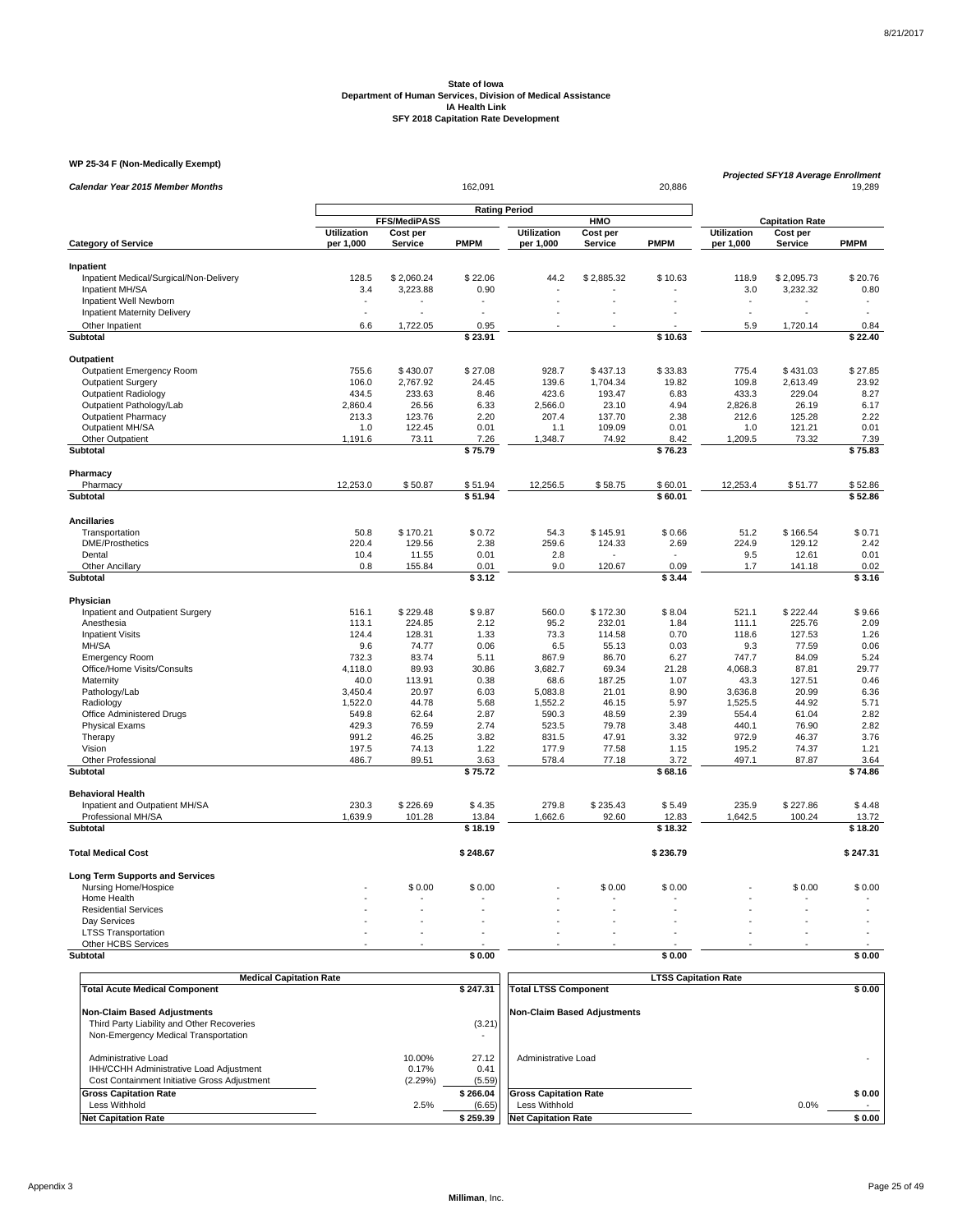### **WP 25-34 M (Non-Medically Exempt)**

| Calendar Year 2015 Member Months        |                          |                     | 125,361              |                    |            | 27,999      | <b>Projected SFY18 Average Enrollment</b> |                                    | 15,500               |
|-----------------------------------------|--------------------------|---------------------|----------------------|--------------------|------------|-------------|-------------------------------------------|------------------------------------|----------------------|
|                                         |                          |                     |                      |                    |            |             |                                           |                                    |                      |
|                                         |                          | <b>FFS/MediPASS</b> | <b>Rating Period</b> |                    | HMO        |             |                                           |                                    |                      |
|                                         | <b>Utilization</b>       | Cost per            |                      | <b>Utilization</b> | Cost per   |             | <b>Utilization</b>                        | <b>Capitation Rate</b><br>Cost per |                      |
| <b>Category of Service</b>              | per 1,000                | Service             | <b>PMPM</b>          | per 1,000          | Service    | <b>PMPM</b> | per 1,000                                 | Service                            | <b>PMPM</b>          |
| Inpatient                               |                          |                     |                      |                    |            |             |                                           |                                    |                      |
| Inpatient Medical/Surgical/Non-Delivery | 195.1                    | \$2,162.58          | \$35.16              | 147.8              | \$2,525.55 | \$31.10     | 186.5                                     | \$2,215.17                         | \$34.42              |
| Inpatient MH/SA                         | 1.9                      | 6,616.22            | 1.02                 | 8.4                | 5,202.40   | 3.62        | 3.0                                       | 5,881.58                           | 1.49                 |
| Inpatient Well Newborn                  | $\overline{\phantom{a}}$ |                     |                      |                    |            |             | $\overline{\phantom{a}}$                  |                                    |                      |
| <b>Inpatient Maternity Delivery</b>     | ÷,                       |                     |                      |                    |            |             | ÷.                                        |                                    | $\ddot{\phantom{1}}$ |
| Other Inpatient                         | 12.5                     | 808.99              | 0.84                 |                    |            |             | 10.2                                      | 812.56                             | 0.69                 |
| <b>Subtotal</b>                         |                          |                     | \$37.02              |                    |            | \$34.72     |                                           |                                    | \$36.60              |
| Outpatient                              |                          |                     |                      |                    |            |             |                                           |                                    |                      |
| <b>Outpatient Emergency Room</b>        | 655.3                    | \$417.69            | \$22.81              | 809.7              | \$465.94   | \$31.44     | 683.5                                     | \$428.20                           | \$24.39              |
| <b>Outpatient Surgery</b>               | 76.3                     | 2,281.67            | 14.50                | 100.4              | 2,120.32   | 17.74       | 80.7                                      | 2,244.70                           | 15.09                |
| <b>Outpatient Radiology</b>             | 243.0                    | 240.53              | 4.87                 | 225.1              | 191.93     | 3.60        | 239.7                                     | 232.29                             | 4.64                 |
| Outpatient Pathology/Lab                | 1,375.4                  | 23.82               | 2.73                 | 1,279.3            | 21.76      | 2.32        | 1,357.9                                   | 23.51                              | 2.66                 |
| <b>Outpatient Pharmacy</b>              | 136.6                    | 161.59              | 1.84                 | 246.9              | 109.36     | 2.25        | 156.8                                     | 146.20                             | 1.91                 |
| Outpatient MH/SA                        | 0.5                      | 240.00              | 0.01                 |                    |            | $\sim$      | 0.4                                       | 292.68                             | 0.01                 |
| Other Outpatient                        | 953.1                    | 85.62               | 6.80                 | 1,035.7            | 82.27      | 7.10        | 968.2                                     | 84.90                              | 6.85                 |
| Subtotal                                |                          |                     | \$53.56              |                    |            | \$64.45     |                                           |                                    | \$55.55              |
| Pharmacy                                |                          |                     |                      |                    |            |             |                                           |                                    |                      |
| Pharmacy                                | 8,101.5                  | \$78.03             | \$52.68              | 6,737.9            | \$70.17    | \$39.40     | 7,852.5                                   | \$76.81                            | \$50.26              |
| Subtotal                                |                          |                     | \$52.68              |                    |            | \$39.40     |                                           |                                    | \$50.26              |
| <b>Ancillaries</b>                      |                          |                     |                      |                    |            |             |                                           |                                    |                      |
| Transportation                          | 66.7                     | \$190.65            | \$1.06               | 72.2               | \$139.57   | \$0.84      | 67.7                                      | \$180.74                           | \$1.02               |
| <b>DME/Prosthetics</b>                  | 313.1                    | 143.35              | 3.74                 | 225.4              | 132.56     | 2.49        | 297.1                                     | 141.78                             | 3.51                 |
| Dental                                  |                          |                     |                      | 0.8                | 142.86     | 0.01        | 0.2                                       |                                    |                      |
| <b>Other Ancillary</b>                  | 6.0                      | 160.27              | 0.08                 | 0.8                |            |             | 5.1                                       | 166.34                             | 0.07                 |
| Subtotal                                |                          |                     | \$4.88               |                    |            | \$3.34      |                                           |                                    | \$4.60               |
| Physician                               |                          |                     |                      |                    |            |             |                                           |                                    |                      |
| Inpatient and Outpatient Surgery        | 383.8                    | \$247.66            | \$7.92               | 428.4              | \$232.23   | \$8.29      | 391.9                                     | \$244.65                           | \$7.99               |
| Anesthesia                              | 79.6                     | 244.28              | 1.62                 | 87.1               | 231.59     | 1.68        | 80.9                                      | 241.66                             | 1.63                 |
| <b>Inpatient Visits</b>                 | 200.9                    | 121.28              | 2.03                 | 160.3              | 123.53     | 1.65        | 193.4                                     | 121.59                             | 1.96                 |
| MH/SA                                   | 4.2                      | 113.21              | 0.04                 | 1.6                | 74.07      | 0.01        | 3.8                                       | 95.74                              | 0.03                 |
| <b>Emergency Room</b>                   | 636.9                    | 81.02               | 4.30                 | 764.0              | 84.03      | 5.35        | 660.1                                     | 81.63                              | 4.49                 |
| Office/Home Visits/Consults             | 2,425.1                  | 91.54               | 18.50                | 1,930.7            | 71.04      | 11.43       | 2,334.8                                   | 88.45                              | 17.21                |
| Maternity                               |                          |                     |                      |                    |            |             |                                           | $\sim$                             | $\sim$               |
| Pathology/Lab                           | 1,314.2                  | 18.45               | 2.02                 | 1,491.3            | 17.86      | 2.22        | 1,346.5                                   | 18.36                              | 2.06                 |
| Radiology                               | 1.102.3                  | 37.12               | 3.41                 | 1,198.9            | 39.84      | 3.98        | 1.119.9                                   | 37.61                              | 3.51                 |
| Office Administered Drugs               | 120.1                    | 199.82              | 2.00                 | 138.2              | 52.10      | 0.60        | 123.4                                     | 169.19                             | 1.74                 |
| <b>Physical Exams</b>                   | 173.7                    | 78.74               | 1.14                 | 163.0              | 83.17      | 1.13        | 171.8                                     | 79.64                              | 1.14                 |
| Therapy                                 | 582.0                    | 46.60               | 2.26                 | 421.6              | 54.08      | 1.90        | 552.7                                     | 47.55                              | 2.19                 |
| Vision                                  | 117.1                    | 76.87               | 0.75                 | 102.8              | 78.19      | 0.67        | 114.5                                     | 77.57                              | 0.74                 |
| Other Professional                      | 362.6                    | 52.61               | 1.59                 | 297.5              | 55.66      | 1.38        | 350.8                                     | 53.03                              | 1.55                 |
| <b>Subtotal</b>                         |                          |                     | \$47.58              |                    |            | \$40.29     |                                           |                                    | \$46.24              |
| <b>Behavioral Health</b>                |                          |                     |                      |                    |            |             |                                           |                                    |                      |
| Inpatient and Outpatient MH/SA          | 446.9                    | \$238.96            | \$8.90               | 469.4              | \$239.82   | \$9.38      | 451.0                                     | \$239.19                           | \$8.99               |
| Professional MH/SA                      | 1,717.3                  | 108.24              | 15.49                | 1,931.4            | 101.77     | 16.38       | 1,756.4                                   | 106.93                             | 15.65                |
| Subtotal                                |                          |                     | \$24.39              |                    |            | \$25.76     |                                           |                                    | \$24.64              |
| <b>Total Medical Cost</b>               |                          |                     | \$220.11             |                    |            | \$207.96    |                                           |                                    | \$217.89             |
| <b>Long Term Supports and Services</b>  |                          |                     |                      |                    |            |             |                                           |                                    |                      |
| Nursing Home/Hospice                    |                          | \$0.00              | \$0.00               |                    | \$0.00     | \$0.00      |                                           | \$0.00                             | \$0.00               |
| Home Health                             |                          |                     |                      |                    |            |             |                                           |                                    |                      |
| <b>Residential Services</b>             |                          |                     |                      |                    |            |             |                                           |                                    |                      |
| Day Services                            |                          |                     |                      |                    |            |             |                                           |                                    |                      |
| <b>LTSS Transportation</b>              |                          |                     |                      |                    |            |             |                                           |                                    |                      |
| Other HCBS Services                     |                          |                     |                      |                    |            | \$0.00      |                                           |                                    |                      |
| <b>Subtotal</b>                         |                          |                     | \$0.00               |                    |            |             |                                           |                                    | \$0.00               |

| <b>Medical Capitation Rate</b>                                                                                           |                            |                                | <b>LTSS Capitation Rate</b>                                                 |                          |
|--------------------------------------------------------------------------------------------------------------------------|----------------------------|--------------------------------|-----------------------------------------------------------------------------|--------------------------|
| <b>Total Acute Medical Component</b>                                                                                     |                            | \$217.89                       | <b>Total LTSS Component</b>                                                 | \$0.00                   |
| <b>Non-Claim Based Adjustments</b><br>Third Party Liability and Other Recoveries<br>Non-Emergency Medical Transportation |                            | (2.71)<br>-                    | <b>Non-Claim Based Adjustments</b>                                          |                          |
| Administrative Load<br>IHH/CCHH Administrative Load Adjustment<br>Cost Containment Initiative Gross Adjustment           | 10.00%<br>0.22%<br>(3.36%) | 23.91<br>0.48<br>(7.23)        | Administrative Load                                                         |                          |
| <b>Gross Capitation Rate</b><br>Less Withhold<br><b>Net Capitation Rate</b>                                              | 2.5%                       | \$232.34<br>(5.81)<br>\$226.53 | <b>Gross Capitation Rate</b><br>Less Withhold<br><b>Net Capitation Rate</b> | \$0.00<br>0.0%<br>\$0.00 |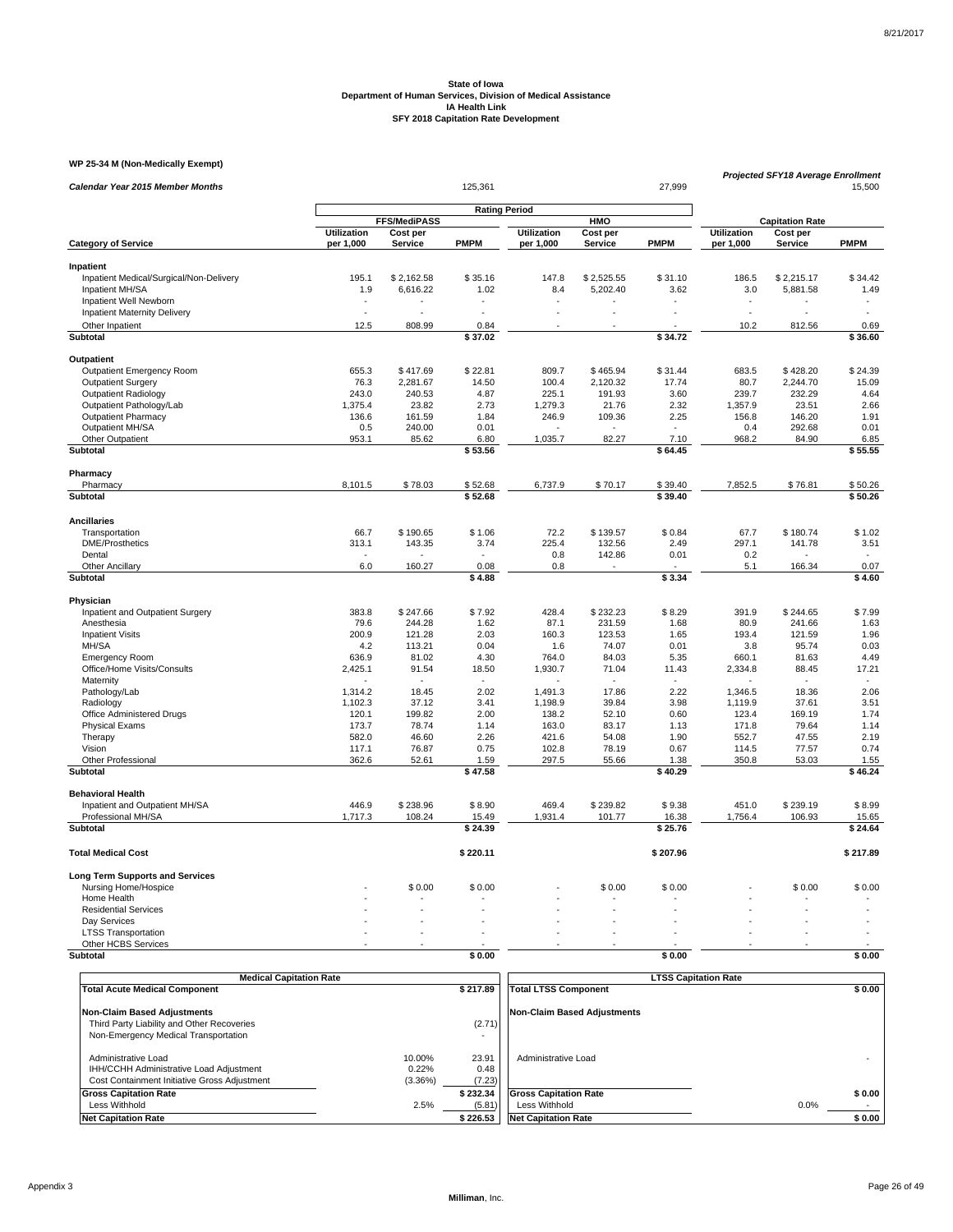### **WP 35-49 F (Non-Medically Exempt)**

| Calendar Year 2015 Member Months        |                    | 164,379<br>20,463 |                      |                    |                |                   |                    |                        | Projected SFY18 Average Enrollment<br>19,118 |
|-----------------------------------------|--------------------|-------------------|----------------------|--------------------|----------------|-------------------|--------------------|------------------------|----------------------------------------------|
|                                         |                    |                   | <b>Rating Period</b> |                    |                |                   |                    |                        |                                              |
|                                         |                    | FFS/MediPASS      |                      |                    | HMO            |                   |                    | <b>Capitation Rate</b> |                                              |
|                                         | <b>Utilization</b> | Cost per          |                      | <b>Utilization</b> | Cost per       |                   | <b>Utilization</b> | Cost per               |                                              |
| <b>Category of Service</b>              | per 1,000          | Service           | <b>PMPM</b>          | per 1,000          | Service        | <b>PMPM</b>       | per 1,000          | Service                | <b>PMPM</b>                                  |
| Inpatient                               |                    |                   |                      |                    |                |                   |                    |                        |                                              |
| Inpatient Medical/Surgical/Non-Delivery | 295.2              | \$2,267.38        | \$55.77              | 225.0              | \$2,403.95     | \$45.08           | 287.4              | \$2,279.33             | \$54.59                                      |
| Inpatient MH/SA                         | 1.5                | 5,154.36          | 0.64                 | 1.7                | 14,666.67      | 2.09              | 1.5                | 6,357.62               | 0.80                                         |
| Inpatient Well Newborn                  |                    |                   |                      |                    |                |                   |                    |                        |                                              |
| <b>Inpatient Maternity Delivery</b>     | L.                 |                   |                      |                    |                |                   |                    | L.                     | $\ddot{\phantom{1}}$                         |
| Other Inpatient                         | 25.1               | 928.97            | 1.94                 |                    |                |                   | 22.3               | 931.36                 | 1.73                                         |
| Subtotal                                |                    |                   | \$58.35              |                    |                | \$47.17           |                    |                        | \$57.12                                      |
| Outpatient                              |                    |                   |                      |                    |                |                   |                    |                        |                                              |
| Outpatient Emergency Room               | 708.4              | \$506.32          | \$29.89              | 958.6              | \$557.30       | \$44.52           | 736.1              | \$513.68               | \$31.51                                      |
| <b>Outpatient Surgery</b>               | 204.8              | 2,813.53          | 48.02                | 246.0              | 1,881.72       | 38.58             | 209.4              | 2,692.08               | 46.97                                        |
| <b>Outpatient Radiology</b>             | 1,024.9            | 186.99            | 15.97                | 1,001.6            | 156.83         | 13.09             | 1,022.3            | 183.71                 | 15.65                                        |
| Outpatient Pathology/Lab                | 3,775.9            | 25.07             | 7.89                 | 3,201.2            | 19.83          | 5.29              | 3,712.3            | 24.57                  | 7.60                                         |
| <b>Outpatient Pharmacy</b>              | 420.2              | 141.07            | 4.94                 | 511.8              | 110.67         | 4.72              | 430.4              | 137.19                 | 4.92                                         |
| Outpatient MH/SA                        | 1.2                | 103.45            | 0.01                 | 1.7                | 426.04         | 0.06              | 1.2                | 196.72                 | 0.02                                         |
|                                         |                    |                   |                      |                    |                |                   |                    |                        |                                              |
| Other Outpatient<br>Subtotal            | 2,282.1            | 82.13             | 15.62<br>\$122.34    | 2,070.7            | 82.17          | 14.18<br>\$120.44 | 2,258.7            | 82.13                  | 15.46<br>\$122.13                            |
|                                         |                    |                   |                      |                    |                |                   |                    |                        |                                              |
| Pharmacy                                |                    |                   |                      |                    |                |                   |                    |                        |                                              |
| Pharmacy                                | 23,180.3           | \$59.16           | \$114.28             | 22,008.0           | \$54.27        | \$99.54           | 23,050.5           | \$58.65                | \$112.65                                     |
| Subtotal                                |                    |                   | \$114.28             |                    |                | \$99.54           |                    |                        | \$112.65                                     |
| <b>Ancillaries</b>                      |                    |                   |                      |                    |                |                   |                    |                        |                                              |
| Transportation                          | 67.6               | \$184.70          | \$1.04               | 76.5               | \$130.15       | \$0.83            | 68.6               | \$178.53               | \$1.02                                       |
| <b>DME/Prosthetics</b>                  | 584.8              | 129.48            | 6.31                 | 500.9              | 134.88         | 5.63              | 575.5              | 129.91                 | 6.23                                         |
| Dental                                  | 1.9                |                   |                      | 1.1                |                |                   | 1.8                |                        | ٠                                            |
| Other Ancillary                         | 6.2                | 194.81            | 0.10                 | 4.0                | 60.15          | 0.02              | 5.9                | 182.43                 | 0.09                                         |
| Subtotal                                |                    |                   | \$7.45               |                    |                | \$6.48            |                    |                        | \$7.34                                       |
| Physician                               |                    |                   |                      |                    |                |                   |                    |                        |                                              |
| Inpatient and Outpatient Surgery        | 920.8              | \$251.65          | \$19.31              | 914.2              | \$225.12       | \$17.15           | 920.1              | \$248.72               | \$19.07                                      |
| Anesthesia                              | 185.3              | 229.92            | 3.55                 | 169.4              | 239.41         | 3.38              | 183.5              | 230.82                 | 3.53                                         |
| <b>Inpatient Visits</b>                 | 257.8              | 131.71            | 2.83                 | 315.8              | 105.24         | 2.77              | 264.3              | 128.06                 | 2.82                                         |
| MH/SA                                   | 5.9                | 101.35            | 0.05                 | 5.0                | 71.86          | 0.03              | 5.8                | 103.09                 | 0.05                                         |
| <b>Emergency Room</b>                   | 722.9              | 88.31             | 5.32                 | 943.9              | 92.17          | 7.25              | 747.4              | 88.79                  | 5.53                                         |
| Office/Home Visits/Consults             | 5,305.4            | 91.85             | 40.61                | 4,683.3            | 72.08          | 28.13             | 5,236.6            | 89.90                  | 39.23                                        |
| Maternity                               | 9.2                | 144.10            | 0.11                 | 19.5               | 104.72         | 0.17              | 10.3               | 139.81                 | 0.12                                         |
| Pathology/Lab                           | 3,854.4            | 20.64             | 6.63                 | 5,264.1            | 21.18          | 9.29              | 4,010.5            | 20.71                  | 6.92                                         |
| Radiology                               | 2,490.1            | 40.09             | 8.32                 | 2,597.4            | 38.67          | 8.37              | 2,502.0            | 39.95                  | 8.33                                         |
| Office Administered Drugs               | 644.7              | 117.83            | 6.33                 | 655.1              | 65.39          | 3.57              | 645.8              | 111.86                 | 6.02                                         |
| <b>Physical Exams</b>                   | 415.1              | 80.08             | 2.77                 | 475.1              | 84.86          | 3.36              | 421.7              | 80.81                  | 2.84                                         |
| Therapy                                 | 1,234.4            | 47.73             | 4.91                 | 939.0              | 50.10          | 3.92              | 1,201.7            | 47.93                  | 4.80                                         |
|                                         |                    |                   |                      |                    |                |                   |                    |                        |                                              |
| Vision<br>Other Professional            | 235.2<br>885.0     | 75.53<br>63.32    | 1.48<br>4.67         | 202.6<br>968.5     | 77.00<br>57.49 | 1.30<br>4.64      | 231.6<br>894.2     | 75.66<br>62.67         | 1.46<br>4.67                                 |
| Subtotal                                |                    |                   | \$106.89             |                    |                | \$93.33           |                    |                        | \$105.39                                     |
|                                         |                    |                   |                      |                    |                |                   |                    |                        |                                              |
| <b>Behavioral Health</b>                |                    |                   |                      |                    |                |                   |                    |                        |                                              |
| Inpatient and Outpatient MH/SA          | 176.1              | \$314.79<br>99.75 | \$4.62               | 347.2<br>1,586.7   | \$201.86       | \$5.84            | 195.1              | \$292.83               | \$4.76                                       |
| Professional MH/SA<br><b>Subtotal</b>   | 1,543.5            |                   | 12.83<br>\$17.45     |                    | 117.37         | 15.52<br>\$21.36  | 1,548.3            | 101.76                 | 13.13<br>\$17.89                             |
|                                         |                    |                   |                      |                    |                |                   |                    |                        |                                              |
| <b>Total Medical Cost</b>               |                    |                   | \$426.76             |                    |                | \$388.32          |                    |                        | \$422.52                                     |
| <b>Long Term Supports and Services</b>  |                    |                   |                      |                    |                |                   |                    |                        |                                              |
| Nursing Home/Hospice                    |                    | \$0.00            | \$0.00               |                    | \$0.00         | \$0.00            |                    | \$0.00                 | \$0.00                                       |
| Home Health                             |                    |                   |                      |                    |                |                   |                    |                        |                                              |
| <b>Residential Services</b>             |                    |                   |                      |                    |                |                   |                    |                        |                                              |
| Day Services                            |                    |                   |                      |                    |                |                   |                    |                        |                                              |
| <b>LTSS Transportation</b>              | ÷.                 |                   |                      |                    |                |                   |                    |                        |                                              |
| Other HCBS Services                     |                    |                   |                      |                    |                |                   |                    |                        |                                              |
| <b>Subtotal</b>                         |                    |                   | \$0.00               |                    |                | \$0.00            |                    |                        | \$0.00                                       |

| <b>Medical Capitation Rate</b>                                                                                           |                            |                                 | <b>LTSS Capitation Rate</b>                                                 |      |                  |
|--------------------------------------------------------------------------------------------------------------------------|----------------------------|---------------------------------|-----------------------------------------------------------------------------|------|------------------|
| <b>Total Acute Medical Component</b>                                                                                     |                            | \$422.52                        | <b>Total LTSS Component</b>                                                 |      | \$0.00           |
| <b>Non-Claim Based Adjustments</b><br>Third Party Liability and Other Recoveries<br>Non-Emergency Medical Transportation |                            | (5.66)                          | <b>Non-Claim Based Adjustments</b>                                          |      |                  |
| Administrative Load<br>IHH/CCHH Administrative Load Adjustment<br>Cost Containment Initiative Gross Adjustment           | 10.00%<br>0.10%<br>(2.48%) | 46.32<br>0.43<br>(10.34)        | Administrative Load                                                         |      |                  |
| <b>Gross Capitation Rate</b><br>Less Withhold<br><b>Net Capitation Rate</b>                                              | 2.5%                       | \$453.27<br>(11.33)<br>\$441.94 | <b>Gross Capitation Rate</b><br>Less Withhold<br><b>Net Capitation Rate</b> | 0.0% | \$0.00<br>\$0.00 |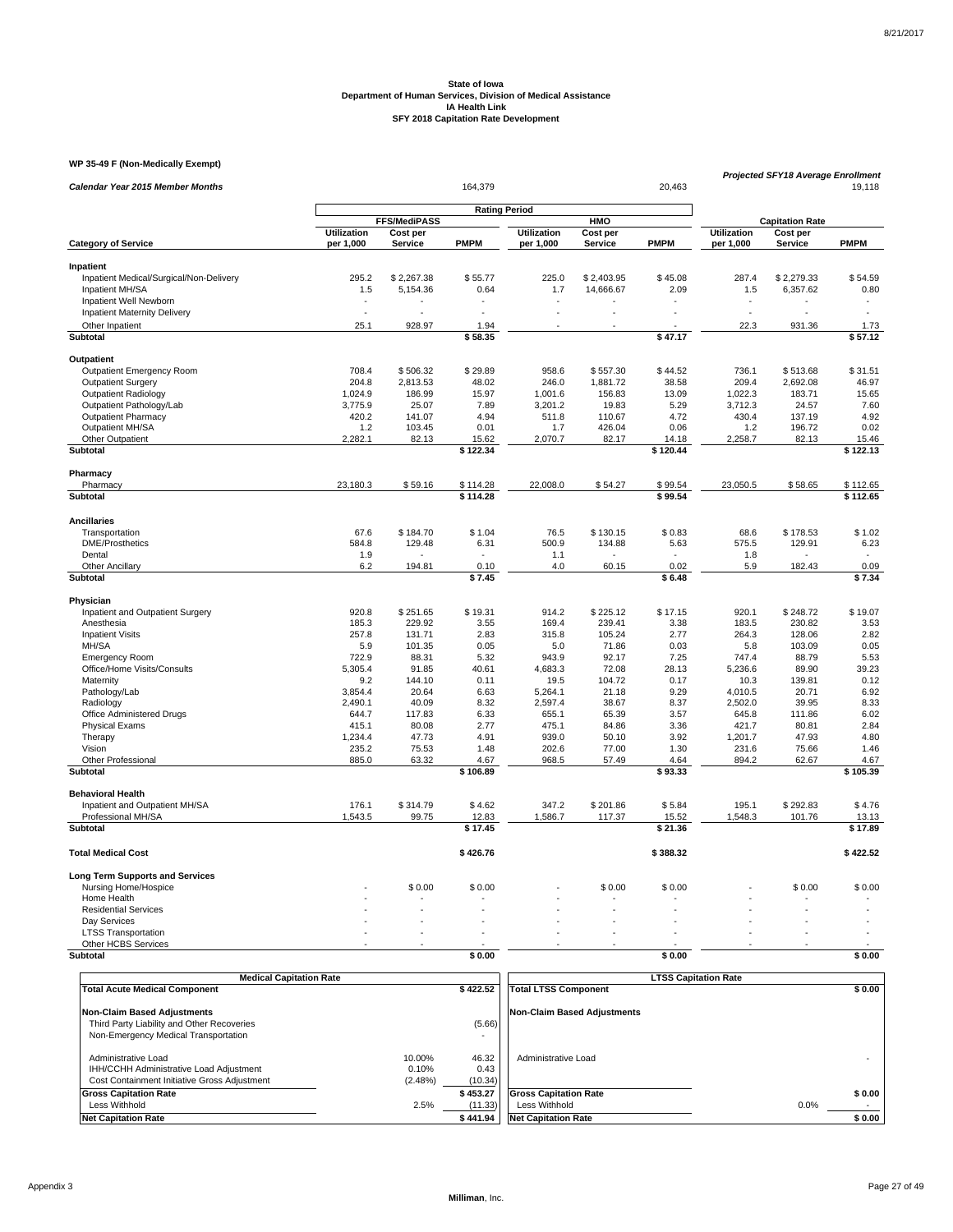### **WP 35-49 M (Non-Medically Exempt)**

|                                         |                                                    |                     | 138,917     |                                 |                      | 27,719               | <b>Projected SFY18 Average Enrollment</b> |                        |                          |
|-----------------------------------------|----------------------------------------------------|---------------------|-------------|---------------------------------|----------------------|----------------------|-------------------------------------------|------------------------|--------------------------|
| Calendar Year 2015 Member Months        |                                                    |                     |             |                                 | 16,939               |                      |                                           |                        |                          |
|                                         | <b>Rating Period</b><br><b>FFS/MediPASS</b><br>HMO |                     |             |                                 |                      |                      |                                           |                        |                          |
|                                         | <b>Utilization</b>                                 |                     |             |                                 |                      |                      |                                           | <b>Capitation Rate</b> |                          |
| <b>Category of Service</b>              | per 1,000                                          | Cost per<br>Service | <b>PMPM</b> | <b>Utilization</b><br>per 1,000 | Cost per<br>Service  | <b>PMPM</b>          | <b>Utilization</b><br>per 1,000           | Cost per<br>Service    | <b>PMPM</b>              |
| Inpatient                               |                                                    |                     |             |                                 |                      |                      |                                           |                        |                          |
| Inpatient Medical/Surgical/Non-Delivery | 382.2                                              | \$2,301.59          | \$73.30     | 319.6                           | \$2,786.73           | \$74.22              | 371.8                                     | \$2,370.88             | \$73.45                  |
| Inpatient MH/SA                         | 3.8                                                | 5,765.01            | 1.84        | 16.9                            | 4,780.08             | 6.72                 | 6.0                                       | 5,300.00               | 2.65                     |
| Inpatient Well Newborn                  | $\overline{\phantom{a}}$                           |                     |             |                                 |                      |                      | $\overline{\phantom{a}}$                  |                        | $\overline{\phantom{a}}$ |
| <b>Inpatient Maternity Delivery</b>     | ÷,                                                 |                     |             | $\ddot{\phantom{1}}$            | $\ddot{\phantom{1}}$ | $\ddot{\phantom{1}}$ | ÷.                                        |                        | $\ddot{\phantom{1}}$     |
| Other Inpatient                         | 20.3                                               | 649.29              | 1.10        | 29.9                            | 308.62               | 0.77                 | 21.9                                      | 574.56                 | 1.05                     |
| <b>Subtotal</b>                         |                                                    |                     | \$76.24     |                                 |                      | \$81.71              |                                           |                        | \$77.15                  |
| Outpatient                              |                                                    |                     |             |                                 |                      |                      |                                           |                        |                          |
| <b>Outpatient Emergency Room</b>        | 636.4                                              | \$523.86            | \$27.78     | 848.9                           | \$561.09             | \$39.69              | 671.7                                     | \$531.67               | \$29.76                  |
| <b>Outpatient Surgery</b>               | 145.7                                              | 2,382.54            | 28.93       | 198.7                           | 1,824.83             | 30.21                | 154.5                                     | 2,263.01               | 29.14                    |
| <b>Outpatient Radiology</b>             | 436.7                                              | 266.56              | 9.70        | 488.4                           | 221.89               | 9.03                 | 445.3                                     | 258.45                 | 9.59                     |
| Outpatient Pathology/Lab                | 2,592.9                                            | 22.77               | 4.92        | 2,576.0                         | 19.38                | 4.16                 | 2,590.1                                   | 22.19                  | 4.79                     |
| <b>Outpatient Pharmacy</b>              | 362.3                                              | 130.83              | 3.95        | 379.1                           | 94.66                | 2.99                 | 365.1                                     | 124.58                 | 3.79                     |
| Outpatient MH/SA                        | 1.2                                                | 208.70              | 0.02        | 1.7                             | 361.45               | 0.05                 | 1.2                                       | 195.12                 | 0.02                     |
| Other Outpatient                        | 1,919.8                                            | 94.01               | 15.04       | 2,069.8                         | 91.37                | 15.76                | 1,944.7                                   | 93.55                  | 15.16                    |
| Subtotal                                |                                                    |                     | \$90.34     |                                 |                      | \$101.89             |                                           |                        | \$92.25                  |
| Pharmacy                                |                                                    |                     |             |                                 |                      |                      |                                           |                        |                          |
| Pharmacy                                | 16,676.8                                           | \$75.86             | \$105.42    | 15,039.5                        | \$79.90              | \$100.14             | 16,404.5                                  | \$76.47                | \$104.54                 |
| Subtotal                                |                                                    |                     | \$105.42    |                                 |                      | \$100.14             |                                           |                        | \$104.54                 |
| <b>Ancillaries</b>                      |                                                    |                     |             |                                 |                      |                      |                                           |                        |                          |
| Transportation                          | 93.1                                               | \$183.11            | \$1.42      | 105.0                           | \$150.87             | \$1.32               | 95.0                                      | \$176.77               | \$1.40                   |
| <b>DME/Prosthetics</b>                  | 735.0                                              | 155.42              | 9.52        | 691.5                           | 140.57               | 8.10                 | 727.8                                     | 153.01                 | 9.28                     |
| Dental                                  |                                                    |                     |             | 0.9                             | 141.18               | 0.01                 | 0.1                                       |                        |                          |
| <b>Other Ancillary</b>                  | 2.3                                                | 524.02              | 0.10        |                                 |                      |                      | 1.9                                       | 502.62                 | 0.08                     |
| Subtotal                                |                                                    |                     | \$11.04     |                                 |                      | \$9.43               |                                           |                        | \$10.76                  |
| Physician                               |                                                    |                     |             |                                 |                      |                      |                                           |                        |                          |
| Inpatient and Outpatient Surgery        | 671.3                                              | \$259.19            | \$14.50     | 770.1                           | \$238.24             | \$15.29              | 687.8                                     | \$255.27               | \$14.63                  |
| Anesthesia                              | 131.8                                              | 233.13              | 2.56        | 143.9                           | 236.08               | 2.83                 | 133.8                                     | 233.22                 | 2.60                     |
| <b>Inpatient Visits</b>                 | 373.7                                              | 125.89              | 3.92        | 447.4                           | 131.17               | 4.89                 | 385.9                                     | 126.87                 | 4.08                     |
| MH/SA                                   | 2.2                                                | 111.63              | 0.02        | 2.9                             | 125.44               | 0.03                 | 2.3                                       | 105.73                 | 0.02                     |
| <b>Emergency Room</b>                   | 671.6                                              | 89.17               | 4.99        | 850.8                           | 91.12                | 6.46                 | 701.4                                     | 89.48                  | 5.23                     |
| Office/Home Visits/Consults             | 3,664.4                                            | 93.43               | 28.53       | 3,288.2                         | 71.60                | 19.62                | 3,601.8                                   | 90.12                  | 27.05                    |
| Maternity                               |                                                    |                     |             |                                 |                      | $\sim$               |                                           | $\sim$                 | $\sim$                   |
| Pathology/Lab                           | 2,184.8                                            | 16.81               | 3.06        | 2,922.7                         | 17.04                | 4.15                 | 2,307.5                                   | 16.85                  | 3.24                     |
| Radiology                               | 1.579.5                                            | 40.80               | 5.37        | 1,832.9                         | 37.64                | 5.75                 | 1,621.6                                   | 40.18                  | 5.43                     |
| Office Administered Drugs               | 298.8                                              | 127.30              | 3.17        | 241.6                           | 75.99                | 1.53                 | 289.3                                     | 120.29                 | 2.90                     |
| <b>Physical Exams</b>                   | 239.7                                              | 79.09               | 1.58        | 256.1                           | 80.59                | 1.72                 | 242.5                                     | 79.19                  | 1.60                     |
| Therapy                                 | 767.4                                              | 48.63               | 3.11        | 591.1                           | 55.22                | 2.72                 | 738.1                                     | 49.59                  | 3.05                     |
| Vision                                  | 155.3                                              | 78.03               | 1.01        | 123.4                           | 79.75                | 0.82                 | 150.0                                     | 78.39                  | 0.98                     |
| Other Professional                      | 809.4                                              | 60.04               | 4.05        | 799.9                           | 53.10                | 3.54                 | 807.8                                     | 58.97                  | 3.97                     |
| <b>Subtotal</b>                         |                                                    |                     | \$75.87     |                                 |                      | \$69.35              |                                           |                        | \$74.78                  |
| <b>Behavioral Health</b>                |                                                    |                     |             |                                 |                      |                      |                                           |                        |                          |
| Inpatient and Outpatient MH/SA          | 351.0                                              | \$255.76            | \$7.48      | 412.3                           | \$284.07             | \$9.76               | 361.2                                     | \$261.16               | \$7.86                   |
| Professional MH/SA                      | 1,394.3                                            | 112.48              | 13.07       | 1,646.7                         | 132.92               | 18.24                | 1,436.3                                   | 116.38                 | 13.93                    |
| Subtotal                                |                                                    |                     | \$20.55     |                                 |                      | \$28.00              |                                           |                        | \$21.79                  |
| <b>Total Medical Cost</b>               |                                                    |                     | \$379.46    |                                 |                      | \$390.52             |                                           |                        | \$381.27                 |
| <b>Long Term Supports and Services</b>  |                                                    |                     |             |                                 |                      |                      |                                           |                        |                          |
| Nursing Home/Hospice                    |                                                    | \$0.00              | \$0.00      |                                 | \$0.00               | \$0.00               |                                           | \$0.00                 | \$0.00                   |
| Home Health                             |                                                    |                     |             |                                 |                      |                      |                                           |                        |                          |
| <b>Residential Services</b>             |                                                    |                     |             |                                 |                      |                      |                                           |                        |                          |
| Day Services                            |                                                    |                     |             |                                 |                      |                      |                                           |                        |                          |
| <b>LTSS Transportation</b>              |                                                    |                     |             |                                 |                      |                      |                                           |                        |                          |
| Other HCBS Services                     |                                                    |                     |             |                                 |                      |                      |                                           |                        |                          |
| <b>Subtotal</b>                         |                                                    |                     | \$0.00      |                                 |                      | \$0.00               |                                           |                        | \$0.00                   |

| <b>Medical Capitation Rate</b>                                                     |            |             | <b>LTSS Capitation Rate</b>        |        |
|------------------------------------------------------------------------------------|------------|-------------|------------------------------------|--------|
| <b>Total Acute Medical Component</b>                                               |            | \$381.27    | <b>Total LTSS Component</b>        | \$0.00 |
| <b>Non-Claim Based Adjustments</b>                                                 |            |             | <b>Non-Claim Based Adjustments</b> |        |
| Third Party Liability and Other Recoveries<br>Non-Emergency Medical Transportation |            | (5.03)<br>۰ |                                    |        |
| Administrative Load                                                                | 10.00%     | 41.80       | Administrative Load                |        |
| IHH/CCHH Administrative Load Adjustment                                            | 0.11%      | 0.43        |                                    |        |
| Cost Containment Initiative Gross Adjustment                                       | $(3.31\%)$ | (12.45)     |                                    |        |
| <b>Gross Capitation Rate</b>                                                       |            | \$406.02    | <b>Gross Capitation Rate</b>       | \$0.00 |
| Less Withhold                                                                      | 2.5%       | (10.15)     | Less Withhold                      | 0.0%   |
| <b>Net Capitation Rate</b>                                                         |            | \$395.87    | <b>Net Capitation Rate</b>         | \$0.00 |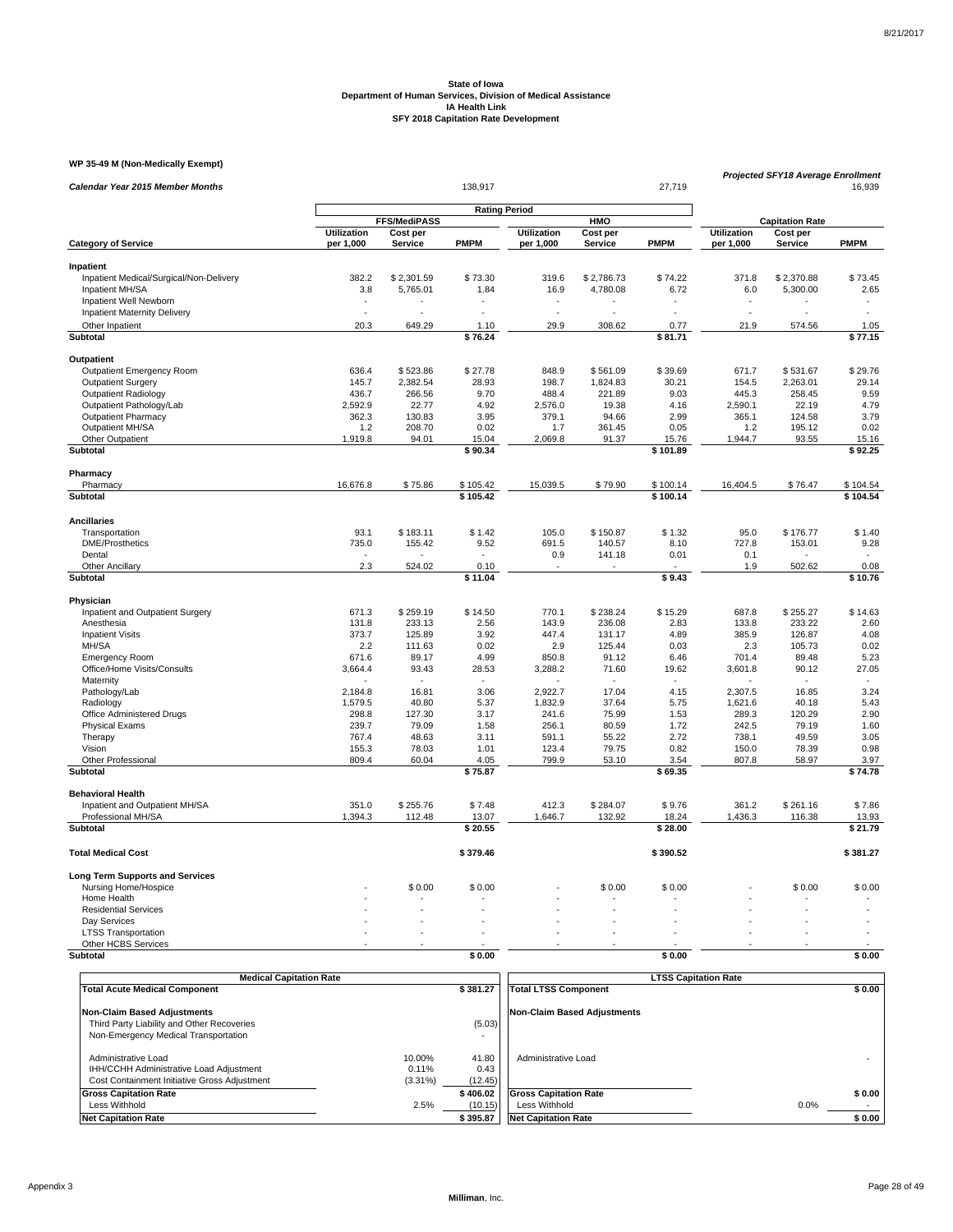### **WP 50+ M&F (Non-Medically Exempt)**

| Calendar Year 2015 Member Months                     |                    |                 | Projected SFY18 Average Enrollment<br>31,358 |                    |                |                 |                    |                        |                          |
|------------------------------------------------------|--------------------|-----------------|----------------------------------------------|--------------------|----------------|-----------------|--------------------|------------------------|--------------------------|
|                                                      |                    |                 |                                              |                    |                |                 |                    |                        |                          |
|                                                      |                    | FFS/MediPASS    |                                              |                    | HMO            |                 |                    | <b>Capitation Rate</b> |                          |
|                                                      | <b>Utilization</b> | Cost per        |                                              | <b>Utilization</b> | Cost per       |                 | <b>Utilization</b> | Cost per               |                          |
| <b>Category of Service</b>                           | per 1,000          | Service         | <b>PMPM</b>                                  | per 1,000          | Service        | <b>PMPM</b>     | per 1,000          | Service                | <b>PMPM</b>              |
| Inpatient                                            |                    |                 |                                              |                    |                |                 |                    |                        |                          |
| Inpatient Medical/Surgical/Non-Delivery              | 672.4              | \$2,420.56      | \$135.64                                     | 610.6              | \$2,483.68     | \$126.38        | 664.6              | \$2,427.91             | \$134.47                 |
| Inpatient MH/SA                                      | 0.5                | 5,777.78        | 0.26                                         | 8.7                | 9,000.00       | 6.51            | 1.6                | 8,025.48               | 1.05                     |
| Inpatient Well Newborn                               |                    |                 |                                              |                    |                |                 |                    |                        |                          |
| <b>Inpatient Maternity Delivery</b>                  | ÷,                 |                 |                                              |                    |                |                 | ÷,                 |                        |                          |
| Other Inpatient                                      | 85.1               | 730.09          | 5.18                                         | 13.5               | 962.14         | 1.08            | 76.1               | 735.02                 | 4.66                     |
| <b>Subtotal</b>                                      |                    |                 | \$141.08                                     |                    |                | \$133.97        |                    |                        | \$140.18                 |
| Outpatient                                           |                    |                 |                                              |                    |                |                 |                    |                        |                          |
| Outpatient Emergency Room                            | 453.9              | \$667.49        | \$25.25                                      | 595.4              | \$679.04       | \$33.69         | 471.8              | \$669.41               | \$26.32                  |
| <b>Outpatient Surgery</b>                            | 310.6              | 2,245.63        | 58.13                                        | 376.5              | 2,055.83       | 64.50           | 319.0              | 2,217.46               | 58.94                    |
| <b>Outpatient Radiology</b>                          | 1,320.0            | 216.55          | 23.82                                        | 1,165.2            | 187.13         | 18.17           | 1,300.4            | 213.25                 | 23.11                    |
| Outpatient Pathology/Lab                             | 5,105.4            | 23.20           | 9.87                                         | 4,186.8            | 20.03          | 6.99            | 4,989.3            | 22.87                  | 9.51                     |
| <b>Outpatient Pharmacy</b>                           | 795.3              | 199.02          | 13.19                                        | 783.7              | 113.16         | 7.39            | 793.8              | 188.35                 | 12.46                    |
| Outpatient MH/SA                                     | 1.5                | 164.38          | 0.02                                         | 2.4                | 305.08         | 0.06            | 1.6                | 229.30                 | 0.03                     |
| Other Outpatient                                     | 3,780.4            | 91.51           | 28.83                                        | 3,574.3            | 83.26          | 24.80           | 3,754.3            | 90.52                  | 28.32                    |
| Subtotal                                             |                    |                 | \$159.11                                     |                    |                | \$155.60        |                    |                        | \$158.69                 |
| Pharmacy                                             |                    |                 |                                              |                    |                |                 |                    |                        |                          |
| Pharmacy                                             | 31,422.0           | \$66.52         | \$174.18                                     | 26,417.2           | \$61.20        | \$134.73        | 30,789.3           | \$65.94                | \$169.19                 |
| <b>Subtotal</b>                                      |                    |                 | \$174.18                                     |                    |                | \$134.73        |                    |                        | \$169.19                 |
|                                                      |                    |                 |                                              |                    |                |                 |                    |                        |                          |
| <b>Ancillaries</b>                                   |                    |                 |                                              |                    |                |                 |                    |                        |                          |
| Transportation                                       | 96.3               | \$198.17        | \$1.59                                       | 106.0              | \$151.77       | \$1.34          | 97.5               | \$192.00               | \$1.56                   |
| <b>DME/Prosthetics</b>                               | 1,043.3            | 132.51          | 11.52                                        | 885.4              | 118.73         | 8.76            | 1,023.3            | 130.99                 | 11.17                    |
| Dental                                               |                    |                 |                                              | $0.6\,$            |                |                 | 0.1                |                        |                          |
| <b>Other Ancillary</b><br><b>Subtotal</b>            | 57.4               | 240.63          | 1.15<br>\$14.26                              | 15.6               | 77.12          | 0.10<br>\$10.20 | 52.1               | 235.07                 | 1.02<br>\$13.75          |
|                                                      |                    |                 |                                              |                    |                |                 |                    |                        |                          |
| Physician                                            |                    |                 |                                              |                    |                |                 |                    |                        |                          |
| Inpatient and Outpatient Surgery                     | 1,281.4            | \$278.61        | \$29.75                                      | 1,270.2            | \$271.52       | \$28.74         | 1,280.0            | \$277.70               | \$29.62                  |
| Anesthesia                                           | 234.3              | 241.77          | 4.72                                         | 221.2              | 253.88         | 4.68            | 232.6              | 242.97                 | 4.71                     |
| <b>Inpatient Visits</b>                              | 632.3              | 128.49          | 6.77                                         | 623.5              | 125.68         | 6.53            | 631.2              | 128.15                 | 6.74                     |
| MH/SA                                                | 1.9<br>528.5       | 124.35<br>96.95 | 0.02<br>4.27                                 | 2.6<br>645.3       | 91.25<br>99.31 | 0.02<br>5.34    | 2.0<br>543.3       | 118.81<br>97.41        | 0.02                     |
| <b>Emergency Room</b><br>Office/Home Visits/Consults | 5,732.9            | 93.50           | 44.67                                        | 4,933.1            | 71.39          | 29.35           | 5,631.8            | 91.05                  | 4.41<br>42.73            |
| Maternity                                            |                    |                 |                                              |                    |                |                 |                    |                        | $\overline{\phantom{a}}$ |
| Pathology/Lab                                        | 4,053.6            | 19.48           | 6.58                                         | 5,465.4            | 17.81          | 8.11            | 4,232.0            | 19.20                  | 6.77                     |
| Radiology                                            | 2,938.5            | 44.31           | 10.85                                        | 2,911.8            | 45.17          | 10.96           | 2,935.1            | 44.40                  | 10.86                    |
| Office Administered Drugs                            | 708.0              | 236.11          | 13.93                                        | 626.1              | 153.15         | 7.99            | 697.6              | 226.72                 | 13.18                    |
| <b>Physical Exams</b>                                | 446.0              | 80.46           | 2.99                                         | 480.2              | 83.96          | 3.36            | 450.3              | 81.02                  | 3.04                     |
| Therapy                                              | 1,108.2            | 50.89           | 4.70                                         | 936.0              | 58.33          | 4.55            | 1,086.4            | 51.69                  | 4.68                     |
| Vision                                               | 218.3              | 78.05           | 1.42                                         | 225.3              | 78.84          | 1.48            | 219.2              | 78.29                  | 1.43                     |
| Other Professional                                   | 1,377.3            | 52.02           | 5.97                                         | 1,450.6            | 49.97          | 6.04            | 1,386.6            | 51.75                  | 5.98                     |
| <b>Subtotal</b>                                      |                    |                 | \$136.64                                     |                    |                | \$117.15        |                    |                        | \$134.17                 |
| <b>Behavioral Health</b>                             |                    |                 |                                              |                    |                |                 |                    |                        |                          |
| Inpatient and Outpatient MH/SA                       | 135.6              | \$310.53        | \$3.51                                       | 216.5              | \$282.64       | \$5.10          | 145.9              | \$305.20               | \$3.71                   |
| Professional MH/SA                                   | 895.7              | 109.19          | 8.15                                         | 1,081.3            | 122.07         | 11.00           | 919.2              | 111.10                 | 8.51                     |
| <b>Subtotal</b>                                      |                    |                 | \$11.66                                      |                    |                | \$16.10         |                    |                        | \$12.22                  |
| <b>Total Medical Cost</b>                            |                    |                 | \$636.93                                     |                    |                | \$567.75        |                    |                        | \$628.20                 |
| <b>Long Term Supports and Services</b>               |                    |                 |                                              |                    |                |                 |                    |                        |                          |
| Nursing Home/Hospice                                 |                    | \$0.00          | \$0.00                                       |                    | \$0.00         | \$0.00          |                    | \$0.00                 | \$0.00                   |
| Home Health                                          |                    |                 |                                              |                    |                |                 |                    |                        |                          |
| <b>Residential Services</b>                          |                    |                 |                                              |                    |                |                 |                    |                        |                          |
| Day Services                                         |                    |                 |                                              |                    |                |                 |                    |                        |                          |
| <b>LTSS Transportation</b>                           | ÷.                 |                 |                                              |                    |                |                 |                    |                        |                          |
| Other HCBS Services                                  |                    |                 |                                              |                    |                |                 |                    |                        |                          |
| <b>Subtotal</b>                                      |                    |                 | \$0.00                                       |                    |                | \$0.00          |                    |                        | \$0.00                   |

| <b>Medical Capitation Rate</b>                                                                                           |                            |                                 | <b>LTSS Capitation Rate</b>                                                 |      |                  |
|--------------------------------------------------------------------------------------------------------------------------|----------------------------|---------------------------------|-----------------------------------------------------------------------------|------|------------------|
| <b>Total Acute Medical Component</b>                                                                                     |                            | \$628.20                        | <b>Total LTSS Component</b>                                                 |      | \$0.00           |
| <b>Non-Claim Based Adjustments</b><br>Third Party Liability and Other Recoveries<br>Non-Emergency Medical Transportation |                            | (8.62)                          | <b>Non-Claim Based Adjustments</b>                                          |      |                  |
| Administrative Load<br>IHH/CCHH Administrative Load Adjustment<br>Cost Containment Initiative Gross Adjustment           | 10.00%<br>0.04%<br>(3.78%) | 68.84<br>0.26<br>(23.42)        | Administrative Load                                                         |      |                  |
| <b>Gross Capitation Rate</b><br>Less Withhold<br><b>Net Capitation Rate</b>                                              | 2.5%                       | \$665.26<br>(16.63)<br>\$648.63 | <b>Gross Capitation Rate</b><br>Less Withhold<br><b>Net Capitation Rate</b> | 0.0% | \$0.00<br>\$0.00 |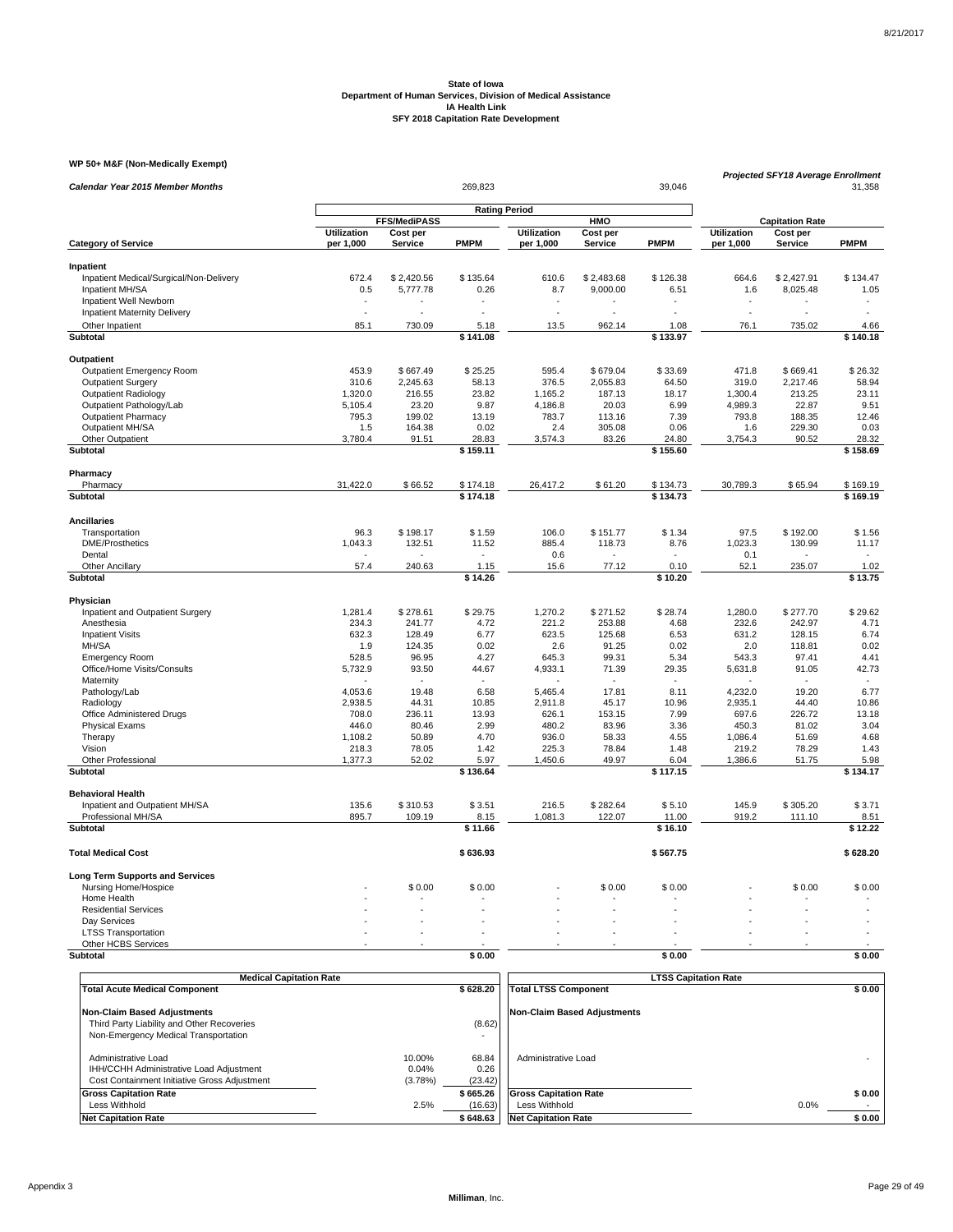**ABD Non-Dual 21+ M&F**

| <b>Calendar Year 2015 Member Months</b>                | Projected SFY18 Average Enrollment<br>242,190<br>19,666 |                      |                      |                    |            |                            |                    |                        |                   |  |
|--------------------------------------------------------|---------------------------------------------------------|----------------------|----------------------|--------------------|------------|----------------------------|--------------------|------------------------|-------------------|--|
|                                                        |                                                         |                      |                      |                    |            |                            |                    |                        |                   |  |
|                                                        |                                                         | <b>FFS/MediPASS</b>  | <b>Rating Period</b> |                    | <b>HMO</b> |                            |                    | <b>Capitation Rate</b> |                   |  |
|                                                        | <b>Utilization</b>                                      | Cost per             |                      | <b>Utilization</b> | Cost per   |                            | <b>Utilization</b> | Cost per               |                   |  |
| <b>Category of Service</b>                             | per 1,000                                               | Service              | <b>PMPM</b>          | per 1,000          | Service    | <b>PMPM</b>                | per 1,000          | Service                | <b>PMPM</b>       |  |
| Inpatient                                              |                                                         |                      |                      |                    |            |                            |                    |                        |                   |  |
| Inpatient Medical/Surgical/Non-Delivery                | 1,297.5                                                 | \$1,890.65           | \$204.43             |                    | \$0.00     | \$0.00                     | 1,297.5            | \$1,890.65             | \$204.43          |  |
| Inpatient MH/SA                                        | 3.3                                                     | 2,083.83             | 0.58                 |                    |            |                            | 3.3                | 2,083.83               | 0.58              |  |
| Inpatient Well Newborn                                 |                                                         |                      |                      |                    |            |                            |                    |                        |                   |  |
| <b>Inpatient Maternity Delivery</b>                    | 24.5                                                    | 1,806.13             | 3.68                 |                    |            |                            | 24.5               | 1,806.13               | 3.68              |  |
| Other Inpatient<br>Subtotal                            | 363.0                                                   | 660.20               | 19.97<br>\$228.66    |                    |            | \$0.00                     | 363.0              | 660.20                 | 19.97<br>\$228.66 |  |
|                                                        |                                                         |                      |                      |                    |            |                            |                    |                        |                   |  |
| Outpatient                                             |                                                         |                      |                      |                    |            |                            |                    |                        |                   |  |
| Outpatient Emergency Room<br><b>Outpatient Surgery</b> | 1,162.5<br>261.7                                        | \$519.54<br>2,464.74 | \$50.33<br>53.76     |                    | \$0.00     | \$0.00                     | 1,162.5<br>261.7   | \$519.54<br>2,464.74   | \$50.33<br>53.76  |  |
| <b>Outpatient Radiology</b>                            | 1,144.8                                                 | 238.16               | 22.72                |                    |            |                            | 1,144.8            | 238.16                 | 22.72             |  |
| Outpatient Pathology/Lab                               | 6,177.4                                                 | 22.65                | 11.66                |                    |            |                            | 6,177.4            | 22.65                  | 11.66             |  |
| <b>Outpatient Pharmacy</b>                             | 1,374.6                                                 | 206.29               | 23.63                |                    |            |                            | 1,374.6            | 206.29                 | 23.63             |  |
| Outpatient MH/SA                                       | 3.8                                                     | 189.47               | 0.06                 |                    | L.         |                            | 3.8                | 189.47                 | 0.06              |  |
| Other Outpatient                                       | 4,663.3                                                 | 125.24               | 48.67                |                    |            |                            | 4,663.3            | 125.24                 | 48.67             |  |
| Subtotal                                               |                                                         |                      | \$210.83             |                    |            | \$0.00                     |                    |                        | \$210.83          |  |
| Pharmacy                                               |                                                         |                      |                      |                    |            |                            |                    |                        |                   |  |
| Pharmacy                                               | 48,652.1                                                | \$95.18              | \$385.90             |                    | \$0.00     | \$0.00                     | 48,652.1           | \$95.18                | \$385.90          |  |
| Subtotal                                               |                                                         |                      | \$385.90             |                    |            | \$0.00                     |                    |                        | \$385.90          |  |
| <b>Ancillaries</b>                                     |                                                         |                      |                      |                    |            |                            |                    |                        |                   |  |
| Transportation                                         | 296.9                                                   | \$170.17             | \$4.21               |                    | \$0.00     | \$0.00                     | 296.9              | \$170.17               | \$4.21            |  |
| <b>DME/Prosthetics</b>                                 | 2,936.0                                                 | 123.88               | 30.31                |                    |            |                            | 2,936.0            | 123.88                 | 30.31             |  |
| Dental                                                 | 5.1                                                     | 23.39                | 0.01                 |                    | ÷.         |                            | 5.1                | 23.39                  | 0.01              |  |
| <b>Other Ancillary</b><br>Subtotal                     | 695.8                                                   | 179.53               | 10.41<br>\$44.94     |                    |            | \$0.00                     | 695.8              | 179.53                 | 10.41<br>\$44.94  |  |
|                                                        |                                                         |                      |                      |                    |            |                            |                    |                        |                   |  |
| Physician                                              |                                                         |                      |                      |                    |            |                            |                    |                        |                   |  |
| Inpatient and Outpatient Surgery<br>Anesthesia         | 1,399.5<br>245.7                                        | \$233.48<br>247.66   | \$27.23<br>5.07      |                    | \$0.00     | \$0.00                     | 1,399.5<br>245.7   | \$233.48<br>247.66     | \$27.23<br>5.07   |  |
| <b>Inpatient Visits</b>                                | 1,398.5                                                 | 125.97               | 14.68                |                    |            |                            | 1,398.5            | 125.97                 | 14.68             |  |
| MH/SA                                                  | 33.3                                                    | 4,288.55             | 11.89                |                    |            |                            | 33.3               | 4,288.55               | 11.89             |  |
| <b>Emergency Room</b>                                  | 1,390.1                                                 | 96.68                | 11.20                |                    |            |                            | 1,390.1            | 96.68                  | 11.20             |  |
| Office/Home Visits/Consults                            | 7,059.8                                                 | 90.02                | 52.96                |                    |            |                            | 7,059.8            | 90.02                  | 52.96             |  |
| Maternity                                              | 38.1                                                    | 349.61               | 1.11                 |                    |            |                            | 38.1               | 349.61                 | 1.11              |  |
| Pathology/Lab                                          | 6,218.1                                                 | 17.87                | 9.26                 |                    |            |                            | 6,218.1            | 17.87                  | 9.26              |  |
| Radiology                                              | 3,668.4                                                 | 40.20                | 12.29                |                    |            |                            | 3,668.4            | 40.20                  | 12.29             |  |
| Office Administered Drugs                              | 1,382.1                                                 | 198.75               | 22.89                |                    |            |                            | 1,382.1            | 198.75                 | 22.89             |  |
| <b>Physical Exams</b>                                  | 318.7                                                   | 72.30                | 1.92                 |                    |            |                            | 318.7              | 72.30                  | 1.92              |  |
| Therapy                                                | 922.5                                                   | 48.00                | 3.69                 |                    |            |                            | 922.5              | 48.00                  | 3.69              |  |
| Vision<br>Other Professional                           | 511.2<br>2,305.4                                        | 70.66<br>64.54       | 3.01<br>12.40        |                    |            |                            | 511.2<br>2,305.4   | 70.66<br>64.54         | 3.01<br>12.40     |  |
| Subtotal                                               |                                                         |                      | \$189.60             |                    |            | \$0.00                     |                    |                        | \$189.60          |  |
|                                                        |                                                         |                      |                      |                    |            |                            |                    |                        |                   |  |
| <b>Behavioral Health</b>                               |                                                         |                      |                      |                    |            |                            |                    |                        |                   |  |
| Inpatient and Outpatient MH/SA<br>Professional MH/SA   | 591.3<br>13,286.4                                       | \$475.70<br>168.53   | \$23.44<br>186.60    |                    | \$0.00     | \$0.00                     | 591.3<br>13,286.4  | \$475.70<br>168.53     | \$23.44<br>186.60 |  |
| Subtotal                                               |                                                         |                      | \$210.04             |                    |            | \$0.00                     |                    |                        | \$210.04          |  |
| <b>Total Medical Cost</b>                              |                                                         |                      | \$1,269.97           |                    |            | \$0.00                     |                    |                        | \$1,269.97        |  |
| <b>Long Term Supports and Services</b>                 |                                                         |                      |                      |                    |            |                            |                    |                        |                   |  |
| Nursing Home/Hospice                                   |                                                         | \$0.00               | \$0.00               |                    | \$0.00     | \$0.00                     |                    | \$0.00                 | \$0.00            |  |
| Home Health                                            |                                                         |                      |                      |                    |            |                            |                    |                        |                   |  |
| <b>Residential Services</b>                            |                                                         |                      |                      |                    |            |                            |                    |                        |                   |  |
| Day Services                                           |                                                         |                      |                      |                    |            |                            |                    |                        |                   |  |
| <b>LTSS Transportation</b>                             |                                                         |                      |                      |                    |            |                            |                    |                        |                   |  |
| Other HCBS Services                                    |                                                         |                      |                      |                    |            |                            |                    |                        |                   |  |
| Subtotal                                               |                                                         |                      | \$0.00               |                    |            | \$0.00                     |                    |                        | \$0.00            |  |
|                                                        | Modical Capitation Rate                                 |                      |                      |                    |            | <b>TCC Conitation Pate</b> |                    |                        |                   |  |

| <b>Medical Capitation Rate</b>                                                                                 |                           |                           | <b>LTSS Capitation Rate</b>        |        |
|----------------------------------------------------------------------------------------------------------------|---------------------------|---------------------------|------------------------------------|--------|
| <b>Total Acute Medical Component</b>                                                                           |                           | \$1,269.97                | <b>Total LTSS Component</b>        | \$0.00 |
| Non-Claim Based Adjustments                                                                                    |                           |                           | <b>Non-Claim Based Adiustments</b> |        |
| Third Party Liability and Other Recoveries                                                                     |                           | (14.84)                   |                                    |        |
| Non-Emergency Medical Transportation                                                                           |                           | 6.50                      |                                    |        |
| Administrative Load<br>IHH/CCHH Administrative Load Adjustment<br>Cost Containment Initiative Gross Adjustment | 5.75%<br>2.02%<br>(2.56%) | 76.57<br>25.94<br>(32.13) | Administrative Load                |        |
| <b>Gross Capitation Rate</b>                                                                                   |                           | \$1.332.01                | <b>Gross Capitation Rate</b>       | \$0.00 |
| Less Withhold                                                                                                  | 2.5%                      | (33.30)                   | Less Withhold                      | 0.0%   |
| <b>Net Capitation Rate</b>                                                                                     |                           | \$1,298.71                | <b>Net Capitation Rate</b>         | \$0.00 |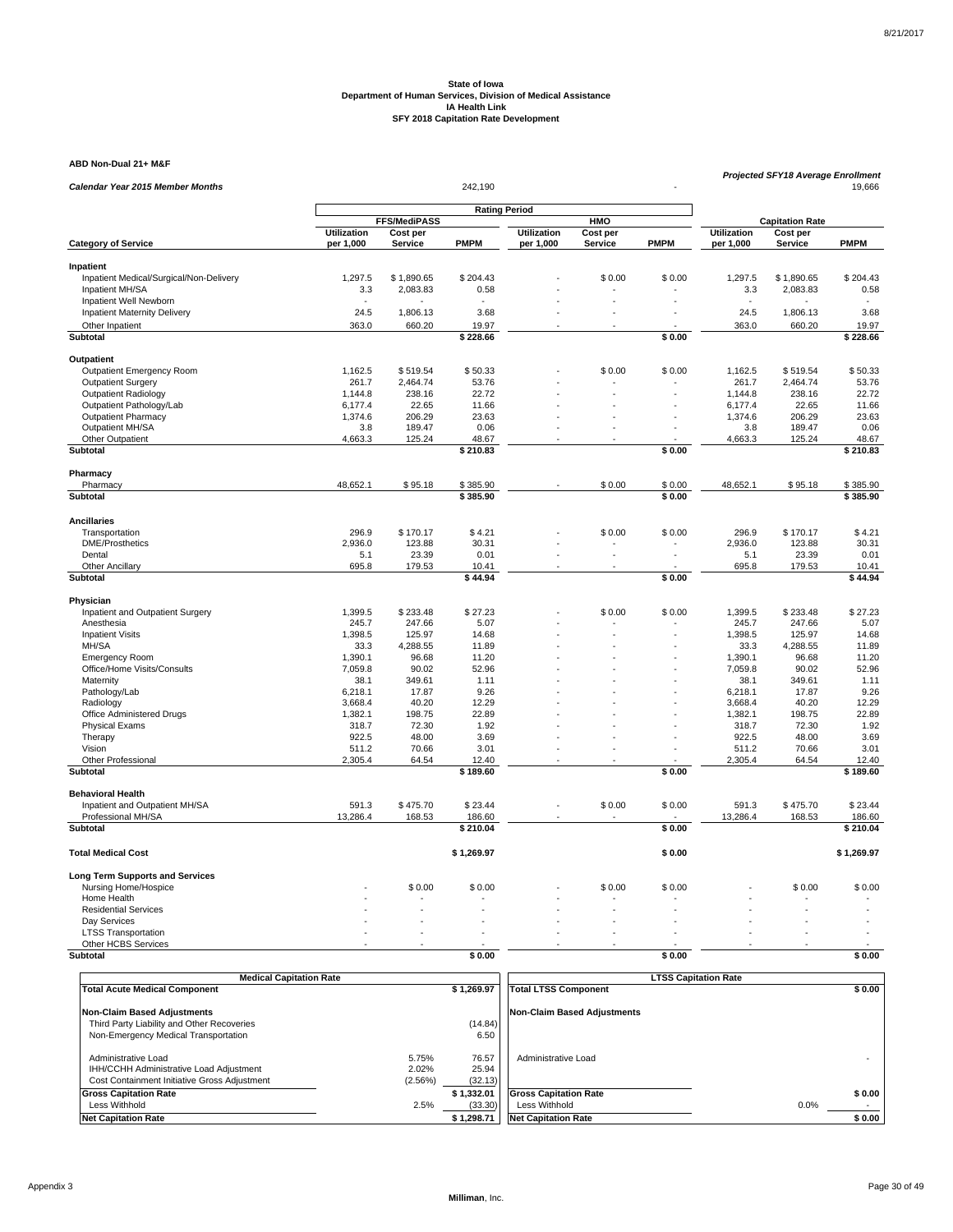**ABD Non-Dual <21 M&F**

| Calendar Year 2015 Member Months                  | Projected SFY18 Average Enrollment<br>110,882<br>9,082 |                |                      |                    |          |             |                    |                        |              |  |
|---------------------------------------------------|--------------------------------------------------------|----------------|----------------------|--------------------|----------|-------------|--------------------|------------------------|--------------|--|
|                                                   |                                                        |                |                      |                    |          |             |                    |                        |              |  |
|                                                   |                                                        | FFS/MediPASS   | <b>Rating Period</b> |                    | HMO      |             |                    | <b>Capitation Rate</b> |              |  |
|                                                   | Utilization                                            | Cost per       |                      | <b>Utilization</b> | Cost per |             | <b>Utilization</b> | Cost per               |              |  |
| <b>Category of Service</b>                        | per 1,000                                              | Service        | <b>PMPM</b>          | per 1,000          | Service  | <b>PMPM</b> | per 1,000          | Service                | <b>PMPM</b>  |  |
| Inpatient                                         |                                                        |                |                      |                    |          |             |                    |                        |              |  |
| Inpatient Medical/Surgical/Non-Delivery           | 888.6                                                  | \$1,706.99     | \$126.40             |                    | \$0.00   | \$0.00      | 888.6              | \$1,706.99             | \$126.40     |  |
| Inpatient MH/SA                                   | 8.2                                                    | 2,679.61       | 1.84                 |                    |          |             | 8.2                | 2,679.61               | 1.84         |  |
| Inpatient Well Newborn                            | 0.3                                                    |                |                      |                    |          |             | 0.3                |                        |              |  |
| Inpatient Maternity Delivery                      | 19.6                                                   | 1,584.91       | 2.59                 |                    |          |             | 19.6               | 1,584.91               | 2.59         |  |
| Other Inpatient                                   | 158.8                                                  | 1,647.70       | 21.81                |                    |          |             | 158.8              | 1,647.70               | 21.81        |  |
| Subtotal                                          |                                                        |                | \$152.64             |                    |          | \$0.00      |                    |                        | \$152.64     |  |
| Outpatient                                        |                                                        |                |                      |                    |          |             |                    |                        |              |  |
| Outpatient Emergency Room                         | 630.8                                                  | \$322.64       | \$16.96              |                    | \$0.00   | \$0.00      | 630.8              | \$322.64               | \$16.96      |  |
| <b>Outpatient Surgery</b>                         | 90.5                                                   | 2,587.43       | 19.52                |                    |          |             | 90.5               | 2,587.43               | 19.52        |  |
| <b>Outpatient Radiology</b>                       | 255.5                                                  | 187.88         | 4.00                 |                    |          |             | 255.5              | 187.88                 | 4.00         |  |
| Outpatient Pathology/Lab                          | 2,477.9                                                | 22.28          | 4.60                 |                    |          |             | 2,477.9            | 22.28                  | 4.60         |  |
| <b>Outpatient Pharmacy</b>                        | 456.1                                                  | 180.23         | 6.85                 |                    |          |             | 456.1              | 180.23                 | 6.85         |  |
| Outpatient MH/SA                                  | 31.0                                                   | 119.88         | 0.31                 |                    | ÷.       |             | 31.0               | 119.88                 | 0.31         |  |
| Other Outpatient                                  | 6,476.3                                                | 165.11         | 89.11                |                    |          |             | 6,476.3            | 165.11                 | 89.11        |  |
| Subtotal                                          |                                                        |                | \$141.35             |                    |          | \$0.00      |                    |                        | \$141.35     |  |
| Pharmacy                                          |                                                        |                |                      |                    |          |             |                    |                        |              |  |
| Pharmacy                                          | 15,750.1                                               | \$147.50       | \$193.60             |                    | \$0.00   | \$0.00      | 15,750.1           | \$147.50               | \$193.60     |  |
| Subtotal                                          |                                                        |                | \$193.60             |                    |          | \$0.00      |                    |                        | \$193.60     |  |
| <b>Ancillaries</b>                                |                                                        |                |                      |                    |          |             |                    |                        |              |  |
| Transportation                                    | 72.0                                                   | \$245.00       | \$1.47               |                    | \$0.00   | \$0.00      | 72.0               | \$245.00               | \$1.47       |  |
| <b>DME/Prosthetics</b>                            | 2,214.9                                                | 168.23         | 31.05                |                    |          |             | 2,214.9            | 168.23                 | 31.05        |  |
| Dental                                            | 285.0                                                  | 14.74          | 0.35                 |                    |          |             | 285.0              | 14.74                  | 0.35         |  |
| <b>Other Ancillary</b>                            | 79.0                                                   | 223.21         | 1.47                 |                    |          |             | 79.0               | 223.21                 | 1.47         |  |
| Subtotal                                          |                                                        |                | \$34.34              |                    |          | \$0.00      |                    |                        | \$34.34      |  |
| Physician                                         |                                                        |                |                      |                    |          |             |                    |                        |              |  |
| Inpatient and Outpatient Surgery                  | 412.3                                                  | \$244.47       | \$8.40               |                    | \$0.00   | \$0.00      | 412.3              | \$244.47               | \$8.40       |  |
| Anesthesia                                        | 162.9                                                  | 293.19         | 3.98                 |                    |          |             | 162.9              | 293.19                 | 3.98         |  |
| <b>Inpatient Visits</b>                           | 670.0                                                  | 272.04         | 15.19                |                    |          |             | 670.0              | 272.04                 | 15.19        |  |
| MH/SA                                             | 26.6                                                   | 1,557.56       | 3.45                 |                    |          |             | 26.6               | 1,557.56               | 3.45         |  |
| <b>Emergency Room</b>                             | 677.8                                                  | 80.91          | 4.57                 |                    |          |             | 677.8              | 80.91                  | 4.57         |  |
| Office/Home Visits/Consults                       | 3,677.5                                                | 84.78          | 25.98                |                    |          |             | 3,677.5            | 84.78                  | 25.98        |  |
| Maternity                                         | 21.2                                                   | 430.39         | 0.76                 |                    |          |             | 21.2               | 430.39                 | 0.76         |  |
| Pathology/Lab                                     | 1,826.6                                                | 16.36          | 2.49                 |                    |          |             | 1,826.6            | 16.36                  | 2.49         |  |
| Radiology                                         | 1,257.2                                                | 26.54          | 2.78                 |                    |          |             | 1,257.2            | 26.54                  | 2.78         |  |
| Office Administered Drugs                         | 189.9                                                  | 60.02          | 0.95                 |                    |          |             | 189.9              | 60.02                  | 0.95         |  |
| <b>Physical Exams</b><br>Therapy                  | 666.6<br>377.4                                         | 63.01<br>46.43 | 3.50<br>1.46         |                    |          |             | 666.6<br>377.4     | 63.01<br>46.43         | 3.50<br>1.46 |  |
|                                                   | 474.9                                                  | 64.94          | 2.57                 |                    | ÷.       |             | 474.9              | 64.94                  | 2.57         |  |
| Vision<br>Other Professional                      | 1,312.5                                                | 83.02          | 9.08                 |                    | ä,       |             | 1,312.5            | 83.02                  | 9.08         |  |
| Subtotal                                          |                                                        |                | \$85.16              |                    |          | \$0.00      |                    |                        | \$85.16      |  |
| <b>Behavioral Health</b>                          |                                                        |                |                      |                    |          |             |                    |                        |              |  |
| Inpatient and Outpatient MH/SA                    | 589.1                                                  | \$437.53       | \$21.48              |                    | \$0.00   | \$0.00      | 589.1              | \$437.53               | \$21.48      |  |
| Professional MH/SA                                | 9,398.5                                                | 148.13         | 116.02               |                    |          |             | 9,398.5            | 148.13                 | 116.02       |  |
| Subtotal                                          |                                                        |                | \$137.50             |                    |          | \$0.00      |                    |                        | \$137.50     |  |
|                                                   |                                                        |                |                      |                    |          |             |                    |                        |              |  |
| <b>Total Medical Cost</b>                         |                                                        |                | \$744.59             |                    |          | \$0.00      |                    |                        | \$744.59     |  |
| <b>Long Term Supports and Services</b>            |                                                        |                |                      |                    |          |             |                    |                        |              |  |
| Nursing Home/Hospice                              |                                                        | \$0.00         | \$0.00               |                    | \$0.00   | \$0.00      |                    | \$0.00                 | \$0.00       |  |
| Home Health                                       |                                                        |                |                      |                    |          |             |                    |                        |              |  |
| <b>Residential Services</b>                       |                                                        |                |                      |                    |          |             |                    |                        |              |  |
| Day Services                                      |                                                        |                |                      |                    |          |             |                    |                        |              |  |
| <b>LTSS Transportation</b><br>Other HCBS Services |                                                        |                |                      |                    |          |             |                    |                        |              |  |
| Subtotal                                          |                                                        |                | \$0.00               |                    |          | \$0.00      |                    |                        | \$0.00       |  |
|                                                   |                                                        |                |                      |                    |          |             |                    |                        |              |  |

| <b>Medical Capitation Rate</b>               |         |          | <b>LTSS Capitation Rate</b>        |        |
|----------------------------------------------|---------|----------|------------------------------------|--------|
| <b>Total Acute Medical Component</b>         |         | \$744.59 | <b>Total LTSS Component</b>        | \$0.00 |
|                                              |         |          |                                    |        |
| <b>Non-Claim Based Adjustments</b>           |         |          | <b>Non-Claim Based Adjustments</b> |        |
| Third Party Liability and Other Recoveries   |         | (8.50)   |                                    |        |
| Non-Emergency Medical Transportation         |         | 6.50     |                                    |        |
|                                              |         |          |                                    |        |
| Administrative Load                          | 6.50%   | 51.17    | Administrative Load                |        |
| IHH/CCHH Administrative Load Adjustment      | 2.13%   | 16.01    |                                    |        |
| Cost Containment Initiative Gross Adjustment | (4.75%) | (34.96)  |                                    |        |
| <b>Gross Capitation Rate</b>                 |         | \$774.81 | <b>Gross Capitation Rate</b>       | \$0.00 |
| Less Withhold                                | 2.5%    | (19.37)  | Less Withhold                      | 0.0%   |
| <b>Net Capitation Rate</b>                   |         | \$755.44 | <b>Net Capitation Rate</b>         | \$0.00 |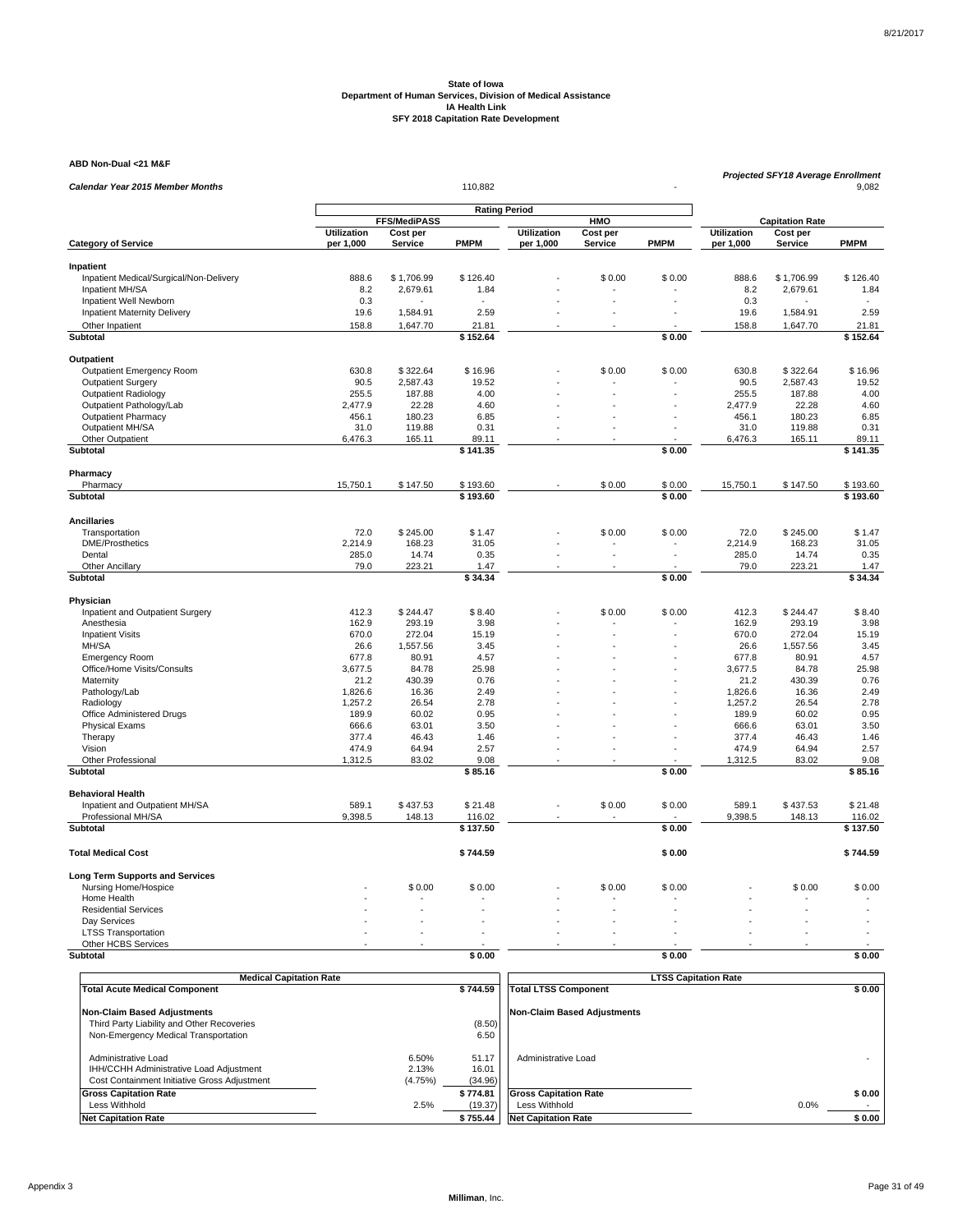**Breast and Cervical Cancer**

|                                                      | Projected SFY18 Average Enrollment<br>2,114 |                     |                      |                    |                 |             |                    |                         |                 |  |
|------------------------------------------------------|---------------------------------------------|---------------------|----------------------|--------------------|-----------------|-------------|--------------------|-------------------------|-----------------|--|
| Calendar Year 2015 Member Months                     |                                             |                     |                      |                    | 143             |             |                    |                         |                 |  |
|                                                      |                                             |                     | <b>Rating Period</b> |                    |                 |             |                    |                         |                 |  |
|                                                      | <b>Utilization</b>                          | <b>FFS/MediPASS</b> |                      | <b>Utilization</b> | HMO<br>Cost per |             | <b>Utilization</b> | <b>Capitation Rate</b>  |                 |  |
| <b>Category of Service</b>                           | per 1,000                                   | Cost per<br>Service | <b>PMPM</b>          | per 1,000          | Service         | <b>PMPM</b> | per 1,000          | Cost per<br>Service     | <b>PMPM</b>     |  |
|                                                      |                                             |                     |                      |                    |                 |             |                    |                         |                 |  |
| Inpatient<br>Inpatient Medical/Surgical/Non-Delivery | 1,340.2                                     | \$2,200.91          | \$245.81             |                    | \$0.00          | \$0.00      | 1,340.2            | \$2,200.91              | \$245.81        |  |
| Inpatient MH/SA                                      |                                             |                     |                      |                    |                 |             |                    |                         |                 |  |
| Inpatient Well Newborn                               |                                             |                     |                      |                    |                 |             |                    |                         |                 |  |
| <b>Inpatient Maternity Delivery</b>                  |                                             |                     |                      |                    |                 |             |                    |                         |                 |  |
| Other Inpatient                                      |                                             |                     |                      |                    |                 |             |                    |                         |                 |  |
| <b>Subtotal</b>                                      |                                             |                     | \$245.81             |                    |                 | \$0.00      |                    |                         | \$245.81        |  |
| Outpatient                                           |                                             |                     |                      |                    |                 |             |                    |                         |                 |  |
| Outpatient Emergency Room                            | 598.7                                       | \$731.45            | \$36.49              |                    | \$0.00          | \$0.00      | 598.7              | \$731.45                | \$36.49         |  |
| <b>Outpatient Surgery</b>                            | 514.4                                       | 2,965.71            | 127.14               |                    |                 |             | 514.4              | 2,965.71                | 127.14          |  |
| <b>Outpatient Radiology</b>                          | 6,875.7                                     | 268.42              | 153.80               |                    |                 |             | 6,875.7            | 268.42                  | 153.80          |  |
| Outpatient Pathology/Lab                             | 9,497.4                                     | 22.54               | 17.84                |                    |                 |             | 9,497.4            | 22.54                   | 17.84           |  |
| <b>Outpatient Pharmacy</b>                           | 5,203.8                                     | 288.30              | 125.02               |                    |                 |             | 5,203.8            | 288.30                  | 125.02          |  |
| Outpatient MH/SA                                     | 5.0                                         | 121.21              | 0.05                 |                    | ÷,              |             | 5.0                | 121.21                  | 0.05            |  |
| Other Outpatient                                     | 7,874.9                                     | 77.03               | 50.55                |                    |                 |             | 7.874.9            | 77.03                   | 50.55           |  |
| <b>Subtotal</b>                                      |                                             |                     | \$510.89             |                    |                 | \$0.00      |                    |                         | \$510.89        |  |
| Pharmacy                                             |                                             |                     |                      |                    |                 |             |                    |                         |                 |  |
| Pharmacy                                             | 41,602.1                                    | \$125.59            | \$435.41             |                    | \$0.00          | \$0.00      | 41,602.1           | \$125.59                | \$435.41        |  |
| <b>Subtotal</b>                                      |                                             |                     | \$435.41             |                    |                 | \$0.00      |                    |                         | \$435.41        |  |
| <b>Ancillaries</b>                                   |                                             |                     |                      |                    |                 |             |                    |                         |                 |  |
| Transportation                                       | 79.7                                        | \$182.16            | \$1.21               |                    | \$0.00          | \$0.00      | 79.7               | \$182.16                | \$1.21          |  |
| <b>DME/Prosthetics</b>                               | 1,933.1                                     | 125.96              | 20.29                |                    |                 |             | 1,933.1            | 125.96                  | 20.29           |  |
| Dental                                               |                                             |                     |                      |                    |                 |             |                    |                         |                 |  |
| Other Ancillary                                      | 69.8                                        | 1,292.04            | 7.51                 |                    |                 |             | 69.8               | 1,292.04                | 7.51            |  |
| Subtotal                                             |                                             |                     | \$29.01              |                    |                 | \$0.00      |                    |                         | \$29.01         |  |
| Physician                                            |                                             |                     |                      |                    |                 |             |                    |                         |                 |  |
| Inpatient and Outpatient Surgery                     | 2,155.4                                     | \$324.14            | \$58.22              |                    | \$0.00          | \$0.00      | 2,155.4            | \$324.14                | \$58.22         |  |
| Anesthesia                                           | 486.9                                       | 294.79              | 11.96                |                    |                 |             | 486.9              | 294.79                  | 11.96           |  |
| <b>Inpatient Visits</b>                              | 1,079.9                                     | 145.01              | 13.05                |                    |                 |             | 1,079.9            | 145.01                  | 13.05           |  |
| MH/SA                                                | 5.3                                         | 112.99              | 0.05                 |                    |                 |             | 5.3                | 112.99                  | 0.05            |  |
| <b>Emergency Room</b>                                | 777.9                                       | 97.03               | 6.29                 |                    |                 |             | 777.9              | 97.03                   | 6.29            |  |
| Office/Home Visits/Consults                          | 11,123.6                                    | 74.93               | 69.46<br>$\sim$      |                    |                 |             | 11,123.6           | 74.93<br>$\overline{a}$ | 69.46<br>$\sim$ |  |
| Maternity<br>Pathology/Lab                           | 13,010.8                                    | 20.95               | 22.72                |                    |                 |             | 13,010.8           | 20.95                   | 22.72           |  |
| Radiology                                            | 8,612.9                                     | 77.86               | 55.88                |                    |                 |             | 8,612.9            | 77.86                   | 55.88           |  |
| Office Administered Drugs                            | 6,385.4                                     | 500.41              | 266.28               |                    |                 |             | 6,385.4            | 500.41                  | 266.28          |  |
| <b>Physical Exams</b>                                | 439.2                                       | 73.49               | 2.69                 |                    |                 |             | 439.2              | 73.49                   | 2.69            |  |
| Therapy                                              | 2,114.5                                     | 44.27               | 7.80                 |                    |                 |             | 2,114.5            | 44.27                   | 7.80            |  |
| Vision                                               | 530.2                                       | 71.29               | 3.15                 |                    |                 |             | 530.2              | 71.29                   | 3.15            |  |
| Other Professional                                   | 1,577.2                                     | 57.06               | 7.50                 |                    |                 |             | 1,577.2            | 57.06                   | 7.50            |  |
| <b>Subtotal</b>                                      |                                             |                     | \$525.05             |                    |                 | \$0.00      |                    |                         | \$525.05        |  |
| <b>Behavioral Health</b>                             |                                             |                     |                      |                    |                 |             |                    |                         |                 |  |
| Inpatient and Outpatient MH/SA                       | 257.7                                       | \$240.76            | \$5.17               |                    | \$0.00          | \$0.00      | 257.7              | \$240.76                | \$5.17          |  |
| Professional MH/SA                                   | 2,019.1                                     | 108.70              | 18.29                |                    |                 |             | 2,019.1            | 108.70                  | 18.29           |  |
| <b>Subtotal</b>                                      |                                             |                     | \$23.46              |                    |                 | \$0.00      |                    |                         | \$23.46         |  |
| <b>Total Medical Cost</b>                            |                                             |                     | \$1,769.63           |                    |                 | \$0.00      |                    |                         | \$1,769.63      |  |
| <b>Long Term Supports and Services</b>               |                                             |                     |                      |                    |                 |             |                    |                         |                 |  |
| Nursing Home/Hospice                                 |                                             | \$0.00              | \$0.00               |                    | \$0.00          | \$0.00      |                    | \$0.00                  | \$0.00          |  |
| Home Health                                          |                                             |                     |                      |                    |                 |             |                    |                         |                 |  |
| <b>Residential Services</b>                          |                                             |                     |                      |                    |                 |             |                    |                         |                 |  |
| Dav Services                                         |                                             |                     |                      |                    |                 |             |                    |                         |                 |  |
| <b>LTSS Transportation</b>                           |                                             |                     |                      |                    |                 |             |                    |                         |                 |  |
| Other HCBS Services                                  |                                             |                     |                      |                    |                 |             |                    |                         |                 |  |
| Subtotal                                             |                                             |                     | \$0.00               |                    |                 | \$0.00      |                    |                         | \$0.00          |  |
|                                                      |                                             |                     |                      |                    |                 |             |                    |                         |                 |  |

|                                                                                                                | <b>Medical Capitation Rate</b> |                           |                           |                                    | <b>LTSS Capitation Rate</b> |        |
|----------------------------------------------------------------------------------------------------------------|--------------------------------|---------------------------|---------------------------|------------------------------------|-----------------------------|--------|
| <b>Total Acute Medical Component</b>                                                                           |                                |                           | \$1,769.63                | <b>Total LTSS Component</b>        |                             | \$0.00 |
| <b>Non-Claim Based Adjustments</b>                                                                             |                                |                           |                           | <b>Non-Claim Based Adjustments</b> |                             |        |
| Third Party Liability and Other Recoveries<br>Non-Emergency Medical Transportation                             |                                |                           | (24.45)<br>6.50           |                                    |                             |        |
| Administrative Load<br>IHH/CCHH Administrative Load Adjustment<br>Cost Containment Initiative Gross Adjustment |                                | 5.75%<br>0.30%<br>(2.07%) | 106.47<br>5.26<br>(36.13) | Administrative Load                |                             |        |
| <b>Gross Capitation Rate</b>                                                                                   |                                |                           | \$1.827.28                | <b>Gross Capitation Rate</b>       |                             | \$0.00 |
| Less Withhold                                                                                                  |                                | 2.5%                      | (45.68)                   | Less Withhold                      | 0.0%                        |        |
| <b>Net Capitation Rate</b>                                                                                     |                                |                           | \$1,781.60                | <b>Net Capitation Rate</b>         |                             | \$0.00 |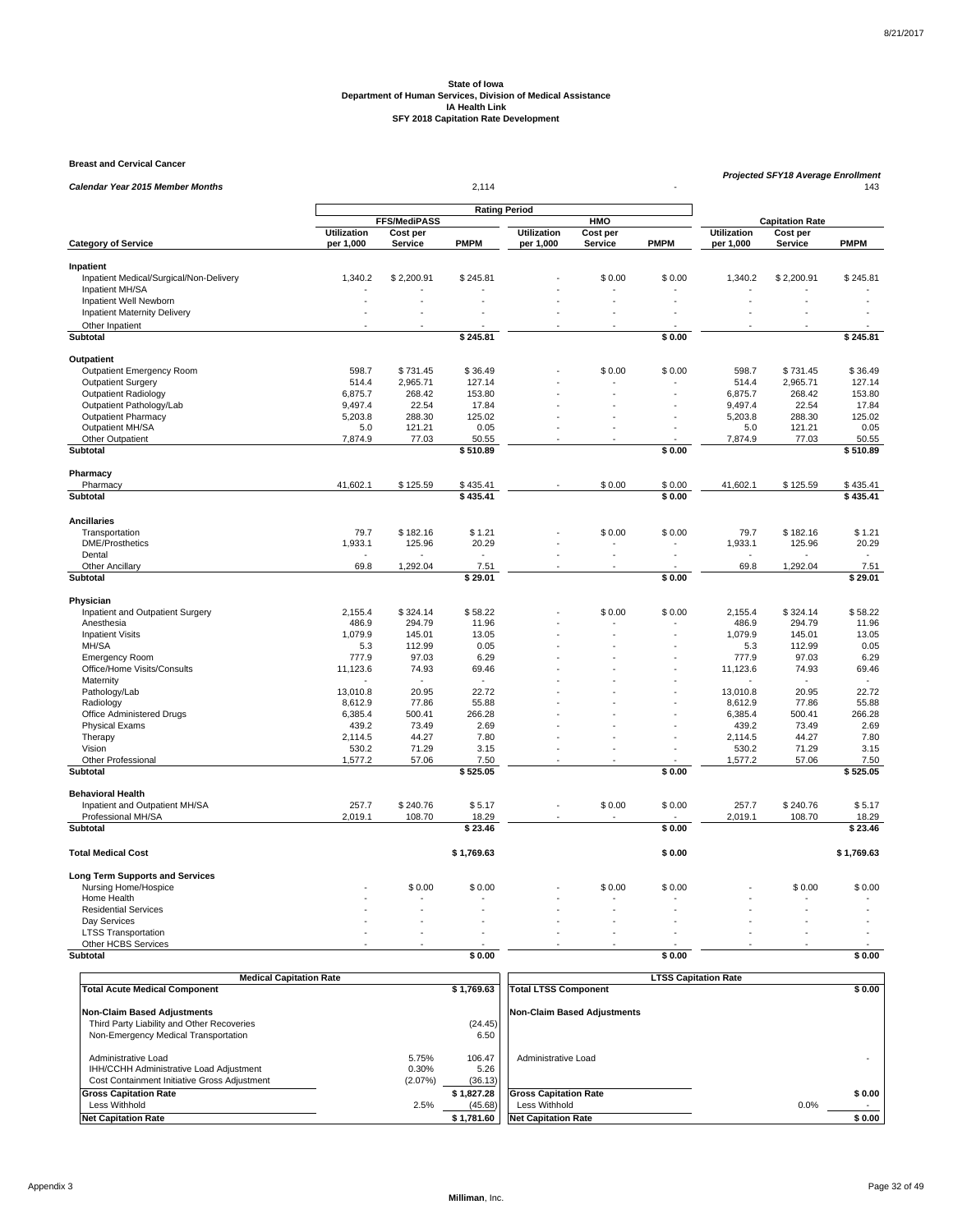**Residential Care Facility**

| Calendar Year 2015 Member Months<br>9,873                      |                          |                                 |                      |             | Projected SFY18 Average Enrollment<br>575 |                     |                  |                                    |                   |
|----------------------------------------------------------------|--------------------------|---------------------------------|----------------------|-------------|-------------------------------------------|---------------------|------------------|------------------------------------|-------------------|
|                                                                |                          |                                 |                      |             |                                           |                     |                  |                                    |                   |
|                                                                |                          |                                 | <b>Rating Period</b> |             |                                           |                     |                  |                                    |                   |
|                                                                | <b>Utilization</b>       | <b>FFS/MediPASS</b><br>Cost per |                      | Utilization | HMO<br>Cost per                           |                     | Utilization      | <b>Capitation Rate</b><br>Cost per |                   |
| <b>Category of Service</b>                                     | per 1,000                | Service                         | <b>PMPM</b>          | per 1,000   | Service                                   | <b>PMPM</b>         | per 1,000        | <b>Service</b>                     | <b>PMPM</b>       |
|                                                                |                          |                                 |                      |             |                                           |                     |                  |                                    |                   |
| Inpatient<br>Inpatient Medical/Surgical/Non-Delivery           | 524.8                    | \$1,351.96                      | \$59.12              |             | \$0.00                                    | \$0.00              | 524.8            | \$1,351.96                         | \$59.12           |
| Inpatient MH/SA                                                | $\overline{\phantom{a}}$ |                                 |                      |             |                                           |                     |                  |                                    |                   |
| Inpatient Well Newborn                                         |                          |                                 |                      |             |                                           |                     |                  |                                    |                   |
| <b>Inpatient Maternity Delivery</b>                            | 2.3                      | 1,641.03                        | 0.32                 |             |                                           |                     | 2.3              | 1,641.03                           | 0.32              |
| Other Inpatient                                                | 2,423.4                  | 156.72                          | 31.65                |             |                                           |                     | 2,423.4          | 156.72                             | 31.65             |
| Subtotal                                                       |                          |                                 | \$91.09              |             |                                           | \$0.00              |                  |                                    | \$91.09           |
| Outpatient                                                     |                          |                                 |                      |             |                                           |                     |                  |                                    |                   |
| Outpatient Emergency Room                                      | 773.1                    | \$349.07                        | \$22.49              |             | \$0.00                                    | \$0.00              | 773.1            | \$349.07                           | \$22.49           |
| <b>Outpatient Surgery</b>                                      | 174.8                    | 821.93                          | 11.97                |             |                                           |                     | 174.8            | 821.93                             | 11.97             |
| <b>Outpatient Radiology</b>                                    | 774.2                    | 117.79                          | 7.60                 |             |                                           |                     | 774.2            | 117.79                             | 7.60              |
| Outpatient Pathology/Lab                                       | 8,100.4                  | 22.22                           | 15.00                |             |                                           |                     | 8,100.4          | 22.22                              | 15.00             |
| Outpatient Pharmacy                                            | 1,577.1                  | 114.52                          | 15.05                |             |                                           |                     | 1,577.1          | 114.52                             | 15.05             |
| Outpatient MH/SA                                               | 143.0                    | 44.48                           | 0.53                 |             |                                           |                     | 143.0            | 44.48                              | 0.53              |
| Other Outpatient<br><b>Subtotal</b>                            | 6,513.8                  | 56.76                           | 30.81<br>\$103.45    |             |                                           | \$0.00              | 6,513.8          | 56.76                              | 30.81<br>\$103.45 |
|                                                                |                          |                                 |                      |             |                                           |                     |                  |                                    |                   |
| Pharmacy<br>Pharmacy                                           | 45,644.4                 | \$80.97                         | \$307.99             |             | \$0.00                                    | \$0.00              | 45,644.4         | \$80.97                            | \$307.99          |
| Subtotal                                                       |                          |                                 | \$307.99             |             |                                           | \$0.00              |                  |                                    | \$307.99          |
|                                                                |                          |                                 |                      |             |                                           |                     |                  |                                    |                   |
| <b>Ancillaries</b><br>Transportation                           | 412.8                    | \$147.08                        | \$5.06               |             | \$0.00                                    | \$0.00              | 412.8            | \$147.08                           | \$5.06            |
| <b>DME/Prosthetics</b>                                         | 3,169.4                  | 46.08                           | 12.17                |             |                                           |                     | 3,169.4          | 46.08                              | 12.17             |
| Dental                                                         |                          |                                 |                      |             | L.                                        |                     |                  |                                    |                   |
| <b>Other Ancillary</b>                                         | 801.1                    | 532.19                          | 35.53                |             |                                           |                     | 801.1            | 532.19                             | 35.53             |
| Subtotal                                                       |                          |                                 | \$52.76              |             |                                           | \$0.00              |                  |                                    | \$52.76           |
| Physician                                                      |                          |                                 |                      |             |                                           |                     |                  |                                    |                   |
| Inpatient and Outpatient Surgery                               | 1,932.8                  | \$55.07                         | \$8.87               |             | \$0.00                                    | \$0.00              | 1,932.8          | \$55.07                            | \$8.87            |
| Anesthesia                                                     | 276.4                    | 80.31                           | 1.85                 |             |                                           |                     | 276.4            | 80.31                              | 1.85              |
| <b>Inpatient Visits</b>                                        | 2.659.8                  | 44.49                           | 9.86                 |             |                                           |                     | 2.659.8          | 44.49                              | 9.86              |
| MH/SA                                                          | 2,468.3                  | 1,485.26                        | 305.50               |             |                                           |                     | 2,468.3          | 1,485.26                           | 305.50            |
| <b>Emergency Room</b>                                          | 819.5                    | 51.69                           | 3.53                 |             |                                           |                     | 819.5            | 51.69                              | 3.53              |
| Office/Home Visits/Consults                                    | 7,713.0                  | 45.29                           | 29.11                |             |                                           |                     | 7,713.0          | 45.29                              | 29.11             |
| Maternity                                                      | 5.0                      | 361.45                          | 0.15                 |             |                                           |                     | 5.0              | 361.45                             | 0.15              |
| Pathology/Lab                                                  | 2,295.3                  | 15.27                           | 2.92                 |             |                                           |                     | 2,295.3          | 15.27                              | 2.92              |
| Radiology                                                      | 2,713.2                  | 14.99                           | 3.39                 |             |                                           |                     | 2,713.2          | 14.99                              | 3.39              |
| Office Administered Drugs                                      | 840.5                    | 41.12                           | 2.88                 |             |                                           |                     | 840.5            | 41.12                              | 2.88              |
| <b>Physical Exams</b>                                          | 241.1<br>1,136.5         | 89.10<br>25.13                  | 1.79<br>2.38         |             |                                           |                     | 241.1<br>1,136.5 | 89.10<br>25.13                     | 1.79<br>2.38      |
| Therapy<br>Vision                                              | 1,045.8                  | 47.62                           | 4.15                 |             |                                           |                     | 1,045.8          | 47.62                              | 4.15              |
| Other Professional                                             | 2,814.7                  | 208.56                          | 48.92                |             | ٠                                         |                     | 2,814.7          | 208.56                             | 48.92             |
| Subtotal                                                       |                          |                                 | \$425.30             |             |                                           | \$0.00              |                  |                                    | \$425.30          |
| <b>Behavioral Health</b>                                       |                          |                                 |                      |             |                                           |                     |                  |                                    |                   |
| Inpatient and Outpatient MH/SA                                 | 855.2                    | \$558.04                        | \$39.77              |             | \$0.00                                    | \$0.00              | 855.2            | \$558.04                           | \$39.77           |
| Professional MH/SA                                             | 77,215.5                 | 228.37                          | 1,469.50             |             |                                           |                     | 77,215.5         | 228.37                             | 1,469.50          |
| Subtotal                                                       |                          |                                 | \$1,509.27           |             |                                           | \$0.00              |                  |                                    | \$1,509.27        |
| <b>Total Medical Cost</b>                                      |                          |                                 | \$2,489.86           |             |                                           | \$0.00              |                  |                                    | \$2,489.86        |
|                                                                |                          |                                 |                      |             |                                           |                     |                  |                                    |                   |
| <b>Long Term Supports and Services</b><br>Nursing Home/Hospice |                          | \$0.00                          | \$0.00               |             | \$0.00                                    | \$0.00              |                  | \$0.00                             | \$0.00            |
| Home Health                                                    |                          |                                 |                      |             |                                           |                     |                  |                                    |                   |
| <b>Residential Services</b>                                    |                          |                                 |                      |             |                                           |                     |                  |                                    |                   |
| Day Services                                                   |                          |                                 |                      |             |                                           |                     |                  |                                    |                   |
| <b>LTSS Transportation</b>                                     |                          |                                 |                      |             |                                           |                     |                  |                                    |                   |
| Other HCBS Services                                            |                          |                                 |                      |             |                                           |                     |                  |                                    |                   |
| <b>Subtotal</b>                                                |                          |                                 | \$0.00               |             |                                           | \$0.00              |                  |                                    | \$0.00            |
| Modioal                                                        | Conitation Dot           |                                 |                      |             |                                           | TCC Conitation Doll |                  |                                    |                   |

| <b>Medical Capitation Rate</b>                                                                                 |                           |                             | <b>LTSS Capitation Rate</b>                   |                |
|----------------------------------------------------------------------------------------------------------------|---------------------------|-----------------------------|-----------------------------------------------|----------------|
| <b>Total Acute Medical Component</b>                                                                           |                           | \$2.489.86                  | <b>Total LTSS Component</b>                   | \$0.00         |
| <b>Non-Claim Based Adjustments</b><br>Third Party Liability and Other Recoveries                               |                           | (13.73)                     | Non-Claim Based Adiustments                   |                |
| Non-Emergency Medical Transportation                                                                           |                           | 6.50                        |                                               |                |
| Administrative Load<br>IHH/CCHH Administrative Load Adjustment<br>Cost Containment Initiative Gross Adjustment | 5.75%<br>4.73%<br>(1.61%) | 151.06<br>122.97<br>(39.87) | Administrative Load                           |                |
| <b>Gross Capitation Rate</b><br>Less Withhold                                                                  | 2.5%                      | \$2.716.79<br>(67.92)       | <b>Gross Capitation Rate</b><br>Less Withhold | \$0.00<br>0.0% |
| <b>Net Capitation Rate</b>                                                                                     |                           | \$2,648.87                  | <b>Net Capitation Rate</b>                    | \$0.00         |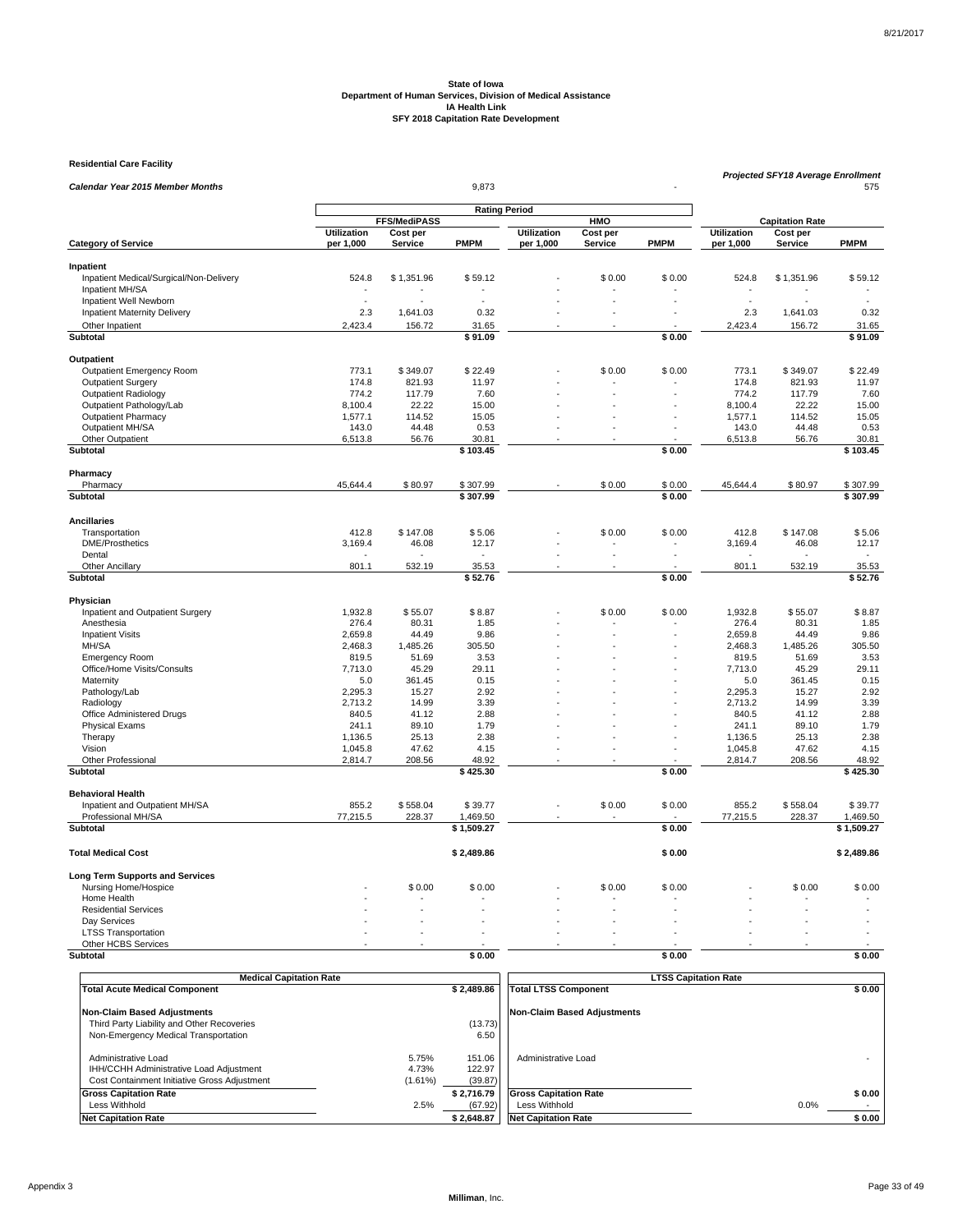#### **Dual Eligible 0-64 M&F**

| Calendar Year 2015 Member Months                  |             |                     | 339,098              |                    |          |             | <b>Projected SFY18 Average Enrollment</b><br>27,774 |                        |                 |  |
|---------------------------------------------------|-------------|---------------------|----------------------|--------------------|----------|-------------|-----------------------------------------------------|------------------------|-----------------|--|
|                                                   |             |                     |                      |                    |          |             |                                                     |                        |                 |  |
|                                                   |             | <b>FFS/MediPASS</b> | <b>Rating Period</b> |                    | HMO      |             |                                                     | <b>Capitation Rate</b> |                 |  |
|                                                   | Utilization | Cost per            |                      | <b>Utilization</b> | Cost per |             | <b>Utilization</b>                                  | Cost per               |                 |  |
| <b>Category of Service</b>                        | per 1,000   | Service             | <b>PMPM</b>          | per 1,000          | Service  | <b>PMPM</b> | per 1,000                                           | Service                | <b>PMPM</b>     |  |
| Inpatient                                         |             |                     |                      |                    |          |             |                                                     |                        |                 |  |
| Inpatient Medical/Surgical/Non-Delivery           | 10.6        | \$1,430.46          | \$1.26               |                    | \$0.00   | \$0.00      | 10.6                                                | \$1,430.46             | \$1.26          |  |
| Inpatient MH/SA                                   |             |                     |                      |                    |          |             |                                                     |                        |                 |  |
| Inpatient Well Newborn                            |             |                     |                      |                    |          |             |                                                     |                        |                 |  |
| <b>Inpatient Maternity Delivery</b>               | 0.1         | 2,769.23            | 0.03                 |                    |          |             | 0.1                                                 | 2,769.23               | 0.03            |  |
| Other Inpatient                                   | 1,355.7     | 265.46              | 29.99                |                    |          |             | 1,355.7                                             | 265.46                 | 29.99           |  |
| Subtotal                                          |             |                     | \$31.28              |                    |          | \$0.00      |                                                     |                        | \$31.28         |  |
| Outpatient                                        |             |                     |                      |                    |          |             |                                                     |                        |                 |  |
| Outpatient Emergency Room                         | 1,116.6     | \$170.23            | \$15.84              |                    | \$0.00   | \$0.00      | 1,116.6                                             | \$170.23               | \$15.84         |  |
| <b>Outpatient Surgery</b>                         | 338.9       | 492.87              | 13.92                |                    |          |             | 338.9                                               | 492.87                 | 13.92           |  |
| Outpatient Radiology                              | 1,053.4     | 74.85               | 6.57                 |                    |          |             | 1,053.4                                             | 74.85                  | 6.57            |  |
| Outpatient Pathology/Lab                          | 4,617.4     | 3.66                | 1.41                 |                    |          |             | 4,617.4                                             | 3.66                   | 1.41            |  |
| <b>Outpatient Pharmacy</b>                        | 3.850.7     | 30.73               | 9.86                 |                    |          |             | 3,850.7                                             | 30.73                  | 9.86            |  |
| Outpatient MH/SA                                  | 170.1       | 53.61               | 0.76                 |                    |          |             | 170.1                                               | 53.61                  | 0.76            |  |
| Other Outpatient                                  | 9,569.5     | 42.35               | 33.77                |                    |          |             | 9,569.5                                             | 42.35                  | 33.77           |  |
| <b>Subtotal</b>                                   |             |                     | \$82.13              |                    |          | \$0.00      |                                                     |                        | \$82.13         |  |
| Pharmacy                                          |             |                     |                      |                    |          |             |                                                     |                        |                 |  |
| Pharmacy                                          | 2,590.0     | \$41.61             | \$8.98               |                    | \$0.00   | \$0.00      | 2,590.0                                             | \$41.61                | \$8.98          |  |
| Subtotal                                          |             |                     | \$8.98               |                    |          | \$0.00      |                                                     |                        | \$8.98          |  |
| <b>Ancillaries</b>                                |             |                     |                      |                    |          |             |                                                     |                        |                 |  |
| Transportation                                    | 338.3       | \$133.37            | \$3.76               |                    | \$0.00   | \$0.00      | 338.3                                               | \$133.37               | \$3.76          |  |
| <b>DME/Prosthetics</b>                            | 4,166.8     | 34.76               | 12.07                |                    |          |             | 4,166.8                                             | 34.76                  | 12.07           |  |
| Dental                                            | 2.9         |                     |                      |                    | L.       |             | 2.9                                                 |                        | $\sim$          |  |
| <b>Other Ancillary</b>                            | 1,213.4     | 168.81              | 17.07                |                    |          |             | 1,213.4                                             | 168.81                 | 17.07           |  |
| Subtotal                                          |             |                     | \$32.90              |                    |          | \$0.00      |                                                     |                        | \$32.90         |  |
| Physician                                         |             |                     |                      |                    |          |             |                                                     |                        |                 |  |
| Inpatient and Outpatient Surgery                  | 1,853.0     | \$49.02             | \$7.57               |                    | \$0.00   | \$0.00      | 1,853.0                                             | \$49.02                | \$7.57          |  |
| Anesthesia                                        | 299.4       | 50.11               | 1.25                 |                    |          |             | 299.4                                               | 50.11                  | 1.25            |  |
| <b>Inpatient Visits</b>                           | 1,822.6     | 30.88               | 4.69                 |                    |          |             | 1,822.6                                             | 30.88                  | 4.69            |  |
| MH/SA                                             | 1,454.5     | 220.20              | 26.69                |                    |          |             | 1.454.5                                             | 220.20                 | 26.69           |  |
| <b>Emergency Room</b>                             | 1,139.4     | 27.80               | 2.64                 |                    |          |             | 1,139.4                                             | 27.80                  | 2.64            |  |
| Office/Home Visits/Consults                       | 8,573.5     | 22.35               | 15.97                |                    |          |             | 8,573.5                                             | 22.35                  | 15.97           |  |
| Maternity                                         | 19.1        | 113.21              | 0.18                 |                    |          |             | 19.1                                                | 113.21                 | 0.18            |  |
| Pathology/Lab                                     | 677.7       | 13.81               | 0.78                 |                    |          |             | 677.7                                               | 13.81                  | 0.78            |  |
| Radiology                                         | 3,684.5     | 10.32               | 3.17                 |                    |          |             | 3,684.5                                             | 10.32                  | 3.17            |  |
| Office Administered Drugs                         | 1,625.8     | 62.66               | 8.49                 |                    |          |             | 1,625.8                                             | 62.66                  | 8.49            |  |
| <b>Physical Exams</b>                             | 96.8        | 80.58               | 0.65                 |                    |          |             | 96.8                                                | 80.58                  | 0.65            |  |
| Therapy                                           | 1,709.9     | 13.61               | 1.94                 |                    |          |             | 1,709.9                                             | 13.61                  | 1.94            |  |
| Vision                                            | 789.8       | 41.63               | 2.74                 |                    |          |             | 789.8                                               | 41.63                  | 2.74            |  |
| Other Professional<br>Subtotal                    | 3,095.2     | 26.56               | 6.85<br>\$83.61      |                    |          | \$0.00      | 3,095.2                                             | 26.56                  | 6.85<br>\$83.61 |  |
|                                                   |             |                     |                      |                    |          |             |                                                     |                        |                 |  |
| <b>Behavioral Health</b>                          |             |                     |                      |                    |          |             |                                                     |                        |                 |  |
| Inpatient and Outpatient MH/SA                    | 212.9       | \$127.94            | \$2.27               |                    | \$0.00   | \$0.00      | 212.9                                               | \$127.94               | \$2.27          |  |
| Professional MH/SA                                | 16,026.6    | 156.35              | 208.81               |                    |          |             | 16,026.6                                            | 156.35                 | 208.81          |  |
| Subtotal                                          |             |                     | \$211.08             |                    |          | \$0.00      |                                                     |                        | \$211.08        |  |
| <b>Total Medical Cost</b>                         |             |                     | \$449.98             |                    |          | \$0.00      |                                                     |                        | \$449.98        |  |
| <b>Long Term Supports and Services</b>            |             |                     |                      |                    |          |             |                                                     |                        |                 |  |
| Nursing Home/Hospice                              |             | \$0.00              | \$0.00               |                    | \$0.00   | \$0.00      |                                                     | \$0.00                 | \$0.00          |  |
| Home Health                                       |             |                     |                      |                    |          |             |                                                     |                        |                 |  |
| <b>Residential Services</b>                       |             |                     |                      |                    |          |             |                                                     |                        |                 |  |
| Day Services                                      | ÷,          |                     |                      |                    |          |             |                                                     |                        |                 |  |
| <b>LTSS Transportation</b><br>Other HCBS Services |             |                     |                      |                    |          |             |                                                     |                        |                 |  |
| <b>Subtotal</b>                                   |             |                     | \$0.00               |                    |          | \$0.00      |                                                     |                        | \$0.00          |  |
|                                                   |             |                     |                      |                    |          |             |                                                     |                        |                 |  |

| <b>Medical Capitation Rate</b>                                                                                 |                           |                           | <b>LTSS Capitation Rate</b>                   |                |  |  |  |
|----------------------------------------------------------------------------------------------------------------|---------------------------|---------------------------|-----------------------------------------------|----------------|--|--|--|
| <b>Total Acute Medical Component</b>                                                                           |                           | \$449.98                  | <b>Total LTSS Component</b>                   | \$0.00         |  |  |  |
| <b>Non-Claim Based Adjustments</b>                                                                             |                           |                           | Non-Claim Based Adiustments                   |                |  |  |  |
| Third Party Liability and Other Recoveries<br>Non-Emergency Medical Transportation                             |                           | (3.34)<br>6.50            |                                               |                |  |  |  |
| Administrative Load<br>IHH/CCHH Administrative Load Adjustment<br>Cost Containment Initiative Gross Adjustment | 6.75%<br>6.67%<br>(9.36%) | 32.33<br>31.93<br>(41.81) | Administrative Load                           |                |  |  |  |
| <b>Gross Capitation Rate</b><br>Less Withhold                                                                  | 2.5%                      | \$475.59<br>(11.89)       | <b>Gross Capitation Rate</b><br>Less Withhold | \$0.00<br>0.0% |  |  |  |
| <b>Net Capitation Rate</b>                                                                                     |                           | \$463.70                  | <b>Net Capitation Rate</b>                    | \$0.00         |  |  |  |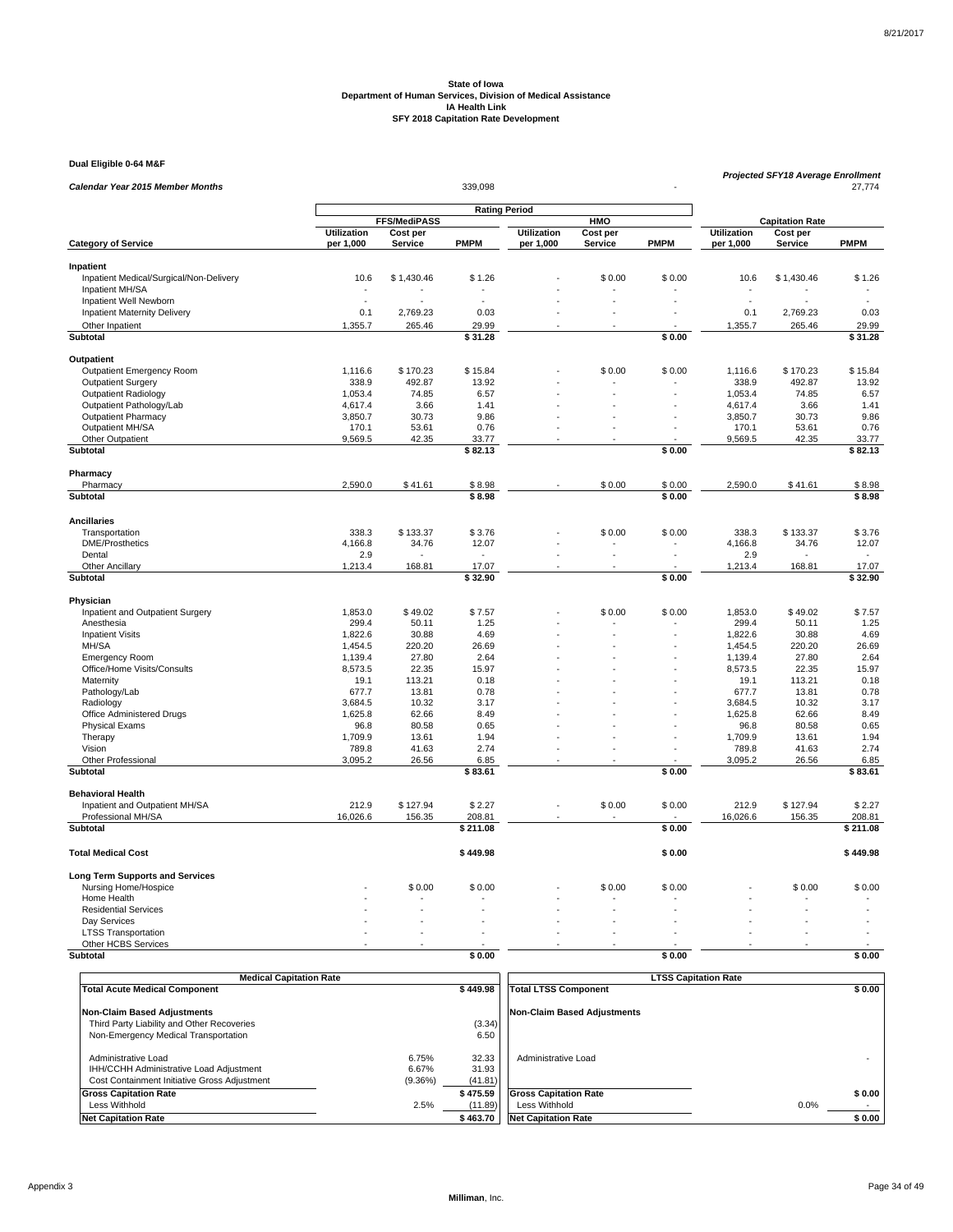#### **Dual Eligible 65+ M&F**

| Dual Eligible 65+ M&F                   |                                 |                            |                      |                                 |                     |             |                                 | Projected SFY18 Average Enrollment |             |  |
|-----------------------------------------|---------------------------------|----------------------------|----------------------|---------------------------------|---------------------|-------------|---------------------------------|------------------------------------|-------------|--|
| Calendar Year 2015 Member Months        |                                 |                            |                      |                                 | 6,507               |             |                                 |                                    |             |  |
|                                         |                                 |                            | <b>Rating Period</b> |                                 |                     |             |                                 |                                    |             |  |
|                                         |                                 | FFS/MediPASS               |                      |                                 | HMO                 |             |                                 | <b>Capitation Rate</b>             |             |  |
| <b>Category of Service</b>              | <b>Utilization</b><br>per 1,000 | Cost per<br><b>Service</b> | <b>PMPM</b>          | <b>Utilization</b><br>per 1,000 | Cost per<br>Service | <b>PMPM</b> | <b>Utilization</b><br>per 1,000 | Cost per<br><b>Service</b>         | <b>PMPM</b> |  |
|                                         |                                 |                            |                      |                                 |                     |             |                                 |                                    |             |  |
| Inpatient                               |                                 |                            |                      |                                 |                     |             |                                 |                                    |             |  |
| Inpatient Medical/Surgical/Non-Delivery | 11.6                            | \$1,901.81                 | \$1.84               |                                 | \$0.00              | \$0.00      | 11.6                            | \$1,901.81                         | \$1.84      |  |
| Inpatient MH/SA                         | 0.1                             | 1,714.29                   | 0.02                 |                                 |                     |             | 0.1                             | 1,714.29                           | 0.02        |  |
| Inpatient Well Newborn                  |                                 |                            |                      |                                 |                     |             |                                 |                                    |             |  |
| <b>Inpatient Maternity Delivery</b>     | ä,                              |                            |                      |                                 |                     |             |                                 |                                    |             |  |
| Other Inpatient                         | 1,684.8                         | 214.39                     | 30.10                |                                 |                     |             | 1,684.8                         | 214.39                             | 30.10       |  |
| Subtotal                                |                                 |                            | \$31.96              |                                 |                     | \$0.00      |                                 |                                    | \$31.96     |  |
| Outpatient                              |                                 |                            |                      |                                 |                     |             |                                 |                                    |             |  |
| Outpatient Emergency Room               | 516.3                           | \$231.26                   | \$9.95               |                                 | \$0.00              | \$0.00      | 516.3                           | \$231.26                           | \$9.95      |  |
| <b>Outpatient Surgery</b>               | 225.2                           | 485.39                     | 9.11                 |                                 |                     |             | 225.2                           | 485.39                             | 9.11        |  |
| <b>Outpatient Radiology</b>             | 880.3                           | 78.38                      | 5.75                 |                                 |                     |             | 880.3                           | 78.38                              | 5.75        |  |
| Outpatient Pathology/Lab                | 2,964.8                         | 4.13                       | 1.02                 |                                 |                     |             | 2,964.8                         | 4.13                               | 1.02        |  |
| <b>Outpatient Pharmacy</b>              | 1,861.0                         | 32.50                      | 5.04                 |                                 |                     |             | 1,861.0                         | 32.50                              | 5.04        |  |
| Outpatient MH/SA                        | 28.9                            | 140.98                     | 0.34                 |                                 |                     | ÷.          | 28.9                            | 140.98                             | 0.34        |  |
| Other Outpatient                        | 6,932.6                         | 44.94                      | 25.96                |                                 |                     |             | 6,932.6                         | 44.94                              | 25.96       |  |
| Subtotal                                |                                 |                            | \$57.17              |                                 |                     | \$0.00      |                                 |                                    | \$57.17     |  |
|                                         |                                 |                            |                      |                                 |                     |             |                                 |                                    |             |  |
| Pharmacy<br>Pharmacy                    | 1,786.3                         | \$16.66                    | \$2.48               |                                 | \$0.00              | \$0.00      | 1,786.3                         | \$16.66                            | \$2.48      |  |
| Subtotal                                |                                 |                            | \$2.48               |                                 |                     | \$0.00      |                                 |                                    | \$2.48      |  |
|                                         |                                 |                            |                      |                                 |                     |             |                                 |                                    |             |  |
| <b>Ancillaries</b>                      |                                 |                            |                      |                                 |                     |             |                                 |                                    |             |  |
| Transportation                          | 298.2                           | \$131.20                   | \$3.26               |                                 | \$0.00              | \$0.00      | 298.2                           | \$131.20                           | \$3.26      |  |
| <b>DME/Prosthetics</b>                  | 3,475.5                         | 30.63                      | 8.87                 |                                 |                     |             | 3,475.5                         | 30.63                              | 8.87        |  |
| Dental                                  |                                 |                            |                      |                                 |                     |             |                                 |                                    |             |  |
| Other Ancillary                         | 1,392.9                         | 150.68                     | 17.49                |                                 |                     |             | 1,392.9                         | 150.68                             | 17.49       |  |
| Subtotal                                |                                 |                            | \$29.62              |                                 |                     | \$0.00      |                                 |                                    | \$29.62     |  |
| Physician                               |                                 |                            |                      |                                 |                     |             |                                 |                                    |             |  |
| Inpatient and Outpatient Surgery        | 1,537.1                         | \$45.12                    | \$5.78               |                                 | \$0.00              | \$0.00      | 1,537.1                         | \$45.12                            | \$5.78      |  |
| Anesthesia                              | 190.9                           | 49.02                      | 0.78                 |                                 |                     |             | 190.9                           | 49.02                              | 0.78        |  |
| <b>Inpatient Visits</b>                 | 1,828.0                         | 30.46                      | 4.64                 |                                 |                     |             | 1,828.0                         | 30.46                              | 4.64        |  |
| MH/SA                                   | 216.0                           | 880.72                     | 15.85                |                                 |                     |             | 216.0                           | 880.72                             | 15.85       |  |
| <b>Emergency Room</b>                   | 587.0                           | 30.66                      | 1.50                 |                                 |                     |             | 587.0                           | 30.66                              | 1.50        |  |
| Office/Home Visits/Consults             | 5,770.9                         | 23.93                      | 11.51                |                                 |                     |             | 5,770.9                         | 23.93                              | 11.51       |  |
| Maternity                               |                                 | $\overline{a}$             | $\sim$               |                                 |                     |             |                                 | $\sim$                             | $\sim$      |  |
| Pathology/Lab                           | 529.4                           | 11.79                      | 0.52                 |                                 |                     |             | 529.4                           | 11.79                              | 0.52        |  |
| Radiology                               | 3,062.9                         | 10.46                      | 2.67                 |                                 |                     |             | 3,062.9                         | 10.46                              | 2.67        |  |
| Office Administered Drugs               | 1,287.6                         | 51.91                      | 5.57                 |                                 |                     |             | 1,287.6                         | 51.91                              | 5.57        |  |
| <b>Physical Exams</b>                   | 38.1                            | 62.94                      | 0.20                 |                                 |                     |             | 38.1                            | 62.94                              | 0.20        |  |
| Therapy                                 | 779.8                           | 13.54                      | 0.88                 |                                 |                     |             | 779.8                           | 13.54                              | 0.88        |  |
| Vision                                  | 801.1                           | 37.15                      | 2.48                 |                                 |                     |             | 801.1                           | 37.15                              | 2.48        |  |
| <b>Other Professional</b>               | 2,775.7                         | 36.79                      | 8.51                 |                                 |                     |             | 2,775.7                         | 36.79                              | 8.51        |  |
| Subtotal                                |                                 |                            | \$60.89              |                                 |                     | \$0.00      |                                 |                                    | \$60.89     |  |
| <b>Behavioral Health</b>                |                                 |                            |                      |                                 |                     |             |                                 |                                    |             |  |
| Inpatient and Outpatient MH/SA          | 53.0                            | \$99.68                    | \$0.44               |                                 | \$0.00              | \$0.00      | 53.0                            | \$99.68                            | \$0.44      |  |
| Professional MH/SA                      | 1,946.5                         | 235.94                     | 38.27                |                                 |                     |             | 1,946.5                         | 235.94                             | 38.27       |  |
| Subtotal                                |                                 |                            | \$38.71              |                                 |                     | \$0.00      |                                 |                                    | \$38.71     |  |
| <b>Total Medical Cost</b>               |                                 |                            | \$220.83             |                                 |                     | \$0.00      |                                 |                                    | \$220.83    |  |
| <b>Long Term Supports and Services</b>  |                                 |                            |                      |                                 |                     |             |                                 |                                    |             |  |
| Nursing Home/Hospice                    |                                 | \$0.00                     | \$0.00               |                                 | \$0.00              | \$0.00      |                                 | \$0.00                             | \$0.00      |  |
| Home Health                             |                                 |                            |                      |                                 |                     |             |                                 |                                    |             |  |
| <b>Residential Services</b>             |                                 |                            |                      |                                 |                     |             |                                 |                                    |             |  |
| Day Services                            |                                 |                            |                      |                                 |                     |             |                                 |                                    |             |  |
| <b>LTSS Transportation</b>              | L.                              |                            |                      |                                 |                     |             |                                 | L.                                 |             |  |
| Other HCBS Services                     |                                 |                            |                      |                                 |                     |             |                                 |                                    |             |  |
| Subtotal                                |                                 |                            | \$0.00               |                                 |                     | \$0.00      |                                 |                                    | \$0.00      |  |

| <b>Medical Capitation Rate</b>               |          |          | <b>LTSS Capitation Rate</b>  |        |  |  |  |
|----------------------------------------------|----------|----------|------------------------------|--------|--|--|--|
| <b>Total Acute Medical Component</b>         |          | \$220.83 | <b>Total LTSS Component</b>  | \$0.00 |  |  |  |
|                                              |          |          |                              |        |  |  |  |
| <b>Non-Claim Based Adjustments</b>           |          |          | Non-Claim Based Adiustments  |        |  |  |  |
| Third Party Liability and Other Recoveries   |          | (2.55)   |                              |        |  |  |  |
| Non-Emergency Medical Transportation         |          | 6.50     |                              |        |  |  |  |
|                                              |          |          |                              |        |  |  |  |
| Administrative Load                          | 6.75%    | 15.80    | Administrative Load          |        |  |  |  |
| IHH/CCHH Administrative Load Adjustment      | 3.15%    | 7.11     |                              |        |  |  |  |
| Cost Containment Initiative Gross Adjustment | (14.15%) | (30.89)  |                              |        |  |  |  |
| <b>Gross Capitation Rate</b>                 |          | \$216.80 | <b>Gross Capitation Rate</b> | \$0.00 |  |  |  |
| Less Withhold                                | 2.5%     | (5.42)   | Less Withhold                | 0.0%   |  |  |  |
| <b>Net Capitation Rate</b>                   |          | \$211.38 | <b>Net Capitation Rate</b>   | \$0.00 |  |  |  |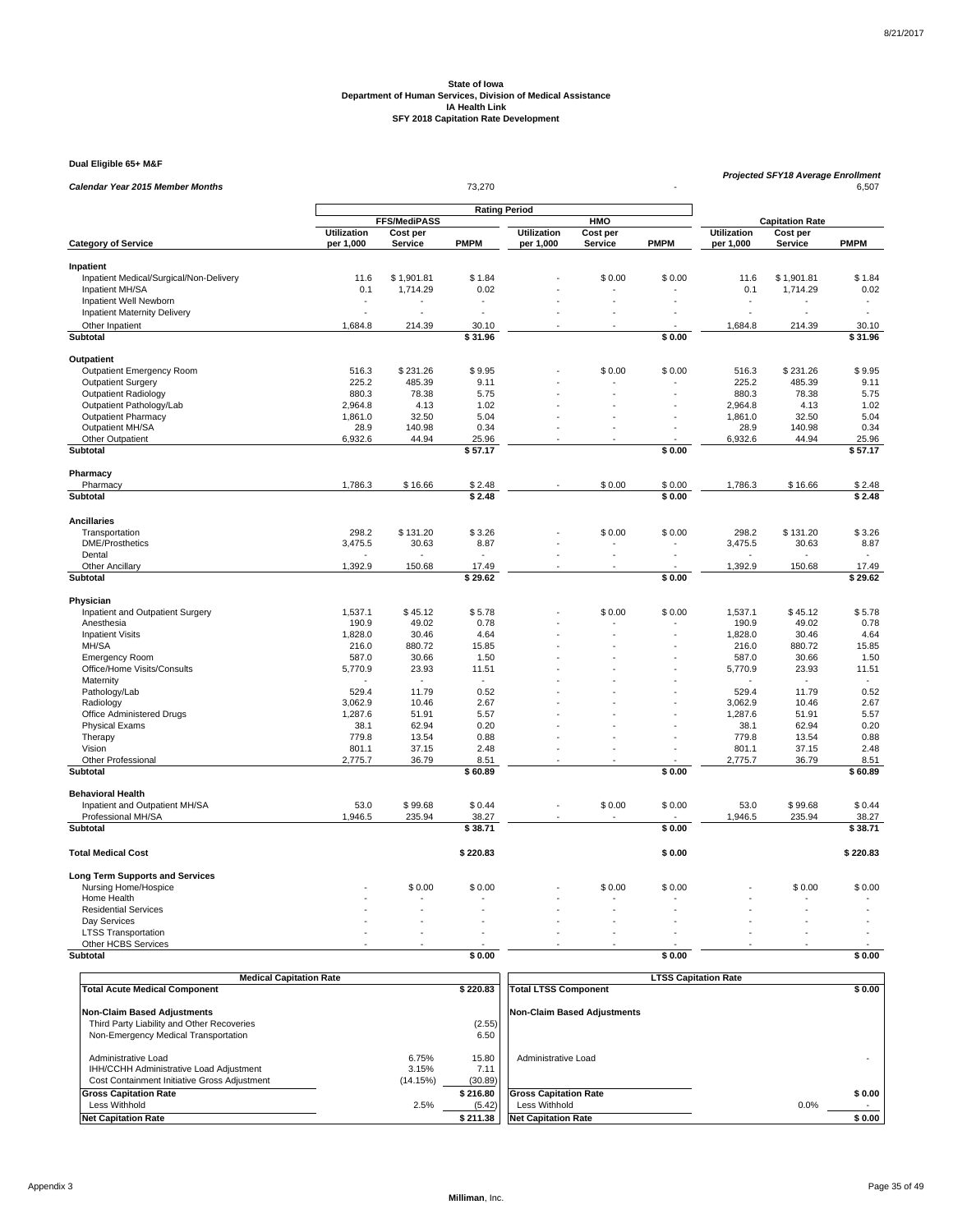**Custodial Care Nursing Facility 65+**

| <b>Calendar Year 2015 Member Months</b>              |                      |              |                        |                    | Projected SFY18 Average Enrollment | 8,678          |                    |                            |                 |
|------------------------------------------------------|----------------------|--------------|------------------------|--------------------|------------------------------------|----------------|--------------------|----------------------------|-----------------|
|                                                      |                      |              |                        |                    |                                    |                |                    |                            |                 |
|                                                      |                      | FFS/MediPASS |                        |                    | HMO                                |                |                    | <b>Capitation Rate</b>     |                 |
|                                                      | <b>Utilization</b>   | Cost per     | <b>PMPM</b>            | <b>Utilization</b> | Cost per                           | <b>PMPM</b>    | <b>Utilization</b> | Cost per<br><b>Service</b> | <b>PMPM</b>     |
| <b>Category of Service</b>                           | per 1,000            | Service      |                        | per 1,000          | Service                            |                | per 1,000          |                            |                 |
| Inpatient                                            |                      |              |                        |                    |                                    |                |                    |                            |                 |
| Inpatient Medical/Surgical/Non-Delivery              | 4.7                  | \$1,151.39   | \$0.45                 |                    | \$0.00                             | \$0.00         | 4.7                | \$1,151.39                 | \$0.45          |
| Inpatient MH/SA                                      |                      |              |                        |                    |                                    |                |                    |                            |                 |
| Inpatient Well Newborn                               |                      |              |                        |                    |                                    |                |                    |                            |                 |
| Inpatient Maternity Delivery                         |                      |              |                        |                    |                                    |                |                    |                            |                 |
| Other Inpatient                                      | $\ddot{\phantom{1}}$ |              |                        |                    |                                    |                |                    |                            |                 |
| Subtotal                                             |                      |              | \$0.45                 |                    |                                    | \$0.00         |                    |                            | \$0.45          |
| Outpatient                                           |                      |              |                        |                    |                                    |                |                    |                            |                 |
| Outpatient Emergency Room                            | 469.9                | \$566.45     | \$22.18                |                    | \$0.00                             | \$0.00         | 469.9              | \$566.45                   | \$22.18         |
| <b>Outpatient Surgery</b>                            | 117.9                | 572.11       | 5.62                   |                    |                                    |                | 117.9              | 572.11                     | 5.62            |
| <b>Outpatient Radiology</b>                          | 353.8                | 72.24        | 2.13                   |                    |                                    |                | 353.8              | 72.24                      | 2.13            |
| Outpatient Pathology/Lab                             | 1,368.5              | 3.95         | 0.45                   |                    |                                    |                | 1,368.5            | 3.95                       | 0.45            |
| <b>Outpatient Pharmacy</b>                           | 1,490.3              | 19.57        | 2.43                   |                    |                                    |                | 1,490.3            | 19.57                      | 2.43            |
| Outpatient MH/SA                                     | 15.7                 | 76.48        | 0.10                   |                    |                                    |                | 15.7               | 76.48                      | 0.10            |
| Other Outpatient                                     | 20,058.1             | 9.23         | 15.42                  |                    |                                    |                | 20,058.1           | 9.23                       | 15.42           |
| <b>Subtotal</b>                                      |                      |              | \$48.33                |                    |                                    | \$0.00         |                    |                            | \$48.33         |
| Pharmacy                                             |                      |              |                        |                    |                                    |                |                    |                            |                 |
| Pharmacy                                             | 14,611.9             | \$11.27      | \$13.72                |                    | \$0.00                             | \$0.00         | 14,611.9           | \$11.27                    | \$13.72         |
| Subtotal                                             |                      |              | \$13.72                |                    |                                    | \$0.00         |                    |                            | \$13.72         |
| <b>Ancillaries</b>                                   |                      |              |                        |                    |                                    |                |                    |                            |                 |
| Transportation                                       | 597.0                | \$109.95     | \$5.47                 |                    | \$0.00                             | \$0.00         | 597.0              | \$109.95                   | \$5.47          |
| <b>DME/Prosthetics</b>                               | 3,118.8              | 107.69       | 27.99                  |                    |                                    |                | 3,118.8            | 107.69                     | 27.99           |
| Dental                                               | 0.2                  |              |                        |                    | L.                                 | $\overline{a}$ | 0.2                |                            | $\sim$          |
| Other Ancillary                                      | 785.3                | 180.02       | 11.78                  |                    |                                    |                | 785.3              | 180.02                     | 11.78           |
| Subtotal                                             |                      |              | \$45.24                |                    |                                    | \$0.00         |                    |                            | \$45.24         |
| Physician                                            |                      |              |                        |                    |                                    |                |                    |                            |                 |
| Inpatient and Outpatient Surgery                     | 2,073.9              | \$21.81      | \$3.77                 |                    | \$0.00                             | \$0.00         | 2,073.9            | \$21.81                    | \$3.77          |
| Anesthesia                                           | 93.8                 | 42.24        | 0.33                   |                    |                                    |                | 93.8               | 42.24                      | 0.33            |
| <b>Inpatient Visits</b>                              | 5,026.1              | 25.31        | 10.60                  |                    |                                    |                | 5,026.1            | 25.31                      | 10.60           |
| MH/SA                                                | 1,167.7              | 19.73        | 1.92                   |                    |                                    |                | 1,167.7            | 19.73                      | 1.92            |
| <b>Emergency Room</b>                                | 390.1                | 30.15        | 0.98                   |                    |                                    |                | 390.1              | 30.15                      | 0.98            |
| Office/Home Visits/Consults                          | 2,039.8              | 22.71        | 3.86                   |                    |                                    |                | 2,039.8            | 22.71                      | 3.86            |
| Maternity                                            |                      |              |                        |                    |                                    |                |                    |                            | $\sim$          |
| Pathology/Lab                                        | 244.8                | 10.30        | 0.21                   |                    |                                    |                | 244.8              | 10.30                      | 0.21            |
| Radiology                                            | 2,743.4              | 7.92         | 1.81                   |                    |                                    |                | 2,743.4            | 7.92                       | 1.81            |
| Office Administered Drugs                            | 309.7                | 90.67        | 2.34                   |                    |                                    |                | 309.7              | 90.67                      | 2.34            |
| <b>Physical Exams</b>                                | 2.1                  | 113.74       | 0.02                   |                    |                                    |                | 2.1                | 113.74                     | 0.02            |
| Therapy                                              | 93.8                 | 11.51        | 0.09                   |                    |                                    |                | 93.8               | 11.51                      | 0.09            |
| Vision                                               | 547.5                | 32.22        | 1.47                   |                    |                                    |                | 547.5              | 32.22                      | 1.47            |
| Other Professional<br>Subtotal                       | 1,956.2              | 35.03        | 5.71<br>$\sqrt{33.11}$ |                    |                                    | \$0.00         | 1,956.2            | 35.03                      | 5.71<br>\$33.11 |
|                                                      |                      |              |                        |                    |                                    |                |                    |                            |                 |
| <b>Behavioral Health</b>                             |                      |              |                        |                    |                                    |                |                    |                            |                 |
| Inpatient and Outpatient MH/SA<br>Professional MH/SA | 0.1                  | \$1,333.33   | \$0.01                 |                    | \$0.00                             | \$0.00         | 0.1                | \$1,333.33<br>192.34       | \$0.01          |
| Subtotal                                             | 89.8                 | 192.34       | 1.44<br>\$1.45         |                    |                                    | \$0.00         | 89.8               |                            | 1.44<br>\$1.45  |
|                                                      |                      |              |                        |                    |                                    |                |                    |                            |                 |
| <b>Total Medical Cost</b>                            |                      |              | \$142.30               |                    |                                    | \$0.00         |                    |                            | \$142.30        |
| <b>Long Term Supports and Services</b>               |                      |              |                        |                    |                                    |                |                    |                            |                 |
| Nursing Home/Hospice                                 | 336,423.2            | \$144.01     | \$4,037.43             |                    | \$0.00                             | \$0.00         | 336,423.2          | \$144.01                   | \$4,037.43      |
| Home Health                                          | 95.8                 | 124.03       | 0.99                   |                    |                                    |                | 95.8               | 124.03                     | 0.99            |
| <b>Residential Services</b>                          |                      |              |                        |                    |                                    |                |                    |                            |                 |
| Day Services                                         |                      |              |                        |                    |                                    |                |                    |                            |                 |
| <b>LTSS Transportation</b><br>Other HCBS Services    |                      |              |                        |                    |                                    |                |                    |                            |                 |
| Subtotal                                             |                      |              | \$4,038.42             |                    |                                    | \$0.00         |                    |                            | \$4,038.42      |
|                                                      |                      |              |                        |                    |                                    |                |                    |                            |                 |

| <b>Medical Capitation Rate</b>                                                                                 |                            | <b>LTSS Capitation Rate</b> |                              |            |  |
|----------------------------------------------------------------------------------------------------------------|----------------------------|-----------------------------|------------------------------|------------|--|
| <b>Total Acute Medical Component</b>                                                                           |                            | \$142.30                    | <b>Total LTSS Component</b>  | \$4.038.42 |  |
| <b>Non-Claim Based Adjustments</b>                                                                             |                            |                             | Non-Claim Based Adiustments  |            |  |
| Third Party Liability and Other Recoveries                                                                     |                            | (1.97)                      |                              |            |  |
| Non-Emergency Medical Transportation                                                                           |                            | 3.50                        |                              |            |  |
| Administrative Load<br>IHH/CCHH Administrative Load Adjustment<br>Cost Containment Initiative Gross Adjustment | 8.00%<br>0.51%<br>(15.94%) | 12.20<br>0.72<br>(22.37)    | Administrative Load          | 75.00      |  |
| <b>Gross Capitation Rate</b>                                                                                   |                            | \$134.38                    | <b>Gross Capitation Rate</b> | \$4,113.42 |  |
| Less Withhold                                                                                                  | 2.5%                       | (3.36)                      | Less Withhold                | 0.0%       |  |
| <b>Net Capitation Rate</b>                                                                                     |                            | \$131.02                    | <b>Net Capitation Rate</b>   | \$4,113.42 |  |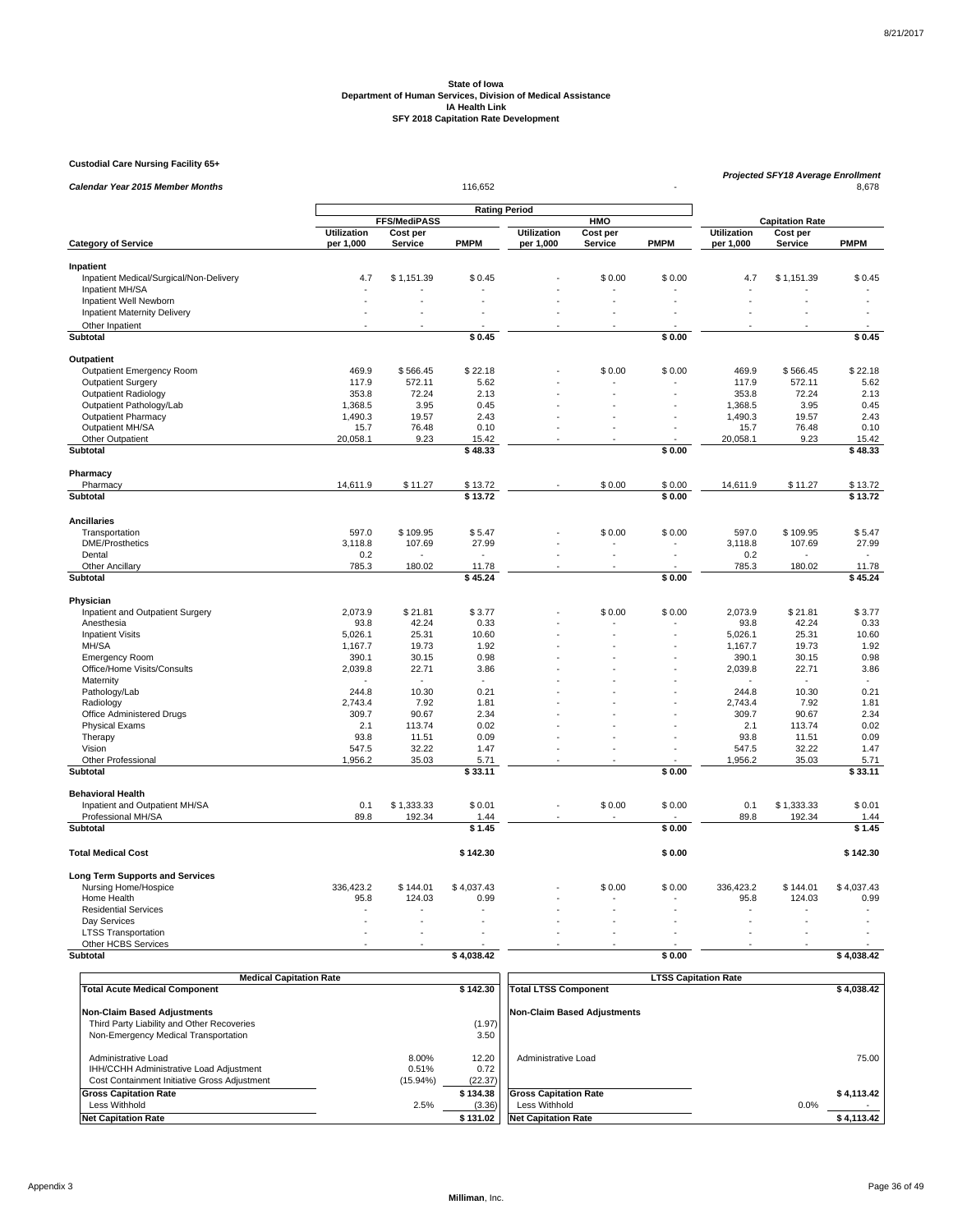**Hospice 65+**

| Calendar Year 2015 Member Months            |                    |              | 7,127                |                    |          |             | <b>Projected SFY18 Average Enrollment</b><br>656 |                        |                |  |
|---------------------------------------------|--------------------|--------------|----------------------|--------------------|----------|-------------|--------------------------------------------------|------------------------|----------------|--|
|                                             |                    |              |                      |                    |          |             |                                                  |                        |                |  |
|                                             |                    | FFS/MediPASS | <b>Rating Period</b> |                    | HMO      |             |                                                  | <b>Capitation Rate</b> |                |  |
|                                             | <b>Utilization</b> | Cost per     |                      | <b>Utilization</b> | Cost per |             | <b>Utilization</b>                               | Cost per               |                |  |
| <b>Category of Service</b>                  | per 1,000          | Service      | <b>PMPM</b>          | per 1,000          | Service  | <b>PMPM</b> | per 1,000                                        | <b>Service</b>         | <b>PMPM</b>    |  |
| Inpatient                                   |                    |              |                      |                    |          |             |                                                  |                        |                |  |
| Inpatient Medical/Surgical/Non-Delivery     |                    | \$0.00       | \$0.00               |                    | \$0.00   | \$0.00      |                                                  | \$0.00                 | \$0.00         |  |
| Inpatient MH/SA                             |                    |              |                      |                    |          |             |                                                  |                        |                |  |
| Inpatient Well Newborn                      |                    |              |                      |                    |          |             |                                                  |                        |                |  |
| <b>Inpatient Maternity Delivery</b>         |                    |              |                      |                    |          |             |                                                  |                        | $\overline{a}$ |  |
| Other Inpatient                             |                    |              |                      |                    |          |             |                                                  |                        |                |  |
| Subtotal                                    |                    |              | \$0.00               |                    |          | \$0.00      |                                                  |                        | \$0.00         |  |
| Outpatient                                  |                    |              |                      |                    |          |             |                                                  |                        |                |  |
| Outpatient Emergency Room                   | 144.4              | \$383.08     | \$4.61               |                    | \$0.00   | \$0.00      | 144.4                                            | \$383.08               | \$4.61         |  |
| <b>Outpatient Surgery</b>                   | 26.4               | 763.35       | 1.68                 |                    |          |             | 26.4                                             | 763.35                 | 1.68           |  |
| <b>Outpatient Radiology</b>                 | 36.7               | 52.34        | 0.16                 |                    |          |             | 36.7                                             | 52.34                  | 0.16           |  |
| Outpatient Pathology/Lab                    | 190.8              | 2.52         | 0.04                 |                    |          |             | 190.8                                            | 2.52                   | 0.04           |  |
| <b>Outpatient Pharmacy</b>                  | 47.0               | 94.57        | 0.37                 |                    |          |             | 47.0                                             | 94.57                  | 0.37           |  |
| Outpatient MH/SA<br>Other Outpatient        | 1.5                | 39.84        | 4.53                 |                    |          |             | 1.5<br>1,364.5                                   | 39.84                  | 4.53           |  |
| Subtotal                                    | 1,364.5            |              | $\sqrt{5}$ 11.39     |                    |          | \$0.00      |                                                  |                        | \$11.39        |  |
|                                             |                    |              |                      |                    |          |             |                                                  |                        |                |  |
| Pharmacy<br>Pharmacy                        | 2,624.6            | \$12.44      | \$2.72               |                    | \$0.00   | \$0.00      | 2,624.6                                          | \$12.44                | \$2.72         |  |
| Subtotal                                    |                    |              | \$2.72               |                    |          | \$0.00      |                                                  |                        | \$2.72         |  |
|                                             |                    |              |                      |                    |          |             |                                                  |                        |                |  |
| <b>Ancillaries</b>                          |                    |              |                      |                    | \$0.00   |             |                                                  |                        |                |  |
| Transportation<br><b>DME/Prosthetics</b>    | 168.1<br>1,604.3   | \$94.97      | \$1.33<br>5.83       |                    |          | \$0.00      | 168.1<br>1,604.3                                 | \$94.97<br>43.61       | \$1.33<br>5.83 |  |
| Dental                                      |                    | 43.61        |                      |                    | L.       |             |                                                  |                        |                |  |
| <b>Other Ancillary</b>                      | 122.9              | 197.19       | 2.02                 |                    |          |             | 122.9                                            | 197.19                 | 2.02           |  |
| <b>Subtotal</b>                             |                    |              | \$9.18               |                    |          | \$0.00      |                                                  |                        | \$9.18         |  |
| Physician                                   |                    |              |                      |                    |          |             |                                                  |                        |                |  |
| Inpatient and Outpatient Surgery            | 1,200.2            | \$15.80      | \$1.58               |                    | \$0.00   | \$0.00      | 1,200.2                                          | \$15.80                | \$1.58         |  |
| Anesthesia                                  | 10.3               | 46.74        | 0.04                 |                    |          |             | 10.3                                             | 46.74                  | 0.04           |  |
| <b>Inpatient Visits</b>                     | 3,098.1            | 23.86        | 6.16                 |                    |          |             | 3,098.1                                          | 23.86                  | 6.16           |  |
| MH/SA                                       | 570.1              | 14.10        | 0.67                 |                    |          |             | 570.1                                            | 14.10                  | 0.67           |  |
| <b>Emergency Room</b>                       | 103.2              | 27.92        | 0.24                 |                    |          |             | 103.2                                            | 27.92                  | 0.24           |  |
| Office/Home Visits/Consults                 | 761.4              | 22.38        | 1.42                 |                    |          |             | 761.4                                            | 22.38                  | 1.42           |  |
| Maternity                                   | 50.8               | 16.52        | 0.07                 |                    |          |             | 50.8                                             |                        | 0.07           |  |
| Pathology/Lab<br>Radiology                  | 959.3              | 9.63         | 0.77                 |                    |          |             | 959.3                                            | 16.52<br>9.63          | 0.77           |  |
| Office Administered Drugs                   | 91.8               | 74.49        | 0.57                 |                    |          |             | 91.8                                             | 74.49                  | 0.57           |  |
| <b>Physical Exams</b>                       | ٠                  |              |                      |                    |          |             |                                                  |                        | $\sim$         |  |
| Therapy                                     | 30.0               | 8.01         | 0.02                 |                    |          |             | 30.0                                             | 8.01                   | 0.02           |  |
| Vision                                      | 245.5              | 34.71        | 0.71                 |                    |          |             | 245.5                                            | 34.71                  | 0.71           |  |
| Other Professional                          | 715.3              | 31.04        | 1.85                 |                    |          |             | 715.3                                            | 31.04                  | 1.85           |  |
| Subtotal                                    |                    |              | \$14.10              |                    |          | \$0.00      |                                                  |                        | \$14.10        |  |
| <b>Behavioral Health</b>                    |                    |              |                      |                    |          |             |                                                  |                        |                |  |
| Inpatient and Outpatient MH/SA              |                    | \$0.00       | \$0.00               |                    | \$0.00   | \$0.00      |                                                  | \$0.00                 | \$0.00         |  |
| Professional MH/SA                          | 38.3               | 75.16        | 0.24                 |                    |          |             | 38.3                                             | 75.16                  | 0.24           |  |
| Subtotal                                    |                    |              | \$0.24               |                    |          | \$0.00      |                                                  |                        | \$0.24         |  |
| <b>Total Medical Cost</b>                   |                    |              | \$37.63              |                    |          | \$0.00      |                                                  |                        | \$37.63        |  |
| <b>Long Term Supports and Services</b>      |                    |              |                      |                    |          |             |                                                  |                        |                |  |
| Nursing Home/Hospice                        | 293,918.3          | \$121.85     | \$2,984.44           |                    | \$0.00   | \$0.00      | 293,918.3                                        | \$121.85               | \$2,984.44     |  |
| Home Health                                 |                    |              |                      |                    |          |             |                                                  |                        |                |  |
| <b>Residential Services</b><br>Day Services |                    |              |                      |                    |          |             |                                                  |                        |                |  |
| <b>LTSS Transportation</b>                  |                    |              |                      |                    |          |             |                                                  |                        |                |  |
| Other HCBS Services                         |                    |              |                      |                    |          |             |                                                  |                        |                |  |
| Subtotal                                    |                    |              | \$2,984.44           |                    |          | \$0.00      |                                                  |                        | \$2,984.44     |  |
|                                             |                    |              |                      |                    |          |             |                                                  |                        |                |  |

| <b>Medical Capitation Rate</b>                                                                                 |                            | <b>LTSS Capitation Rate</b> |                              |            |  |
|----------------------------------------------------------------------------------------------------------------|----------------------------|-----------------------------|------------------------------|------------|--|
| <b>Total Acute Medical Component</b>                                                                           |                            | \$37.63                     | <b>Total LTSS Component</b>  | \$2.984.44 |  |
| Non-Claim Based Adjustments                                                                                    |                            |                             | Non-Claim Based Adiustments  |            |  |
| Third Party Liability and Other Recoveries                                                                     |                            | (0.52)                      |                              |            |  |
| Non-Emergency Medical Transportation                                                                           |                            | 3.50                        |                              |            |  |
| Administrative Load<br>IHH/CCHH Administrative Load Adjustment<br>Cost Containment Initiative Gross Adjustment | 8.00%<br>1.15%<br>(18.64%) | 3.23<br>0.43<br>(6.92)      | Administrative Load          | 75.00      |  |
| <b>Gross Capitation Rate</b>                                                                                   |                            | \$37.35                     | <b>Gross Capitation Rate</b> | \$3.059.44 |  |
| Less Withhold                                                                                                  | 2.5%                       | (0.93)                      | Less Withhold                | 0.0%       |  |
| <b>Net Capitation Rate</b>                                                                                     |                            | \$36.42                     | <b>Net Capitation Rate</b>   | \$3,059.44 |  |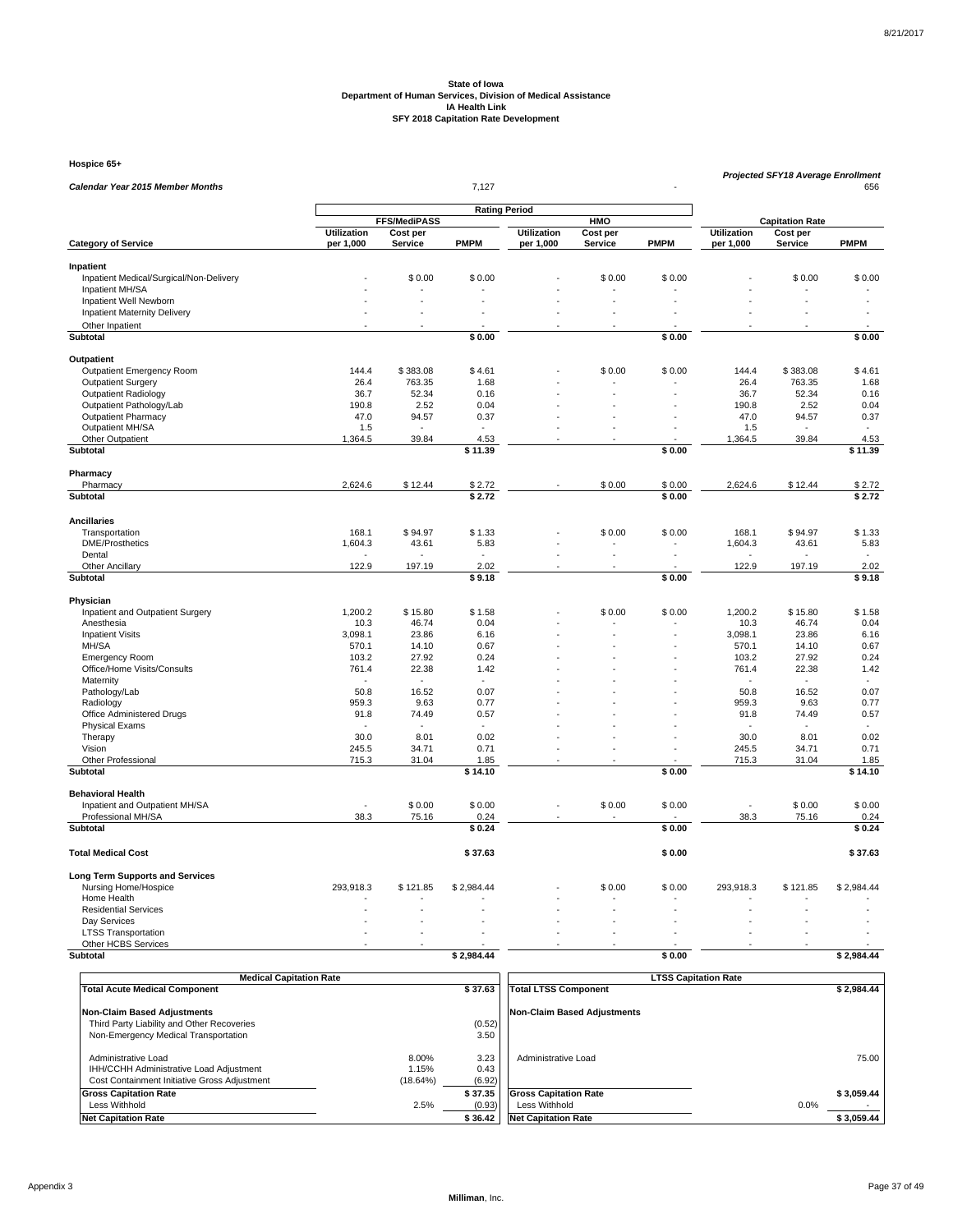**Elderly HCBS Waiver**

| Calendar Year 2015 Member Months        |                     |                      | Projected SFY18 Average Enrollment<br>8,790 |                    |                        |             |                    |            |                  |
|-----------------------------------------|---------------------|----------------------|---------------------------------------------|--------------------|------------------------|-------------|--------------------|------------|------------------|
|                                         |                     |                      |                                             |                    |                        |             |                    |            |                  |
|                                         | <b>FFS/MediPASS</b> | <b>Rating Period</b> | HMO                                         |                    | <b>Capitation Rate</b> |             |                    |            |                  |
|                                         | Utilization         | Cost per             |                                             | <b>Utilization</b> | Cost per               |             | <b>Utilization</b> | Cost per   |                  |
| <b>Category of Service</b>              | per 1,000           | <b>Service</b>       | <b>PMPM</b>                                 | per 1,000          | <b>Service</b>         | <b>PMPM</b> | per 1,000          | Service    | <b>PMPM</b>      |
| Inpatient                               |                     |                      |                                             |                    |                        |             |                    |            |                  |
| Inpatient Medical/Surgical/Non-Delivery | 19.1                | \$1,835.52           | \$2.92                                      |                    | \$0.00                 | \$0.00      | 19.1               | \$1,835.52 | \$2.92           |
| Inpatient MH/SA                         |                     |                      |                                             |                    |                        |             |                    |            |                  |
| Inpatient Well Newborn                  |                     |                      |                                             |                    |                        |             |                    |            |                  |
| <b>Inpatient Maternity Delivery</b>     |                     |                      |                                             |                    |                        |             |                    |            |                  |
| Other Inpatient                         |                     |                      |                                             |                    |                        |             |                    |            |                  |
| <b>Subtotal</b>                         |                     |                      | \$2.92                                      |                    |                        | \$0.00      |                    |            | \$2.92           |
|                                         |                     |                      |                                             |                    |                        |             |                    |            |                  |
| Outpatient                              |                     |                      |                                             |                    |                        |             |                    |            |                  |
| <b>Outpatient Emergency Room</b>        | 1,004.4             | \$484.48             | \$40.55                                     |                    | \$0.00                 | \$0.00      | 1,004.4            | \$484.48   | \$40.55          |
| <b>Outpatient Surgery</b>               | 313.4               | 575.20               | 15.02                                       |                    |                        |             | 313.4              | 575.20     | 15.02            |
| Outpatient Radiology                    | 889.8               | 84.83                | 6.29                                        |                    |                        |             | 889.8              | 84.83      | 6.29             |
| Outpatient Pathology/Lab                | 3,859.6             | 3.82                 | 1.23                                        |                    |                        |             | 3,859.6            | 3.82       | 1.23             |
| <b>Outpatient Pharmacy</b>              | 3,601.8             | 19.96                | 5.99                                        |                    |                        |             | 3,601.8            | 19.96      | 5.99             |
| Outpatient MH/SA                        | 40.5                | 246.17               | 0.83                                        |                    |                        |             | 40.5               | 246.17     | 0.83             |
| Other Outpatient                        | 8,676.4             | 35.63                | 25.76                                       |                    |                        |             | 8,676.4            | 35.63      | 25.76            |
| <b>Subtotal</b>                         |                     |                      | \$95.67                                     |                    |                        | \$0.00      |                    |            | \$95.67          |
| Pharmacy                                |                     |                      |                                             |                    |                        |             |                    |            |                  |
| Pharmacy                                | 3,645.9             | \$15.04              | \$4.57                                      |                    | \$0.00                 | \$0.00      | 3,645.9            | \$15.04    | \$4.57           |
| Subtotal                                |                     |                      | \$4.57                                      |                    |                        | \$0.00      |                    |            | \$4.57           |
|                                         |                     |                      |                                             |                    |                        |             |                    |            |                  |
| <b>Ancillaries</b>                      |                     |                      |                                             |                    |                        |             |                    |            |                  |
| Transportation                          | 685.4               | \$127.45             | \$7.28                                      |                    | \$0.00                 | \$0.00      | 685.4              | \$127.45   | \$7.28           |
| <b>DME/Prosthetics</b>                  | 10,481.7            | 40.54                | 35.41                                       |                    |                        |             | 10,481.7           | 40.54      | 35.41            |
| Dental                                  |                     |                      |                                             |                    |                        |             |                    |            |                  |
| <b>Other Ancillary</b>                  | 995.0               | 224.93               | 18.65                                       |                    |                        |             | 995.0              | 224.93     | 18.65            |
| Subtotal                                |                     |                      | \$61.34                                     |                    |                        | \$0.00      |                    |            | \$61.34          |
| Physician                               |                     |                      |                                             |                    |                        |             |                    |            |                  |
| Inpatient and Outpatient Surgery        | 2,445.3             | \$36.36              | \$7.41                                      |                    | \$0.00                 | \$0.00      | 2,445.3            | \$36.36    | \$7.41           |
| Anesthesia                              | 212.7               | 44.58                | 0.79                                        |                    |                        |             | 212.7              | 44.58      | 0.79             |
| <b>Inpatient Visits</b>                 | 2,567.6             | 29.87                | 6.39                                        |                    |                        |             | 2,567.6            | 29.87      | 6.39             |
| MH/SA                                   | 205.2               | 21.64                | 0.37                                        |                    | ÷.                     |             | 205.2              | 21.64      | 0.37             |
| <b>Emergency Room</b>                   | 959.9               | 30.00                | 2.40                                        |                    |                        |             | 959.9              | 30.00      | 2.40             |
| Office/Home Visits/Consults             | 8,435.0             | 22.51                | 15.82                                       |                    |                        |             | 8,435.0            | 22.51      | 15.82            |
| Maternity                               |                     |                      | $\overline{a}$                              |                    |                        |             |                    |            | $\sim$           |
| Pathology/Lab                           | 618.9               | 11.25                | 0.58                                        |                    |                        |             | 618.9              | 11.25      | 0.58             |
| Radiology                               | 4.122.4             | 9.17                 | 3.15                                        |                    |                        |             | 4.122.4            | 9.17       | 3.15             |
| Office Administered Drugs               | 1,740.2             | 52.68                | 7.64                                        |                    |                        |             | 1,740.2            | 52.68      | 7.64             |
| <b>Physical Exams</b>                   | 27.5                | 69.82                | 0.16                                        |                    |                        |             | 27.5               | 69.82      | 0.16             |
| Therapy                                 | 815.0               | 14.13                | 0.96                                        |                    |                        |             | 815.0              | 14.13      | 0.96             |
| Vision                                  | 857.9               | 33.01                | 2.36                                        |                    |                        |             | 857.9              | 33.01      | 2.36             |
| Other Professional                      | 4,282.6             | 24.04                | 8.58                                        |                    |                        |             | 4,282.6            | 24.04      | 8.58             |
| Subtotal                                |                     |                      | \$56.61                                     |                    |                        | \$0.00      |                    |            | \$56.61          |
|                                         |                     |                      |                                             |                    |                        |             |                    |            |                  |
| <b>Behavioral Health</b>                |                     |                      |                                             |                    |                        |             |                    |            |                  |
| Inpatient and Outpatient MH/SA          | 3.3                 | \$181.27             | \$0.05                                      |                    | \$0.00                 | \$0.00      | 3.3                | \$181.27   | \$0.05           |
| Professional MH/SA<br>Subtotal          | 1,449.6             | 205.22               | 24.79<br>\$24.84                            |                    |                        | \$0.00      | 1,449.6            | 205.22     | 24.79<br>\$24.84 |
|                                         |                     |                      |                                             |                    |                        |             |                    |            |                  |
| <b>Total Medical Cost</b>               |                     |                      | \$245.95                                    |                    |                        | \$0.00      |                    |            | \$245.95         |
| <b>Long Term Supports and Services</b>  |                     |                      |                                             |                    |                        |             |                    |            |                  |
| Nursing Home/Hospice                    | 1,712.2             | \$191.47             | \$27.32                                     |                    | \$0.00                 | \$0.00      | 1,712.2            | \$191.47   | \$27.32          |
| Home Health                             | 27,392.9            | 128.42               | 293.14                                      |                    |                        |             | 27,392.9           | 128.42     | 293.14           |
| <b>Residential Services</b>             | 23,863.8            | 308.36               | 613.23                                      |                    |                        |             | 23,863.8           | 308.36     | 613.23           |
| Day Services                            | 199.1               | 453.15               | 7.52                                        |                    |                        |             | 199.1              | 453.15     | 7.52             |
| <b>LTSS Transportation</b>              | 1,080.4             | 113.96               | 10.26                                       |                    |                        |             | 1,080.4            | 113.96     | 10.26            |
| Other HCBS Services                     | 7,889.7             | 63.21                | 41.56                                       |                    |                        |             | 7,889.7            | 63.21      | 41.56            |
| Subtotal                                |                     |                      | \$993.03                                    |                    |                        | \$0.00      |                    |            | \$993.03         |

|               | <b>Medical Capitation Rate</b>                                                                                 |                               |                          | <b>LTSS Capitation Rate</b>  |      |            |  |  |
|---------------|----------------------------------------------------------------------------------------------------------------|-------------------------------|--------------------------|------------------------------|------|------------|--|--|
|               | <b>Total Acute Medical Component</b>                                                                           |                               | \$245.95                 | <b>Total LTSS Component</b>  |      | \$993.03   |  |  |
|               | <b>Non-Claim Based Adjustments</b>                                                                             |                               |                          | Non-Claim Based Adiustments  |      |            |  |  |
|               | Third Party Liability and Other Recoveries                                                                     |                               | (3.10)                   |                              |      |            |  |  |
|               | Non-Emergency Medical Transportation                                                                           |                               | 9.00                     |                              |      |            |  |  |
|               | Administrative Load<br>IHH/CCHH Administrative Load Adjustment<br>Cost Containment Initiative Gross Adjustment | 8.00%<br>1.08%<br>$(14.81\%)$ | 21.12<br>2.66<br>(35.97) | Administrative Load          |      | 160.00     |  |  |
|               | <b>Gross Capitation Rate</b>                                                                                   |                               | \$239.66                 | <b>Gross Capitation Rate</b> |      | \$1,153.03 |  |  |
| Less Withhold |                                                                                                                | 2.5%                          | (5.99)                   | Less Withhold                | 0.5% | (5.77)     |  |  |
|               | <b>Net Capitation Rate</b>                                                                                     |                               | \$233.67                 | <b>Net Capitation Rate</b>   |      | \$1,147.26 |  |  |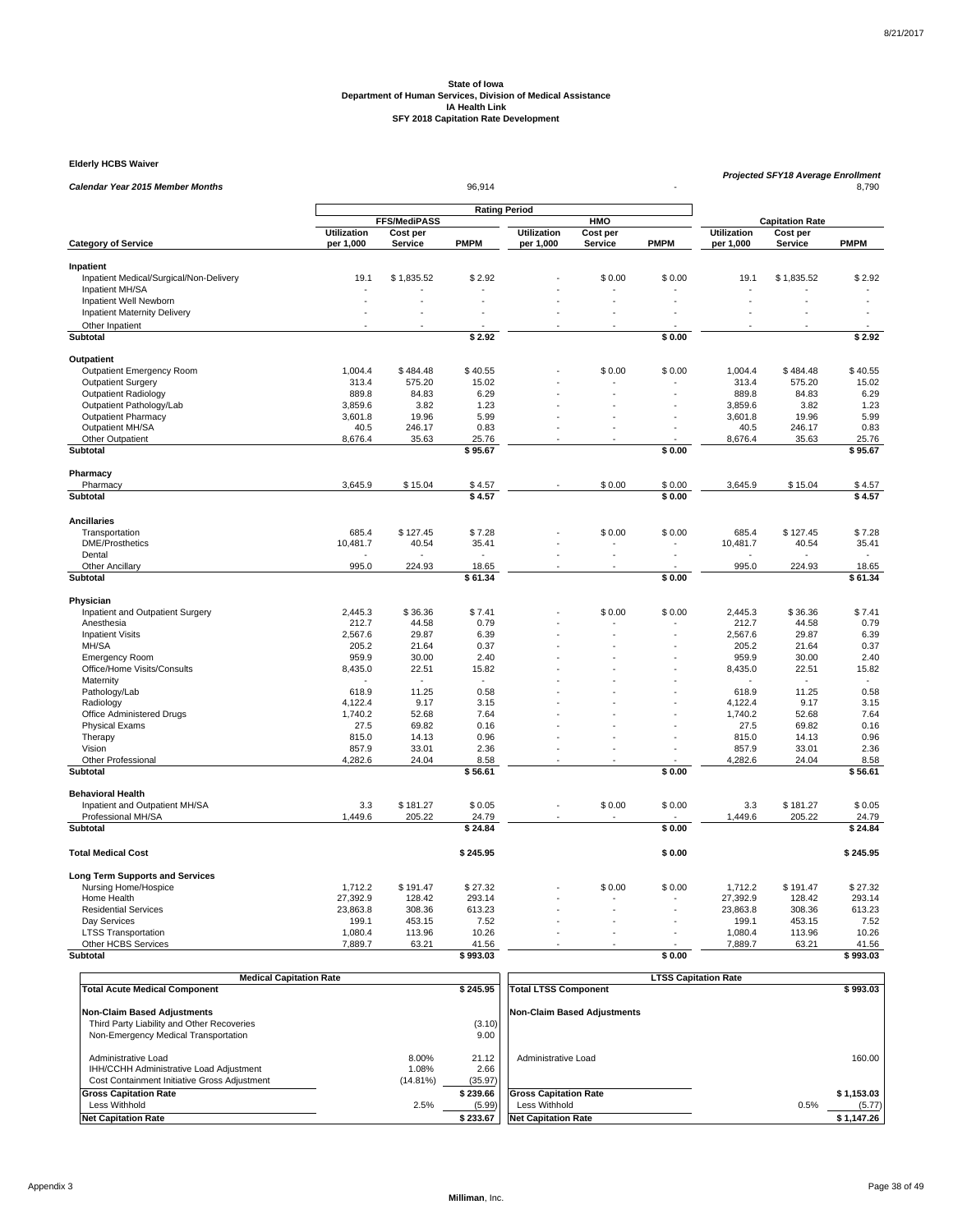**Custodial Care Nursing Facility <65**

| <b>Calendar Year 2015 Member Months</b> |                    |                 | 21,414               |                    |          |             | Projected SFY18 Average Enrollment<br>1,570 |                        |               |  |
|-----------------------------------------|--------------------|-----------------|----------------------|--------------------|----------|-------------|---------------------------------------------|------------------------|---------------|--|
|                                         |                    |                 |                      |                    |          |             |                                             |                        |               |  |
|                                         |                    | FFS/MediPASS    | <b>Rating Period</b> |                    | HMO      |             |                                             | <b>Capitation Rate</b> |               |  |
|                                         | <b>Utilization</b> | Cost per        |                      | <b>Utilization</b> | Cost per |             | <b>Utilization</b>                          | Cost per               |               |  |
| <b>Category of Service</b>              | per 1,000          | Service         | <b>PMPM</b>          | per 1,000          | Service  | <b>PMPM</b> | per 1,000                                   | <b>Service</b>         | <b>PMPM</b>   |  |
| Inpatient                               |                    |                 |                      |                    |          |             |                                             |                        |               |  |
| Inpatient Medical/Surgical/Non-Delivery | 1,074.8            | \$1,830.54      | \$163.96             |                    | \$0.00   | \$0.00      | 1,074.8                                     | \$1,830.54             | \$163.96      |  |
| Inpatient MH/SA                         |                    |                 |                      |                    |          |             |                                             |                        |               |  |
| Inpatient Well Newborn                  |                    |                 |                      |                    |          |             |                                             |                        |               |  |
| Inpatient Maternity Delivery            | ÷.                 |                 |                      |                    |          |             |                                             |                        |               |  |
| Other Inpatient                         |                    |                 |                      |                    |          |             |                                             |                        |               |  |
| <b>Subtotal</b>                         |                    |                 | \$163.96             |                    |          | \$0.00      |                                             |                        | \$163.96      |  |
| Outpatient                              |                    |                 |                      |                    |          |             |                                             |                        |               |  |
| Outpatient Emergency Room               | 981.6              | \$612.32        | \$50.09              |                    | \$0.00   | \$0.00      | 981.6                                       | \$612.32               | \$50.09       |  |
| <b>Outpatient Surgery</b>               | 494.7              | 1,039.70        | 42.86                |                    |          |             | 494.7                                       | 1,039.70               | 42.86         |  |
| <b>Outpatient Radiology</b>             | 1.032.3            | 117.52          | 10.11                |                    |          |             | 1.032.3                                     | 117.52                 | 10.11         |  |
| Outpatient Pathology/Lab                | 10,120.1           | 13.60           | 11.47                |                    |          |             | 10,120.1                                    | 13.60                  | 11.47         |  |
| <b>Outpatient Pharmacy</b>              | 6,015.2            | 30.20           | 15.14                |                    |          |             | 6,015.2                                     | 30.20                  | 15.14         |  |
| Outpatient MH/SA                        | 56.2               | 59.84           | 0.28                 |                    | L.       |             | 56.2                                        | 59.84                  | 0.28          |  |
| Other Outpatient                        | 37,588.0           | 19.34           | 60.57                |                    |          |             | 37,588.0                                    | 19.34                  | 60.57         |  |
| Subtotal                                |                    |                 | \$190.52             |                    |          | \$0.00      |                                             |                        | \$190.52      |  |
| Pharmacy                                |                    |                 |                      |                    |          |             |                                             |                        |               |  |
| Pharmacy                                | 47,599.7           | \$56.78         | \$225.24             |                    | \$0.00   | \$0.00      | 47,599.7                                    | \$56.78                | \$225.24      |  |
| Subtotal                                |                    |                 | \$225.24             |                    |          | \$0.00      |                                             |                        | \$225.24      |  |
|                                         |                    |                 |                      |                    |          |             |                                             |                        |               |  |
| <b>Ancillaries</b>                      |                    |                 |                      |                    |          |             |                                             |                        |               |  |
| Transportation                          | 1,506.2            | \$130.18        | \$16.34              |                    | \$0.00   | \$0.00      | 1,506.2                                     | \$130.18               | \$16.34       |  |
| <b>DME/Prosthetics</b>                  | 7,238.7            | 156.59          | 94.46                |                    |          |             | 7,238.7                                     | 156.59                 | 94.46         |  |
| Dental                                  |                    |                 |                      |                    | l,       |             |                                             |                        |               |  |
| <b>Other Ancillary</b>                  | 543.9              | 227.45          | 10.31                |                    |          |             | 543.9                                       | 227.45                 | 10.31         |  |
| Subtotal                                |                    |                 | \$121.11             |                    |          | \$0.00      |                                             |                        | \$121.11      |  |
| Physician                               |                    |                 |                      |                    |          |             |                                             |                        |               |  |
| Inpatient and Outpatient Surgery        | 3,755.5            | \$60.01         | \$18.78              |                    | \$0.00   | \$0.00      | 3,755.5                                     | \$60.01                | \$18.78       |  |
| Anesthesia                              | 336.0              | 111.80          | 3.13                 |                    |          |             | 336.0                                       | 111.80                 | 3.13          |  |
| <b>Inpatient Visits</b>                 | 9.895.7            | 41.15           | 33.93                |                    |          |             | 9,895.7                                     | 41.15                  | 33.93         |  |
| MH/SA                                   | 2,678.4            | 51.21           | 11.43                |                    |          |             | 2,678.4                                     | 51.21                  | 11.43         |  |
| <b>Emergency Room</b>                   | 1,084.0            | 57.56           | 5.20                 |                    |          |             | 1,084.0                                     | 57.56                  | 5.20          |  |
| Office/Home Visits/Consults             | 5,613.3            | 44.87           | 20.99                |                    |          |             | 5,613.3                                     | 44.87                  | 20.99         |  |
| Maternity                               |                    |                 |                      |                    |          |             |                                             |                        |               |  |
| Pathology/Lab                           | 2,974.5            | 12.75           | 3.16                 |                    |          |             | 2,974.5                                     | 12.75                  | 3.16          |  |
| Radiology<br>Office Administered Drugs  | 5,918.4<br>1,114.5 | 15.19<br>123.93 | 7.49<br>11.51        |                    |          |             | 5,918.4<br>1,114.5                          | 15.19<br>123.93        | 7.49<br>11.51 |  |
| <b>Physical Exams</b>                   | 53.9               | 86.88           | 0.39                 |                    |          |             | 53.9                                        | 86.88                  | 0.39          |  |
| Therapy                                 | 248.3              | 25.14           | 0.52                 |                    |          |             | 248.3                                       | 25.14                  | 0.52          |  |
| Vision                                  | 843.7              | 40.96           | 2.88                 |                    |          |             | 843.7                                       | 40.96                  | 2.88          |  |
| Other Professional                      | 4,511.2            | 37.85           | 14.23                |                    |          |             | 4,511.2                                     | 37.85                  | 14.23         |  |
| Subtotal                                |                    |                 | \$133.64             |                    |          | \$0.00      |                                             |                        | \$133.64      |  |
| <b>Behavioral Health</b>                |                    |                 |                      |                    |          |             |                                             |                        |               |  |
| Inpatient and Outpatient MH/SA          | 25.9               | \$417.79        | \$0.90               |                    | \$0.00   | \$0.00      | 25.9                                        | \$417.79               | \$0.90        |  |
| Professional MH/SA                      | 1,493.8            | 143.31          | 17.84                |                    |          |             | 1,493.8                                     | 143.31                 | 17.84         |  |
| Subtotal                                |                    |                 | \$18.74              |                    |          | \$0.00      |                                             |                        | \$18.74       |  |
|                                         |                    |                 |                      |                    |          |             |                                             |                        |               |  |
| <b>Total Medical Cost</b>               |                    |                 | \$853.21             |                    |          | \$0.00      |                                             |                        | \$853.21      |  |
| <b>Long Term Supports and Services</b>  |                    |                 |                      |                    |          |             |                                             |                        |               |  |
| Nursing Home/Hospice                    | 322,133.2          | \$158.59        | \$4,257.32           |                    | \$0.00   | \$0.00      | 322,133.2                                   | \$158.59               | \$4,257.32    |  |
| Home Health                             | 676.2              | 179.42          | 10.11                |                    |          |             | 676.2                                       | 179.42                 | 10.11         |  |
| <b>Residential Services</b>             |                    |                 |                      |                    |          |             |                                             |                        |               |  |
| Day Services                            |                    |                 |                      |                    |          |             |                                             |                        |               |  |
| <b>LTSS Transportation</b>              | L.                 |                 |                      |                    |          |             |                                             |                        |               |  |
| Other HCBS Services                     |                    |                 |                      |                    |          |             |                                             |                        |               |  |
| Subtotal                                |                    |                 | \$4,267.43           |                    |          | \$0.00      |                                             |                        | \$4,267.43    |  |

| <b>Medical Capitation Rate</b>                                                                                 |                           |                          | <b>LTSS Capitation Rate</b>  |            |  |  |
|----------------------------------------------------------------------------------------------------------------|---------------------------|--------------------------|------------------------------|------------|--|--|
| <b>Total Acute Medical Component</b>                                                                           |                           | \$853.21                 | <b>Total LTSS Component</b>  | \$4.267.43 |  |  |
| <b>Non-Claim Based Adjustments</b>                                                                             |                           |                          | Non-Claim Based Adiustments  |            |  |  |
| Third Party Liability and Other Recoveries                                                                     |                           | (11.68)                  |                              |            |  |  |
| Non-Emergency Medical Transportation                                                                           |                           | 3.50                     |                              |            |  |  |
| Administrative Load<br>IHH/CCHH Administrative Load Adjustment<br>Cost Containment Initiative Gross Adjustment | 4.75%<br>0.70%<br>(8.05%) | 41.97<br>5.96<br>(67.74) | Administrative Load          | 75.00      |  |  |
| <b>Gross Capitation Rate</b>                                                                                   |                           | \$825.22                 | <b>Gross Capitation Rate</b> | \$4.342.43 |  |  |
| Less Withhold                                                                                                  | 2.5%                      | (20.63)                  | Less Withhold                | 0.0%       |  |  |
| <b>Net Capitation Rate</b>                                                                                     |                           | \$804.59                 | <b>Net Capitation Rate</b>   | \$4,342.43 |  |  |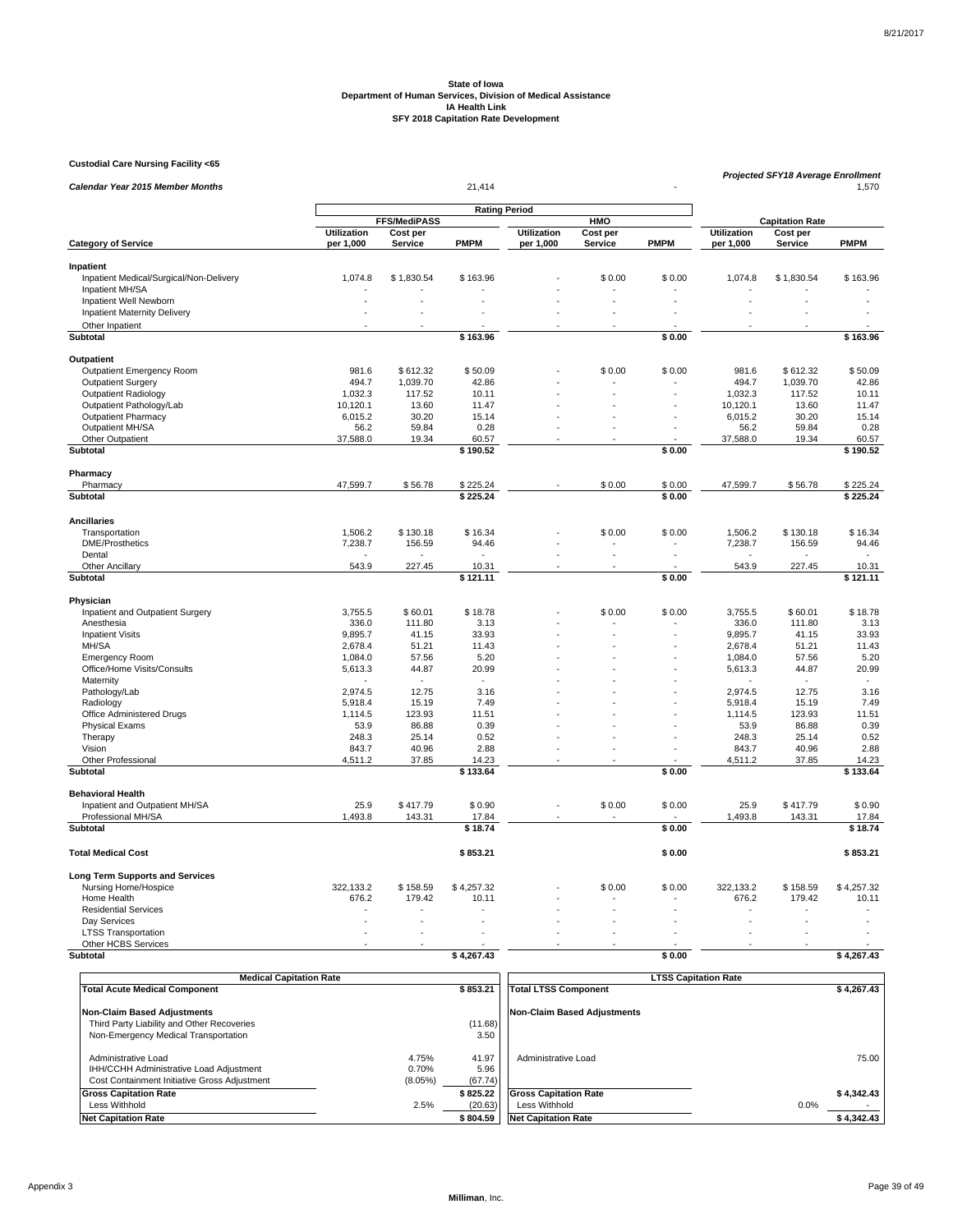**Hospice <65**

| Calendar Year 2015 Member Months                  |                                                    |                |                |                    | 763            |                          |                    |                                    |                          |  |  |  |
|---------------------------------------------------|----------------------------------------------------|----------------|----------------|--------------------|----------------|--------------------------|--------------------|------------------------------------|--------------------------|--|--|--|
|                                                   |                                                    |                |                |                    | 55             |                          |                    |                                    |                          |  |  |  |
|                                                   | <b>Rating Period</b><br><b>FFS/MediPASS</b><br>HMO |                |                |                    |                |                          |                    |                                    |                          |  |  |  |
|                                                   | <b>Utilization</b>                                 | Cost per       |                | <b>Utilization</b> | Cost per       |                          | <b>Utilization</b> | <b>Capitation Rate</b><br>Cost per |                          |  |  |  |
| <b>Category of Service</b>                        | per 1,000                                          | <b>Service</b> | <b>PMPM</b>    | per 1,000          | Service        | <b>PMPM</b>              | per 1,000          | <b>Service</b>                     | <b>PMPM</b>              |  |  |  |
| Inpatient                                         |                                                    |                |                |                    |                |                          |                    |                                    |                          |  |  |  |
| Inpatient Medical/Surgical/Non-Delivery           | 79.1                                               | \$2,862.77     | \$18.88        |                    | \$0.00         | \$0.00                   | 79.1               | \$2,862.77                         | \$18.88                  |  |  |  |
| Inpatient MH/SA                                   |                                                    |                |                |                    |                |                          |                    |                                    |                          |  |  |  |
| Inpatient Well Newborn                            |                                                    |                |                |                    |                |                          |                    |                                    |                          |  |  |  |
| <b>Inpatient Maternity Delivery</b>               |                                                    |                |                |                    |                |                          |                    |                                    |                          |  |  |  |
| Other Inpatient                                   |                                                    |                |                |                    |                |                          |                    |                                    |                          |  |  |  |
| Subtotal                                          |                                                    |                | \$18.88        |                    |                | \$0.00                   |                    |                                    | \$18.88                  |  |  |  |
| Outpatient                                        |                                                    |                |                |                    |                |                          |                    |                                    |                          |  |  |  |
| Outpatient Emergency Room                         | 350.7                                              | \$1,089.51     | \$31.84        |                    | \$0.00         | \$0.00                   | 350.7              | \$1,089.51                         | \$31.84                  |  |  |  |
| <b>Outpatient Surgery</b>                         | 27.4                                               | 1,173.29       | 2.68           |                    |                |                          | 27.4               | 1,173.29                           | 2.68                     |  |  |  |
| <b>Outpatient Radiology</b>                       | 205.6                                              | 58.37          | 1.00           |                    |                |                          | 205.6              | 58.37                              | 1.00                     |  |  |  |
| Outpatient Pathology/Lab                          | 2,809.6                                            | 28.10          | 6.58           |                    |                |                          | 2,809.6            | 28.10                              | 6.58                     |  |  |  |
| <b>Outpatient Pharmacy</b>                        | 233.0                                              | 4.12           | 0.08           |                    |                |                          | 233.0              | 4.12                               | 0.08                     |  |  |  |
| Outpatient MH/SA                                  |                                                    |                | 3.99           |                    |                |                          |                    |                                    |                          |  |  |  |
| Other Outpatient<br><b>Subtotal</b>               | 3,179.6                                            | 15.06          | \$46.17        |                    |                | \$0.00                   | 3,179.6            | 15.06                              | 3.99<br>\$46.17          |  |  |  |
| Pharmacy                                          |                                                    |                |                |                    |                |                          |                    |                                    |                          |  |  |  |
| Pharmacy                                          | 13,387.7                                           | \$57.14        | \$63.75        |                    | \$0.00         | \$0.00                   | 13,387.7           | \$57.14                            | \$63.75                  |  |  |  |
| Subtotal                                          |                                                    |                | \$63.75        |                    |                | \$0.00                   |                    |                                    | \$63.75                  |  |  |  |
|                                                   |                                                    |                |                |                    |                |                          |                    |                                    |                          |  |  |  |
| <b>Ancillaries</b><br>Transportation              | 536.9                                              | \$126.95       | \$5.68         |                    | \$0.00         | \$0.00                   | 536.9              | \$126.95                           | \$5.68                   |  |  |  |
| <b>DME/Prosthetics</b>                            | 3,134.5                                            | 64.09          | 16.74          |                    |                |                          | 3,134.5            | 64.09                              | 16.74                    |  |  |  |
| Dental                                            |                                                    |                |                |                    | $\overline{a}$ | $\overline{\phantom{a}}$ |                    |                                    |                          |  |  |  |
| <b>Other Ancillary</b>                            | 116.1                                              | 224.31         | 2.17           |                    |                |                          | 116.1              | 224.31                             | 2.17                     |  |  |  |
| Subtotal                                          |                                                    |                | \$24.59        |                    |                | \$0.00                   |                    |                                    | \$24.59                  |  |  |  |
| Physician                                         |                                                    |                |                |                    |                |                          |                    |                                    |                          |  |  |  |
| Inpatient and Outpatient Surgery                  | 1,220.2                                            | \$34.91        | \$3.55         |                    | \$0.00         | \$0.00                   | 1,220.2            | \$34.91                            | \$3.55                   |  |  |  |
| Anesthesia                                        | 69.3                                               | 53.66          | 0.31           |                    |                |                          | 69.3               | 53.66                              | 0.31                     |  |  |  |
| <b>Inpatient Visits</b>                           | 6,012.0                                            | 36.69          | 18.38          |                    |                |                          | 6,012.0            | 36.69                              | 18.38                    |  |  |  |
| MH/SA                                             | 832.0                                              | 13.56          | 0.94           |                    |                |                          | 832.0              | 13.56                              | 0.94                     |  |  |  |
| <b>Emergency Room</b>                             | 360.2                                              | 51.64          | 1.55           |                    |                |                          | 360.2              | 51.64                              | 1.55                     |  |  |  |
| Office/Home Visits/Consults                       | 1,584.0                                            | 64.32          | 8.49           |                    |                |                          | 1,584.0            | 64.32                              | 8.49                     |  |  |  |
| Maternity                                         |                                                    |                |                |                    |                |                          |                    |                                    | ÷.                       |  |  |  |
| Pathology/Lab<br>Radiology                        | 765.9<br>1,807.5                                   | 9.40<br>10.49  | 0.60<br>1.58   |                    |                |                          | 765.9<br>1,807.5   | 9.40<br>10.49                      | 0.60<br>1.58             |  |  |  |
| Office Administered Drugs                         |                                                    |                |                |                    |                |                          |                    |                                    | $\overline{\phantom{a}}$ |  |  |  |
| <b>Physical Exams</b>                             | $\overline{a}$                                     | ÷              | ÷.             |                    |                |                          | ÷.                 | ÷.                                 | ÷                        |  |  |  |
| Therapy                                           |                                                    |                |                |                    |                |                          |                    |                                    |                          |  |  |  |
| Vision                                            | 382.2                                              | 48.98          | 1.56           |                    |                |                          | 382.2              | 48.98                              | 1.56                     |  |  |  |
| Other Professional                                | 1,193.2                                            | 12.97          | 1.29           |                    |                |                          | 1,193.2            | 12.97                              | 1.29                     |  |  |  |
| Subtotal                                          |                                                    |                | \$38.25        |                    |                | \$0.00                   |                    |                                    | \$38.25                  |  |  |  |
| <b>Behavioral Health</b>                          |                                                    |                |                |                    |                |                          |                    |                                    |                          |  |  |  |
| Inpatient and Outpatient MH/SA                    | 14.5                                               | \$16.54        | \$0.02         |                    | \$0.00         | \$0.00                   | 14.5               | \$16.54                            | \$0.02                   |  |  |  |
| Professional MH/SA<br>Subtotal                    | 492.2                                              | 77.29          | 3.17<br>\$3.19 |                    |                | \$0.00                   | 492.2              | 77.29                              | 3.17<br>\$3.19           |  |  |  |
|                                                   |                                                    |                |                |                    |                |                          |                    |                                    |                          |  |  |  |
| <b>Total Medical Cost</b>                         |                                                    |                | \$194.83       |                    |                | \$0.00                   |                    |                                    | \$194.83                 |  |  |  |
| <b>Long Term Supports and Services</b>            |                                                    |                |                |                    |                |                          |                    |                                    |                          |  |  |  |
| Nursing Home/Hospice                              | 380,990.7                                          | \$149.39       | \$4,742.87     |                    | \$0.00         | \$0.00                   | 380,990.7          | \$149.39                           | \$4,742.87               |  |  |  |
| Home Health                                       |                                                    |                |                |                    |                |                          |                    |                                    |                          |  |  |  |
| <b>Residential Services</b>                       |                                                    |                |                |                    |                |                          |                    |                                    |                          |  |  |  |
| Day Services                                      |                                                    |                |                |                    |                |                          |                    |                                    |                          |  |  |  |
| <b>LTSS Transportation</b><br>Other HCBS Services |                                                    |                |                |                    |                |                          |                    |                                    |                          |  |  |  |
| Subtotal                                          |                                                    |                | \$4,742.87     |                    |                | \$0.00                   |                    |                                    | \$4,742.87               |  |  |  |
|                                                   |                                                    |                |                |                    |                |                          |                    |                                    |                          |  |  |  |

| <b>Medical Capitation Rate</b>                                                                                 |                           | <b>LTSS Capitation Rate</b> |                                    |            |  |  |
|----------------------------------------------------------------------------------------------------------------|---------------------------|-----------------------------|------------------------------------|------------|--|--|
| <b>Total Acute Medical Component</b>                                                                           |                           | \$194.83                    | <b>Total LTSS Component</b>        | \$4.742.87 |  |  |
| <b>Non-Claim Based Adjustments</b>                                                                             |                           |                             | <b>Non-Claim Based Adjustments</b> |            |  |  |
| Third Party Liability and Other Recoveries                                                                     |                           | (2.68)                      |                                    |            |  |  |
| Non-Emergency Medical Transportation                                                                           |                           | 3.50                        |                                    |            |  |  |
| Administrative Load<br>IHH/CCHH Administrative Load Adjustment<br>Cost Containment Initiative Gross Adjustment | 4.75%<br>0.38%<br>(7.38%) | 9.58<br>0.74<br>(14.18)     | Administrative Load                | 75.00      |  |  |
| <b>Gross Capitation Rate</b>                                                                                   |                           | \$191.79                    | <b>Gross Capitation Rate</b>       | \$4.817.87 |  |  |
| Less Withhold                                                                                                  | 2.5%                      | (4.79)                      | Less Withhold                      | 0.0%       |  |  |
| <b>Net Capitation Rate</b>                                                                                     |                           | \$187.00                    | <b>Net Capitation Rate</b>         | \$4,817.87 |  |  |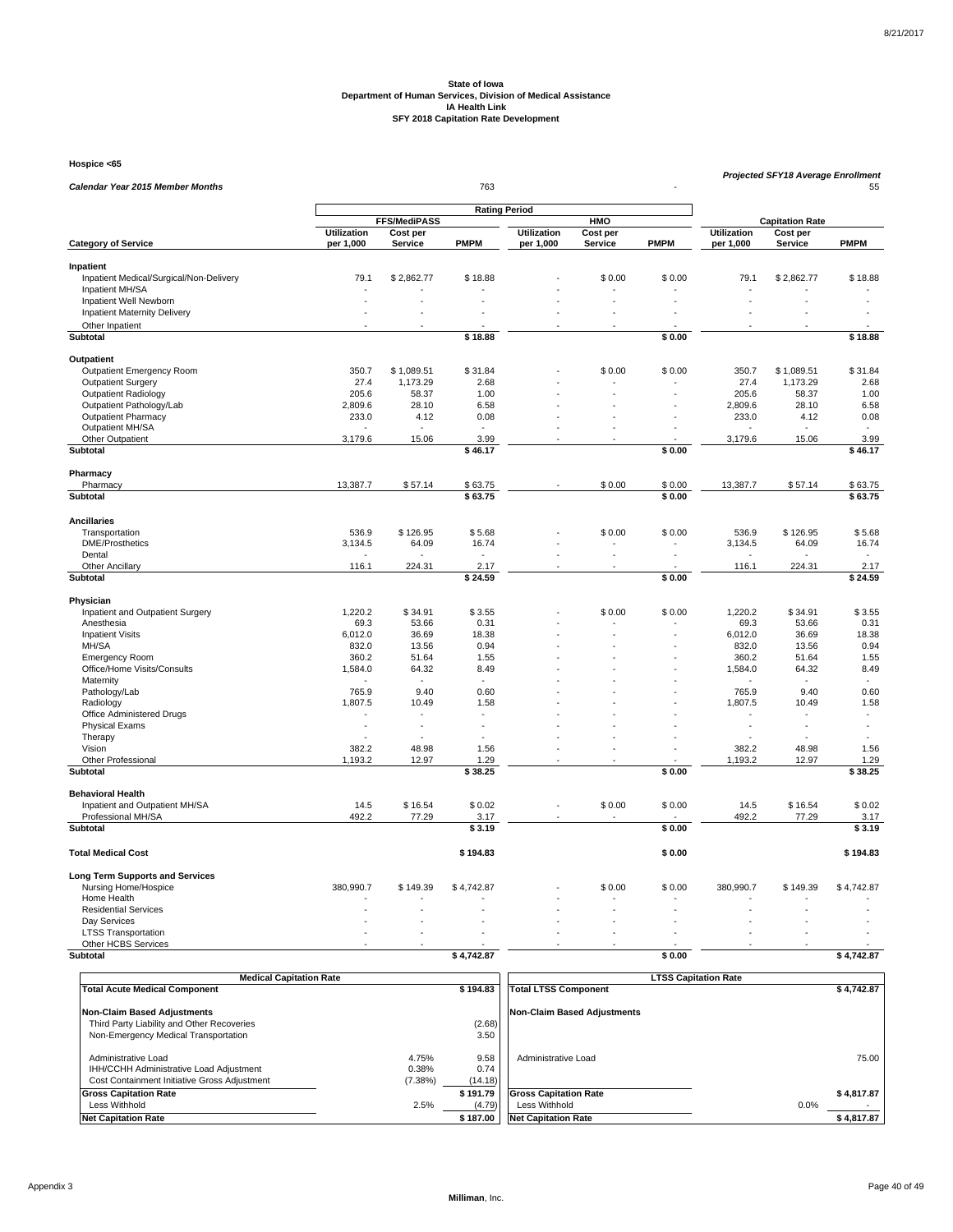**Non-Dual Skilled Nursing Facility**

| <b>Rating Period</b><br><b>FFS/MediPASS</b><br><b>HMO</b><br><b>Capitation Rate</b><br><b>Utilization</b><br>Cost per<br><b>Utilization</b><br>Cost per<br><b>Utilization</b><br>Cost per<br><b>PMPM</b><br><b>PMPM</b><br><b>Category of Service</b><br>per 1,000<br><b>Service</b><br>per 1,000<br>Service<br><b>PMPM</b><br><b>Service</b><br>per 1,000<br>Inpatient<br>Inpatient Medical/Surgical/Non-Delivery<br>3,005.2<br>\$2,672.61<br>\$669.31<br>\$0.00<br>\$0.00<br>3,005.2<br>\$2,672.61<br>\$669.31<br>Inpatient MH/SA<br>Inpatient Well Newborn<br><b>Inpatient Maternity Delivery</b><br>Other Inpatient<br><b>Subtotal</b><br>\$669.31<br>\$0.00<br>\$669.31<br>Outpatient<br><b>Outpatient Emergency Room</b><br>810.9<br>\$457.55<br>\$30.92<br>\$0.00<br>\$0.00<br>810.9<br>\$457.55<br>\$30.92<br><b>Outpatient Surgery</b><br>384.5<br>3,743.88<br>119.96<br>384.5<br>3,743.88<br>119.96<br>Outpatient Radiology<br>996.2<br>149.97<br>996.2<br>149.97<br>12.45<br>12.45<br>19.51<br>9,629.8<br>15.66<br>Outpatient Pathology/Lab<br>9,629.8<br>15.66<br>19.51<br>÷.<br>22.53<br><b>Outpatient Pharmacy</b><br>2,639.0<br>102.45<br>22.53<br>2,639.0<br>102.45<br>Outpatient MH/SA<br>17.5<br>27.46<br>0.04<br>17.5<br>27.46<br>0.04<br>Other Outpatient<br>12,059.1<br>324.08<br>325.68<br>12,059.1<br>324.08<br>325.68<br><b>Subtotal</b><br>\$527.24<br>\$0.00<br>\$527.24<br>Pharmacy<br>Pharmacy<br>67,090.3<br>\$88.12<br>\$492.65<br>\$0.00<br>\$0.00<br>67,090.3<br>\$88.12<br>\$492.65<br><b>Subtotal</b><br>\$492.65<br>\$0.00<br>\$492.65<br><b>Ancillaries</b><br>\$0.00<br>Transportation<br>1,079.5<br>\$158.08<br>\$14.22<br>\$0.00<br>1,079.5<br>\$158.08<br>\$14.22<br><b>DME/Prosthetics</b><br>14,841.0<br>194.66<br>240.74<br>14,841.0<br>194.66<br>240.74<br>Dental<br>156.09<br>13.64<br>1,048.6<br>156.09<br>13.64<br><b>Other Ancillary</b><br>1,048.6<br>\$0.00<br>Subtotal<br>\$268.60<br>\$268.60<br>Physician<br>Inpatient and Outpatient Surgery<br>2,846.9<br>\$200.89<br>\$47.66<br>\$0.00<br>\$0.00<br>\$200.89<br>\$47.66<br>2,846.9<br>671.9<br>244.84<br>244.84<br>13.71<br>Anesthesia<br>13.71<br>671.9<br><b>Inpatient Visits</b><br>14,628.6<br>103.99<br>126.77<br>14,628.6<br>103.99<br>126.77<br>MH/SA<br>231.5<br>2.810.66<br>54.22<br>2.810.66<br>54.22<br>231.5<br>4.45<br><b>Emergency Room</b><br>641.9<br>83.19<br>4.45<br>641.9<br>83.19<br>Office/Home Visits/Consults<br>5,613.1<br>29.80<br>63.71<br>29.80<br>5,613.1<br>63.71<br>Maternity<br>$\sim$<br>Pathology/Lab<br>4,590.3<br>13.72<br>5.25<br>4,590.3<br>13.72<br>5.25<br>Radiology<br>5.964.1<br>20.54<br>10.21<br>5.964.1<br>20.54<br>10.21<br>Office Administered Drugs<br>683.7<br>546.41<br>31.13<br>683.7<br>546.41<br>31.13<br><b>Physical Exams</b><br>82.0<br>70.22<br>0.48<br>82.0<br>70.22<br>0.48<br>Therapy<br>363.1<br>46.26<br>1.40<br>363.1<br>46.26<br>1.40<br>Vision<br>521.2<br>54.11<br>2.35<br>521.2<br>54.11<br>2.35<br>Other Professional<br>4,387.1<br>54.54<br>19.94<br>4,387.1<br>54.54<br>19.94<br>\$0.00<br>\$347.37<br>Subtotal<br>\$347.37<br><b>Behavioral Health</b><br>Inpatient and Outpatient MH/SA<br>74.0<br>\$51.88<br>\$0.32<br>\$0.00<br>\$0.00<br>74.0<br>\$0.32<br>\$51.88<br>Professional MH/SA<br>697.4<br>697.4<br>93.61<br>93.61<br>5.44<br>5.44<br>Subtotal<br>\$5.76<br>\$0.00<br>\$5.76<br><b>Total Medical Cost</b><br>\$0.00<br>\$2,310.93<br>\$2,310.93<br><b>Long Term Supports and Services</b><br>284,607.4<br>\$775.32<br>\$18,388.57<br>\$0.00<br>\$0.00<br>284,607.4<br>\$775.32<br>\$18,388.57<br>Nursing Home/Hospice<br>Home Health<br>1,973.9<br>254.36<br>1,973.9<br>254.36<br>41.84<br>41.84<br><b>Residential Services</b><br>Day Services<br>÷.<br>$\overline{a}$<br>L.<br>L.<br>$\overline{a}$<br><b>LTSS Transportation</b><br>÷.<br>Other HCBS Services<br>Subtotal<br>\$18,430.41<br>\$0.00<br>\$18,430.41 |                                  | 1,795 |  |  |  | Projected SFY18 Average Enrollment<br>142 |  |
|------------------------------------------------------------------------------------------------------------------------------------------------------------------------------------------------------------------------------------------------------------------------------------------------------------------------------------------------------------------------------------------------------------------------------------------------------------------------------------------------------------------------------------------------------------------------------------------------------------------------------------------------------------------------------------------------------------------------------------------------------------------------------------------------------------------------------------------------------------------------------------------------------------------------------------------------------------------------------------------------------------------------------------------------------------------------------------------------------------------------------------------------------------------------------------------------------------------------------------------------------------------------------------------------------------------------------------------------------------------------------------------------------------------------------------------------------------------------------------------------------------------------------------------------------------------------------------------------------------------------------------------------------------------------------------------------------------------------------------------------------------------------------------------------------------------------------------------------------------------------------------------------------------------------------------------------------------------------------------------------------------------------------------------------------------------------------------------------------------------------------------------------------------------------------------------------------------------------------------------------------------------------------------------------------------------------------------------------------------------------------------------------------------------------------------------------------------------------------------------------------------------------------------------------------------------------------------------------------------------------------------------------------------------------------------------------------------------------------------------------------------------------------------------------------------------------------------------------------------------------------------------------------------------------------------------------------------------------------------------------------------------------------------------------------------------------------------------------------------------------------------------------------------------------------------------------------------------------------------------------------------------------------------------------------------------------------------------------------------------------------------------------------------------------------------------------------------------------------------------------------------------------------------------------------------------------------------------------------------------------------------------------------------------------------------------------------------------------------------------------------------------------------------------------------------------------------------------------------------------------------------------------------------------|----------------------------------|-------|--|--|--|-------------------------------------------|--|
|                                                                                                                                                                                                                                                                                                                                                                                                                                                                                                                                                                                                                                                                                                                                                                                                                                                                                                                                                                                                                                                                                                                                                                                                                                                                                                                                                                                                                                                                                                                                                                                                                                                                                                                                                                                                                                                                                                                                                                                                                                                                                                                                                                                                                                                                                                                                                                                                                                                                                                                                                                                                                                                                                                                                                                                                                                                                                                                                                                                                                                                                                                                                                                                                                                                                                                                                                                                                                                                                                                                                                                                                                                                                                                                                                                                                                                                                                                                  | Calendar Year 2015 Member Months |       |  |  |  |                                           |  |
|                                                                                                                                                                                                                                                                                                                                                                                                                                                                                                                                                                                                                                                                                                                                                                                                                                                                                                                                                                                                                                                                                                                                                                                                                                                                                                                                                                                                                                                                                                                                                                                                                                                                                                                                                                                                                                                                                                                                                                                                                                                                                                                                                                                                                                                                                                                                                                                                                                                                                                                                                                                                                                                                                                                                                                                                                                                                                                                                                                                                                                                                                                                                                                                                                                                                                                                                                                                                                                                                                                                                                                                                                                                                                                                                                                                                                                                                                                                  |                                  |       |  |  |  |                                           |  |
|                                                                                                                                                                                                                                                                                                                                                                                                                                                                                                                                                                                                                                                                                                                                                                                                                                                                                                                                                                                                                                                                                                                                                                                                                                                                                                                                                                                                                                                                                                                                                                                                                                                                                                                                                                                                                                                                                                                                                                                                                                                                                                                                                                                                                                                                                                                                                                                                                                                                                                                                                                                                                                                                                                                                                                                                                                                                                                                                                                                                                                                                                                                                                                                                                                                                                                                                                                                                                                                                                                                                                                                                                                                                                                                                                                                                                                                                                                                  |                                  |       |  |  |  |                                           |  |
|                                                                                                                                                                                                                                                                                                                                                                                                                                                                                                                                                                                                                                                                                                                                                                                                                                                                                                                                                                                                                                                                                                                                                                                                                                                                                                                                                                                                                                                                                                                                                                                                                                                                                                                                                                                                                                                                                                                                                                                                                                                                                                                                                                                                                                                                                                                                                                                                                                                                                                                                                                                                                                                                                                                                                                                                                                                                                                                                                                                                                                                                                                                                                                                                                                                                                                                                                                                                                                                                                                                                                                                                                                                                                                                                                                                                                                                                                                                  |                                  |       |  |  |  |                                           |  |
|                                                                                                                                                                                                                                                                                                                                                                                                                                                                                                                                                                                                                                                                                                                                                                                                                                                                                                                                                                                                                                                                                                                                                                                                                                                                                                                                                                                                                                                                                                                                                                                                                                                                                                                                                                                                                                                                                                                                                                                                                                                                                                                                                                                                                                                                                                                                                                                                                                                                                                                                                                                                                                                                                                                                                                                                                                                                                                                                                                                                                                                                                                                                                                                                                                                                                                                                                                                                                                                                                                                                                                                                                                                                                                                                                                                                                                                                                                                  |                                  |       |  |  |  |                                           |  |
|                                                                                                                                                                                                                                                                                                                                                                                                                                                                                                                                                                                                                                                                                                                                                                                                                                                                                                                                                                                                                                                                                                                                                                                                                                                                                                                                                                                                                                                                                                                                                                                                                                                                                                                                                                                                                                                                                                                                                                                                                                                                                                                                                                                                                                                                                                                                                                                                                                                                                                                                                                                                                                                                                                                                                                                                                                                                                                                                                                                                                                                                                                                                                                                                                                                                                                                                                                                                                                                                                                                                                                                                                                                                                                                                                                                                                                                                                                                  |                                  |       |  |  |  |                                           |  |
|                                                                                                                                                                                                                                                                                                                                                                                                                                                                                                                                                                                                                                                                                                                                                                                                                                                                                                                                                                                                                                                                                                                                                                                                                                                                                                                                                                                                                                                                                                                                                                                                                                                                                                                                                                                                                                                                                                                                                                                                                                                                                                                                                                                                                                                                                                                                                                                                                                                                                                                                                                                                                                                                                                                                                                                                                                                                                                                                                                                                                                                                                                                                                                                                                                                                                                                                                                                                                                                                                                                                                                                                                                                                                                                                                                                                                                                                                                                  |                                  |       |  |  |  |                                           |  |
|                                                                                                                                                                                                                                                                                                                                                                                                                                                                                                                                                                                                                                                                                                                                                                                                                                                                                                                                                                                                                                                                                                                                                                                                                                                                                                                                                                                                                                                                                                                                                                                                                                                                                                                                                                                                                                                                                                                                                                                                                                                                                                                                                                                                                                                                                                                                                                                                                                                                                                                                                                                                                                                                                                                                                                                                                                                                                                                                                                                                                                                                                                                                                                                                                                                                                                                                                                                                                                                                                                                                                                                                                                                                                                                                                                                                                                                                                                                  |                                  |       |  |  |  |                                           |  |
|                                                                                                                                                                                                                                                                                                                                                                                                                                                                                                                                                                                                                                                                                                                                                                                                                                                                                                                                                                                                                                                                                                                                                                                                                                                                                                                                                                                                                                                                                                                                                                                                                                                                                                                                                                                                                                                                                                                                                                                                                                                                                                                                                                                                                                                                                                                                                                                                                                                                                                                                                                                                                                                                                                                                                                                                                                                                                                                                                                                                                                                                                                                                                                                                                                                                                                                                                                                                                                                                                                                                                                                                                                                                                                                                                                                                                                                                                                                  |                                  |       |  |  |  |                                           |  |
|                                                                                                                                                                                                                                                                                                                                                                                                                                                                                                                                                                                                                                                                                                                                                                                                                                                                                                                                                                                                                                                                                                                                                                                                                                                                                                                                                                                                                                                                                                                                                                                                                                                                                                                                                                                                                                                                                                                                                                                                                                                                                                                                                                                                                                                                                                                                                                                                                                                                                                                                                                                                                                                                                                                                                                                                                                                                                                                                                                                                                                                                                                                                                                                                                                                                                                                                                                                                                                                                                                                                                                                                                                                                                                                                                                                                                                                                                                                  |                                  |       |  |  |  |                                           |  |
|                                                                                                                                                                                                                                                                                                                                                                                                                                                                                                                                                                                                                                                                                                                                                                                                                                                                                                                                                                                                                                                                                                                                                                                                                                                                                                                                                                                                                                                                                                                                                                                                                                                                                                                                                                                                                                                                                                                                                                                                                                                                                                                                                                                                                                                                                                                                                                                                                                                                                                                                                                                                                                                                                                                                                                                                                                                                                                                                                                                                                                                                                                                                                                                                                                                                                                                                                                                                                                                                                                                                                                                                                                                                                                                                                                                                                                                                                                                  |                                  |       |  |  |  |                                           |  |
|                                                                                                                                                                                                                                                                                                                                                                                                                                                                                                                                                                                                                                                                                                                                                                                                                                                                                                                                                                                                                                                                                                                                                                                                                                                                                                                                                                                                                                                                                                                                                                                                                                                                                                                                                                                                                                                                                                                                                                                                                                                                                                                                                                                                                                                                                                                                                                                                                                                                                                                                                                                                                                                                                                                                                                                                                                                                                                                                                                                                                                                                                                                                                                                                                                                                                                                                                                                                                                                                                                                                                                                                                                                                                                                                                                                                                                                                                                                  |                                  |       |  |  |  |                                           |  |
|                                                                                                                                                                                                                                                                                                                                                                                                                                                                                                                                                                                                                                                                                                                                                                                                                                                                                                                                                                                                                                                                                                                                                                                                                                                                                                                                                                                                                                                                                                                                                                                                                                                                                                                                                                                                                                                                                                                                                                                                                                                                                                                                                                                                                                                                                                                                                                                                                                                                                                                                                                                                                                                                                                                                                                                                                                                                                                                                                                                                                                                                                                                                                                                                                                                                                                                                                                                                                                                                                                                                                                                                                                                                                                                                                                                                                                                                                                                  |                                  |       |  |  |  |                                           |  |
|                                                                                                                                                                                                                                                                                                                                                                                                                                                                                                                                                                                                                                                                                                                                                                                                                                                                                                                                                                                                                                                                                                                                                                                                                                                                                                                                                                                                                                                                                                                                                                                                                                                                                                                                                                                                                                                                                                                                                                                                                                                                                                                                                                                                                                                                                                                                                                                                                                                                                                                                                                                                                                                                                                                                                                                                                                                                                                                                                                                                                                                                                                                                                                                                                                                                                                                                                                                                                                                                                                                                                                                                                                                                                                                                                                                                                                                                                                                  |                                  |       |  |  |  |                                           |  |
|                                                                                                                                                                                                                                                                                                                                                                                                                                                                                                                                                                                                                                                                                                                                                                                                                                                                                                                                                                                                                                                                                                                                                                                                                                                                                                                                                                                                                                                                                                                                                                                                                                                                                                                                                                                                                                                                                                                                                                                                                                                                                                                                                                                                                                                                                                                                                                                                                                                                                                                                                                                                                                                                                                                                                                                                                                                                                                                                                                                                                                                                                                                                                                                                                                                                                                                                                                                                                                                                                                                                                                                                                                                                                                                                                                                                                                                                                                                  |                                  |       |  |  |  |                                           |  |
|                                                                                                                                                                                                                                                                                                                                                                                                                                                                                                                                                                                                                                                                                                                                                                                                                                                                                                                                                                                                                                                                                                                                                                                                                                                                                                                                                                                                                                                                                                                                                                                                                                                                                                                                                                                                                                                                                                                                                                                                                                                                                                                                                                                                                                                                                                                                                                                                                                                                                                                                                                                                                                                                                                                                                                                                                                                                                                                                                                                                                                                                                                                                                                                                                                                                                                                                                                                                                                                                                                                                                                                                                                                                                                                                                                                                                                                                                                                  |                                  |       |  |  |  |                                           |  |
|                                                                                                                                                                                                                                                                                                                                                                                                                                                                                                                                                                                                                                                                                                                                                                                                                                                                                                                                                                                                                                                                                                                                                                                                                                                                                                                                                                                                                                                                                                                                                                                                                                                                                                                                                                                                                                                                                                                                                                                                                                                                                                                                                                                                                                                                                                                                                                                                                                                                                                                                                                                                                                                                                                                                                                                                                                                                                                                                                                                                                                                                                                                                                                                                                                                                                                                                                                                                                                                                                                                                                                                                                                                                                                                                                                                                                                                                                                                  |                                  |       |  |  |  |                                           |  |
|                                                                                                                                                                                                                                                                                                                                                                                                                                                                                                                                                                                                                                                                                                                                                                                                                                                                                                                                                                                                                                                                                                                                                                                                                                                                                                                                                                                                                                                                                                                                                                                                                                                                                                                                                                                                                                                                                                                                                                                                                                                                                                                                                                                                                                                                                                                                                                                                                                                                                                                                                                                                                                                                                                                                                                                                                                                                                                                                                                                                                                                                                                                                                                                                                                                                                                                                                                                                                                                                                                                                                                                                                                                                                                                                                                                                                                                                                                                  |                                  |       |  |  |  |                                           |  |
|                                                                                                                                                                                                                                                                                                                                                                                                                                                                                                                                                                                                                                                                                                                                                                                                                                                                                                                                                                                                                                                                                                                                                                                                                                                                                                                                                                                                                                                                                                                                                                                                                                                                                                                                                                                                                                                                                                                                                                                                                                                                                                                                                                                                                                                                                                                                                                                                                                                                                                                                                                                                                                                                                                                                                                                                                                                                                                                                                                                                                                                                                                                                                                                                                                                                                                                                                                                                                                                                                                                                                                                                                                                                                                                                                                                                                                                                                                                  |                                  |       |  |  |  |                                           |  |
|                                                                                                                                                                                                                                                                                                                                                                                                                                                                                                                                                                                                                                                                                                                                                                                                                                                                                                                                                                                                                                                                                                                                                                                                                                                                                                                                                                                                                                                                                                                                                                                                                                                                                                                                                                                                                                                                                                                                                                                                                                                                                                                                                                                                                                                                                                                                                                                                                                                                                                                                                                                                                                                                                                                                                                                                                                                                                                                                                                                                                                                                                                                                                                                                                                                                                                                                                                                                                                                                                                                                                                                                                                                                                                                                                                                                                                                                                                                  |                                  |       |  |  |  |                                           |  |
|                                                                                                                                                                                                                                                                                                                                                                                                                                                                                                                                                                                                                                                                                                                                                                                                                                                                                                                                                                                                                                                                                                                                                                                                                                                                                                                                                                                                                                                                                                                                                                                                                                                                                                                                                                                                                                                                                                                                                                                                                                                                                                                                                                                                                                                                                                                                                                                                                                                                                                                                                                                                                                                                                                                                                                                                                                                                                                                                                                                                                                                                                                                                                                                                                                                                                                                                                                                                                                                                                                                                                                                                                                                                                                                                                                                                                                                                                                                  |                                  |       |  |  |  |                                           |  |
|                                                                                                                                                                                                                                                                                                                                                                                                                                                                                                                                                                                                                                                                                                                                                                                                                                                                                                                                                                                                                                                                                                                                                                                                                                                                                                                                                                                                                                                                                                                                                                                                                                                                                                                                                                                                                                                                                                                                                                                                                                                                                                                                                                                                                                                                                                                                                                                                                                                                                                                                                                                                                                                                                                                                                                                                                                                                                                                                                                                                                                                                                                                                                                                                                                                                                                                                                                                                                                                                                                                                                                                                                                                                                                                                                                                                                                                                                                                  |                                  |       |  |  |  |                                           |  |
|                                                                                                                                                                                                                                                                                                                                                                                                                                                                                                                                                                                                                                                                                                                                                                                                                                                                                                                                                                                                                                                                                                                                                                                                                                                                                                                                                                                                                                                                                                                                                                                                                                                                                                                                                                                                                                                                                                                                                                                                                                                                                                                                                                                                                                                                                                                                                                                                                                                                                                                                                                                                                                                                                                                                                                                                                                                                                                                                                                                                                                                                                                                                                                                                                                                                                                                                                                                                                                                                                                                                                                                                                                                                                                                                                                                                                                                                                                                  |                                  |       |  |  |  |                                           |  |
|                                                                                                                                                                                                                                                                                                                                                                                                                                                                                                                                                                                                                                                                                                                                                                                                                                                                                                                                                                                                                                                                                                                                                                                                                                                                                                                                                                                                                                                                                                                                                                                                                                                                                                                                                                                                                                                                                                                                                                                                                                                                                                                                                                                                                                                                                                                                                                                                                                                                                                                                                                                                                                                                                                                                                                                                                                                                                                                                                                                                                                                                                                                                                                                                                                                                                                                                                                                                                                                                                                                                                                                                                                                                                                                                                                                                                                                                                                                  |                                  |       |  |  |  |                                           |  |
|                                                                                                                                                                                                                                                                                                                                                                                                                                                                                                                                                                                                                                                                                                                                                                                                                                                                                                                                                                                                                                                                                                                                                                                                                                                                                                                                                                                                                                                                                                                                                                                                                                                                                                                                                                                                                                                                                                                                                                                                                                                                                                                                                                                                                                                                                                                                                                                                                                                                                                                                                                                                                                                                                                                                                                                                                                                                                                                                                                                                                                                                                                                                                                                                                                                                                                                                                                                                                                                                                                                                                                                                                                                                                                                                                                                                                                                                                                                  |                                  |       |  |  |  |                                           |  |
|                                                                                                                                                                                                                                                                                                                                                                                                                                                                                                                                                                                                                                                                                                                                                                                                                                                                                                                                                                                                                                                                                                                                                                                                                                                                                                                                                                                                                                                                                                                                                                                                                                                                                                                                                                                                                                                                                                                                                                                                                                                                                                                                                                                                                                                                                                                                                                                                                                                                                                                                                                                                                                                                                                                                                                                                                                                                                                                                                                                                                                                                                                                                                                                                                                                                                                                                                                                                                                                                                                                                                                                                                                                                                                                                                                                                                                                                                                                  |                                  |       |  |  |  |                                           |  |
|                                                                                                                                                                                                                                                                                                                                                                                                                                                                                                                                                                                                                                                                                                                                                                                                                                                                                                                                                                                                                                                                                                                                                                                                                                                                                                                                                                                                                                                                                                                                                                                                                                                                                                                                                                                                                                                                                                                                                                                                                                                                                                                                                                                                                                                                                                                                                                                                                                                                                                                                                                                                                                                                                                                                                                                                                                                                                                                                                                                                                                                                                                                                                                                                                                                                                                                                                                                                                                                                                                                                                                                                                                                                                                                                                                                                                                                                                                                  |                                  |       |  |  |  |                                           |  |
|                                                                                                                                                                                                                                                                                                                                                                                                                                                                                                                                                                                                                                                                                                                                                                                                                                                                                                                                                                                                                                                                                                                                                                                                                                                                                                                                                                                                                                                                                                                                                                                                                                                                                                                                                                                                                                                                                                                                                                                                                                                                                                                                                                                                                                                                                                                                                                                                                                                                                                                                                                                                                                                                                                                                                                                                                                                                                                                                                                                                                                                                                                                                                                                                                                                                                                                                                                                                                                                                                                                                                                                                                                                                                                                                                                                                                                                                                                                  |                                  |       |  |  |  |                                           |  |
|                                                                                                                                                                                                                                                                                                                                                                                                                                                                                                                                                                                                                                                                                                                                                                                                                                                                                                                                                                                                                                                                                                                                                                                                                                                                                                                                                                                                                                                                                                                                                                                                                                                                                                                                                                                                                                                                                                                                                                                                                                                                                                                                                                                                                                                                                                                                                                                                                                                                                                                                                                                                                                                                                                                                                                                                                                                                                                                                                                                                                                                                                                                                                                                                                                                                                                                                                                                                                                                                                                                                                                                                                                                                                                                                                                                                                                                                                                                  |                                  |       |  |  |  |                                           |  |
|                                                                                                                                                                                                                                                                                                                                                                                                                                                                                                                                                                                                                                                                                                                                                                                                                                                                                                                                                                                                                                                                                                                                                                                                                                                                                                                                                                                                                                                                                                                                                                                                                                                                                                                                                                                                                                                                                                                                                                                                                                                                                                                                                                                                                                                                                                                                                                                                                                                                                                                                                                                                                                                                                                                                                                                                                                                                                                                                                                                                                                                                                                                                                                                                                                                                                                                                                                                                                                                                                                                                                                                                                                                                                                                                                                                                                                                                                                                  |                                  |       |  |  |  |                                           |  |
|                                                                                                                                                                                                                                                                                                                                                                                                                                                                                                                                                                                                                                                                                                                                                                                                                                                                                                                                                                                                                                                                                                                                                                                                                                                                                                                                                                                                                                                                                                                                                                                                                                                                                                                                                                                                                                                                                                                                                                                                                                                                                                                                                                                                                                                                                                                                                                                                                                                                                                                                                                                                                                                                                                                                                                                                                                                                                                                                                                                                                                                                                                                                                                                                                                                                                                                                                                                                                                                                                                                                                                                                                                                                                                                                                                                                                                                                                                                  |                                  |       |  |  |  |                                           |  |
|                                                                                                                                                                                                                                                                                                                                                                                                                                                                                                                                                                                                                                                                                                                                                                                                                                                                                                                                                                                                                                                                                                                                                                                                                                                                                                                                                                                                                                                                                                                                                                                                                                                                                                                                                                                                                                                                                                                                                                                                                                                                                                                                                                                                                                                                                                                                                                                                                                                                                                                                                                                                                                                                                                                                                                                                                                                                                                                                                                                                                                                                                                                                                                                                                                                                                                                                                                                                                                                                                                                                                                                                                                                                                                                                                                                                                                                                                                                  |                                  |       |  |  |  |                                           |  |
|                                                                                                                                                                                                                                                                                                                                                                                                                                                                                                                                                                                                                                                                                                                                                                                                                                                                                                                                                                                                                                                                                                                                                                                                                                                                                                                                                                                                                                                                                                                                                                                                                                                                                                                                                                                                                                                                                                                                                                                                                                                                                                                                                                                                                                                                                                                                                                                                                                                                                                                                                                                                                                                                                                                                                                                                                                                                                                                                                                                                                                                                                                                                                                                                                                                                                                                                                                                                                                                                                                                                                                                                                                                                                                                                                                                                                                                                                                                  |                                  |       |  |  |  |                                           |  |
|                                                                                                                                                                                                                                                                                                                                                                                                                                                                                                                                                                                                                                                                                                                                                                                                                                                                                                                                                                                                                                                                                                                                                                                                                                                                                                                                                                                                                                                                                                                                                                                                                                                                                                                                                                                                                                                                                                                                                                                                                                                                                                                                                                                                                                                                                                                                                                                                                                                                                                                                                                                                                                                                                                                                                                                                                                                                                                                                                                                                                                                                                                                                                                                                                                                                                                                                                                                                                                                                                                                                                                                                                                                                                                                                                                                                                                                                                                                  |                                  |       |  |  |  |                                           |  |
|                                                                                                                                                                                                                                                                                                                                                                                                                                                                                                                                                                                                                                                                                                                                                                                                                                                                                                                                                                                                                                                                                                                                                                                                                                                                                                                                                                                                                                                                                                                                                                                                                                                                                                                                                                                                                                                                                                                                                                                                                                                                                                                                                                                                                                                                                                                                                                                                                                                                                                                                                                                                                                                                                                                                                                                                                                                                                                                                                                                                                                                                                                                                                                                                                                                                                                                                                                                                                                                                                                                                                                                                                                                                                                                                                                                                                                                                                                                  |                                  |       |  |  |  |                                           |  |
|                                                                                                                                                                                                                                                                                                                                                                                                                                                                                                                                                                                                                                                                                                                                                                                                                                                                                                                                                                                                                                                                                                                                                                                                                                                                                                                                                                                                                                                                                                                                                                                                                                                                                                                                                                                                                                                                                                                                                                                                                                                                                                                                                                                                                                                                                                                                                                                                                                                                                                                                                                                                                                                                                                                                                                                                                                                                                                                                                                                                                                                                                                                                                                                                                                                                                                                                                                                                                                                                                                                                                                                                                                                                                                                                                                                                                                                                                                                  |                                  |       |  |  |  |                                           |  |
|                                                                                                                                                                                                                                                                                                                                                                                                                                                                                                                                                                                                                                                                                                                                                                                                                                                                                                                                                                                                                                                                                                                                                                                                                                                                                                                                                                                                                                                                                                                                                                                                                                                                                                                                                                                                                                                                                                                                                                                                                                                                                                                                                                                                                                                                                                                                                                                                                                                                                                                                                                                                                                                                                                                                                                                                                                                                                                                                                                                                                                                                                                                                                                                                                                                                                                                                                                                                                                                                                                                                                                                                                                                                                                                                                                                                                                                                                                                  |                                  |       |  |  |  |                                           |  |
|                                                                                                                                                                                                                                                                                                                                                                                                                                                                                                                                                                                                                                                                                                                                                                                                                                                                                                                                                                                                                                                                                                                                                                                                                                                                                                                                                                                                                                                                                                                                                                                                                                                                                                                                                                                                                                                                                                                                                                                                                                                                                                                                                                                                                                                                                                                                                                                                                                                                                                                                                                                                                                                                                                                                                                                                                                                                                                                                                                                                                                                                                                                                                                                                                                                                                                                                                                                                                                                                                                                                                                                                                                                                                                                                                                                                                                                                                                                  |                                  |       |  |  |  |                                           |  |
|                                                                                                                                                                                                                                                                                                                                                                                                                                                                                                                                                                                                                                                                                                                                                                                                                                                                                                                                                                                                                                                                                                                                                                                                                                                                                                                                                                                                                                                                                                                                                                                                                                                                                                                                                                                                                                                                                                                                                                                                                                                                                                                                                                                                                                                                                                                                                                                                                                                                                                                                                                                                                                                                                                                                                                                                                                                                                                                                                                                                                                                                                                                                                                                                                                                                                                                                                                                                                                                                                                                                                                                                                                                                                                                                                                                                                                                                                                                  |                                  |       |  |  |  |                                           |  |
|                                                                                                                                                                                                                                                                                                                                                                                                                                                                                                                                                                                                                                                                                                                                                                                                                                                                                                                                                                                                                                                                                                                                                                                                                                                                                                                                                                                                                                                                                                                                                                                                                                                                                                                                                                                                                                                                                                                                                                                                                                                                                                                                                                                                                                                                                                                                                                                                                                                                                                                                                                                                                                                                                                                                                                                                                                                                                                                                                                                                                                                                                                                                                                                                                                                                                                                                                                                                                                                                                                                                                                                                                                                                                                                                                                                                                                                                                                                  |                                  |       |  |  |  |                                           |  |
|                                                                                                                                                                                                                                                                                                                                                                                                                                                                                                                                                                                                                                                                                                                                                                                                                                                                                                                                                                                                                                                                                                                                                                                                                                                                                                                                                                                                                                                                                                                                                                                                                                                                                                                                                                                                                                                                                                                                                                                                                                                                                                                                                                                                                                                                                                                                                                                                                                                                                                                                                                                                                                                                                                                                                                                                                                                                                                                                                                                                                                                                                                                                                                                                                                                                                                                                                                                                                                                                                                                                                                                                                                                                                                                                                                                                                                                                                                                  |                                  |       |  |  |  |                                           |  |
|                                                                                                                                                                                                                                                                                                                                                                                                                                                                                                                                                                                                                                                                                                                                                                                                                                                                                                                                                                                                                                                                                                                                                                                                                                                                                                                                                                                                                                                                                                                                                                                                                                                                                                                                                                                                                                                                                                                                                                                                                                                                                                                                                                                                                                                                                                                                                                                                                                                                                                                                                                                                                                                                                                                                                                                                                                                                                                                                                                                                                                                                                                                                                                                                                                                                                                                                                                                                                                                                                                                                                                                                                                                                                                                                                                                                                                                                                                                  |                                  |       |  |  |  |                                           |  |
|                                                                                                                                                                                                                                                                                                                                                                                                                                                                                                                                                                                                                                                                                                                                                                                                                                                                                                                                                                                                                                                                                                                                                                                                                                                                                                                                                                                                                                                                                                                                                                                                                                                                                                                                                                                                                                                                                                                                                                                                                                                                                                                                                                                                                                                                                                                                                                                                                                                                                                                                                                                                                                                                                                                                                                                                                                                                                                                                                                                                                                                                                                                                                                                                                                                                                                                                                                                                                                                                                                                                                                                                                                                                                                                                                                                                                                                                                                                  |                                  |       |  |  |  |                                           |  |
|                                                                                                                                                                                                                                                                                                                                                                                                                                                                                                                                                                                                                                                                                                                                                                                                                                                                                                                                                                                                                                                                                                                                                                                                                                                                                                                                                                                                                                                                                                                                                                                                                                                                                                                                                                                                                                                                                                                                                                                                                                                                                                                                                                                                                                                                                                                                                                                                                                                                                                                                                                                                                                                                                                                                                                                                                                                                                                                                                                                                                                                                                                                                                                                                                                                                                                                                                                                                                                                                                                                                                                                                                                                                                                                                                                                                                                                                                                                  |                                  |       |  |  |  |                                           |  |
|                                                                                                                                                                                                                                                                                                                                                                                                                                                                                                                                                                                                                                                                                                                                                                                                                                                                                                                                                                                                                                                                                                                                                                                                                                                                                                                                                                                                                                                                                                                                                                                                                                                                                                                                                                                                                                                                                                                                                                                                                                                                                                                                                                                                                                                                                                                                                                                                                                                                                                                                                                                                                                                                                                                                                                                                                                                                                                                                                                                                                                                                                                                                                                                                                                                                                                                                                                                                                                                                                                                                                                                                                                                                                                                                                                                                                                                                                                                  |                                  |       |  |  |  |                                           |  |
|                                                                                                                                                                                                                                                                                                                                                                                                                                                                                                                                                                                                                                                                                                                                                                                                                                                                                                                                                                                                                                                                                                                                                                                                                                                                                                                                                                                                                                                                                                                                                                                                                                                                                                                                                                                                                                                                                                                                                                                                                                                                                                                                                                                                                                                                                                                                                                                                                                                                                                                                                                                                                                                                                                                                                                                                                                                                                                                                                                                                                                                                                                                                                                                                                                                                                                                                                                                                                                                                                                                                                                                                                                                                                                                                                                                                                                                                                                                  |                                  |       |  |  |  |                                           |  |
|                                                                                                                                                                                                                                                                                                                                                                                                                                                                                                                                                                                                                                                                                                                                                                                                                                                                                                                                                                                                                                                                                                                                                                                                                                                                                                                                                                                                                                                                                                                                                                                                                                                                                                                                                                                                                                                                                                                                                                                                                                                                                                                                                                                                                                                                                                                                                                                                                                                                                                                                                                                                                                                                                                                                                                                                                                                                                                                                                                                                                                                                                                                                                                                                                                                                                                                                                                                                                                                                                                                                                                                                                                                                                                                                                                                                                                                                                                                  |                                  |       |  |  |  |                                           |  |
|                                                                                                                                                                                                                                                                                                                                                                                                                                                                                                                                                                                                                                                                                                                                                                                                                                                                                                                                                                                                                                                                                                                                                                                                                                                                                                                                                                                                                                                                                                                                                                                                                                                                                                                                                                                                                                                                                                                                                                                                                                                                                                                                                                                                                                                                                                                                                                                                                                                                                                                                                                                                                                                                                                                                                                                                                                                                                                                                                                                                                                                                                                                                                                                                                                                                                                                                                                                                                                                                                                                                                                                                                                                                                                                                                                                                                                                                                                                  |                                  |       |  |  |  |                                           |  |
|                                                                                                                                                                                                                                                                                                                                                                                                                                                                                                                                                                                                                                                                                                                                                                                                                                                                                                                                                                                                                                                                                                                                                                                                                                                                                                                                                                                                                                                                                                                                                                                                                                                                                                                                                                                                                                                                                                                                                                                                                                                                                                                                                                                                                                                                                                                                                                                                                                                                                                                                                                                                                                                                                                                                                                                                                                                                                                                                                                                                                                                                                                                                                                                                                                                                                                                                                                                                                                                                                                                                                                                                                                                                                                                                                                                                                                                                                                                  |                                  |       |  |  |  |                                           |  |
|                                                                                                                                                                                                                                                                                                                                                                                                                                                                                                                                                                                                                                                                                                                                                                                                                                                                                                                                                                                                                                                                                                                                                                                                                                                                                                                                                                                                                                                                                                                                                                                                                                                                                                                                                                                                                                                                                                                                                                                                                                                                                                                                                                                                                                                                                                                                                                                                                                                                                                                                                                                                                                                                                                                                                                                                                                                                                                                                                                                                                                                                                                                                                                                                                                                                                                                                                                                                                                                                                                                                                                                                                                                                                                                                                                                                                                                                                                                  |                                  |       |  |  |  |                                           |  |
|                                                                                                                                                                                                                                                                                                                                                                                                                                                                                                                                                                                                                                                                                                                                                                                                                                                                                                                                                                                                                                                                                                                                                                                                                                                                                                                                                                                                                                                                                                                                                                                                                                                                                                                                                                                                                                                                                                                                                                                                                                                                                                                                                                                                                                                                                                                                                                                                                                                                                                                                                                                                                                                                                                                                                                                                                                                                                                                                                                                                                                                                                                                                                                                                                                                                                                                                                                                                                                                                                                                                                                                                                                                                                                                                                                                                                                                                                                                  |                                  |       |  |  |  |                                           |  |
|                                                                                                                                                                                                                                                                                                                                                                                                                                                                                                                                                                                                                                                                                                                                                                                                                                                                                                                                                                                                                                                                                                                                                                                                                                                                                                                                                                                                                                                                                                                                                                                                                                                                                                                                                                                                                                                                                                                                                                                                                                                                                                                                                                                                                                                                                                                                                                                                                                                                                                                                                                                                                                                                                                                                                                                                                                                                                                                                                                                                                                                                                                                                                                                                                                                                                                                                                                                                                                                                                                                                                                                                                                                                                                                                                                                                                                                                                                                  |                                  |       |  |  |  |                                           |  |
|                                                                                                                                                                                                                                                                                                                                                                                                                                                                                                                                                                                                                                                                                                                                                                                                                                                                                                                                                                                                                                                                                                                                                                                                                                                                                                                                                                                                                                                                                                                                                                                                                                                                                                                                                                                                                                                                                                                                                                                                                                                                                                                                                                                                                                                                                                                                                                                                                                                                                                                                                                                                                                                                                                                                                                                                                                                                                                                                                                                                                                                                                                                                                                                                                                                                                                                                                                                                                                                                                                                                                                                                                                                                                                                                                                                                                                                                                                                  |                                  |       |  |  |  |                                           |  |
|                                                                                                                                                                                                                                                                                                                                                                                                                                                                                                                                                                                                                                                                                                                                                                                                                                                                                                                                                                                                                                                                                                                                                                                                                                                                                                                                                                                                                                                                                                                                                                                                                                                                                                                                                                                                                                                                                                                                                                                                                                                                                                                                                                                                                                                                                                                                                                                                                                                                                                                                                                                                                                                                                                                                                                                                                                                                                                                                                                                                                                                                                                                                                                                                                                                                                                                                                                                                                                                                                                                                                                                                                                                                                                                                                                                                                                                                                                                  |                                  |       |  |  |  |                                           |  |
|                                                                                                                                                                                                                                                                                                                                                                                                                                                                                                                                                                                                                                                                                                                                                                                                                                                                                                                                                                                                                                                                                                                                                                                                                                                                                                                                                                                                                                                                                                                                                                                                                                                                                                                                                                                                                                                                                                                                                                                                                                                                                                                                                                                                                                                                                                                                                                                                                                                                                                                                                                                                                                                                                                                                                                                                                                                                                                                                                                                                                                                                                                                                                                                                                                                                                                                                                                                                                                                                                                                                                                                                                                                                                                                                                                                                                                                                                                                  |                                  |       |  |  |  |                                           |  |
|                                                                                                                                                                                                                                                                                                                                                                                                                                                                                                                                                                                                                                                                                                                                                                                                                                                                                                                                                                                                                                                                                                                                                                                                                                                                                                                                                                                                                                                                                                                                                                                                                                                                                                                                                                                                                                                                                                                                                                                                                                                                                                                                                                                                                                                                                                                                                                                                                                                                                                                                                                                                                                                                                                                                                                                                                                                                                                                                                                                                                                                                                                                                                                                                                                                                                                                                                                                                                                                                                                                                                                                                                                                                                                                                                                                                                                                                                                                  |                                  |       |  |  |  |                                           |  |

| <b>Medical Capitation Rate</b>               |         |            |                                    | <b>LTSS Capitation Rate</b> |
|----------------------------------------------|---------|------------|------------------------------------|-----------------------------|
| <b>Total Acute Medical Component</b>         |         | \$2.310.93 | <b>Total LTSS Component</b>        | \$18.430.41                 |
|                                              |         |            |                                    |                             |
| <b>Non-Claim Based Adjustments</b>           |         |            | <b>Non-Claim Based Adjustments</b> |                             |
| Third Party Liability and Other Recoveries   |         | (32.27)    |                                    |                             |
| Non-Emergency Medical Transportation         |         | 3.50       |                                    |                             |
|                                              |         |            |                                    |                             |
| Administrative Load                          | 4.75%   | 113.63     | Administrative Load                | 75.00                       |
| IHH/CCHH Administrative Load Adjustment      | 0.03%   | 0.59       |                                    |                             |
| Cost Containment Initiative Gross Adjustment | (4.75%) | (108.24)   |                                    |                             |
| <b>Gross Capitation Rate</b>                 |         | \$2.288.14 | <b>Gross Capitation Rate</b>       | \$18.505.41                 |
| Less Withhold                                | 2.5%    | (57.20)    | Less Withhold                      | 0.0%                        |
| <b>Net Capitation Rate</b>                   |         | \$2.230.94 | <b>Net Capitation Rate</b>         | \$18,505.41                 |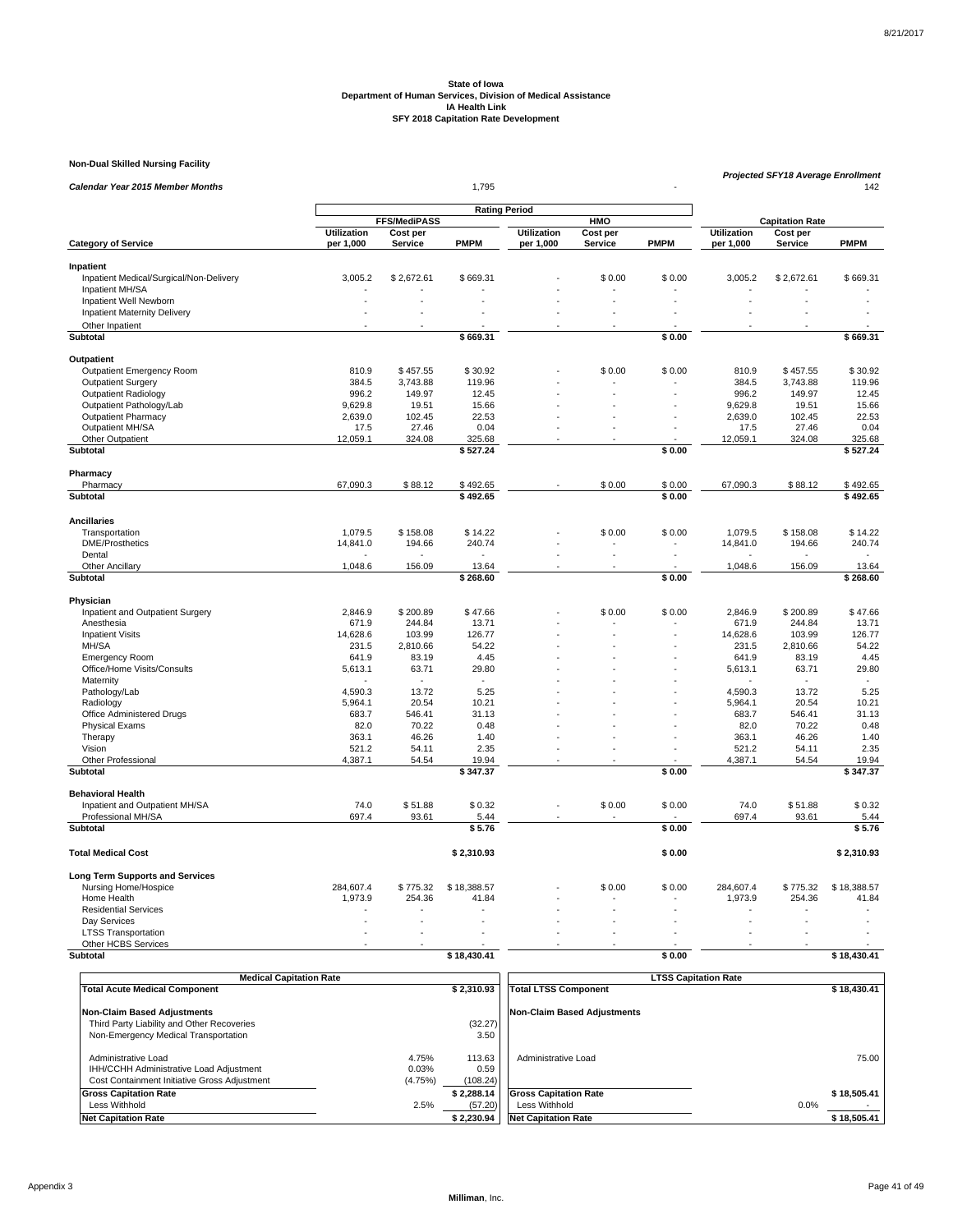**Dual HCBS Waivers: PD; H&D**

| Calendar Year 2015 Member Months        |                                                           |                | Projected SFY18 Average Enrollment<br>1,450 |                    |          |             |                    |                        |             |
|-----------------------------------------|-----------------------------------------------------------|----------------|---------------------------------------------|--------------------|----------|-------------|--------------------|------------------------|-------------|
|                                         |                                                           |                |                                             |                    |          |             |                    |                        |             |
|                                         | <b>Rating Period</b><br><b>FFS/MediPASS</b><br><b>HMO</b> |                |                                             |                    |          |             |                    | <b>Capitation Rate</b> |             |
|                                         | <b>Utilization</b>                                        | Cost per       |                                             | <b>Utilization</b> | Cost per |             | <b>Utilization</b> | Cost per               |             |
| <b>Category of Service</b>              | per 1,000                                                 | <b>Service</b> | <b>PMPM</b>                                 | per 1,000          | Service  | <b>PMPM</b> | per 1,000          | Service                | <b>PMPM</b> |
| Inpatient                               |                                                           |                |                                             |                    |          |             |                    |                        |             |
| Inpatient Medical/Surgical/Non-Delivery | 95.4                                                      | \$659.40       | \$5.24                                      |                    | \$0.00   | \$0.00      | 95.4               | \$659.40               | \$5.24      |
| Inpatient MH/SA                         |                                                           |                |                                             |                    |          |             |                    |                        |             |
| Inpatient Well Newborn                  |                                                           |                |                                             |                    |          |             |                    |                        |             |
| Inpatient Maternity Delivery            |                                                           |                |                                             |                    |          |             |                    |                        |             |
| Other Inpatient                         |                                                           |                |                                             |                    |          |             |                    |                        |             |
| Subtotal                                |                                                           |                | \$5.24                                      |                    |          | \$0.00      |                    |                        | \$5.24      |
|                                         |                                                           |                |                                             |                    |          |             |                    |                        |             |
| Outpatient                              |                                                           |                |                                             |                    |          |             |                    |                        |             |
| Outpatient Emergency Room               | 1,355.3                                                   | \$371.17       | \$41.92                                     |                    | \$0.00   | \$0.00      | 1,355.3            | \$371.17               | \$41.92     |
| <b>Outpatient Surgery</b>               | 599.8                                                     | 487.20         | 24.35                                       |                    |          |             | 599.8              | 487.20                 | 24.35       |
| Outpatient Radiology                    | 1,135.0                                                   | 67.46          | 6.38                                        |                    |          |             | 1,135.0            | 67.46                  | 6.38        |
| Outpatient Pathology/Lab                | 5,556.2                                                   | 3.46           | 1.60                                        |                    |          |             | 5,556.2            | 3.46                   | 1.60        |
| <b>Outpatient Pharmacy</b>              | 5,906.7                                                   | 33.16          | 16.32                                       |                    |          |             | 5,906.7            | 33.16                  | 16.32       |
| Outpatient MH/SA                        | 107.3                                                     | 34.66          | 0.31                                        |                    |          |             | 107.3              | 34.66                  | 0.31        |
| Other Outpatient                        | 11,931.3                                                  | 36.34          | 36.13                                       |                    |          |             | 11,931.3           | 36.34                  | 36.13       |
| Subtotal                                |                                                           |                | \$127.01                                    |                    |          | \$0.00      |                    |                        | \$127.01    |
| Pharmacy                                |                                                           |                |                                             |                    |          |             |                    |                        |             |
| Pharmacy                                | 3,540.9                                                   | \$16.71        | \$4.93                                      |                    | \$0.00   | \$0.00      | 3,540.9            | \$16.71                | \$4.93      |
| Subtotal                                |                                                           |                | \$4.93                                      |                    |          | \$0.00      |                    |                        | \$4.93      |
| <b>Ancillaries</b>                      |                                                           |                |                                             |                    |          |             |                    |                        |             |
|                                         | 736.0                                                     |                |                                             |                    | \$0.00   | \$0.00      | 736.0              | \$124.73               | \$7.65      |
| Transportation                          |                                                           | \$124.73       | \$7.65                                      |                    |          |             |                    |                        |             |
| <b>DME/Prosthetics</b>                  | 18,059.9                                                  | 43.61          | 65.63                                       |                    |          |             | 18,059.9           | 43.61                  | 65.63       |
| Dental                                  |                                                           |                |                                             |                    |          |             |                    |                        |             |
| <b>Other Ancillary</b>                  | 627.1                                                     | 269.82         | 14.10                                       |                    |          |             | 627.1              | 269.82                 | 14.10       |
| Subtotal                                |                                                           |                | \$87.38                                     |                    |          | \$0.00      |                    |                        | \$87.38     |
| Physician                               |                                                           |                |                                             |                    |          |             |                    |                        |             |
| Inpatient and Outpatient Surgery        | 2,895.9                                                   | \$37.92        | \$9.15                                      |                    | \$0.00   | \$0.00      | 2,895.9            | \$37.92                | \$9.15      |
| Anesthesia                              | 332.7                                                     | 47.98          | 1.33                                        |                    |          |             | 332.7              | 47.98                  | 1.33        |
| <b>Inpatient Visits</b>                 | 3.367.0                                                   | 29.87          | 8.38                                        |                    |          |             | 3.367.0            | 29.87                  | 8.38        |
| MH/SA                                   | 942.9                                                     | 20.74          | 1.63                                        |                    |          |             | 942.9              | 20.74                  | 1.63        |
| <b>Emergency Room</b>                   | 1,293.0                                                   | 27.29          | 2.94                                        |                    |          |             | 1,293.0            | 27.29                  | 2.94        |
| Office/Home Visits/Consults             | 10,450.2                                                  | 19.85          | 17.29                                       |                    |          |             | 10,450.2           | 19.85                  | 17.29       |
| Maternity                               |                                                           |                |                                             |                    |          |             |                    |                        |             |
| Pathology/Lab                           | 700.5                                                     | 12.68          | 0.74                                        |                    |          |             | 700.5              | 12.68                  | 0.74        |
| Radiology                               | 4,959.0                                                   | 8.11           | 3.35                                        |                    |          |             | 4,959.0            | 8.11                   | 3.35        |
| Office Administered Drugs               | 1,642.7                                                   | 42.08          | 5.76                                        |                    |          |             | 1,642.7            | 42.08                  | 5.76        |
| <b>Physical Exams</b>                   | 42.9                                                      | 81.10          | 0.29                                        |                    |          |             | 42.9               | 81.10                  | 0.29        |
| Therapy                                 | 1,775.7                                                   | 13.65          | 2.02                                        |                    |          |             | 1,775.7            | 13.65                  | 2.02        |
| Vision                                  | 776.2                                                     | 37.26          | 2.41                                        |                    |          |             | 776.2              | 37.26                  | 2.41        |
| Other Professional                      | 4,649.6                                                   | 15.25          | 5.91                                        |                    |          |             | 4,649.6            | 15.25                  | 5.91        |
| Subtotal                                |                                                           |                | \$61.20                                     |                    |          | \$0.00      |                    |                        | \$61.20     |
| <b>Behavioral Health</b>                |                                                           |                |                                             |                    |          |             |                    |                        |             |
| Inpatient and Outpatient MH/SA          | 50.9                                                      | \$84.92        | \$0.36                                      |                    | \$0.00   | \$0.00      | 50.9               | \$84.92                | \$0.36      |
| Professional MH/SA                      | 4,588.3                                                   | 119.89         | 45.84                                       |                    |          |             | 4,588.3            | 119.89                 | 45.84       |
| <b>Subtotal</b>                         |                                                           |                | \$46.20                                     |                    |          | \$0.00      |                    |                        | \$46.20     |
|                                         |                                                           |                |                                             |                    |          |             |                    |                        |             |
| <b>Total Medical Cost</b>               |                                                           |                | \$331.96                                    |                    |          | \$0.00      |                    |                        | \$331.96    |
| <b>Long Term Supports and Services</b>  |                                                           |                |                                             |                    |          |             |                    |                        |             |
| Nursing Home/Hospice                    | 712.2                                                     | \$205.21       | \$12.18                                     |                    | \$0.00   | \$0.00      | 712.2              | \$205.21               | \$12.18     |
| Home Health                             | 36,730.5                                                  | 168.36         | 515.34                                      |                    |          |             | 36,730.5           | 168.36                 | 515.34      |
| <b>Residential Services</b>             | 14,229.3                                                  | 462.03         | 547.86                                      |                    |          |             | 14,229.3           | 462.03                 | 547.86      |
| Day Services                            | 75.5                                                      | 384.64         | 2.42                                        |                    |          |             | 75.5               | 384.64                 | 2.42        |
| <b>LTSS Transportation</b>              | 125.0                                                     | 158.39         | 1.65                                        |                    |          |             | 125.0              | 158.39                 | 1.65        |
| Other HCBS Services                     | 4,735.0                                                   | 146.13         | 57.66                                       |                    |          |             | 4,735.0            | 146.13                 | 57.66       |
| <b>Subtotal</b>                         |                                                           |                | \$1,137.11                                  |                    |          | \$0.00      |                    |                        | \$1,137.11  |

| <b>Medical Capitation Rate</b>                                                                                 |                               |                          | <b>LTSS Capitation Rate</b>        |                |
|----------------------------------------------------------------------------------------------------------------|-------------------------------|--------------------------|------------------------------------|----------------|
| <b>Total Acute Medical Component</b>                                                                           |                               | \$331.96                 | <b>Total LTSS Component</b>        | \$1.137.11     |
| <b>Non-Claim Based Adjustments</b>                                                                             |                               |                          | <b>Non-Claim Based Adjustments</b> |                |
| Third Party Liability and Other Recoveries                                                                     |                               | (4.00)                   |                                    |                |
| Non-Emergency Medical Transportation                                                                           |                               | 9.00                     |                                    |                |
| Administrative Load<br>IHH/CCHH Administrative Load Adjustment<br>Cost Containment Initiative Gross Adjustment | 8.00%<br>1.49%<br>$(14.92\%)$ | 28.52<br>4.95<br>(48.93) | Administrative Load                | 160.00         |
| <b>Gross Capitation Rate</b>                                                                                   |                               | \$321.50                 | <b>Gross Capitation Rate</b>       | \$1.297.11     |
| Less Withhold                                                                                                  | 2.5%                          | (8.04)                   | Less Withhold                      | 0.5%<br>(6.49) |
| <b>Net Capitation Rate</b>                                                                                     |                               | \$313.46                 | <b>Net Capitation Rate</b>         | \$1,290.62     |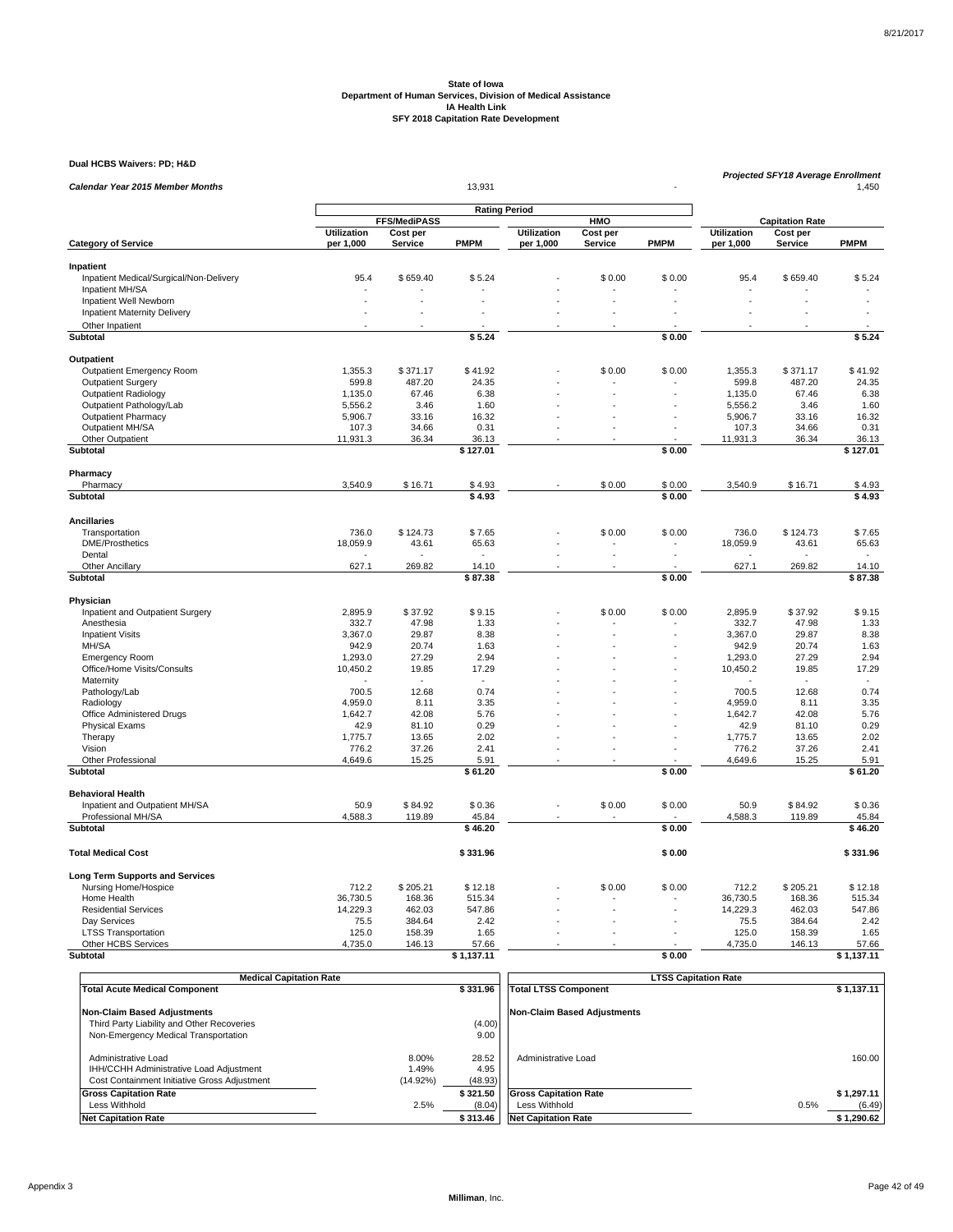### **Non-Dual HCBS Waivers: PD; H&D; AIDS**

| 14,496<br>Calendar Year 2015 Member Months<br>1,472<br><b>Rating Period</b><br>FFS/MediPASS<br>HMO<br><b>Capitation Rate</b><br><b>Utilization</b><br><b>Utilization</b><br><b>Utilization</b><br>Cost per<br>Cost per<br>Cost per<br><b>PMPM</b><br><b>PMPM</b><br><b>PMPM</b><br><b>Category of Service</b><br>per 1,000<br>Service<br>per 1,000<br>Service<br>per 1,000<br>Service<br>Inpatient<br>\$0.00<br>\$0.00<br>Inpatient Medical/Surgical/Non-Delivery<br>1,169.1<br>\$1,883.44<br>\$183.50<br>1,169.1<br>\$1,883.44<br>\$183.50<br>Inpatient MH/SA<br>Inpatient Well Newborn<br>÷,<br><b>Inpatient Maternity Delivery</b><br>÷.<br>Other Inpatient<br>\$183.50<br>\$0.00<br>\$183.50<br>Subtotal<br>Outpatient<br>\$0.00<br>\$0.00<br>Outpatient Emergency Room<br>698.5<br>\$481.05<br>\$28.00<br>698.5<br>\$481.05<br>\$28.00<br><b>Outpatient Surgery</b><br>323.9<br>1,741.65<br>47.01<br>323.9<br>1,741.65<br>47.01<br>144.70<br>144.70<br>9.36<br>Outpatient Radiology<br>776.2<br>9.36<br>776.2<br>21.00<br>5,543.8<br>21.00<br>9.70<br>Outpatient Pathology/Lab<br>5,543.8<br>9.70<br><b>Outpatient Pharmacy</b><br>136.30<br>136.30<br>13.56<br>1,193.9<br>13.56<br>1,193.9<br>Outpatient MH/SA<br>10.1<br>201.98<br>0.17<br>10.1<br>201.98<br>0.17<br>÷.<br>Other Outpatient<br>14,864.6<br>80.87<br>100.18<br>14,864.6<br>80.87<br>100.18<br><b>Subtotal</b><br>\$207.98<br>\$0.00<br>\$207.98<br>Pharmacy<br>48,727.7<br>\$116.03<br>\$0.00<br>48,727.7<br>\$116.03<br>\$471.14<br>Pharmacy<br>\$471.14<br>\$0.00<br>\$0.00<br>Subtotal<br>\$471.14<br>\$471.14<br><b>Ancillaries</b><br>287.2<br>\$0.00<br>\$0.00<br>287.2<br>Transportation<br>\$184.27<br>\$4.41<br>\$184.27<br>\$4.41<br>16,346.3<br><b>DME/Prosthetics</b><br>16,346.3<br>152.85<br>208.21<br>152.85<br>208.21<br>0.09<br>80.2<br>0.09<br>Dental<br>80.2<br>13.47<br>13.47<br>$\ddot{\phantom{1}}$<br>$\overline{\phantom{a}}$<br>16.0<br>179.55<br>179.55<br>0.24<br>Other Ancillary<br>0.24<br>16.0<br>\$0.00<br>Subtotal<br>\$212.95<br>\$212.95<br>Physician<br>\$20.60<br>Inpatient and Outpatient Surgery<br>1,348.1<br>\$183.38<br>\$20.60<br>\$0.00<br>\$0.00<br>1,348.1<br>\$183.38<br>267.1<br>243.03<br>267.1<br>243.03<br>5.41<br>Anesthesia<br>5.41<br>1,208.1<br>135.78<br>13.67<br>135.78<br>13.67<br><b>Inpatient Visits</b><br>1,208.1<br>MH/SA<br>58.9<br>36.66<br>0.18<br>58.9<br>36.66<br>0.18<br>855.4<br>96.10<br>6.85<br>855.4<br>96.10<br>6.85<br><b>Emergency Room</b><br>Office/Home Visits/Consults<br>6,056.4<br>80.58<br>6,056.4<br>80.58<br>40.67<br>40.67<br>Maternity<br>÷.<br>4,864.1<br>14.01<br>5.68<br>14.01<br>5.68<br>Pathology/Lab<br>4,864.1<br>2,695.3<br>30.59<br>30.59<br>6.87<br>Radiology<br>6.87<br>2,695.3<br>529.98<br>60.64<br>Office Administered Drugs<br>1,373.0<br>60.64<br>1,373.0<br>529.98<br>÷.<br><b>Physical Exams</b><br>419.3<br>60.11<br>2.10<br>419.3<br>60.11<br>2.10<br>7.00<br>Therapy<br>1,618.1<br>51.91<br>7.00<br>1,618.1<br>51.91<br>426.6<br>2.20<br>426.6<br>2.20<br>Vision<br>61.88<br>61.88<br>3,074.9<br>3,074.9<br>19.79<br>Other Professional<br>77.23<br>19.79<br>77.23<br>Subtotal<br>\$191.66<br>\$0.00<br>\$191.66<br><b>Behavioral Health</b><br>Inpatient and Outpatient MH/SA<br>81.0<br>\$148.20<br>\$1.00<br>\$0.00<br>\$0.00<br>81.0<br>\$148.20<br>\$1.00<br>Professional MH/SA<br>5,605.1<br>128.73<br>60.13<br>5,605.1<br>128.73<br>60.13<br>\$0.00<br>Subtotal<br>\$61.13<br>\$61.13<br>\$0.00<br>\$1,328.36<br><b>Total Medical Cost</b><br>\$1,328.36<br><b>Long Term Supports and Services</b><br>821.9<br>\$316.99<br>\$0.00<br>\$0.00<br>821.9<br>\$316.99<br>\$21.71<br>Nursing Home/Hospice<br>\$21.71<br>Home Health<br>16,840.8<br>568.79<br>798.24<br>16,840.8<br>568.79<br>798.24<br><b>Residential Services</b><br>8,572.8<br>595.03<br>425.09<br>595.03<br>425.09<br>8,572.8<br>Day Services<br>15.3<br>313.32<br>0.40<br>15.3<br>313.32<br>0.40<br><b>LTSS Transportation</b><br>132.2<br>135.23<br>132.2<br>135.23<br>1.49<br>1.49<br>Other HCBS Services<br>3,645.8<br>921.50<br>279.97<br>3,645.8<br>921.50<br>279.97<br><b>Subtotal</b><br>\$1.526.90<br>\$0.00<br>\$1.526.90 | Non-Dual HCBS Waivers: PD; H&D AIDS |  |  |  | <b>Projected SFY18 Average Enrollment</b> |  |
|------------------------------------------------------------------------------------------------------------------------------------------------------------------------------------------------------------------------------------------------------------------------------------------------------------------------------------------------------------------------------------------------------------------------------------------------------------------------------------------------------------------------------------------------------------------------------------------------------------------------------------------------------------------------------------------------------------------------------------------------------------------------------------------------------------------------------------------------------------------------------------------------------------------------------------------------------------------------------------------------------------------------------------------------------------------------------------------------------------------------------------------------------------------------------------------------------------------------------------------------------------------------------------------------------------------------------------------------------------------------------------------------------------------------------------------------------------------------------------------------------------------------------------------------------------------------------------------------------------------------------------------------------------------------------------------------------------------------------------------------------------------------------------------------------------------------------------------------------------------------------------------------------------------------------------------------------------------------------------------------------------------------------------------------------------------------------------------------------------------------------------------------------------------------------------------------------------------------------------------------------------------------------------------------------------------------------------------------------------------------------------------------------------------------------------------------------------------------------------------------------------------------------------------------------------------------------------------------------------------------------------------------------------------------------------------------------------------------------------------------------------------------------------------------------------------------------------------------------------------------------------------------------------------------------------------------------------------------------------------------------------------------------------------------------------------------------------------------------------------------------------------------------------------------------------------------------------------------------------------------------------------------------------------------------------------------------------------------------------------------------------------------------------------------------------------------------------------------------------------------------------------------------------------------------------------------------------------------------------------------------------------------------------------------------------------------------------------------------------------------------------------------------------------------------------------------------------------------------------------------------------------------------------------------------------------------------------------------------------------------------------------------------------------------------------------------------------------------------------------------------------------------------------------------------------------|-------------------------------------|--|--|--|-------------------------------------------|--|
|                                                                                                                                                                                                                                                                                                                                                                                                                                                                                                                                                                                                                                                                                                                                                                                                                                                                                                                                                                                                                                                                                                                                                                                                                                                                                                                                                                                                                                                                                                                                                                                                                                                                                                                                                                                                                                                                                                                                                                                                                                                                                                                                                                                                                                                                                                                                                                                                                                                                                                                                                                                                                                                                                                                                                                                                                                                                                                                                                                                                                                                                                                                                                                                                                                                                                                                                                                                                                                                                                                                                                                                                                                                                                                                                                                                                                                                                                                                                                                                                                                                                                                                                                                                          |                                     |  |  |  |                                           |  |
|                                                                                                                                                                                                                                                                                                                                                                                                                                                                                                                                                                                                                                                                                                                                                                                                                                                                                                                                                                                                                                                                                                                                                                                                                                                                                                                                                                                                                                                                                                                                                                                                                                                                                                                                                                                                                                                                                                                                                                                                                                                                                                                                                                                                                                                                                                                                                                                                                                                                                                                                                                                                                                                                                                                                                                                                                                                                                                                                                                                                                                                                                                                                                                                                                                                                                                                                                                                                                                                                                                                                                                                                                                                                                                                                                                                                                                                                                                                                                                                                                                                                                                                                                                                          |                                     |  |  |  |                                           |  |
|                                                                                                                                                                                                                                                                                                                                                                                                                                                                                                                                                                                                                                                                                                                                                                                                                                                                                                                                                                                                                                                                                                                                                                                                                                                                                                                                                                                                                                                                                                                                                                                                                                                                                                                                                                                                                                                                                                                                                                                                                                                                                                                                                                                                                                                                                                                                                                                                                                                                                                                                                                                                                                                                                                                                                                                                                                                                                                                                                                                                                                                                                                                                                                                                                                                                                                                                                                                                                                                                                                                                                                                                                                                                                                                                                                                                                                                                                                                                                                                                                                                                                                                                                                                          |                                     |  |  |  |                                           |  |
|                                                                                                                                                                                                                                                                                                                                                                                                                                                                                                                                                                                                                                                                                                                                                                                                                                                                                                                                                                                                                                                                                                                                                                                                                                                                                                                                                                                                                                                                                                                                                                                                                                                                                                                                                                                                                                                                                                                                                                                                                                                                                                                                                                                                                                                                                                                                                                                                                                                                                                                                                                                                                                                                                                                                                                                                                                                                                                                                                                                                                                                                                                                                                                                                                                                                                                                                                                                                                                                                                                                                                                                                                                                                                                                                                                                                                                                                                                                                                                                                                                                                                                                                                                                          |                                     |  |  |  |                                           |  |
|                                                                                                                                                                                                                                                                                                                                                                                                                                                                                                                                                                                                                                                                                                                                                                                                                                                                                                                                                                                                                                                                                                                                                                                                                                                                                                                                                                                                                                                                                                                                                                                                                                                                                                                                                                                                                                                                                                                                                                                                                                                                                                                                                                                                                                                                                                                                                                                                                                                                                                                                                                                                                                                                                                                                                                                                                                                                                                                                                                                                                                                                                                                                                                                                                                                                                                                                                                                                                                                                                                                                                                                                                                                                                                                                                                                                                                                                                                                                                                                                                                                                                                                                                                                          |                                     |  |  |  |                                           |  |
|                                                                                                                                                                                                                                                                                                                                                                                                                                                                                                                                                                                                                                                                                                                                                                                                                                                                                                                                                                                                                                                                                                                                                                                                                                                                                                                                                                                                                                                                                                                                                                                                                                                                                                                                                                                                                                                                                                                                                                                                                                                                                                                                                                                                                                                                                                                                                                                                                                                                                                                                                                                                                                                                                                                                                                                                                                                                                                                                                                                                                                                                                                                                                                                                                                                                                                                                                                                                                                                                                                                                                                                                                                                                                                                                                                                                                                                                                                                                                                                                                                                                                                                                                                                          |                                     |  |  |  |                                           |  |
|                                                                                                                                                                                                                                                                                                                                                                                                                                                                                                                                                                                                                                                                                                                                                                                                                                                                                                                                                                                                                                                                                                                                                                                                                                                                                                                                                                                                                                                                                                                                                                                                                                                                                                                                                                                                                                                                                                                                                                                                                                                                                                                                                                                                                                                                                                                                                                                                                                                                                                                                                                                                                                                                                                                                                                                                                                                                                                                                                                                                                                                                                                                                                                                                                                                                                                                                                                                                                                                                                                                                                                                                                                                                                                                                                                                                                                                                                                                                                                                                                                                                                                                                                                                          |                                     |  |  |  |                                           |  |
|                                                                                                                                                                                                                                                                                                                                                                                                                                                                                                                                                                                                                                                                                                                                                                                                                                                                                                                                                                                                                                                                                                                                                                                                                                                                                                                                                                                                                                                                                                                                                                                                                                                                                                                                                                                                                                                                                                                                                                                                                                                                                                                                                                                                                                                                                                                                                                                                                                                                                                                                                                                                                                                                                                                                                                                                                                                                                                                                                                                                                                                                                                                                                                                                                                                                                                                                                                                                                                                                                                                                                                                                                                                                                                                                                                                                                                                                                                                                                                                                                                                                                                                                                                                          |                                     |  |  |  |                                           |  |
|                                                                                                                                                                                                                                                                                                                                                                                                                                                                                                                                                                                                                                                                                                                                                                                                                                                                                                                                                                                                                                                                                                                                                                                                                                                                                                                                                                                                                                                                                                                                                                                                                                                                                                                                                                                                                                                                                                                                                                                                                                                                                                                                                                                                                                                                                                                                                                                                                                                                                                                                                                                                                                                                                                                                                                                                                                                                                                                                                                                                                                                                                                                                                                                                                                                                                                                                                                                                                                                                                                                                                                                                                                                                                                                                                                                                                                                                                                                                                                                                                                                                                                                                                                                          |                                     |  |  |  |                                           |  |
|                                                                                                                                                                                                                                                                                                                                                                                                                                                                                                                                                                                                                                                                                                                                                                                                                                                                                                                                                                                                                                                                                                                                                                                                                                                                                                                                                                                                                                                                                                                                                                                                                                                                                                                                                                                                                                                                                                                                                                                                                                                                                                                                                                                                                                                                                                                                                                                                                                                                                                                                                                                                                                                                                                                                                                                                                                                                                                                                                                                                                                                                                                                                                                                                                                                                                                                                                                                                                                                                                                                                                                                                                                                                                                                                                                                                                                                                                                                                                                                                                                                                                                                                                                                          |                                     |  |  |  |                                           |  |
|                                                                                                                                                                                                                                                                                                                                                                                                                                                                                                                                                                                                                                                                                                                                                                                                                                                                                                                                                                                                                                                                                                                                                                                                                                                                                                                                                                                                                                                                                                                                                                                                                                                                                                                                                                                                                                                                                                                                                                                                                                                                                                                                                                                                                                                                                                                                                                                                                                                                                                                                                                                                                                                                                                                                                                                                                                                                                                                                                                                                                                                                                                                                                                                                                                                                                                                                                                                                                                                                                                                                                                                                                                                                                                                                                                                                                                                                                                                                                                                                                                                                                                                                                                                          |                                     |  |  |  |                                           |  |
|                                                                                                                                                                                                                                                                                                                                                                                                                                                                                                                                                                                                                                                                                                                                                                                                                                                                                                                                                                                                                                                                                                                                                                                                                                                                                                                                                                                                                                                                                                                                                                                                                                                                                                                                                                                                                                                                                                                                                                                                                                                                                                                                                                                                                                                                                                                                                                                                                                                                                                                                                                                                                                                                                                                                                                                                                                                                                                                                                                                                                                                                                                                                                                                                                                                                                                                                                                                                                                                                                                                                                                                                                                                                                                                                                                                                                                                                                                                                                                                                                                                                                                                                                                                          |                                     |  |  |  |                                           |  |
|                                                                                                                                                                                                                                                                                                                                                                                                                                                                                                                                                                                                                                                                                                                                                                                                                                                                                                                                                                                                                                                                                                                                                                                                                                                                                                                                                                                                                                                                                                                                                                                                                                                                                                                                                                                                                                                                                                                                                                                                                                                                                                                                                                                                                                                                                                                                                                                                                                                                                                                                                                                                                                                                                                                                                                                                                                                                                                                                                                                                                                                                                                                                                                                                                                                                                                                                                                                                                                                                                                                                                                                                                                                                                                                                                                                                                                                                                                                                                                                                                                                                                                                                                                                          |                                     |  |  |  |                                           |  |
|                                                                                                                                                                                                                                                                                                                                                                                                                                                                                                                                                                                                                                                                                                                                                                                                                                                                                                                                                                                                                                                                                                                                                                                                                                                                                                                                                                                                                                                                                                                                                                                                                                                                                                                                                                                                                                                                                                                                                                                                                                                                                                                                                                                                                                                                                                                                                                                                                                                                                                                                                                                                                                                                                                                                                                                                                                                                                                                                                                                                                                                                                                                                                                                                                                                                                                                                                                                                                                                                                                                                                                                                                                                                                                                                                                                                                                                                                                                                                                                                                                                                                                                                                                                          |                                     |  |  |  |                                           |  |
|                                                                                                                                                                                                                                                                                                                                                                                                                                                                                                                                                                                                                                                                                                                                                                                                                                                                                                                                                                                                                                                                                                                                                                                                                                                                                                                                                                                                                                                                                                                                                                                                                                                                                                                                                                                                                                                                                                                                                                                                                                                                                                                                                                                                                                                                                                                                                                                                                                                                                                                                                                                                                                                                                                                                                                                                                                                                                                                                                                                                                                                                                                                                                                                                                                                                                                                                                                                                                                                                                                                                                                                                                                                                                                                                                                                                                                                                                                                                                                                                                                                                                                                                                                                          |                                     |  |  |  |                                           |  |
|                                                                                                                                                                                                                                                                                                                                                                                                                                                                                                                                                                                                                                                                                                                                                                                                                                                                                                                                                                                                                                                                                                                                                                                                                                                                                                                                                                                                                                                                                                                                                                                                                                                                                                                                                                                                                                                                                                                                                                                                                                                                                                                                                                                                                                                                                                                                                                                                                                                                                                                                                                                                                                                                                                                                                                                                                                                                                                                                                                                                                                                                                                                                                                                                                                                                                                                                                                                                                                                                                                                                                                                                                                                                                                                                                                                                                                                                                                                                                                                                                                                                                                                                                                                          |                                     |  |  |  |                                           |  |
|                                                                                                                                                                                                                                                                                                                                                                                                                                                                                                                                                                                                                                                                                                                                                                                                                                                                                                                                                                                                                                                                                                                                                                                                                                                                                                                                                                                                                                                                                                                                                                                                                                                                                                                                                                                                                                                                                                                                                                                                                                                                                                                                                                                                                                                                                                                                                                                                                                                                                                                                                                                                                                                                                                                                                                                                                                                                                                                                                                                                                                                                                                                                                                                                                                                                                                                                                                                                                                                                                                                                                                                                                                                                                                                                                                                                                                                                                                                                                                                                                                                                                                                                                                                          |                                     |  |  |  |                                           |  |
|                                                                                                                                                                                                                                                                                                                                                                                                                                                                                                                                                                                                                                                                                                                                                                                                                                                                                                                                                                                                                                                                                                                                                                                                                                                                                                                                                                                                                                                                                                                                                                                                                                                                                                                                                                                                                                                                                                                                                                                                                                                                                                                                                                                                                                                                                                                                                                                                                                                                                                                                                                                                                                                                                                                                                                                                                                                                                                                                                                                                                                                                                                                                                                                                                                                                                                                                                                                                                                                                                                                                                                                                                                                                                                                                                                                                                                                                                                                                                                                                                                                                                                                                                                                          |                                     |  |  |  |                                           |  |
|                                                                                                                                                                                                                                                                                                                                                                                                                                                                                                                                                                                                                                                                                                                                                                                                                                                                                                                                                                                                                                                                                                                                                                                                                                                                                                                                                                                                                                                                                                                                                                                                                                                                                                                                                                                                                                                                                                                                                                                                                                                                                                                                                                                                                                                                                                                                                                                                                                                                                                                                                                                                                                                                                                                                                                                                                                                                                                                                                                                                                                                                                                                                                                                                                                                                                                                                                                                                                                                                                                                                                                                                                                                                                                                                                                                                                                                                                                                                                                                                                                                                                                                                                                                          |                                     |  |  |  |                                           |  |
|                                                                                                                                                                                                                                                                                                                                                                                                                                                                                                                                                                                                                                                                                                                                                                                                                                                                                                                                                                                                                                                                                                                                                                                                                                                                                                                                                                                                                                                                                                                                                                                                                                                                                                                                                                                                                                                                                                                                                                                                                                                                                                                                                                                                                                                                                                                                                                                                                                                                                                                                                                                                                                                                                                                                                                                                                                                                                                                                                                                                                                                                                                                                                                                                                                                                                                                                                                                                                                                                                                                                                                                                                                                                                                                                                                                                                                                                                                                                                                                                                                                                                                                                                                                          |                                     |  |  |  |                                           |  |
|                                                                                                                                                                                                                                                                                                                                                                                                                                                                                                                                                                                                                                                                                                                                                                                                                                                                                                                                                                                                                                                                                                                                                                                                                                                                                                                                                                                                                                                                                                                                                                                                                                                                                                                                                                                                                                                                                                                                                                                                                                                                                                                                                                                                                                                                                                                                                                                                                                                                                                                                                                                                                                                                                                                                                                                                                                                                                                                                                                                                                                                                                                                                                                                                                                                                                                                                                                                                                                                                                                                                                                                                                                                                                                                                                                                                                                                                                                                                                                                                                                                                                                                                                                                          |                                     |  |  |  |                                           |  |
|                                                                                                                                                                                                                                                                                                                                                                                                                                                                                                                                                                                                                                                                                                                                                                                                                                                                                                                                                                                                                                                                                                                                                                                                                                                                                                                                                                                                                                                                                                                                                                                                                                                                                                                                                                                                                                                                                                                                                                                                                                                                                                                                                                                                                                                                                                                                                                                                                                                                                                                                                                                                                                                                                                                                                                                                                                                                                                                                                                                                                                                                                                                                                                                                                                                                                                                                                                                                                                                                                                                                                                                                                                                                                                                                                                                                                                                                                                                                                                                                                                                                                                                                                                                          |                                     |  |  |  |                                           |  |
|                                                                                                                                                                                                                                                                                                                                                                                                                                                                                                                                                                                                                                                                                                                                                                                                                                                                                                                                                                                                                                                                                                                                                                                                                                                                                                                                                                                                                                                                                                                                                                                                                                                                                                                                                                                                                                                                                                                                                                                                                                                                                                                                                                                                                                                                                                                                                                                                                                                                                                                                                                                                                                                                                                                                                                                                                                                                                                                                                                                                                                                                                                                                                                                                                                                                                                                                                                                                                                                                                                                                                                                                                                                                                                                                                                                                                                                                                                                                                                                                                                                                                                                                                                                          |                                     |  |  |  |                                           |  |
|                                                                                                                                                                                                                                                                                                                                                                                                                                                                                                                                                                                                                                                                                                                                                                                                                                                                                                                                                                                                                                                                                                                                                                                                                                                                                                                                                                                                                                                                                                                                                                                                                                                                                                                                                                                                                                                                                                                                                                                                                                                                                                                                                                                                                                                                                                                                                                                                                                                                                                                                                                                                                                                                                                                                                                                                                                                                                                                                                                                                                                                                                                                                                                                                                                                                                                                                                                                                                                                                                                                                                                                                                                                                                                                                                                                                                                                                                                                                                                                                                                                                                                                                                                                          |                                     |  |  |  |                                           |  |
|                                                                                                                                                                                                                                                                                                                                                                                                                                                                                                                                                                                                                                                                                                                                                                                                                                                                                                                                                                                                                                                                                                                                                                                                                                                                                                                                                                                                                                                                                                                                                                                                                                                                                                                                                                                                                                                                                                                                                                                                                                                                                                                                                                                                                                                                                                                                                                                                                                                                                                                                                                                                                                                                                                                                                                                                                                                                                                                                                                                                                                                                                                                                                                                                                                                                                                                                                                                                                                                                                                                                                                                                                                                                                                                                                                                                                                                                                                                                                                                                                                                                                                                                                                                          |                                     |  |  |  |                                           |  |
|                                                                                                                                                                                                                                                                                                                                                                                                                                                                                                                                                                                                                                                                                                                                                                                                                                                                                                                                                                                                                                                                                                                                                                                                                                                                                                                                                                                                                                                                                                                                                                                                                                                                                                                                                                                                                                                                                                                                                                                                                                                                                                                                                                                                                                                                                                                                                                                                                                                                                                                                                                                                                                                                                                                                                                                                                                                                                                                                                                                                                                                                                                                                                                                                                                                                                                                                                                                                                                                                                                                                                                                                                                                                                                                                                                                                                                                                                                                                                                                                                                                                                                                                                                                          |                                     |  |  |  |                                           |  |
|                                                                                                                                                                                                                                                                                                                                                                                                                                                                                                                                                                                                                                                                                                                                                                                                                                                                                                                                                                                                                                                                                                                                                                                                                                                                                                                                                                                                                                                                                                                                                                                                                                                                                                                                                                                                                                                                                                                                                                                                                                                                                                                                                                                                                                                                                                                                                                                                                                                                                                                                                                                                                                                                                                                                                                                                                                                                                                                                                                                                                                                                                                                                                                                                                                                                                                                                                                                                                                                                                                                                                                                                                                                                                                                                                                                                                                                                                                                                                                                                                                                                                                                                                                                          |                                     |  |  |  |                                           |  |
|                                                                                                                                                                                                                                                                                                                                                                                                                                                                                                                                                                                                                                                                                                                                                                                                                                                                                                                                                                                                                                                                                                                                                                                                                                                                                                                                                                                                                                                                                                                                                                                                                                                                                                                                                                                                                                                                                                                                                                                                                                                                                                                                                                                                                                                                                                                                                                                                                                                                                                                                                                                                                                                                                                                                                                                                                                                                                                                                                                                                                                                                                                                                                                                                                                                                                                                                                                                                                                                                                                                                                                                                                                                                                                                                                                                                                                                                                                                                                                                                                                                                                                                                                                                          |                                     |  |  |  |                                           |  |
|                                                                                                                                                                                                                                                                                                                                                                                                                                                                                                                                                                                                                                                                                                                                                                                                                                                                                                                                                                                                                                                                                                                                                                                                                                                                                                                                                                                                                                                                                                                                                                                                                                                                                                                                                                                                                                                                                                                                                                                                                                                                                                                                                                                                                                                                                                                                                                                                                                                                                                                                                                                                                                                                                                                                                                                                                                                                                                                                                                                                                                                                                                                                                                                                                                                                                                                                                                                                                                                                                                                                                                                                                                                                                                                                                                                                                                                                                                                                                                                                                                                                                                                                                                                          |                                     |  |  |  |                                           |  |
|                                                                                                                                                                                                                                                                                                                                                                                                                                                                                                                                                                                                                                                                                                                                                                                                                                                                                                                                                                                                                                                                                                                                                                                                                                                                                                                                                                                                                                                                                                                                                                                                                                                                                                                                                                                                                                                                                                                                                                                                                                                                                                                                                                                                                                                                                                                                                                                                                                                                                                                                                                                                                                                                                                                                                                                                                                                                                                                                                                                                                                                                                                                                                                                                                                                                                                                                                                                                                                                                                                                                                                                                                                                                                                                                                                                                                                                                                                                                                                                                                                                                                                                                                                                          |                                     |  |  |  |                                           |  |
|                                                                                                                                                                                                                                                                                                                                                                                                                                                                                                                                                                                                                                                                                                                                                                                                                                                                                                                                                                                                                                                                                                                                                                                                                                                                                                                                                                                                                                                                                                                                                                                                                                                                                                                                                                                                                                                                                                                                                                                                                                                                                                                                                                                                                                                                                                                                                                                                                                                                                                                                                                                                                                                                                                                                                                                                                                                                                                                                                                                                                                                                                                                                                                                                                                                                                                                                                                                                                                                                                                                                                                                                                                                                                                                                                                                                                                                                                                                                                                                                                                                                                                                                                                                          |                                     |  |  |  |                                           |  |
|                                                                                                                                                                                                                                                                                                                                                                                                                                                                                                                                                                                                                                                                                                                                                                                                                                                                                                                                                                                                                                                                                                                                                                                                                                                                                                                                                                                                                                                                                                                                                                                                                                                                                                                                                                                                                                                                                                                                                                                                                                                                                                                                                                                                                                                                                                                                                                                                                                                                                                                                                                                                                                                                                                                                                                                                                                                                                                                                                                                                                                                                                                                                                                                                                                                                                                                                                                                                                                                                                                                                                                                                                                                                                                                                                                                                                                                                                                                                                                                                                                                                                                                                                                                          |                                     |  |  |  |                                           |  |
|                                                                                                                                                                                                                                                                                                                                                                                                                                                                                                                                                                                                                                                                                                                                                                                                                                                                                                                                                                                                                                                                                                                                                                                                                                                                                                                                                                                                                                                                                                                                                                                                                                                                                                                                                                                                                                                                                                                                                                                                                                                                                                                                                                                                                                                                                                                                                                                                                                                                                                                                                                                                                                                                                                                                                                                                                                                                                                                                                                                                                                                                                                                                                                                                                                                                                                                                                                                                                                                                                                                                                                                                                                                                                                                                                                                                                                                                                                                                                                                                                                                                                                                                                                                          |                                     |  |  |  |                                           |  |
|                                                                                                                                                                                                                                                                                                                                                                                                                                                                                                                                                                                                                                                                                                                                                                                                                                                                                                                                                                                                                                                                                                                                                                                                                                                                                                                                                                                                                                                                                                                                                                                                                                                                                                                                                                                                                                                                                                                                                                                                                                                                                                                                                                                                                                                                                                                                                                                                                                                                                                                                                                                                                                                                                                                                                                                                                                                                                                                                                                                                                                                                                                                                                                                                                                                                                                                                                                                                                                                                                                                                                                                                                                                                                                                                                                                                                                                                                                                                                                                                                                                                                                                                                                                          |                                     |  |  |  |                                           |  |
|                                                                                                                                                                                                                                                                                                                                                                                                                                                                                                                                                                                                                                                                                                                                                                                                                                                                                                                                                                                                                                                                                                                                                                                                                                                                                                                                                                                                                                                                                                                                                                                                                                                                                                                                                                                                                                                                                                                                                                                                                                                                                                                                                                                                                                                                                                                                                                                                                                                                                                                                                                                                                                                                                                                                                                                                                                                                                                                                                                                                                                                                                                                                                                                                                                                                                                                                                                                                                                                                                                                                                                                                                                                                                                                                                                                                                                                                                                                                                                                                                                                                                                                                                                                          |                                     |  |  |  |                                           |  |
|                                                                                                                                                                                                                                                                                                                                                                                                                                                                                                                                                                                                                                                                                                                                                                                                                                                                                                                                                                                                                                                                                                                                                                                                                                                                                                                                                                                                                                                                                                                                                                                                                                                                                                                                                                                                                                                                                                                                                                                                                                                                                                                                                                                                                                                                                                                                                                                                                                                                                                                                                                                                                                                                                                                                                                                                                                                                                                                                                                                                                                                                                                                                                                                                                                                                                                                                                                                                                                                                                                                                                                                                                                                                                                                                                                                                                                                                                                                                                                                                                                                                                                                                                                                          |                                     |  |  |  |                                           |  |
|                                                                                                                                                                                                                                                                                                                                                                                                                                                                                                                                                                                                                                                                                                                                                                                                                                                                                                                                                                                                                                                                                                                                                                                                                                                                                                                                                                                                                                                                                                                                                                                                                                                                                                                                                                                                                                                                                                                                                                                                                                                                                                                                                                                                                                                                                                                                                                                                                                                                                                                                                                                                                                                                                                                                                                                                                                                                                                                                                                                                                                                                                                                                                                                                                                                                                                                                                                                                                                                                                                                                                                                                                                                                                                                                                                                                                                                                                                                                                                                                                                                                                                                                                                                          |                                     |  |  |  |                                           |  |
|                                                                                                                                                                                                                                                                                                                                                                                                                                                                                                                                                                                                                                                                                                                                                                                                                                                                                                                                                                                                                                                                                                                                                                                                                                                                                                                                                                                                                                                                                                                                                                                                                                                                                                                                                                                                                                                                                                                                                                                                                                                                                                                                                                                                                                                                                                                                                                                                                                                                                                                                                                                                                                                                                                                                                                                                                                                                                                                                                                                                                                                                                                                                                                                                                                                                                                                                                                                                                                                                                                                                                                                                                                                                                                                                                                                                                                                                                                                                                                                                                                                                                                                                                                                          |                                     |  |  |  |                                           |  |
|                                                                                                                                                                                                                                                                                                                                                                                                                                                                                                                                                                                                                                                                                                                                                                                                                                                                                                                                                                                                                                                                                                                                                                                                                                                                                                                                                                                                                                                                                                                                                                                                                                                                                                                                                                                                                                                                                                                                                                                                                                                                                                                                                                                                                                                                                                                                                                                                                                                                                                                                                                                                                                                                                                                                                                                                                                                                                                                                                                                                                                                                                                                                                                                                                                                                                                                                                                                                                                                                                                                                                                                                                                                                                                                                                                                                                                                                                                                                                                                                                                                                                                                                                                                          |                                     |  |  |  |                                           |  |
|                                                                                                                                                                                                                                                                                                                                                                                                                                                                                                                                                                                                                                                                                                                                                                                                                                                                                                                                                                                                                                                                                                                                                                                                                                                                                                                                                                                                                                                                                                                                                                                                                                                                                                                                                                                                                                                                                                                                                                                                                                                                                                                                                                                                                                                                                                                                                                                                                                                                                                                                                                                                                                                                                                                                                                                                                                                                                                                                                                                                                                                                                                                                                                                                                                                                                                                                                                                                                                                                                                                                                                                                                                                                                                                                                                                                                                                                                                                                                                                                                                                                                                                                                                                          |                                     |  |  |  |                                           |  |
|                                                                                                                                                                                                                                                                                                                                                                                                                                                                                                                                                                                                                                                                                                                                                                                                                                                                                                                                                                                                                                                                                                                                                                                                                                                                                                                                                                                                                                                                                                                                                                                                                                                                                                                                                                                                                                                                                                                                                                                                                                                                                                                                                                                                                                                                                                                                                                                                                                                                                                                                                                                                                                                                                                                                                                                                                                                                                                                                                                                                                                                                                                                                                                                                                                                                                                                                                                                                                                                                                                                                                                                                                                                                                                                                                                                                                                                                                                                                                                                                                                                                                                                                                                                          |                                     |  |  |  |                                           |  |
|                                                                                                                                                                                                                                                                                                                                                                                                                                                                                                                                                                                                                                                                                                                                                                                                                                                                                                                                                                                                                                                                                                                                                                                                                                                                                                                                                                                                                                                                                                                                                                                                                                                                                                                                                                                                                                                                                                                                                                                                                                                                                                                                                                                                                                                                                                                                                                                                                                                                                                                                                                                                                                                                                                                                                                                                                                                                                                                                                                                                                                                                                                                                                                                                                                                                                                                                                                                                                                                                                                                                                                                                                                                                                                                                                                                                                                                                                                                                                                                                                                                                                                                                                                                          |                                     |  |  |  |                                           |  |
|                                                                                                                                                                                                                                                                                                                                                                                                                                                                                                                                                                                                                                                                                                                                                                                                                                                                                                                                                                                                                                                                                                                                                                                                                                                                                                                                                                                                                                                                                                                                                                                                                                                                                                                                                                                                                                                                                                                                                                                                                                                                                                                                                                                                                                                                                                                                                                                                                                                                                                                                                                                                                                                                                                                                                                                                                                                                                                                                                                                                                                                                                                                                                                                                                                                                                                                                                                                                                                                                                                                                                                                                                                                                                                                                                                                                                                                                                                                                                                                                                                                                                                                                                                                          |                                     |  |  |  |                                           |  |
|                                                                                                                                                                                                                                                                                                                                                                                                                                                                                                                                                                                                                                                                                                                                                                                                                                                                                                                                                                                                                                                                                                                                                                                                                                                                                                                                                                                                                                                                                                                                                                                                                                                                                                                                                                                                                                                                                                                                                                                                                                                                                                                                                                                                                                                                                                                                                                                                                                                                                                                                                                                                                                                                                                                                                                                                                                                                                                                                                                                                                                                                                                                                                                                                                                                                                                                                                                                                                                                                                                                                                                                                                                                                                                                                                                                                                                                                                                                                                                                                                                                                                                                                                                                          |                                     |  |  |  |                                           |  |
|                                                                                                                                                                                                                                                                                                                                                                                                                                                                                                                                                                                                                                                                                                                                                                                                                                                                                                                                                                                                                                                                                                                                                                                                                                                                                                                                                                                                                                                                                                                                                                                                                                                                                                                                                                                                                                                                                                                                                                                                                                                                                                                                                                                                                                                                                                                                                                                                                                                                                                                                                                                                                                                                                                                                                                                                                                                                                                                                                                                                                                                                                                                                                                                                                                                                                                                                                                                                                                                                                                                                                                                                                                                                                                                                                                                                                                                                                                                                                                                                                                                                                                                                                                                          |                                     |  |  |  |                                           |  |
|                                                                                                                                                                                                                                                                                                                                                                                                                                                                                                                                                                                                                                                                                                                                                                                                                                                                                                                                                                                                                                                                                                                                                                                                                                                                                                                                                                                                                                                                                                                                                                                                                                                                                                                                                                                                                                                                                                                                                                                                                                                                                                                                                                                                                                                                                                                                                                                                                                                                                                                                                                                                                                                                                                                                                                                                                                                                                                                                                                                                                                                                                                                                                                                                                                                                                                                                                                                                                                                                                                                                                                                                                                                                                                                                                                                                                                                                                                                                                                                                                                                                                                                                                                                          |                                     |  |  |  |                                           |  |
|                                                                                                                                                                                                                                                                                                                                                                                                                                                                                                                                                                                                                                                                                                                                                                                                                                                                                                                                                                                                                                                                                                                                                                                                                                                                                                                                                                                                                                                                                                                                                                                                                                                                                                                                                                                                                                                                                                                                                                                                                                                                                                                                                                                                                                                                                                                                                                                                                                                                                                                                                                                                                                                                                                                                                                                                                                                                                                                                                                                                                                                                                                                                                                                                                                                                                                                                                                                                                                                                                                                                                                                                                                                                                                                                                                                                                                                                                                                                                                                                                                                                                                                                                                                          |                                     |  |  |  |                                           |  |
|                                                                                                                                                                                                                                                                                                                                                                                                                                                                                                                                                                                                                                                                                                                                                                                                                                                                                                                                                                                                                                                                                                                                                                                                                                                                                                                                                                                                                                                                                                                                                                                                                                                                                                                                                                                                                                                                                                                                                                                                                                                                                                                                                                                                                                                                                                                                                                                                                                                                                                                                                                                                                                                                                                                                                                                                                                                                                                                                                                                                                                                                                                                                                                                                                                                                                                                                                                                                                                                                                                                                                                                                                                                                                                                                                                                                                                                                                                                                                                                                                                                                                                                                                                                          |                                     |  |  |  |                                           |  |
|                                                                                                                                                                                                                                                                                                                                                                                                                                                                                                                                                                                                                                                                                                                                                                                                                                                                                                                                                                                                                                                                                                                                                                                                                                                                                                                                                                                                                                                                                                                                                                                                                                                                                                                                                                                                                                                                                                                                                                                                                                                                                                                                                                                                                                                                                                                                                                                                                                                                                                                                                                                                                                                                                                                                                                                                                                                                                                                                                                                                                                                                                                                                                                                                                                                                                                                                                                                                                                                                                                                                                                                                                                                                                                                                                                                                                                                                                                                                                                                                                                                                                                                                                                                          |                                     |  |  |  |                                           |  |
|                                                                                                                                                                                                                                                                                                                                                                                                                                                                                                                                                                                                                                                                                                                                                                                                                                                                                                                                                                                                                                                                                                                                                                                                                                                                                                                                                                                                                                                                                                                                                                                                                                                                                                                                                                                                                                                                                                                                                                                                                                                                                                                                                                                                                                                                                                                                                                                                                                                                                                                                                                                                                                                                                                                                                                                                                                                                                                                                                                                                                                                                                                                                                                                                                                                                                                                                                                                                                                                                                                                                                                                                                                                                                                                                                                                                                                                                                                                                                                                                                                                                                                                                                                                          |                                     |  |  |  |                                           |  |
|                                                                                                                                                                                                                                                                                                                                                                                                                                                                                                                                                                                                                                                                                                                                                                                                                                                                                                                                                                                                                                                                                                                                                                                                                                                                                                                                                                                                                                                                                                                                                                                                                                                                                                                                                                                                                                                                                                                                                                                                                                                                                                                                                                                                                                                                                                                                                                                                                                                                                                                                                                                                                                                                                                                                                                                                                                                                                                                                                                                                                                                                                                                                                                                                                                                                                                                                                                                                                                                                                                                                                                                                                                                                                                                                                                                                                                                                                                                                                                                                                                                                                                                                                                                          |                                     |  |  |  |                                           |  |
|                                                                                                                                                                                                                                                                                                                                                                                                                                                                                                                                                                                                                                                                                                                                                                                                                                                                                                                                                                                                                                                                                                                                                                                                                                                                                                                                                                                                                                                                                                                                                                                                                                                                                                                                                                                                                                                                                                                                                                                                                                                                                                                                                                                                                                                                                                                                                                                                                                                                                                                                                                                                                                                                                                                                                                                                                                                                                                                                                                                                                                                                                                                                                                                                                                                                                                                                                                                                                                                                                                                                                                                                                                                                                                                                                                                                                                                                                                                                                                                                                                                                                                                                                                                          |                                     |  |  |  |                                           |  |
|                                                                                                                                                                                                                                                                                                                                                                                                                                                                                                                                                                                                                                                                                                                                                                                                                                                                                                                                                                                                                                                                                                                                                                                                                                                                                                                                                                                                                                                                                                                                                                                                                                                                                                                                                                                                                                                                                                                                                                                                                                                                                                                                                                                                                                                                                                                                                                                                                                                                                                                                                                                                                                                                                                                                                                                                                                                                                                                                                                                                                                                                                                                                                                                                                                                                                                                                                                                                                                                                                                                                                                                                                                                                                                                                                                                                                                                                                                                                                                                                                                                                                                                                                                                          |                                     |  |  |  |                                           |  |
|                                                                                                                                                                                                                                                                                                                                                                                                                                                                                                                                                                                                                                                                                                                                                                                                                                                                                                                                                                                                                                                                                                                                                                                                                                                                                                                                                                                                                                                                                                                                                                                                                                                                                                                                                                                                                                                                                                                                                                                                                                                                                                                                                                                                                                                                                                                                                                                                                                                                                                                                                                                                                                                                                                                                                                                                                                                                                                                                                                                                                                                                                                                                                                                                                                                                                                                                                                                                                                                                                                                                                                                                                                                                                                                                                                                                                                                                                                                                                                                                                                                                                                                                                                                          |                                     |  |  |  |                                           |  |
|                                                                                                                                                                                                                                                                                                                                                                                                                                                                                                                                                                                                                                                                                                                                                                                                                                                                                                                                                                                                                                                                                                                                                                                                                                                                                                                                                                                                                                                                                                                                                                                                                                                                                                                                                                                                                                                                                                                                                                                                                                                                                                                                                                                                                                                                                                                                                                                                                                                                                                                                                                                                                                                                                                                                                                                                                                                                                                                                                                                                                                                                                                                                                                                                                                                                                                                                                                                                                                                                                                                                                                                                                                                                                                                                                                                                                                                                                                                                                                                                                                                                                                                                                                                          |                                     |  |  |  |                                           |  |
|                                                                                                                                                                                                                                                                                                                                                                                                                                                                                                                                                                                                                                                                                                                                                                                                                                                                                                                                                                                                                                                                                                                                                                                                                                                                                                                                                                                                                                                                                                                                                                                                                                                                                                                                                                                                                                                                                                                                                                                                                                                                                                                                                                                                                                                                                                                                                                                                                                                                                                                                                                                                                                                                                                                                                                                                                                                                                                                                                                                                                                                                                                                                                                                                                                                                                                                                                                                                                                                                                                                                                                                                                                                                                                                                                                                                                                                                                                                                                                                                                                                                                                                                                                                          |                                     |  |  |  |                                           |  |
|                                                                                                                                                                                                                                                                                                                                                                                                                                                                                                                                                                                                                                                                                                                                                                                                                                                                                                                                                                                                                                                                                                                                                                                                                                                                                                                                                                                                                                                                                                                                                                                                                                                                                                                                                                                                                                                                                                                                                                                                                                                                                                                                                                                                                                                                                                                                                                                                                                                                                                                                                                                                                                                                                                                                                                                                                                                                                                                                                                                                                                                                                                                                                                                                                                                                                                                                                                                                                                                                                                                                                                                                                                                                                                                                                                                                                                                                                                                                                                                                                                                                                                                                                                                          |                                     |  |  |  |                                           |  |

| <b>Medical Capitation Rate</b>                                                                                 |                           |                          | <b>LTSS Capitation Rate</b>        |                |
|----------------------------------------------------------------------------------------------------------------|---------------------------|--------------------------|------------------------------------|----------------|
| <b>Total Acute Medical Component</b>                                                                           |                           | \$1,328.36               | <b>Total LTSS Component</b>        | \$1,526.90     |
| <b>Non-Claim Based Adjustments</b>                                                                             |                           |                          | <b>Non-Claim Based Adjustments</b> |                |
| Third Party Liability and Other Recoveries                                                                     |                           | (17.74)                  |                                    |                |
| Non-Emergency Medical Transportation                                                                           |                           | 9.00                     |                                    |                |
| Administrative Load<br>IHH/CCHH Administrative Load Adjustment<br>Cost Containment Initiative Gross Adjustment | 5.00%<br>0.36%<br>(2.79%) | 68.98<br>4.80<br>(36.57) | Administrative Load                | 160.00         |
| <b>Gross Capitation Rate</b>                                                                                   |                           | \$1.356.83               | <b>Gross Capitation Rate</b>       | \$1,686.90     |
| Less Withhold                                                                                                  | 2.5%                      | (33.92)                  | Less Withhold                      | 0.5%<br>(8.43) |
| <b>Net Capitation Rate</b>                                                                                     |                           | \$1,322.91               | <b>Net Capitation Rate</b>         | \$1,678.47     |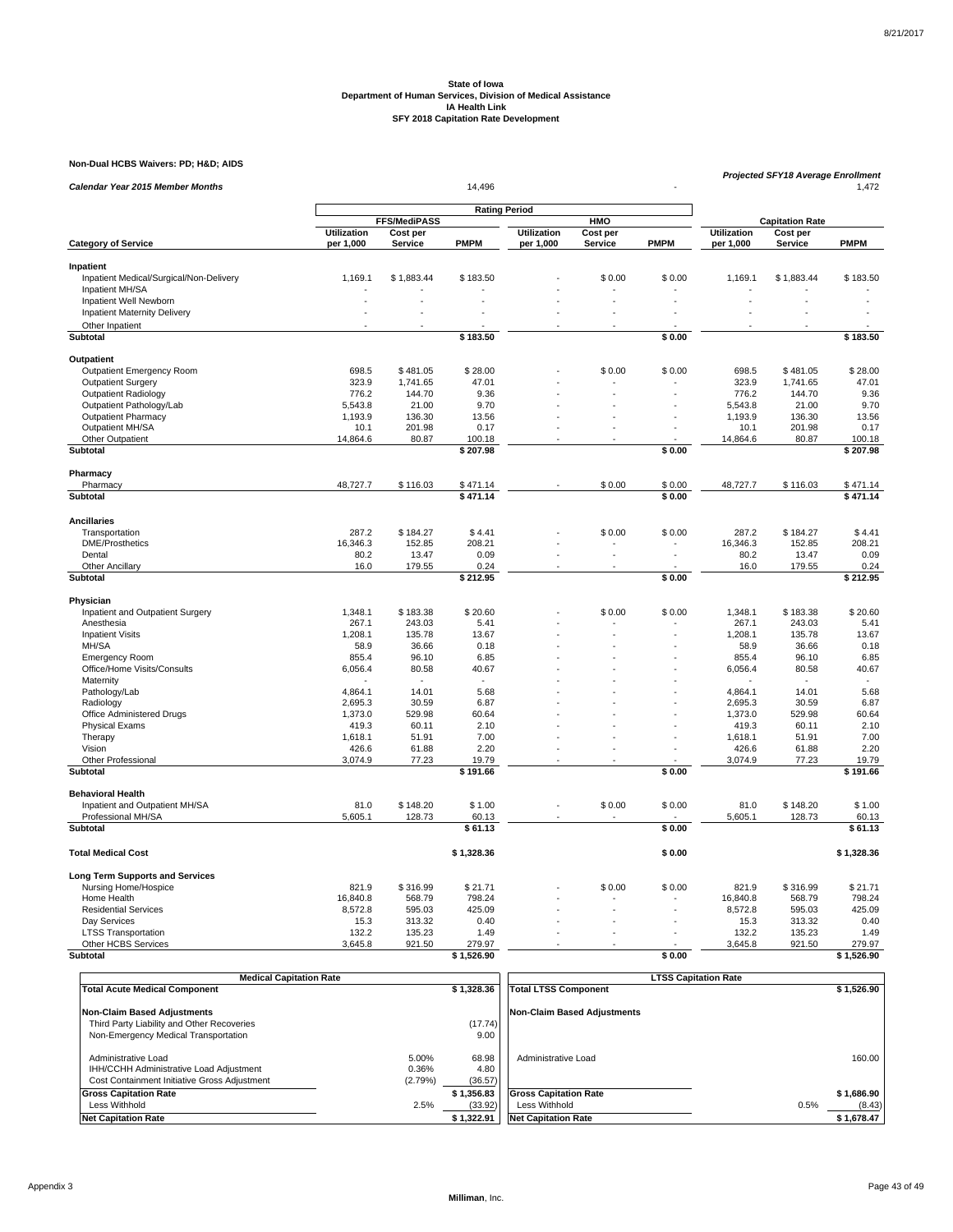**Brain Injury HCBS Waiver**

| <b>Calendar Year 2015 Member Months</b>                |                    |                     | 12,822            |                      |          |             | Projected SFY18 Average Enrollment<br>1,374 |                        |                   |  |
|--------------------------------------------------------|--------------------|---------------------|-------------------|----------------------|----------|-------------|---------------------------------------------|------------------------|-------------------|--|
|                                                        |                    |                     |                   |                      |          |             |                                             |                        |                   |  |
|                                                        |                    | <b>FFS/MediPASS</b> |                   | <b>Rating Period</b> | HMO      |             |                                             | <b>Capitation Rate</b> |                   |  |
|                                                        | Utilization        | Cost per            |                   | <b>Utilization</b>   | Cost per |             | <b>Utilization</b>                          | Cost per               |                   |  |
| <b>Category of Service</b>                             | per 1,000          | Service             | <b>PMPM</b>       | per 1,000            | Service  | <b>PMPM</b> | per 1,000                                   | Service                | <b>PMPM</b>       |  |
| Inpatient                                              |                    |                     |                   |                      |          |             |                                             |                        |                   |  |
| Inpatient Medical/Surgical/Non-Delivery                | 255.1              | \$2,327.18          | \$49.47           |                      | \$0.00   | \$0.00      | 255.1                                       | \$2,327.18             | \$49.47           |  |
| Inpatient MH/SA                                        |                    |                     |                   |                      |          |             |                                             |                        |                   |  |
| Inpatient Well Newborn                                 |                    |                     |                   |                      |          |             |                                             |                        |                   |  |
| <b>Inpatient Maternity Delivery</b>                    |                    |                     |                   |                      |          |             |                                             |                        |                   |  |
| Other Inpatient                                        |                    |                     |                   |                      |          |             |                                             |                        |                   |  |
| <b>Subtotal</b>                                        |                    |                     | \$49.47           |                      |          | \$0.00      |                                             |                        | \$49.47           |  |
| Outpatient                                             |                    |                     |                   |                      |          |             |                                             |                        |                   |  |
| <b>Outpatient Emergency Room</b>                       | 820.6              | \$371.02            | \$25.37           |                      | \$0.00   | \$0.00      | 820.6                                       | \$371.02               | \$25.37           |  |
| <b>Outpatient Surgery</b>                              | 274.9              | 1,047.41            | 23.99             |                      |          |             | 274.9                                       | 1,047.41               | 23.99             |  |
| <b>Outpatient Radiology</b>                            | 796.0              | 88.19               | 5.85              |                      | ÷.       |             | 796.0                                       | 88.19                  | 5.85              |  |
| Outpatient Pathology/Lab<br><b>Outpatient Pharmacy</b> | 2,578.0<br>528.5   | 13.78<br>90.15      | 2.96<br>3.97      |                      |          |             | 2,578.0<br>528.5                            | 13.78<br>90.15         | 2.96<br>3.97      |  |
| Outpatient MH/SA                                       | 79.1               | 118.32              | 0.78              |                      |          |             | 79.1                                        | 118.32                 | 0.78              |  |
| Other Outpatient                                       | 13,185.9           | 46.47               | 51.06             |                      |          |             | 13,185.9                                    | 46.47                  | 51.06             |  |
| Subtotal                                               |                    |                     | \$113.98          |                      |          | \$0.00      |                                             |                        | \$113.98          |  |
| Pharmacy                                               |                    |                     |                   |                      |          |             |                                             |                        |                   |  |
| Pharmacy                                               | 19,761.2           | \$110.09            | \$181.30          |                      | \$0.00   | \$0.00      | 19,761.2                                    | \$110.09               | \$181.30          |  |
| Subtotal                                               |                    |                     | \$181.30          |                      |          | \$0.00      |                                             |                        | \$181.30          |  |
|                                                        |                    |                     |                   |                      |          |             |                                             |                        |                   |  |
| <b>Ancillaries</b>                                     |                    |                     |                   |                      |          |             |                                             |                        |                   |  |
| Transportation<br><b>DME/Prosthetics</b>               | 297.9<br>9,599.9   | \$120.04<br>126.16  | \$2.98<br>100.93  |                      | \$0.00   | \$0.00      | 297.9<br>9,599.9                            | \$120.04<br>126.16     | \$2.98<br>100.93  |  |
| Dental                                                 | 30.2               | 11.91               | 0.03              |                      | ä,       |             | 30.2                                        | 11.91                  | 0.03              |  |
| <b>Other Ancillary</b>                                 | 147.7              | 206.41              | 2.54              |                      |          |             | 147.7                                       | 206.41                 | 2.54              |  |
| Subtotal                                               |                    |                     | \$106.48          |                      |          | \$0.00      |                                             |                        | \$106.48          |  |
| Physician                                              |                    |                     |                   |                      |          |             |                                             |                        |                   |  |
| Inpatient and Outpatient Surgery                       | 1,555.3            | \$78.62             | \$10.19           |                      | \$0.00   | \$0.00      | 1,555.3                                     | \$78.62                | \$10.19           |  |
| Anesthesia                                             | 243.4              | 156.27              | 3.17              |                      |          |             | 243.4                                       | 156.27                 | 3.17              |  |
| <b>Inpatient Visits</b>                                | 1,043.1            | 54.53               | 4.74              |                      | L.       |             | 1,043.1                                     | 54.53                  | 4.74              |  |
| MH/SA                                                  | 803.9              | 2,190.00            | 146.71            |                      |          |             | 803.9                                       | 2,190.00               | 146.71            |  |
| <b>Emergency Room</b>                                  | 793.9              | 50.33               | 3.33              |                      |          |             | 793.9                                       | 50.33                  | 3.33              |  |
| Office/Home Visits/Consults                            | 6,636.5            | 39.71               | 21.96             |                      |          |             | 6,636.5                                     | 39.71                  | 21.96             |  |
| Maternity                                              | 1.0<br>1,663.5     | 125.00<br>14.57     | 0.01<br>2.02      |                      |          |             | 1.0<br>1,663.5                              | 125.00<br>14.57        | 0.01<br>2.02      |  |
| Pathology/Lab<br>Radiology                             | 2,763.7            | 16.54               | 3.81              |                      |          |             | 2,763.7                                     | 16.54                  | 3.81              |  |
| Office Administered Drugs                              | 1,006.3            | 186.86              | 15.67             |                      |          |             | 1,006.3                                     | 186.86                 | 15.67             |  |
| <b>Physical Exams</b>                                  | 297.2              | 69.04               | 1.71              |                      |          |             | 297.2                                       | 69.04                  | 1.71              |  |
| Therapy                                                | 2,416.6            | 34.91               | 7.03              |                      |          |             | 2,416.6                                     | 34.91                  | 7.03              |  |
| Vision                                                 | 700.3              | 47.98               | 2.80              |                      |          |             | 700.3                                       | 47.98                  | 2.80              |  |
| <b>Other Professional</b><br>Subtotal                  | 2,667.9            | 49.34               | 10.97<br>\$234.12 |                      |          | \$0.00      | 2.667.9                                     | 49.34                  | 10.97<br>\$234.12 |  |
|                                                        |                    |                     |                   |                      |          |             |                                             |                        |                   |  |
| <b>Behavioral Health</b>                               |                    |                     |                   |                      |          |             |                                             |                        |                   |  |
| Inpatient and Outpatient MH/SA<br>Professional MH/SA   | 63.0<br>3,387.7    | \$230.33<br>84.55   | \$1.21<br>23.87   |                      | \$0.00   | \$0.00      | 63.0<br>3,387.7                             | \$230.33<br>84.55      | \$1.21<br>23.87   |  |
| Subtotal                                               |                    |                     | \$25.08           |                      |          | \$0.00      |                                             |                        | \$25.08           |  |
|                                                        |                    |                     |                   |                      |          |             |                                             |                        |                   |  |
| <b>Total Medical Cost</b>                              |                    |                     | \$710.43          |                      |          | \$0.00      |                                             |                        | \$710.43          |  |
| <b>Long Term Supports and Services</b>                 |                    |                     |                   |                      |          |             |                                             |                        |                   |  |
| Nursing Home/Hospice                                   | 1,031.5            | \$438.71            | \$37.71           |                      | \$0.00   | \$0.00      | 1,031.5                                     | \$438.71               | \$37.71           |  |
| Home Health                                            | 13,131.1           | 367.69              | 402.35            |                      |          |             | 13,131.1                                    | 367.69                 | 402.35            |  |
| <b>Residential Services</b>                            | 11,096.6           | 1,575.34            | 1,456.75          |                      |          |             | 11,096.6                                    | 1,575.34               | 1,456.75          |  |
| Day Services                                           | 2,558.6<br>1,582.4 | 379.57<br>258.90    | 80.93<br>34.14    |                      | ÷.       |             | 2,558.6<br>1,582.4                          | 379.57<br>258.90       | 80.93<br>34.14    |  |
| <b>LTSS Transportation</b><br>Other HCBS Services      | 4,853.8            | 1,029.03            | 416.22            |                      |          |             | 4,853.8                                     | 1,029.03               | 416.22            |  |
| <b>Subtotal</b>                                        |                    |                     | \$2,428.10        |                      |          | \$0.00      |                                             |                        | \$2,428.10        |  |
|                                                        |                    |                     |                   |                      |          |             |                                             |                        |                   |  |

| <b>Medical Capitation Rate</b>               |         |                | <b>LTSS Capitation Rate</b>  |                 |  |  |  |
|----------------------------------------------|---------|----------------|------------------------------|-----------------|--|--|--|
| <b>Total Acute Medical Component</b>         |         | \$710.43       | <b>Total LTSS Component</b>  | \$2.428.10      |  |  |  |
| <b>Non-Claim Based Adjustments</b>           |         |                | Non-Claim Based Adiustments  |                 |  |  |  |
| Third Party Liability and Other Recoveries   |         | (9.59)<br>9.00 |                              |                 |  |  |  |
| Non-Emergency Medical Transportation         |         |                |                              |                 |  |  |  |
| Administrative Load                          | 5.00%   | 36.89          | Administrative Load          | 275.00          |  |  |  |
| IHH/CCHH Administrative Load Adjustment      | 0.34%   | 2.41           |                              |                 |  |  |  |
| Cost Containment Initiative Gross Adjustment | (4.16%) | (29.15)        |                              |                 |  |  |  |
| <b>Gross Capitation Rate</b>                 |         | \$719.99       | <b>Gross Capitation Rate</b> | \$2.703.10      |  |  |  |
| Less Withhold                                | 2.5%    | (18.00)        | Less Withhold                | 0.5%<br>(13.52) |  |  |  |
| <b>Net Capitation Rate</b>                   |         | \$701.99       | <b>Net Capitation Rate</b>   | \$2,689.58      |  |  |  |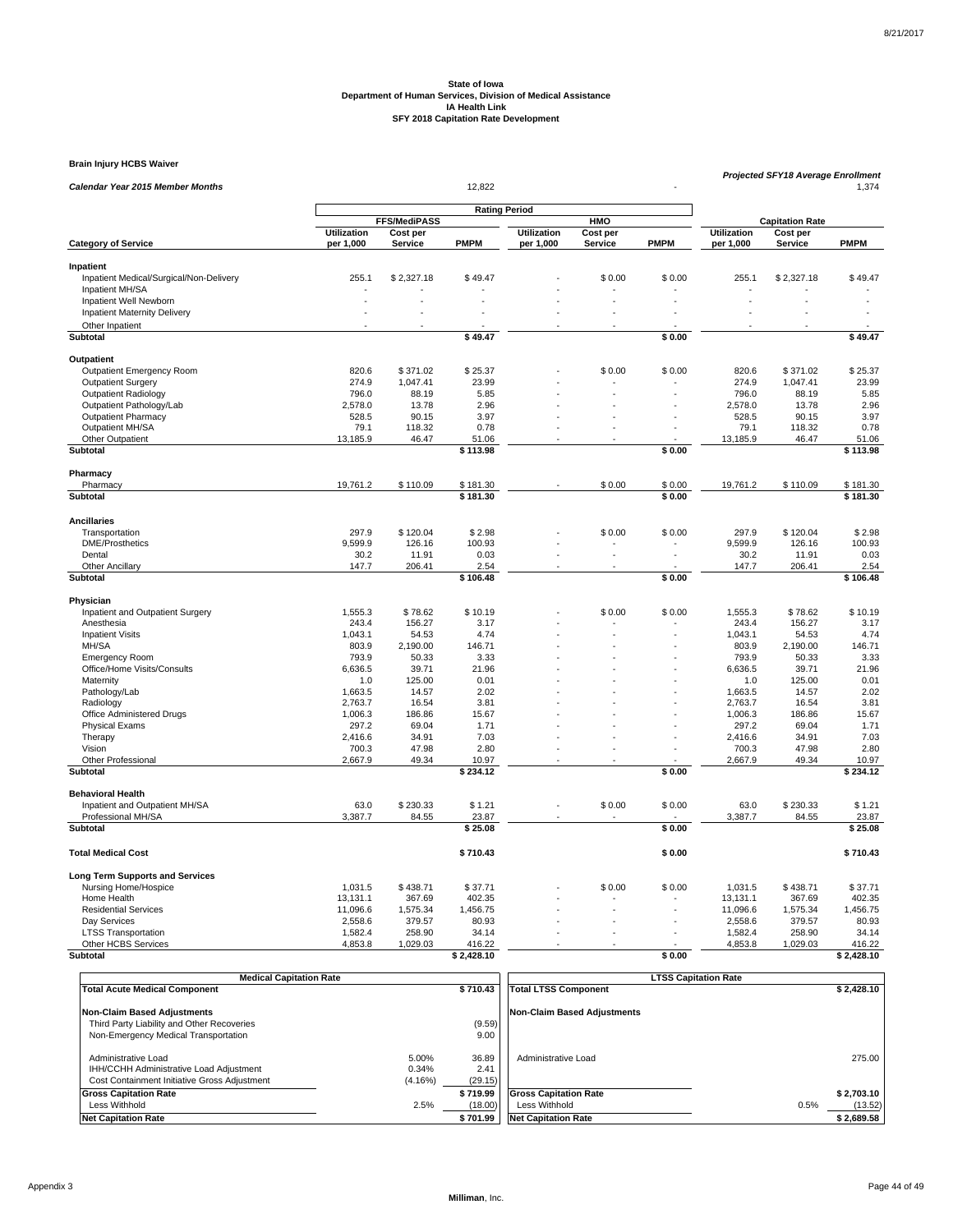**ICF/MR**

| <b>Calendar Year 2015 Member Months</b>              |                            |                     | 17,127               |                    |            |             | Projected SFY18 Average Enrollment<br>1,209 |                        |                 |  |
|------------------------------------------------------|----------------------------|---------------------|----------------------|--------------------|------------|-------------|---------------------------------------------|------------------------|-----------------|--|
|                                                      |                            |                     |                      |                    |            |             |                                             |                        |                 |  |
|                                                      |                            | <b>FFS/MediPASS</b> | <b>Rating Period</b> |                    | <b>HMO</b> |             |                                             | <b>Capitation Rate</b> |                 |  |
|                                                      | <b>Utilization</b>         | Cost per            |                      | <b>Utilization</b> | Cost per   |             | <b>Utilization</b>                          | Cost per               |                 |  |
| <b>Category of Service</b>                           | per 1,000                  | Service             | <b>PMPM</b>          | per 1,000          | Service    | <b>PMPM</b> | per 1,000                                   | Service                | <b>PMPM</b>     |  |
| Inpatient                                            |                            |                     |                      |                    |            |             |                                             |                        |                 |  |
| Inpatient Medical/Surgical/Non-Delivery              | 431.0                      | \$1,461.96          | \$52.51              |                    | \$0.00     | \$0.00      | 431.0                                       | \$1,461.96             | \$52.51         |  |
| Inpatient MH/SA                                      | 0.6                        | 2,250.00            | 0.12                 |                    |            |             | 0.6                                         | 2,250.00               | 0.12            |  |
| Inpatient Well Newborn                               |                            |                     |                      |                    |            |             |                                             |                        |                 |  |
| <b>Inpatient Maternity Delivery</b>                  | ÷.                         | ÷,                  |                      |                    |            |             |                                             | ÷,                     |                 |  |
| Other Inpatient                                      |                            |                     |                      |                    |            |             |                                             |                        |                 |  |
| Subtotal                                             |                            |                     | \$52.63              |                    |            | \$0.00      |                                             |                        | \$52.63         |  |
| Outpatient                                           |                            |                     |                      |                    |            |             |                                             |                        |                 |  |
| Outpatient Emergency Room                            | 476.6                      | \$452.18            | \$17.96              |                    | \$0.00     | \$0.00      | 476.6                                       | \$452.18               | \$17.96         |  |
| <b>Outpatient Surgery</b>                            | 248.9                      | 1,006.51            | 20.88                |                    |            |             | 248.9                                       | 1,006.51               | 20.88           |  |
| <b>Outpatient Radiology</b>                          | 451.4                      | 85.59               | 3.22                 |                    |            |             | 451.4                                       | 85.59                  | 3.22            |  |
| Outpatient Pathology/Lab                             | 3,350.6                    | 20.45               | 5.71                 |                    |            |             | 3,350.6                                     | 20.45                  | 5.71            |  |
| <b>Outpatient Pharmacy</b>                           | 596.2                      | 40.26               | 2.00                 |                    |            |             | 596.2                                       | 40.26                  | 2.00            |  |
| Outpatient MH/SA                                     | 8.9                        | 40.31               | 0.03                 |                    |            |             | 8.9                                         | 40.31                  | 0.03            |  |
| Other Outpatient<br><b>Subtotal</b>                  | 3,419.1                    | 26.71               | 7.61<br>\$57.41      |                    |            | \$0.00      | 3,419.1                                     | 26.71                  | 7.61<br>\$57.41 |  |
|                                                      |                            |                     |                      |                    |            |             |                                             |                        |                 |  |
| Pharmacy                                             |                            |                     |                      |                    |            |             |                                             |                        |                 |  |
| Pharmacy                                             | 43,202.0                   | \$63.37             | \$228.14             |                    | \$0.00     | \$0.00      | 43,202.0                                    | \$63.37                | \$228.14        |  |
| <b>Subtotal</b>                                      |                            |                     | \$228.14             |                    |            | \$0.00      |                                             |                        | \$228.14        |  |
| <b>Ancillaries</b>                                   |                            |                     |                      |                    |            |             |                                             |                        |                 |  |
| Transportation                                       | 184.8                      | \$150.62            | \$2.32               |                    | \$0.00     | \$0.00      | 184.8                                       | \$150.62               | \$2.32          |  |
| <b>DME/Prosthetics</b>                               | 4,993.1                    | 117.95              | 49.08                |                    |            |             | 4,993.1                                     | 117.95                 | 49.08           |  |
| Dental                                               | 3.9                        |                     |                      |                    |            |             | 3.9                                         |                        |                 |  |
| Other Ancillary                                      | 199.8                      | 127.36              | 2.12                 |                    |            |             | 199.8                                       | 127.36                 | 2.12            |  |
| Subtotal                                             |                            |                     | \$53.52              |                    |            | \$0.00      |                                             |                        | \$53.52         |  |
| Physician                                            |                            |                     |                      |                    |            |             |                                             |                        |                 |  |
| Inpatient and Outpatient Surgery                     | 1,769.8                    | \$52.75             | \$7.78               |                    | \$0.00     | \$0.00      | 1,769.8                                     | \$52.75                | \$7.78          |  |
| Anesthesia                                           | 289.4                      | 122.31              | 2.95                 |                    |            |             | 289.4                                       | 122.31                 | 2.95            |  |
| <b>Inpatient Visits</b>                              | 2,127.2                    | 48.40               | 8.58                 |                    |            |             | 2,127.2                                     | 48.40                  | 8.58            |  |
| MH/SA                                                | 179.1                      | 68.36               | 1.02                 |                    |            |             | 179.1                                       | 68.36                  | 1.02            |  |
| <b>Emergency Room</b><br>Office/Home Visits/Consults | 468.5<br>5,180.9           | 53.78<br>43.80      | 2.10<br>18.91        |                    |            |             | 468.5<br>5,180.9                            | 53.78<br>43.80         | 2.10<br>18.91   |  |
| Maternity                                            |                            |                     |                      |                    |            |             |                                             |                        |                 |  |
| Pathology/Lab                                        | 1.947.2                    | 13.68               | 2.22                 |                    |            |             | 1.947.2                                     | 13.68                  | 2.22            |  |
| Radiology                                            | 2,127.7                    | 12.01               | 2.13                 |                    |            |             | 2,127.7                                     | 12.01                  | 2.13            |  |
| Office Administered Drugs                            | 446.9                      | 262.05              | 9.76                 |                    |            |             | 446.9                                       | 262.05                 | 9.76            |  |
| <b>Physical Exams</b>                                | 470.0                      | 89.62               | 3.51                 |                    |            |             | 470.0                                       | 89.62                  | 3.51            |  |
| Therapy                                              | 284.0                      | 24.93               | 0.59                 |                    |            |             | 284.0                                       | 24.93                  | 0.59            |  |
| Vision<br>Other Professional                         | 1,144.9<br>1,936.2         | 44.86<br>28.63      | 4.28<br>4.62         |                    |            |             | 1,144.9<br>1,936.2                          | 44.86<br>28.63         | 4.28<br>4.62    |  |
| Subtotal                                             |                            |                     | \$68.45              |                    |            | \$0.00      |                                             |                        | \$68.45         |  |
|                                                      |                            |                     |                      |                    |            |             |                                             |                        |                 |  |
| <b>Behavioral Health</b>                             |                            |                     |                      |                    |            |             |                                             |                        |                 |  |
| Inpatient and Outpatient MH/SA<br>Professional MH/SA | 17.5<br>1,598.0            | \$426.12<br>116.40  | \$0.62<br>15.50      |                    | \$0.00     | \$0.00      | 17.5<br>1,598.0                             | \$426.12<br>116.40     | \$0.62<br>15.50 |  |
| <b>Subtotal</b>                                      |                            |                     | \$16.12              |                    |            | \$0.00      |                                             |                        | \$16.12         |  |
|                                                      |                            |                     |                      |                    |            |             |                                             |                        |                 |  |
| <b>Total Medical Cost</b>                            |                            |                     | \$476.27             |                    |            | \$0.00      |                                             |                        | \$476.27        |  |
| <b>Long Term Supports and Services</b>               |                            |                     |                      |                    |            |             |                                             |                        |                 |  |
| Nursing Home/Hospice                                 | 351,068.1                  | \$336.48            | \$9,843.82           |                    | \$0.00     | \$0.00      | 351,068.1                                   | \$336.48               | \$9,843.82      |  |
| Home Health                                          | 15.1                       | 159.15              | 0.20                 |                    |            |             | 15.1                                        | 159.15                 | 0.20            |  |
| <b>Residential Services</b>                          |                            |                     |                      |                    |            |             |                                             |                        |                 |  |
| Day Services                                         | $\ddot{\phantom{1}}$<br>÷. | L.                  |                      |                    |            |             |                                             | ÷,                     |                 |  |
| <b>LTSS Transportation</b><br>Other HCBS Services    |                            |                     |                      |                    |            |             |                                             |                        |                 |  |
| Subtotal                                             |                            |                     | \$9,844.02           |                    |            | \$0.00      |                                             |                        | \$9,844.02      |  |
|                                                      |                            |                     |                      |                    |            |             |                                             |                        |                 |  |

| <b>Medical Capitation Rate</b>                                                                                 |                           |                          | <b>LTSS Capitation Rate</b>        |            |
|----------------------------------------------------------------------------------------------------------------|---------------------------|--------------------------|------------------------------------|------------|
| <b>Total Acute Medical Component</b>                                                                           |                           | \$476.27                 | <b>Total LTSS Component</b>        | \$9.844.02 |
| <b>Non-Claim Based Adjustments</b>                                                                             |                           |                          | <b>Non-Claim Based Adjustments</b> |            |
| Third Party Liability and Other Recoveries                                                                     |                           | (6.44)                   |                                    |            |
| Non-Emergency Medical Transportation                                                                           |                           | 3.50                     |                                    |            |
| Administrative Load<br>IHH/CCHH Administrative Load Adjustment<br>Cost Containment Initiative Gross Adjustment | 4.75%<br>0.30%<br>(5.35%) | 23.43<br>1.42<br>(25.14) | Administrative Load                | 75.00      |
| <b>Gross Capitation Rate</b>                                                                                   |                           | \$473.04                 | <b>Gross Capitation Rate</b>       | \$9.919.02 |
| Less Withhold                                                                                                  | 2.5%                      | (11.83)                  | Less Withhold                      | 0.0%       |
| <b>Net Capitation Rate</b>                                                                                     |                           | \$461.21                 | <b>Net Capitation Rate</b>         | \$9,919.02 |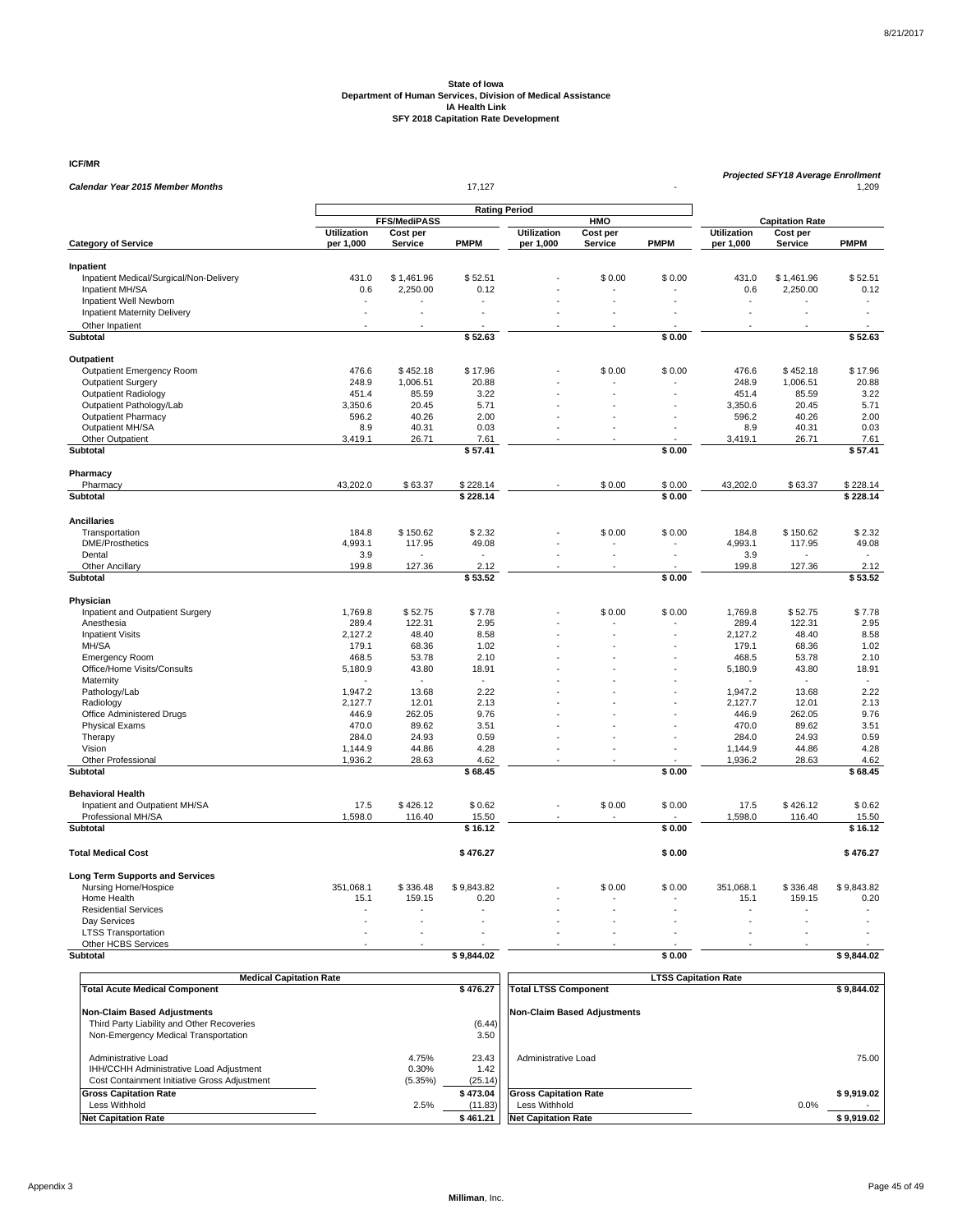**State Resource Center**

| Calendar Year 2015 Member Months                     | Projected SFY18 Average Enrollment<br>4,558 |                                 |                 |                    |                 |             |                    |                                    |                 |  |
|------------------------------------------------------|---------------------------------------------|---------------------------------|-----------------|--------------------|-----------------|-------------|--------------------|------------------------------------|-----------------|--|
|                                                      |                                             |                                 |                 |                    | 332             |             |                    |                                    |                 |  |
|                                                      |                                             | <b>Rating Period</b>            |                 |                    |                 |             |                    |                                    |                 |  |
|                                                      | <b>Utilization</b>                          | <b>FFS/MediPASS</b><br>Cost per |                 | <b>Utilization</b> | HMO<br>Cost per |             | <b>Utilization</b> | <b>Capitation Rate</b><br>Cost per |                 |  |
| <b>Category of Service</b>                           | per 1,000                                   | Service                         | <b>PMPM</b>     | per 1,000          | Service         | <b>PMPM</b> | per 1,000          | Service                            | <b>PMPM</b>     |  |
|                                                      |                                             |                                 |                 |                    |                 |             |                    |                                    |                 |  |
| Inpatient<br>Inpatient Medical/Surgical/Non-Delivery | 107.8                                       | \$2,593.45                      | \$23.30         |                    | \$0.00          | \$0.00      | 107.8              | \$2,593.45                         | \$23.30         |  |
| Inpatient MH/SA                                      | 14.4                                        | 1,260.08                        | 1.51            |                    |                 |             | 14.4               | 1,260.08                           | 1.51            |  |
| Inpatient Well Newborn                               |                                             |                                 |                 |                    |                 |             |                    |                                    | ÷.              |  |
| <b>Inpatient Maternity Delivery</b>                  |                                             |                                 |                 |                    |                 |             |                    |                                    |                 |  |
| Other Inpatient                                      |                                             |                                 |                 |                    |                 |             |                    |                                    |                 |  |
| Subtotal                                             |                                             |                                 | \$24.81         |                    |                 | \$0.00      |                    |                                    | \$24.81         |  |
| Outpatient                                           |                                             |                                 |                 |                    |                 |             |                    |                                    |                 |  |
| Outpatient Emergency Room                            | 511.7                                       | \$702.60                        | \$29.96         |                    | \$0.00          | \$0.00      | 511.7              | \$702.60                           | \$29.96         |  |
| <b>Outpatient Surgery</b>                            | 264.1                                       | 890.71                          | 19.60           |                    |                 |             | 264.1              | 890.71                             | 19.60           |  |
| <b>Outpatient Radiology</b>                          | 427.4                                       | 50.54                           | 1.80            |                    |                 |             | 427.4              | 50.54                              | 1.80            |  |
| Outpatient Pathology/Lab                             | 2,797.3                                     | 24.37                           | 5.68            |                    |                 |             | 2,797.3            | 24.37                              | 5.68            |  |
| <b>Outpatient Pharmacy</b>                           | 239.5                                       | 27.56                           | 0.55            |                    |                 |             | 239.5              | 27.56                              | 0.55            |  |
| Outpatient MH/SA                                     | 4.5                                         | 80.36                           | 0.03            |                    | ÷.              |             | 4.5                | 80.36                              | 0.03            |  |
| Other Outpatient                                     | 494.6                                       | 29.12                           | 1.20            |                    |                 |             | 494.6              | 29.12                              | 1.20            |  |
| Subtotal                                             |                                             |                                 | \$58.82         |                    |                 | \$0.00      |                    |                                    | \$58.82         |  |
| Pharmacy                                             |                                             |                                 |                 |                    |                 |             |                    |                                    |                 |  |
| Pharmacy                                             | 148.7                                       | \$37.93                         | \$0.47          |                    | \$0.00          | \$0.00      | 148.7              | \$37.93                            | \$0.47          |  |
| Subtotal                                             |                                             |                                 | \$0.47          |                    |                 | \$0.00      |                    |                                    | \$0.47          |  |
| <b>Ancillaries</b>                                   |                                             |                                 |                 |                    |                 |             |                    |                                    |                 |  |
| Transportation                                       | 643.4                                       | \$102.21                        | \$5.48          |                    | \$0.00          | \$0.00      | 643.4              | \$102.21                           | \$5.48          |  |
| <b>DME/Prosthetics</b>                               | 616.6                                       | 127.48                          | 6.55            |                    |                 |             | 616.6              | 127.48                             | 6.55            |  |
| Dental                                               |                                             |                                 |                 |                    |                 |             |                    |                                    |                 |  |
| <b>Other Ancillary</b><br>Subtotal                   | 34.1                                        | 2,060.96                        | 5.86<br>\$17.89 |                    |                 | \$0.00      | 34.1               | 2,060.96                           | 5.86<br>\$17.89 |  |
|                                                      |                                             |                                 |                 |                    |                 |             |                    |                                    |                 |  |
| Physician                                            |                                             |                                 |                 |                    |                 |             |                    |                                    |                 |  |
| Inpatient and Outpatient Surgery                     | 1,343.0                                     | \$50.48                         | \$5.65          |                    | \$0.00          | \$0.00      | 1,343.0            | \$50.48                            | \$5.65          |  |
| Anesthesia                                           | 521.1<br>2,829.7                            | 54.80<br>38.59                  | 2.38<br>9.10    |                    |                 |             | 521.1              | 54.80                              | 2.38<br>9.10    |  |
| <b>Inpatient Visits</b><br>MH/SA                     | 76.2                                        | 22.04                           | 0.14            |                    |                 |             | 2,829.7<br>76.2    | 38.59<br>22.04                     | 0.14            |  |
| <b>Emergency Room</b>                                | 625.7                                       | 41.81                           | 2.18            |                    |                 |             | 625.7              | 41.81                              | 2.18            |  |
| Office/Home Visits/Consults                          | 3,128.1                                     | 36.48                           | 9.51            |                    |                 |             | 3,128.1            | 36.48                              | 9.51            |  |
| Maternity                                            |                                             |                                 |                 |                    |                 |             |                    |                                    | $\sim$          |  |
| Pathology/Lab                                        | 1,745.1                                     | 21.94                           | 3.19            |                    |                 |             | 1,745.1            | 21.94                              | 3.19            |  |
| Radiology                                            | 4,835.8                                     | 10.27                           | 4.14            |                    |                 |             | 4,835.8            | 10.27                              | 4.14            |  |
| Office Administered Drugs                            | 212.9                                       | 254.79                          | 4.52            |                    |                 |             | 212.9              | 254.79                             | 4.52            |  |
| <b>Physical Exams</b>                                | 27.9                                        | 103.08                          | 0.24            |                    |                 |             | 27.9               | 103.08                             | 0.24            |  |
| Therapy                                              | 5.1                                         |                                 |                 |                    |                 |             | 5.1                |                                    | $\sim$          |  |
| Vision                                               | 1,250.5                                     | 42.99                           | 4.48            |                    |                 |             | 1,250.5            | 42.99                              | 4.48            |  |
| Other Professional                                   | 2,492.5                                     | 24.02                           | 4.99            |                    |                 |             | 2.492.5            | 24.02                              | 4.99            |  |
| Subtotal                                             |                                             |                                 | \$50.52         |                    |                 | \$0.00      |                    |                                    | \$50.52         |  |
| <b>Behavioral Health</b>                             |                                             |                                 |                 |                    |                 |             |                    |                                    |                 |  |
| Inpatient and Outpatient MH/SA                       |                                             | \$0.00                          | \$0.00          |                    | \$0.00          | \$0.00      |                    | \$0.00                             | \$0.00          |  |
| Professional MH/SA                                   | 5.0                                         | 168.00                          | 0.07            |                    |                 |             | 5.0                | 168.00                             | 0.07            |  |
| Subtotal                                             |                                             |                                 | \$0.07          |                    |                 | \$0.00      |                    |                                    | \$0.07          |  |
| <b>Total Medical Cost</b>                            |                                             |                                 | \$152.58        |                    |                 | \$0.00      |                    |                                    | \$152.58        |  |
| <b>Long Term Supports and Services</b>               |                                             |                                 |                 |                    |                 |             |                    |                                    |                 |  |
| Nursing Home/Hospice                                 | 354,195.5                                   | \$961.79                        | \$28,388.57     |                    | \$0.00          | \$0.00      | 354,195.5          | \$961.79                           | \$28,388.57     |  |
| Home Health                                          | 2.7                                         | 1,600.00                        | 0.36            |                    |                 |             | 2.7                | 1,600.00                           | 0.36            |  |
| <b>Residential Services</b>                          |                                             |                                 |                 |                    |                 |             |                    |                                    |                 |  |
| Dav Services                                         |                                             |                                 |                 |                    |                 |             |                    |                                    |                 |  |
| <b>LTSS Transportation</b><br>Other HCBS Services    |                                             |                                 |                 |                    |                 |             |                    |                                    |                 |  |
| Subtotal                                             |                                             |                                 | \$28,388.93     |                    |                 | \$0.00      |                    |                                    | \$28,388.93     |  |
|                                                      |                                             |                                 |                 |                    |                 |             |                    |                                    |                 |  |
|                                                      |                                             |                                 |                 |                    |                 |             |                    |                                    |                 |  |

| <b>Medical Capitation Rate</b>                                                                                 |                                  |                       |                                               | <b>LTSS Capitation Rate</b> |             |
|----------------------------------------------------------------------------------------------------------------|----------------------------------|-----------------------|-----------------------------------------------|-----------------------------|-------------|
| <b>Total Acute Medical Component</b>                                                                           |                                  | \$152.58              | <b>Total LTSS Component</b>                   |                             | \$28,388.93 |
| <b>Non-Claim Based Adjustments</b>                                                                             |                                  |                       | Non-Claim Based Adiustments                   |                             |             |
| Third Party Liability and Other Recoveries<br>Non-Emergency Medical Transportation                             |                                  | (2.14)<br>3.50        |                                               |                             |             |
| Administrative Load<br>IHH/CCHH Administrative Load Adjustment<br>Cost Containment Initiative Gross Adjustment | 8.00%<br>$0.00\%$<br>$(12.94\%)$ | 13.08<br>-<br>(19.47) | Administrative Load                           |                             | 75.00       |
| <b>Gross Capitation Rate</b><br>Less Withhold                                                                  | 2.5%                             | \$147.55<br>(3.69)    | <b>Gross Capitation Rate</b><br>Less Withhold | 0.0%                        | \$28.463.93 |
| <b>Net Capitation Rate</b>                                                                                     |                                  | \$143.86              | <b>Net Capitation Rate</b>                    |                             | \$28,463.93 |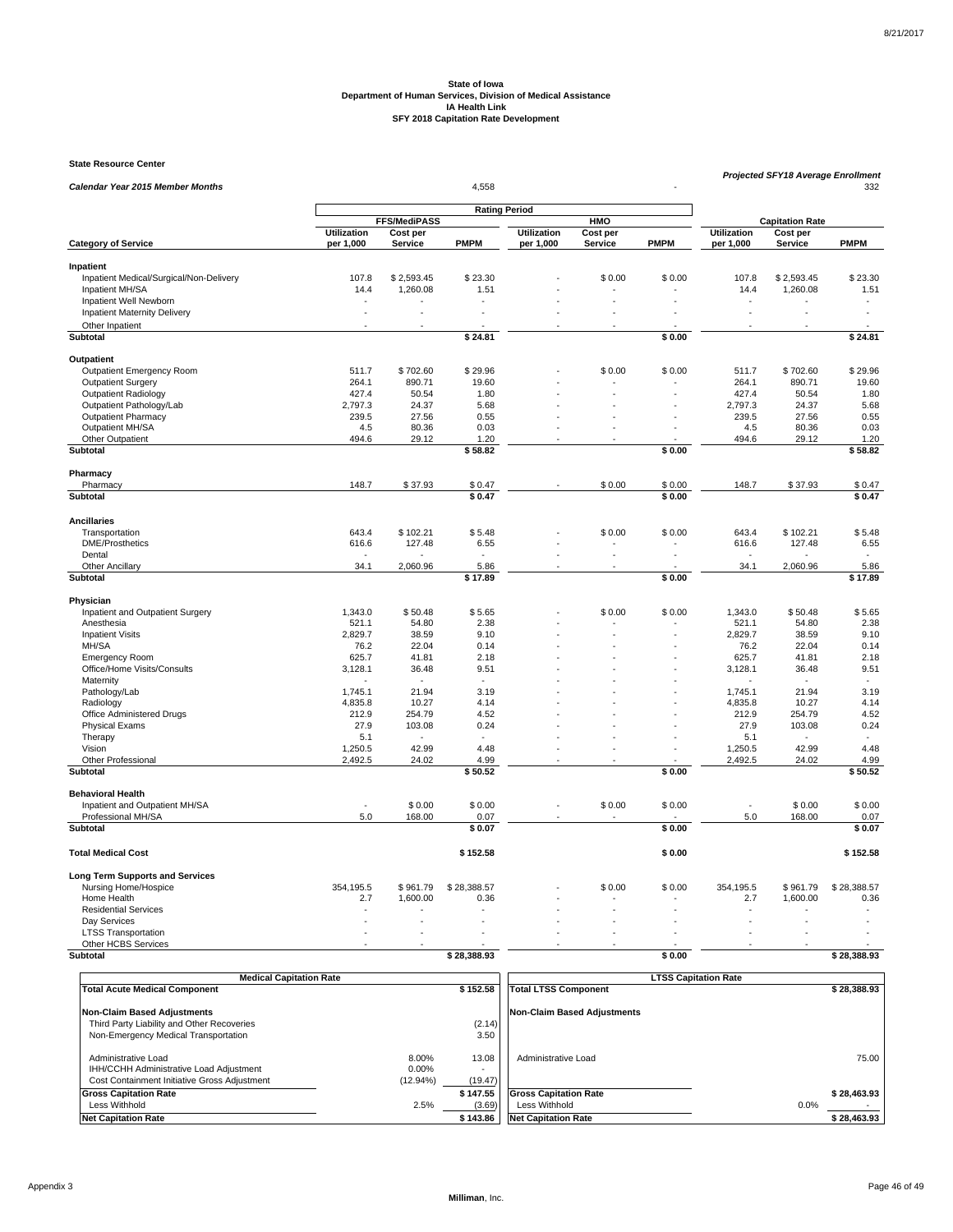#### **Intellectual Disability HCBS Waiver**

| Projected SFY18 Average Enrollment<br>139,160<br><b>Calendar Year 2015 Member Months</b><br>11,249<br><b>Rating Period</b><br>FFS/MediPASS<br>HMO<br><b>Capitation Rate</b><br><b>Utilization</b><br>Utilization<br>Cost per<br><b>Utilization</b><br>Cost per<br>Cost per<br><b>PMPM</b><br><b>PMPM</b><br><b>PMPM</b><br><b>Category of Service</b><br>per 1,000<br>Service<br>per 1,000<br>Service<br>per 1,000<br>Service<br>Inpatient<br>Inpatient Medical/Surgical/Non-Delivery<br>167.5<br>\$2,027.82<br>\$28.31<br>\$0.00<br>\$0.00<br>167.5<br>\$2,027.82<br>\$28.31<br>27.9<br>0.91<br>Inpatient MH/SA<br>390.84<br>0.91<br>27.9<br>390.84<br>Inpatient Well Newborn<br>2.0<br>1,401.02<br>2.0<br><b>Inpatient Maternity Delivery</b><br>0.23<br>1,401.02<br>0.23<br>Other Inpatient<br>\$0.00<br>Subtotal<br>\$29.45<br>\$29.45<br>Outpatient<br>Outpatient Emergency Room<br>464.3<br>\$339.60<br>\$13.14<br>\$0.00<br>\$0.00<br>464.3<br>\$339.60<br>\$13.14<br>140.3<br>1,208.64<br>1,208.64<br>14.13<br><b>Outpatient Surgery</b><br>14.13<br>140.3<br>358.9<br><b>Outpatient Radiology</b><br>105.33<br>3.15<br>358.9<br>105.33<br>3.15<br>Outpatient Pathology/Lab<br>2,089.0<br>16.03<br>2.79<br>2,089.0<br>16.03<br>2.79<br><b>Outpatient Pharmacy</b><br>477.8<br>47.47<br>1.89<br>477.8<br>47.47<br>1.89<br>Outpatient MH/SA<br>54.26<br>0.35<br>54.26<br>0.35<br>77.4<br>77.4<br>÷<br>Other Outpatient<br>7,037.6<br>52.23<br>30.63<br>7,037.6<br>52.23<br>30.63<br>Subtotal<br>\$66.08<br>\$0.00<br>\$66.08<br>Pharmacy<br>Pharmacy<br>18,158.6<br>\$82.23<br>\$124.43<br>\$0.00<br>\$0.00<br>18,158.6<br>\$82.23<br>\$124.43<br>Subtotal<br>\$124.43<br>\$0.00<br>\$124.43<br><b>Ancillaries</b><br>124.6<br>\$130.02<br>\$1.35<br>\$0.00<br>\$0.00<br>124.6<br>\$130.02<br>\$1.35<br>Transportation<br><b>DME/Prosthetics</b><br>4,760.5<br>97.18<br>38.55<br>4,760.5<br>97.18<br>38.55<br>0.04<br>0.04<br>Dental<br>30.0<br>15.99<br>30.0<br>15.99<br>÷,<br>÷,<br>82.1<br>168.03<br>82.1<br>168.03<br>Other Ancillary<br>1.15<br>1.15<br>$\overline{\phantom{a}}$<br>\$0.00<br>\$41.09<br>Subtotal<br>\$41.09<br>Physician<br>1,334.9<br>\$0.00<br>Inpatient and Outpatient Surgery<br>\$51.78<br>\$5.76<br>\$0.00<br>1,334.9<br>\$51.78<br>\$5.76<br>136.18<br>136.18<br>1.82<br>Anesthesia<br>160.4<br>1.82<br>160.4<br>521.5<br>67.66<br>2.94<br>521.5<br>67.66<br>2.94<br><b>Inpatient Visits</b><br>MH/SA<br>632.5<br>28.27<br>1.49<br>632.5<br>28.27<br>1.49<br>2.08<br>457.7<br>54.54<br>2.08<br>457.7<br>54.54<br><b>Emergency Room</b><br>Office/Home Visits/Consults<br>5,382.3<br>42.83<br>19.21<br>5,382.3<br>42.83<br>19.21<br>Maternity<br>3.5<br>339.94<br>0.10<br>3.5<br>339.94<br>0.10<br>13.91<br>1.47<br>13.91<br>1.47<br>Pathology/Lab<br>1,268.6<br>1,268.6<br>1,407.4<br>15.35<br>1,407.4<br>15.35<br>1.80<br>Radiology<br>1.80<br>Office Administered Drugs<br>614.4<br>62.50<br>3.20<br>614.4<br>62.50<br>3.20<br>÷.<br><b>Physical Exams</b><br>375.3<br>79.93<br>2.50<br>375.3<br>79.93<br>2.50<br>974.9<br>29.17<br>29.17<br>2.37<br>Therapy<br>2.37<br>974.9<br>2.99<br>2.99<br>Vision<br>754.3<br>47.57<br>754.3<br>47.57<br>Other Professional<br>1,735.8<br>57.45<br>8.31<br>1,735.8<br>57.45<br>8.31<br>\$0.00<br>Subtotal<br>\$56.04<br>\$56.04<br><b>Behavioral Health</b><br>\$260.31<br>\$0.00<br>\$0.00<br>60.4<br>\$260.31<br>Inpatient and Outpatient MH/SA<br>60.4<br>\$1.31<br>\$1.31<br>Professional MH/SA<br>3,765.5<br>3,765.5<br>101.53<br>31.86<br>101.53<br>31.86<br>\$33.17<br>\$0.00<br>Subtotal<br>\$33.17<br><b>Total Medical Cost</b><br>\$350.26<br>\$0.00<br>\$350.26<br><b>Long Term Supports and Services</b><br>327.8<br>\$389.54<br>\$10.64<br>Nursing Home/Hospice<br>\$389.54<br>\$10.64<br>\$0.00<br>\$0.00<br>327.8<br>Home Health<br>4,248.2<br>413.71<br>146.46<br>4,248.2<br>413.71<br>146.46<br>10,924.9<br>2,630.90<br>10,924.9<br>2,630.90<br><b>Residential Services</b><br>2,395.19<br>2.395.19<br>11,824.2<br>Day Services<br>547.67<br>539.65<br>11,824.2<br>547.67<br>539.65<br>÷,<br><b>LTSS Transportation</b><br>4,516.7<br>378.91<br>142.62<br>4,516.7<br>378.91<br>142.62<br>Other HCBS Services<br>2,011.9<br>1,531.31<br>256.73<br>2,011.9<br>1,531.31<br>256.73<br><b>Subtotal</b><br>\$3.491.29<br>\$0.00<br>\$3.491.29 | <b>Intellectual Disability HCBS Waiver</b> |  |  |  |  |  |  |  |  |
|-------------------------------------------------------------------------------------------------------------------------------------------------------------------------------------------------------------------------------------------------------------------------------------------------------------------------------------------------------------------------------------------------------------------------------------------------------------------------------------------------------------------------------------------------------------------------------------------------------------------------------------------------------------------------------------------------------------------------------------------------------------------------------------------------------------------------------------------------------------------------------------------------------------------------------------------------------------------------------------------------------------------------------------------------------------------------------------------------------------------------------------------------------------------------------------------------------------------------------------------------------------------------------------------------------------------------------------------------------------------------------------------------------------------------------------------------------------------------------------------------------------------------------------------------------------------------------------------------------------------------------------------------------------------------------------------------------------------------------------------------------------------------------------------------------------------------------------------------------------------------------------------------------------------------------------------------------------------------------------------------------------------------------------------------------------------------------------------------------------------------------------------------------------------------------------------------------------------------------------------------------------------------------------------------------------------------------------------------------------------------------------------------------------------------------------------------------------------------------------------------------------------------------------------------------------------------------------------------------------------------------------------------------------------------------------------------------------------------------------------------------------------------------------------------------------------------------------------------------------------------------------------------------------------------------------------------------------------------------------------------------------------------------------------------------------------------------------------------------------------------------------------------------------------------------------------------------------------------------------------------------------------------------------------------------------------------------------------------------------------------------------------------------------------------------------------------------------------------------------------------------------------------------------------------------------------------------------------------------------------------------------------------------------------------------------------------------------------------------------------------------------------------------------------------------------------------------------------------------------------------------------------------------------------------------------------------------------------------------------------------------------------------------------------------------------------------------------------------------------------------------------------------------------------------------------------------------------------------------------------------------------------------------------------------------------------------------------|--------------------------------------------|--|--|--|--|--|--|--|--|
|                                                                                                                                                                                                                                                                                                                                                                                                                                                                                                                                                                                                                                                                                                                                                                                                                                                                                                                                                                                                                                                                                                                                                                                                                                                                                                                                                                                                                                                                                                                                                                                                                                                                                                                                                                                                                                                                                                                                                                                                                                                                                                                                                                                                                                                                                                                                                                                                                                                                                                                                                                                                                                                                                                                                                                                                                                                                                                                                                                                                                                                                                                                                                                                                                                                                                                                                                                                                                                                                                                                                                                                                                                                                                                                                                                                                                                                                                                                                                                                                                                                                                                                                                                                                                                                                                                                                     |                                            |  |  |  |  |  |  |  |  |
|                                                                                                                                                                                                                                                                                                                                                                                                                                                                                                                                                                                                                                                                                                                                                                                                                                                                                                                                                                                                                                                                                                                                                                                                                                                                                                                                                                                                                                                                                                                                                                                                                                                                                                                                                                                                                                                                                                                                                                                                                                                                                                                                                                                                                                                                                                                                                                                                                                                                                                                                                                                                                                                                                                                                                                                                                                                                                                                                                                                                                                                                                                                                                                                                                                                                                                                                                                                                                                                                                                                                                                                                                                                                                                                                                                                                                                                                                                                                                                                                                                                                                                                                                                                                                                                                                                                                     |                                            |  |  |  |  |  |  |  |  |
|                                                                                                                                                                                                                                                                                                                                                                                                                                                                                                                                                                                                                                                                                                                                                                                                                                                                                                                                                                                                                                                                                                                                                                                                                                                                                                                                                                                                                                                                                                                                                                                                                                                                                                                                                                                                                                                                                                                                                                                                                                                                                                                                                                                                                                                                                                                                                                                                                                                                                                                                                                                                                                                                                                                                                                                                                                                                                                                                                                                                                                                                                                                                                                                                                                                                                                                                                                                                                                                                                                                                                                                                                                                                                                                                                                                                                                                                                                                                                                                                                                                                                                                                                                                                                                                                                                                                     |                                            |  |  |  |  |  |  |  |  |
|                                                                                                                                                                                                                                                                                                                                                                                                                                                                                                                                                                                                                                                                                                                                                                                                                                                                                                                                                                                                                                                                                                                                                                                                                                                                                                                                                                                                                                                                                                                                                                                                                                                                                                                                                                                                                                                                                                                                                                                                                                                                                                                                                                                                                                                                                                                                                                                                                                                                                                                                                                                                                                                                                                                                                                                                                                                                                                                                                                                                                                                                                                                                                                                                                                                                                                                                                                                                                                                                                                                                                                                                                                                                                                                                                                                                                                                                                                                                                                                                                                                                                                                                                                                                                                                                                                                                     |                                            |  |  |  |  |  |  |  |  |
|                                                                                                                                                                                                                                                                                                                                                                                                                                                                                                                                                                                                                                                                                                                                                                                                                                                                                                                                                                                                                                                                                                                                                                                                                                                                                                                                                                                                                                                                                                                                                                                                                                                                                                                                                                                                                                                                                                                                                                                                                                                                                                                                                                                                                                                                                                                                                                                                                                                                                                                                                                                                                                                                                                                                                                                                                                                                                                                                                                                                                                                                                                                                                                                                                                                                                                                                                                                                                                                                                                                                                                                                                                                                                                                                                                                                                                                                                                                                                                                                                                                                                                                                                                                                                                                                                                                                     |                                            |  |  |  |  |  |  |  |  |
|                                                                                                                                                                                                                                                                                                                                                                                                                                                                                                                                                                                                                                                                                                                                                                                                                                                                                                                                                                                                                                                                                                                                                                                                                                                                                                                                                                                                                                                                                                                                                                                                                                                                                                                                                                                                                                                                                                                                                                                                                                                                                                                                                                                                                                                                                                                                                                                                                                                                                                                                                                                                                                                                                                                                                                                                                                                                                                                                                                                                                                                                                                                                                                                                                                                                                                                                                                                                                                                                                                                                                                                                                                                                                                                                                                                                                                                                                                                                                                                                                                                                                                                                                                                                                                                                                                                                     |                                            |  |  |  |  |  |  |  |  |
|                                                                                                                                                                                                                                                                                                                                                                                                                                                                                                                                                                                                                                                                                                                                                                                                                                                                                                                                                                                                                                                                                                                                                                                                                                                                                                                                                                                                                                                                                                                                                                                                                                                                                                                                                                                                                                                                                                                                                                                                                                                                                                                                                                                                                                                                                                                                                                                                                                                                                                                                                                                                                                                                                                                                                                                                                                                                                                                                                                                                                                                                                                                                                                                                                                                                                                                                                                                                                                                                                                                                                                                                                                                                                                                                                                                                                                                                                                                                                                                                                                                                                                                                                                                                                                                                                                                                     |                                            |  |  |  |  |  |  |  |  |
|                                                                                                                                                                                                                                                                                                                                                                                                                                                                                                                                                                                                                                                                                                                                                                                                                                                                                                                                                                                                                                                                                                                                                                                                                                                                                                                                                                                                                                                                                                                                                                                                                                                                                                                                                                                                                                                                                                                                                                                                                                                                                                                                                                                                                                                                                                                                                                                                                                                                                                                                                                                                                                                                                                                                                                                                                                                                                                                                                                                                                                                                                                                                                                                                                                                                                                                                                                                                                                                                                                                                                                                                                                                                                                                                                                                                                                                                                                                                                                                                                                                                                                                                                                                                                                                                                                                                     |                                            |  |  |  |  |  |  |  |  |
|                                                                                                                                                                                                                                                                                                                                                                                                                                                                                                                                                                                                                                                                                                                                                                                                                                                                                                                                                                                                                                                                                                                                                                                                                                                                                                                                                                                                                                                                                                                                                                                                                                                                                                                                                                                                                                                                                                                                                                                                                                                                                                                                                                                                                                                                                                                                                                                                                                                                                                                                                                                                                                                                                                                                                                                                                                                                                                                                                                                                                                                                                                                                                                                                                                                                                                                                                                                                                                                                                                                                                                                                                                                                                                                                                                                                                                                                                                                                                                                                                                                                                                                                                                                                                                                                                                                                     |                                            |  |  |  |  |  |  |  |  |
|                                                                                                                                                                                                                                                                                                                                                                                                                                                                                                                                                                                                                                                                                                                                                                                                                                                                                                                                                                                                                                                                                                                                                                                                                                                                                                                                                                                                                                                                                                                                                                                                                                                                                                                                                                                                                                                                                                                                                                                                                                                                                                                                                                                                                                                                                                                                                                                                                                                                                                                                                                                                                                                                                                                                                                                                                                                                                                                                                                                                                                                                                                                                                                                                                                                                                                                                                                                                                                                                                                                                                                                                                                                                                                                                                                                                                                                                                                                                                                                                                                                                                                                                                                                                                                                                                                                                     |                                            |  |  |  |  |  |  |  |  |
|                                                                                                                                                                                                                                                                                                                                                                                                                                                                                                                                                                                                                                                                                                                                                                                                                                                                                                                                                                                                                                                                                                                                                                                                                                                                                                                                                                                                                                                                                                                                                                                                                                                                                                                                                                                                                                                                                                                                                                                                                                                                                                                                                                                                                                                                                                                                                                                                                                                                                                                                                                                                                                                                                                                                                                                                                                                                                                                                                                                                                                                                                                                                                                                                                                                                                                                                                                                                                                                                                                                                                                                                                                                                                                                                                                                                                                                                                                                                                                                                                                                                                                                                                                                                                                                                                                                                     |                                            |  |  |  |  |  |  |  |  |
|                                                                                                                                                                                                                                                                                                                                                                                                                                                                                                                                                                                                                                                                                                                                                                                                                                                                                                                                                                                                                                                                                                                                                                                                                                                                                                                                                                                                                                                                                                                                                                                                                                                                                                                                                                                                                                                                                                                                                                                                                                                                                                                                                                                                                                                                                                                                                                                                                                                                                                                                                                                                                                                                                                                                                                                                                                                                                                                                                                                                                                                                                                                                                                                                                                                                                                                                                                                                                                                                                                                                                                                                                                                                                                                                                                                                                                                                                                                                                                                                                                                                                                                                                                                                                                                                                                                                     |                                            |  |  |  |  |  |  |  |  |
|                                                                                                                                                                                                                                                                                                                                                                                                                                                                                                                                                                                                                                                                                                                                                                                                                                                                                                                                                                                                                                                                                                                                                                                                                                                                                                                                                                                                                                                                                                                                                                                                                                                                                                                                                                                                                                                                                                                                                                                                                                                                                                                                                                                                                                                                                                                                                                                                                                                                                                                                                                                                                                                                                                                                                                                                                                                                                                                                                                                                                                                                                                                                                                                                                                                                                                                                                                                                                                                                                                                                                                                                                                                                                                                                                                                                                                                                                                                                                                                                                                                                                                                                                                                                                                                                                                                                     |                                            |  |  |  |  |  |  |  |  |
|                                                                                                                                                                                                                                                                                                                                                                                                                                                                                                                                                                                                                                                                                                                                                                                                                                                                                                                                                                                                                                                                                                                                                                                                                                                                                                                                                                                                                                                                                                                                                                                                                                                                                                                                                                                                                                                                                                                                                                                                                                                                                                                                                                                                                                                                                                                                                                                                                                                                                                                                                                                                                                                                                                                                                                                                                                                                                                                                                                                                                                                                                                                                                                                                                                                                                                                                                                                                                                                                                                                                                                                                                                                                                                                                                                                                                                                                                                                                                                                                                                                                                                                                                                                                                                                                                                                                     |                                            |  |  |  |  |  |  |  |  |
|                                                                                                                                                                                                                                                                                                                                                                                                                                                                                                                                                                                                                                                                                                                                                                                                                                                                                                                                                                                                                                                                                                                                                                                                                                                                                                                                                                                                                                                                                                                                                                                                                                                                                                                                                                                                                                                                                                                                                                                                                                                                                                                                                                                                                                                                                                                                                                                                                                                                                                                                                                                                                                                                                                                                                                                                                                                                                                                                                                                                                                                                                                                                                                                                                                                                                                                                                                                                                                                                                                                                                                                                                                                                                                                                                                                                                                                                                                                                                                                                                                                                                                                                                                                                                                                                                                                                     |                                            |  |  |  |  |  |  |  |  |
|                                                                                                                                                                                                                                                                                                                                                                                                                                                                                                                                                                                                                                                                                                                                                                                                                                                                                                                                                                                                                                                                                                                                                                                                                                                                                                                                                                                                                                                                                                                                                                                                                                                                                                                                                                                                                                                                                                                                                                                                                                                                                                                                                                                                                                                                                                                                                                                                                                                                                                                                                                                                                                                                                                                                                                                                                                                                                                                                                                                                                                                                                                                                                                                                                                                                                                                                                                                                                                                                                                                                                                                                                                                                                                                                                                                                                                                                                                                                                                                                                                                                                                                                                                                                                                                                                                                                     |                                            |  |  |  |  |  |  |  |  |
|                                                                                                                                                                                                                                                                                                                                                                                                                                                                                                                                                                                                                                                                                                                                                                                                                                                                                                                                                                                                                                                                                                                                                                                                                                                                                                                                                                                                                                                                                                                                                                                                                                                                                                                                                                                                                                                                                                                                                                                                                                                                                                                                                                                                                                                                                                                                                                                                                                                                                                                                                                                                                                                                                                                                                                                                                                                                                                                                                                                                                                                                                                                                                                                                                                                                                                                                                                                                                                                                                                                                                                                                                                                                                                                                                                                                                                                                                                                                                                                                                                                                                                                                                                                                                                                                                                                                     |                                            |  |  |  |  |  |  |  |  |
|                                                                                                                                                                                                                                                                                                                                                                                                                                                                                                                                                                                                                                                                                                                                                                                                                                                                                                                                                                                                                                                                                                                                                                                                                                                                                                                                                                                                                                                                                                                                                                                                                                                                                                                                                                                                                                                                                                                                                                                                                                                                                                                                                                                                                                                                                                                                                                                                                                                                                                                                                                                                                                                                                                                                                                                                                                                                                                                                                                                                                                                                                                                                                                                                                                                                                                                                                                                                                                                                                                                                                                                                                                                                                                                                                                                                                                                                                                                                                                                                                                                                                                                                                                                                                                                                                                                                     |                                            |  |  |  |  |  |  |  |  |
|                                                                                                                                                                                                                                                                                                                                                                                                                                                                                                                                                                                                                                                                                                                                                                                                                                                                                                                                                                                                                                                                                                                                                                                                                                                                                                                                                                                                                                                                                                                                                                                                                                                                                                                                                                                                                                                                                                                                                                                                                                                                                                                                                                                                                                                                                                                                                                                                                                                                                                                                                                                                                                                                                                                                                                                                                                                                                                                                                                                                                                                                                                                                                                                                                                                                                                                                                                                                                                                                                                                                                                                                                                                                                                                                                                                                                                                                                                                                                                                                                                                                                                                                                                                                                                                                                                                                     |                                            |  |  |  |  |  |  |  |  |
|                                                                                                                                                                                                                                                                                                                                                                                                                                                                                                                                                                                                                                                                                                                                                                                                                                                                                                                                                                                                                                                                                                                                                                                                                                                                                                                                                                                                                                                                                                                                                                                                                                                                                                                                                                                                                                                                                                                                                                                                                                                                                                                                                                                                                                                                                                                                                                                                                                                                                                                                                                                                                                                                                                                                                                                                                                                                                                                                                                                                                                                                                                                                                                                                                                                                                                                                                                                                                                                                                                                                                                                                                                                                                                                                                                                                                                                                                                                                                                                                                                                                                                                                                                                                                                                                                                                                     |                                            |  |  |  |  |  |  |  |  |
|                                                                                                                                                                                                                                                                                                                                                                                                                                                                                                                                                                                                                                                                                                                                                                                                                                                                                                                                                                                                                                                                                                                                                                                                                                                                                                                                                                                                                                                                                                                                                                                                                                                                                                                                                                                                                                                                                                                                                                                                                                                                                                                                                                                                                                                                                                                                                                                                                                                                                                                                                                                                                                                                                                                                                                                                                                                                                                                                                                                                                                                                                                                                                                                                                                                                                                                                                                                                                                                                                                                                                                                                                                                                                                                                                                                                                                                                                                                                                                                                                                                                                                                                                                                                                                                                                                                                     |                                            |  |  |  |  |  |  |  |  |
|                                                                                                                                                                                                                                                                                                                                                                                                                                                                                                                                                                                                                                                                                                                                                                                                                                                                                                                                                                                                                                                                                                                                                                                                                                                                                                                                                                                                                                                                                                                                                                                                                                                                                                                                                                                                                                                                                                                                                                                                                                                                                                                                                                                                                                                                                                                                                                                                                                                                                                                                                                                                                                                                                                                                                                                                                                                                                                                                                                                                                                                                                                                                                                                                                                                                                                                                                                                                                                                                                                                                                                                                                                                                                                                                                                                                                                                                                                                                                                                                                                                                                                                                                                                                                                                                                                                                     |                                            |  |  |  |  |  |  |  |  |
|                                                                                                                                                                                                                                                                                                                                                                                                                                                                                                                                                                                                                                                                                                                                                                                                                                                                                                                                                                                                                                                                                                                                                                                                                                                                                                                                                                                                                                                                                                                                                                                                                                                                                                                                                                                                                                                                                                                                                                                                                                                                                                                                                                                                                                                                                                                                                                                                                                                                                                                                                                                                                                                                                                                                                                                                                                                                                                                                                                                                                                                                                                                                                                                                                                                                                                                                                                                                                                                                                                                                                                                                                                                                                                                                                                                                                                                                                                                                                                                                                                                                                                                                                                                                                                                                                                                                     |                                            |  |  |  |  |  |  |  |  |
|                                                                                                                                                                                                                                                                                                                                                                                                                                                                                                                                                                                                                                                                                                                                                                                                                                                                                                                                                                                                                                                                                                                                                                                                                                                                                                                                                                                                                                                                                                                                                                                                                                                                                                                                                                                                                                                                                                                                                                                                                                                                                                                                                                                                                                                                                                                                                                                                                                                                                                                                                                                                                                                                                                                                                                                                                                                                                                                                                                                                                                                                                                                                                                                                                                                                                                                                                                                                                                                                                                                                                                                                                                                                                                                                                                                                                                                                                                                                                                                                                                                                                                                                                                                                                                                                                                                                     |                                            |  |  |  |  |  |  |  |  |
|                                                                                                                                                                                                                                                                                                                                                                                                                                                                                                                                                                                                                                                                                                                                                                                                                                                                                                                                                                                                                                                                                                                                                                                                                                                                                                                                                                                                                                                                                                                                                                                                                                                                                                                                                                                                                                                                                                                                                                                                                                                                                                                                                                                                                                                                                                                                                                                                                                                                                                                                                                                                                                                                                                                                                                                                                                                                                                                                                                                                                                                                                                                                                                                                                                                                                                                                                                                                                                                                                                                                                                                                                                                                                                                                                                                                                                                                                                                                                                                                                                                                                                                                                                                                                                                                                                                                     |                                            |  |  |  |  |  |  |  |  |
|                                                                                                                                                                                                                                                                                                                                                                                                                                                                                                                                                                                                                                                                                                                                                                                                                                                                                                                                                                                                                                                                                                                                                                                                                                                                                                                                                                                                                                                                                                                                                                                                                                                                                                                                                                                                                                                                                                                                                                                                                                                                                                                                                                                                                                                                                                                                                                                                                                                                                                                                                                                                                                                                                                                                                                                                                                                                                                                                                                                                                                                                                                                                                                                                                                                                                                                                                                                                                                                                                                                                                                                                                                                                                                                                                                                                                                                                                                                                                                                                                                                                                                                                                                                                                                                                                                                                     |                                            |  |  |  |  |  |  |  |  |
|                                                                                                                                                                                                                                                                                                                                                                                                                                                                                                                                                                                                                                                                                                                                                                                                                                                                                                                                                                                                                                                                                                                                                                                                                                                                                                                                                                                                                                                                                                                                                                                                                                                                                                                                                                                                                                                                                                                                                                                                                                                                                                                                                                                                                                                                                                                                                                                                                                                                                                                                                                                                                                                                                                                                                                                                                                                                                                                                                                                                                                                                                                                                                                                                                                                                                                                                                                                                                                                                                                                                                                                                                                                                                                                                                                                                                                                                                                                                                                                                                                                                                                                                                                                                                                                                                                                                     |                                            |  |  |  |  |  |  |  |  |
|                                                                                                                                                                                                                                                                                                                                                                                                                                                                                                                                                                                                                                                                                                                                                                                                                                                                                                                                                                                                                                                                                                                                                                                                                                                                                                                                                                                                                                                                                                                                                                                                                                                                                                                                                                                                                                                                                                                                                                                                                                                                                                                                                                                                                                                                                                                                                                                                                                                                                                                                                                                                                                                                                                                                                                                                                                                                                                                                                                                                                                                                                                                                                                                                                                                                                                                                                                                                                                                                                                                                                                                                                                                                                                                                                                                                                                                                                                                                                                                                                                                                                                                                                                                                                                                                                                                                     |                                            |  |  |  |  |  |  |  |  |
|                                                                                                                                                                                                                                                                                                                                                                                                                                                                                                                                                                                                                                                                                                                                                                                                                                                                                                                                                                                                                                                                                                                                                                                                                                                                                                                                                                                                                                                                                                                                                                                                                                                                                                                                                                                                                                                                                                                                                                                                                                                                                                                                                                                                                                                                                                                                                                                                                                                                                                                                                                                                                                                                                                                                                                                                                                                                                                                                                                                                                                                                                                                                                                                                                                                                                                                                                                                                                                                                                                                                                                                                                                                                                                                                                                                                                                                                                                                                                                                                                                                                                                                                                                                                                                                                                                                                     |                                            |  |  |  |  |  |  |  |  |
|                                                                                                                                                                                                                                                                                                                                                                                                                                                                                                                                                                                                                                                                                                                                                                                                                                                                                                                                                                                                                                                                                                                                                                                                                                                                                                                                                                                                                                                                                                                                                                                                                                                                                                                                                                                                                                                                                                                                                                                                                                                                                                                                                                                                                                                                                                                                                                                                                                                                                                                                                                                                                                                                                                                                                                                                                                                                                                                                                                                                                                                                                                                                                                                                                                                                                                                                                                                                                                                                                                                                                                                                                                                                                                                                                                                                                                                                                                                                                                                                                                                                                                                                                                                                                                                                                                                                     |                                            |  |  |  |  |  |  |  |  |
|                                                                                                                                                                                                                                                                                                                                                                                                                                                                                                                                                                                                                                                                                                                                                                                                                                                                                                                                                                                                                                                                                                                                                                                                                                                                                                                                                                                                                                                                                                                                                                                                                                                                                                                                                                                                                                                                                                                                                                                                                                                                                                                                                                                                                                                                                                                                                                                                                                                                                                                                                                                                                                                                                                                                                                                                                                                                                                                                                                                                                                                                                                                                                                                                                                                                                                                                                                                                                                                                                                                                                                                                                                                                                                                                                                                                                                                                                                                                                                                                                                                                                                                                                                                                                                                                                                                                     |                                            |  |  |  |  |  |  |  |  |
|                                                                                                                                                                                                                                                                                                                                                                                                                                                                                                                                                                                                                                                                                                                                                                                                                                                                                                                                                                                                                                                                                                                                                                                                                                                                                                                                                                                                                                                                                                                                                                                                                                                                                                                                                                                                                                                                                                                                                                                                                                                                                                                                                                                                                                                                                                                                                                                                                                                                                                                                                                                                                                                                                                                                                                                                                                                                                                                                                                                                                                                                                                                                                                                                                                                                                                                                                                                                                                                                                                                                                                                                                                                                                                                                                                                                                                                                                                                                                                                                                                                                                                                                                                                                                                                                                                                                     |                                            |  |  |  |  |  |  |  |  |
|                                                                                                                                                                                                                                                                                                                                                                                                                                                                                                                                                                                                                                                                                                                                                                                                                                                                                                                                                                                                                                                                                                                                                                                                                                                                                                                                                                                                                                                                                                                                                                                                                                                                                                                                                                                                                                                                                                                                                                                                                                                                                                                                                                                                                                                                                                                                                                                                                                                                                                                                                                                                                                                                                                                                                                                                                                                                                                                                                                                                                                                                                                                                                                                                                                                                                                                                                                                                                                                                                                                                                                                                                                                                                                                                                                                                                                                                                                                                                                                                                                                                                                                                                                                                                                                                                                                                     |                                            |  |  |  |  |  |  |  |  |
|                                                                                                                                                                                                                                                                                                                                                                                                                                                                                                                                                                                                                                                                                                                                                                                                                                                                                                                                                                                                                                                                                                                                                                                                                                                                                                                                                                                                                                                                                                                                                                                                                                                                                                                                                                                                                                                                                                                                                                                                                                                                                                                                                                                                                                                                                                                                                                                                                                                                                                                                                                                                                                                                                                                                                                                                                                                                                                                                                                                                                                                                                                                                                                                                                                                                                                                                                                                                                                                                                                                                                                                                                                                                                                                                                                                                                                                                                                                                                                                                                                                                                                                                                                                                                                                                                                                                     |                                            |  |  |  |  |  |  |  |  |
|                                                                                                                                                                                                                                                                                                                                                                                                                                                                                                                                                                                                                                                                                                                                                                                                                                                                                                                                                                                                                                                                                                                                                                                                                                                                                                                                                                                                                                                                                                                                                                                                                                                                                                                                                                                                                                                                                                                                                                                                                                                                                                                                                                                                                                                                                                                                                                                                                                                                                                                                                                                                                                                                                                                                                                                                                                                                                                                                                                                                                                                                                                                                                                                                                                                                                                                                                                                                                                                                                                                                                                                                                                                                                                                                                                                                                                                                                                                                                                                                                                                                                                                                                                                                                                                                                                                                     |                                            |  |  |  |  |  |  |  |  |
|                                                                                                                                                                                                                                                                                                                                                                                                                                                                                                                                                                                                                                                                                                                                                                                                                                                                                                                                                                                                                                                                                                                                                                                                                                                                                                                                                                                                                                                                                                                                                                                                                                                                                                                                                                                                                                                                                                                                                                                                                                                                                                                                                                                                                                                                                                                                                                                                                                                                                                                                                                                                                                                                                                                                                                                                                                                                                                                                                                                                                                                                                                                                                                                                                                                                                                                                                                                                                                                                                                                                                                                                                                                                                                                                                                                                                                                                                                                                                                                                                                                                                                                                                                                                                                                                                                                                     |                                            |  |  |  |  |  |  |  |  |
|                                                                                                                                                                                                                                                                                                                                                                                                                                                                                                                                                                                                                                                                                                                                                                                                                                                                                                                                                                                                                                                                                                                                                                                                                                                                                                                                                                                                                                                                                                                                                                                                                                                                                                                                                                                                                                                                                                                                                                                                                                                                                                                                                                                                                                                                                                                                                                                                                                                                                                                                                                                                                                                                                                                                                                                                                                                                                                                                                                                                                                                                                                                                                                                                                                                                                                                                                                                                                                                                                                                                                                                                                                                                                                                                                                                                                                                                                                                                                                                                                                                                                                                                                                                                                                                                                                                                     |                                            |  |  |  |  |  |  |  |  |
|                                                                                                                                                                                                                                                                                                                                                                                                                                                                                                                                                                                                                                                                                                                                                                                                                                                                                                                                                                                                                                                                                                                                                                                                                                                                                                                                                                                                                                                                                                                                                                                                                                                                                                                                                                                                                                                                                                                                                                                                                                                                                                                                                                                                                                                                                                                                                                                                                                                                                                                                                                                                                                                                                                                                                                                                                                                                                                                                                                                                                                                                                                                                                                                                                                                                                                                                                                                                                                                                                                                                                                                                                                                                                                                                                                                                                                                                                                                                                                                                                                                                                                                                                                                                                                                                                                                                     |                                            |  |  |  |  |  |  |  |  |
|                                                                                                                                                                                                                                                                                                                                                                                                                                                                                                                                                                                                                                                                                                                                                                                                                                                                                                                                                                                                                                                                                                                                                                                                                                                                                                                                                                                                                                                                                                                                                                                                                                                                                                                                                                                                                                                                                                                                                                                                                                                                                                                                                                                                                                                                                                                                                                                                                                                                                                                                                                                                                                                                                                                                                                                                                                                                                                                                                                                                                                                                                                                                                                                                                                                                                                                                                                                                                                                                                                                                                                                                                                                                                                                                                                                                                                                                                                                                                                                                                                                                                                                                                                                                                                                                                                                                     |                                            |  |  |  |  |  |  |  |  |
|                                                                                                                                                                                                                                                                                                                                                                                                                                                                                                                                                                                                                                                                                                                                                                                                                                                                                                                                                                                                                                                                                                                                                                                                                                                                                                                                                                                                                                                                                                                                                                                                                                                                                                                                                                                                                                                                                                                                                                                                                                                                                                                                                                                                                                                                                                                                                                                                                                                                                                                                                                                                                                                                                                                                                                                                                                                                                                                                                                                                                                                                                                                                                                                                                                                                                                                                                                                                                                                                                                                                                                                                                                                                                                                                                                                                                                                                                                                                                                                                                                                                                                                                                                                                                                                                                                                                     |                                            |  |  |  |  |  |  |  |  |
|                                                                                                                                                                                                                                                                                                                                                                                                                                                                                                                                                                                                                                                                                                                                                                                                                                                                                                                                                                                                                                                                                                                                                                                                                                                                                                                                                                                                                                                                                                                                                                                                                                                                                                                                                                                                                                                                                                                                                                                                                                                                                                                                                                                                                                                                                                                                                                                                                                                                                                                                                                                                                                                                                                                                                                                                                                                                                                                                                                                                                                                                                                                                                                                                                                                                                                                                                                                                                                                                                                                                                                                                                                                                                                                                                                                                                                                                                                                                                                                                                                                                                                                                                                                                                                                                                                                                     |                                            |  |  |  |  |  |  |  |  |
|                                                                                                                                                                                                                                                                                                                                                                                                                                                                                                                                                                                                                                                                                                                                                                                                                                                                                                                                                                                                                                                                                                                                                                                                                                                                                                                                                                                                                                                                                                                                                                                                                                                                                                                                                                                                                                                                                                                                                                                                                                                                                                                                                                                                                                                                                                                                                                                                                                                                                                                                                                                                                                                                                                                                                                                                                                                                                                                                                                                                                                                                                                                                                                                                                                                                                                                                                                                                                                                                                                                                                                                                                                                                                                                                                                                                                                                                                                                                                                                                                                                                                                                                                                                                                                                                                                                                     |                                            |  |  |  |  |  |  |  |  |
|                                                                                                                                                                                                                                                                                                                                                                                                                                                                                                                                                                                                                                                                                                                                                                                                                                                                                                                                                                                                                                                                                                                                                                                                                                                                                                                                                                                                                                                                                                                                                                                                                                                                                                                                                                                                                                                                                                                                                                                                                                                                                                                                                                                                                                                                                                                                                                                                                                                                                                                                                                                                                                                                                                                                                                                                                                                                                                                                                                                                                                                                                                                                                                                                                                                                                                                                                                                                                                                                                                                                                                                                                                                                                                                                                                                                                                                                                                                                                                                                                                                                                                                                                                                                                                                                                                                                     |                                            |  |  |  |  |  |  |  |  |
|                                                                                                                                                                                                                                                                                                                                                                                                                                                                                                                                                                                                                                                                                                                                                                                                                                                                                                                                                                                                                                                                                                                                                                                                                                                                                                                                                                                                                                                                                                                                                                                                                                                                                                                                                                                                                                                                                                                                                                                                                                                                                                                                                                                                                                                                                                                                                                                                                                                                                                                                                                                                                                                                                                                                                                                                                                                                                                                                                                                                                                                                                                                                                                                                                                                                                                                                                                                                                                                                                                                                                                                                                                                                                                                                                                                                                                                                                                                                                                                                                                                                                                                                                                                                                                                                                                                                     |                                            |  |  |  |  |  |  |  |  |
|                                                                                                                                                                                                                                                                                                                                                                                                                                                                                                                                                                                                                                                                                                                                                                                                                                                                                                                                                                                                                                                                                                                                                                                                                                                                                                                                                                                                                                                                                                                                                                                                                                                                                                                                                                                                                                                                                                                                                                                                                                                                                                                                                                                                                                                                                                                                                                                                                                                                                                                                                                                                                                                                                                                                                                                                                                                                                                                                                                                                                                                                                                                                                                                                                                                                                                                                                                                                                                                                                                                                                                                                                                                                                                                                                                                                                                                                                                                                                                                                                                                                                                                                                                                                                                                                                                                                     |                                            |  |  |  |  |  |  |  |  |
|                                                                                                                                                                                                                                                                                                                                                                                                                                                                                                                                                                                                                                                                                                                                                                                                                                                                                                                                                                                                                                                                                                                                                                                                                                                                                                                                                                                                                                                                                                                                                                                                                                                                                                                                                                                                                                                                                                                                                                                                                                                                                                                                                                                                                                                                                                                                                                                                                                                                                                                                                                                                                                                                                                                                                                                                                                                                                                                                                                                                                                                                                                                                                                                                                                                                                                                                                                                                                                                                                                                                                                                                                                                                                                                                                                                                                                                                                                                                                                                                                                                                                                                                                                                                                                                                                                                                     |                                            |  |  |  |  |  |  |  |  |
|                                                                                                                                                                                                                                                                                                                                                                                                                                                                                                                                                                                                                                                                                                                                                                                                                                                                                                                                                                                                                                                                                                                                                                                                                                                                                                                                                                                                                                                                                                                                                                                                                                                                                                                                                                                                                                                                                                                                                                                                                                                                                                                                                                                                                                                                                                                                                                                                                                                                                                                                                                                                                                                                                                                                                                                                                                                                                                                                                                                                                                                                                                                                                                                                                                                                                                                                                                                                                                                                                                                                                                                                                                                                                                                                                                                                                                                                                                                                                                                                                                                                                                                                                                                                                                                                                                                                     |                                            |  |  |  |  |  |  |  |  |
|                                                                                                                                                                                                                                                                                                                                                                                                                                                                                                                                                                                                                                                                                                                                                                                                                                                                                                                                                                                                                                                                                                                                                                                                                                                                                                                                                                                                                                                                                                                                                                                                                                                                                                                                                                                                                                                                                                                                                                                                                                                                                                                                                                                                                                                                                                                                                                                                                                                                                                                                                                                                                                                                                                                                                                                                                                                                                                                                                                                                                                                                                                                                                                                                                                                                                                                                                                                                                                                                                                                                                                                                                                                                                                                                                                                                                                                                                                                                                                                                                                                                                                                                                                                                                                                                                                                                     |                                            |  |  |  |  |  |  |  |  |
|                                                                                                                                                                                                                                                                                                                                                                                                                                                                                                                                                                                                                                                                                                                                                                                                                                                                                                                                                                                                                                                                                                                                                                                                                                                                                                                                                                                                                                                                                                                                                                                                                                                                                                                                                                                                                                                                                                                                                                                                                                                                                                                                                                                                                                                                                                                                                                                                                                                                                                                                                                                                                                                                                                                                                                                                                                                                                                                                                                                                                                                                                                                                                                                                                                                                                                                                                                                                                                                                                                                                                                                                                                                                                                                                                                                                                                                                                                                                                                                                                                                                                                                                                                                                                                                                                                                                     |                                            |  |  |  |  |  |  |  |  |
|                                                                                                                                                                                                                                                                                                                                                                                                                                                                                                                                                                                                                                                                                                                                                                                                                                                                                                                                                                                                                                                                                                                                                                                                                                                                                                                                                                                                                                                                                                                                                                                                                                                                                                                                                                                                                                                                                                                                                                                                                                                                                                                                                                                                                                                                                                                                                                                                                                                                                                                                                                                                                                                                                                                                                                                                                                                                                                                                                                                                                                                                                                                                                                                                                                                                                                                                                                                                                                                                                                                                                                                                                                                                                                                                                                                                                                                                                                                                                                                                                                                                                                                                                                                                                                                                                                                                     |                                            |  |  |  |  |  |  |  |  |
|                                                                                                                                                                                                                                                                                                                                                                                                                                                                                                                                                                                                                                                                                                                                                                                                                                                                                                                                                                                                                                                                                                                                                                                                                                                                                                                                                                                                                                                                                                                                                                                                                                                                                                                                                                                                                                                                                                                                                                                                                                                                                                                                                                                                                                                                                                                                                                                                                                                                                                                                                                                                                                                                                                                                                                                                                                                                                                                                                                                                                                                                                                                                                                                                                                                                                                                                                                                                                                                                                                                                                                                                                                                                                                                                                                                                                                                                                                                                                                                                                                                                                                                                                                                                                                                                                                                                     |                                            |  |  |  |  |  |  |  |  |
|                                                                                                                                                                                                                                                                                                                                                                                                                                                                                                                                                                                                                                                                                                                                                                                                                                                                                                                                                                                                                                                                                                                                                                                                                                                                                                                                                                                                                                                                                                                                                                                                                                                                                                                                                                                                                                                                                                                                                                                                                                                                                                                                                                                                                                                                                                                                                                                                                                                                                                                                                                                                                                                                                                                                                                                                                                                                                                                                                                                                                                                                                                                                                                                                                                                                                                                                                                                                                                                                                                                                                                                                                                                                                                                                                                                                                                                                                                                                                                                                                                                                                                                                                                                                                                                                                                                                     |                                            |  |  |  |  |  |  |  |  |
|                                                                                                                                                                                                                                                                                                                                                                                                                                                                                                                                                                                                                                                                                                                                                                                                                                                                                                                                                                                                                                                                                                                                                                                                                                                                                                                                                                                                                                                                                                                                                                                                                                                                                                                                                                                                                                                                                                                                                                                                                                                                                                                                                                                                                                                                                                                                                                                                                                                                                                                                                                                                                                                                                                                                                                                                                                                                                                                                                                                                                                                                                                                                                                                                                                                                                                                                                                                                                                                                                                                                                                                                                                                                                                                                                                                                                                                                                                                                                                                                                                                                                                                                                                                                                                                                                                                                     |                                            |  |  |  |  |  |  |  |  |
|                                                                                                                                                                                                                                                                                                                                                                                                                                                                                                                                                                                                                                                                                                                                                                                                                                                                                                                                                                                                                                                                                                                                                                                                                                                                                                                                                                                                                                                                                                                                                                                                                                                                                                                                                                                                                                                                                                                                                                                                                                                                                                                                                                                                                                                                                                                                                                                                                                                                                                                                                                                                                                                                                                                                                                                                                                                                                                                                                                                                                                                                                                                                                                                                                                                                                                                                                                                                                                                                                                                                                                                                                                                                                                                                                                                                                                                                                                                                                                                                                                                                                                                                                                                                                                                                                                                                     |                                            |  |  |  |  |  |  |  |  |
|                                                                                                                                                                                                                                                                                                                                                                                                                                                                                                                                                                                                                                                                                                                                                                                                                                                                                                                                                                                                                                                                                                                                                                                                                                                                                                                                                                                                                                                                                                                                                                                                                                                                                                                                                                                                                                                                                                                                                                                                                                                                                                                                                                                                                                                                                                                                                                                                                                                                                                                                                                                                                                                                                                                                                                                                                                                                                                                                                                                                                                                                                                                                                                                                                                                                                                                                                                                                                                                                                                                                                                                                                                                                                                                                                                                                                                                                                                                                                                                                                                                                                                                                                                                                                                                                                                                                     |                                            |  |  |  |  |  |  |  |  |
|                                                                                                                                                                                                                                                                                                                                                                                                                                                                                                                                                                                                                                                                                                                                                                                                                                                                                                                                                                                                                                                                                                                                                                                                                                                                                                                                                                                                                                                                                                                                                                                                                                                                                                                                                                                                                                                                                                                                                                                                                                                                                                                                                                                                                                                                                                                                                                                                                                                                                                                                                                                                                                                                                                                                                                                                                                                                                                                                                                                                                                                                                                                                                                                                                                                                                                                                                                                                                                                                                                                                                                                                                                                                                                                                                                                                                                                                                                                                                                                                                                                                                                                                                                                                                                                                                                                                     |                                            |  |  |  |  |  |  |  |  |
|                                                                                                                                                                                                                                                                                                                                                                                                                                                                                                                                                                                                                                                                                                                                                                                                                                                                                                                                                                                                                                                                                                                                                                                                                                                                                                                                                                                                                                                                                                                                                                                                                                                                                                                                                                                                                                                                                                                                                                                                                                                                                                                                                                                                                                                                                                                                                                                                                                                                                                                                                                                                                                                                                                                                                                                                                                                                                                                                                                                                                                                                                                                                                                                                                                                                                                                                                                                                                                                                                                                                                                                                                                                                                                                                                                                                                                                                                                                                                                                                                                                                                                                                                                                                                                                                                                                                     |                                            |  |  |  |  |  |  |  |  |
|                                                                                                                                                                                                                                                                                                                                                                                                                                                                                                                                                                                                                                                                                                                                                                                                                                                                                                                                                                                                                                                                                                                                                                                                                                                                                                                                                                                                                                                                                                                                                                                                                                                                                                                                                                                                                                                                                                                                                                                                                                                                                                                                                                                                                                                                                                                                                                                                                                                                                                                                                                                                                                                                                                                                                                                                                                                                                                                                                                                                                                                                                                                                                                                                                                                                                                                                                                                                                                                                                                                                                                                                                                                                                                                                                                                                                                                                                                                                                                                                                                                                                                                                                                                                                                                                                                                                     |                                            |  |  |  |  |  |  |  |  |

| <b>Medical Capitation Rate</b>                                                                                 |                           |                          | <b>LTSS Capitation Rate</b>        |                 |
|----------------------------------------------------------------------------------------------------------------|---------------------------|--------------------------|------------------------------------|-----------------|
| <b>Total Acute Medical Component</b>                                                                           |                           | \$350.26                 | <b>Total LTSS Component</b>        | \$3.491.29      |
| <b>Non-Claim Based Adjustments</b>                                                                             |                           |                          | <b>Non-Claim Based Adjustments</b> |                 |
| Third Party Liability and Other Recoveries                                                                     |                           | (4.44)                   |                                    |                 |
| Non-Emergency Medical Transportation                                                                           |                           | 9.00                     |                                    |                 |
| Administrative Load<br>IHH/CCHH Administrative Load Adjustment<br>Cost Containment Initiative Gross Adjustment | 4.75%<br>0.52%<br>(4.62%) | 17.25<br>1.80<br>(15.98) | Administrative Load                | 275.00          |
| <b>Gross Capitation Rate</b>                                                                                   |                           | \$357.89                 | <b>Gross Capitation Rate</b>       | \$3.766.29      |
| Less Withhold                                                                                                  | 2.5%                      | (8.95)                   | Less Withhold                      | 0.5%<br>(18.83) |
| <b>Net Capitation Rate</b>                                                                                     |                           | \$348.94                 | <b>Net Capitation Rate</b>         | \$3.747.46      |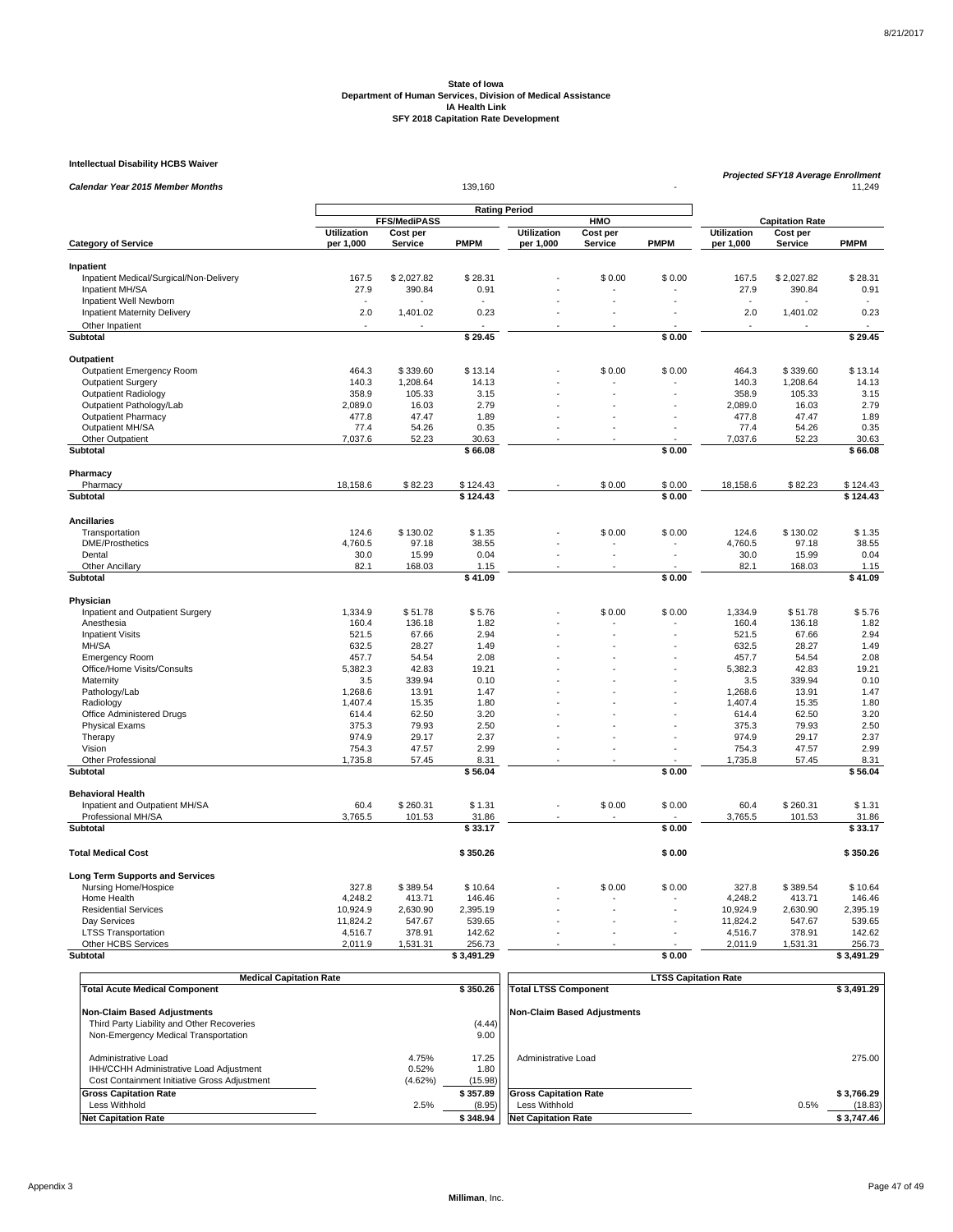**PMIC**

| <b>Rating Period</b><br>FFS/MediPASS<br><b>HMO</b><br><b>Capitation Rate</b><br><b>Utilization</b><br>Cost per<br><b>Utilization</b><br>Cost per<br><b>Utilization</b><br>Cost per<br><b>PMPM</b><br><b>PMPM</b><br><b>PMPM</b><br><b>Category of Service</b><br>per 1,000<br>Service<br>per 1,000<br>Service<br>Service<br>per 1,000<br>Inpatient<br>Inpatient Medical/Surgical/Non-Delivery<br>\$2,990.21<br>\$0.00<br>\$0.00<br>85.8<br>\$2,990.21<br>85.8<br>\$21.38<br>\$21.38<br>Inpatient MH/SA<br>Inpatient Well Newborn<br><b>Inpatient Maternity Delivery</b><br>11.3<br>1.62<br>1.62<br>1,721.88<br>11.3<br>1,721.88<br>$\overline{a}$<br>Other Inpatient<br>$\overline{\phantom{a}}$<br>\$23.00<br>\$0.00<br>\$23.00<br>Subtotal<br>Outpatient<br>Outpatient Emergency Room<br>421.4<br>\$428.82<br>\$15.06<br>\$0.00<br>\$0.00<br>421.4<br>\$428.82<br>\$15.06<br><b>Outpatient Surgery</b><br>42.2<br>1,652.52<br>5.81<br>42.2<br>1,652.52<br>5.81<br>Outpatient Radiology<br>187.7<br>2.84<br>2.84<br>181.56<br>187.7<br>181.56<br>Outpatient Pathology/Lab<br>9,862.5<br>15.78<br>12.97<br>9,862.5<br>15.78<br>12.97<br><b>Outpatient Pharmacy</b><br>229.9<br>14.62<br>0.28<br>229.9<br>14.62<br>0.28<br>Outpatient MH/SA<br>1,280.3<br>1,280.3<br>8.66<br>Other Outpatient<br>81.17<br>8.66<br>81.17<br><b>Subtotal</b><br>$\sqrt{545.62}$<br>\$0.00<br>\$45.62<br>Pharmacy<br>Pharmacy<br>67,380.6<br>\$53.34<br>\$299.49<br>\$0.00<br>\$0.00<br>67,380.6<br>\$53.34<br>\$299.49<br>Subtotal<br>\$299.49<br>\$0.00<br>\$299.49<br><b>Ancillaries</b><br>71.0<br>\$936.73<br>\$936.73<br>Transportation<br>\$5.54<br>\$0.00<br>\$0.00<br>71.0<br>\$5.54<br>217.5<br>217.5<br><b>DME/Prosthetics</b><br>65.66<br>1.19<br>65.66<br>1.19<br>Dental<br>$\sim$<br>$\sim$<br>٠<br>$\overline{\phantom{a}}$<br>$\overline{\phantom{a}}$<br>٠<br><b>Other Ancillary</b><br><b>Subtotal</b><br>\$6.73<br>\$6.73<br>\$0.00<br>Physician<br>Inpatient and Outpatient Surgery<br>457.2<br>\$142.27<br>\$5.42<br>\$0.00<br>\$0.00<br>457.2<br>\$142.27<br>\$5.42<br>211.32<br>1.17<br>Anesthesia<br>66.4<br>66.4<br>211.32<br>1.17<br>65.18<br>5.49<br>65.18<br>5.49<br><b>Inpatient Visits</b><br>1,010.8<br>1,010.8<br>1.24<br>MH/SA<br>5.0<br>3,006.06<br>1.24<br>5.0<br>3,006.06<br>2.62<br><b>Emergency Room</b><br>438.1<br>71.77<br>2.62<br>438.1<br>71.77<br>Office/Home Visits/Consults<br>3,969.4<br>74.85<br>24.76<br>3,969.4<br>74.85<br>24.76<br>378.52<br>378.52<br>0.74<br>Maternity<br>23.5<br>0.74<br>23.5<br>Pathology/Lab<br>7,072.0<br>27.23<br>16.05<br>7,072.0<br>27.23<br>16.05<br>1,023.0<br>25.45<br>1,023.0<br>25.45<br>2.17<br>Radiology<br>2.17<br>0.63<br>Office Administered Drugs<br>180.8<br>41.81<br>0.63<br>180.8<br>41.81<br><b>Physical Exams</b><br>1,314.1<br>49.58<br>5.43<br>1,314.1<br>49.58<br>5.43<br>Therapy<br>781.5<br>60.04<br>3.91<br>781.5<br>60.04<br>3.91<br>9.95<br>9.95<br>Vision<br>73.98<br>73.98<br>1,614.0<br>1,614.0<br><b>Other Professional</b><br>1,640.1<br>38.78<br>5.30<br>1,640.1<br>38.78<br>5.30<br>$\overline{a}$<br>÷.<br>\$84.88<br>\$0.00<br><b>Subtotal</b><br>\$84.88<br><b>Behavioral Health</b><br>\$0.00<br>Inpatient and Outpatient MH/SA<br>1,962.1<br>\$159.26<br>\$26.04<br>\$0.00<br>1,962.1<br>\$159.26<br>\$26.04<br>Professional MH/SA<br>17,627.3<br>113.27<br>17,627.3<br>113.27<br>166.38<br>166.38<br>Subtotal<br>\$0.00<br>\$192.42<br>\$192.42<br>\$652.14<br><b>Total Medical Cost</b><br>\$652.14<br>\$0.00<br><b>Long Term Supports and Services</b><br>Nursing Home/Hospice<br>272,843.7<br>\$257.89<br>\$5,863.67<br>\$0.00<br>\$0.00<br>272,843.7<br>\$257.89<br>\$5,863.67<br>Home Health<br><b>Residential Services</b><br>ä,<br>Day Services<br><b>LTSS Transportation</b><br>Other HCBS Services<br>\$5,863.67<br>Subtotal<br>\$5,863.67<br>\$0.00 | <b>Calendar Year 2015 Member Months</b> | 4.836 |  |  |  |  |  |  | <b>Projected SFY18 Average Enrollment</b><br>308 |  |  |  |
|-------------------------------------------------------------------------------------------------------------------------------------------------------------------------------------------------------------------------------------------------------------------------------------------------------------------------------------------------------------------------------------------------------------------------------------------------------------------------------------------------------------------------------------------------------------------------------------------------------------------------------------------------------------------------------------------------------------------------------------------------------------------------------------------------------------------------------------------------------------------------------------------------------------------------------------------------------------------------------------------------------------------------------------------------------------------------------------------------------------------------------------------------------------------------------------------------------------------------------------------------------------------------------------------------------------------------------------------------------------------------------------------------------------------------------------------------------------------------------------------------------------------------------------------------------------------------------------------------------------------------------------------------------------------------------------------------------------------------------------------------------------------------------------------------------------------------------------------------------------------------------------------------------------------------------------------------------------------------------------------------------------------------------------------------------------------------------------------------------------------------------------------------------------------------------------------------------------------------------------------------------------------------------------------------------------------------------------------------------------------------------------------------------------------------------------------------------------------------------------------------------------------------------------------------------------------------------------------------------------------------------------------------------------------------------------------------------------------------------------------------------------------------------------------------------------------------------------------------------------------------------------------------------------------------------------------------------------------------------------------------------------------------------------------------------------------------------------------------------------------------------------------------------------------------------------------------------------------------------------------------------------------------------------------------------------------------------------------------------------------------------------------------------------------------------------------------------------------------------------------------------------------------------------------------------------------------------------------------------------------------------------------------------------------------------------------------------------------------------------------------------------------------------------------------------------------------------------------------------------|-----------------------------------------|-------|--|--|--|--|--|--|--------------------------------------------------|--|--|--|
|                                                                                                                                                                                                                                                                                                                                                                                                                                                                                                                                                                                                                                                                                                                                                                                                                                                                                                                                                                                                                                                                                                                                                                                                                                                                                                                                                                                                                                                                                                                                                                                                                                                                                                                                                                                                                                                                                                                                                                                                                                                                                                                                                                                                                                                                                                                                                                                                                                                                                                                                                                                                                                                                                                                                                                                                                                                                                                                                                                                                                                                                                                                                                                                                                                                                                                                                                                                                                                                                                                                                                                                                                                                                                                                                                                                                                                                             |                                         |       |  |  |  |  |  |  |                                                  |  |  |  |
|                                                                                                                                                                                                                                                                                                                                                                                                                                                                                                                                                                                                                                                                                                                                                                                                                                                                                                                                                                                                                                                                                                                                                                                                                                                                                                                                                                                                                                                                                                                                                                                                                                                                                                                                                                                                                                                                                                                                                                                                                                                                                                                                                                                                                                                                                                                                                                                                                                                                                                                                                                                                                                                                                                                                                                                                                                                                                                                                                                                                                                                                                                                                                                                                                                                                                                                                                                                                                                                                                                                                                                                                                                                                                                                                                                                                                                                             |                                         |       |  |  |  |  |  |  |                                                  |  |  |  |
|                                                                                                                                                                                                                                                                                                                                                                                                                                                                                                                                                                                                                                                                                                                                                                                                                                                                                                                                                                                                                                                                                                                                                                                                                                                                                                                                                                                                                                                                                                                                                                                                                                                                                                                                                                                                                                                                                                                                                                                                                                                                                                                                                                                                                                                                                                                                                                                                                                                                                                                                                                                                                                                                                                                                                                                                                                                                                                                                                                                                                                                                                                                                                                                                                                                                                                                                                                                                                                                                                                                                                                                                                                                                                                                                                                                                                                                             |                                         |       |  |  |  |  |  |  |                                                  |  |  |  |
|                                                                                                                                                                                                                                                                                                                                                                                                                                                                                                                                                                                                                                                                                                                                                                                                                                                                                                                                                                                                                                                                                                                                                                                                                                                                                                                                                                                                                                                                                                                                                                                                                                                                                                                                                                                                                                                                                                                                                                                                                                                                                                                                                                                                                                                                                                                                                                                                                                                                                                                                                                                                                                                                                                                                                                                                                                                                                                                                                                                                                                                                                                                                                                                                                                                                                                                                                                                                                                                                                                                                                                                                                                                                                                                                                                                                                                                             |                                         |       |  |  |  |  |  |  |                                                  |  |  |  |
|                                                                                                                                                                                                                                                                                                                                                                                                                                                                                                                                                                                                                                                                                                                                                                                                                                                                                                                                                                                                                                                                                                                                                                                                                                                                                                                                                                                                                                                                                                                                                                                                                                                                                                                                                                                                                                                                                                                                                                                                                                                                                                                                                                                                                                                                                                                                                                                                                                                                                                                                                                                                                                                                                                                                                                                                                                                                                                                                                                                                                                                                                                                                                                                                                                                                                                                                                                                                                                                                                                                                                                                                                                                                                                                                                                                                                                                             |                                         |       |  |  |  |  |  |  |                                                  |  |  |  |
|                                                                                                                                                                                                                                                                                                                                                                                                                                                                                                                                                                                                                                                                                                                                                                                                                                                                                                                                                                                                                                                                                                                                                                                                                                                                                                                                                                                                                                                                                                                                                                                                                                                                                                                                                                                                                                                                                                                                                                                                                                                                                                                                                                                                                                                                                                                                                                                                                                                                                                                                                                                                                                                                                                                                                                                                                                                                                                                                                                                                                                                                                                                                                                                                                                                                                                                                                                                                                                                                                                                                                                                                                                                                                                                                                                                                                                                             |                                         |       |  |  |  |  |  |  |                                                  |  |  |  |
|                                                                                                                                                                                                                                                                                                                                                                                                                                                                                                                                                                                                                                                                                                                                                                                                                                                                                                                                                                                                                                                                                                                                                                                                                                                                                                                                                                                                                                                                                                                                                                                                                                                                                                                                                                                                                                                                                                                                                                                                                                                                                                                                                                                                                                                                                                                                                                                                                                                                                                                                                                                                                                                                                                                                                                                                                                                                                                                                                                                                                                                                                                                                                                                                                                                                                                                                                                                                                                                                                                                                                                                                                                                                                                                                                                                                                                                             |                                         |       |  |  |  |  |  |  |                                                  |  |  |  |
|                                                                                                                                                                                                                                                                                                                                                                                                                                                                                                                                                                                                                                                                                                                                                                                                                                                                                                                                                                                                                                                                                                                                                                                                                                                                                                                                                                                                                                                                                                                                                                                                                                                                                                                                                                                                                                                                                                                                                                                                                                                                                                                                                                                                                                                                                                                                                                                                                                                                                                                                                                                                                                                                                                                                                                                                                                                                                                                                                                                                                                                                                                                                                                                                                                                                                                                                                                                                                                                                                                                                                                                                                                                                                                                                                                                                                                                             |                                         |       |  |  |  |  |  |  |                                                  |  |  |  |
|                                                                                                                                                                                                                                                                                                                                                                                                                                                                                                                                                                                                                                                                                                                                                                                                                                                                                                                                                                                                                                                                                                                                                                                                                                                                                                                                                                                                                                                                                                                                                                                                                                                                                                                                                                                                                                                                                                                                                                                                                                                                                                                                                                                                                                                                                                                                                                                                                                                                                                                                                                                                                                                                                                                                                                                                                                                                                                                                                                                                                                                                                                                                                                                                                                                                                                                                                                                                                                                                                                                                                                                                                                                                                                                                                                                                                                                             |                                         |       |  |  |  |  |  |  |                                                  |  |  |  |
|                                                                                                                                                                                                                                                                                                                                                                                                                                                                                                                                                                                                                                                                                                                                                                                                                                                                                                                                                                                                                                                                                                                                                                                                                                                                                                                                                                                                                                                                                                                                                                                                                                                                                                                                                                                                                                                                                                                                                                                                                                                                                                                                                                                                                                                                                                                                                                                                                                                                                                                                                                                                                                                                                                                                                                                                                                                                                                                                                                                                                                                                                                                                                                                                                                                                                                                                                                                                                                                                                                                                                                                                                                                                                                                                                                                                                                                             |                                         |       |  |  |  |  |  |  |                                                  |  |  |  |
|                                                                                                                                                                                                                                                                                                                                                                                                                                                                                                                                                                                                                                                                                                                                                                                                                                                                                                                                                                                                                                                                                                                                                                                                                                                                                                                                                                                                                                                                                                                                                                                                                                                                                                                                                                                                                                                                                                                                                                                                                                                                                                                                                                                                                                                                                                                                                                                                                                                                                                                                                                                                                                                                                                                                                                                                                                                                                                                                                                                                                                                                                                                                                                                                                                                                                                                                                                                                                                                                                                                                                                                                                                                                                                                                                                                                                                                             |                                         |       |  |  |  |  |  |  |                                                  |  |  |  |
|                                                                                                                                                                                                                                                                                                                                                                                                                                                                                                                                                                                                                                                                                                                                                                                                                                                                                                                                                                                                                                                                                                                                                                                                                                                                                                                                                                                                                                                                                                                                                                                                                                                                                                                                                                                                                                                                                                                                                                                                                                                                                                                                                                                                                                                                                                                                                                                                                                                                                                                                                                                                                                                                                                                                                                                                                                                                                                                                                                                                                                                                                                                                                                                                                                                                                                                                                                                                                                                                                                                                                                                                                                                                                                                                                                                                                                                             |                                         |       |  |  |  |  |  |  |                                                  |  |  |  |
|                                                                                                                                                                                                                                                                                                                                                                                                                                                                                                                                                                                                                                                                                                                                                                                                                                                                                                                                                                                                                                                                                                                                                                                                                                                                                                                                                                                                                                                                                                                                                                                                                                                                                                                                                                                                                                                                                                                                                                                                                                                                                                                                                                                                                                                                                                                                                                                                                                                                                                                                                                                                                                                                                                                                                                                                                                                                                                                                                                                                                                                                                                                                                                                                                                                                                                                                                                                                                                                                                                                                                                                                                                                                                                                                                                                                                                                             |                                         |       |  |  |  |  |  |  |                                                  |  |  |  |
|                                                                                                                                                                                                                                                                                                                                                                                                                                                                                                                                                                                                                                                                                                                                                                                                                                                                                                                                                                                                                                                                                                                                                                                                                                                                                                                                                                                                                                                                                                                                                                                                                                                                                                                                                                                                                                                                                                                                                                                                                                                                                                                                                                                                                                                                                                                                                                                                                                                                                                                                                                                                                                                                                                                                                                                                                                                                                                                                                                                                                                                                                                                                                                                                                                                                                                                                                                                                                                                                                                                                                                                                                                                                                                                                                                                                                                                             |                                         |       |  |  |  |  |  |  |                                                  |  |  |  |
|                                                                                                                                                                                                                                                                                                                                                                                                                                                                                                                                                                                                                                                                                                                                                                                                                                                                                                                                                                                                                                                                                                                                                                                                                                                                                                                                                                                                                                                                                                                                                                                                                                                                                                                                                                                                                                                                                                                                                                                                                                                                                                                                                                                                                                                                                                                                                                                                                                                                                                                                                                                                                                                                                                                                                                                                                                                                                                                                                                                                                                                                                                                                                                                                                                                                                                                                                                                                                                                                                                                                                                                                                                                                                                                                                                                                                                                             |                                         |       |  |  |  |  |  |  |                                                  |  |  |  |
|                                                                                                                                                                                                                                                                                                                                                                                                                                                                                                                                                                                                                                                                                                                                                                                                                                                                                                                                                                                                                                                                                                                                                                                                                                                                                                                                                                                                                                                                                                                                                                                                                                                                                                                                                                                                                                                                                                                                                                                                                                                                                                                                                                                                                                                                                                                                                                                                                                                                                                                                                                                                                                                                                                                                                                                                                                                                                                                                                                                                                                                                                                                                                                                                                                                                                                                                                                                                                                                                                                                                                                                                                                                                                                                                                                                                                                                             |                                         |       |  |  |  |  |  |  |                                                  |  |  |  |
|                                                                                                                                                                                                                                                                                                                                                                                                                                                                                                                                                                                                                                                                                                                                                                                                                                                                                                                                                                                                                                                                                                                                                                                                                                                                                                                                                                                                                                                                                                                                                                                                                                                                                                                                                                                                                                                                                                                                                                                                                                                                                                                                                                                                                                                                                                                                                                                                                                                                                                                                                                                                                                                                                                                                                                                                                                                                                                                                                                                                                                                                                                                                                                                                                                                                                                                                                                                                                                                                                                                                                                                                                                                                                                                                                                                                                                                             |                                         |       |  |  |  |  |  |  |                                                  |  |  |  |
|                                                                                                                                                                                                                                                                                                                                                                                                                                                                                                                                                                                                                                                                                                                                                                                                                                                                                                                                                                                                                                                                                                                                                                                                                                                                                                                                                                                                                                                                                                                                                                                                                                                                                                                                                                                                                                                                                                                                                                                                                                                                                                                                                                                                                                                                                                                                                                                                                                                                                                                                                                                                                                                                                                                                                                                                                                                                                                                                                                                                                                                                                                                                                                                                                                                                                                                                                                                                                                                                                                                                                                                                                                                                                                                                                                                                                                                             |                                         |       |  |  |  |  |  |  |                                                  |  |  |  |
|                                                                                                                                                                                                                                                                                                                                                                                                                                                                                                                                                                                                                                                                                                                                                                                                                                                                                                                                                                                                                                                                                                                                                                                                                                                                                                                                                                                                                                                                                                                                                                                                                                                                                                                                                                                                                                                                                                                                                                                                                                                                                                                                                                                                                                                                                                                                                                                                                                                                                                                                                                                                                                                                                                                                                                                                                                                                                                                                                                                                                                                                                                                                                                                                                                                                                                                                                                                                                                                                                                                                                                                                                                                                                                                                                                                                                                                             |                                         |       |  |  |  |  |  |  |                                                  |  |  |  |
|                                                                                                                                                                                                                                                                                                                                                                                                                                                                                                                                                                                                                                                                                                                                                                                                                                                                                                                                                                                                                                                                                                                                                                                                                                                                                                                                                                                                                                                                                                                                                                                                                                                                                                                                                                                                                                                                                                                                                                                                                                                                                                                                                                                                                                                                                                                                                                                                                                                                                                                                                                                                                                                                                                                                                                                                                                                                                                                                                                                                                                                                                                                                                                                                                                                                                                                                                                                                                                                                                                                                                                                                                                                                                                                                                                                                                                                             |                                         |       |  |  |  |  |  |  |                                                  |  |  |  |
|                                                                                                                                                                                                                                                                                                                                                                                                                                                                                                                                                                                                                                                                                                                                                                                                                                                                                                                                                                                                                                                                                                                                                                                                                                                                                                                                                                                                                                                                                                                                                                                                                                                                                                                                                                                                                                                                                                                                                                                                                                                                                                                                                                                                                                                                                                                                                                                                                                                                                                                                                                                                                                                                                                                                                                                                                                                                                                                                                                                                                                                                                                                                                                                                                                                                                                                                                                                                                                                                                                                                                                                                                                                                                                                                                                                                                                                             |                                         |       |  |  |  |  |  |  |                                                  |  |  |  |
|                                                                                                                                                                                                                                                                                                                                                                                                                                                                                                                                                                                                                                                                                                                                                                                                                                                                                                                                                                                                                                                                                                                                                                                                                                                                                                                                                                                                                                                                                                                                                                                                                                                                                                                                                                                                                                                                                                                                                                                                                                                                                                                                                                                                                                                                                                                                                                                                                                                                                                                                                                                                                                                                                                                                                                                                                                                                                                                                                                                                                                                                                                                                                                                                                                                                                                                                                                                                                                                                                                                                                                                                                                                                                                                                                                                                                                                             |                                         |       |  |  |  |  |  |  |                                                  |  |  |  |
|                                                                                                                                                                                                                                                                                                                                                                                                                                                                                                                                                                                                                                                                                                                                                                                                                                                                                                                                                                                                                                                                                                                                                                                                                                                                                                                                                                                                                                                                                                                                                                                                                                                                                                                                                                                                                                                                                                                                                                                                                                                                                                                                                                                                                                                                                                                                                                                                                                                                                                                                                                                                                                                                                                                                                                                                                                                                                                                                                                                                                                                                                                                                                                                                                                                                                                                                                                                                                                                                                                                                                                                                                                                                                                                                                                                                                                                             |                                         |       |  |  |  |  |  |  |                                                  |  |  |  |
|                                                                                                                                                                                                                                                                                                                                                                                                                                                                                                                                                                                                                                                                                                                                                                                                                                                                                                                                                                                                                                                                                                                                                                                                                                                                                                                                                                                                                                                                                                                                                                                                                                                                                                                                                                                                                                                                                                                                                                                                                                                                                                                                                                                                                                                                                                                                                                                                                                                                                                                                                                                                                                                                                                                                                                                                                                                                                                                                                                                                                                                                                                                                                                                                                                                                                                                                                                                                                                                                                                                                                                                                                                                                                                                                                                                                                                                             |                                         |       |  |  |  |  |  |  |                                                  |  |  |  |
|                                                                                                                                                                                                                                                                                                                                                                                                                                                                                                                                                                                                                                                                                                                                                                                                                                                                                                                                                                                                                                                                                                                                                                                                                                                                                                                                                                                                                                                                                                                                                                                                                                                                                                                                                                                                                                                                                                                                                                                                                                                                                                                                                                                                                                                                                                                                                                                                                                                                                                                                                                                                                                                                                                                                                                                                                                                                                                                                                                                                                                                                                                                                                                                                                                                                                                                                                                                                                                                                                                                                                                                                                                                                                                                                                                                                                                                             |                                         |       |  |  |  |  |  |  |                                                  |  |  |  |
|                                                                                                                                                                                                                                                                                                                                                                                                                                                                                                                                                                                                                                                                                                                                                                                                                                                                                                                                                                                                                                                                                                                                                                                                                                                                                                                                                                                                                                                                                                                                                                                                                                                                                                                                                                                                                                                                                                                                                                                                                                                                                                                                                                                                                                                                                                                                                                                                                                                                                                                                                                                                                                                                                                                                                                                                                                                                                                                                                                                                                                                                                                                                                                                                                                                                                                                                                                                                                                                                                                                                                                                                                                                                                                                                                                                                                                                             |                                         |       |  |  |  |  |  |  |                                                  |  |  |  |
|                                                                                                                                                                                                                                                                                                                                                                                                                                                                                                                                                                                                                                                                                                                                                                                                                                                                                                                                                                                                                                                                                                                                                                                                                                                                                                                                                                                                                                                                                                                                                                                                                                                                                                                                                                                                                                                                                                                                                                                                                                                                                                                                                                                                                                                                                                                                                                                                                                                                                                                                                                                                                                                                                                                                                                                                                                                                                                                                                                                                                                                                                                                                                                                                                                                                                                                                                                                                                                                                                                                                                                                                                                                                                                                                                                                                                                                             |                                         |       |  |  |  |  |  |  |                                                  |  |  |  |
|                                                                                                                                                                                                                                                                                                                                                                                                                                                                                                                                                                                                                                                                                                                                                                                                                                                                                                                                                                                                                                                                                                                                                                                                                                                                                                                                                                                                                                                                                                                                                                                                                                                                                                                                                                                                                                                                                                                                                                                                                                                                                                                                                                                                                                                                                                                                                                                                                                                                                                                                                                                                                                                                                                                                                                                                                                                                                                                                                                                                                                                                                                                                                                                                                                                                                                                                                                                                                                                                                                                                                                                                                                                                                                                                                                                                                                                             |                                         |       |  |  |  |  |  |  |                                                  |  |  |  |
|                                                                                                                                                                                                                                                                                                                                                                                                                                                                                                                                                                                                                                                                                                                                                                                                                                                                                                                                                                                                                                                                                                                                                                                                                                                                                                                                                                                                                                                                                                                                                                                                                                                                                                                                                                                                                                                                                                                                                                                                                                                                                                                                                                                                                                                                                                                                                                                                                                                                                                                                                                                                                                                                                                                                                                                                                                                                                                                                                                                                                                                                                                                                                                                                                                                                                                                                                                                                                                                                                                                                                                                                                                                                                                                                                                                                                                                             |                                         |       |  |  |  |  |  |  |                                                  |  |  |  |
|                                                                                                                                                                                                                                                                                                                                                                                                                                                                                                                                                                                                                                                                                                                                                                                                                                                                                                                                                                                                                                                                                                                                                                                                                                                                                                                                                                                                                                                                                                                                                                                                                                                                                                                                                                                                                                                                                                                                                                                                                                                                                                                                                                                                                                                                                                                                                                                                                                                                                                                                                                                                                                                                                                                                                                                                                                                                                                                                                                                                                                                                                                                                                                                                                                                                                                                                                                                                                                                                                                                                                                                                                                                                                                                                                                                                                                                             |                                         |       |  |  |  |  |  |  |                                                  |  |  |  |
|                                                                                                                                                                                                                                                                                                                                                                                                                                                                                                                                                                                                                                                                                                                                                                                                                                                                                                                                                                                                                                                                                                                                                                                                                                                                                                                                                                                                                                                                                                                                                                                                                                                                                                                                                                                                                                                                                                                                                                                                                                                                                                                                                                                                                                                                                                                                                                                                                                                                                                                                                                                                                                                                                                                                                                                                                                                                                                                                                                                                                                                                                                                                                                                                                                                                                                                                                                                                                                                                                                                                                                                                                                                                                                                                                                                                                                                             |                                         |       |  |  |  |  |  |  |                                                  |  |  |  |
|                                                                                                                                                                                                                                                                                                                                                                                                                                                                                                                                                                                                                                                                                                                                                                                                                                                                                                                                                                                                                                                                                                                                                                                                                                                                                                                                                                                                                                                                                                                                                                                                                                                                                                                                                                                                                                                                                                                                                                                                                                                                                                                                                                                                                                                                                                                                                                                                                                                                                                                                                                                                                                                                                                                                                                                                                                                                                                                                                                                                                                                                                                                                                                                                                                                                                                                                                                                                                                                                                                                                                                                                                                                                                                                                                                                                                                                             |                                         |       |  |  |  |  |  |  |                                                  |  |  |  |
|                                                                                                                                                                                                                                                                                                                                                                                                                                                                                                                                                                                                                                                                                                                                                                                                                                                                                                                                                                                                                                                                                                                                                                                                                                                                                                                                                                                                                                                                                                                                                                                                                                                                                                                                                                                                                                                                                                                                                                                                                                                                                                                                                                                                                                                                                                                                                                                                                                                                                                                                                                                                                                                                                                                                                                                                                                                                                                                                                                                                                                                                                                                                                                                                                                                                                                                                                                                                                                                                                                                                                                                                                                                                                                                                                                                                                                                             |                                         |       |  |  |  |  |  |  |                                                  |  |  |  |
|                                                                                                                                                                                                                                                                                                                                                                                                                                                                                                                                                                                                                                                                                                                                                                                                                                                                                                                                                                                                                                                                                                                                                                                                                                                                                                                                                                                                                                                                                                                                                                                                                                                                                                                                                                                                                                                                                                                                                                                                                                                                                                                                                                                                                                                                                                                                                                                                                                                                                                                                                                                                                                                                                                                                                                                                                                                                                                                                                                                                                                                                                                                                                                                                                                                                                                                                                                                                                                                                                                                                                                                                                                                                                                                                                                                                                                                             |                                         |       |  |  |  |  |  |  |                                                  |  |  |  |
|                                                                                                                                                                                                                                                                                                                                                                                                                                                                                                                                                                                                                                                                                                                                                                                                                                                                                                                                                                                                                                                                                                                                                                                                                                                                                                                                                                                                                                                                                                                                                                                                                                                                                                                                                                                                                                                                                                                                                                                                                                                                                                                                                                                                                                                                                                                                                                                                                                                                                                                                                                                                                                                                                                                                                                                                                                                                                                                                                                                                                                                                                                                                                                                                                                                                                                                                                                                                                                                                                                                                                                                                                                                                                                                                                                                                                                                             |                                         |       |  |  |  |  |  |  |                                                  |  |  |  |
|                                                                                                                                                                                                                                                                                                                                                                                                                                                                                                                                                                                                                                                                                                                                                                                                                                                                                                                                                                                                                                                                                                                                                                                                                                                                                                                                                                                                                                                                                                                                                                                                                                                                                                                                                                                                                                                                                                                                                                                                                                                                                                                                                                                                                                                                                                                                                                                                                                                                                                                                                                                                                                                                                                                                                                                                                                                                                                                                                                                                                                                                                                                                                                                                                                                                                                                                                                                                                                                                                                                                                                                                                                                                                                                                                                                                                                                             |                                         |       |  |  |  |  |  |  |                                                  |  |  |  |
|                                                                                                                                                                                                                                                                                                                                                                                                                                                                                                                                                                                                                                                                                                                                                                                                                                                                                                                                                                                                                                                                                                                                                                                                                                                                                                                                                                                                                                                                                                                                                                                                                                                                                                                                                                                                                                                                                                                                                                                                                                                                                                                                                                                                                                                                                                                                                                                                                                                                                                                                                                                                                                                                                                                                                                                                                                                                                                                                                                                                                                                                                                                                                                                                                                                                                                                                                                                                                                                                                                                                                                                                                                                                                                                                                                                                                                                             |                                         |       |  |  |  |  |  |  |                                                  |  |  |  |
|                                                                                                                                                                                                                                                                                                                                                                                                                                                                                                                                                                                                                                                                                                                                                                                                                                                                                                                                                                                                                                                                                                                                                                                                                                                                                                                                                                                                                                                                                                                                                                                                                                                                                                                                                                                                                                                                                                                                                                                                                                                                                                                                                                                                                                                                                                                                                                                                                                                                                                                                                                                                                                                                                                                                                                                                                                                                                                                                                                                                                                                                                                                                                                                                                                                                                                                                                                                                                                                                                                                                                                                                                                                                                                                                                                                                                                                             |                                         |       |  |  |  |  |  |  |                                                  |  |  |  |
|                                                                                                                                                                                                                                                                                                                                                                                                                                                                                                                                                                                                                                                                                                                                                                                                                                                                                                                                                                                                                                                                                                                                                                                                                                                                                                                                                                                                                                                                                                                                                                                                                                                                                                                                                                                                                                                                                                                                                                                                                                                                                                                                                                                                                                                                                                                                                                                                                                                                                                                                                                                                                                                                                                                                                                                                                                                                                                                                                                                                                                                                                                                                                                                                                                                                                                                                                                                                                                                                                                                                                                                                                                                                                                                                                                                                                                                             |                                         |       |  |  |  |  |  |  |                                                  |  |  |  |
|                                                                                                                                                                                                                                                                                                                                                                                                                                                                                                                                                                                                                                                                                                                                                                                                                                                                                                                                                                                                                                                                                                                                                                                                                                                                                                                                                                                                                                                                                                                                                                                                                                                                                                                                                                                                                                                                                                                                                                                                                                                                                                                                                                                                                                                                                                                                                                                                                                                                                                                                                                                                                                                                                                                                                                                                                                                                                                                                                                                                                                                                                                                                                                                                                                                                                                                                                                                                                                                                                                                                                                                                                                                                                                                                                                                                                                                             |                                         |       |  |  |  |  |  |  |                                                  |  |  |  |
|                                                                                                                                                                                                                                                                                                                                                                                                                                                                                                                                                                                                                                                                                                                                                                                                                                                                                                                                                                                                                                                                                                                                                                                                                                                                                                                                                                                                                                                                                                                                                                                                                                                                                                                                                                                                                                                                                                                                                                                                                                                                                                                                                                                                                                                                                                                                                                                                                                                                                                                                                                                                                                                                                                                                                                                                                                                                                                                                                                                                                                                                                                                                                                                                                                                                                                                                                                                                                                                                                                                                                                                                                                                                                                                                                                                                                                                             |                                         |       |  |  |  |  |  |  |                                                  |  |  |  |
|                                                                                                                                                                                                                                                                                                                                                                                                                                                                                                                                                                                                                                                                                                                                                                                                                                                                                                                                                                                                                                                                                                                                                                                                                                                                                                                                                                                                                                                                                                                                                                                                                                                                                                                                                                                                                                                                                                                                                                                                                                                                                                                                                                                                                                                                                                                                                                                                                                                                                                                                                                                                                                                                                                                                                                                                                                                                                                                                                                                                                                                                                                                                                                                                                                                                                                                                                                                                                                                                                                                                                                                                                                                                                                                                                                                                                                                             |                                         |       |  |  |  |  |  |  |                                                  |  |  |  |
|                                                                                                                                                                                                                                                                                                                                                                                                                                                                                                                                                                                                                                                                                                                                                                                                                                                                                                                                                                                                                                                                                                                                                                                                                                                                                                                                                                                                                                                                                                                                                                                                                                                                                                                                                                                                                                                                                                                                                                                                                                                                                                                                                                                                                                                                                                                                                                                                                                                                                                                                                                                                                                                                                                                                                                                                                                                                                                                                                                                                                                                                                                                                                                                                                                                                                                                                                                                                                                                                                                                                                                                                                                                                                                                                                                                                                                                             |                                         |       |  |  |  |  |  |  |                                                  |  |  |  |
|                                                                                                                                                                                                                                                                                                                                                                                                                                                                                                                                                                                                                                                                                                                                                                                                                                                                                                                                                                                                                                                                                                                                                                                                                                                                                                                                                                                                                                                                                                                                                                                                                                                                                                                                                                                                                                                                                                                                                                                                                                                                                                                                                                                                                                                                                                                                                                                                                                                                                                                                                                                                                                                                                                                                                                                                                                                                                                                                                                                                                                                                                                                                                                                                                                                                                                                                                                                                                                                                                                                                                                                                                                                                                                                                                                                                                                                             |                                         |       |  |  |  |  |  |  |                                                  |  |  |  |
|                                                                                                                                                                                                                                                                                                                                                                                                                                                                                                                                                                                                                                                                                                                                                                                                                                                                                                                                                                                                                                                                                                                                                                                                                                                                                                                                                                                                                                                                                                                                                                                                                                                                                                                                                                                                                                                                                                                                                                                                                                                                                                                                                                                                                                                                                                                                                                                                                                                                                                                                                                                                                                                                                                                                                                                                                                                                                                                                                                                                                                                                                                                                                                                                                                                                                                                                                                                                                                                                                                                                                                                                                                                                                                                                                                                                                                                             |                                         |       |  |  |  |  |  |  |                                                  |  |  |  |
|                                                                                                                                                                                                                                                                                                                                                                                                                                                                                                                                                                                                                                                                                                                                                                                                                                                                                                                                                                                                                                                                                                                                                                                                                                                                                                                                                                                                                                                                                                                                                                                                                                                                                                                                                                                                                                                                                                                                                                                                                                                                                                                                                                                                                                                                                                                                                                                                                                                                                                                                                                                                                                                                                                                                                                                                                                                                                                                                                                                                                                                                                                                                                                                                                                                                                                                                                                                                                                                                                                                                                                                                                                                                                                                                                                                                                                                             |                                         |       |  |  |  |  |  |  |                                                  |  |  |  |
|                                                                                                                                                                                                                                                                                                                                                                                                                                                                                                                                                                                                                                                                                                                                                                                                                                                                                                                                                                                                                                                                                                                                                                                                                                                                                                                                                                                                                                                                                                                                                                                                                                                                                                                                                                                                                                                                                                                                                                                                                                                                                                                                                                                                                                                                                                                                                                                                                                                                                                                                                                                                                                                                                                                                                                                                                                                                                                                                                                                                                                                                                                                                                                                                                                                                                                                                                                                                                                                                                                                                                                                                                                                                                                                                                                                                                                                             |                                         |       |  |  |  |  |  |  |                                                  |  |  |  |
|                                                                                                                                                                                                                                                                                                                                                                                                                                                                                                                                                                                                                                                                                                                                                                                                                                                                                                                                                                                                                                                                                                                                                                                                                                                                                                                                                                                                                                                                                                                                                                                                                                                                                                                                                                                                                                                                                                                                                                                                                                                                                                                                                                                                                                                                                                                                                                                                                                                                                                                                                                                                                                                                                                                                                                                                                                                                                                                                                                                                                                                                                                                                                                                                                                                                                                                                                                                                                                                                                                                                                                                                                                                                                                                                                                                                                                                             |                                         |       |  |  |  |  |  |  |                                                  |  |  |  |
|                                                                                                                                                                                                                                                                                                                                                                                                                                                                                                                                                                                                                                                                                                                                                                                                                                                                                                                                                                                                                                                                                                                                                                                                                                                                                                                                                                                                                                                                                                                                                                                                                                                                                                                                                                                                                                                                                                                                                                                                                                                                                                                                                                                                                                                                                                                                                                                                                                                                                                                                                                                                                                                                                                                                                                                                                                                                                                                                                                                                                                                                                                                                                                                                                                                                                                                                                                                                                                                                                                                                                                                                                                                                                                                                                                                                                                                             |                                         |       |  |  |  |  |  |  |                                                  |  |  |  |
|                                                                                                                                                                                                                                                                                                                                                                                                                                                                                                                                                                                                                                                                                                                                                                                                                                                                                                                                                                                                                                                                                                                                                                                                                                                                                                                                                                                                                                                                                                                                                                                                                                                                                                                                                                                                                                                                                                                                                                                                                                                                                                                                                                                                                                                                                                                                                                                                                                                                                                                                                                                                                                                                                                                                                                                                                                                                                                                                                                                                                                                                                                                                                                                                                                                                                                                                                                                                                                                                                                                                                                                                                                                                                                                                                                                                                                                             |                                         |       |  |  |  |  |  |  |                                                  |  |  |  |
|                                                                                                                                                                                                                                                                                                                                                                                                                                                                                                                                                                                                                                                                                                                                                                                                                                                                                                                                                                                                                                                                                                                                                                                                                                                                                                                                                                                                                                                                                                                                                                                                                                                                                                                                                                                                                                                                                                                                                                                                                                                                                                                                                                                                                                                                                                                                                                                                                                                                                                                                                                                                                                                                                                                                                                                                                                                                                                                                                                                                                                                                                                                                                                                                                                                                                                                                                                                                                                                                                                                                                                                                                                                                                                                                                                                                                                                             |                                         |       |  |  |  |  |  |  |                                                  |  |  |  |
|                                                                                                                                                                                                                                                                                                                                                                                                                                                                                                                                                                                                                                                                                                                                                                                                                                                                                                                                                                                                                                                                                                                                                                                                                                                                                                                                                                                                                                                                                                                                                                                                                                                                                                                                                                                                                                                                                                                                                                                                                                                                                                                                                                                                                                                                                                                                                                                                                                                                                                                                                                                                                                                                                                                                                                                                                                                                                                                                                                                                                                                                                                                                                                                                                                                                                                                                                                                                                                                                                                                                                                                                                                                                                                                                                                                                                                                             |                                         |       |  |  |  |  |  |  |                                                  |  |  |  |
|                                                                                                                                                                                                                                                                                                                                                                                                                                                                                                                                                                                                                                                                                                                                                                                                                                                                                                                                                                                                                                                                                                                                                                                                                                                                                                                                                                                                                                                                                                                                                                                                                                                                                                                                                                                                                                                                                                                                                                                                                                                                                                                                                                                                                                                                                                                                                                                                                                                                                                                                                                                                                                                                                                                                                                                                                                                                                                                                                                                                                                                                                                                                                                                                                                                                                                                                                                                                                                                                                                                                                                                                                                                                                                                                                                                                                                                             |                                         |       |  |  |  |  |  |  |                                                  |  |  |  |
|                                                                                                                                                                                                                                                                                                                                                                                                                                                                                                                                                                                                                                                                                                                                                                                                                                                                                                                                                                                                                                                                                                                                                                                                                                                                                                                                                                                                                                                                                                                                                                                                                                                                                                                                                                                                                                                                                                                                                                                                                                                                                                                                                                                                                                                                                                                                                                                                                                                                                                                                                                                                                                                                                                                                                                                                                                                                                                                                                                                                                                                                                                                                                                                                                                                                                                                                                                                                                                                                                                                                                                                                                                                                                                                                                                                                                                                             |                                         |       |  |  |  |  |  |  |                                                  |  |  |  |
|                                                                                                                                                                                                                                                                                                                                                                                                                                                                                                                                                                                                                                                                                                                                                                                                                                                                                                                                                                                                                                                                                                                                                                                                                                                                                                                                                                                                                                                                                                                                                                                                                                                                                                                                                                                                                                                                                                                                                                                                                                                                                                                                                                                                                                                                                                                                                                                                                                                                                                                                                                                                                                                                                                                                                                                                                                                                                                                                                                                                                                                                                                                                                                                                                                                                                                                                                                                                                                                                                                                                                                                                                                                                                                                                                                                                                                                             |                                         |       |  |  |  |  |  |  |                                                  |  |  |  |
|                                                                                                                                                                                                                                                                                                                                                                                                                                                                                                                                                                                                                                                                                                                                                                                                                                                                                                                                                                                                                                                                                                                                                                                                                                                                                                                                                                                                                                                                                                                                                                                                                                                                                                                                                                                                                                                                                                                                                                                                                                                                                                                                                                                                                                                                                                                                                                                                                                                                                                                                                                                                                                                                                                                                                                                                                                                                                                                                                                                                                                                                                                                                                                                                                                                                                                                                                                                                                                                                                                                                                                                                                                                                                                                                                                                                                                                             |                                         |       |  |  |  |  |  |  |                                                  |  |  |  |

| <b>Medical Capitation Rate</b>                                                                                 |                               |                           | <b>LTSS Capitation Rate</b>  |            |
|----------------------------------------------------------------------------------------------------------------|-------------------------------|---------------------------|------------------------------|------------|
| <b>Total Acute Medical Component</b>                                                                           |                               | \$652.14                  | <b>Total LTSS Component</b>  | \$5,863.67 |
| <b>Non-Claim Based Adjustments</b>                                                                             |                               |                           | Non-Claim Based Adiustments  |            |
| Third Party Liability and Other Recoveries                                                                     |                               | (6.44)                    |                              |            |
| Non-Emergency Medical Transportation                                                                           |                               | 3.50                      |                              |            |
| Administrative Load<br>IHH/CCHH Administrative Load Adjustment<br>Cost Containment Initiative Gross Adjustment | 4.75%<br>17.73%<br>$(0.90\%)$ | 32.20<br>139.11<br>(5.81) | Administrative Load          | 75.00      |
| <b>Gross Capitation Rate</b>                                                                                   |                               | \$814.70                  | <b>Gross Capitation Rate</b> | \$5.938.67 |
| Less Withhold                                                                                                  | 2.5%                          | (20.37)                   | Less Withhold                | 0.0%       |
| <b>Net Capitation Rate</b>                                                                                     |                               | \$794.33                  | <b>Net Capitation Rate</b>   | \$5,938.67 |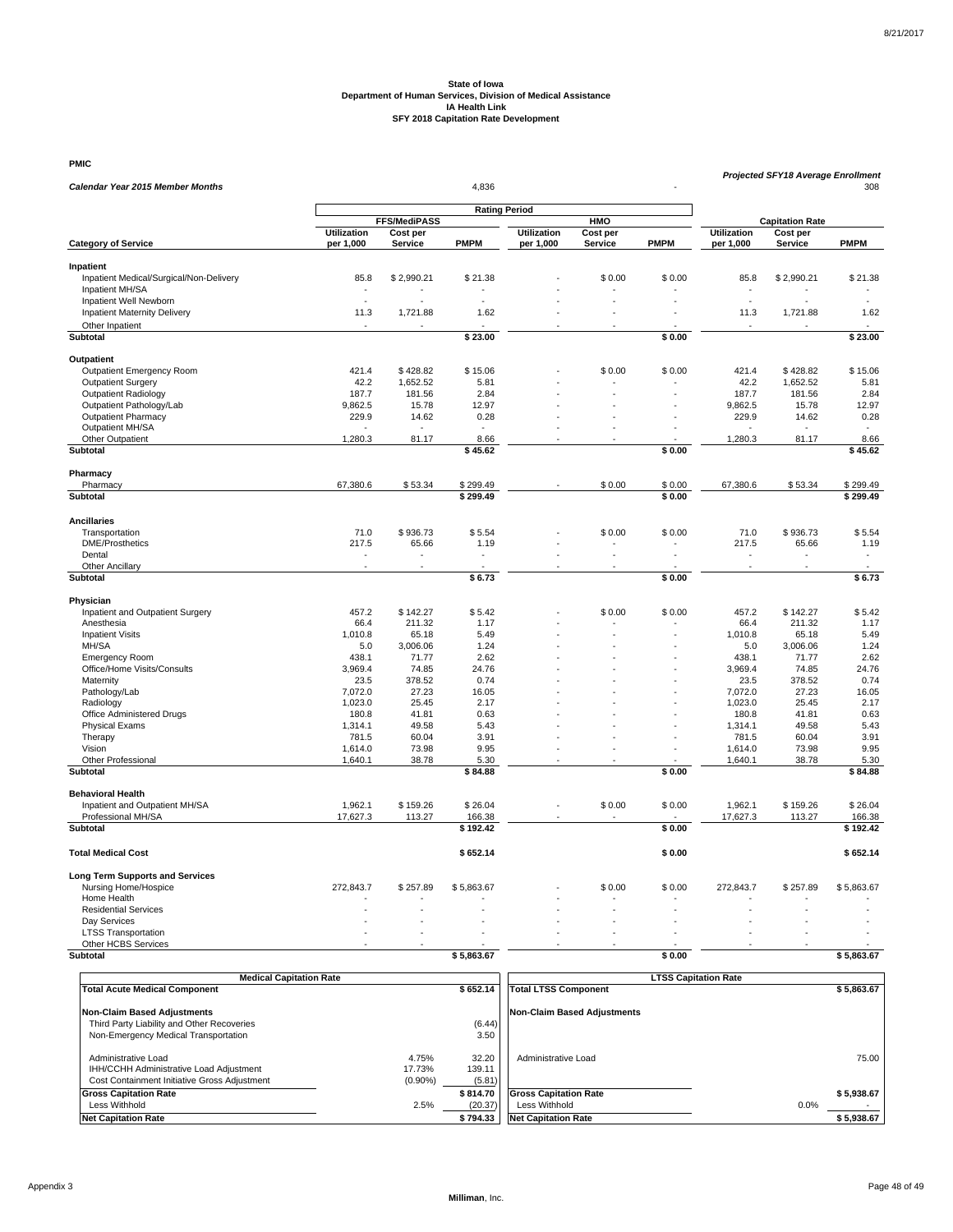### **Children's Mental Health HCBS Waiver**

| <b>Calendar Year 2015 Member Months</b>    | 7,928<br><b>Rating Period</b> |                                 |              |                    |                      |             |                    | <b>Projected SFY18 Average Enrollment</b><br>993 |              |  |  |
|--------------------------------------------|-------------------------------|---------------------------------|--------------|--------------------|----------------------|-------------|--------------------|--------------------------------------------------|--------------|--|--|
|                                            |                               |                                 |              |                    |                      |             |                    |                                                  |              |  |  |
|                                            |                               |                                 |              |                    |                      |             |                    |                                                  |              |  |  |
|                                            | <b>Utilization</b>            | <b>FFS/MediPASS</b><br>Cost per |              | <b>Utilization</b> | HMO<br>Cost per      |             | <b>Utilization</b> | <b>Capitation Rate</b><br>Cost per               |              |  |  |
| <b>Category of Service</b>                 | per 1,000                     | Service                         | <b>PMPM</b>  | per 1,000          | <b>Service</b>       | <b>PMPM</b> | per 1,000          | <b>Service</b>                                   | <b>PMPM</b>  |  |  |
| Inpatient                                  |                               |                                 |              |                    |                      |             |                    |                                                  |              |  |  |
| Inpatient Medical/Surgical/Non-Delivery    | 26.2                          | \$2,526.56                      | \$5.51       |                    | \$0.00               | \$0.00      | 26.2               | \$2,526.56                                       | \$5.51       |  |  |
| Inpatient MH/SA                            | $\ddot{\phantom{1}}$          |                                 |              |                    |                      |             |                    |                                                  |              |  |  |
| Inpatient Well Newborn                     | ÷.                            |                                 |              |                    |                      |             |                    |                                                  |              |  |  |
| <b>Inpatient Maternity Delivery</b>        |                               |                                 |              |                    |                      |             |                    |                                                  |              |  |  |
| Other Inpatient                            |                               |                                 |              |                    |                      |             |                    |                                                  |              |  |  |
| Subtotal                                   |                               |                                 | \$5.51       |                    |                      | \$0.00      |                    |                                                  | \$5.51       |  |  |
| Outpatient                                 |                               |                                 |              |                    |                      |             |                    |                                                  |              |  |  |
| <b>Outpatient Emergency Room</b>           | 359.6                         | \$395.40                        | \$11.85      |                    | \$0.00               | \$0.00      | 359.6              | \$395.40                                         | \$11.85      |  |  |
| <b>Outpatient Surgery</b>                  | 46.3                          | 2,746.11                        | 10.60        |                    |                      |             | 46.3               | 2,746.11                                         | 10.60        |  |  |
| <b>Outpatient Radiology</b>                | 151.8                         | 184.96                          | 2.34         |                    |                      |             | 151.8              | 184.96                                           | 2.34         |  |  |
| Outpatient Pathology/Lab                   | 1.653.3                       | 21.63                           | 2.98         |                    |                      |             | 1.653.3            | 21.63                                            | 2.98         |  |  |
| <b>Outpatient Pharmacy</b>                 | 74.6                          | 540.34                          | 3.36         |                    |                      |             | 74.6               | 540.34                                           | 3.36         |  |  |
| Outpatient MH/SA                           | 11.6                          | 145.08                          | 0.14         |                    |                      |             | 11.6               | 145.08                                           | 0.14         |  |  |
| Other Outpatient                           | 2,847.2                       | 77.51                           | 18.39        |                    |                      |             | 2,847.2            | 77.51                                            | 18.39        |  |  |
| Subtotal                                   |                               |                                 | \$49.66      |                    |                      | \$0.00      |                    |                                                  | \$49.66      |  |  |
| Pharmacy                                   |                               |                                 |              |                    |                      |             |                    |                                                  |              |  |  |
| Pharmacy                                   | 38,409.2                      | \$90.78                         | \$290.57     |                    | \$0.00               | \$0.00      | 38,409.2           | \$90.78                                          | \$290.57     |  |  |
| Subtotal                                   |                               |                                 | \$290.57     |                    |                      | \$0.00      |                    |                                                  | \$290.57     |  |  |
| <b>Ancillaries</b>                         |                               |                                 |              |                    |                      |             |                    |                                                  |              |  |  |
| Transportation                             | 15.4                          | \$164.06                        | \$0.21       |                    | \$0.00               | \$0.00      | 15.4               | \$164.06                                         | \$0.21       |  |  |
| <b>DME/Prosthetics</b>                     | 773.7                         | 88.41                           | 5.70         |                    |                      |             | 773.7              | 88.41                                            | 5.70         |  |  |
| Dental                                     | 64.3                          | 31.75                           | 0.17         |                    | ÷.                   | ÷.          | 64.3               | 31.75                                            | 0.17         |  |  |
| Other Ancillary                            |                               |                                 |              |                    |                      |             |                    |                                                  |              |  |  |
| Subtotal                                   |                               |                                 | \$6.08       |                    |                      | \$0.00      |                    |                                                  | \$6.08       |  |  |
| Physician                                  |                               |                                 |              |                    |                      |             |                    |                                                  |              |  |  |
| Inpatient and Outpatient Surgery           | 242.2                         | \$169.98                        | \$3.43       |                    | \$0.00               | \$0.00      | 242.2              | \$169.98                                         | \$3.43       |  |  |
| Anesthesia                                 | 59.3                          | 236.60                          | 1.17         |                    |                      |             | 59.3               | 236.60                                           | 1.17         |  |  |
| <b>Inpatient Visits</b>                    | 37.6                          | 121.18                          | 0.38         |                    |                      |             | 37.6               | 121.18                                           | 0.38         |  |  |
| MH/SA                                      | 16.6                          | 64.98                           | 0.09         |                    |                      |             | 16.6               | 64.98                                            | 0.09         |  |  |
| <b>Emergency Room</b>                      | 310.6                         | 58.33                           | 1.51         |                    |                      |             | 310.6              | 58.33                                            | 1.51         |  |  |
| Office/Home Visits/Consults                | 3,243.8                       | 87.01                           | 23.52        |                    |                      |             | 3,243.8            | 87.01                                            | 23.52        |  |  |
| Maternity                                  | 1.6                           | 301.89                          | 0.04         |                    |                      |             | 1.6                | 301.89                                           | 0.04         |  |  |
| Pathology/Lab                              | 1,851.0                       | 15.69                           | 2.42         |                    |                      |             | 1.851.0            | 15.69                                            | 2.42         |  |  |
| Radiology                                  | 681.5                         | 29.58                           | 1.68         |                    |                      |             | 681.5              | 29.58                                            | 1.68         |  |  |
| Office Administered Drugs                  | 111.8                         | 21.46                           | 0.20         |                    |                      |             | 111.8              | 21.46                                            | 0.20         |  |  |
| <b>Physical Exams</b><br>Therapy           | 573.9<br>697.4                | 60.22<br>40.78                  | 2.88<br>2.37 |                    |                      |             | 573.9<br>697.4     | 60.22<br>40.78                                   | 2.88<br>2.37 |  |  |
| Vision                                     | 613.9                         | 60.98                           | 3.12         |                    | $\ddot{\phantom{1}}$ |             | 613.9              | 60.98                                            | 3.12         |  |  |
| Other Professional                         | 576.7                         | 67.00                           | 3.22         |                    |                      |             | 576.7              | 67.00                                            | 3.22         |  |  |
| <b>Subtotal</b>                            |                               |                                 | \$46.03      |                    |                      | \$0.00      |                    |                                                  | \$46.03      |  |  |
| <b>Behavioral Health</b>                   |                               |                                 |              |                    |                      |             |                    |                                                  |              |  |  |
| Inpatient and Outpatient MH/SA             | 301.7                         | \$275.67                        | \$6.93       |                    | \$0.00               | \$0.00      | 301.7              | \$275.67                                         | \$6.93       |  |  |
| Professional MH/SA                         | 19.940.4                      | 87.44                           | 145.30       |                    |                      |             | 19.940.4           | 87.44                                            | 145.30       |  |  |
| Subtotal                                   |                               |                                 | \$152.23     |                    |                      | 50.00       |                    |                                                  | \$152.23     |  |  |
|                                            |                               |                                 |              |                    |                      |             |                    |                                                  |              |  |  |
| <b>Total Medical Cost</b>                  |                               |                                 | \$550.08     |                    |                      | \$0.00      |                    |                                                  | \$550.08     |  |  |
| <b>Long Term Supports and Services</b>     |                               |                                 |              |                    |                      |             |                    |                                                  |              |  |  |
| Nursing Home/Hospice                       | 1,191.2                       | \$391.97                        | \$38.91      |                    | \$0.00               | \$0.00      | 1,191.2            | \$391.97                                         | \$38.91      |  |  |
| Home Health                                | 27.0                          | 177.91                          | 0.40         |                    |                      |             | 27.0               | 177.91                                           | 0.40         |  |  |
| <b>Residential Services</b>                | 7,547.1                       | 935.21                          | 588.18       |                    |                      |             | 7,547.1            | 935.21                                           | 588.18       |  |  |
| Day Services<br><b>LTSS Transportation</b> |                               |                                 |              |                    |                      |             |                    |                                                  |              |  |  |
| Other HCBS Services                        | 7,693.4                       | 296.11                          | 189.84       |                    |                      |             | 7,693.4            | 296.11                                           | 189.84       |  |  |
| Subtotal                                   |                               |                                 | \$817.33     |                    |                      | \$0.00      |                    |                                                  | \$817.33     |  |  |
|                                            |                               |                                 |              |                    |                      |             |                    |                                                  |              |  |  |

| <b>Medical Capitation Rate</b>                                                                                 |                               |                           | <b>LTSS Capitation Rate</b>        |                |
|----------------------------------------------------------------------------------------------------------------|-------------------------------|---------------------------|------------------------------------|----------------|
| <b>Total Acute Medical Component</b>                                                                           |                               | \$550.08                  | <b>Total LTSS Component</b>        | \$817.33       |
| <b>Non-Claim Based Adjustments</b>                                                                             |                               |                           | <b>Non-Claim Based Adjustments</b> |                |
| Third Party Liability and Other Recoveries                                                                     |                               | (5.57)                    |                                    |                |
| Non-Emergency Medical Transportation                                                                           |                               | 9.00                      |                                    |                |
| Administrative Load<br>IHH/CCHH Administrative Load Adjustment<br>Cost Containment Initiative Gross Adjustment | 4.75%<br>22.22%<br>$(0.61\%)$ | 27.15<br>155.52<br>(3.32) | Administrative Load                | 160.00         |
| <b>Gross Capitation Rate</b>                                                                                   |                               | \$732.86                  | <b>Gross Capitation Rate</b>       | \$977.33       |
| Less Withhold                                                                                                  | 2.5%                          | (18.32)                   | Less Withhold                      | (4.89)<br>0.5% |
| <b>Net Capitation Rate</b>                                                                                     |                               | \$714.54                  | <b>Net Capitation Rate</b>         | \$972.44       |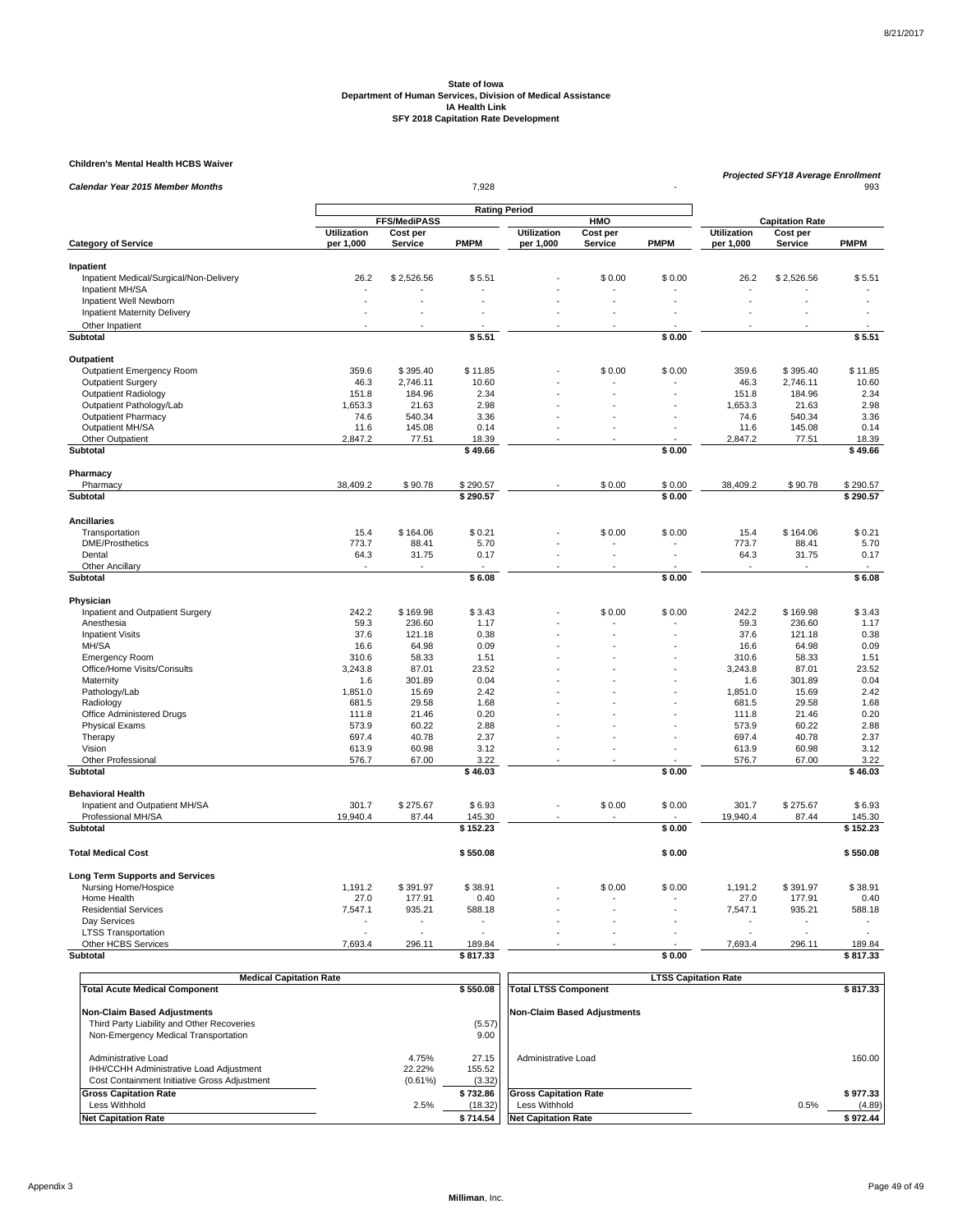### **APPENDIX 4: NON-BENEFIT EXPENSE ADJUSTMENTS**